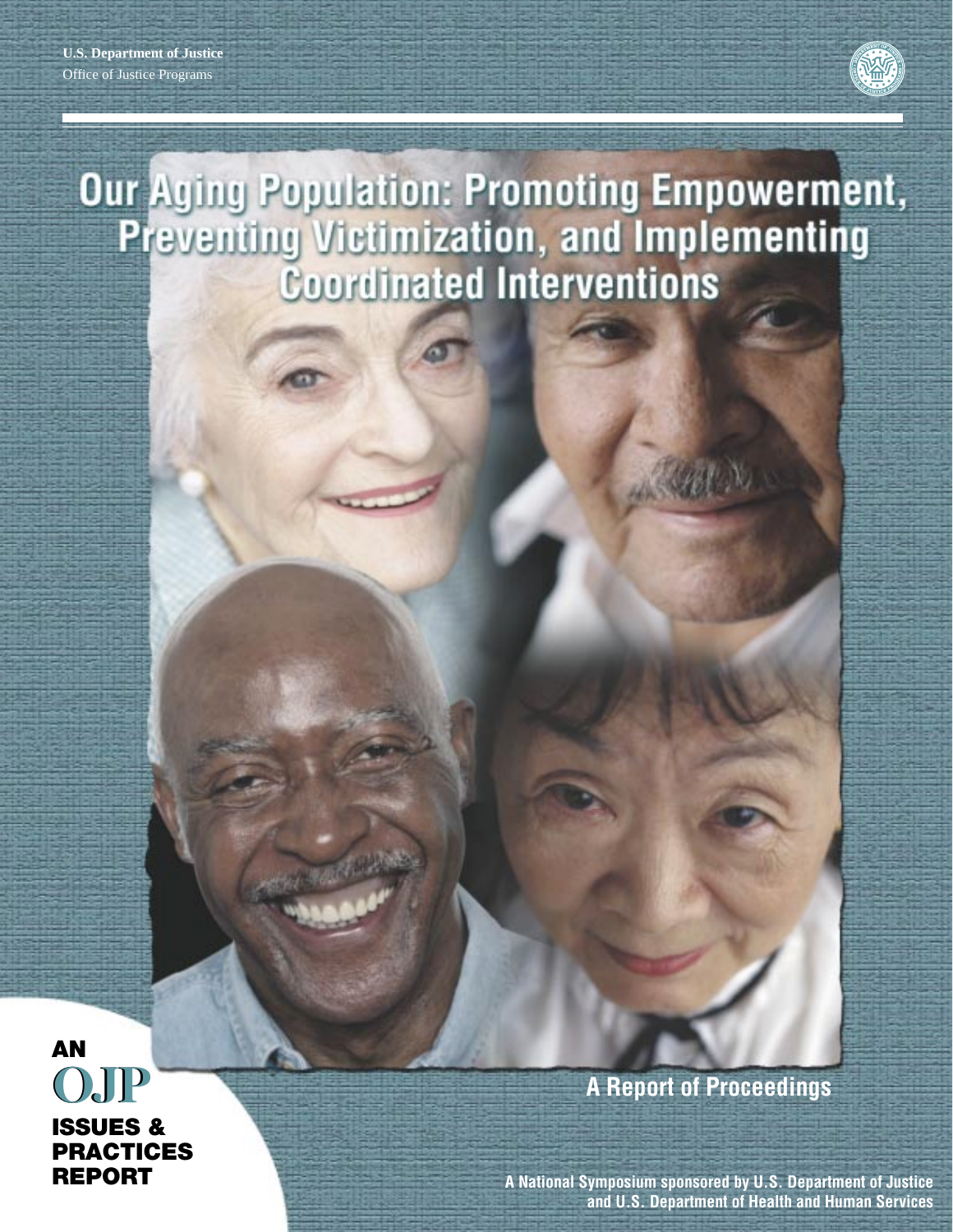## **Our Aging Population: Promoting Empowerment, Preventing Victimization, and Implementing Coordinated Interventions**

A National Symposium Sponsored by the U.S. Department of Justice and the U.S. Department of Health and Human Services

A Report of Proceedings



Office of Justice Programs

December 2000

NCJ 186256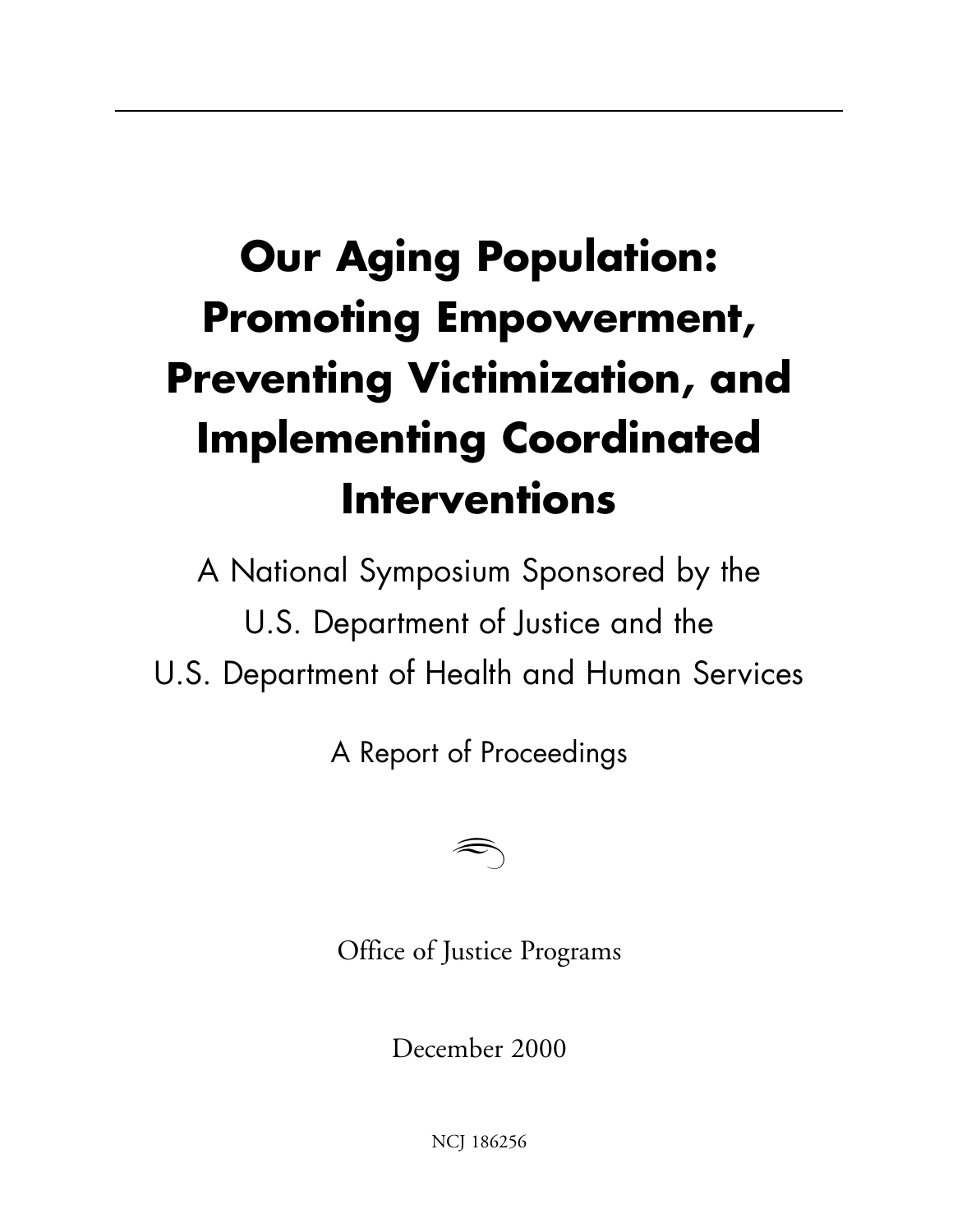## **Contents**

| <b>Plenary I: Building the Case: Why Policymakers</b><br>Should Focus on Elder Victimization 3             |  |
|------------------------------------------------------------------------------------------------------------|--|
| <b>Plenary II: Financial Exploitation and Consumer</b>                                                     |  |
| Lunch: Investigating the Systems That Protect and Care for<br>Vulnerable Populations: A Reporter's View 11 |  |
| <b>Financial Exploitation and Consumer Fraud Workshops</b>                                                 |  |
| Workshop 1: Federal and State Initiatives To Educate                                                       |  |
| Workshop 2: Effective Interventions To Address Consumer                                                    |  |
| Workshop 3: Innovative Approaches to Financial Exploitation 21                                             |  |
| Workshop 4: Enhancing Prosecution of Financial Exploitation. 23                                            |  |
| Workshop 5: Combating Consumer Fraud Through Litigation 27                                                 |  |
| Plenary III: Elder Abuse and Neglect at Home 29                                                            |  |
| <b>Elder Abuse and Neglect at Home Workshops</b>                                                           |  |
| Workshop 1: Strengthening Interventions for Victims With Dementia 33                                       |  |
| Workshop 2: Working Across Systems To Improve Services for Victims of                                      |  |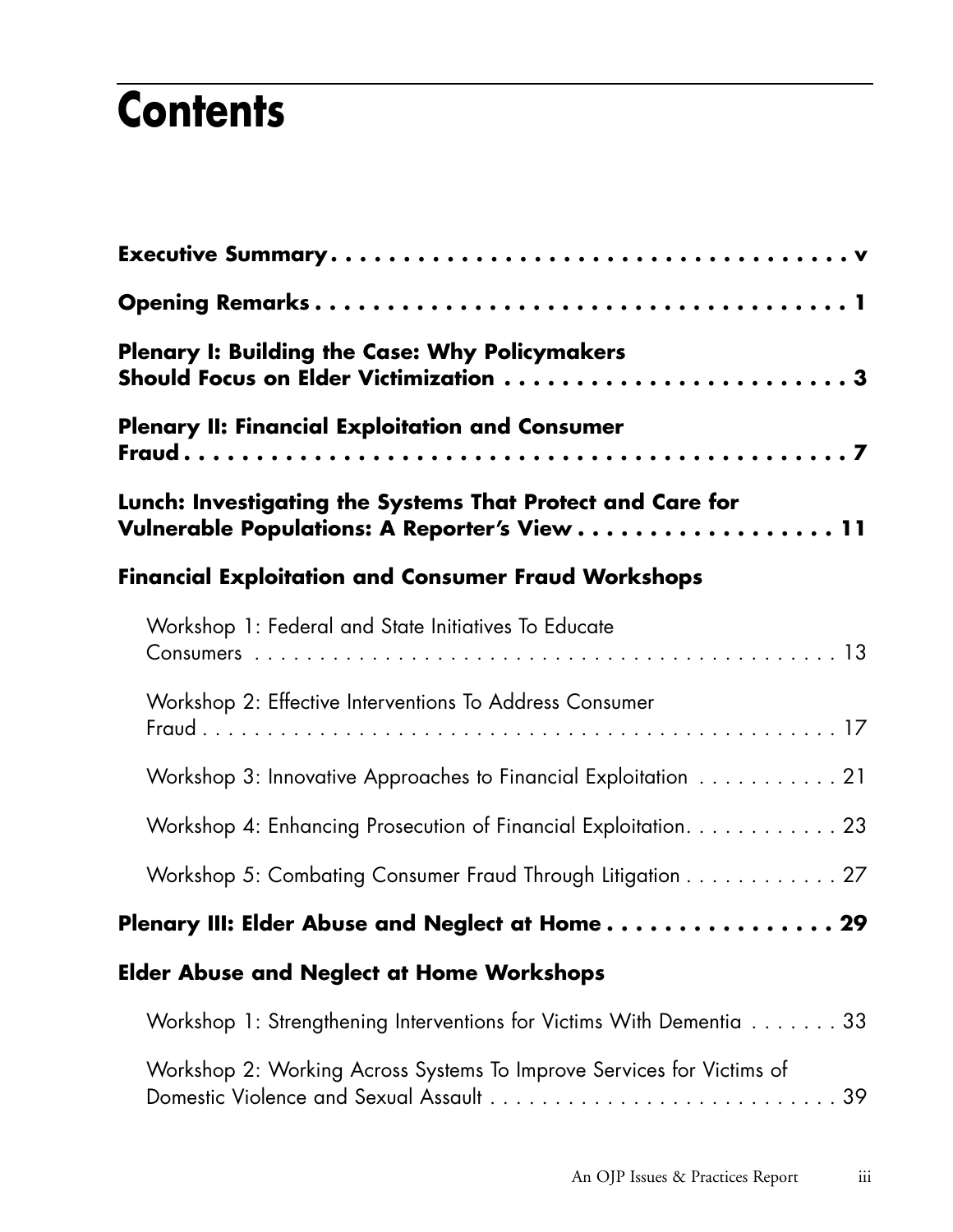| Workshop 3: Engaging Law Enforcement, Prosecution, and the Judiciary 43     |
|-----------------------------------------------------------------------------|
| Workshop 4: Augmenting the Role of Medical Professionals. 47                |
|                                                                             |
|                                                                             |
| Plenary IV: Institutional Abuse and Neglect. 55                             |
| <b>Institutional Abuse and Neglect Workshops</b>                            |
| Workshop 1: Creative Initiatives To Educate Professionals and the Public 61 |
| Workshop 2: Joining Resources To Combat Institutional Abuse and Neglect 65  |
| Workshop 3: Enhancing the Survey and Regulatory Process. 69                 |
| Workshop 4: Holding Institutions Accountable Through Prosecution 71         |
|                                                                             |
| Appendix 1: Agenda                                                          |
| <b>Appendix 2: Participant List</b>                                         |
| <b>Appendix 3: A Guide to Featured Programs</b>                             |
| <b>Appendix 4: State and Tribal Team Strategies</b>                         |
| <b>Appendix 5: Tribal Caucus Recommendations</b>                            |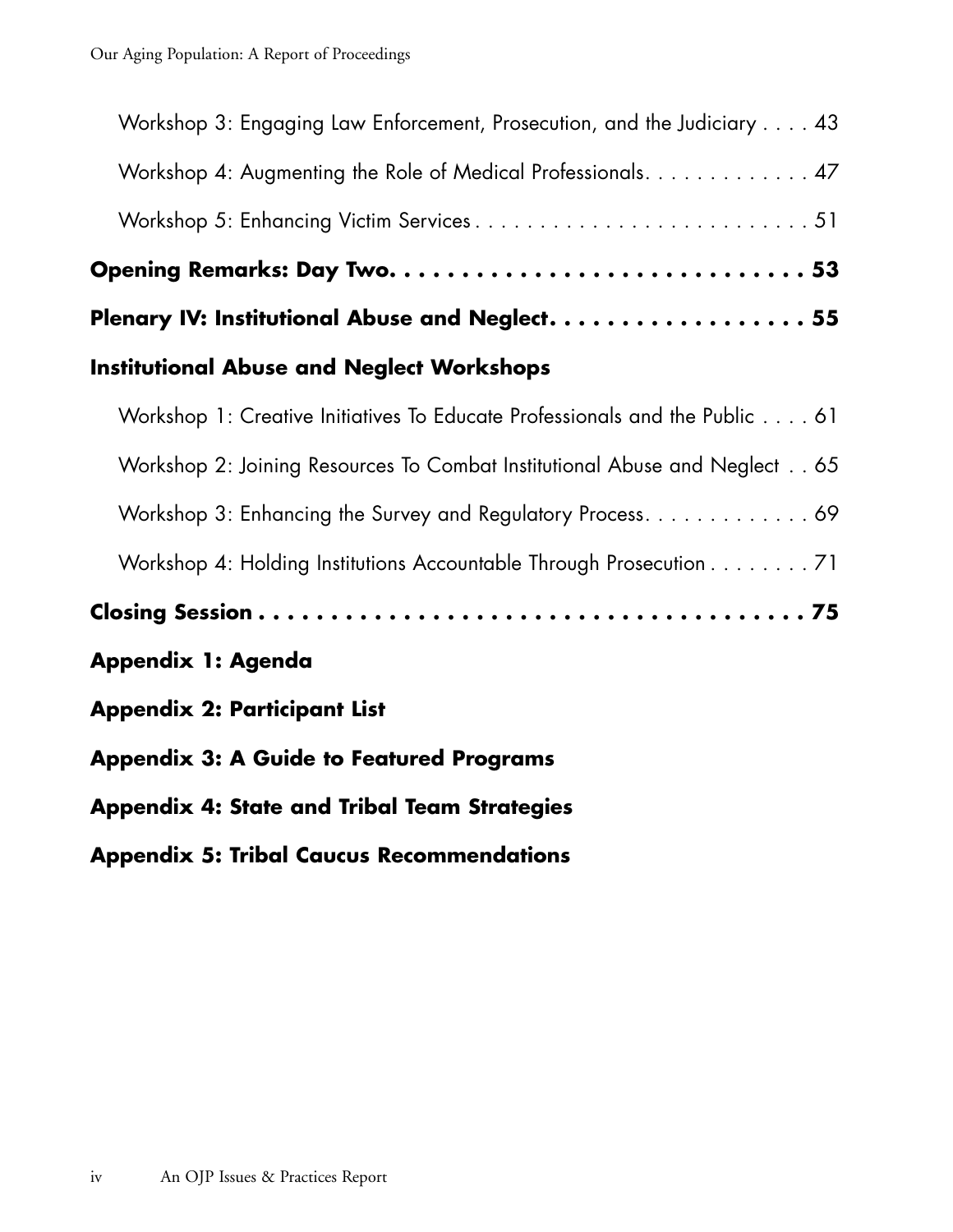## **Executive Summary**

Hundreds of policymakers and practitioners representing public safety, social services, health care, and advocacy assembled in Washington, D.C., October 30–31, 2000, for a rare opportunity to share information across disciplines about innovative ideas and programs to enhance efforts to prevent, reduce, and respond to the crime victimization of older people throughout the country.

### **Background**

Experience has demonstrated that multidisciplinary approaches, combining diverse expertise and the tools of a variety of entities, are most effective in addressing crime against older people. Indeed, experts and practitioners strongly and consistently urge greater coordination among those who serve our aging population, those who create and regulate programs that serve older persons, and those who enforce laws designed to prohibit and redress abuse, exploitation, fraud, and neglect. With this in mind, the U.S. Departments of Justice (DOJ) and Health and Human Services (HHS) combined their respective public safety and social services approaches in planning this symposium. The symposium featured promising programs and projects that have brought together social service agencies, advocates, medical professionals, public safety officials, law enforcement personnel, and others to work toward empowering older people to live safely and implementing more effective strategies to prevent and respond to victimization.

The symposium was framed around three topical themes: financial exploitation and consumer fraud, elder abuse and neglect at home, and institutional abuse and neglect. Each topic was addressed in a plenary session and a number of associated workshops focusing on promising approaches featuring strong collaborations between the public safety and social services disciplines.

### **Symposium Attendees**

Reflecting this emphasis on public safety and social services collaboration, nominations were invited from each state attorney general (and from the District of Columbia Corporation Counsel) and the director of each state unit on aging (and in the District of Columbia)—representing the public safety and aging/social services fields, respectively. Additionally, a number of Indian tribes were invited to send delegates to the symposium. Because the focus of the symposium was on policy and program development, the nomination of individuals at the policymaking level actively engaged in issues related to the victimization of older persons was sought. The symposium was aimed at participants who would use the symposium as an opportunity to gather information that would enable them to provide leadership in policy and program development at the state, tribal, and local levels.

Symposium attendees were organized into state and tribal teams, which were given an opportunity each day of the symposium to meet and begin formulating plans for collaboration on elder victim issues. The symposium's closing session provides an opportunity for participants to hear from Attorney General Janet Reno and then for selected teams and the Tribal Caucus to report to Attorney General Reno. The participants were then invited to engage in a discussion with her.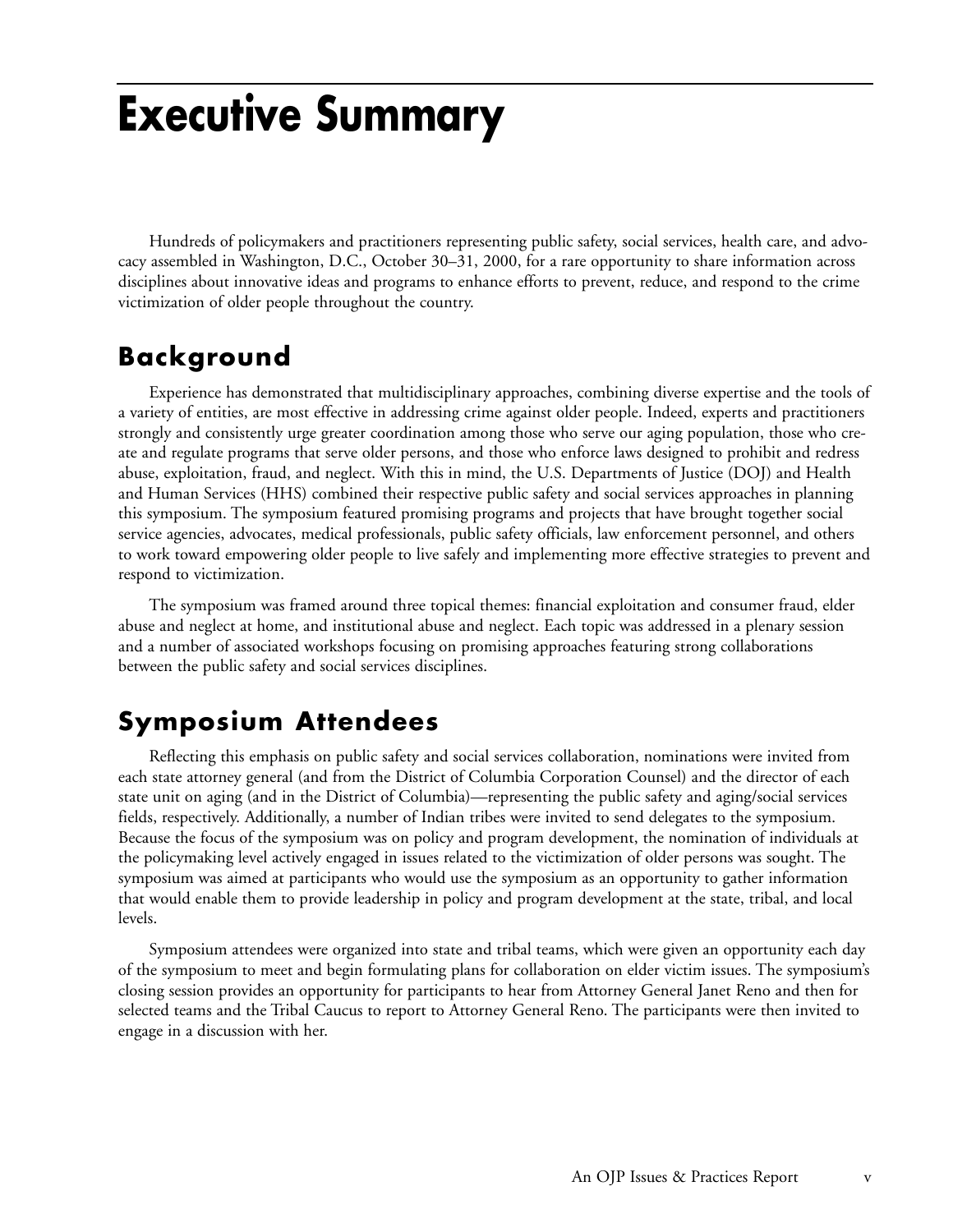### **Building the Case: Why Policymakers Should Focus on Elder Victimization**

The opening plenary session provided participants with the framework on policy and collaboration for the symposium and set out in broad terms the impact of the victimization of older people. Panelists conveyed the importance of policymakers focusing on elder victimization and thereby set the stage for the three thematic plenaries and respective workshops.

The need to demonstrate the prevalence of elder abuse is a central issue in generating public support and funding for prevention efforts. Dr. Rosalie Wolf, President and Founder of the National Committee for the Prevention of Elder Abuse, explained that policymakers continue to underestimate the occurrence of elder abuse, thereby limiting political awareness and financial support for prevention, intervention, prosecution, and further research. Dr. Wolf cited examples in which obscure and inadequate research has prevented progress in the field and suggested that a reporting mechanism using those who have close contact with potential victims would elicit a more accurate number of abuse and neglect cases and reveal the extensive nature of the problem.

Financial fraud is a seriously debilitating element in the lives of many seniors. Telemarketing scams, Medicare fraud, investor fraud, and a host of new fraudulent practices related to the Internet are widespread. John Rother, Director of Legislation and Public Policy for AARP, said the organization is focusing its efforts on combating consumer fraud, and already has many effective programs in place. AARP has devoted much effort to educating older people who are susceptible to intimidation and harassment, and has committed to opening an office in every state in order to work more closely with law enforcement, legal, and medical services.

David Baldridge, Executive Director of the National Indian Council on Aging, provided insight into the issues that directly and indirectly affect elder abuse in the tribal nations. Poverty, enormous stresses on the family, serious long-term health problems, increasing violence, and constraints on community

resources for the care of older people are contributing factors. Additionally, the cycle of alcohol abuse, gangrelated deaths, and suicides among younger tribal members has undermined the community's ability to sustain time-honored values of family-based support. Mr. Baldridge concluded, "If our teens are not believing in and taking care of themselves, how can we ask them to take care of their elders?"

Victims often suffer from embarrassment and shame and need sensitivity from the agencies and personnel who provide help. Sue Ward, representing the National Association on Units of Aging, and Andrew Ketterer, representing the National Association of Attorneys General, each discussed the importance of being alert to older people's needs for self-respect and self-determination. Elderly people should be involved in planning elder programs and should not be made to feel dependent when they are victimized. Respect for diversity and cultural history is critical.

### **Financial Exploitation and Consumer Fraud**

The second plenary session provided an overview of the problems of financial exploitation and consumer fraud and their impact on society and individual victims. Under the control of a financially motivated stranger, elder citizens are vulnerable. Jill Thomas related the personal experience of her father and a woman who became a part of his life after he won \$6 million in the Florida lottery. This woman gained increasing control over the father's life and excluded family members, especially after he suffered a stroke. Investigators and courts offered no recourse and no consolation to the Thomas family, and argued that the law did not permit them to conclude that he had lost the capacity to decide how to dispose of his money.

Financial crimes are difficult to investigate and difficult to prosecute, and there is often confusion about which jurisdiction (local, state, or federal) has authority over a given case. Lisa Nerenberg, a private consultant, identified a fundamental issue of financial fraud: "[These] cases really challenge our understanding of decisionmaking capacity. We are trying to figure out what someone understood as informed consent." The challenge for investigators is similar across different domains: they must protect victims' rights to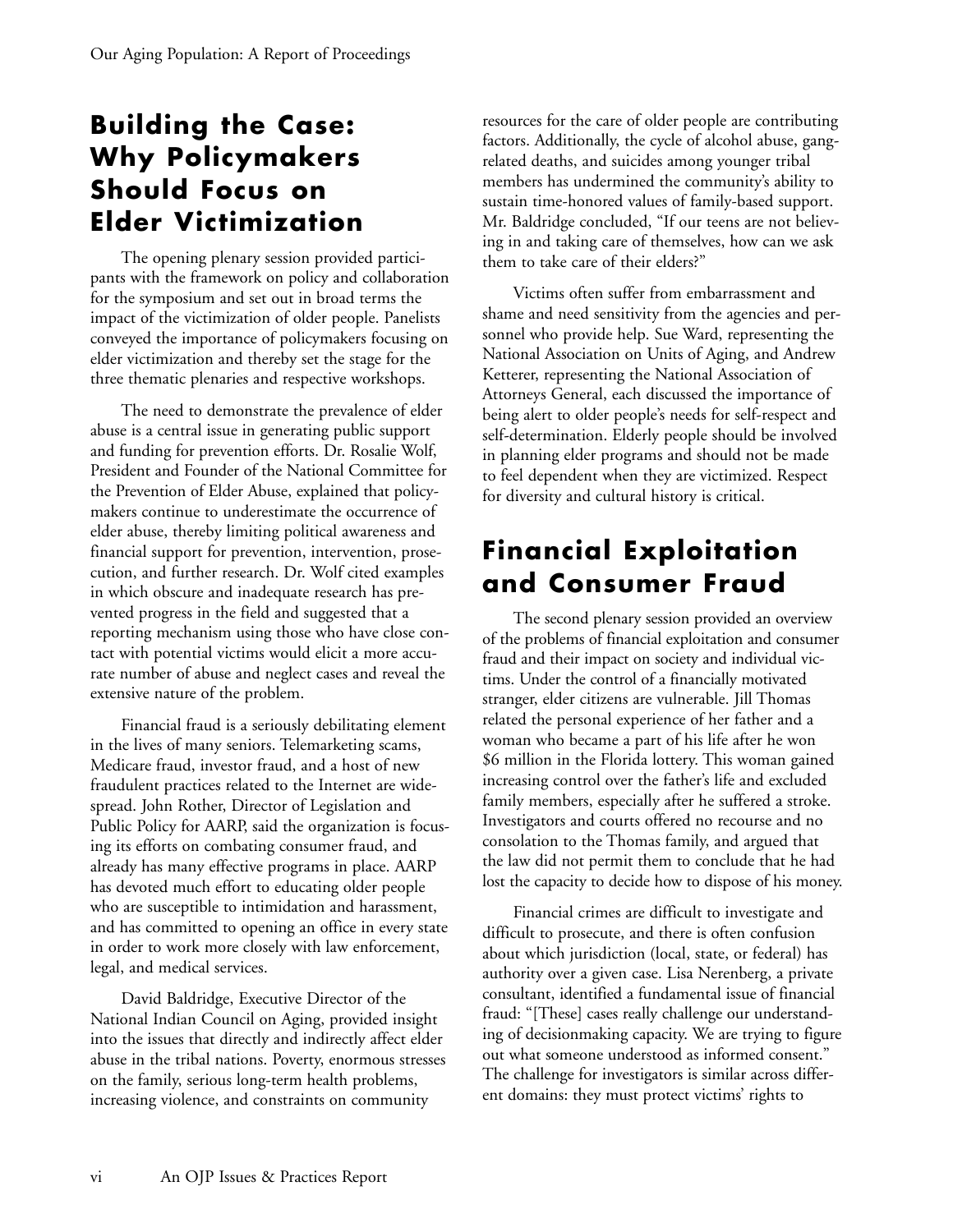choice and self-direction, and in cases of undue influence and financial exploitation they must discover whether a victim's capacity to decide is diminished.

Lee Norrgard, Senior Program Coordinator for the Consumer Protection Section of AARP, noted that several surveys have shown older people's vulnerability to consumer fraud, especially telemarketing fraud. He noted that focus groups have shown that educating older people about the existence of scams may not be enough to prevent the crime.

Included in the mission of the HHS Office of the Inspector General is prevention, detection, investigation, and prosecution of fraud, said Inspector Barbara Harriman. The percentage of people who commit fraud is small, but the outcome has been devastating; in 1996, the country lost \$23 million in health care fraud and abuse. By 1999, there had been a significant decrease in losses due to fraud, but new financial scams appear faster than investigators and policymakers can act.

### **Elder Abuse and Neglect at Home**

The focus of the third plenary session was elder abuse and neglect at home, the forms it takes, and its impact, framing the many issues involved.

Joyce Speakman shared with participants the story of how her mother died of abuse and neglect at the hands of a financially dependent, mentally ill daughter. Ms. Speakman's story exposed how the lack of awareness, education, and system response among various agencies can lead to extreme suffering, continued abuse, and sometimes death. Eva Kutas, president of the National Association of Adult Protective Service Administrators, noted, "Stories like this tell us we are at the very beginning" of addressing the problem.

Ms. Kutas spelled out the responsibilities that Adult Protective Services (APS) has to the elder community. The agency is legally obligated to respond to concerns of abuse in every state. It provides a system through which workers go into the home to investigate and ameliorate the situation with legal, psychological, and medical support. While APS is resource-poor in many states and struggles with funding issues, they continue to work on finding better tools for evaluation and pushing authorities to challenge undue influence by relatives with intentions to control older family members.

Bonnie Brandl, Project Coordinator of the National Clearinghouse on Abuse in Later Life, brought attention to policies and protocols that are in place to deal with elder abuse, and challenged conference participants to realize that victims are not always protected under present systems. In several examples, she noted that law enforcement often is reluctant to arrest or remove abusive husbands, and interventions such as caregiver support to relieve stress do not change the pattern of abuse at home. "Victims fall between the cracks" and are left to the domination of abusers, Ms. Brandl said. She asked participants to consider whether the current interventions truly address the suffering of victims.

Elder sexual abuse, discussed by Dr. Holly Ramsey-Klawsnik, a sociologist and licensed marriage and family therapist, is extremely difficult for most people to contemplate, and many agencies are reluctant to credit evidence and investigate. This kind of abuse is particularly insidious for vulnerable elder adults, some of whom are completely dependent on their perpetrators for care, food, and medicine and therefore have few options. The system does not provide safe havens for abused and chronically ill elderly women. Dr. Ramsey-Klawsnik reminded participants that the circumstances of elder sexual abuse are heinous, but rather than deny the occurrence of sexual abuse, the system needs to develop a more sophisticated response.

### **Institutional Abuse and Neglect**

The fourth plenary panel was devoted to issues surrounding the abuse and neglect of older people living in long-term care facilities. There are multiple legal tools to combat abuse and neglect in nursing homes and other institutions caring for older people. States in the best position to take advantage of those tools are those with multidisciplinary teams that can share information and resources. The levels of pain and suffering in many institutions are extraordinary, and states often are ill-prepared to respond to families' pleas to help their loved ones.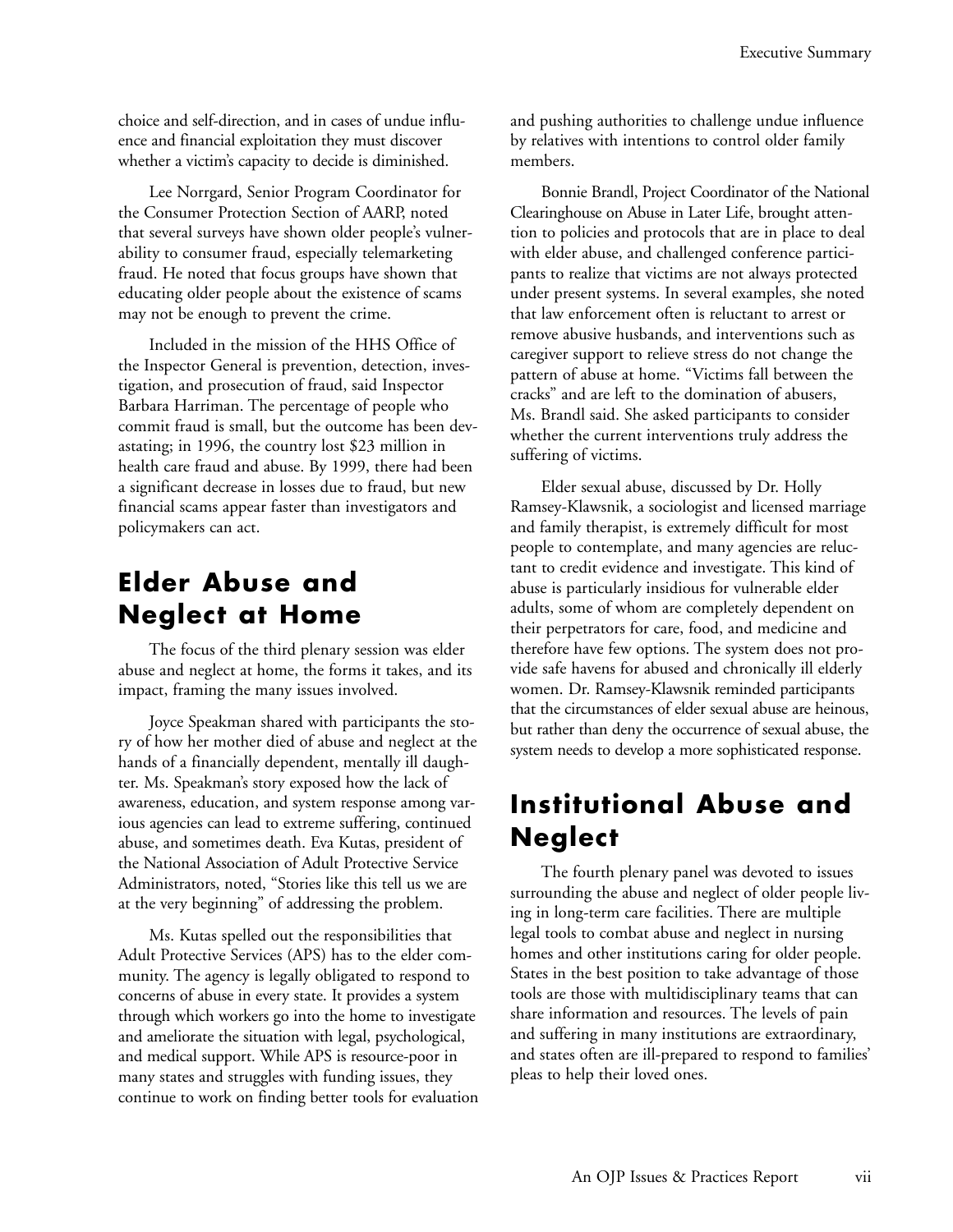Senora Russell told of her father's suffering because a nursing home staff delayed care and ignored family requests for hospitalization until it was too late. In another account, Michelle Lujan-Grisham, Director of the New Mexico State Agency on Aging, found similar abuse and incompetence when she went undercover to evaluate first-hand the conditions of a small residential facility. Reporting extreme isolation, improper feeding, and emotional abuse, Ms. Lujan-Grisham advised participants to hold facilities accountable. By linking Medicaid payments to facility complaints and preventing access to funds until complaints are resolved, facilities could become financially motivated to improve the care of residents.

Medicaid fraud, too, is a complex area to investigate and prosecute. Officials often have to pursue cases without sufficient medical evidence and without witnesses. Medicaid Fraud Control Units receive tens of thousands of referrals and prosecute hundreds of cases each year. David Waterbury, Director of the Washington State Medicaid Fraud Control Unit, noted that law enforcement relies heavily on others to respond to these cases. There is "no other area of law enforcement that requires so much collaboration, networking, and partnership."

DOJ's Nursing Home Initiative has worked to bring people from a wide variety of disciplines together to focus on elder abuse. Coordinator Marie-Therese Connolly reported that the Initiative recently sponsored four regional conferences to help participants identify roles and issues and to provide training. The Initiative has three areas of focus: enhanced enforcement, evaluation, and recertification of nursing homes; prosecution of criminal and civil cases; and information sharing. State working groups that developed as a result of the Initiative also have identified a national problem in prosecuting abuse and neglect: the lack of research into the signs and symptoms of abuse and neglect in the elderly.

### **Closing Session**

In the closing session, Attorney General Janet Reno delivered remarks to the participants. "Today, about 34 million Americans are over the age of 65, and in 30 years that number will more than double," she said. "Today, too many older Americans are victims of abuse and neglect in places where they should be safe: in their homes, in long-term care facilities. And too many are victims of fraud. We can do a lot better than we have."

"I think this whole effort is about the defense of the human spirit," the Attorney General told conference participants. "We have got to make sure that this nation is not just focused on its future, but on its present, the present in terms of the remarkable human spirit, the wisdom, and the greatness of older people. They will overcome if we give them half a chance."

Attorney General Reno outlined an agenda for the future of the elder justice movement. The first priority, she said, is prevention. For example, by promoting an economic infrastructure that helps older people remain self-sufficient, the country also can promote respect for aging Americans. The next priority is to form multidisciplinary efforts to design interventions, and to move quickly in creating them. "The quicker you see it, the faster you move, the lesser the problem," she said. The third priority is prosecution, and the Attorney General pledged that DOJ is committed to pursuing hard cases, coordinating closely with HHS and others. She also encouraged efforts at the community and individual levels and praised community advocates and community policing in building a foundation of neighborhood concern and shared local support.

The Attorney General told conference participants that, "We have got to develop a comprehensive, coordinated, well-funded national plan to prevent elder abuse in the first place, and to pursue it correctly if it has occurred. But we don't have to reinvent the wheel … We can learn so much from one case to the other." She encouraged participants to collaborate with experts from many fields and to seek out best practices.

Attorney General Reno outlined several collaborative efforts DOJ has pursued:

- In the late 1980s, DOJ began funding the Triad Program, a collaboration of AARP volunteers, the National Sheriff's Association, and the International Association of Chiefs of Police (IACP).
- In 1998, DOJ established five elder fraud prevention teams, composed of AARP volunteers, and federal, state, and local law enforcement officials, to educate older consumers about scams.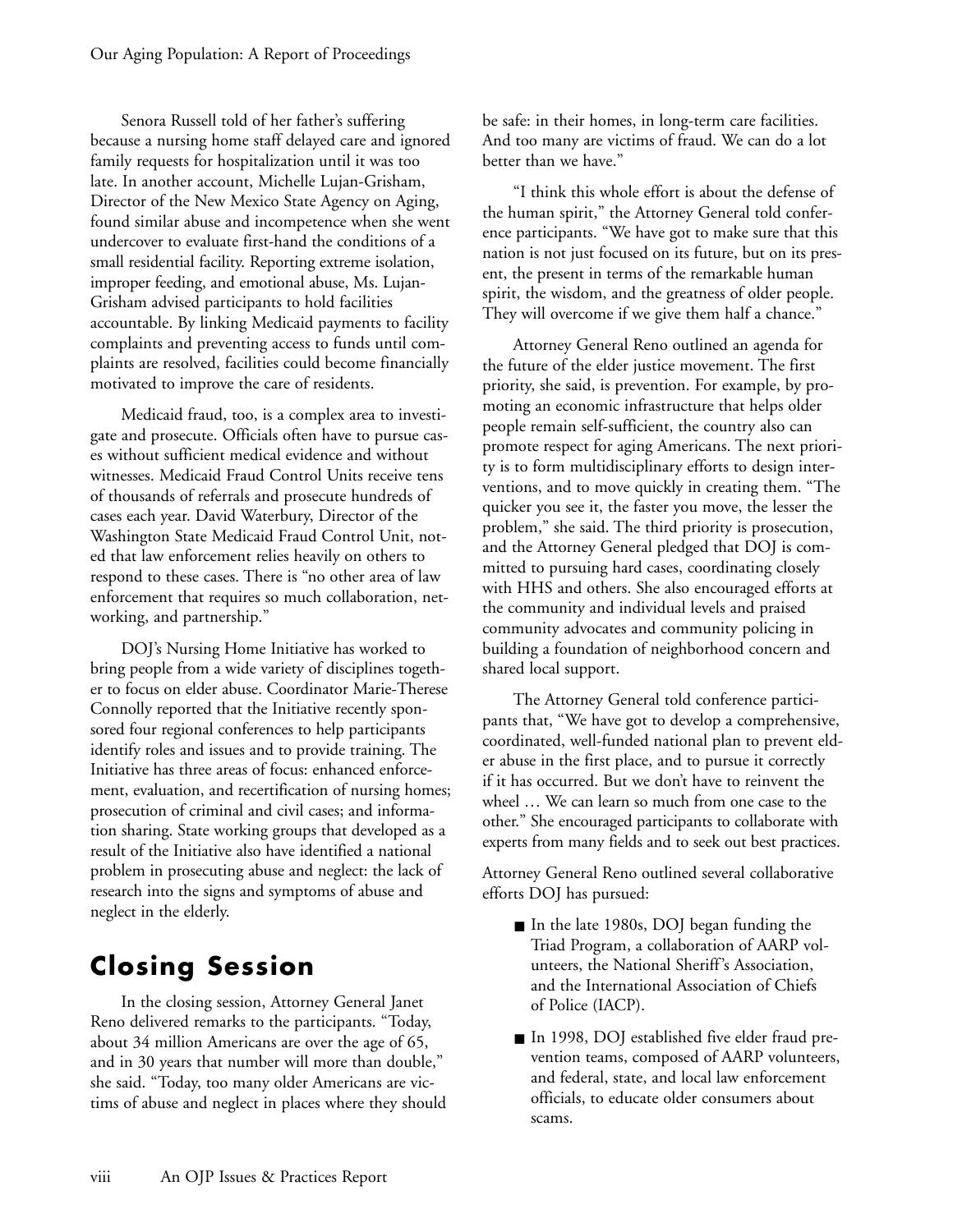- The Office of Justice Programs has awarded grants to train lawyers and victim advocates about elder abuse, to provide technical assistance to programs dealing with domestic violence in later life, and through its formula grant programs, to support direct services for victims of elder abuse.
- Since 1999, the Nursing Home Initiative has sponsored cross training for more than 1,000 federal and state law enforcement, regulatory, social service, public safety, and health care professionals.
- DOJ has formed multidisciplinary state working groups to provide infrastructure and focus on these issues at the state and local levels.
- DOJ remains committed to regular productive interagency coordination with the Health Care Financing Administration and HHS Office of Inspector General on cases and policy issues.

Throughout the conference, the state and tribal caucus teams met to discuss how they could use information from the conference to enhance collaboration on elder victimization issues in their jurisdictions. Eight teams were selected to report to the Attorney General and the other conference participants on their plans: South Carolina, Nevada, New Hampshire, Yakama Nation, Texas, Minnesota, Montana, and Northern Cheyenne Tribe.

Included were plans to:

■ Develop collaborations among all the key players dealing with elder abuse, establish common languages and protocols, and resolve jurisdictional and turf issues.

- Make elder abuse a community policing priority.
- Create or improve legislation and codes dealing with elder abuse.
- Establish an emergency shelter.
- Create more training programs for law enforcement.
- Ensure better reporting from law enforcement.
- Develop stronger educational efforts for judges, law enforcement, the legal and medical communities, and the general public, especially elders.
- Develop a pool of experts that prosecutors can call on in elder abuse cases.
- Convene a Tribal Summit and state conferences on elder abuse.
- Develop the capacity for telemedicine and teleconferencing.
- Improve data collection.
- Establish a tribal Elder Review Board.

Additionally, at a Tribal Caucus on the first evening of the symposium, the tribal teams and several state teams and other state representatives formulated recommendations that were reported to the Attorney General.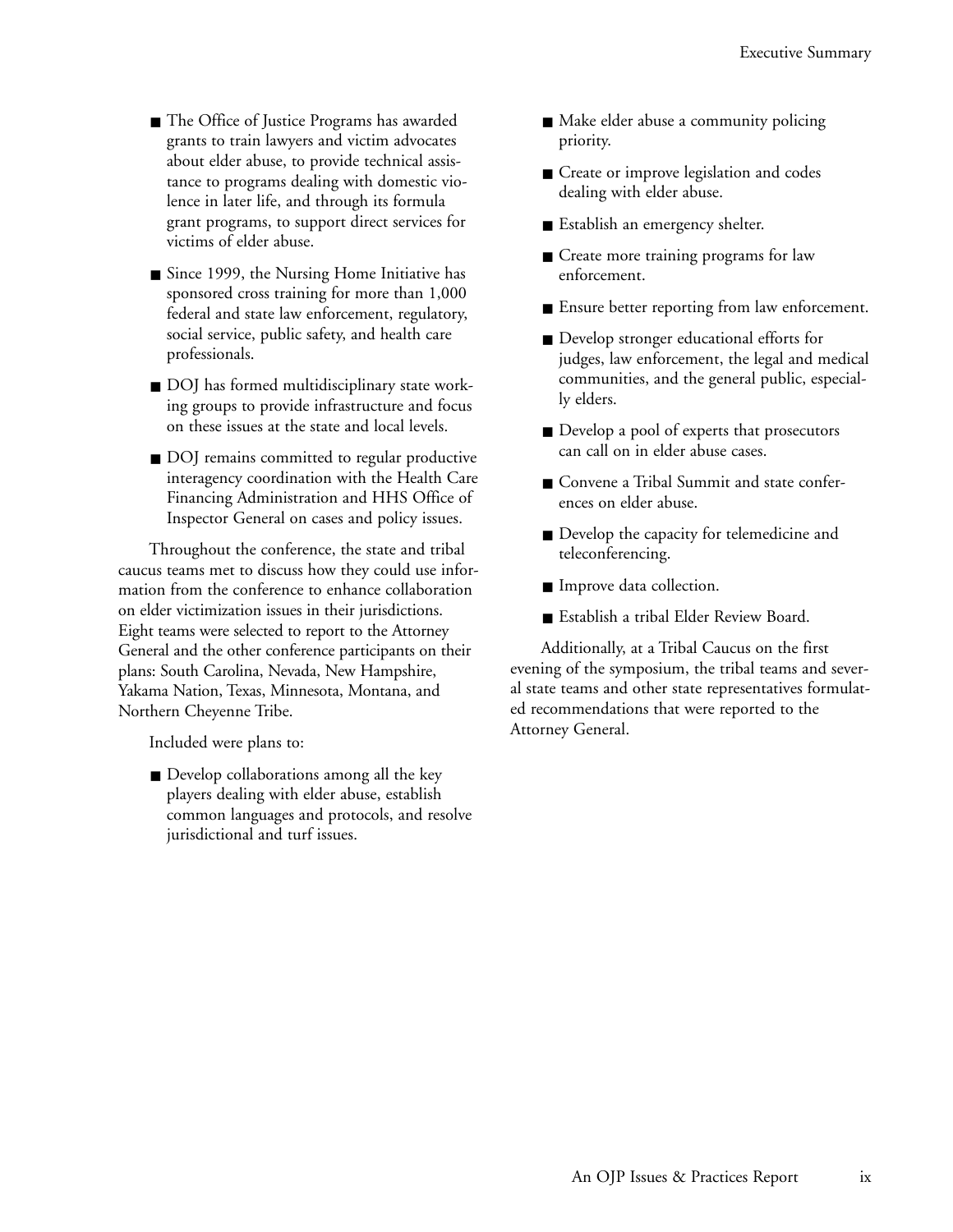## **Opening Remarks**

#### **Speaker:**

Daniel Marcus Acting Associate Attorney General U.S. Department of Justice Washington, D.C.

Daniel Marcus, Acting Associate Attorney General, welcomed participants and told them that Attorney General Janet Reno has made addressing elder abuse and neglect a priority. DOJ works with other departments and national organizations to build prevention programs, encourage multidisciplinary interventions, and prosecute cases of elder abuse, neglect, and fraud.

A growing concern about elder abuse led to a groundbreaking multidisciplinary roundtable discussion in October among scholars and professionals in health care, social services, and law enforcement regarding the medical forensics issues in elder abuse and neglect. Crucial issues were identified and communications among experts in the field were strengthened, Mr. Marcus said.

HHS also has engaged in comprehensive efforts to combat elder abuse and has made significant reforms through its nursing home quality of care programs and working through the Administration on Aging and its Long-Term Care Ombudsman Program.

Early collaborations have been successful and are beginning to make an impact on public awareness, Mr. Marcus said. But elder abuse and neglect is significantly underreported and therefore efforts to address it do not receive as much funding and general support as they need. He invited conference participants "to explore what more can be done to address elder abuse."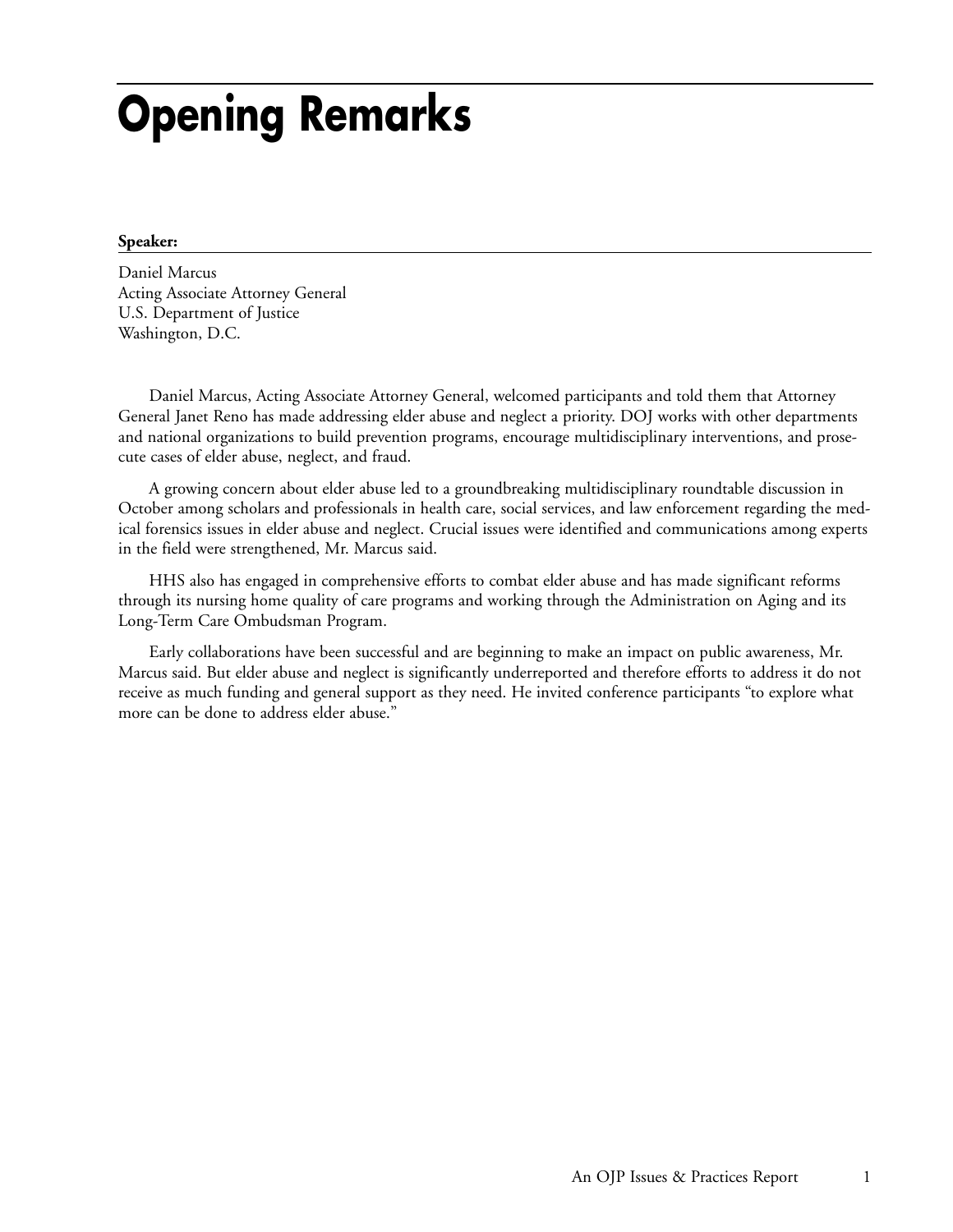## **Plenary I Building the Case: Why Policymakers Should Focus on Elder Victimization**

#### **Moderator:**

Mary Lou Leary Acting Assistant Attorney General Office of Justice Programs U.S. Department of Justice Washington, D.C.

#### **Presenters:**

David Baldridge Executive Director National Indian Council on Aging Inc. Albuquerque, New Mexico

The Hon. Drew Ketterer Attorney General, State of Maine President, National Association of Attorneys General Augusta, Maine

John Rother Director, Legislation and Public Policy AARP Washington, D.C.

The Hon. Sue Ward Secretary, Board of Directors, National Association of Units on Aging Secretary, Maryland Department on Aging Baltimore, Maryland

Rosalie S. Wolf President and Founder National Committee for the Prevention of Elder Abuse Worcester, Massachusetts

Mary Lou Leary, Acting Assistant Attorney General for the U.S. Department of Justice, Office of Justice Programs (OJP), explained that the purpose of the conference was to bring together multidisciplinary teams from around the country so that participants could "develop or enhance the action strategy in your [own] community." She noted that participants would have an opportunity to meet with their state and tribal teams to focus on these issues. Ms. Leary suggested that participants use the opportunity to learn from each other, get to know the needs of other states and tribal nations, and network with the purpose of stimulating ideas and actions. Ms. Leary stated that the purpose of the opening plenary was for presenters to provide a framework for the symposium, focusing three topical themes: financial exploitation and consumer fraud, elder abuse and neglect at home, and institutional abuse and neglect.

In this session, presenters conveyed the importance of policymakers focusing on victimization of older persons, thereby setting the stage for the three areas to be addressed. Panelists presented the central issues for participants to consider as they developed strategies to enhance multidisciplinary approaches to elder abuse and neglect in their jurisdictions.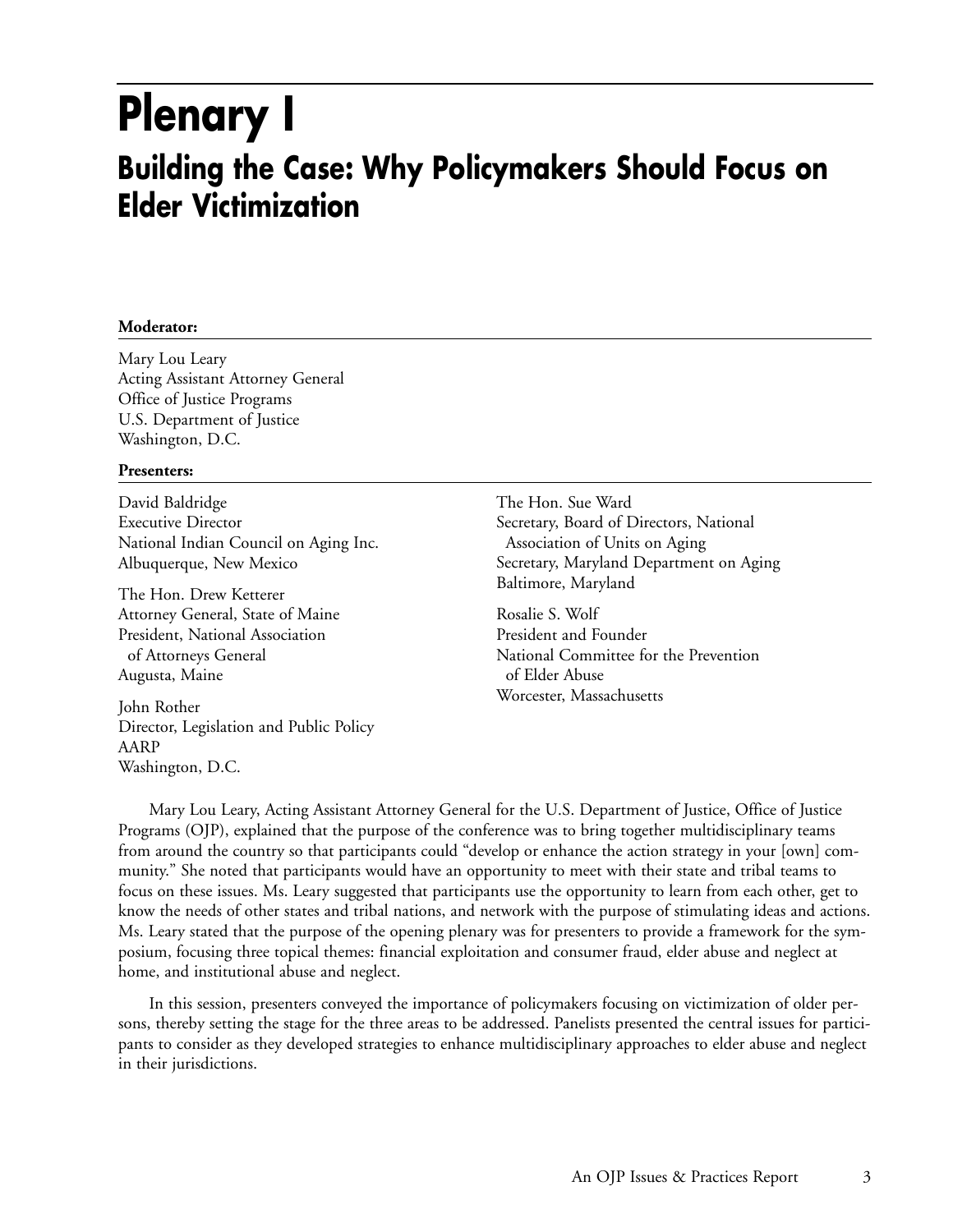Dr. Rosalie Wolf, President and Founder of the National Committee for the Prevention of Elder Abuse, offered an overview of the development of the theoretical conception of elder abuse and neglect over the past 20 years. The lack of statutory and theoretical definitions of elder abuse and neglect has hindered legal and scientific understanding, she said. Traditional conceptions have discounted the cultural context in which abuse and neglect occur, instead focusing on the individual pathology of the perpetrators. More recently, experts have begun to place elder abuse and neglect within an ecological framework, suggesting that such violence results from individual, interpersonal, social contextual, and societal factors. This shift mirrors similar progressions that have occurred in the analysis of child abuse and domestic violence. In applying the ecological model to elder abuse, the frame of reference is broadened, allowing providers to better determine the cause of the problem and to promote interventions at all levels of the environment. At the individual level, such a framework suggests treatment for both victims and perpetrators. The interpersonal level analysis allows for the introduction of social services for situational problems within the home. At the community level, there can be improved responses to mental illness, substance abuse, and unemployment, among other contributing problems. And for society, the ecological model urges changes in cultural values and beliefs that have fostered ageism and sexism.

The lack of an agreed definition has hindered research to determine the prevalence of this problem. According to Dr. Wolf, there have been five such research studies conducted in five different countries. Despite the differing methodologies, these studies all placed the prevalence of elder abuse and neglect at between four and six percent of the population. A survey of state programs by Adult Protective Services found that the number of reported cases of elder abuse and neglect in the United States increased from 117,000 in 1986 to 296,000 in 1996. A more recent national elder abuse incident study mandated by Congress used the sentinel approach, which assumes that reported cases are only the tip of the iceberg. This study not only looked at case information obtained from Adult Protective Services, but also examined data from agencies and programs serving older persons, such as hospitals, clinics, law enforcement agencies, and banks. In the 20 counties that

served as the sample, the study found that in 1996, 450,000 persons aged 60 or older were abused, neglected or exploited. However, only 71,000 cases were reported and substantiated by APS. Dr. Wolf cautioned that this study has some flaws, including the small sample size of 20 counties (of a total 3,300 in the United States) and the failure to account for those older persons who are homebound or isolated.

What little research that has been conducted in the first 20 years of the elder abuse movement has focused primarily on mistreatment in family settings, ignoring the problem within institutions. Dr. Wolf suggested a number of risk factors within institutional settings that could lead to abuse, including the lack of staff training, low regard for older persons, inadequate facilities and management skills, employees who are ill-suited by temperament or history for their positions, communication and cultural differences between staff and residents, and staff turnover and shortages. In pointing toward the future of the elder abuse and neglect agenda, Dr. Wolf cited some positive legal processes that had been instituted such as the emergence of Medicaid Fraud Control Units, the 1987 Nursing Home Reform Act, and this year's public awareness campaign initiated by the Health Care Financing Administration. However, elder abuse and neglect involves medical, legal, psychological, social, environmental, and ethical issues that require intense coordination among different agencies.

Dr. Wolf concluded by asserting that "policymakers need to focus on a system to ensure cultural competence among practitioners; reduce fragmentation among the forms of family violence; create better tools for identification and diagnosis; support research on prevalence, risk factors, consequences, and other aspects of the problem; promote evaluation of elder abuse interventions; and encourage collaboration among the multiple systems that are involved with elder abuse, neglect, and exploitation."

John Rother, Director of Legislation and Public Policy at AARP, discussed the steps that AARP was taking to combat consumer fraud perpetrated on older persons, and announced that by next year the organization will have staffed offices in all 50 states to better coordinate efforts with local groups. AARP is working to change the attitudes and raise awareness among the older population in the areas of telemarketing and health care fraud. According to a 1996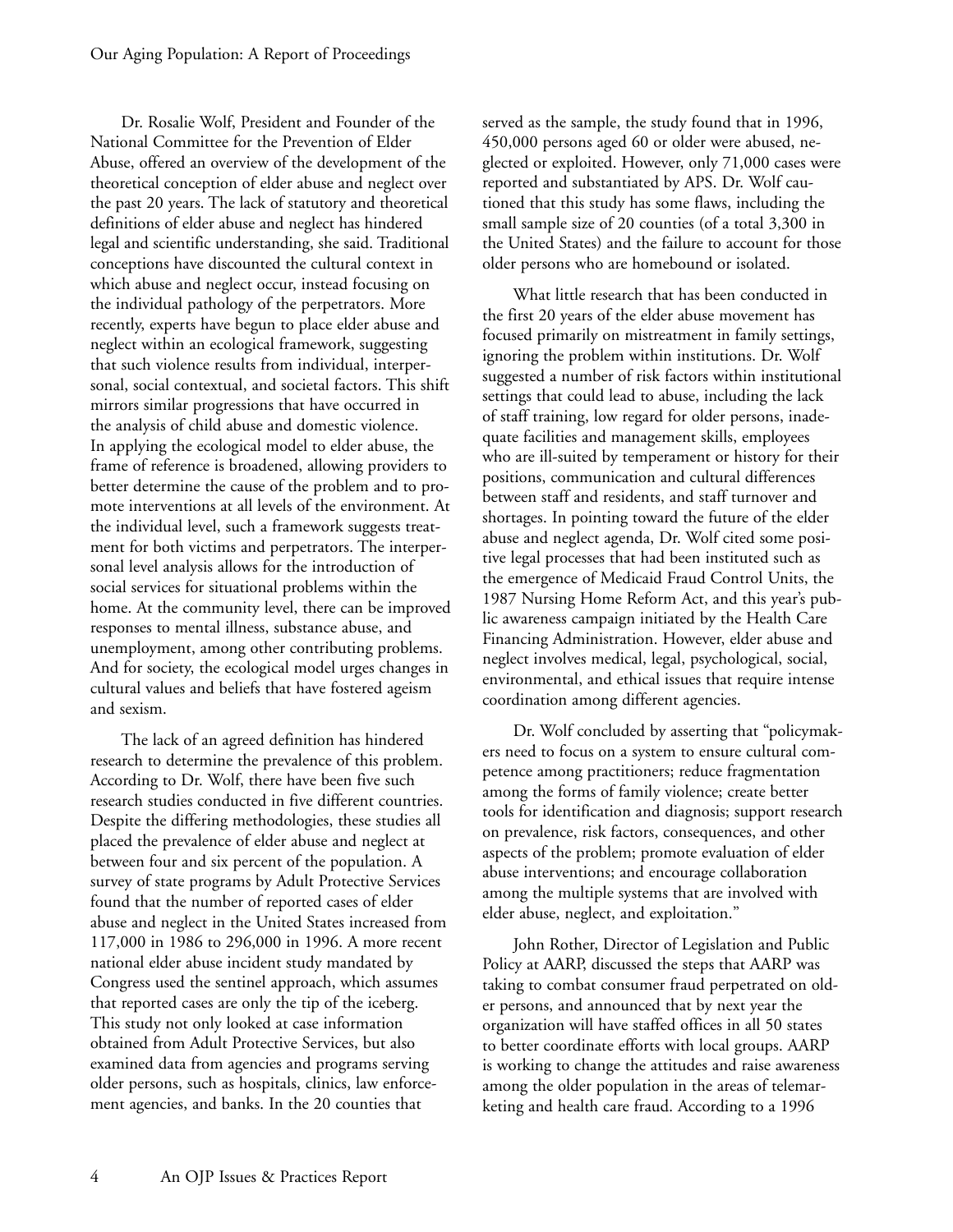AARP survey, 56 percent of all telemarketing fraud victims were aged 50 or older, yet this age group makes up only 26 percent of the U.S. population. Annually, telemarketing fraud costs \$40 billion dollars, with the most popular forms being prizes and sweepstakes scams, slamming, pay-for-call services, work at home sales, and magazine sales. The major types of health care and investment fraud that AARP has documented include Medicare fraud, living will scams, and home improvement fraud. Determining the prevalence of consumer fraud perpetrated on the older population is hindered by their reluctance to report such incidences. This reluctance stems from embarrassment, as well as fear that they will lose their independence, control of their financial decisionmaking, or even be institutionalized. Mr. Rother identified several steps that AARP is taking to prevent and intervene in consumer fraud, including providing consumer education; working with business associations to set and monitor standards; promoting early detection by educating people who come in contact with older persons daily, such as bank tellers and postal carriers; and pushing for effective enforcement of existing laws.

David Baldridge, Executive Director of the National Indian Council on Aging, informed participants that in the 558 Indian tribes across the nation, honoring older persons is a universal value, yet the incidence of elder abuse is very high. To explain this discrepancy, he pointed to socioeconomic disparities between tribal communities and the rest of the country. The poverty rate for older Indians is three times the overall U.S. rate. A U.S. Department of Housing and Urban Development (HUD) report found that 33 percent of Indian homes are overcrowded compared with 5 percent in the general population. The federal expenditure for health care is 34 percent less per person in Indian communities. Additionally, there are only 12 nursing homes in Indian Country with 90 percent of long-term care being provided by family members who are themselves under severe stress.

This stress often leads to drug use and violence: 19.6 percent of Indian teenagers use illegal drugs. Alcoholism impacts 95 percent of Indian families with alcohol-related deaths among 15–24 year olds at 17 times the national average. According to a 1997 Department of Justice report on law enforcement in Indian Country, there are only 1.3 officers for every

1,000 citizens compared with 2.9 in non-Indian communities. The homicide rate for Indian males is nearly three times higher than that of white males. And there are a total of 375 Indian gangs with 5,000 members. Given these grave statistics, Mr. Baldridge contends, "we're losing the battle of belief." And he asked those present, "So how will we as tribal leaders, as providers, as advocates, deal with these questions of human belief with hope, with the will to change? I think that's our challenge."

Sue Ward, Secretary of the Maryland Department on Aging, spoke on behalf of the National Association of State Units on Aging (NASUA) and stressed the importance of collaboration in addressing elder abuse and neglect. NASUA is the lead agency for the National Center on Elder Abuse, a partnership of six organizations (the others are the American Bar Association Commission on Legal Problems of the Elderly, the Clearinghouse on Abuse and Neglect of the Elderly at the University of Delaware, the Goldman Institute on Aging/San Francisco Consortium for the Prevention of Elder Abuse, the National Association of Adult Protective Services Administrators, and the National Committee for the Prevention of Elder Abuse) funded by the Administration on Aging.

Explaining that the demographic shift (or, alternatively, the aging of the population) will increase the number of vulnerable older persons, Ms. Ward said "Collaboration has to be our watchword. Neither the social service nor the public safety systems can respond to current challenges or prepare for the future without talking to each other. None of our programs, individually, has the resources necessary; none has the specific expertise needed to respond to these difficult situations. We know that referrals for adult protective service assessments are not simple one dimensional situations: cases often involve multiple issues such as transfer of property, alcoholism/drug dependence, hoarding behavior, eviction, depression, mental illness, family dysfunction, spousal abuse, assault, and theft. Each of these issues requires a special expertise to (a) assess and document the problem, and (b) clarify the options for assistance and/or intervention. It is only through collaboration and coordination that we can effectively offer assistance."

Andrew Ketterer, Attorney General of Maine and President of the National Association of Attorneys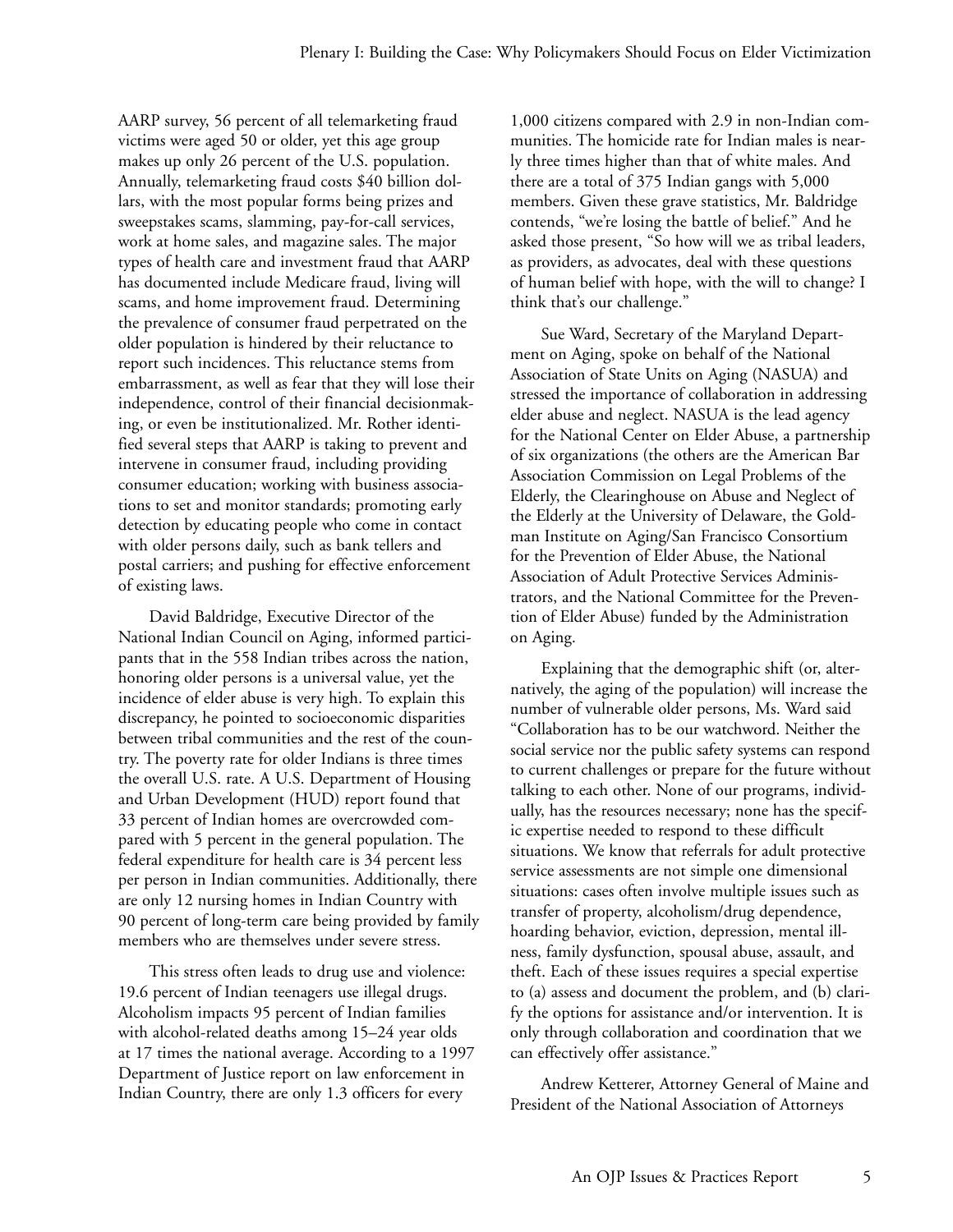General, addressed the unique challenges that law enforcement faces in working with older persons. On the whole, older persons are reluctant to admit that they have been victimized and to seek help, he said. In cases of domestic violence when the perpetrator is a family member, it is even more difficult for the older victim to report abuse. To improve services to older victims, Mr. Ketterer suggested that all prosecutors receive elder abuse training, that public education programs be offered to increase awareness of older persons' issues, and that state attorneys general take the lead in coordinating the efforts of professional

and community organizations. There is a long way to go in improving law enforcement response to older victims. At present, there is no statutory consistency from state to state on how to address elder abuse. There are no national standards or best practice guidelines, no model statutes, no research think tanks, and no consistent data collection or reliable data management systems. In addressing these deficiencies, Mr. Ketterer stressed that the diversity of the elder population must be recognized and that older people must be included in the planning process.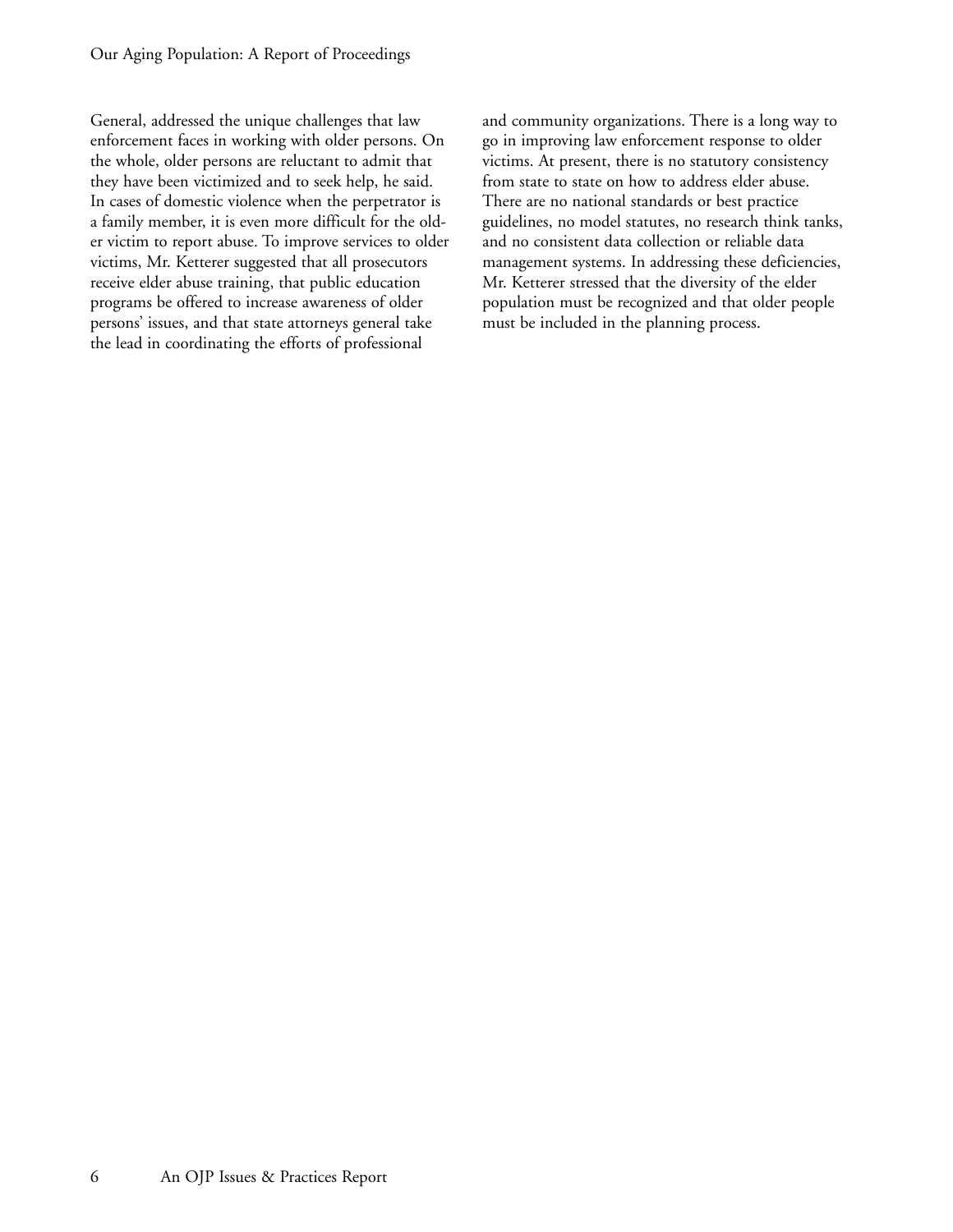## **Plenary II Financial Exploitation and Consumer Fraud**

#### **Moderator:**

Diane Justice Principal Deputy Assistant Secretary for Aging U.S. Department of Health and Human Services Washington, D.C.

#### **Presenters:**

Barbara Harriman Inspector, Office of the Inspector General U.S. Department of Health and Human Services Washington, D.C.

Lisa Nerenberg Consultant in Elder Abuse Prevention Redwood City, California

Lee Norrgard Senior Program Coordinator Consumer Protection Section AARP Washington, D.C.

Jill Thomas Independent Consultant Bay Village, Ohio

Older people are especially vulnerable to financial exploitation in a variety of forms, often aggravated by violence or the threat of violence, because they tend to be more trusting and less cynical than younger people in dealing with fraudulent telemarketers and other scam artists. They are especially vulnerable to home-repair scams, since so many own their own homes but cannot do their own repairs. Aging may bring disability and dependence upon caregivers, some of whom may prove exploitative. To others, the older person's dependence may seem like complicity in their own abuse.

On a panel mediated by Diane Justice, Principal Deputy Assistant Secretary for Aging at the Department of Health and Human Services, presenters outlined a variety of schemes to defraud older persons directly. Panelists described the way HHS and DOJ, employing partnerships with such agencies as the Internal Revenue Service (IRS) and Federal Bureau of Investigation (FBI), gather evidence and act to prevent or prosecute fraud and abuse. There was general agreement that judges and others in the legal system need to be educated about elder abuse so that they have a better understanding of the use of undue influence and alienation of affection to exploit older persons. Older people, too, need better education about the dangers of financial abuse.

These efforts can build on existing collaborations, some of them long-term, between HHS and DOJ against health care fraud and abuse, noted Ms. Justice. She cited the Nursing Home Quality Initiative and other efforts to fight health care fraud and abuse throughout the country; the Long-Term Care Ombudsman program, advocating for residents of nursing homes for the past 25 years; and the elder abuse prevention program, which provides funding to the states for education and services related to elder abuse.

Jill Thomas, a consultant and specialist in geriatric nursing home care, highlighted the problems of financial exploitation by telling a painful story about the exploitation of her father by a "gold digger" and the inability of Florida agencies to protect him.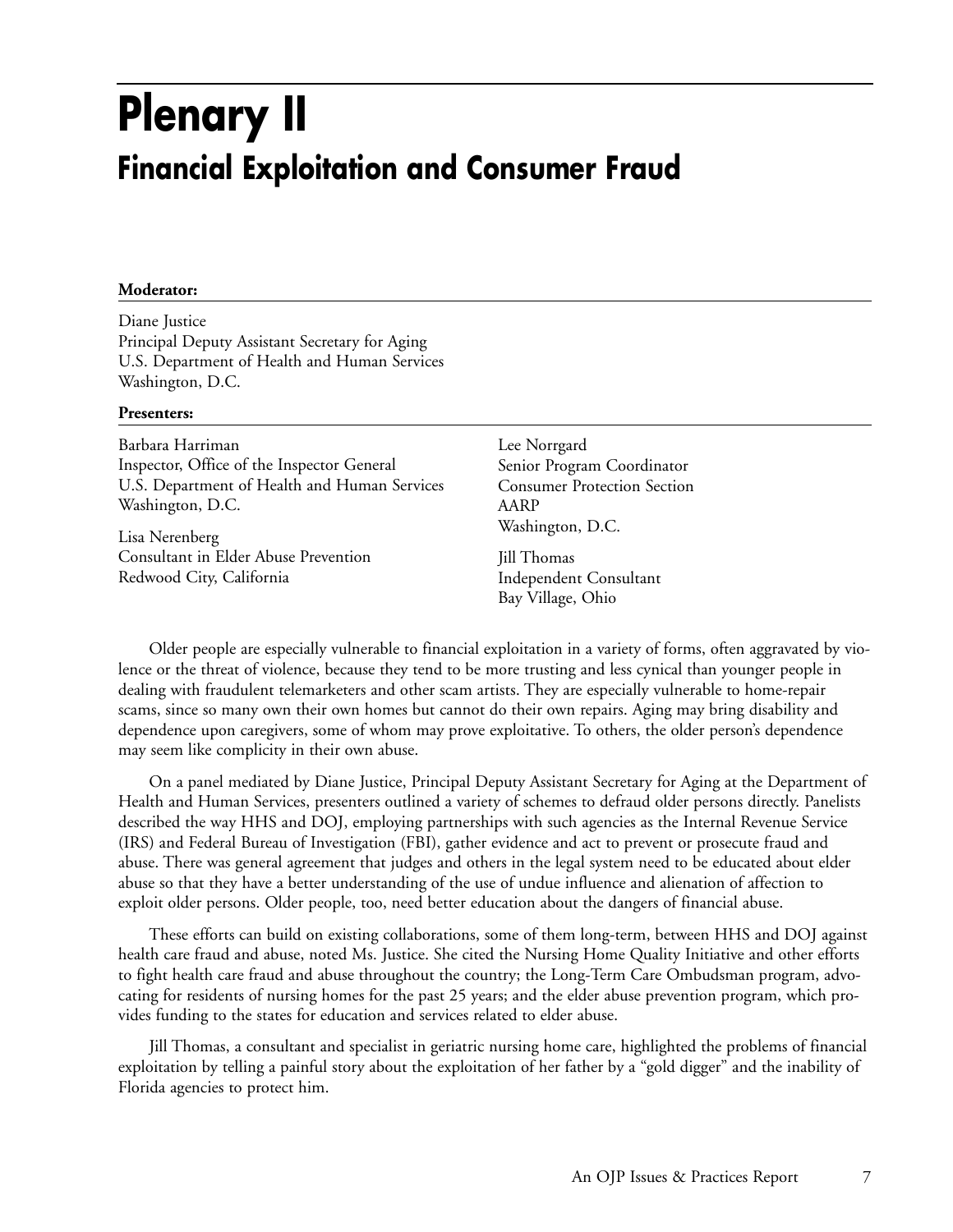Ms. Thomas' father was a divorcee of 69 when, in 1994, he won \$6 million in the Florida lottery. He enjoyed his newfound wealth, and began searching for female companionship. He met Stephanie, a 40 year-old woman of obscure background. The two dated on and off for a while, then went their separate ways. Ms. Thomas' father suffered a stroke and was recuperating in a rehabilitation hospital, with both physical and mental impairments, when Stephanie turned up again.

In the following few weeks, she took effective control of his life. She secured control of his assets through a power of attorney, and placed her name on his deeds, bank accounts, and even the trust fund Ms. Thomas' father had established for himself and his four adult children. After he left the hospital, he and Stephanie sold his "beloved" beachfront condominium.

Stephanie has succeeded in cutting off all contact between the father and his old friends and with his family. Ms. Thomas has learned that her father has been in and out of a succession of assisted-living facilities and hospitals, and is currently in a nursing home in the Tallahassee area. The last time Ms. Thomas saw or spoke with her father was in court, in 1998, when she and her brother attempted unsuccessfully to gain guardianship of their father. "I'm worried about my father," Ms. Thomas said, "and I don't want him to die alone without being reunited with his children, who have always been a very important part of his life."

In years of court hearings and trials that cost tens of thousands of dollars, the Florida court system has offered no help or relief, she said. A detective in the Tallahassee Sheriff's Department Fraud Division told her that while current Florida law would not help, the problem of financial abuse of elders had grown so large that it might be time to set a precedent. He referred her to Adult Protective Services, which told her, "It's your father's money, and he can give it to anybody that he wants." In her search for a solution, she contacted the FBI, police, and sheriff's departments in Florida and Georgia, the Florida Attorney General's Office, and U.S. Senators in a committee hearing at which she testified. All agreed that crimes had been committed, but after learning of the failed guardianship attempt and the APS response, they all said there was nothing they could do.

Ms. Thomas recommended more standardized testing and requirements for guardians, and greater judicial discretion in financial exploitation cases. In her father's case, Ms. Thomas originally saw no immediate need to seek legal redress, and was afraid of alienating him until Stephanie's intentions became quite obvious. But when the adult children applied for guardianship—even though the examining committee reports stated he could not handle his own finances or drive—a committee recommended against the guardianship, and the judge, the only one who heard the family's side, felt that his hands were tied and that he was required to deny the guardianship. (Professionals who reviewed the reports said that either her father was not competent or that the testing was inadequate.)

Ms. Thomas also recommended that state legal systems recognize alienation of affection in cases like her father's. When Stephanie sued the family for defamation of character, Ms. Thomas and her brother filed a countersuit on the only legal ground their lawyer could find: "impediment of inheritance," since Florida law doesn't recognize alienation. (The countersuit ended when the court dismissed Stephanie's suit as "frivolous.")

Lisa Nerenberg, a consultant in elder abuse prevention in Redwood City, California, explained that financial abuse of older persons spans a broad spectrum. It includes the attendant who steals from a charge; the teenager who uses his grandmother's credit card to buy stereo equipment; the son or daughter who is in financial trouble or is addicted to alcohol, drugs, or gambling, who sees the older person as a way out of the difficulty; and the expectant heir who wants to accelerate the time of inheritance.

Other forms of financial abuse include criminal home-repair scammers and predatory lenders who trick, mislead, or coerce older homeowners into taking out home equity loans they can't possibly repay because of inflated fees and balloon payments. Ms. Nerenberg also noted telemarketing scams for overpriced or nonexistent products, and "sweetheart" scams, in which a person uses an older person's emotional vulnerability to bilk them out of money. "Identity theft," in which a criminal obtains a person's Social Security number or other personal information and runs up debts or gains control of assets, is another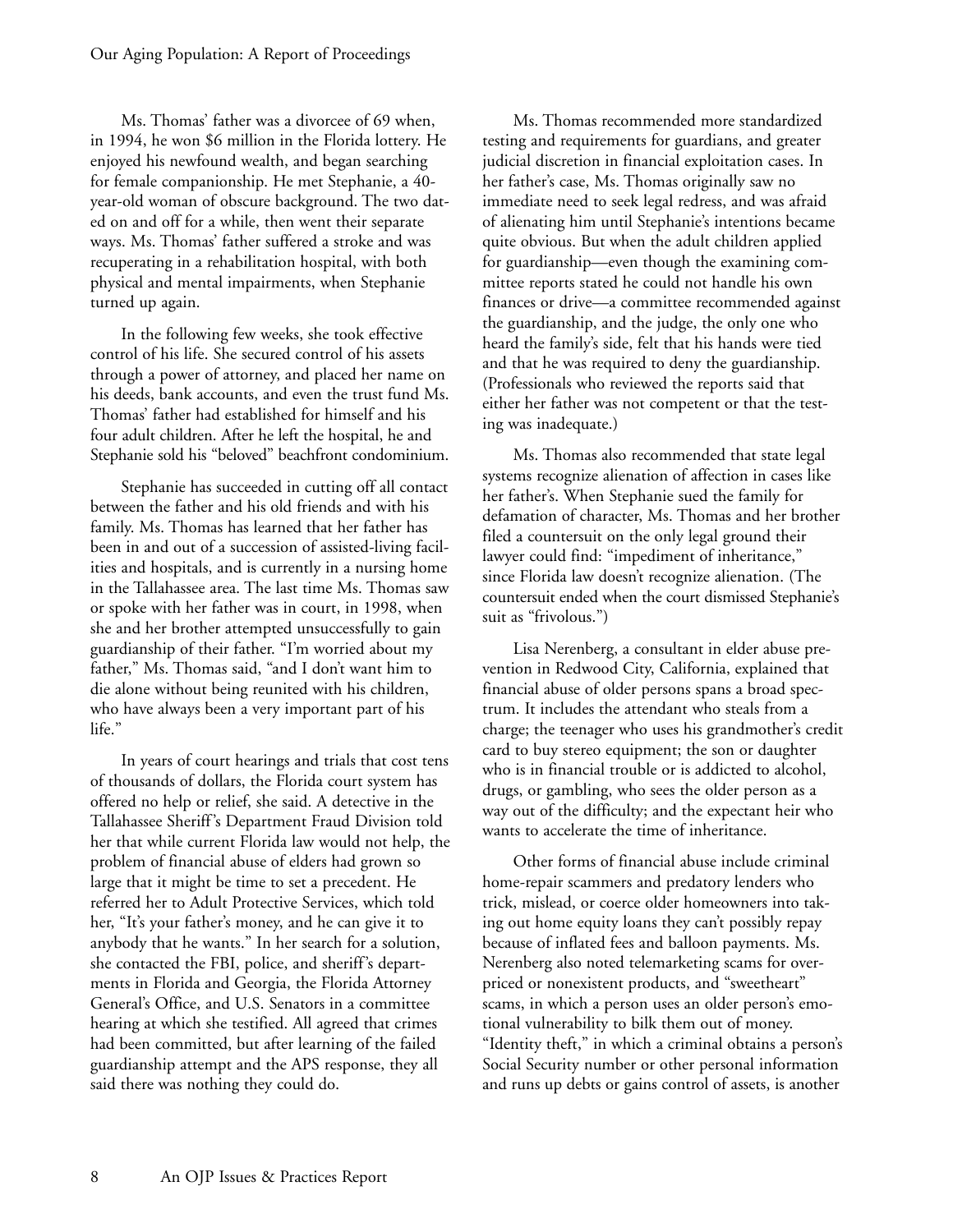problem. Victims of identity theft who have handled their finances for a lifetime can end up harassed by creditors for debts they never contracted.

The abuse or misuse of legal documents and legal authority—such devices as joint bank accounts, powers of attorney, trusts, and guardianships—is another aspect of financial abuse. These legal devices were created as protections, she said, but have in some cases become "licenses to steal." It is necessary now to build more accountability into them.

If pressure, coercion, and trickery don't do the job, financial exploiters may turn to other forms of elder abuse, including violence and neglect. Caregivers withhold care or food, or both, to hasten decline or death. It is difficult to investigate such cases, Ms. Nerenberg said. The evidence is in the hands of the perpetrator, and there is confusion about jurisdiction—civil or criminal; state, local, or federal.

Finally, she said, it is impossible to talk about financial elder abuse without discussing capacity whether the victim understood and had sufficient capacity to exercise informed consent when he or she signed a document or gave a gift. Formerly, people were deemed incompetent if they were diagnosed with dementia or were making what were considered poor decisions; sometimes they were deemed incompetent simply on the basis of age. Now, the all-ornothing concept of incompetence has given way to the idea of using a "functional assessment" to determine capacity and of looking at what level of understanding is necessary to execute a particular legal document. To execute a will, for example, one must understand how much one has and the "natural objects of one's bounty." In cases of suspected elder abuse, more often questions arise as to the capacity needed to give a gift or get married. And while an older person has a right to choice and selfdetermination, she said, some complex psychological choices come into play. Many victims do not realize they have been abused and refuse to take action against their abusers; some even seem complicit.

Recently, Ms. Nerenberg said, there has been increasing interest in the concept of undue influence—this is when a strong person gets a weaker one to do something they would not otherwise have done—and the techniques used

by abusers to exert it. These include isolating the victim, inducing fear, and convincing them that the manipulator is the only person to be trusted.

It is important that outreach programs warn people about abuse, Ms. Nerenberg said, but it is also important to hold perpetrators accountable. To do that, victims must come forward, even though it may be traumatic for them to go to court. There should be more incentives to come forward, she argued. Currently, victims agree to go to court in order to get back something that was stolen and to prevent the same thing from happening to other people. But few victims now get retribution, and the current sentences do not discourage predators. Ms. Nerenberg recommended stronger penalties, some for restitution to victims, and services for victims that address their psychological traumas.

Lee Norrgard, Senior Program Coordinator for the Consumer Protection Section of AARP, noted that several surveys have shown older people's vulnerability to consumer fraud, especially telemarketing fraud. For example, a 1996 Princeton University survey of victims of telemarketing fraud found that 56 percent were 50 and older. They were not, as had been assumed, socially isolated; they had friends and relatives nearby. Nor were they stupid, but they were less wary and generally unable to recognize signs of fraud. Focus groups of victims and non-victims revealed a qualitative difference: The victims were *looking* for evidence of legitimacy; they wanted to give people the benefit of the doubt. The non-victims were immediately ready to hang up when they first heard something suspicious. As a result, Norrgard said, AARP changed its message to "Fraudulent telemarketers are criminals. Don't fall for a telephone line." and this has proved effective.

That survey also showed older persons' vulnerability to home-repair fraud and predatory home lending. Mr. Norrgard noted that 86 percent of those over 55 own their own home, and 89 percent of them want to remain in their homes. They live in aging housing stock, which often needs repairs. Half the homeowners older than 65 had made repairs in the past 2 years, and 80 percent of them used an outside contractor (often they couldn't climb around to make repairs, or even to check on the repairs). The fact that persons older than 65 have far less debt than younger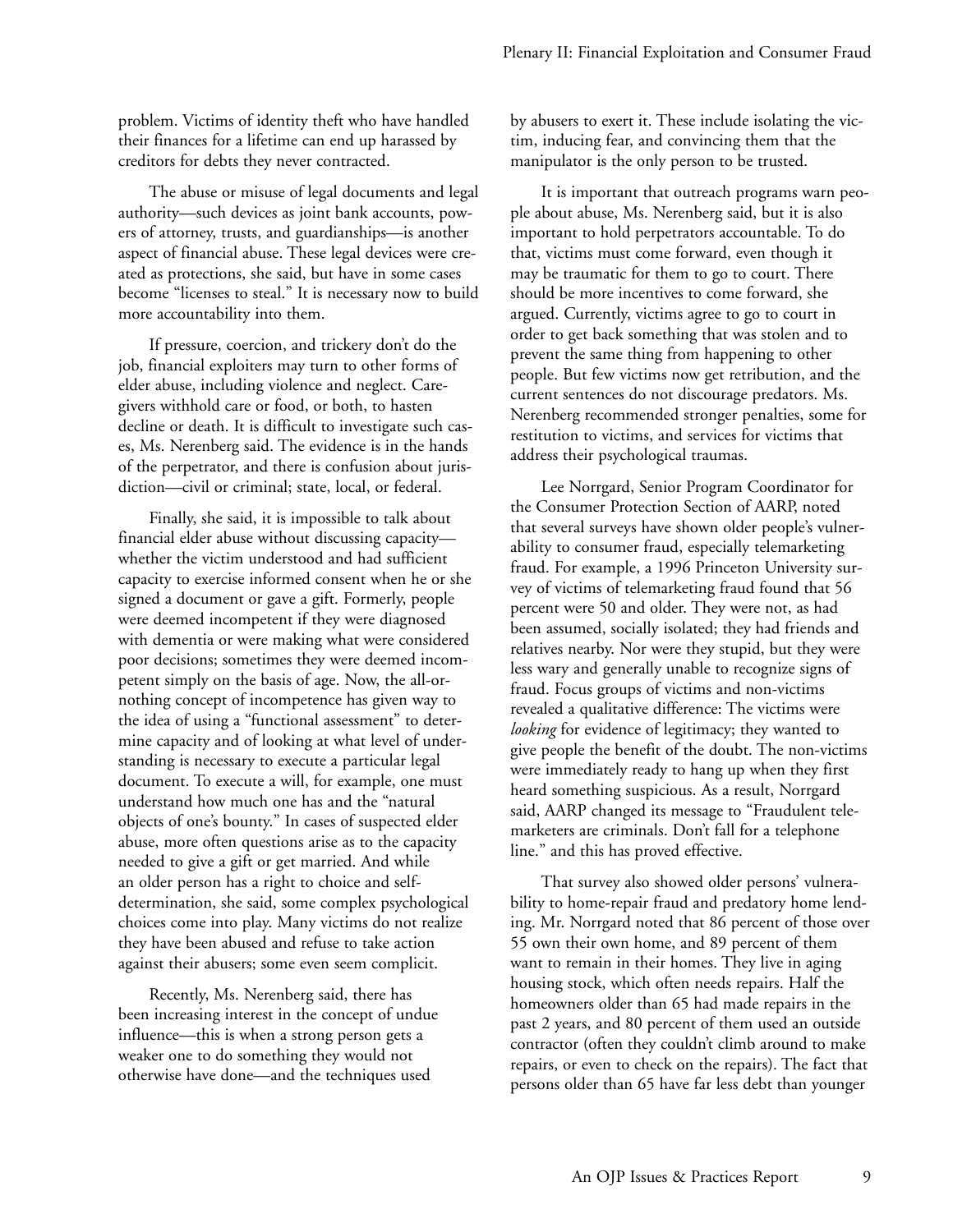people makes them especially lucrative targets for unscrupulous contractors, who often act as mortgage brokers.

Educating older people about the existence of scams may not be enough to prevent the crime. Mr. Norrgard noted the results of a focus-group interview of eight victims of senior fraud, plus one adult child, conducted jointly by AARP and the Attorney General of Wisconsin. One woman, who had a master's degree, was quite familiar with telemarketing scams, but still found herself unable to hang up on the telemarketers.

More generally, a 1998 survey commissioned by AARP examined a sample of 1,504 persons aged 18 and older regarding, in part, broad knowledge of financial matters. Only 8 percent were in the category of high-vulnerability to financial exploitation. Twentyfive percent of older persons own stocks or mutual funds, and more than one-third of the older people (but only one-fifth of the entire group) thought the FDIC would cover losses if they lost money in a mutual fund purchased at a bank. Only half the older people thought that diversification reduced the risks of investment. More than 20 percent were unaware that truth-in-lending requires disclosure of the annual percentage rate of a loan. More than 20 percent of people 65 and older were unaware they had a right to see their own credit reports. Of the 8 percent in the high-vulnerability category, Mr. Norrgard said, 20 percent were women aged 75 and older and 15 percent were men in the same age group.

Barbara Harriman, of the HHS Office of Inspector General (OIG), noted that the abuse of federal health care programs serving older persons can be especially costly. For example, the Medicare Trust Fund has lost billions to health care fraud or abuse in which medical providers billed for services that were not provided or filed false cost reports. The fraud, Ms. Harriman said, occurs not only in large cities but

in communities of all sizes throughout the country. The amounts involved may be small in specific instances, but taken together, they constitute a large deficit in the Medicare Trust Fund.

The fraudulent parties, she said, can be doctors, podiatrists, ophthalmologists, hospitals, nursing homes, and laboratories. Examples include:

- An ophthalmologist who had his receptionist diagnose cataracts, and even operated on people who had no cataracts.
- The operator of a chain of nursing homes who charged expenses for redecoration and refurbishments to his private residence that included a baby grand piano, an Olympic pool, a bowling alley, and Persian rugs. Investigation showed he allowed two cents per resident per day for food in his nursing homes.
- A physician who hired an unlicensed layman to care for patients while he was on vacation, and billed as if he was performing the services.

The 1996 Health Insurance Portability Act (HIPA) provided funding that enabled the OIG Office of Investigations to add criminal investigators and open state offices, services that will be extended to every state in 2001. Due to HIPA, Ms. Harriman said, there was a 42 percent reduction in fraud and abuse in 1999—down from \$23 billion a year to \$13.5 billion. A major result of that savings is that the Medicare Trust Fund's solvency has been extended from 1999 to 2025.

The OIG Office of Investigations also has been included in important and effective national, state, and local outreach programs, such as the "Who Pays? You Pay" program, throughout the country. As a result, the office's telephone tip line last year received more than a half-million telephone calls.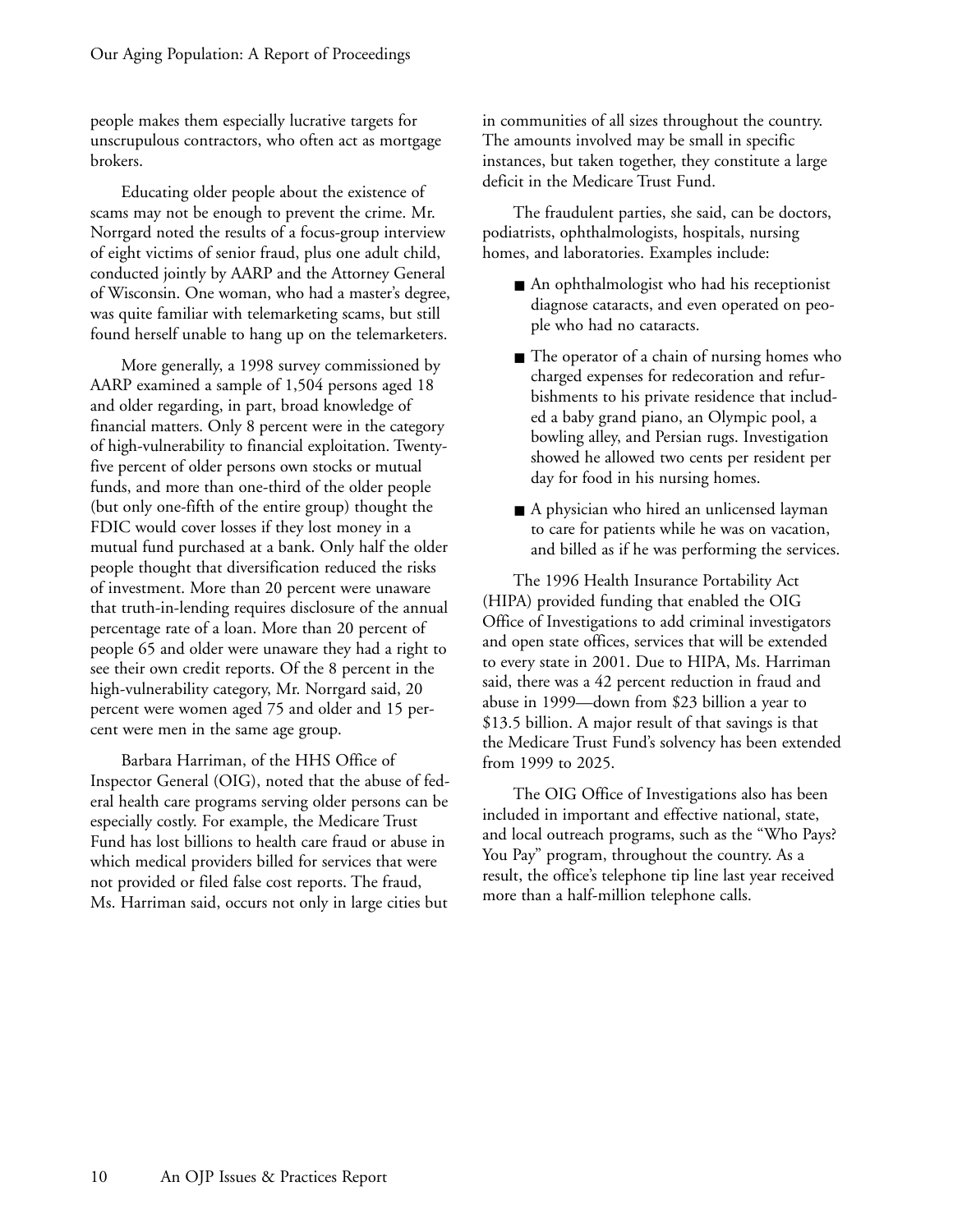## **Lunch**

### **Investigating the Systems That Protect and Care for Vulnerable Populations: A Reporter's View**

#### **Introduction:**

D. Jean Veta Deputy Associate Attorney General U.S. Department of Justice Washington, D.C.

#### **Speaker:**

David Jackson Investigative Reporter *The Chicago Tribune* Chicago, Illinois

D. Jean Veta, Deputy Associate Attorney General for the Department of Justice, recognized the importance of the media's role in uncovering the "victimization of older people," and welcomed David Jackson, Pulitzer Prize-winning investigative reporter for *The Chicago Tribune*, as someone who has demonstrated repeatedly how to use public records and other investigative techniques to help protect those in need.

Mr. Jackson explained that he has focused much of his work on children in poverty. At the *Tribune* he was recognized for his investigative reporting on the significant privatization of juvenile detention facilities and foster care programs, and how that privatization affected the provision of care and services. On previous assignments he used his investigative skills to track the Oklahoma City bombers through Missouri and Kansas, to unveil the secret financial deals of Nation of Islam leader Louis Farrakhan, and to uncover the inner-city empire of Chicago slumlord Lou Wolfe. Acknowledging the diversity of his topics, Mr. Jackson noted that his investigative strategies "work just as well for examining the conditions of care for institutionalized people."

Through several case studies, notably his exposé of the Westbridge Treatment Center, a detention center for troubled adolescents in Phoenix, Arizona, Mr. Jackson outlined for conference participants the "basic tools of the investigative reporter's trade." He noted that "the methods that I have learned may be of some practical value in your unsung work of protecting older Americans from abuse, neglect, and exploitation."

Initially viewed as an "island of hope" in the landscape of despair that for so long has defined juvenile justice, the Westbridge Treatment Center received front page coverage in the *Tribune* for its innovative approach. Only 2 years later, however, Mr. Jackson's series revealed patterns of sexual abuse of young residents by their older peers.

With increased reliance on private entrepreneurs creating a "fundamental shift" in the way America handles its troubled youths, Mr. Jackson noted that the "lucrative" private programs touted as an "antidote to wretched conditions found in state institutions" were themselves found to be rife with corruption and abuse. Mr. Jackson observed that he and his colleagues found that "in the best of circumstances, private detention and foster care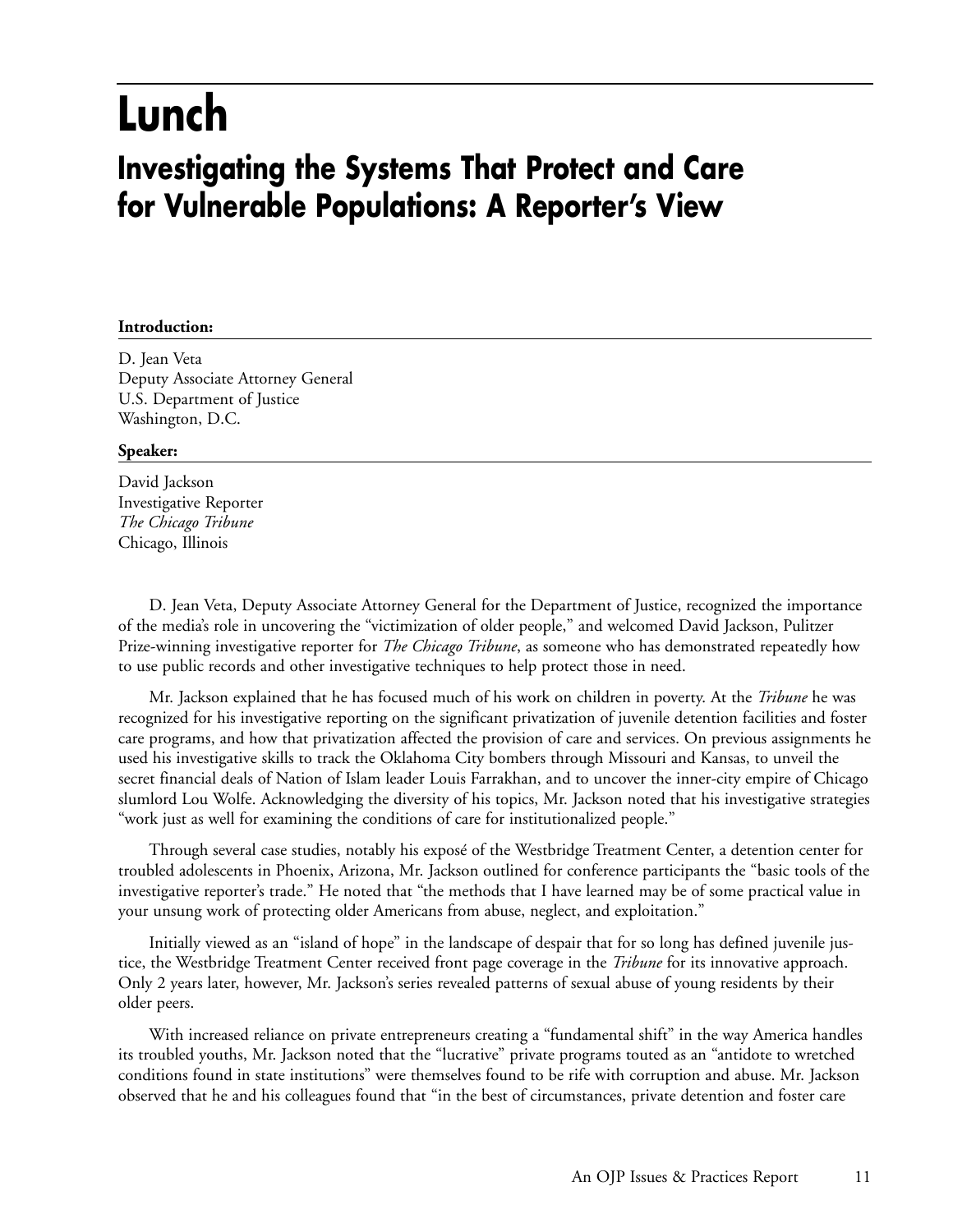programs offer a host of potential benefits, but while some children unquestionably fared better in private hands, there was no conclusive evidence that those sent to private programs as a whole were better off, or that taxpayers saved money as the companies had promised."

Elder abuse and victimization are becoming increasingly important, Mr. Jackson acknowledged, and although his comments addressed the "opposite end of life's spectrum," the "challenge" of penetrating institutions that house these "imperiled lives" where care is supposed to be dispensed remains the same— "the tools you use to get inside are also the same." Mr. Jackson outlined three basic tools of investigative research: first, the use of "public records" that can be viewed by any citizen in public agencies, and municipal, state, and federal courts; second, "relationships with people who can give you a view from the interior"; and third, the Freedom of Information Act "to obtain government files, databases, and government reports."

Mr. Jackson showed conference participants how, by using public records to uncover the Westbridge story, he gained access to a "closed world." To begin the investigative process, the "Rosetta Stone" is the blue pages, or the government listings of any local telephone book, he said. "Chances are the person or organization being studied has had contact with a variety of government agencies listed in the blue pages," he noted. "[At] the Bankruptcy Court … you'll find a wealth of data in the court proceedings … [At] the County Recorder of Deeds … a quick check of land records will show liens and court judgments … [And] county and federal court records … can offer a rich portrait of an organization's corporate ownership and finances." Using this method, Mr. Jackson discovered federal court records showing that a \$25 million dollar bank debt threatened Westbridge's parent company, "driving down conditions of care at the facility."

Reviewing public records, Mr. Jackson recounted, provided "the blueprint of the second stage of my

work—locating people who could tell me what went on inside." A good investigation reaches out to the "full range of employees," he observed, "from janitors to skilled professionals and administrators, treating every one, every fact, diary, or correspondence file that they offer, with an equal mix of welcome and skepticism." In the Westbridge investigation, he talked with the former clinical director, who told him that she resigned when she realized that the facilities' "marketing promises were hollow—instead of two kids to a room we had three, and violent kids were mixed with psychiatric patients."

These human resources led Mr. Jackson to the third phase of his investigation, using the Freedom of Information Act (FOIA). Information provided by individuals closely associated with the Westbridge facility told him about the types of inspections and monitoring reports filed with various local, state, and federal agencies. Obtained by Mr. Jackson through FOIA requests, these reports showed the human cost of the cutbacks that the former clinical director at Westbridge had described. Mr. Jackson recalled how "a 13-year-old sexual predator had been placed in a children's unit where he bullied smaller youth into a sex ring, according to Phoenix police and other records. Documents obtained through an FOIA request showed that a 10-year-old youth told Phoenix police that he was being molested repeatedly." In the end Mr. Jackson concluded, "Illinois officials who'd sent more than 40 children to the Westbridge facility were unaware of the \$25 million dollar lawsuit revealed in federal court records, or of its implications."

Mr. Jackson contended that many of the tools of reporters are not used by state governments, noting that he was "surprised that skilled investigators did not know the power of public records." A lot of the basic research that a reporter employs in looking up public records and developing sources "would profit state agencies enormously," he observed. "If you were able to couple a reporter's toolbox with a state investigator's powers and skills," he concluded wistfully, "you'd have a bionic investigator."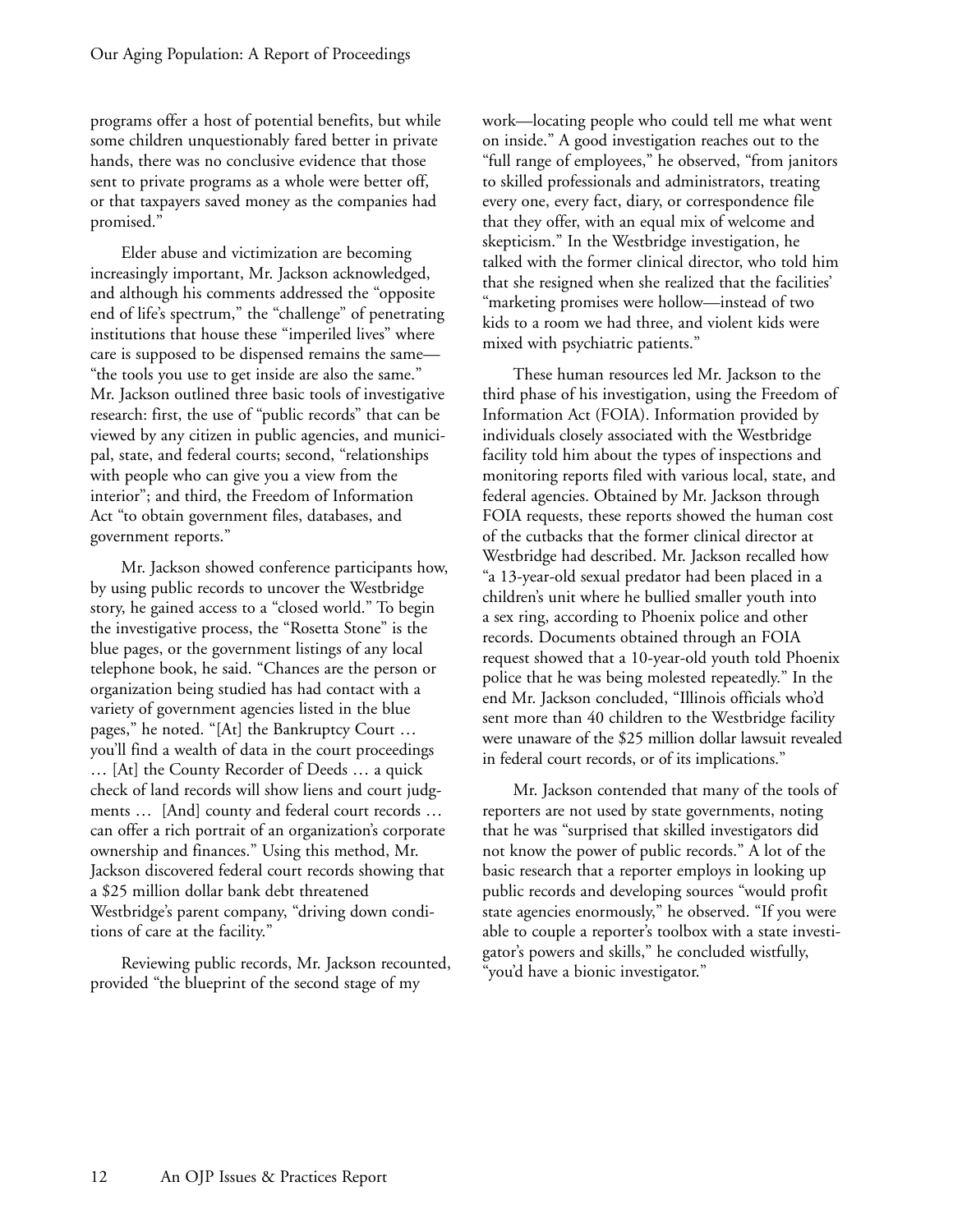## **Financial Exploitation and Consumer Fraud**

### **Workshop 1: Federal and State Initiatives To Educate Consumers**

#### **Moderator:**

Lee Norrgard Senior Program Coordinator, Consumer Protection Section AARP Washington, D.C.

#### **Panelists:**

Alexis Barbieri Executive Deputy Attorney General Pennsylvania Attorney General's Office Harrisburg, Pennsylvania

Dan Drake Executive Assistant U.S. Attorney Office of the U.S. Attorney for the District of Arizona Phoenix, Arizona

Robert Kuykendall Federal Trade Commission Washington, D.C.

Jeffrey LaGrew Assistant Deputy Attorney General Kentucky Attorney General's Office Frankfort, Kentucky

Lee Norrgard, Senior Program Coordinator of the Consumer Protection Section at AARP, opened the workshop by opining that tracking down, arresting, and prosecuting those who defraud or abuse older persons is important. However, he added, preventing those crimes in the first place—by marshaling public and private resources in a team effort to educate as many consumers as possible about the threats and how to counter them—casts a much wider net and leads to better results overall.

The need for new protection strategies has never been greater. Alexis Barbieri of the Pennsylvania Attorney General's Office reported that in Pennsylvania, for example, 15 percent of the population is older than 65, and nearly 1 million residents there will turn 75 this year. Likewise, Jeff LaGrew of the Kentucky Attorney General's Office noted that in Kentucky, some 600,000 of the state's 4 million residents are older than 60; indeed, about 3,000 are 100 or older, reflecting the fact that centenarians make up the fastest-growing age group in the United States.

But making potential victims aware of elder fraud and abuse is not easy. Among the hurdles:

- Many older persons live independently. These difficult-to-reach individuals are a prime target for telemarketing scams, sweepstakes pitches, and other schemes.
- Many older persons don't believe that those who perpetrate fraud are really criminals.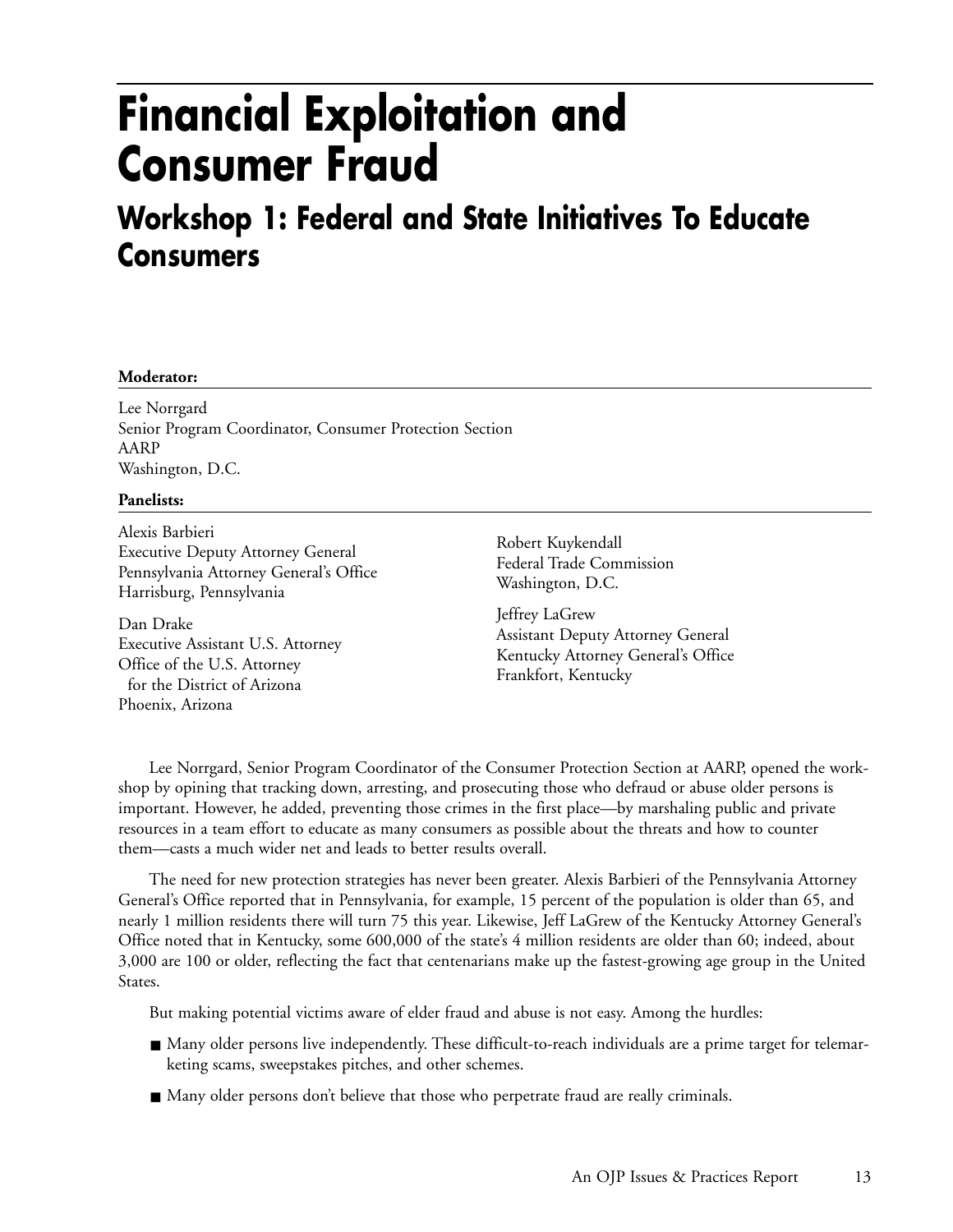- Expecting agencies to fight elder fraud and abuse single-handedly is unrealistic.
- Many fraud-awareness efforts, such as forums, typically engage small numbers of older persons, so their impact may be small.
- Many older people don't know about the myriad antifraud services available to them or whom to call when they have been victimized, in part because there is so much overlap among agencies.

States are tackling these and other challenges in different ways. Pennsylvania Attorney General Mike Fisher launched the 90-member Task Force for the Protection of Elder Pennsylvanians in 1998 by convening experts from throughout the state, according to Ms. Barbieri. The task force comprised six regional groups including representatives from law enforcement, consumer-protection, and Medicaid fraud agencies; the legislature; AARP; providers of services to older persons; and other groups.

Each of the six regional groups, in turn, investigated an elder fraud-related topic, such as homeimprovement fraud, health care fraud, elder abuse, or telemarketing and sweepstakes scams, by taking public testimony at hearings on that topic. Two years of work culminated in a July 2000 report of findings and recommendations.

Arizona discovered it had much more clout in battling elder fraud if it boosted awareness by rallying law enforcement officials, care providers, elected officials, businesses such as grocery stores, the media, and other parties to join the fight. Authorities there were recovering only about 4 percent of all money lost in telemarketing swindles. "That's a horrible rate," said panelist Dan Drake from the Office of the U.S. Attorney for the District of Arizona, "so we decided we don't need more prosecutions—we need fewer victims."

In the past 2 years, the Arizona Elder Fraud Prevention Team has made or staged more than 60 presentations or events, many targeted to large audiences. One event was a 3-day "reverse telethon" at a public television station; instead of donating money, callers posed questions—a total of about 900—to a bank of experts. Another effort was a newspaper message about elder fraud, sponsored by a local supermarket chain, that reached about 1 million readers each time it was published.

The fraud-prevention team also worked with the publicity-minded Arizona Cardinals, a professional football team, over a 12-week period to get the word out about telemarketing fraud. The campaign included calling and warning older individuals whose names had appeared on "mooch lists."

The Kentucky Attorney General's Seniors Crime College is a 2.5-hour educational session built around the slogan "Aware, Avoid, Alert." Experts make participants aware of the elder fraud threat, teach them how to avoid being victimized (measures range from door locks to proper lighting and trimmed bushes around a house) and explain who to call when they are suspicious. Each graduate receives a booklet about elder fraud that includes appropriate toll-free telephone numbers. A local, uniformed police officer or sheriff lends a great deal of credibility to these sessions, said Mr. LaGrew.

Noting that "there's no reason to reinvent the wheel," Mr. LaGrew explained that he borrowed many ideas from programs in other states, such as Massachusetts, Florida, and Arizona, when he established the Seniors Crime College 2 years ago. More than 10,000 older persons have attended thus far.

On the national level, Consumer Sentinel, the Federal Trade Commission's (FTC's) antifraud program, mailed out 120 million cards in November 1999 containing helpful fraud-fighting information, including toll-free telephone numbers. The card contents, said FTC's Robert Kuykendall, were based on results from focus groups and national surveys. Kuykendall also maintains a widely accessible database of fraud complaints nationwide.

Elder fraud and abuse may always be fixtures on the crime landscape. But there have been serious efforts in recent years to gauge the nature and extent of these problems and to learn which weapons work best against them. In addition to supporting the proven methods of using team approaches and reaching out to large audiences, panelists noted these recommendations:

■ Increase sentences for crimes against older persons.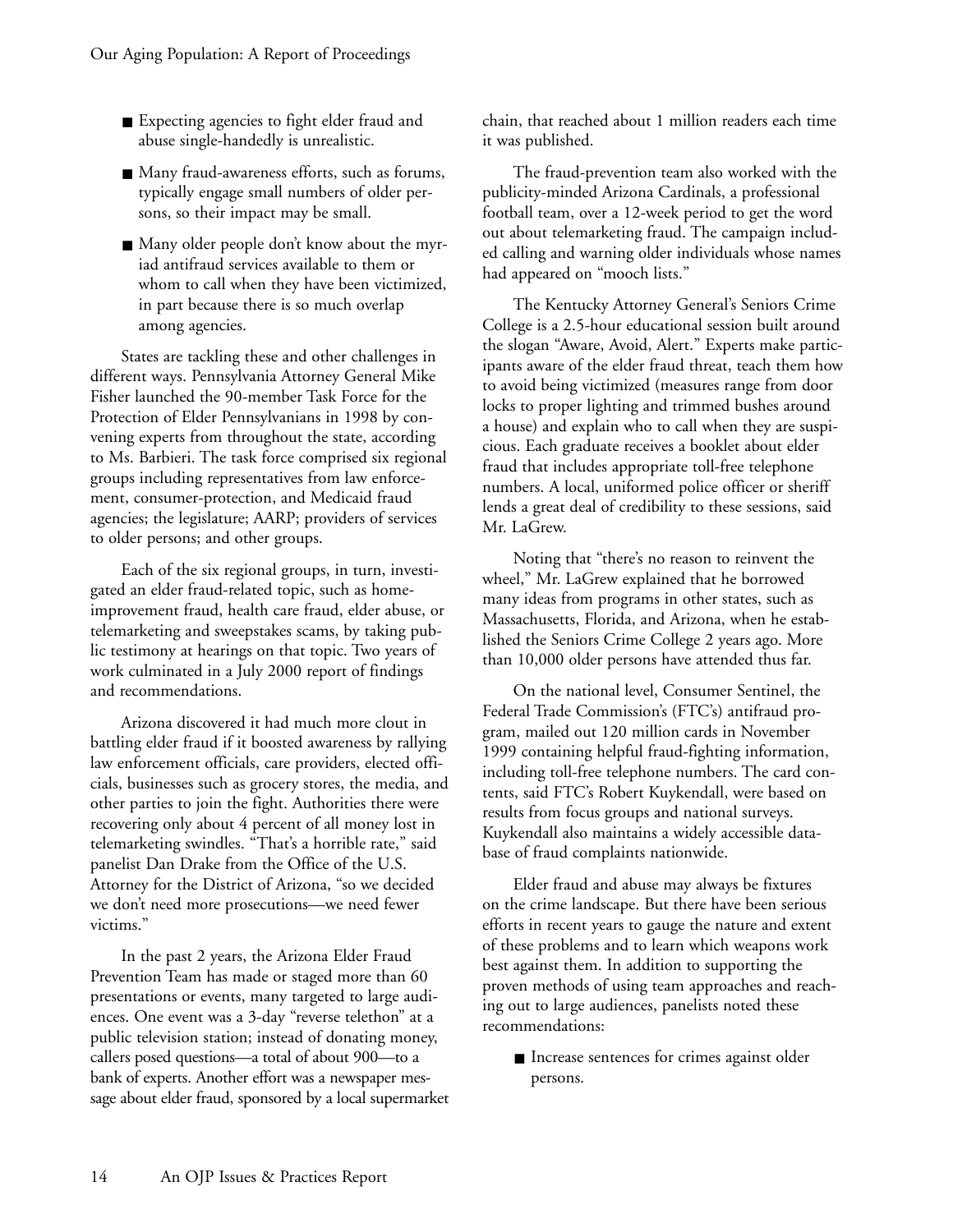- Provide more legal protections against certain fraudulent practices, such as homeimprovement scams and the unauthorized release of Social Security numbers, dates of birth, financial information, and other personal information that can lead to identity fraud and other illegal practices.
- Require telemarketers and advertisers to abide by do-not-call and do-not-send lists of names.
- Require licensing of health care workers to screen out the unscrupulous.
- Better educate those in the justice system about elder fraud and abuse.
- Provide more state funds to train caregivers so they are better able to recognize instances of elder abuse and neglect.
- Obligate financial institutions to report cases of financial exploitation without incurring liability for doing so.
- Develop a directory of toll-free numbers of organizations that help victims of elder fraud.
- Give seniors useful, bite-size nuggets of information. Telling them that elder fraud in the U.S. costs \$40 billion a year is less helpful than telling them about the guy down the street who lost \$5,000.
- Tailor antifraud efforts to local demographics. Avoid national, one-size-fits-all approaches.
- Don't hold antifraud sessions at senior housing developments, because many older individuals live independently. Malls are a better option.

"I guess if there was a lesson here," Mr. Drake said, "it was, 'Be vigorous in terms of reaching out to partners.' Get as many partners as possible and think in nontraditional ways [about antifraud strategies]. The people who can help you the most are those you haven't used before."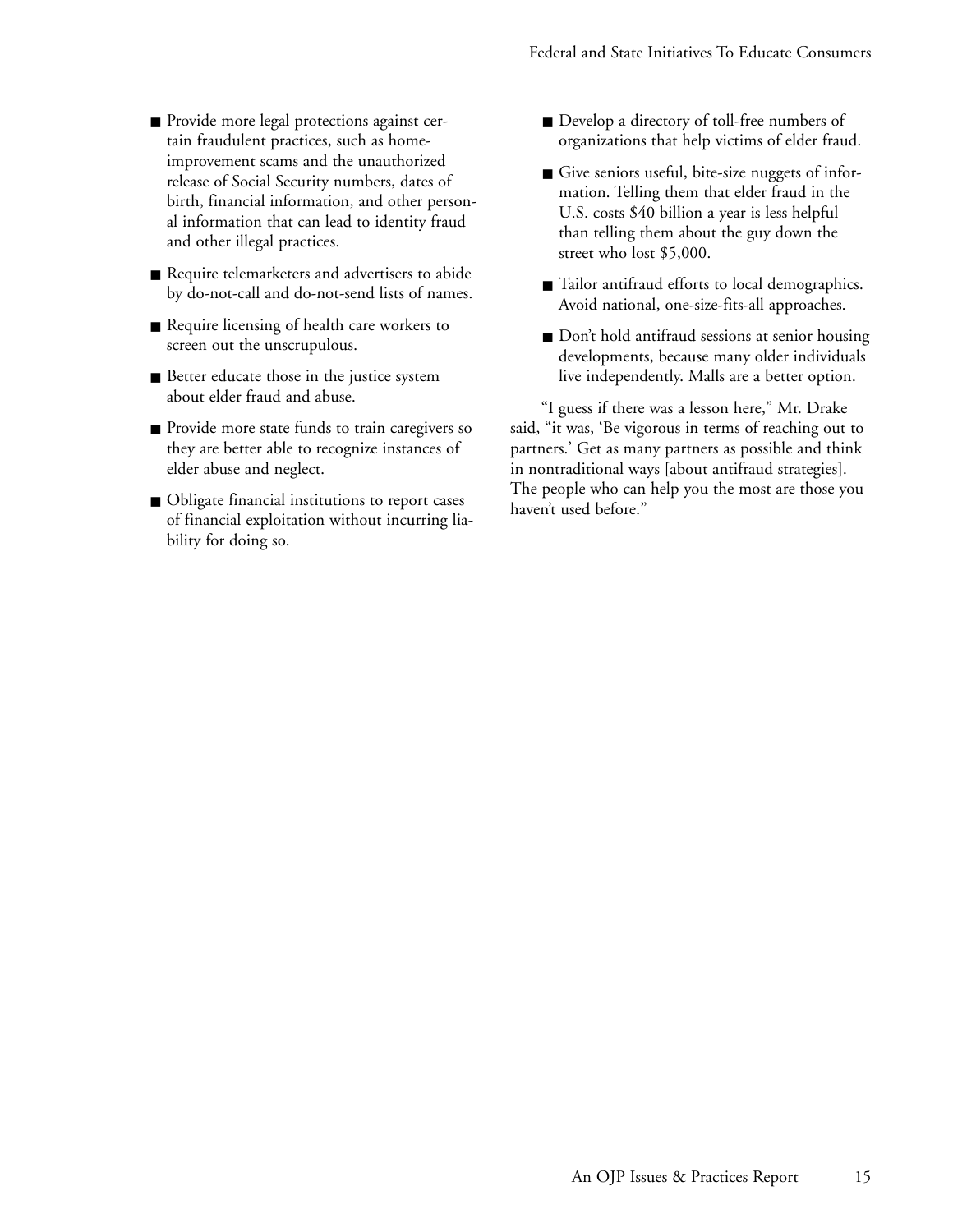## **Financial Exploitation and Consumer Fraud**

### **Workshop 2: Effective Interventions To Address Consumer Fraud**

#### **Moderator:**

John Firman Coordinator for Research Services International Association of Chiefs of Police Alexandria, Virginia

#### **Panelists:**

Cynthia Alexis Project Coordinator Special Emphasis on Elder Abuse Office of the District Attorney San Francisco, California

Jacqueline Case Director, New York City Long-Term Care Ombudsman Program New York, New York (*on behalf of* Faith Fish, New York State Long-Term Care Ombudsman, New York State Office for the Aging, Albany, New York)

Marta Sotomayor President National Hispanic Council on Aging Washington D.C.

Jim Wright Program Director Triad and Operation Fraud Stop National Sheriffs' Association Alexandria, Virginia

John Firman, Coordinator for Research Services at the International Association of Chiefs of Police (IACP), guided the panelists through a discussion of consumer fraud against older people, including various subpopulations. Panelists discussed several programs that might provide models for preventing fraud and successfully intervening when it occurs. These included programs addressing predatory lending in the senior African American community of San Francisco; collaborative efforts of law enforcement agencies and senior organizations in the work of Triad; overcoming cultural barriers to seeking help among Hispanic older immigrants; and the successful efforts of New York City's Long-Term Care Ombudsman Program.

Cynthia Alexis, a Victim Services Representative from the San Francisco District Attorney's Office, discussed effective interventions created by the We Are Family Leadership Group in the African American community. Primarily involved in mortgage, home equity, life insurance, and burial insurance fraud, the We Are Family program also was challenged by other issues of elder abuse such as the "over-extension of seniors as multigenerational caregivers." Racism coupled with literacy problems—"elders were signing documents they did not understand"—further complicated efforts to stem abuse.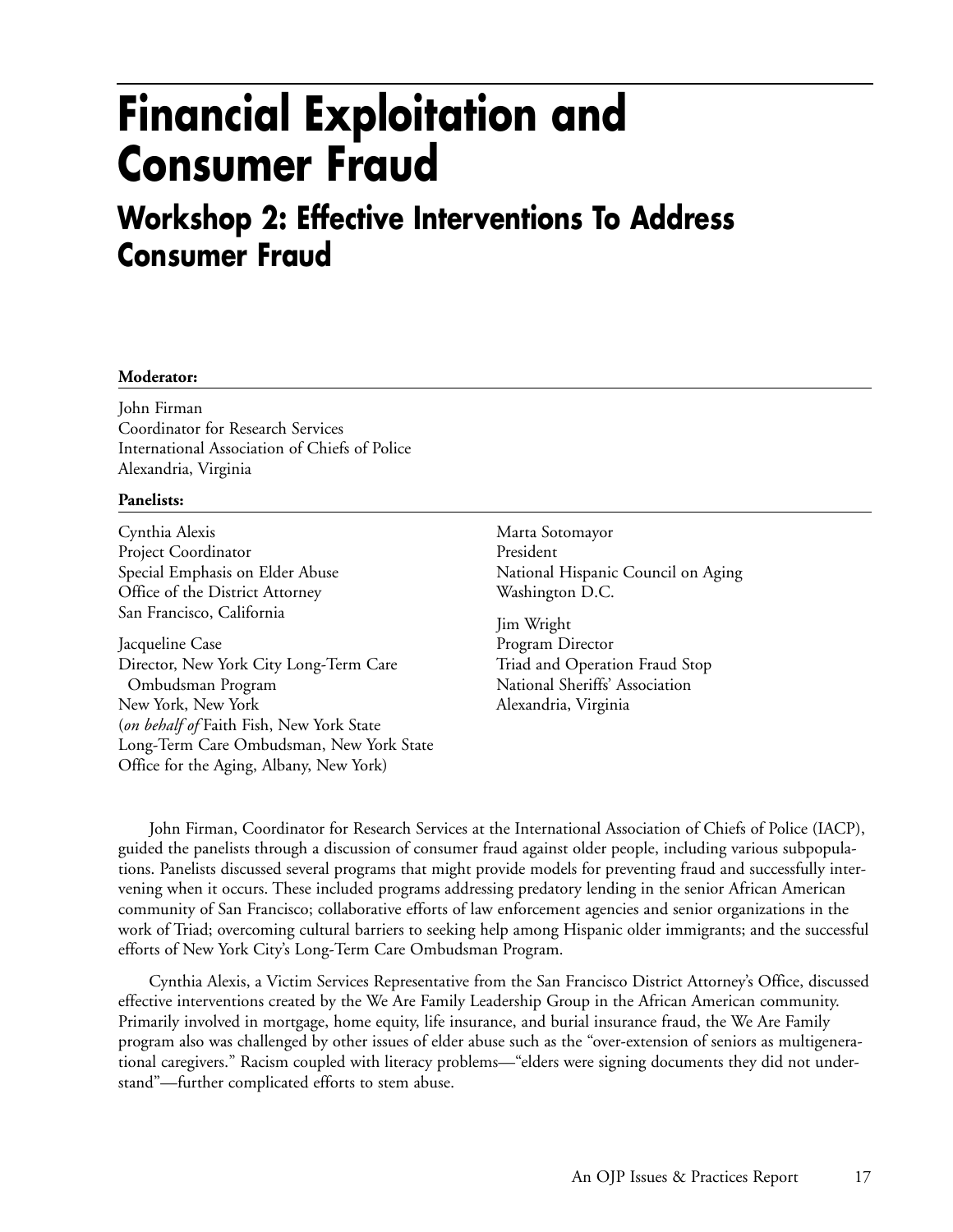To respond to the needs of the community, We Are Family hosted a number of community events in senior centers and health fairs to raise awareness concerning the issues of mortgage and home equity fraud and other crimes committed against the elderly. Focusing on the strengths of the African American community, the program sought out partnerships with churches "as a gateway" into the population.

The program's underlying philosophy of "intervening early through education," rather than engaging in "litigation, when it's far too late" has led to a number of successes. Partnerships include the city's Public Guardian's office, the Sheriffs' department, the Department of Adult Protective Services, and the District Attorney's office. "African American seniors are closeto-the-vest about their finances. For them to even talk about finances is a major accomplishment," Ms. Alexis said. The We Are Family program provides culturally appropriate educational interventions with a great deal of success. For cases when litigation is necessary, the program, in collaboration with the Bar Association of San Francisco, trained more than 160 attorneys so they could handle mortgage and home equity fraud cases *pro bono*.

Jim Wright, Program Director for Triad and Operation Fraud Stop at the National Sheriffs' Association (NSA) in Alexandria, Virginia, discussed the successful partnership of Triad. It began 12 years ago when IACP, NSA, and AARP—the Triad—came together to identify ways to keep seniors safe from crime. The organization has grown to represent partnerships in communities across the country in 47 states, 750 counties, and 1,600 individual towns and cities. Partnering representatives from sheriffs', police, and fire departments with public sector agencies such as offices on aging, Adult Protective Services, and social services and older volunteers such as retired teachers, retired federal employees, and members of the faith communities, Triad welcomes "whoever wants to come to the table to participate in keeping seniors safe from crime."

A fundamental principle of programs developed by Triad members is that programs must be "implemented in the community according to community need." For example, the Baltimore County Office on Aging, funded by a grant from the U.S. Department of Justice, Office for Victims of Crime (OVC), developed a program titled "Are You O.K.?" in which older volunteers go to the local police station or sheriff's office and call other older people, typically shut-ins, and ask "Are you O.K.?" Protocols are established for nonrespondents while opportunities to overcome isolation are offered through direct communication. Other programs developed by Triad partnerships include police visitations, in which police officers and sheriff's deputies drop by; and "adopt-a-senior" programs, in which volunteers offer to do home repairs and conduct safety inspections. Many Triad organizations send speakers to nursing homes, take older people to health fairs, and connect pharmacologists with older persons to discuss medications, but the "primary focus" of the work of Triad, Mr. Wright affirmed, are "law enforcement issues and crime prevention."

Citing statistics that "seniors are typically about 5 percent of all crime victims while they represent 13 percent of the population," Mr. Wright noted "that's not the case in consumer fraud or financial fraud—it's probably the reverse. Seniors are far more likely to be victimized." As a result, Triad has begun to look more closely at how older people are affected by consumer fraud and financial exploitation. Preventive efforts, such as those used by the Baltimore County Office on Aging, employ crime prevention and community policing officers to present lectures to older people about "different kinds of scams, such as home repair scams, deceptive telemarketing tactics, and foreign lotteries."

Working with AARP, Triad has produced a "Stop Fraud" kit available for distribution to senior centers, health fairs, and law enforcement agencies. With funding from OVC, the Triad produced a three-part videotape in an effort to educate law enforcement personnel about crimes related to seniors. The videotape, to be viewed during police and sheriff departmental "roll calls," is designed to be shown over a 3-day period. The videotape is based on the idea that most first responders to crimes against older persons are young male and female law enforcement personnel, mostly men and women in their 20s and 30s, who "don't know a lot about seniors." Mr. Wright observed, "We think the roll call videotape will be an effective intervention if it brings young officers up one notch in terms of what they know about consumer fraud, particularly fraud affecting the senior community." Where crime prevention fails, Triad has developed a "court watch program" that helps older crime victims get through the court process.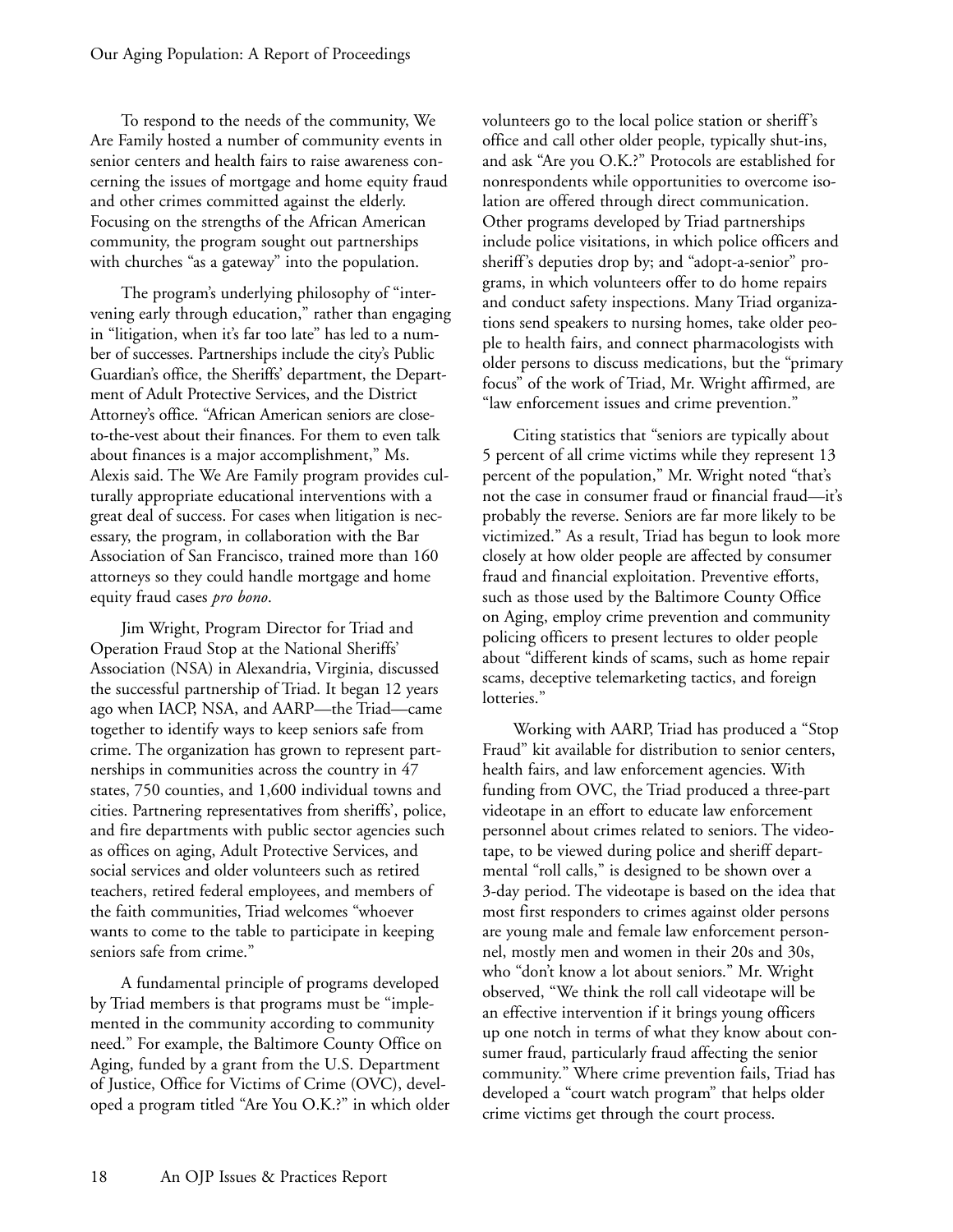Marta Sotomayor's work with the older Hispanic immigrant population is often times dictated by cultural norms. Dr. Sotomayor, President of the National Hispanic Council on Aging, a membership-based organization with chapters and affiliates throughout the country, advocates for older Hispanic immigrants through numerous programs dedicated to capacity building, skills development, technical assistance, demonstration projects, policy analysis, and the development of educational materials and research. She notes that older Hispanic immigrants are most vulnerable to fraud for a number of reasons: "An innate mistrust of government, limited English proficiency, difficulty in understanding and navigating government agencies and systems, and perceived and real anti-immigrant sentiment that prevents contact with police agencies."

A Council project focused on telemarketing fraud is in its third year of funding through OVC. The project educates older Hispanics so "they can defend themselves." Two issues have been special challenges. First, Dr. Sotomayor noted, the size of and cultural differences among the Hispanic and Latino populations makes these populations "very difficult to work with because it requires many areas of intervention." As diverse as Spanish-speaking populations are, so too are the problems that need to be solved. Second, she noted, telemarketing fraud often is eclipsed by other crimes and is not taken as seriously by law enforcement agencies serving Hispanic and Latino neighborhoods in some areas where "violent crime rates and drug use are very high."

Dr. Sotomayor's approach to overcoming these problems has been to build coalitions and establish strong partnerships in the communities. She cites the development of a Spanish language brochure on consumer fraud, paid for and distributed by Radio Shack, and the production of a Spanish language videotape, produced with funds from an OVC grant, as examples of successful collaborations. "An effective method of reaching this population," she concludes, "results from integrating, interfacing, or 'piggybacking' fraud issues with other projects designed to reach Spanishspeaking populations—such as diabetes awareness campaigns coupled with the issue of provider Medicaid/Medicare fraud."

The New York City Long-Term Care Ombudsman Program (LTCOP) is a federally mandated advocacy program created to protect the rights and improve the quality of life of residents in nursing homes, homes for adults, and board and care facilities, said Director Jacqueline Case. Her program oversees approximately 55,000 beds with a staff of 5 and an "army of senior volunteers." Although the LTCOP does not have citation powers, it does have "the right to access," Ms. Case noted, "which is critically important." Every facility in New York City must accept an LTCOP representative at least "once a week," she observes. With this "special right of access," trained volunteers, usually older people themselves, work with residents to "address concerns, advocate, and try to get what the resident wants or needs."

Another feature of Ms. Case's program, Operation Restore Trust, focuses on the issue of fraud in the supply and quality of durable medical equipment, such as "electric wheelchairs that constantly breakdown," which is viewed as "a fraudulent practice." Operation Restore Trust, a program established by the Administration on Aging, recaptured over \$25 million dollars from providers for the provision of fraudulent durable medical equipment in New York State alone.

Ms. Case acknowledged that a large part of the program is getting people to see that "abuse and neglect in nursing homes is not just the prosecutable portion," such as physical abuse, "but it is also the lack of quality care or the lack of attention." She reported that more than 40 percent of LTCOP-generated complaints are resident care complaints. "Providers are getting a tremendous amount of money for the provision of service," she noted. "There's no reason why I should be getting complaints that 'my mom's diaper is changed once a shift.' " Ombudsmen provide an invaluable service, Ms. Case opined.

Concluding the workshop, John Firman noted four themes that emerged from the session: the importance of information-sharing and education, the use of partnerships, the use of technology, and the importance of volunteers.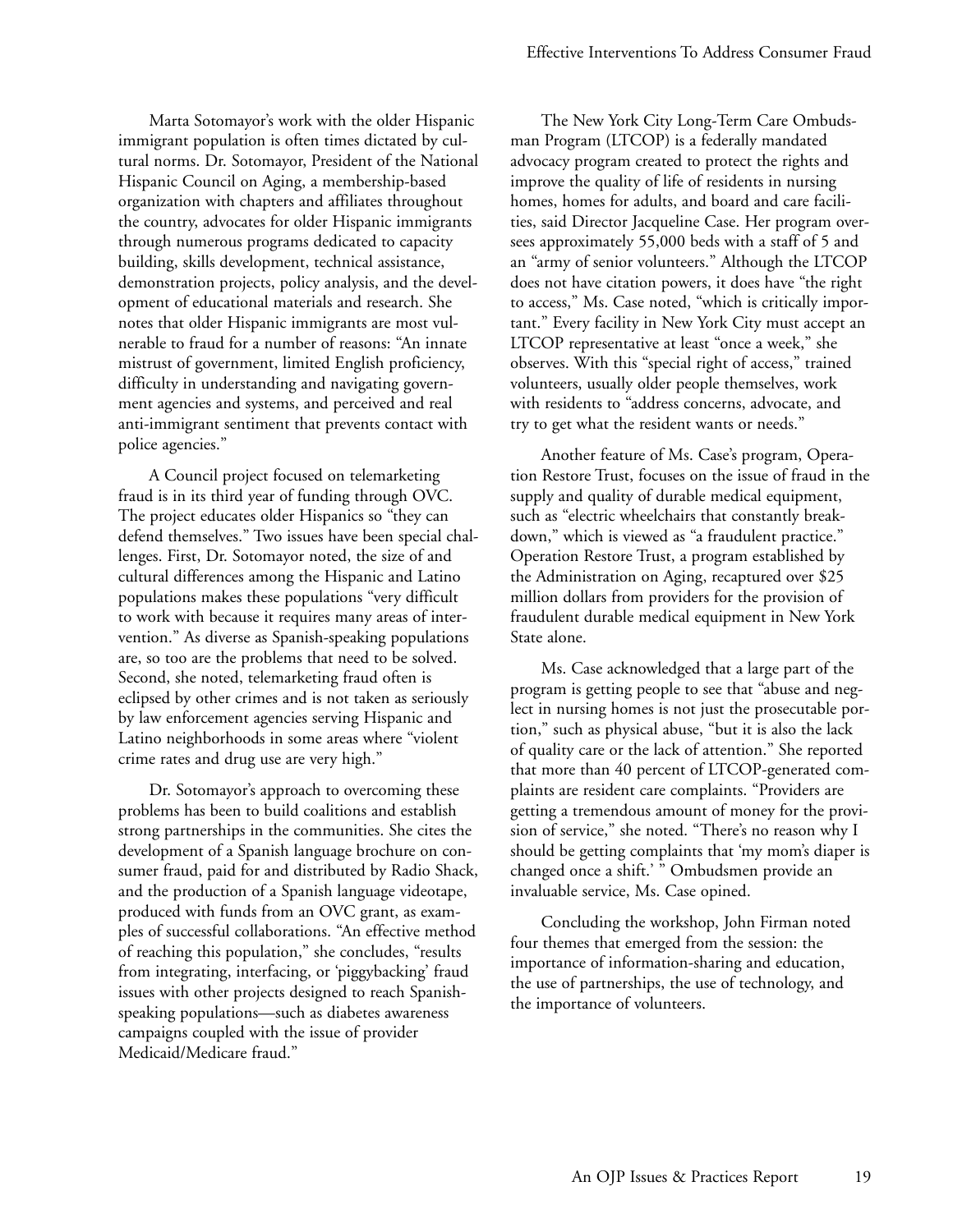## **Financial Exploitation and Consumer Fraud**

### **Workshop 3: Innovative Approaches to Financial Exploitation**

#### **Moderator:**

Patrick Donely Senior Litigation Counsel, Criminal Division-Fraud Section U.S. Department of Justice Washington, D.C.

#### **Panelists:**

Chayo Reyes Law Enforcement Officer (Retired) Proprietor, Elder Financial Protective Services Cerritos, California (*on behalf of* Susan Aziz, WISE Senior Services, Santa Monica, California)

Aileen Kaye Program Coordinator, Abuse Prevention Unit Senior and Disabled Services Division Salem, Oregon

Kathleen Quinn Chief, Bureau of Elder Rights Illinois Department on Aging Springfield, Illinois

LaVerne Wyaco **Director** Navajo Area Agency on Aging Window Rock, Arizona

In order to address and prevent the financial exploitation of the older population, a coordinated response from many different public and private entities must be implemented. Moderator Patrick Donely, Senior Litigation Counsel of the DOJ Criminal Division-Fraud Section, led panelists through a description of specific programs established to counter such abuse in four communities. Each presenter highlighted the importance of networking and information sharing in ensuring a program's success.

The Los Angeles County Fiduciary Abuse Specialist Team (FAST) is a public/private partnership composed of law enforcement, medical, and financial services personnel, which proactively prevents and investigates cases of elder financial exploitation. In describing the team, Cesario "Chayo" Reyes emphasized the importance of working through the hurdles imposed by the many bureaucracies involved in support of the older victim. FAST works closely with bank personnel to gather information and secure assets of older persons at risk of exploitation. Mental health specialists train team members to administer assessments in order to determine if an older person is under undue influence or has diminished capacity. Law enforcement personnel on the team educate bank employees about their legal rights and liability in disclosing information to investigators in cases of suspected exploitation. Ultimately, by working through the bureaucracy, FAST makes it less likely that an older person will be financially exploited and, therefore, become dependent upon the government or family for survival.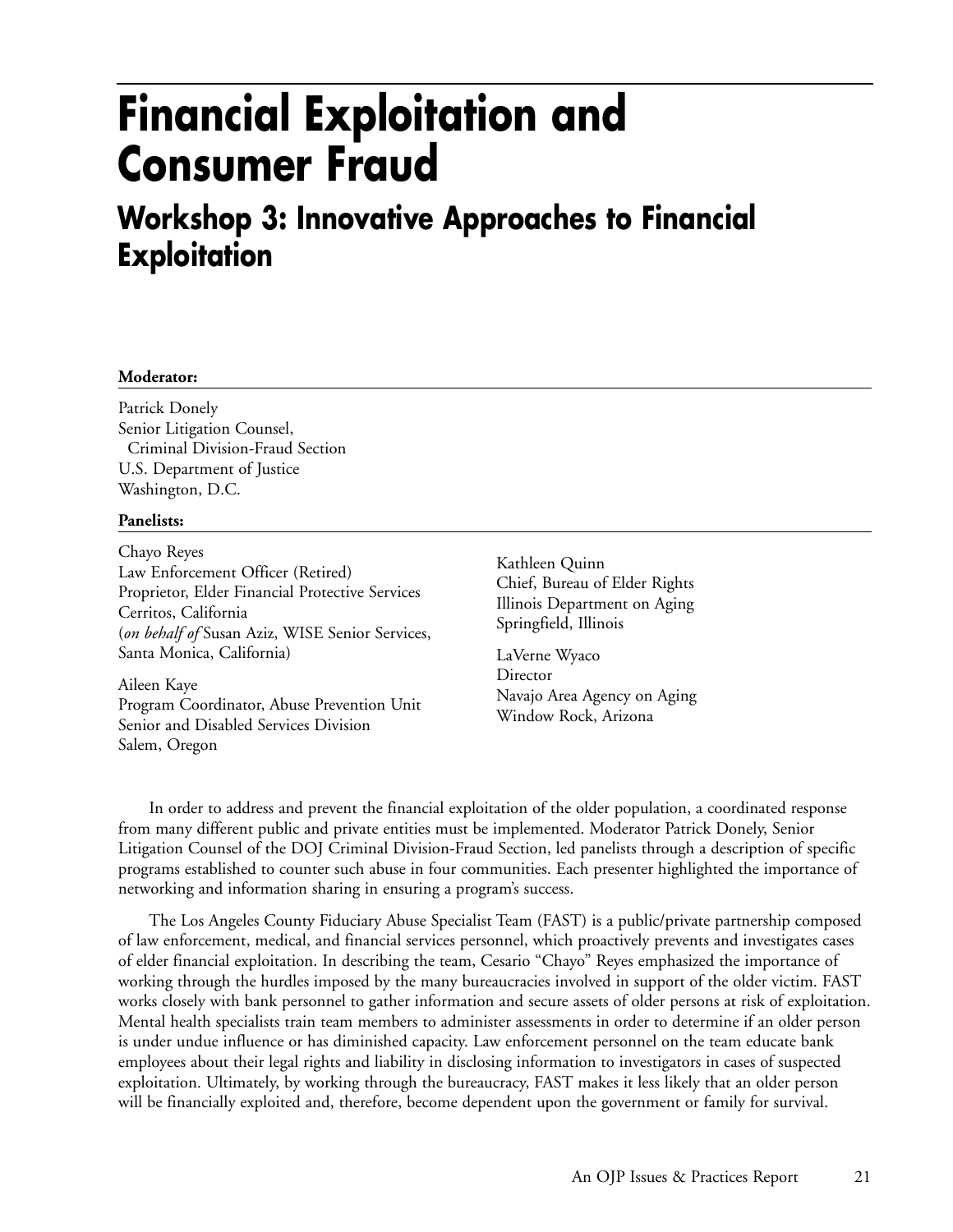Aileen Kaye, Abuse Prevention Program Coordinator of the Oregon Senior and Disabled Services Division, described an initiative by her agency to combat elder financial exploitation. The state attorney general formed a task force in 1994 to identify the major issues relating to elder abuse and neglect. The task force identified financial exploitation and focused on the crucial role that banks play in prevention. In many cases, the banks were reluctant to report suspected exploitation, the task force discovered, because they were unclear about their rights and liability regarding disclosure of confidential information. Despite the fact that Oregon law allows banks to report such information, they requested, and the legislature added, a provision granting banks immunity in such instances.

Additionally, the task force identified training of bank personnel as a key issue. Working with the Oregon Bankers Association, AARP, the state department of justice, and local agencies serving older people, with funding from OVC, a training program with materials was developed to educate bank personnel of the importance of and avenues for reporting suspicious activity. Ms. Kaye emphasized the crucial role that state banking associations play in reaching many institutions across the state and highlighting the importance of this issue. A pilot program in eight counties recently has been initiated as well, whereby retired financial experts are trained to investigate and gather evidence in cases of suspected elder financial exploitation. These experts assist local prosecutors by gathering all of the information needed to try a case. The program has already resulted in one indictment.

A similar task force was established in Illinois recently. According to Kathleen Quinn, Chief of the Bureau of Elder Rights for the Illinois Department on Aging, more than half of the reports of elder abuse that her agency receives involve financial exploitation. This exploitation often is tied to other abuse; securing the older person's money is, in many instances, a motivating factor for other physical or mental abuse.

Task force members were selected from state aging organizations, the Illinois Bar Association, the banking community, and major state agencies such

as the attorney general and police and prosecutors to ensure a broad-based group with influence and the power to implement the task force's recommendations. The first task was to educate these members on the issues relating to elder financial exploitation, and the efforts that already were underway. Although the task force has not yet completed its work, Ms. Quinn did discuss some of the possible recommendations. These include securing permanent funding to institutionalize a pilot program whereby state police lead investigations into elder financial exploitation. State police are equipped to handle these cases, which are often time consuming and span many jurisdictions. The task force also is considering recommending funding to support multidisciplinary teams to work on this problem, as well as more public education and training.

In tribal communities, there are unique circumstances that must be considered in attempting to establish elder abuse and neglect prevention programs. LaVerne Wyaco, Director of the Navajo Area Agency on Aging, cited the tribal council bureaucracy as the chief obstacle facing her tribe. Additionally, the Navajo Nation spans three states, creating additional jurisdictional hurdles. In 1996, the Elder Protection Act was passed but there was no funding attached. Under this Act, the Navajo Elder Protection Program was established to assist older people with abuse, neglect and mental health issues. The program was able to secure some funding over the past 2 years, which allowed it to develop a marketing poster and provide services. The program focuses on elder rights and providing legal, health insurance, and benefits assistance. In addition, a Long-Term Care Ombudsman Program position recently was filled to coordinate the filing of nursing home complaints with the states. In collaboration with AARP, Indian Health Services, and Social Security offices, an outreach counseling component also has been added to assist older tribe members with entitlement issues. Despite the lack of funding and the bureaucratic hurdles, Ms. Wyaco stressed that the program continues to work to ensure that older Navajos receive all the necessary protections and services.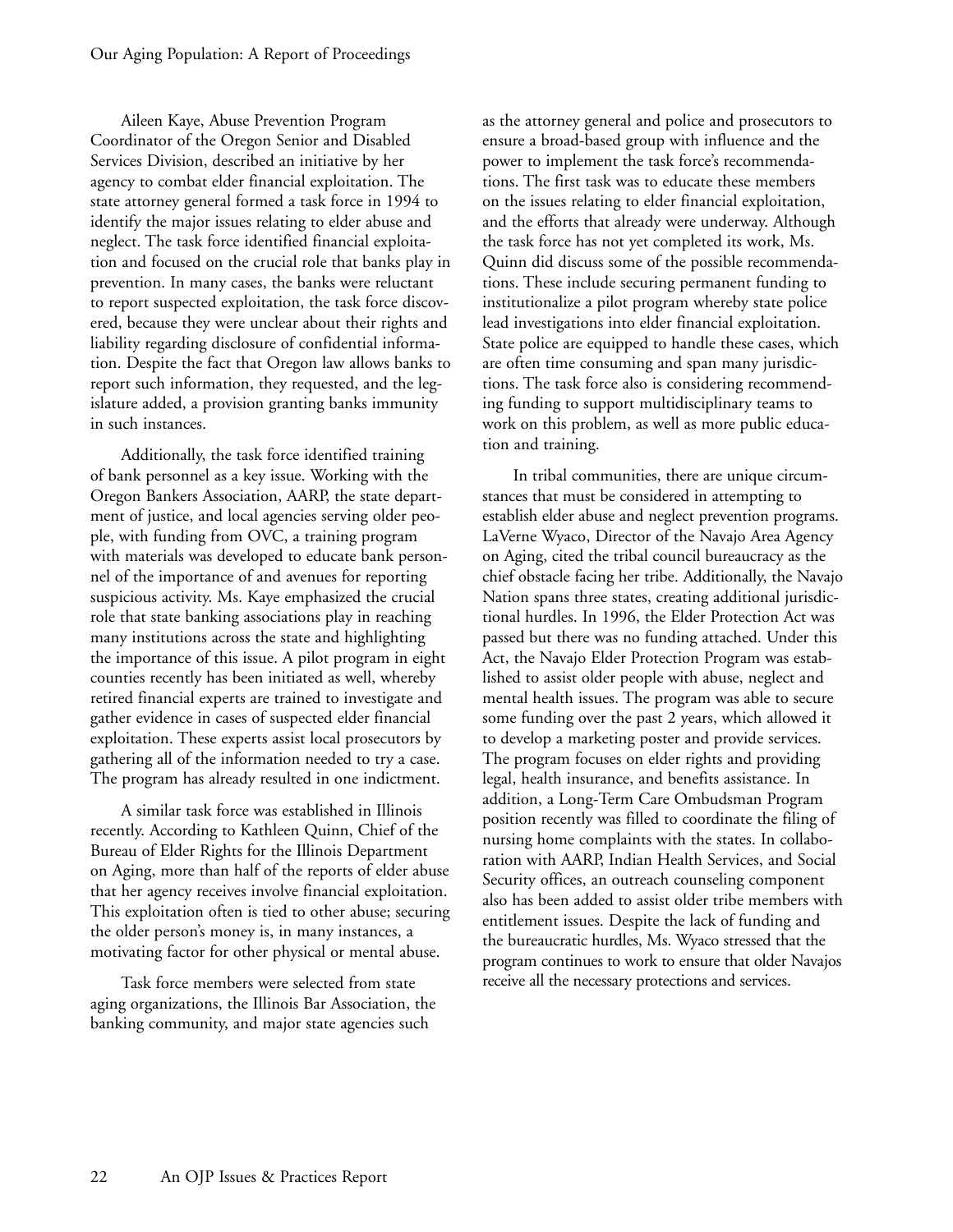## **Financial Exploitation and Consumer Fraud**

### **Workshop 4: Enhancing Prosecution of Financial Exploitation**

#### **Moderator:**

Newman Flanagan Executive Director National District Attorneys Association Alexandria, Virginia

#### **Panelists:**

The Hon. Jane Brady Attorney General State of Delaware Wilmington, Delaware

Judith Kozlowski Assistant U.S. Attorney Office of the U.S. Attorney for the District of Columbia Washington, D.C.

Chayo Reyes Law Enforcement Officer (Retired) Proprietor, Elder Financial Protective Services Cerritos, California

Audry Rohn Deputy District Attorney Ventura County District Attorney's Office Ventura, California

Moderator Newman Flanagan, Executive Director of the National District Attorneys Association, recalled that the crime of elder abuse was not even on his radar screen until 1982 when, as head of a national task force, he held public hearings around the country that prompted a "rude awakening." More recently, prosecutors are finding new ways to pursue successfully those who financially exploit the elderly. In some areas of the country, their more aggressive and creative efforts, together with greater awareness of the problem, tougher state laws, and multidisciplinary teams, are increasing the number of prosecutions and convictions.

Jane Brady, Attorney General of Delaware, got a glimpse of the financial exploitation threat more than 25 years ago after her grandfather died. Her grandmother was victimized by gypsies who put "black goop" on her roof, then wrote a check for the grandmother to sign.

At the beginning of her tenure 6 years ago, Attorney General Brady, learned that nursing home residents, at least in her state, have far more access to abuse services than other older persons do. She, like other panelists, also discovered that police shied away from instances of financial exploitation, viewing such cases as strictly civil matters. These findings prompted Attorney General Brady to hire a retired police officer to review current laws and suggest changes. Among other tasks, this person also makes law enforcement officers aware of their legal responsibilities—and duty to help victims—in financial exploitation cases. On another front, the Securities Division in her office helps prosecutors follow complex paper trails.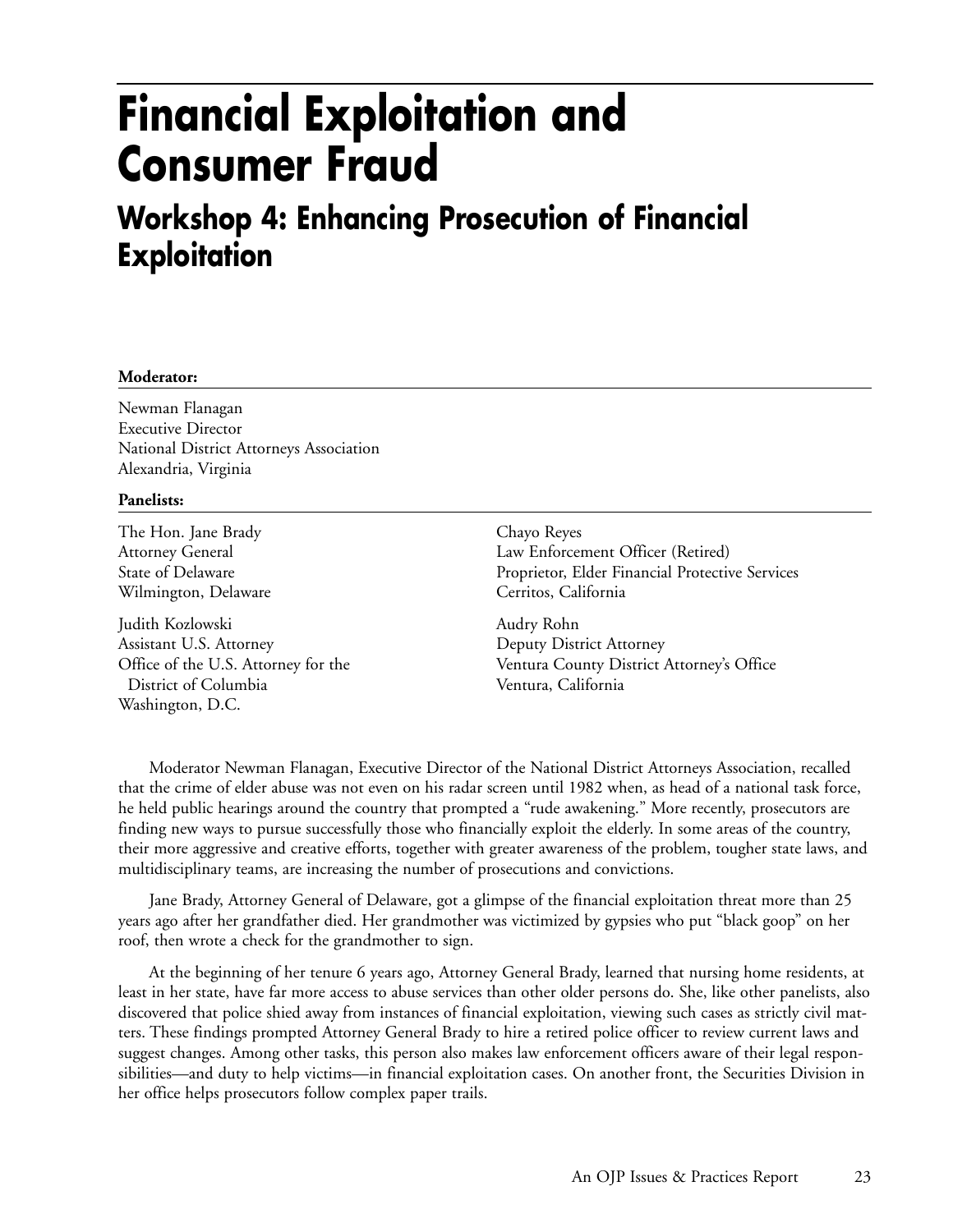The Attorney General's office also:

- Trains police and nursing home employees how to spot and report financial abuse.
- Trains bank tellers to detect signs of financial exploitation.
- Encourages banks and credit card companies to adopt electronic systems that automatically monitor accounts for unusual activities. (The nation's largest credit card issuers are based in Delaware.)
- Trains older persons as peer advocates to guide abuse victims through the legal and medical services maze. These advocates remind victims about appointments, accompany them to court, arrange transportation, and even participate in initial interviews by police.

In addition, Attorney General Brady's office was instrumental in winning passage of the Delaware Home Solicitation Sales Act. This law regulates doorto-door sales organizations, which often victimize older persons. A pending bill, the result of 3 years of work with AARP and legitimate telemarketers such as banks and telephone companies, would require that telemarketers be registered and bonded.

The Ventura County (California) District Attorney's Office also had made great strides in combating elder abuse. In 1994, when Deputy District Attorney Audrey Rohn was assigned to focus on identifying, prosecuting, and preventing elder abuse (the first attorney there to do so), she handled two elder abuse cases; this year, she will prosecute about 150 cases.

In addition to persuading state lawmakers to crack down on exploiters, Ms. Rohn worked with a "plethora of players"—multidisciplinary teams of prosecutors, law enforcement officers, Adult Protective Services, legal aid societies and others—who, working together, could bring far more resources to bear on helping victims than any single player could. Building bridges was not easy at the outset. When the District Attorney's (DA's) Office began attending multidisciplinary team meetings and seeking cases to prosecute, it faced questions like, "Where have you been for the last 10 or 15 years? Why should we trust you?" It had to win the trust of law enforcement and

APS personnel, which are often the first agencies to respond to elder abuse. The DA's office also reached out to fire departments and emergency room doctors and nurses, who started referring cases too.

The Ventura County DA learned that with waivers from older persons or with the help of guardians or conservators, it could freeze victims' assets and "stop the bleeding" when there were signs of foul play. One new weapon is a protocol, developed with input from police, which spells out for all players the best ways to investigate and prosecute financial crimes. Ms. Rohn noted that police must learn not to dismiss older persons as confused when investigating cases, because such behavior may signal a swindle. The DA's office now routinely seeks speedy trials in elder abuse cases to help ensure that older victims will be able to testify. It also videotapes victims' testimony to ensure the durability of the evidence. Beginning in 2001, Ms. Rohn said, new laws will allow prosecutors to present powerful evidence in court showing that defendants previously have committed acts of elder abuse—financial, physical, sexual, or emotional.

In order to get a case into federal court, Judith Kozlowski, an assistant U.S. attorney who heads the Economic Crimes Section of the Office of the U.S. Attorney for the District of Columbia, said she hunts down "a mailing, a phone call, anything" that will serve as solid evidence and perhaps lead to forfeiture of exploiters' assets. She also consistently pursues money-laundering charges, because in all financial exploitation cases perpetrators must move money out of victims' accounts and into another account, "and I charge that as fast as I can."

Ms. Kozlowski agreed that search and seizure warrants work well because they stop money from flowing out of victims' accounts. She also has been able to reverse the transfers of house deeds and to track down notaries who have colluded in financial exploitation. In plea bargains, she may settle for less jail time in exchange for significant restitution, such as the return of a house or land.

A new financial-abuse consulting team in the District of Columbia comprises about 30 specialists from a broad spectrum of society—bankers, doctors, real estate experts, ethicists, and experts in estate law, among others. From their ranks, Ms. Kozlowski can quickly assemble a response team to speak with a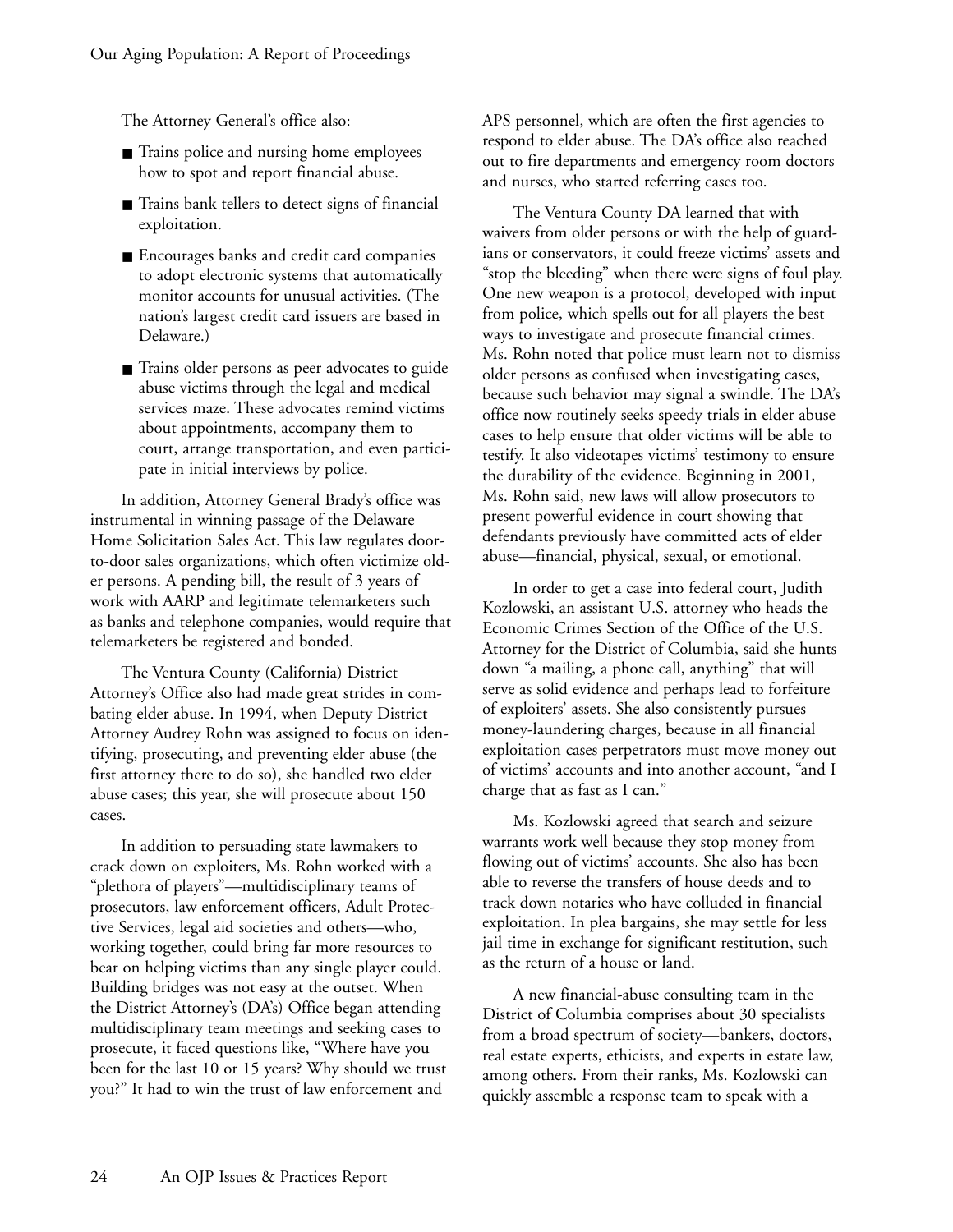victim, find out what really happened, and take action. In one instance, a retired judge told her about possible exploitation by a disbarred lawyer. Within 3 days, Ms. Kozlowski had assembled a team (herself, a police detective, an APS worker, and another investigator to scope out other possible victims), had tracked down the suspect and was ready to prosecute.

Bank and credit-union staff must "grow a spine" when it comes time to freeze a victim's bank account, said panelist Chayo Reyes, owner of Elder Financial Protective Services in Cerritos, California. A retired Los Angeles police detective, Reyes is co-author of a state law that authorizes law enforcement officers and APS to secure and protect the assets of older persons or dependent adults during an investigation.

Bankers typically demand to see a subpoena, search warrant, or court order barring them from releasing a victim's funds, yet time and again Mr. Reyes has been able to convince bankers, without presenting such papers, to halt withdrawals by contacting the bank's chief lawyer. The lawyer provides information, sometimes in the form of a declaration signed under penalty of perjury, to the effect that the depositor/victim and bank appear to be at risk and that there is probable cause to suspect a crime is being committed. Mr. Reyes explains to the bank that under the circumstances it could be held liable if it allowed the money to be withdrawn. Using this tactic, his former agency has secured more than \$91 million of victims' assets in California since 1987.

Financial exploitation of older persons can be prevented if bank staff and others are on the same page as those who fight abuse, including public guardians, APS, ombudsmen, and police. There is always a pattern in the way both victims and suspects manage their money. Bank employees can spot a departure from that pattern, and coordination among players alerts everyone to potential fraud.

Panelists agreed that education and outreach play a key role in curbing exploitation. One common obstacle is the long-held belief on the part of law enforcement officers that such exploitation is a civil, rather than criminal, matter. Nevertheless, panelists noted that successful prosecutors are now:

- Freezing victims' bank accounts quickly, with or without warrants for search or seizure, to "stop the bleeding."
- Training police and medical and social workers to be on the alert for signs of abuse and to work with prosecutors in building legal cases.
- Collaborating with bank staff to detect and halt suspicious account activities.
- Promoting legislation to regulate telemarketing.
- Seeking restitution and forfeiture of assets in federal court.
- Charging perpetrators with money laundering.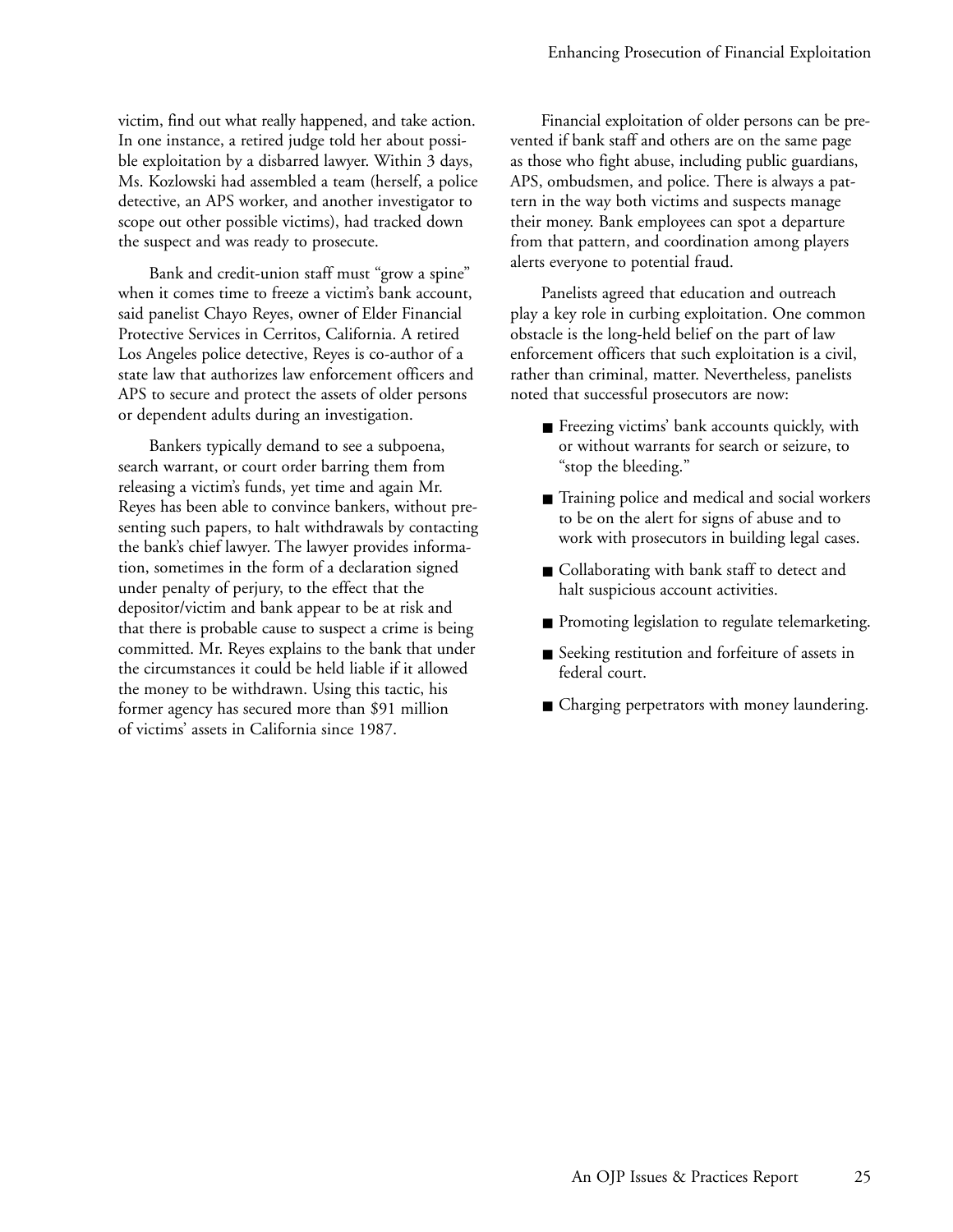## **Financial Exploitation and Consumer Fraud**

### **Workshop 5: Combating Consumer Fraud Through Litigation**

#### **Moderator:**

The Hon. William Sorrell Attorney General State of Vermont Montpelier, Vermont

#### **Panelists:**

Jackie DeGenova Assistant Chief, Consumer Protection Section Ohio Attorney General's Office Columbus, Ohio

David Kirkman Assistant Attorney General North Carolina Attorney General's Office Raleigh, North Carolina

Deborah Zuckerman Senior Attorney, Consumer Protection Unit AARP Washington, D.C.

Vermont Attorney General William Sorrell moderated the panel, which featured litigation efforts to fight consumer fraud. Scamming older persons has a long and storied history, and finding and punishing the perpetrators can be difficult. Scam artists often work in collaboration with each other and agencies that work in isolation against them face an uphill battle.

A large part of the answer to bringing these criminals to justice is working with other agencies—both private and public. "There is no need to reinvent the wheel. There is experience out there; there is case law out there," said Jackie DeGenova, Assistant Chief in the Consumer Protection Section of the Ohio Attorney General's Office.

Many states have formed initiatives such as North Carolina's Senior Consumer Fraud Task Force to bring together diverse agencies. In addition to traditional law enforcement, agencies that can be enlisted include Adult Protective Services, social services, AARP, departments on aging, U.S. Customs, the U.S. Post Office and Federal Express, Western Union, and bankers' associations.

David Kirkman, Assistant Attorney General in North Carolina, said the genesis of his state's task force was a highly organized group of "Travelers" based in North Carolina who worked the Southeast in an ongoing home repair scam against the elderly. He said the scammers work on those with cognitive problems or those in the early stages of Alzheimer's.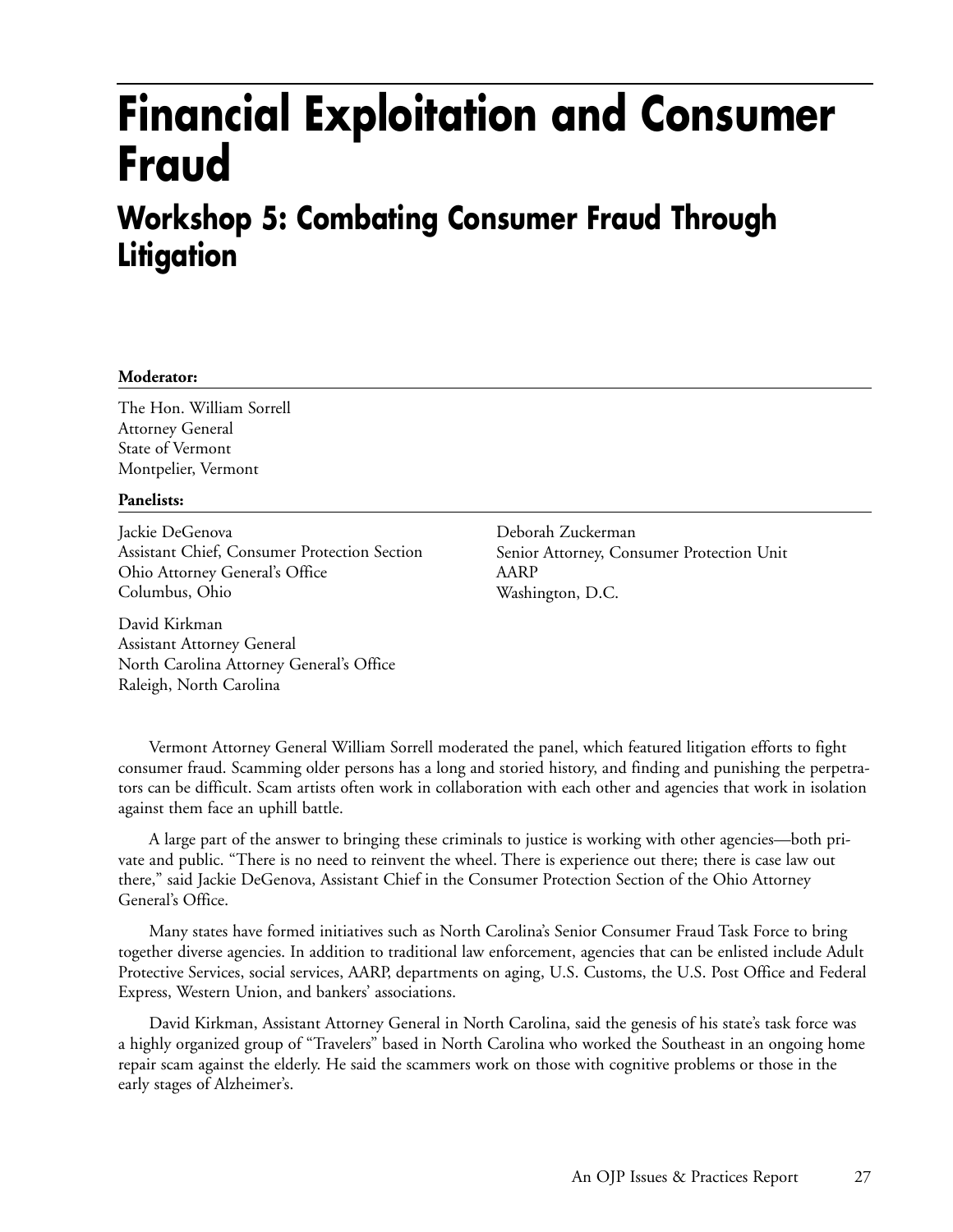The scam ring would meet on Mondays and fan out across the southeast, victimizing older homeowners with inferior, bogus, or sometimes nonexistent home repairs. Others from the group would go back later and victimize the same individuals. Some homeowners lost more than \$100,000. "This was way too big. We needed to get together with other people," Mr. Kirkman said.

He formed a task force of 36 agencies which met every month in Raleigh. It started with a list of 12 suspects and ended up with 152. The task force learned the techniques, tracked scammers on computers, and learned which homeowners had been cheated. Even with this evidence, though, the victims were reluctant to testify. Eventually, the son of one of the ring's kingpins was arrested on drug charges and, facing prison for the rest of his life, began to incriminate others in the fraud scheme. "That brought the whole house of cards down," Mr. Kirkman said.

But many of the con artists just moved on, a common problem, according to Ms. DeGenova. "Don't be surprised if they come to your state next," she said. Ohio formed its own Senior Protection Initiative Task Force to make the same kind of collaborative effort as North Carolina. The task force members concluded that because legal action needed to come from county prosecutors, it was essential to work closely with them, avoid turf battles, do training with judges and prosecutors, attend judicial conferences, and educate the bar and the judges on the issues of elder fraud.

Getting cooperation from a county prosecutor still can be difficult because the prosecutors are more accustomed to dealing with street crime. They are not used to litigating complex cases involving a great deal of paperwork, cases that often are time-consuming and difficult.

One often-successful tactic cited by Ms. DeGenova is to go to local senior citizens centers or AARP and

recruit older people to pack courtrooms in elderly fraud cases. "You'd better believe that judge is going to take notice," said Ms. DeGenova. She added that she was not bothered by ethical questions of trying to influence the judicial process by bringing in the older people. "It's either that or see another 25 seniors victimized. Use the influence wherever you can. It's a collaborative effort," she said.

According to Deborah Zuckerman, a Senior Attorney in the Consumer Protection Unit of AARP's Washington, D.C., headquarters, AARP is involved in those collaborative efforts in every state. AARP's primary role is filing amicus briefs at the appellate level. Consumer fraud and protection cases such as vehicle title pawn, payday loan, home repair, predatory lending, and privacy issues are typical. Two such cases recently were brought by the attorney general's office in West Virginia against a large sweepstakes promoter. Another involved protecting older consumers in a pre-need funeral home bankruptcy.

The range of issues AARP takes up is broad but it does not involve itself in guardianship and conservatorship issues. Typically AARP is approached by either a private attorney or a state or county office. Many attorneys general have a standing relationship with AARP in consumer education and phone banking, but not in litigation.

Occasionally AARP will serve as a plaintiff instead of just filing an amicus brief. Getting AARP authorization through its internal review process can be difficult. "It's a cumbersome process," Ms. Zuckerman said.

AARP primarily looks for cases that have the potential to have a broad impact such as victimization by a national company, or a pattern or practice likely to affect a large number of people or a particular industry. "The plaintiffs don't have to be 50 or older, but that certainly helps," Ms. Zuckerman said.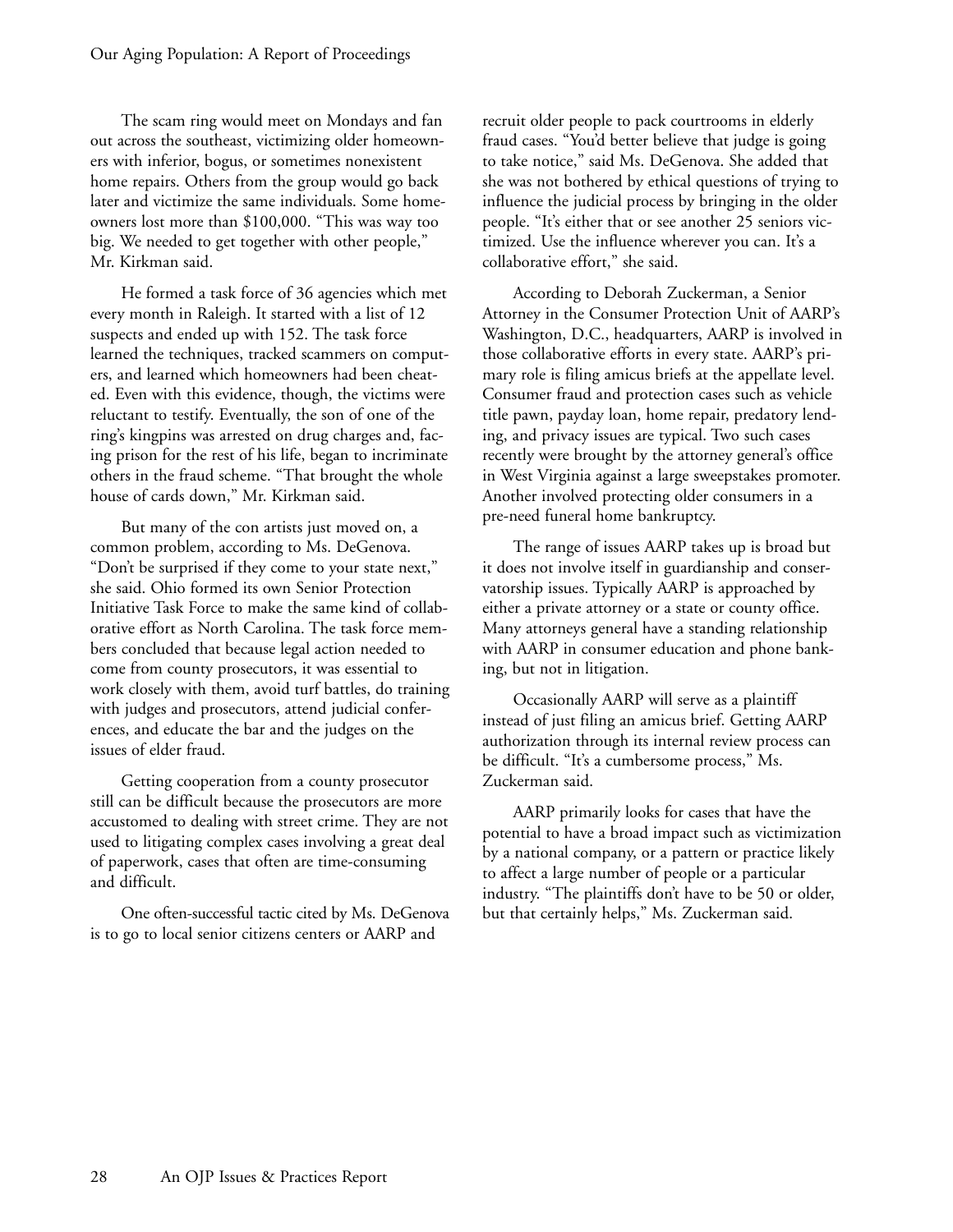## **Plenary III Elder Abuse and Neglect at Home**

#### **Moderator:**

Kathryn Turman Director Office for Victims of Crime U.S. Department of Justice Washington, D.C.

#### **Panelists:**

Sara Aravanis Director National Center on Elder Abuse Washington, D.C.

Bonnie Brandl Program Director, National Clearinghouse on Abuse in Later Life Wisconsin Coalition Against Domestic Violence Madison, Wisconsin

Eva Kutas President National Association of Adult Protective Service Administrators Salem, Oregon

Holly Ramsey-Klawsnik Sociologist/Social Worker/Marriage and Family Therapist Klawsnik & Klawsnik Associates Canton, Massachusetts

Joyce Speakman Oakland, California

Moderator Kathryn Turman, Director of the Office for Victims of Crime, opened the session by noting that older persons were identified by her office as an underserved group of victims several years ago, and said there has been subsequent development of new programs. The issue now is to facilitate cooperation among these programs and ensure that the varied needs of victims of elder abuse are being met. "As critical as it is to identify and coordinate law enforcement and prosecutorial resources around the victimization of the elderly," she said, "appropriate systems must be in place to assist these vulnerable victims who may have complex problems and need multiple services. It requires creativity and coordination to meet their needs and move them on to a safe place."

Despite the fact that elder abuse and neglect in the home is an increasing phenomenon, only about one in five incidents gets reported and efforts to identify and address situations of abuse are often ill informed, disjointed, lacking in resources, and ineffective. This is partly due to the complexity of the issue; elder abuse in the home is often carried out by family members, which not only inverts societal expectations of familial care but also makes it difficult for investigators to detect and determine the extent of the abuse. Long-term patterns of domestic abuse make it less likely that an older person will seek help, the isolation of the victim is more easily enforced by the abuser when the older person lives at home, and consideration of civil liberties makes the job of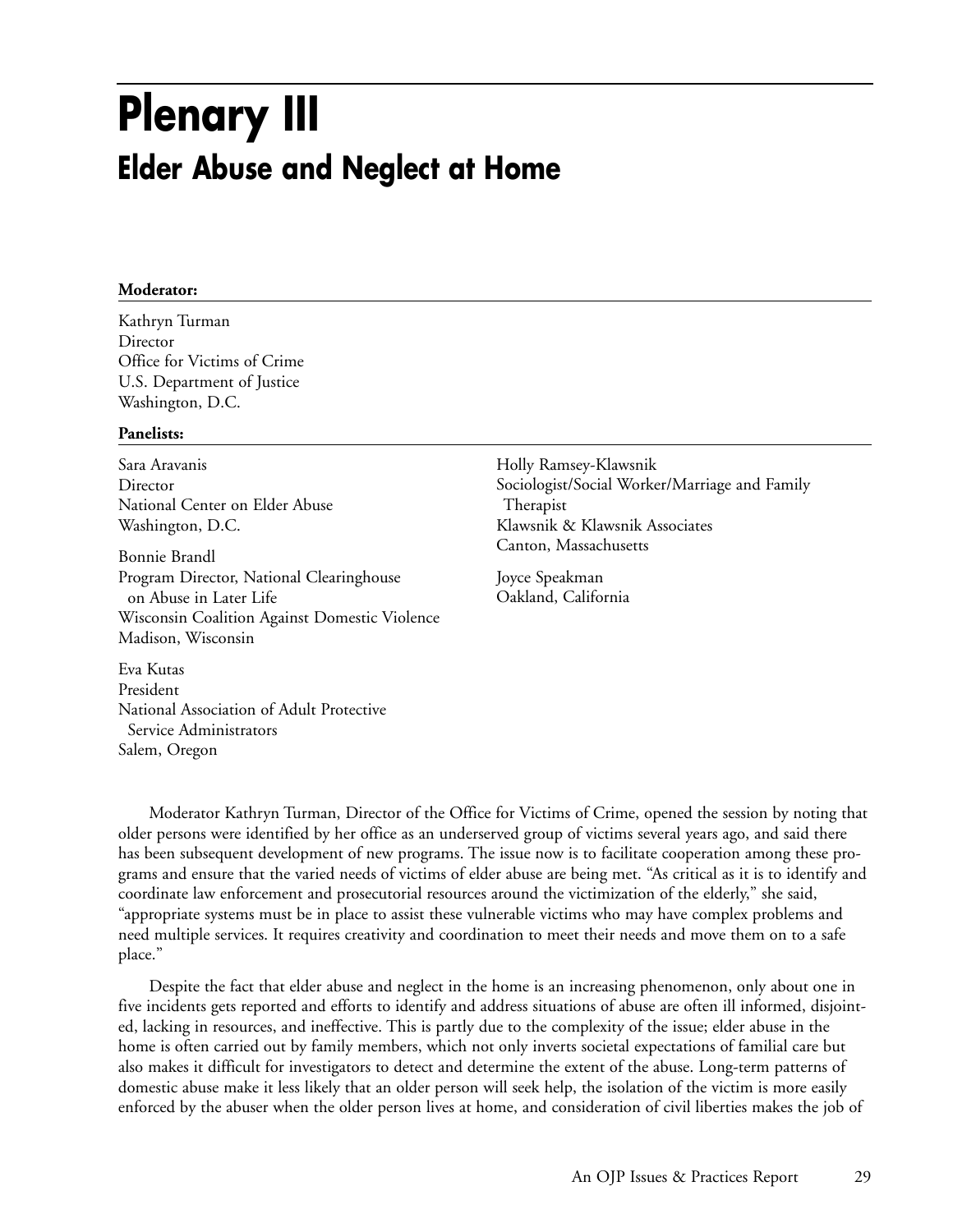the investigator who suspects elder abuse in the home an extremely difficult one.

Until recently there has been minimal funding directed toward educating professionals and the public on the issue of elder abuse in the home, and laws concerning the rights of the abused and prosecution of the abuser vary considerably from state to state. Numerous agencies and individuals who work with older persons are attempting to rectify this situation, and panelists presented different ways of understanding, responding to, and addressing the problem.

Joyce Speakman's personal experience highlighted the importance of the issue and the suffering that can be caused by elder abuse by family members. Ms. Speakman said that her mother, Hazel Speakman, who died in August 1998 at the age of 78, endured years of physical and emotional abuse and neglect in her own home at the hands of her youngest adult daughter, Joyce's sister. Five years before her mother's death, Ms. Speakman knew nothing about elder abuse and thought her suspicions were disloyal to the family, but she eventually contacted the county's Adult Protective Services agency. She found the agency representatives to be committed, compassionate, and eager to get at the truth, but each labored under the same limitations: her sister prohibited APS workers from interviewing her mother and thus they concluded that no determination of elder abuse could be made.

In her quest to discover the extent of her mother's abuse, Ms. Speakman involved numerous other agencies and individuals, including a nonprofit case worker who was sympathetic but inexperienced, a church pastor who was conciliatory but ineffectual, and the local mental health system which attempted to address, though only temporarily, her sister's mental health disorders. No one suggested involving the police, and when Ms. Speakman contacted them after her mother's death, they reported they would not investigate the prior circumstances of a dead victim. Medical records obtained after her death revealed that, among other things, Hazel Speakman had suffered 12 serious falls and numerous broken ribs.

Though Ms. Speakman realizes that her sister's efforts to isolate her mother made the APS agency's original investigation difficult, she was disillusioned by their conclusions and believes a more indepth

understanding of the dynamics of elder abuse and risk factors for potential abusers would have been helpful. "The laws on elder abuse need to be strengthened," she said, "so that the suspected abuser is unable to prevent an investigation of abuse, and so that service providers, attorneys, and police can work together to find solutions to stop this kind of abuse."

It is the legal obligation of the APS agency to respond to reports of abuse, neglect, and exploitation of vulnerable adults, including older persons, noted Eva Kutas, President of the National Association of Adult Protective Service Administrators (NAAPSA). The agency provides the system that receives reports of elder and adult abuse, investigates complaints, and attempts to ameliorate abuse. It operates under a mandate to protect safety, health, and civil liberties, and the social services it provides can include linkage with law enforcement, and legal, medical, transportation, housing, and psychiatric services.

APS caseworkers must make critical, life-changing decisions in complex situations, which can include matters of financial concern, legal issues, mental health concerns, issues regarding physical and sexual assault, and a wide variety of family situations. Consequently, agency administrators attempt to develop multidisciplinary teams that bring together representatives from the mental health system, law enforcement, victim services, domestic violence, and others.

NAAPSA recently conducted a survey of state APS programs and gathered data for 1999. Preliminary analysis of the survey data indicated that APS agencies in 48 jurisdictions, including the District of Columbia and Guam, had received 443,000 complaints of abuse, neglect, and exploitation, and that a majority of these incidents had occurred in the victim's home. As research indicates that one of every five cases of elder abuse is reported, there may be millions of older people who are abused, neglected, or exploited. Despite this overwhelming need, APS is resource-poor, funded primarily by state and local dollars. Ms. Kutas noted that the only federal funding available for elder abuse services continues to be directed solely at prevention, and has remained stable at \$4 million to \$5 million per year. In comparison, she said, NAAPSA has determined that domestic violence services receive approximately \$200 million in federal funding, and those addressing problems of child abuse receive about \$4 billion.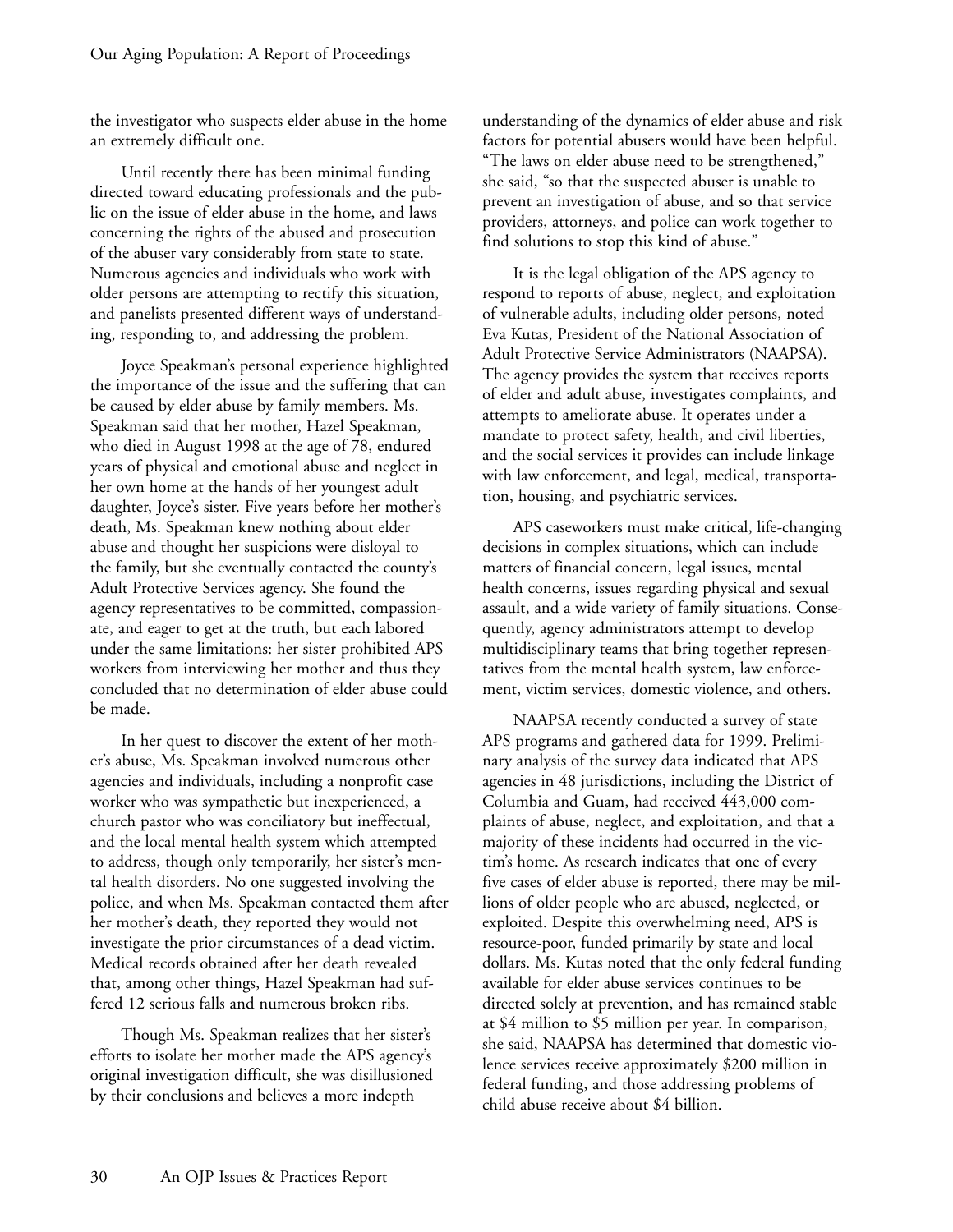APS systems differ significantly from state to state but as Ms. Kutas pointed out, there is no federal elder abuse statute. She challenged conference attendees to investigate their state's laws as well as the resources available for identifying and combating elder abuse.

Bonnie Brandl, Program Director of the National Clearinghouse on Abuse in Later Life, Wisconsin Coalition Against Domestic Violence, discussed elder abuse in the context of domestic violence. While many people find the actions of those who abuse older persons to be incomprehensible, it is important to understand that both abusers and those who seek to intervene on the behalf of the abused operate within particular belief systems. Ms. Brandl argued that in order to understand what type of tactics abusers use and how victims are affected by abuse, belief systems on both sides of the problem must be examined.

She noted that family members who abuse other family members believe they are entitled to use whatever tactic they want to dominate or punish their victims, including physical abuse, sexual abuse, financial exploitation, isolation from other family members, the withholding of medication, the abuse of beloved pets, the ridiculing of spiritual beliefs, and a range of other behaviors and threats. Some of the belief systems subscribed to by abuse prevention and treatment professionals are more complex. They include the following theories about elder abuse:

- It is a problem of caregiver stress, and should involve social services rather than law enforcement.
- What happens within the family is a private matter, and law enforcement should make every attempt to fix the situation without making arrests.
- Some abusive situations are not particularly dangerous, and law enforcement officers should be discouraged from bringing abusers who might be older or disabled into a system that has no place for them.
- Most elder abuse victims will not access services anyway, so money and effort spent supplying them is wasted.

These belief systems do not consider the victim's safety to be of paramount importance. As a result,

victims are caught between their abuser and a community that does not want to think of this as an issue of power and control, or is not looking to make an arrest, or is not developing services for the abused. It is necessary to understand what barriers the victims face when the system fails them, said Ms. Brandl, and to use victim input to inform what types of programs are developed. "A lot of us measure success by whether we close cases or get funding or start a new program," she said, "but I would encourage you to measure success based on whether victims are safer as a result of the intervention options you create in your state."

Dr. Holly Ramsey-Klawsnik, a social worker and family therapist, noted that one form of elder abuse often overlooked or ignored is sexual abuse, as there is a prevailing myth that elders and sex do not go together. She warned, however, "we've unfortunately had to get used to the idea that sometimes parents molest their children, and we also have to get used to the idea that sometimes adult children molest their elders. It is a difficult but necessary piece of information to swallow."

Elder sexual abuse occurs when a senior is forced, manipulated, or coerced into unwanted sexual activity, or when a senior lacks the capacity to grant informed consent to sexual activity. Dr. Ramsey-Klawsnik discussed a number of substantiated cases of sexual assault of elderly victims perpetrated by paid or volunteer caregivers, family members, or spouses. Her cases illustrated that while the majority of identified victims are female, disabled males also are vulnerable. Most identified perpetrators are male; however, some cases have involved female perpetrators.

Several factors are correlated with the impact of sexual abuse on victims. These include the victim's pre-abuse level of function, and the type of abuse sustained ("hands-off" offense such as sexual harassment, "hands-on" offense such as rape or molestation, or harmful genital practices such as a caregiver unnecessarily performing invasive cleansing procedures). Victim impact also is related to the extent of abuse suffered (single versus recurrent episodes), and whether or not appropriate interventions are offered to assist the victim.

Professional and community response to elder sexual abuse often is denial or minimization. It is an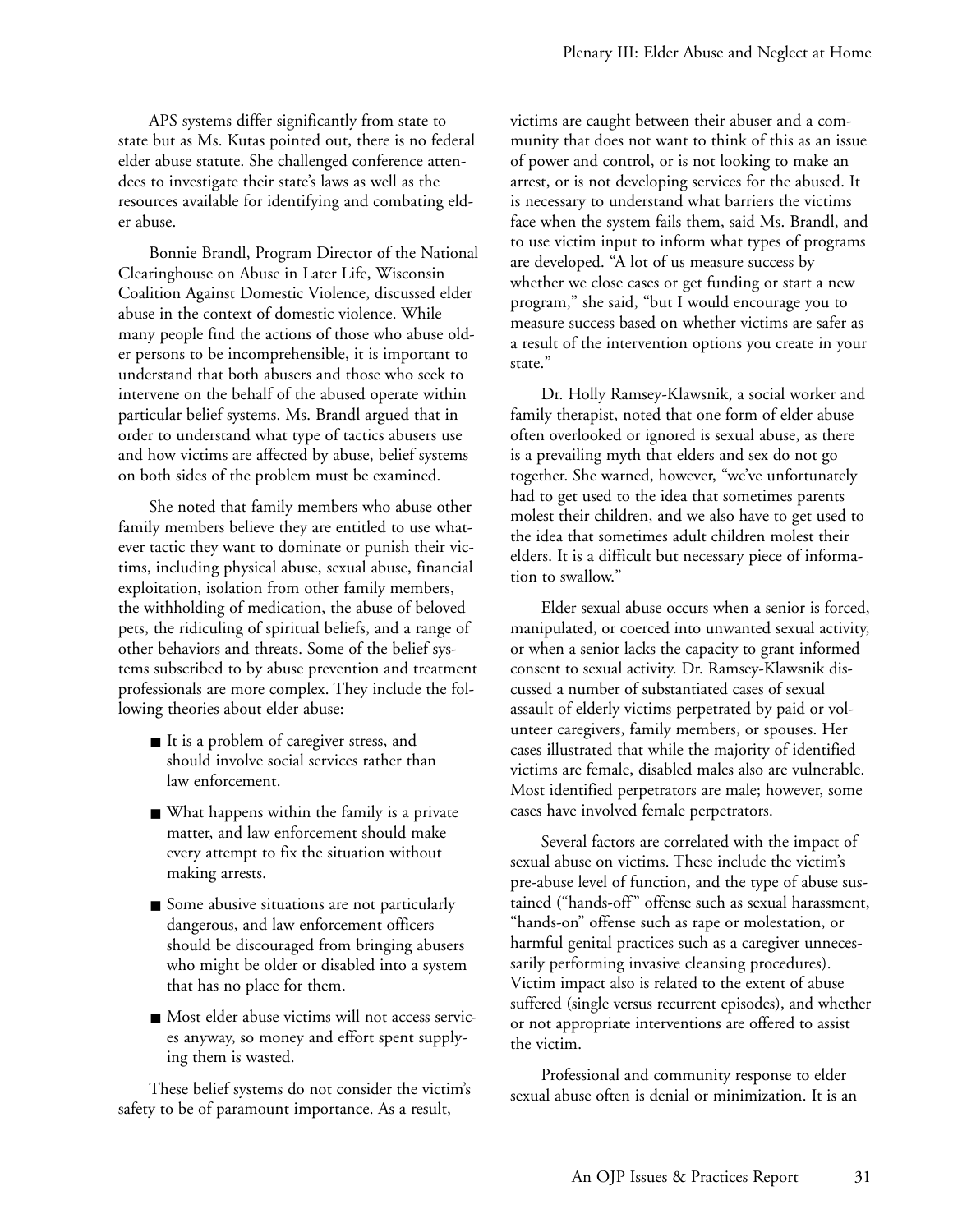abhorrent issue to contemplate and discuss, and therefore it is easy to dismiss indicators and deny the existence of this type of victimization. Those involved with older persons need to realize that if signs and symptoms exist in an older person that would suggest sexual assault in an 8-, 20-, or 40-year-old, the matter should be investigated.

Sara Aravanis, Director of the National Center on Elder Abuse (NCEA), opined that identifying and addressing all types of elder abuse requires the involvement of more than just family members and caregivers. She theorized that older persons should be seen to be at the center of a number of different circles. Abuse prevention and treatment professionals make up the outer circle, with the ability to assess a client for social, mental health, and medical needs, determine whether abuse is occurring, offer solutions, and bring the force of the law to bear on criminal situations. These professionals rely, however, on the information they receive from people who are close

to the everyday life of older people, and who thus make up the inner circles around the older person at the center. The National Center on Elder Abuse calls these inner circle members "sentinels." They can include home-delivered meal providers, senior center daycare workers, respite providers, long-term care ombudsmen, housing managers, health care professionals, pharmacists, pre-hospital service providers such as paramedics and ambulance drivers, and even utility and postal service workers.

Educating and engaging these sentinels is a vital part of the effort to help victims of elder abuse, Ms. Aravanis said. NCEA recently granted funds to five entities throughout the country to help create models on what is needed to educate sentinels on abuse identification and involve them in addressing the problem. "I'm convinced," said Ms. Aravanis, "that if we learn how to work effectively with these sentinels, they will eventually link these cases of elder abuse with the helping system, one by one."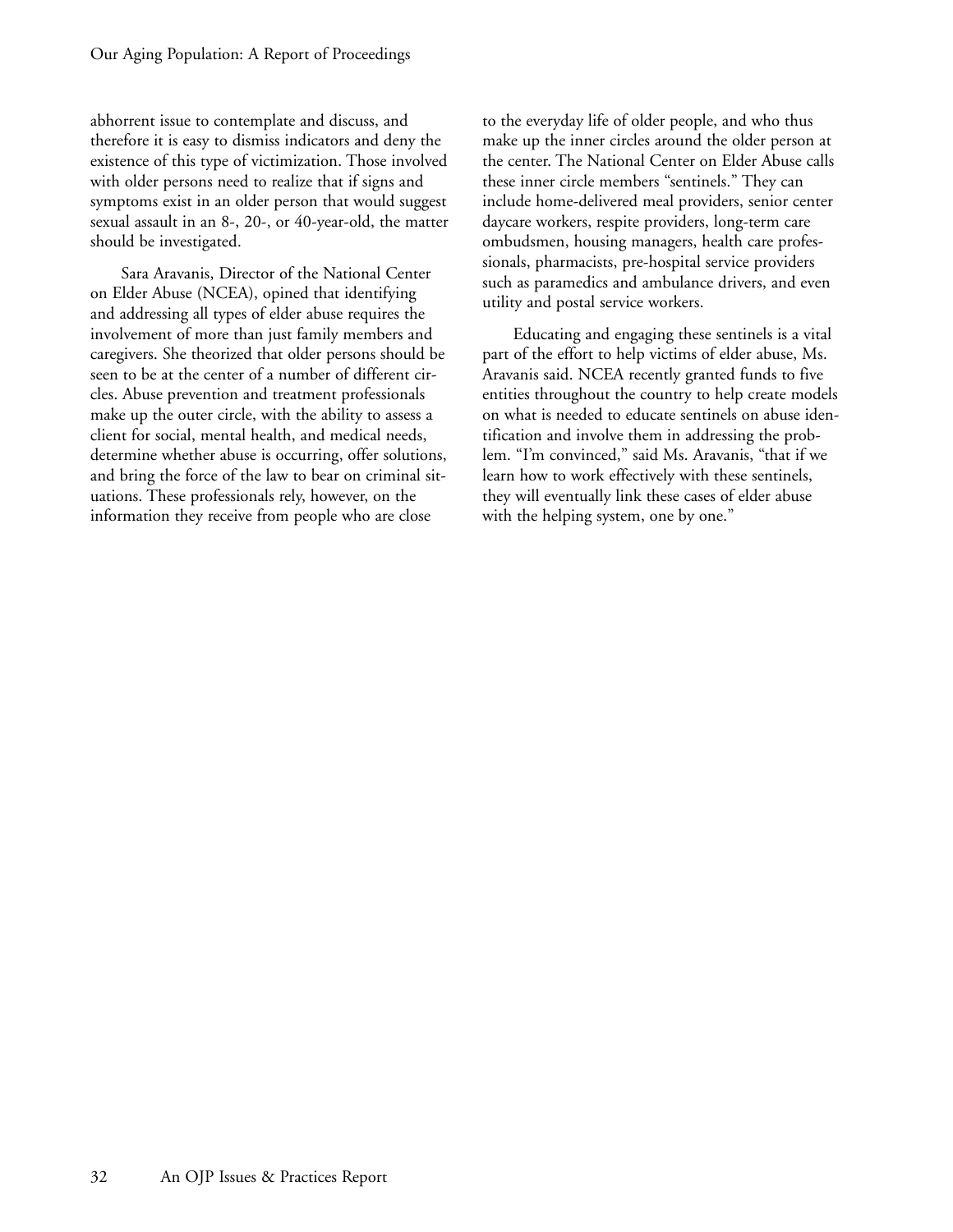### **Elder Abuse and Neglect at Home Workshop 1: Strengthening Interventions for Victims With Dementia**

### **Moderator:**

Nancy Coleman Director, Commission on Legal Problems of the Elderly American Bar Association Washington, D.C.

#### **Panelists:**

Georgia Anetzberger Associate Director for Community Services The Benjamin Rose Institute Cleveland Heights, Ohio

Frederick Brand Director of Program Services Alzheimer's Association, Greater New Jersey Chapter Denville, New Jersey

Anne Mastro Nurse Practice Manager Geriatric Evaluation and Management Service Kimball Medical Center Lakewood, New Jersey

Nancy Coleman, Director of the American Bar Association Commission on Legal Problems of the Elderly, began the session with a comment: "At lunch, someone asked, 'Isn't elder abuse like child abuse?' I said, 'Absolutely not,' because most of us who are growing old have capacity, and we exercise capacity."

To help adults with dementia, each person who has contact with them needs to take account of factors that are outside their normal field of expertise. They must respect each individual's ability to make his or her own decisions, yet find ways to help these adults when their judgment fails. At the same time, dementia is a risk factor for elder abuse; caregivers of people with dementia are more likely than other caregivers to be physically or psychologically abusive to their care recipients, and dementia contributes to older adults' self-neglect.

"A Model Intervention for Elder Abuse and Dementia" was a 2-year program in Ohio addressing the lack of communication between Adult Protective Services and local Alzheimer's Associations. "What we found in greater Cleveland is, even though there is correlation between elder abuse and dementia, the systems dealing with these problems don't come together," said Georgia Anetzberger, Associate Director for Community Services at the Benjamin Rose Institute. During the 10 years prior to the start of the project, the local Alzheimer's Association referred fewer than 10 cases to APS, and APS referred a similarly small number of cases to the Alzheimer's Association—despite the fact that APS gets 2,000 reports of elder abuse each month and the Alzheimer's Association sees between 300 and 500 caregivers in the same time period.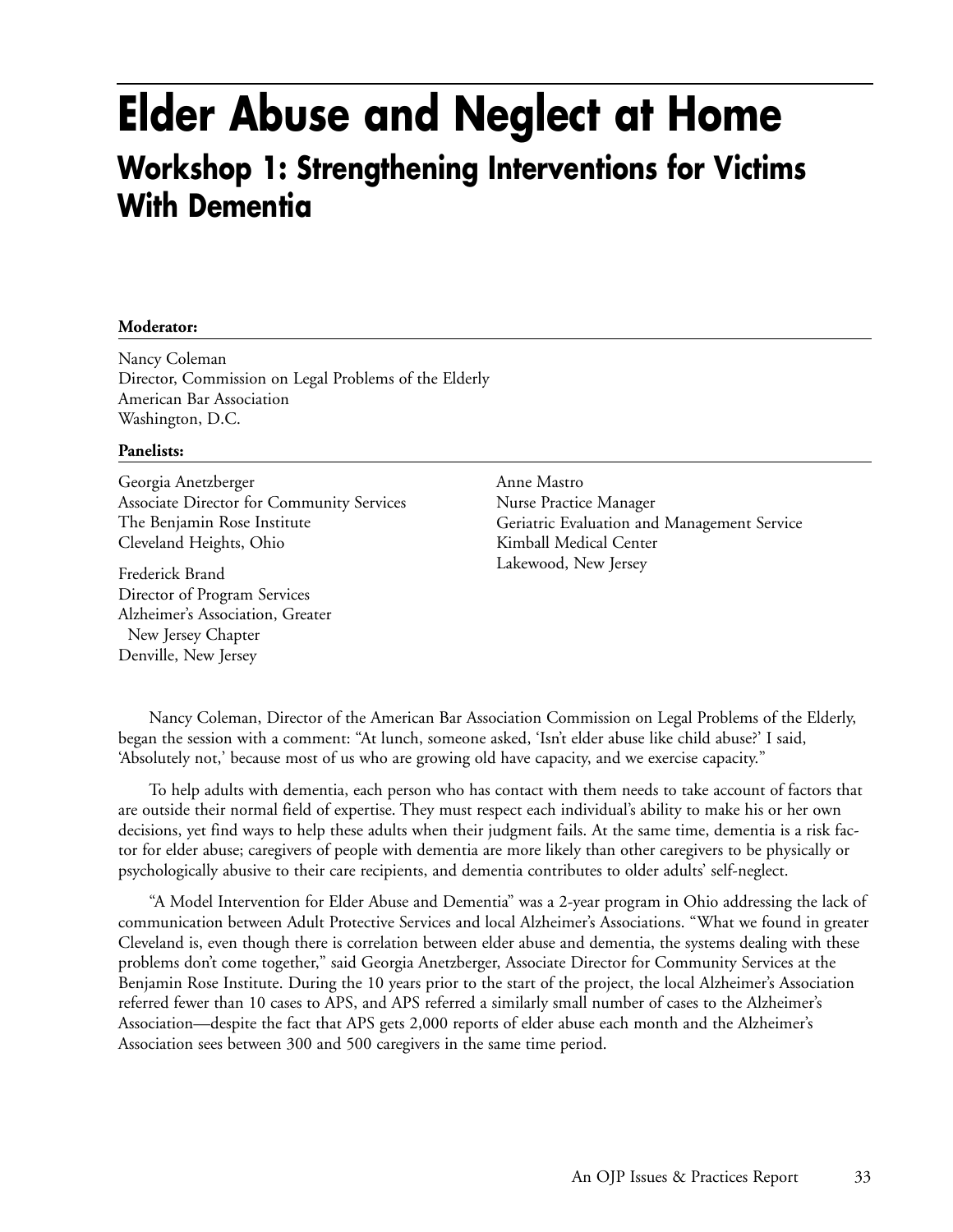This lack of communication was due to many factors. The two systems distrusted each other and shared a feeling that "If I make a report, I'm going to lose this case" to the other agency. Staff in one system did not understand the strengths—or limitations—of the other system. Workers did not even understand *how* to make reports or referrals to the other organization if they wanted to, or what would happen if they did make a report, Ms. Anetzberger said.

With \$130,000 in funding from the Cleveland Foundation, The Benjamin Rose Institute collaborated with several other organizations to improve service delivery to people with dementia who were experiencing elder abuse or were at risk for elder abuse. The project had three main goals: to remove service barriers, to increase knowledge and skills, and to increase referrals and reports.

The project involved local Alzheimer's Associations, APS, the local elder abuse network, and the Northeast Ohio University College of Medicine, which had experience in developing curriculums. Together, this consortium produced two major products. The first was a 156-page education curriculum for providing cross-training to APS workers and Alzheimer's Association staff and volunteers. The curriculum had three modules: the first, concerning dementia and dementia care, was intended for APS workers; the second, on elder abuse and protective interventions, was intended for the Alzheimer's Association staff; and the third module concentrated on bringing systems together to work cooperatively, and contained many case exercises, considerations of legal and ethical issues, and ways to collaborate. The curriculum includes faculty guides, participant workbooks, and interactive exercises. It also distinguished between the legal definition of competency under state guardianship laws and capacity under the state protective services law. A "gray-zone grid" helped readers see what abilities and deficits meet these definitions.

The second product was a set of screening tools and a referral protocol for use in elder abuse and dementia cases. As before, the dementia screening tools were intended for APS workers, while the abuse screening tools were meant for Alzheimer's Association staff. These tools were "embedded" in the educational curriculum as well. The referral protocols

informed both groups whom to ask for assistance in areas outside their area of expertise, and what assistance would be provided. "The referral protocol also provides feedback loops, which is extremely important," said Ms. Anetzberger.

The project also developed a handbook for caregivers of people with dementia. This 10-page guide contains advice on care and three self-test scales, so that caregivers can assess their own risks of stress, becoming overburdened, and elder abuse. If the caregivers identify these problems within themselves, the guide tells them where to turn for assistance.

When the project was evaluated, training participants had improved their knowledge and skills and had an increased understanding of the other agency's problems and strengths. In the first year after the training, there were more reports and referrals made between the agencies than in the previous 10 years. The Alzheimer's Association made 27 referrals to APS, 15 of which were substantiated as cases of abuse, and it made 18 referrals of potentially abusive situations to The Benjamin Rose Institute, 17 of which were accepted for service intervention. APS also began case collaboration with the Alzheimer's Association in many instances in which adult abuse victims were found to have dementia.

The curriculum is currently used throughout the state, and has been used in Florida, Alaska, and other states.

The Lakewood, New Jersey, Safe Outreach for Seniors (SOS) program had a less formal beginning, said Anne Mastro, Nurse Practice Manager of the Kimball Medical Center Geriatric Evaluation and Management Service (GEMS). The SOS program trains police to identify older adults who may be suffering from the early stages of dementia. The program is run by Ms. Mastro, with no additional training materials or support. "It's something I do in between other duties," said Ms. Mastro.

The program was begun in Ocean County, New Jersey, where 130,000 residents are over the age of 65, approximately 27 percent of the county's population. In the wake of the driving death of an elderly woman who had been scheduled to be evaluated for dementia, Ms. Mastro talked with local police about their encounters with this woman. "I asked the police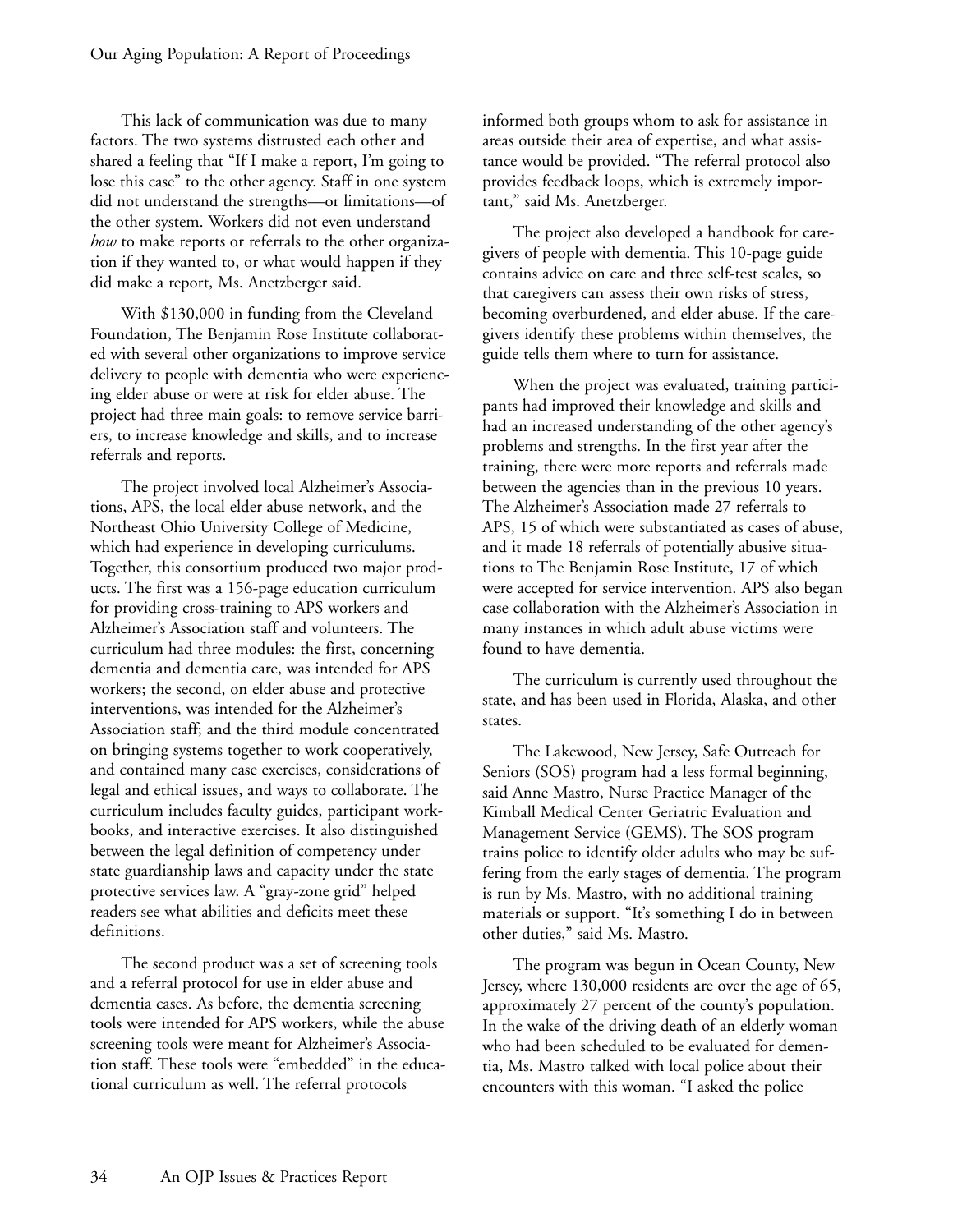officers, 'Did you know the woman who was killed?' And they said, 'Oh yes, oh yes. We've been to her house several times,' " said Ms. Mastro. The woman insisted that someone was trying to enter her house and would call the police department frequently to check on nonexistent prowlers—yet the police had never checked to see if this woman was still driving. Ms. Mastro's subsequent conversations with local police revealed that there were several local residents who made frequent 911 calls. "The officers said, 'They call us because there's someone in the attic, and they don't even have an attic,' " said Ms. Mastro. Police did not know how to respond to these calls.

The SOS program began as a way to train police to identify dementia in older persons who had motor vehicle accidents. The program has expanded to include cases of frequent 911 calls, multiple driving infractions, and older persons who are lost, or simply wandering at the side of the road. "It was just amazing—and the police honestly did not know what to do with them because they weren't sure if they were APS cases or just a little confused," said Ms. Mastro.

Police are trained to do home assessments, looking at several factors. Poor personal appearance and housekeeping can be signs of dementia, or signs of long-term habits. "They're taught because it's neat and clean, and the person inside is neat as a pin, that doesn't necessarily mean that there's nothing going on. Long-term behavior remains intact with dementia," said Ms. Mastro. Police are trained also to look in the refrigerator and kitchen cabinets, to see if the resident has adequate food, and to examine the person's car, to see if there have been frequent small accidents that might indicate confusion or poor judgment. Officers also ask questions that require judgment—"What would you do if there were a fire?"—and questions that test the person's orientation in time and place.

Ms. Mastro teaches her program at the local police academy and four local police departments. In addition to the Alzheimer's training, young recruits become more sensitive to older persons' problems by putting on glasses and gloves that simulate cataracts and arthritis disabilities, so they can experience firsthand just how difficult it can be to do things like make change in a supermarket line. "The strength of this program is the phenomenal way the police

have responded, the phenomenal assessments, and the capability that I never thought law enforcement would have, as far as the assessment bit. Some people in nursing don't have these skills," said Ms. Mastro.

New Jersey police officers also participate in a nationwide program for persons with dementia called Operation Safe Return, a program of the Alzheimer's Association that is funded by the Department of Justice. Between 60 and 70 percent of people with Alzheimer's disease will wander at least once during their illness; Operation Safe Return seeks to help these older adults get back to their homes.

The number of adults with dementia who are prone to wandering is staggeringly high. "Nationwide, there are 4 to 5 million people with Alzheimer's or related dementias. Seventy percent of those people with Alzheimer's disease or related dementias actually live in the community in homes, with families, or alone," said Frederick Brand, Director of Program Services of the Alzheimer's Association, Greater New Jersey Chapter in Denville. People with Alzheimer's disease can wander at any time of day, in any weather. Often, they will simply pace back and forth inside their rooms, but many become separated from their caregivers and their homes, and can become lost in the most familiar places. If these wanderers are found within 24 hours, they are almost always safe, but 50 percent of the adults who are found after 24 hours have passed are dead. "They are victims of an illness they can't control," said Brand. Locating these lost adults quickly is imperative.

In 1994, the National Alzheimer's Association, in partnership with DOJ, created Operation Safe Return, a nationwide identification, support, and registration program to reunite Alzheimer's disease victims with their loved ones. For a onetime cost of \$40, the registry records the adult's first name, photo, identifying characteristics, and emergency contacts; the registered adults are given bracelets or necklaces with their first name, the fact that they are memory impaired, and a 24-hour toll-free number for anyone who finds them. When these adults are reported missing, Safe Return faxes their ID and photo to local law enforcement agencies. The Greater New Jersey Chapter of the Alzheimer's Association offers scholarships to caregivers who cannot afford the registration fee, and also will send broadcast faxes to emergency rooms, multiple police stations, and other contacts.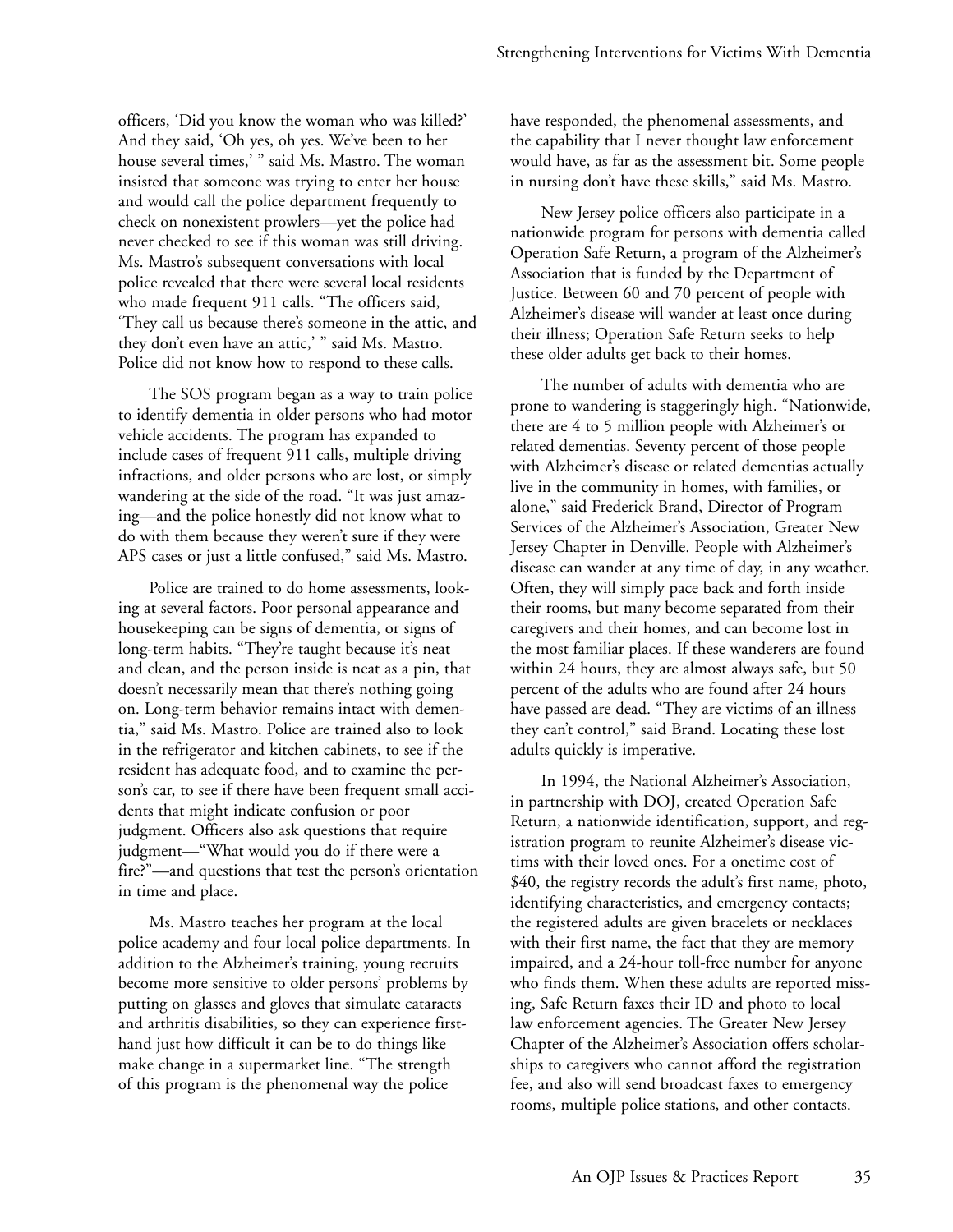The New Jersey Department of Law and Criminal Justice started working with the two New Jersey chapters of the Alzheimer's Association in 1997 to create a statewide education program on Alzheimer's disease and Safe Return. Together, these groups worked to establish mandatory training as part of disability training for new recruits, and to encourage voluntary training among veteran officers. The goal was to help police become more effective at dealing with wandering adults with Alzheimer's disease. A second goal was to increase the number of registrants in Safe Return. "Safe Return talks about having 60,000 to 70,000 people nationwide registered in the program, but with 4 to 5 million people nationwide with Alzheimer's disease, you can tell that we are just hitting the surface," said Mr. Brand.

The Initiative, which has distributed training materials to 611 law enforcement agencies and police academies, includes:

- A letter of support from the state attorney general encouraging training.
- A curriculum for training personnel.
- A book titled "Victim, Not Criminal," which illustrates the types of incidents likely to occur with people with Alzheimer's disease and how to intervene effectively. This has since been replaced by a pamphlet titled "A Guide for Law Enforcement Officials."
- A 12-minute video describing Alzheimer's disease, Safe Return, and intervention techniques to use with wanderers.
- Laminated wallet cards listing basic communication techniques to use with people with Alzheimer's disease.
- Safe Return registration forms.

After 1 year, 30,000 wallet cards were distributed, and 7,000 New Jersey police got training through their departments or the Alzheimer's Association. There was a 38-percent increase statewide in registrations for Safe Return. The Alzheimer's Association chapters continue to provide training, especially to new police officers.

One other important group needs training in dealing with dementia: caregivers, who may inadvertently or unthinkingly abuse their charges. "Caregivers must be given the tools and services to learn how to care. Many people don't know any different," said Mr. Brand. "From the moment of diagnosis, the education and the information that goes along with that diagnosis has to be provided to them so they understand options, so they understand which caregiving techniques work better than others." Mr. Brand stated that behavioral management techniques can reduce and prevent problems, and that caregivers can be taught to use them.

Restraints are a common ethical problem for caregivers and for APS agencies. APS workers commonly get calls from neighbors who are concerned about people with dementia who are tied or restrained by their caregivers. If there are no adverse physical consequences, this practice may be legally acceptable, if abusive. As part of a study of intergenerational attitudes toward elder abuse in different cultures (European Americans, African Americans, Puerto Ricans, and Japanese), Ms. Anetzberger discovered that the older people themselves had mixed feelings about restraints. "In most regards, the older people themselves thought that that was not abuse if it facilitated adequate caregiving. Their own definition was that there should be some accommodations made for caregivers, recognizing how difficult their task was, and how ethically charged it could be," said Ms. Anetzberger.

Older adults who are restrained cannot wander, but they also cannot escape fires or other disasters inside the building. Ms. Mastro recalled telling a woman who restrained her husband when she left the house, "If you go out, and there's a fire, that's abuse." Medication and adult medical day care are alternatives to leaving an adult with dementia restrained and alone.

The way to find resources for training, psychiatric evaluations, and other services for adults with dementia is to "start working with the local chapter of the Alzheimer's Association, as many chapters are developing their own state public policy aspects as part of their services, setting platforms and priorities,"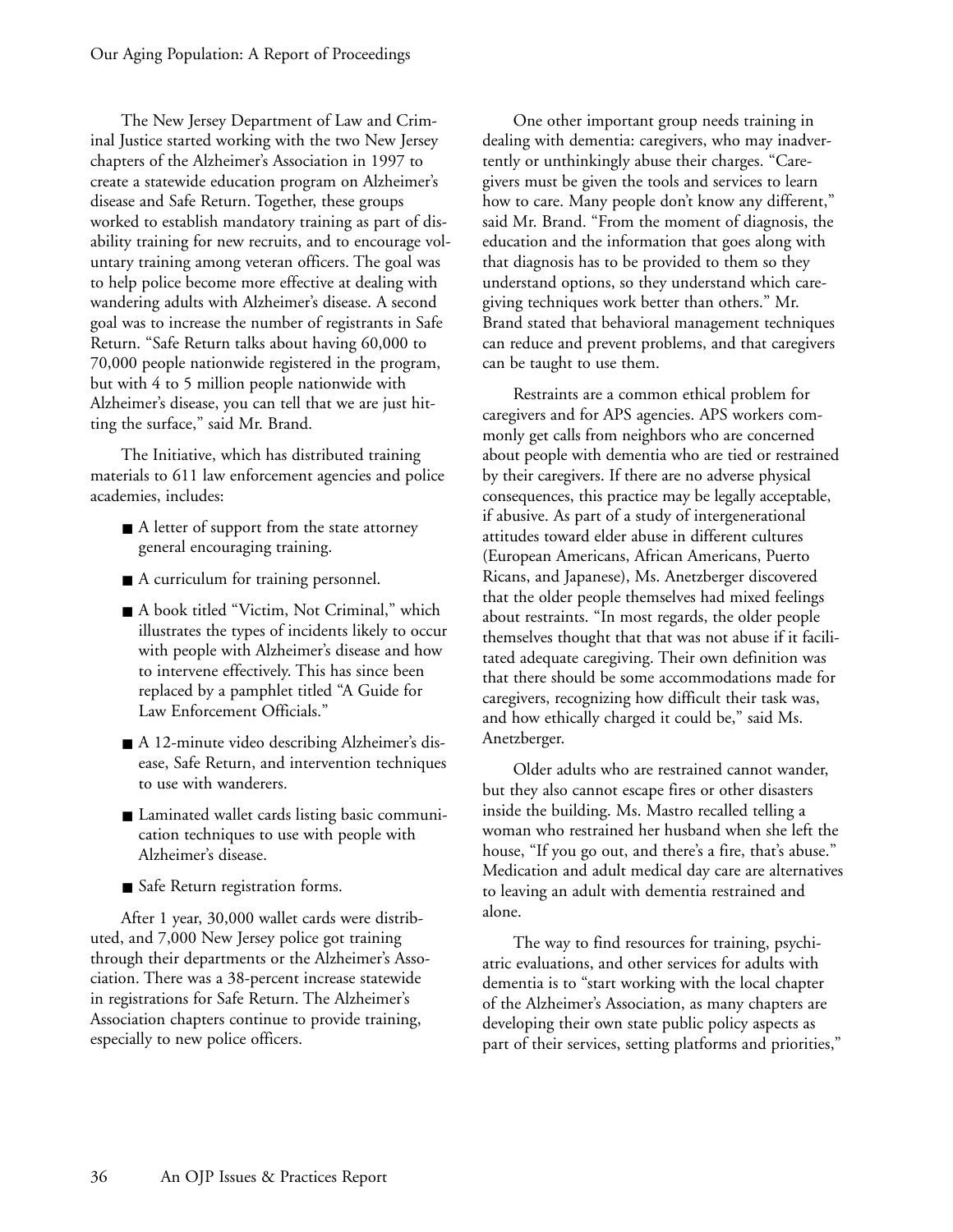said Mr. Brand. In Cleveland, geriatric assessment units are funded by Medicaid/Medicare reimbursement, Ms. Coleman said. For law enforcement officials who want geriatric evaluations of adults, Ms. Coleman suggested contacting medical and nursing societies and other organizations. "Working with Alzheimer's Associations in your neighborhoods, have them put the pressure on, just as AARP statewide offices and other groups that have effectively used the public policy/legislative arenas are very important here in pressing for these kinds of needs."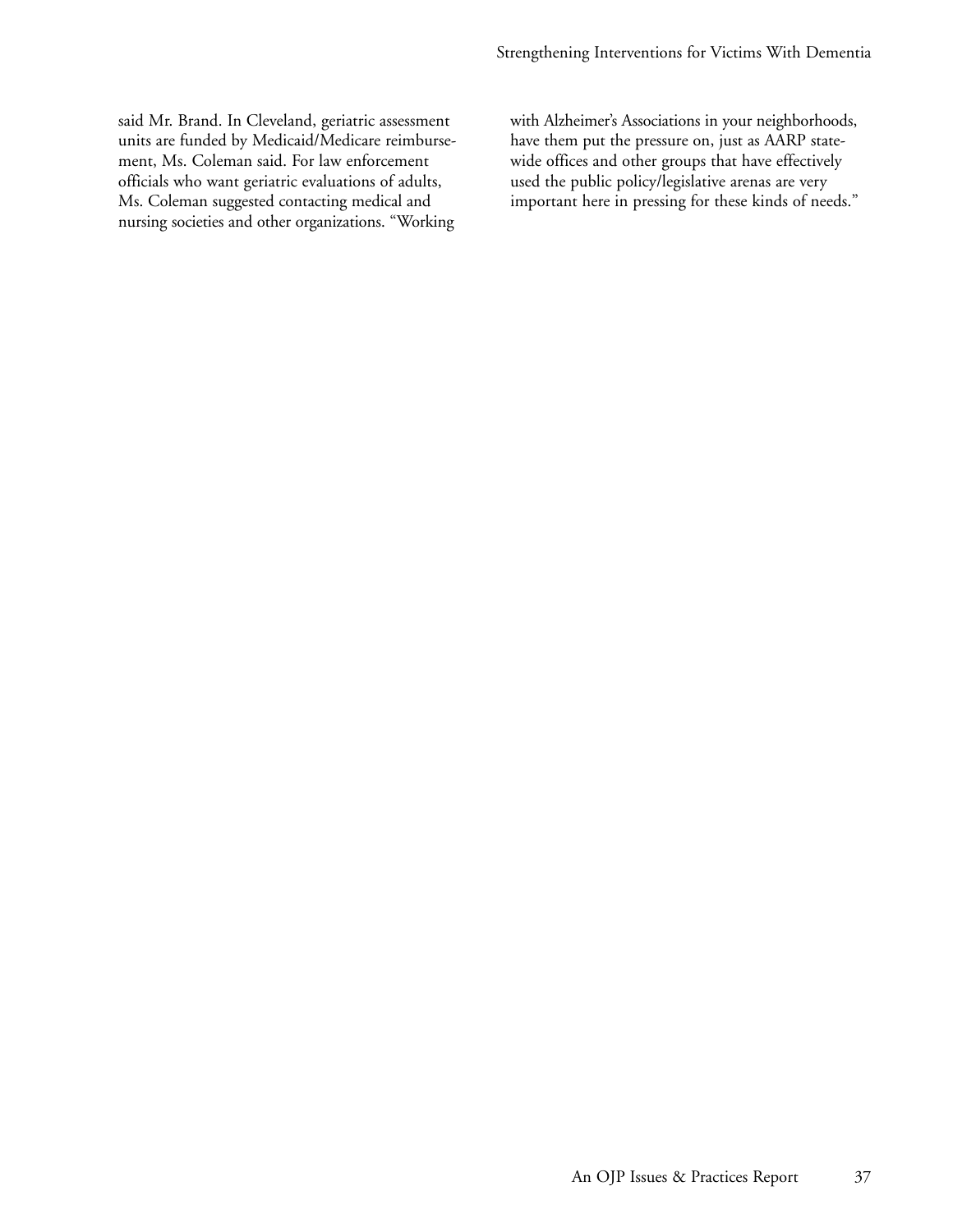# **Elder Abuse and Neglect at Home**

### **Workshop 2: Working Across Systems To Improve Services for Victims of Domestic Violence and Sexual Assault**

### **Moderator:**

Catherine Pierce Deputy Director for Program Development Violence Against Women Office U.S. Department of Justice Washington, D.C.

### **Panelists:**

Bonnie Brandl Program Director, National Clearinghouse on Abuse in Later Life Wisconsin Coalition Against Domestic Violence Madison, Wisconsin

Mary Lynn Kasunic Executive Director Area Agency On Aging, Region One Phoenix, Arizona

Amy Judy Systems Advocacy Program Coordinator Wisconsin Coalition Against Sexual Assault Madison, Wisconsin

Moderator Catherine Pierce, the Deputy Director for Program Development of the Violence Against Women Office (VAWO), U.S. Department of Justice, led a discussion highlighting promising approaches to address domestic violence and sexual assault against older individuals. There is still less known about the scope, causes, and impact of sexual and domestic violence in older populations than in young and middle aged populations. Lack of federal, state, and local resources for research and services to elderly abuse and/or assault victims further complicates the design and delivery of effective services to this population.

Bonnie Brandl, Program Director of the National Clearinghouse on Abuse in Later Life at the Wisconsin Coalition Against Domestic Violence, noted several factors that are important for effectively identifying and responding to the needs of older victims of abuse and/or assault:

- Documenting the number of older people experiencing abuse/assault and documenting the types of services needed is important when developing services or building a case for funding. Ms. Brandl suggests collecting information from a variety of sources, including Adult Protective Services, aging programs, and domestic violence programs.
- A multidisciplinary approach to problem exploration, service design and delivery, and fundraising is more effective than organizing a single entity to do it all. This collaborative approach, though difficult in the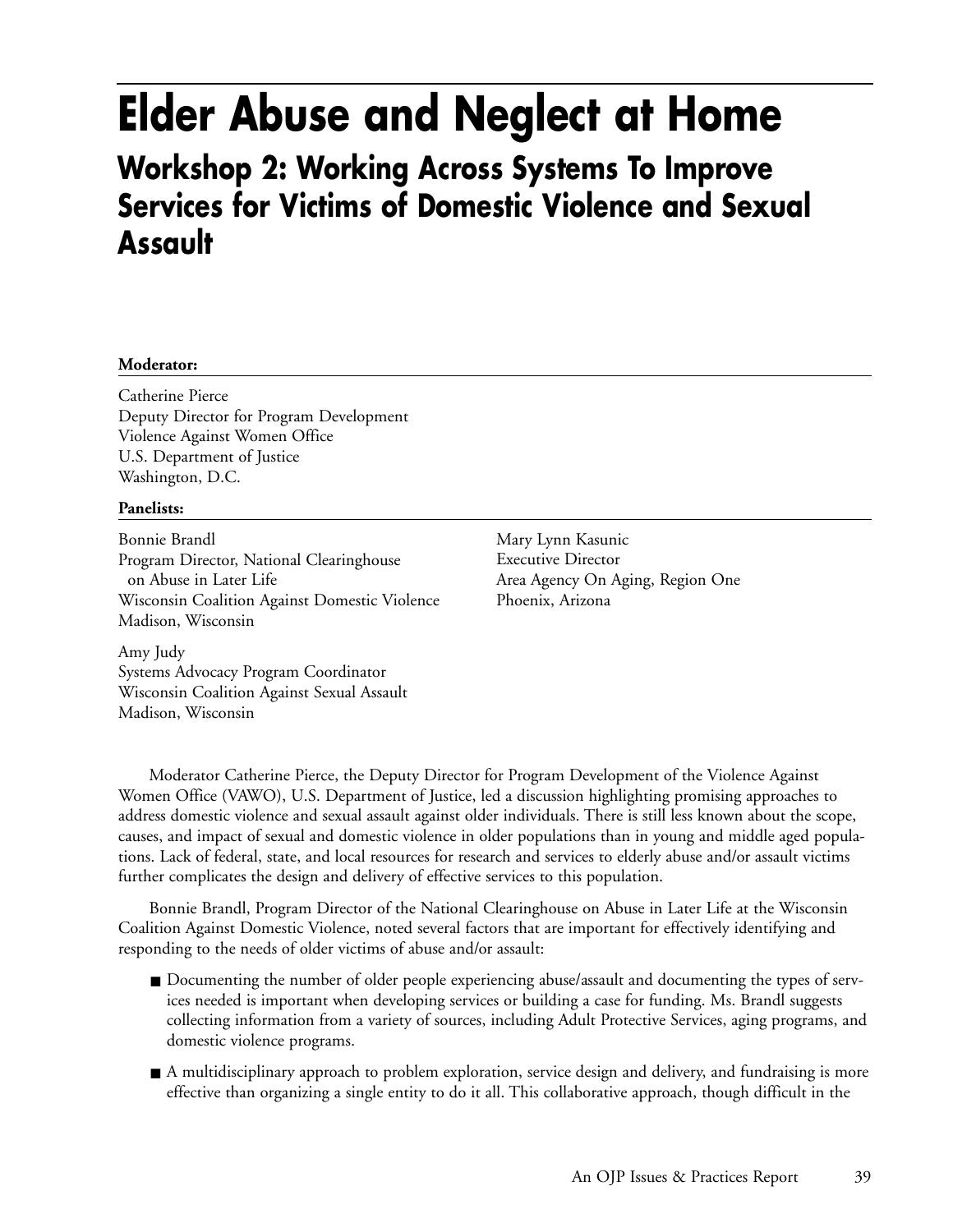beginning, is more likely to sustain the effort over the long term because it allows each organization to contribute based on its recognized strengths.

- Participants in a collaboration should take time to develop a common language and clear definitions of terms so that all participants understand the values, principles, governance, and operating structures that direct the provision of services.
- The collaborative environment should allow for honest, up-front discussions about inevitable issues of turf, ego, and control. In order to get through this difficult time in collaboration-building, it is critical that relationships of trust and respect be established early in the process. One way to develop these relationships is by sharing quality information with each other, both in terms of organizational limitations as well as strengths.

Using the development of her organization as an example, Ms. Brandl noted there were several struggles among various entities in the early stages. These struggles often resulted from the fact that most organizations that were being asked to collaborate were already overwhelmed by the demand for services and yet underfunded.

Ms. Brandl recalled the initial response from many providers to a call to focus on older victims was, "we don't do that work … we see our population as 18 to 40 years of age and we're having a hard time even keeping up with that population. We can't begin to think about how we'd start working with older victims." But persistence and well-documented information about the need for services paid off. In 1994–96, funds were allocated by the Administration on Aging to develop a demonstration project to address the needs of the abused older population.

The collaborative service model that evolved was the product of a statewide multidisciplinary task force that included representatives from aging services, domestic violence shelters, batterer treatment programs, health care efforts, faith-based organizations, and other community-based organizations. After building a common understanding about the issues, the goals of the new organization were set: promoting

the safety of the victims and holding perpetrators accountable for their actions.

The approaches chosen to achieve these goals included the development of educational materials, training, and technical assistance. The group then set priorities for target audiences. The first priority was to get the information, training, and technical assistance out to direct service providers—for example, domestic violence and sexual assault programs, victim witness coordinators, aging programs, and APS.

The second target audience was the criminal justice system. The initial material was enhanced with a booklet specifically designed to address the questions and concerns of justice system professionals. It described typical symptoms and behavior patterns that might be seen in victims of domestic violence, and noted appropriate responses and services that were available when abuse was suspected.

The health care community was targeted as the third audience, and the fourth target will be the faith communities; material still is being developed for the latter group.

The following approaches can help increase the effectiveness of collaborations, Ms. Brandl said:

- Take the time to build relationships of trust and respect among the collaborators.
- Be clear about the goals.
- Use data and information as the starting point for conversations about the scope of the problem and the potential solutions.
- Build on the strengths of the members of the collaboration.
- Clearly define and understand the target audience for services.

Amy Judy, Systems Advocacy Program Coordinator for the Wisconsin Coalition Against Sexual Assault (WCASA), began developing services for older victims of sexual assault when she noted two facts: services for older and/or disabled victims do not necessarily include services for victims of sexual assault, and most services for sexual assault victims focus on young populations. Using the model developed by the National Clearinghouse on Abuse in Later Life as a guide, Ms. Judy and her colleagues began collecting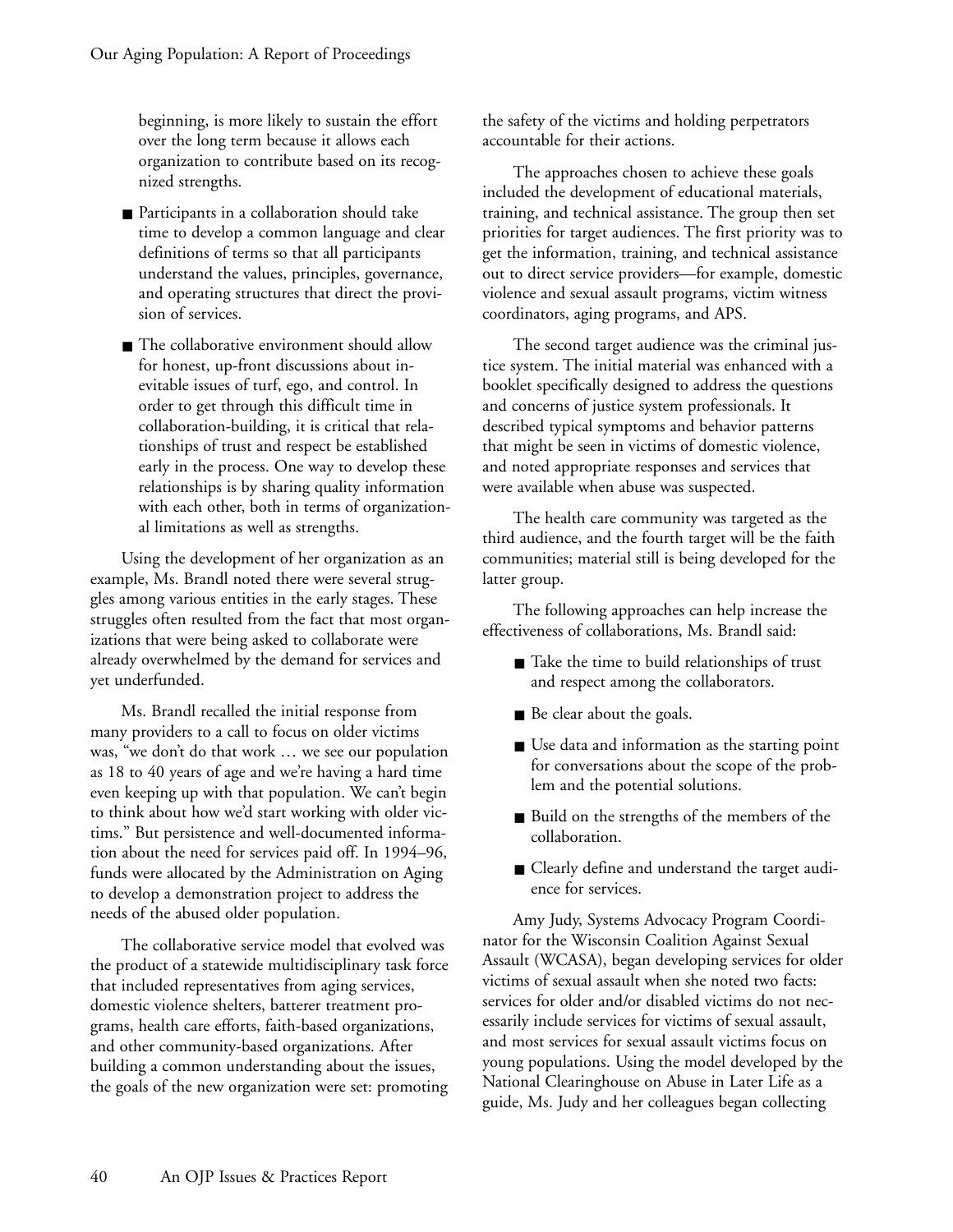information about sexual assaults on people who are older or who have disabilities. When research indicated a need for services, WCASA developed an educational manual and a video titled, "Widening the Circle: Sexual Assault and Abuse Against People with Disabilities and the Elderly."

The WCASA staff identified two priority target audiences: members of WCASA, and the state's 37 rape crisis centers. "Our work would not be successful if we didn't have the support of professionals from many different disciplines coming together to work collaboratively," Ms. Judy said. She defined collaboration as:

- A process of building strong relationships among professionals from multiple disciplines that allows for the development of a common agenda.
- Continual learning about each other as individuals and as professionals representing multiple organizations with various missions, philosophies, and policies.
- Building on the strength and capacity of each collaborating organization without getting frustrated with organizational limitations.

The Maricopa Elder Abuse Prevention Alliance (MEAPA) in Phoenix, Arizona, also has developed a model for addressing the needs of older abuse and assault victims. Mary Lynn Kasunic, Executive Director of the Area Agency on Aging in Phoenix, said MEAPA developed a program that emphasized alternatives to guardianship, combating financial exploitation, development of elder abuse assessment guidelines, advocacy, community mobilization, and public and professional education.

MEAPA began as a coalition of 20 individuals who wanted to work together to provide professional education on elder abuse. The membership now has grown to more than 100. It is multidisciplinary, including individuals from social services, APS, law enforcement, medicine, public health, Alzheimer's service organizations, nursing homes, and others.

MEAPA research in 1995 on issues affecting older victims found that:

■ There was underutilization of domestic violence shelter services by older women.

- Emergency shelter policies, most of which were designed to address the provision of services to younger women and their children, often were not appropriate for older victims.
- Older women required more time than younger women to "get back on their feet" and to develop a plan for self-sufficiency.
- Transitional housing, a core component of services to victims of domestic violence, was geared to younger women with children, leaving many older women with no place to go if they decided to leave an abusive environment.

With this understanding of the problem, members of MEAPA began developing an agenda for responding to the needs of elder abuse victims. Again, the key to success was a collaborative relationship among many community agencies. The relationships necessary to sustain collaboration were developed in a large degree through an educational campaign that included brochures, posters, training sessions, and the presentation of a one-act play called "The Dance." The play later was developed as a video and widely distributed.

The expanded model of services that ultimately was developed included not only education, training, and technical assistance, but also the establishment of older women's support groups and a process and structure to provide emergency housing for elder abuse victims. This model's success is dependent on key stakeholders working together. The stakeholders include local police, APS caseworkers, local hospital emergency room personnel and social workers, volunteer victim's advocates, local care homes and nursing facilities, and staff from domestic violence shelters.

"When the police or APS identify someone who is a victim, we ask them to take that person to the nearest emergency room," Ms. Kasunic said. "The emergency room is very important because the staff there does the initial screening to ensure that the victim is drug-free and sober and is agreeable to emergency housing. Once the screening is completed, the volunteer advocate is notified and they have a list of the homes and nursing facilities that have vacancies. The advocate and the emergency room personnel and hospital social worker coordinate arrangements for shelter placement with the care home or nursing facility. Upon arrival at the care home or nursing facility,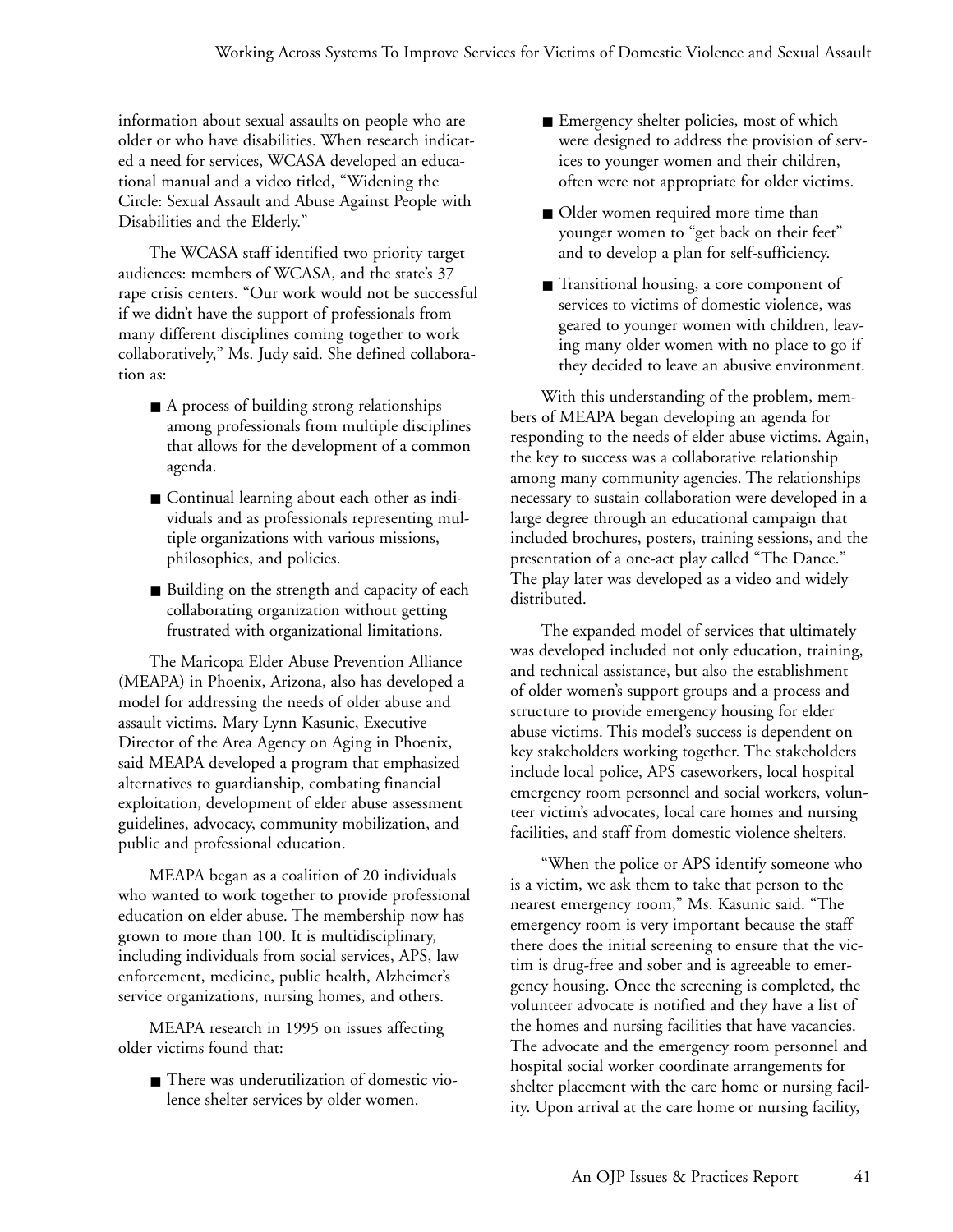the victim signs an agreement noting they can stay there for free for a maximum of 10 days to 2 weeks. Then, within 24 hours, staff from the domestic violence shelter visit and they work with the victim to develop a care and discharge plan that includes the identification and coordination of services needed by the victim."

Because it tends to take longer to develop the support system necessary for self-sufficiency for an older victim of abuse, there is a need for longer-term transitional housing, Ms. Kasunic said, and MEAPA currently is developing plans to address this need.

Other workshop participants noted the discrepancy in services between urban and rural areas. Panelists agreed that services in rural areas often are very limited, and noted that current responses to rural elderly victims usually involve connecting them to ongoing support groups, working with them by telephone, and/or developing individual peer contacts who can be called on for support.

Other participants questioned how to help older victims who do not want to leave their homes, especially if they do not want to go into a shelter of any kind. Panelists discussed several ways to provide support in such situations, including providing legal advice and assistance regarding removal of the abuser from the home, obtaining a restraining order and filing for divorce, providing support groups specifically designed for those victims who choose to stay in their homes, and ensuring the availability of phone crisis lines.

Ms. Pierce noted that there are funds available through DOJ that can be used to address some of the issues discussed during the workshop. She encouraged participants to speak with their state's administrator of the STOP Violence Against Women formula funds to find out more about how to access DOJ resources.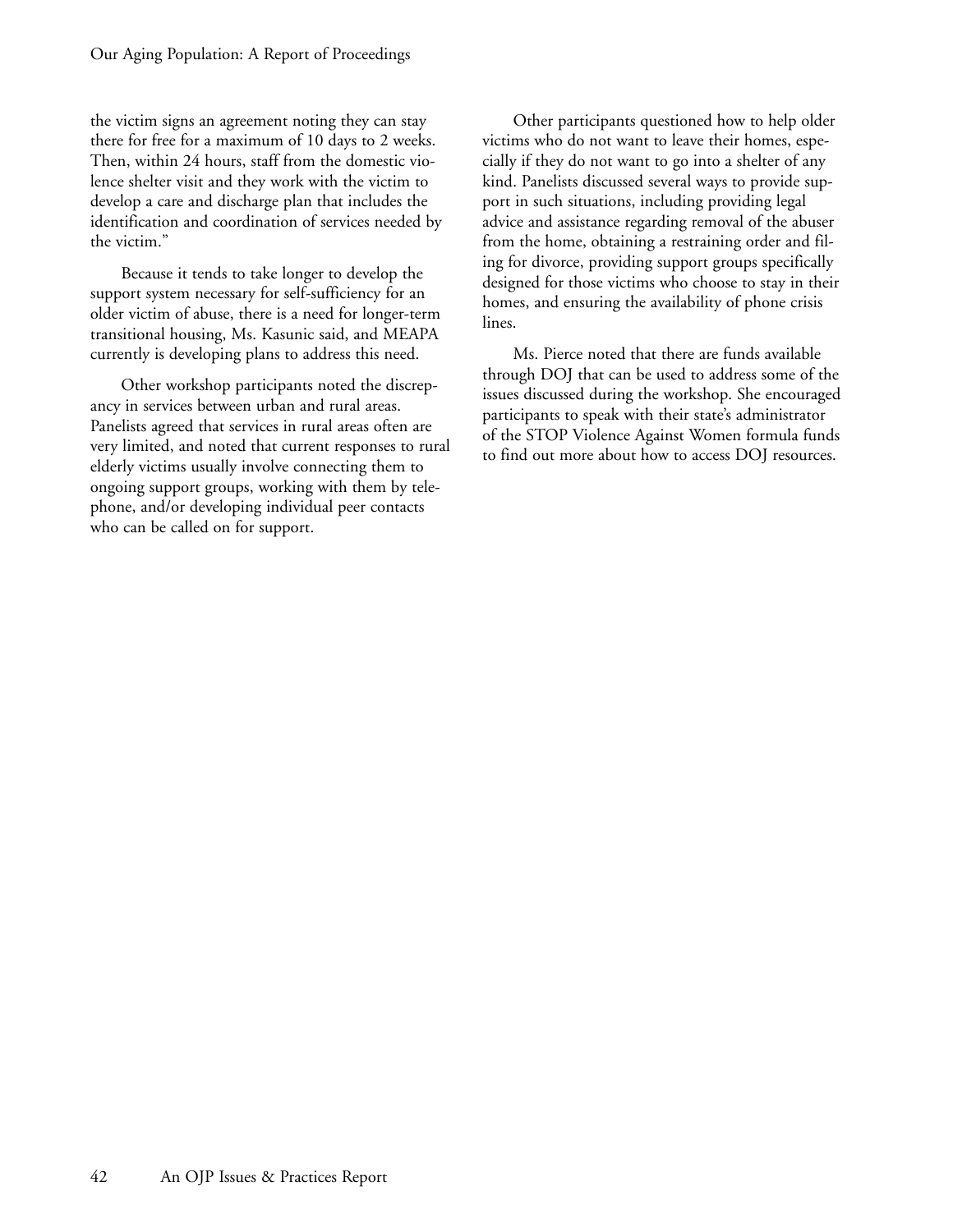### **Elder Abuse and Neglect at Home Workshop 3: Engaging Law Enforcement, Prosecution, and the Judiciary**

### **Moderator:**

Cabell Cropper Executive Director National Criminal Justice Association Washington, D.C.

### **Panelists:**

Candace Heisler Consultant and Trainer Assistant District Attorney (Retired) San Francisco, California

Charles Mendonca Public Relations Officer for the Elderly Pascua Yaqui Tribe of Arizona Law Enforcement Services Tucson, Arizona

Lori Stiegel Associate Staff Director, Commission on Legal Problems of the Elderly American Bar Association Washington, D.C.

C. Ronald Stromberg Assistant Director Division of Aging and Adult Services Salt Lake City, Utah

Cabell Cropper, Executive Director of the National Criminal Justice Association, told workshop participants that his association is fairly new to the problem of elder abuse. The association comprises state agencies that administer federal and state funding and set criminal justice policies and practices. While the association is new to the issue, many of the constituent state agencies have been working in the field of elder abuse, using both federal and state grants to set up programs.

Charles Mendonca, Public Relations Officer for the Elderly in the Pascua Yaqui Tribe of Arizona Law Enforcement Services, is an investigator. He described how he set up his one-man police program against elder abuse on the reservation in the 14 months since the tribe funded its program on elder abuse. The tribal code in 1984 defined elder abuse, established a duty to report it, and set penalties. But the funding to enforce it was delayed 12 years. Funding was provided finally because older persons complained to the director of the senior center and to some council members that their needs were being neglected. Resources remain limited. For example, there is no Adult Protective Services worker on the reservation.

The first thing Officer Mendonca had to do was learn about elder abuse. "That took some time," he said. Once he had an idea what he was dealing with, he had to educate social workers, health care workers, other police officers and firefighters—nearly all tribal employees. The first referrals began to dribble in, but very slowly. So Officer Mendonca moved his office from the police station to the senior center—"the perfect environment" for it. He had to gain the confidence of older tribal members (he is not a member of the tribe) and this was easier on their turf. Now, he said, older people come in frequently, converse, and gradually get around to making their complaints.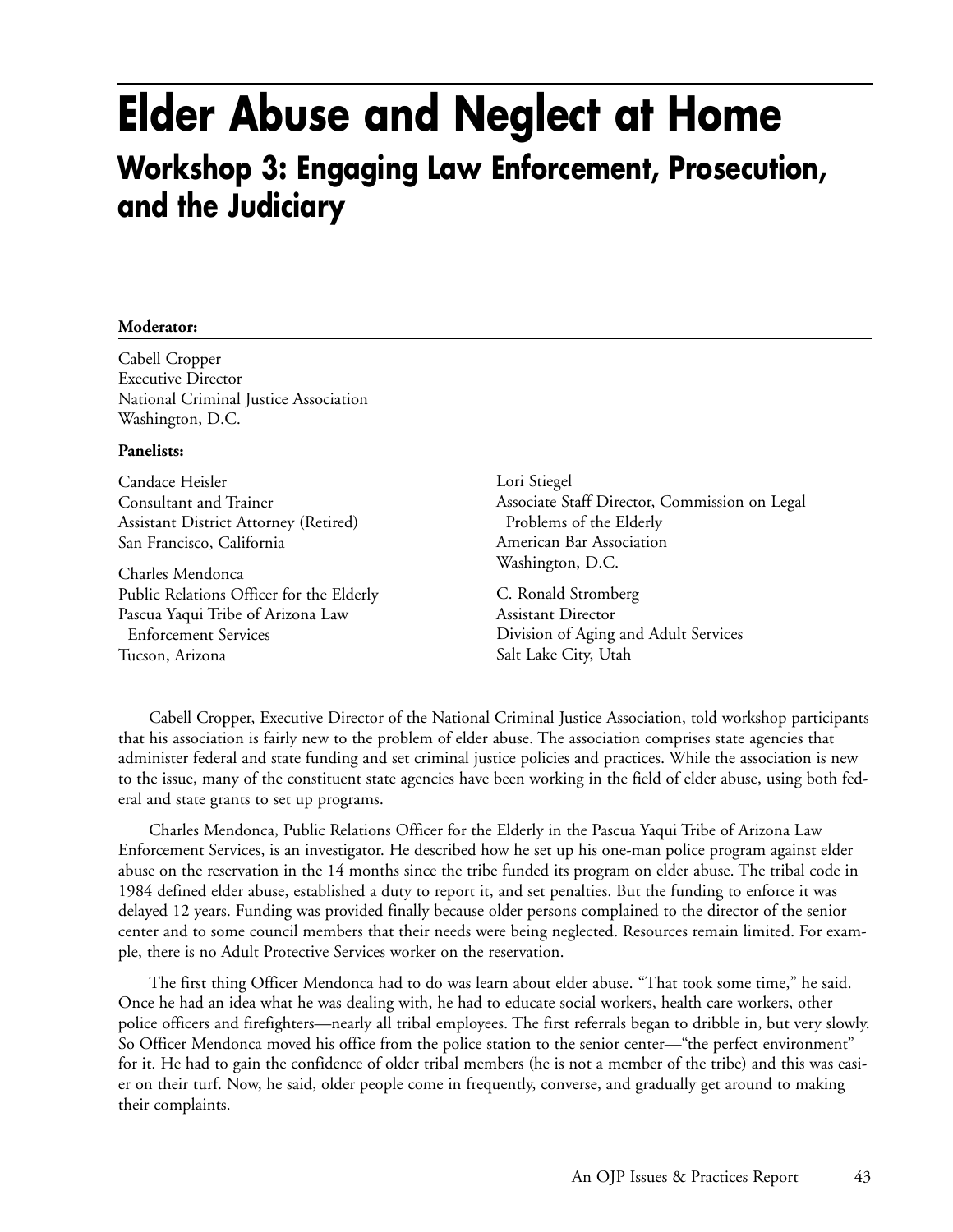As he investigates, he works closely with other departments, and this also involves education. At one time, the prosecutor was unaware of the tribal code section on elder abuse and Officer Mendonca had to educate him. He holds other departments accountable for doing their duty. A social worker who fails to report some aspect of abuse has to explain the circumstances to him. Sometimes, he said, a social worker is so concerned with confidentiality that he has to pry out the information, or even resort to subpoenas. But through establishing his own consistency and through education, that situation is improving.

Officer Mendonca is a lay advocate in civil cases in the Tribal Court, and he considers himself an advocate for elder rights. If he finds an older person in need of services, he goes to the housing or social services department for help. "Wearing a badge—that helps," he said. "It really opens doors when I need to get somebody help." For example, a woman complained to him that she had no heat, and Officer Mendonca asked the Housing Authority maintenance director why he had not fixed the woman's furnace. The director suggested the woman was a malcontent, and finally said there was no money in the budget. "I advised him that if he didn't fix it, it was abuse of an older person. He fixed it. It [the badge] works."

Officer Mendonca has obtained several convictions and hopes to add a social worker to his office. In every case, he relies on education, and works with other departments, such as the Arizona APS. He also participates on a task force in Pima County to educate people about elder abuse. He believes he is the only one doing this work "in Indian Country," and appealed to state and federal policymakers not to "forget the people in Indian Country. We have the same problems as everybody else. We just want to be part of the solution."

In Utah, the first problem was simply to get the law to recognize elder abuse explicitly, said C. Ronald Stromberg, Assistant Director of the Division of Aging and Adult Services. APS was part of the child welfare system until 1993, when the present APS system was created to investigate abuse, neglect, and exploitation of people who are older or who have disabilities. The law on adult abuse consisted of just one paragraph, stating that it was illegal, so Mr. Stromberg and other elder advocates worked to broaden and strengthen the law. Their efforts were successful in

1996, which marked the first time that the term "elder abuse" had ever appeared in Utah law.

But when they showed the law to the police and said, "Okay, let's go get 'em," the police responded, "We investigate macho crimes—not \$300 Social Security checks but \$300,000 bank robberies," Mr. Stromberg recalled. When he sought to speak on elder abuse at the annual Utah Prosecutors Conference, he got an e-mail stating that elder abuse "doesn't rise to the level of our concern."

APS felt they might solve the problem by training police in elder abuse, but the response to invitations was "less than overwhelming," Mr. Stromberg said. Essentially, the police were not interested in talking with social workers. Finally, a state police unit dealing with white-collar crime told them, "you guys need your own cop." The agency contracted with the State Department of Public Safety for one officer to work with APS, with statewide authority.

The officer was inundated with cases that had been backlogged for years. To deal more effectively with such a caseload, he began training local police; the agency found that local police were willing to listen to a fellow officer. Even in rural areas where only a few officers have attended training sessions, the result has been an increase in referrals. The current goal is to train at least one officer in each jurisdiction in the state, so that APS has someone to call for assistance with cases. So far, several hundred officers have been trained, and in Salt Lake City, every uniformed officer is receiving training. Statewide, elder abuse, neglect, and exploitation are now part of the training curricula for all new police officers.

Mr. Stromberg also noted the usefulness of a police officer's badge in getting the attention of abusers. When the APS officer participates in a visit to the home of an exploiter, flashes a badge, and says, "What you're doing is a felony," the suspect is more apt to say, "Oh, you didn't understand. This was a *loan*. I will have it paid back within the next 2 days. Can you give me 2 days to get the money back?" And often the individual does give it back, Mr. Stromberg said.

Arrests have increased dramatically, from none at all to a dozen or so a year, Mr. Stromberg said, and prosecutions have risen somewhat because the police officers know what evidence is needed and discuss the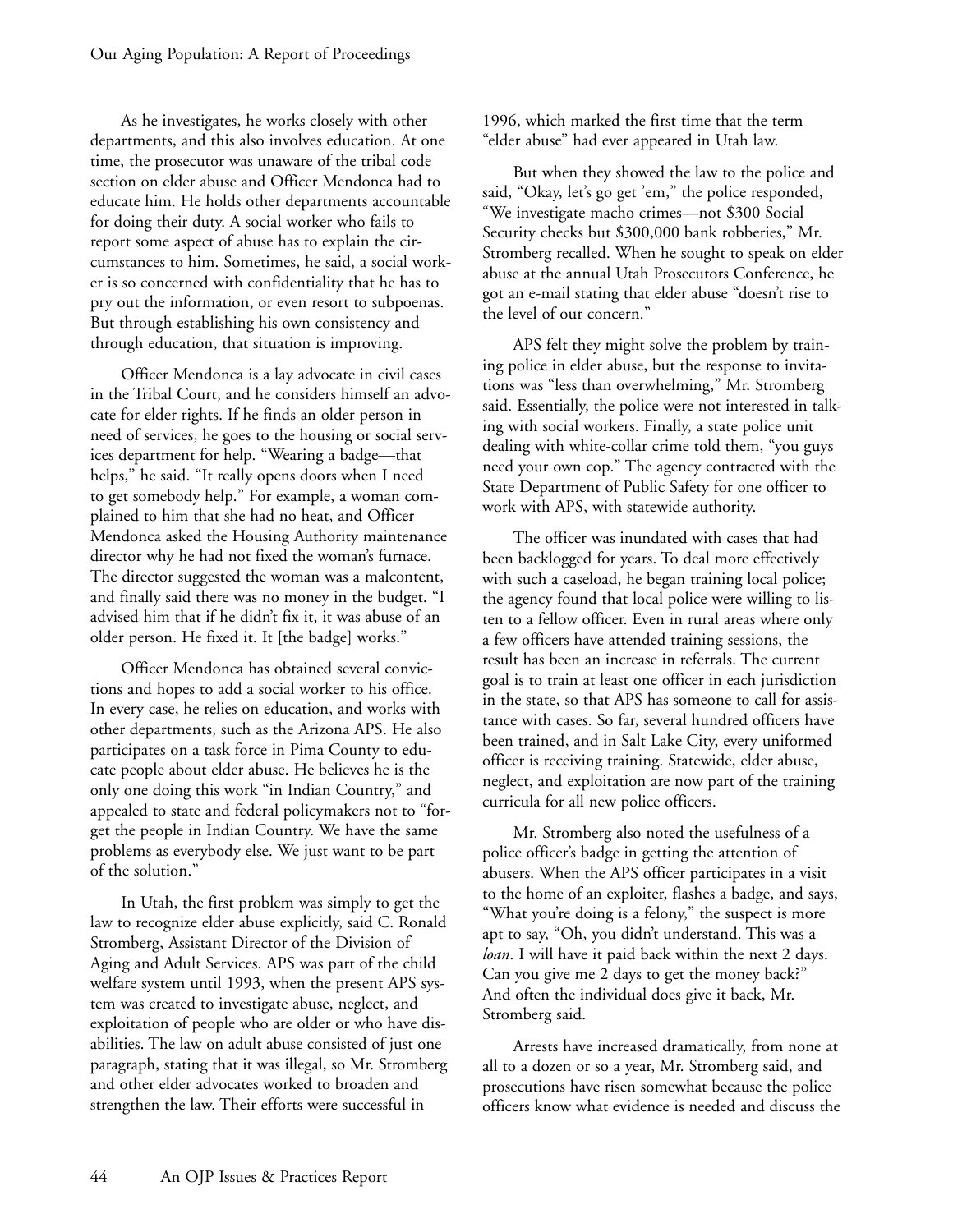cases with prosecutors. But the APS is "still battling for the hearts and minds of prosecutors," he said.

The volume of cases is still a problem for the officer assigned to APS, who not only teaches but doubles as a consultant to any officer in the state who needs help, in addition to investigating cases no other officer will take on. Another problem is continuity: the officers who do good jobs are promoted away from APS.

Candace Heisler, a retired assistant district attorney in San Francisco and now a consultant and trainer, said a multidisciplinary approach, in which APS, long-term care ombudsmen, police, prosecutors, medical experts, and others contribute, is required to develop materials and effectively train police and prosecutors in elder abuse. An APS worker might know more about a subject than even an experienced prosecutor like herself, she noted, but that expert will be more credible to law enforcement if backed up by police officers.

The format for instruction should be tailored to different audiences, urban and rural, using a wide variety of materials, including publications, videos, and CD–ROMs. Training can be more effective when it is delivered to a multidisciplinary group, Ms. Heisler said. The National College of District Attorneys uses multidisciplinary training at the national level, and the California District Attorneys Association does the same at the state level for both domestic violence and elder abuse.

But even the greatest training program is useless if it does not attract an audience. Ms. Heisler told conferees, "You gotta have a gimmick; you gotta have a hook," and gave these examples:

- Hang it on a legislative mandate. Police in California, for example, became interested only when a state law was passed requiring that they be trained in elder abuse.
- The best hook for attorneys is mandatory continuing legal education (CLE). If there is an attractive program, plus CLE credits, the lawyers will come.
- Local ordinances establishing elder abuse committees on which police and prosecutors are required to serve are very effective.
- Seek help from the press in publicizing highprofile cases of elder abuse, those involving deaths or frauds for large amounts of money.
- Encourage political candidates to use protection of older persons as a campaign issue.
- Urge inclusion of elder abuse outreach and training in efforts such as community policing and similar efforts by prosecutors.
- Persuade community agencies, including police and prosecutors, to participate in multidisciplinary teams. Then use the teams, including police and prosecutors, to give training on elder abuse and exploitation.
- Draw on multidisciplinary teams including prosecutors, police, and social workers to develop CDs and training courses on elder abuse.

The chances of a judge being trained in elder abuse are virtually nil, but there is hope, said Lori Stiegel, Associate Staff Director of the Commission on Legal Problems of the Elderly of the American Bar Association. The Commission has developed three model curriculums for judges and court staff on elder abuse, published in 1998. This emerged from an earlier project, also funded by the State Justice Institute, that found judges and court staff needed a better understanding of elder abuse. After testing in two states, the Commission produced a book of materials and background information for instructors, judges, and others taking the course. One of the curricula is designed to help judges understand the connections between domestic violence and elder abuse. Another curriculum is tailored to staff members who, Ms. Stiegel said, are the "front line of the court system" the first people to encounter and identify cases of elder abuse. This is particularly important as lawyers grow more expensive and more people represent themselves, she said. The manual was widely distributed throughout the country, and Ms. Stiegel said the material is readily available.

The curriculums are probably ahead of their time, Ms. Stiegel said; they have not been widely used. However, the basic curriculum for judges has been employed in Washington, Florida, and Georgia, and in a 21 /2-day session for judges in Wisconsin. Ms. Stiegel said that Becky Morgan, from Stetson Law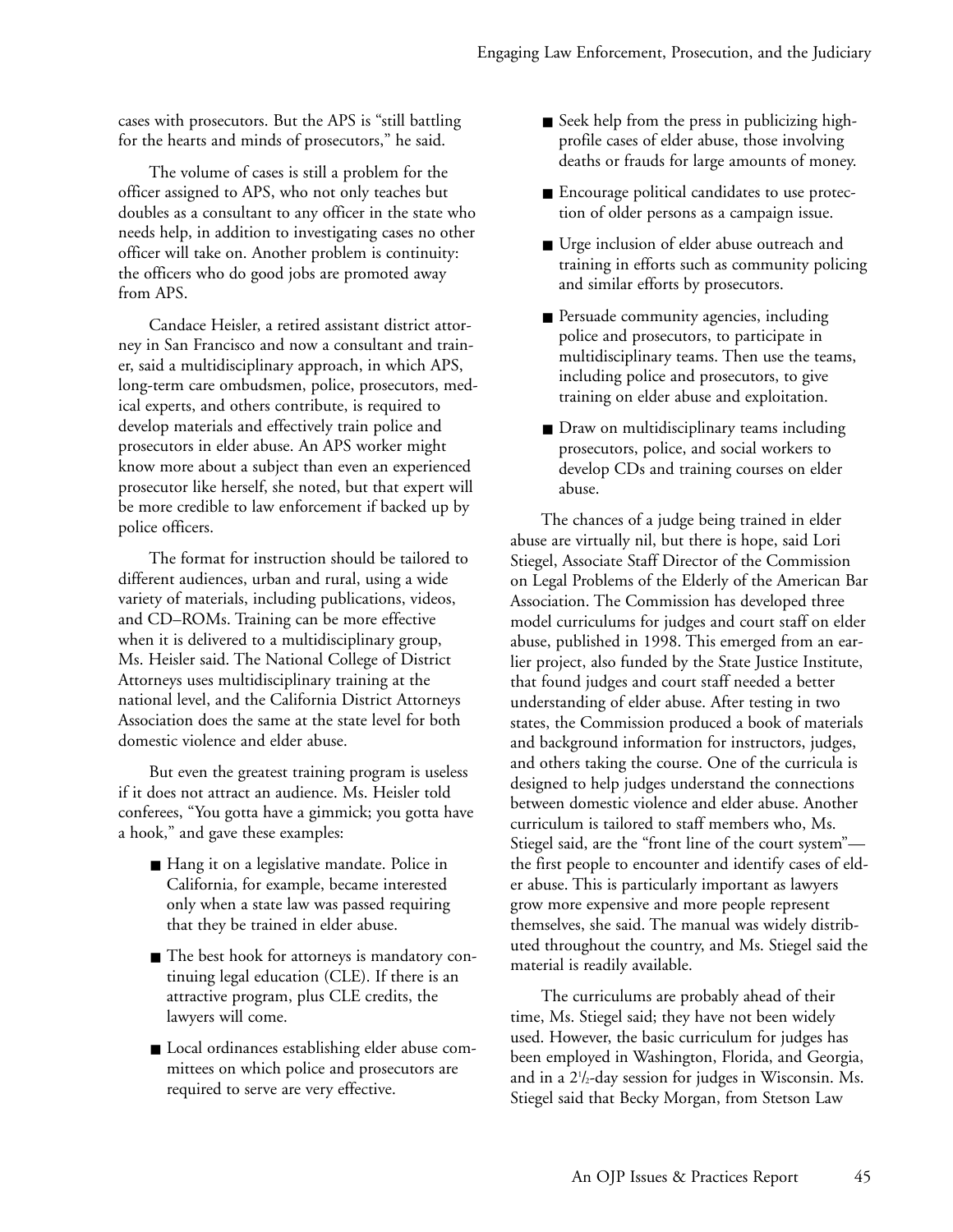School in Florida, teaches elder issues at the National Judicial College and uses the ABA model curriculum. But she said the issue is not yet a priority for national judiciary associations, and probably will not be until the number of cases increases.

The concerns about training judges are similar to those in training police and prosecutors, Ms. Stiegel said. With judges, though, it is necessary to understand the ways judges and court staff are trained. Judicial educators generally plan programs a year in advance. It is also important to identify which official or body in the state court system—the chief justice, the court administrator, the judicial training committee—actually has the power to decide on training. It is critical to have a judge with clout among his or her colleagues champion the idea of training on elder abuse. It is probably better to offer the training as part of an overall judicial conference rather than as a freestanding event, and better to draw a sparse crowd of people who really care than a large group of indifferent judges.

In advocating judicial training, Ms. Stiegel said, it is best to put the need in the context of a growing problem, rather than a failure by the courts, and relate it to increased involvement by police and prosecutors. She urged participants to use the ABA guidelines and materials, to cite the imprimatur of the ABA and the State Justice Institute, both of which enjoy great respect among judges.

Other conference participants offered suggestions for improving the education of judges. A police officer argued that one way to gain the attention of judges is to take "a hundred" seniors to court. "When they see their old schoolteacher" supporting an elder victim in court, he said, "it has a lot of impact." A Maryland prosecutor said she usually asks for a session in the judge's chambers before an elder abuse case opens, during which she explains the nature of elder abuse. The defense lawyers often do not want to accept this, she said, but they usually go along in order to avoid looking bad.

In many states and localities, law enforcement and judicial authorities are poorly educated about elder abuse and neglect, and resistance to prosecuting such cases is still strong because authorities lack both familiarity and experience with the elder abuse laws. However, once police are given training, they often become advocates for elder victims. The multidisciplinary approach advocated in other areas also is important in providing training to police, prosecutors, and judges. Training programs sponsored by national and state law enforcement, prosecutorial, and judicial associations, such as the American Bar Association and national and state associations of district attorneys, are now available. "Hooks" such as local ordinances and publicity can heighten interest in training courses.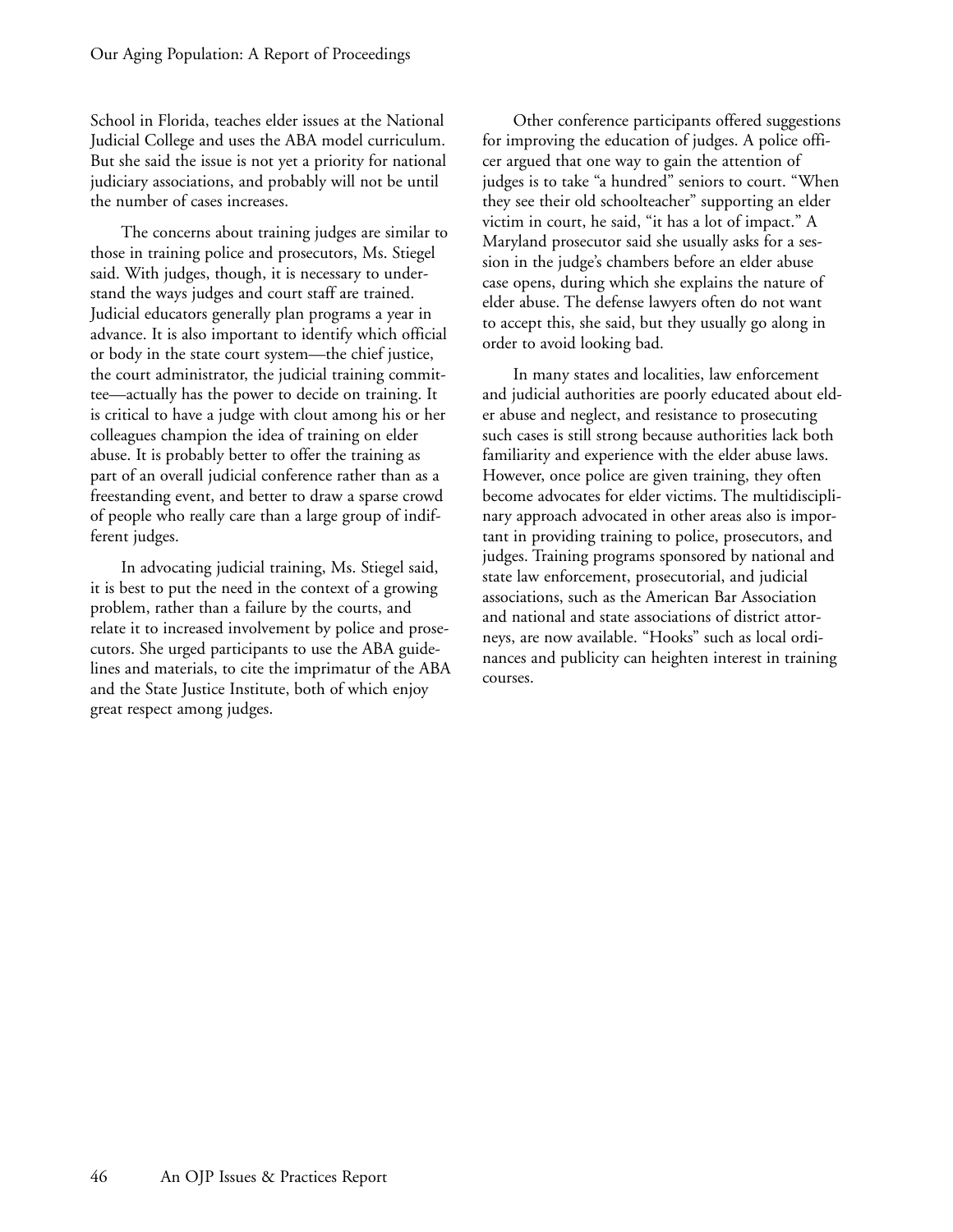### **Elder Abuse and Neglect at Home Workshop 4: Augmenting the Role of Medical Professionals**

### **Moderator:**

Sidney Stahl Chief, Health Care Organization and Social Institutions National Institute on Aging, National Institutes of Health Washington, D.C.

### **Panelists:**

Carmel Dyer Associate Professor of Medicine Baylor College of Medicine Houston, Texas

Laura Mosqueda Director, Geriatrics Associate Clinical Professor, Family Medicine College of Medicine University of California-Irvine Orange, California

Randolph Thomas Manager, Domestic Investigations Unit South Carolina Department of Public Safety Law Enforcement Academy Columbia, South Carolina

Sidney Stahl, Chief of Health Care Organizations and Social Institutions at the National Institute on Aging, opened the workshop with an overview of the issues. Medical issues, not just social issues, can play a key role in the genesis of elder abuse and neglect at home. Although the connections might not be obvious at first glance, underlying ailments that may contribute to these problems include dementia, depression, psychosis, alcoholism, and early cognitive loss.

This relatively new understanding highlights the need for medical professionals to work with Adult Protective Services, law enforcement, and other parties to help diagnose and treat elder abuse and neglect. Yet physicians generally have done a poor job in this regard. Among other reasons, doctors are unaware of the need, have not been trained to recognize abuse and neglect cases, or fear that such cases will drag them into court or obligate them to provide free services. Lessons can be learned from experts in child abuse, criminal justice, social services, and victim advocacy, in addition to the medical community, that can help overcome these problems.

The Texas Elder Abuse and Mistreatment (TEAM) Institute, established in 1997, seeks to improve the lives of abused and neglected elders through clinical care, research, and education. It is an interdisciplinary collaboration between the Baylor College of Medicine Geriatrics Program at the Harris County Hospital District and the Adult Protective Services program of the Texas Department of Protective and Regulatory Services.

According to TEAM research, 90 percent of self-abuse cases among patients in Texas involved persons older than 65. In one small study, said panelist Dr. Carmel Dyer, Associate Professor of Medicine at Baylor College of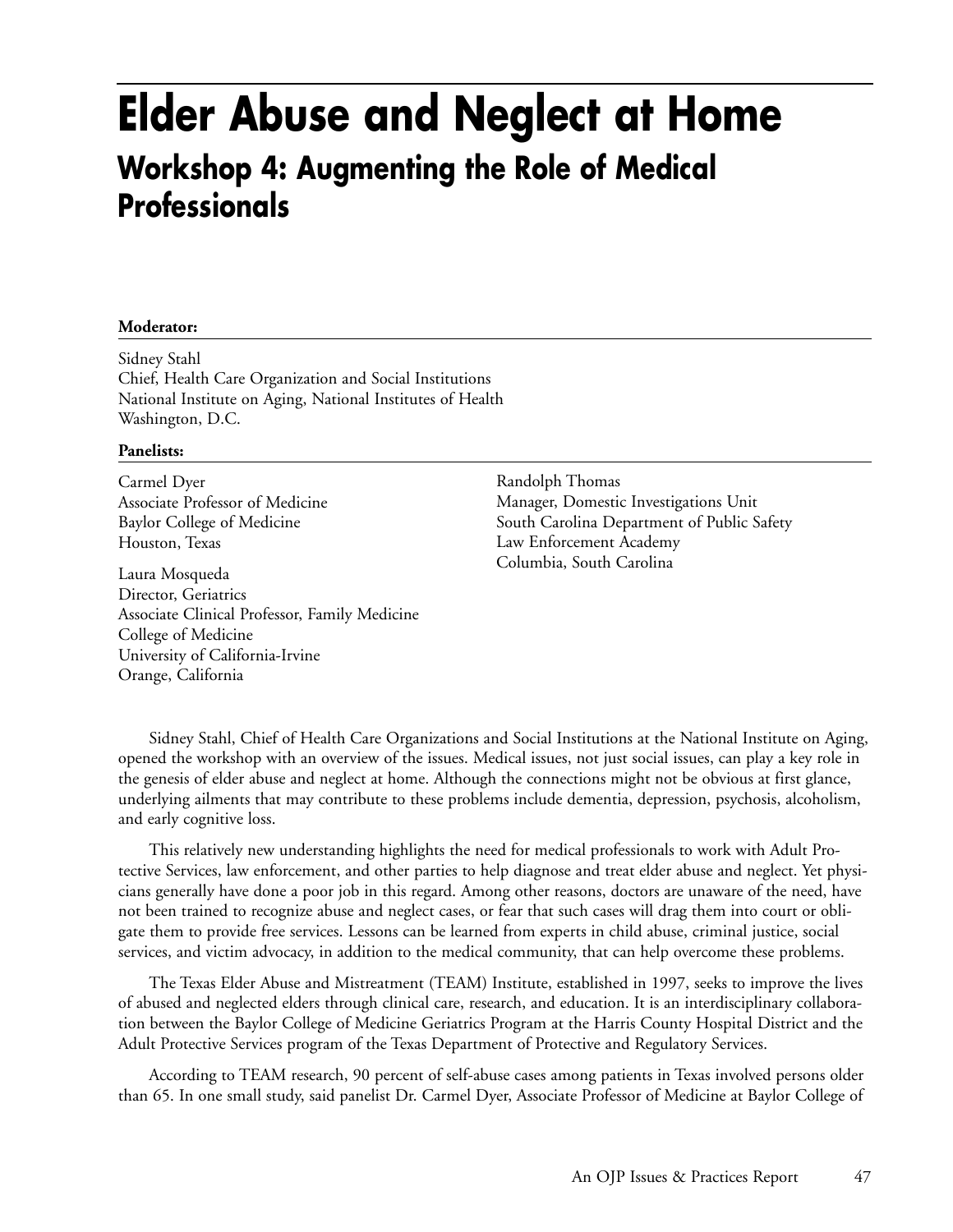Medicine, TEAM found that 62 percent of abuseand-neglect patients were depressed compared with 12 percent of those in the control group, and that 50 percent had dementia compared with 28 percent of the controls.

The clinical portion of TEAM's work entails an inpatient unit for abused or neglected older persons, the research portion involves outcome studies, and the education portion includes sending all third-year medical students at Baylor on APS investigations. "We don't want any one of them graduating from medical school not knowing what those three letters stand for," Dr. Dyer said.

TEAM has encountered some hurdles. One is that different disciplines assess the capacity of, and care for, patients in different ways. Medical experts, for example, use objective measures in coming up with differential diagnoses, while social workers and APS specialists use subjective measures.

Medical practitioners devote far more attention and expertise to abuse and neglect among children than they do to that among older persons. As a result, Dr. Laura Mosqueda, Director of Geriatrics at the University of California-Irvine Medical Center, studied child abuse and domestic violence care models to see how they might apply to elder abuse and neglect. That led to the creation of VAST (Vulnerable Adult Specialist Team) and the California Medical Training Center.

VAST includes Dr. Mosqueda, a nurse practitioner, a pharmacist, a psychologist, a social worker, and a gerontologist. Among its many duties, the team investigates and examines the medical and psychological injuries of older victims, documents injuries for subsequent legal action, encourages dialogue among an array of experts about the best role of medicine in such cases, is developing a standardized tool for documenting elder abuse, and educates health care providers, attorneys, law enforcement, and older persons. Dr. Mosqueda said housecalls, as compared to evaluations on caregivers' turf, are much more insightful because they reveal the physical and emotional environment in which older victims live.

The California Medical Training Center hosts day-long courses for medical practitioners on elder abuse. Instructors include a pediatrician and a district attorney.

Officials in South Carolina also realized the importance of developing a standard way to collect medical evidence in elder abuse cases, as better evidence means better criminal prosecutions. Randy Thomas, Manager of the Domestic Investigations Unit in the South Carolina Department of Public Safety's Law Enforcement Academy, said that after 2 years of input from—and "sometimes interesting debate" among—physicians, victim advocates, and experts in criminal justice and social services, and after pilot testing and fine-tuning, the South Carolina Vulnerable Adult Medical Protocol was launched in 1995.

The protocol relies on body charts to ensure that people who investigate cases of elder abuse and neglect collect evidence in a consistent way that will stand up in court. To boost awareness of the abuse and neglect problem, Mr. Thomas put together a videotape that was sent to doctors, nurses, law enforcement officers, and others. However, it is unclear how many professionals actually watched and understood the video.

Further, some medical practitioners simply don't use the protocol, Mr. Thomas said. And the protocol cannot catch elder abuse and neglect at facilities where the perpetrators may be the ones responsible for reporting such cases. Finally, some physicians are reluctant to participate in the protocol for legal reasons. "If you want to clear out all the physicians in an emergency room," said Mr. Thomas, "wave a subpoena."

How can society do a better job of battling elder abuse and neglect? Panelists offered these additional ideas:

- Make education a top priority. There are only 9,000 geriatricians in the United States to treat the 20% of the older population who are frail. More public resources, such as Medicare funds, should be devoted to training geriatricians. And more medical professionals need to know that tools such as the medical protocol are available.
- More funds should be earmarked for research and for testing of practical measures to see what really works.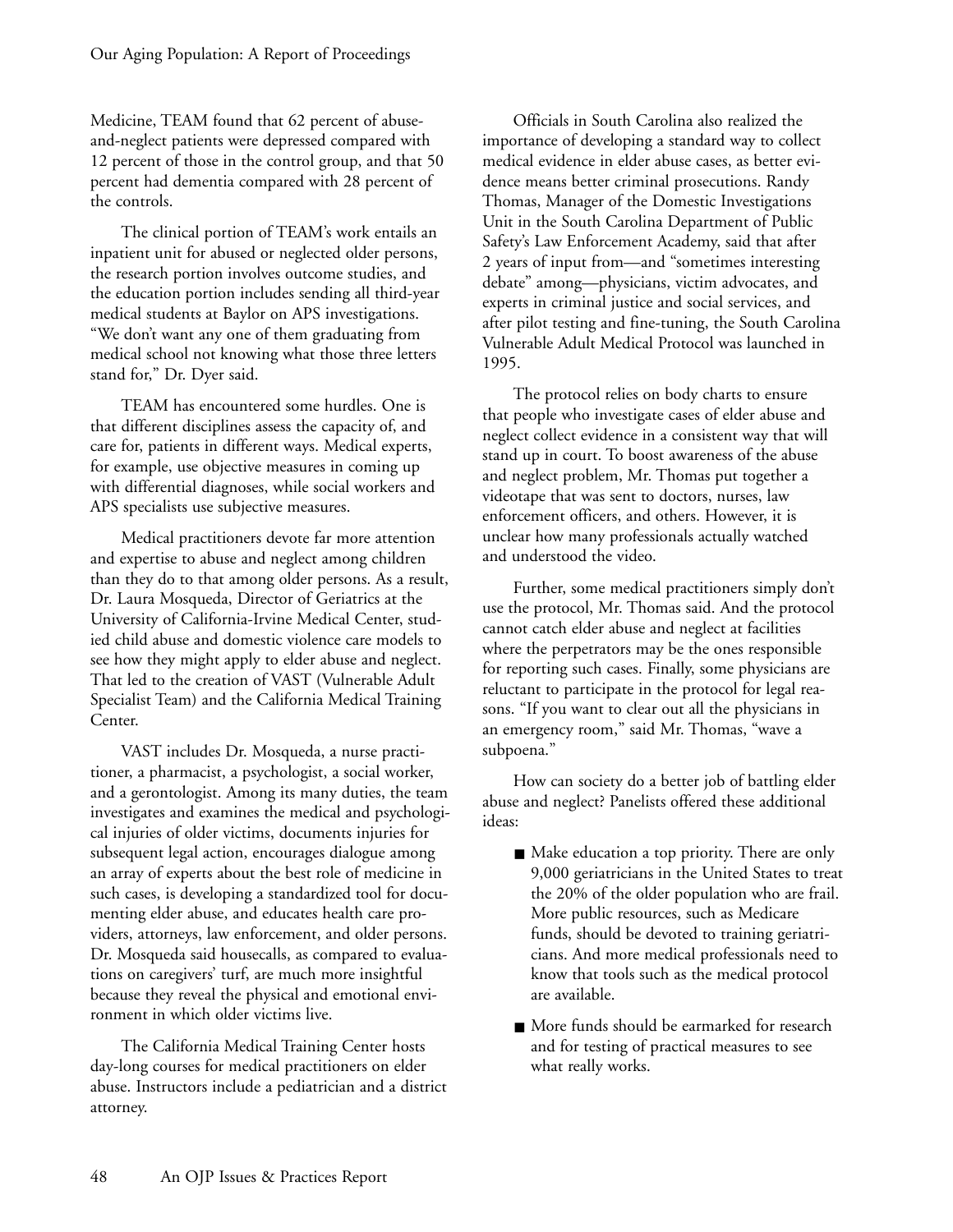Augmenting the Role of Medical Professionals

- Using federal funds, medical schools should designate a clinical team to partner with APS or forensic specialists in fighting elder abuse and neglect.
- APS workers should be trained how to make referrals to medical consultants.
- Multidisciplinary teams must meet regularly to overcome stylistic differences and to engender trust.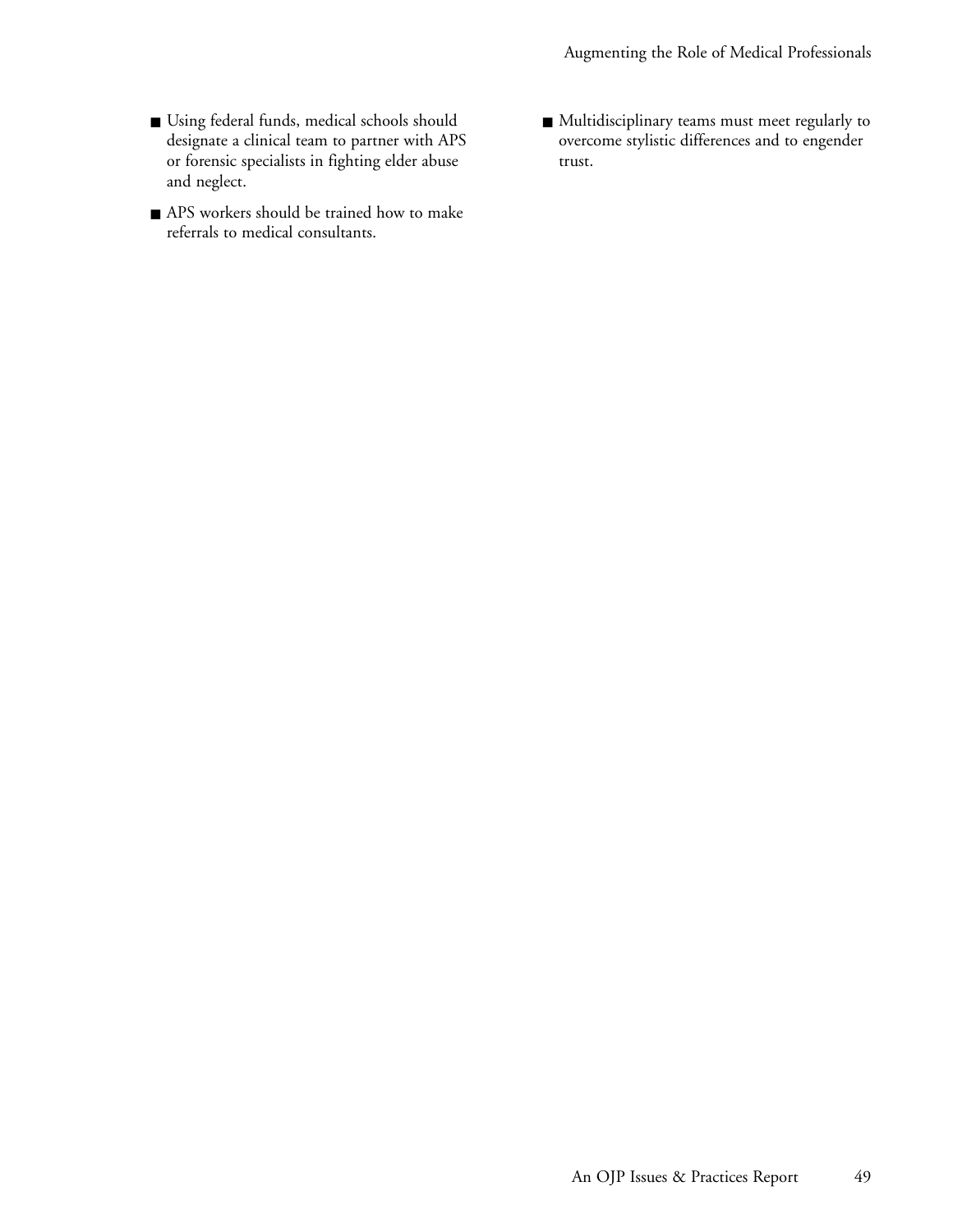## **Elder Abuse and Neglect at Home Workshop 5: Enhancing Victim Services**

### **Moderator:**

Diane Alexander Director, Field Services National Center for Victims of Crime Arlington, Virginia

#### **Panelists:**

Shanny Augare Assistant Executive Director, Child & Family Advocacy Center Director, Violence Prevention Program Browning, Montana

Judy O'Neal Manager, Victim Witness Branch Governor's Office of Criminal Justice Planning Sacramento, California

Kathi West Victim-Witness Coordinator Office of the U.S. Attorney for the Western District of Texas Austin, Texas

Moderator Diane Alexander, Director of Field Services at the National Center for Victims of Crime, stated that victims of elder crime are more likely to benefit if public agencies build bridges with each other when they establish programs and provide services. The agencies are more likely to benefit, too, because collaboration increases the likelihood of prosecutions and other successes. Collaboration is especially critical when a federal crime involves thousands of victims spread out over a number of jurisdictions.

Not the least of obstacles standing in the way of these efforts is the geographic size of some service areas. The U.S. Attorney's Office for the Western District of Texas, for example, has just eight offices to serve everyone, not just victims of elder crime. Moreover, law enforcement districts at the Federal Bureau of Investigation, Immigration and Naturalization Service, and other agencies may not coincide with other criminal justice districts. And fighting elder crime requires basic skills and awareness that may be lacking on the front lines.

Perhaps nowhere has cooperation proved more fruitful than in California, a large and very diverse state with a burgeoning older population. Using state and federal funds, California launched the Elder Abuse Special Emphasis and Special Victims Program in 1997, the Elder Abuse Advocacy and Outreach Program in 1999, and the Elder Abuse Vertical Prosecution Program earlier this year. Together, they funnel more than \$4.5 million to county-based elder-crime efforts.

In setting up these state programs, it became clear that the "missing link" was communication among agencies, said panelist Judy O'Neal, Manager of the Victim Witness Branch of the Governor's Office of Criminal Justice and Planning in California. So, in order to win grant funding under the Special Victims Program, local applicants now must explain how they would coordinate efforts among the courts, probation departments, prosecutors, law enforcement, long-term care ombudsmen, social and mental services, victim-witness programs and other parties.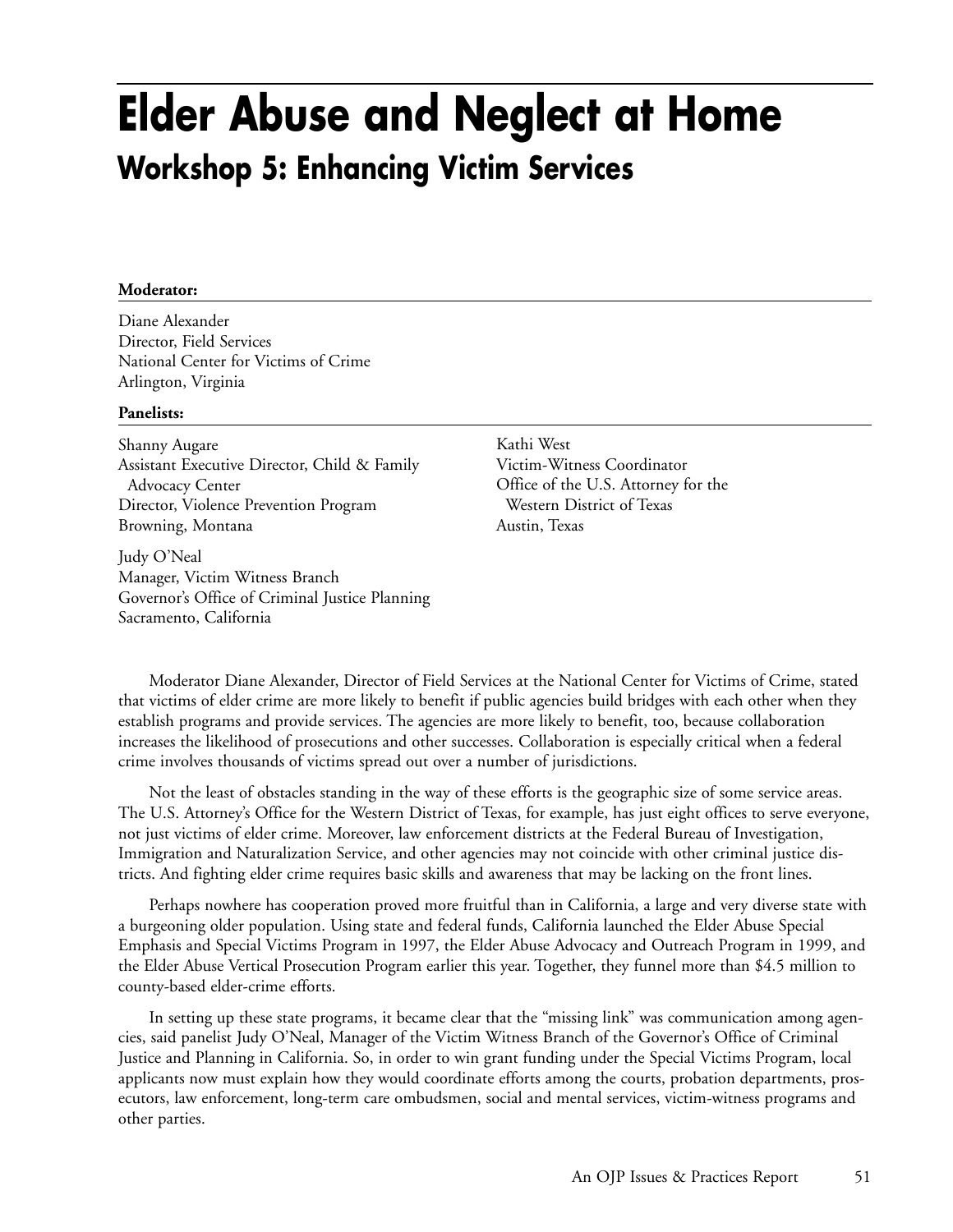California has been very aggressive in reaching out to older people, using displays at bus and rapidtransit stops, freeway billboards, public service announcements on radio and television, and other tactics. Such efforts greatly boosted the number of elder abuse cases for investigation and prosecution. An outgrowth of that success is the new Vertical Prosecution Program, which focuses on severe felony cases.

Those who battle elder abuse locally may not know at times whom they should call at the federal level for help. That's when a federal victim-witness coordinator can fill the gap, said panelist Kathi West, Victim-Witness Coordinator with the U.S. Attorney's Office for the Western District of Texas. These coordinators, unlike most harried U.S. attorneys, typically know who the best person to contact is, given the particular circumstances of a case.

Ms. West alone serves 22 federal prosecutors, without a secretary. Aside from the workload, among the special challenges she faces are tracking down, for restitution purposes, people who may have relocated or died since they were victimized years earlier.

Ms. West has found that older people are much more likely to report crimes by phone if they can reach her directly through an 800 number and leave messages on a dedicated voice-messaging system. She believes that in contacting older individuals by mail, it's best to avoid form letters and legalese, and it is critical to use large type and to tailor thorough messages in each instance so recipients fully understand why they are being contacted and what action they need to take.

Reaching out to other advocates for older persons also can be important. As Assistant Executive Director of the Child and Family Advocacy Center for the Blackfeet Tribe in Browning, Montana, which was started in 1998, Shanny Augare surveyed a crosssection of key players at the reservation—nursing home workers, housing authorities and authorities with the tribal business council, Indian Health Services, Bureau of Indian Affairs, and law

enforcement—to identify how older persons and others would most benefit from the advocacy center. The reservation encompasses about 9,000 square miles and 600 older members of the tribe.

The survey revealed a need to train criminal and civil investigators specifically about crimes against older persons, and to train the staff of an elder-protection team for which there is yet no funding. Mr. Augare also learned that current tribal and state laws don't adequately safeguard older persons.

Panelists offered these other tips for enhancing services to older crime victims:

- Consider training to be a key part of countering elder abuse. Staff must know how to reach out to older people and assuage their fears or embarrassment about having been swindled. Also, the general public must learn to detect signs of elder abuse.
- Attach strings to federal and state grant funds as a way to hold grant applicants accountable.
- Make sure grant applicants have the full support of their department heads. Otherwise, their programs may languish.
- Victims' individual needs vary; a one-size-fitsall approach is not effective.
- Give older victims information that will help prevent further victimization.
- Pair victim advocates with law enforcers. Such teams are more likely to gain the cooperation of those in a dispute, and to lead to stronger legal cases and more prosecutions.

Before a trial begins, arrange for victims to visit the courtroom so they become more comfortable with the surroundings, and especially with the witness stand, using the microphone and responding to questions. Prosecutors, in turn, can learn in advance if witnesses have medical problems or difficulty hearing, seeing, understanding dialogue, or moving about.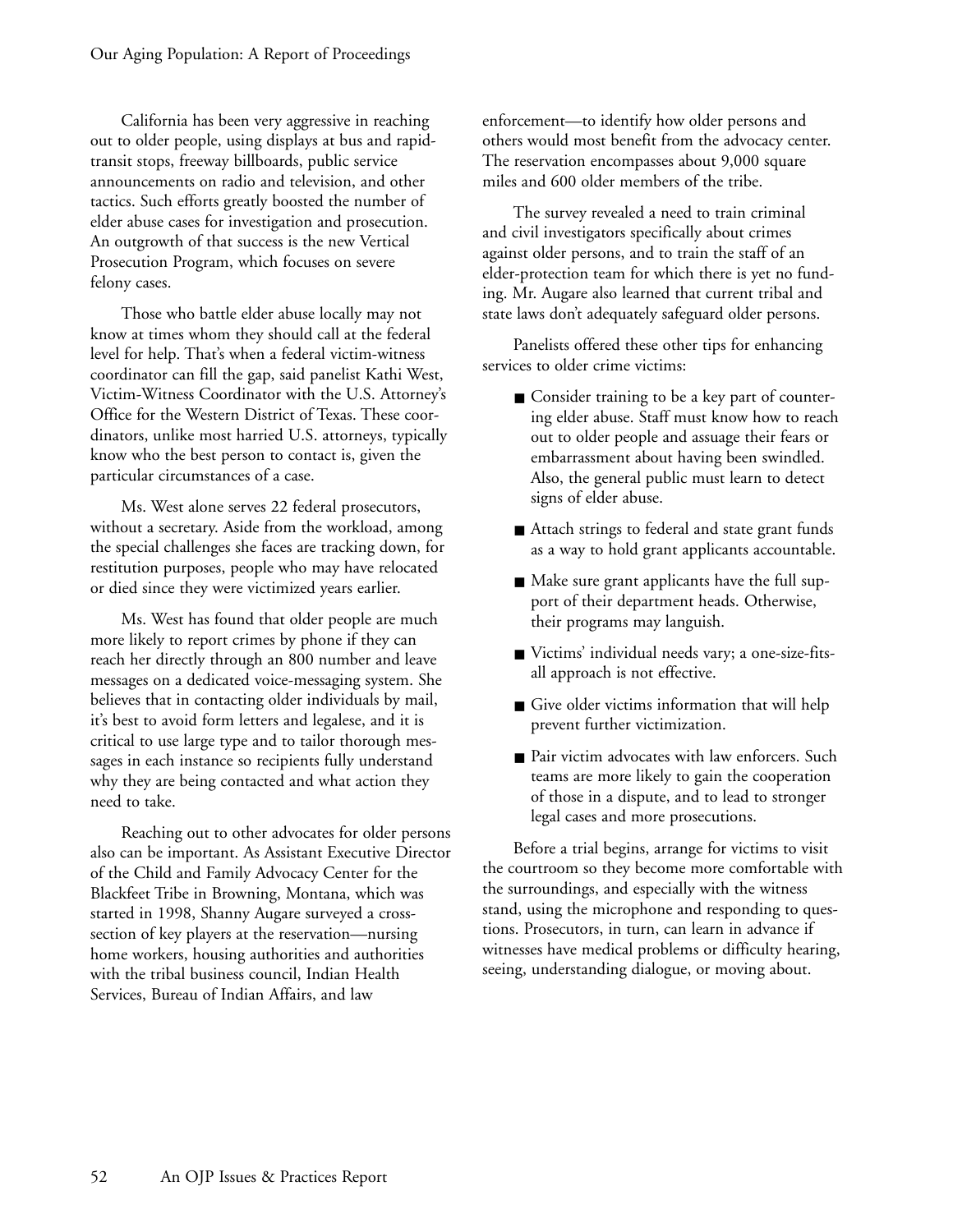## **Opening Remarks Day Two**

### **Speaker:**

Alexa Verveer Deputy Assistant Attorney General U.S. Department of Justice Washington, D.C.

Alexa Verveer, Deputy Assistant Attorney General, Office of Justice Programs, U.S. Department of Justice, opened the second day of the symposium by welcoming the participants back and commending them for the productive discussion of the previous day. She thanked participants for their hard work to crystallize their thinking on the problem of elder abuse and on the steps needed to improve collaboration on this issue between public safety and social services professionals in their communities.

Ms. Verveer assured participants that their work at the symposium also would assist the Departments of Justice and Health and Human Services to understand better the "state of the nation" in preventing and responding to the victimization of older persons and what the federal role in these efforts should be. She also encouraged participants to use the time during the closing session to share their thoughts on elder abuse issues with the Attorney General. She emphasized that a hallmark of the Attorney General's tenure has been the importance of listening to those at the state, tribal, and local levels and her rejection of a "top-down" approach to problem solving.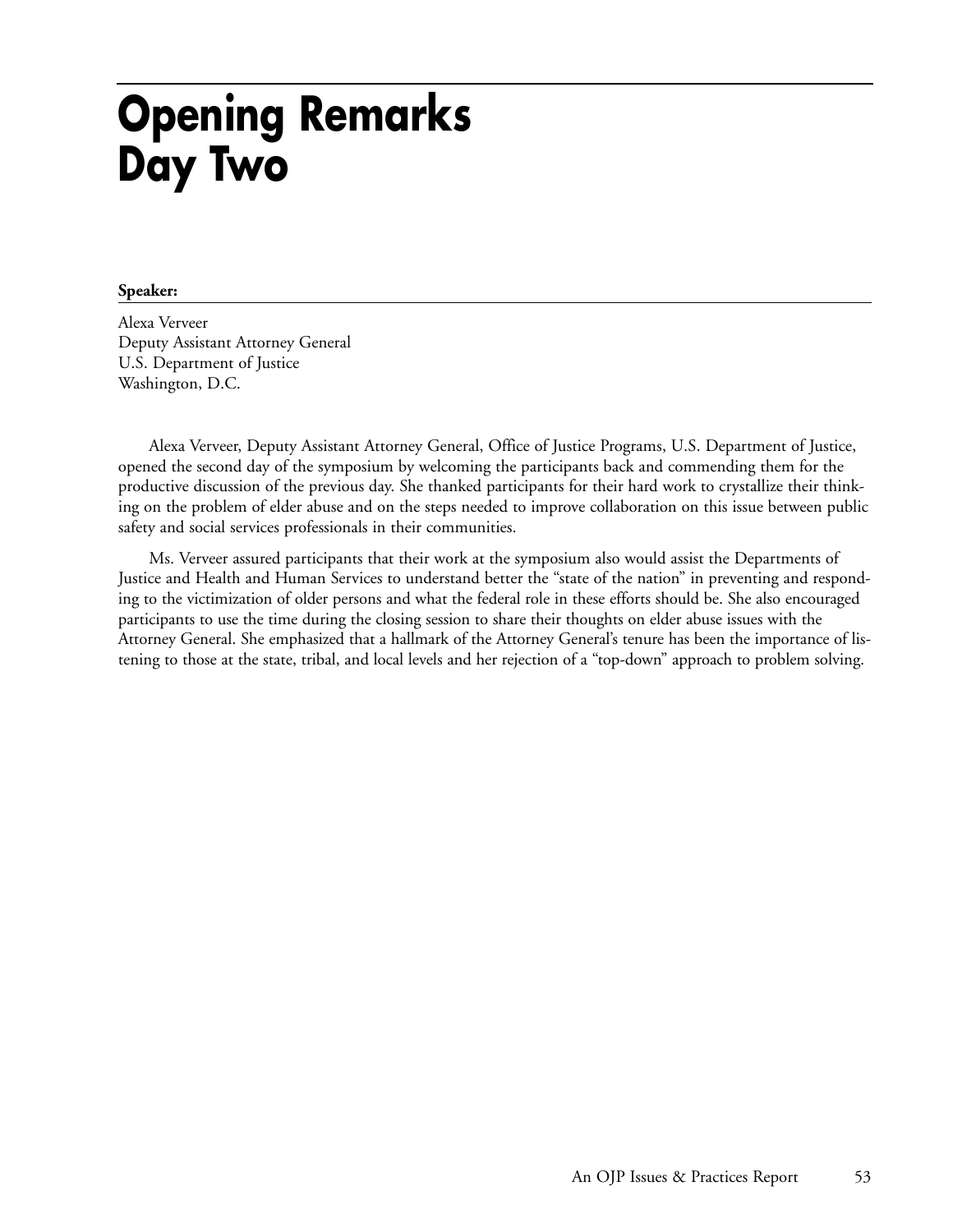## **Plenary IV Institutional Abuse and Neglect**

### **Moderator:**

Steven Pelovitz Director, Survey and Certification Group Health Care Financing Administration U.S. Department of Health and Human Services Baltimore, Maryland

### **Panelists:**

Marie-Therese Connolly Coordinator, Nursing Home Initiative U.S. Department of Justice Washington, D.C.

Michelle Lujan-Grisham Director New Mexico State Agency on Aging Santa Fe, New Mexico

Senora Russell Nashville, Tennessee

David Waterbury Director, Medicaid Fraud Control Unit Washington State Office of the Attorney General Tacoma, Washington

In a discussion led by Steven Pelovitz, Director of the Survey and Certification Group in the Health Care Financing Administration (HCFA), this panel examined the issues surrounding the problem of institutional abuse and neglect from the local, state, and federal perspectives.

To effectively prevent and stop abuse, agencies need to work together. Effective prosecution of abuse and neglect requires expert medical testimony, especially in cases where there are no competent witnesses, expertise that Medicaid fraud investigators or Adult Protective Service workers seldom have. Effective prevention of the problem involves interagency collaboration to enforce existing laws, strong financial sanctions for abuse and neglect, and more research into the signs of abuse, so that the problem can be detected early. In some states, new legislation to criminalize neglect will be required.

Several state and federal agencies already are working together to reduce abuse, and can help local efforts to improve nursing home care. Due to recent federal legislation, state Medicaid Fraud Control Units (MFCUs) can help investigate a broad range of institutional abuse and neglect. DOJ's Nursing Home Initiative has brought cases against nursing home operators under civil, bankruptcy, criminal, and civil rights statutes, and HHS' Health Care Financing Administration has done studies on minimum necessary staffing levels to prevent abuse and neglect.

Tennessee nursing home activist Senora Russell highlighted the problems by describing how her father died of nursing home neglect, despite frequent visits and intervention by Ms. Russell and her three siblings. An active, cheerful, outgoing man, octogenarian Willoughby Russell entered the Crestview Nursing Home in 1996 after he had begun to become disoriented at home. Crestview seemed like a good facility, and was one block away from one brother's home. "I was particularly concerned about finding a nursing home that would be good because I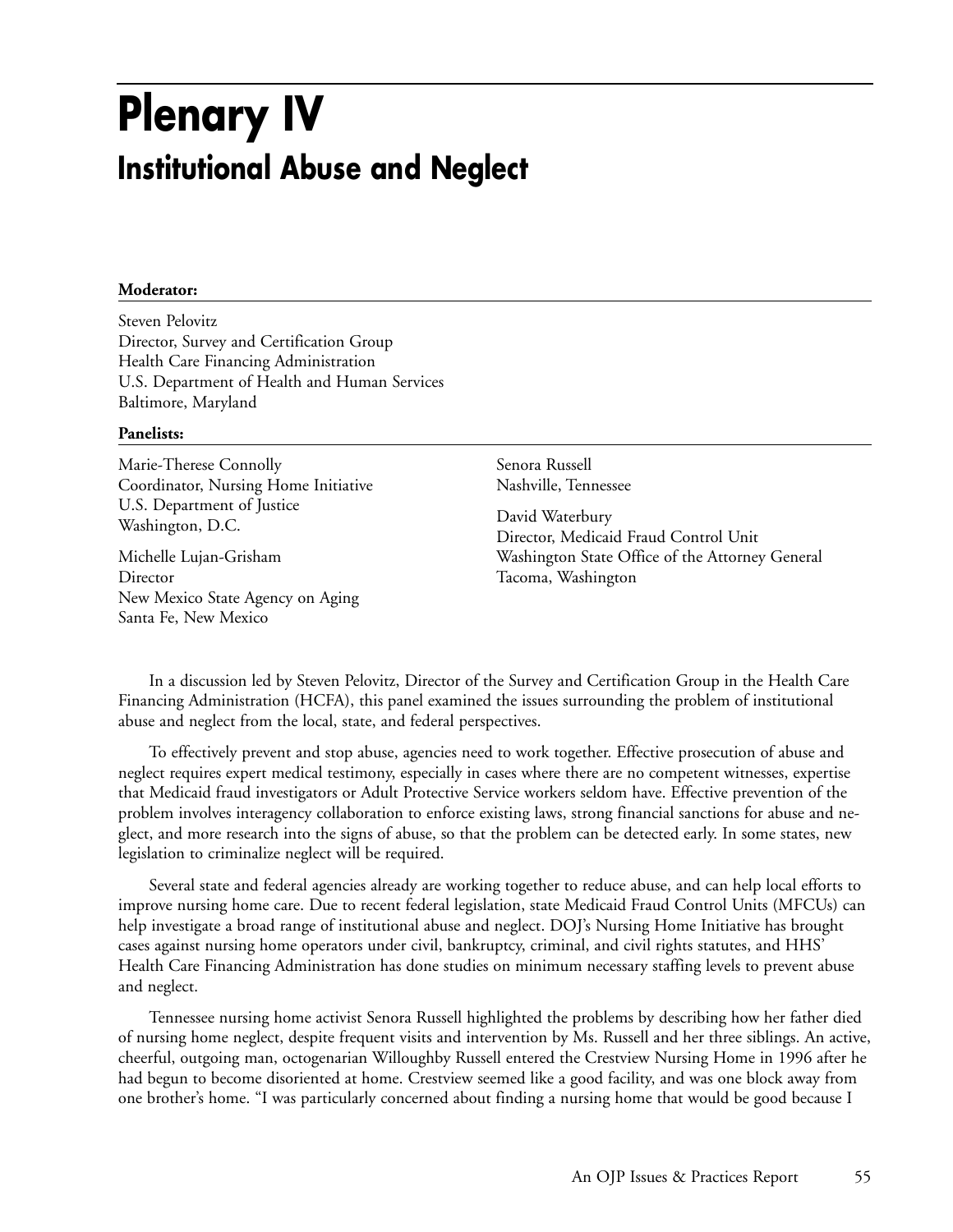had worked briefly in a nursing home laundry myself. I saw feces-soiled clothes being given back to residents as clean clothing, and there was no infection control, so I was worried about what would go on behind the scenes, that the public could not see," Ms. Russell recalled. The siblings visited their father frequently, and he seemed well, but the family soon began to have doubts about his care. "Even though our family was in the facility all the time, it was hard for us to note what was actually going on," she said. Medicaid helped pay for Mr. Russell's care.

In April 1997, a visitor found Mr. Russell in his bed, quiet and withdrawn. "That was so unlike him, we knew something had to be wrong," Ms. Russell said. The nursing home ignored the family's requests for medical help, until they insisted that Mr. Russell be taken to a hospital. There, doctors discovered that he had a broken hip. Crestview never explained how he had broken his hip, or why there had been no medical intervention.

Mr. Russell's condition deteriorated in the hospital. In May 1997, Mr. Russell was transferred to the Bethany Health Care Center, a skilled nursing facility, where Medicare and Medicaid paid for his care. After Mr. Russell had spent 3 months there, the family learned that he had developed decubitus ulcers (bedsores) on his back. "[We] were told from time to time that he had infections, but we did not realize that it was infected bedsores," Ms. Russell remembered. "We thought that they meant that he had some kind of internal sickness. We saw that he had bandages, but we did not remove the bandages to look at the ulcers ourselves." She and her brother asked that their father be treated for his infections at a hospital, but were told that any medical transfers had to be ordered by the medical director, who could be contacted only by Bethany personnel. The Russells did not press the issue. "I was worried that if we pushed too hard, someone might be cruel to Dad when we were not around," she said.

Late in 1997, after Mr. Russell had been in Bethany for 8 months, the family was so worried that they decided to talk to facility administrators. Russell found her father with feces in his hand on one visit, and it was clear that he had not been bathed. She cleaned him herself, and spoke to a sympathetic nursing supervisor, who apologized. "She … said that to

some of the staff, my father was just a body without a soul," said Russell.

Before the family could meet with the administrators, Bethany staff called Ms. Russell's brother on January 2, 1998, and told him that Mr. Russell was unresponsive, and might have to be taken to the hospital. Ms. Russell called the facility, and asked them to hospitalize her father immediately. He was not transferred until several hours later, when he was "near death," Ms. Russell said; he was given three units of blood.

"When they removed the bandages from his ulcers, the smell was so terrible that one of the nurses was overcome by nausea," she remembered. Her father had sores on his elbows, back, testicles, heels and buttocks, all deep and infected. "The hospital staff was so upset at his condition, that we suspect that the nursing home delayed transferring him so other medical people would not see his condition before he died," she said. He died in the hospital a month later.

Nurses at the hospital were horrified at Mr. Russell's condition, and referred Ms. Russell to the state health department's regulatory board for nursing homes, which is composed primarily of nursing home operators. She began a long series of fruitless attempts to have her father's death investigated. A state inspector who had asked her for more information was never heard from again. The next time Ms. Russell called his office, she was told that he was "no longer there."

When it became clear that the state would not take her case, Ms. Russell's family tried contacting other agencies. The Tennessee Justice Center, a public interest law firm, referred her to two law firms that might take her case, both of which turned down her request. "The Justice Center lawyer told me later that the reason those firms turned me down was that they felt the costs of bringing the case to trial were just too great, and because of Dad's age and medical condition when he went to Bethany, they did not think they could get enough in damages to justify the risk of taking the case," she said.

In 1998, the year Mr. Russell died, Bethany received \$4,873,394 in Medicaid payments, and \$779,567 from Medicare. "Those government payments provided Bethany's owners with 74 percent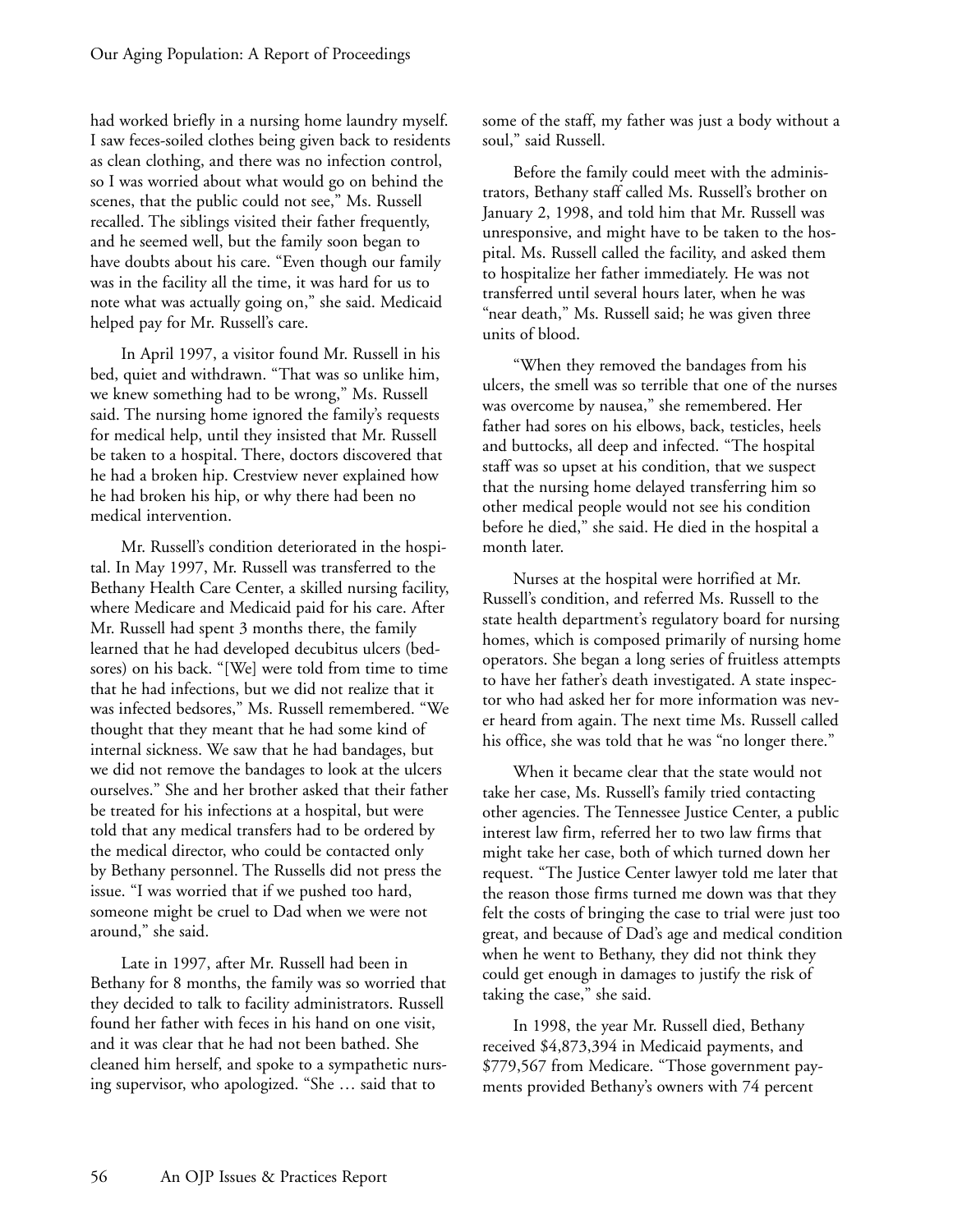of their revenue. Bethany has never had to account for what happened to my Dad," Ms. Russell said.

The abuse Mr. Russell suffered is far too common. "There are financial and exploitation types of abuses, there are physical and emotional types of abuses, there is absolute neglect, and this is happening in most of the facilities, whether they are for-profit or not-profit or small or big chains all across the country," said Michelle Lujan-Grisham, Director of the New Mexico State Agency on Aging. Overworked and overstressed nursing home staff often give poor and reckless care.

States have made laws and regulations to protect the rights of nursing home residents and assure a high quality of care. However, the sheer number of different agencies charged with safeguarding older adults makes it difficult to hold abusive institutions accountable for the harm they do. All states have a long-term care residents' rights program, usually termed a "longterm care ombudsman program," and most have MFCUs, and inspectors general staff in their human services department to account for Medicaid funds, as well as social services staff, and APS units. In New Mexico, "*five* entities, all charged with accounting for funds, assuring quality care, making sure people are not abused or exploited in any fashion, assuring other rights outside of an abuse, neglect or exploitation setting ... the reality is we trip over each other in those investigations," Ms. Lujan-Grisham said. "There are some folks who investigate and substantiate and some folks who don't substantiate, which leads to the sort of evidentiary chain that leads others to conclude that these are poor and difficult cases to bring, or it's not clear if abuse occurred or didn't occur."

Frustrated with the chaotic state of investigation, Ms. Lujan-Grisham decided to go undercover, and check herself into a long-term care facility. In 1998, Ms. Lujan-Grisham's father checked her into a small board and care home for 3 days. Her cover story was that she was a young disabled adult, who could not perform any self-care, and could not eat, use a toilet, or move herself. She arrived with no records, no doctor's orders, but with \$200 cash for a weekend's care. "Cash talks!" said Ms. Lujan-Grisham. The home admitted her without an interview, and did not ask for any emergency phone numbers or contacts.

Ms. Lujan-Grisham was placed in a room with another resident, and had to wait 6 hours before she was toileted, or unpacked, or told anything about the facility. She was not toileted or fed properly, and was dressed only in an open day robe when she was put in the day room with all the other residents, including many men.

After Ms. Lujan-Grisham's experience, her office did three more undercover investigations, in one state and two private facilities: one big chain and one small, local home. "We found even more serious problems," she said. Undercover workers saw urine left on the floor, residents left in their feces, call lights taped to the foot of the bed so residents could not request care, residents left naked on top of their beds and, most ominously, intercom buttons taped down so that nursing staff could listen to residents' complaints when the ombudsman came to interview the residents. Medical care was poor, and one home falsified records to show that an undercover worker was checked every 15 minutes, when that worker was missing for 12 hours before his absence was reported.

In response to these investigations, the state of New Mexico created a litigation task force to take on cases of institutional neglect, and made it easier to sue nursing homes for wrongful death. "We have improved the setting for damages, that these are good clients, that demented clients are viable clients, that wrongful death statutes are not prohibitive." The state has passed legislation to continue the undercover program, and it is looking at Medicaid funds recovery. "Why would we pay for services in these facilities that are absolutely not received?" asked Ms. Lujan-Grisham. Under the funds recovery proposal, the state would put Medicaid payments into escrow when complaints are substantiated, and not release the money until the complaint is resolved.

Nursing home abuse also is important to MFCUs, said David Waterbury, Director of the Washington State MFCU. In 1978, federal legislation allowed states to apply for funding to establish MFCUs within their states to investigate the misuse of Medicaid funds; today, 47 states and the District of Columbia have these units.

MFCUs are "strike forces" involving attorneys, investigators, and auditors working together on a daily basis, generally in a state attorney general's office.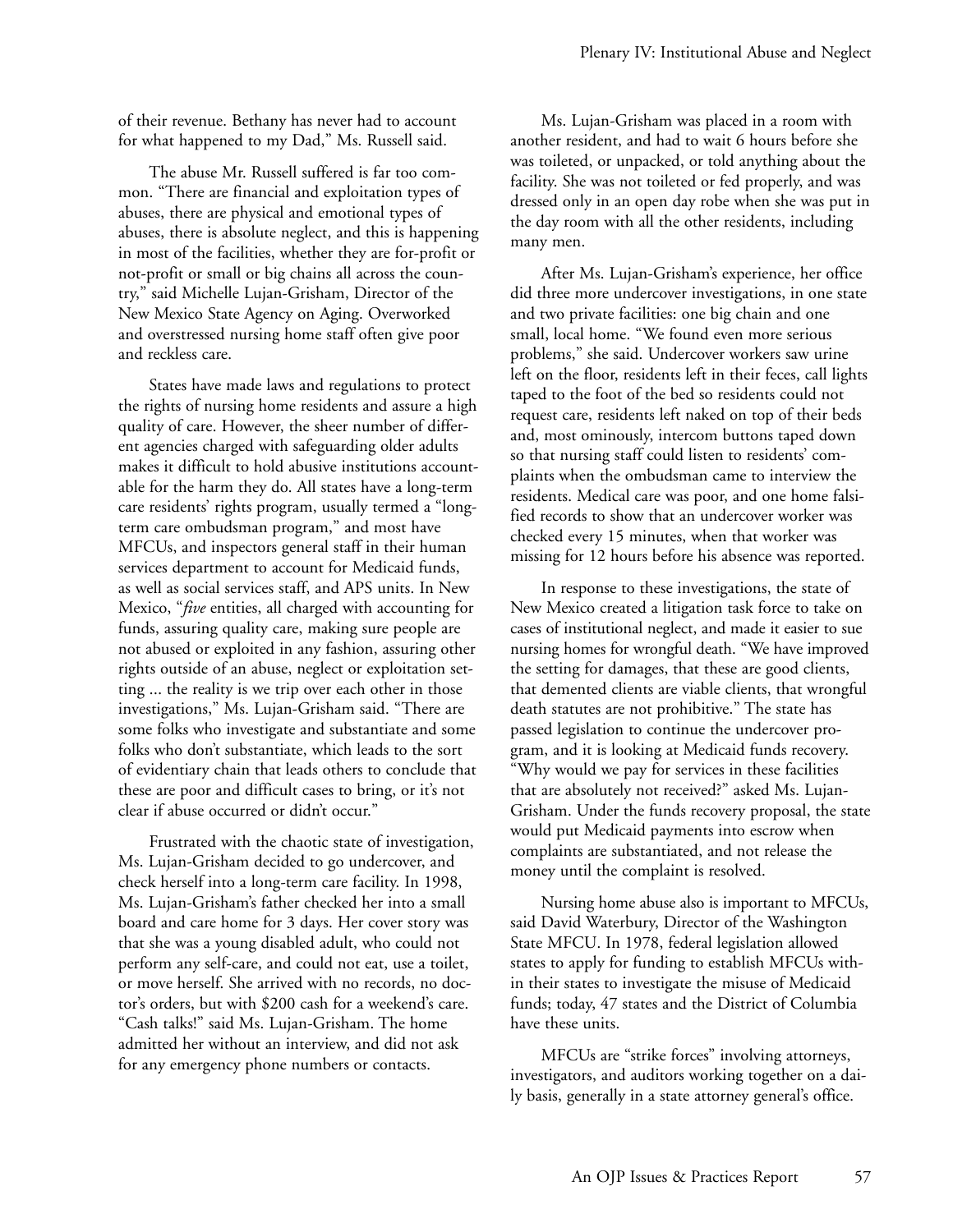Although the MFCUs were organized to investigate fraud, Congress has mandated that MFCU investigators should also look at patient abuse in Medicaidfunded facilities. "All units participate in patient abuse and resident abuse cases on a regular basis," said Mr. Waterbury. The units also belong to the National Association of Medicaid Fraud Control Units (NAMFCU), which has been publishing guidelines for conducting patient abuse cases since 1988, including model statutes and policy language.

Initially, MFCUs only could investigate facilities that received Medicaid money. In 1999, federal legislation was enacted that allowed MFCUs to investigate fraud in other federally funded health care programs, and allowed sponsoring agencies (such as state attorneys general) to let MFCUs conduct investigations in non-Medicaid funded facilities. An MFCU "can be a bigger player in resident abuse than in the past, thanks to this legislation," Mr. Waterbury said. NAMFCU is concentrating more and more of its resources on the connection between fraud and resident abuse, when diversion of resources leads to inadequate care—a situation known as "corporate neglect."

Federal legislation requires that the MFCUs review referrals of patient abuse and take action where it is appropriate. The units are not required to investigate or prosecute cases, but they can take action where no other agency acts. "It's as close as I can see to enabling legislation to 'do the right thing,' " Mr. Waterbury said. The units' roles vary in the states.

Prosecuting abuse and neglect cases is difficult, and requires extensive collaboration. Expert testimony on medical issues and nursing home operations can be crucial, especially in cases where there are no competent witnesses. Many states do not even have statutes to allow criminal prosecution of neglect cases. "These are the kinds of things I think you all can help these units do," Mr. Waterbury said. "You have these connections, you have this knowledge, you have history, oftentimes you have relevant evidence that can be introduced in trials, that people like me would never know unless you come forward and help us with that." He also urged conference participants to ask their states' MFCUs for help. "Contact your Medicaid Fraud Control Units, help them develop their role, help them exercise their jurisdictional mandate, and let them know your feelings about what your needs

are in your particular state, and how you can work with them," he said.

Even persuading law enforcement staff to intervene in abuse and neglect cases can be hard. "Lots of times, local law enforcement … will say something like, 'You know, this isn't something that my city prosecutor or county prosecutor will prosecute. It's just not,' " Waterbury noted. "Well, so what? Your job is not just to go work up a case that will be prosecuted, and you don't do anything about public safety unless that's an attainable goal …. Law enforcement is supposed to move into situations that are highly charged, and oftentimes emotional and dangerous, and separate the parties, whether somebody's prosecuted or not. That's what you do before somebody gets hurt." MFCUs also train law enforcement personnel and social service agencies to be sensitive to evidence-gathering in abuse and neglect cases, and to law enforcement's role in these cases.

DOJ's Nursing Home Initiative brings lawsuits against negligent and abusive nursing homes, said Marie-Therese Connolly, the Coordinator. The Initiative has three broad mandates: enhance enforcement, enhance training, and enhance coordination.

DOJ's lawsuits are in four main categories: civil and false claims work, civil rights, bankruptcy, and criminal cases. The False Claims Act allows DOJ attorneys to prosecute service providers who knowingly submit claims to the U.S. Government for services that were not rendered, or rendered so poorly as to constitute no services at all. DOJ started bringing false claims cases in Pennsylvania, seeking not just money but also remedies that would improve conditions in those institutions. There, consent decrees imposed a temporary monitor on nursing homes, and specific requirements relating to problem areas such as wound care or diabetes management. By comparison, the Civil Rights of Institutionalized Persons Act allows DOJ to pursue public facilities for abuse and neglect.

DOJ also has been collaborating with other agencies to pursue cases against bankrupt nursing home operators. "Five of the seven largest providers are now in bankruptcy," said Ms. Connolly. In these cases, DOJ seeks to balance efforts to recoup Medicaid and Medicare payments from bankrupt providers—punishing and deterring wrongdoing—with its efforts to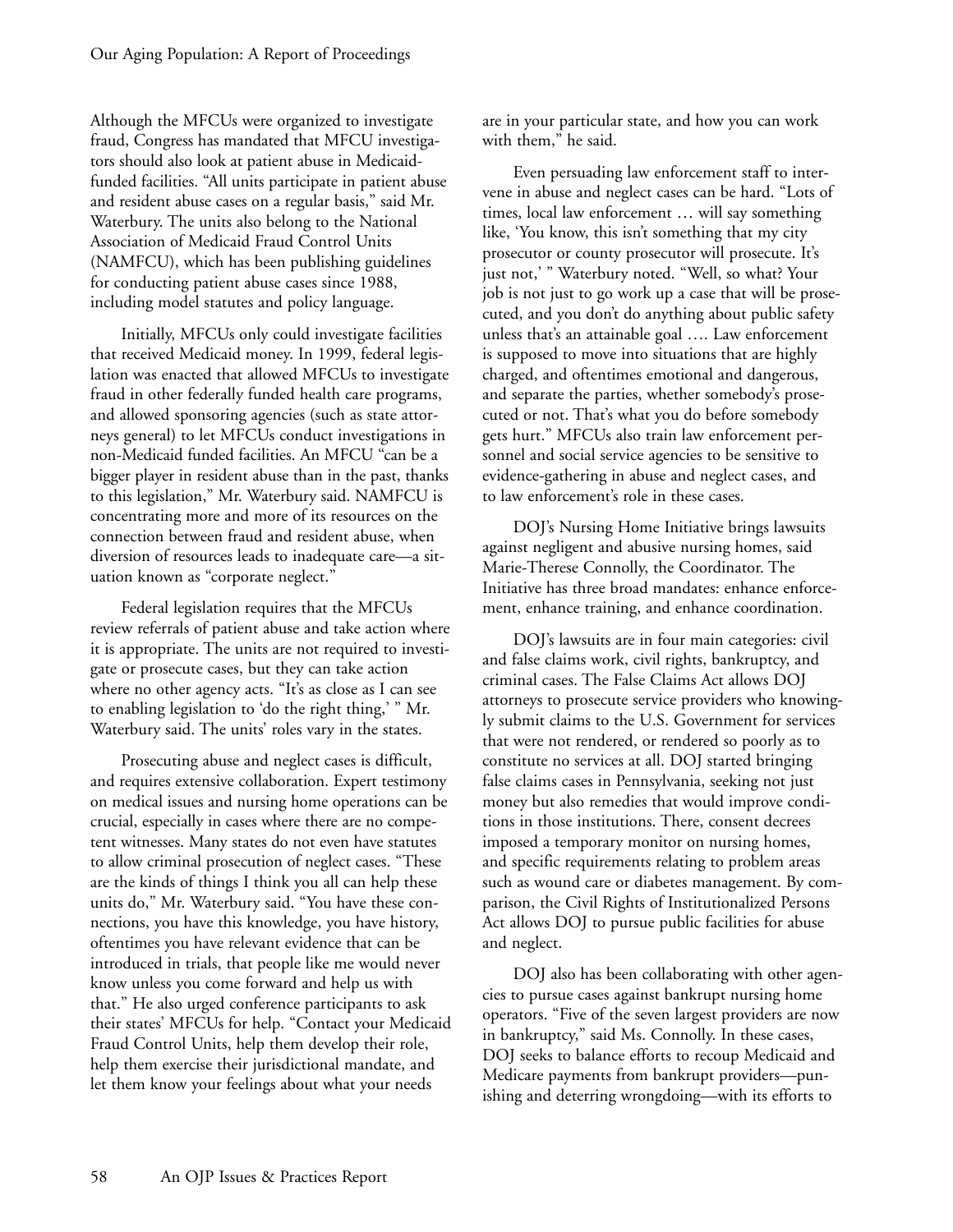protect current and future residents. "That's a complicated mix, and it's a constant balancing that requires the type of collaborative effort that you've heard mentioned here today," Ms. Connolly said. "We at the Department of Justice don't have either the training or sufficient knowledge to make those decisions on our own, and we have been relying heavily on our partners at the Department of Health and Human Services and others to help guide us through these turbulent waters."

DOJ also has been litigating some criminal cases involving false statements and fraud. In one case, a woman who had "eloped" from a nursing home was found bleeding in a ditch by the side of the road. The nursing home brought her back, and falsified the records to say that she had fallen out of bed. The woman died within 24 hours of her return. The nursing home administrator and assistant director of nursing were convicted of lying to federal officials and are now in prison.

Training has been a high priority at DOJ, which has sponsored four regional conferences on institutional abuse and neglect. These conferences were intended to train federal and state law enforcement workers—such as attorneys, investigators, paralegals, auditors, and service providers (including APS workers and long-term care ombudsmen)—about abuse and neglect cases. One important issue at these conferences was information sharing. "Law enforcement doesn't play well with others," and has a reputation for being secretive, Ms. Connolly noted. In some cases, there are good reasons for law enforcement's secrecy, as when a grand jury is considering a case. However, in cases of elder abuse and neglect, collaboration is vital to protect victims, and absolute secrecy is counterproductive.

Many health care providers are nervous about working with law enforcement and feel that court cases and jails may not be the best remedy for all abuse. "By working together, we are going to be able to better identify how to make law enforcement a force for good. Law enforcement doesn't come into play until other systems break down," Ms. Connolly said.

State working groups that developed as a result of the Initiative also have identified a national problem in prosecuting abuse and neglect; the lack of research into the signs and symptoms of abuse and neglect in

the elderly. "I had a firefighter, a medical examiner, [and an] emergency room doctor get up and say, 'We don't know how to detect where there is abuse or neglect. We don't know when we go into a nursing home whether these bruises are signs of abuse and neglect, or whether they're some natural phenomenon, whether these dehydrations or these ulcers are a sign of abuse and neglect,'" Ms. Connolly recalled. "… If the folks on the front line don't know how to distinguish between what is abuse and neglect and what isn't, then we have a problem. Back one step further, there isn't very much research on this area. We don't know what patterns of bruising are indicative of abuse. We don't know what types of fractures are. There isn't the research in this area, and if there isn't the research, how do we train, and if we don't have the training, then how do we detect?" That is why, on October 18, 2000, DOJ brought together a panel of experts to address this and other forensic issues related to elder abuse. DOJ is looking at how different agencies put together training, evaluate research proposals, and "how to move the ball forward," she said.

DOJ also is trying to improve nursing home care from a corporate standpoint, by encouraging nursing homes to screen employees through use of the FBI database, which contains criminal records for 39 million people. Public Law 105–277 allows nursing homes to make requests to the FBI database and to run criminal background checks on their employees.

While DOJ is prosecuting nursing homes for inadequate care, HCFA has been investigating what a nursing home needs to run well. Each year, HCFA performs a survey via state agency contracts of the quality of care in nursing homes. "Information, and sharing of information, is critical to how we go about our jobs and how successful we are," said Mr. Pelovitz. HCFA's "Nursing Home Compare" Web site gives information about nursing homes, including the last survey results, and some selfreported staffing levels.

Unfortunately, it is difficult to compare results of these programs across states, as deficiencies and problems are reported differently across the nation. "We don't expect … that every state will look exactly like each other. That would be as false as what we have now. But we do need to have a common, consistent basis for how we cite deficiencies, how we react to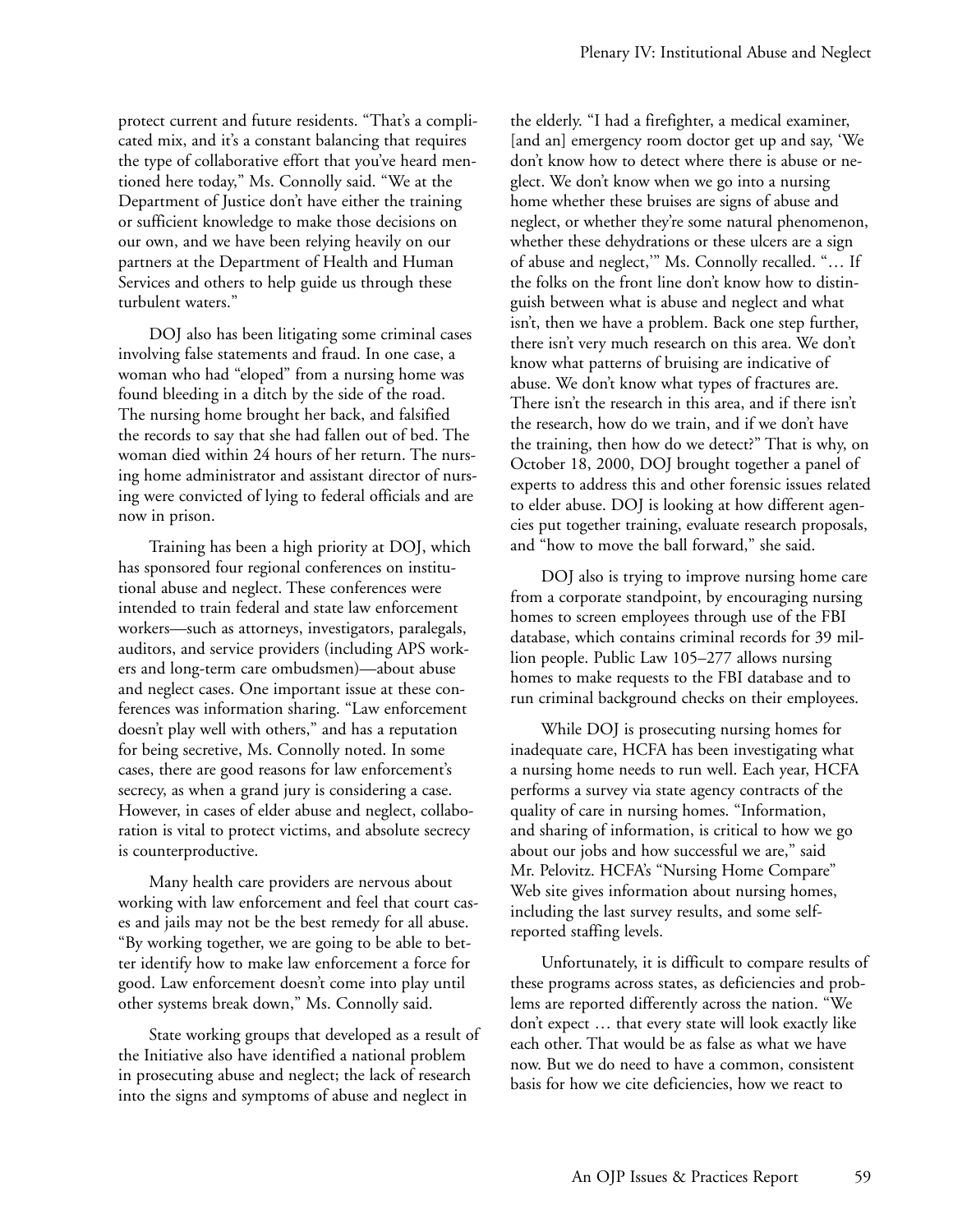them, what the outcomes we are trying to achieve [are], and then we can compare performance on a more effective basis," Mr. Pelovitz said.

Last year, HCFA submitted to Congress a report on Phase 1 of a staffing study of nursing homes. Phase 2 will be finished next summer. Phase 1 contained three sections: a history of work done on nursing home staffing, a time and motion study of the work necessary to deliver a set of tasks for residents, and research on whether there was a correlation between staffing levels and quality of care. The researchers found that in order to perform five tasks to care for a nursing home resident—feeding, toileting, repositioning a person in bed, performing "morning care," and helping a person exercise—2.9 hours of certified nurse assistant time per resident per day was required. "Ninety-two percent of homes in this country do not meet that number," Mr. Pelovitz noted.

The study also found that when staffing falls below 2 hours of certified nurse assistant time per resident per day, and below three-quarters of an hour a day of combined licensed nurse/registered nurse time, the quality of care dropped dramatically. "Homes that were above that minimum level [were where] 2 percent of the residents ended up in the hospital for avoidable occurrences … When staffing dropped below that point, the incidence was 22 percent," he said. This data was taken from three states. HCFA

plans to examine the issue again, with data from more states, and also to take into account the "case mix," i.e., how the relative health of residents in a given home affects the requirements for care levels. HCFA also will "price out" what it would cost to increase staffing to minimum levels.

HCFA has collaborated with DOJ and the Inspector General's office on several issues. "Part of it was putting aside personal organizational accomplishments to achieve the outcomes we wanted .... Sometimes, it's best if Justice takes the lead, sometimes it's best if the IG [Inspector General] takes the lead, sometimes it's best if HCFA takes the lead, and sometimes … we've found a way for all of us to advance all of our needs, by saying, 'No, this is a federal government position, not a DOJ, IG, and HCFA position'" Mr. Pelovitz said.

In the end, preventing nursing home neglect and abuse is about preventing harm to people. "It's very easy to fall into the trap of talking about residents, or beneficiaries, or patients, if you're talking about some institutional settings, and to lose sight that who we're talking about, in nursing homes at least, are our grandparents, our parents ... and someday ourselves," he said. "You need to remember that when you talk about a resident, you're talking about a human being. And if you keep that in mind, we will do a lot better job of getting to where we need to."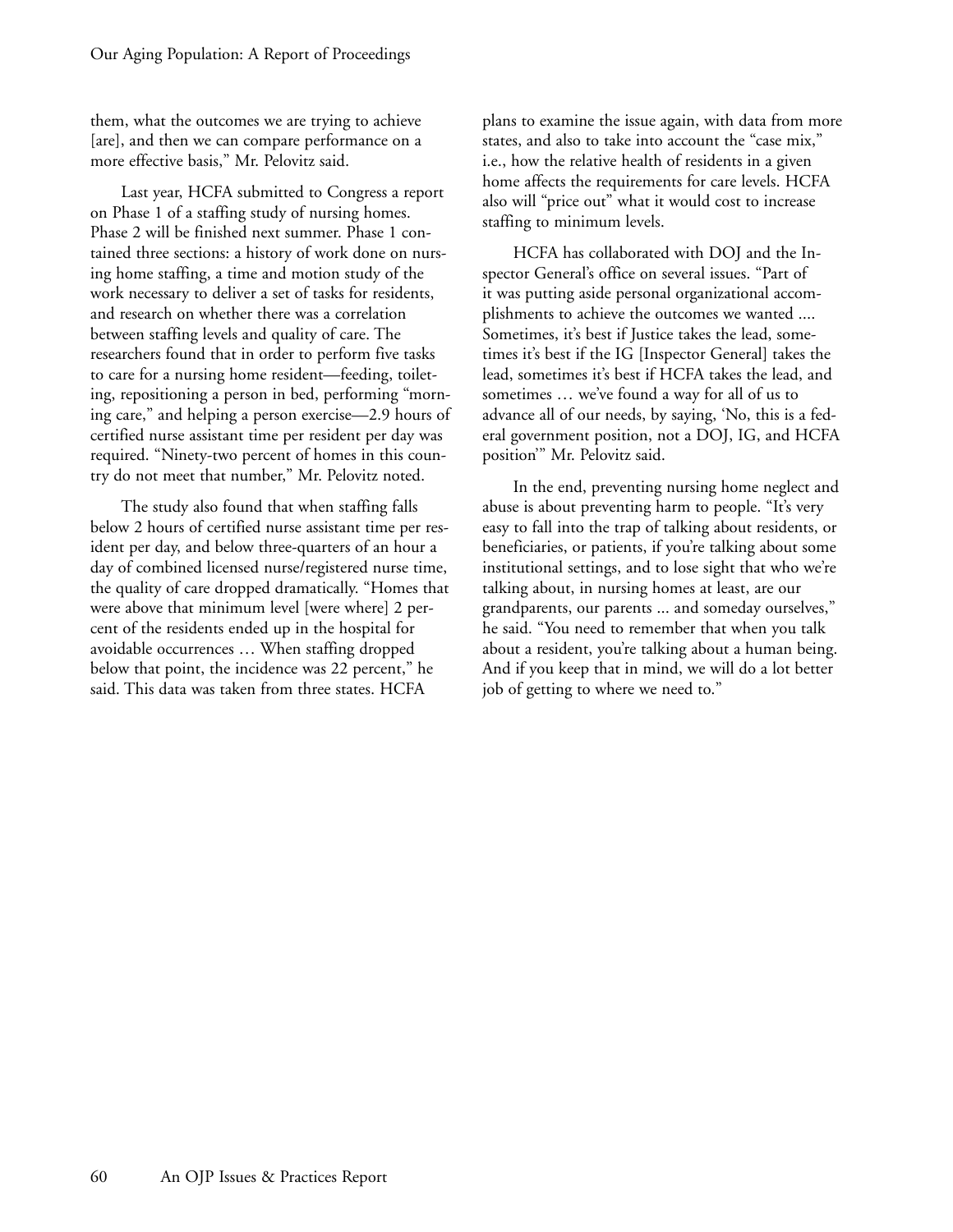# **Institutional Abuse and Neglect**

### **Workshop 1: Creative Initiatives To Educate Professionals and the Public**

### **Moderator:**

Nolan Jones Director, Human Resources Group National Governors' Association Washington, D.C.

### **Panelists:**

Barbara Doherty Adult Protection Consultant Aging and Adult Services Division Minnesota Department of Human Services St. Paul, Minnesota

Diane Menio Executive Director Center for Advocacy for the Rights and Interests of the Elderly Philadelphia, Pennsylvania

David Waterbury Director, Medicaid Fraud Control Unit Washington State Attorney General's Office Tacoma, Washington

Pam Vocke Director, Division of Quality Improvement and Training Health Care Financing Administration U.S. Department of Health and Human Services Washington, D.C.

Moderator Nolan Jones, Director of the Human Resources Group at the National Governors' Association, introduced the panelists and guided a discussion highlighting innovative approaches to educating professionals and consumers about elder abuse and neglect that occur in institutions. Keys to preventing elder abuse and neglect are better information about the environments in which older people live and more extensive education of those who regularly come in contact with older people, including local law enforcement, nurse aides, Adult Protective Services workers, nursing home staff, state regulators, fraud fighters, long-term care advocates, and family members. Instead of simply responding to incidents of abuse and neglect with limited resources, advocates for older persons in some parts of the country have developed creative programs to accomplish these goals. For example:

- Developing creative, more effective, and more precisely tailored educational methods—through the use of computers, the Internet, and satellite programs—to reach larger audiences at lower costs than can be achieved through classroom teaching.
- Encouraging a greater focus on elder abuse and neglect in curriculums.
- Designing tools that make it easier to detect and evaluate abusive and neglectful environments.
- Fostering accountability through networks of personal contacts at public agencies so cases don't "fall through the cracks."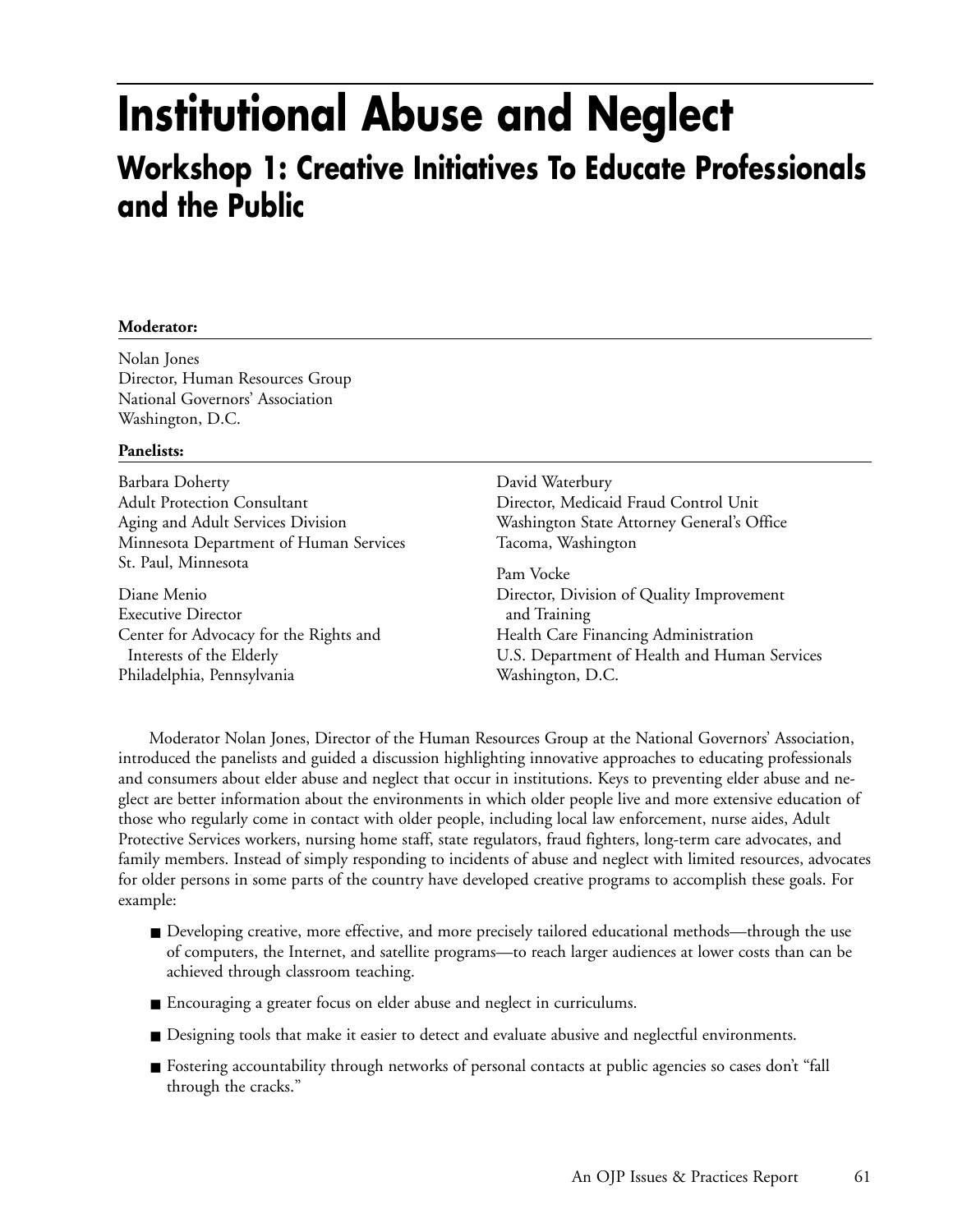Pam Vocke, the Health Care Financing Administration's Director of Quality Improvement and Training, said she has found that inviting advocates and care providers to training sessions is a good way to impart valuable information. "Training the trainers" and developing educational materials that apply to different audiences can make a big difference.

In all this, Ms. Vocke said it is important to keep in mind that elder abuse and neglect can occur in a variety of settings, not just in nursing homes. Less obvious settings include acute care facilities, hospices, dialysis centers, and organ-procurement facilities. Rather than only evaluating such facilities in terms of how many older people they can accommodate, Ms. Vocke said specialists must examine patient outcomes to ensure that people are getting proper care.

One hurdle, according to Diane Menio, Executive Director of the Center for Advocacy for the Rights and Interests of the Elderly (CARIE) in Philadelphia, is that some care providers at nursing homes don't have the right temperament for their work and haven't learned ways to cope with stress and conflict on the job. Caregivers can feel particularly stressed, for example, when they are in a rush to feed incapacitated residents. Ms. Menio said abuse, which she described as both "subtle" and "even institutionalized," is more likely to occur when there is conflict between caregiver and patient.

Tests show that the attitudes and behavior of workers improve if they receive training about abuse and neglect. CARIE's training program teaches workers how to assess whether they are dealing with stress and conflict appropriately. It also teaches them about residents' rights and how to bathe, dress, and provide other care to residents in ways that will minimize problems. Indeed, Pennsylvania now requires that abuse and neglect instruction be part of the curriculum for nurse aides, who must also undergo annual in-service training.

Like Pennsylvania, Washington is taking a much more proactive approach than it once did. The catalyst for this turnabout was a series of revealing articles in the Seattle Times about elder abuse and neglect. They prompted the state attorney general to issue a reform challenge to David Waterbury, Director of the state's Medicaid Fraud Control Unit.

There are about 250 law enforcement agencies in Washington State. In the past, said Mr. Waterbury, the MFCU, which has only two investigators and a supervisor, sent abuse and neglect referrals to the appropriate agencies, but not to any particular individual there. Accountability for followup was lacking, and many cases languished.

The unit built a contact network in which one person at each agency and one in each prosecutor's office would be responsible for referrals. That enables Mr. Waterbury's outfit to "work a case from the bottom up or the top down," he said. If a sheriff's office didn't provide a contact name, the unit sent referrals to the sheriff personally; after a week of referrals, this tactic typically generated a contact name.

Mr. Waterbury also persuaded the state police academy to add training about elder abuse and neglect to its curriculum. "We knew that wasn't going to help our case immediately because [academy students] were not detectives," he said. "But it was the only way to break out of this cycle and reach a new generation."

The MFCU has taken other steps, as well. For example, it now queries law enforcement agencies about their needs in battling elder abuse and neglect, instead of assuming the unit itself knows best. Those needs may include stiffer state laws, guidelines for determining whether abuse or neglect has occurred, and more training of law enforcement personnel.

In addition, the unit issued a fact book to law enforcement agencies that makes it clear that they, rather than the MFCU, should be first to respond to reports of elder abuse and neglect. The book lists public entities that are fighting abuse and neglect, and addresses of group, boarding, and other homes for the elderly so authorities can monitor these places. The book also is a best-practices manual for conducting investigations.

Early next year, Minnesota will begin testing a "risk profile tool"—a quality yardstick—that public servants can use to spot potential problems at nursing homes. The Aging and Adult Services Division of Minnesota's Department of Human Services and the National Center on Elder Abuse together created the tool based on the results of a statewide survey of nursing home residents and staff, county adult protection and advocacy staff, and family members.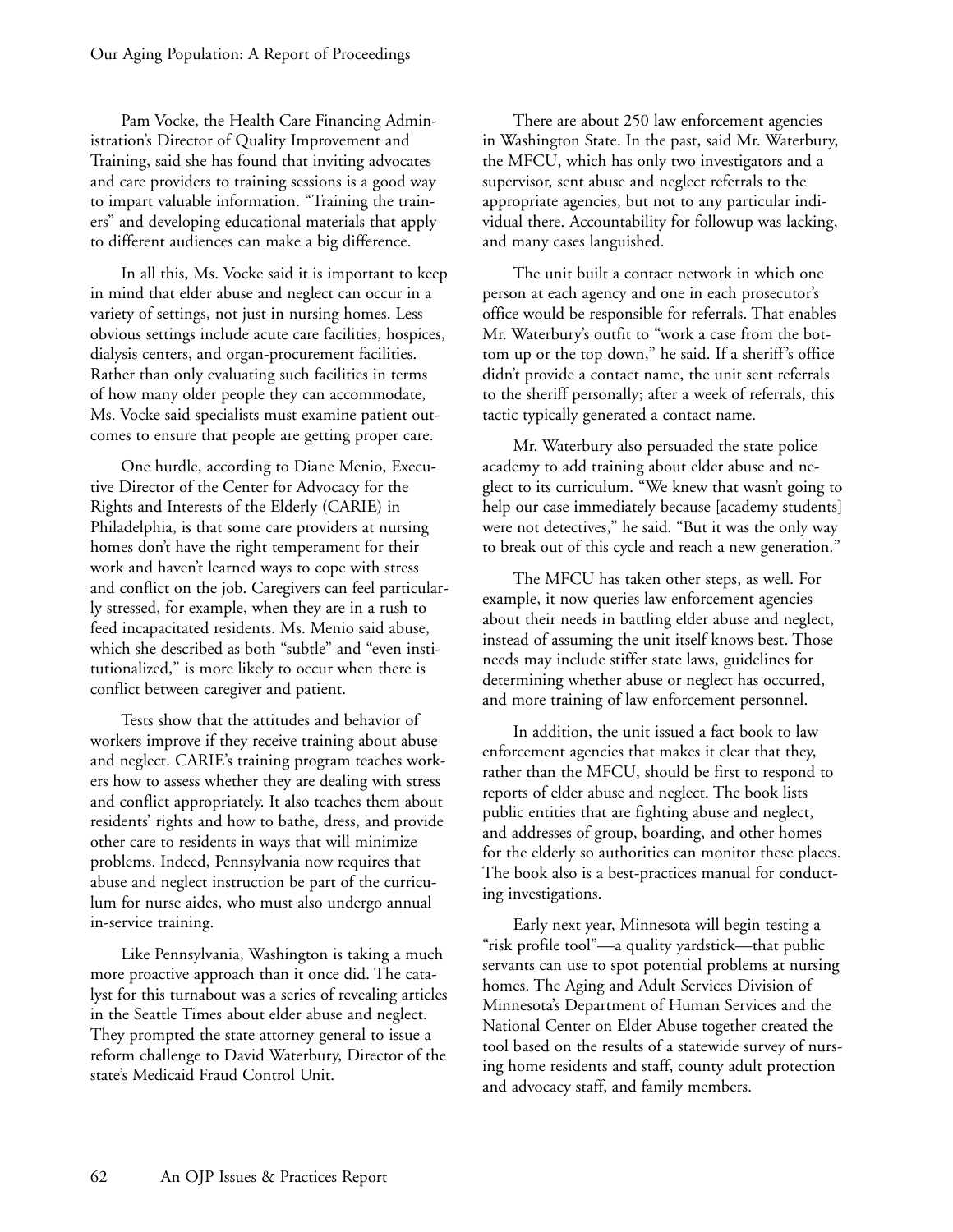Barbara Doherty, an Adult Protection Consultant with the Aging and Adult Services Division in the Minnesota Department of Human Services, said the survey asked these four questions:

- What resident and/or family characteristics would put residents at higher risk and how could that risk be quantified?
- What staff or facility issues might contribute to a higher risk?
- Are there any prevention systems currently in place to adequately address these issues?
- What are your recommendations?

Risk factors include the potential for financial exploitation of nursing home residents. Ms. Doherty said it's important for everyone at a nursing home to understand unequivocally, from the outset, who is responsible for managing each resident's money. The risk profile tool shows, among other things, that the more money there is at stake, the higher the risk for exploitation.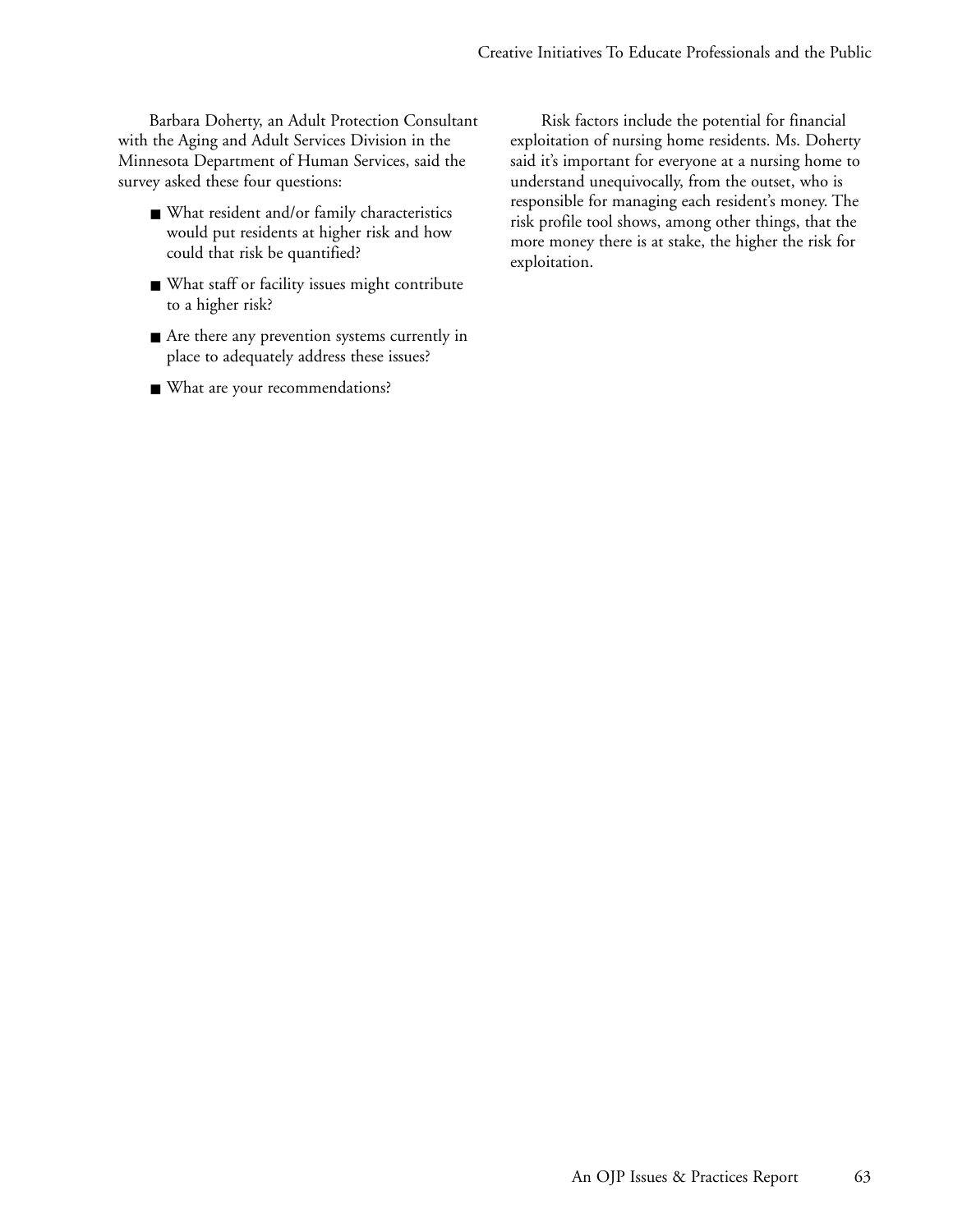### **Institutional Abuse and Neglect Workshop 2: Joining Resources To Combat Institutional Abuse and Neglect**

### **Moderator:**

Barbara Zelner Counsel National Association of Medicaid Fraud Control Units Washington, D.C.

#### **Panelists:**

Marie-Therese Connolly Coordinator, Nursing Home Initiative U.S. Department of Justice Washington, D.C.

Nicholas Cox Bureau Chief, Economic Crimes Unit, Tampa Florida Attorney General's Office Tampa, Florida

The Hon. Frankie Sue Del Papa Attorney General State of Nevada Carson City, Nevada

Becky Kurtz State Long-Term Care Ombudsman Division of Aging Services, Department of Human Resources Atlanta, Georgia

Moderator Barbara Zelner, Counsel of the National Association of Medicaid Fraud Control Units, introduced the panelists and asked them to outline various ways in which government agencies, nonprofit organizations, and individuals dedicated to identifying, prosecuting, and preventing institutional abuse and neglect can join forces.

Nicholas Cox, Bureau Chief of the Economic Crimes Unit in the Florida Attorney General's Office, described Operation Spot Check, an initiative that resulted from the increase in the older population of Florida, a similar increase in nursing homes and assisted-living facilities, and a "staggering" problem of neglect in those institutions. The Agency for Health Care Administration, responsible for licensing the institutions, was so bogged down that facilities could anticipate when inspectors were coming—every year for nursing homes, every 2 years for assisted living facilities—and put their best foot forward for the brief period required to qualify for a license.

So a group of agencies combined to create and operate Operation Spot Check. Participating agencies include the state attorney general's office, the Long-Term Care Ombudsman's Program, the Agency for Health Care Administration (which administers Medicaid in Florida), state and local fire marshals, sheriff's offices, police, and the Department of Children and Families, as well as the departments that enforce building codes. The object is to target abuse and neglect in nursing homes and assisted living facilities. Teams including representatives of participating agencies make random, surprise inspections of the facilities.

Participating agencies identify problematic facilities and Mr. Cox's office schedules spot checks. They tell no one, not even the agencies taking part, when the spot checks will be made. Only when the team members report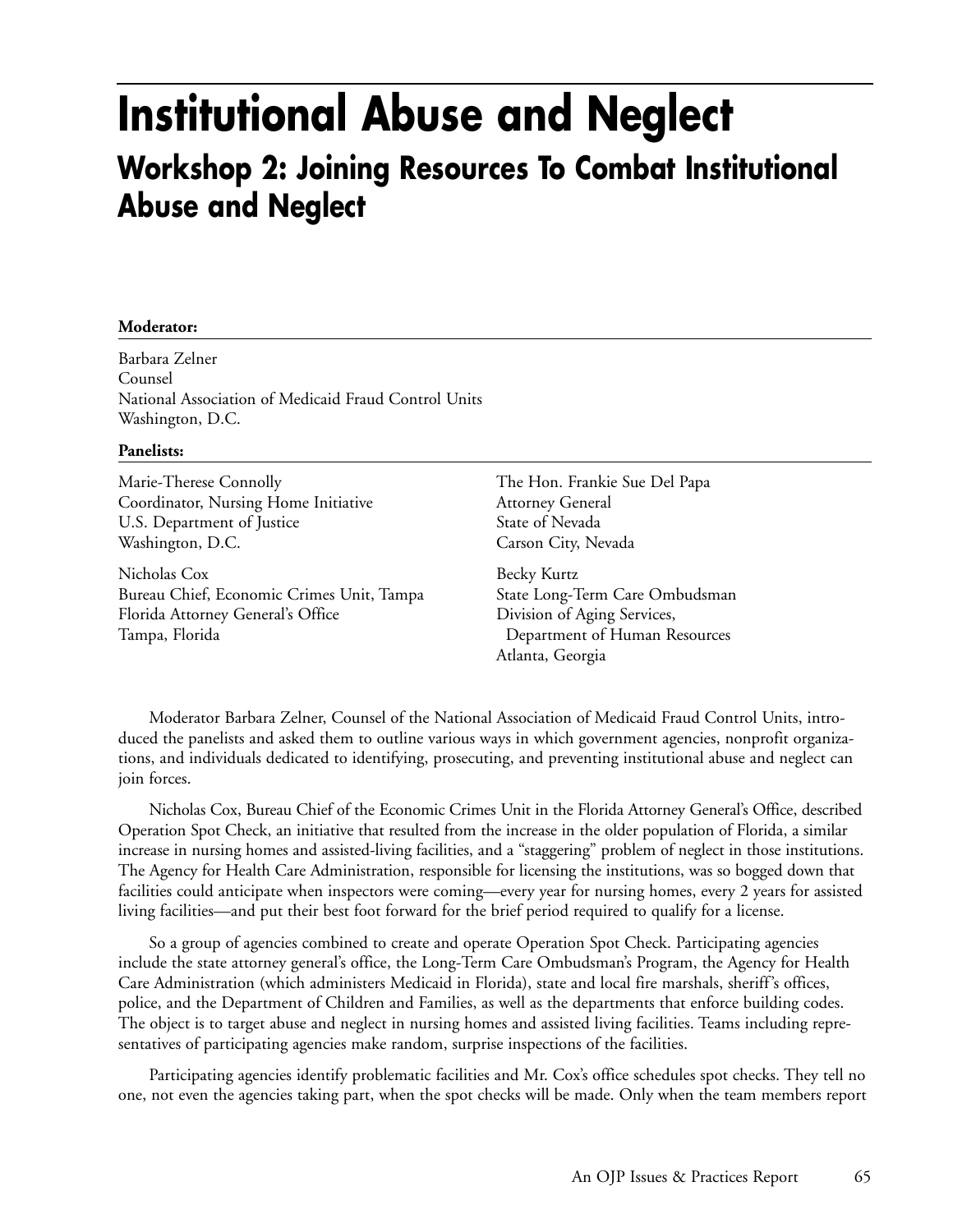to a staging area for the visit is the target announced. Secrecy is paramount, Mr. Cox said.

In a spot check, the representative of the Medicaid Fraud Control Unit inspects the medical records for staffing and quality-of-care problems. Other members of the team apply the "smell test," to see that diapers have been changed and clothing and beds are not soiled. Team members interview patients and, if possible, their families, about how they are treated. They also interview employees about the food served and other conditions.

A registered nurse checks medical records, and an LTCOP representative checks drug security (they usually find the drug closets open). Police and the Department of Children and Families are alerted to stand by, ready to take action in case the team finds evidence of neglect or abuse. Results have ranged from the issuance of warnings or fines to several outright closures. In a recent example, the team found raw sewage standing in the basement, as well as animal waste throughout an assisted living facility that housed older persons and persons with mental disabilities. It was shut down immediately.

To counter opposition to the spot checks by some nursing homes and assisted living facilities, Mr. Cox's office notifies facilities when their spot checks have found good conditions, and works with responsible operators to demystify the process. When a legislator, angered at an inspection in her jurisdiction about which she had not been notified, threatened to hold a press conference, Mr. Cox said he'd like to attend. "The press eats it up," he said.

Operation Spot Check requires no additional funding, Mr. Cox noted. It does a job the participating agencies are required to perform, but now they do it jointly and more quickly. "It really works," he said.

In Georgia, a coalition of elder advocates, law enforcement, provider agencies, and others sought legislation to strengthen criminal penalties for elder abuse and give agencies, police, and prosecutors more tools to deal with patient abuse, said Becky Kurtz, the State Long-Term Care Ombudsman for the Georgia Division of Aging Services. She directs the state's advocacy for residents of nursing homes and personal care homes.

Included in the coalition were the Georgia Bureau of Investigation, the state attorney general's office, the MFCU, Adult Protective Services, district attorneys, the Prosecutors Council, social service agencies, and the Coalition of Advocates for Georgia's Elderly, which adopted the effort as one of its three top priorities for the year and headed a successful effort to combine all the desired changes into an "elder abuse umbrella." The group sought inclusion of elder exploitation in forgery and a fraudulent practice statute, increased penalties for simple and aggravated battery and assault, felony penalties for cruelty to older people, and stronger fiduciary obligations of persons who handle the financial affairs of older individuals.

Strong opposition from defense lawyers and lobbyists for the nursing home industry resulted in a significant weakening of the bill. A few improvements in the law survived that process: an extension of the statute of limitations so that it begins only when a report is made; a clarification of who must report abuse, and to whom; and a requirement that police, prosecutors, and social service agencies participate in joint training on elder abuse.

Despite these modest accomplishments, Ms. Kurtz said, the process of working for change was helpful in itself. Participating organizations and agencies developed stronger relationships and continue working together; they have an increased awareness of each other's roles and needs. Police, sheriffs, and prosecutors developed an increased awareness of elder abuse, and learned new ways to share resources in fighting it. While there have been no prosecutions under the new law so far, Ms. Kurtz said, the increased interest in elder abuse from police and prosecutors bodes well for the future in terms of joint efforts on training and the prospect of more prosecutions. As an example of raised awareness, Ms. Kurtz cited the Elder Rights 2000 conference in Georgia for APS workers, her own office, legal services providers, and the Health Insurance Program staff. It was an opportunity to bring in law enforcement, which was enthusiastic in setting up working teams to focus on elder rights.

Frankie Sue Del Papa, Attorney General of Nevada, created the Nevada Medicaid Fraud Control Unit and chairs the state's Domestic Violence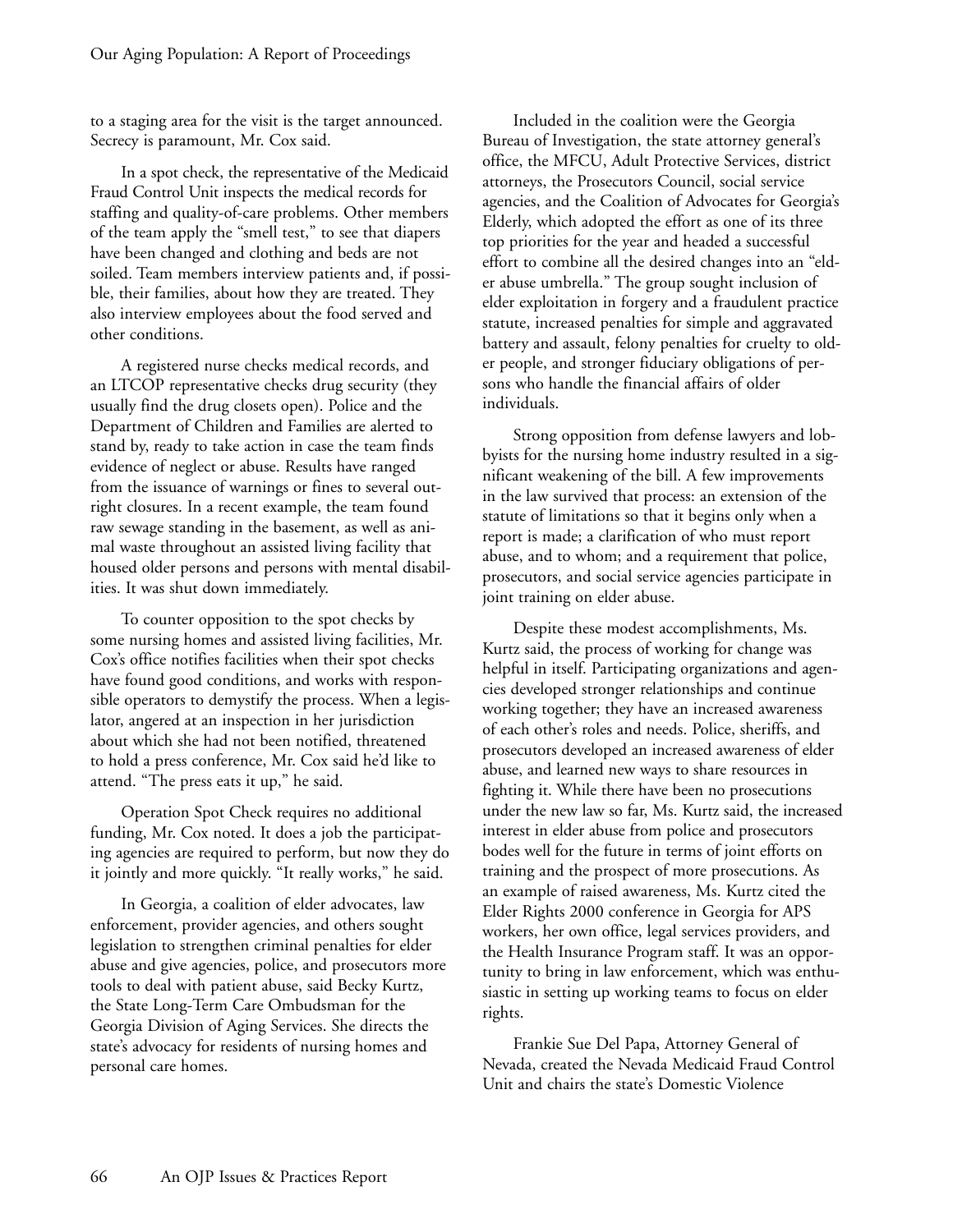Prevention Council. Elder advocates in Nevada have worked to strengthen penalties for elder abuse and coordinate and improve protective services. Critical to these efforts has been the establishment of statewide task forces that involve all key players. Such task forces identify problems and develop plans to address them, but they can be successful only if they assign specific responsibilities and set deadlines for getting jobs done, she said.

Attorney General Del Papa noted that closing down bad nursing homes is a good thing, but highprofile programs like Mr. Cox's Operation Spot Check have statewide effects and should be supported by a media and marketing campaign. Before she does any "sting" operations (such as one to expose tobacco sales to children or an auto repair scam), Attorney General Del Papa holds a press conference to "let them know we're coming." She doesn't say where or when she's coming, she said, "But it helps with the good guys in the industry, and it acts as a deterrent."

Attorney General Del Papa said her office is currently concentrating on guardianship, due to the marked increase in the older population in Nevada. She offered copies of videotapes, distributed throughout Nevada, in which such film stars as Shirley Jones, Robert Conrad, and Vickie Lawrence dramatize guardianship issues and police training in them. Her office will conduct a "guardianship summit" in February 2001. It is important, also, to educate mandatory reporters of elder abuse, and Nevada task forces have issued separate publications on this. With limited resources, Attorney General Del Papa's office looks for partners. For example, the Peace Officers Training Group was a partner in the videotape project.

Marie-Therese Connolly, Coordinator of DOJ's Nursing Home Initiative, described two of the state working groups that developed as a result of the Initiative's training efforts.

The Louisiana group includes assistant U.S. attorneys, the MFCU, prosecutors, an FBI agent, the state inspector general, the state survey agency, the state long-term care ombudsman, and the state Department of Labor. The group identifies substandard nursing homes and long-term care institutions, and pursues "the worst actors" of all. The U.S. Attorney's Office has now retained a nurse investigator who reviews medical records. Such collaborations between legal and medical experts are necessary for successful prosecutions, Ms. Connolly noted. The group also provides an efficient and informal referral process, in which the ombudsman, for example, can give a victim's family member the telephone number of an appropriate police office, rather than going through a complicating reporting procedure or compromising privacy.

At the first meeting of the Virginia working group, attendance was unexpectedly high and participation intense, Ms. Connolly said; the pent-up demand among participants for a forum in which to work together more effectively was remarkable. The group includes a wide variety of players: authorities with licensing authority over professionals hired in nursing homes; firefighters; ambulance and EMS technicians; medical examiners; and emergency room doctors. They have worked on getting pertinent information quickly to responding entities—police, regulators, and social service agencies. A remarkable result of the process is the new protocol used by local fire departments to begin a referral process. When firefighters see signs of neglect or abuse of elders—for example, when a nursing home operator states that a person died 10 minutes ago but the death obviously occurred much earlier—they notify supervisors, who determine where to report the incident.

Virginia also is creating elder abuse forensic centers similar to those that exist for child abuse, domestic violence, and sexual abuse. Practitioners see patients or check records to make diagnoses that can be used in court cases. This seems to be unique to Virginia so far, Ms. Connolly said, but there is discussion of creating a national elder abuse forensic center.

Finally, Ms. Connolly told of several volunteer peer programs and networks of older people, formed through both AARP and the Corporation for National Service. They include more than a halfmillion volunteers, a resource so far untapped by elder abuse organizations.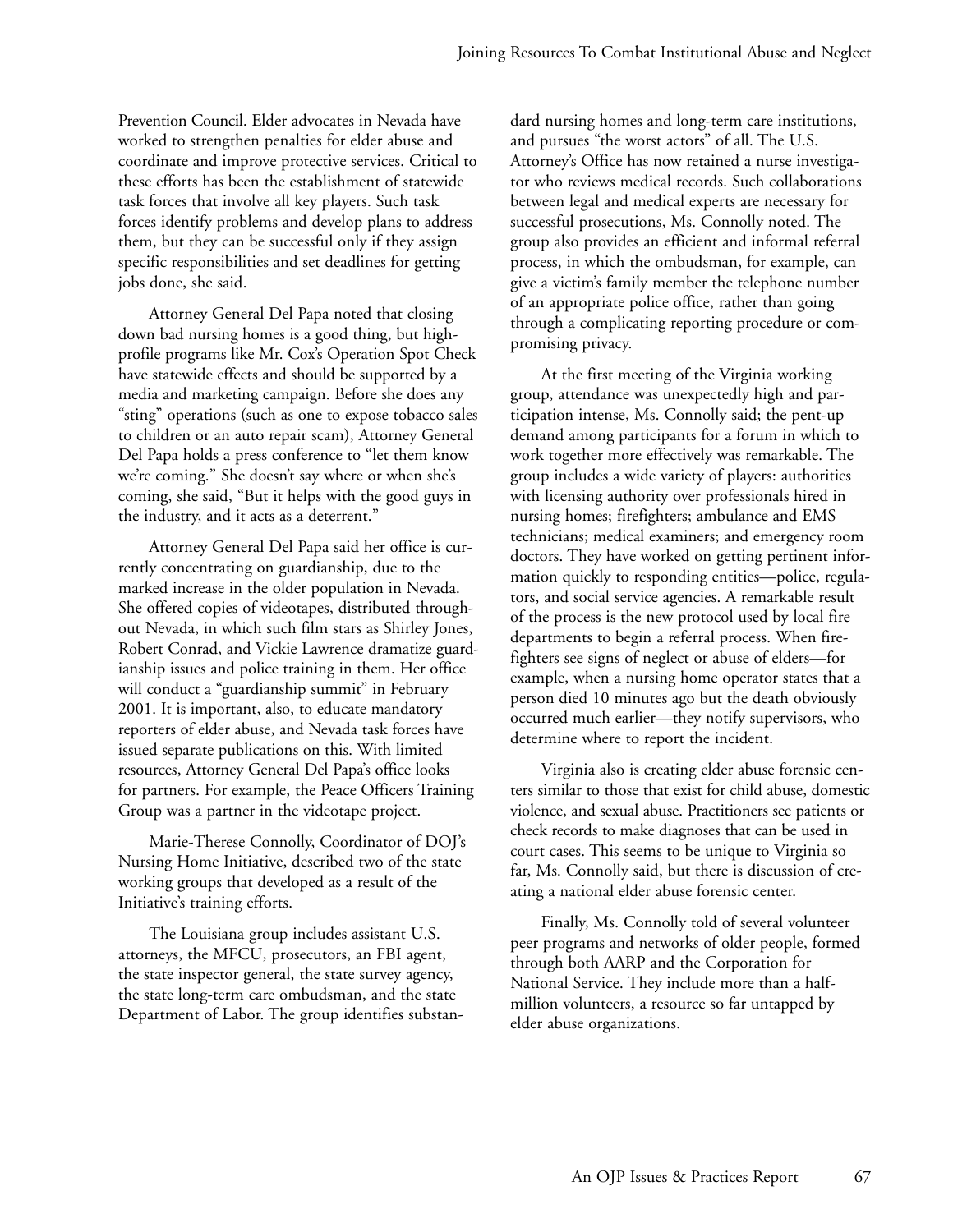### **Institutional Abuse and Neglect Workshop 3: Enhancing the Survey and Regulatory Process**

### **Moderator:**

Helene Fredeking Health Care Financing Administration U.S. Department of Health and Human Services Baltimore, Maryland

### **Panelists:**

Debra Green Supervising Attorney Texas Department of Human Services Austin, Texas

Catherine Morris Assistant Commissioner New Jersey Department of Health and Senior Services Trenton, New Jersey

Joyce Stockwell Assistant Director, Residential Care Services Washington State Department of Social and Health Services Olympia, Washington

Moderator Helene Fredeking of the Health Care Financing Administration facilitated this discussion, which addressed some state efforts related to the institutional survey and regulatory process. State agencies are the front line in providing protective services for institutionalized older people, and surveys are a major tool used to ensure that protection. They especially can provide the basis for making long-term care facilities accountable, and often are a critical evidentiary tool for prosecutors.

States use surveys for a wide variety of purposes. Some examine statistical patterns and are designed in accordance with strict statistical standards. Others are used by multidisciplinary teams for highly focused objectives. Some are used to gather evidence of neglect and abuse.

New Jersey is an example of a state that uses surveys for statistical purposes. It begins with the federally mandated Minimum Data Set (MDS) through which there is an assessment done annually of every long-term care resident in federally certified nursing homes. A standard database of resident-level information is created. In many states, MDS has been expanded beyond the federally certified nursing homes to state-certified homes and other facilities, noted Catherine Morris, Assistant Commissioner of the New Jersey Department of Health and Senior Services.

The reports show patterns of resident conditions in long-term facilities. Factors such as fractures, pressure sores, number of restraints, and hydration issues are examined. In addition, New Jersey provides a list of 24 indicators to help identify problems. These indicators generate an onsite, resident-oriented, outcome-focused process. A public report of findings is published on the HCFA Web site.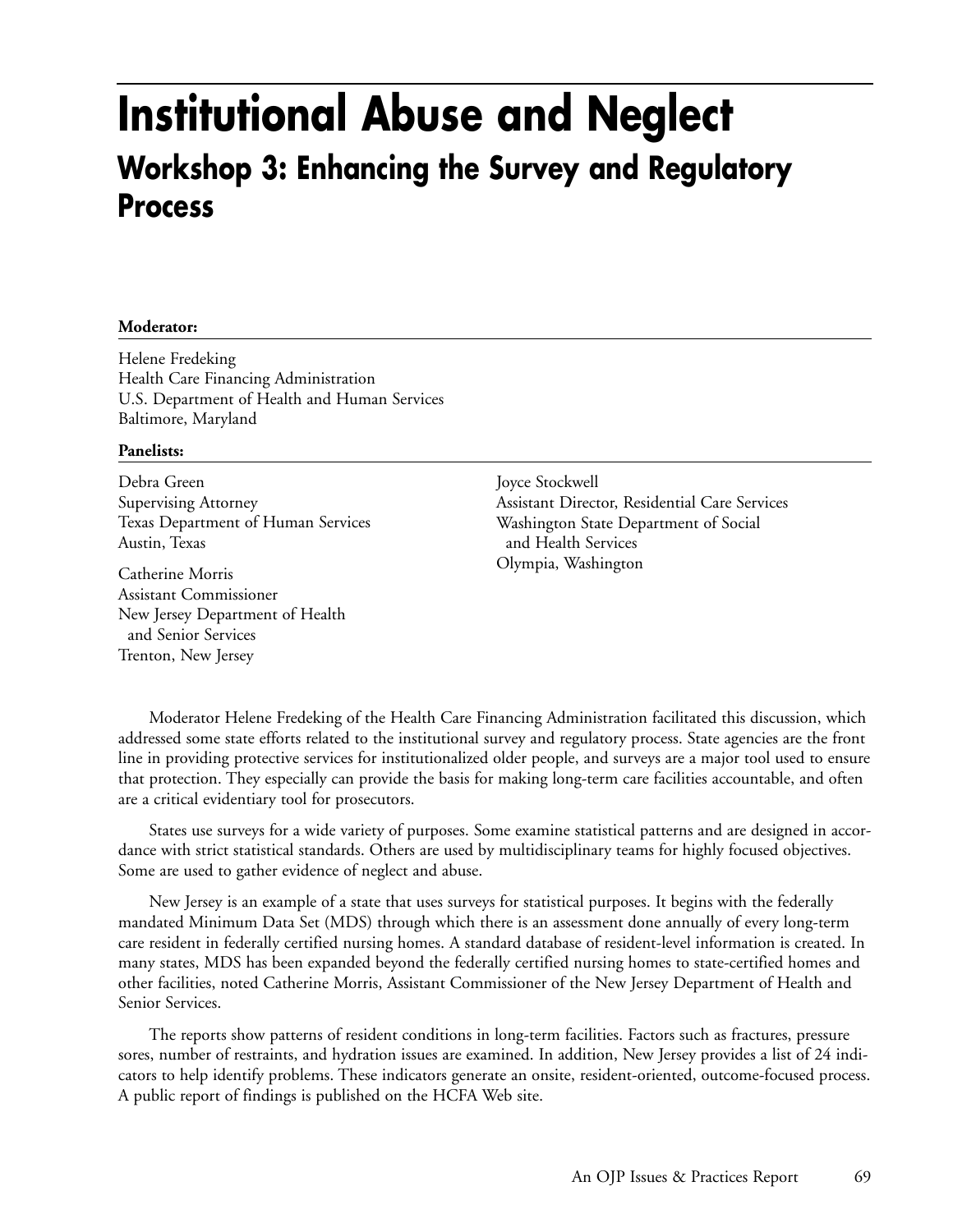Although surveyors are rigorously trained and certified and their reports form the basis of many cases that are prosecuted, the New Jersey reports still cannot always meet the strict evidentiary standards required for prosecution. "There are frustrations working with the legal people because they expect more from the survey process than it provides," Ms. Morris said.

Texas, on the other hand, makes a conscious effort to provide evidence of neglect and abuse that will stand up in court. Surveyors take photographs of alleged abuse and neglect and are provided with boilerplate forms which take into account the legal requirements for affidavits.

The surveys generate a wealth of information on the 1,150 registered nursing homes in that state. But Debra Green, Supervising Attorney for the Texas Department of Human Services, said unlicensed and thus unsurveyed—homes were a large problem. In Houston, an initiative was begun to identify these homes by creating a task force that included law enforcement, the county prosecutor, ombudsmen, Social Security Administration officials, and licensed assisted living facilities providers, which are in competition with the unlicensed homes.

The task force used monthly Social Security check addresses to identify targets. It identified every home to which three or more of these checks were being delivered to residents who were unrelated to the home owner. More than 400 possible addresses were discovered and surveyors investigated each one.

"Through that effort we got a number of folks to get licenses or we went to court and shut them down," Ms. Green said. "Unfortunately, once you take the pressure off, they go back to doing it again."

Some unlicensed operators would find out that surveyors were coming and would drive residents around in vans for hours. Others would ignore injunctions, requiring contempt orders to be sought and fresh evidence to be obtained, since prosecutors demanded evidence to be gathered within a week of court action. The surveyors complied. "If you don't take action, if you don't show them you mean it, they will continue to violate the law," Ms. Green said.

Joyce Stockwell, Assistant Director of Residential Care Services for the Department of Social and

Health Services in the state of Washington, reported that collaboration also is a major factor in her state. Quality assurance nurses, funded through Medicaid, are a vital part of the state agency's elder protective program. These nurses are sent into nursing homes to ensure that Medicaid dollars are being spent appropriately on funded care and services. With these nurses and state surveyors, there is an enforcement official in each nursing home 10 to 15 times annually.

The state also brings together the provider community, the long-term care ombudsmen program, advocacy groups, and residents to look at the entire issue of abuse and neglect. Forums are held at which they can discuss how to improve the practices in facilities. A guidebook is sent to every nursing home in the state, listing what is expected of the home, how to perform self-investigations, what constitutes abuse and neglect, and when the state has to be called.

"What we've found is that when you have both the providers and advocates there, the framework that comes out for the state agency is much more balanced," said Ms. Stockwell. The state Medicaid Fraud Control Unit, law enforcement agencies, and prosecutors also are part of the collaboration. "In resident protection cases, we make a call to law enforcement agencies to see who is going first. And many times we go together," she said.

Keeping open licensed nursing homes that are not violating the law has become a problem in Texas, said Ms. Green. Homes are rapidly closing there, even when residents' needs are being met, because of bankruptcy. In these cases, the jobs of surveyors change.

Approximately 320 of the 1,150 nursing homes in Texas are currently affected by bankruptcy, Ms. Green said. That number includes homes from both national and local chains. When bankruptcy becomes an issue, surveyors monitor the homes with a check sheet to make sure there are supplies and to ensure that the staff is showing up. "You never can tell what staff is going to do when they learn a facility is bankrupt," she noted. When a chain of nursing homes missed a payroll recently, state agency staff monitored the homes and worked with other state agencies that have nurses on staff so that if the nursing homes' staff walked out, the facility could be covered until trustees took over. No walkouts occurred and the payroll was met a short time later.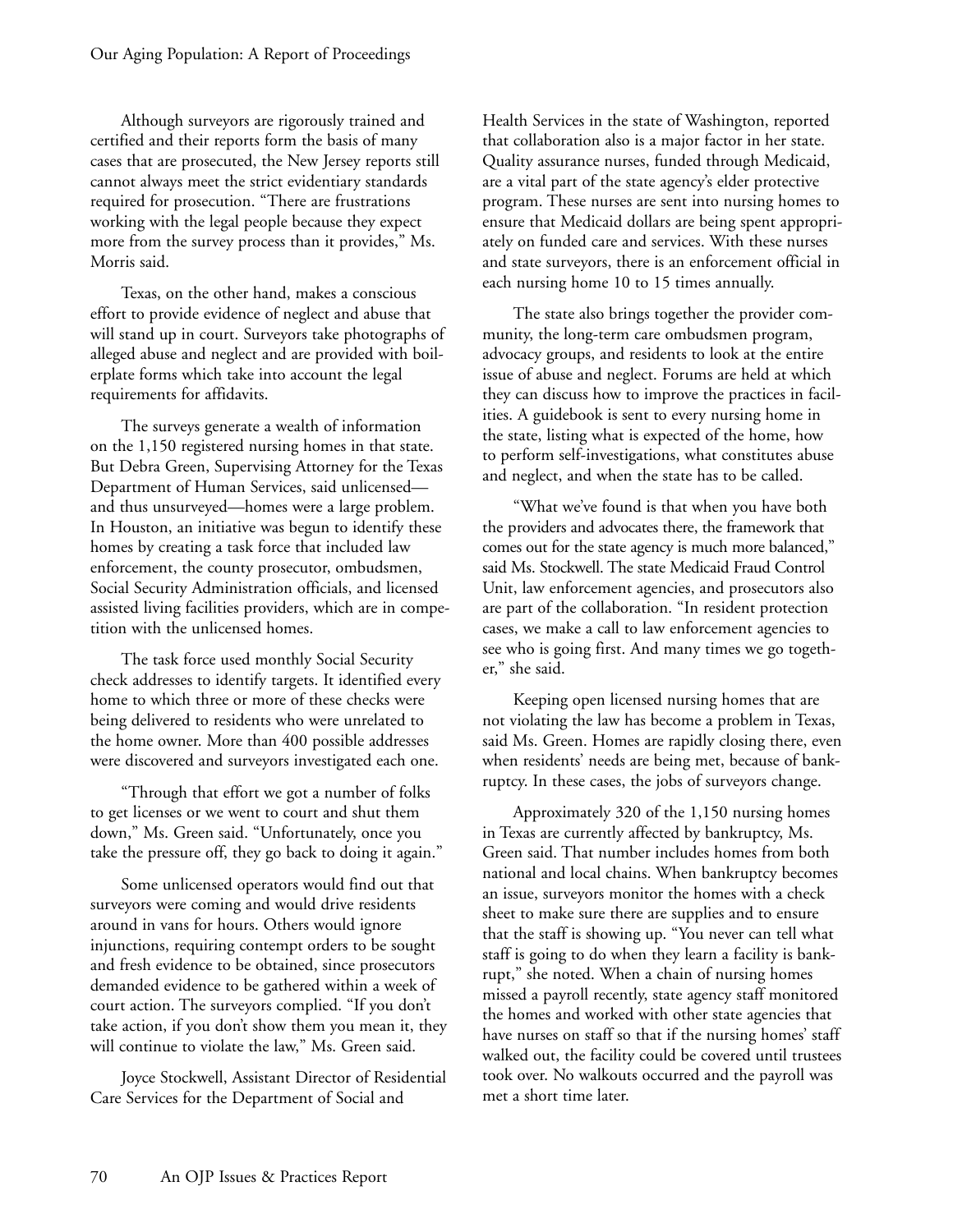### **Institutional Abuse and Neglect Workshop 4: Holding Institutions Accountable Through Prosecution**

### **Moderator:**

David Hoffman Assistant U.S. Attorney Office of the U.S. Attorney for the Eastern District of Pennsylvania Philadelphia, Pennsylvania

### **Panelists:**

| Freda Fishman                                     | Andrew Penn                                     |
|---------------------------------------------------|-------------------------------------------------|
| Chief, Consumer Protection and Antitrust Division | Senior Counsel, Office of the Inspector General |
| Massachusetts Attorney General's Office           | U.S. Department of Health and Human Services    |
| Boston, Massachusetts                             | Washington, D.C.                                |
| Randy Hey                                         | Linda Purdy                                     |
| <b>Assistant District Attorney</b>                | Director, Medicaid Fraud Control Unit           |
| Office of the Santa Clara District Attorney       | Vermont Attorney General's Office               |
| San Jose, California                              | Waterbury, Vermont                              |

Moderator David Hoffman, Assistant U.S. Attorney in the Office of the U.S. Attorney for the Eastern District of Pennsylvania, guided a discussion of federal, state, and local efforts to enhance prosecution of residential institutions for elder abuse and neglect. He noted that it is critical to hold nursing homes and other institutions accountable for abuse, neglect, and exploitation of older persons. Methods for doing so range from criminal prosecutions against both institutions and individuals, civil suits, and administrative remedies. All depend on collaboration among public agencies and on the initiative and courage of attorneys and prosecutors. Because it is the older victims who are likely to report abuse, this effort requires a search for evidence and witnesses.

In addition, powerful sanctions—such as cutting off federal funds, closing an institution, or strict monitoring of an institution for years to make sure it meets standards—can be imposed in administrative procedures. More generally, it is critical that all parties—prosecutors, judges, police, care providers, watchdog agencies, and the general public—be educated about abuse and neglect.

Mr. Hoffman cited a number of hurdles, particularly in cases involving institutions:

■ Getting a report of elder victimization is easier said than done. If the victim is in an institution, who there will file the report? Generally, said Mr. Hoffman, the family is reluctant to do so, fearing recriminations against their loved one. A medical director or doctor is not likely to report such cases to prosecutors because that often can entail self-incrimination. Nurses or aides fear losing their jobs and not being able to find work in the future.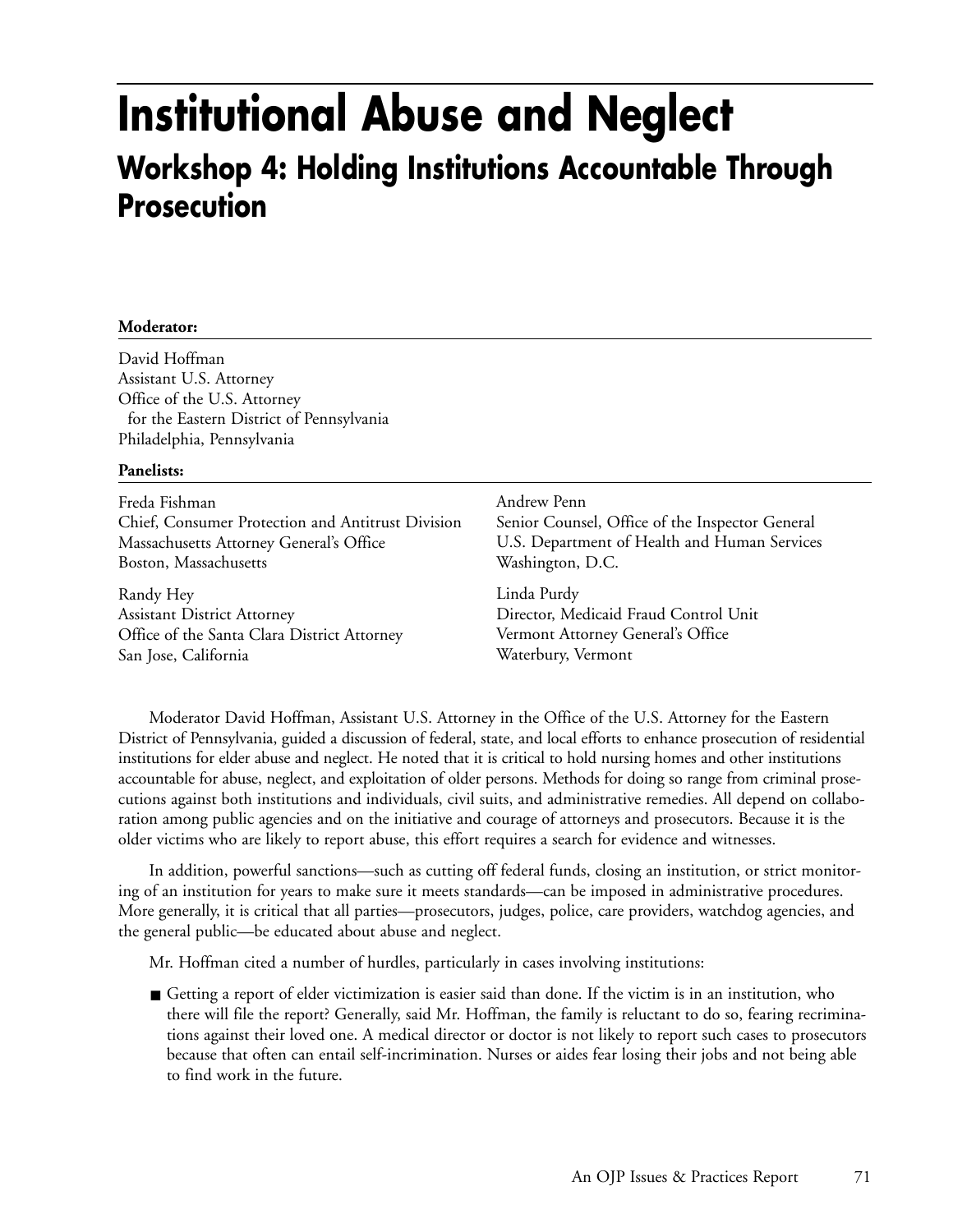- Police and prosecutors often do not know how to investigate and prosecute quality-of-care cases. Prosecutors may not think of a nursing home as a crime scene.
- Physical abuse, as when an aide hits a patient, is more likely to be prosecuted because police are familiar with assaults. But people with dementia often are not good witnesses, and the defense can delay until the victim is unable to testify. Neglect, which is not a traditional crime, is even more difficult to prosecute, as police often do not call experts before a jury in such cases and "reasonable doubt" is the result.

Civil cases are easier, Mr. Hoffman said. He noted that he has brought several cases using the failureof-care theory, when the quality of care amounted to no care at all. The argument is that if the government knew that the level of care it was paying for led to malnourishment, multiple pressure ulcers, severe dehydration, and chemical restraint, it would not have provided funds, he said. When an institution submits bills for substandard care, they are committing fraud.

The key is proper investigation and evaluation of such cases, Mr. Hoffman said. Not all malnourishment means fraud, any more than pressure ulcers do, but they must be investigated. When neglect is discovered, it is not enough for a nursing home to say "we'll do better," especially if it has been cited in the past. The government's role in such cases is to prosecute in criminal or civil court, or seek administrative remedies.

Beyond financial penalties, the mandated remedy is constant surveillance of the institution. Geriatric nurse practitioners routinely visit to check on compliance with settlement agreements, with federal regulations, and with agreed-upon protocols. Noncompliance entitles prosecutors to seek contempt citations. One possibility is appointment of a temporary manager.

Randy Hey, Assistant District Attorney in Santa Clara County, California, once used a misdemeanor charge of neglect to take Guardian, a national corporate chain of nursing homes, to court. The strategy worked. This case arose when a patient's bandage had not been changed for a month, and the wound was maggot-infested. Mr. Hey saw this as an institutional failure; he did not think that six overworked nurses

should be held accountable, and instead filed charges against management.

There were very large hurdles, however. Authorities in Santa Clara County thought it unlikely that "a local prosecutor in a little county" could have an impact on so many patients (he would prove them wrong). Also, there was a risk that if the nursing home were shuttered, it might cause more harm than good in the form of "transfer trauma." Meanwhile, Guardian's public relations troops pressured the district attorney to drop the case.

Mr. Hey overcame these challenges "and the payoff was tremendous," he said. The publicity caused the quality of care at other nursing homes to rise. "They all know that we'll prosecute for neglect, and that could put them out of business." But for 5 years, Guardian nursing homes nationwide had paid the maximum fines and penalties for neglect. Management apparently considered them a cost of doing business, more sensible than making improvements in their homes.

At one point in the process, Guardian called Andrew Penn, Senior Counsel in the Department of Health and Human Services Office of the Inspector General, to complain. The company argued that the incident was "just a case of a couple of rotten eggs" and "a wild DA out there" who "doesn't know what he's doing," Mr. Penn recalled.

But in speaking with Mr. Hey, and with counselors and surveyors at the California Department of Health, Mr. Penn learned that the problem—a funding shortage—was corporation-wide. Mr. Penn and Mr. Hey negotiated a corporate integrity agreement with Guardian under which the two worst facilities pleaded guilty and the others were to be closely monitored for 5 years.

A provider can lose its funding under Medicare and other federal health care programs if it files false claims or provides poor care, Mr. Penn explained. That exclusion can be waived if a company accedes to monitoring under a corporate integrity agreement. But Mr. Penn said he uses his exclusion powers judiciously, ever mindful of the potential impact on nursing home residents. Mr. Penn is entering into corporate integrity agreements with many nationwide firms, one of which has 500 facilities.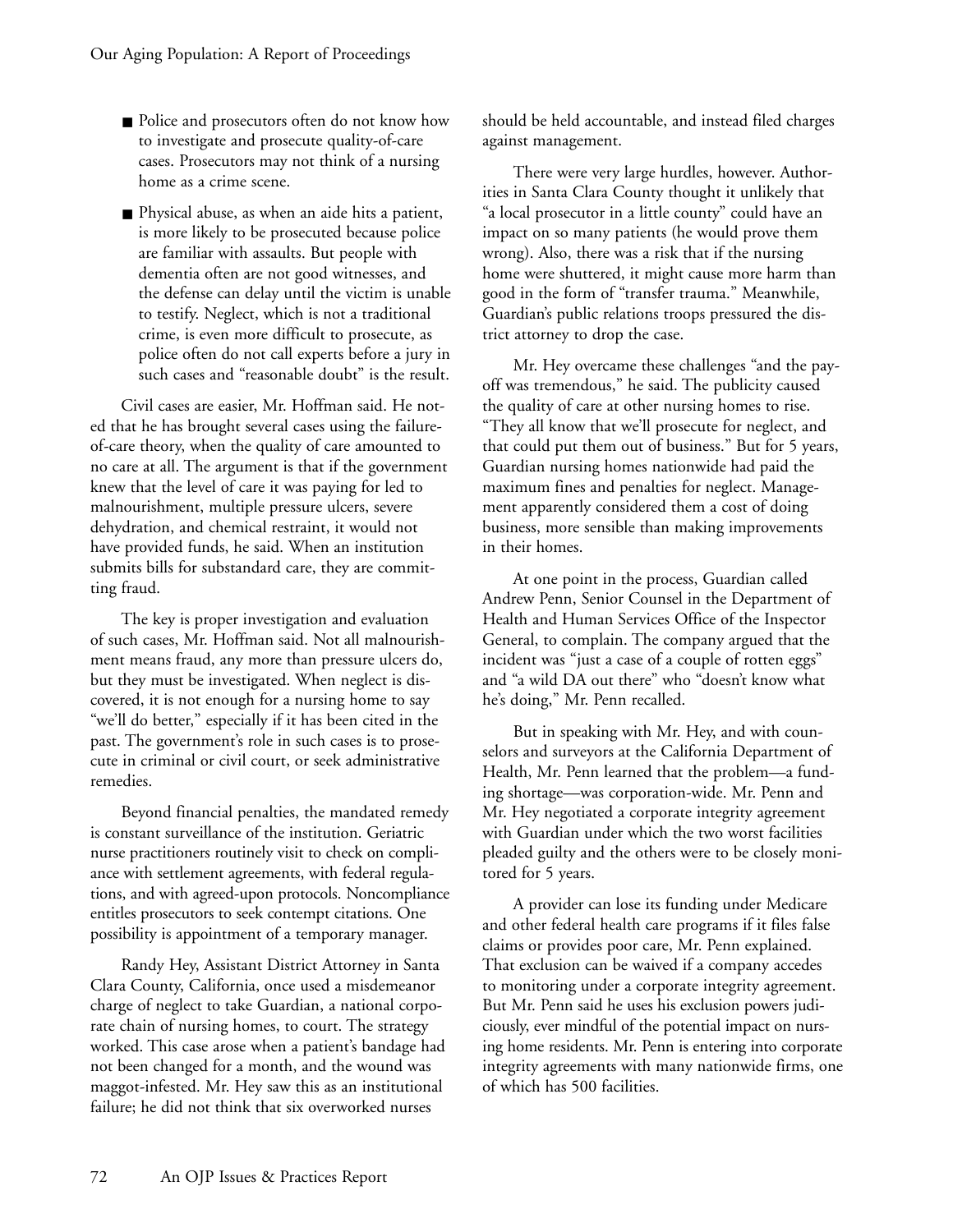Oftentimes, said Mr. Penn, the Inspector General's office pursues higher level staff members who have caused harm, "not just the direct-care worker who may have abused a patient. It also could be the facility administrator or the corporate head of a chain who has become so tight with the purse strings that the facility is short-staffed—a situation like Guardian, where there just aren't enough people to attend to the basic care needs." Such pursuit is driven in part by the severity of wrongdoing, how long it lasted, whether it was an isolated instance, and whether the facility can be trusted to make amends. However, when a provider is convicted of a health-care-related crime or of elder abuse, the only option is exclusion.

Litigation in elder abuse cases is a kind of classroom for police, prosecutors, judges, and the public, said panelist Linda Purdy, Director of the Medicaid Fraud Control Unit in the Vermont Attorney General's Office. Ms. Purdy cited the case of a maintenance man who sexually assaulted a 74-year-old woman who had Alzheimer's disease. The perpetrator was sentenced to prison even though he pleaded guilty a few days before trial, when Purdy, in a 3-hour hearing, cited the impact that the man's actions had on the victim, the victim's family, and the nursing home.

In another aspect of public education, she said, her office issues press releases on every case, misdemeanor or felony, involving crimes against older residents, alerting institutions that they will be held accountable.

The cases Ms. Purdy prosecutes include those involving physical abuse, as when a nurse or staff worker hits or slaps a patient; criminal neglect, as when a patient is found with decubitus ulcers; sexual abuse, which occurs all too often in nursing homes; and financial exploitation. Prosecution targets are usually particular caregivers or other individuals who committed the abuse or exploitation.

Ms. Purdy's office employs the traditional felony statutes against abuse, sexual abuse, and assault, as well as a comprehensive patient abuse statute enacted in the mid-1990s, similar to those now on the books in most states. Another way to hold institutions accountable, she said, is through the mandatory reporting laws. She also works with the U.S. Attorney's Office on quality-of-care cases, and anticipates working with the Office of the Inspector General inspector,

whose first assignment will be to investigate a nursing home that is being monitored after a long series of deficiencies.

Ms. Purdy said collaborations often generate referrals of cases, but that other agencies are not always reliable partners. She cited the case of a woman in failing health, with moderate dementia, who was scheduled for close monitoring but who wandered out of the nursing home one night when it was 30 below zero. She was found 6 hours later, dead of hypothermia. Ms. Purdy did not learn about the case from Adult Protective Services but from an outside source, and her licensing and protection people asked her, "What do you care?" She got the same reaction when a person recovering from pneumonia in a nursing home was given a lethal dose of morphine.

Obviously, she determined, more education was needed on roles and responsibilities in protecting elders from neglect and abuse. She analyzed the roles of agencies involved, and stressed to all involved the need to act quickly, start an investigation, preserve essential evidence, and at times, to treat nursing homes as crime scenes.

Ms. Purdy argued that abusers "should go to jail," and noted several cases to make the point. APS referred her office to a nursing home in which an Xray technician had sexually molested a 94-year-old woman. Investigation showed that the same man had molested an 86-year-old woman 4 days earlier in a New Hampshire nursing home. They coordinated the prosecution with the New Hampshire Medicaid Fraud Unit. In another case, a licensed nursing assistant volunteered to handle the finances of an 83-yearold man, and wrote herself \$10,000 worth of his checks.

According to Ms. Purdy, her office learned that people in the early stages of dementia can make "great witnesses." But it's necessary to videotape testimony as soon as possible, and file appropriate documents with the courts to be used in lieu of testimony, in the event of incapacity. It is also imperative to get an early trial date, since you're "working against the clock." Ms. Purdy's office "borrows" a victim advocate from the Attorney General's Criminal Division to work with older victims. They also have filed many motions to accommodate the special needs of older victims; in one instance, they were able to bring a man to court in a bed.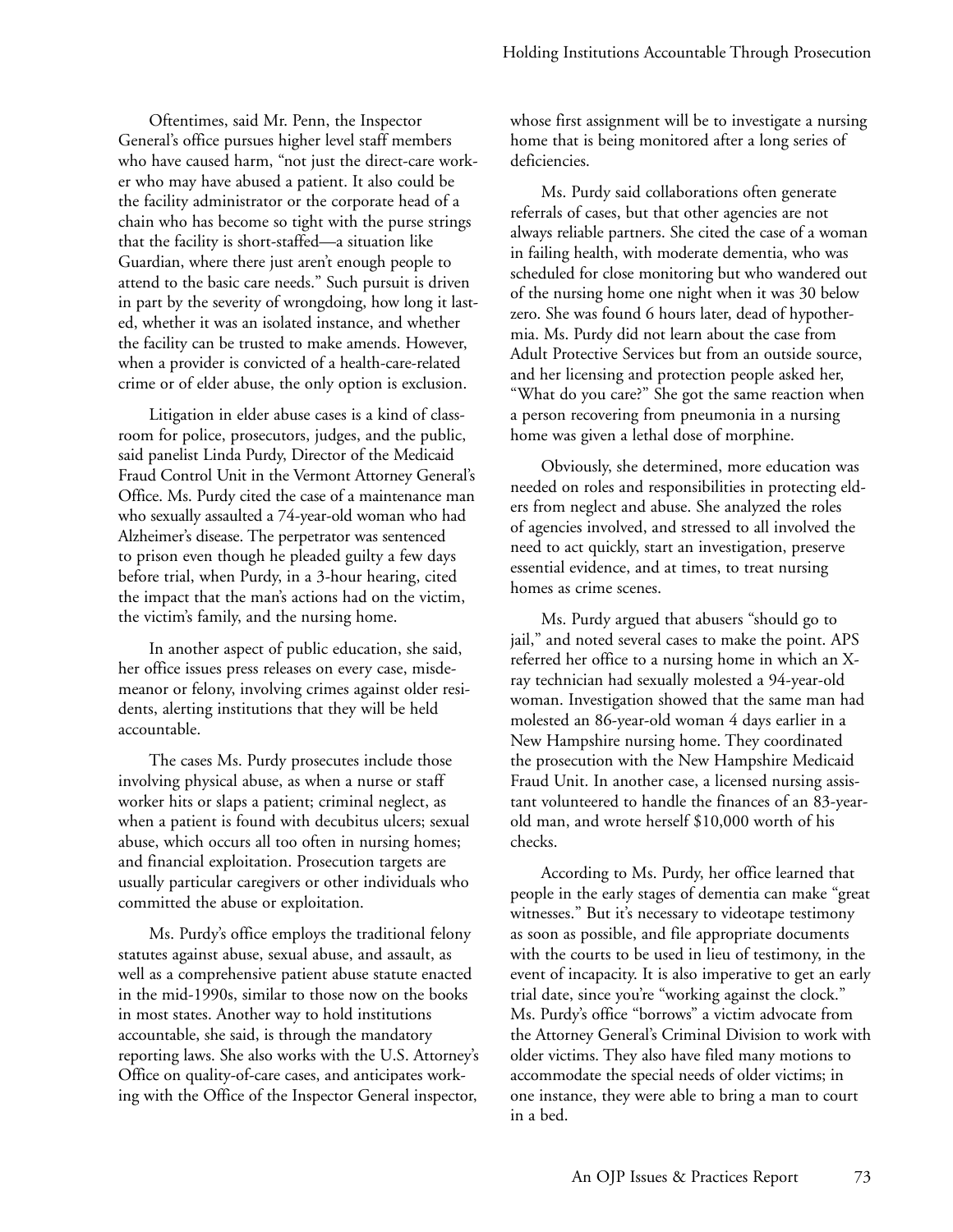Ms. Purdy's aggressive stance has been noticed by nursing home staff. She recalled receiving a phone call recently from a registered nurse who reported that every time nurse surveyors visited, his nursing home succeeded in concealing the fact that the staff was too small to care properly for the patients. He wanted to know if something could be done. "So we must be doing something right," she said.

Freda Fishman, Chief of the Consumer Protection and Antitrust Division in the Massachusetts Attorney General's Office, termed herself "an evangelist" for holding nursing homes civilly accountable through the use of consumer protection laws. But the words "consumer fraud" in this context narrow the focus and tend to make attorneys, particularly in the offices of state attorneys general, believe there is more of a burden than is actually the case.

Consumer protection laws exist in every state in one form or another, and they prohibit unfair activities in the conduct of a business. Therefore, Ms. Fishman said, "you don't need fraud." It is sufficient to show that "this isn't right," which is an easier standard to reach. As to what type of nursing home abuse is "unfair," she said, "you name it." Whatever is exploitative and robs people of dignity or money. It

is unfair to the taxpayers, to residents, to families, to regulators, and to the employees of the nursing homes, she said. Such cases are easier to pursue in part because they do not require the testimony of patients. "All we have to prove," she said, "is that this is happening and it's *unfair*."

Ms. Fishman noted the limited resources often available for fighting elder abuse, and argued that participants should take resources wherever they can find them, usually through alliances.

She recalled a recent case in a nursing home in which both the patients and staff were ethnic Chinese. Ideally, to conduct the investigation, her office needed linguists, psychopharmacologists, actuaries, CPAs, and bankruptcy specialists. Such specialists were not available, but she still pursued the case. "You have to take what you can get," she said, and work with that.

Potential partners often are anxious to help once they understand the stakes, or when the issue is properly framed. "These cases really grab people's hearts; they want to do the work when they know the work is there to do." One source of potential support, she noted, is women's organizations, especially when they see it as a civil rights issue in which poor black women are caring for poor white women without proper institutional support.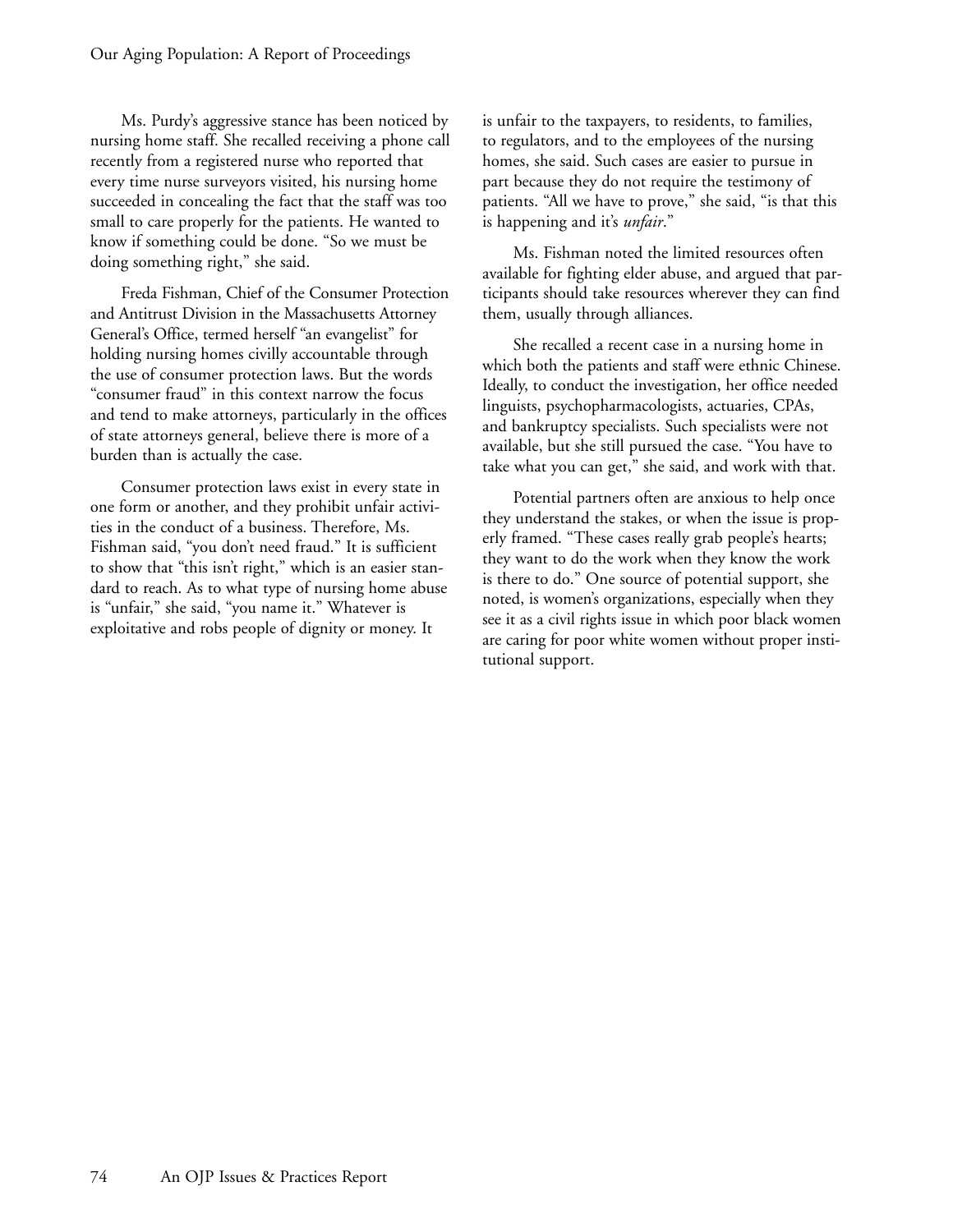# **Closing Session**

*The following is a transcript of the closing session of the symposium. The session began with remarks by Attorney General Janet Reno to the participants, followed by the presentations of eight selected state and tribal teams who reported their team plans to address elder victimization, formulated over the day-and-a-half meeting. Additionally, the Attorney General heard the recommendations of the Tribal Caucus which met on the evening of the first day. After the reports, the Attorney General engaged in a discussion with participants.*

**MARY LOU LEARY:** This is an exciting day for all of us, I think. I am so pleased, as I know we are all so pleased, that you are able to take the time out of your schedule to join us at this closing session. And as you know, Ms. Reno, we've asked a number of the teams here today to report to you about what they've learned and what they're planning to do back home with all of the interesting and stimulating information that we've acquired over the last day-and-a-half. I know that all of you have been working so hard to develop your action plans to take home and I want to thank you for your commitment to this work, to improving the response to crime and other issues faced by older Americans. Your input will be extremely helpful to you I'm sure, when you go home, but it's also going to be really helpful to us as we move into a transition period and we make our efforts to ensure that this issue does not fall off the radar screen and that it continues to be a priority. As you know, during her tenure, the Attorney General has really re-energized the Department of Justice's efforts to combat crime against the elderly. She's placed a very high priority on this issue and on all the problems that we've been discussing at this symposium in the last day-and-a-half. We're very honored that she can be with us. Without any further ado I want to introduce my hero, Janet Reno.

**ATTORNEY GENERAL RENO:** The truth is that I talk a good line, but it's Mary Lou, you and people like you all across this country that make me look good. So you are my heros and heroines.

I'm delighted that so many of you are here to discuss this issue because it is of critical importance to this nation, to me, to all of us, if we care about humanity and if we care about the human spirit. I suggested to Mary Lou that I let you go first because I'm here to learn. But I would like to spend just a few minutes outlining where I think we need to go as a nation to address this issue.

Today about 34 million Americans are over the age of 65. In 30 years that number will more than double. Today too many older Americans are victims of abuse and neglect in places where they should be safe, in their homes, in long-term care facilities, and too many are victims of fraud. We can do a lot better than we have.

That's the reason your work is so important. At the same time that we are supporting collaboration at the state and local levels, Secretary Shalala and I, along with our Departments, are continuing a very productive collaboration that we have pursued for the past 7 years, including this symposium. The efforts of the Department of Health and Human Services to promote healthy and safe aging are critical and they work nicely with our efforts in achieving elder justice.

Our justice system, if we are to truly achieve elder justice, must be responsive to the needs of older Americans. There's a wonderful statement on the wall of the Ninth Street side of the Department of Justice that says: "The common law issues from the will of mankind … is derived from the will of mankind, issuing from the life of the people, framed by mutual confidence, and sanctioned by the light of reason."

When too many people do not have access to the law, then the law becomes more meaningless. We have got to make sure that all our elderly have access to the law and to justice. But I never met anybody that would rather achieve justice in a court than achieve it by not having the event happen to them at all. So I think we first have got to look, as I have looked in terms of youth violence or any other initiative: What can we do to prevent it?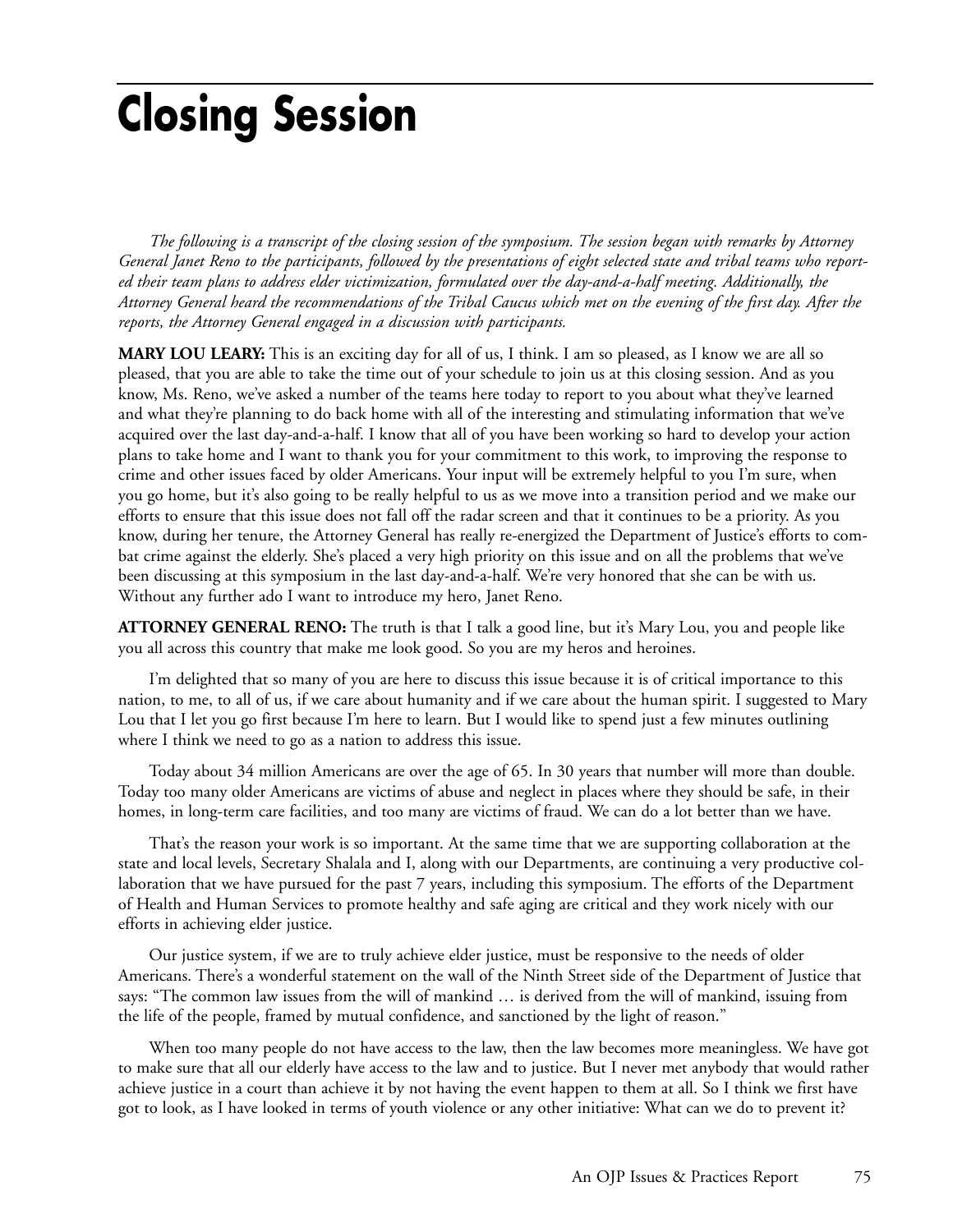I think this nation has got to take this number of people, organize itself in terms of the economic delivery of services that are designed to keep older people self-sufficient, involved, productive, and I think we can do a lot better than we have. I think we can provide answers to questions that enable people to be productive, how they can stay in their own home, what they can do—exercising, meals catered, so many other things. But we have got to develop an economy of service that will permit more Americans to afford it.

Old age does not have to be not fun. My mother was dying, but she always liked to go. So I said "Well, we can still go." And she says "Oh." I said, "You want to go to the rain forest in Costa Rica? I'll take you to the rain forest in Costa Rica. You want to travel across Canada by train and stay in the Rockies? We'll go do that. You want to go up the St. John's River in a houseboat? Let's go do that. You want to go to Maine to see your brother? I can't do that."

## (Laughter.)

"Why can't you do that?" "Because I like to sleep too much." "Come on, we'll get in a recreational vehicle and you can sleep whenever you want to."

Now, people say that gets arduous. At the time it seemed arduous, but those are wonderful memories, and she even had fun after Hurricane Andrew. Looking at the desolation, she could recall the first hurricane she was in.

We can do so much to make older years fun, interesting, exciting, and productive. And it was her brother who first taught me about the Internet, he being age 75, so it doesn't take these 17-year-olds.

## (Laughter.)

So prevention is the first part. It's critical. We need to develop and expand programs that teach older people how to avoid financial exploitation, mistreatment at home, and mistreatment in institutional settings. We should also be creative in thinking about how we tackle these problems, by using the Internet to warn and train people about consumer scams. When people are caring for their loved ones at home, we need to provide these caregivers with training and support to enhance their ability to provide better care.

It was amazing to me to reach out to find out how I made somebody comfortable. She wasn't dying that soon, so there were limited opportunities, but I found some people who could help. It's amazing what one bed, what one shift—you can do so much, and you can teach people so much, things that they don't learn if they major in chemistry and go to law school and decide to pursue a career in the law and public service.

You can really make a tremendous difference if we start thinking of this part of the economy as an area of a group of people that can still be extraordinarily productive. But there is an increasing recognition that prevention won't do it all, that we need multidisciplinary early interventions in this complex area. Such efforts are vital, not only at the state and local levels, but also at the national level. The quicker you see it, the faster you move, the lesser the problem.

Recognizing this, the Department has supported and pursued a number of multidisciplinary approaches, including the following. In the late 80s, the Department began funding the Triad program, a collaboration of AARP volunteers, the National Sheriffs' Association, and the International Association of Chiefs of Police. The goal of Triad, now present in 730 counties, is to reduce victimization of older people, especially by street crime. In 1998 we established five elder fraud prevention teams composed of AARP volunteers and federal, state, and local law enforcement officials, to educate older consumers about scams. Our Office of Justice Programs has awarded grants to train lawyers and victim advocates about elder abuse, to support technical assistance on domestic violence in later life, and through its formula grant programs to support services for victims of elder abuse.

Since 1999 our Nursing Home Initiative has sponsored cross-training for more than 1,000 federal, state, and local law enforcement, regulatory, social service, public safety, and health care professionals. We also formed multidisciplinary state working groups to provide infrastructure and focus on these issues at the state and local levels, and we plan to continue our regular productive interagency coordination with the Health Care Financing Administration and the Office of the Inspector General on case and policy issues.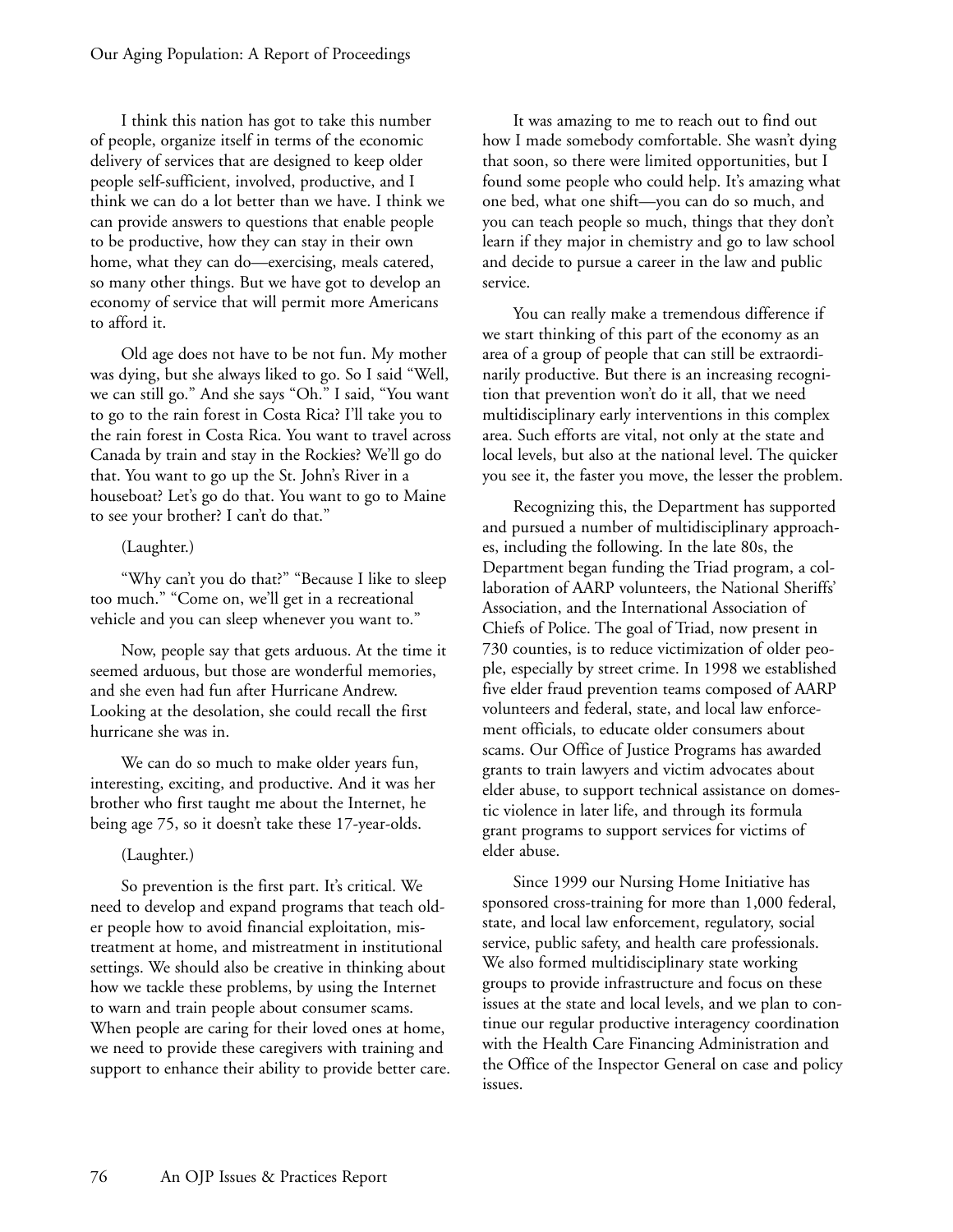Earlier this month, the Department sponsored a multidisciplinary roundtable discussion among health care, social service, and law enforcement professionals about medical forensic issues related to elder abuse and neglect. It is very difficult to prosecute a case or to intervene or to know what the trouble is if you can't identify what the injury is or what the harm is. "She fell out of bed." The good forensic physician can tell you she didn't fall out of bed; that's a blow that caused that injury.

We have got to have the capacity both for intervention and for prosecution, to be able to prove what happened before we can take effective action in terms of the criminal justice system.

Community advocates also have the potential to play a key role in advancing elder justice. For example, those working in the Senior Corps, the Corporation for National Service, are a tremendous resource. The Corporation for National Service has collaborated with AARP in a demonstration program called Experience Corps for Independent Living, to promote independent living for older persons, provide respite services to caregivers, and supplement the efforts of professional providers.

Older volunteers such as these help prevent elder victimization. With proper training, older Americans can recognize and facilitate interventions when victimization appears to be occurring.

Our elders have so much wisdom. She, my mother, put a sign over where she sat that said, "Treachery and old age will overcome youth and skill." I said, "Mother, don't you mean wisdom?"

#### (Laughter.)

Whether it be wisdom or treachery, they have so much to give if only we can ask and make simple arrangements that can facilitate what they do.

Other exciting collaborative approaches are being used by some of our medical schools, where geriatric teams are working with Adult Protective Services and others to provide clinical care, multidisciplinary training, evaluations, interventions, and, where appropriate, referrals to law enforcement where elder abuse or neglect is suspected.

Community policing is another very valuable tool that can be used. You get a police officer that

knows the neighborhood, suddenly realizes that Mrs. Jones hasn't been out, he waved at her, but there's some pattern that's not right, he can intervene or knock on the door or a call to Mrs. Jones' daughter. Or sitting with Mrs. Jones on a door stoop on an afternoon watching the sun go down, he can learn. He can hear the tone. If he's properly trained, he can sense the depression setting in and make recommendations to Mrs. Jones' daughter to do something about it or, if we got ourselves organized right, call somebody, if Mrs. Jones' daughter lived halfway across the country, to make a difference.

But sometimes the appropriate course is going to be tough prosecution, and when I talk to people they say, "That's right." And then when I tell them, but there are difficulties: "Yeah, you're like those other prosecutors; they say it's impossible to prosecute those cases." It's not impossible to prosecute those cases. I've done it, but they are very difficult.

We have got to remember, when we get into the prosecution we are in a situation where we've got to prove that case beyond and to the exclusion of a reasonable doubt. We have got to be able to prove, not just we think he did it, not just we think she had a blow rather than a fall, but proof beyond and to the exclusion of a reasonable doubt.

So rather than berate prosecutors, we've got to make sure the prosecutors have the tools in terms of forensic expertise, in terms of witnesses skilled in interviewing elderly people, and in terms of prosecutors who have the same skills to make a difference. But it is vital, absolutely vital, that we not shy away from pursuing the hard cases.

The Department is strongly committed to pursuing cases against nursing homes and other health care providers under the False Claims Act and the Civil Rights of Institutionalized Persons Act where failures of basic care lead to profound malnutrition, pressure ulcers, and other harm. These cases raise novel and complex issues, particularly where there's financial distress or the potential for nursing home closures. We will continue coordinating closely with the Department of Health and Human Services and others to fashion remedies that balance enforcement goals, recouping lost funds, and punishing and deterring wrongdoing with the public health goals of protecting today's and tomorrow's older citizens.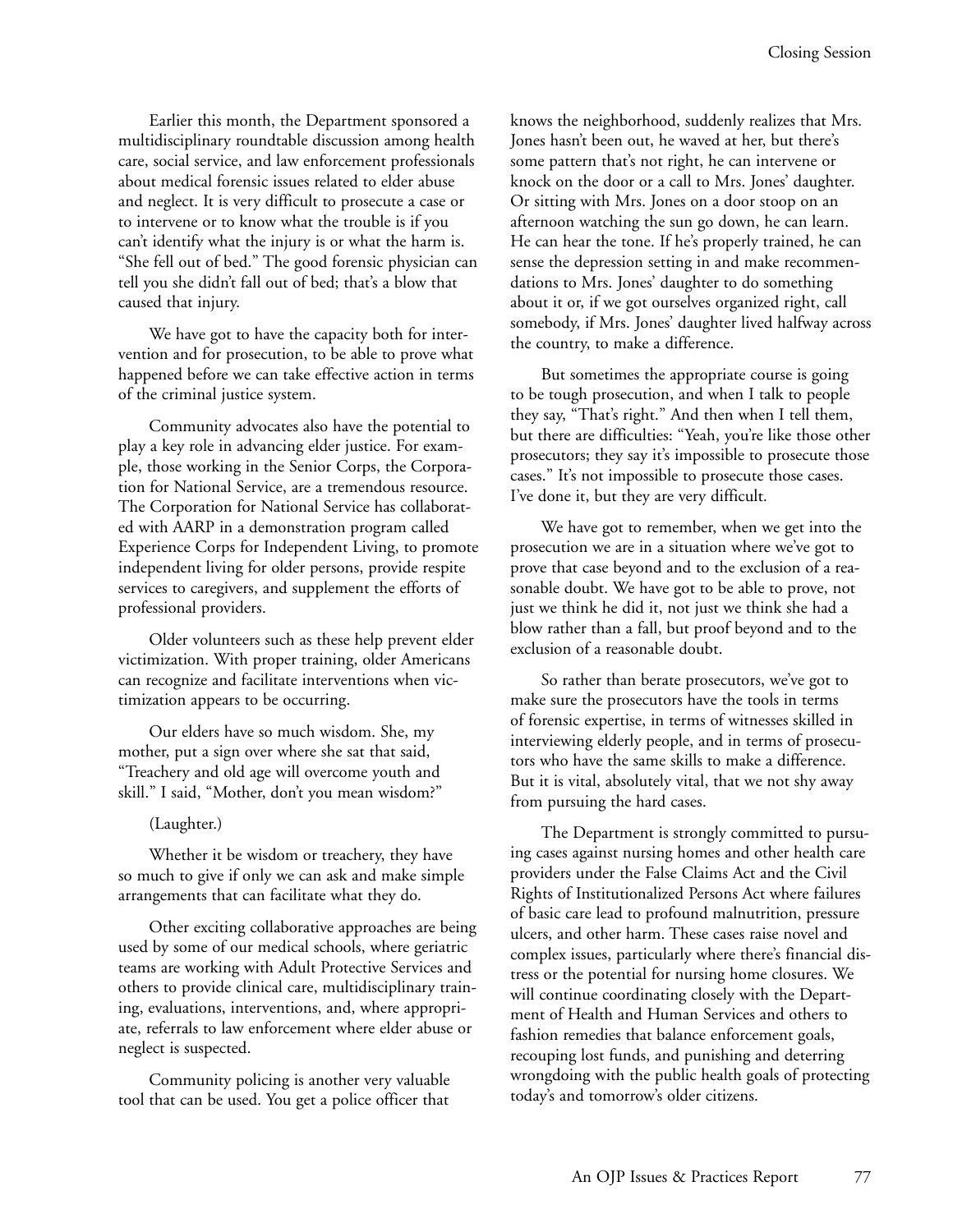Something else we can do. I have discovered when you go sometimes to a community they will say, "We just can't do it; we've tried." The best thing you can show them is something like what they're trying to do that worked, that has a track record, that's overcome the same obstacles that they are faced with. We've got to organize ourselves so that we show nursing homes how you can run a good nursing home or a good long-term care facility the right way, providing appropriate service at a price people can afford, in a humane way. It's possible, but we've got to show the best practices to make people believe that they can do the same.

We've got to develop a comprehensive, coordinated, well-funded national plan to prevent elder abuse in the first place, to pursue it correctly if it has to occur. But we don't have to reinvent the wheel. At the program on medical forensics, it was extraordinarily helpful to have a pediatrician who was an expert in forensic issues there. We can learn so much from one case to the other.

I really think that this whole effort is about defense of the human spirit. There is nothing so wonderful as an old person talking to that child and telling them what it was like to grow up long ago, when there were not all the things that we have now; to tell them what it was like to go fishing in a stream or to go scuba diving when they got older.

We've got to make sure that this nation is not just focused on its future, but on its present, the present in terms of the remarkable human spirit, the wisdom, the greatness of older people. They will overcome if we give them half a chance.

## (Applause.)

**MARY LOU LEARY:** Thank you, Ms. Reno. As you know, we have a number of teams who will be reporting to you this morning and I'd like to call the first team. We'll go in this order: it will be South Carolina, Nevada, New Hampshire, Yakama Nation, Texas, Montana, Northern Cheyenne, and then we'll hear from the Tribal Caucus. So if we can hear from the representative from South Carolina please. And that is Catherine Christophillis. She's the Director of Elder Abuse and Adult Protection in the Office of the Attorney General. And I should tell you because we have a five minute rule here, I'll be "refereeing" and I'll hold up my pamphlet when you have a minute left.

**ATTORNEY GENERAL RENO:** Okay. If she's right in the middle of something can I …?

**MARY LOU LEARY:** You can do whatever you want.

## (Laughter)

**CATHERINE CHRISTOPHILLIS:** Thank you for this opportunity. It's truly an honor to be recognized. I would also like to thank Randy Thomas from the Criminal Justice Academy, Jeff Moore from the South Carolina Sheriff's Association, and Jennifer Aldrich, the [Assistant] U.S. Attorney here as part of our team. South Carolina's ongoing collaborative efforts include a legislatively mandated adult protection coordinating council which has conducted interdisciplinary training, developed a training manual, and facilitated development of memorandums of understanding and agreement to improve system response. At the present time we have a state-level financial exploitation team and a multidisciplinary committee to study system responses for facility investigation. South Carolina also has developed a medical protocol for abuse and neglect cases. Strategies that we helped develop as a result of this symposium include specific recommendations for legislative change as follows. First, to improve our banking reporting for financial exploitation modeled, after the seminar I went to, from Oregon statutes and training kits. We would also want to strengthen how our powers of attorney are administered to encourage accountability, modeled after the Illinois statute, which I heard from. Also, we want to allow law enforcement to freeze assets, recover victim assets. We will establish a fatality review team. We will add a victim representative to our adult protection coordinating council. And we will contact our medical community to develop multidisciplinary teams to address medical issues. We will ensure that our mandatory criminal domestic violence statutes include elder abuse training, and we will establish emergency shelters. Our biggest challenges in South Carolina are our resources, including the time, the people and funding, educating our judges and prosecutors, lack of public awareness and protecting our victims through education, and making elder issues part of the community policing and community prosecution environment which exists in South Carolina. Our biggest assets are our strong leadership through the adult protection coordinating council. We have an excellent statute in our omnibus adult protection act which was passed in 1993, which includes powers for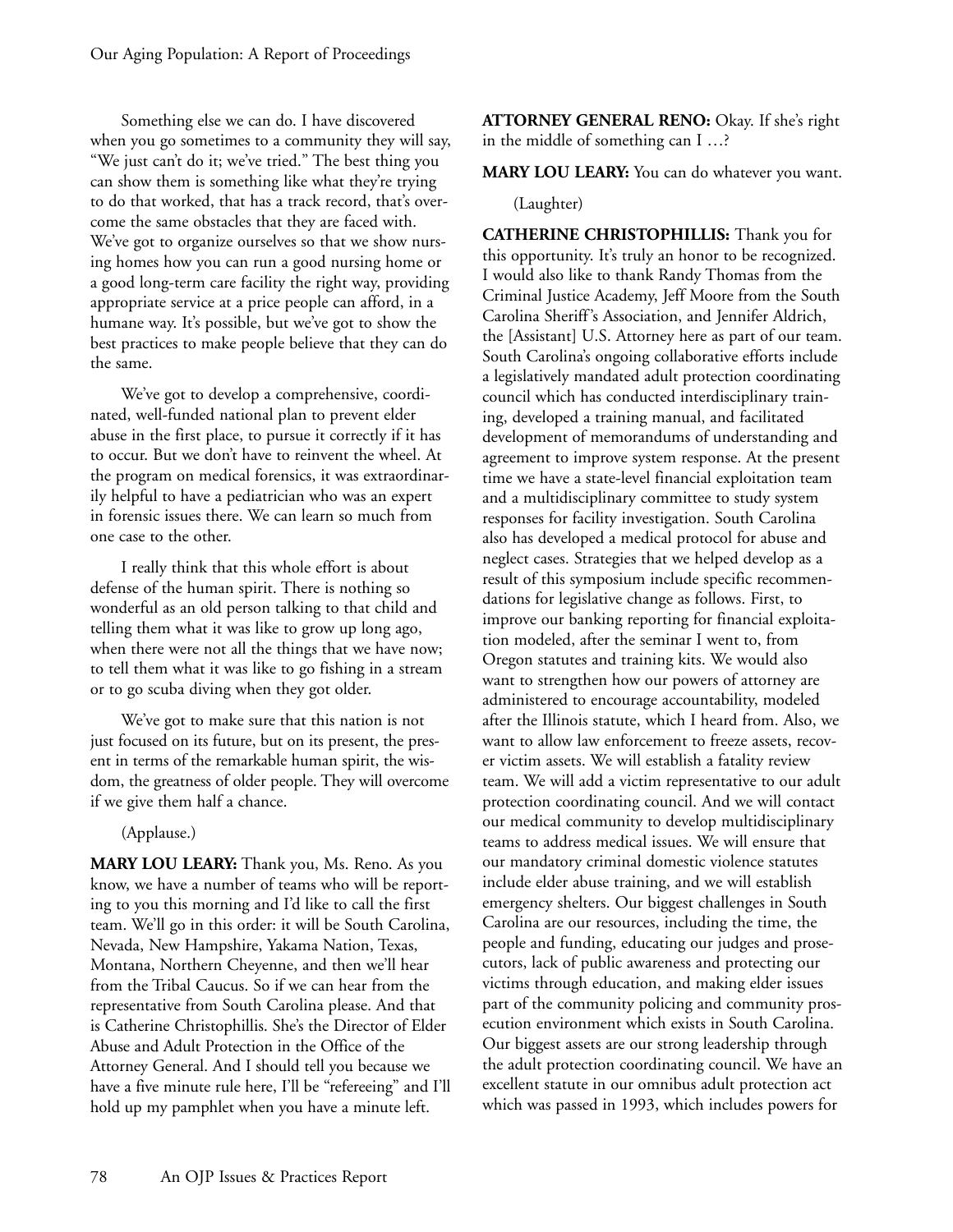investigative entities of APS and the Ombudsman including subpoena powers. We have enhanced penalties. For example, it is a 30-year felony in South Carolina if you cause a death of an elder by abuse or neglect. We are a small state, which is an asset because we are geographically close to each other. We have established personal relationships between our agencies and we trust each other. And we have a special unit in the attorney general's office that was established a little bit over a year ago, and I, as that prosecutor, have been able to reach different communities in our state. In our first case we prosecuted, we assisted a small town in the state of South Carolina where a 64-year-old vulnerable adult was financially exploited; she lost over \$350,000 on the pretext of home repairs. From the attorney general's office I was able to work with the local town police in investigating and prosecuting that case. The jury in a trial convicted the defendant of 15 counts of financial exploitation. He had used all this woman's money for crack cocaine. She will never, unfortunately, get it back, but the judge sentenced the man to 41 years in prison which was an extensive sentence—the greatest sentence that we've had in this kind of area in South Carolina's history. The woman, the victim, was reluctant to testify, but did testify and she couldn't hear through the whole trial, but she sat through the whole trial and at the end when the defendant was convicted and sentenced she walked out of the courtroom together with me and said, "Well, I guess he won't be bothering me anymore." So that was a great feeling and we are just honored to be here. It's been a very good learning experience for our whole team and we look forward to going back to our state and accomplishing the goals that were set forth at this symposium. Thank you.

(Applause.)

**MARY LOU LEARY:** From Nevada. Bonnie Brand from the Office of the Attorney General.

**BONNIE BRAND:** Good afternoon, Attorney General Reno. It is an overwhelming pleasure to be here and I thank you greatly for putting this together. Our entire team is grateful to you and we have had a wonderful and enlightening experience. Most of all it is just wonderful to be in a room full of people who are impassioned about helping the elderly as I have been for a long, long time. We do have a number of strengths in our state. As some of you may know

we're the fastest growing state in the nation and because of our lovely weather in the south it's becoming quite a retirement mecca. So these issues have been important to us for quite some time. In 1996 we made an Elder Abuse Action Plan, bringing together all sorts of people including industry people as well as government people, and law enforcement and social workers as well. And that has continued on with an annual Elder Abuse Council Meeting that we have. We also have a law enforcement protocol, which was entered into with the major law enforcement people in our state and that includes an investigatory plan and how the social workers will work together with law enforcement. We have been doing the multidisciplinary thing for a long, long time and the people here, we all know each other, we're all in communication and we're thrilled to death with e-mail because we're going to be able to do all these things without saying it twice or three times. A couple of the important things that we intend to do as a result of this is to contact our statewide associations. For one thing the sheriffs' and chiefs' associations will hear from us. We need more reporting from their offices. Our aging division needs those statistics in order to get the money that we need from our legislatures, so we need that law enforcement reporting. We have a very strong conviction that there's a whole lot of reporting going on that doesn't come to Aging Services, it doesn't come to our attention. Another thing we plan to do is contact the Nevada League of Cities and the Nevada League of Counties; we need help from those levels to publicize this and to get their help with implementing prosecution and training for law enforcement. We did do some wonderful training, we got some legislative money—\$60,000—to produce some videos and we used movie stars to do it—Vicki Lawrence and Bob Conrad from Wild, Wild West. And those videos have been sent out to law enforcement and there's a quiz that goes with it so they get postcredit for watching that and for taking their quiz and succeeding. Lastly we came up with an idea that we would like you to consider and that is for publishing a nationwide resource for all of us to know the resources that all of us have. I've just mentioned two videos that we have and at this conference I've heard that California has a pretty good law enforcement video training program and if we could have sort of a resource directory that would tell all of us who has expertise in what area of law, I think it would be very, very helpful. And again with e-mail I think we can keep each other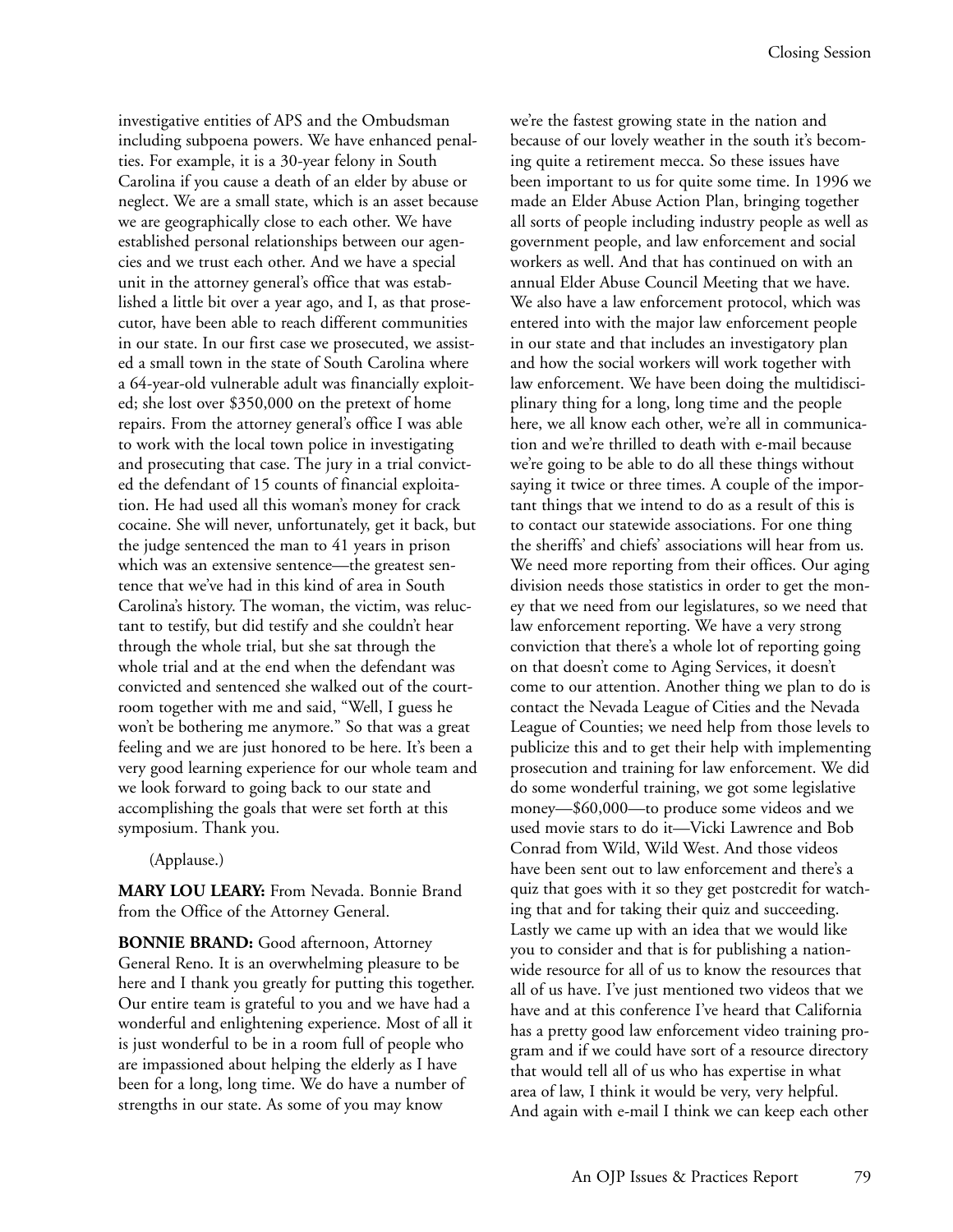abreast of important cases and breakthroughs and ways to help our prosecution of these cases. We know prosecution is difficult and one of the things we've done in our state is pass a civil law that allows for double recovery for civil cases that are won in the areas of elder abuse, neglect, and exploitation. And we're starting to see some of that because the proof level is lower and the cases can be won more easily. Lastly we'd just love it if we could have a copy of everybody's questionnaire because we think we would sure learn from that. So we thank you so much for putting this together and for coming to speak to us yourself.

## **ATTORNEY GENERAL RENO:** Thank you.

(Applause.)

**MARY LOU LEARY:** Thank you Bonnie. We will be providing copies of the questionnaires—we'll find a way to put it all together and get it out to all of you because they were extremely, extremely helpful. From New Hampshire, Ann Butenhof, from the New Hampshire Legal Assistance Office.

**ANN BUTENHOF:** I'd like to thank the Department of Justice and Department of Health and Human Services on behalf of New Hampshire for hosting this conference and sponsoring us to be here—providing the cost of our way certainly encouraged us to have good participation. Our New Hampshire team is composed of representatives from our Department of Health and Human Services, our attorney general's office, local law enforcement, as well as the legal services program. So it's pretty wide representation. To give you some background, New Hampshire has many collaborative efforts that are currently in place, from reverse boiler room efforts to drafting legislation on mandatory bank reporting and strengthening adult protective laws. We have an active Triad program. We have ongoing community education related to consumer fraud issues and an innovative aspect is our quarterly meetings of Adult Protective Services administrators from six states in our region where everyone can learn about initiatives in the neighboring states. Despite these ongoing partnerships we're recognizing that our efforts have been quite fragmented and we were really struck at this conference by, "Boy, what if we did something very similar back home?" And so we proposed that we really need to get all the players at the same table and have a

conference very similar to this. We want to raise the awareness of the emerging issues in this area and to encourage multidisciplinary collaboration. We believe that for this really to be successful in New Hampshire that we would like to have leadership from the very top, so part of our plan was to approach our governor to get involved and we believe that the time is right for this in our state. To plan a symposium similar to this in New Hampshire we would use a collaborative model in the planning. I would want to involve elder consumers. We have many organizations who work with elders; we'd like to include the volunteers and elder advocates. Cosponsors would include Adult Protective Services, the AG's office, the Governor, AARP, Legal Services, and I'm sure we may have a couple more sponsors as well. We have envisioned two primary goals of our symposium; one is to create a statewide consortium relating to all elder abuse issues. This is important because we do have task forces and different regions of the state that are doing very good work, but it's not a statewide effort and so we'd like to make this statewide, and to have task forces that come out of the consortium that would be working on specific areas of their expertise. Our second goal would be to create a coordinated statewide education plan. As I mentioned, we do have ongoing education taking place; we'd like to see it more coordinated and make sure that it's ongoing and repetitive. Our biggest challenges are funding—that's not surprising—and our fragmented elder advocate network. Our strengths are that we have many organizations in New Hampshire that are involved in elder advocacy. We have a lot of strongly committed people. We're a small state—we think that is a strength similar to South Carolina—and we have many strong volunteer organizations. So thank you for allowing us to make this presentation.

## (Applause.)

**MARY LOU LEARY:** We have a number of tribes represented here today. We're going to hear now from the Yakama Nation, from Anna Ward who is the Deputy Director of Justice Services.

**ANNA WARD:** Good afternoon, Madam Attorney General. I'd like to recognize our team: our Tribal Councilman, Clifford Moses; Tribal Councilman, Leo Aleck; our Chairman of our Yakama Nation Elders Advisory Board, Joe Sampson; the Director of Area Agency on Aging, Arlene Olney; our Police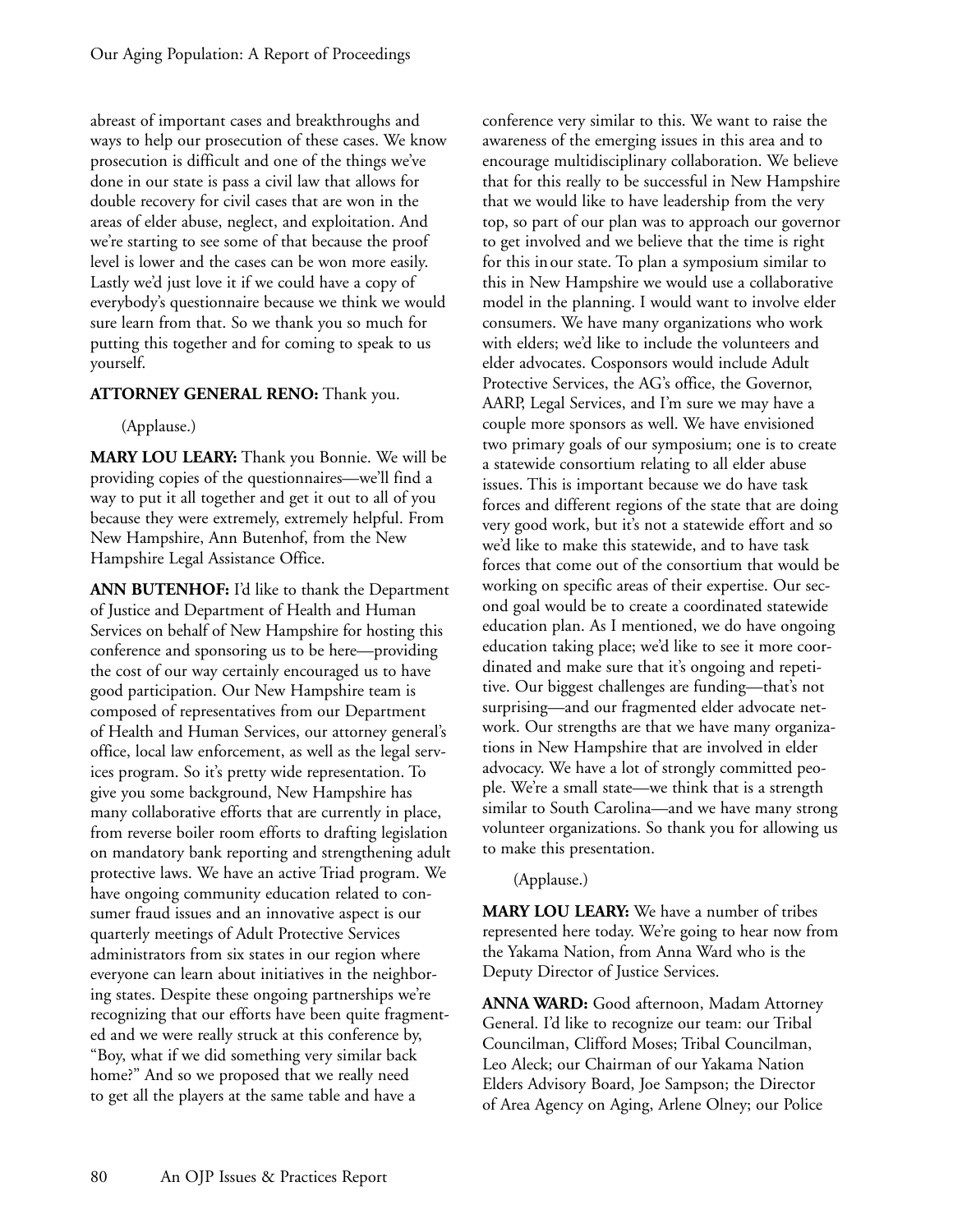Commissioner, Jonathan Whitefoot. We appreciate the opportunity to be here and for us to speak. The Yakama Nation is located in Toppenish, Washington, and we currently have a Tribal court system and police department that the people have access to for reporting incidence of abuse, theft, mistreatment by family and caretakers and that can assist in the protection and efforts to provide security and safety to elders in their living environments. In addition, the Yakama Nation has the long-standing Area Agency on Aging Office (AOA) and we are service area 10, and within that we have an active Elders Advisory Board and Advocates that address the complex issues of our aging population on the reservation. They involve the IHS—Indian Health Services—domestic violence program, mental health, and they work with outside agencies such as APS, AARP, and People for People in ongoing discussion towards the education and development of ways to protect the elders, their interests, their right to a better life. The Yakama Nation has adopted a strategic plan, which addresses the need for elder issues and the adoption of an elder abuse code. Currently, we are serving the elders and we need to work on the redevelopment of a comprehensive elder abuse code that deals with criminal and civil penalties. We need to establish an elder review board that includes a comprehensive team of personnel that deal in those issues. We want to provide for continued education of service providers to improve the quality of the courts, the prosecutors, the judges, the guardian ad litem advocates, and social services for elders. We want to utilize the courts, newspapers, AOA, Indian Health Services, to provide educational forums to educate with articles, newsletters, brochures on issues such as where to get help, how to get help, what their rights are, and what to do when they realize that they really need help, have an opportunity to participate in a Native American Elder Abuse Conference where we can share codes and issues relative to Indian Country. Our biggest challenge is jurisdiction of the Yakama Nation relative to the protection of the elderly from abuse by non-Indians that live on our reservation. We have a challenge for the need of money and qualified human resources allocated to those kind of programs that are necessary to assist the elders. We have the need for a complete and comprehensive code adopted by Tribal Council and presented to the General Council. Our biggest asset is that we have a Tribal Council supportive in the revision of the Elder Abuse Code and a willingness

to work with the codification of diverse and comprehensive issues to protect the elders and their families. The Tribal Courts and the Police Department are willing to exercise jurisdiction on behalf of the elderly for the protection of their rights, dignity, and the protection of their interests. And we have an Area Agency on Aging Program that is established and provides services to the elders in the community. Thank you.

#### **MARY LOU LEARY:** Thank you.

(Applause.)

**MARY LOU LEARY:** And from the state of Texas, Carmel Dyer, who's with the Baylor College of Medicine.

**CARMEL DYER:** Good afternoon, Ms. Reno, and other dedicated interested parties in the room. There are nearly 20 million elderly people in the state of Texas. We have the third highest number of nursing home beds in the country. We have an ethnically diverse state. There are over 254 counties that are both urban and rural. It takes 12 hours to drive across the state from end to end. Or as we say in Texas we have miles and miles and miles of miles.

#### (Laughter)

So there you see some of our challenges—geography and population. Also we felt that a challenge was a need for more public awareness, but then of course, once the public is more aware, what interventions are we going to apply once there are more cases? Certainly lack of research we identified as a challenge. The need for federal legislation and also, oh yes, funding.

#### (Laughter)

Our assets are the commitment of the involved organizations, including law enforcement, medicine, and social services. We have a strong state APS that is centrally located and organized with centralized training that is standardized. We have a central database which has been a repository of information and the first publication on that will be in the fall, next year. We have good working relationships among the organizations I described. Our ongoing collaborative efforts include a lot of initials, there's Triad, there's FACT, the Financial Abuse Cessation Team, there's SAF–T, the Seniors Against Fraud in Texas, there's CRCG, Community Resource Coordinating Groups,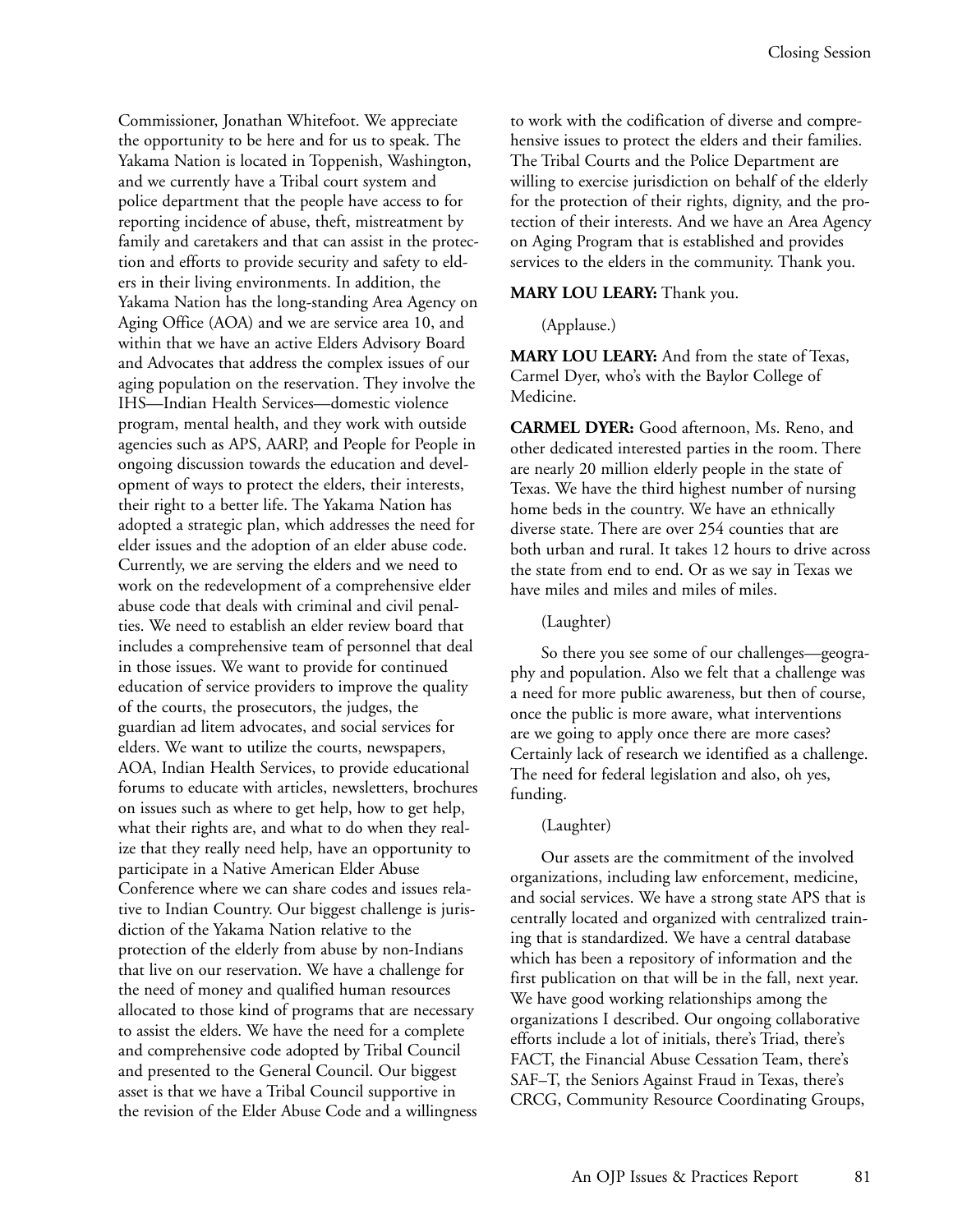which help HHS deal with and help Alzheimer's patients. There's APS collaboration with the DHS long-term care regs and services, MHMR advocacy's all working on institutional abuse. There's a TEAM Institute, which is our medical geriatrics team that's collaborating with the Adult Protective Services and based on the recommendations of Olga Trujillo from OVC we are now beginning to work with law enforcement. There's also a banking project that involves the APS, the AG offices, the Texas Department of Banking and other financial entities, modeling that which is being done in California, Utah, Oregon, and Massachusetts. But now what steps are we going to take from what we have learned here at the conference and this opportunity to meet? One, we're going to develop a pool of experts as a resource for law enforcement. We're going to hold a Texas summit to pull together interested parties. That's going to be sponsored by Triad and the TEAM Institute. Mark Jeffers is going to organize it and it will be in the first week of December.

#### (Laughter)

We hope to expense TEAM Institute with other entities so there's more funding. We have such a big space so we have vowed to use more telemedicine and teleconferencing. And, of course, we're going to seek different ways to fund research on the issues that we have all identified that are so very important. We're grateful for this opportunity to be here today. The entire conference has defined the word collaboration. And we are committed to go back to our state and implement the things that we learned here, take action on our action items, and hopefully turn those miles into smiles for the vulnerable adults in Texas.

#### (Applause.)

**MARY LOU LEARY:** Thank you. And Mark, if you need to leave early so you can get going on that conference .... You've got a lot of work to do. Minnesota we'll hear from Barbara Doherty who is the Adult Protection Consultant at Department of Human Services there.

**BARBARA DOHERTY:** Good afternoon. I'd just like to echo the thank you from all of the other speakers to those who hosted this conference for bringing us together. I was chatting with Lori earlier and I said I think we got picked just because we said our priority was to go back and train the judiciary.

## (Laughter)

So we've decided we've got a big task ahead of us. Our group has been meeting as an interagency focus group since the December 1999 conference hosted by DOJ in Iowa, and it's a very broad-based team representing the state attorney general's staff, the U.S. Attorney, a HCFA representative, our state long-term care ombudsman, the Department of Adult Protective Services at the state level and the local level, and we have really focused in on training and working together to coordinate that training as a key effort. And we do seriously recognize that within our state the next area that we have to approach is, in fact, the judiciary and the appeals refs who do hear the cases. We've made some progress, we feel, in terms of crosstraining with law enforcement and regulatory inspectors in terms of cooperating on those investigations and with county APS, but we have not yet made any significant inroads into the judiciary and we realize that training them at their conferences, on their turf, with their colleagues will, in fact, be our hopefully successful contact with that group. We have been quite successful in coordinating training to date. As I said before, there's a specific statute line for the Adult Protective Services Law in Minnesota that mandates that training continue on an annual basis with the named lead agency investigators and law enforcement. But that does not include, as I have said earlier, the judiciary, so we've identified them as the next group that our collaborative task force will work with. I don't believe we are going to say we'll do this in December, but we will definitely do it in the year 2001. And again I thank you for the opportunity to come to the conference. We've all learned a lot. And if you'd like to come to Minnesota some time in the year 2001 and help us with this task we'd be glad to invite you.

(Laughter.)

(Applause.)

**MARY LOU LEARY:** Thank you. And from Montana, Rick Bartos, who's Chief of Protection Services in Montana.

**RICK BARTOS:** Madam Attorney General, on behalf of the Montana delegation, again we extend our appreciation for the opportunity to be here. We have representatives from the Montana Attorney General's Office, the U.S. Attorney's Office, the state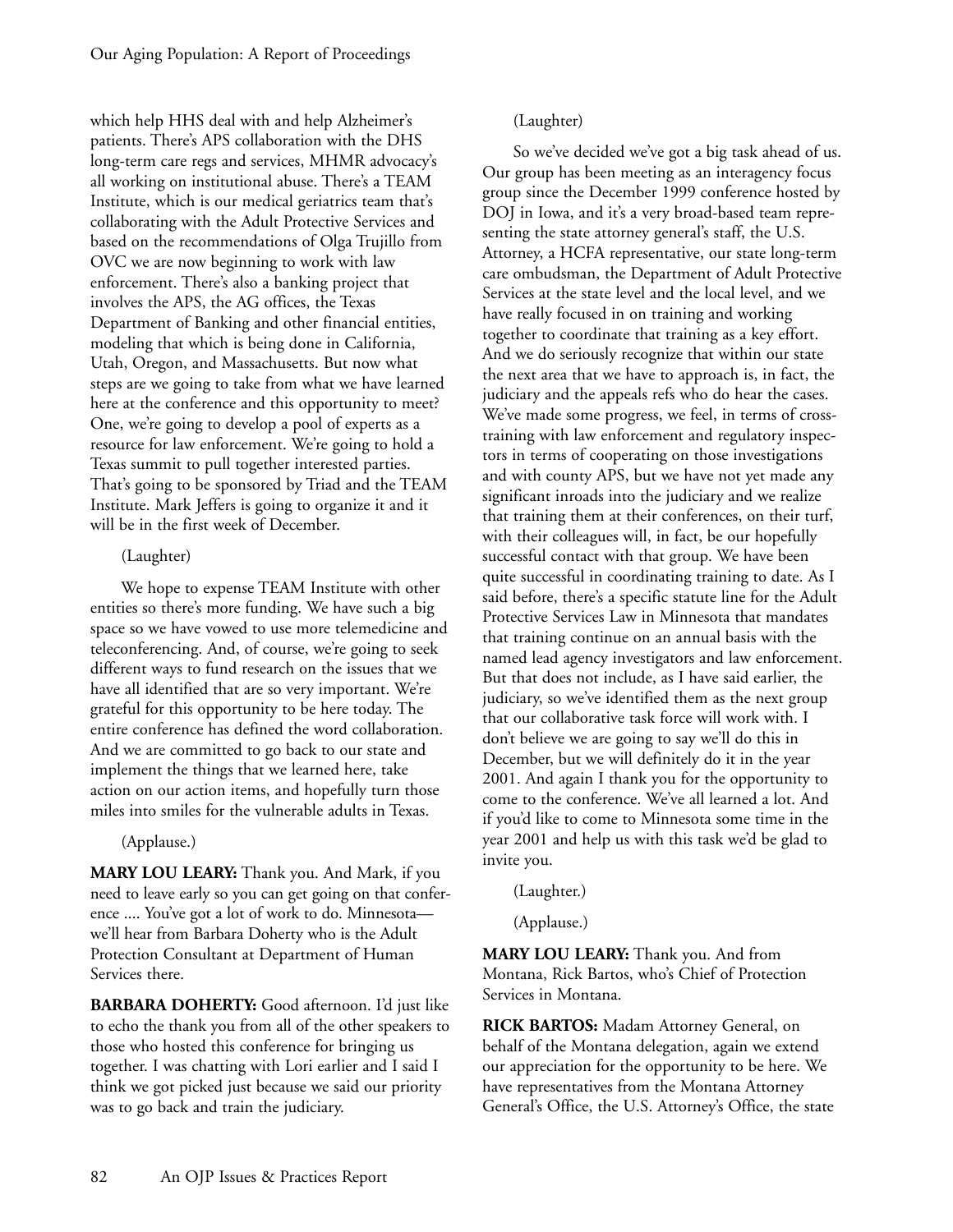Insurance Commissioner, Adult Protective Services, the Medicaid Fraud Control Unit. We know each other very well. We're a small state in terms of population so when we have to take on elderly issues we wear multiple hats and we do our best to collaborate as much as possible. There are a number of ideas that we have learned through this conference, and thoughts that really enhance what we have been doing in Montana. There's a Billings Chapter on the Prevention of Elder Abuse, which is a nonprofit organization and has just released their financial exploitation packet following the examples of Oregon and Massachusetts. We have a very proactive and very active Department of Commerce, Telemarketing Fraud Unit. The State Insurance Commissioner has bent over backwards with his staff to help collaborate in these areas. We have a Medicaid Fraud Control Unit that is very closely aligned with Adult Protective Services. We know that as a result of the Los Angeles Conference on Nursing Facilities, again sponsored by the Department of Justice, there has been continued collaboration between the U.S. Attorney's Office and Adult Protective Services teams. It's unheard of to have representatives of the U.S. Attorney's Office meet almost on a monthly basis with Adult Protective Services teams and that is very important to link the federal and state government. But we went through some self-examination as we heard the various presentations here today and we do recognize that we have some limitations. Montana has seven Indian reservations; each reservation is governed by tribal government. Each tribe of (inaudible) sovereignty is an important component of their existence. There are no state collaborative efforts or at least components that help to bring the various tribal organizations and the state together in terms of Adult Protective Services. Consequently a lot of Adult Protective Services' and our response to elder abuse, exploitation, and neglect is done on a case-by-case basis, on an individual basis by individuals such as Adult Protective Service workers in collaboration with Indian Services, social service workers, the local deputy sheriff, local nonprofit organizations in each area. Describing briefly the strategies that we're going to develop as a result of this conference and our self-examination is that we will invite the tribal, APS, and social service personnel to state training. Attempt to collaborate again more and more of the importance of knowing that we are one people and elder abuse is the same whether it's on the reservation or off the reservation. We are going to

request the assistance of the state's Indian Coordinator to assist us in bringing these individuals together for purposes of providing training. We're going to continue to serve all persons on the Indian reservations if a referral is made, realizing that individuals that live on the reservation are also citizens of the state of Montana and we can let the jurisdiction issues kind of work themselves out; we're more interested in protecting the individual. We're going to approach the Montana/ Wyoming Tribal Council, Chief Council—it's a group of 11 or 12 Tribal Chiefs who meet periodically to talk about common issues and attempt to seek some consensus on broad ranges of abuse, neglect, and exploitation. What is our biggest challenge, well there are a number of challenges, and again I won't repeat those that you have heard today, but like Texas, Montana is the fourth largest geographic state in size. Our population is less than 900,000 people; in fact, we have more Elk than we do people in Montana.

#### (Laughter.)

We have what we call the Eastern Region in Montana composed of 17 counties; that territory is larger than the size of Delaware and Rhode Island combined. In that one area there are only  $2^{1/2}$  social workers dedicated to Adult Protective Services to serve that entire area. It is not unusual and it's the average mileage per one Adult Protective Services worker to travel 15,000 miles a year in order to provide social services. Our biggest challenge is tribal sovereignty and state jurisdiction issues as they relate to criminal prosecution and investigation; that is sometimes way above the heads of our social workers or the people that are directly involved in the protection of human beings. Many times that gets in the way. What is our biggest asset? Our biggest asset is the willingness of the state, the attorney general, the State Insurance Commissioner, the U.S. Attorney's Office to work together. We see opportunities of inviting individuals from the tribes as well as the state to help collaborate. We have a big asset that everybody has intended and continues to intend to cooperate as best as we can with the resources we have. And again, we extend our appreciation to this conference and on behalf of Montana and the tribes. We extend our appreciation for you to visit the Northern Cheyenne Tribe this last summer and have an opportunity to see eastern Montana. We will be following now with Jackie Tang, who is the Director of Social Services for the Northern Cheyenne Tribe.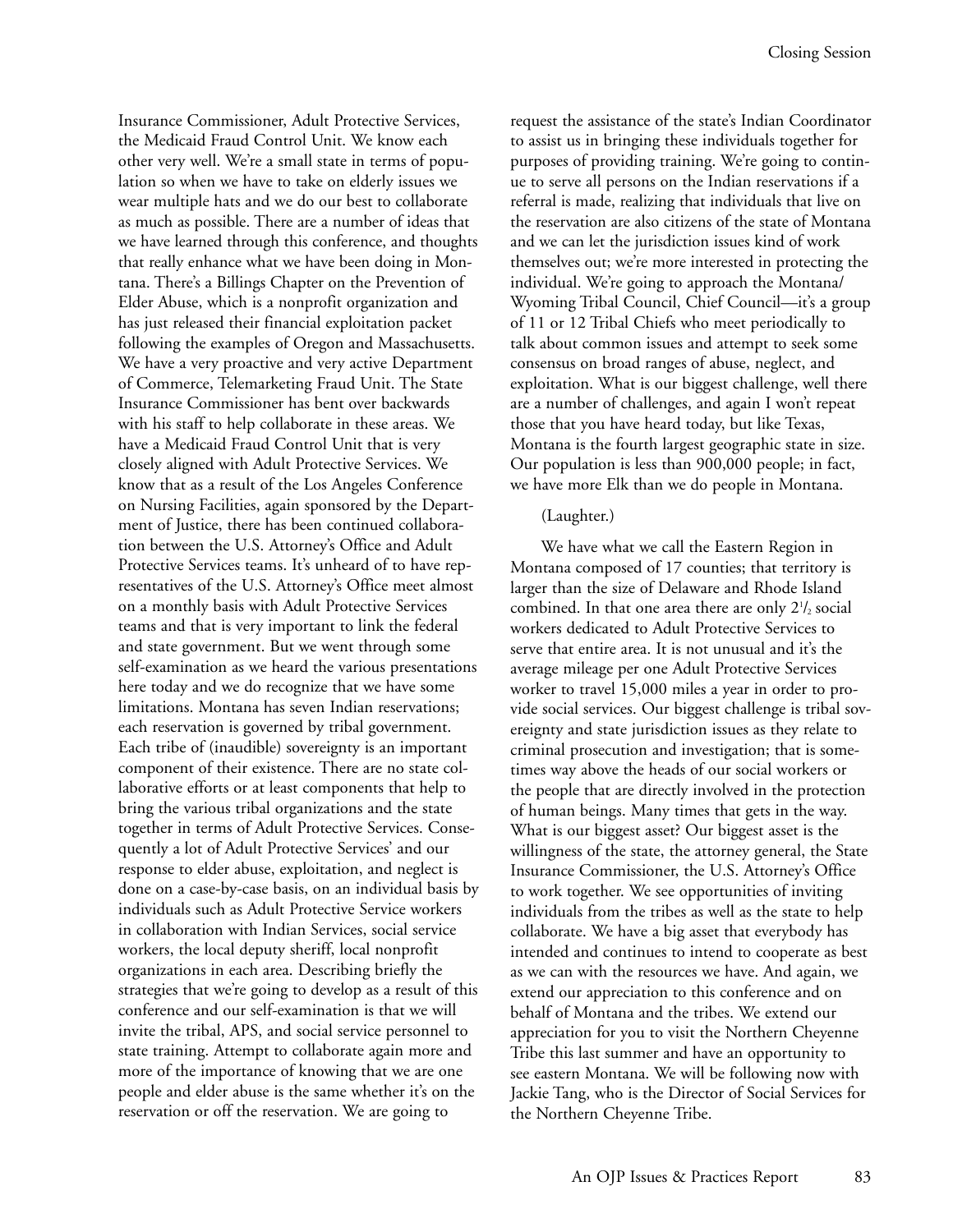**MARY LOU LEARY:** Thank you. Great basketball program.

**JACKIE TANG:** Good afternoon, my name is … oh, he already told you my name.

## (Laughter)

The Northern Cheyenne Tribe has one ordinance in the Tribal Law Order Code which deals with elderly exploitation. This ordinance has never been enforced. There are nonexistent laws to protect the elderly. Tribal prosecution and Social Services sometimes handle financial exploitation. Social Services sometimes become the payee to monitor the elderly and sometimes the disabled income such as Social Security payment, SSI, and lease payments. Abuse and neglect at home—any abuse or neglect at home—is usually reported to Child Protective Services since there is no Adult Protective Services on the reservation. Child Protective Services sometimes reports to the public health nurses; CPS and PHN sometimes conduct investigations together. Family members are referred to other agencies to assist them in their care of the elderly. Institutional care and abuse complaints are usually referred to the supervisor of the caretaker. We don't have an institution, but we have an elderly complex, which houses the disabled and the elderly. Strategy: to begin looking for funding for an adult protection services position. Begin a local team of professionals to discuss and implement a referral system and how to handle the referrals. Referrals will include financial exploitation, abuse, and neglect at home, medical neglect, institutional abuse and neglect. As a team they will decide how each referral should be handled and what services are to be provided. The team will also create tribal laws to handle elderly abuse and to define it. The team will also develop a tracking and monitoring system. Collaboration with other agencies will be a challenge since the elderly are one of the most important resources to the Tribe. I don't know if they'll let us do it. Funding is limited for Indian tribes, especially for our Tribe—we don't have funding. I think we just have limited funding from the state to feed the elderly; I don't know what other funding we have. Educating the public will be challenging due to the public's reluctance to try anything new. [Another strategy is to work] with the Tribal Council in implementing a law on mandatory reporting of elderly abuse. Our Administration, Tribal Administration, has just changed—elections are

coming up next week and hopefully we'll get people in that will help us enforce the … work with our idea here. The Tribe, there's only two of us from our Tribe: Joanne Wolfblack, she's with the Elderly Program; and I'm with the Social Services. So we're the only two from the Northern Cheyenne Tribe and hopefully we'll go back and … well, we will go back and try all this and hopefully, people will listen. Thank you.

## (Applause.)

**MARY LOU LEARY:** Thank you. And Ms. Reno, last night, with some assistance from Norena Henry who you know from Office of Justice Programs, a Tribal Caucus got together. They didn't have enough working all day from 8:15 a.m. till 6:30 p.m. here in conference—they met until after 10:00 p.m. in a tribal group and they have some recommendations. So we will be hearing from Charlotte Bradley who's a Zuni Pueblo Tribal Council member.

**CHARLOTTE BRADLEY:** Attorney General Reno, Keshi, this is a greeting from the Zuni Pueblo. Last night we met; there were about 10 tribes and some state representatives that met to discuss the recommendations that would best assist our Indian tribes. At this time I'd like to recognize the group, if you would all stand, who were in that caucus last night.

#### (Applause.)

The group has asked me to present to you a list of 10 action items. These action items will assist Indian tribes in our response to continue to protect and care for our elders. They also will ensure the accountability of the offenders. Briefly the action items listed focus on: (1) increased resources, which is the funding; (2) interagency collaboration; (3) training; (4) tribal cultural development and implementation; (5) confidential testimony; (6) traditional mediation; (7) national summit for Indian Country; (8) Indian family violence and elder abuse; (9) interagency agreement; (10) data collection.

Our goal is to ensure safety of our community members, especially our tribal elders—they are the keepers of our religion, history, and our culture. Here is the list of items that we had presented. Lastly, I would like to thank the Department of Justice and the Department of Human Services for putting on this conference. It really opened our eyes and we learned that there are so many resources that we could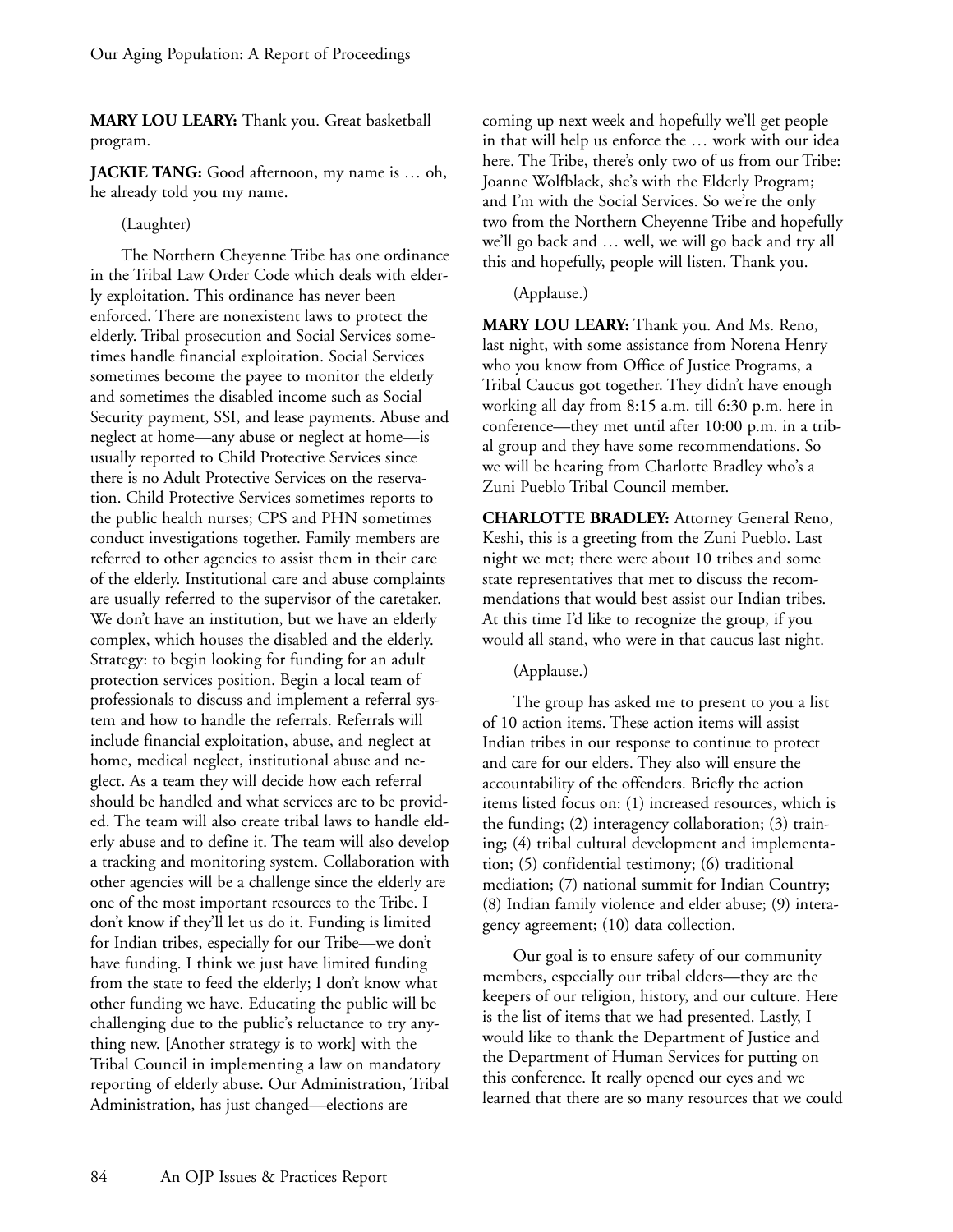plug into and develop—our tribal codes and all the other regulations that we need to get together. So we want to thank those that help put on this conference. Thank you.

## **MARY LOU LEARY:** Thank you.

(Applause.)

## **MARY LOU LEARY:** Yes. (recognizing participant)

**LEO ALECK:** Good morning. I was a member of that caucus meeting last night … all the Indian tribes representing their sovereign nations. Always address an honorable representative of the United States government as a trust responsibility person. And also, that these persons will honor the treaties that were made with the various Indian tribes. And lastly that the government-to-government consultations, in this regard, with our elderly people, need to be at least addressed in the formal terminology of government to government as well as the honoring of the treaties. And once again, we want to thank the Honorable head law enforcement person of these United States. Thank you very much.

**ATTORNEY GENERAL RENO:** You're quite correct. And the most important thing for me is early on I decided that we talk too much and that we should go listen to our Native American friends with whom we have a government-to-government relationship, and for whom we have indeed a trust responsibility created by treaties. In Albuquerque, I listened in what has to be the most extraordinary day-and-a-half that I've had as Attorney General. And then the second listening conference was, of all places, Harvard Law School. And then there was one in South Dakota. These have been immensely important for me and I just thank all the tribal representatives for being here and want to tell you that in whatever time I have as Attorney General and after that, both with my Miccosukee friends in south Florida and those friends I have met across the country, I'm going to try to do everything I can to see that the United States complies with its trust responsibilities. Thank you.

(Applause.)

**MARY LOU LEARY:** And now we'll open it up for questions, suggestions, and discussion. Yes. (recognizing participant)

**LAURA MOSQUEDA**: Once a year I take the skeleton out of my closet. My name is Laura Mosqueda. I'm a geriatrician with University of California-Irvine. I have four suggestions that I'd like to present based on what I've heard here and in previous forums. One: I think that the Department of Justice should have a section on elder justice, just as you have a lot of funding in agencies related to child abuse. And I think the elder justice section needs to be appropriately funded and it needs to be truly supported by the people in power at the DOJ.

(Applause.)

Two: I'd like to recommend a national task force that will drive and guide a national agenda on elder abuse. And that this task force really should include people from justice, social sciences, medical sciences, etc. Three: I think there needs to be increased federal funding for research from all agencies that have an interest in this area; that includes DOJ, CDC, NIA, etc … because the science must catch up with the issues in elder abuse and we're very far from that. Four: I think that with your help and leadership we really need to raise public awareness about this issue. The citizens of this country should be outraged and we're not. Thank you.

(Applause.)

**MARY LOU LEARY:** Are there more questions out there? Here's your chance.

**ATTORNEY GENERAL RENO:** Can I ask some questions?

**MARY LOU LEARY**: You certainly may.

**ATTORNEY GENERAL RENO:** Go ahead sir. (recognizing participant)

**DAVE KESSLER:** My name is Dave Kessler and I'm with the Ohio Attorney General's office and I just want to play on the woman's comments which were right on. My prior career: I retired as a Police Officer from the State of Georgia. To be quite frank with you, there are so many law enforcement people in this country and the people in this room, we have to fight to do the right thing because the people at the level that can make the decisions aren't really attuned to what the problem is that we're dealing with when we go into the homes, or we go in the nursing homes and we see the devastation. Now one thing we have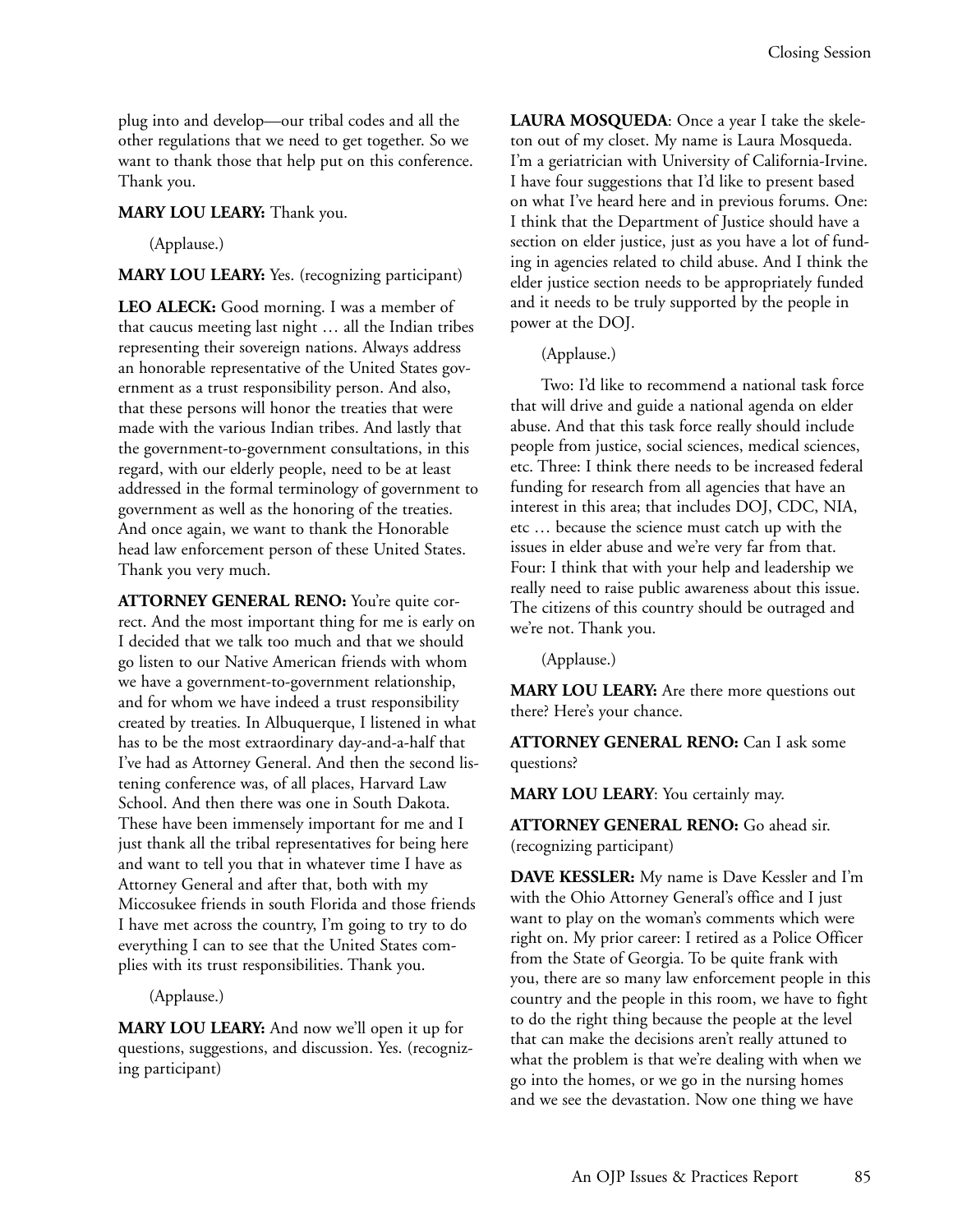to do is scales of justice—they should be like this with these types of offenses. Unfortunately, we're not recognizing them to be equivalent to our rapes, our robberies, our violent offenses, because when you sit with these elderly and you interview them and you take the time to do it right you don't get eye contact because of the shame, the embarrassment, humility. Their self-esteem is stripped. You can't put a price and label these as property crimes. We have to train our police officers, our first-line level guys and women, to go out to the home, go to the nursing homes because they're not recognizing these as the offenses that they truly are. They're violent offenses. You may not see the bruises, you may not see the blood, and particularly financial exploitation. They tell me "Mr. Kessler, I would much rather have been knocked out, beat up, my purse stolen, my wallet stolen than to have my dignity stripped." And until we recognize that these are crimes against persons, rather than equivalent on a police report where theft occurred; we have to realize that that's what we're dealing with. And there's very few people in this country—and I've had the opportunity to go around and teach on this subject—the Paul Greenwoods of San Diego, the Don Hendersons of Atlanta, Georgia, we have to take those people who say bring it to me, I want to prosecute it, I want to handle it, it's just as important as child abuse, it's just as important as the rape. And until we bring that awareness, whether it's the prosecutor, the law enforcement, or the judges, we have to do that to make it successful. Thank you very much.

(Applause.)

**ATTORNEY GENERAL RENO:** I would be interested … one of the things that I have not heard as much about is how we organize this nation to deliver services to elder people so that they can continue to remain more self-sufficient than they have. Does anybody have any program under way or any knowledge of private sector efforts that are successful? Skeleton?

**LAURA MOSQUEDA:** (inaudible) Well, I think that the program that Dr. Dyer has at Baylor and a program that I have at UCI where we have … we do a lot of house calls and we work closely with APS in doing house calls so that we can help with assessment. We're just collecting the data on it right now, but we at least believe, from our preliminary look, that we're helping keep people at home safely. That by working

with APS and law enforcement, rather than taking the elder out of the home, we get the perpetrator out of the home. And find other ways to get services so that the elder remains there safely and we believe that we're helping to avoid institutionalization.

**ATTORNEY GENERAL RENO:** What … yes. (recognizing participant)

**JOANNE WOLFBLACK:** Hi. I'm from the Northern Cheyenne Reservation and we are the only Indian reservation in the whole United States that has a program called Congregate Housing Services Program, which we are very proud of. That's a program that has what Jackie had mentioned—we have a residential complex that houses elderly only. And we give them a minimum amount of services, which allows them to remain out of institutions, which is a meal service, housekeeping, and personal care. It started initially as a demonstration project with our Tribe 10 years ago and is in the last year of funding. And hopefully with the new Administration we'll get funded again because that has proved to be something that has given our people a will to live longer rather than send them off to a nursing home, which we don't have, which would be off-reservation and we can keep them there at home and that has worked.

(Applause.)

**ATTORNEY GENERAL RENO:** We'll take that person, and then you, is that okay?

**ANN MASTRO:** My name is Ann Mastro. I'm from the New Jersey team. New Jersey has a very large population of elderly and in Ocean County where I live, 27 percent of the population are 65 and older. We identified that early identification of at-risk seniors could only be done by training law enforcement. And we've come up with a program called Safe Outreach for Seniors, where the officers are trained to identify seniors that are living at home or possibly driving that should not be alone, living alone. The officers are trained to look in the refrigerator, they're trained to look at the clothing to see if they've lost weight, they're trained to ask judgment questions. And in doing so we've been able to identify dementia extremely early on, involve families, get Adult Protective Services, get outreach involved so these people are able to live at home with dignity and quality of life. Thank you.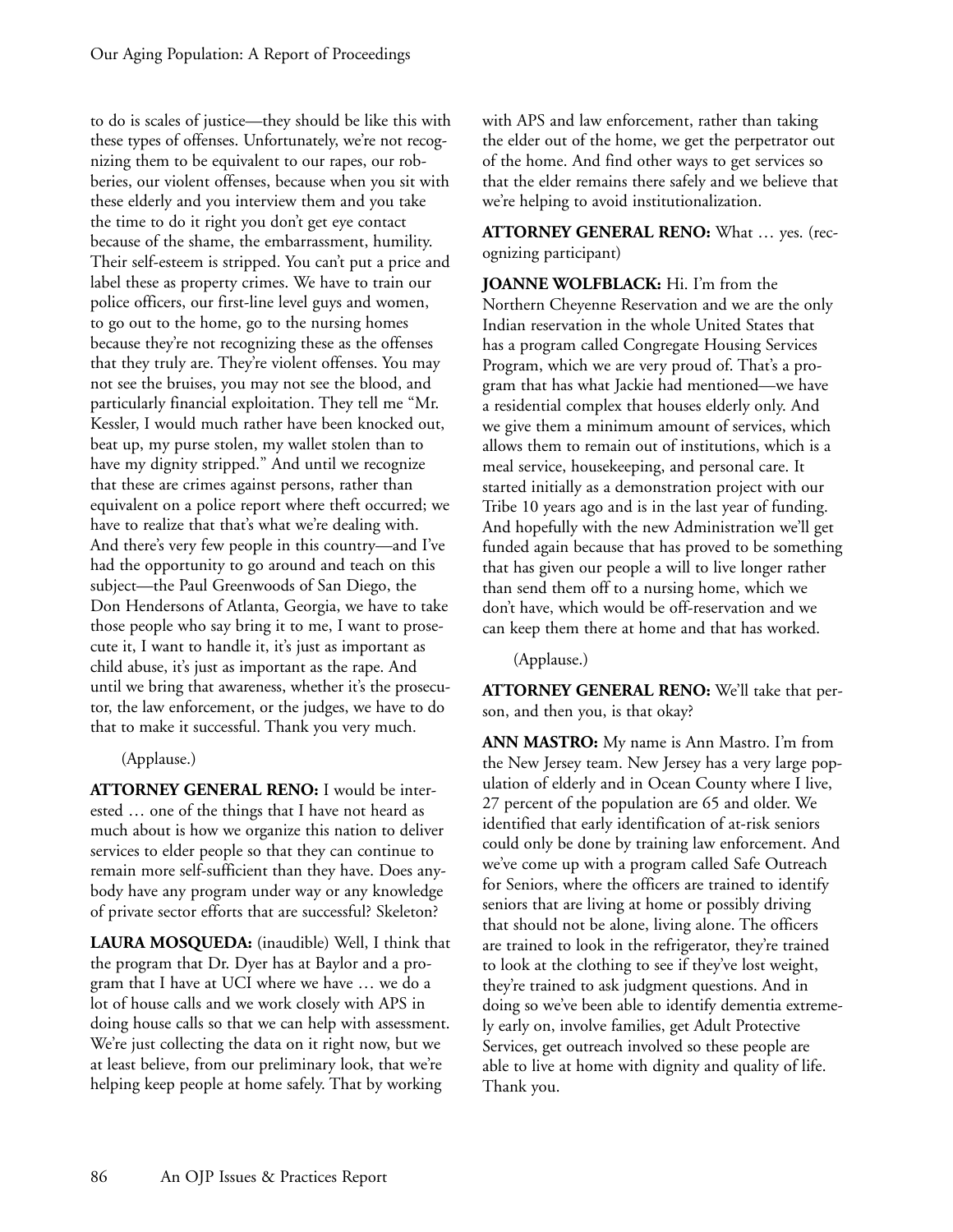**ATTORNEY GENERAL RENO:** Let me ask you this. Do you think healthy elderly who want to be involved could learn the same means of identification?

**ANN MASTRO:** Yes, I do, because a lot of neighbors, they try very hard to protect that other neighbor who may be in the beginning with dementia, so therefore they cover for them, they do the shopping for them. But I think if they understood that they were doing more damage [by doing this] rather than enlisting the help of some of the outreach programs that are available [like the one] in Ocean County, I think it would be a wonderful program.

#### **ATTORNEY GENERAL RENO:** Thank you.

#### **ANN MASTRO:** Thank you.

**MICHELLE LUJAN-GRISHAM:** I'm Michelle Lujan-Grisham and I'm the State Agency on Aging Director in New Mexico, and I think that you're right on in terms of looking at preventing the kinds of problems that we've been discussing for the last dayand-a-half. And I think that we've demonstrated, but on a small scale, primarily through the Administration on Aging's funding stream for home- and community-based services, that you can do an effective, cost-effective, aggressive campaign for in-home and community-based services. But I think here are still the barriers. One, federal policy in both Medicare and Medicaid is high and acute medical care, institutional care services—and as long as that's where all of our money is invested, lower cost home- and community-based investments are going to be scattered, depending upon the strength of a particular state. Now I think that the U.S. Supreme Court decision in Olmstead is going to help, but it's not going to do anything to address the medical model preference in Medicare. And I think that part of that stems still from a sense in this country (it's patronizing) that older people are clearly going to be safer in hospitals and nursing homes and institutional care environments and what we know is that is absolutely not true. People fall in nursing homes and people wander away from nursing homes and people die in nursing homes from lack of care and medical neglect. And we have to change that bias. And I'll tell you something else that I believe in absolutely, that regardless what we really decide, that supporting people to be independent in their homes and communities—your economy of scale and your earlier remarksabsolutely works because we've got competition and prices are lowered and people have more options. And to get there, let's do life-plan clinics with families so that they know about the issues for their adult parents and grandparents and help people plan. It's very complicated to understand retirement, and health care and custodial care and Medicare rules, Medicaid rules. And let's not impoverish people so that they can't take care of themselves, which is the basic body of Medicaid policy anyway. I think if we do those things and you harness seniors to take care of themselves they want to, they want to be engaged, they can help make a difference, they're a wealth of knowledge and opportunity—we can reverse this terrible pattern we have in this country to warehouse older people instead of to empower and engage them. Thank you.

#### (Applause.)

**ATTORNEY GENERAL RENO:** I have a concept forgive me other lawyers in the crowd—but I have a concept that we can develop a better and more effective way of delivering services to people that is quasilegal or legal if we recognize that there can be some areas of specialties where community advocates, who charge a fee, but a fee commensurate with the service that they're providing, and have a sufficient volume so that they can do it well. And I would foresee training people in advocacy for the elderly for planning, for services, for access, for all the questions that you raised. They would not have to go to law school; they'd get a four-year degree in elderly advocacy but they would touch on these legal issues and have training in that as well. And I think that could be a tremendous step forward. I'd like to see what we could do in terms of organizing or providing some incentive to the private sector to become better organized in the delivery of services. There are some efforts afoot in the Federal Government to develop technology that will be more … technology to provide for safe, healthy, constructive older years. And there is just so much that we can do if we take the volume of people, the number and the increasing population and say "Hey you guys, you want a market, this is going to be your market, you better make them … if you're not interested in it because of common humanity concerns, then be interested in it from the dollar because that's where your market's going to be."

**MICHELLE LUJAN-GRISHAM:** I think that you're exactly right. I mean these are the consumers. Whole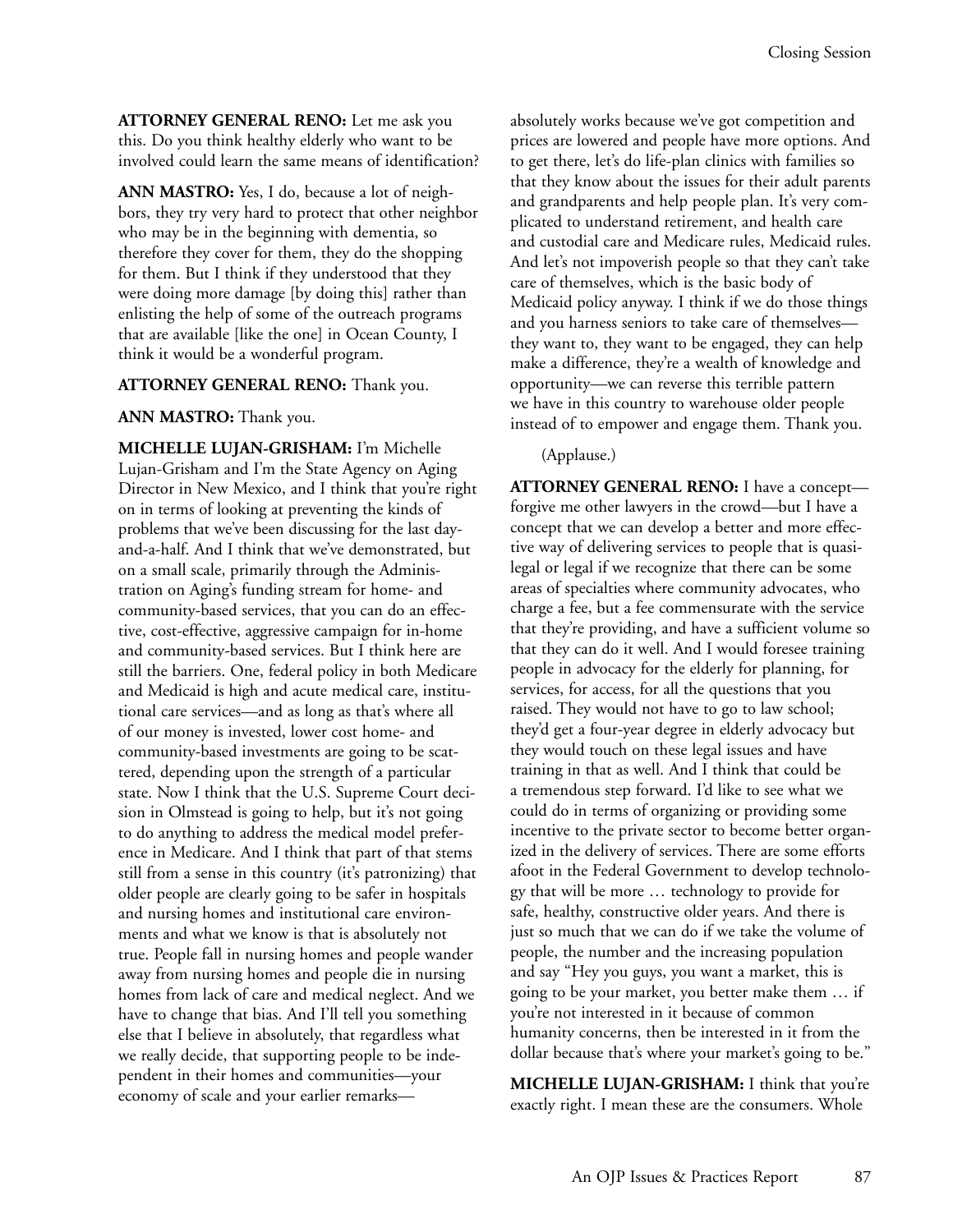global economies will fail if we continue to practice health and long-term and independent living services the way in which we currently do. And there's someone in our state, I probably shouldn't do this, but to brag on her, her name is Virginia Sears and she is in her late 80s. I think she has a terminal illness and she has been advocating and teaching seniors, most people think she's an attorney. She's incredible, does legal clinics, lifetime clinics and solves people's problems so that they can obtain their living arrangement successfully and they understand about life-planning and they understand about these government benefits and they can get for free pharmaceuticals from the Pharm program. And she has a wonderful knowledge, but she's able to deliver it in a way that's nonthreatening, very empowering, and she's having real results in even the most rural settings of our state. And I'll tell you she's my role model and mentor.

## **ATTORNEY GENERAL RENO:** Great. Thank you.

## **MICHELLE LUJAN-GRISHAM:** Thank you.

(Applause.)

**MARY BEALS LUEDTKA:** My name is Mary Beals Luedtka and I supervise an Elder Rights Unit. And I'm not a lawyer. I used to be a nurse and I kind of do paralegal work so I kind of fit right where you are. We have a volunteer program; we include Medicare benefits counseling, ombudsman and legal advocacy for seniors, and I supervise legal advocacy for seniors with a supervising attorney's assistance. We have 40 volunteer attorneys in northern Arizona that also assist us if litigation becomes necessary. And I think it's a model program because we have 50 volunteers that are taught to be advocates in their communities. Our Area Agency on Aging, geographically, is the largest in the United States. I go from the Utah border to the New Mexico border, almost to Phoenix, over to Congress, if that means anything to those of you who know Arizona. And these volunteers are seniors. And they're seniors that are advocating for seniors, and our mission of the Elder Rights Unit is to empower seniors to advocate for themselves. It includes education, public awareness, and also, at the attorney general's office, senior advisory counsel. I hostess a local television program on senior issues as well to help educate on life-planning, on benefits, on what's available, and how can we come together. So I think that is a good model for those ideas.

**ATTORNEY GENERAL RENO:** That's great. Thank you. I think we have time for one more. Sir.

**JEFF CZARNEC:** From the New Hampshire team. I'm glad we're able to address some of the logistical efforts that we can make with regard to elder abuse, but I think I'd like to see the government become more involved in monitoring what cultural philosophy [our country] seems to be heading in. It's pervasive ageism, which is occurring in this country right now. As a father of four kids, all of whom consider me at age 42 over the hill, I'm finding that they're getting most of their cues, to be quite frank, from the media. There's a number of children's channels out there that are fanatically antiparent. They consider parents and elders as people that are either washedup, useless and should have no attention, or pay no attention to any of the activities that they're involved in. To be quite frank, with this type of cue that they're taking from the media where in this country here, young is beautiful and nothing else serves that purpose. I'd like to see the government at least monitor some of this, the ageism that's occurring and that's extremely pervasive within the media. With regards to especially directing your attention towards the largest consumer group in this country right now which is our teens. And as a parent and I'm sure maybe a lot of other people can attest to this, there is a great deal of ageism that's occurring that is going to continue unabated at this point in time.

**ATTORNEY GENERAL RENO:** That's certainly true when you look at the television programs and see the programming.

I couldn't write fast enough to get all the points down, so I do want to get your notes and comments, and I understand that will be available. First of all, I want to pay tribute to the state attorneys general. They have been in this issue for some time now and you can see the impact in attorney general's offices across the country, and you all have done a great job.

I want to pay my respect to the tribes who are here. It is wonderful that you are here. I made the comment about the basketball court. When I was at the Northern Cheyenne Reservation, it was wonderful, and I am on the front page of the Billings newspaper with a basketball shot like that (indicating). How are the tee shirts going?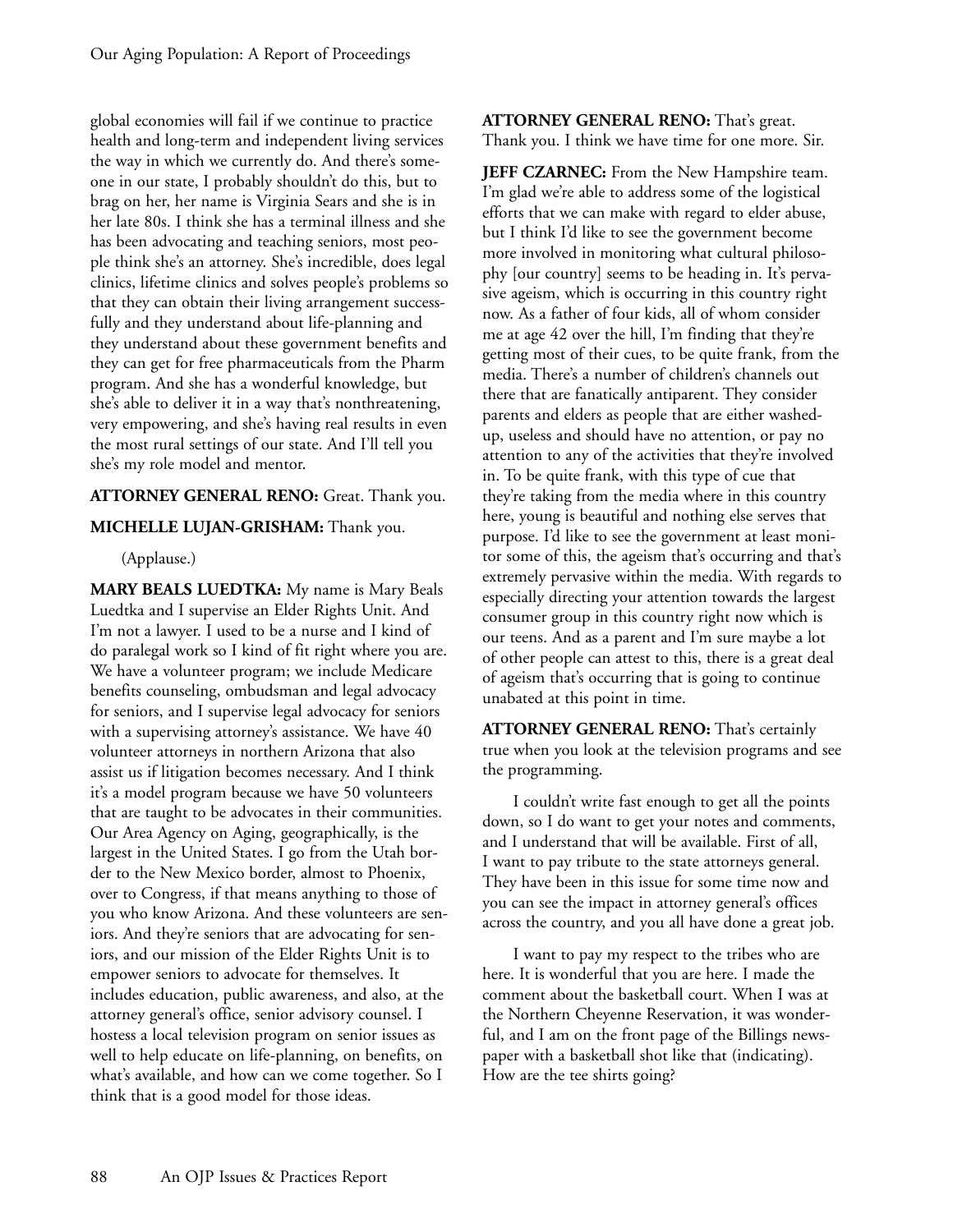One of the points that I think is overwhelming and the message is loud and clear—we need to figure out how we can organize op-ed pieces and comments and how we can raise public awareness and put it in very graphic terms so that people will understand.

Secondly, I think your point about ageism is correct, but one of the things that I have discovered is that young people are far more idealistic than we give them credit for, certainly than the media gives them credit for. They are yearning for opportunities to help others. They oftentimes have a particular affinity for the elderly. They can be kind and supportive and they are really very special. Don't ignore young people as a source of tremendous compassionate service to the elderly.

I think we can do more in terms of training and I'd like to see what we can do in terms of distance learning, in terms of interactive video, in terms of video conferencing, and see if we can't get ourselves organized across this country in a way that provides a Web site that lists the latest training opportunities, then refers you to helpful hints to caregivers that you can follow, and then you can have resources and materials that you can follow that list the videos, that provides everything in terms of resources, expertise, training, the latest technology—all of these on the Web and otherwise available.

I think research is key. I would like to see the medical schools of the country joining with other professional schools in our university system to really focus on this issue. I think it is imperative that we figure what can be done in terms of technology, what can be done in terms of psychological and other supports.

Let me ask you one question. Is there any institute in this country that is doing something in terms of the whole approach of prevention, intervention, and prosecution?

**LISA CURTIS:** I'm Lisa Curtis with the Denver District Attorney's Office. I'm with the economic crime unit. My position in that unit is strictly to do crime prevention. We also have something we call a SWAT team approach to elder abuse, financial abuse, where our investigators immediately go out and do emergency intervention involving financial exploitation. Prosecution of elder abuse cases takes the highest priority in our unit.

**ATTORNEY GENERAL RENO:** What I'm interested in, though, is an institute, both academic and otherwise, that is developing the latest technology or finding the latest technology that's elderly friendly, that is developing the latest research in terms of geriatrics and the issues associated with it, that is collecting it and then distributing it across the nation, because I think, in addition to raising public awareness, we've got to look for something that can address—let's put it this way: There are veterinarian schools in a number of universities across this country, but there is none, there is no institute or university, that has become the specialist on these issues that we have discussed today.

Think of what we could do if we organized ourselves in that way. There would be tribally sensitive issues, there would be suggestions to the private sector as to what could be done. You could have a business school operating with some of these issues in mind.

Just don't put any boundaries on your thoughts. Let's see what we can do to really address the issue and create an economy, an infrastructure, an approach, an academic approach to the issues of the elderly that can ensure appropriate service.

One of the things I thought about in justice training is seeing what can be done in terms of the State Justice Institute and otherwise, and we will explore that—what can be done in terms of the multidisciplinary efforts through, again, the community police. I'm going to go back—I thought the points with reference to the community police were extremely important.

I've got the other notes here. I will try to do everything I can in the 3 months that I have left before I go home. I'm going to go home, figure out what I'm going to do when I grow up, get settled, and then get in my red truck and go. So, Northern Cheyenne, just wait; the red truck's coming.

#### (Laughter.)

But one of the things I do not intend to do is stop my concern and my interest in this area, and I want to continue to do everything I can after I leave office, because this is extremely important to me and I think we have so much to do.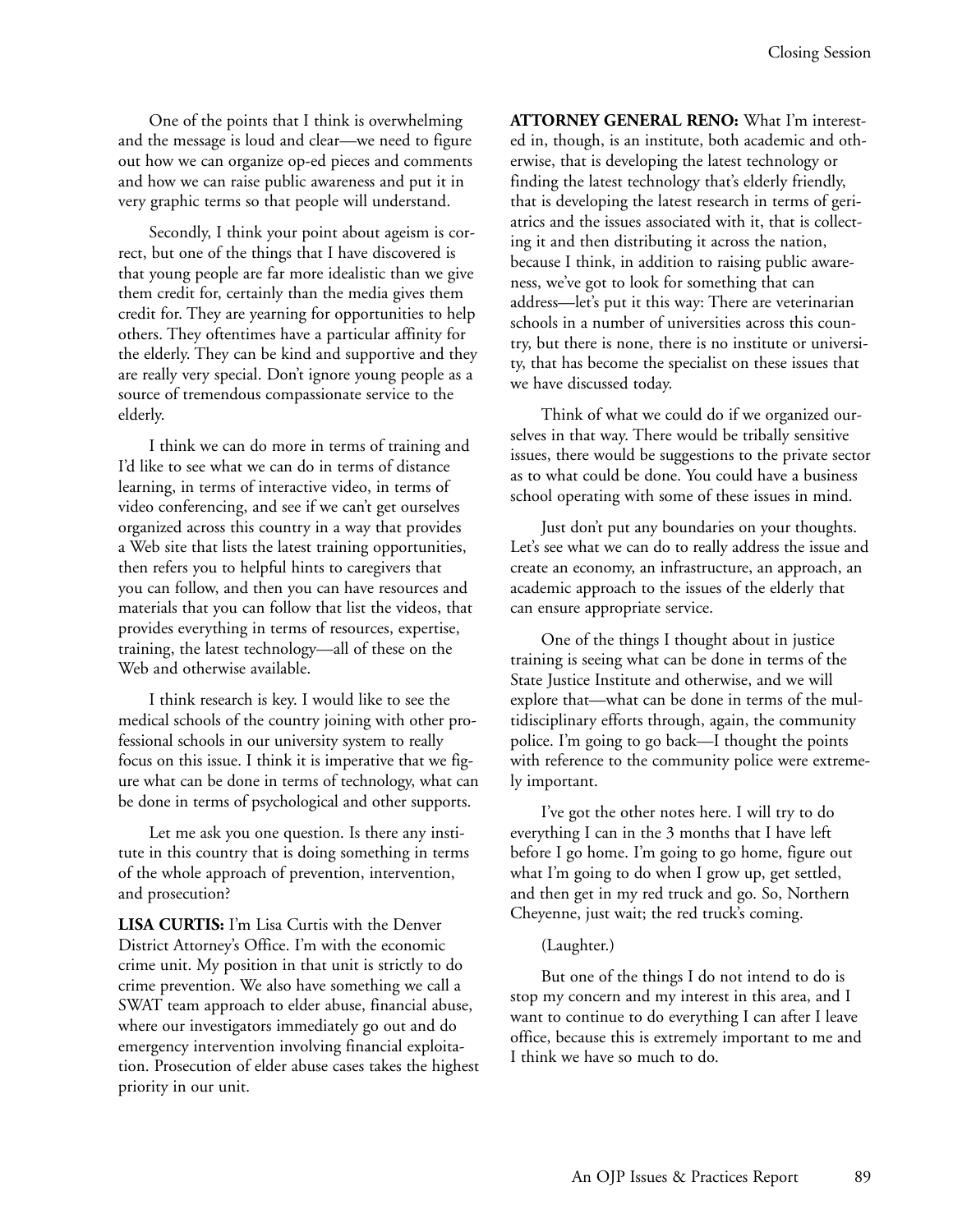I would appreciate any suggestions you have. I think we need to follow through with these symposiums with an op-ed piece and other pieces carefully placed across the country to spur concern. One of the things we might do, Mary Lou, is maybe with the state AGs, the state aging offices, have an organized effort around the country on a Thursday morning for my Thursday morning press availability, talking about the results of these conferences, talking about the demographics, talking about what can be done, and that we do not have to see what's happening.

Now, with public awareness, I suggest to you that America is far more aware of what's happening than it lets on, because there are too many people that just feel like they're at the end of their rope, that they can't cope, that they don't know where to turn or where to go. There are too many caregivers that are at the end of their rope, that don't know how to cope and don't know where to go, and they are yearning for answers. Let's provide them the answers.

## (Applause.)

**MARY LOU LEARY:** Ms. Reno, thank you so much. You are an inspiration to all of us. I'd like to just take a moment to again say thank you to our colleagues at HHS who have been so helpful in this forum, including Secretary Shalala; Jeanette Takamura, Assistant Secretary for Aging; Diane Justice, Deputy Secretary of the Administration on Aging; and Carole Crecy from the Administration on Aging. I want to thank all of you for your tremendous energy and creativity. My mother will thank you also because I can tell you I have been rethinking a number of issues over the last day-and-a-half; I barely slept last night. My family will thank you for the efforts. And I hope that you will take useful thoughts, ideas, connections home with you, that you'll be in a better position to work together as catalysts and advocates for older Americans in your communities. Have a safe trip home.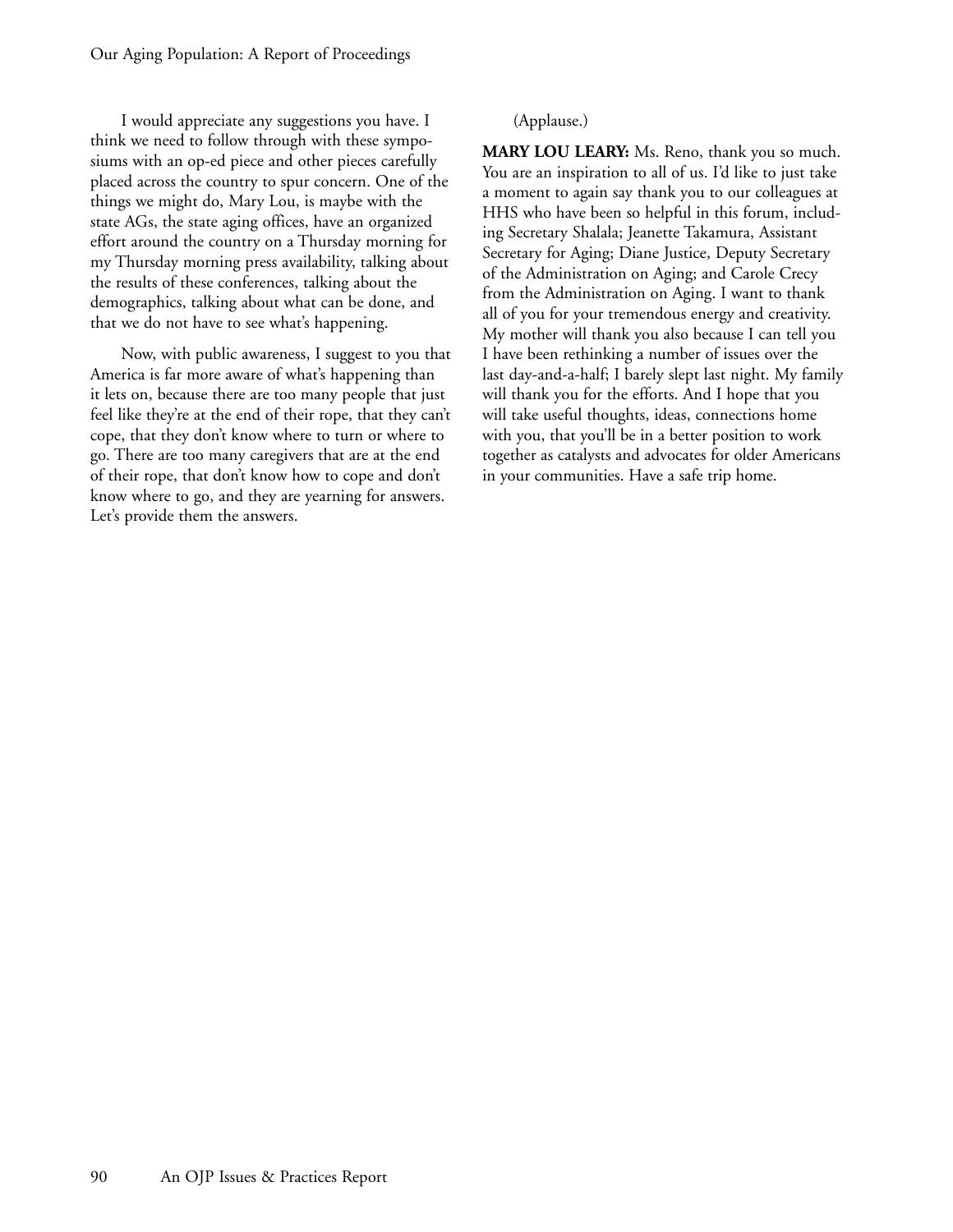# **Appendix 1**

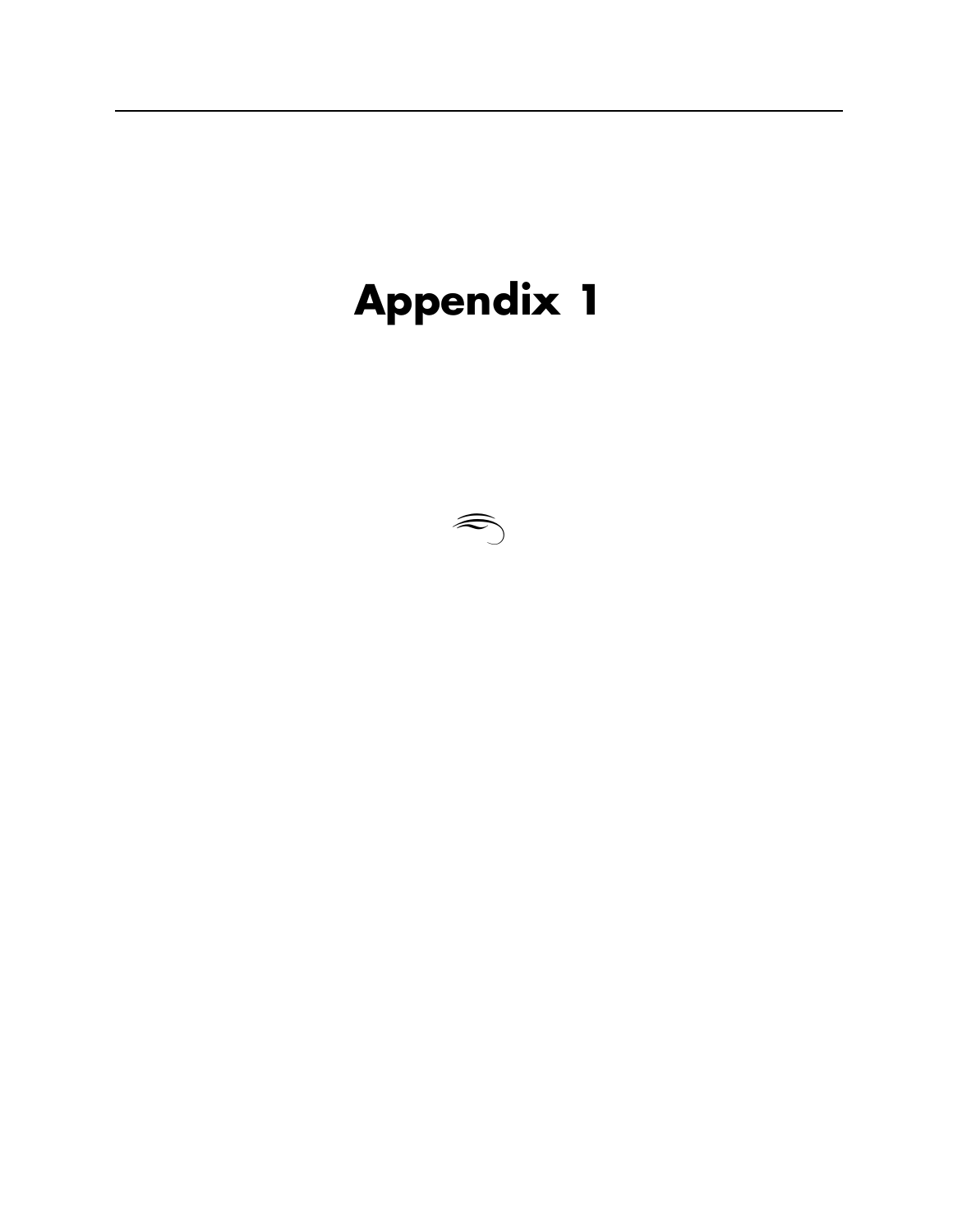## *Our Aging Population: Promoting Empowerment, Preventing Victimization, and Implementing Coordinated Interventions*

## **A National Symposium Sponsored by the U.S. Department of Justice and the U.S. Department of Health and Human Services**

## **The Washington Monarch Hotel October 30–31, 2000 Washington, DC**

## **AGENDA**

## **Monday, October 30, 2000**

| $7:30 - 8:30$ a.m. | <b>Continental Breakfast and Registration</b>                                                                                            | <b>Lower Level Foyer</b>                  |
|--------------------|------------------------------------------------------------------------------------------------------------------------------------------|-------------------------------------------|
| $8:30-8:45$ a.m.   | <b>Opening Remarks</b>                                                                                                                   | <b>Grand Ballroom</b><br>(Ballroom Level) |
| Speaker:           | <b>Daniel Marcus</b><br><b>Acting Associate Attorney General</b><br>U.S. Department of Justice<br>Washington, DC                         |                                           |
| $8:45-10$ a.m.     | <b>Plenary I-Building the Case:</b><br><b>Why Policymakers Should Focus on</b><br><b>Elder Victimization</b>                             | <b>Grand Ballroom</b><br>(Ballroom Level) |
| Moderator:         | Mary Lou Leary<br><b>Acting Assistant Attorney General</b><br>Office of Justice Programs<br>U.S. Department of Justice<br>Washington, DC |                                           |
| Panelists:         | Rosalie Wolf, Ph.D.<br><b>President and Founder</b><br>National Committee for the Prevention of Elder Abuse<br>Worcester, MA             |                                           |
|                    | John Rother<br>Director of Legislation and Public Policy<br><b>AARP</b><br>Washington, DC                                                |                                           |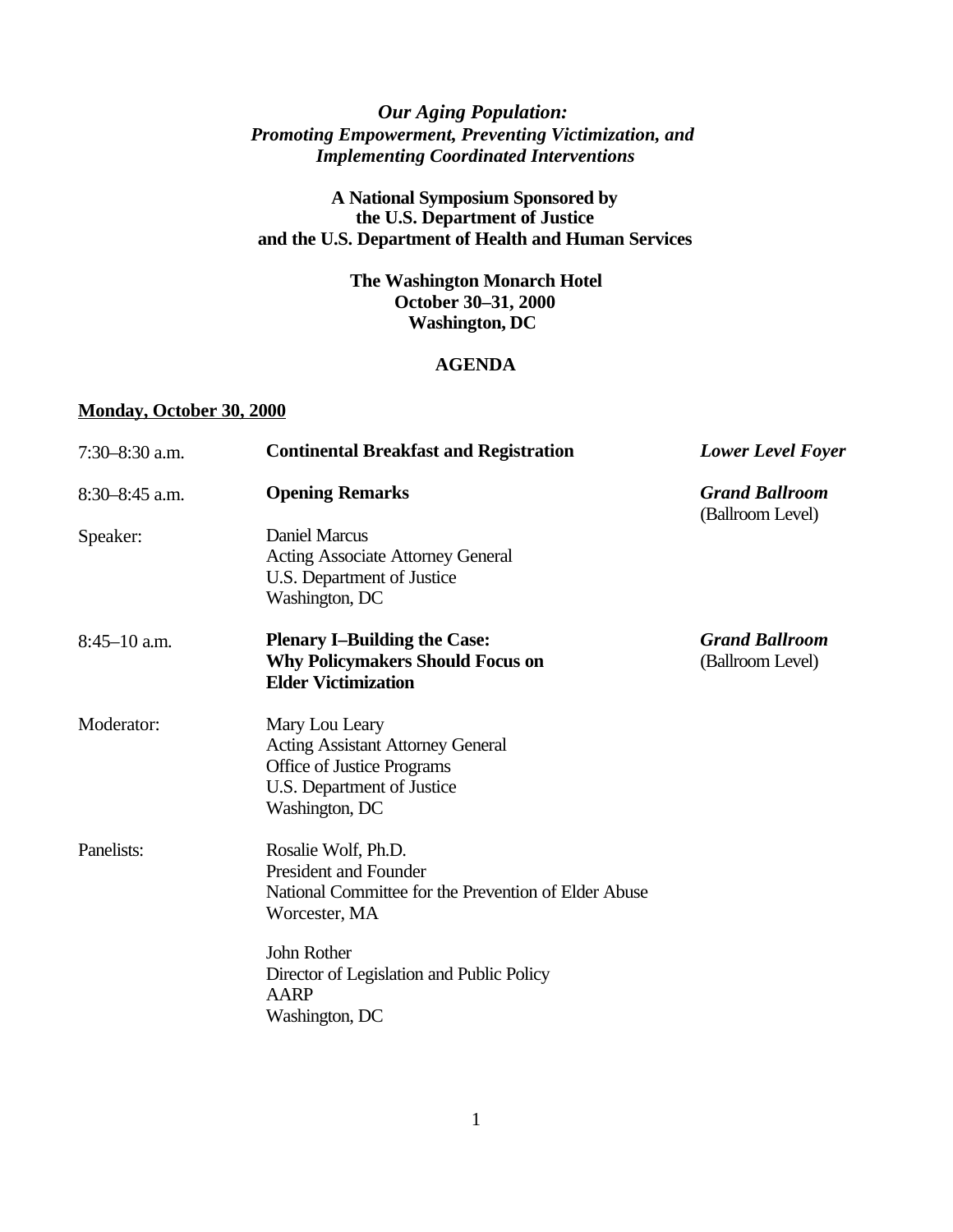|                  | David Baldridge<br><b>Executive Director</b><br>National Indian Council on Aging, Inc.<br>Albuquerque, NM                                     |                                              |
|------------------|-----------------------------------------------------------------------------------------------------------------------------------------------|----------------------------------------------|
|                  | Sue Ward<br>Secretary, Board of Directors, National Association of Units on Aging<br>Secretary, Maryland Department on Aging<br>Baltimore, MD |                                              |
|                  | The Honorable Andrew Ketterer<br>Attorney General, State of Maine<br>President, National Association of Attorneys General<br>Augusta, ME      |                                              |
| $10-10:30$ a.m.  | <b>State and Tribal Team Discussions</b>                                                                                                      | <b>Grand Ballroom</b><br>(Ballroom Level)    |
| 10:30-10:45 a.m. | <b>Break</b>                                                                                                                                  | <b>Lower Level Foyer</b><br>(Ballroom Level) |
| 10:45 a.m.-noon  | <b>Plenary II-Financial Exploitation and</b><br><b>Consumer Fraud</b>                                                                         | <b>Grand Ballroom</b><br>(Ballroom Level)    |
| Moderator:       | Diane Justice<br>Deputy Assistant Secretary for Aging<br>U.S. Department of Health and Human Services<br>Washington, DC                       |                                              |
| Panelists:       | <b>Jill Thomas</b><br><b>Independent Consultant</b><br>Bay Village, OH                                                                        |                                              |
|                  | Lisa Nerenberg<br><b>Consultant in Elder Abuse Prevention</b><br>Redwood City, CA                                                             |                                              |
|                  | Lee Norrgard<br>Senior Program Coordinator, Consumer Protection Section<br><b>AARP</b><br>Washington, DC                                      |                                              |
|                  | Barbara Harriman<br>Inspector, Office of the Inspector General<br>U.S. Department of Health and Human Services<br>Washington, DC              |                                              |
|                  |                                                                                                                                               |                                              |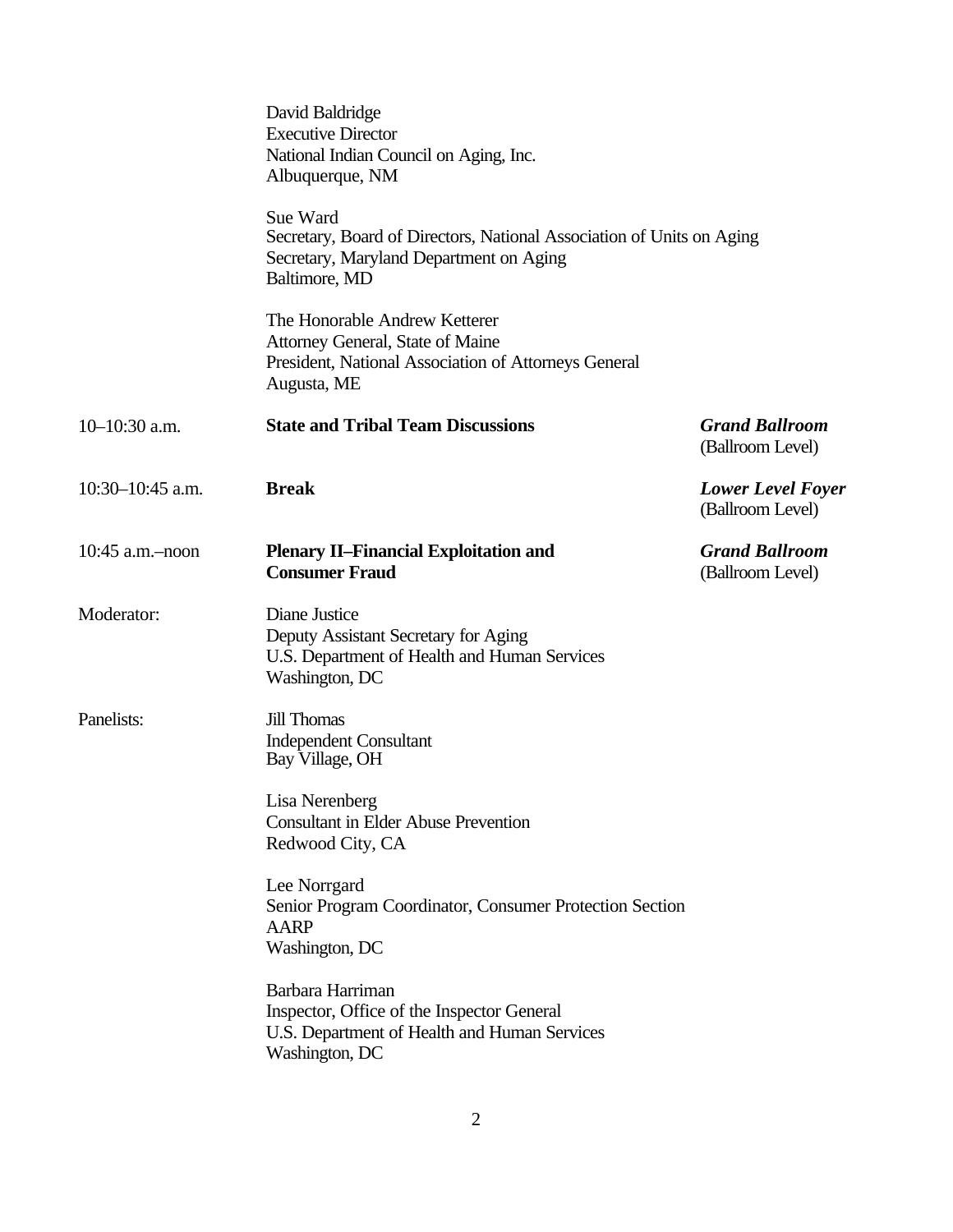| Noon-1:15 p.m.   | <b>Working Lunch</b>                                                                                                                         | <b>Grand Ballroom</b><br>(Ballroom level) |
|------------------|----------------------------------------------------------------------------------------------------------------------------------------------|-------------------------------------------|
| Introduction:    | D. Jean Veta<br>Deputy Associate Attorney General<br>U.S. Department of Justice<br>Washington, DC                                            |                                           |
|                  | <b>Investigating the Systems That Protect and Care</b><br>for Vulnerable Populations: A Reporter's View                                      |                                           |
| Speaker:         | David Jackson<br><b>Investigative Reporter</b><br>The Chicago Tribune<br>Chicago, IL                                                         |                                           |
| $1:30-2:30$ p.m. | <b>Financial Exploitation and Consumer Fraud</b><br>Workshops                                                                                |                                           |
|                  | <b>Workshop #1: Federal and State Initiatives</b><br><b>To Educate Consumers</b>                                                             | <b>Sulgrave</b><br>(Third floor)          |
| Moderator:       | Lee Norrgard<br>Senior Program Coordinator, Consumer Protection Section<br><b>AARP</b><br>Washington, DC                                     |                                           |
| Panelists:       | Alexis Barbieri<br><b>Executive Deputy Attorney General</b><br>Pennsylvania Office of Attorney General<br>Harrisburg, PA                     |                                           |
|                  | Dan Drake<br><b>Executive Assistant United States Attorney</b><br>United States Attorney's Office for the District of Arizona<br>Phoenix, AZ |                                           |
|                  | Robert Kurkendall<br><b>Federal Trade Commission</b><br>Washington, DC                                                                       |                                           |
|                  | Jeffrey LaGrew<br><b>Assistant Deputy Attorney General</b><br>Office of the Kentucky Attorney General<br>Frankfort, KY                       |                                           |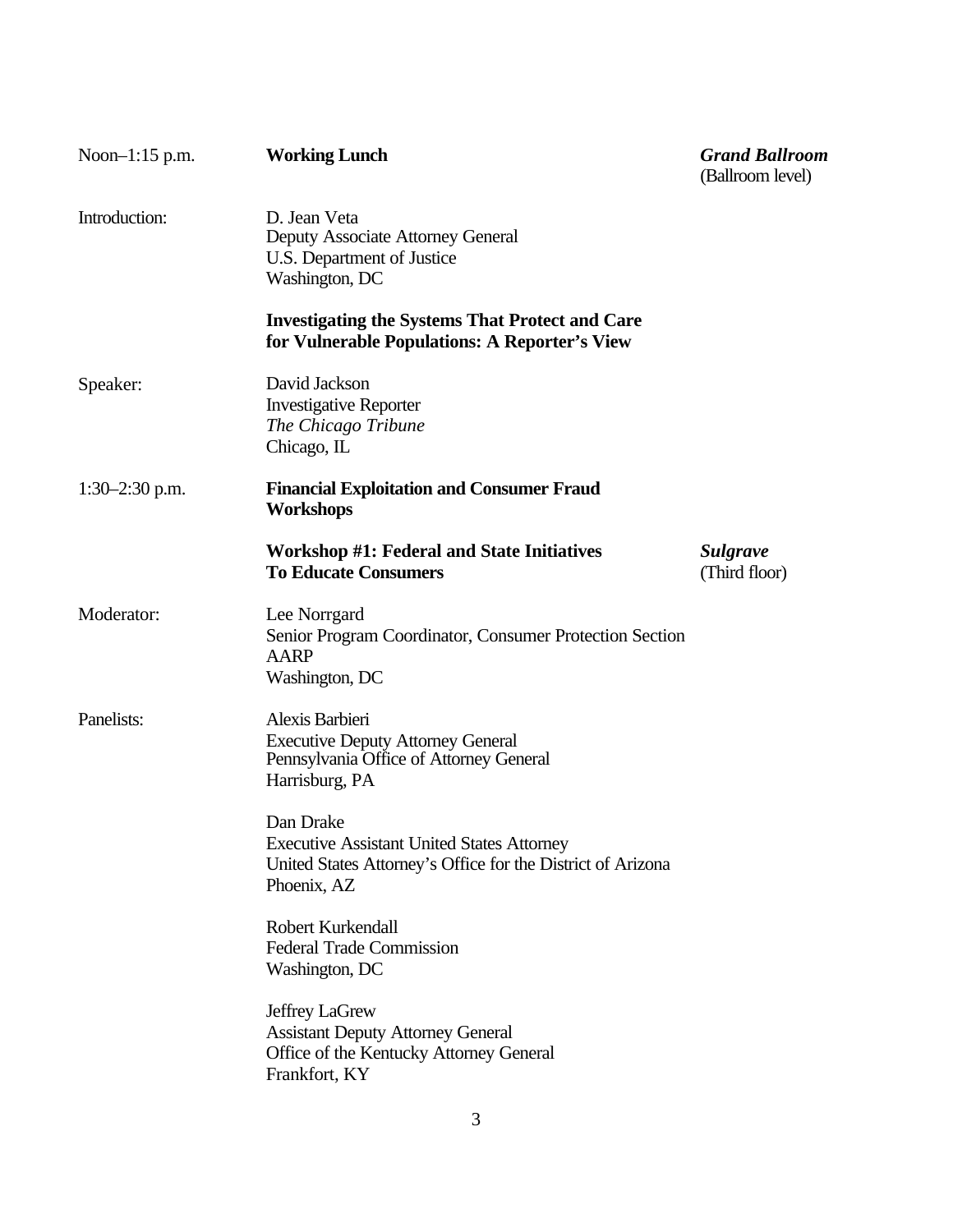|            | <b>Workshop #2: Effective Interventions</b><br><b>To Address Consumer Fraud</b>                                                       | <b>Executive Forum</b><br>(Ballroom level) |
|------------|---------------------------------------------------------------------------------------------------------------------------------------|--------------------------------------------|
| Moderator: | John Firman<br><b>Coordinator for Research Services</b><br>International Association of Chiefs of Police<br>Alexandria, VA            |                                            |
| Panelists: | Cynthia Alexis<br>Project Coordinator<br>Special Emphasis on Elder Abuse<br>San Francisco, CA                                         |                                            |
|            | <b>Faith Fish</b><br>New York State Long Term Care Ombudsman<br>New York State Office for the Aging<br>Albany, NY                     |                                            |
|            | Marta Sotomayor, Ph.D.<br>President<br>National Hispanic Council on Aging<br>Washington, DC                                           |                                            |
|            | Jim Wright<br>Program Director, Triad and Operation Fraud Stop<br>National Sheriffs' Association<br>Alexandria, VA                    |                                            |
|            | <b>Workshop #3: Innovative Approaches</b><br>to Financial Exploitation                                                                | Roosevelt<br>(Ballroom level)              |
| Moderator: | <b>Patrick Donely</b><br>Senior Litigation Counsel, Criminal Division–Fraud Section<br>U.S. Department of Justice<br>Washington, D.C. |                                            |
| Panelists: | Susan Aziz<br>Vice President, Advocacy and Education Programs<br><b>WISE Senior Services</b><br>Santa Monica, CA                      |                                            |
|            | Aileen Kaye<br>Program Coordinator, Abuse Prevention Unit<br>Senior and Disabled Services Division<br>Salem, OR                       |                                            |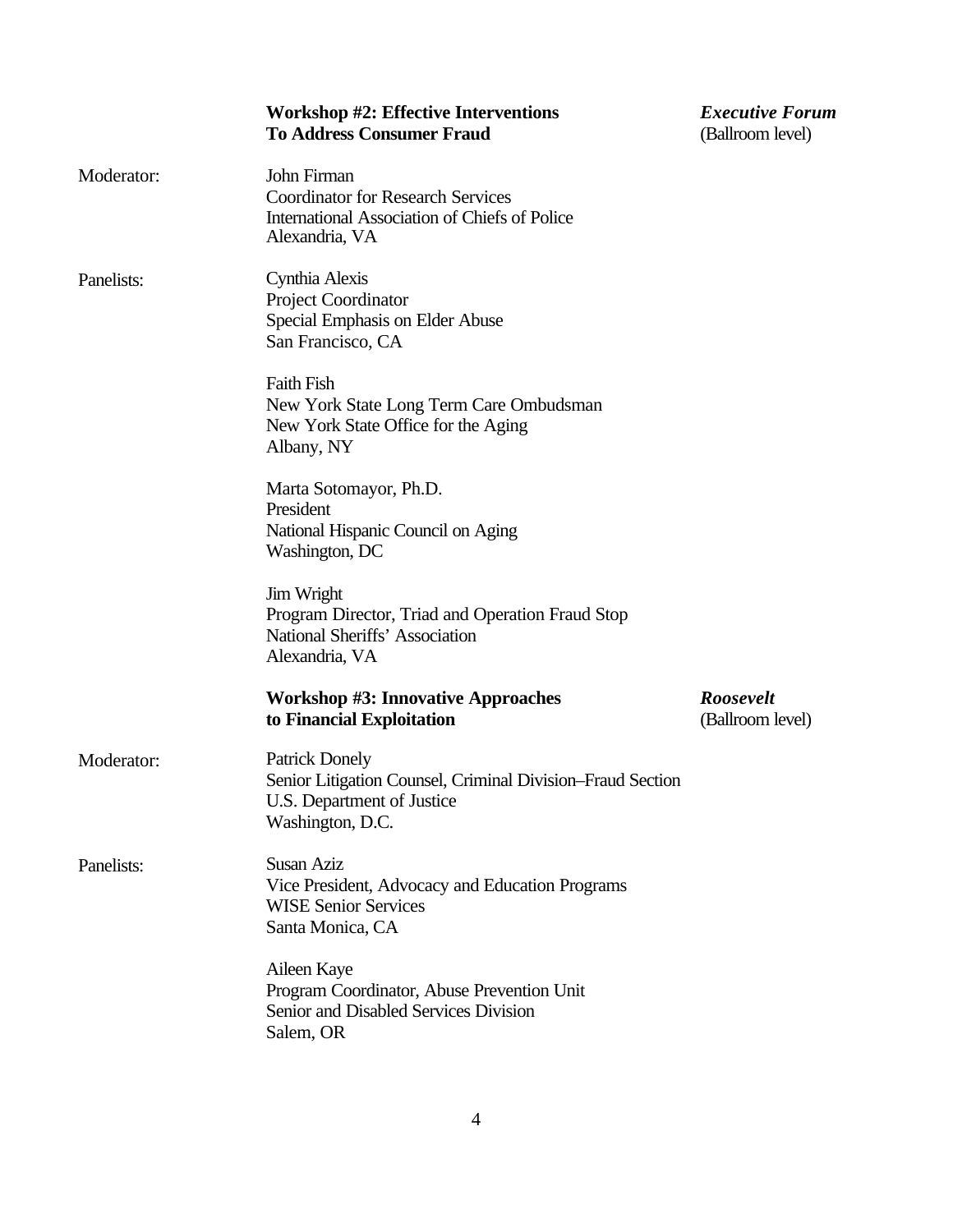|            | Kathleen Quinn<br>Chief, Bureau of Elder Rights<br>Illinois Department on Aging<br>Springfield, IL                                                 |                                           |
|------------|----------------------------------------------------------------------------------------------------------------------------------------------------|-------------------------------------------|
|            | LaVerne Wyaco<br>Director<br>Navajo Area Agency on Aging<br>Window Rock, AZ                                                                        |                                           |
|            | <b>Workshop #4: Enhancing Prosecution</b><br>of Financial Exploitation                                                                             | <b>Grand Ballroom</b><br>(Ballroom level) |
| Moderator: | Newman Flanagan<br><b>Executive Director</b><br>National District Attorneys Association<br>Alexandria, VA                                          |                                           |
| Panelists: | The Honorable Jane Brady<br><b>Attorney General</b><br><b>State of Delaware</b><br>Wilmington, DE                                                  |                                           |
|            | Judith Kozlowski<br><b>Assistant United States Attorney</b><br>Office of the United States Attorney for the District of Columbia<br>Washington, DC |                                           |
|            | Chayo Reyes<br>Law Enforcement Officer (Retired)<br>Proprietor, Elder Financial Protective Services<br>Cerritos, CA                                |                                           |
|            | <b>Audry Rohn</b><br><b>Deputy District Attorney</b><br>Ventura County District Attorney's Office<br>Ventura, CA                                   |                                           |
|            | <b>Workshop #5: Combating Consumer Fraud</b><br><b>Through Litigation</b>                                                                          | Colonnade<br>(Lobby level)                |
| Moderator: | The Honorable William Sorrell<br><b>Attorney General</b><br><b>State of Vermont</b><br>Montpelier, VT                                              |                                           |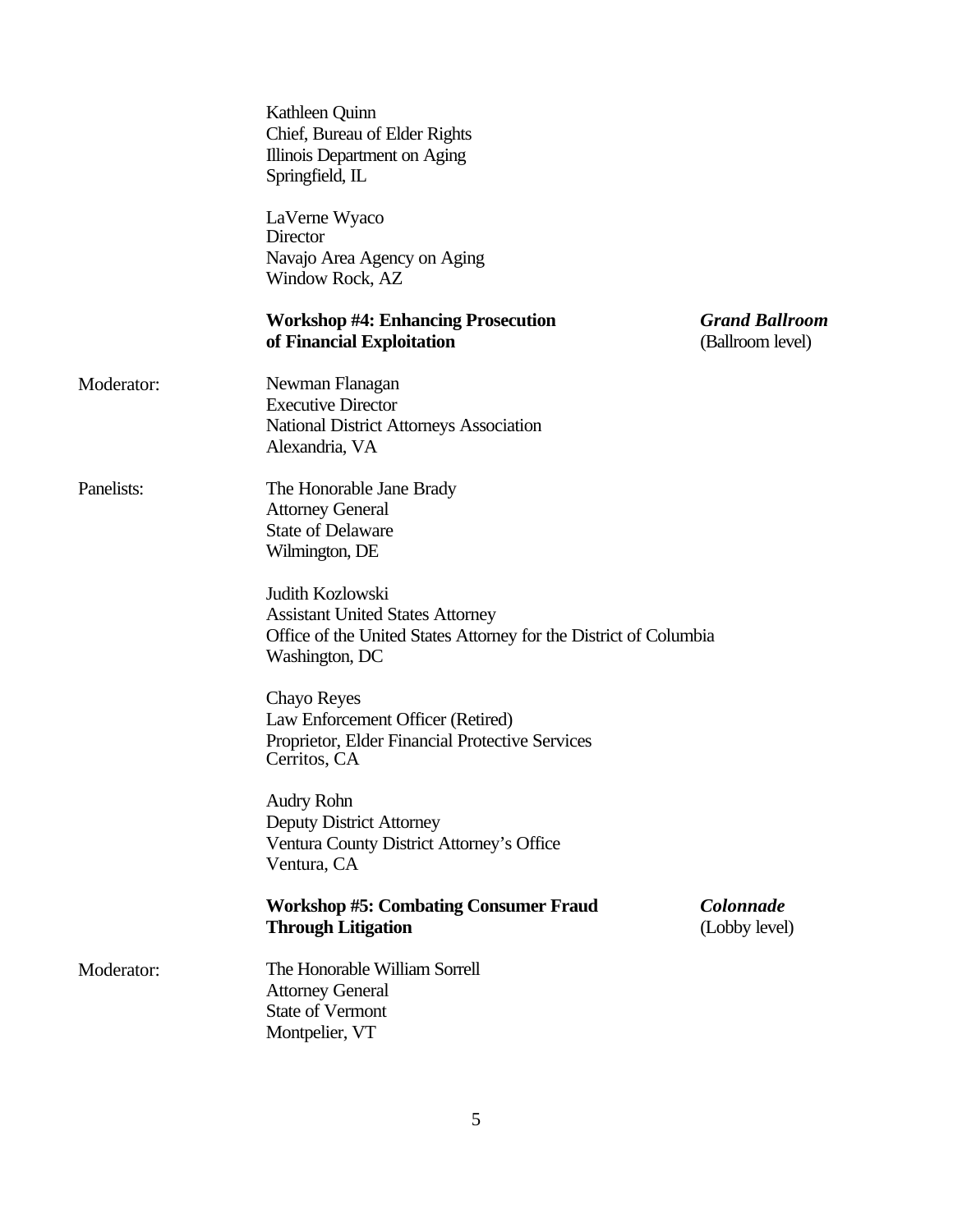| Panelists:       | Jackie DeGenova<br>Assistant Chief, Consumer Protection Section<br><b>Ohio Attorney General's Office</b><br>Columbus, OH                            |                                              |
|------------------|-----------------------------------------------------------------------------------------------------------------------------------------------------|----------------------------------------------|
|                  | David Kirkman<br><b>Assistant Attorney General</b><br>State of North Carolina Office of the Attorney General<br>Raleigh, NC                         |                                              |
|                  | Deborah Zuckerman<br>Senior Attorney, Consumer Protection Unit<br>AARP<br>Washington, DC                                                            |                                              |
| $2:30-2:45$ p.m. | <b>Break</b>                                                                                                                                        | <b>Lower Level Foyer</b><br>(Ballroom level) |
| $2:45-4$ p.m.    | <b>Plenary III-Elder Abuse and Neglect at Home</b>                                                                                                  | <b>Grand Ballroom</b><br>(Ballroom level)    |
| Moderator:       | The Honorable Kathryn Turman<br>Director, Office for Victims of Crime<br>Office of Justice Programs<br>U.S. Department of Justice<br>Washington, DC |                                              |
| Panelists:       | Joyce Speakman<br>Oakland, CA                                                                                                                       |                                              |
|                  | Eva Kutas<br>President<br>National Association of Adult Protective Service Administrators<br>Salem, OR                                              |                                              |
|                  | <b>Bonnie Brandl</b><br>Program Director, National Clearinghouse on Abuse in Later Life<br>Madison, WI                                              |                                              |
|                  | Holly Ramsey-Klawsnik, Ph.D.<br>Sociologist/Social Worker/Marriage and Family Therapist<br>Klawsnik & Klawsnik Associates<br>Canton, MA             |                                              |
|                  | Sara Aravanis<br>Director, National Center on Elder Abuse<br>National Association of State Units on Aging<br>Washington, DC                         |                                              |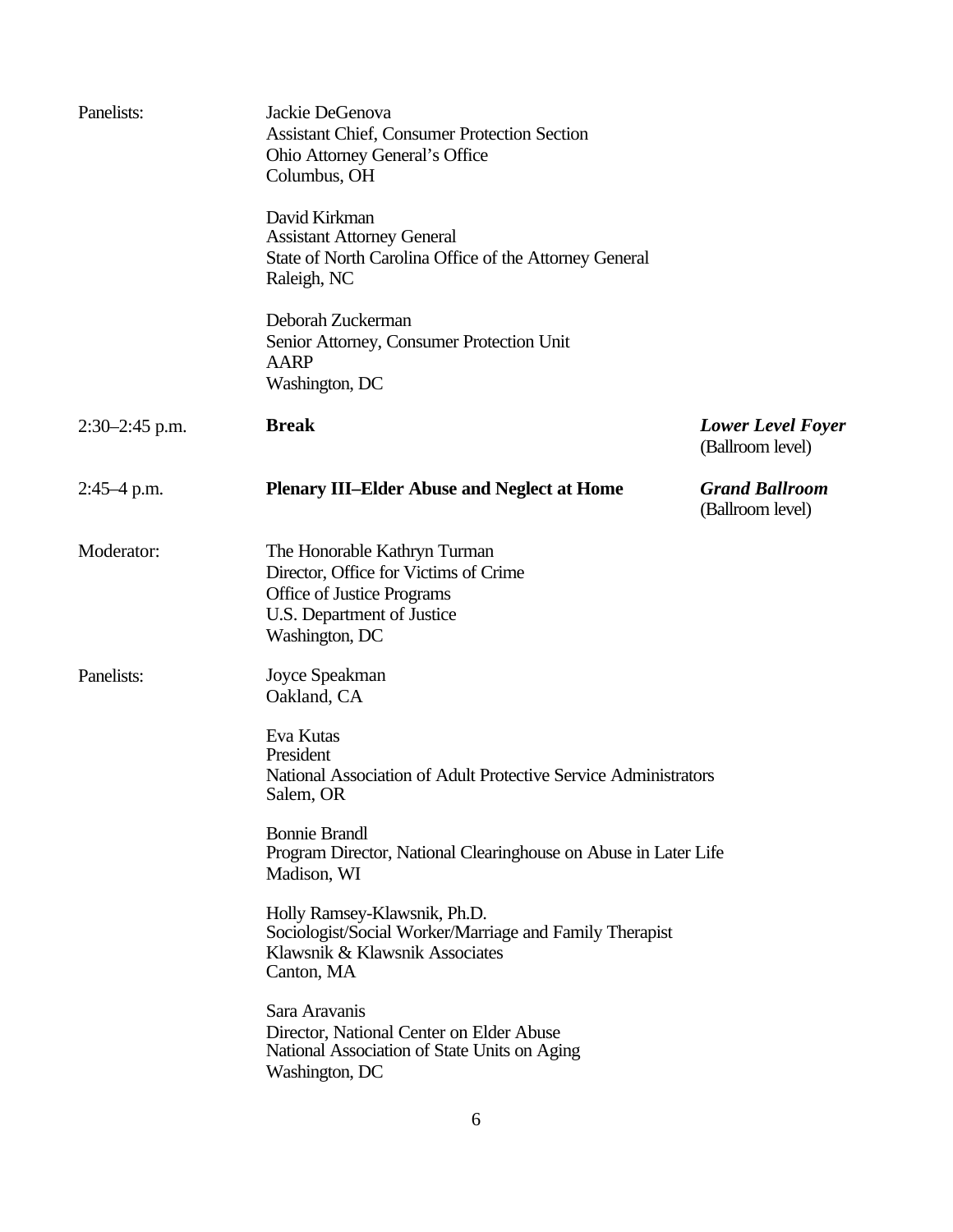| $4:15-5:15$ p.m. | <b>Elder Abuse and Neglect at Home Workshops</b>                                                                                                                                  |                                            |  |
|------------------|-----------------------------------------------------------------------------------------------------------------------------------------------------------------------------------|--------------------------------------------|--|
|                  | Workshop #1: Strengthening Interventions<br>for Victims With Dementia                                                                                                             | <b>Sulgrave</b><br>(Third floor)           |  |
| Moderator:       | Nancy Coleman<br>Director, Commission on Legal Problems of the Elderly<br><b>American Bar Association</b><br>Washington, DC                                                       |                                            |  |
| Panelists:       | Georgia Anetzberger<br><b>Associate Director for Community Services</b><br>The Benjamin Rose Institute<br>Cleveland Heights, OH                                                   |                                            |  |
|                  | <b>Frederick Brand</b><br>Director of Program Services<br>Alzheimer's Association, Greater New Jersey Chapter<br>Denville, NJ                                                     |                                            |  |
|                  | <b>Anne Mastro</b><br><b>Nurse Practice Manager</b><br>Geriatric Evaluation and Management Service, Kimball Medical Center<br>Lakewood, NJ                                        |                                            |  |
|                  | <b>Workshop #2: Working Across Systems</b><br><b>To Improve Services for Victims of Domestic</b><br><b>Violence and Sexual Assault</b>                                            | <b>Executive Forum</b><br>(Ballroom level) |  |
| Moderator:       | <b>Catherine Pierce</b><br>Deputy Director for Program Development<br>Violence Against Women Office<br>Office of Justice Programs<br>U.S. Department of Justice<br>Washington, DC |                                            |  |
| Panelists:       | <b>Bonnie Brandl</b><br>Program Director, National Clearinghouse on Abuse in Later Life<br>Madison, WI                                                                            |                                            |  |
|                  | Amy Judy<br><b>Systems Advocacy Program Coordinator</b><br><b>Wisconsin Coalition Against Sexual Assault</b><br>Madison, WI                                                       |                                            |  |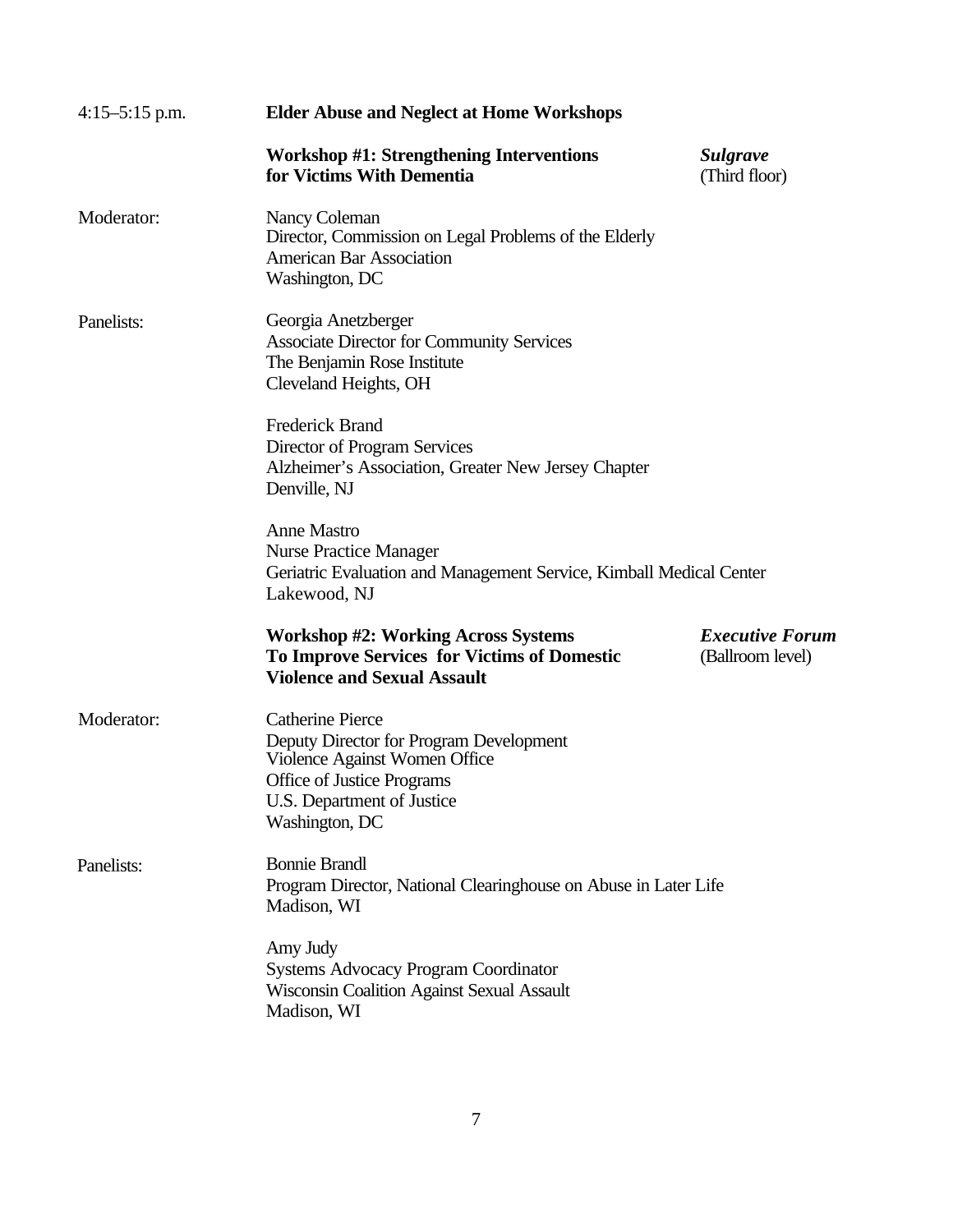|            | Mary Lynn Kasunic<br><b>Executive Director</b><br>Area Agency on Aging, Region One<br>Phoenix, AZ                                                              |                                           |
|------------|----------------------------------------------------------------------------------------------------------------------------------------------------------------|-------------------------------------------|
|            | Workshop #3: Engaging Law Enforcement,<br><b>Prosecution, and the Judiciary</b>                                                                                | <b>Grand Ballroom</b><br>(Ballroom level) |
| Moderator: | Cabell Cropper<br><b>Executive Director</b><br>National Criminal Justice Association<br>Washington, DC                                                         |                                           |
| Panelists: | Candace Heisler<br><b>Consultant and Trainer</b><br>San Francisco Assistant District Attorney (Retired)<br>San Francisco, CA                                   |                                           |
|            | <b>Charles Mendonca</b><br>Public Relations Officer for the Elderly<br>Pascua Yaqui Tribe of Arizona Law Enforcement Services<br>Tucson, AZ                    |                                           |
|            | Lori Stiegel<br>Associate Staff Director, Commission on Legal Problems of the Elderly<br><b>American Bar Association</b><br>Washington, DC                     |                                           |
|            | C. Ronald Stromberg<br><b>Assistant Director</b><br>Division of Aging and Adult Services<br>Salt Lake City, UT                                                 |                                           |
|            | <b>Workshop #4: Augmenting the Role</b><br>of Medical Professionals                                                                                            | Roosevelt<br>(Ballroom level)             |
| Moderator: | Sidney Stahl, Ph.D.<br>Chief, Health Care Organization and Social Institutions<br>National Institute on Aging, National Institutes of Health<br>Washington, DC |                                           |
| Panelists: | Carmel Dyer, M.D.<br><b>Associate Professor of Medicine</b><br><b>Baylor College of Medicine</b><br>Houston, TX                                                |                                           |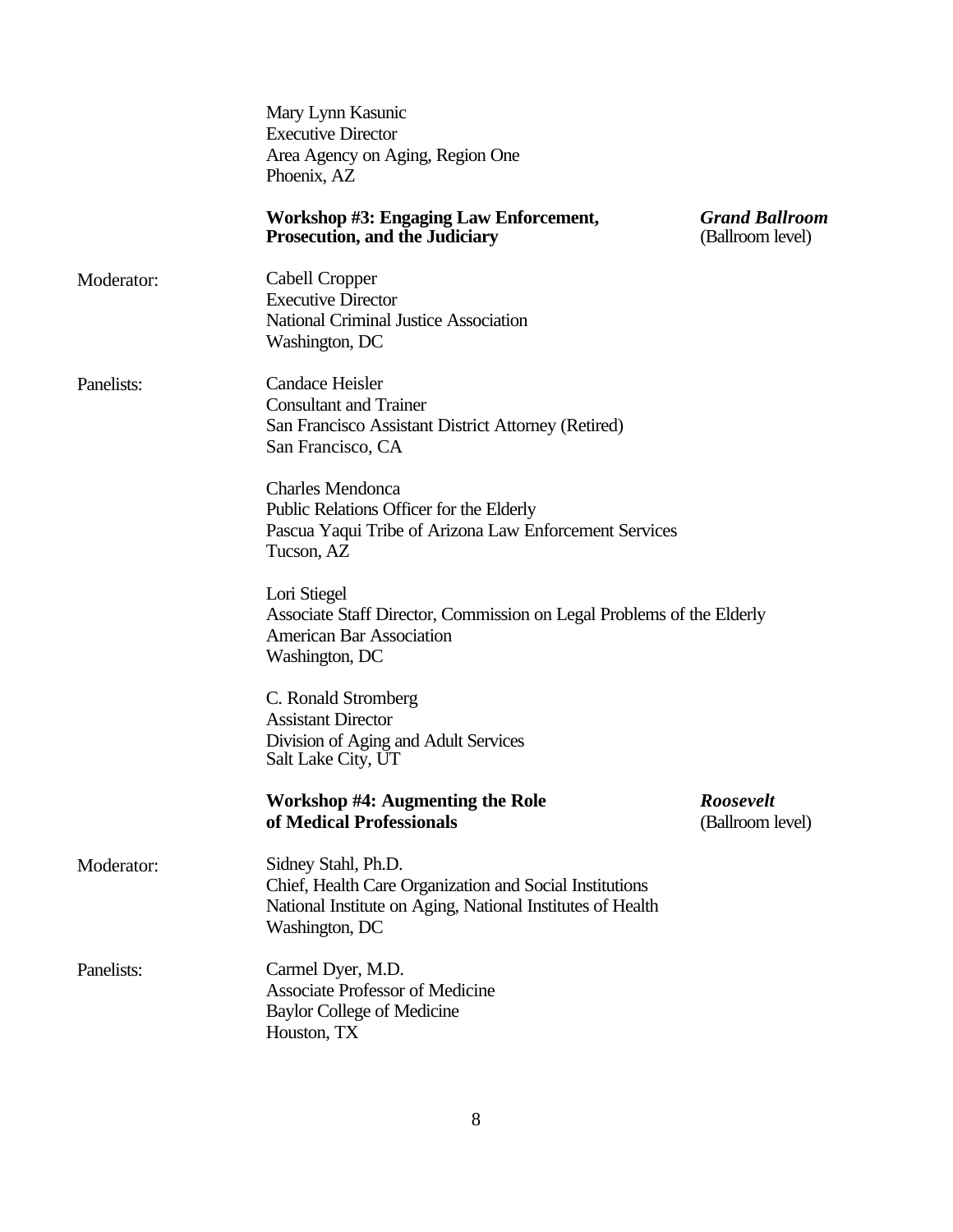|                    | Laura Mosqueda, M.D.<br>Director, Geriatrics/Associate Clinical Professor, Family Medicine<br>University of California, Irvine–College of Medicine<br>Orange, CA |                                           |
|--------------------|------------------------------------------------------------------------------------------------------------------------------------------------------------------|-------------------------------------------|
|                    | Randolph Thomas<br>Manager, Domestic Investigations Unit<br>South Carolina Department of Public Safety<br>Columbia, SC                                           |                                           |
|                    | <b>Workshop #5: Enhancing Victim Services</b>                                                                                                                    | Colonnade<br>(Lobby level)                |
| Moderator:         | Diane Alexander<br>Director, Field Services<br><b>National Crime Victims Center</b><br>Washington, DC                                                            |                                           |
| Panelists:         | <b>Shanny Augare</b><br>Assistant Executive Director, Child & Family Advocacy Center<br>Director, Violence Prevention Program<br>Browning, MT                    |                                           |
|                    | Judy O'Neal<br>Manager, Victim Witness Branch<br>Governor's Office of Criminal Justice Planning<br>Sacramento, CA                                                |                                           |
|                    | Kathi West<br><b>Victim-Witness Coordinator</b><br>Office of the United States Attorney for the Western District of Texas<br>Austin, TX                          |                                           |
| $5:15-6$ p.m.      | <b>State and Tribal Team Discussions</b>                                                                                                                         |                                           |
|                    | <b>State and Tribal Teams A-N</b>                                                                                                                                | <b>Grand Ballroom</b><br>(Ballroom level) |
|                    | <b>State and Tribal Teams O-Z</b>                                                                                                                                | Colonnade<br>(Lobby level)                |
| $7:30 - 9:30$ p.m. | <b>Tribal Team Caucus</b>                                                                                                                                        |                                           |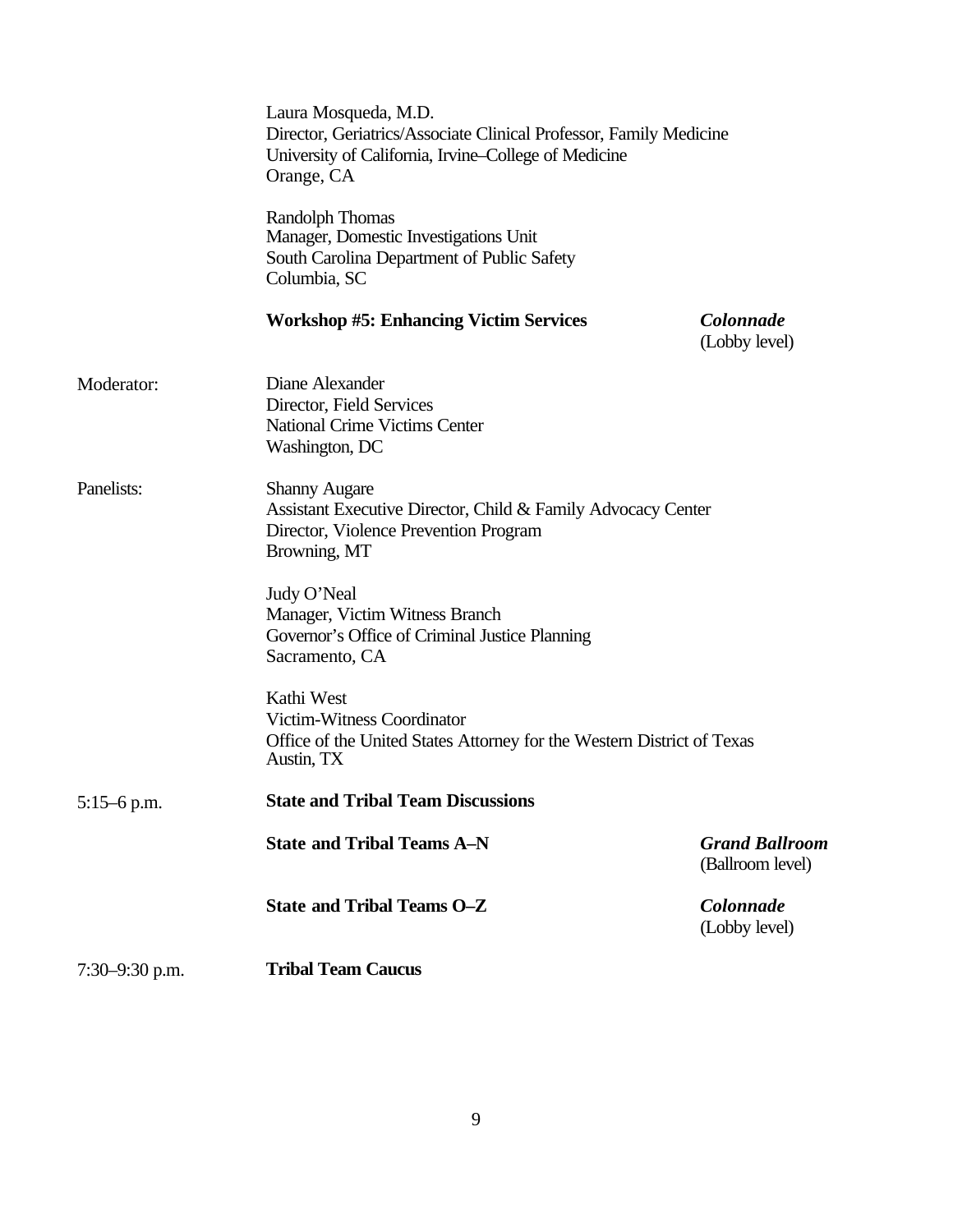## **Tuesday, October 31, 2000**

| $7:30-8:15$ a.m.   | <b>Continental Breakfast and Registration</b>                                                                                                                                      | <b>Lower Level Foyer</b><br>(Ballroom level) |
|--------------------|------------------------------------------------------------------------------------------------------------------------------------------------------------------------------------|----------------------------------------------|
| $8:15 - 8:30$ a.m. | Opening Remarks (and Charge to State Teams)                                                                                                                                        | <b>Grand Ballroom</b><br>(Ballroom level)    |
| Speaker:           | Alexa Verveer<br>Deputy Assistant Attorney General<br>Office of Justice Programs<br>U.S. Department of Justice<br>Washington, DC                                                   |                                              |
| $8:30-9:45$ a.m.   | <b>Plenary IV-Institutional Abuse and Neglect</b>                                                                                                                                  | <b>Grand Ballroom</b><br>(Ballroom level)    |
| Moderator:         | <b>Steven Pelovitz</b><br>Director, Survey and Certification Group<br><b>Health Care Financing Administration</b><br>U.S. Department of Health and Human Services<br>Baltimore, MD |                                              |
| Panelists:         | Senora Russell<br>Nashville, TN                                                                                                                                                    |                                              |
|                    | Marie-Therese Connolly<br>Coordinator, Nursing Home Initiative<br>U.S. Department of Justice<br>Washington, DC                                                                     |                                              |
|                    | David Waterbury<br>Director, Washington State Medicaid Fraud Control Unit<br>Washington State Office of the Attorney General<br>Tacoma, WA                                         |                                              |
|                    | Michelle Lujan Grisham<br>Director<br>New Mexico State Agency on Aging<br>Santa Fe, NM                                                                                             |                                              |
|                    | <b>Toby Edelman</b><br>Center for Medicare Advocacy<br><b>Healthcare Rights Project</b><br>Washington, DC                                                                          |                                              |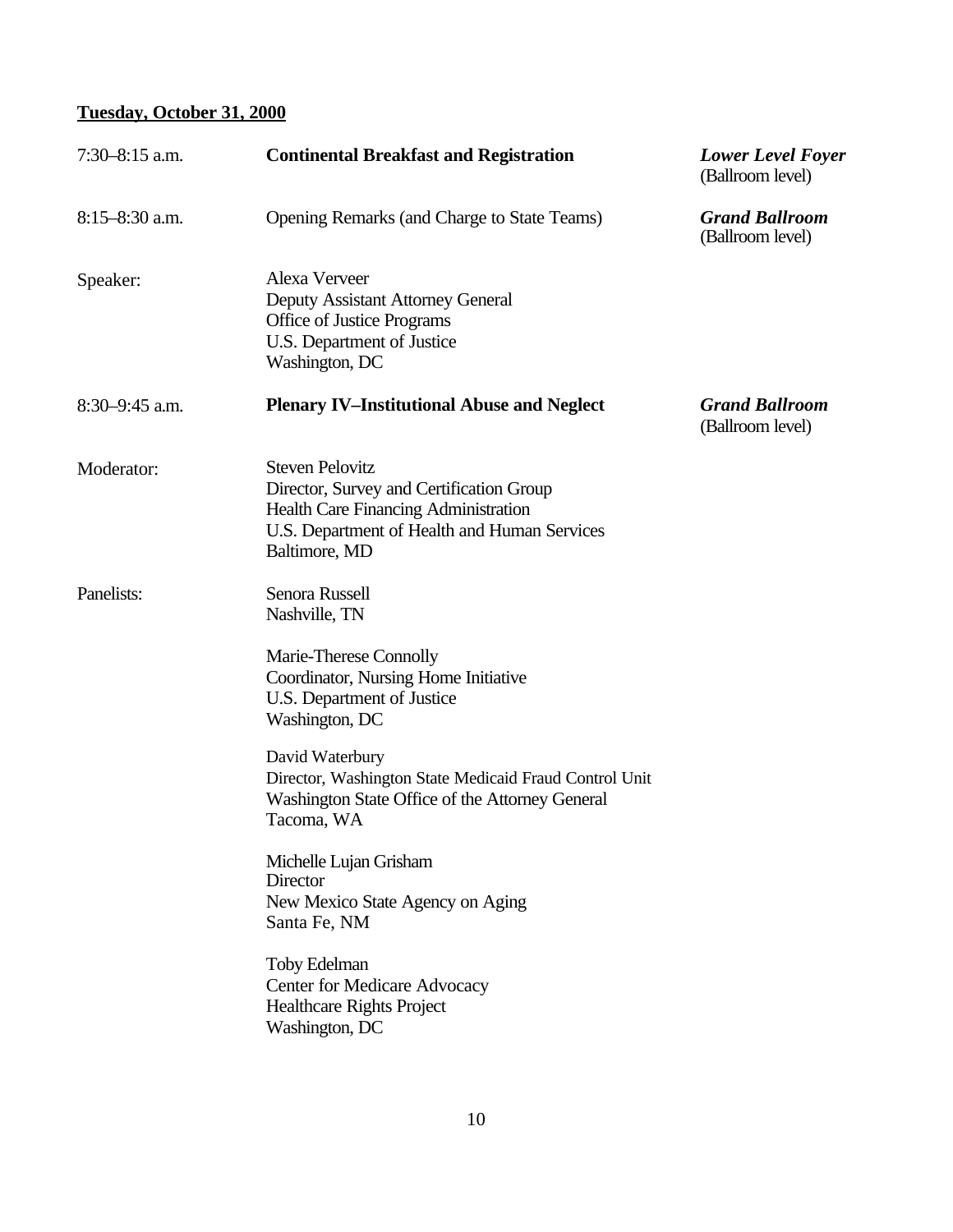| $9:45-10$ a.m. | <b>Break</b>                                                                                                                                       | <b>Lower Level Foyer</b><br>(Ballroom level) |
|----------------|----------------------------------------------------------------------------------------------------------------------------------------------------|----------------------------------------------|
| $10-11$ a.m.   | <b>Institutional Abuse and Neglect Workshops</b>                                                                                                   |                                              |
|                | <b>Workshop #1: Creative Initiatives To Educate</b><br><b>Professionals and the Public</b>                                                         | <b>Roosevelt</b><br>(Ballroom level)         |
| Moderator:     | Nolan Jones<br>Director, Human Resources Group<br>National Governor's Association<br>Washington, DC                                                |                                              |
| Panelists:     | <b>Barbara Doherty</b><br>Adult Protection Consultant, Aging and Adult Services Division<br>Minnesota Department of Human Services<br>St. Paul, MN |                                              |
|                | Diane Menio<br>Executive Director, Center for Advocacy for the Rights and<br>Interests of the Elderly (CARIE)<br>Philadelphia, PA                  |                                              |
|                | David Waterbury<br>Director, Washington State Medicaid Fraud Control Unit<br>Washington State Office of the Attorney General<br>Tacoma, WA         |                                              |
|                | Pam Vocke<br>Director, Division of Quality Improvement and Training<br>Health Care Financing Administration, HHS<br>Washington, DC                 |                                              |
|                | <b>Workshop #2: Joining Resources To Combat</b><br><b>Institutional Abuse and Neglect</b>                                                          | Colonnade<br>(Ballroom level)                |
| Moderator:     | Barbara Zelner<br>Counsel<br>National Association of Medicaid Fraud Control Units<br>Washington, DC                                                |                                              |
| Panelists:     | Marie-Therese Connolly<br>Coordinator, Nursing Home Initiative<br>U.S. Department of Justice<br>Washington, DC                                     |                                              |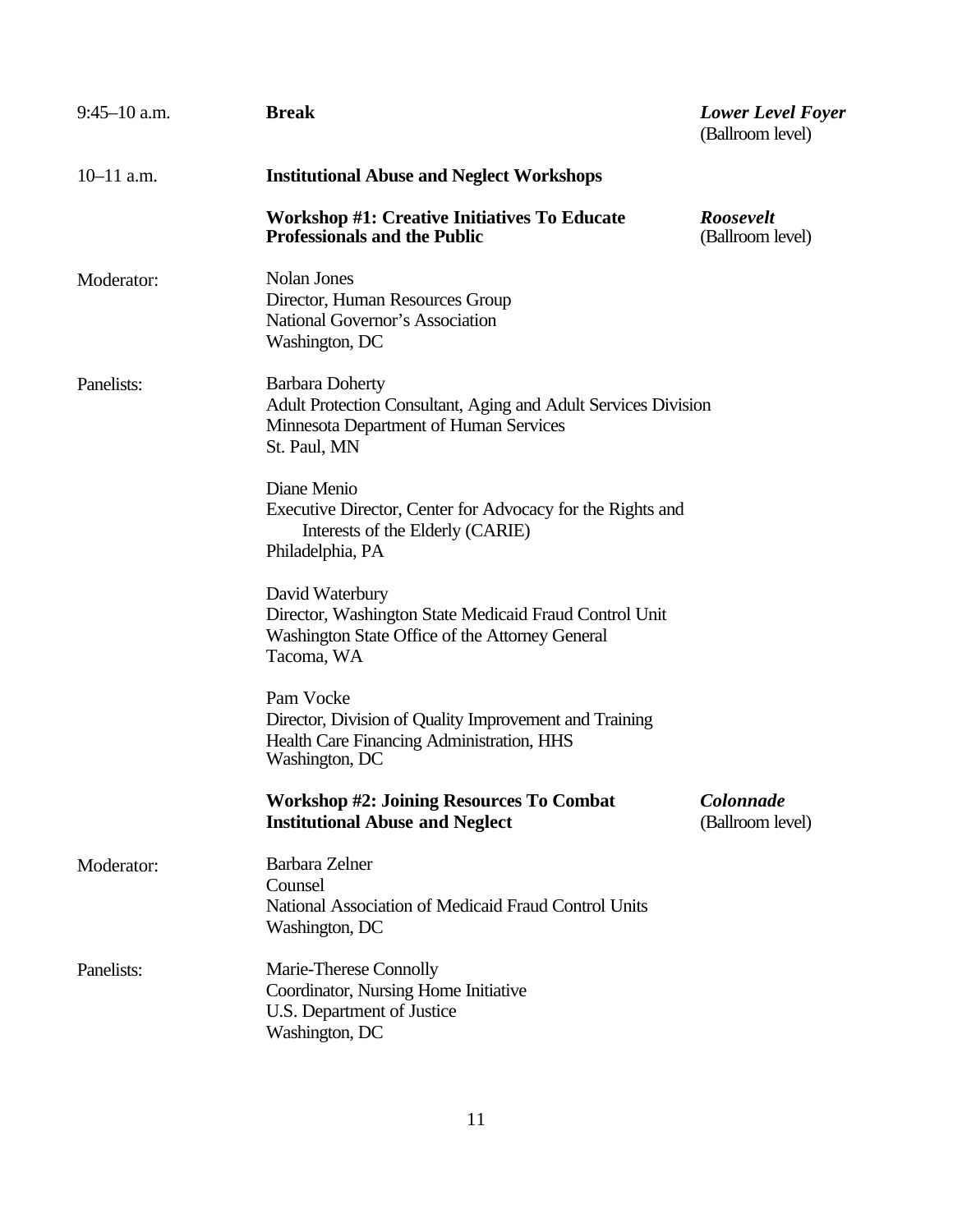|            | Nicholas Cox<br>Bureau Chief, Economic Crimes, Tampa<br>Florida Attorney General's Office<br>Tampa, FL                                                   |                                            |
|------------|----------------------------------------------------------------------------------------------------------------------------------------------------------|--------------------------------------------|
|            | The Honorable Frankie Sue Del Papa<br><b>Attorney General</b><br><b>State of Nevada</b><br>Carson City, NV                                               |                                            |
|            | <b>Becky Kurtz</b><br>State Long Term Care Ombudsman<br>Division of Aging Services, Department of Human Resources<br>Atlanta, GA                         |                                            |
|            | <b>Workshop #3: Enhancing the Survey</b><br>and Regulatory Process                                                                                       | <b>Executive Forum</b><br>(Ballroom level) |
| Moderator: | <b>Helene Fredeking</b><br><b>Health Care Financing Administraton</b><br>U.S. Department of Health and Human Services<br>Baltimore, MD                   |                                            |
| Panelists: | Debra Green<br><b>Supervising Attorney</b><br><b>Texas Department of Human Services</b><br>Austin, TX                                                    |                                            |
|            | <b>Catherine Morris</b><br><b>Assistant Commissioner</b><br>New Jersey Department of Health and Senior Services<br>Trenton, NJ                           |                                            |
|            | Joyce Stockwell<br><b>Assistant Director, Residential Care Services</b><br>Washington State Department of Social and Health Services<br>Olympia, WA      |                                            |
|            | <b>Workshop #4: Holding Institutions Accountable</b><br><b>Through Prosecution</b>                                                                       | <b>Grand Ballroom</b><br>(Ballroom level)  |
| Moderator: | David Hoffman<br><b>Assistant United States Attorney</b><br>United States Attorney's Office for the Eastern District of Pennsylvania<br>Philadelphia, PA |                                            |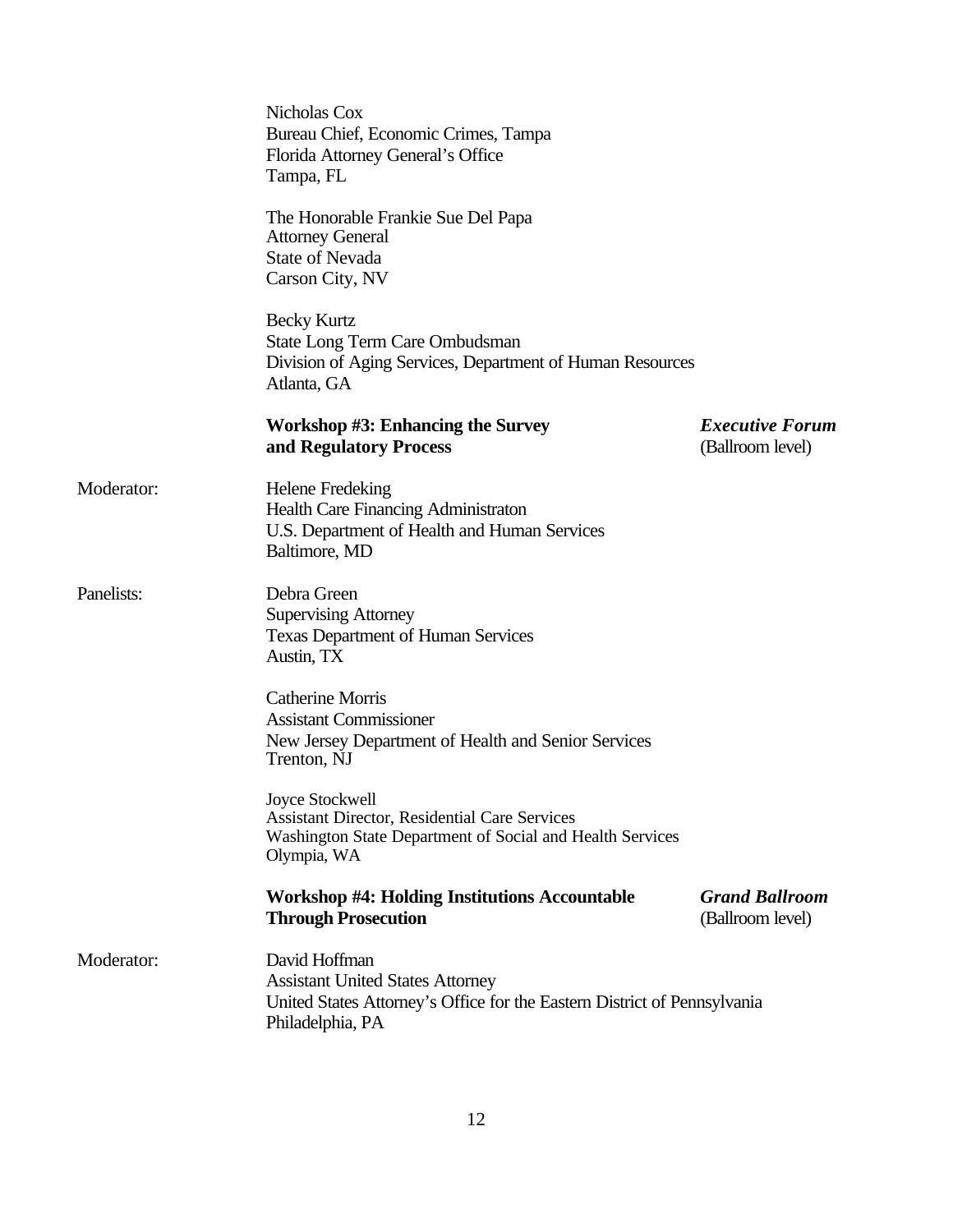| $1:15$ p.m.       | <b>Adjourn</b>                                                                                                                           |                                           |
|-------------------|------------------------------------------------------------------------------------------------------------------------------------------|-------------------------------------------|
| Reporters:        | Representatives From Selected State and Tribal Teams                                                                                     |                                           |
| Speaker:          | The Honorable Janet Reno<br><b>Attorney General</b><br>U.S. Department of Justice<br>Washington, DC                                      |                                           |
| Moderator:        | Mary Lou Leary<br><b>Acting Assistant Attorney General</b><br>Office of Justice Programs<br>U.S. Department of Justice<br>Washington, DC |                                           |
| Noon-1:15 p.m.    | <b>Closing Session with the Attorney General</b>                                                                                         | <b>Grand Ballroom</b><br>(Ballroom level) |
| $11:45$ a.m.-noon | <b>Break</b>                                                                                                                             |                                           |
|                   | <b>State and Tribal Teams O-Z</b>                                                                                                        | Colonnade<br>(Lobby level)                |
|                   | <b>State and Tribal Teams A-N</b>                                                                                                        | <b>Grand Ballroom</b><br>(Ballroom level) |
| $11-11:45$ a.m.   | <b>State and Tribal Team Discussions</b>                                                                                                 |                                           |
|                   | Linda Purdy<br>Director, Medicaid Fraud Control Unit<br>State of Vermont Office of the Attorney General<br>Waterbury, VT                 |                                           |
|                   | <b>Andrew Penn</b><br>Senior Counsel, Office of the Inspector General<br>U.S. Department of Health and Human Services<br>Washington, DC  |                                           |
|                   | Randy Hey<br><b>Assistant District Attorney</b><br>Office of the Santa Clara District Attorney<br>San Jose, CA                           |                                           |
| Panelists:        | Freda Fishman<br>Chief, Consumer Protection and Antitrust Division<br>Massachusetts Attorney General's Office<br>Boston, MA              |                                           |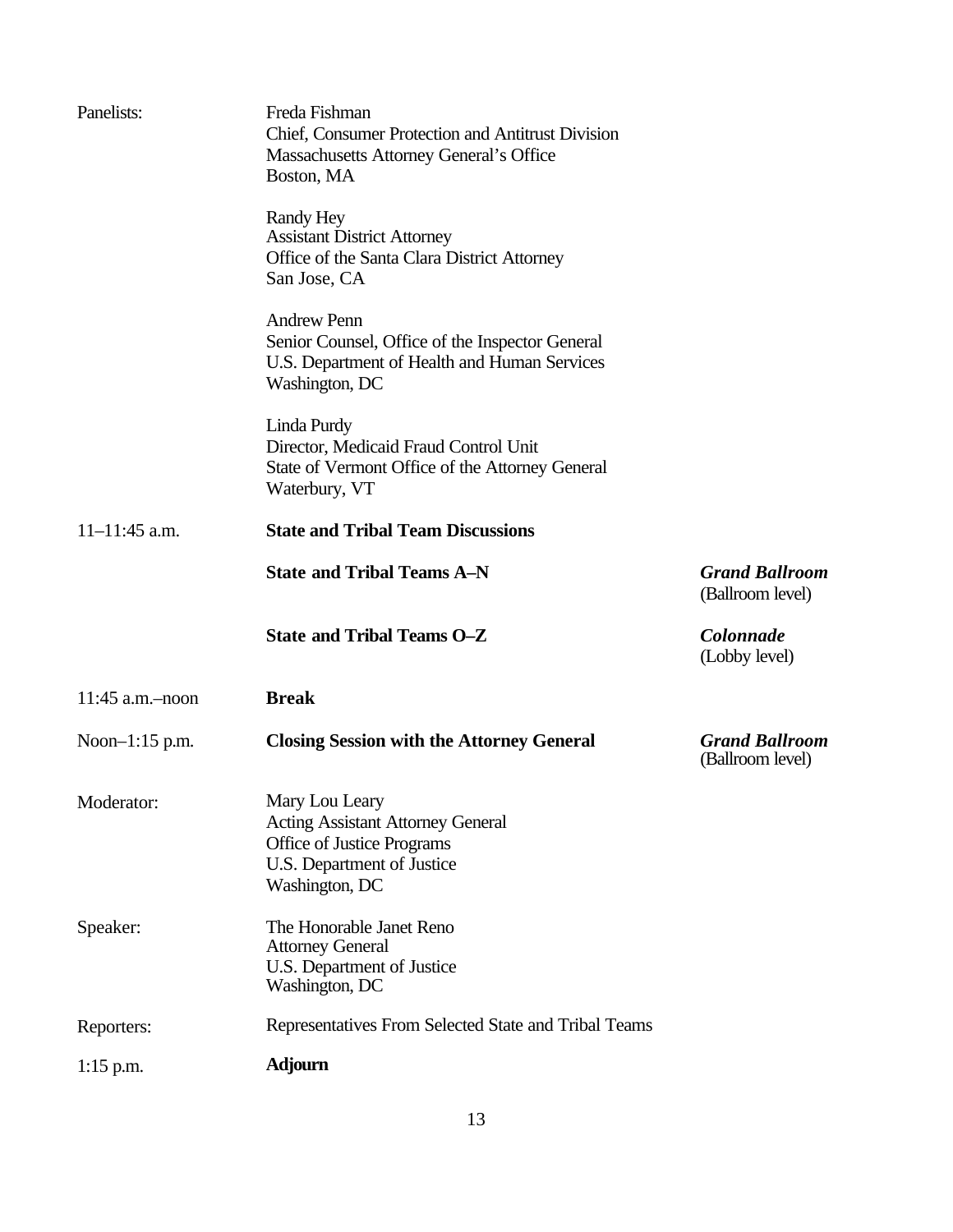## **Appendix 2**

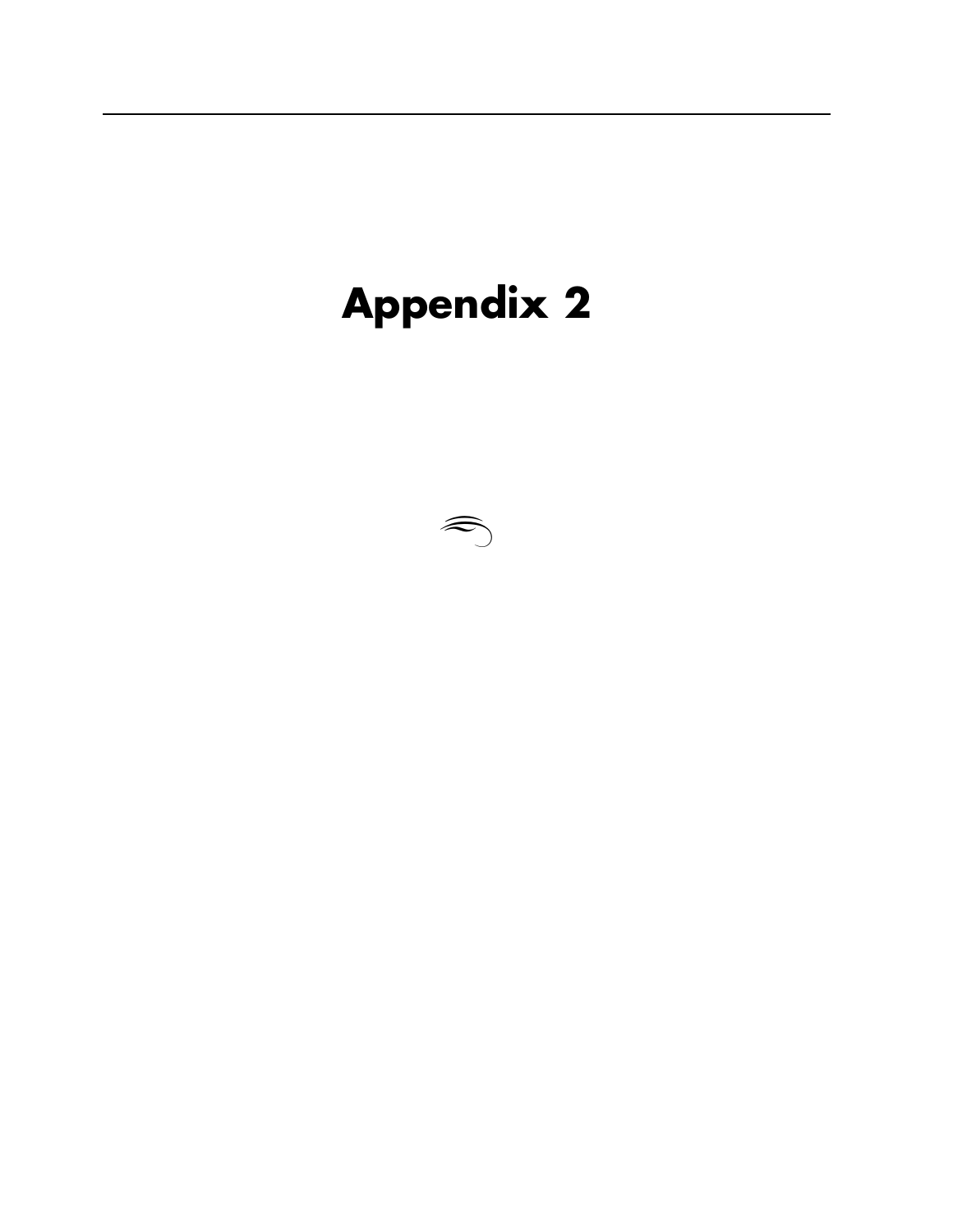## **Our Aging Population: Promoting Empowerment, Preventing Victimization, and Implementing Coordinated Interventions The Washington Monarch Hotel Washington, DC October 30-31, 2000**

#### **Participant List**

Jennifer Aldrich Assistant U.S. Attorney U.S. Attorney's Office District of South Carolina 1441 Main Street, Suite 500 Columbia, SC 29201 Phone: 803-343-3176 Fax: 803-733-5966

Leo Aleck Tribal Councilman Yakama Nation Tribe Council P.O. Box 151 Toppenish, WA 98948 Phone: 509-865-5121 ext. 4334 Fax: 509-865-5745 E-mail: aaleck@yakama.com

Diane Alexander **Director** Field Services National Center for Victims of Crime 2111 Wilson Boulevard, Suite 300 Arlington, VA 22201 Phone: 703-276-2880 Fax: 703-276-2889 E-mail: dalexander@ncvc.org

Lynn Alexander **Director** Office of Services to the Aging P.O. Box 30676 Lansing, MI 48909 Phone: 517-373-7876 Fax: 517-373-4092 E-mail: alexanderl@state.mi.us

Cynthia Alexis Project Coordinator Special Emphasis on Elder Abuse 850 Bryant Street, Room 320 San Francisco, CA 94103 Phone: 415-551-9541 Fax: 415-551-9582

Genevieve Allaire-Johnson Special Assistant to the Attorney General Rhode Island Attorney General's Office 150 South Main Street Providence, RI 02903 Phone: 401-274-4400 Fax: 401-751-2860

Alane Allman-Dent Deputy Investigator Special Committee on Aging Senate Office Building, Hart 825 Washington, DC 20510 Phone: 202-224-6090 Fax: 202-224-8660 E-mail: alane\_allman@aging.senate.gov

Bill Anderson Volunteer Senior Advocate Aging Services Division Department of Human Services 1814 Brookhaven Boulevard Norman, OK 73072 Phone: 405-364-7904 Fax: 405-364-7905

Shane Anderson Program Assistant National District Attorney's Association American Prosecutor's Research Institute 99 Canal Center Plaza, Suite 510 Alexandria, VA 22314 Phone: 703-518-4386 E-mail: shane.anderson@ndaa-apri.org

Georgia J. Anetzberger Associate Director for Community Services The Benjamin Rose Institute 2373 Euclid Heights Boulevard Cleveland Heights, OH 44106 Phone: 216-791-8000 Fax: 216-791-8030 E-mail: georgia@benrose.org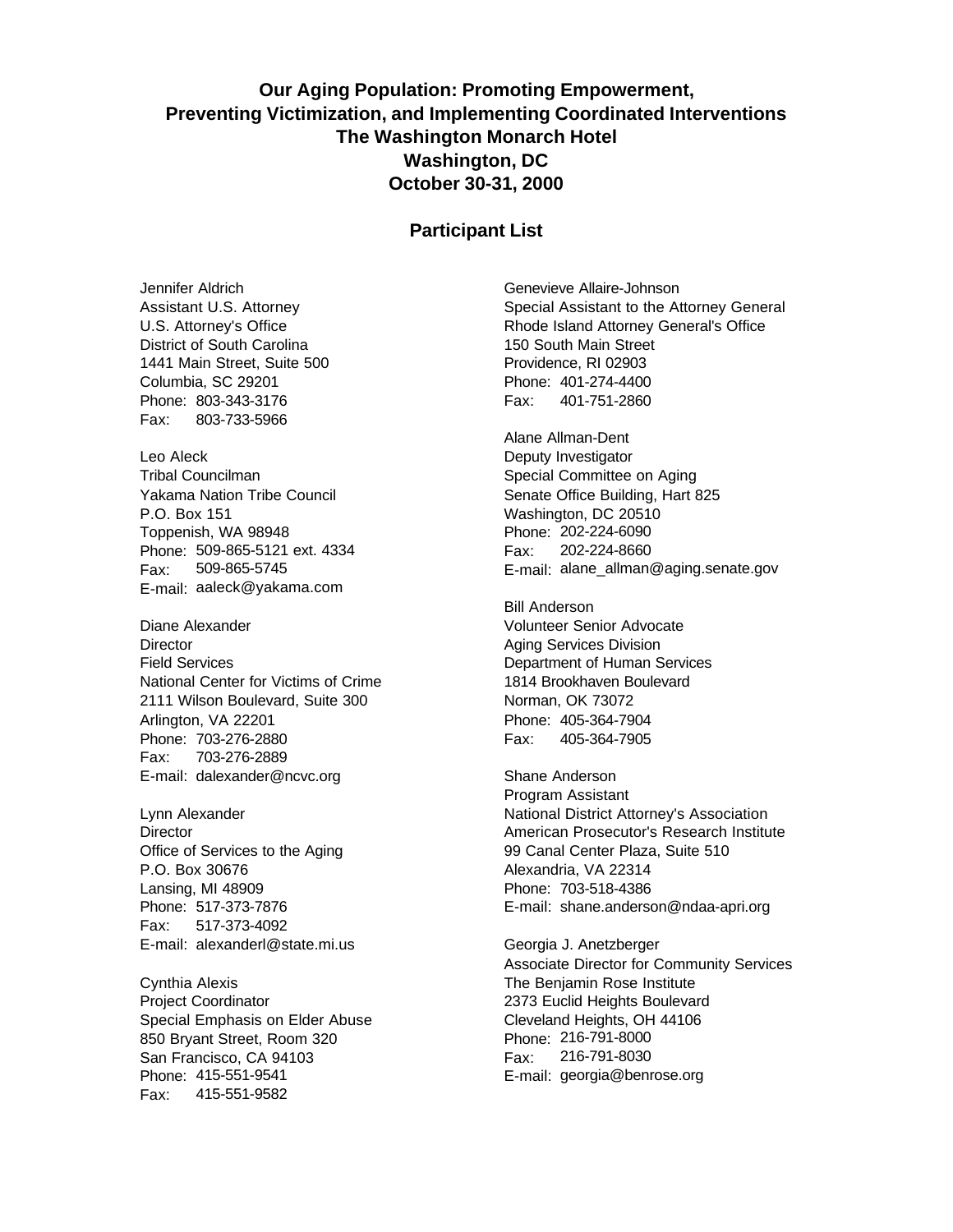Sara Aravanis **Director** National Center on Elder Abuse National Association of State Units on Aging 1225 I Street NW., Suite 725 Washington, DC 20005 Phone: 202-898-2578 Fax: 202-898-2583 E-mail: saravanis@nasua.org Sandra Arenas Assistant Attorney General Office of the Attorney General 110 Sherman Street Hartford, CT 06105 Phone: 860-808-5420 Fax: 860-808-5587 E-mail: sandra.arenas@po.state.ct.us David Aronberg White House Fellow U.S. Department of the Treasury 1500 Pennsylvania Avenue NW., Room 2209 Washington, DC 20037 Phone: 202-622-2143 Fax: 202-622-0032 E-mail: davearonberg@hotmail.com Vickie Artis Social Service Administrator Adult Protective Services Division of Services for Aging and Adults with Physical Disabilities 256 Chapman Road, Suite 200 Newark, DE 19702 Phone: 302-453-3820 ext. 41 Fax: 302-453-3836 E-mail: vartis@state.de.us Shanny Augare **Director** Triad Program of Blackfeet Tribe P.O. Box 870 Browning, MT 59417

Phone: 406-338-5180 Fax: 406-338-5660 Judy Austad Investigator Attorney General's Office Department 125 600 East Boulevard Avenue Bismarck, ND 58505 Phone: 701-328-4605 Fax: 701-328-3535 E-mail: jaustad@state.nd.us

Deborah H. Baer Assistant Attorney General Department of Justice 301 Main Street, Suite 1250 Baton Rouge, LA 70801 Phone: 225-342-2753 Fax: 225-342-9637 E-mail: baerd@ag.state.la.us

Kathleen Baker Chief Division of Long Term Care Field Operations Department of Public Health 525 West Jefferson Street, Fifth Floor Springfield, IL 62761 Phone: 217-785-2629 Fax: 217-785-9182 E-mail: kbaker@idph.state.il.us

David Baldridge Executive Director National Indian Council on Aging, Inc. 10501 Montgomery Boulevard NE., Suite 210 Albuquerque, NM 87111 Phone: 505-292-2001 Fax: 505-292-1922

Grady Balentine Assistant Attorney General Department of Justice P.O. Box 629 Raleigh, NC 27602 Phone: 919-716-6840 Fax: 919-716-6758 E-mail: gballent@mail.jus.state.nc.us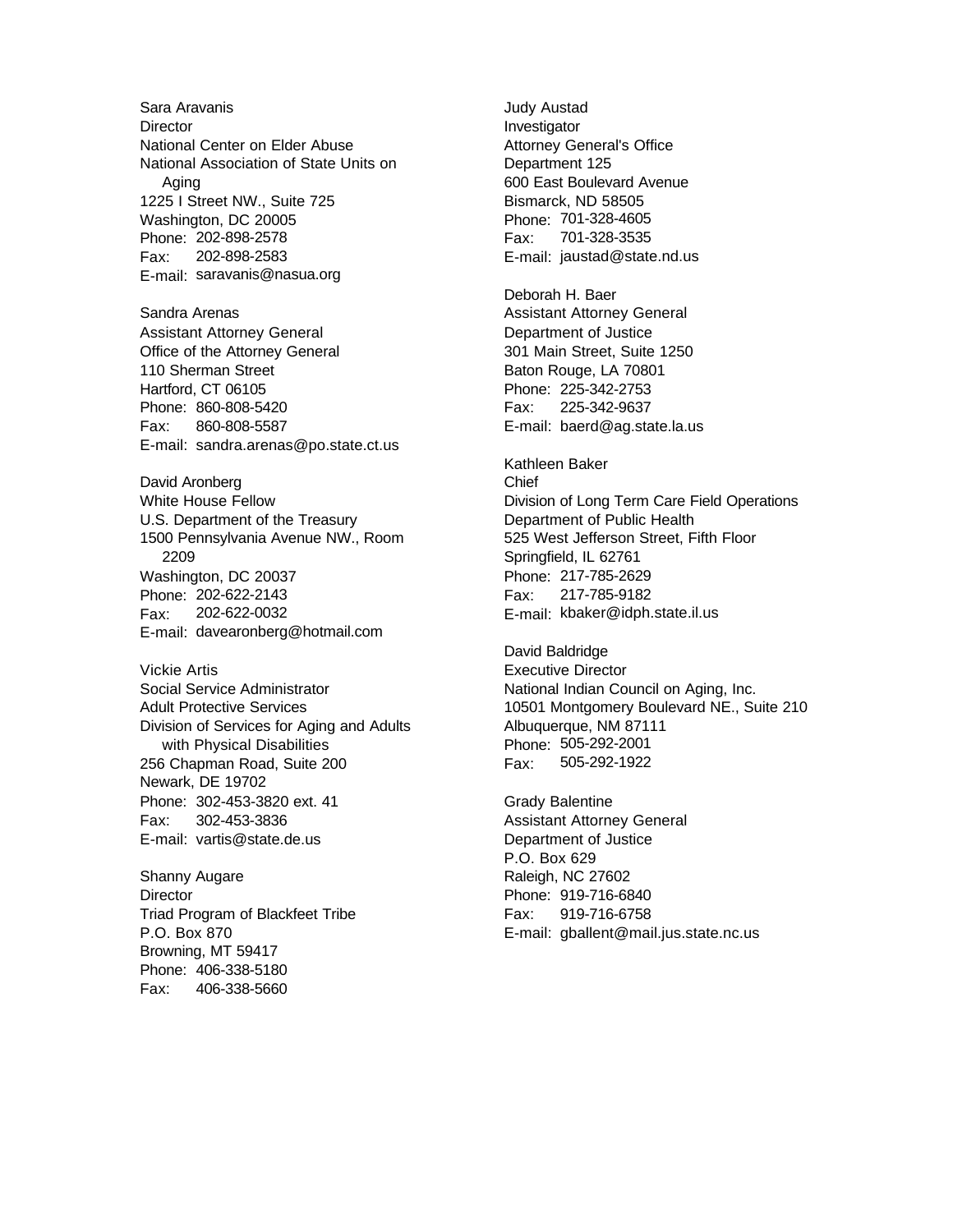Doris Ball Program Manager Office of Adult Services Department of Human Resources 50 Ripley Street Montgomery, AL 36125 Phone: 334-242-1355 Fax: 334-353-1052 E-mail: dball@dhr.state.al.us

Alexis L. Barbieri Executive Deputy Attorney General Public Protection Division Office of the Attorney General Strawberry Square, 14th Floor Harrisburg, PA 17120 Phone: 717-787-9716 Fax: 717-787-1190 E-mail: abarbieri@attorneygeneral.gov

Dorothy Bargholz Chief of Staff Division of Consumer Affairs Department of Law and Public Safety 124 Halsey Street, Seventh Floor Newark, NJ 07102 Phone: 973-504-6534 Fax: 973-648-3538 E-mail: bargholzd@smtp.lps.state.nj.us

Karyn Barquin Program Coordinator Long Term Care Office on Aging 441 Fourth Street NW., Suite 900 South Washington, DC 20001 Phone: 202-727-8367 Fax: 202-724-4979 E-mail: kbarquin-age@dcgov.org

Rick Bartos Chief Protective Services Organization P.O. Box 1057 Helena, MT 59624 Phone: 406-444-4541 Fax: 406-444-7743 E-mail: user882963@aol.com

Dwight D. Becker Program Coordinator Division of Senior Services 3601 C Street, Suite 310 Anchorage, AK 99503 Phone: 907-269-3674 Fax: 907-269-3648 E-mail: dwight\_becker@admin.state.ak.us

Rudy I. Bedonie **Director** Dine Elderly Protection Program Navajo Area Agency on Aging P.O. Box 1390 Window Rock, AZ 86515 Phone: 520-871-6536 Fax: 520-871-6793 E-mail: rbedonie@nndoh.nn.ihs.gov

William Betjemann Project Director Division of Criminal Justice Services Four Tower Place Albany, NY 12203 Phone: 518-457-9787 Fax: 518-485-2728 E-mail: wbetjemann@drjs.state.ny.us

Kristine Blackwood Assistant U.S. Attorney Office of the Attorney General Federal Building 300 North Los Angeles Street, Room 7516 Los Angeles, CA 90012 Phone: 213-894-7155 Fax: 213-894-2380 E-mail: kristine.blackwood@usdoj.gov

Henry Blanco Program Administrator Aging and Adult Administration 1789 West Jefferson Phoenix, AZ 85007 Phone: 602-542-4446 Fax: 602-542-6575 E-mail: hblanco@mail.de.state.az.us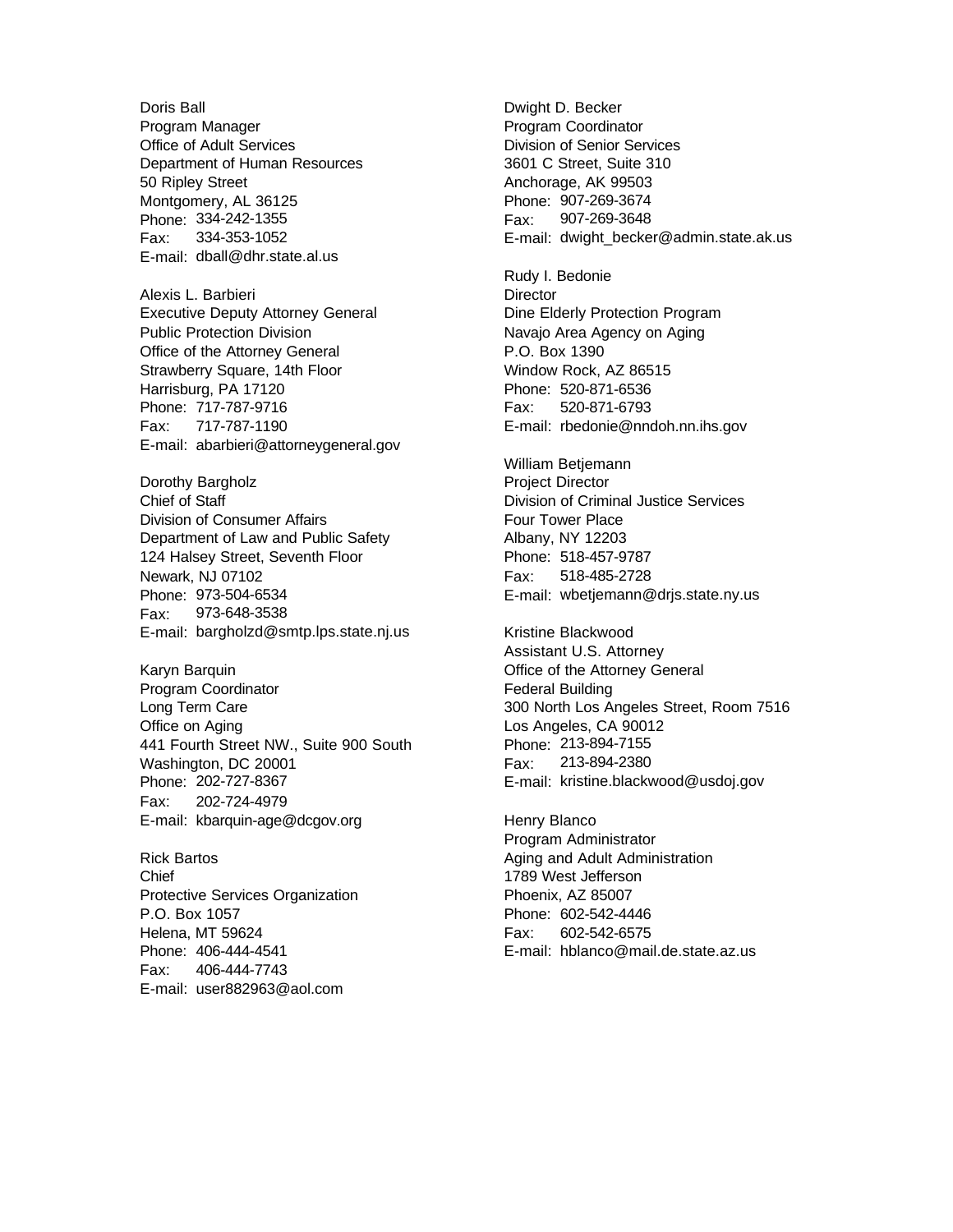Tom Blankenship Health Care Fraud Investigator U.S. Attorney's Office District of Montana 2929 Third Avenue N., Suite 400 P.O. Box 1478 Billings, MT 59103 Phone: 406-247-4673 Fax: 406-657-6989

Wayne A. Bortz Lieutenant Alaska State Troopers 5700 East Tudor Road Anchorage, AL 99507 Phone: 907-269-0390 Fax: 907-269-5033 E-mail: wayne\_bortz@dps.state.ak.us

Charlotte Bradley Zuni Adult Day Care Coordinator Zuni Senior Center P.O. Box One Zuni, NM 87327 Phone: 505-782-5541 Fax: 505-782-5678

M. Jane Brady Attorney General Department of Justice State of Delaware 820 North French Street Wilmington, DE 19801 Phone: 302-577-8338 Fax: 302-577-2610 E-mail: jbrady@state.de.us

R. Maria Brady **Director** Victim Witness Services Law Enforcement Planning Commission 8172 Sub Base, Suite 3 Charlotte Amslie, VI 00804 Phone: 304-774-6400 Fax: 340-776-3317

Bonnie Brand Deputy Attorney General Office of the Attorney General 1325 Airmotive Way, Suite 340 Reno, NV 89502 Phone: 775-688-1824 Fax: 775-688-1822 E-mail: bsbrand@ag.state.nv.us Frederick Brand Director of Program Services Alzheimer's Association Greater New Jersey Chapter 400 Morris Avenue, Suite 251 Denville, NJ 07834 Phone: 973-586-4300 Fax: 973-586-4342 E-mail: frederick.brand@alz.org

Bonnie Brandl Project Coordinator National Clearinghouse on Abuse in Later Life (NCALL) 307 South Paterson, Suite 1 Madison, WI 53703 Phone: 608-255-0539 Fax: 608-255-3560 E-mail: bonnib@inxpress.net

Debbie S. Brantley Chief Elder Rights Section Division of Aging 2101 Mail Service Center Raleigh, NC 27699 Phone: 919-733-8395 Fax: 919-715-0868 E-mail: debbie.brantley@ncmail.net

Fran Bridges **Director** Division of Aging and Adult Services Department of Human Services 750 North State Street Jackson, MS 39209 Phone: 601-359-4929 Fax: 601-359-9664 E-mail: fbridges@mdhs.state.ms.us

Gail E. Bright Assistant Attorney General Office of Kansas Attorney General 120 Southwest Tenth Avenue, Second Floor Topeka, KS 66612 Phone: 785-296-3751 Fax: 785-291-3699 E-mail: brightg@ksag.org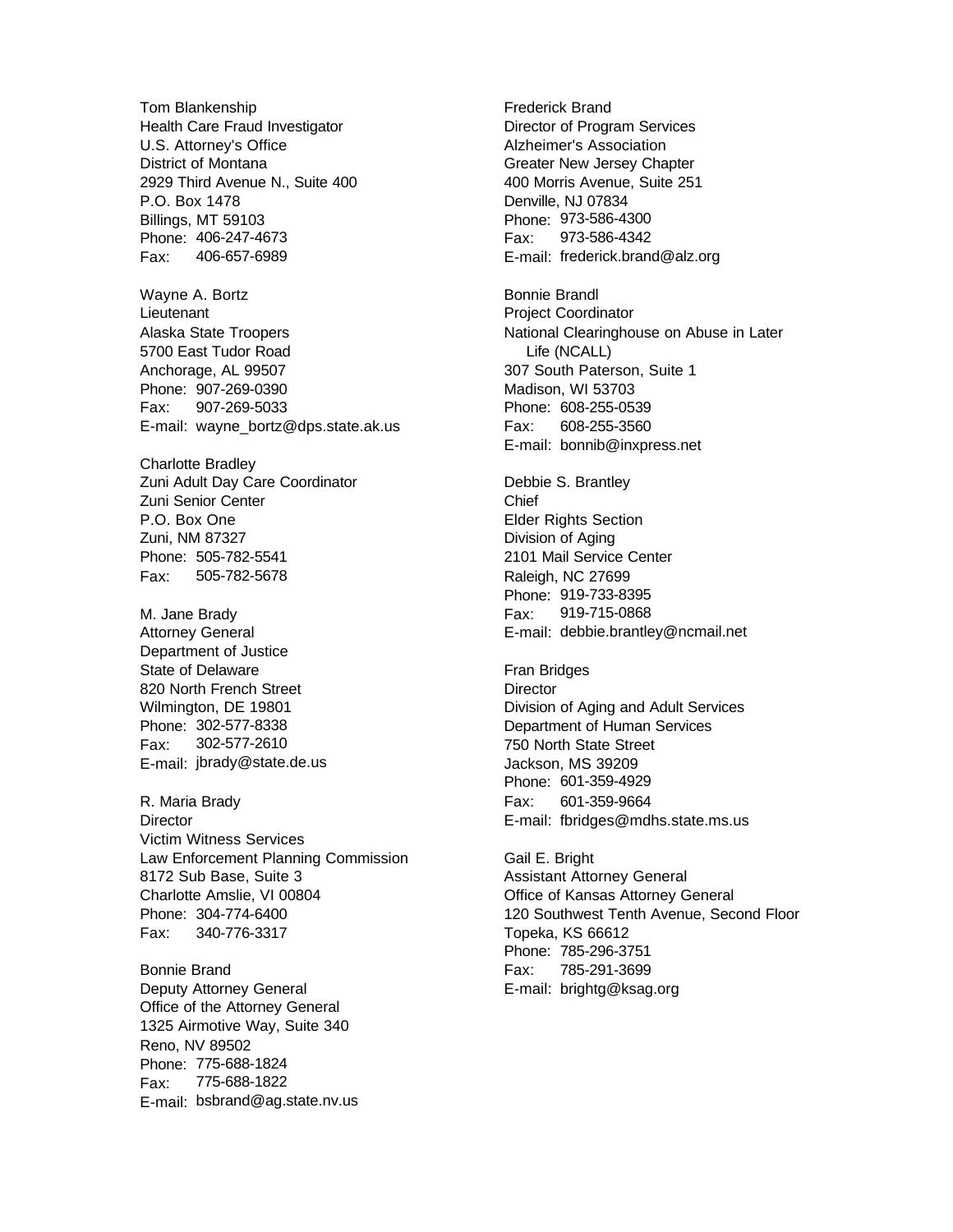Thelma Chichester Brown Chief Domestic Violence Unit Office of the Corporation Counsel 441 Fourth Street NW. Washington, DC 20001 Phone: 202-724-8503 Fax: 202-727-3737 E-mail: tbrown@occ.dcgov.org

Deborah Buckley Bank Examiner Department of Banking State of Connecticut 260 Constitution Plaza Hartford, CT 06103 Phone: 860-240-8187 Fax: 860-240-8167 E-mail: deborah.buckley@po.state.ct.us

L. Gale Buckner **Director** Criminal Justice Coordinating Council 503 Oak Place, Suite 540 Atlanta, GA 30349 Phone: 404-559-4949 Fax: 404-559-4960 E-mail: gbuckner@cjcc.state.ga.us

Ann N. Butenhof Directing Attorney Senior Citizens Law Project New Hampshire Legal Assistance 1361 Elm Street, Suite 307 Manchester, NH 03101 Phone: 603-668-2900 ext. 225 Fax: 603-625-1840 E-mail: abutenhof@nhla.org

Robert J. Campanelli Executive Assistant to the Director Division of Consumer Affairs 124 Halsey Street Newark, NJ 07202 Phone: 973-504-6313 Fax: 973-648-5358 E-mail: campanellib@smtp.lps.state.nj.us Brenda F. Campbell Assistant Deputy Director Division of Aging 615 Howerton Court Jefferson City, MO 65102 Phone: 573-526-3627 Fax: 573-751-8493 E-mail: bcampbel@mail.state.mo.us

Betsy Cantrell Volunteer AARP and Triad 41 West Chops Point Road Bath, ME 04530 Phone: 207-386-0508 Fax: 207-386-0509 E-mail: valueneed@ime.net

Michael J. Capriglione Chief of Police Town of Newport Police Department P.O. Box 3053 226 North James Street Newport, DE 19804 Phone: 302-995-1411 Fax: 302-995-1306 E-mail: mcapriglione@newportpd.state.de.us

Eric H. Carlson Director of Nursing Home Advocacy Project Bet Tzedek Legal Services 145 South Fairfax Avenue, Suite 200 Los Angeles, CA 90036 Phone: 323-549-5849 Fax: 323-549-5880 E-mail: milodon@pacbell.net

Nancy Carrales Program Administrator Office of the Governor P.O. Box 12428 Austin, TX 78711 Phone: 512-463-1927 Fax: 512-475-2440 E-mail: ncarrales@governor.state.tx.us

Jacqueline Case **Director** New York City Ombudsman Program 11 Park Place, Suite 1111 New York, NY 10007 Phone: 212-962-2720 Fax: 212-962-2723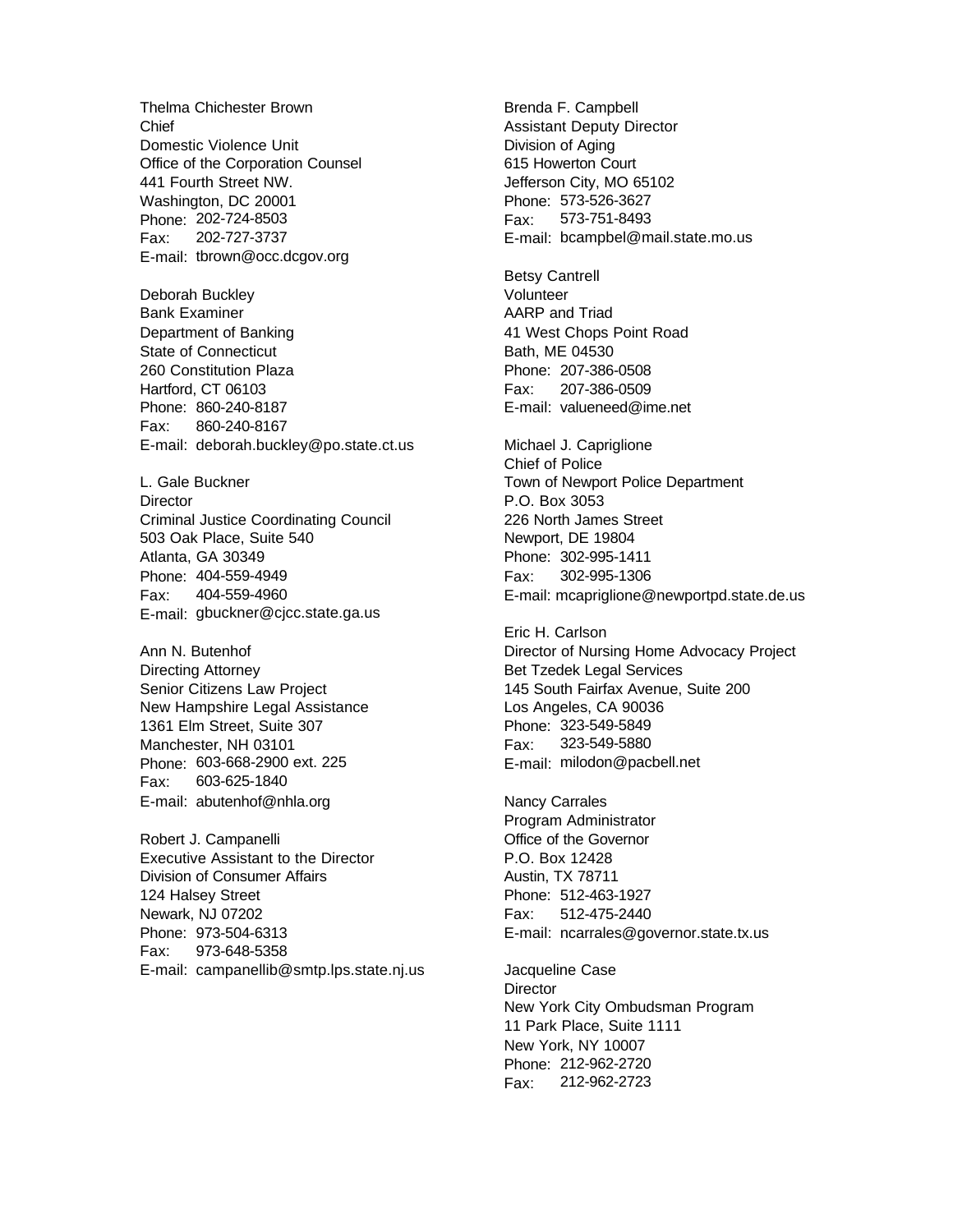Edie J. Casella Lieutenant Colonel Illinois State Police 500 Iles Park Place, Suite 102 Springfield, IL 62718 Phone: 217-782-7938 Fax: 217-524-8140 E-mail: ecasella\_2665@yahoo.com

Janis Cheney Division Director—Life Health Senior Health Insurance Counseling North Dakota Insurance Department Department 401 600 East Boulevard Bismarck, ND 58505 Phone: 701-328-2977 Fax: 701-328-4880 E-mail: jcheney@state.nd.us

William Joseph Childers **Director** Medicaid Fraud Control Unit Office of the Attorney General 323 Center Street, Suite 200 Little Rock, AR 72201 Phone: 501-682-8131 Fax: 501-682-8135 E-mail: childersj@ag.state.ar.us

Catherine Christophillis Director of Elder Abuse and Adult **Protection** Office of the Attorney General 620 North Main Street Greenville, SC 29601 Phone: 864-241-1133 Fax: 864-241-1154 E-mail: agcchristo@ag.state.sc.us

Denise Chrysler Assistant Attorney General Community Health Division Department of Attorney General P.O. Box 30217 Lansing, MI 48909 Phone: 517-373-3488 Fax: 517-373-0241 E-mail: chryslerd@ag.state.mi.us Brandt Chvirko Elder Rights/Legal Services Specialist Administration on Aging U.S. Department of Justice Cohen Building 330 Independence Avenue SW., Room 4751 Washington, DC 20201 Phone: 202-619-0011 Fax: 202-260-1012 E-mail: brandt.chvirko@aoa.gov

Peggy Claborn **Coordinator** Information, Advocacy, and Caregiver Support Department of Elder Affairs 4040 Esplanade Way Tallahassee, FL 32399 Phone: 850-414-2338 Fax: 850-414-2002 E-mail: clabornp@elderaffairs.org

Deanna Clingan-Fischer Legal Services Developer Department of Elder Affairs 200 Tenth Street, Third Floor Des Moines, IA 50309 Phone: 515-242-3319 Fax: 515-242-3300 E-mail: deanna.clingan@dea.state.ia.us

Barb Cobb Meeting Manager National Criminal Justice Reference Service 2277 Research Boulevard, MS 7D Rockville, MD 20850 Phone: 301-519-5625 Fax: 301-519-5355 E-mail: bcobb@aspensys.com

Debra L. W. Cohn Deputy Attorney General for Policy Office of the Attorney General 120 Broadway New York, NY 10271 Phone: 212-416-8054 Fax: 212-416-8942 E-mail: debra.cohn@oag.state.ny.us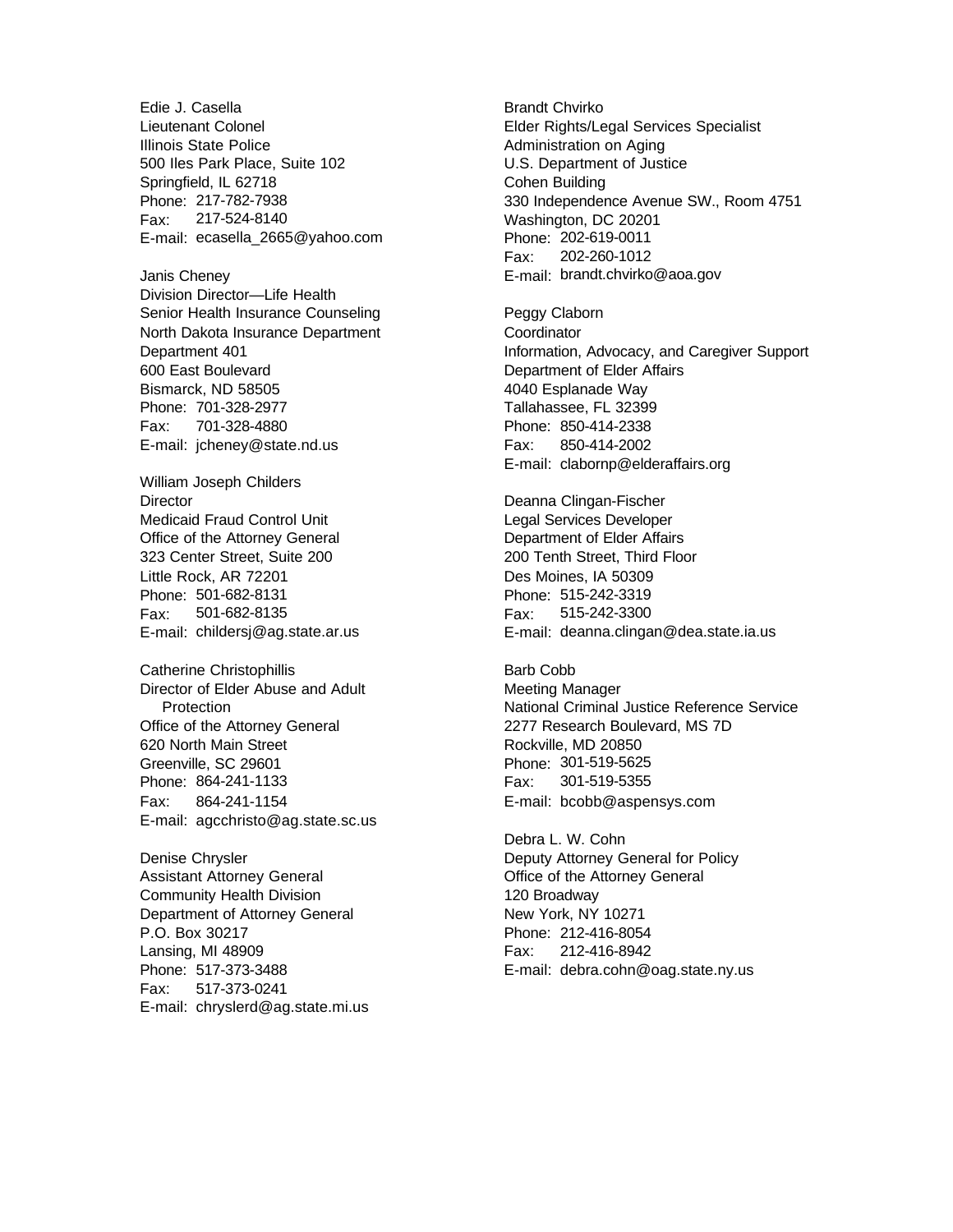Felicia Cohn Study Director National Research Council Institute of Medicine 2101 Constitution Avenue NW., HA 156 Washington, DC 20418 Phone: 202-334-2354 Fax: 202-334-3829 E-mail: fcohn@nas.edu

Nancy Coleman **Director** Commission on Legal Problems of the Elderly American Bar Association 740 15th Street NW. Washington, DC 20005 Phone: 202-662-8685 Fax: 202-662-8698 E-mail: colemann@staff.abanet.org

Marie-Therese Connolly **Coordinator** Nursing Home Initiative U.S. Department of Justice 601 D Street NW., Room 9428 Washington, DC 20530 Phone: 202-514-6831 Fax: 202-616-3085 E-mail: marie.connolly.usdoj.gov

John Connor **Chief** Special Prosecutions Unit Office of Attorney General 305 North Roberts, Room 168 Halena, MT 59620 Phone: 406-444-5791 Fax: 406-444-4628 E-mail: jconnor@state.mt.us

Jeanne Cook Executive Policy Specialist Department of Aging 555 Walnut Street, Fifth Floor Harrisburg, PA 17101 Phone: 717-783-1550 Fax: 717-772-3382 E-mail: jecook@state.pa.us

Cynthia M. Cooper Deputy Attorney General Criminal Division Department of Law 301 K Street, Suite 501 Anchorage, AK 99515 Phone: 907-269-6379 Fax: 907-269-6305 E-mail: cynthia\_cooper@law.state.ak.us

Rita K. Coutee Program Manager Governor's Office of Elderly Affairs 412 North Fourth Street Baton Rouge, LA 70802 Phone: 225-342-6879 Fax: 225-342-7144 E-mail: lkcoutee@gosa.la.us

Nicholas B. Cox Assistant Attorney General Economic Crimes Chief Office of the Attorney General 2002 North Lois Avenue, Suite 520 Tampa, FL 33607 Phone: 813-871-7255 Fax: 813-871-7262 E-mail: nick\_cox@oag.state.fl.us

Talaya D. Crawford Meeting Registrar National Criminal Justice Reference Service 2277 Research Boulevard, MS 2B Rockville, MD 20850 Phone: 301-519-6460 Fax: 301-519-5711 E-mail: tcrawford@aspensys.com

Carol Crecy Director for State and Community Programs Administration on Aging U.S. Department of Health and Human **Services** Cohen Building 330 Independence Avenue SW., Room 4735 Washington, DC 20201 Phone: 202-619-2617 Fax: 202-260-1012 E-mail: carol.crecy@aoa.gov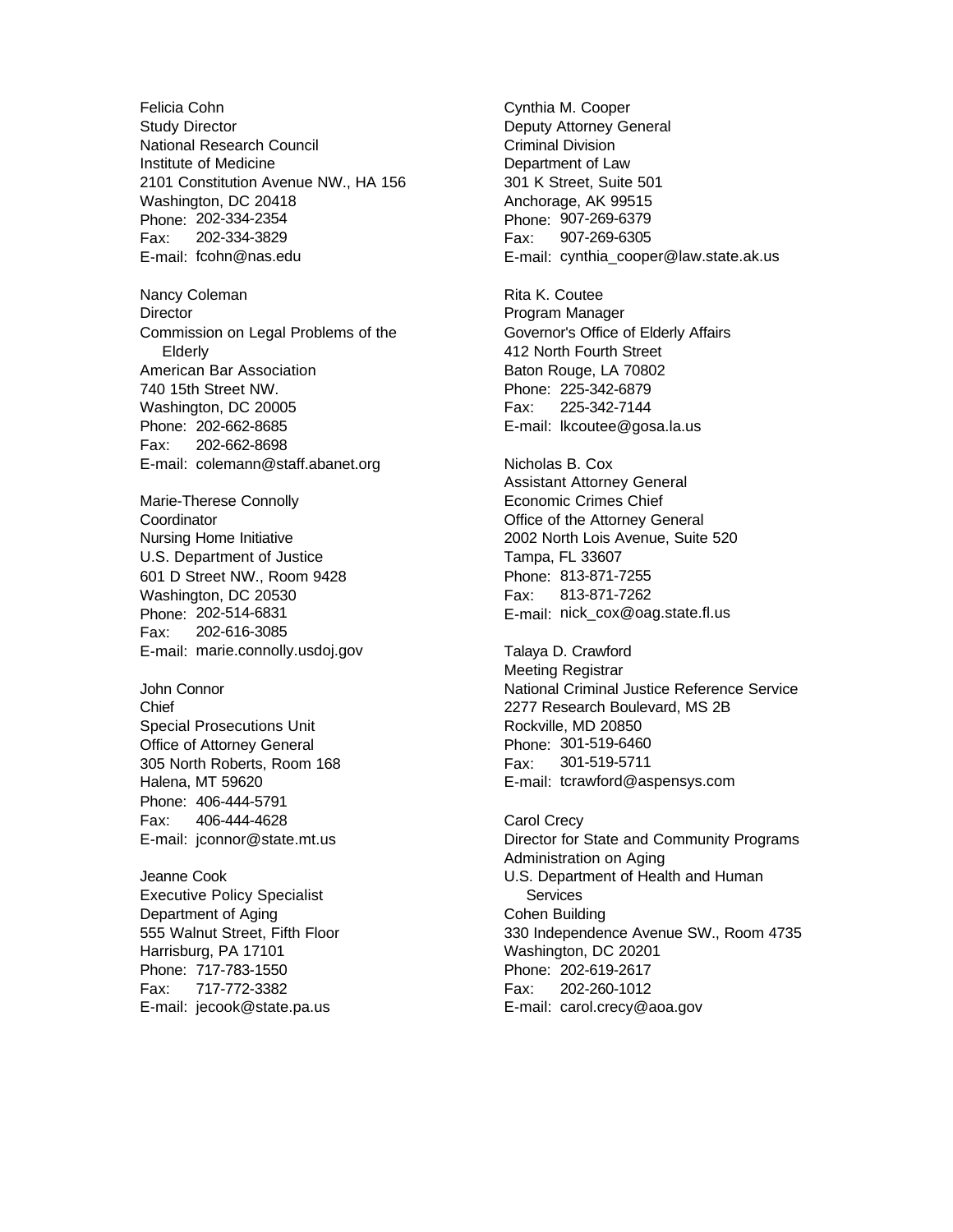Delores Croft Policy Advisor, Senior Issues Office of the Attorney General 100 West Randolph Street, 11th Floor Chicago, IL 60628 Phone: 312-814-2823 Fax: 312-814-3212 E-mail: dcroft@atg.state.il.us

Cabell C. Cropper Executive Director National Criminal Justice Association 444 North Capitol Street NW., Suite 618 Washington, DC 20001 Phone: 200-624-1440 Fax: 202-508-3859 E-mail: cccncja@sso.org

Lisa Curtis **Director** Consumer Services District Attorney's Office 303 West Colfax, Suite 1300 Denver, CO 80204 Phone: 720-913-9178 Fax: 720-913-9177 E-mail: llc@denverda.org

Jeff Czarnec **Detective** Manchester Police Department 351 Chestnut Street Manchester, NH 03101 Phone: 603-668-8711 Fax: 603-668-8941 E-mail: jczarnec@ci.manchester.nh.us

Clyde Dailey Senior Policy Specialist Department of Insurance 840 Helena Avenue P.O. Box 4009 Helena, MT 59604 Phone: 406-444-2040 Fax: 406-444-1980 E-mail: cdailey@state.mt.us

Cynthia Darling Program Specialist Office for Victims of Crime U.S. Department of Justice 810 Seventh Street NW. Washington, DC 20531 Phone: 202-616-3571

Wavette Davis Program Manager Division of Public Safety Planning Office of Justice Programs 401 North West Street P.O. Box 23039 Jackson, MS 39225 Phone: 601-359-7889 Fax: 601-359-7832 E-mail: wdavis@dps.state.ms.us

Linda Dawson Deputy Chief Counsel Office of Legal Counsel Department of Health and Family Services One West Wilson Street, Room 651 Madison, WI 53702 Phone: 608-266-0355 Fax: 608-267-1434

Jackie DeGenova Assistant Section Chief Consumer Protection Section Office of the Attorney General 30 East Broad Street, 25th Floor Columbus, OH 43215 Phone: 614-466-1306 Fax: 614-466-8898 E-mail: jdegenova@ag.state.oh.us

Kenneth W. Dekrey Committee Member Governor's Committee on Aging 1312 Sixth Avenue NE. Valley City, ND 58072 Phone: 701-845-2060 Fax: 701-845-0781

Frankie Sue Del Papa Attorney General Office of the Attorney General State of Nevada 100 North Carson Street Carson City, NV 89701 Phone: 775-684-1100 Fax: 775-684-1108 E-mail: mdpennin@ag.state.nv.us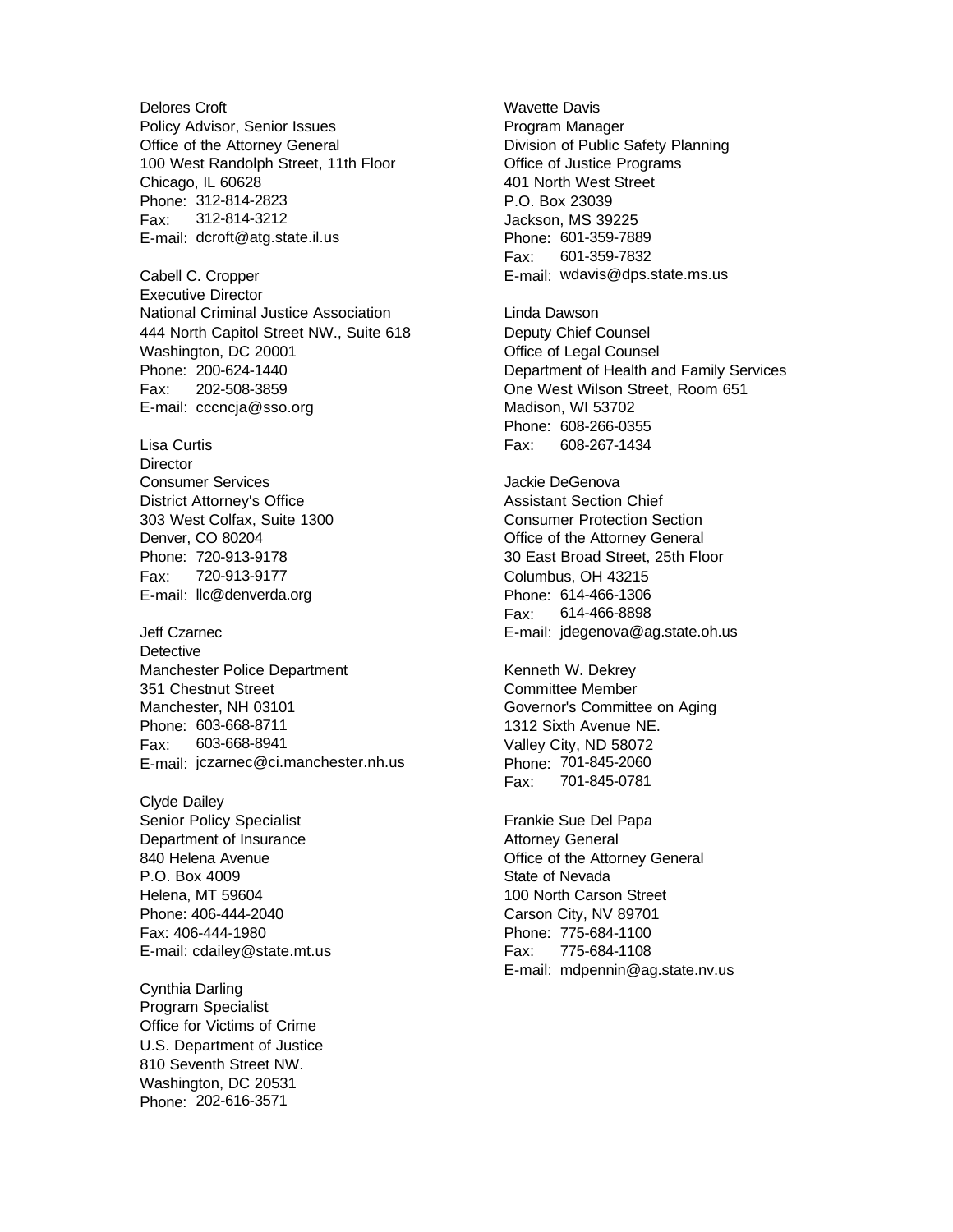Angela DeLeon Masters Program Coordinator People's Bank 850 Main Street Bridgeport, CT 06604 Phone: 203-338-4225 Fax: 203-338-3461 E-mail: axdeleo@peoples.com

John DeMattia Deputy Assistant State Attorney Division of Criminal Justice 300 Corporate Place Rocky Hill, CT 06067 Phone: 860-258-5800 Fax: 860-258-5858

Fenton B. DeWeese, II Deputy Administrator for Federal-State Programs Department of Human Services 750 North State Street Jackson, MS 39205 Phone: 601-359-2845 Fax: 601-359-4477 E-mail: fdeweese@mdhs.state.ms.us

Darlene Dewegeli Deputy Director Division of Consumer Protection Department of Commerce 160 East 300 South P.O. Box 146704 Salt Lake City, UT 84114 Phone: 801-530-6601 Fax: 801-530-6001 E-mail: ddewegel@br.state.ut.us

Barbara Doherty Adult Protection Consultant Department of Human Services 444 Lafayette Road Saint Paul, MN 55155 Phone: 651-296-5563 Fax: 651-297-3500 E-mail: barb.doherty@state.mn.us Marian M. Dolliver Program Manager Stop Medicare/Medicaid Fraud Virginia Association of Area Agencies on Aging 530 Main Street, Suite 428 Richmond, VA 23219 Phone: 804-644-2804 Fax: 804-644-5640 E-mail: mdolliversmp@aol.com

Patrick M. Donely Senior Litigation Counsel Fraud Section-Criminal Division U.S. Department of Justice Bond Building 1400 New York Avenue NW. Washington, DC 20005 Phone: 202-514-0819 Fax: 202-514-0152 E-mail: patrick.donely2@usdoj.gov

Robert T. Donovan Program Manager Drug Control and System Improvement Program Pennsylvania Commission on Crime and **Delinquency** P.O. Box 1167 Harrisburg, PA 17108 Phone: 717-787-8559 ext. 3064 Fax: 717-772-0551 E-mail: rdonovan@state.pa.us

Margaret Dosedo **Director** Zuni Senior Center P.O. Box One Zuni, NM 87327 Phone: 505-782-5541 Fax: 505-782-5678

Daniel Drake Executive Assistant U.S. Attorney U.S. Attorney's Office District of Arizona 230 North First Avenue, Suite 4000 Phoenix, AZ 85025 Phone: 602-514-7623 Fax: 602-514-7586 E-mail: dan.drake@usdoj.gov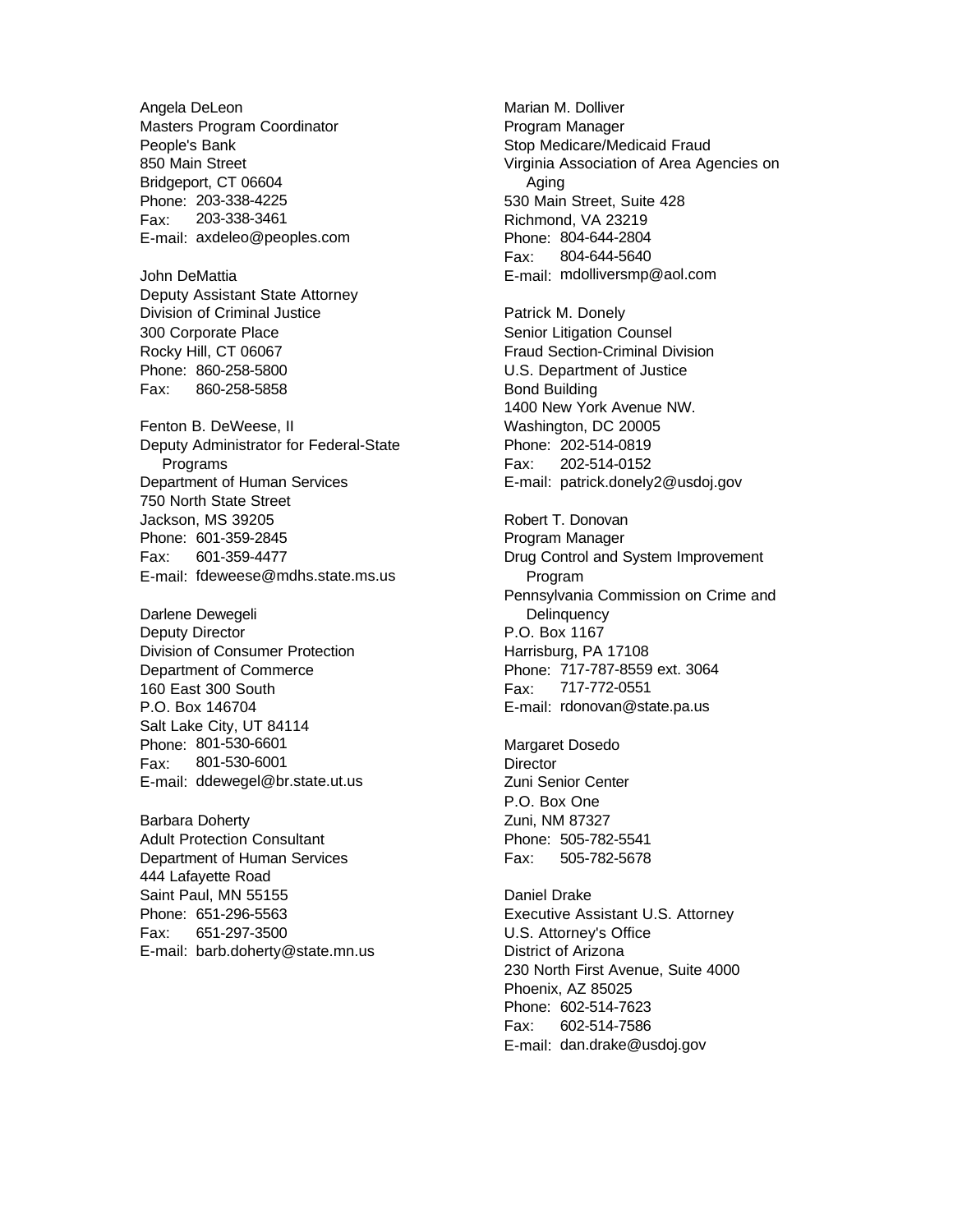Joy Duke Adult Protective Services Administrator Department of Social Services 730 East Broad Street Richmond, VA 23219 Phone: 804-692-1260 Fax: 804-692-2215 E-mail: jod2@dss.state.va.us

Sandie Durgin **Supervisor** Abuse/Neglect Detail Las Vegas Metropolitan Police **Department** 3010 West Charleston Boulevard, Suite 120 Las Vegas, NV 89102 Phone: 702-229-3077 Fax: 702-229-3073

Carmel Bitondo Dyer Associate Professor of Medicine Baylor College of Medicine 3601 North MacGregor Way Houston, TX 77004 Phone: 713-525-4872 Fax: 713-525-4896 E-mail: cdyer@bcm.tmc.edu

Pat Egan Social Caseworker Department of Elderly Affairs 160 Pine Street Providence, RI 02903 Phone: 401-222-6161 Fax: 401-222-1420 E-mail: pate@dea.state.ri.us

Cynthia Elliott Meeting Supervisor National Criminal Justice Reference **Service** 2277 Research Boulevard, MS 7D Rockville, MD 20850 Phone: 301-519-5497 Fax: 301-519-5355 E-mail: celliott@aspensys.com

Tanya Feliciano Assistant Attorney General Office of the Attorney General State of Connecticut 55 Elm Street P.O. Box 120 Hartford, CT 06141 Phone: 860-808-5210 Fax: 860-808-5385 E-mail: tanya.feliciano@po.state.ct.us

John Firman Coordinator for Research and Analysis International Association of Chiefs of Police 515 North Washington Street Alexandria, VA 22314 Phone: 703-836-6767 Fax: 703-836-4543 E-mail: firmanj@theiacp.org

Freda K. Fishman Chief Consumer Protection and Antitrust Division Office of the Attorney General One Ashburton Place, 19th Floor Boston, MA 02108 Phone: 617-727-2200 ext. 2926 Fax: 617-727-5765 E-mail: freda.fishman@ago.state.mass.us

Terry Flamand Assistant Administrator Blackfeet Tribe P.O. Box 1070 Browning, MT 59417 Phone: 406-338-3482 Fax: 406-338-3480

Newman Flanagan Executive Director National District Attorney's Association 99 Canal Center Plaza, Suite 510 Alexandria, VA 22314 Phone: 703-519-1650 Fax: 703-683-0356 E-mail: connie.hepler@ndaa-apri.org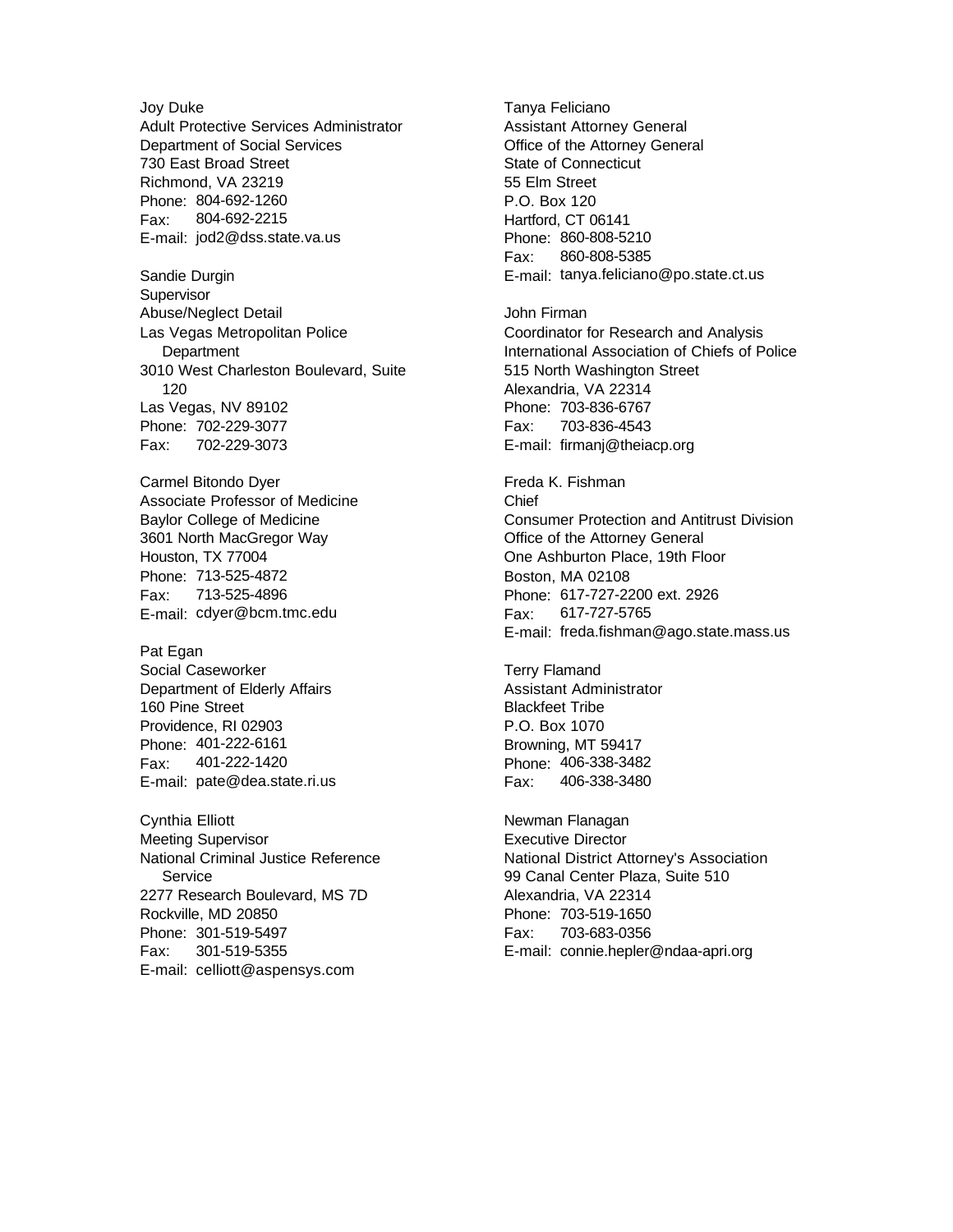Lisa Forman Acting Director Investigative and Forensic Science Division National Institute of Justice U.S. Department of Justice 810 Seventh Street NW., Seventh Floor Washington, DC 20531 Phone: 202-307-6608 Fax: 202-307-9907 E-mail: formanl@ojp.usdoj.gov Christina Frank Grants Specialist Supervisor Office of the Attorney General The Capitol, PL-O1 Tallahassee, FL 32399 Phone: 850-414-3340 Fax: 850-487-3013 E-mail: christina\_frank@oag.state.fl.us Helene Fredeking Health Care Financing Administration U.S. Department of Health and Human **Services** 7500 Security Boulevard, MS S2-14-26 Baltimore, MD 21244 Phone: 410-786-7304 Fax: 410-786-0194 Renee S. Fredericksen Program Consultant Office of Ombudsman for Older **Minnesotans** Department of Human Services 444 Lafayette Road Saint Paul, MN 55155 Phone: 651-215-1946 Fax: 651-297-7855 E-mail: renee.fredericksen@state.mn.us Sandra Friedman

**Paralegal** Civil Rights Division U.S. Department of Justice 8718 Drexel Hill Place Montgomery Village, MD 20886 Phone: 301-208-9410

Shirley Frink Program Analyst U.S. Department of Health and Human **Services** 330 C Street SW. Washington, DC 20201 Phone: 202-401-9320 Fax: 202-401-5916

Robinsue Frohboese Deputy Chief Special Litigation Section Civil Rights Division U.S. Department of Justice 601 D Street NW. Washington, DC 20004 Phone: 202-514-6259 Fax: 202-514-0212 E-mail: robinsue.frohboese@usdoj.gov

Lauren L. Fuller Chief Investigate Counsel Senate Special Committee on Aging G-31 Dirksen Senate Office Building Washington, DC 20510 Phone: 202-224-5364 Fax: 202-224-8660 E-mail: lauren\_fuller@aging.senate.gov

Vinton J. Gachu **Sergeant** Zuni Police Department P.O. Box 339 1203-B State Highway 53 Zuni, NM 87327 Phone: 505-782-2476 Fax: 505-782-2522

Connie Gallagher **Director** Crime Victims Assistance Section Department of Justice 1162 Court Street NE. Salem, OR 97310 Phone: 503-378-5348 Fax: 503-378-5738 E-mail: connie.gallagher@doj.state.or.us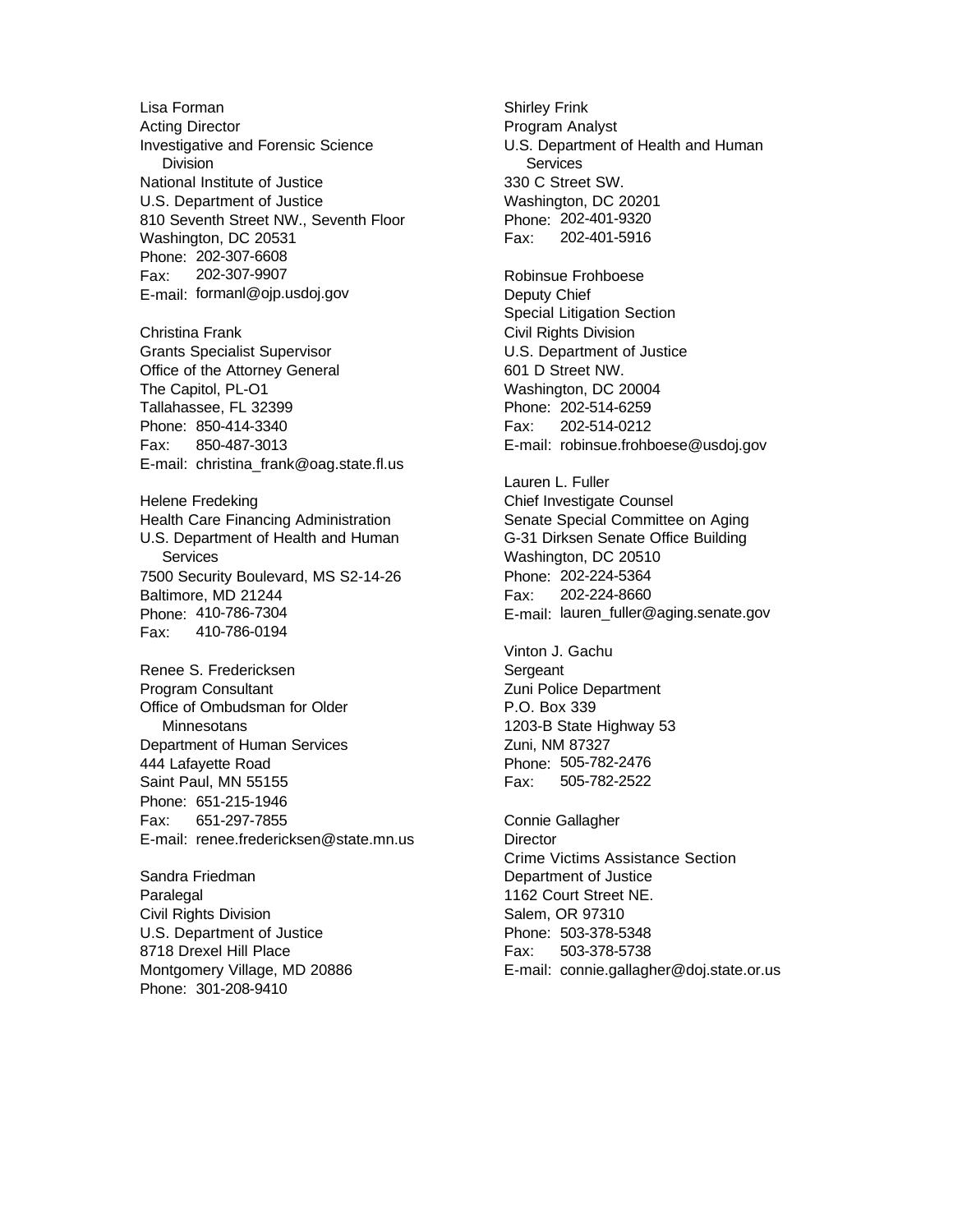Jerry Gardner Instructor/Coordinator Mississippi Law Enforcement Officers' Training Academy 3791 Highway 468 W. Pearl, MS 39208 Phone: 601-933-2133 Fax: 601-933-2200

Elizabeth Gattine Legal Services Developer Bureau of Elder and Adult Services 11 State House Station 35 Anthony Avenue Augusta, ME 04333 Phone: 207-624-5335 Fax: 207-624-5361 E-mail: elizabeth.gattine@state.me.us

Julie Gefke Senior Forensic Analyst National Institute of Justice U.S. Department of Justice 810 Seventh Street NW., Seventh Floor Washington, DC 20531 Phone: 202-305-8774 Fax: 202-307-9907 E-mail: gefkej@ojp.usdoj.gov

Dale Gillette Deputy Sheriff Ross County Sheriff's Office 28 North Paint Street Chillicothe, OH 45601 Phone: 740-773-1186 Fax: 740-773-1248

Gregory Giuliano Director of Protective Services Executive Office of Elder Affairs One Ashburton Place, Fifth Floor Boston, MA 02108 Phone: 612-222-7464 Fax: 617-727-9368 E-mail: gregorygiuliano@state.ma.us

Bobby Gordon Social Service Manager Clark County Social Services 1600 Pinto Lane Las Vegas, NV 89106 Phone: 702-455-5722 Fax: 702-455-5950 E-mail: bxg@co.clark.nv.us

William Graham Assistant Counsel Legal Services Developer New York State Office for the Aging Two Empire State Plaza Albany, NY 12223 Phone: 518-474-0609 Fax: 518-474-0608 E-mail: bill.graham@ofa.state.ny.us

Anita Granbois Program Coordinator Office of Crime Victims Advocacy P.O. Box 48304 Olympia, WA 98504 Phone: 360-725-2892 Fax: 360-586-7176 E-mail: anitag@cted.wa.gov

Theresa Gray Assistant Attorney General Attorney General's Office NCL Tower, Suite 900 445 Minnesota Street Saint Paul, MN 55101 Phone: 651-296-7013 Fax: 651-297-4139 E-mail: theresa.gray@state.mn.us

William R. Gray Coordinator of Adult Protection Aging and Adult Services 1221 Ironwood Drive, Suite 102 Coeur d'Alene, ID 83814 Phone: 800-786-5536 Fax: 208-667-5938 E-mail: aps@agingadultsvcs.org

Debra Green Supervising Attorney Texas Department of Human Services 701 West 49th Street Austin, TX 78714 Phone: 512-438-3107 Fax: 512-438-4749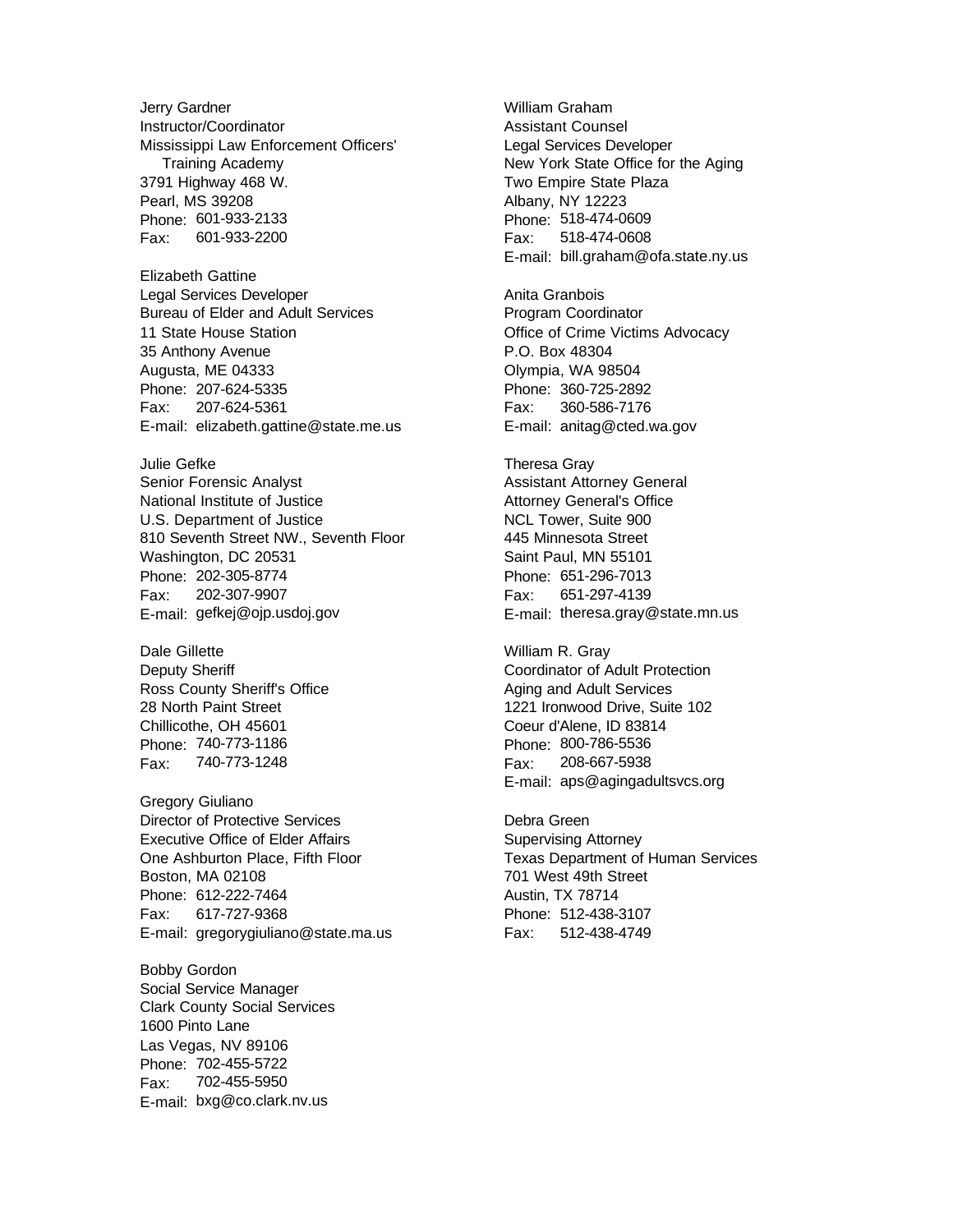Paul R. Greenwood Deputy District Attorney Head of Elder Abuse Prosecution San Diego District Attorney 330 West Broadway, Suite 1220 San Diego, CA 92101 Phone: 619-531-3464 Fax: 619-515-8825 E-mail: pgreen@sdcda.org Nancy Gresham Public Outreach Specialist Office of the Attorney General State of Texas P.O. Box 12548 Austin, TX 78711 Phone: 512-936-1317 Fax: 512-499-0712 E-mail: nancy.gresham@oag.state.tx.us Tanya L. Gunn Grant Program Specialist Bureau of Justice Assistance U.S. Department of Justice 810 Seventh Street NW. Washington, DC 20153 Phone: 202-514-5997

Fax: 202-305-2542 E-mail: gunnt@ojp.usdoj.gov

Leslie A. Hagen Violence Against Women Training Attorney Prosecuting Attorneys Association of Michigan 116 West Ottawa, Suite 200 Lansing, MI 48913 Phone: 517-334-6060 ext. 833 Fax: 517-334-6787 E-mail: hagenl@state.mi.us

Ricker Hamilton Protective Program Administrator Department of Human Services Bureau of Elder and Adult Services 161 Marginal Way Portland, ME 04101 Phone: 207-822-2150 Fax: 207-822-2162 E-mail: ricker.hamilton@state.me.us Barbara Harriman Inspector U.S. Department of Health and Human **Services** Office of the Inspector General Office of Investigations 330 Independence Avenue SW., Room 5409 Washington, DC 20201 Phone: 202-619-2754 Fax: 202-401-0502 E-mail: bharrima@os.dhhs.gov

Barbara Harris Assistant Attorney General Prosecution Services Bureau 303 North Roberts, Room 168 Helena, MT 59620 Phone: 406-444-2036 Fax: 406-444-4628 E-mail: bharris@state.mt.us

Kathryn Harrison Tribal Council Chairperson The Confederated Tribes of the Grand Ronde Community of Oregon 9615 Grand Ronde Road Grand Ronde, OR 97347 Phone: 503-879-2304 Fax: 503-879-5964 E-mail: www.council@grandronde.org

Despina Hatton Directing Attorney Senior Law Project 1155 East Ninth Street Reno, NV 89512 Phone: 775-328-2592 Fax: 775-328-6193

Richard Hawkins Social Services Specialist Office of Aging Services 275 East Main Street, 5W Frankfort, KY 40621 Phone: 502-564-6930 Fax: 502-564-4595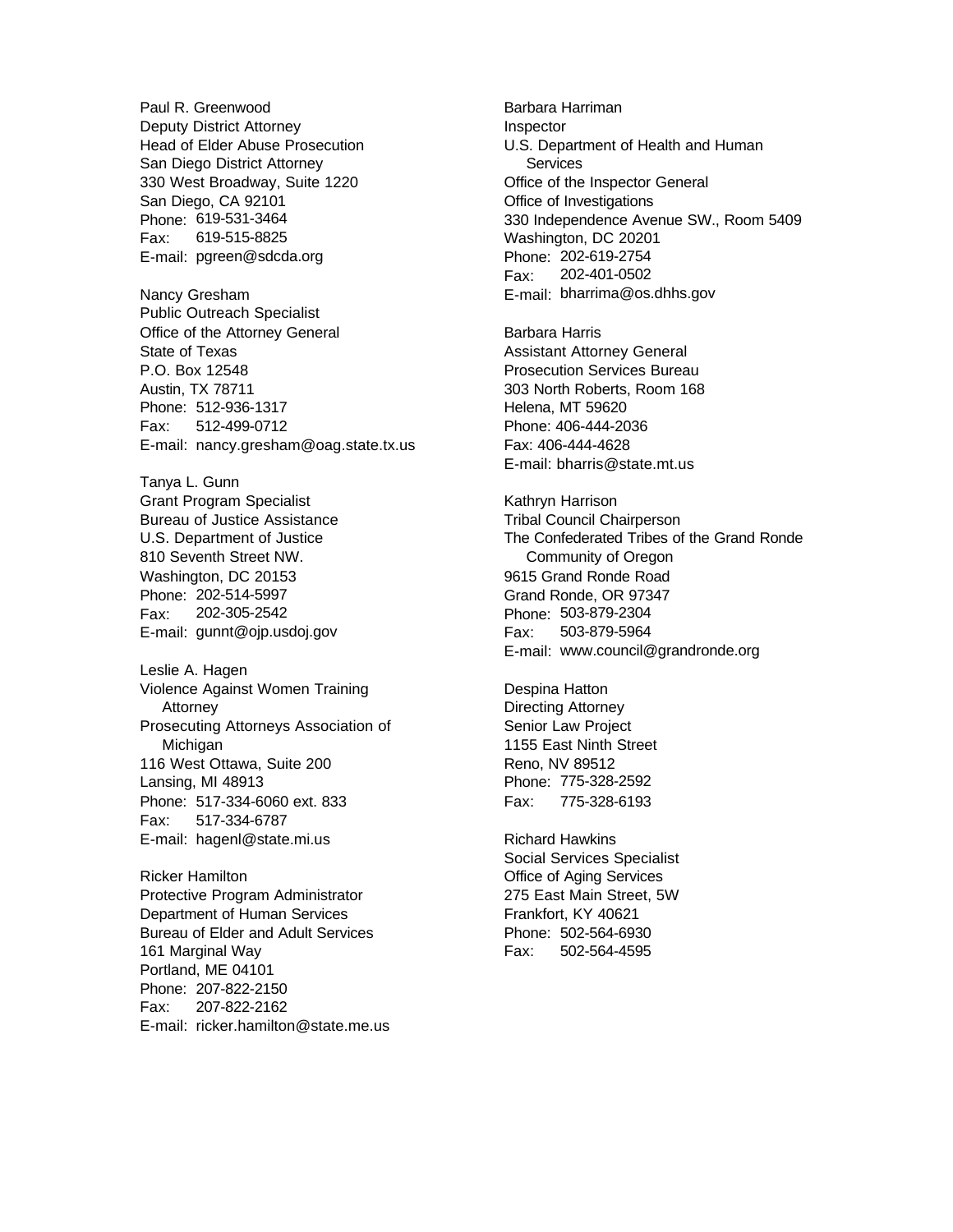Edward Hazewski Special Investigator Department of Justice 820 North French Street Wilmington, DE 19801 Phone: 302-577-8508 Fax: 302-577-6499 E-mail: ehazewski@state.de.us

Candace J. Heisler Assistant District Attorney (Retired) Consultant and Trainer 54 Miraloma Drive San Francisco, CA 94127 Phone: 415-661-4410 Fax: 415-665-3962 E-mail: cjheisler@aol.com

Dora Hemphill Program Manager Office of Criminal Justice Programs William R. Snodgrass Tennessee Tower 312 Eighth Avenue N., Suite 1200 Nashville, TN 37243 Phone: 615-253-1983 Fax: 615-532-2989 E-mail: dhemphill@mail.state.tn.us

Donald (Don) E. Henderson Deputy Chief Solicitor-General De Kalb Solicitor-General's Office Consumer Fraud/Elder Abuse Unit 556 North McDonough Street Decatur, GA 30030 Phone: 404-687-3594 Fax: 404-687-3582 E-mail: dehender@co.dekalb.ga.us

Steven E. Hillman Lieutenant-Commander Public Information Office Indiana State Police 100 North Senate Avenue IGC-North, Third Floor Indianapolis, IN 46204 Phone: 317-232-8204 Fax: 317-232-5682 E-mail: shillman@isp.state.in.us Donna J. Hodges Special Assistant Attorney General Office of the Attorney General 802 North State Street, Suite 200 P.O. Box 56 Jackson, MS 39202 Phone: 601-359-4220 Fax: 601-359-4214 E-mail: msag18@ago.state.ms.us

David R. Hoffman Assistant U.S. Attorney U.S. Attorney's Office Eastern District of Pennsylvania 615 Chestnut Street, Suite 1250 Philadelphia, PA 19106 Phone: 215-861-8337 Fax: 215-861-8594 E-mail: david.hoffman@usdoj.gov

Robert L. Hudson President Oklahoma District Attorney's Association 606 South Husband, Room 202 Stillwater, OK 74074 Phone: 405-372-4883 Fax: 405-372-4590 E-mail: hudsonr@odawan.net

Carolyn A. Hutchinson Regional Ombudsman Long Term Care Ombudsman Program New Mexico State Agency on Aging 1410 San Pedro NE. Albuquerque, NM 87110 Phone: 505-255-0971 Fax: 505-255-5602 E-mail: carolyn.hutchinson@state.nm.us

Laura Wilkerson Hyman Assistant Attorney General Department of Law 40 Capitol Square SW. Atlanta, GA 30334 Phone: 404-656-3388 Fax: 404-463-1062 E-mail: laura.hyman@law.state.ga.us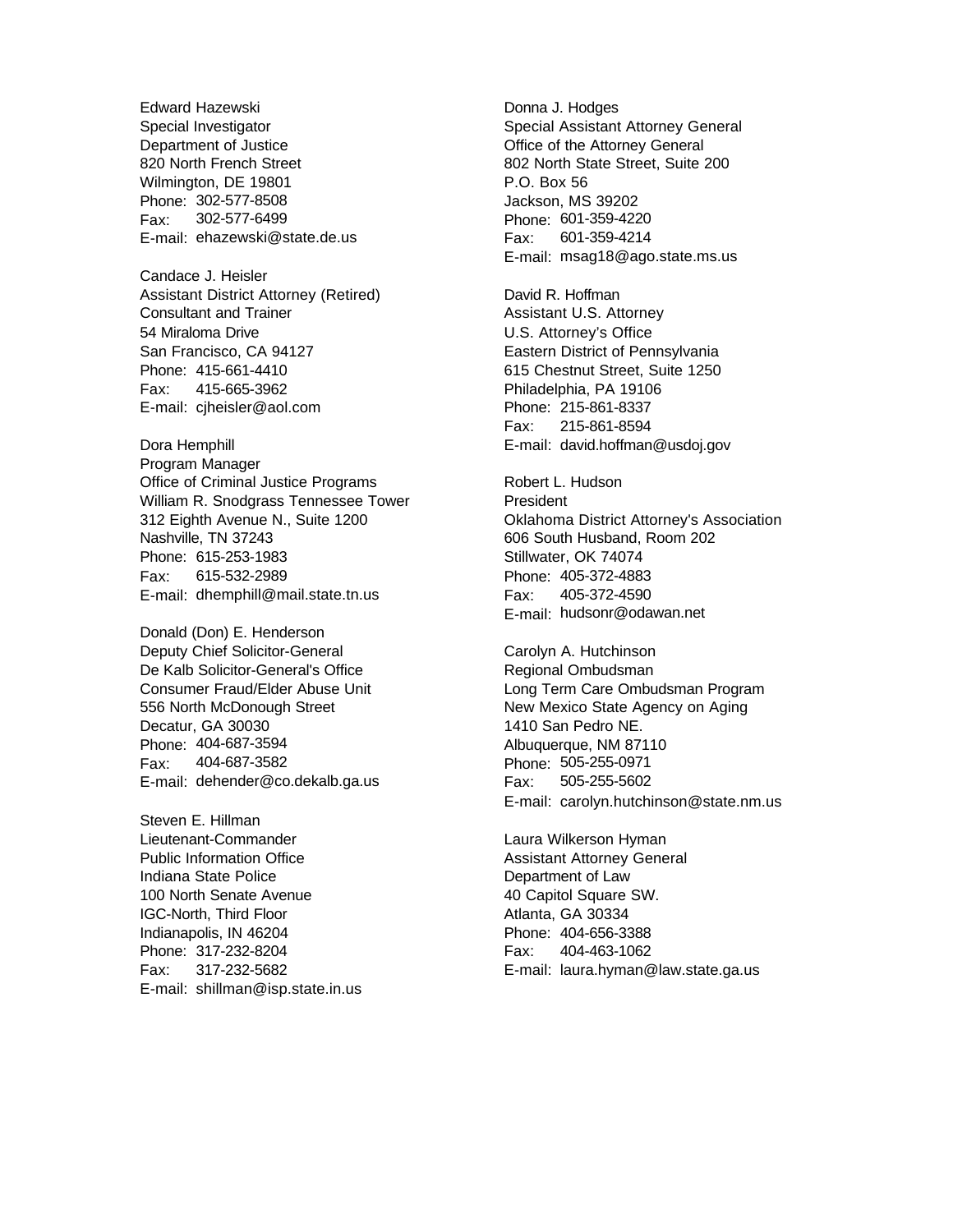Carol Isaacs Deputy Director Health Legislation and Policy **Development** Department of Community Health 320 South Walnut Street Lausing, MI 48913 Phone: 517-373-2559 Fax: 517-241-1200 E-mail: isaacsc@state.mi.us

Joanne M. Ivancic Deputy Investigator Senate Special Committee on Aging G-31 Dirksen Senate Office Building Washington, DC 20510 Phone: 202-224-5364 Fax: 202-224-8660 E-mail: joanne\_ivancic@aging.senate.gov

David Jackson Reporter Chicago Tribune 435 North Michigan Avenue Chicago, IL 60611 Phone: 312-222-5569 Fax: 312-222-2550 E-mail: dyjackson@tribune.com

B.J. Jacobs Protection Specialist Cabinet for Families and Children 275 East Main Street, 3E-C Frankfort, KY 40621 Phone: 502-564-7043 Fax: 502-564-3096 E-mail: bj.jacobs@mail.state.ky.us

Lynne Jacobson Elder Rights Administrator Aging Services Division Department of Human Services 600 South Second Street, Suite 1C Bismarck, ND 58504 Phone: 701-328-8915 Fax: 701-328-8989 E-mail: sojacl@state.nd.us

Mark Jeffers **Director** Field Operations/Regulatory Long Term Care Department of Human Services 701 West 51st Street Austin, TX 78751 Phone: 512-438-2626 Fax: 512-438-5204 E-mail: markjeffers@dhs.state.tx.us

Elizabeth Johnson Deputy Chief Special Litigation Section Civil Rights Division U.S. Department of Justice 601 D Street NW. Washington, DC 20004 Phone: 202-514-6248 Fax: 202-514-2412 E-mail: elizabeth.johnson@usdoj.gov

Melanie Johnson APS Program Manager Aging and Adult Services Administration P.O. Box 45600 Olympia, WA 98504 Phone: 360-725-2531 Fax: 360-438-8633 E-mail: johnsmc2@dshs.wa.gov

Jane Jones **Director** Area Agency on Aging Cape Fear Council of Governments 1480 Harbour Drive Wilmington, NC 28401 Phone: 910-395-4553 ext. 209 Fax: 910-395-2684 E-mail: jjones@capefearcog.org

John W. Jones Executive Director Virginia Sheriff's Association 701 East Franklin Street, Suite 706 Richmond, VA 23219 Phone: 804-225-7152 Fax: 804-225-7162 E-mail: usavsi@virginiasheriffs.org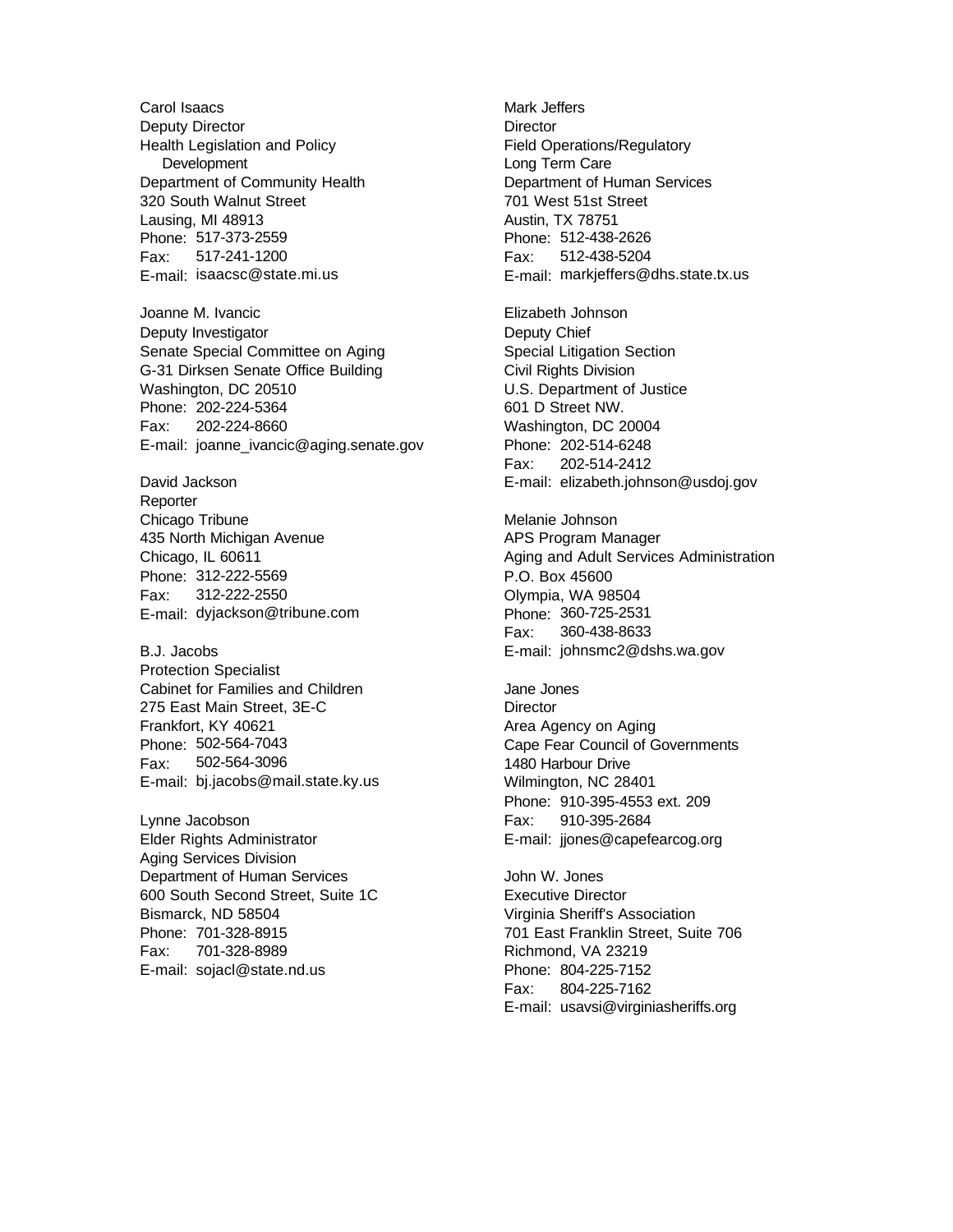Nolan Jones **Director** Human Resources Group National Governor's Association 444 North Capitol Street NW., Suite 267 Washington, DC 20001 Phone: 202-624-5360 Fax: 202-624-5978 E-mail: njones@nga.org William P. Jones Assistant Attorney General Office of the Attorney General 350 Capitol Street, Room 730 Charleston, WV 25301 Phone: 304-558-3227 Fax: 304-558-4577 E-mail: wjones@wvdhhr.org Amy Judy Systems Advocacy Program Coordinator Wisconsin Coalition Against Sexual Assault 600 Williamson Street, Suite N-2 Madison, WI 53703 Phone: 608-257-1516 Fax: 608-257-2150 E-mail: systems@wcasa.org Diane Justice Principal Deputy Assistant Secretary

Administration on Aging U.S. Department of Health and Human **Services** 330 Independence Avenue SW. Washington, DC 20201 Phone: 202-401-4541 Fax: 202-260-1012

John Kardys **Director** Community Services Administration Office of Adult Services Department of Human Resources 311 West Saratoga Street, Room 259 Baltimore, MD 21201 Phone: 410-767-7317 Fax: 410-333-0079 E-mail: jkardys2@dhr.state.md.us

Mary Lynn Kasunic Executive Director Area Agency on Aging, Region One 1366 East Thomas Road, Suite 108 Phoenix, AZ 85014 Phone: 602-264-2255 Fax: 602-230-9132 E-mail: kasunic@aaaphx.org

Aileen P. Kaye Abuse Prevention Program Coordinator Senior and Disabled Services Division 500 Summer Street NE. Salem, OR 97310 Phone: 503-945-6399 Fax: 503-947-5044 E-mail: aileen.p.kaye@state.or.us

David M. Kessler Chief Investigator Consumer Protection Section Office of the Attorney General 30 East Broad Street, 23rd Floor Columbus, OH 43215 Phone: 614-466-2601 Fax: 614-995-0123 E-mail: dkessler@org.state.oh.us

Andrew Ketterer Attorney General State of Maine Six State House Station Augusta, ME 04333 Phone: 207-626-8566 Fax: 207-287-3145 E-mail: andrew.ketterer@state.me.us

Barbara Kidder Program Manager Adult Protective Services Oklahoma Department of Human Services Aging Services Division 312 Northeast 28th Street Oklahoma City, OK 73105 Phone: 405-521-3660 Fax: 405-521-2086 E-mail: barbara.kidder@okdhs.org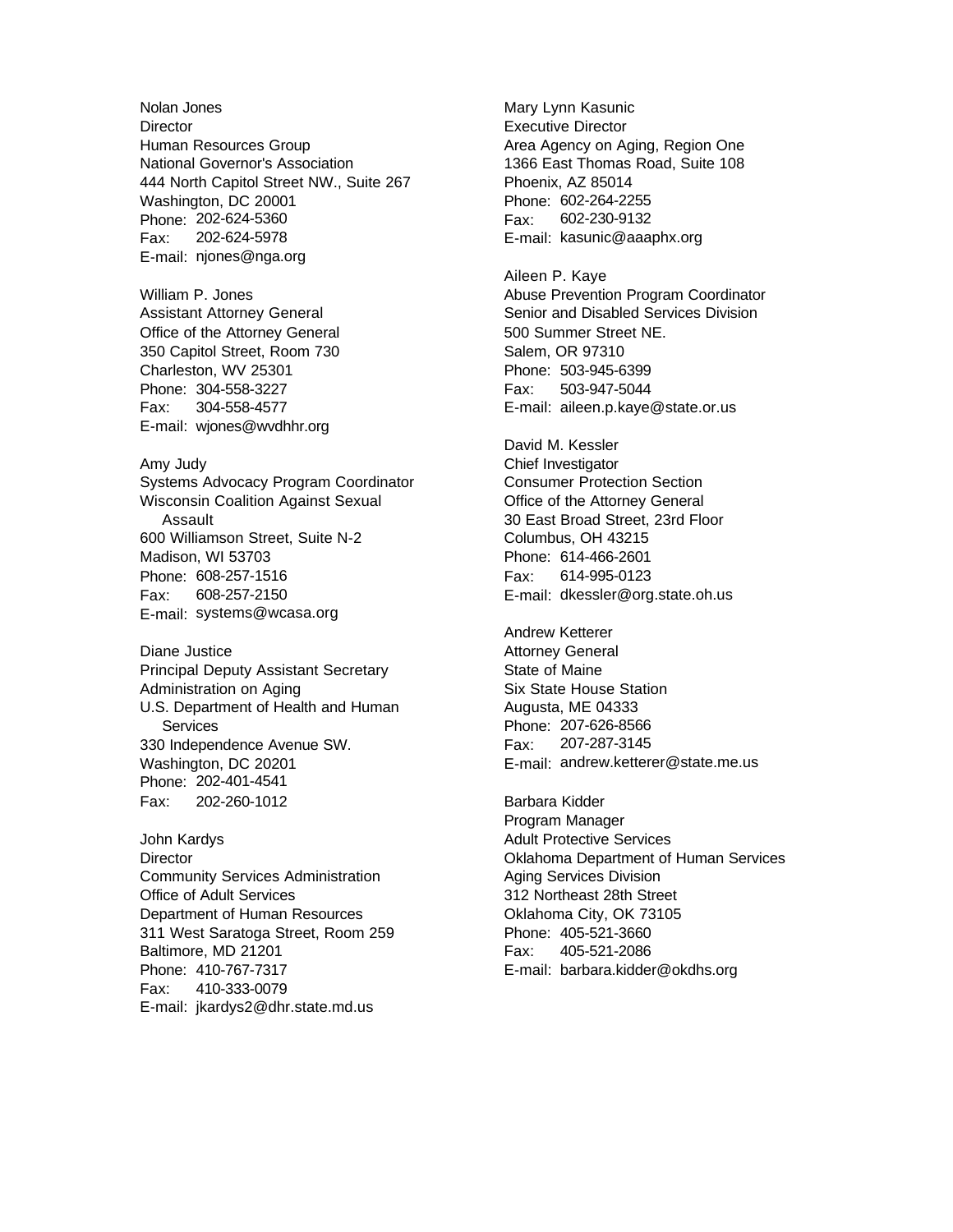David Kirkman Assistant Attorney General Consumer Protection Division North Carolina Department of Justice P.O. Box 629 Raleigh, NC 27602 Phone: 919-716-6033 Fax: 919-716-7050 E-mail: dkirkman@mail.jus.state.nc.us

Patsy Klaus **Statistician** Bureau of Justice Statistics Office of Justice Programs U.S. Department of Justice 810 Seventh Street NW., Room 2217 Washington, DC 20537 Phone: 202-307-0776 Fax: 202-307-5846 E-mail: klausp@ojp.usdoj.gov

Kitty Kocol Executive Director Office of Crime Victims Services Wisconsin Department of Justice P.O. Box 7951 Madison, WI 53707 Phone: 608-264-9497 Fax: 608-264-6368 E-mail: kocolkm@doj.state.wi.us

Sandi Koll Program Manager Adult Protective Services Department of Human Services Hoover Building 1305 East Walnut Street Des Moines, IA 50319 Phone: 515-281-6219 Fax: 515-242-6884 E-mail: skou@dhs.state.ia.us

Larry E. Kopko **Sheriff** Warren County Sheriff's Office 407 Market Street Warren, PA 16365 Phone: 814-723-7553 Fax: 814-726-2113 E-mail: warrenso@cji.net

Judith Kozlowski Assistant U.S. Attorney U.S. Attorney's Office District of Columbia 555 Fourth Street NW. Washington, DC 20001 Phone: 202-514-6964 Fax: 202-307-2304 E-mail: judith.kozlowski@usdoj.gov

Becky Kurtz State Long-Term Care Ombudsman Georgia Long-Term Care Ombudsman Program Two Peachtree Street NW., Suite 36.233 Atlanta, GA 30312 Phone: 404-657-5327 Fax: 404-463-8384 E-mail: bakurtz@dhr.state.ga.us

Eva Kutas President National Association of Adult Protective Service Administrators P.O. Box 14250 Salem, OR 97309 Phone: 503-945-9491 Fax: 503-945-9893 E-mail: eva.kutas@state.or.us

Bob Kuykendall U.S. Postal Inspector U.S. Postal Inspection Service 600 Pennsylvania Avenue NW., Room 284 Washington, DC 20580 Phone: 202-326-3182 Fax: 202-326-3392 E-mail: bkuykendall@ftc.gov

Adrian Kwock Chief Grants and Planning Branch Crime Prevention and Justice Assistance **Division** Department of the Attorney General 235 South Beretania Street, Suite 401 Honolulu, HI 96813 Phone: 808-586-1155 Fax: 808-586-1373 E-mail: akwock@lava.net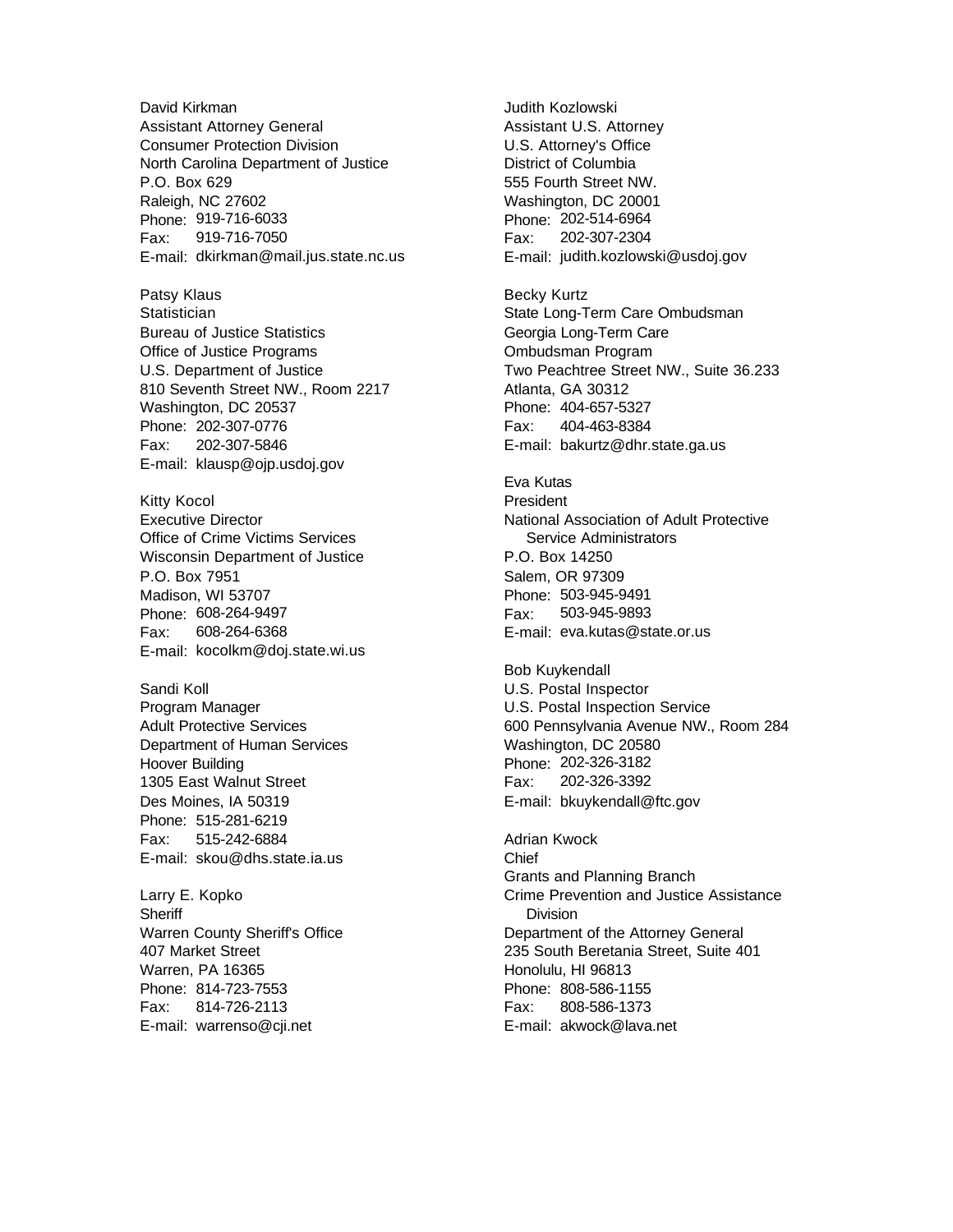Jeffrey LaGrew Assistant Deputy Attorney General Office of the Attorney General 700 Capitol Avenue Frankfort, KY 40601 Phone: 502-696-5610 Fax: 502-564-8310 E-mail: jeff.lagrew@law.state.ky.us

Mary Larkin Chief Attorney-Administration Oakland County Prosecutor's Office 1200 North Telegraph Road Pontiac, MI 48341 Phone: 248-858-5558 Fax: 248-452-2208 E-mail: larkinm@co.oakland.mi.us

J. Chris Larson Trial Attorney Fraud Section Commercial Litigation Branch Civil Division U.S. Department of Justice 601 D Street NW., Room 9704-PHB Washington, DC 20004 Phone: 202-616-8132 Fax: 202-616-3085 E-mail: j.chris.larson@usdoj.gov

Patricia K. Lashway **Director** Residential Care Services Department of Social and Health Services P.O. Box 45600 Olympia, WA 98504 Phone: 360-725-2400 Fax: 360-438-7903 E-mail: lashwpk@dshs.wa.gov

Beverly Laubert State Long-Term Care Ombudsman Ohio Department of Aging 50 West Broad Street Columbus, OH 43215 Phone: 614-644-7922 Fax: 614-644-5201 E-mail: blaubert@age.state.oh.us

Maria Laurence **Consultant** 4211 South 32nd Road Arlington, VA 22206 Phone: 703-575-9632 Fax: 703-575-9647 E-mail: marialau@mindspring.com

Ann Leamy Social Caseworker Department of Elderly Affairs 160 Pine Street Providence, RI 02903 Phone: 401-222-6161 ext. 327 Fax: 401-222-1420 E-mail: ann@dea.state.ri.us

Mary Lou Leary Acting Assistant Attorney General Office of Justice Programs U.S. Department of Justice 810 Seventh Street NW. Washington, DC 20531 Phone: 202-307-5933 Fax: 202-514-7805

Todd Leatherman **Director** Consumer Protection Division Office of the Attorney General 1024 Capital Center Drive Frankfort, KY 40601 Phone: 502-696-5389 Fax: 502-573-8317 E-mail: todd.leatherman@law.state.ky.us

Ellen Leitzer Co-Director Senior Citizens Law Office, Inc. 3117 Silver Avenue SE. Albuquerque, NM 87106 Phone: 505-265-2300 Fax: 505-265-3600 E-mail: abqsclo@aol.com

Peter K. Levitt Assistant U.S. Attorney U.S. Attorney's Office District of Massachusetts One Courthouse Way, Suite 9200 Boston, MA 02210 Phone: 617-748-3355 Fax: 617-748-3971 E-mail: peter.levitt@usdoj.com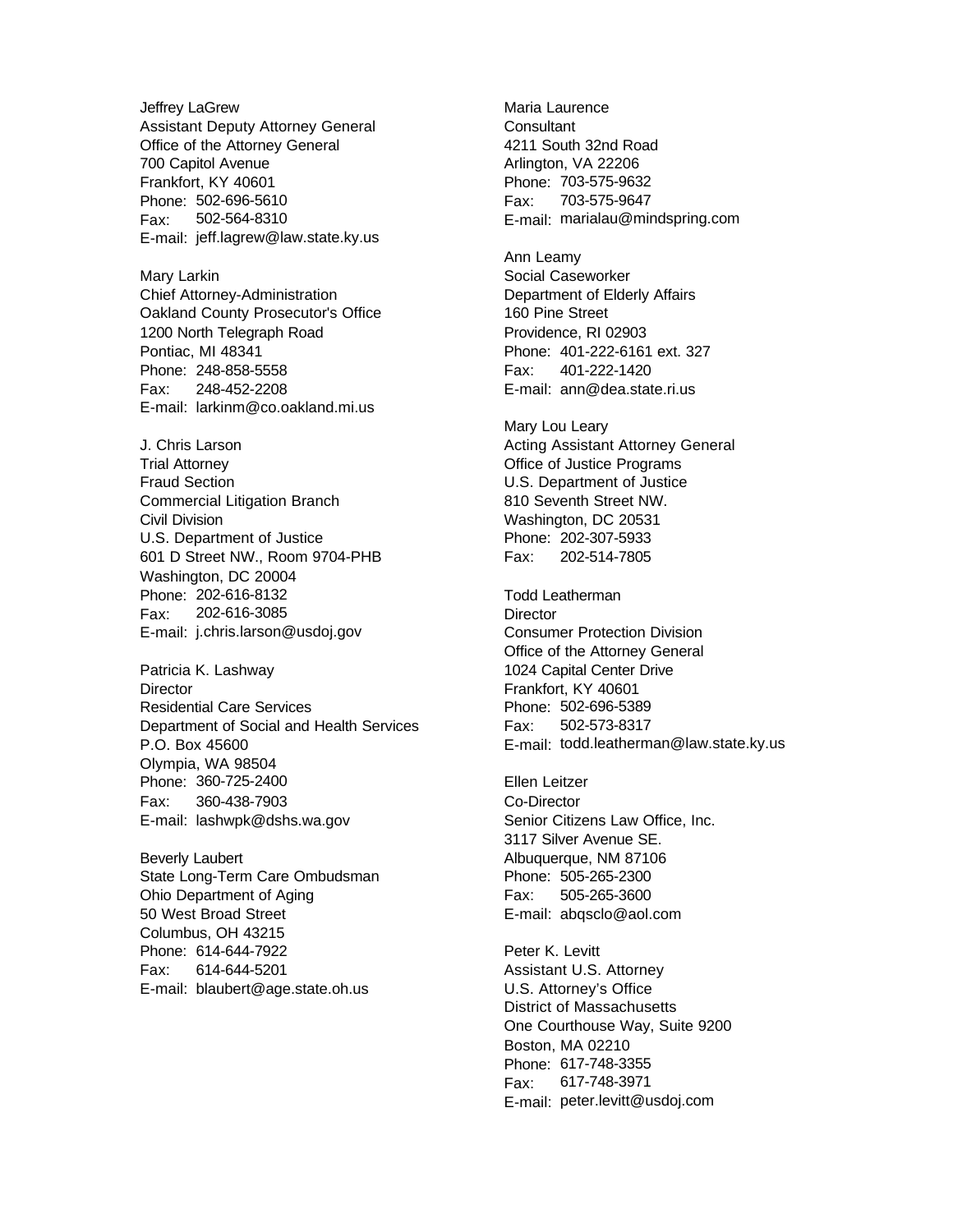Christine Lewis Director of Elderly Services Department of Social Services 25 Sigourney Street Hartford, CT 06106 Phone: 860-424-5277 Fax: 860-424-5301 E-mail: christine.lewis@po.state.ct.us

Carol Lieske Program Manager Adult Protective Services Department of Health and Human Services Special Services for Children and Adults P.O. Box 95044 Lincoln, NE 68509 Phone: 402-471-9190 Fax: 402-471-6352 E-mail: carol\_lieske@hhss.state.ne.us

Mary Beals Luedtka Legal Advocate Elder Rights Unit Supervisor Northern Arizona Council of Governments Area Agency on Aging 119 East Aspen Flagstaff, AZ 86001 Phone: 520-774-1894 Fax: 520-214-7235 E-mail: aging@futureone.com

Michelle Lujan-Grisham **Director** State Agency on Aging 228 East Palace Avenue Santa Fe, NM 87501 Phone: 505-827-7640 Fax: 505-827-7649 E-mail: michelle.grisham@state.nm.us

Brian Lutz Executive Assistant, Fraud and Abuse Administration on Aging U.S. Department of Justice Cohen Building 330 Independence Avenue SW., Room 4748 Washington, DC 20201 Phone: 202-690-7525 Fax: 202-260-1012 E-mail: brian.lutz@aoa.gov

Terri Lynch **Director** Arlington Agency on Aging 3033 Wilson Boulevard Arlington, VA 22201 Phone: 703-228-1733 Fax: 703-288-1148 E-mail: tlynch@eo.arlington.va.us

Catherine Lyon Program Administrator, APS Division of Aging and Adult Services P.O. Box 1437 - Slot 1412 Little Rock, AR 72203 Phone: 501-682-8496 Fax: 501-682-6393 E-mail: catherine.lyon@mail.state.ar.us

Anne Macaluso Geriatic Nurse Practitioner Saint Barnabas Health Care System 1200 River Avenue, Suite 5 Lakewood, NJ 08701 Phone: 732-367-4422 E-mail: amacaluso@sbhcs.com

Myra Magee Red Fox Discharge Planner Indian Health Services Blackfeet Community Hospital P.O. Box 1468 Browning, MT 59417 Phone: 406-338-6231 ext. 231 Fax: 406-338-6207

Daniel Marcus Acting Associate Attorney General U.S. Department of Justice 950 Pennsylvania Avenue NW. Washington, DC 20530

Barbara Martin-Worley **Director** Denver Extension Colorado State University 110 16th Street, Suite 300 Denver, CO 80202 Phone: 720-913-5266 Fax: 720-913-5289 E-mail: bmw@coop.ext.colostate.edu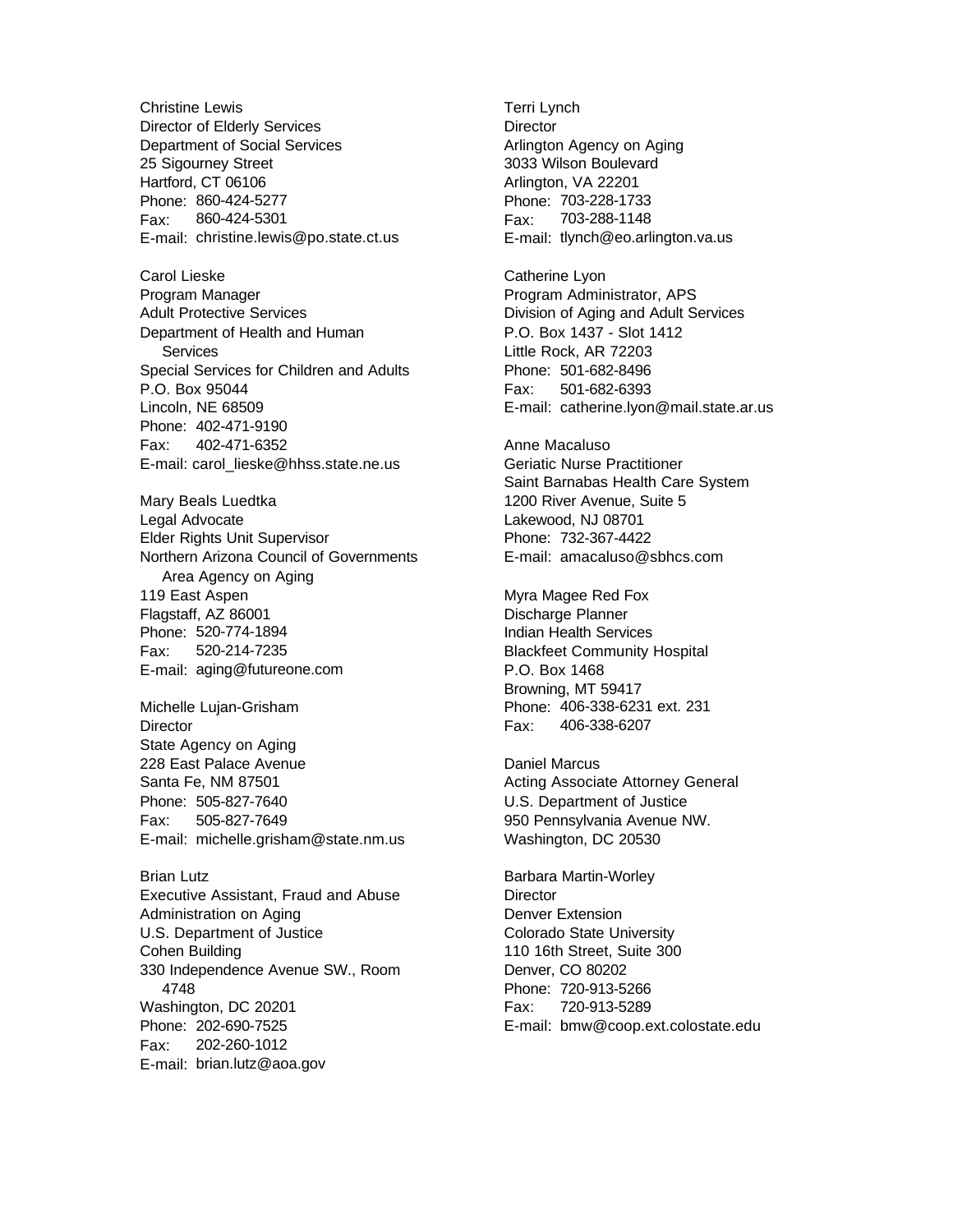Theresa Martinac Chief Division of Criminal Justice Office of Victim-Witness Advocacy 25 Market Street P.O. Box 085 Trenton, NJ 08625 Phone: 609-588-7900 Fax: 609-588-7890 E-mail: martinact@smtp.lps.state.nj.us Anne Mastro Coordinator of S.O.S Program Kimball Medical Center 1200 Route Nine, Suite 5 Lakewood, NJ 08701 Phone: 732-367-4422 Fax: 732-370-2077 E-mail: amastro@sbhcs.com Lora Maynard Justice Programs Specialist West Virginia Division of Criminal Justice Services 1204 Kanawha Boulevard E. Charleston, WV 25301 Phone: 304-558-8814 ext. 210 Fax: 304-558-0391 E-mail: lmaynard@wvdcjs.org Barbara McBrayer-Brice Elder Rights and Advocacy Section Manager Division of Aging Services Department of Human Resources Two Peachtree Street NW., Room 36-103 Atlanta, GA 30303 Phone: 404-657-5325 Fax: 404-657-5285 E-mail: bmbrice@dhr.state.ga.us John G. McDermott State Long Term Care Ombudsman Executive Office on Aging One Capitol District 250 South Hotel Street, Suite 109 Honolulu, HI 96813 Phone: 808-586-7268 Fax: 808-586-0185 E-mail:

jgmcderm@mail.health.state.hi.us

Jeanmarie McKinney Compliance Nurse Supervisor Long Term Care Residents Protection Health and Social Services Three Mill Road, Suite 308 Wilmington, DE 19806 Phone: 302-577-6661 ext. 230 Fax: 302-577-6672 E-mail: jemckinney@state.de.us

Douglas McNutt Administrator Division of Elder and Adult Services 129 Pleasant Street Concord, NH 03301 Phone: 603-271-4681 Fax: 603-271-4643 E-mail: dmcnutt@dhhs.state.nh.us

William L. McReynolds **Sheriff** Racine County Sheriff's Department 717 Wisconsin Avenue Racine, WI 53403 Phone: 262-636-3203 Fax: 262-637-5279 E-mail: williamm@racineco.com

Ronald McVeigh Systems Manager Kansas Sentencing Commission 700 Southwest Jackson Street, Suite 501 Topeka, KS 66603 Phone: 785-296-0923 Fax: 785-296-0927 E-mail: rmcveigh@cjnetworks.com

Jan McWilliams Program Manager Division of Victim Services 2301 Central Avenue Cheyenne, WY 82002 Phone: 307-777-6681 Fax: 307-777-6683 E-mail: jmcwil@state.wy.us

Pamela J. Meister Assistant Attorney General Office of Attorney General One Ashburn Place Boston, MA 02118 Phone: 617-727-2200 ext. 2920 Fax: 617-727-5762 E-mail: pam.meister@ago.state.ma.us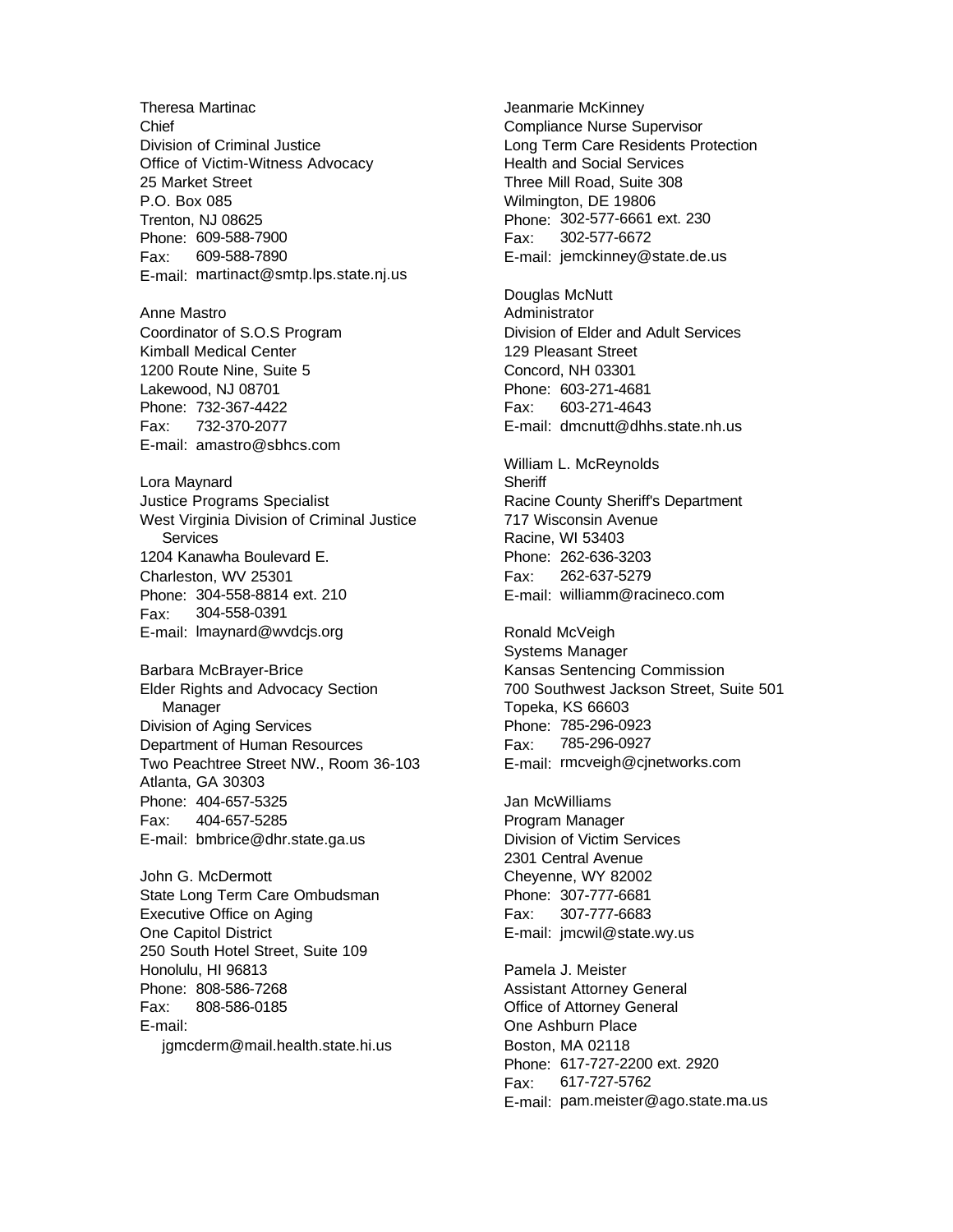Charles Mendonca Police Officer Pascua Yaqui Tribe of Arizona 7474 South Camino de Oeste Tucson, AZ 85746 Phone: 520-879-5500 ext. 5536 Fax: 520-879-5510 E-mail: pyit@liveline.com

Diane Menio Executive Director CARIE 1315 Walnut Street, Suite 1000 Philadelphia, PA 19107 Phone: 215-545-5728 Fax: 215-545-5372

Bettye M. Mitchell **Director** Adult Protective Services Department of Protective and Regulatory **Services** 701 West 51st Street Austin, TX 78751 Phone: 512-438-3209 Fax: 512-438-4881 E-mail: mitchebm@tdprs.state.tx.us

Ken Mitchell Georgia State Director AARP 999 Peachtree Street NE., Suite 1645 Atlanta, GA 30309 Phone: 404-870-3780 Fax: 404-881-6997 E-mail: kmitchell@aarp.org

Martin C. Mooney Deputy Attorney General Division of Criminal Justice Prosecutors and Police Hughes Justice Complex P.O. Box 085 Trenton, NJ 08625 Phone: 609-984-2814 Fax: 609-341-2077 E-mail: mooneym@dcj.lps.state.nj.us Debra Moore Older Iowans Advocate and Consumer **Educator** Office of the Attorney General Hoover Building 1300 East Walnut Des Moines, IA 50319 Phone: 515-281-8770 Fax: 515-281-4209 E-mail: dmoore@ag.state.ia.us

Jeffrey B. Moore Executive Director South Carolina Sheriffs Association 7338 Broad River Road Irmo, SC 29063 Phone: 803-749-0265 Fax: 803-732-0325 E-mail: sheriffsc@aol.com

Rebecca Morgan Professor of Law Stetson Law School 1401 61st Street Saint Petersburg, FL 33704 Phone: 727-562-7872 Fax: 727-343-9319 E-mail: morgan@law.stetson.edu

Wendy Morgan Chief Public Protection Division Office of the Attorney General 109 State Street Montpelier, VT 05609 Phone: 802-828-0269 Fax: 802-828-2154 E-mail: wmorgan@atg.state.vt.us

Catherine Morris Assistant Commissioner Department of Health and Senior Services P.O. Box 367 120 South Stockton Street Trenton, NJ 08625 Phone: 609-633-8977 Fax: 609-633-9060 E-mail: cmorris@doh.state.nj.us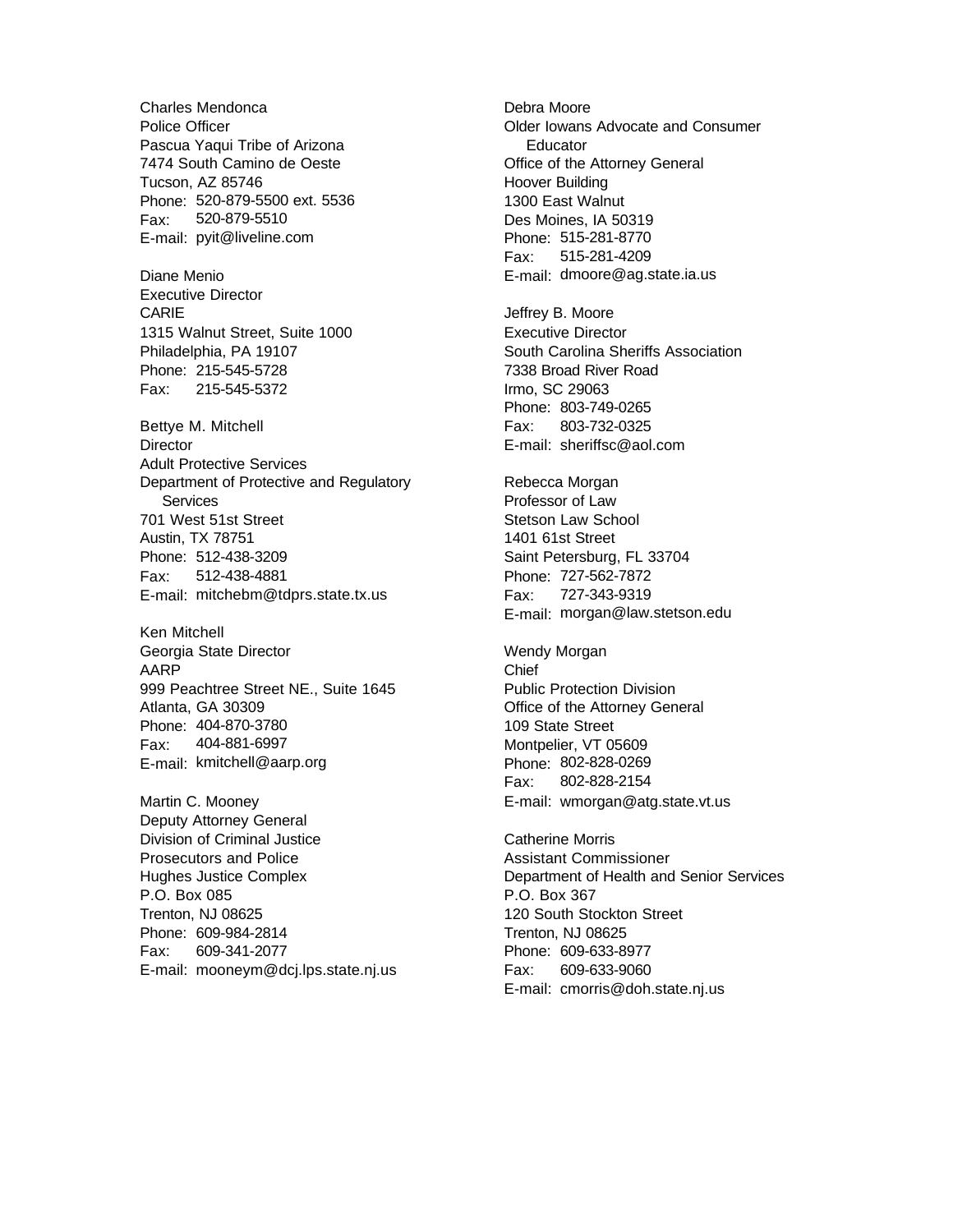Rebecca Morris **President** Conference Reports & Internet Services 27 Freeman Street Arlington, MA 02474 Phone: 781-643-6311 Fax: 781-646-2628 E-mail: morris@conferencereports.com

Margaret Morrow Special Assistant Office of the Assistant Attorney General Office of Justice Programs U.S. Department of Justice 810 Seventh Street NW. Washington, DC 20531 Phone: 202-305-2986 Fax: 202-514-7508 E-mail: meg@ojp.usdoj.gov

Clifford Moses Tribal Councilman Yakama Nation Tribal Council P.O. Box 151 Toppenish, WA 98948 Phone: 509-865-5121 ext. 4337 Fax: 509-865-5745 E-mail: cynthia@yakama.com

Laura Mosqueda Director of Geriatrics Associate Clinical Professor Family Medicine Irvine College of Medicine University of California Pavilion III, ZC 1150 101 The City Drive Orange, CA 92868 Phone: 714-456-5530 Fax: 714-456-7933 E-mail: mosqueda@uci.edu

Jeanne Mullgrav Deputy Director of InterGovernmental **Relations** Office of the Attorney General 120 Broadway, 25th Floor New York, NY 10271 Phone: 212-416-8003 Fax: 212-416-8942 E-mail: jeanne.mullgrav@oag.state.ny.us Christine Murphy Presidential Management Intern Administration on Aging U.S. Department of Justice 200 Independence Avenue SW., Room 352 Washington, DC 20201 Phone: 202-205-5756 Fax: 202-619-0850 E-mail: christine.murphy@aoa.gov

Sidney Murphy Executive Director Preston County Senior Citizens, Inc. P.O. Box 10 Kingwood, WV 26537 Phone: 304-329-0464 Fax: 304-329-2584 E-mail: pcsc@access.mountain.net

John Thomas Murray Chief of Investigative Section Long Term Care Residents Protection Department of Health and Social Services Three Mill Road, Suite 308 Wilmington, DE 19806 Phone: 302-577-7295 ext. 212 Fax: 302-577-6673 E-mail: johmurray@state.de.us

Pam Murray Meeting Coordinator National Criminal Justice Reference Service 2277 Research Boulevard, MS 7D Rockville, MD 20850 Phone: 301-519-6455 Fax: 301-519-5355 E-mail: pmurray@aspensys.com

Jeffrey H. Myers Principal Counsel Department of Aging 301 West Preston Street, Room 1007 Baltimore, MD 21201 Phone: 410-767-1110 Fax: 410-337-7943 E-mail: jhm@mail.ooa.state.md.us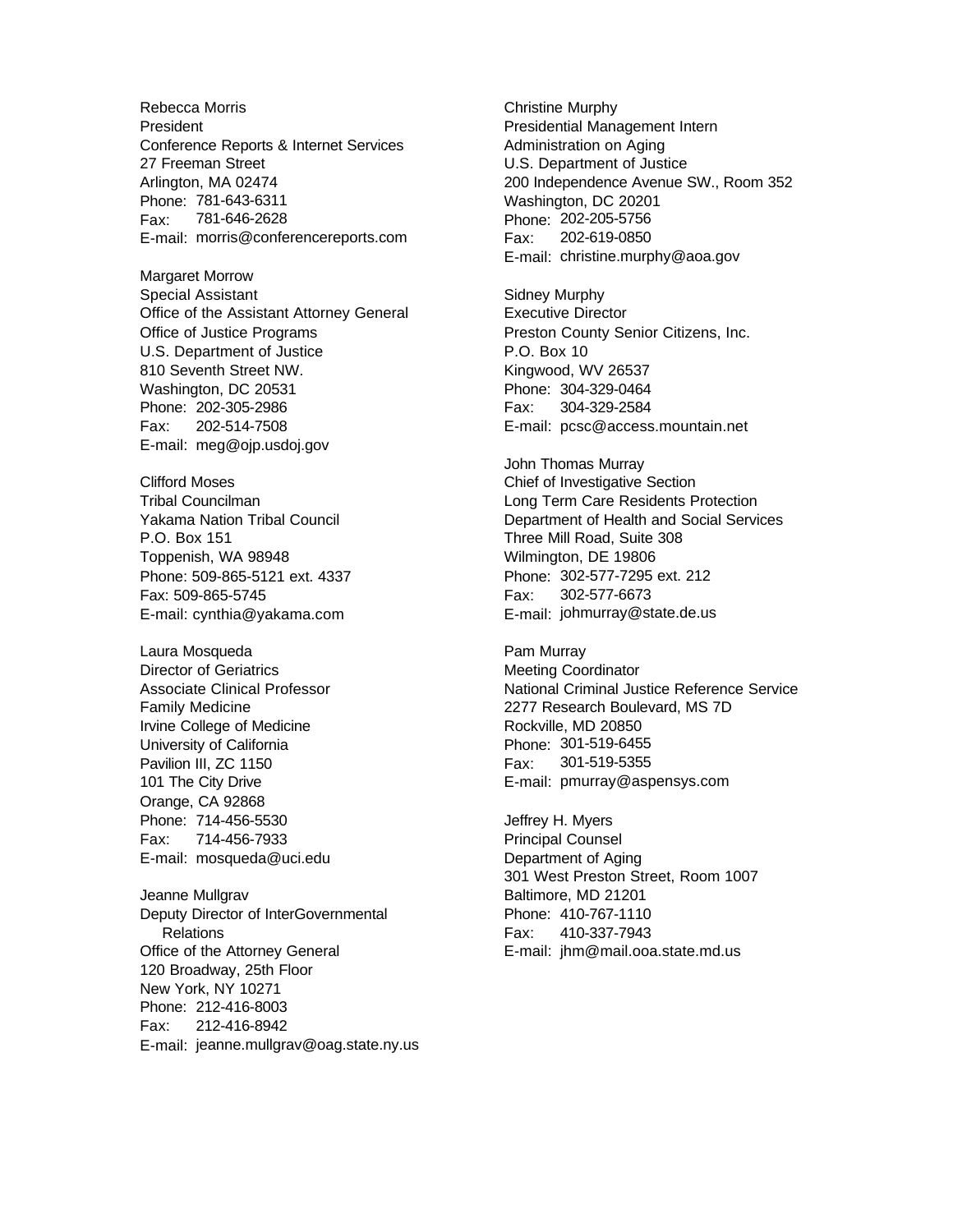Karen L. Nenstiel Special Agent Financial Crime Investigation Department of Justice Bureau of Investigation 540 North Blount Street P.O. Box 11308 Raleigh, NC 27604 Phone: 919-716-0000 Fax: 919-733-4717 E-mail: knenstiel@mail.jus.state.nc.us

Lisa Nerenberg Private Consultant 1906 Barton Street Redwood City, CA 94061 Phone: 650-306-0253 Fax: 650-306-0211 E-mail: lnerenberg@aol.com

Scott C. Newman Prosecuting Attorney Marion County Prosecutor's Office 560 City-County Building 200 East Washington Street Indianapolis, IN 46204 Phone: 317-327-5662 Fax: 317-327-5325 E-mail: snewman@indygov.org

Caroline G. Nicholl Program Manager/Family Violence Metropolitan Police Department 300 Indiana Avenue NW. Washington, DC 20001 Phone: 202-727-5029 Fax: 202-727-0711 E-mail: carolinenicholl@hotmail.com

Darci Nielsen **Detective** City of Phoenix Police Department 620 West Washington Phoenix, AZ 85003 Phone: 602-256-4347 Fax: 602-495-0871 E-mail: dnielsen@ci.phoenix.az.us Lee Norrgard Senior Program Coordinator AARP 601 E Street NW. Washington, DC 20049 Phone: 202-434-6053 Fax: 202-434-7683 E-mail: lnorrgard@aarp.org

Judy O'Neal Chief Victim Witness Branch Office of Criminal Justice Planning 1130 K Street, Suite 300 Sacramento, CA 95814 Phone: 916-323-7727 Fax: 916-324-8554 E-mail: judy.oneal@ocjp.ca.gov

Gloria One Feather Probation Officer Oglala Sioux Tribe Congleska, Inc. P.O. Box 3003 Pine Ridge, SD 57770 Phone: 605-867-1035 Fax: 605-867-1728

Kristine Orlando Bureau of Justice Assistance U.S. Department of Justice 810 Seventh Street NW. Washington, DC 20531 Phone: 202-616-3209 E-mail: orlandok@ojp.usdoj.gov

Joanne M. Otto Program Administrator Adult Protective Services Aging and Adult Services Department of Human Services 1575 Sherman Street, Ground Floor Denver, CO 80302 Phone: 303-866-2651 Fax: 303-866-2696 E-mail: joanne.otto@state.co.us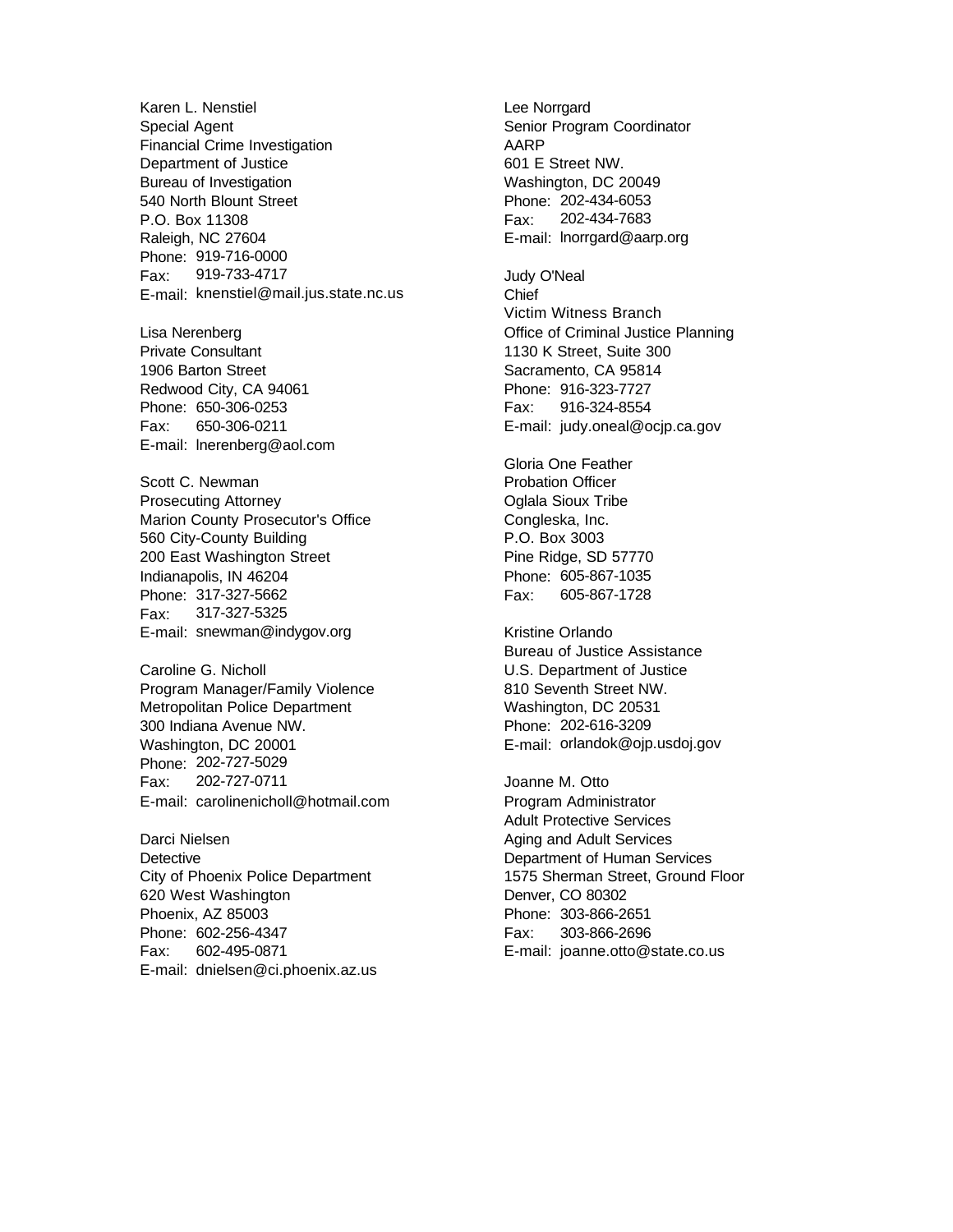Catherine Schuster Pascale Assistant Attorney General Medicaid Fraud Control Unit Office of Attorney General 200 St. Paul Place, Suite 1800 Baltimore, MD 21202 Phone: 410-576-6530 Fax: 410-576-6521 E-mail: cpascale@oag.state.md.us Sharon Patnode Assistant Secretary

Department of Health and Environment 400 Southwest Eighth Avenue, Suite 200 Topeka, KS 66603 Phone: 785-296-7032 Fax: 785-368-6368 E-mail: spatnode@kdhe.state.ks.us

Steve Pelovitz Health Care Financing Administration U.S. Department of Health and Human **Services** 7500 Security Boulevard Baltimore, MD 21244 Phone: 410-786-3160 Fax: 410-786-0194

Andrew Penn Senior Counsel Office of the Inspector General 330 Independence Avenue SW., Room 5527 Washington, DC 20201 Phone: 202-205-9505 Fax: 202-205-0604

Susana Perry Program Specialist Women's Health and Consumer **Protection** Administration on Aging U.S. Department of Health and Human **Services** 330 Independence Avenue SW., Room 4757 Washington, DC 20201 Phone: 202-251-7459 Fax: 202-260-1012 E-mail: susana.perry@aoa.gov

Joseph Persia Grant Administrator Rhode Island Justice Commission Administration Building One Capitol Hill Providence, RI 02908 Phone: 401-222-4498 Fax: 401-222-1294 E-mail: joep@gw.doa.state.ri.us

Glen R. Petersen Assistant U.S. Attorney U.S. Attorney's Office Middle District of Louisiana 777 Florida Street, Suite 208 Baton Rouge, LA 70801 Phone: 225-389-0443 Fax: 225-389-0561 E-mail: glen.petersen@usdoj.gov

Deborah R. Peterson Manager Medicaid Fraud Division Office of the Attorney General NCLTower, Suite 700 445 Minnesota Street St. Paul, MN 55101 Phone: 651-297-1093 Fax: 651-282-5801 E-mail: deborah.peterson@state.mn.us

Loretta Petty **Director** Center for Elder Rights Virginia Department for the Aging 1600 Forest Avenue, Suite 102 Richmond, VA 23229 Phone: 804-662-9333 Fax: 804-662-9354 E-mail: aging@vdh.state.va.us

Katrina C. Pflaumer U.S. Attorney's Office Western District of Washington 601 Union Street, Suite 5100 Seattle, WA 98101 Phone: 206-553-1291 Fax: 206-553-2054 E-mail: kate.pflaumer@usdoj.gov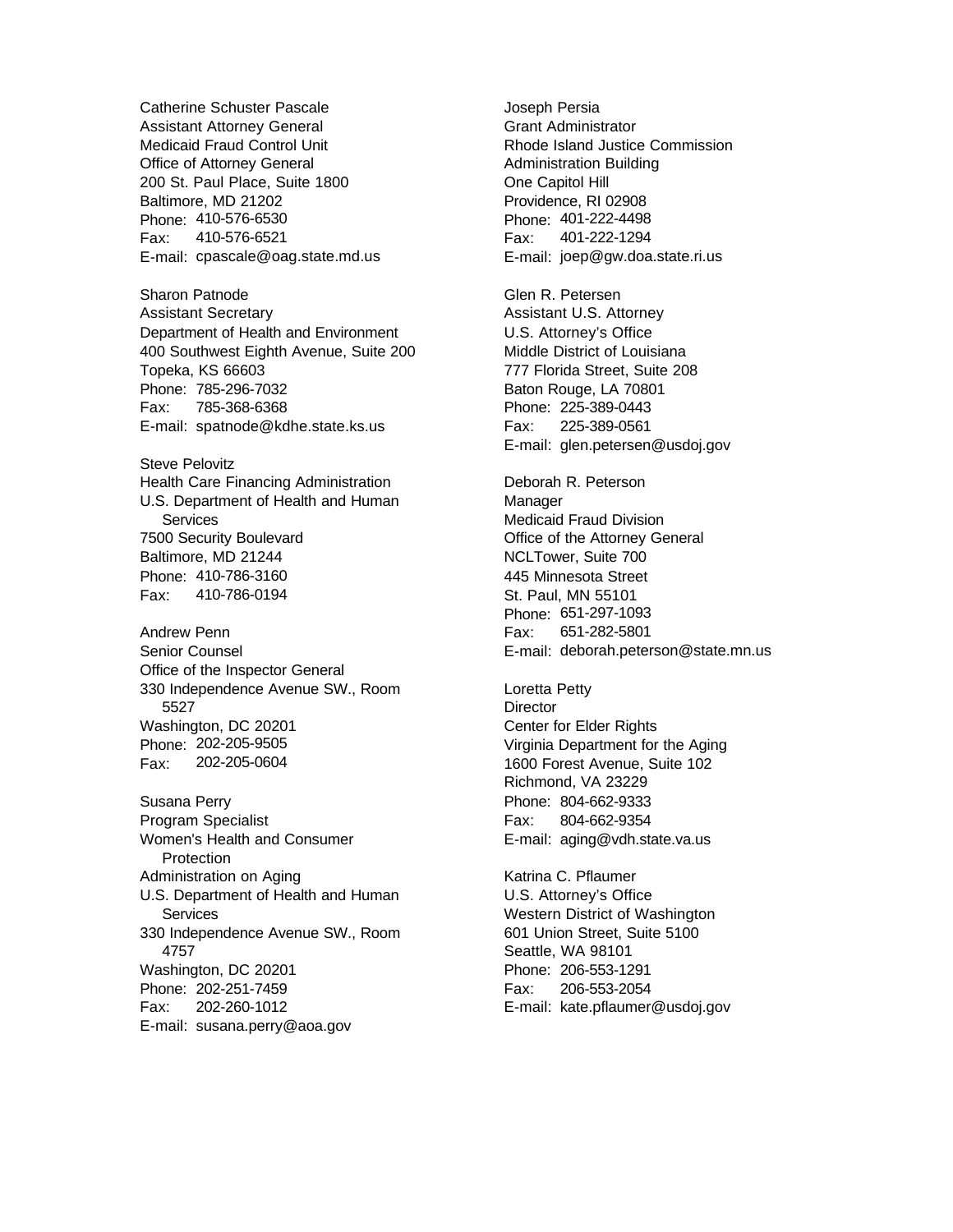Catherine Pierce Deputy Director Program Development Division Violence Against Women Office Office of Justice Programs U.S. Department of Justice 800 K Street NW., Room 920 Washington, DC 20531 Phone: 202-307-3913 Fax: 202-305-2589 James H. Pietsch Associate Professor and Director University of Hawaii Elder Law Program University of Hawaii School of Law 2515 Dole Street Honolulu, HI 96822 Phone: 808-956-6785 Fax: 808-956-9439 E-mail: jpietsch@hawaii.edu Linda Purdy **Director** Medicaid Fraud Control Unit Office of the Attorney General **MFCU** 43 Randall Street Waterbury, VT 05671 Phone: 802-241-4440 Fax: 802-241-4447 E-mail: lpurdy@atg.state.vt.us Allen K. Pyles Senior Health and Human Resource **Specialist** Office of Social Services Department of Health and Human **Resources** 300 Capitol Street, Room 691 Charleston, WV 25301 Phone: 304-558-7980 Fax: 304-558-4563 E-mail: apyles@dhhr.org Rebecca Quam Acting Program Director Tribe Social Services Pueblo of Zuni P.O. Box 339 Zuni, NM 87327 Phone: 505-782-4481 ext. 141

Fax: 505-782-5077

Kathleen M. Quinn Chief Bureau of Elder Rights Department on Aging 421 East Capitol Avenue Springfield, IL 62701 Phone: 217-785-3386 Fax: 217-524-9644 E-mail: kathleen.quinn@aging.state.il.us Holly Ramsey-Klawsnik Sociologist, Licensed Marriage and Family **Therapist** Klawsnik and Klawsnik Associates

24 High Street Canton, MA 02021 Phone: 781-828-0784 Fax: 781-828-0784

E-mail: jak1999@mediaone.net Jane A. Raymond Advocacy and Protection Systems Developer Bureau of Aging and Long Term Care **Resources** One West Wilson Street, Room 450 P.O. Box 7851 Madison, WI 53707 Phone: 608-266-2568 Fax: 608-267-3203 E-mail: raymoja@dhfs.state.wi.us

Vic Reichman First Assistant Attorney General Office of the Attorney General 1525 Sherman Street, Fifth Floor Denver, CO 80203 Phone: 303-866-3416 Fax: 303-866-3955 E-mail: vic.reichman@state.co.us

Janet Reno U.S. Attorney General U.S. Department of Justice 950 Pennsylvania Avenue NW. Washington, DC 20530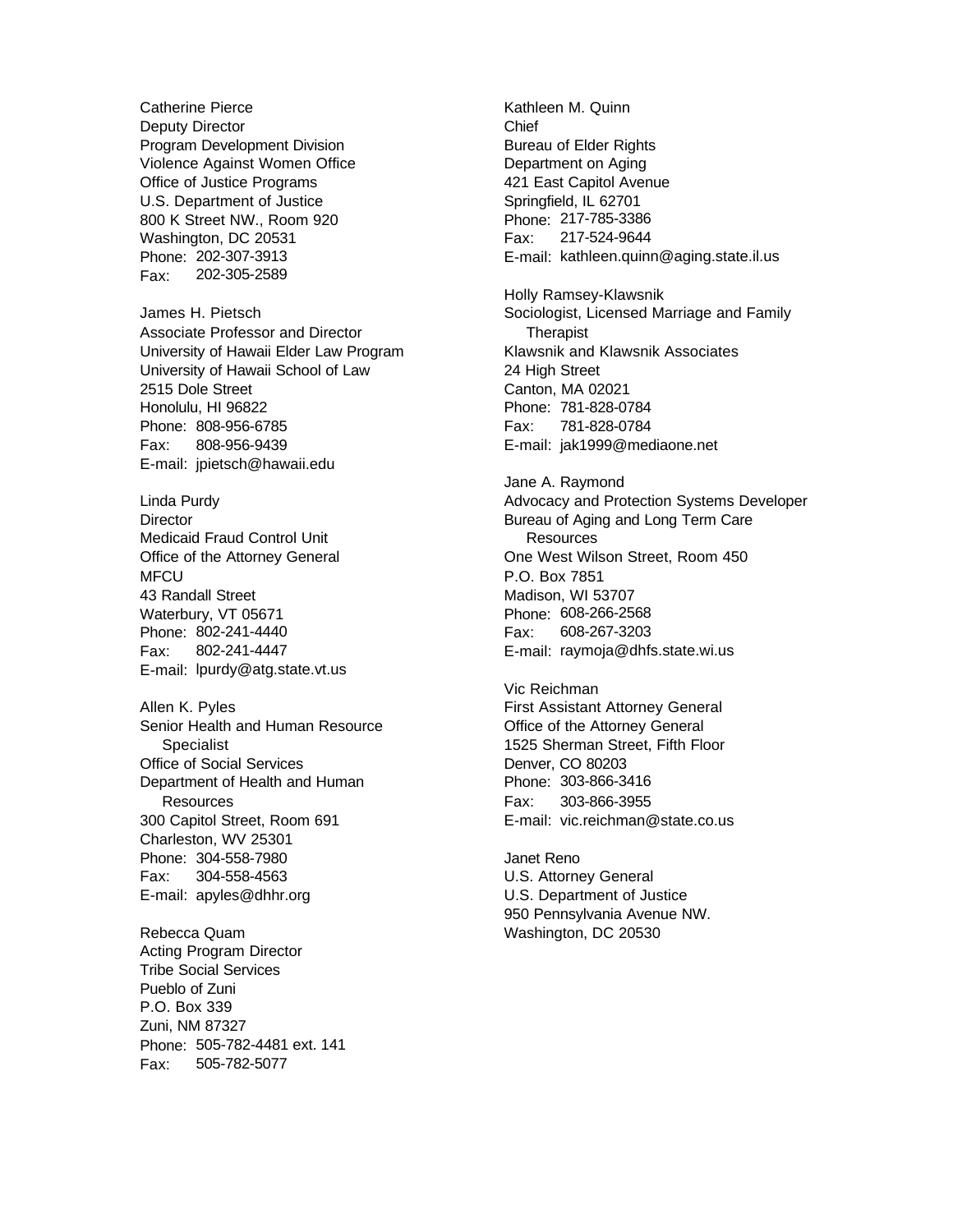Cesario Chayo Reyes Proprietor Elder Financial Protective Services 17209 Antonio Avenue Cerritos, CA 90703 Phone: 562-926-7380 Fax: 562-926-7380 E-mail: chayo@iol7.com

Sarah Reznek Consumer Protection Project Director and Counsel National Association of Attorneys General 750 First Street NE., Suite 1100 Washington, DC 20002 Phone: 202-326-6016 Fax: 202-408-6998

Bette Jane Riordan Paralegal Consumer Protection Office of the Attorney General 33 Capitol Street Concord, NH 03301 Phone: 603-271-3643 Fax: 603-271-2110 E-mail: briordan@doj.state.nh.us

Ruth A. Ritthaler Assistant District Attorney 18th Judicial District Office of District Attorney 535 North Main Wichita, KS 67203 Phone: 316-383-7002 Fax: 316-383-4669 E-mail: rritthal@sedgwick.gov

Edgar Rivas Vice President for Policy National Hispanic Council on Aging 2713 Ontario Road NW. Washington, DC 20001 Phone: 202-745-2521 Fax: 202-745-2522 E-mail: edgarrivas@att.net

Sister Mary Simon Robb **Coordinator** Division of Senior Affairs Adult Protective Services P.O. Box 807 Trenton, NJ 08625 Phone: 609-588-3464 Fax: 609-588-3601

Leo Rognlin Police Officer Community Relations Crime Prevention Officer Fargo Police Department 222 Fourth Street N. P.O. Box 150 Fargo, ND 58107 Phone: 701-241-1343 Fax: 701-297-7789 E-mail: larognlin@ci.fargo.nd.us

Audry Rohn Deputy District Attorney Ventura County District Attorney's Office 800 South Victoria Avenue Ventura, CA 93009 Phone: 805-654-2288 Fax: 805-654-3850 E-mail: audry.rohn@mail.co.ventura.ca.us

Larry Ross Investigator Special Litigation Section Civil Rights Division U.S. Department of Justice 601 D Street NW. Washington, DC 20004 Phone: 202-514-6255 Fax: 202-514-0212 E-mail: larry.ross@usdoj.gov

John Rother **Director** Legislation and Public Policy AARP 601 E Street NW. Washington, DC 20011 Phone: 202-434-3701 Fax: 202-434-3714 E-mail: jrother@aarp.org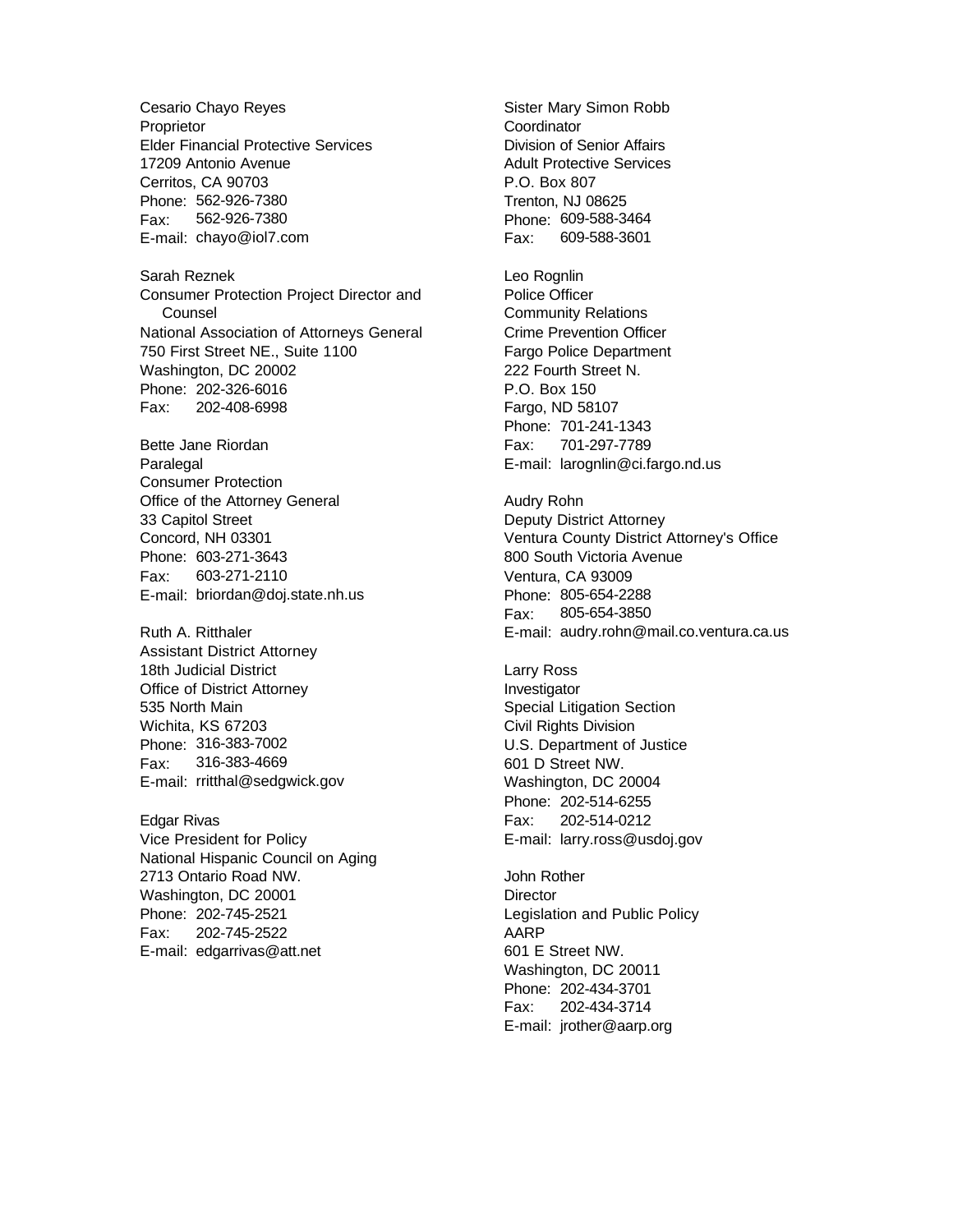Beverly Rowley State Long Term Care Ombudsman Department on Aging 421 East Capitol Street, Suite 100 Springfield, IL 62701 Phone: 217-785-3143 Fax: 217-524-9644 E-mail: browley@age084r1.state.il.us

Maria Rubio Program Analyst Training and Technical Assistance Division COPS Office U.S. Department of Justice 1100 Vermont Street NW. Washington, DC 20530 Phone: 202-633-1352 Fax: 202-633-1354 E-mail: maria.rubio@usdoj.gov

Laurie E. Rucoba Assistant U.S. Attorney U.S. Attorney's Office Southern District of Florida 500 East Broward Boulevard, Suite 700 Ft. Lauderdale, FL 33394 Phone: 954-356-7314 ext. 3613 Fax: 954-356-7180 E-mail: laurie.rucoba@justice.usdoj.gov

Senora Russell Nashville, TN

Rosalie Sacks APS Program Manager Kansas Department of Social and Rehabilitation Services Docking State Office Building 915 Southwest Harrison, Room 681-West Topeka, KS 66612 Phone: 785-296-3349 Fax: 785-296-0146 E-mail: sacks@srskansas.org

Joe Sampson Chairman Advisory Board Yakama Nation Area Agency on Aging P.O. Box 151 Toppenish, WA 98948 Phone: 509-874-2184 Fax: 509-865-2098

Cathy Sanders Deputy Division Director Office for Victims of Crime U.S. Department of Justice 810 Seventh Street NW. Washington, DC Phone: 202-616-3578 Fax: 202-514-6383 E-mail: cathy@ojp.usdoj.gov

Tom Sawyer Sheriff-Coroner Merced County Sheriff's Department 2222 M Street Merced, CA 95340 Phone: 209-385-7451 Fax: 209-385-7696 E-mail: 5708@ca.merced.us.ca

Mary E. Schaefer Director of Planning and Development Mid-East Area Agency on Aging 14535 Manchester Road Manchester, MO 63011 Phone: 636-207-0847 Fax: 636-207-1329 E-mail: mideast4@mid-eastaaa.org

Stephen Schneider **Attorney** Oregon Senior and Disabled Services Division 500 Summer Street NE. Salem, OR 97310 Phone: 503-378-2546 Fax: 503-378-2558 E-mail: stephen.schneider@state.or.us

Holly Schumann Presidential Management Intern Administration on Aging U.S. Department of Health and Human **Services** 200 Independence Avenue SW., Room 3526 Washington, DC 20201 Phone: 202-619-7592 Fax: 202-619-0850 E-mail: holly.schumann@aoa.gov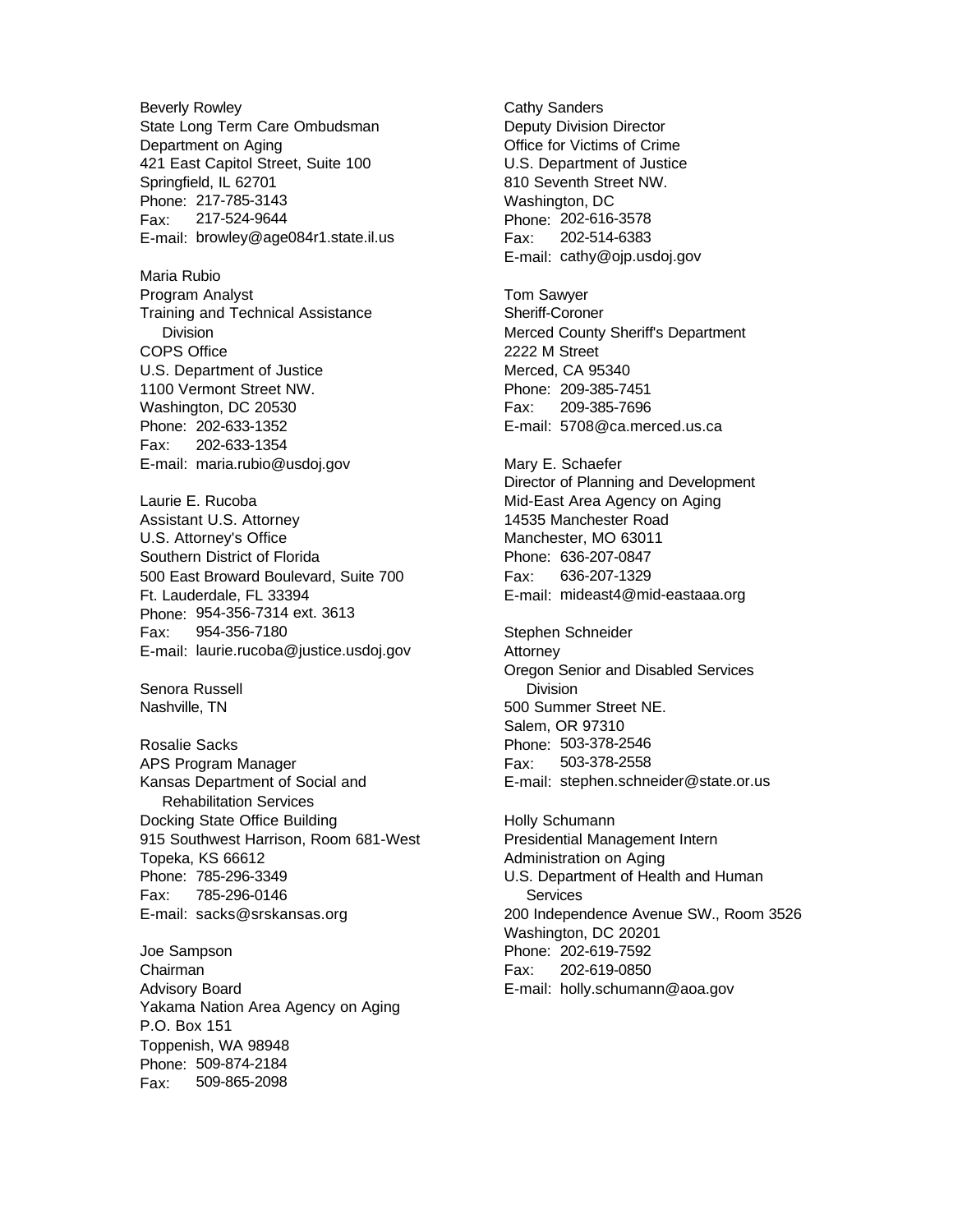Linda Scott Aging Programs Analyst II Long-Term Care Ombudsman Department of Aging 1600 K Street Sacramento, CA 95814 Fax: 916-323-7299 E-mail: lscott@aging.state.ca.us

James D. Sewell Regional Director Department of Law Enforcement 4211 North Lois Avenue Tampa, FL 33614 Phone: 813-878-7890 Fax: 813-878-7303 E-mail: jimsewell@fdle.state.fl.us

Judith Sgrillo Program Manager, Assurance and **Licensure** Department of Health Services 1647 East Morten, Suite 130 Phoenix, AZ 85020 Phone: 602-674-9725 Fax: 602-395-8910 E-mail: jsgrillo@hs.state.az.us

Pete Shepherd Special Counsel to Attorney General Hardy Myers Department of Justice 1162 Court Street NE. Salem, OR 97310 Phone: 503-378-6002 Fax: 503-378-4017 E-mail: pete.sheperd@doj.state.or.us

Gerald G. Shockley Senior Special Agent Office of the Attorney General 11 South Union Street Montgomery, AL 36104 Phone: 334-353-7979 Fax: 334-353-8796 E-mail: gshockley@ago.state.al.us Chris Shoemaker Senior Management Analyst II Department of Children and Families Building Six, Room 366 1317 Winewood Boulevard Tallahassee, FL 32399 Phone: 850-488-2881 Fax: 850-922-4193 E-mail: chris\_shoemaker@dcf.state.fl.us

Richard Sicchio Executive Director Northern Area Agency on Aging P.O. Box 1028 Rhinelander, WI 54501 Phone: 715-365-2532 Fax: 715-365-2534 E-mail: rsicchio@bfm.org

Rose Sigler Director, Investors Savings Bank Co-Chair, A Subcommittee of The New Jersey Committee on Aging Assisted Independence and Money **Management** 44 Arlene Court Fanwood, NJ 07023 Phone: 908-889-4836 Fax: 908-889-8778 E-mail: rose57607@aol.com

Wanda C. Simmons **Director** Southwest Tennessee Area Agency on Aging 27 Conrad Drive, Suite 150 Jackson, TN 38305 Phone: 901-668-6403 Fax: 901-668-6421 E-mail: swaaa@aeneas.net

Terri Skladany Special Counsel for Ethics, Professionalism, and Training Arizona Attorney General's Office 1275 West Washington Phoenix, AZ 85007 Phone: 602-542-8080 Fax: 602-542-1964 E-mail: tskladan@ag.state.az.us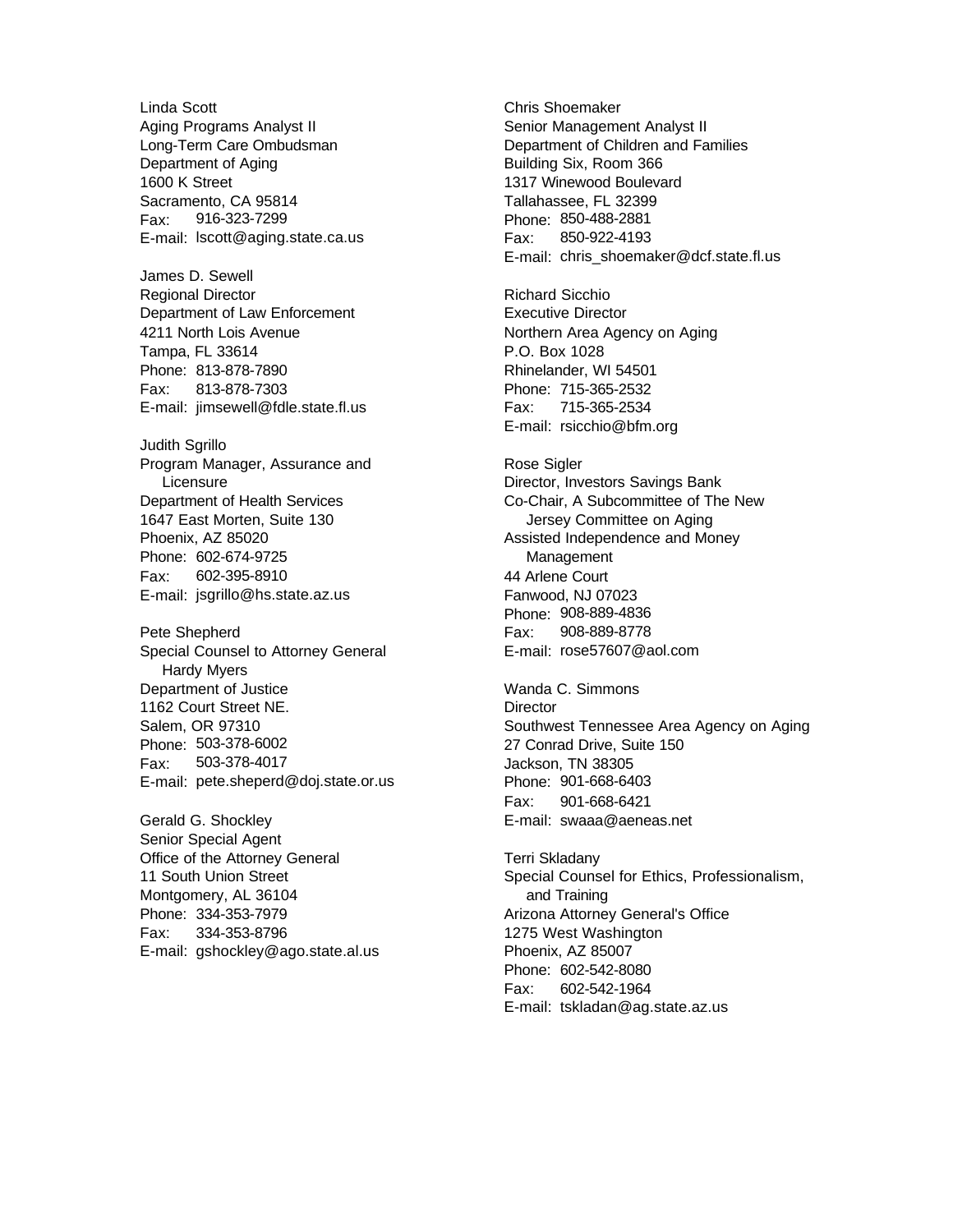Adrienne Smith Assistant Attorney General Office of the Attorney General 670 Woodland Square Loop SE. P.O. Box 40124 Olympia, WA 98504 Phone: 360-459-6052 Fax: 360-459-6689 E-mail: adriennes@atg.wa.gov Joyce Smith Director of Community Based Services Department on Aging New England Building 503 South Kansas Topeka, KS 66603 Phone: 785-291-3356 Fax: 785-296-0256 E-mail: joyces@aging.wpo.state.ks.us Kerry Smith Director of Consumer Education Office of Consumer Affairs and Business **Regulation** One Ashburton Place, Room 1411 Boston, MA 02108 Phone: 617-573-7320 Fax: 617-227-6094 E-mail: kerry.smith@state.ma.us Susan B. Somers Assistant Commissioner Bureau of Adult Services Office of Children and Family Services 40 North Pearl Street Riverview Six Albany, NY 12234 Phone: 518-402-6782 Fax: 518-474-8572 E-mail: sbsomers@dfa.state.ny.us William Sorrell

Attorney General of Vermont Office of the Attorney General 109 State Street Montpelier, VT 05609 Phone: 802-828-0269 Fax: 802-828-2154 E-mail: wsorrell@atg.state.vt.us Marta Sotomayor **President** National Hispanic Council on Aging 2713 Ontario Road NW. Washington, DC 20009 Phone: 202-265-1288 Fax: 202-265-8153 E-mail: nhcoa@worldnet.att.net

Joyce L. Speakman MFT Training John F. Kennedy University 554 Valle Vista Avenue Oakland, CA 94610 Phone: 510-834-2513 Fax: 510-444-7476 E-mail: joycespeakman@hotmail.com

Vivian Spence Investigator Department of the Attorney General 150 South Main Street Providence, RI 02903 Phone: 401-274-4400 ext. 2225 Fax: 401-222-5110 E-mail: vspencer@riag.state.ri.us

Kari Spottiswood Assistant Corporation Counsel Abuse and Neglect Office of the Corporation Counsel 441 Fourth Street NW., Sixth Floor N. Washington, DC 20001 Phone: 202-442-9758 Fax: 202-727-3737 E-mail: kspottiswood@occ.dcgov.org

Daniel G. Stackis Administrator Aging Division Department of Health 6101 Yellowstone Road, Room 259B Cheyenne, WY 82002 Phone: 307-777-7986 Fax: 307-777-5340 E-mail: dstack@state.wy.us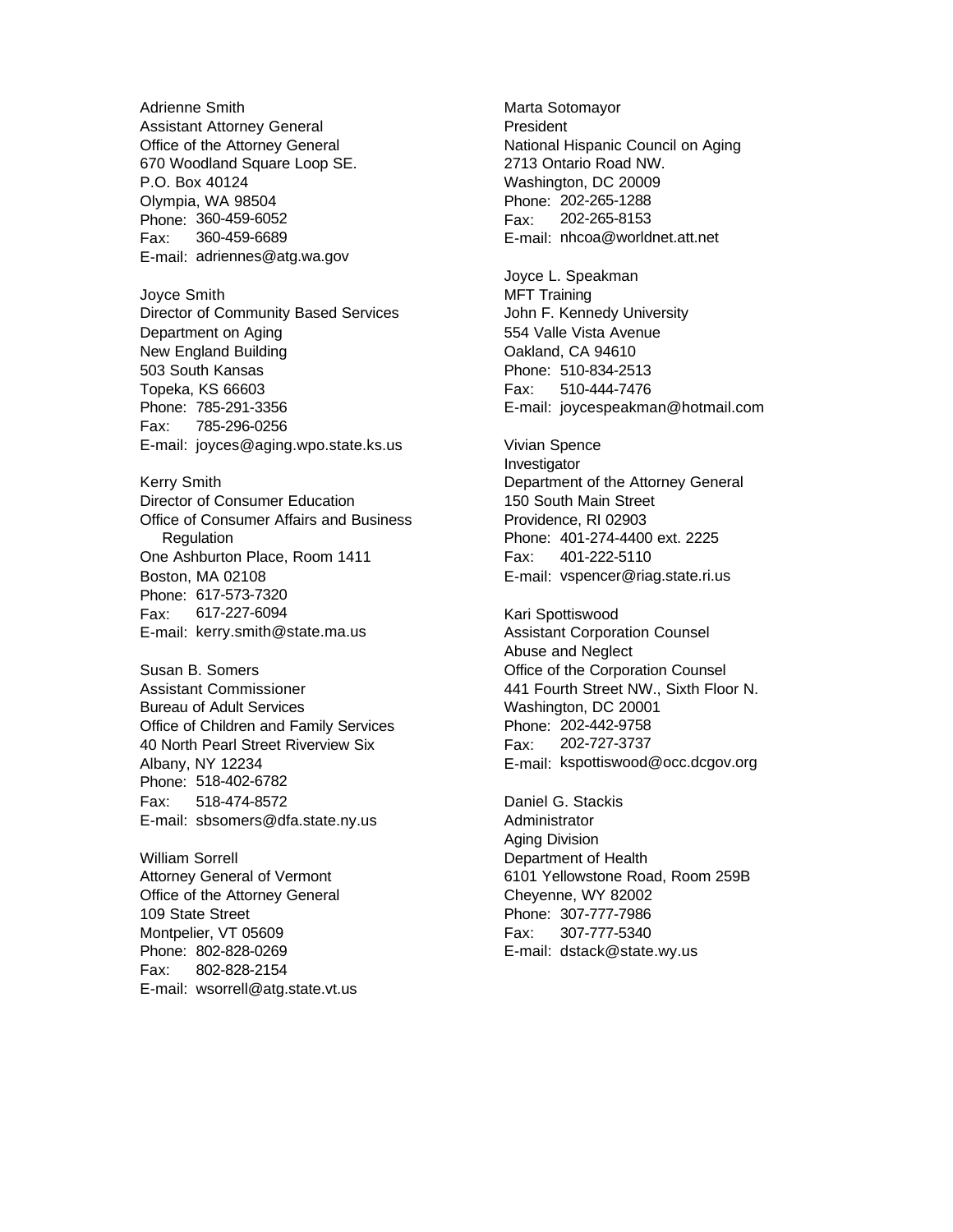Sidney M. Stahl Chief Health Care and Social Institutions National Institute on Aging National Institute of Health Gateway Building, Suite 533 Bethesda, MD 20892 Phone: 301-402-4156 Fax: 301-401-0051 E-mail: sidney\_stahl@nih.gov

Ezzard Charles Stamps Program Manager Division of Public Safety Planning Office of Justice Programs 401 North West Street P.O. Box 23039 Jackson, MS 39225 Phone: 601-359-7892 Fax: 601-359-7832 E-mail: cstamps@dps.state.ms.us

Ken Steele Tribal Consultant Ogalala Sioux Tribe P.O. Box 316 Manderson, SD 57756 Phone: 605-455-1244

Lori Stiegel Associate Staff Director Commission on Legal Problems of the Elderly American Bar Association 740 15th Street NW. Washington, DC 20005 Phone: 202-662-8692 Fax: 202-662-8698 E-mail: lstiegel@staff.abanet.org

Jan Stiles Program Consultant Protective Services Division Department of Family Services Hathaway Building, Third Floor Cheyenne, WY 82002 Phone: 307-777-6137 Fax: 307-777-3693 E-mail: jstile@state.wy.us

Joyce Pashley Stockwell Assistant Director Residential Care Services P.O. Box 45600 Olympia, WA 98504 Phone: 360-725-2404 Fax: 360-438-7903 E-mail: stockjp@dshs.wa.gov

C. Ronald Stromberg Assistant Director Division of Aging and Adult Services 120 North 200 West Salt Lake City, UT 84103 Phone: 801-538-4591 Fax: 801-538-4395 E-mail: rstrombe@hs.state.ut.us

Lori Sywensky Criminal Justice System Planner Pennsylvania Commission on Crime and **Delinquency** 3101 North Front Street Harrisburg, PA 17110 Phone: 717-783-0551 ext. 3044 Fax: 717-772-4331 E-mail: lsywensky@state.pa.us

Deanna Taha Social Work Supervisor of Senior Citizens Protective Services Clark County Social Service 3827 Maryland Parkway Las Vegas, NV 89119 Phone: 702-455-8687 Fax: 702-455-8682 E-mail: dmt@co.clark.nv.us

Jackie Tang **Director** Northern Cheyenne Social Services P.O. Box 128 Lame Deer, MT 59043 Phone: 406-477-8321 Fax: 406-477-8333

Audrey D. Thibodeaux Program Director Elderly Crime Victim Assistance Program St. Martin Parish Sheriff's Office 437 West Mills Avenue Breaux Bridge, LA 70517 Phone: 337-332-2131 Fax: 337-332-3411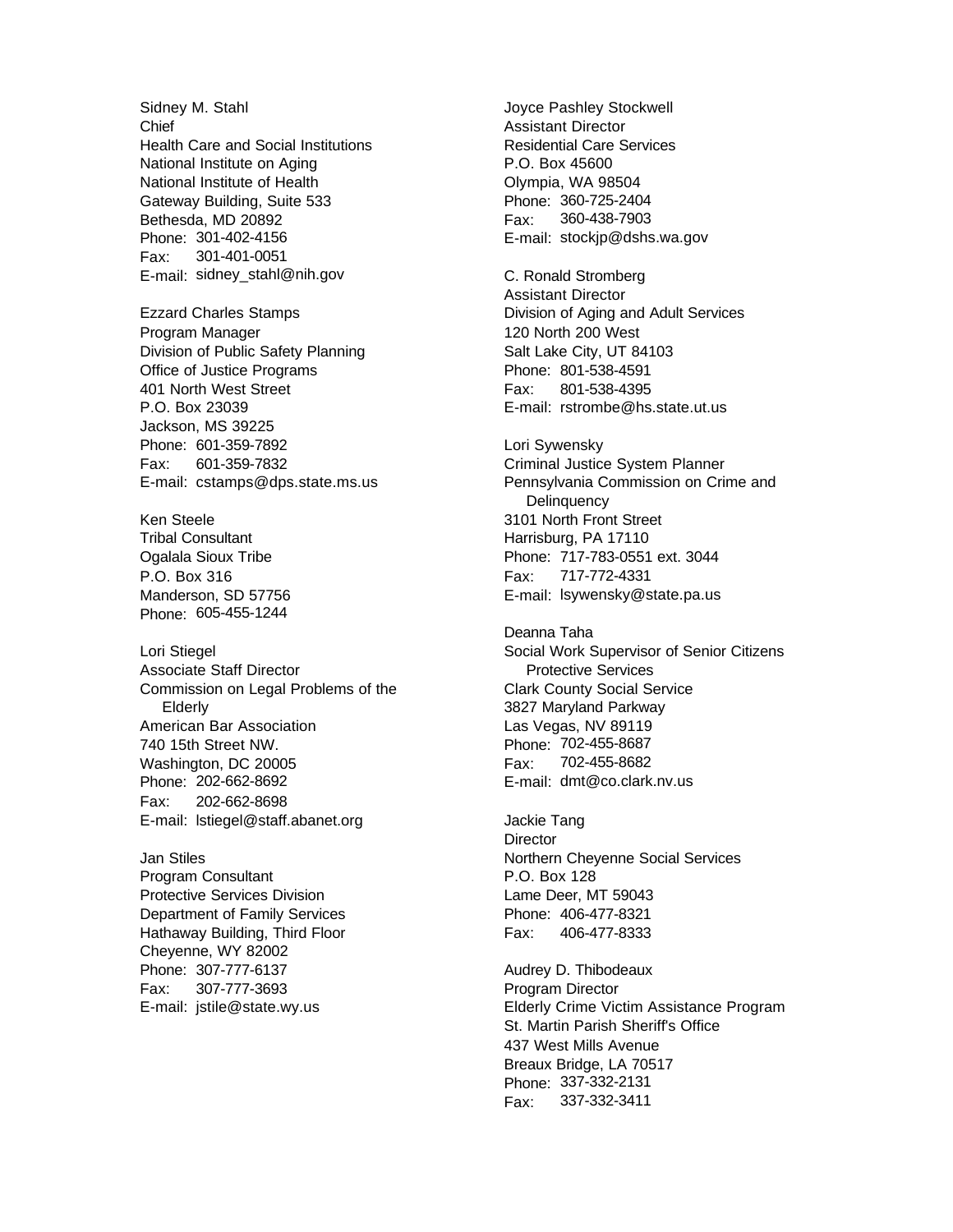Jill Thomas RNC 620 Millard Drive Bay Village, OH 44140 Phone: 404-835-6516 Fax: 440-871-3586 E-mail: jillthomas@aol.com Randolph W. Thomas Law Enforcement Instructor Criminal Justice Academy Department of Public Safety 5400 Broad River Road Columbia, SC 29212 Phone: 803-896-7756 Fax: 803-896-7776 E-mail: thomas\_randolphw@scdps.state.sc.us

Tonia Thomas Justice Programs Specialist Division of Criminal Justice Services 1204 Kanawha Boulevard E. Charleston, WV 25301 Phone: 304-558-8814 216 Fax: 304-558-0391 E-mail: tthomas@wvdcjs.org

Samuel E. Tillman Special Assistant to the Attorney General Office of the Attorney General 40 Capitol Square SW. Atlanta, GA 30334 Phone: 404-651-9452 Fax: 404-657-8733 E-mail: samuel.tillman@law.state.ga.us

Susan G. Tobin Supervising Attorney Ohio Legal Rights Services Eight East Long Street, Fifth Floor Columbus, OH 43215 Phone: 614-466-7264 Fax: 614-644-1888

Olga Trujillo **Director** Special Projects Division Office for Victims of Crime U.S. Department of Justice 810 Seventh Street NW., Room 8331 Washington, DC 20531 Phone: 202-616-3585 Fax: 202-514-6383 E-mail: olga@ojp.usdoj.gov

Kathryn Turman **Director** Office for Victims of Crime U.S. Department of Justice 810 Seventh Street NW. Washington, DC 20531 Phone: 202-307-5983

Mary S. Twomey **Director** Consortium for Elder Abuse Prevention Goldman Institute on Aging 3330 Geary Boulevard San Francisco, CA 94118 Phone: 415-750-4180 ext. 225 Fax: 415-750-4136 E-mail: mtwomey@giou.org

Michael Uhlarik Chief Elders and Persons with Disabilities Unit Assistant District Attorney Suffolk County One Bulfinch Place Boston, MA 02114 Phone: 617-619-4262 Fax: 617-619-4270 E-mail: michael.uhlarik@state.ma.us

Omar Valverde Adult Protection Coordinator Commission on Aging 3380 Americana Terrace, Suite 120 Boise, ID 83706 Phone: 208-334-3833 Fax: 208-334-3033 E-mail: ovalverd@icoa.state.id.us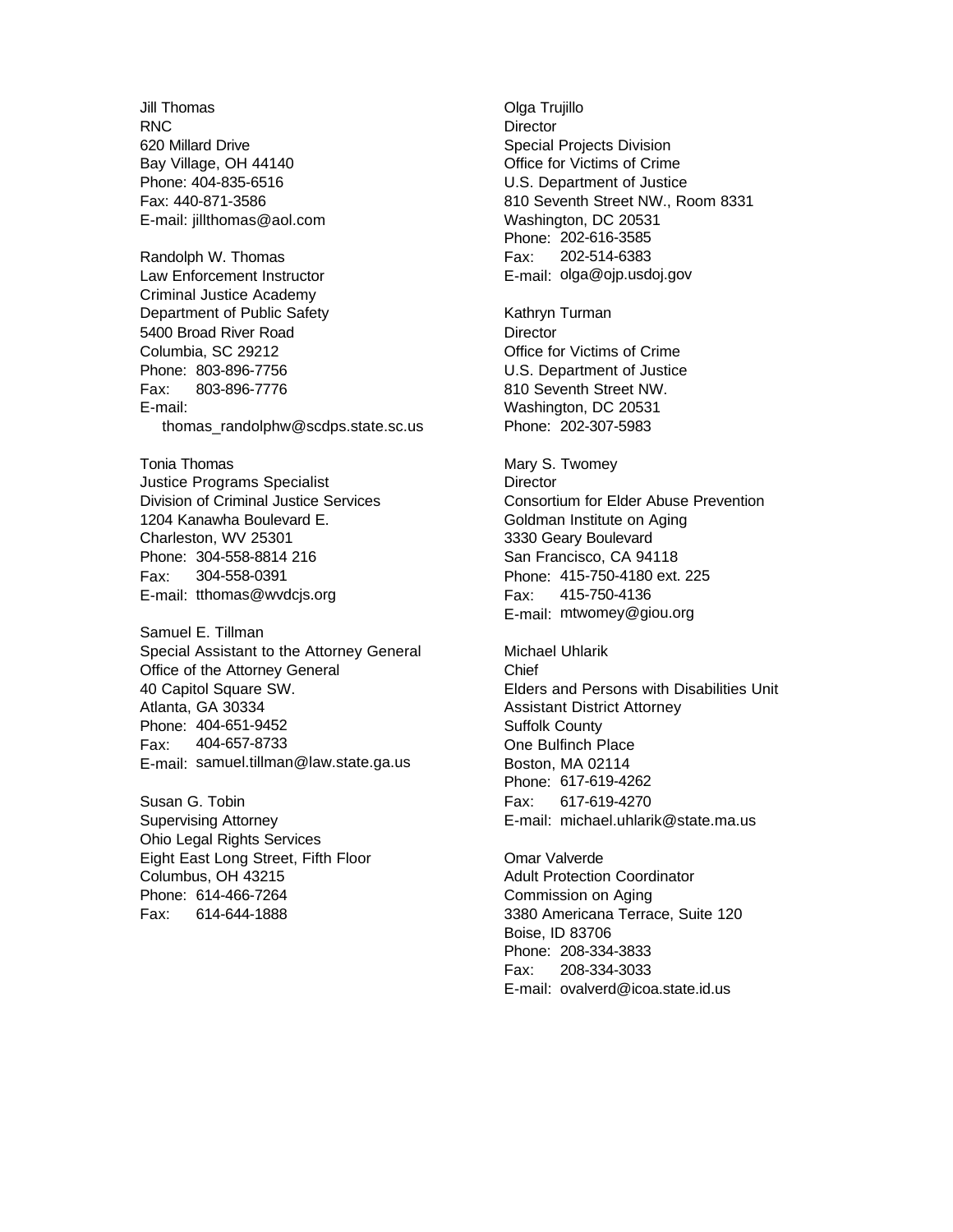Jim Varpness Executive Director Minnesota Board on Aging 444 Lafayette Road Saint Paul, MN 55155 Phone: 651-296-1531 Fax: 651-297-7855 E-mail: jim.varpness@state.mn.us

Nancy Vehr Assistant Attorney General Office of the Attorney General 123 Capitol Building Cheyenne, WY 82002 Phone: 307-777-7376 Fax: 307-777-3687 E-mail: nvehr@state.wy.us

Alexa Verveer Deputy Assistant Attorney General Office of Justice Programs U.S. Department of Justice 810 Seventh Street NW. Washington, DC 20531 Phone: 202-307-5933 Fax: 202-514-7805

D. Jean Veta Deputy Associate Attorney General U.S. Department of Justice 950 Pennsylvania Avenue NW. Washington, DC 20530 Phone: 202-616-9456 Fax: 202-307-3904

Pamela Vocke **Director** Division of Quality Improvement and **Training** Health Care Financing Administration 7500 Security Boulevard, MS 53-13-15 Baltimore, MD 21244 Phone: 410-786-3486 Fax: 410-786-1008 E-mail: pvocke@hcfa.gov

Edwin L. Walker Director for Program Operations and **Development** Administration on Aging U.S. Department of Justice Cohen Building 330 Independence Avenue SW., Room 4733 Washington, DC 20201 Phone: 202-619-0011 Fax: 202-260-1012 E-mail: edwin.walker@aoa.gov

Mark T. Walsh **Detective** Elder Abuse and Financial Exploitation Investigator Department of the Attorney General Six State House Station Augusta, ME 04333 Phone: 207-626-8594 Fax: 207-287-3120 E-mail: mark.t.walsh@state.me.us

Anna C. Ward Deputy Director of Justice Services Yakama Nation P.O. Box 151 Toppenish, WA 98948 Phone: 509-865-5121 Fax: 509-865-5745 E-mail: anna@yakama.com

Sue Ward **Secretary** Maryland Department on Aging 301 West Preston Street, Suite 1007 Baltimore, MD 21201 Phone: 410-767-1100 Fax: 410-333-7943

Carol C. Warner **Director** Adult Protective Services Family and Social Services Administration Bureau of Aging and In-Home Service 402 West Washington Street, MS-21 P.O. Box 7083 Indianapolis, IN 46207 Phone: 317-232-7900 Fax: 317-232-7867 E-mail: cwarner@fssa.state.in.us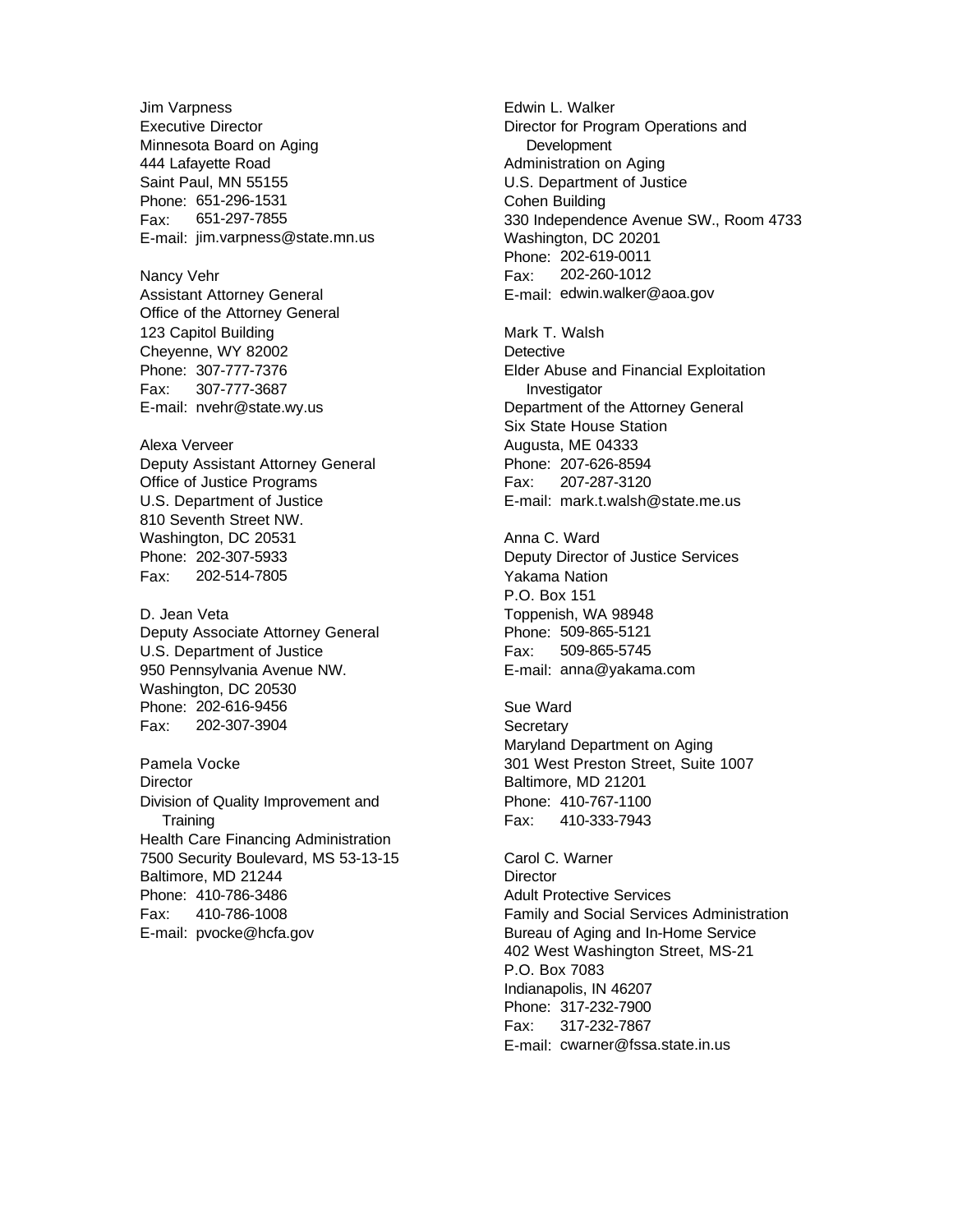David W. Waterbury Senior Counsel/Director Medicaid Fraud Control Unit Office of the Attorney General Washington Building 1019 Pacific Avenue, Third Floor Tacoma, WA 98402 Phone: 253-593-2154 Fax: 253-593-5135 E-mail: davidw1@atg.wa.gov

Kathi West Victim-Witness Coordinator U.S. Attorney's Office Western District of Texas 816 Congress Avenue, Suite 1000 Austin, TX 78701 Phone: 512-916-5858 Fax: 512-916-5854 E-mail: kathi.west@usdoj.gov

Marilyn C. Whalen Program Director Adult Protective Services Department of Human Services 400 Deaderick Street, 14th Floor Nashville, TN 37248 Phone: 615-313-4784 Fax: 615-741-4165 E-mail: mwhalen@mail.state.tn.us

Sara White Conference Reports & Internet Services 27 Freeman Street Arlington, MA 02474 Phone: 781-643-6311 Fax: 781-646-2628

Jonathan Whitefoot Police Commissioner Yakama Nation P.O. Box 151 Toppenish, WA 98948 Phone: 509-865-5121 ext. 4568 Fax: 509-865-5745 E-mail: jfoot@yakama.com

Carter Williams Assistant Attorney General Department of Health and Human Resources Office of the Attorney General 15 Grant Street, Suite 1 Petersburg, WV 26847 Phone: 304-558-2365 Fax: 304-588-4577 E-mail: carterwilliams@wvdhhr.org

Ernestine A. Williams Administrator Health Facilities Survey Coordinator Department of Health and Mental Hygiene Spring Grove Center 55 Wade Avenue Catonsville, MD 21228 Phone: 410-402-8189 Fax: 410-402-8212 E-mail: ewilliams@dhmh.state.md.us

Rosalie S. Wolf Executive Director Institute of Aging Memorial Health Care University of Massachusetts 119 Belmont Street Worcester, MA 01605 Phone: 508-334-6166 Fax: 508-334-6906 E-mail: wolfr@ummhc.org

Joanne Wolfblack **Director** Elderly Program P.O. Box 470 Lame Deer, MT 59013 Phone: 406-477-8707 Fax: 406-477-8167 E-mail: ncelderly@mail.ncheyenne.net

Collin Wong Executive Director Bureau of Medi-Cal Fraud and Elder Abuse Department of Justice 1425 River Park Drive Sacramento, CA 95815 Phone: 916-274-2994 Fax: 916-274-2929 E-mail: cwong@hdcdojnet.state.ca.us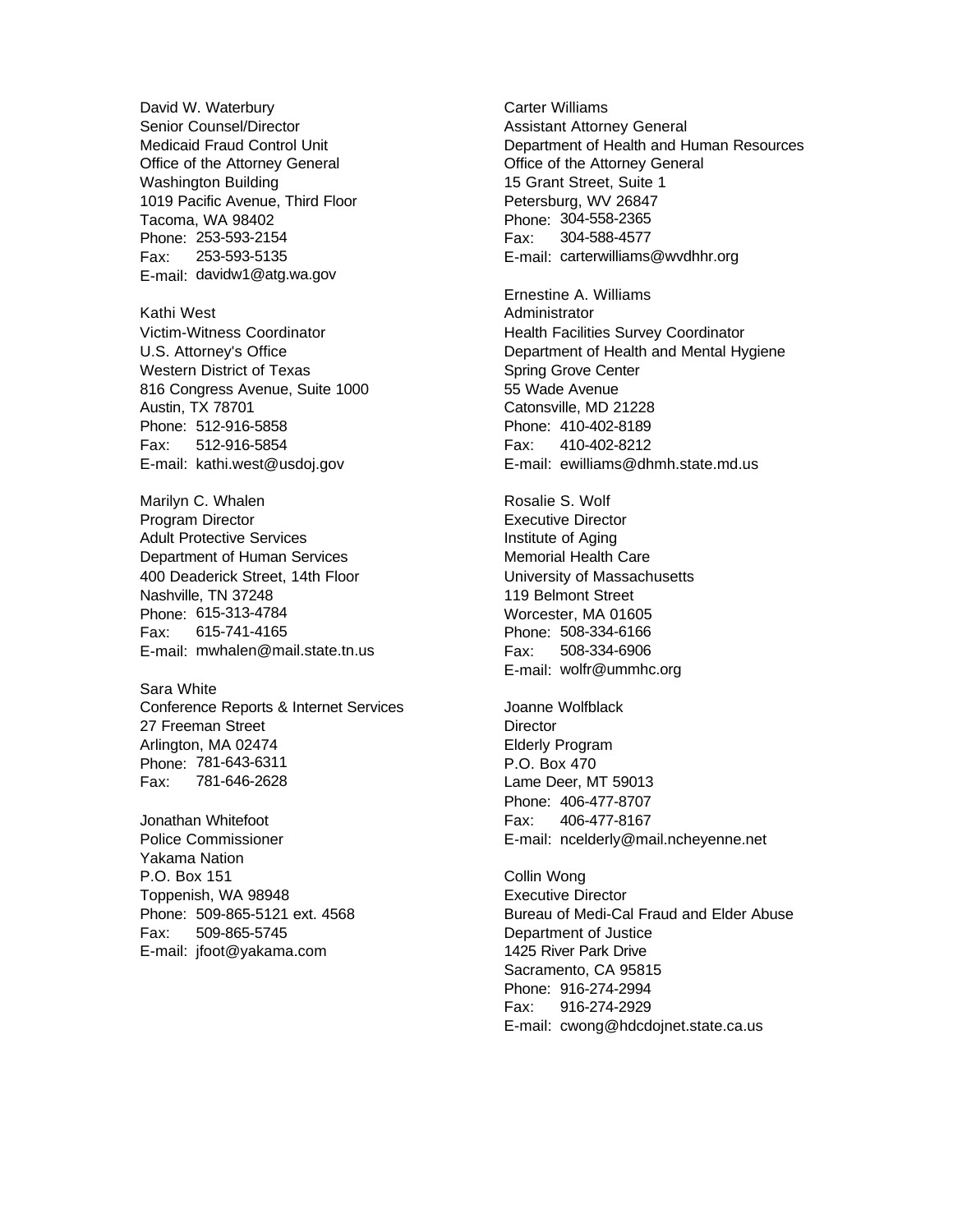Erica Wood Associate Staff Director Commission on Legal Problems of the Elderly American Bar Association 740 15th Street NW. Washington, DC 20005 Phone: 202-662-8693 Fax: 202-662-8698 E-mail: ericawood@staff.abanet.org

Kimberly R. Woodard VAWA Program Manager Justice Grants Administration 717 14th Street NW., 12th Floor Washington, DC 20005 Phone: 202-727-6537 Fax: 202-727-1617

J. Michael Wright Investigator Medicaid Fraud Control Unit 1807 Capitol Avenue, Suite 108 Cheyenne, WY 82001 Phone: 307-635-3597 Fax: 307-635-6196 E-mail: mwrigh1@state.wy.us

Jim Wright Program Director National Sheriff's Association 1450 Duke Street Alexandria, VA 22314 Phone: 703-836-7827 Fax: 703-519-8567

Ruth Wright Grant Services Coordinator Crime Victim Assistance Division Department of Justice 100 Court Avenue, Suite 100 Des Moines, IA 50319 Phone: 515-281-8513 Fax: 515-281-8199 E-mail: rwright@ag.state.ia.us

LaVerne Wyaco **Director** Navajo Area Agency on Aging P.O. Box 1390 Window Rock, AZ 86515 Phone: 520-871-6783 Fax: 520-871-6793 E-mail: lwyaco@nndoh.nn.ihs.gov Munna Yasiri Policy Coordinator-Aging Initiative Department of Human Services 444 Lafayette Road N. Saint Paul, MN 55155 Phone: 651-297-1920 Fax: 651-297-1920 E-mail: munna.yasiri@state.mn.us

Theodore D. Zacher Senior Deputy District Attorney Douglas County District Attorney P.O. Box 1006 Roseburg, OR 97470 Phone: 541-440-4388 Fax: 541-440-4403 E-mail: tdzacher@co.douglas.or.us

Jan Michael Zavislan Deputy Attorney General Department of Law Office of the Attorney General 1525 Sherman Street, Fifth Floor Denver, CO 80203 Phone: 303-866-5183 Fax: 303-866-4745 E-mail: jan.zavislan@state.co.us

Barbara Zelner Counsel National Association of Medicaid Fraud Control Units 750 First Street NE., Suite 1100 Washington, DC Phone: 202-326-6020 Fax: 202-326-0884 E-mail: bzelner@naag.org

Deborah Zuckerman Senior Attorney AARP 601 E Street NW. Washington, DC 20049 Phone: 202-434-6045 Fax: 202-434-6424 E-mail: dzuckerman@aarp.org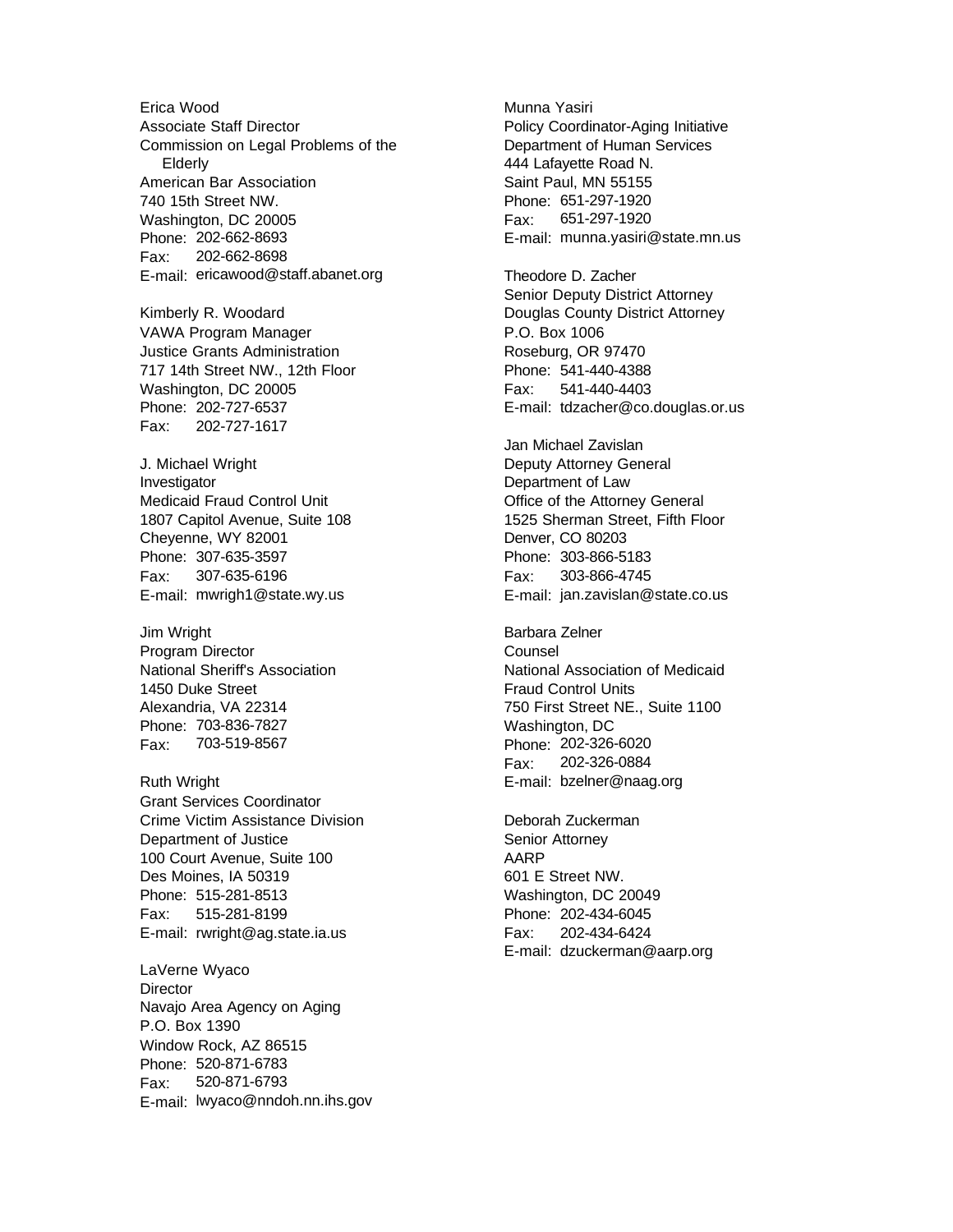# **Appendix 3**

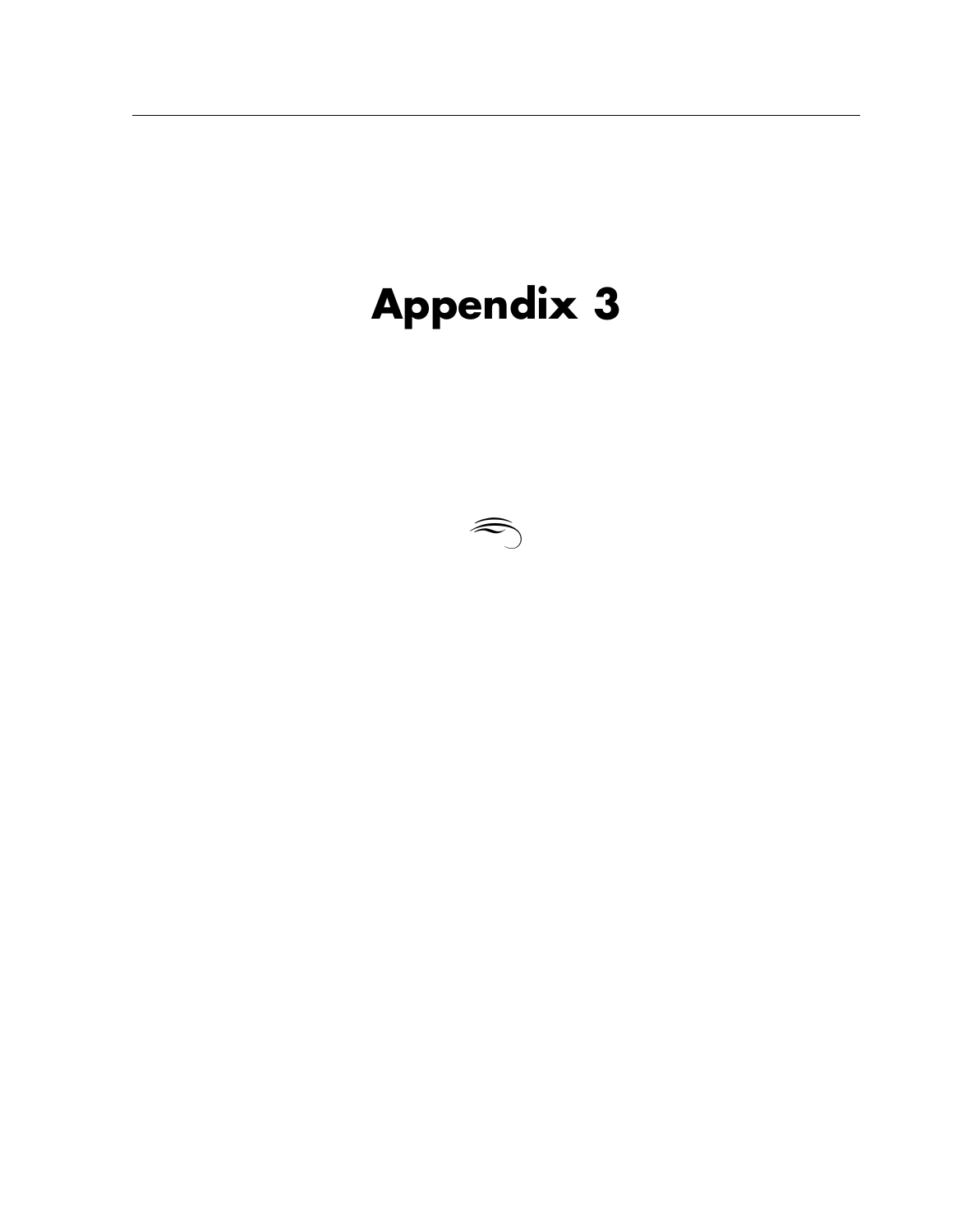## **A Guide to Featured Programs**

*Our Aging Population: Promoting Empowerment, Preventing Victimization, and Implementing Coordinated Interventions*

> **A National Symposium Sponsored by the U.S. Department of Justice and the U.S. Department of Health and Human Services**

> > **Washington, D.C. October 30-31, 2000**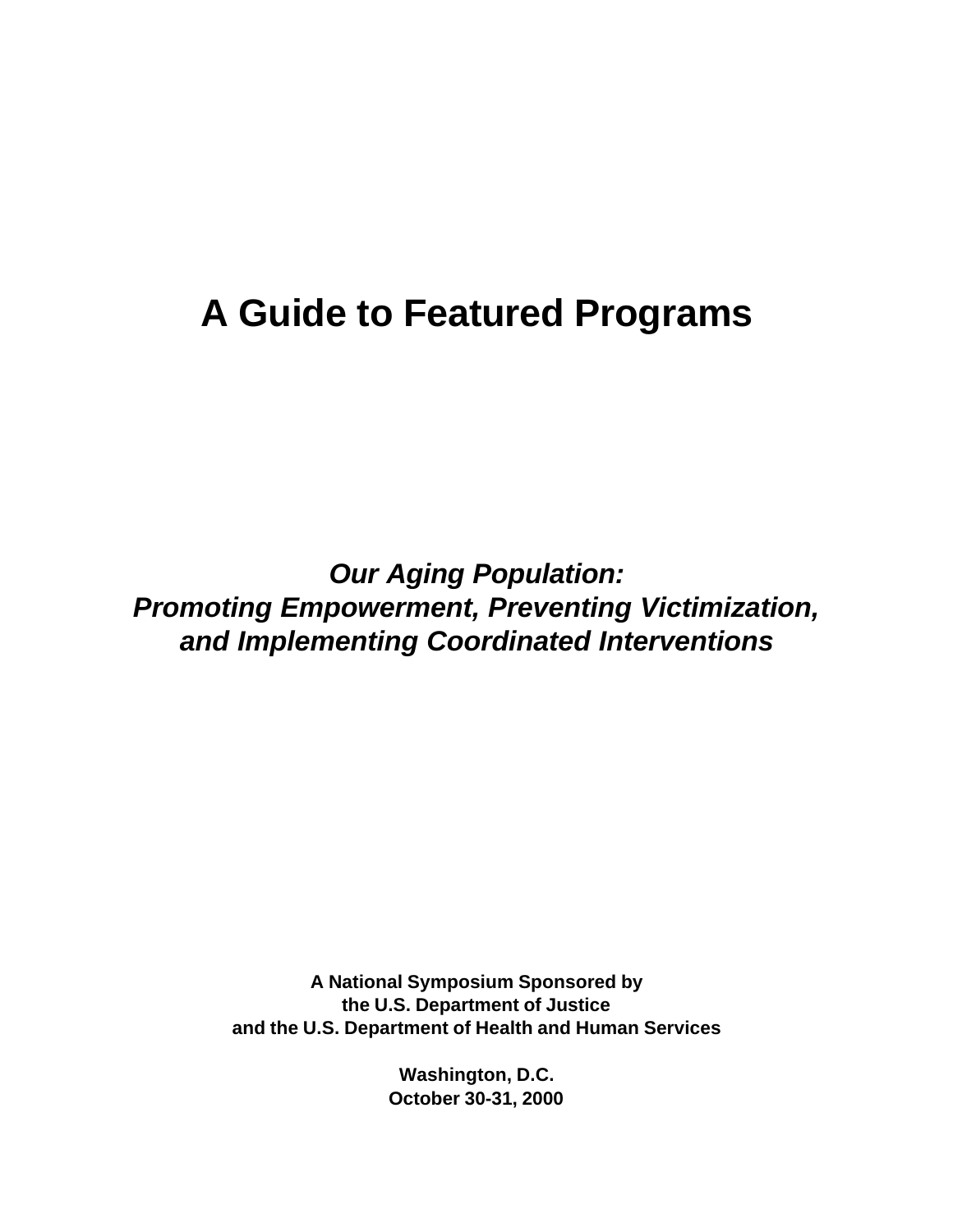### **Table of Contents**

| <b>Introduction</b>                                                                      | $\mathbf{i}$            |
|------------------------------------------------------------------------------------------|-------------------------|
| <b>Financial Exploitation and Consumer Fraud</b>                                         |                         |
| <b>Workshop 1 - Federal and State Initiatives to Educate Consumers</b>                   |                         |
| Alexis Barbieri - Task for the Protection of Older Pennsylvanians                        | 1                       |
| Daniel Drake - Arizona Elder Fraud Prevention Team                                       | $\overline{\mathbf{3}}$ |
| Jeff LaGrew - Kentucky Attorney General's Senior Crime College                           | 5                       |
| Bob Kuykendall - Federal Trade Commission's Consumer Sentinel Program<br>(not available) |                         |
| <b>Workshop 2 - Effective Interventions to Address Consumer Fraud</b>                    |                         |
| Jim Wright - Triad and Operation Fraudstop                                               | 7                       |
| Cynthia Alexis - San Francisco Consortium for Elder Abuse Prevention                     |                         |
| "We Are Family" Project                                                                  | 9                       |
| Marta Sotomayor - National Hispanic Council on Aging Telemarketing                       |                         |
| <b>Fraud Project</b>                                                                     | 11                      |
| Faith Fish - Operation Restore Trust - Senior Medicare Patrol Project                    | 13                      |
| <b>Workshop 3 – Innovative Approaches to Financial Exploitation</b>                      |                         |
| Susan Aziz - Los Angeles County Fiduciary Abuse Specialist Team (FAST)                   | 15                      |
| Aileen Kaye – Oregon Bank Reporting Project and R2T2                                     | 17                      |
| Kathleen Quinn - Illinois Governor's Task Force on Financial Exploitation                |                         |
| of Older Persons                                                                         | 19                      |
| LaVerne Wyaco - Navajo Nation Elder Protection Program                                   | 21                      |
|                                                                                          |                         |
| <b>Workshop 4 - Enhancing Prosecution of Financial Exploitation</b>                      |                         |
| Chayo Reyes - Law Enforcement Recovery of Exploited Assets                               | 23                      |
| Audrey Rohn - Identifying, Prosecuting and Preventing Elder Abuse                        | 25                      |
| Jane Brady - Delaware Attorney General's "Elder Abuse and Exploitation Project"          | 27                      |
| Judith Kozlowski - Team-Building Strategies in the District of Columbia                  | 29                      |
| <b>Workshop 5 - Combating Consumer Fraud Through Litigation</b>                          |                         |
| Jackie DeGenova - Ohio Attorney General's Senior Protection Initiative                   | 31                      |
| Deborah Zuckerman - AARP Foundation Litigation                                           | 33                      |
| David Kirkman - North Carolina Attorney General's Senior Consumer                        |                         |
| <b>Fraud Task Force</b>                                                                  | 35                      |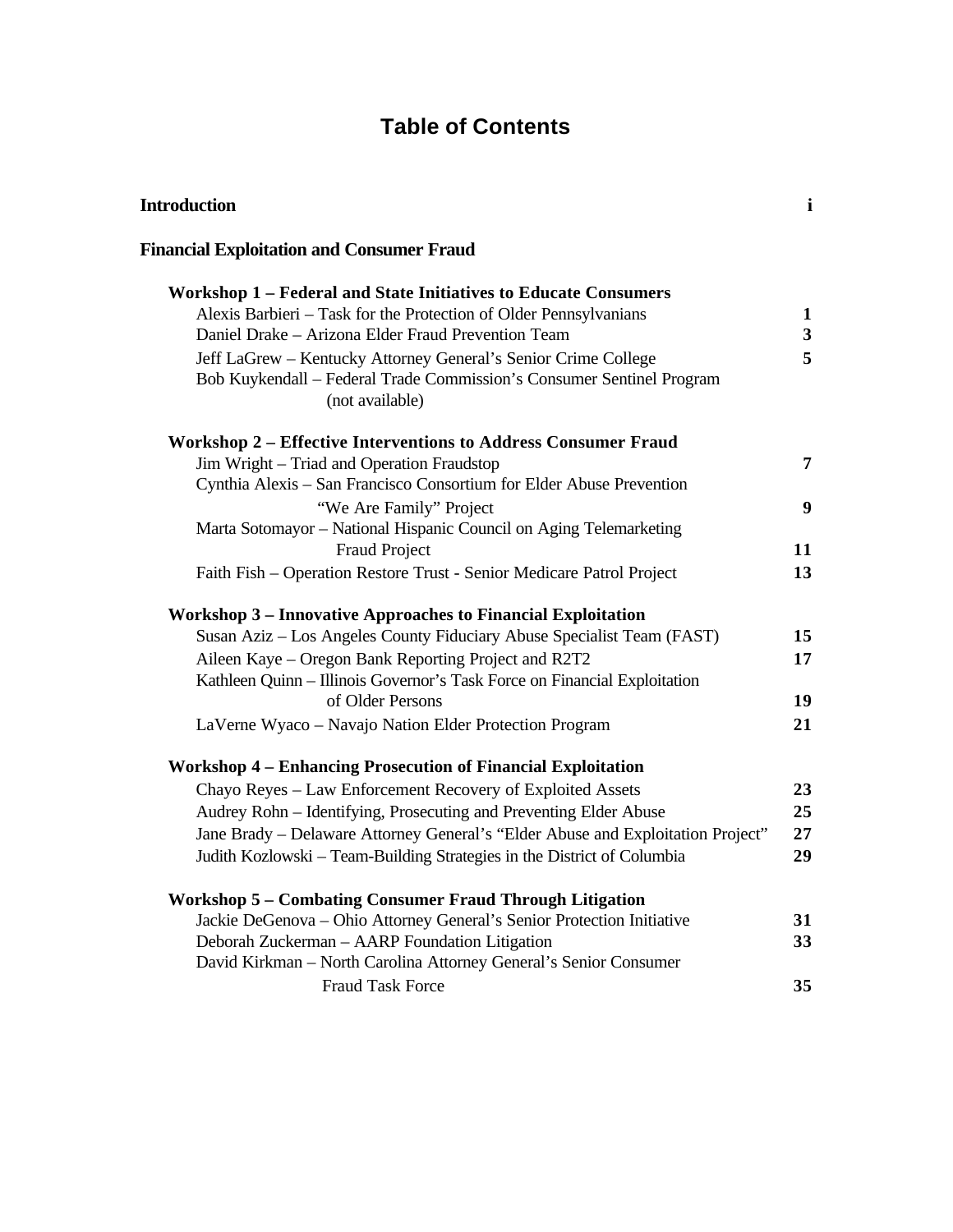#### **Elder Abuse and Neglect at Home**

| Workshop 1 – Strengthening Interventions for Victims with Dementia        |    |
|---------------------------------------------------------------------------|----|
| Fred Brand – Operation Safe Return                                        | 37 |
| Georgia Anetzberger - A Model Intervention for Elder Abuse and Dementia   | 39 |
| Anne Mastro – Safe Outreach for Seniors (S.O.S)                           | 41 |
| Workshop 2 - Working Across Systems to Improve Services for Victims of    |    |
| <b>Domestic Violence and Sexual Assault</b>                               |    |
| Bonnie Brandl - Older Battered Women's Project                            | 43 |
| Mary Lynn Kasunic - MEAPA's Domestic Violence Initiatives                 | 45 |
| Amy Judy - Wisconsin Coalition Against Sexual Assault                     |    |
| "Widening the Circle" Project                                             | 47 |
| Workshop 3 – Engaging Law Enforcement, Prosecution, and the Judiciary     |    |
| C. Ronald Stromberg - Adult Protective Services and Law Enforcement       |    |
| Teamwork Approach                                                         | 49 |
| Candace Heisler - Educating Law Enforcement and Prosecutors about         |    |
| <b>Elder Abuse</b>                                                        | 51 |
| Lori Stiegel - Elder Abuse Curricula for Judges, Court Staff and          |    |
| <b>Victim Advocates</b>                                                   | 53 |
| Charles Mendonca - Encouraging Tribal Law Enforcement                     | 55 |
| <b>Workshop 4 - Augmenting the Role of Medical Professionals</b>          |    |
| Laura Mosqueda - California Vulnerable Adult Specialist Team (VAST)       | 57 |
| Carmel Dyer - Texas Elder Abuse and Mistreatment (TEAM) Institute         | 59 |
| Randy Thomas - South Carolina Vulnerable Adult Medical Protocol           | 61 |
| <b>Workshop 5 - Enhancing Victim Services</b>                             |    |
| Judy O'Neal - California's Victim-Witness and Prosecution Initiatives for |    |
| <b>Elder Abuse Victims</b>                                                | 63 |
| Shanny Augare - Child and Family Advocacy Center/Triad Program            |    |
| of the Blackfeet                                                          | 65 |
| Kathi West - Victim-Witness Efforts of the U.S. Attorney for the Western  |    |
| <b>District of Texas</b>                                                  | 67 |

#### **Institutional Abuse and Neglect**

| Workshop 1 – Creative Initiatives to Educate Professionals and the Public |    |
|---------------------------------------------------------------------------|----|
| Diane Menio – CARIE's Abuse Prevention Training Program                   | 69 |
| David Waterbury – Washington State Medicaid Fraud Control Unit Project    | 71 |
| Barbara Doherty – Risk Assessment Tool Demonstration Project              | 73 |
| Pamela Vocke – HCFA's Division of Quality Improvement and Training        | 75 |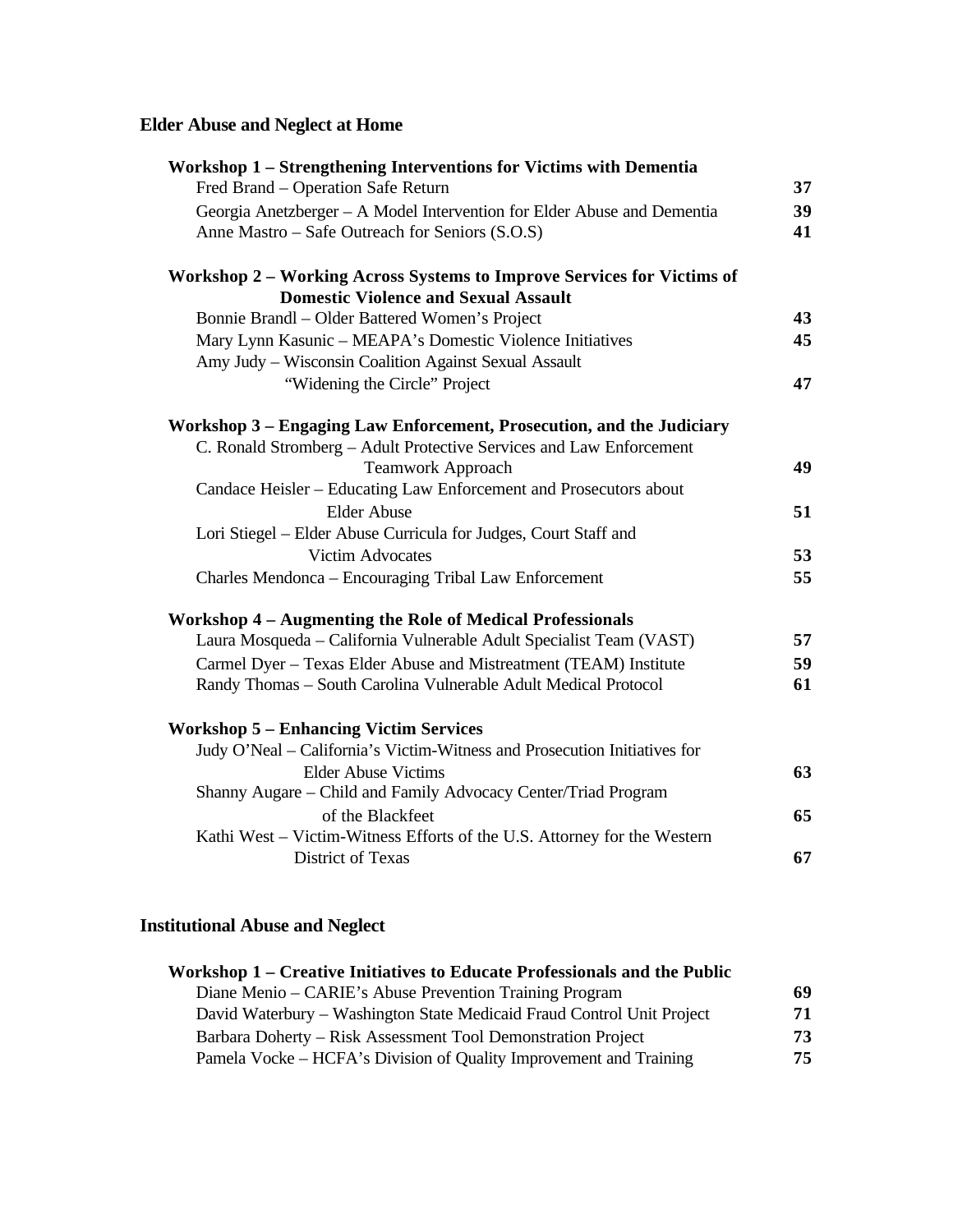| Workshop 2 – Joining Resources to Combat Institutional Abuse and Neglect       |    |
|--------------------------------------------------------------------------------|----|
| Marie-Therese Connolly – Department of Justice State Working Groups            | 77 |
| Nicholas Cox – Florida's Operation Spot Check                                  | 79 |
| Frankie Sue Del Papa – Nevada Elder Abuse Prevention Council (NEAPC)           | 81 |
| Becky Kurtz - Elder Rights Advocacy and Law Enforcement                        | 83 |
| Workshop 3 – Enhancing the Survey and Regulatory Process                       |    |
| Catherine Morris – New Jersey Department of Health and Human Services          | 85 |
| Joyce Stockwell – Collaboration to Improve the Regulatory Process              | 87 |
| Debra Green – Texas Department of Human Services (not available)               |    |
| Workshop 4 - Holding Institutions Accountable Through Prosecution              |    |
| Linda Purdy - Vermont Medicaid Fraud Control Unit Initiatives                  | 89 |
| Freda Fishman – Consumer Fraud Remedies for Nursing Home                       |    |
| Misrepresentations (not available)                                             |    |
| Andrew Penn – HHS Office of the Inspector General's Role in Nursing            |    |
| <b>Home Matters</b>                                                            | 91 |
| Randy Hey – Santa Clara County District Attorney's Prosecution (not available) |    |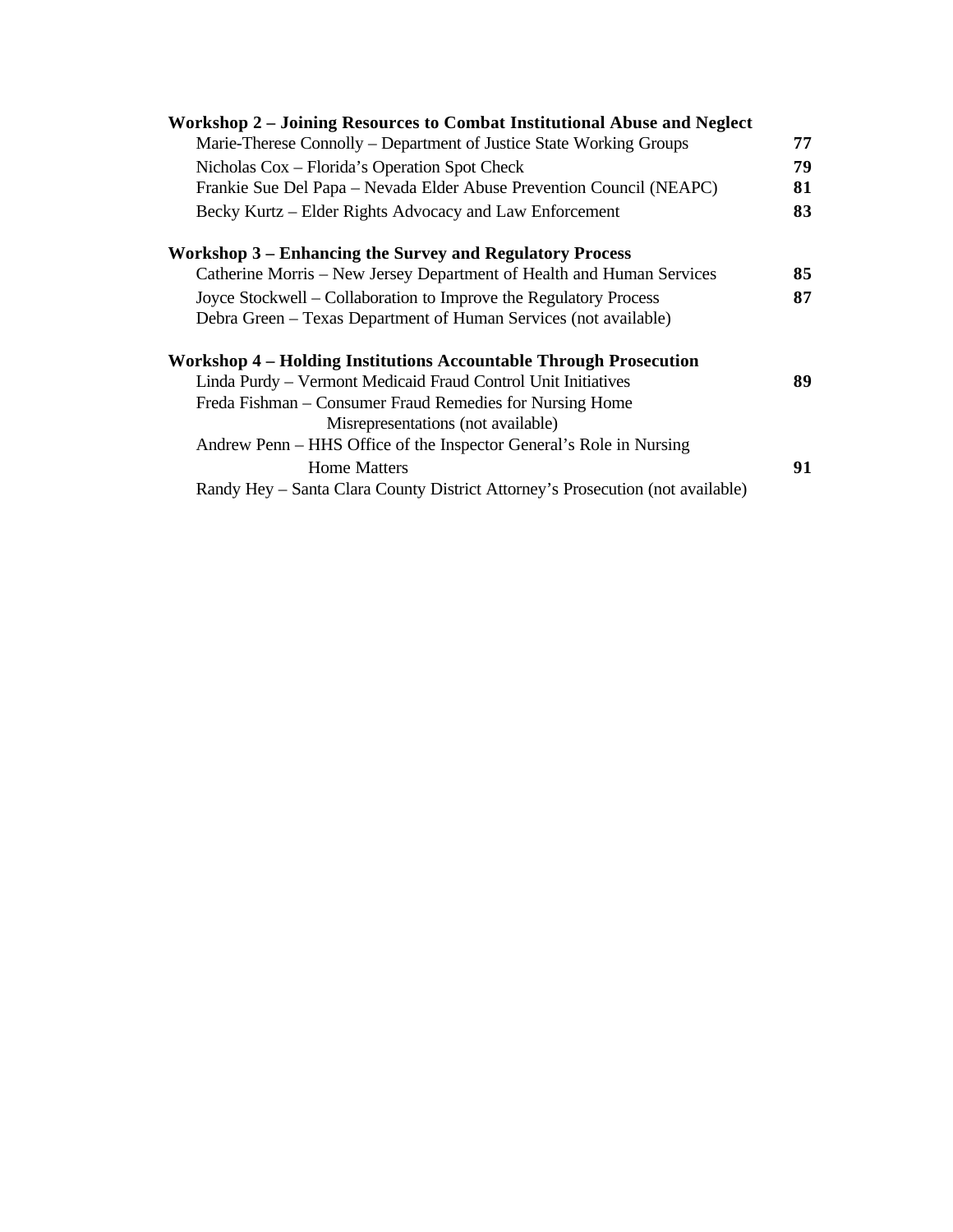# **Introduction**

Workshop presenters were asked to submit information about their programs in order to provide a "snapshot" of each program for compilation in this handout. This guide is intended to provide background information about each program and thereby help participants determine which workshops to attend.

The symposium planners hoped that the request for information would help guide presenters in thinking and presenting about the policy issues on which the symposium is focused. Additionally, the program descriptions will be compiled and published in the report of symposium proceedings that will be disseminated to presenters, participants, and other interested persons soon after the symposium.

A few of the program descriptions are missing from this handout. They will, however, be included in the report of symposium proceedings.

Because of the variety of efforts to be featured at the symposium, the word "program" was used generically to include such things as a program, project, initiative, collaboration, policy direction, or implementation, as well as litigation or prosecution effort.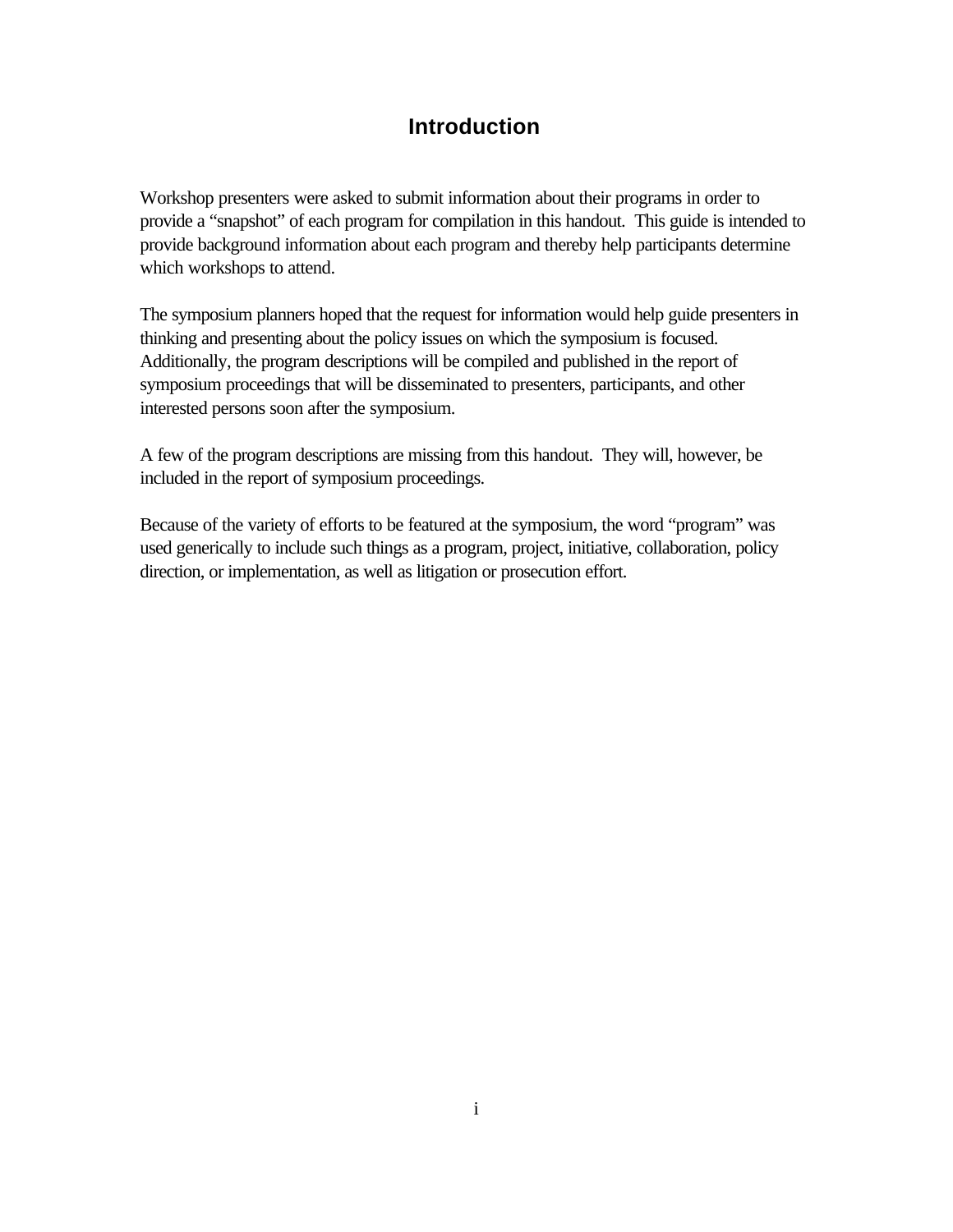# **Financial Exploitation and Consumer Fraud** *Workshop 1: Federal and State Initiatives to Educate Consumers*

**\_\_\_\_\_\_\_\_\_\_\_\_\_\_\_\_\_\_\_\_\_\_\_\_\_\_\_\_\_\_\_\_\_\_\_\_\_\_\_\_\_\_\_\_\_\_\_\_\_\_\_\_\_\_\_\_\_\_\_\_\_\_\_**

#### *Task Force for the Protection of Older Pennsylvanians* **Pennsylvania Attorney General's Office Harrisburg, Pennsylvania**

# Alexis L. Barbieri

Executive Deputy Attorney General Director, Public Protection Division 14<sup>th</sup> Floor, Strawberry Square Harrisburg, PA 17120 Phone: 717-787-9716 Fax: 717-787-1190 abarbieri@attorneygeneral.gov

**Program Contact: Materials Contact:** Office of the Attorney General 16<sup>th</sup> Floor, Strawberry Square Harrisburg, PA 17120 Phone: 717-772-0907 Fax: 717-772-4526 fdonoghue@attorneygeneral.gov

## **Description of Program**

Attorney General Mike Fisher assembled a diverse group of experts from across the state to identify critical issues facing elderly citizens in Pennsylvania and to recommend solutions to problems such as domestic violence, home improvement fraud, senior health care issues, financial exploitation, and telemarketing and sweepstakes exploitations.

## **Why Program Was Developed**

The task force was established because of the need to identify the concerns and specific problems of older Pennsylvanians, and to determine what, if any, possible remedies or solutions there might be to these problems.

# **How Program Was Developed**

The program was initiated in September 1998, when Attorney General Mike Fisher identified and brought together experts on issues affecting the elderly from throughout the state, and established regional groups to address these issues. Invitations were sent to individuals who were known to have an interest in these issues, including representatives of service organizations, the legal community, local law enforcement, and others.

## **Accomplishments and Lessons Learned**

First, regional meetings were held across Pennsylvania to identify areas of concern. Then public hearings were held in five locations throughout the state, to address and focus on the areas of concern that had been identified as a result of the regional meetings. At the conclusion of these hearings, a report was issued that described the hearings and the issues raised and made recommendations regarding possible remedies or solutions to deal with these problems.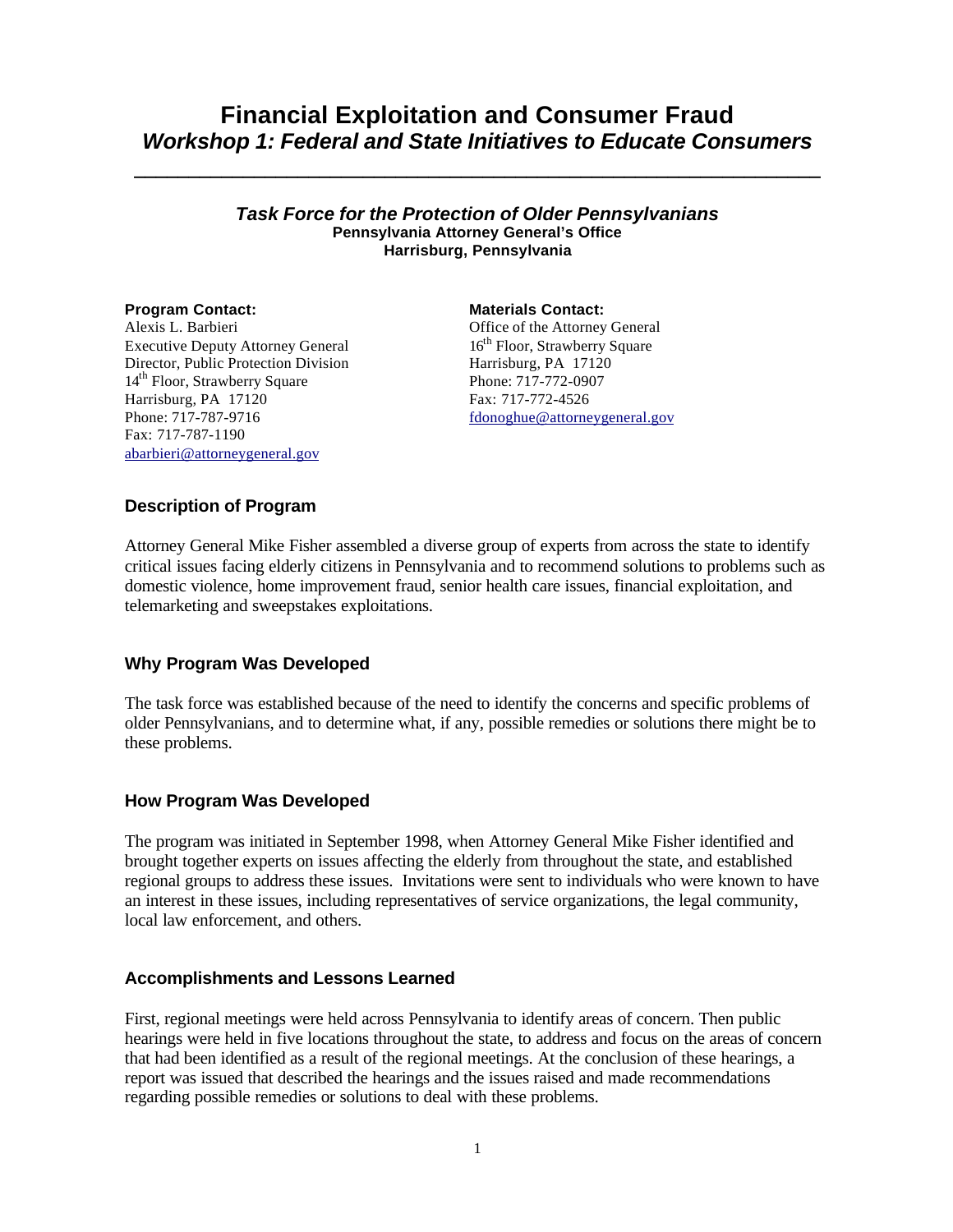While the project has not faced any obstacles since its inception, it is likely that many challenges will arise during the process of implementing the recommendations issued by the task force.

The key lesson learned is the importance of getting participation of community leaders and other individuals who are concerned with issues affecting older persons. This includes representatives from the law enforcement community, health care and other aging services. The perspective of these individuals and their ability to help older persons is significant, and their contributions are invaluable.

*The Task Force for the Protection of Older Pennsylvanians Report is available at no charge.*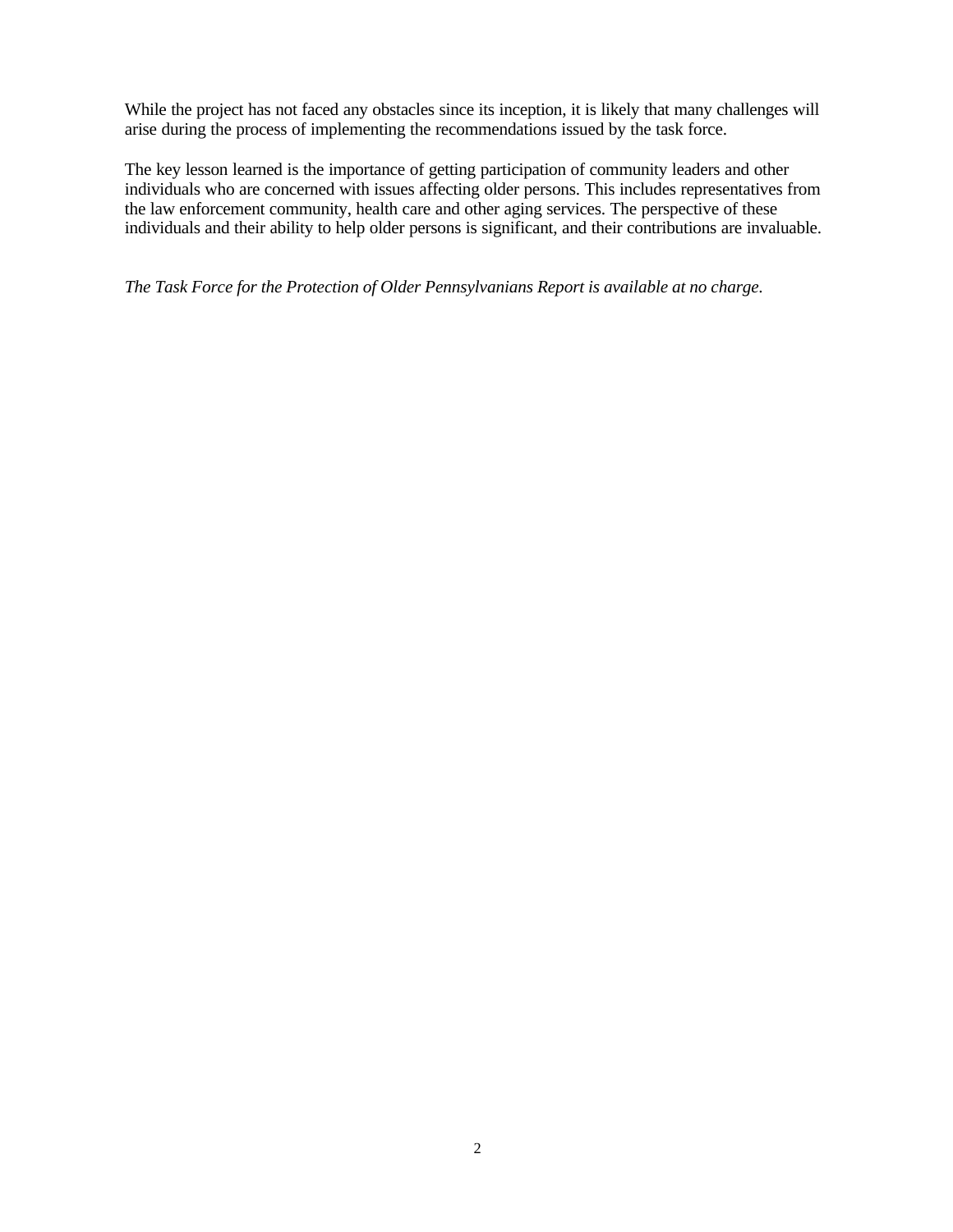# **Financial Exploitation and Consumer Fraud** *Workshop 1: Federal and State Initiatives to Educate Consumers*

*\_\_\_\_\_\_\_\_\_\_\_\_\_\_\_\_\_\_\_\_\_\_\_\_\_\_\_\_\_\_\_\_\_\_\_\_\_\_\_\_\_\_\_\_\_\_\_\_\_\_\_\_\_\_\_\_\_\_\_\_\_\_\_\_*

#### *Arizona Elder Fraud Prevention Team* **United States Attorney's Office for the District of Arizona Phoenix, Arizona**

# **Program Contact: Materials Contact:**

Same as program contact

Daniel R. Drake Executive Assistant U.S. Attorney United States Attorney's Office - District of Arizona 230 N. First Avenue, Rm. 4000 Phoenix, AZ 85018 Phone: 602-514-7623 Fax: 602-514-7586 dan.drake@usdoj.gov

# **Description of Program**

The U.S. Attorney's Office (USAO), in conjunction with AARP and the FBI, developed an education program about consumer fraud against the elderly. The goal of the program is to reduce, through preventive measures, the number of elders being victimized by fraud, and the impact of that fraud.

The program's objectives are:

- to inform and educate elders who might be targeted for fraud;
- to inform and educate family members, friends, and caregivers about frauds targeting elders and the warning signs that someone might be falling victim;
- to inform and educate government and provider organizations about frauds targeting elders so they might respond more effectively; and
- to raise the level of public awareness and discussion of frauds targeting elders and the devastating impact they can have.

## **Why Program Was Developed**

The program sponsors recognized that there was a high incidence of telemarketing fraud aimed at the elderly in Arizona, and public awareness needed to be raised.

## **How Program Was Developed**

In 1998, due to increased telemarketing-scam activity, the Justice Department was scouting four or five different sections of the country for program implementation. Jon Rusch of the Department of Justice visited Phoenix and met separately with the USAO, FBI, and AARP to encourage them to develop a program. The USAO, AARP, and the FBI began convening meetings in November 1998.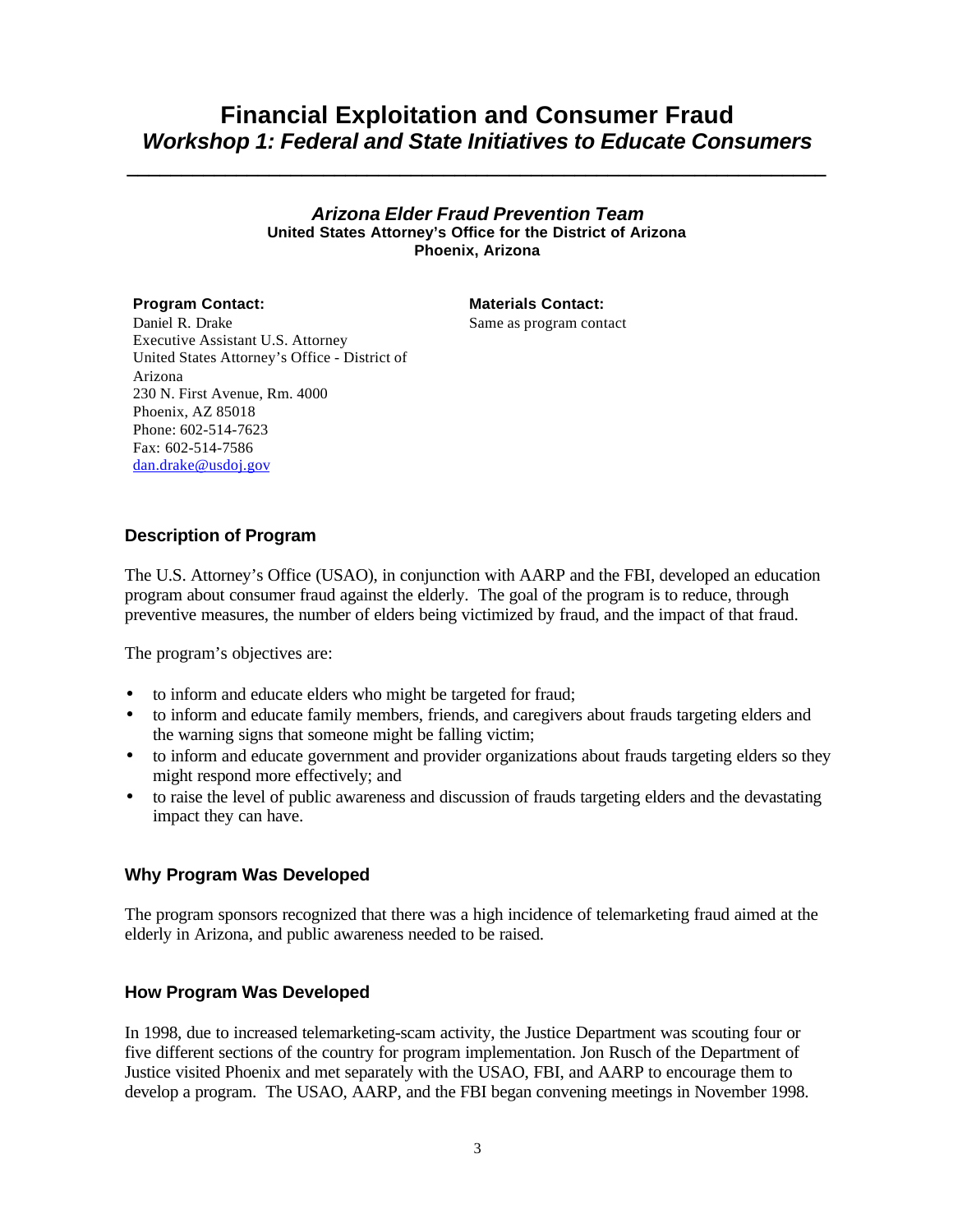Agencies currently involved in the program are: USAO, FBI, Postal Inspection Service, Social Security Administration, Secret Service, Health & Human Services, Veteran's Affairs, Securities and Exchange Commission, Federal Trade Commission, Arizona Attorney General's Office – Elder Affairs Program, Arizona Corporation Commission – Securities Division, AARP, Better Business Bureau, Arizona Cardinals, CellularOne, Basha's Supermarkets, and KAET-TV, the local public television station.

### **Accomplishments and Lessons Learned**

The program has made staged more than 60 public presentations or events, including the largest public education campaign in the history of Arizona.

The USAO organized and conducted a reverse boiler room operation, using community members (including members of the Arizona Cardinals football team) and FBI agents to call seniors targeted for fraud on a telemarketing list in order to warn them of the dangers of the telemarketing scams. A local grocery store, AARP, and CellularOne, each of which has an intense interest in community service, provided support for the operation. A local talk-show host interviewed people who were involved, which increased awareness about the program. These events kicked off a 12-week public-awareness campaign to educate seniors, their families, and caregivers about telemarketing fraud.

Perhaps the greatest obstacle has been the fact that the population is widely dispersed in Arizona, making travel to more remote areas lengthy and sometimes prohibitive. It takes more than 10 hours to drive from one corner of the state to another. The program has tried to give personal service to some of the more remote areas, which has cost considerable time and energy. To overcome these obstacles, the program has tried to make connections with local leaders, such as the county attorneys and sheriffs, the chiefs of police, local media and others, in order to increase their capacity to direct local programs.

Key lessons learned are:

- It is worthwhile to spend more time trying to develop and improve the capacity of the local agencies and organizations to spread the program's message and assist with program activities. This can be challenging, however, because the lack of reporting by victims often means that local leaders don't see "the big picture." A more consistent and sustainable effort would likely stem from having local agencies conduct the education presentations. The use of distance learning technology would help as well.
- It is critical to constantly think of ways by which to involve old and new partners who can share and support program efforts.

*Materials are available for the cost of reproduction.*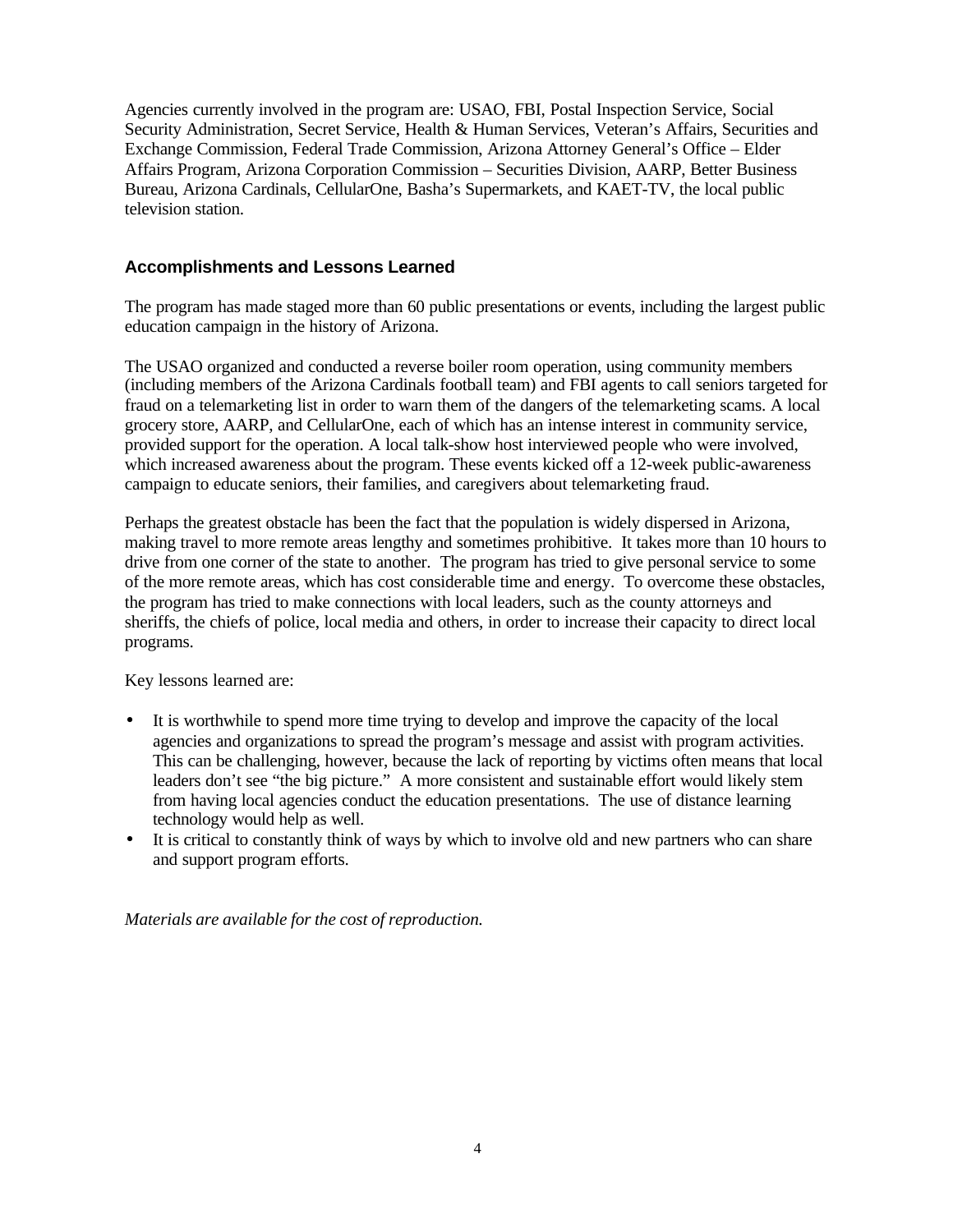# **Financial Exploitation and Consumer Fraud** *Workshop 1: Federal and State Initiatives to Educate Consumers*

**\_\_\_\_\_\_\_\_\_\_\_\_\_\_\_\_\_\_\_\_\_\_\_\_\_\_\_\_\_\_\_\_\_\_\_\_\_\_\_\_\_\_\_\_\_\_\_\_\_\_\_\_\_\_\_\_\_\_\_\_\_**

#### *Kentucky Attorney General's Senior Crime College* **Office of the Attorney General Frankfort, Kentucky**

### **Program Contact: Materials Contact:** Same as program contact

Jeffrey F. LaGrew Assistant Deputy Attorney General Office of the Attorney General of Kentucky 700 Capital Avenue Frankfort, KY 40601 Phone: 502-696-5610 Fax: 502-564-8310 Jeff.LaGrew@law.state.ky.us

# **Description of Program**

The "Seniors Crime College" teaches crime prevention to Kentucky's senior population. The program employs the slogan "Aware, Avoid, Alert" and educates seniors about how to recognize potential crimes, either physical or financial, before they occur. By making seniors *aware* of what cons and crooks are trying to do, they are better able to *avoid* becoming a victim. In addition, seniors are taught whom to *alert*, so that law enforcement has a better chance of getting these criminals off the street.

## **Why Program Was Developed**

Seniors Crime College was developed by the Office of the Attorney General of Kentucky, because it became clear, through information obtained from the Kentucky Attorney General's Division of Consumer Protection, Victims Advocacy and Medicaid Fraud, that senior citizens of Kentucky were being victimized at a disproportionately larger rate than the rest of the population, and that this would continue until some positive action was taken. Realizing that crime prevention is the most effective tool available, Attorney General Ben Chandler formed the Office of Senior Protection in 1998. The 2000 General Assembly continued the funding of the initiative.

#### **How Program Was Developed**

The program was initially put in 20 locations for approximately 2,000 people in 1998, and had a very positive response that justified continuation and expansion. The following year, the Seniors Crime College was held in more than 60 locations throughout the state and 6,000 additional seniors learned about crime-prevention issues. These efforts have continued into 2000, with numerous presentations this spring and more than 10,000 seniors attending to date. The success of this program has created such a demand that programs are already scheduled through September 2001.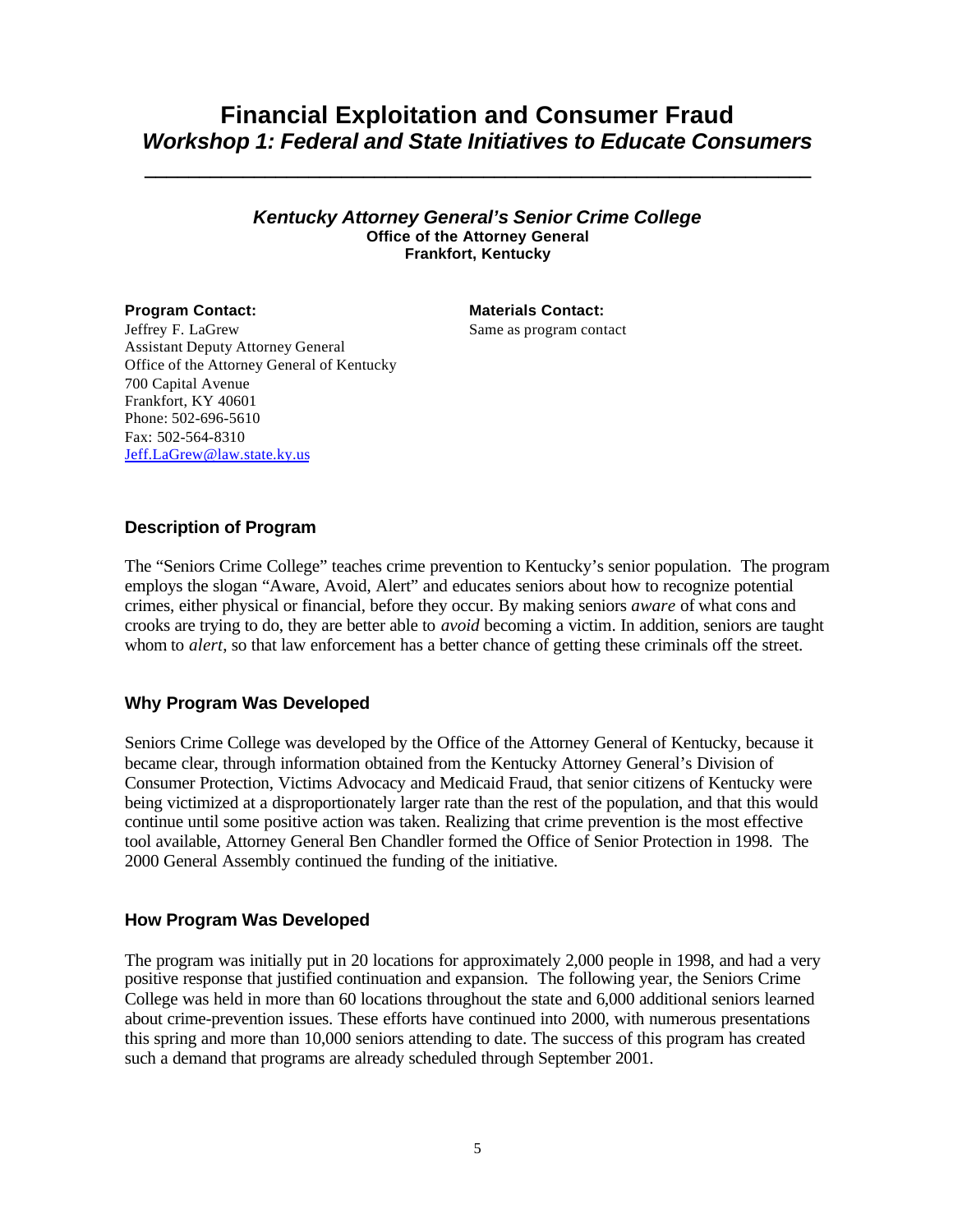While the program remains under the direct control of the attorney general, numerous organizations are involved in supporting the program, either by providing speakers or assisting with logistics: the Sheriffs Association, Police Chiefs Association, Kentucky State Police, Kentucky Crime Prevention Coalition, AARP, Retired Senior Volunteer Programs (RSVP), the local area agencies on aging, Kentucky Bankers Association, local law enforcement agencies and local businesses. All funding for the program has come from the attorney general's office.

#### **Accomplishments and Lessons Learned**

The program has been successful in raising public awareness about crime and the aging population. It was successful in getting legislation passed on identity theft, has raised awareness of con games, and is pressing for expansion of truth in advertising legislation to stop misleading practices for solicitations by mail.

To date, the Seniors Crime College has been held at more than 100 locations throughout Kentucky, and more than 18,000 seniors have been educated about crime prevention issues. In addition, more than 1,000 bank employees have been taught to recognize signs of elder abuse. The Seniors Crime College has been made a part of the Kentucky State Police in-service training to raise awareness among law enforcement of these crimes against seniors and how to deal with seniors. The Seniors Crime College was selected as the outstanding community service program of 2000 by the Southeast Association of Area Agencies on Aging.

The primary obstacle for the program has been getting past preconceived views by seniors that this information does not apply to them. However, through persistence and positive feedback from those that attend the program, the response continues to grow. Favorable media coverage and a very strong relationship with local law enforcement agencies, senior services providers and seniors groups have helped generate very favorable publicity.

Lessons learned include the importance of involving local law enforcement and seniors groups from the beginning. In addition, talking with seniors in each area before beginning a program allows appropriate customization rather than a less useful one-size-fits-all approach.

*Program handbooks and speaker outlines are available at no charge.*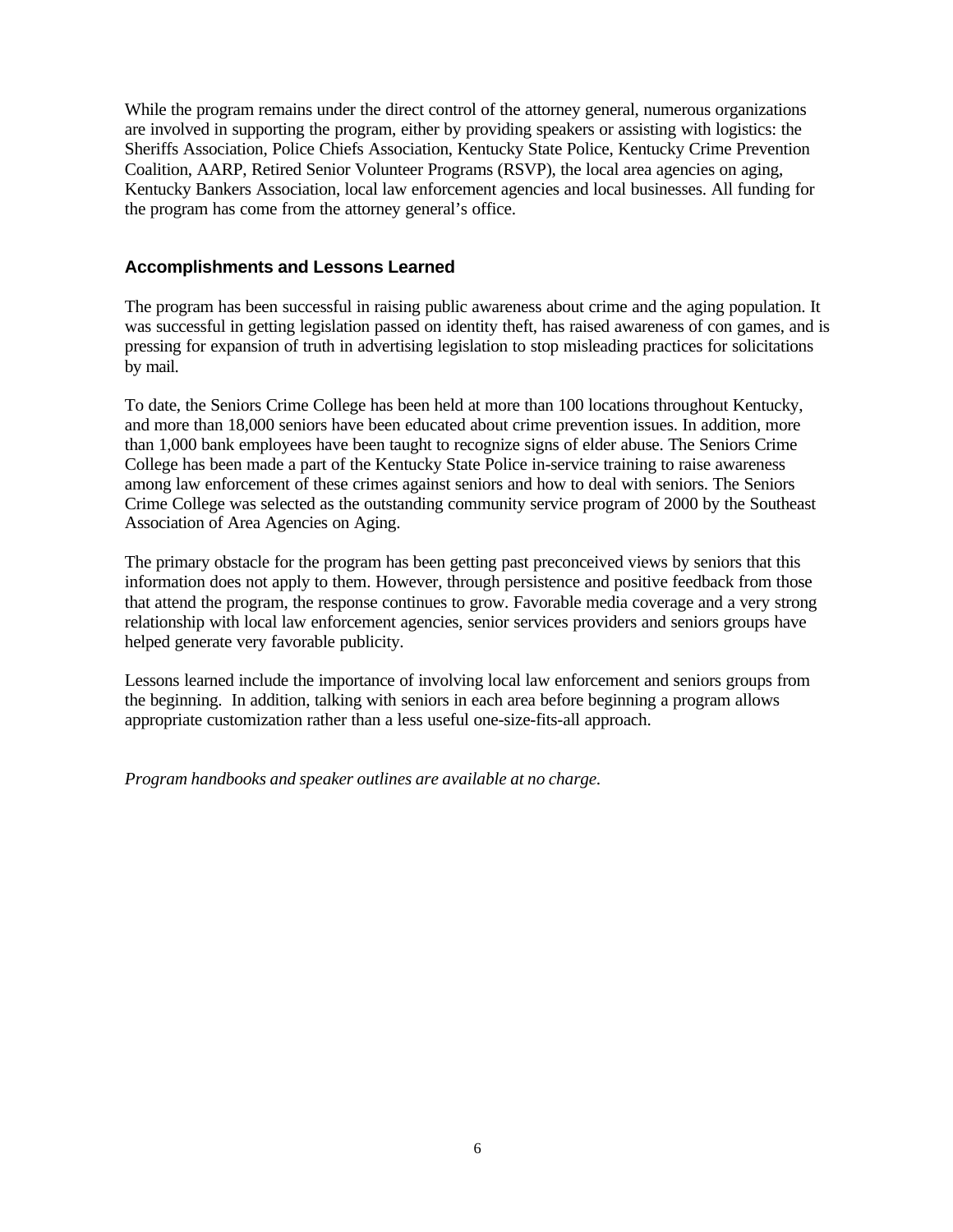# **Financial Exploitation and Consumer Fraud** *Workshop 2: Effective Interventions to Address Consumer Fraud*

**\_\_\_\_\_\_\_\_\_\_\_\_\_\_\_\_\_\_\_\_\_\_\_\_\_\_\_\_\_\_\_\_\_\_\_\_\_\_\_\_\_\_\_\_\_\_\_\_\_\_\_\_\_\_\_\_\_\_\_\_\_**

*Triad and Operation Fraudstop* **National Association of Triads, Inc. Alexandria, Virginia**

#### **Program Contact: Materials Contact:**

Same as program contact

James A. Wright Program Director National Association of Triads, Inc. 1450 Duke St. Alexandria, VA 33214 Phone: 703-836-7827 Fax: 703-519-8567 jwright@sheriffs.org

### **Description of Program**

Triad is a national community-policing program that partners law enforcement professionals with older volunteers for the purpose of reducing crime against older persons. Triads typically form a council made up of community representatives, including public officials, and then survey the older members of the community to ascertain their concerns. These councils then develop and implement programs to address the needs of those older persons.

In 1998, the Department of Justice Office for Victims of Crimes (OVC) awarded Triad a grant to combat telemarketing fraud aimed at older persons. The program, dubbed Operation Fraudstop, attempts to reduce the incidence of telemarketing fraud by working to enhance line officers' understanding of the issue and providing them with the tools necessary for early intervention in the fraud process. The underlying premise is that once older people fall victim to telemarketing fraud, they are likely to be re-victimized.

### **Why Program Was Developed**

Representatives from the National Sheriffs' Association, the International Association of Chiefs of Police, and AARP (then known as the American Association of Retired Persons) created Triad after they recognized how the concept of community policing could benefit older persons.

#### **How Program Was Developed**

The Triad concept was conceived in 1988 by the three organizations named above. The first Triad agreement was signed in 1989 in St. Martin Parish, Louisiana. Nearly three-fourths of the Triad agreements have been signed since about 1994.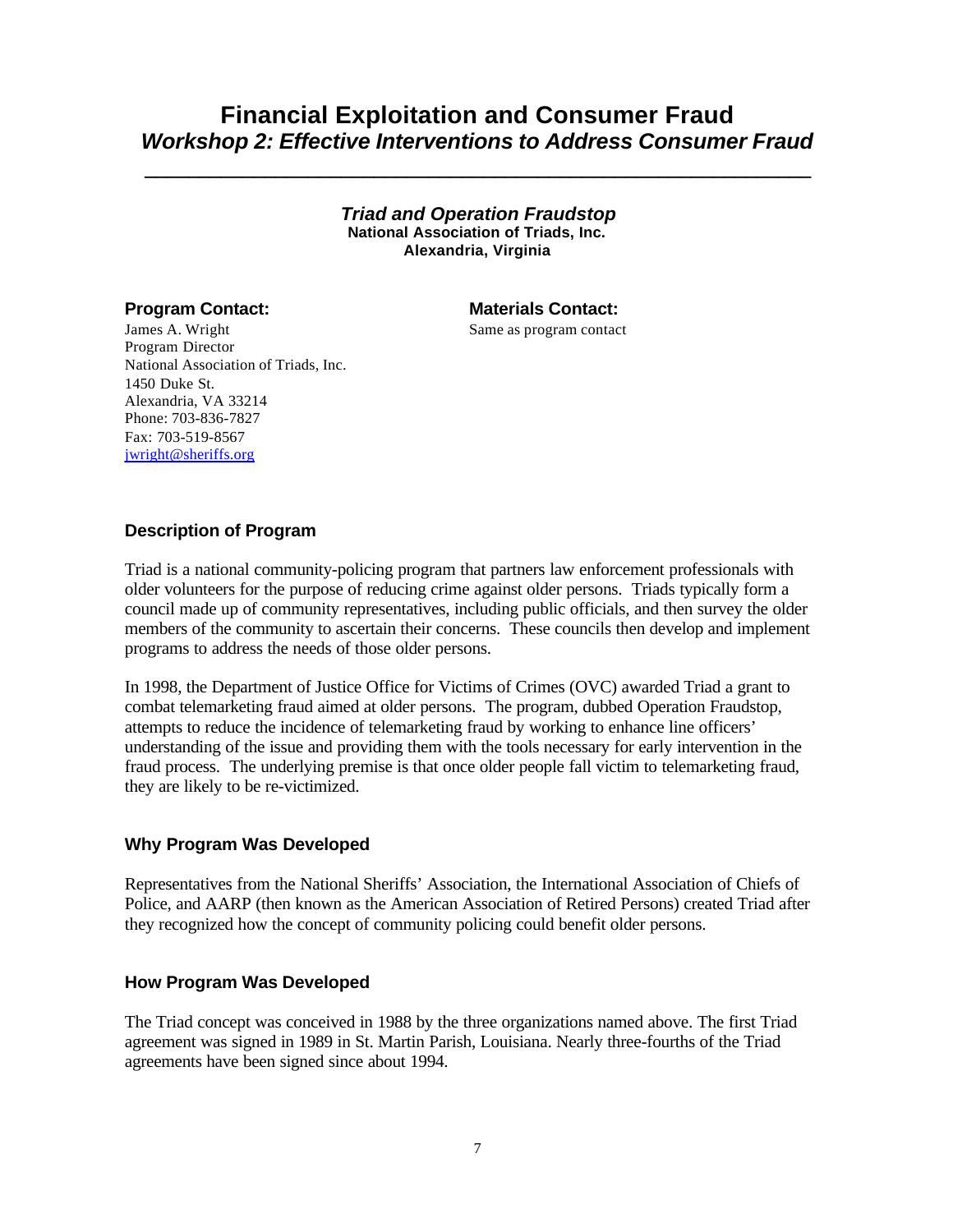Presently, only the National Sheriffs' Association supports Triad on a national level, but local police chiefs and local AARP chapters provide enormous support and resources. The Triad program has grown more inclusive over time. Now any interested community member or organization is welcome to participate.

The Department of Justice has long funded the program, awarding grants to the National Sheriffs' Association as the lead agency. Triad formerly received its full operating funds from the Department's Bureau of Justice Assistance. Several years ago, OVC began contributing to the program as well, but now the DOJ award is only about 20 percent of the total operating budget.

## **Accomplishments and Lessons Learned**

More than 750 counties have signed Triad agreements, the public statement of partnership.

Although the general outcome of Triad programs tends to be about 50 percent crime prevention, 20 percent victim assistance (in cases where prevention fails), and 30 percent quality of life, the program has remained true to its mission of reducing crimes committed against the older persons.

Two primary obstacles are unreliable funding and unenforced overall program guidelines. Funding waxes and wanes depending on unrelated variables such as political interests, making financial planning difficult. Triad came about as a grass-roots program without the benefit of a strong national voice setting program criteria. Guidelines were established, but not always followed. Triad is working to overcome these obstacles.

Another obstacle is that local program managers sometimes resist seeking private support because of the strings attached to such funding. That leaves public funding their only option, however, and poses quite a challenge to program continuation.

One key lesson learned is that it would have been beneficial to first establish a national program, rules, chapter requirements, etc., and then form local efforts (rather than the other way around, as Triad did). Second, it is not wise to rely on only one opinion or one method for getting out the organization's message.

*It Isn't Just About the Money, an in-service training video for law enforcement officers, is available at a cost of about \$10 per copy. It can be obtained from NATI at the address provided above.*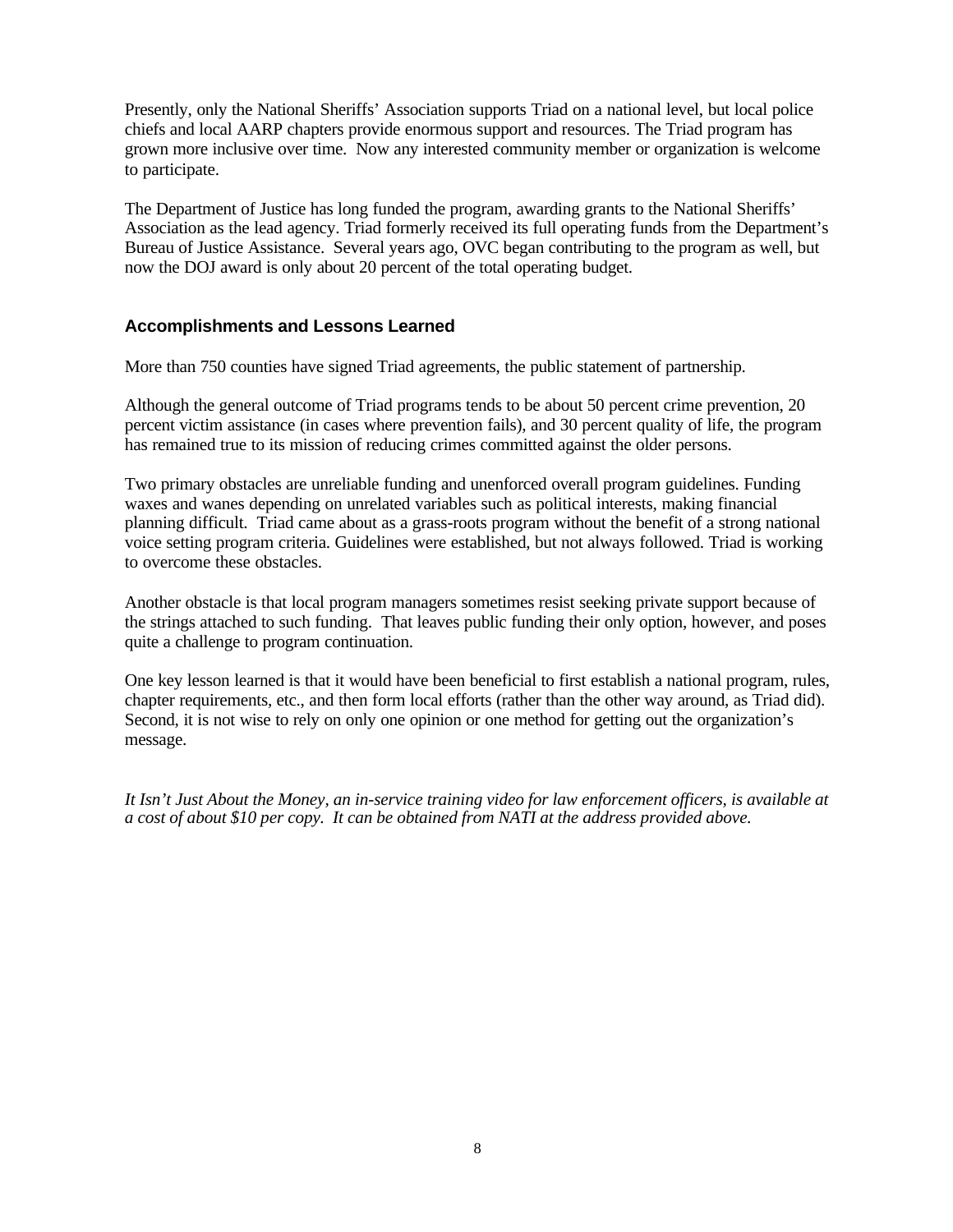# **Financial Exploitation and Consumer Fraud** *Workshop 2: Effective Interventions to Address Consumer Fraud*

**\_\_\_\_\_\_\_\_\_\_\_\_\_\_\_\_\_\_\_\_\_\_\_\_\_\_\_\_\_\_\_\_\_\_\_\_\_\_\_\_\_\_\_\_\_\_\_\_\_\_\_\_\_\_\_\_\_\_\_\_\_**

*"We Are Family" Project* **San Francisco Consortium for Elder Abuse Prevention San Francisco, California**

**Program Contact: Materials Contact:** 

Cynthia Alexis Project Coordinator Special Emphasis on Elder Abuse 850 Bryant Street, Room 320

San Francisco, CA 94103 Phone: 415-551-9541 Fax: 415-551-9582

### **Description of Program**

In 1990, We Are Family (WAF) was established as a subcommittee of the Goldman Institute on Aging's San Francisco Consortium for Elder Abuse Prevention (CEAP). The primary purpose of WAF is advocacy, education, and outreach to older African-Americans and professional service providers. WAF develops strategies for disseminating information and improving access to services to both older persons and caregivers who need them. WAF seeks to empower older persons and strengthen communities by building on the solid traditions of African-American culture. WAF works in partnership with service providers to find solutions that promote positive outcomes and respects the wisdom of older African-Americans.

The CEAP is a network of over 40 public, private, and city departments. It was formed in 1981, to address the needs of abused and vulnerable older persons living in San Francisco.

#### **Why Program Was Developed**

WAF grew out of a deepening concern that older African-Americans, for a host of reasons, were under-utilizing valuable community resources and thus increasing their risk for abuse. WAF set out to explore the nature of elder abuse in the African-American community. To its surprise, members of the group discovered extremely complex and difficult issues. Some of the issues WAF has explored are burial and life insurance fraud, home equity fraud, family violence, health and nutrition, literacy, racism, and the extreme stresses of grandparenting.

#### **How Program Was Developed**

The first step was to assemble a group of African-American service providers with expertise in aging and community issues, as well as individuals who had access to African-American churches. After considerable deliberation, the committee designed an approach that created opportunities to offer information and services, while at the same time, it acknowledged and reinforced the strengths of the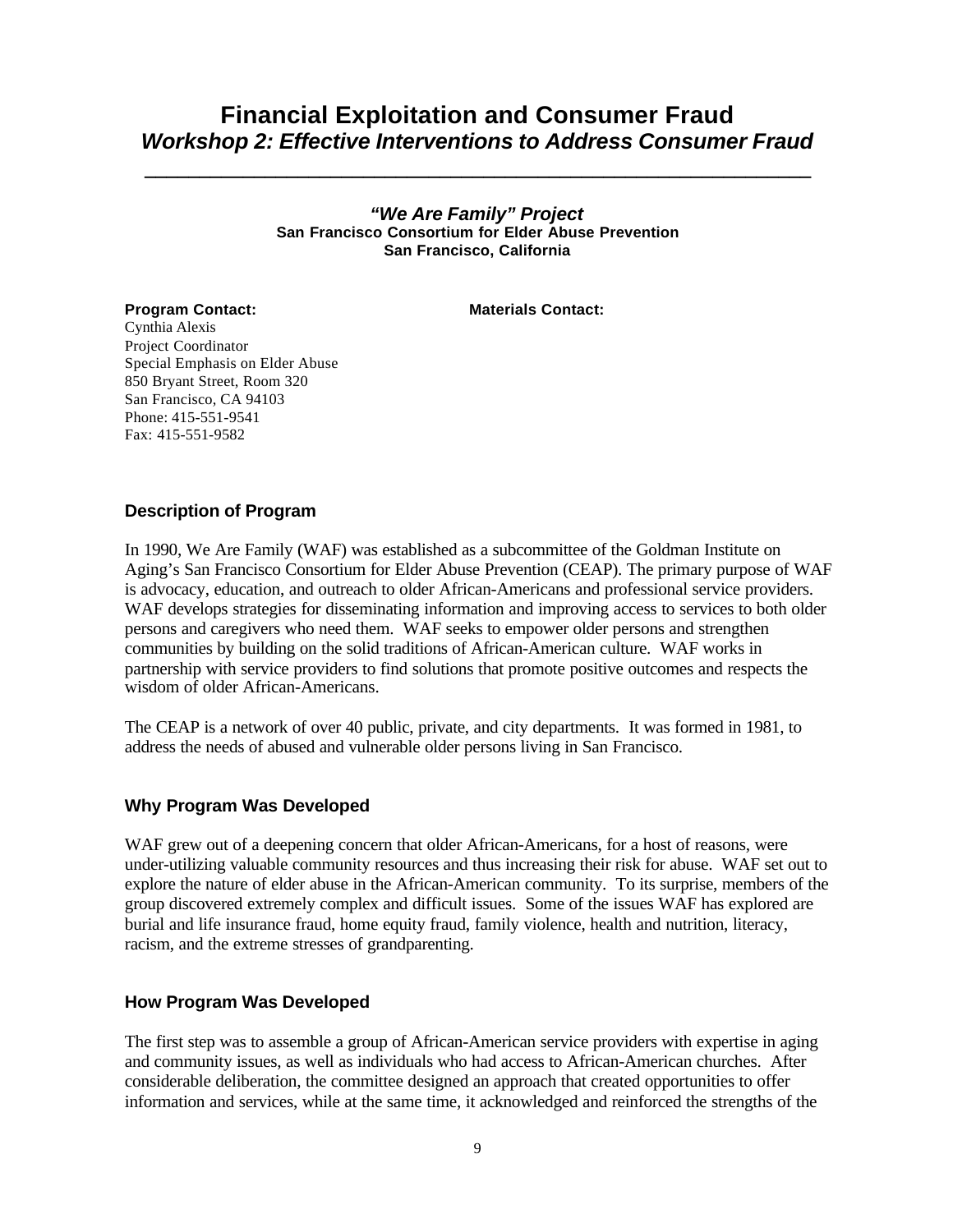African-American families. The leadership group then articulated a set of principles for guiding outreach activities.

# **Accomplishments and Lessons Learned**

- Conducted a one-day workshop for professional service providers, 2000.
- Conducted community conversations to obtain information on how to reach and serve older African-Americans, 2000.
- Featured in an article in the Journal of Elder Abuse and Neglect, 1993.
- Featured in workshops at:
	- The annual Texas Adult Protective Services Conference
	- Silent Suffering Conference sponsored by FHP Foundation (now known as Archstone Foundation); Long Beach, California, 1997
	- Elder Abuse in Minority Communities Conference sponsored by the Archstone Foundation and the American Public Welfare Association, Long Beach, California, 1997.
- Received an award from Consumer Action for work in preventing older African-Americans from losing their homes through foreclosure, 1997.
- Received a recognition award from the California Assembly, 1997.
- Conducted numerous information fairs to alert older African-Americans to the risks involved in home equity loans, acquaint them with ways to tap into other community resources or stretch their own existing resources and reduce expenses, and introduce them to professional service providers who have expertise in this area.
- Conducted training programs to help older African-Americans reduce their risk of mortgage fraud.
- Collaborated with Bar Association of San Francisco, Volunteer Legal Services Program (VLSP) to establish and advertise the mortgage fraud "hotline."

This has been a labor-intensive project. It requires consistent funding and a dedicated group of individuals who understand the intricate aspects of elder abuse. Project staff had hoped churches would have a more visible role in the project's advocacy and outreach activities. Unfortunately, WAF has not been able to fully engage churches in addressing elder abuse. Also, it has been difficult for project staff to measure outcomes.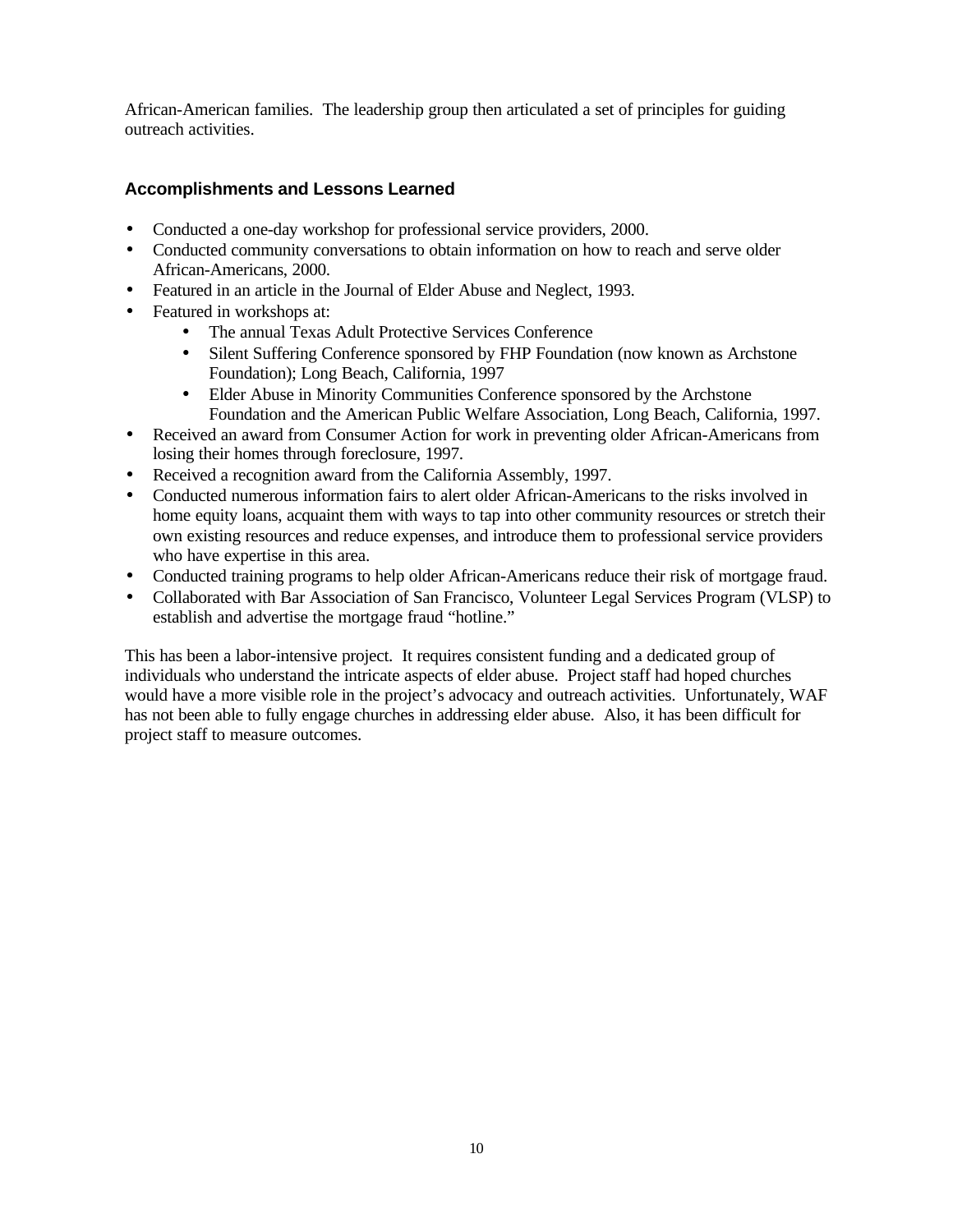# **Financial Exploitation and Consumer Fraud** *Workshop 2: Effective Interventions to Address Consumer Fraud*

**\_\_\_\_\_\_\_\_\_\_\_\_\_\_\_\_\_\_\_\_\_\_\_\_\_\_\_\_\_\_\_\_\_\_\_\_\_\_\_\_\_\_\_\_\_\_\_\_\_\_\_\_\_\_\_\_\_\_\_\_\_**

#### *National Hispanic Council on Aging Telemarketing Fraud Project* **National Hispanic Council on Aging Washington, DC**

**Program Contact: Materials Contact:** Same as program contact

Edgar E. Rivas, Project Administrator National Hispanic Council on Aging (NHCoA) 2713 Ontario Road, NW Washington, DC 20009-2107 Phone: 202-745-2521 Fax: 202-745-2522 edgarrivas@att.net

## **Description of Program**

The National Hispanic Council on Aging (NHCoA) Telemarketing Fraud Project increases older Latinos' awareness of telemarketing fraud and their capacity to protect themselves from such victimization through education and coordination of prevention and intervention services at the local level. Geographic areas with large Latino elder populations at risk for telemarketing fraud were selected for interventions.

Currently, the Latino Education Project of Corpus Christi, Texas; La Liga Nacional de Consumidores of Indio, CA; and the State of Arizona's Office of the Attorney General are implementing the project at the local level as subcontractors. Others agencies have been involved with this project over time. For instance, AARP and outside production consultants assisted with the development of the video on telemarketing fraud (see below); and a consultant from New Mexico Highlands University conducted a survey on the incidence and prevalence of tele-marketing fraud among older Latinos.

## **Why Program Was Developed**

The Telemarketing Fraud Project was established to raise the level of awareness of older low-income Latinos and their families who are at-risk for becoming victims of telemarketing fraud because of their cultural upbringing and the preponderance of low literacy levels among that population.

## **How Program Was Developed**

This project was first established in March 1998 with support from the Department of Justice Office of Victims of Crime and with the cooperation of NHCoA consultants and chapters in Corpus Christi, Texas (The Latino Education Project). The Department of Justice realized that telemarketing fraud also adversely affects older persons within communities of color throughout the nation. Recognizing that generalities about the Latino population cannot be made, the NHCoA originally targeted Mexican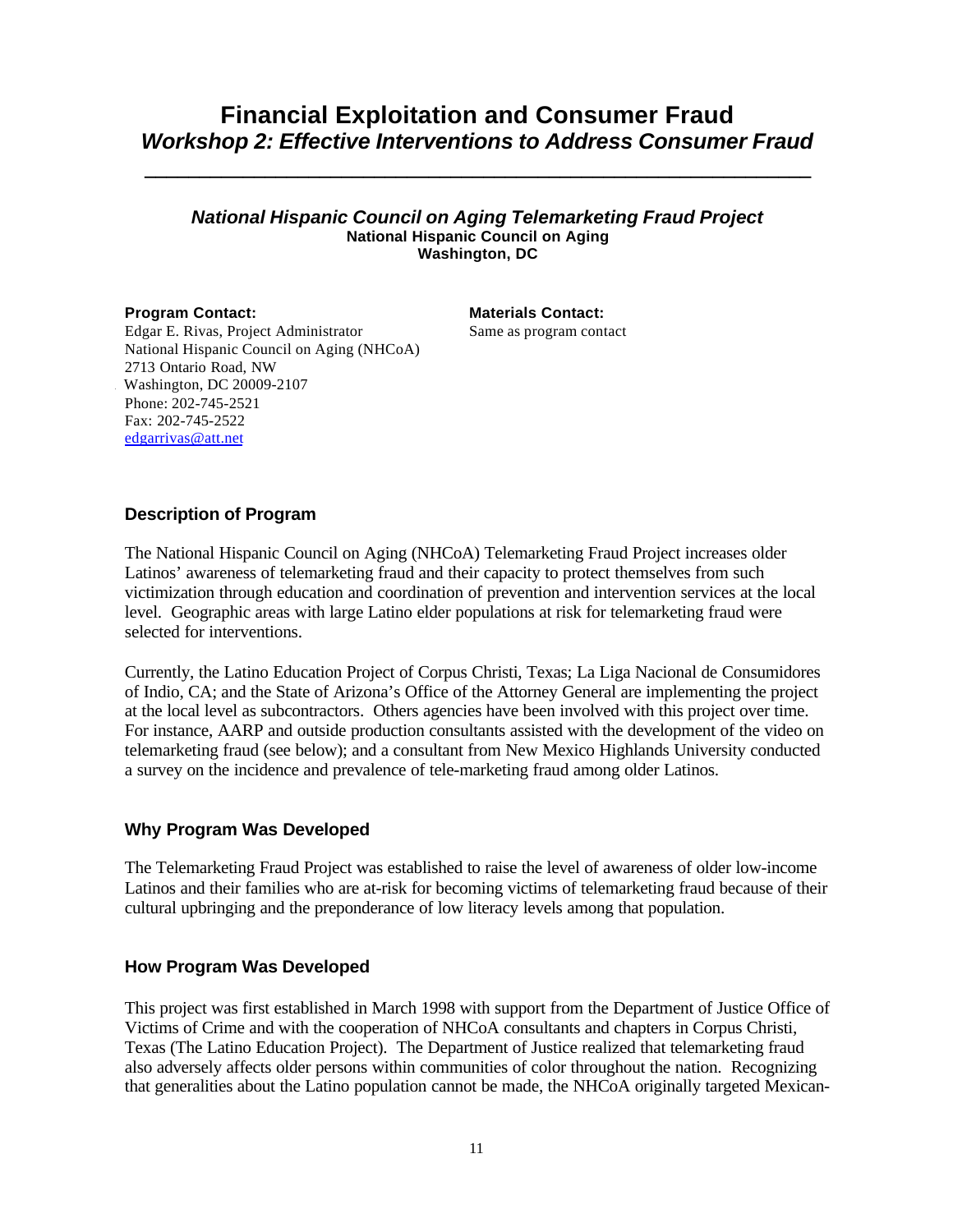American and Central American communities with concentrations of older persons. Since then, most project activities have centered around locations where NHCoA chapters are strongest, which tend to concentrate on Mexican-American families. Funding support from the Department of Justice has totaled \$558,760 through December 2001.

#### **Accomplishments and Lessons Learned**

Materials have been developed and translated into Spanish for dissemination to Latino populations. Also, a video on telemarketing fraud (see below) was produced. This year, the project has concentrated on integrating this project's information and activities with other activities within the partner chapters to maximize local outreach and use of resources such as the peer counselors, etc.

The greatest lesson learned from this project has been the importance of educating the Latino public on all types of fraud issues. While older Latinos are susceptible to telemarketing fraud in general, health care fraud, banking irregularities, scam artists in the communities, etc. are all forms of fraudulent activities that target vulnerable populations. The need to fight fraud never ends because fraud schemes never end; they spread and evolve over time and distance.

*A video entitled Avíspese: No se deje engañar!! is available for \$8.95 from NHCoA offices. This thirteen-minute Spanish language video was developed as a training tool to be used with older Latinos and their caregivers. The video conveys information on identifying and avoiding telemarketing fraud.*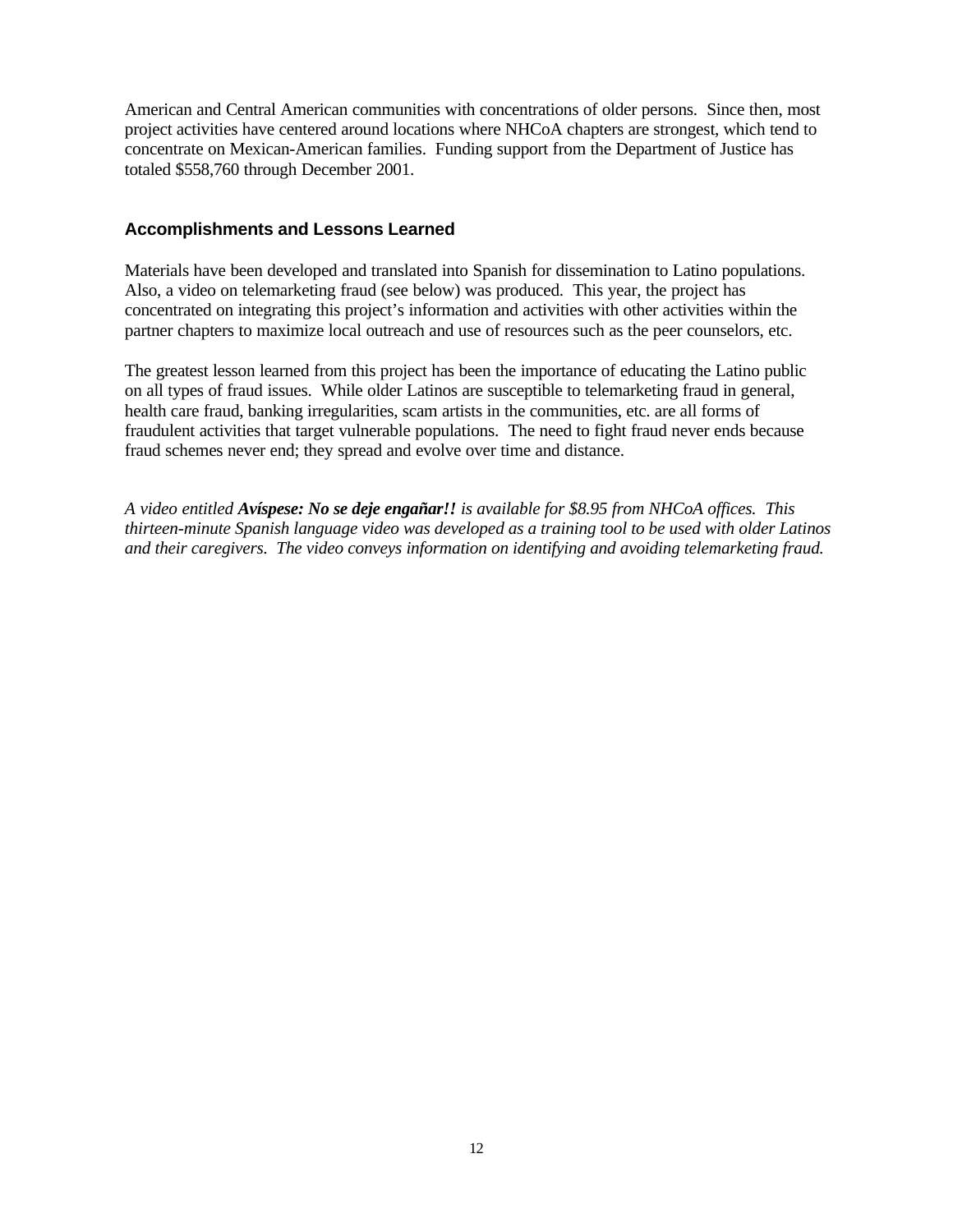# **Financial Exploitation and Consumer Fraud** *Workshop 2: Effective Interventions to Address Consumer Fraud*

**\_\_\_\_\_\_\_\_\_\_\_\_\_\_\_\_\_\_\_\_\_\_\_\_\_\_\_\_\_\_\_\_\_\_\_\_\_\_\_\_\_\_\_\_\_\_\_\_\_\_\_\_\_\_\_\_\_\_\_\_\_**

#### *Operation Restore Trust – Senior Medicare Patrol Project* **New York State Office for the Aging Albany, New York**

Faith E. Fish State Long Term Care Ombudsman New York State Office for the Aging 2 Empire State Plaza,  $2<sup>nd</sup>$  Floor Albany, NY 12223-1251 Phone: 518-474-7329 Fax: 518-474-7761 Faith.fish@ofa.state.ny.us

#### **Program Contact: Materials Contact:**

Sandra M. Abrams Grant Project Assistant New York State Office for the Aging 2 Empire State Plaza,  $2<sup>nd</sup>$  Floor Albany, NY 12223-1251 Phone: 518-474-7329 Fax: 518-474-7761

## **Description of Program**

The Operation Restore Trust-Senior Medicare Patrol Project is a federally funded initiative to train retired persons to serve in their communities as volunteer expert resources and educators in combating health care waste, fraud, and abuse in the Medicare and Medicaid programs.

## **Why Program Was Developed**

The U.S. Department of Health and Human Services, Office of Inspector General, estimates that, combined, Medicare and Medicaid lose about \$36 billion dollars a year due to waste, fraud, and abuse. Unscrupulous activities by some health care and medical equipment providers leads to this loss and depletes funding for the programs for current and future generations as well as adversely affecting the quality of services and care provided to beneficiaries.

## **How Program Was Developed**

In 1995 the New York State Office for the Aging (NYSOFA) participated in a two-year demonstration project for the purpose of identifying innovative ways to fight health care fraud, waste, and abuse in Medicare and Medicaid. Education and outreach was identified as a primary component to that goal. In 1997 NYSOFA was awarded a grant by the Administration on Aging to recruit and train state and local long term care ombudsmen, health insurance counselors, the network of aging service agencies, older persons and their families, and retired professionals to identify and report waste, fraud and abuse. A State Workgroup was convened, with the NYS Long Term Care Ombudsman serving as Chair.

The Workgroup consists of the following members:

• State agencies: Department of Health, Attorney General, Medicaid Fraud Control Unit, Office of State Comptroller, Division of Criminal Justice Services, Commission on Quality of Care.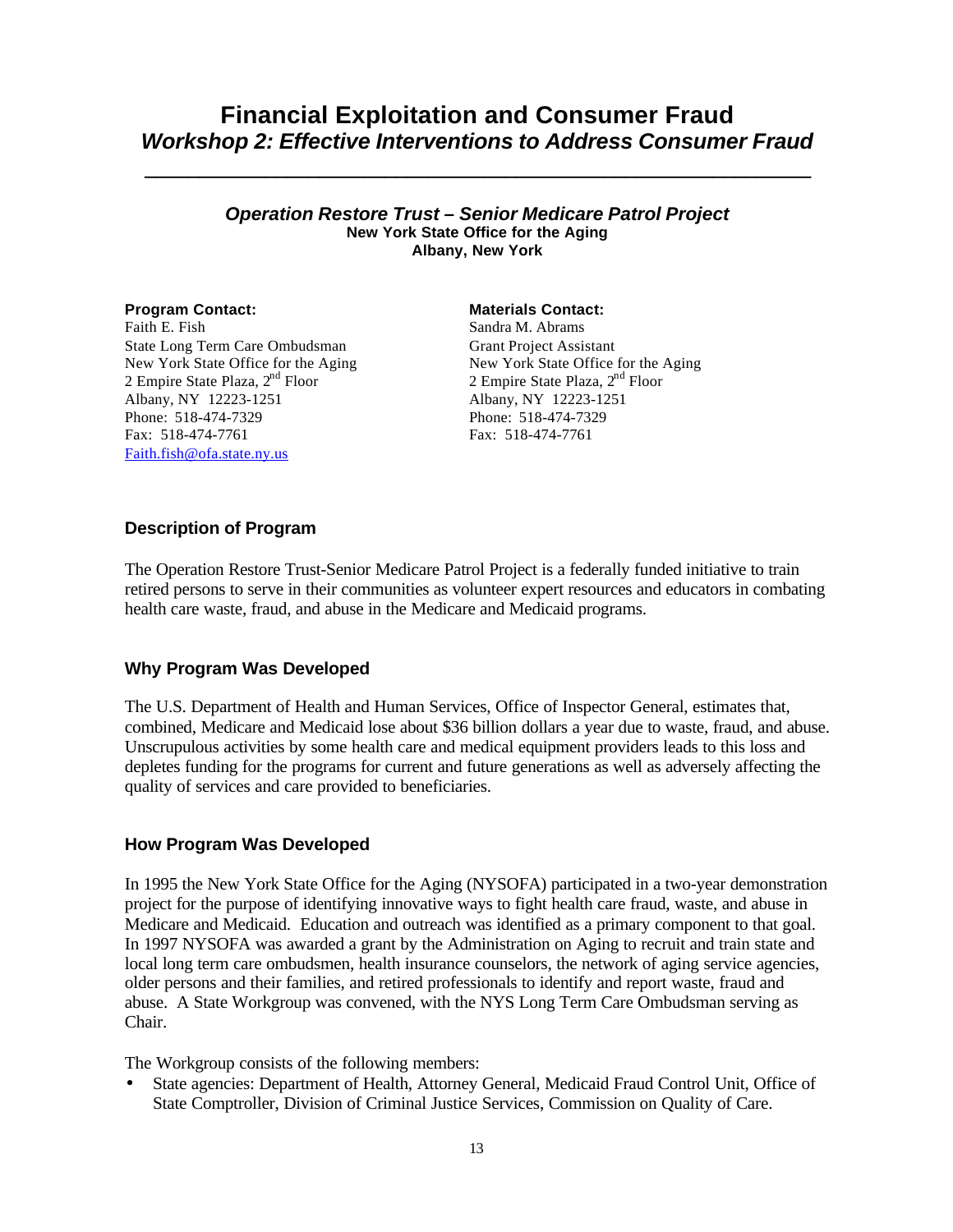- Federal agencies: Administration on Aging (AoA), Office of Inspector General, Health Care Financing Administration.
- Medicare Carriers: Empire Medicare Services, GHI-Medicare, and Upstate Medicare

The Workgroup met bi-monthly during the first year to develop training goals, objectives and materials. Training consisted of educating individuals on what constitutes fraud and abuse, how to identify it when they see it, and where to report it. During the first year the Workgroup conducted 12 on-site full-day training events. The second year members provided refresher training and first year training to three additional counties. The third year the Workgroup trained by means of a teleconference downlinked to approximately 61 sites. They also conducted two training conferences for Long Term Care Ombudsman Program (LTCOP) Coordinators.

NYSOFA also awarded funding to seven local LTCOP and Health Insurance Information, Counseling and Assistance Program (HIICAP) Coordinators to conduct local ORT education and recruitment after those coordinators received training by the Workgroup.

Additionally, the training developed by the Workgroup was incorporated into the 36-hour certification training required to become a local LTCOP Volunteer. The role of a LTCOP volunteer is to advocate for the rights and quality of care for residents in Nursing Homes and Adult Homes. ORT is consistent with that role and LTCOP volunteers are in a unique position to provide health care information to beneficiaries of these programs and their families.

The Workgroup continues to meet on an on-going basis to update and refine training materials and to coordinate future training events. Currently they are taking the lead on the development of a National Teleconference. New York is one of four states funded by AoA to be a National Consumer Protection Technical Resource Center for the purpose of replicating and expanding consumer education and awareness to targeted populations throughout the country.

## **Accomplishments and Lessons Learned**

The training programs described above were a significant accomplishment. In addition, the partnership formed through the program have led to systemic changes. To illustrate, as a result of the project the Medicare and Medicaid programs in New York began sharing information, resulting in the identification of \$47.9 million in double payments over a three-year audit period.

Important lessons learned include:

- Coalition building techniques should be applied consistently to keep partner participation at its highest and most effective level.
- Keeping the training message alive should be a priority. Use of various media forms and methods of distribution is recommended. For example, the project has developed manuals, brochures, personal medical record handbooks, videos, public broadcasting television shows, articles for the NYSOFA "Aging News" quarterly newsletter, posters, teleconferences, and materials about coalition-building best practices. Materials are distributed through a variety of forums: on-site group training to small or large groups; one-on-one discussion; nursing home resident councils and/or family councils; libraries; senior centers; congregate meal sites; and, national, state and local governmental agencies, etc.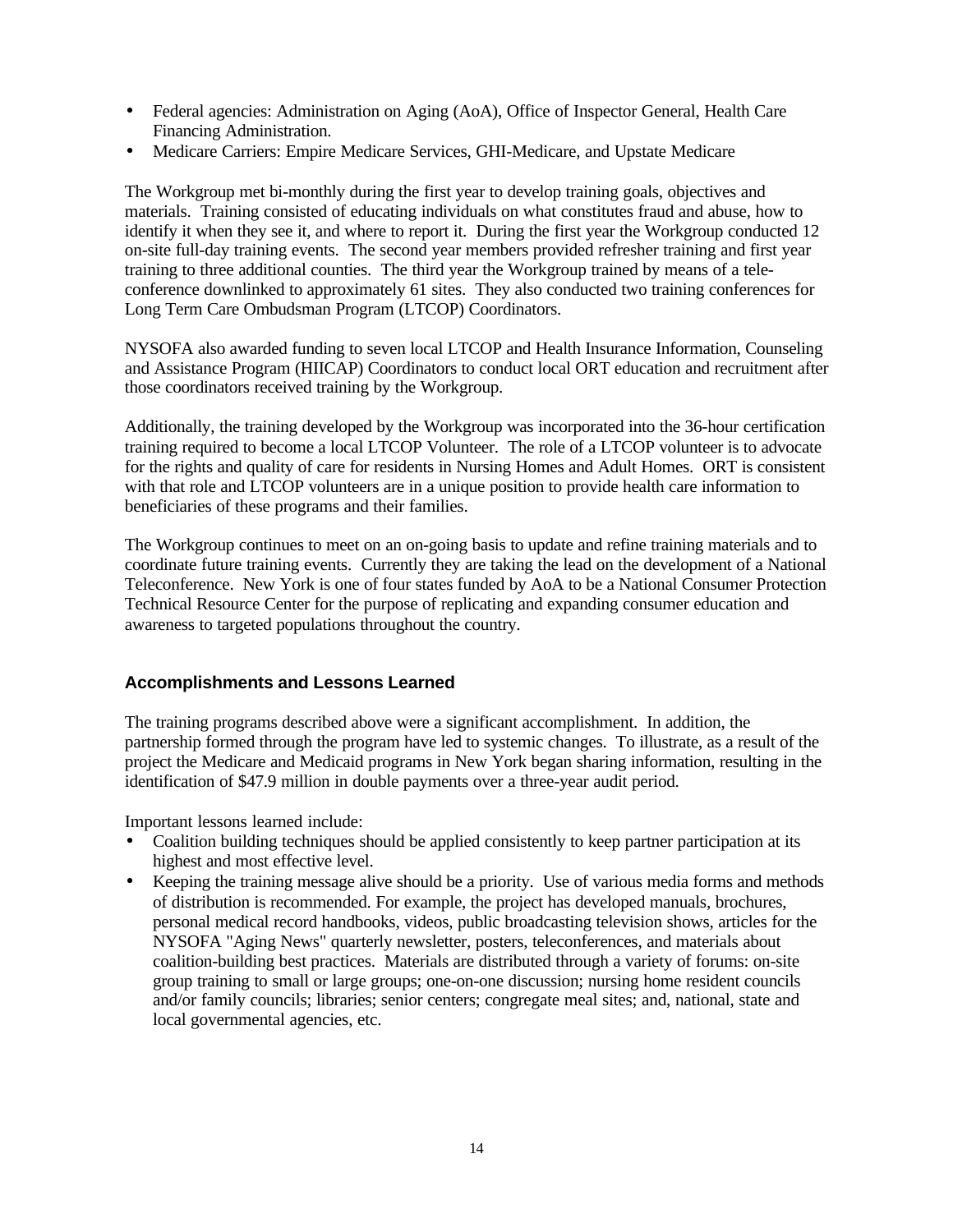# **Financial Exploitation and Consumer Fraud** *Workshop 3: Innovative Approaches to Financial Exploitation*

**\_\_\_\_\_\_\_\_\_\_\_\_\_\_\_\_\_\_\_\_\_\_\_\_\_\_\_\_\_\_\_\_\_\_\_\_\_\_\_\_\_\_\_\_\_\_\_\_\_\_\_\_\_\_\_\_\_\_\_\_\_\_\_**

#### *Los Angeles County Fiduciary Abuse Specialist Team (FAST)* **Wise Senior Services Santa Monica, California**

**Program Contact: Materials Contact: Materials Contact:** Same as program contact

Susan J. Aziz Vice President, Advocacy & Education Programs WISE Senior Services P.O. Box 769 Santa Monica, CA 90406-0769 Phone: 310-394-9871 Fax: 310-395-4090 saziz@wiseseniorservices.org

## **Description of Program**

The Los Angeles County Fiduciary Abuse Specialist Team (FAST) is a countywide multidisciplinary team that provides: (1) consultation on difficult-to-resolve cases of elder financial abuse to caseworkers of Adult Protective Services (APS), the Long-Term Care Ombudsman Program, the Office of the Public Guardian (PG), and county- and city-funded care-management programs; and (2) education and training to service providers, members of the financial community, and the public on preventing, identifying, reporting, and stopping elder financial abuse.

The FAST has two goals: (1) to help these agencies serve their financially-abused clients, by aiding victims in recovering or preventing further loss of assets and in improving the quality of their lives; and (2) educating professionals and the public about elder financial abuse and how to combat it.

#### **Why Program Was Developed**

The FAST was established in 1993 because APS and the Long-Term Care Ombudsman Program lacked skills and training to investigate and resolve increasingly complex cases of elder financial abuse.

## **How Program Was Developed**

FAST was developed through a collaborative public/private partnership of the Los Angeles County and City Area Agencies on Aging and WISE Senior Services, the contract agency that coordinates the countywide and citywide Elder Abuse Prevention Program that began in 1992. That same year, representatives of the three agencies identified the need for the team. WISE Senior Services reviewed existing models of multidisciplinary teams and conceptualized the FAST model with significant input from all of the partners. The model was presented to key agencies such as the APS, the Ombudsman, the Public Guardian, law enforcement and prosecution agencies, and others for constructive feedback and to elicit their participation and active support. A three-session training program for these agencies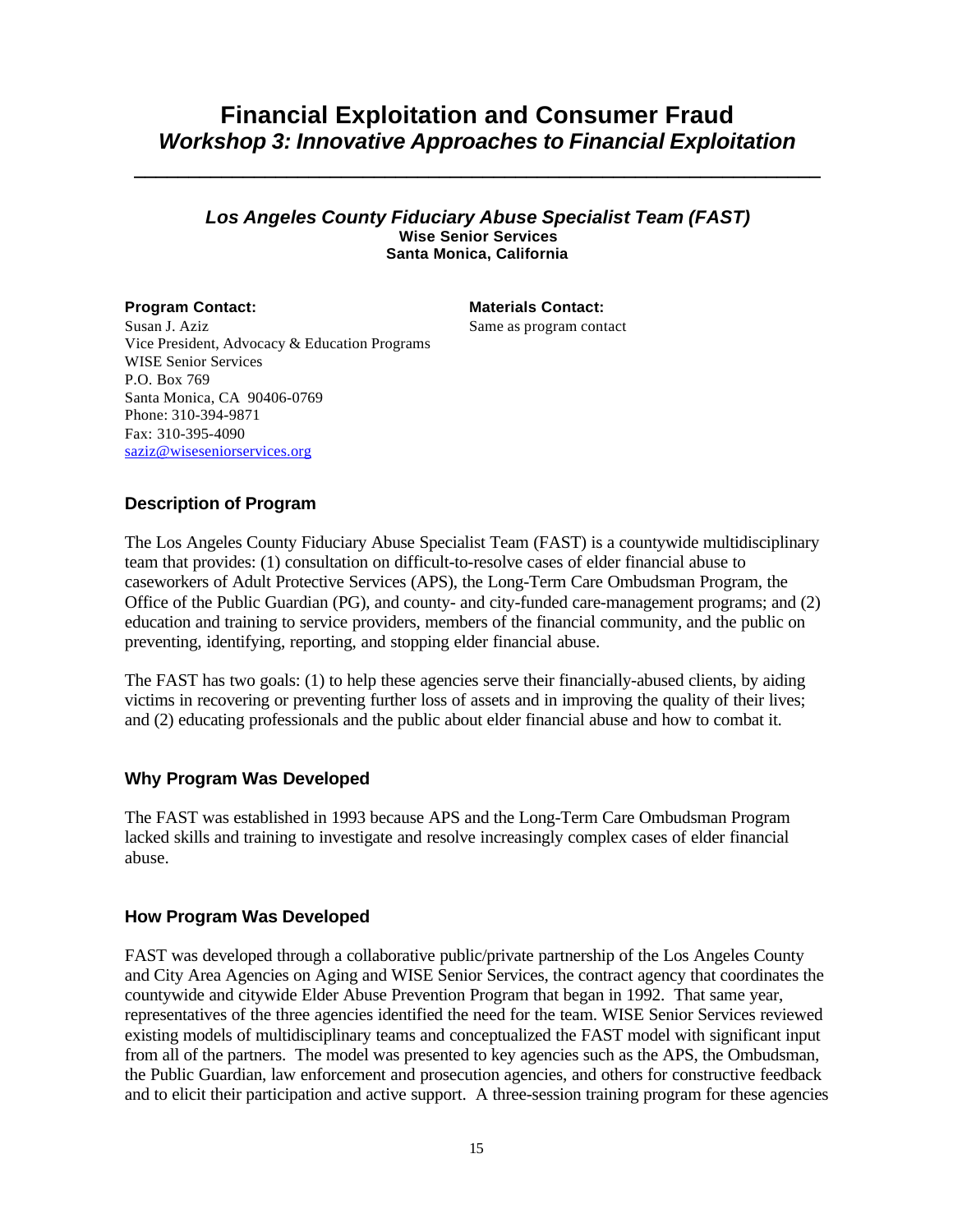and for care managers, utilizing team consultants as trainers, was planned and implemented prior to the first team meeting, in order to establish a good knowledge base.

Additional organizations now involved with FAST include the County of Los Angeles District Attorney's Office, Los Angeles City Attorney's Office, several law enforcement agencies, Community Care Licensing, public interest and private legal services, financial institutions, care-management programs, and community-based social service organizations. Other team members include securities and real estate brokers, and experts in finance, insurance, probate, gerontology, geriatrics, psychology, and psychiatry.

Initial funding for FAST was provided by the county and city area agencies on aging through their Older Americans Act monies, with matching funds from WISE. Currently, the county area agency on aging and WISE provide \$103,959 and \$9,172 in funding, respectively (plus in-kind).

### **Accomplishments and Lessons Learned**

Key accomplishments include:

- recovering or preventing the loss of millions of dollars in client assets;
- improving the ability of member agencies to intervene in financial abuse cases;
- enhancing networking opportunities among public and private sector organizations and professionals, resulting in increased access to technical knowledge and to resources;
- increasing understanding of member agencies' respective roles and responsibilities; and
- improving communication, cooperation, collaboration, and coordination of services.

The major program partners have utilized FAST members in numerous educational programs. These have included presentations to more than 1,325 bankers and fraud investigators statewide on "Financial Abuse of Seniors: How to Protect Your Customer and Financial Institution"; a conference on "Combating Elder Abuse: How to Build Your Criminal or Civil Case" for 275 police, prosecutors, investigators, and civil attorneys; and "Senior Action Fairs – Protect Yourself Against Fraud & Abuse" for 1,725 seniors, family members, and caregivers.

The FAST has faced two significant obstacles since it began. First, discontinuation of funding by both the city and county area agencies on aging during the federal budget crisis resulted in the temporary closure of the WISE Elder Abuse Prevention Program that coordinates the team. During that time, two FAST consultants assumed leadership and solicited support from the other team members in order to keep the team operating for three months until the funding was restored. Second, the large size of the team poses challenges that the FAST is working to overcome.

Two lessons learned from these experiences are that (1) all team members should have been invited to attend the three training programs that were offered to APS and the ombudsman and public guardian programs so that everyone would have had a similar knowledge base prior to the formal team orientation and commencement of the team meetings; and (2) it is critical to build mutually supportive and collaborative working relationships, and to recruit team consultants who not only have desired technical expertise but who are effective communicators and team players.

*A description of the FAST model, guidelines for replicating it and job descriptions are available by email free of charge and by mail for \$7.*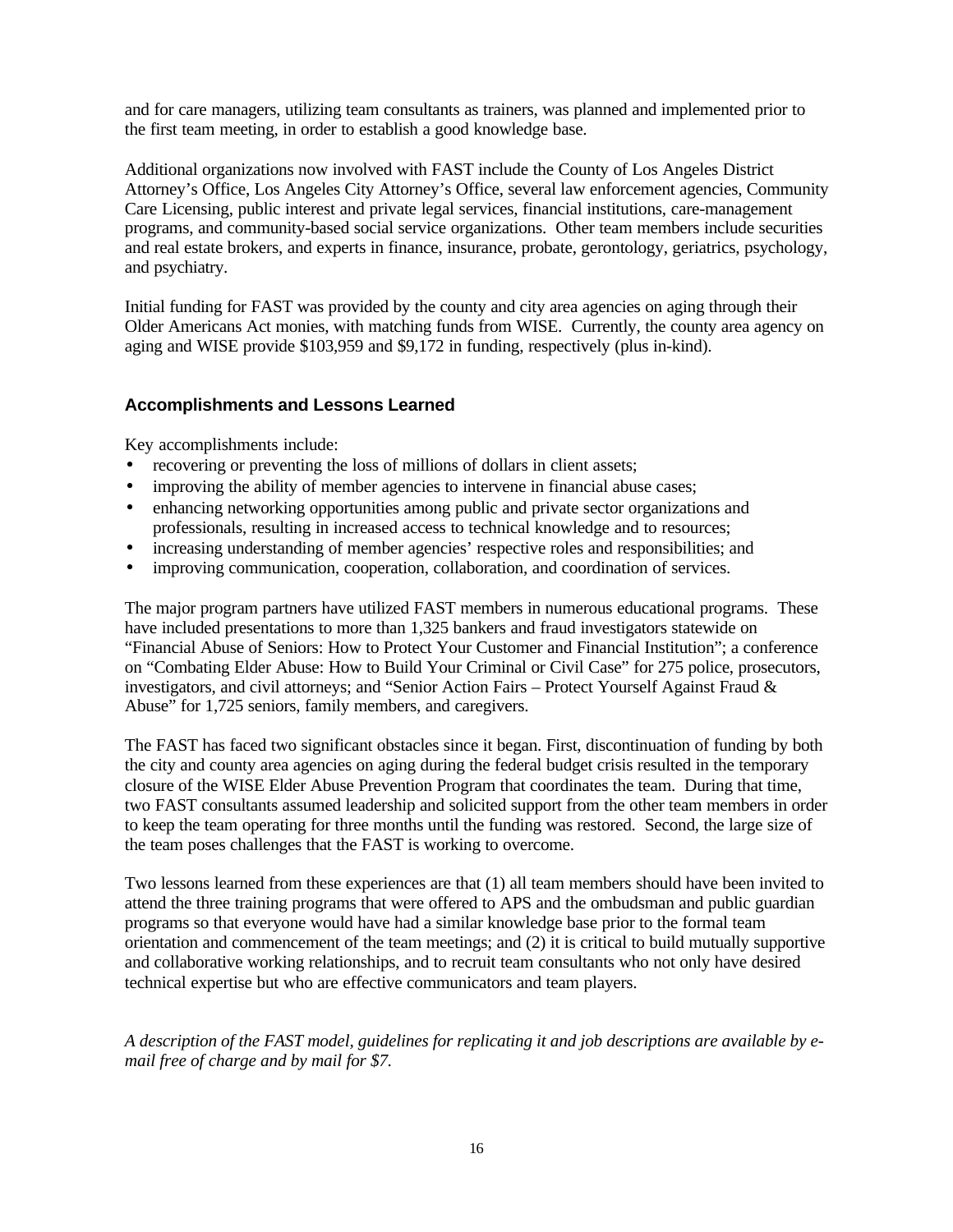# **Financial Exploitation and Consumer Fraud** *Workshop 3: Innovative Approaches to Financial Exploitation*

**\_\_\_\_\_\_\_\_\_\_\_\_\_\_\_\_\_\_\_\_\_\_\_\_\_\_\_\_\_\_\_\_\_\_\_\_\_\_\_\_\_\_\_\_\_\_\_\_\_\_\_\_\_\_\_\_\_\_\_\_\_\_\_\_\_\_\_\_\_\_\_**

#### *Oregon Bank Reporting Project and R2T2* **Department of Human Services, Senior and Disabled Services Division Salem, Oregon**

Aileen P. Kaye Abuse Prevention Program Coordinator Consumer Relations & Community Education Section Abuse Prevention Unit Department of Human Services, Senior and Disabled Services Division 500 Summer St., NE, 3rd Floor Salem, OR 97310-1015 Phone: 503-945-6399 Fax: 503-947-5044 Aileen.P.Kaye@state.or.us

#### **Program Contact: Materials Contact:**

Stephen J. Schneider, Attorney at Law Consumer Relations & Community Education Section Abuse Prevention Unit Department of Human Services, Senior and Disabled Services Division P.O. Box 14750 Salem, OR 97309-0466 Phone: 503-378-2546 Fax: 503-378-2558 Stephen.Schneider@state.or.us

Web site: www.sdsd.hr.or.us/programs/elderfinance.htm

### **Description of Program**

Oregon's bank reporting project built upon and expanded upon the first bank reporting project, developed in Massachusetts. The goals of the Oregon project were:

- to train bank employees how to recognize and report suspected elder financial exploitation; and
- to teach bank employees how to develop and conduct seminars in their own communities in order to educate older persons about how to avoid becoming victims of financial exploitation and telemarketing scams.

#### **Why Program Was Developed**

The idea for the program germinated in 1995 when the Attorney General's Task Force on Elder Abuse became aware that the banks were not comfortable reporting possible elder abuse or exploitation. The bankers wanted to report these instances to Adult Protection Services, but they were concerned about liability and confidentiality issues.

#### **How Program Was Developed**

In 1995 the attorney general met with the CEO of the Oregon Bankers Association (OBA). As the ability of bankers to contact local authorities about possible violations was already covered in state law, the attorney general and OBA decided to add an immunity clause to the Oregon statutes addressing financial institutions. The OBA made it clear that they did not want banking institutions to become "mandatory reporters." All on the attorney general's task force agreed that since the bankers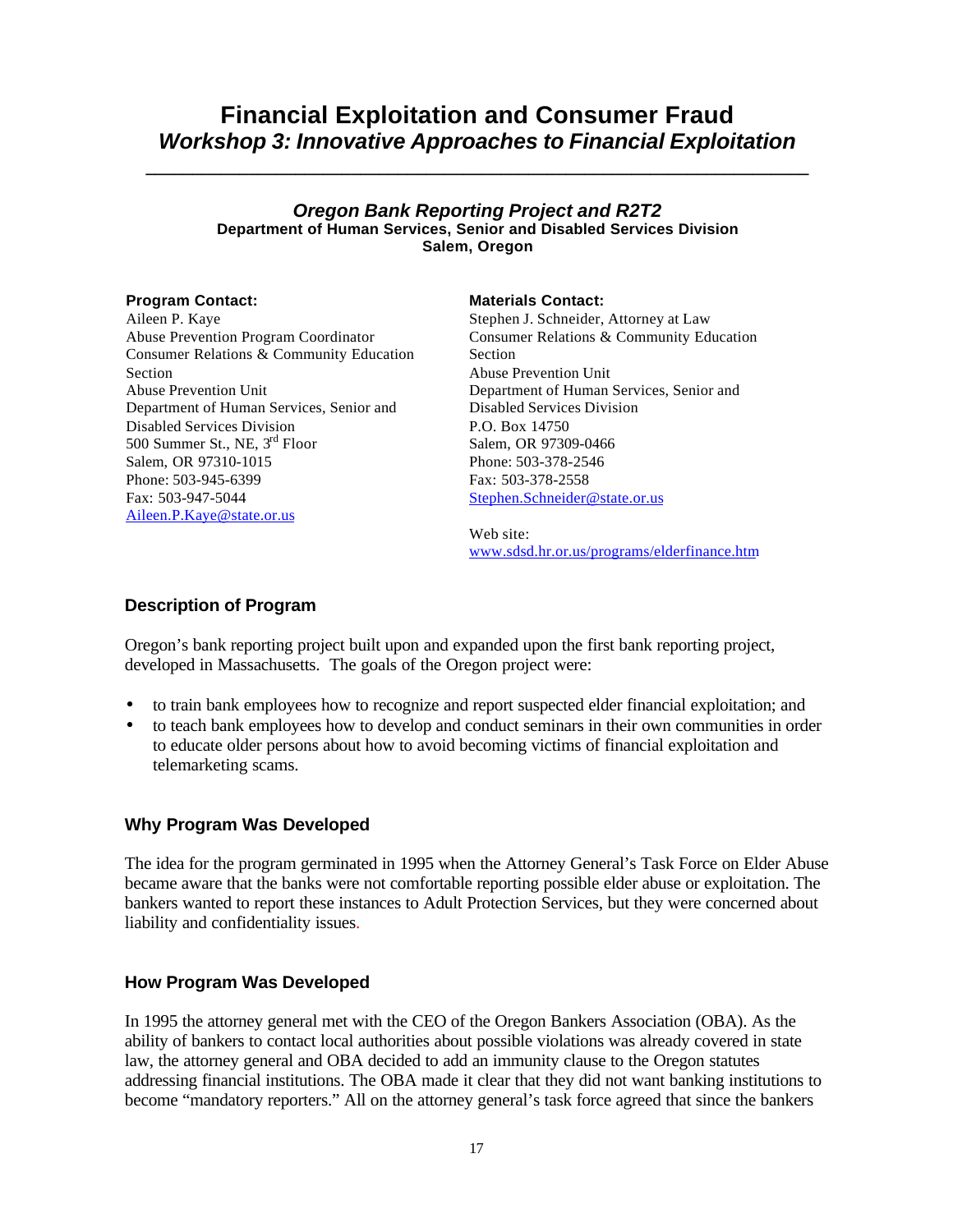*wanted* to report, they did not need to be mandatory reporters. This resulted in smooth passage of the legislation.

A year later the OBA sponsored a day-long statewide conference for APS and bankers in order to increase awareness of the new law. The conference created a great deal of enthusiasm about the project.

After this conference, the project developed materials supporting the two aforementioned goals of the project. The project received a \$198,000 grant in 1998 from the Department of Justice Office for Victims of Crimes. Grant funds were used to prepare and disseminate nationally a training kit for bankers, and to conduct outreach to victims of telemarketing scams.

The organizations involved in the program were the Oregon Attorney General's Task Force on Elder Abuse, the Oregon Senior and Disabled Services Division, the Oregon Bankers Association, the Oregon Association of Area Agencies on Aging and Disabilities, and AARP Oregon. The Education Foundation of the American Bankers Association and the National Association of Attorneys General also were involved in the promotion and distribution of the banker kits.

As a result of these efforts, the APS offices, law enforcement and the district attorney's office were being inundated with referrals. Therefore, a new pilot program "Retiree Response Technical Team" (R2T2) was recently launched with funding from a private foundation. The R2T2 volunteers will assist local APS and other multidisciplinary team members in collecting and analyzing financial records for possible prosecution.

### **Accomplishments and Lessons Learned**

To date, the program has distributed 1,500 training kits to each Oregon bank branch, three complimentary kits to each state, as well as hundreds of kits to other states and four other countries upon request. The program has provided numerous training sessions in Oregon and at national conferences and provided technical assistance to two other states in the development and passage of immunity legislation for bankers.

Obstacles include not having enough staff to meet the training need. To remedy this, the SDSD has encouraged banks to call the local APS office in their area to assist with training. SDSD has also conducted annual statewide multidisciplinary training sessions to train prosecutors and law enforcement personnel. Oregon's credit unions have requested similar training to the banks, but resources were not adequate to allow the project to send free copies of the kit to each credit union.

The key lesson learned is that it is necessary to start the project with strong statewide partners, especially the state bankers association. Bankers trust other bankers and will check with each other before adopting the project. Also, it is very important to realize that bankers are extremely busy and must keep up with numerous regulations. Timeliness and a businesslike attitude are crucial to gain their trust.

*A training kit for bankers entitled, "Preventing Elder Financial Exploitation: How Banks Can Help" includes two manuals with two videos in a hardbound package, and is available for \$55.*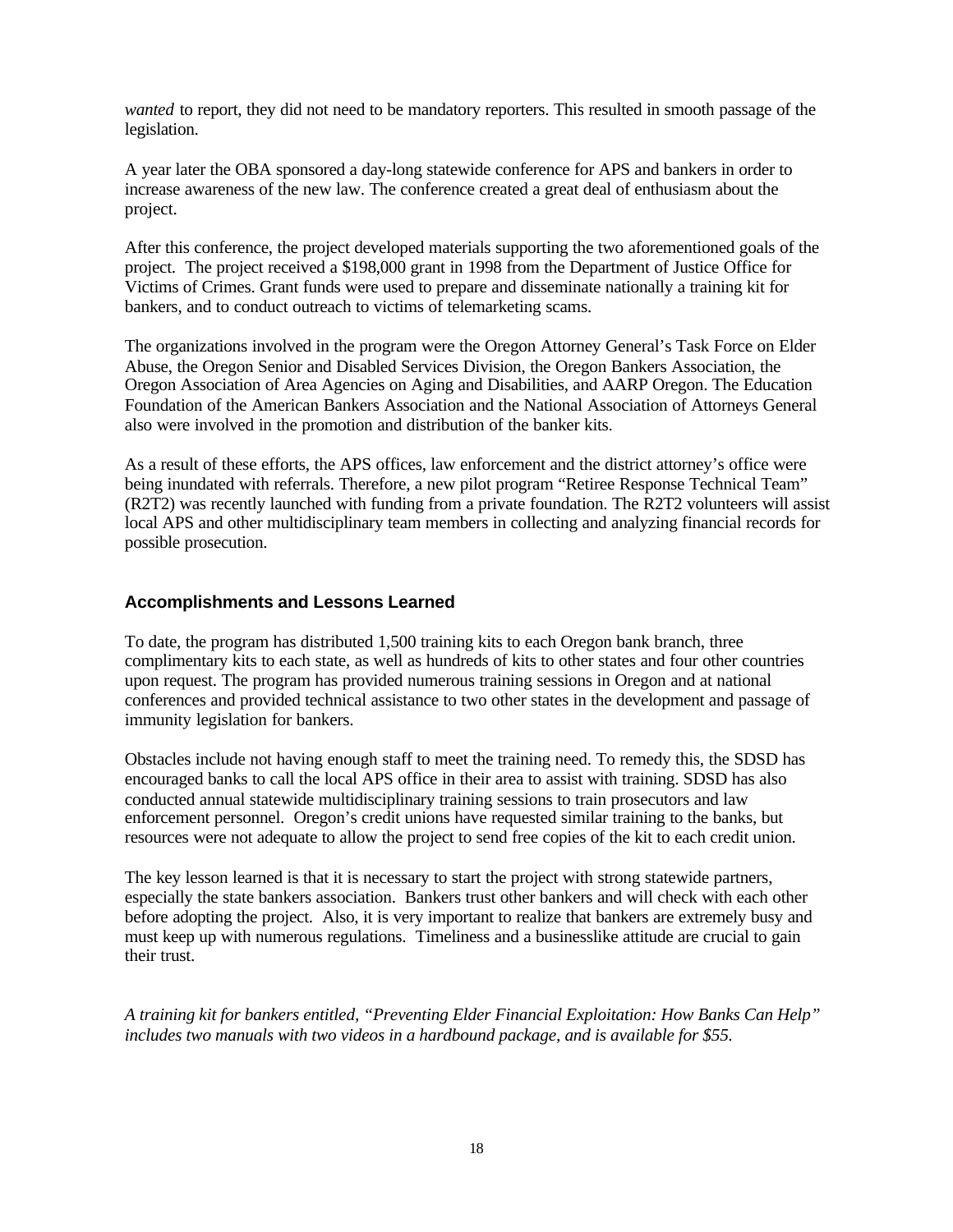# **Financial Exploitation and Consumer Fraud** *Workshop 3: Innovative Approaches to Financial Exploitation*

\_\_\_\_\_\_\_\_\_\_\_\_\_\_\_\_\_\_\_\_\_\_\_\_\_\_\_\_\_\_\_\_\_\_\_\_\_\_\_\_\_\_\_\_\_\_\_\_\_\_\_\_\_\_\_\_\_\_\_\_\_\_\_\_\_\_\_\_\_\_\_\_\_\_

#### *Illinois Governor's Task Force on Financial Exploitation of Older Persons* **Illinois Department on Aging Springfield, Illinois**

#### **Program Contact: Materials Contact:** Kathleen Quinn, Chief Bureau of Elder Rights Illinois Department on Aging 421 E. Capitol, Suite 100 Springfield, IL 62710 Phone: 217-785-3386 Fax: 217-524-9644 kathleen.quinn@aging.state.il.us

Same as program contact

## **Description of Program**

The Elder Abuse Task Force is a statewide group that is studying and developing recommendations for the Governor of Illinois on ways that the state can better address the problem of financial abuse of older persons.

## **Why Program Was Developed**

The task force was developed to address the growing problem of financial exploitation of older persons. Its creation represented fulfillment of a campaign promise by the Governor to address these issues.

## **How Program Was Developed**

Illinois Governor George Ryan appointed the task force in May 2000. It has met twice since then to learn about financial exploitation, to find out what Illinois is already doing to address the problem, and to hear what other states are doing. At future meetings the task force will focus on developing recommendations to present to the governor and General Assembly on how the state can further address this issue.

The Department on Aging recommended potential members to the governor's office. The current list of organizations and members includes:

- Alzheimer's Association:
- AARP;
- Attorney General Jim Ryan;
- Bloomington, Illinois, Police Department;
- Central Illinois Area Agency on Aging;
- Coalition of Limited English Speaking Elderly;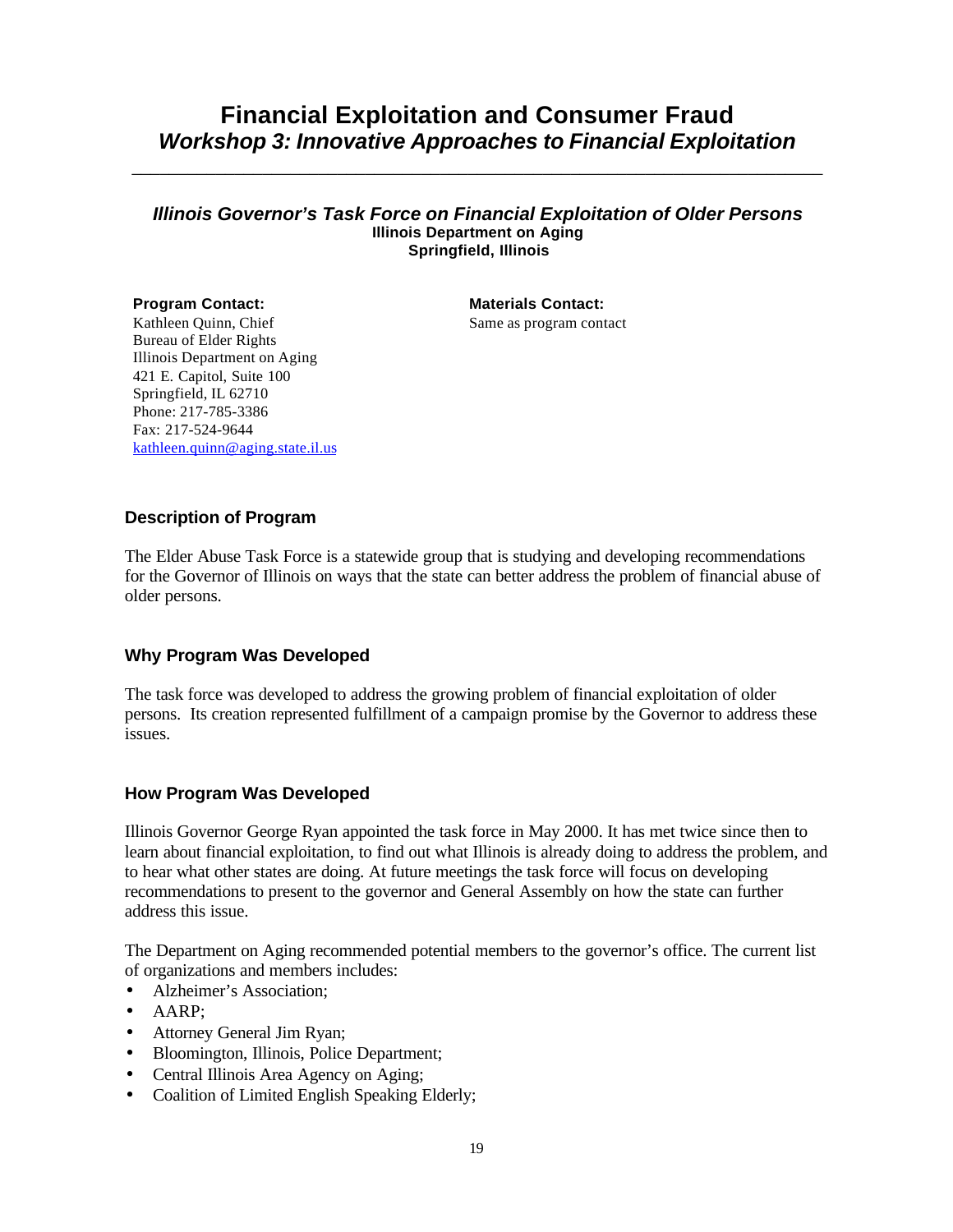- Community Bankers Association of Illinois;
- Council for Jewish Elderly;
- Chicago Bar Association;
- Illinois Association of Area Agencies on Aging;
- Illinois Association of Chiefs of Police;
- Illinois Bankers Association:
- Illinois Coalition on Aging;
- Illinois Council of Case Coordination Units;
- Illinois Criminal Justice Information Authority;
- Illinois Department of Human Services;
- Illinois Elder Rights Coalition;
- Illinois Guardianship & Advocacy Commission;
- Illinois Law Enforcement Training and Standards Board;
- Illinois Sheriffs' Association;
- Illinois State Bar Association;
- Illinois State Police:
- Illinois State Triad;
- National Caucus & Center of Black Aged; and
- States Attorneys' Appellate Prosecutors Office.

### **Accomplishments and Lessons Learned**

Accomplishments of this very new program include forming and learning about financial exploitation and how it is currently being addressed.

The only obstacle the program has faced thus far is the need to educate the task force members on the issues very quickly so that recommendations can be made.

Lessons learned include the importance of thinking carefully about the specific goal of the task force and then deliberately selecting as task force members the organizations and people who can accomplish that goal.

*A copy of the report can be obtained in January 2001.*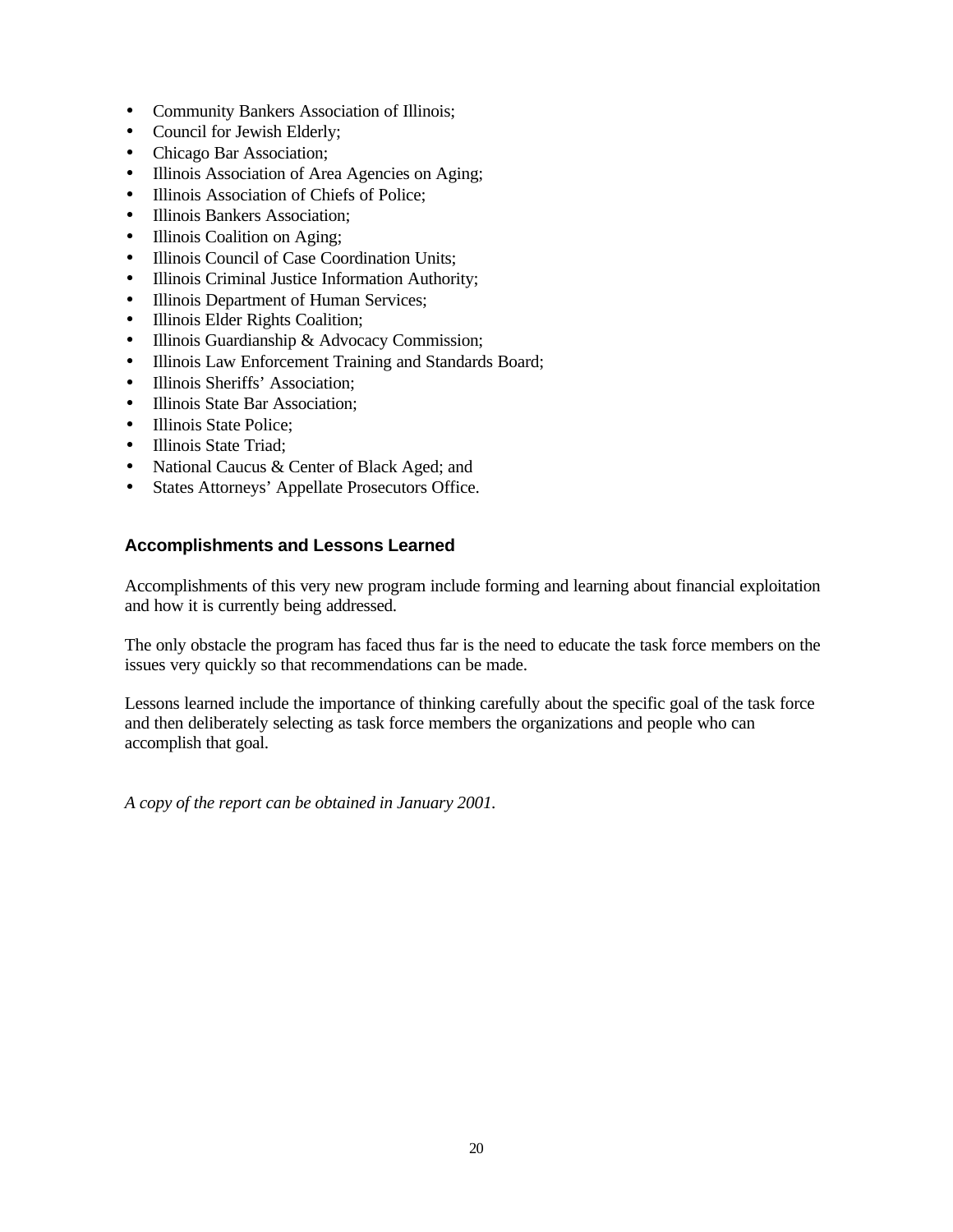# **Financial Exploitation and Consumer Fraud** *Workshop 3: Innovative Approaches to Financial Exploitation*

\_\_\_\_\_\_\_\_\_\_\_\_\_\_\_\_\_\_\_\_\_\_\_\_\_\_\_\_\_\_\_\_\_\_\_\_\_\_\_\_\_\_\_\_\_\_\_\_\_\_\_\_\_\_\_\_\_\_\_\_\_\_\_\_\_\_\_

*Navajo Nation Elder Protection Program* **Navajo Area Agency on Aging Window Rock, Arizona**

#### **Program Contacts: Materials Contact:**

LaVerne Wyaco Director Navajo Area Agency on Aging P.O. Box 1390 Window Rock, AZ 86515 Phone: 520-871-6783 Fax: 520-871-6793 lwyaco@nndoh.nn.ihs.gov

Same as second program contact

Web Site: www.nn.ihs.gov

Seferino Flores Ombudsman Pascua Yaqui Tribe of Arizona 7474 S. Camino De Oeste Tucson, AZ 85746 Phone: 520-883-5180

#### **Description of Program**

The Navajo Area Agency on Aging (NAAA) administers the Dine' Elder Protection Program (DEPP), which uses caseworkers and court advocates to assist victims of elder abuse. The goal of the Dine' Elder Protection Program (DEPP) is to protect elders within the jurisdiction of the Navajo nation from abuse, neglect, exploitation, and maltreatment, consistent with the Dine' Elder Protection Act.

#### **Why Program Was Developed**

The DEPP was developed because elder abuse in all its forms presents a major health and law enforcement problem to the people of the Navajo nation. The program reflects the belief that elder abuse can be prevented, alleviated, and deterred through the intervention of law.

#### **How Program Was Developed**

Following several years of discussion about the problems of elder abuse and the need for an appropriate program, the DEPP was established by the Navajo Nation Council in 1996. The president of NAAA was very instrumental in obtaining support from the Health and Social Services Committee (HSSC) of the Navajo Nation Council. Originally, the Division of Social Services had responsibility for DEPP, but ultimately responsibility was shifted to the Navajo Division of Health, through the NAAA.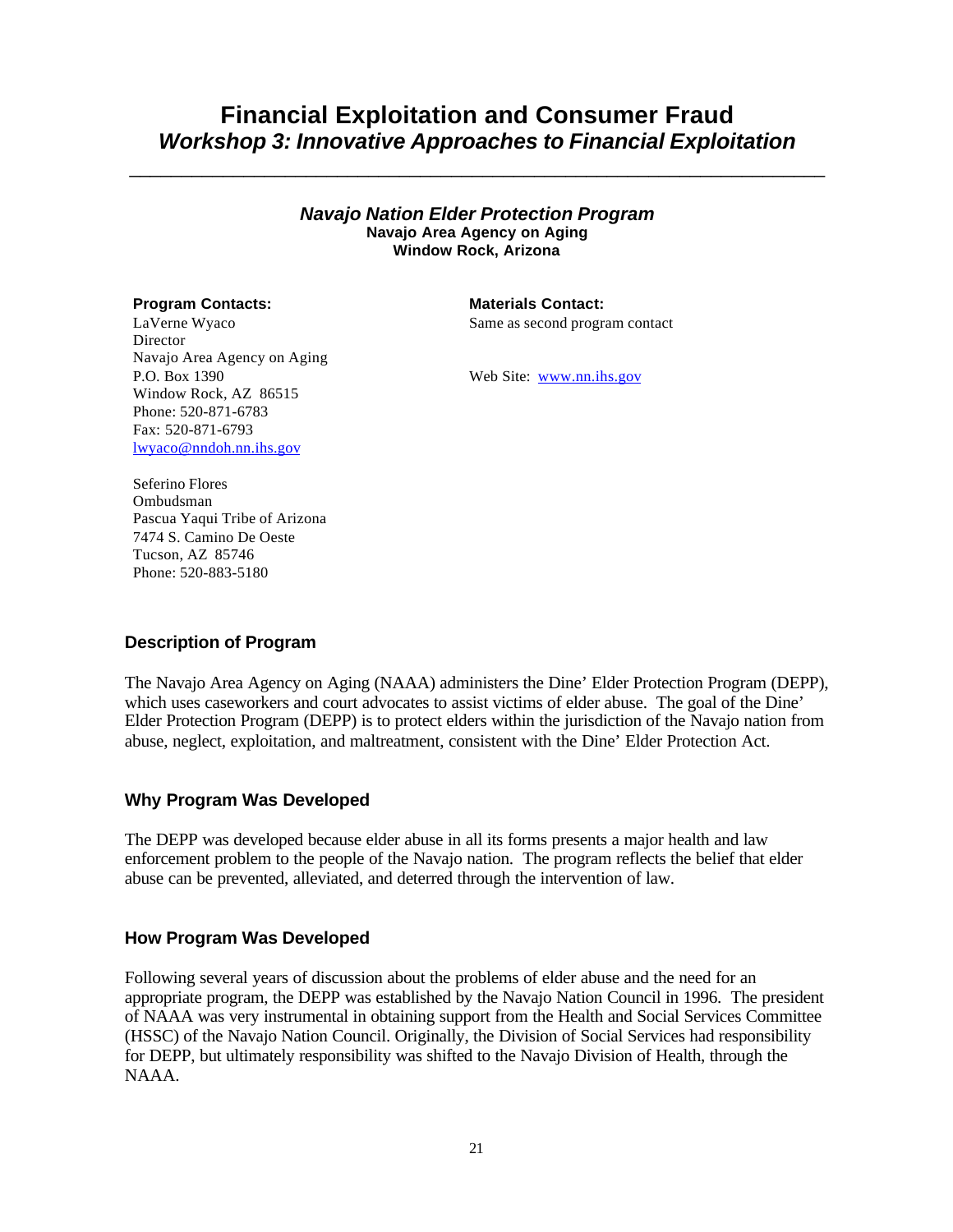The Navajo Nation Council appropriate \$191,864 for five caseworker positions, one court advocate, and one-half the time of the DEPP director in 2000. Other sources of funding include \$19,675 from Title III of the Older American Act, and \$1,891 from New Mexico.

### **Accomplishments and Lessons Learned**

The NAAA has signed a protocol with the Division of Health and Division of Social Services that provides for a consistent and professional working relationship, prevents the duplication of services, and allows maximum and quality implementation of the case management systems from the Social Service and Health divisions. The NAAA's next goal is to seek amendment of the Dine' Elder Protection Act so that it will be more specific, akin to the Nation's Children Code.

The DEPP was enacted without any funding. In 1999, for the first time the Tribal Council provided funding in the amount of \$135,000. This year's appropriation of \$191,864 represents a significant increase and is a major accomplishment for the program. More funding is needed, however, and the lack of funding poses the greatest obstacle to the program.

The DEPP was the first program of its type every established on the Navajo reservation; its progress indicates that a key lesson to be learned from it is the necessity of perseverance.

*The Dine' Elder Protection Program is available in bound copies for the general public.*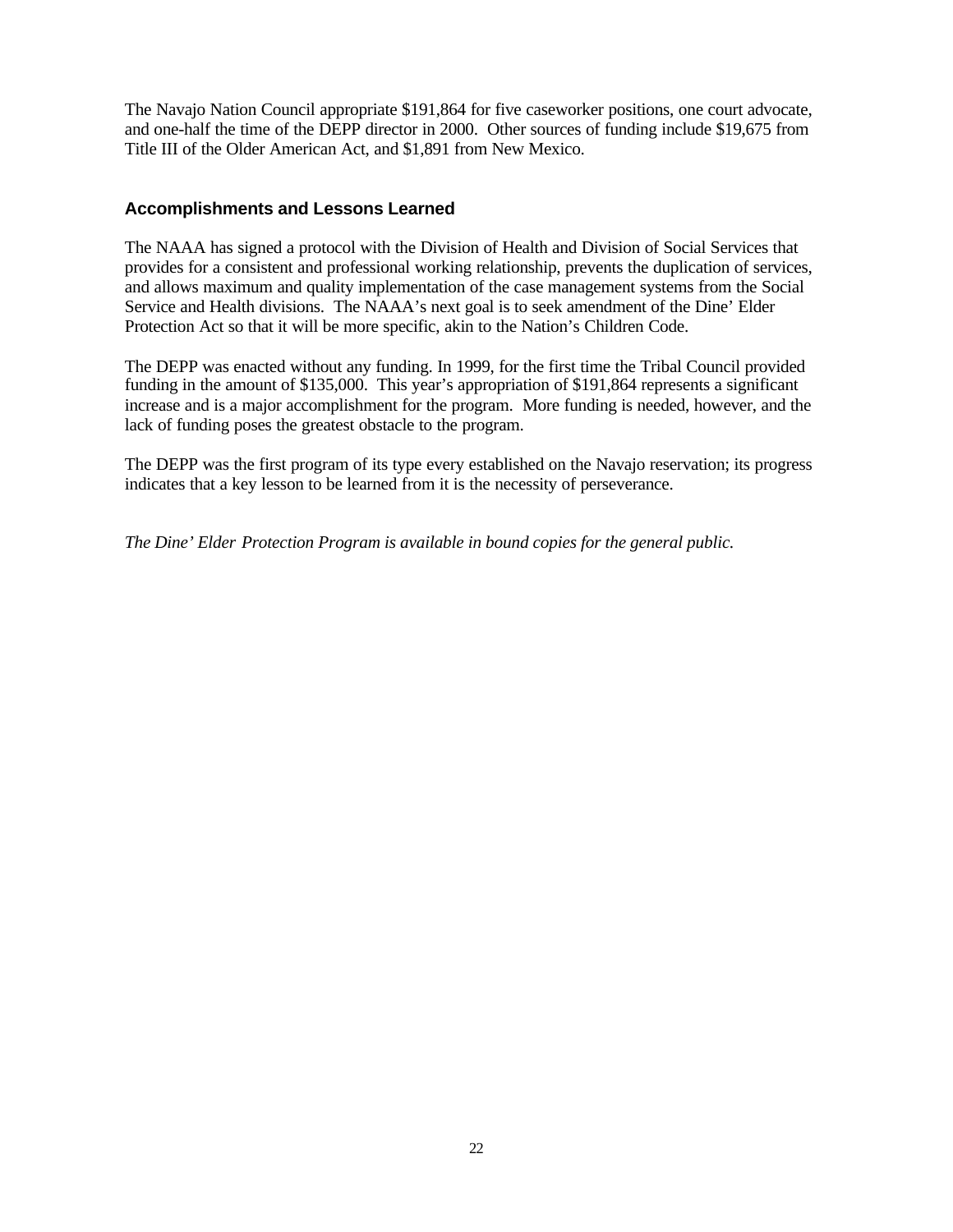# **Financial Exploitation and Consumer Fraud** *Workshop 4: Enhancing Prosecution of Financial Exploitation*

#### *Law Enforcement Recovery of Exploited Assets* **Los Angeles, California**

*\_\_\_\_\_\_\_\_\_\_\_\_\_\_\_\_\_\_\_\_\_\_\_\_\_\_\_\_\_\_\_\_\_\_\_\_\_\_\_\_\_\_\_\_\_\_\_\_\_\_\_\_\_\_\_\_\_\_\_\_\_*

**Program Contacts: Materials Contact:** Same as first program contact

Chayo Reyes Los Angeles Police Department Detective (ret.) PO Box 5032 Cerritos, CA 90703 Phone: 562-926-7380 Fax: 562-926-7380 CHAYO@IOL7.COM (not actually in caps, but otherwise the L is mistaken for a 1 (one))

Marc Hankin, Attorney 10680 West Pico Blvd., Suite 315 Los Angeles, CA 90064 Phone: 310-204-8989 Fax: 310-204-8985 marc@marc-hankin.org

# **Description of Program**

The Los Angeles Police Department developed a proactive approach to securing and recovering the assets of elder and dependent adults during the course of financial abuse investigations.

## **Why Program Was Developed**

In Los Angeles County, there were many elder victims of financial exploitation. The program was developed to protect victims' assets from further dissipation during an investigation of financial abuse. The process works by freezing the victim's remaining assets while the investigation is conducted, usually for a period of up to five days, and while efforts are made to take other available legal actions (such as appointment of a public guardian) to protect the assets.

#### **How Program Was Developed**

The program was developed in 1987 by Chayo Reyes, who founded the Elder Person's Estate Unit for the Los Angeles Police Department. The agencies involved with this program are Adult Protective Services, the Los Angeles County Fiduciary Abuse Specialist Team (FAST), as well as various banks and other financial institutions.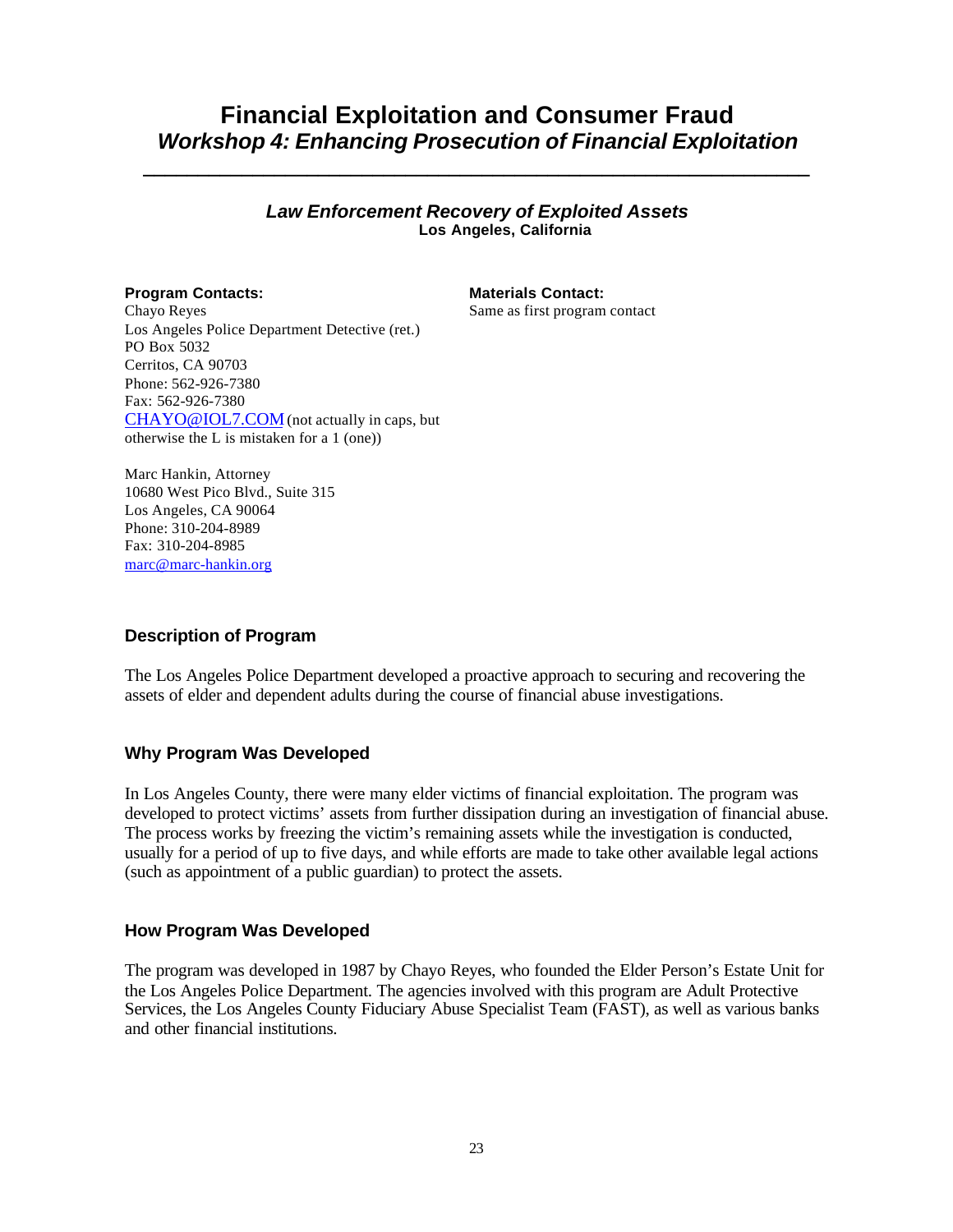### **Accomplishments and Lessons Learned**

The program has secured or recovered more than \$100 million for victims of financial exploitation. This recovery vastly improves the quality of life of the victims, as they can maintain their independence using their own funds rather than relying on family members or the government for help.

Chayo Reyes and his former partner, Dave Harned, have provided training about the Elder Estate Recovery Unit and the tactics they used to law enforcement officers, APS workers, and many others across the nation.

In order to expand use of the Elder Estate Recovery Unit methodology across California, Chayo Reyes and Dave Harned co-authored a bill supporting program expansion. That bill, California SB 1742, was signed into law by Governor Gray Davis on September 28, 2000.

The major obstacle faced by the program has been that many law enforcement officers and prosecutors are not aware of the procedure to freeze assets or the attendant law.

The key lessons learned are the importance of:

- educating law enforcement officers and prosecutors about procedures and laws that enable them to protect victim assets;
- networking with APS, the ombudsman, and other organizations and establishing a FAST; and
- enacting early on a law supporting the use of the Elder Estate Recovery Unit concept.

*Materials are available at no charge.*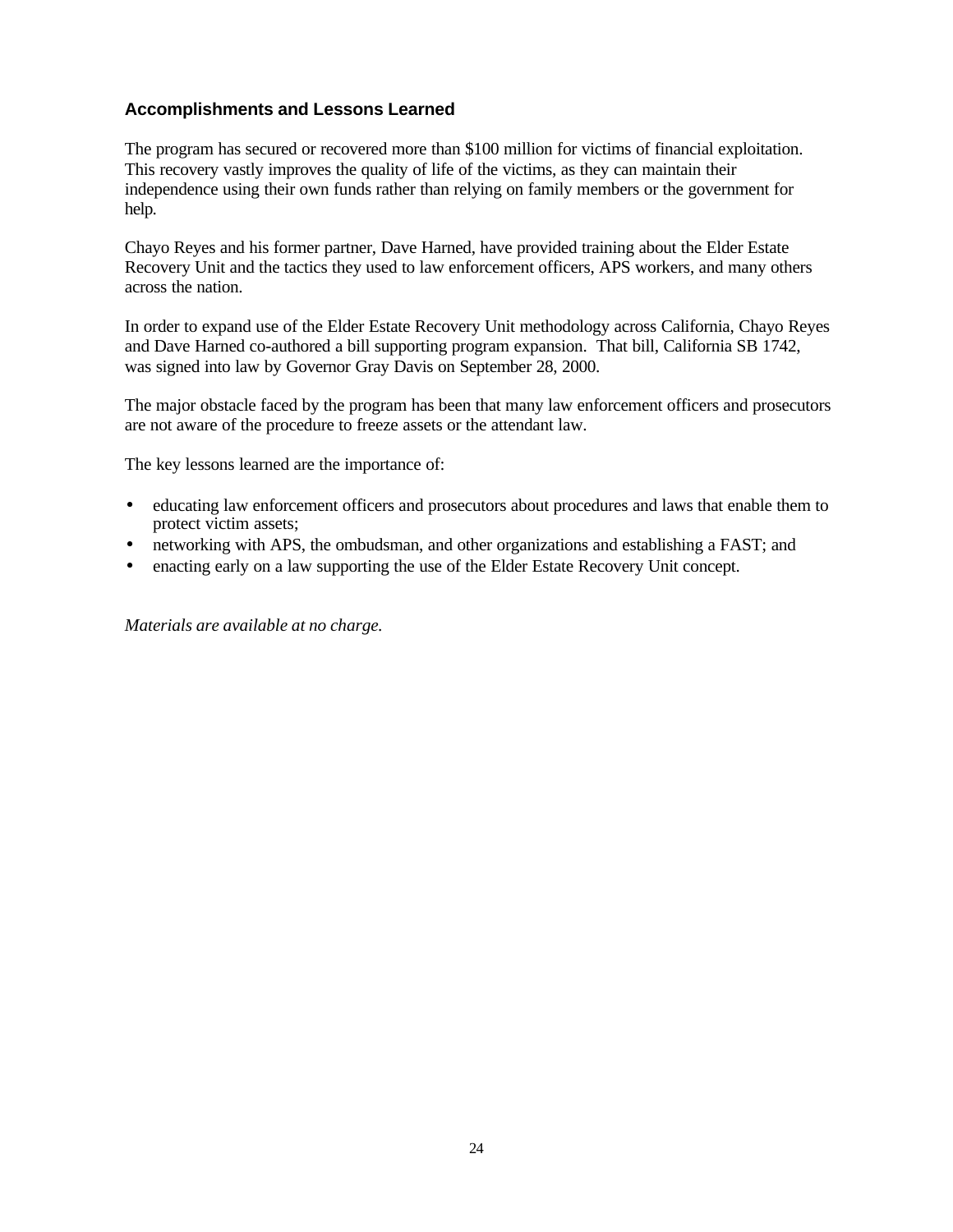# **Financial Exploitation and Consumer Fraud** *Workshop 4: Enhancing Prosecution of Financial Exploitation*

\_\_\_\_\_\_\_\_\_\_\_\_\_\_\_\_\_\_\_\_\_\_\_\_\_\_\_\_\_\_\_\_\_\_\_\_\_\_\_\_\_\_\_\_\_\_\_\_\_\_\_\_\_\_\_\_\_\_\_\_\_

#### *Identifying, Prosecuting and Preventing Elder Abuse* **Office of the Ventura County District Attorney Ventura, California**

Audry L. Rohn Deputy District Attorney Ventura County District Attorney 800 S. Victoria Avenue Ventura, CA 93009 Phone: 805-654-2288 Fax: 805-654-3850 audry.rohn@mail.co.ventura.ca.us

#### **Program Contact: Materials Contact:**

Jose Velasco Victim Advocate Victim Services Ventura County District Attorney 800 South Victoria Avenue Ventura, CA 93009 Phone: 805-654-3314 Fax: 805-654-3850 jose.velasco@mail.co.ventura.ca.us

### **Description of Program**

The Ventura County District Attorney, Michael D. Bradbury, created an elder abuse program to prevent and protect older persons from abuse and to prosecute their offenders. This is done by reaching out to the community and by educating seniors on how to identify, prevent, and report crimes committed against them. Great effort is put into recovering monies taken from senior victims and in enforcing restitution ordered by courts.

## **Why Program Was Developed**

The program initially was established due to the recognition that older victims have special needs. Those needs can best be served by offering specially trained victim advocates, prosecutors, and investigators to work with them and handle their cases.

## **How Program Was Developed**

The team has grown from one deputy district attorney (DDA) and one victim advocate in 1994 to two DDAs, one investigator, three investigative assistants, and three victim advocates.

After appointing a DDA to prosecute elder abuse offenders, the office started networking with other partners. Ventura County had a previously established Interagency Elder Abuse Council. The members of the council included Adult Protective Services (APS), law enforcement, Long Term Care Ombudsman, Area Agency on Aging, senior nutrition, senior outreach, mental health, Grey Law (nonprofit), among others. The members of the council placed little trust in the DA's office, law enforcement, or APS since, historically, little had been done to protect Ventura County seniors. APS staff had been cut to the bone and they rarely cross-reported incidents of abuse to law enforcement, despite legal requirements to do so, due to (1) a lack of interest by law enforcement; (2) a philosophy that was hostile toward permitting law enforcement to criminalize abuse situations; and (3) a refusal to breach perceived "client confidentiality."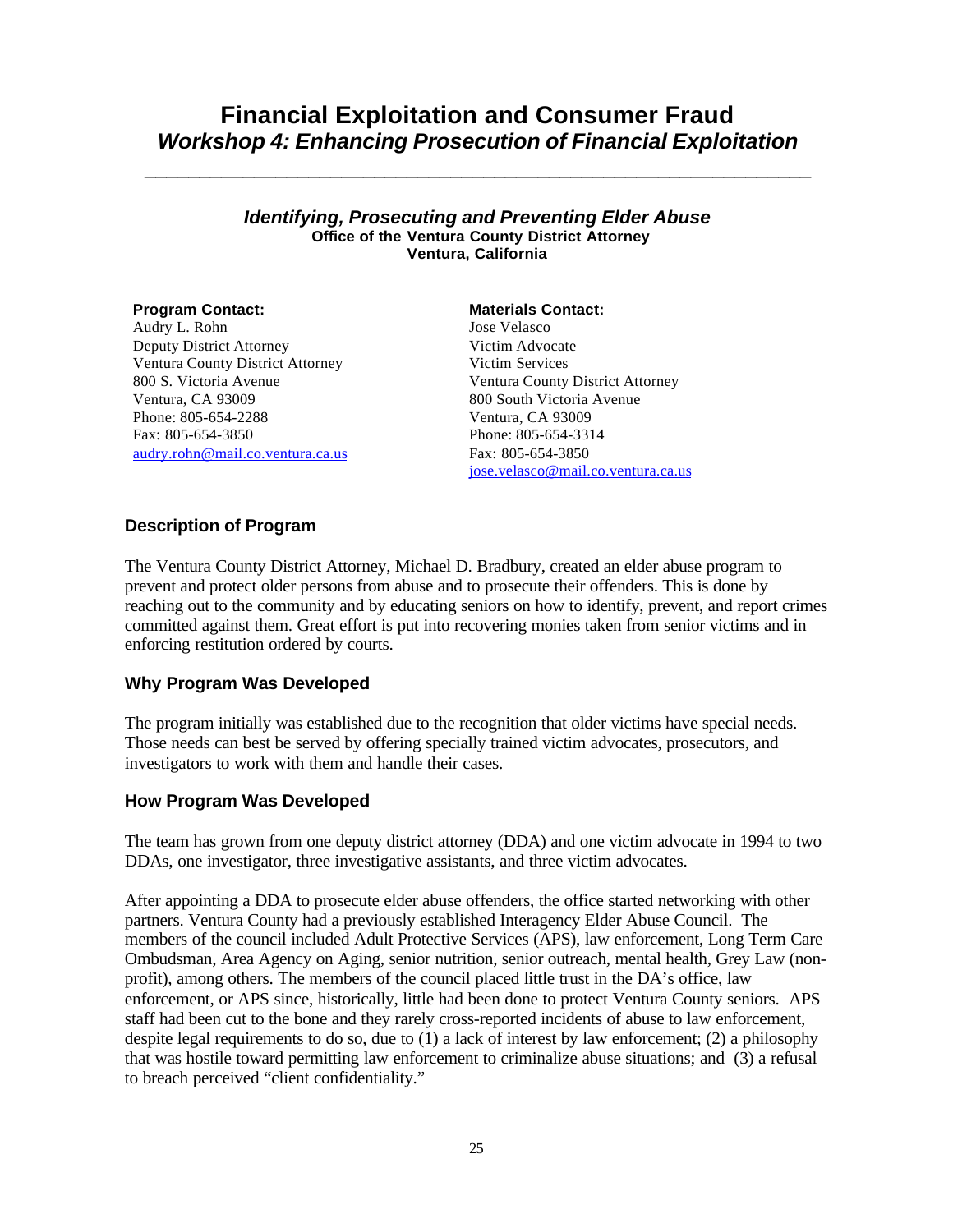The District Attorney's office took the lead in uniting these critical partners by reaching out and establishing lines of communication with these groups. It worked with APS and encouraged them to cross-report incidents of abuse to law enforcement and educated them on what they could disclose without violating client confidentiality. The office trained law enforcement on how to investigate elder abuse cases and trained both APS and law enforcement on elder abuse prosecution and how their work is essential in successfully protecting seniors and punishing their offenders.

Presently, the office is involved with the District Attorney's Elder Abuse Prosecution Team, the Ventura County Interagency Elder Abuse Council, and the Adult Case Management Council (ACMC). The ACMC meets monthly, and APS workers profile seemingly impossible cases of abuse and neglect in a confidential setting. Partners work together to offer solutions to these particularly difficult cases.

The DA's work on elder abuse has been funded by three grants from state VOCA monies totaling \$377,500 as well as an Area Agency on Aging grant of \$25,000.

## **Accomplishments and Lessons Learned**

One of the proudest accomplishments of the program has been creating a working, multi-disciplinary team. Through great effort, mutual cooperation has been established among the DA's office and Adult Protective Services, the Long Term Care Ombudsman, the Department of Social Services Community Care Licensing Division, the Ventura County Public Guardian, and local law enforcement. Training has been provided to these groups on identification and prosecution of elder abuse.

The office has conducted an extensive community outreach campaign, including posters at bus stop, radio PSAs in both English and Spanish, presentations to thousands of seniors in a variety of settings, and dissemination of hundreds of thousands of senior crime prevention materials packets. The Elder Abuse Prosecution Team members have presented to audiences throughout California, Utah, Texas, and in nationwide symposiums.

The office has reviewed more than 250 cases of elder abuse since 1994. Cases are prosecuted vertically to ensure continuity for the victims and expertise in the area of elder abuse among the prosecutors. To date, the office has a 100 percent success rate in elder abuse prosecution.

One of the ongoing obstacles involves training law enforcement at the street level to spend sufficient time to properly investigate elder abuse cases. Elder abuse crimes require a great deal of investigative time and resources. Financial crimes require the gathering of information on numerous banks and real estate transactions, and other documentation. In many fraud cases, a professional must assess the mental capacity of an older victim. Law enforcement, which already is overtaxed, must find a way to provide ongoing training to their street officers and permit them to conduct proper investigations.

Key lessons learned include the importance of establishing lasting, trusting relationships through good communication. Be persistent. Don't be afraid to ask for help and don't be afraid to use the press as a tool for change and dissemination of ideas.

*A Law Enforcement Protocol, prescription cards, place mats, Senior Crime Prevention Handbooks, Senior Resource cards, and other materials are published in English and Spanish and include audio tapes for the visually impaired.*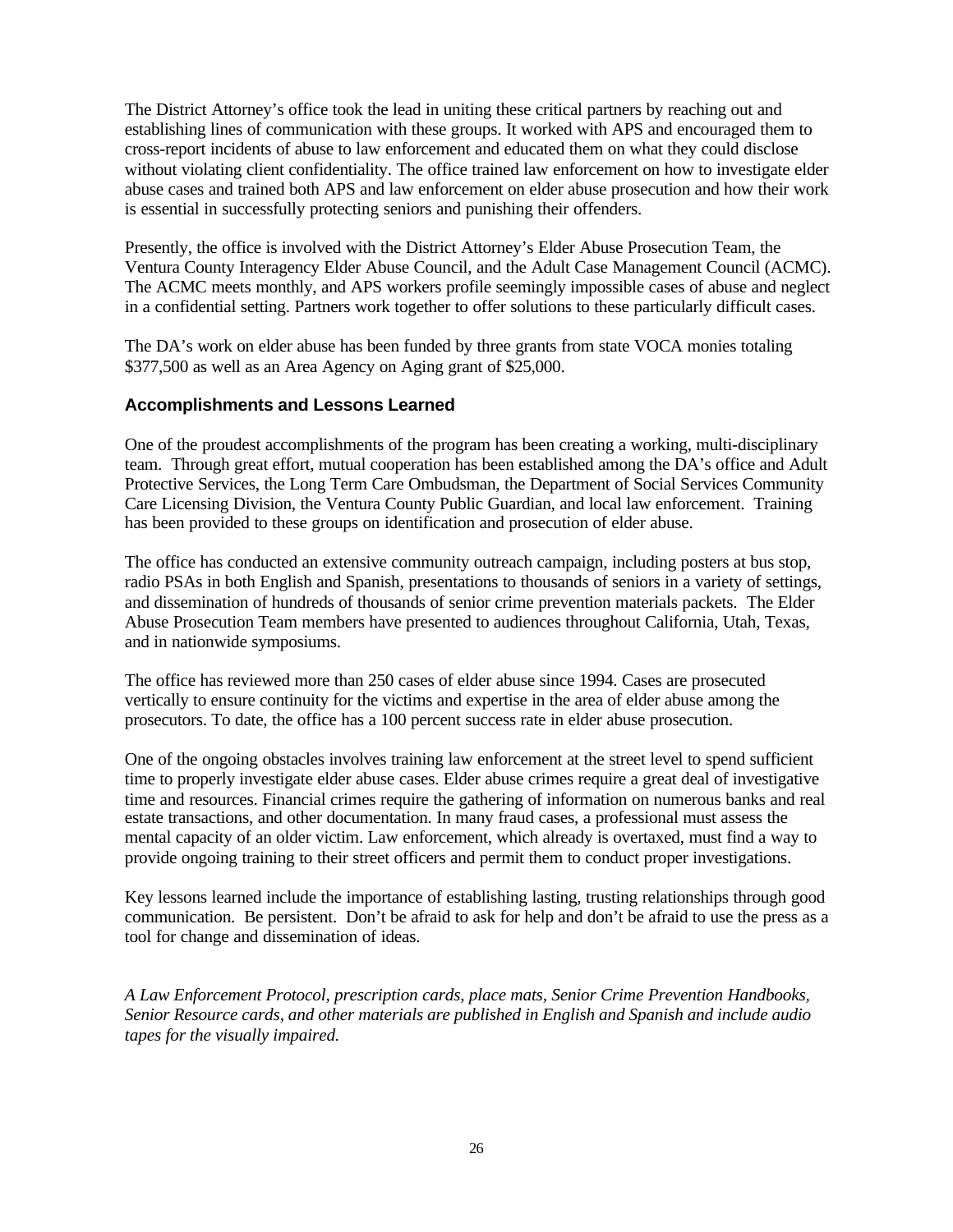# **Financial Exploitation and Consumer Fraud Workshops** *Workshop 4: Enhancing Prosecution of Financial Exploitation*

**\_\_\_\_\_\_\_\_\_\_\_\_\_\_\_\_\_\_\_\_\_\_\_\_\_\_\_\_\_\_\_\_\_\_\_\_\_\_\_\_\_\_\_\_\_\_\_\_\_\_\_\_\_\_\_\_\_\_\_\_\_\_\_\_\_\_\_\_\_\_\_\_\_\_\_\_\_\_\_\_\_\_**

#### *Delaware Attorney General's "Elder Abuse and Exploitation Project"* **Delaware Department of Justice Wilmington, Delaware**

M. Jane Brady Attorney General State of Delaware 820 North French Street Wilmington, DE 19801 Phone: 302-577-2610 Fax: 302-577-2610 jbrady@state.de.us

#### **Program Contact: Materials Contact: Materials Contact:**

Lester Johnson Special Investigator State of Delaware Department of Justice, Criminal Division 45 The Green Sykes Building Dover, DE 19901 Phone: 302-739-4211 Fax: 302-739-2570 ljohnson@state.de.us

#### **Description of Program**

Since 1995, the Delaware Attorney General's Elder Abuse and Exploitation Project has hired two investigators to work on complaints and lend investigative support to police agencies investigating financial exploitation cases. In addition, a full-time prosecutor has been assigned to prosecute these cases. The goal of the project is to provide prosecution-based assistance to elderly victims of abuse, neglect, and exploitation.

#### **Why Program Was Established**

The project was established due in large part to the Attorney General's commitment to protect the most vulnerable segments of the population. Prior to the inception of this program, financial exploitation cases were for all intents and purposes, not actively investigated. Traditional law enforcement agencies viewed most reported incidents as civil cases and would refer the complainant to private legal council or to a civil court. Therefore, General Brady assigned a Deputy Attorney General to meet informally with Adult Protective Services (APS) workers and screen their cases for prosecutorial merit. It became apparent that social services and law enforcement were not on the same page regarding how the cases should be addressed. The concept for the project was developed from these early meetings.

#### **How Program Was Established**

The project was established in October 1995. Initially, the project involved the Department of Justice, APS, and law enforcement agencies throughout the state. The project received \$115,225 in Federal funds (Victims of Crime Act monies) and the State contributed \$28,806 during the three-year year period. The funding was used to hire personnel, purchase equipment, and cover other operating costs.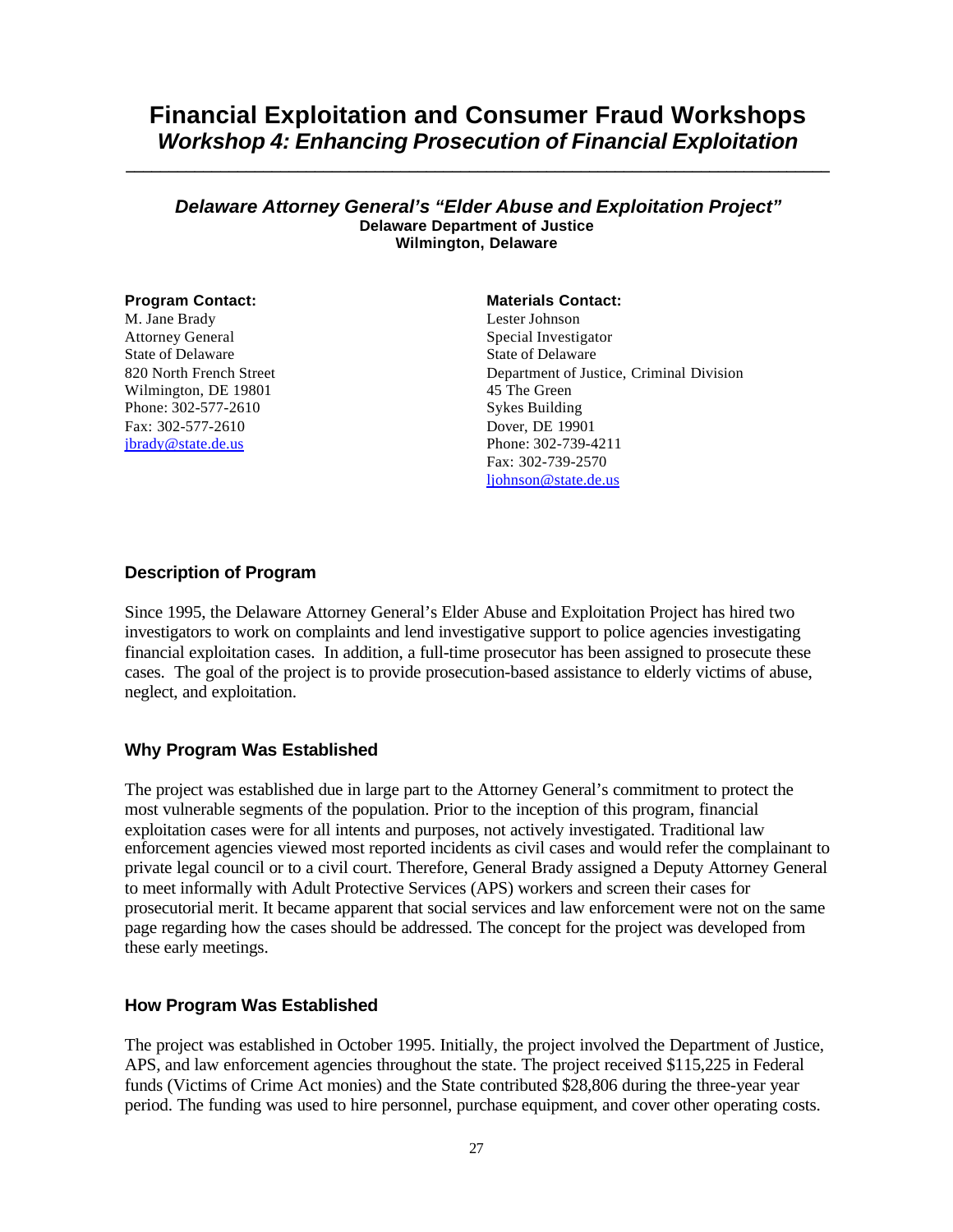Because of this program, the Attorney General's office now has two investigators who actively work on complaints and lend investigative support to police agencies investigating financial exploitation cases.

The project now involves the entire aging network, as well as others interested in elder issues. All of these groups were brought to the table by the Attorney General while forming the Attorney General's Senior Victim Task Force. The task force is composed of representatives from the criminal justice system, social service agencies, volunteer service providers, community organizations, the banking and insurance industries, the medical community, and the community at large. The group meets monthly and has been broken down into subcommittees, which are examining the laws of Delaware, the policies of the courts and agencies, the communication and cooperation between and within the public and private sectors, and the coordination of services to address the needs of older victims. Of special note is the development of a statewide law enforcement protocol as well as significant changes to criminal statutes dealing with offenders who victimize the elderly/infirmed.

## **Accomplishments and Lessons Learned**

Prior to the inception of this program, financial exploitation cases were not actively investigated. Traditional law enforcement agencies viewed most reported incidents as civil cases and would refer the complainant to private legal counsel or to a civil court. In 1993, APS investigated more than 200 cases of financial exploitation. During that year, the number of referrals by APS for criminal prosecutions was negligible because of lack of police and prosecutorial resources. By contrast, in the year 1997, APS referred 121 cases to the Attorney General's office, 84 percent of which represented allegations of financial exploitation. Augmented by the assignment of a full-time prosecutor, the project initiated prosecution in 25 cases, achieving an enviable 100 percent conviction rate. The great majority of those convicted were sentenced to jail terms despite sentencing guidelines suggesting probation.

The program has raised public awareness regarding the vulnerability of older citizens living in the community, either in their own home or the home of a relative/caregiver. In addition, the program has heightened awareness in the law enforcement community that these issues are not only a social service problem, but also a police problem. Raising both public and professional awareness have been accomplished through aggressive public education and in-service training programs.

The major obstacle in the Elder Abuse and Exploitation Project has been trying to improve the communication among social service and law enforcement agencies. However, through an aggressive training program and regular interaction with social service and law enforcement agencies, headway is being made. The statewide law enforcement protocol mentioned above is also helping to overcome this obstacle.

The key lesson learned is that interagency cooperation is essential to this sort of project.

*Materials are available at no cost.*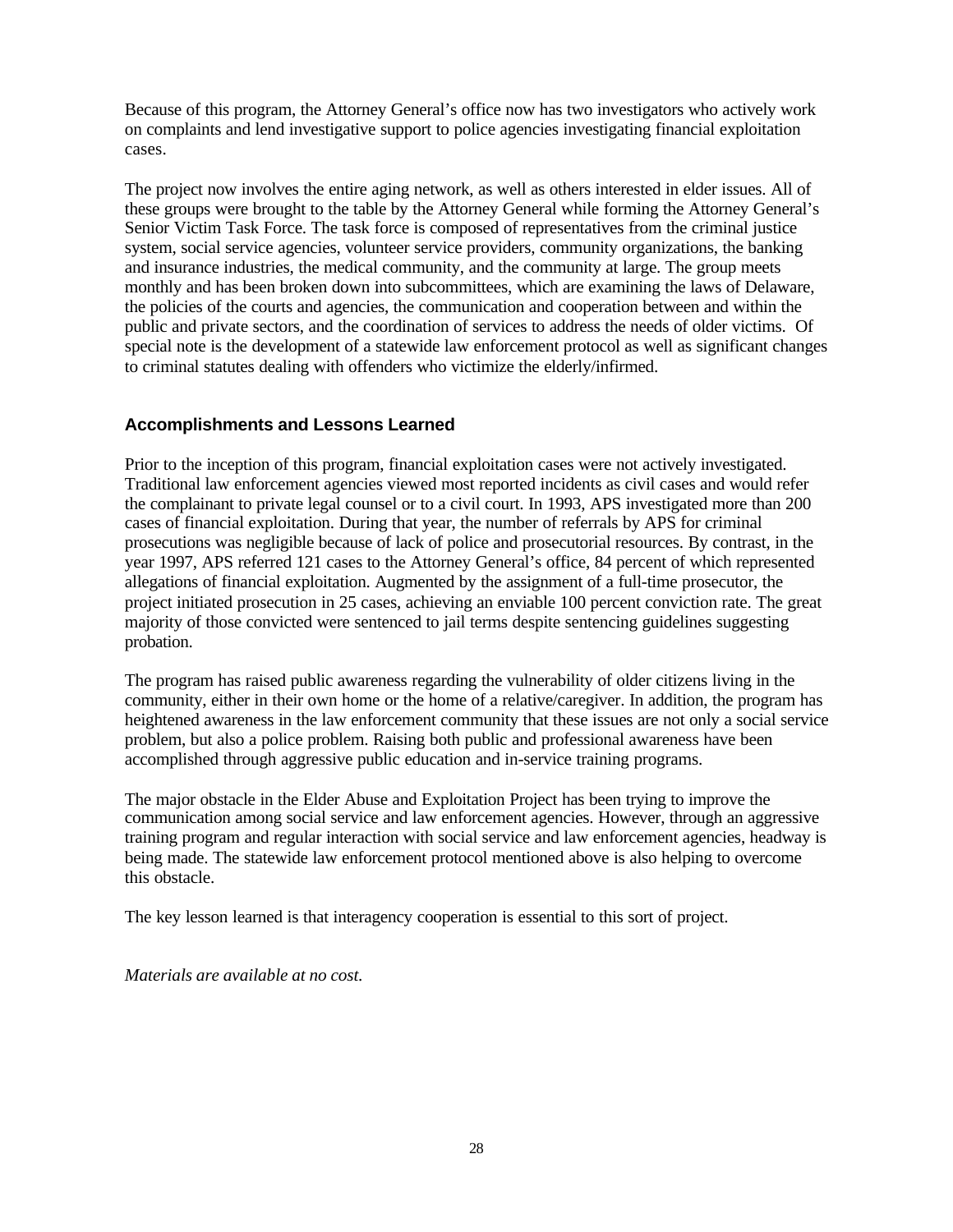# **Financial Exploitation and Consumer Fraud** *Workshop 4: Enhancing Prosecution of Financial Exploitation*

**\_\_\_\_\_\_\_\_\_\_\_\_\_\_\_\_\_\_\_\_\_\_\_\_\_\_\_\_\_\_\_\_\_\_\_\_\_\_\_\_\_\_\_\_\_\_\_\_\_\_\_\_\_\_\_\_\_\_\_\_\_**

#### *Team-Building Strategies in the District of Columbia* **Office of the U.S. Attorney for the District of Columbia, Economic Crime Section Washington, DC**

Judith Kozlowski Assistant United States Attorney U.S. Attorney's Office, District of Columbia Economic Crime Section 555 Fourth Street, NW Washington, DC 20001 Phone: 202-514-6964 judith.kozlowski@usdoj.gov

#### **Program Contact: Materials Contact:**

Karyn Barquin DC Office on Aging Chair, Financial Abuse Committee 441 Fourth Street, NW Washington, DC 20001 Phone: 202-727-8367 kbarquin-age@dcgov.org

#### **Description of Program**

The goal of the Financial Abuse Consulting Team (FACT) is to provide a structure within which cases of financial exploitation of the elderly in the District of Columbia can be presented, assessed, and referred as appropriate. By providing a multidisciplinary team approach involving law enforcement and social services resources as well as other areas of specific expertise, this program seeks to evaluate, investigate, and prosecute more quickly and effectively cases of financial exploitation in both the local and federal court systems.

#### **Why Program Was Developed**

FACT was formed to provide ready expertise in many areas to members of the Adult Abuse Prevention Committee who routinely handle financial exploitation cases. The professional expertise brought to these cases by the FACT will enable committee members, including the U.S. Attorney's Office Economic Crime Section, the District's Office of the Corporation Counsel Family Services Division, Adult Protective Services, and the Long-Term Care Ombudsman program, to work more quickly and effectively to reduce the harm suffered by victims of this form of abuse. Before FACT was formed, cases of financial exploitation languished because there was no central repository of information on how to handle them.

#### **How Program Was Developed**

The Financial Abuse Consulting Team (FACT) program is based on the Los Angeles County Fiduciary Abuse Specialist Team (FAST) model. The program was developed this year through the Adult Abuse Prevention Committee and the District of Columbia Office on Aging.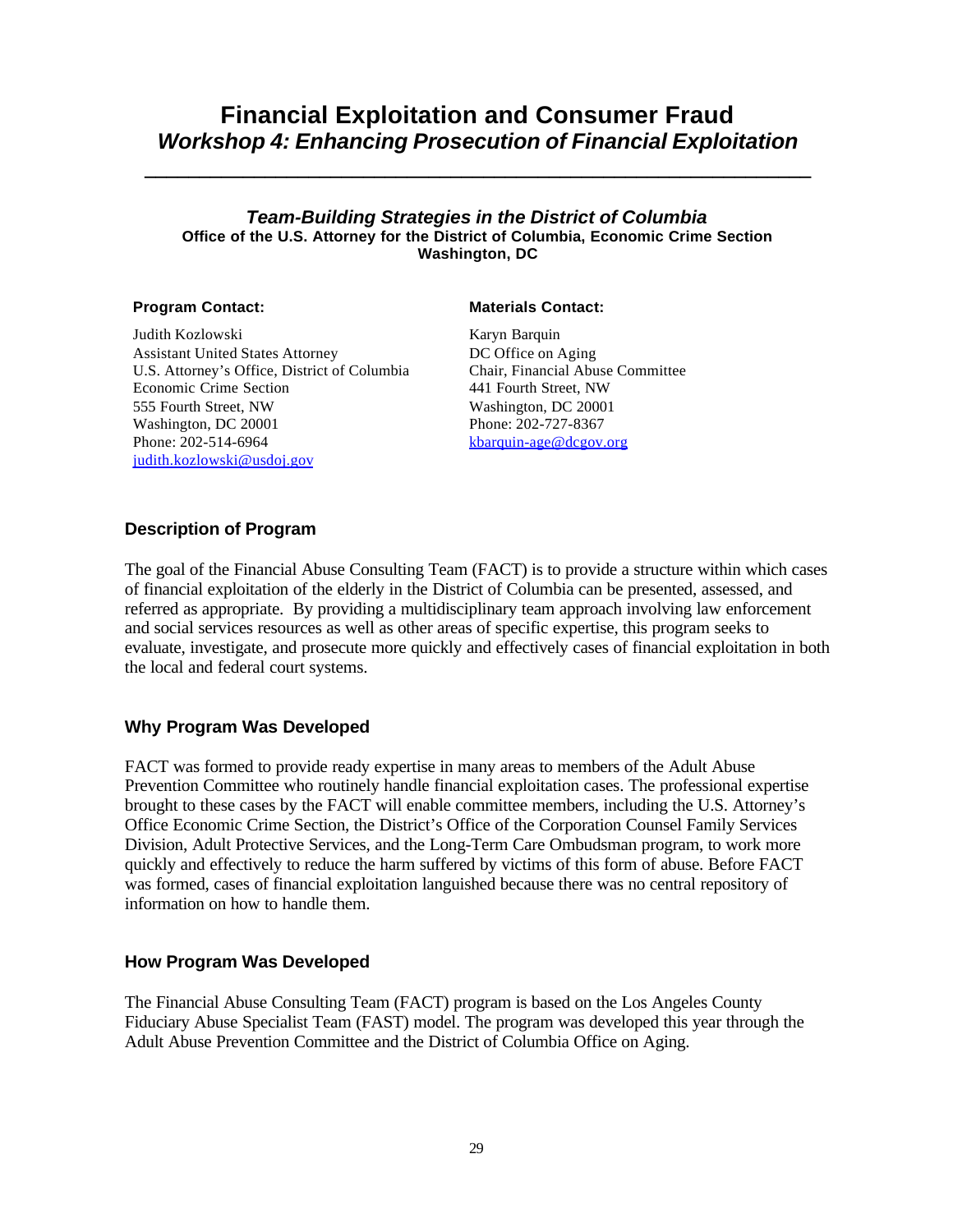## **Accomplishments and Lessons Learned**

This is a new program, but through an informal program of the same nature and purpose, 40 cases have been referred, investigated, and prosecuted in the last three years.

The members of FACT are actively cooperating in drafting proposed legislation to encompass both civil and criminal issues that touch on financial exploitation of the elderly. Team members are seeking grant funding for the project.

The obstacles faced by the project to date include:

- the need to constantly create awareness of the severity and rampant nature of financial exploitation of the elderly; and
- the need to constantly educate others about the enormous time commitment involved in prosecuting cases of financial exploitation and the resulting need for adequate law enforcement resources.

The key lesson learned so far is that every single case needs a multidisciplinary approach and that teamwork and communication is critical to achieve successful prosecution.

*Available materials include an outline of the FACT program based on the Los Angeles County FAST model, and a directory of participants. The outline is free of charge.*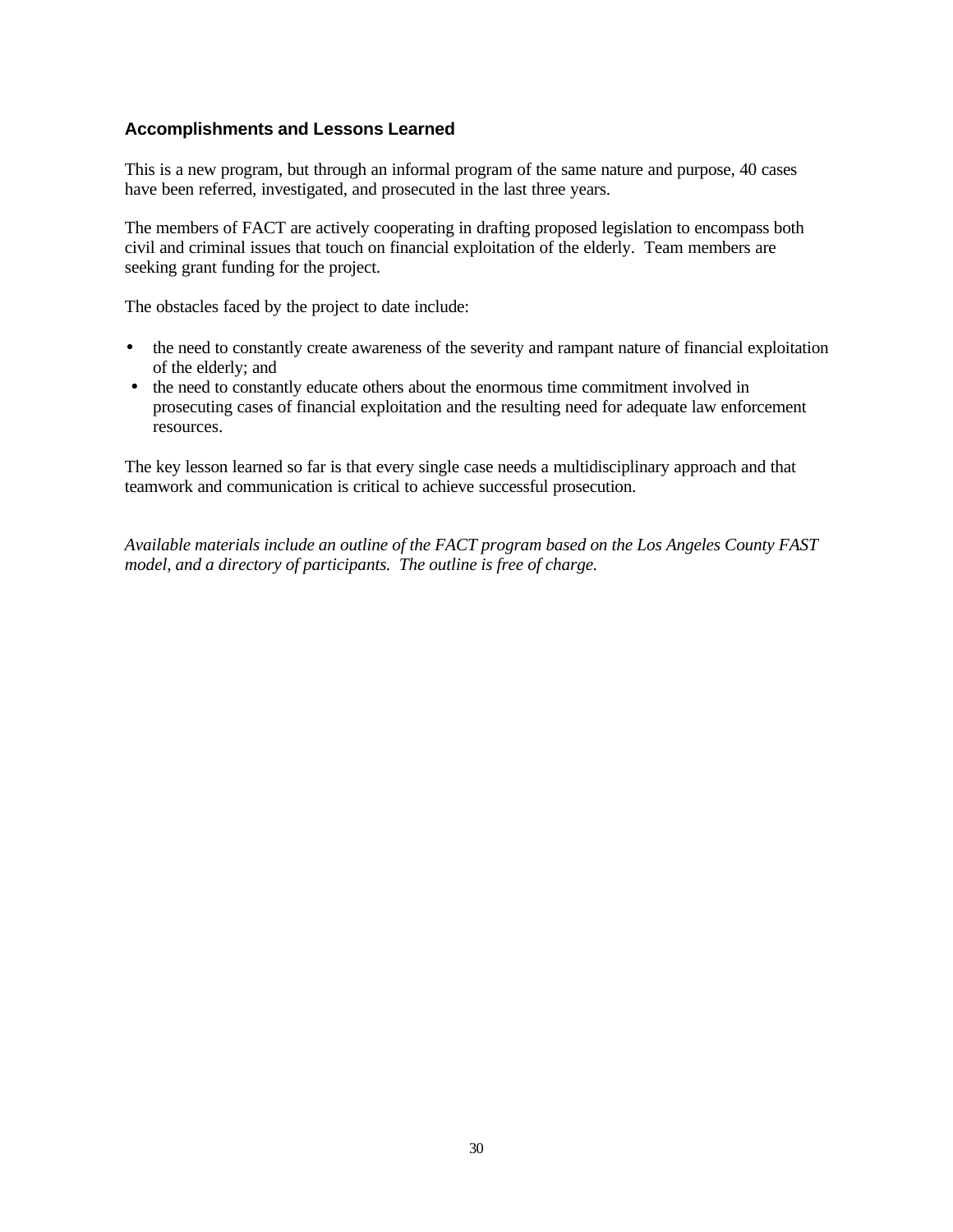# **Financial Exploitation and Consumer Fraud** *Workshop 5: Combating Consumer Fraud Through Litigation*

**\_\_\_\_\_\_\_\_\_\_\_\_\_\_\_\_\_\_\_\_\_\_\_\_\_\_\_\_\_\_\_\_\_\_\_\_\_\_\_\_\_\_\_\_\_\_\_\_\_\_\_\_\_\_\_\_\_\_\_\_\_**

#### *Ohio Attorney General's Senior Protection Initiative* **Office of the Attorney General Columbus, Ohio**

Jackie DeGenova Assistant Chief Consumer Protection Section Ohio Attorney General's Office 30 E. Broad Street, 25th Floor Columbus, OH 43215 Phone: 614-466-1305 Fax: 614-466-8898 JdeGenova@ag.state.oh.us

#### **Program Contact: Materials Contact:**

Judy Stansbury Senior Initiative Coordinator Ohio Attorney General's Office 30 E. Broad Street, 25th Floor Columbus, OH 43215 Phone: 614-466-5610 Fax: 614-995-0123 jstansbury@ag.state.oh.us

*Web site: www.ag.state.oh.us*

#### **Description of Program**

The Senior Protection Initiative is an effort of the Ohio Attorney General's Office that aims to establish statewide resource development, consumer education, and training opportunities for those working with senior citizens, people with disabilities, low income people, victims of abuse and victims of natural disasters. Under the Initiative, the Attorney General's Office has sponsored a statewide conference and formed an interdisciplinary task force. The Initiative also involves a number of litigation efforts.

#### **Why Program Was Developed**

The Senior Protection Initiative began in March, 2000, as a means of gathering and exchanging information between organizations and individuals dedicated to assisting senior citizens and other vulnerable populations on Ohio. Attorney General Montgomery has pledged to identify and prosecute fraudulent conduct by unscrupulous businesses that prey upon Ohio's most vulnerable populations.

#### **How Program Was Developed**

In June, 2000, the Ohio Attorney General's office hosted a state-wide conference, designed to identify successful programs, unmet needs, duplications of services, and goal setting for a more cohesive means of meeting the needs of Ohio's vulnerable populations. A task force developed as a result of the conference, including members of AARP, law enforcement, state and agency administrators, victim advocates, and adult protective services, to name a few.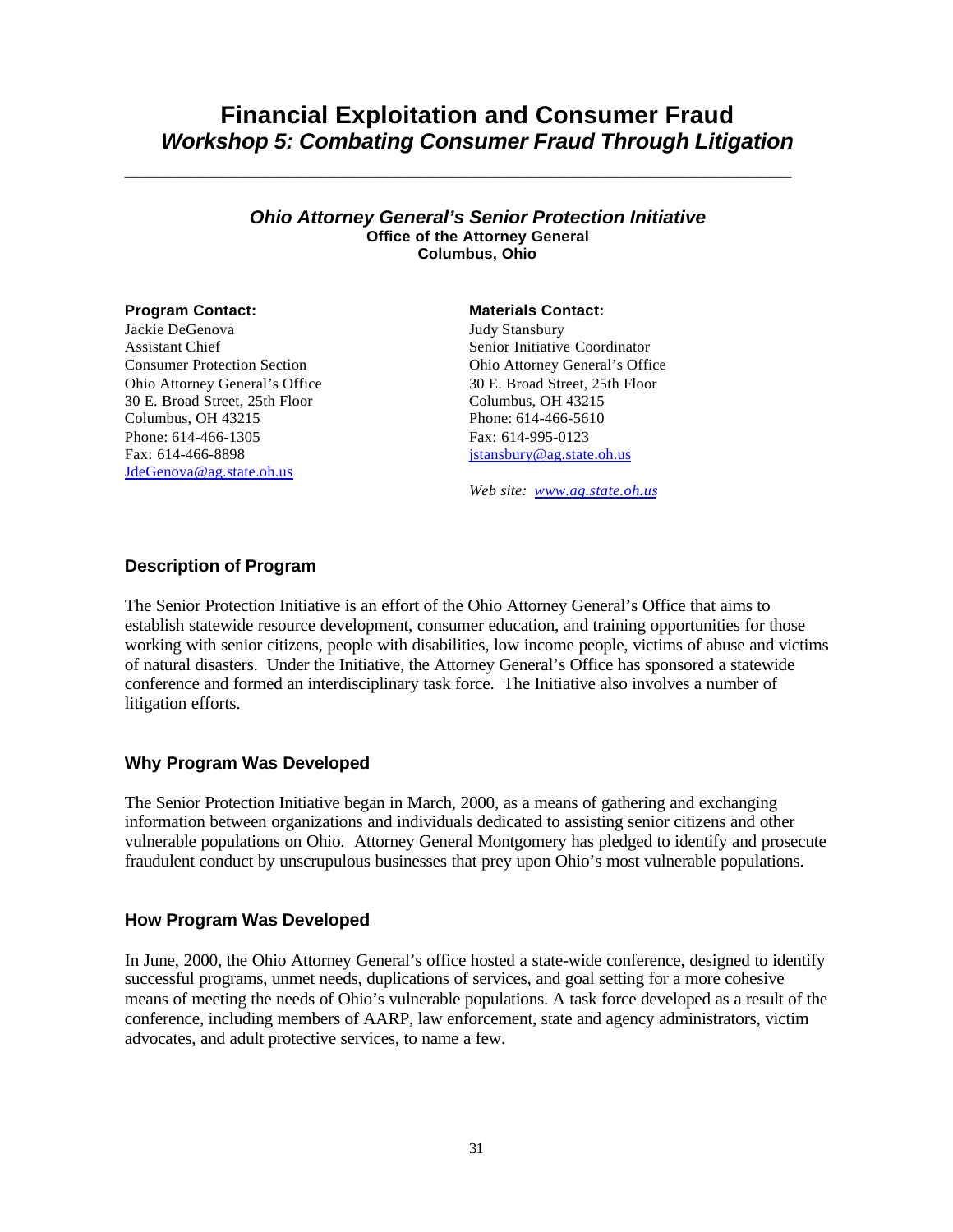### **Accomplishments and Lessons Learned**

Collaborations with other professionals and agencies, such as victim advocates, social services, and law enforcement are very important in helping to identify fraud against seniors. Victim advocates have prepared victim impact statements, which are submitted to the court. In addition, the advocates and social services professionals are trained to assist victims' emotional well-being. This, in turn, facilitates investigation and prosecution. Other important collaborations have involved state, federal and Canadian law enforcement, Triad, AARP, the Federal Emergency Management Agency, the Ohio Peace Officers Training Academy, Adult Protective Service, Meals on Wheels, the Ohio Department of Aging, the Columbus Urban League, Retired Seniors Volunteer Program, and the Ohio State University Extension.

As a direct result of the June conference, the Consumer Protection Section received several referrals for investigation. This collaboration has resulted in successful prosecutions and civil actions to obtain restitution. Of the 50 criminal cases currently active in the Section, half involve seniors as victims. The office has had tremendous success in criminal and civil cases made possible by the cooperative efforts with senior services agencies and law enforcement. These have involved coin con artists, home improvement fraud, telemarketing, cemetery scams, and "sweetheart swindles." Many of these cases involved multi-state issues, thereby making it necessary to work with federal entities as well as law enforcement and prosecutors in other states.

The primary obstacle to establishing collaboration with the various agencies was identifying what assistance already existed for vulnerable populations, where overlap of services existed, and how the Attorney General's office could be effective with the existing services. While the obstacles continue, overcoming them has been facilitated by networking and good communication among those involved.

Lessons learned include the importance of discussing cases involving fraud (civil or criminal) with local law enforcement, prosecutors, and judges and meeting with local and state senior services and professionals. Education of the public as well as those in the judicial system is crucial to getting the victimization recognized and prosecuted.

*Materials about the Senior Protection Initiative and consumer fraud litigation are available at no charge. Call 614-466-8831 or toll-free in Ohio at 800-282-0505.*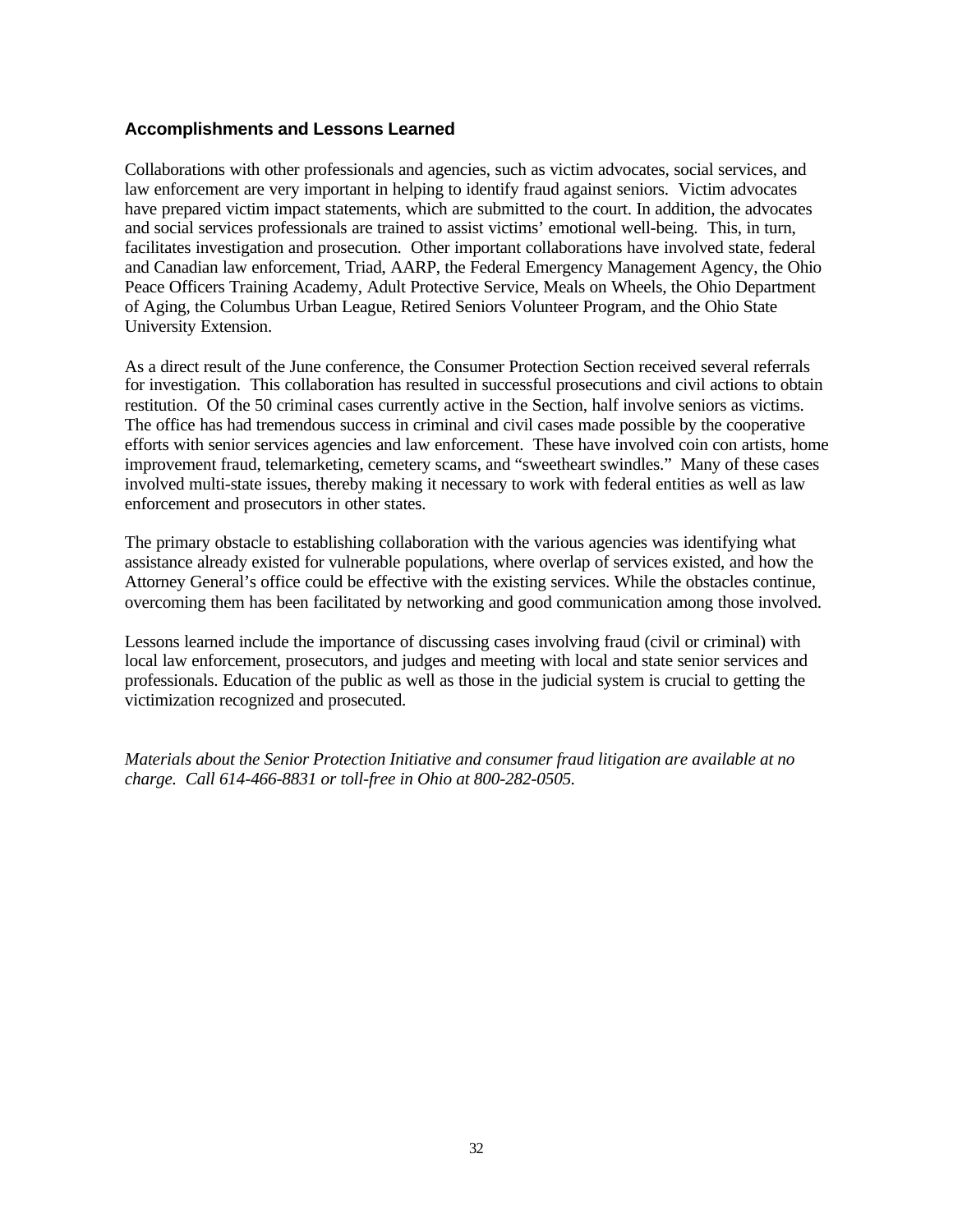# **Financial Exploitation and Consumer Fraud** *Workshop 5: Combating Consumer Fraud Through Litigation*

**\_\_\_\_\_\_\_\_\_\_\_\_\_\_\_\_\_\_\_\_\_\_\_\_\_\_\_\_\_\_\_\_\_\_\_\_\_\_\_\_\_\_\_\_\_\_\_\_\_\_\_\_\_\_\_\_\_\_\_\_\_**

#### *AARP Foundation Litigation* **AARP Foundation Washington, DC**

#### **Program Contacts: Materials Contact:**

Deborah M. Zuckerman Senior Attorney AARP Foundation 601 E Street, NW Washington, DC 20049 Phone: 202-434-6045 Fax: 202-434-6424 dzuckerman@aarp.org

AARP Foundation Litigation 601 E Street, N.W. Washington, D.C. 20049 Phone: 202-434-2063 Fax: 202-434-6424

Web Site: www.aarp.org/foundation/litigation.html

Stuart Cohen Managing Attorney AARP Foundation Litigation 601 E Street, NW Washington, DC 20049 Phone: 202-434-2063 Fax: 202-434-6424 scohen@aarp.org

## **Description of Program**

The AARP Foundation has filed a lawsuit with the Florida Attorney General's Office that challenges the marketing and sales practices of two living trust companies. Several amicus curiae (friend of the court) briefs have been filed in consumer protection cases brought by various attorneys general. The AARP Foundation learned about cases and found co-counsel through the National Association of Consumer Advocates, the National Consumer Law Center, the National Association of Attorneys General Elderly and the Law Committee, and the National Association of Consumer Agency Administrators.

#### **Why Program Was Developed**

The living trust companies against whom the lawsuit were filed targeted older people and used AARP's name in their marketing materials. The amicus curiae briefs filed by the AARP Foundation have involved the following issues: the authority of the attorneys general to seek restitution for consumers; the rights of pre-need funeral purchasers when the funeral home goes out of business; whether an auto title pawn shop is entitled to the pawn shop exemption under a state consumer protection statute; and whether there was sufficient proof to support a judgment against a large sweepstakes promoter.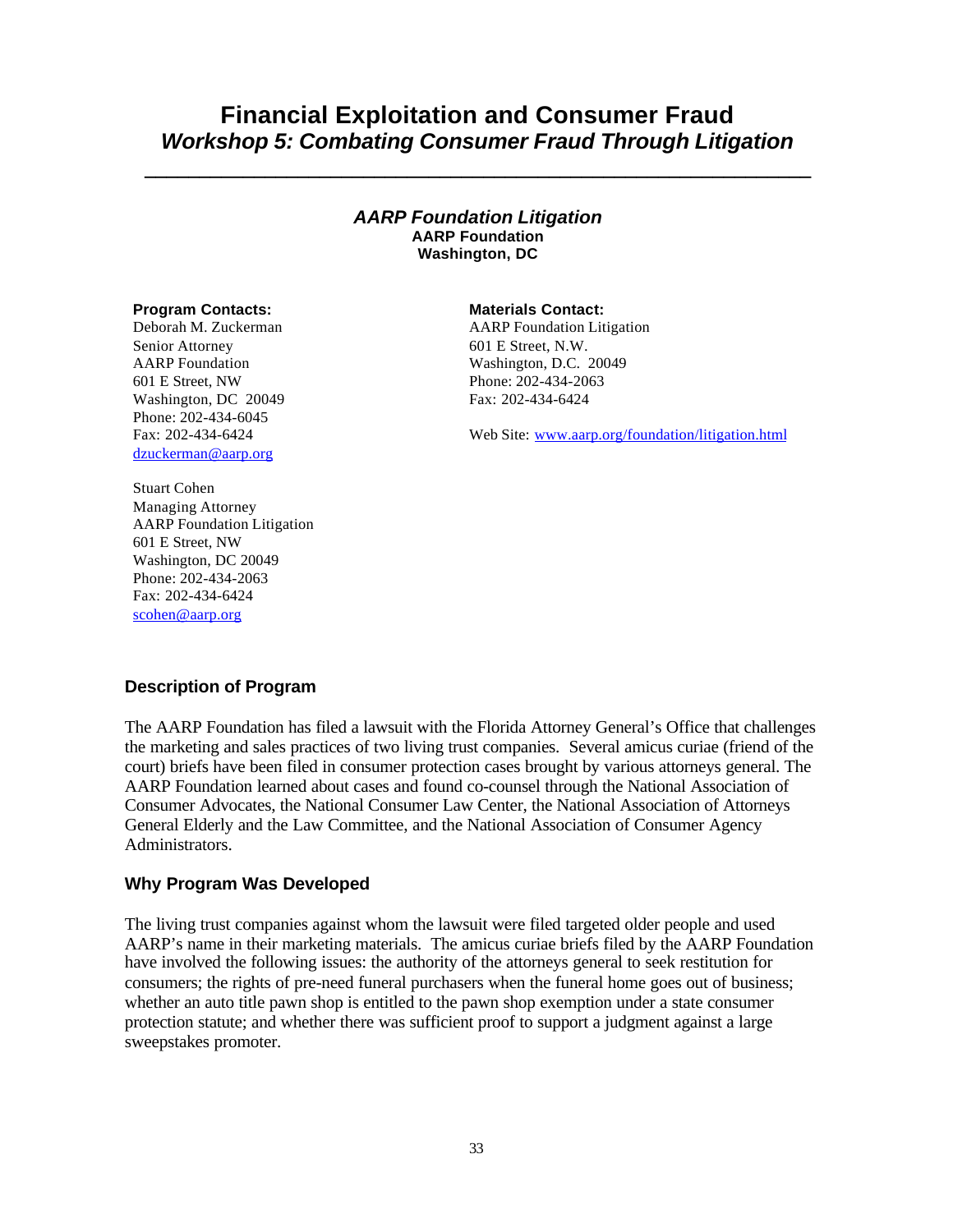## **How Program Was Developed**

Collaborations with the organizations indicated above were established by conducting outreach to the organizations and their members, participating on their listserves, and by speaking at and attending their annual conferences.

#### **Accomplishments and Lessons Learned**

A settlement has been reached with one living trust company defendant which requires the defendant to stop the practices alleged in the complaint and provide restitution to customers (unfortunately, the latter is unlikely since the company declared insolvency). The case is proceeding against the other defendant.

The major obstacle encountered is the failure of enforcement agencies to realize or remember that AARP is available as a resource to act as co-counsel, co-plaintiff, amicus, and/or as a source of possible victims. While this is most probably an oversight, a way of overcoming this is to make sure that the AARP is considered when an agency is investigating or initiating enforcement actions. Moreover, in some cases, an enforcement agency may decide not to bring an action that still might be appropriate for private litigation, and AARP might be able to represent the victims. Confidentiality issues are likely to arise in some instances, but probably can be overcome on a case-by-case basis.

A key lesson learned is that more outreach to these organizations, on a more regular basis, might help the organizations remember that the AARP Foundation is looking for good cases to litigate and support.

*A short "fact sheet" is available free of charge, and there are materials on the web site. Also available are copies of amicus curiae ("friend of the court") briefsin federal and state court cases challenging a range of financial fraud and unfair and deceptive acts and practices around the country.*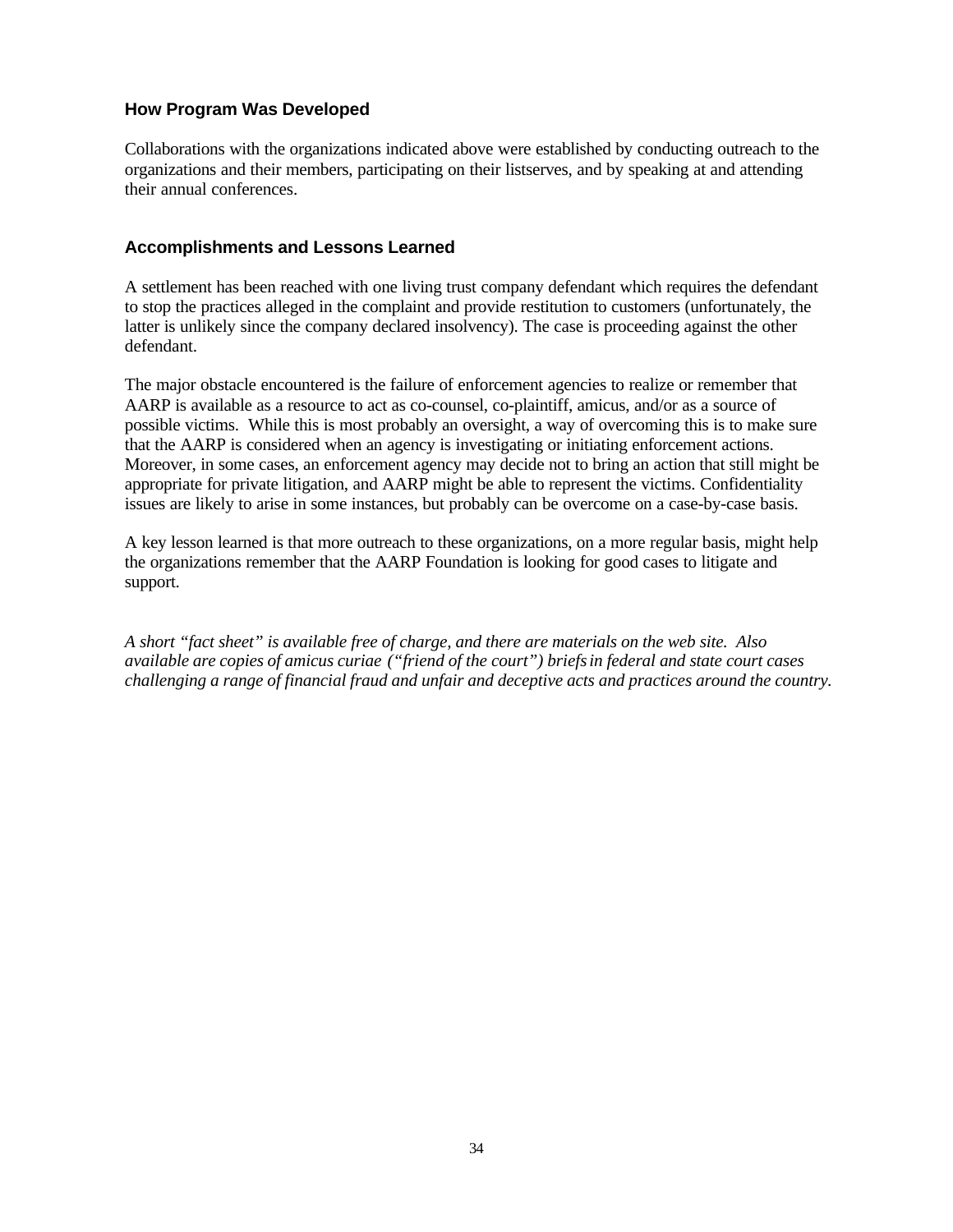# **Financial Exploitation and Consumer Fraud** *Workshop 5: Combating Consumer Fraud Through Litigation*

\_\_\_\_\_\_\_\_\_\_\_\_\_\_\_\_\_\_\_\_\_\_\_\_\_\_\_\_\_\_\_\_\_\_\_\_\_\_\_\_\_\_\_\_\_\_\_\_\_\_\_\_\_\_\_\_\_\_\_\_\_

#### *North Carolina Attorney General's Senior Consumer Fraud Task Force* **Office of the Attorney General Raleigh, North Carolina**

#### **Program and Materials Contacts:**

David N. Kirkman Co-Chair, North Carolina Senior Consumer Fraud Task Force Assistant Attorney General Consumer Protection Section North Carolina Department of Justice P.O. Box 629 Raleigh, NC 27602-0629 Phone: 919-716-6000 Fax: 919-716-6050 dkirkman@mail.jus.state.nc.us

Robert Jackson Co-Chair, North Carolina Senior Consumer Fraud Task Force State Director, AARP 225 Hillsborough Street, Ste. 440 Raleigh, NC 27603 Phone: 919-755-9757 Fax: 919-755-9684 rjackson@aarp.org

#### **Description of Program**

The North Carolina Senior Consumer Fraud Task Force is comprised of three dozen agencies and associations, including the Federal Bureau of Investigation (FBI), U.S. Attorneys, Postal Inspectors, Better Business Bureaus, AARP, the State Bureau of Investigations, local police departments, the North Carolina Attorney General, the State Division of Aging, the Department of Insurance, the North Carolina Cooperative Extension Service, the Federal Retirees Association, local councils of government, the Senior Tarheel Legislature and the North Carolina Securities Division. Efforts include litigation, advocating for passage of responsible lending legislation, and other efforts to end improper practices involving senior citizens.

#### **Why Program Was Developed**

Often, social service or health care professionals are the first to spot a scam against senior citizens. After the identification of a scam, law enforcement can pursue the matter from there.

#### **How Program was Developed**

Initially, collaborations were established through cases on which law enforcement officials worked together and developed relationships of trust. The North Carolina Attorney General also worked with non-law enforcement groups to promote public awareness of scams and frauds. The North Carolina Senior Consumer Fraud Task Force and similar initiatives resulted from a desire to merge law enforcement and non-law enforcement interests and efforts. The Task Force was formed in 1998 and since then, other groups have heard about the Task Force and have joined. The Task Force meets quarterly and Senior Fraud Alerts go out to members every couple of weeks.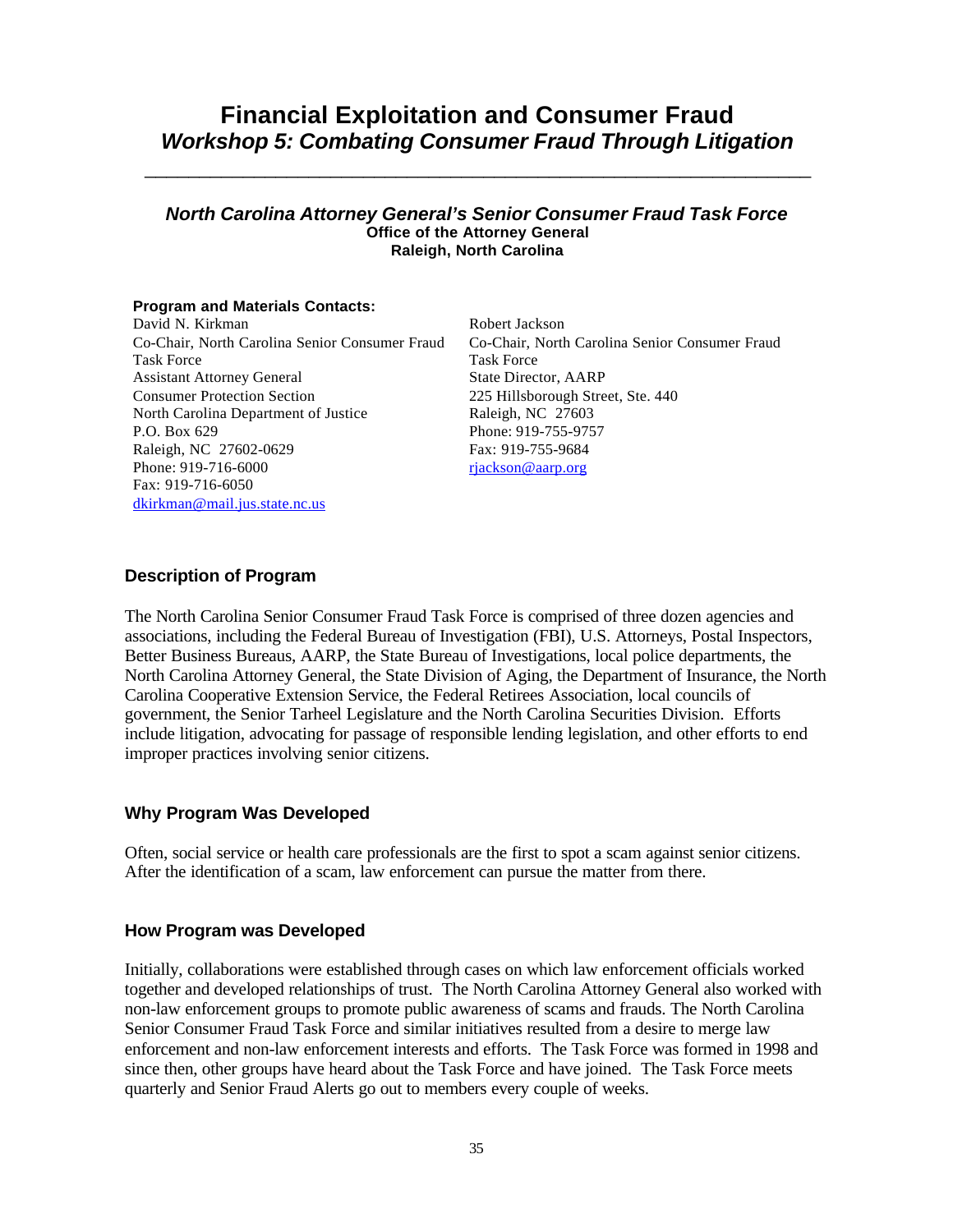### **Accomplishments and Lessons Learned**

Collaboration with social service agency participants has proved highly beneficial. The North Carolina Senior Consumer Fraud Task Force has been responsible for successful litigation in a number of lawsuits on issues such as home repair fraud, mail fraud and telemarketing fraud. Additionally, the Task Force also is a participant in two new federally funded projects: Senior Fraud Patrol and the North Carolina Telemarketing Fraud Demonstration Site. Senior Fraud Patrol will train senior volunteers and others to spot and report "discrepancies' involving Medicare and Medicaid billings and reimbursement. The Demonstration Site was established in January 2000 and involves the Task Force teaming up with law enforcement officials from across the United States and Canada, to thwart telemarketing fraud.

However, there have been obstacles to overcome. Obstacles regarding collaboration among state, local and federal law enforcement officials primarily involve "turf" issues. Additionally, personal dislikes among members based on past case collaboration efforts were a cause for concern. Each agency has its own way of operating, and integrating these operations, even when a common goal was at stake, was difficult. Turf issues and personal dislikes were overcome by seeking out law enforcement agents with a demonstrated, abiding concern for elderly consumers.

An ongoing problem involves the amount of time that investigators and prosecutors can devote to Task Force activities. This has resulted in the task force becoming rather "lopsided" with representatives who are not law enforcement officials. Another problem is that many agents are now being taken off senior scams and are being thrown into investigating the new area of Internet fraud.

The key lesson learned is the importance of getting people invested in the idea of spotting and stopping senior scams and educating them on how to go about it. Also important is letting non-law enforcement participants know how important their efforts are. Giving credit all around when a case is brought is of paramount importance. Additionally, cooperative task force approaches need an administrator who can plan and keep operations flowing smoothly. The North Carolina Task Force has lacked such a person much of the time.

*A pamphlet describing the Senior Consumer Fraud Task Force and a brochure on North Carolina's new Predatory Lending Law are available from the materials contact indicated above.*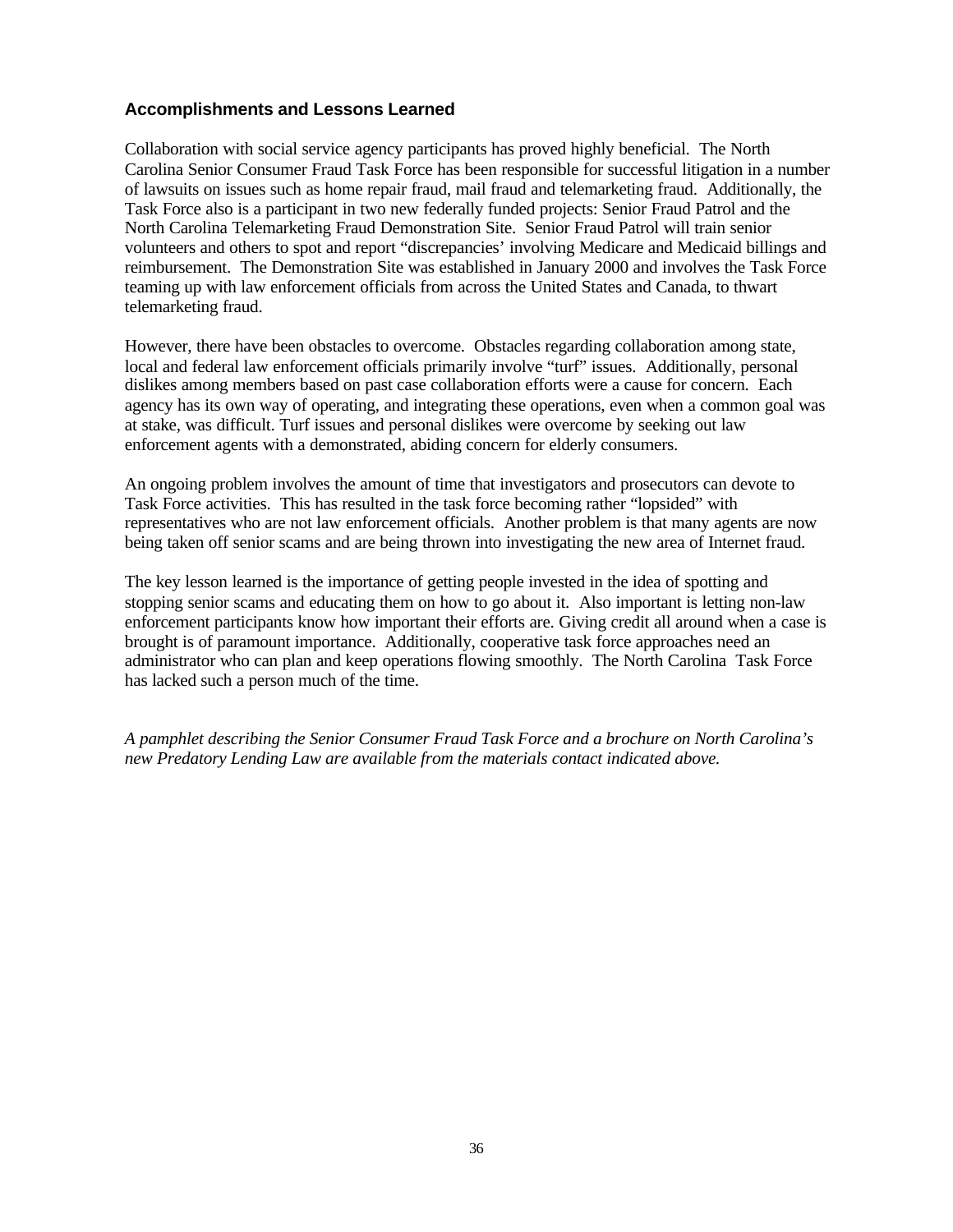# **Elder Abuse and Neglect at Home** *Workshop 1: Strengthening Interventions for Victims with Dementia*

**\_\_\_\_\_\_\_\_\_\_\_\_\_\_\_\_\_\_\_\_\_\_\_\_\_\_\_\_\_\_\_\_\_\_\_\_\_\_\_\_\_\_\_\_\_\_\_\_\_\_\_\_\_\_\_\_\_\_\_\_\_\_\_\_**

### *Operation Safe Return* **Greater New Jersey Chapter Alzheimer's Association Denville, New Jersey**

Frederick S. Brand Director of Programs Greater New Jersey Chapter Alzheimer's Association 400 Morris Ave., Suite 251 Denville, NJ 07834 Phone: 973-586-4300 Fax: 973-586-4342 Frederick.Brand@alz.org

### **Program Contact: Materials Contacts:**

For New Jersey-specific information, same as program contact

For national information: Brian Nance, Associate Director National Alzheimer's Association Safe Return Program Phone: 312-335-5756 Fax: 312-335-5710 Brian.Hance@alz.org

Web site: www.alz.org

### **Description of Program**

The mission of the national Safe Return Program is to assist in the safe and timely return of individuals with Alzheimer's disease and related dementias who wander and become lost, and to provide wandering awareness, education, and training.

A key part of the program has been training law enforcement and emergency personnel about recognizing and managing dementia. This training has made an enormous difference, not just in cases of wandering but also in other instances involving alleged abuse or inappropriate behavior in which law enforcement and emergency personnel become involved.

The New Jersey program goals were:

- to increase law enforcement officials' awareness of wandering, Alzheimer's disease, and Safe Return; and
- to enable law enforcement officials to respond more effectively when a wandering incident occurs in their area.

### **Why Program Was Developed**

Attorney General Reno's recognition that law enforcement officials were coming in contact more frequently with situations involving people with Alzheimer's disease or dementia and wanted to ensure their proper handling and safe return prompted the development of the program by the national office of the Alzheimer's Association.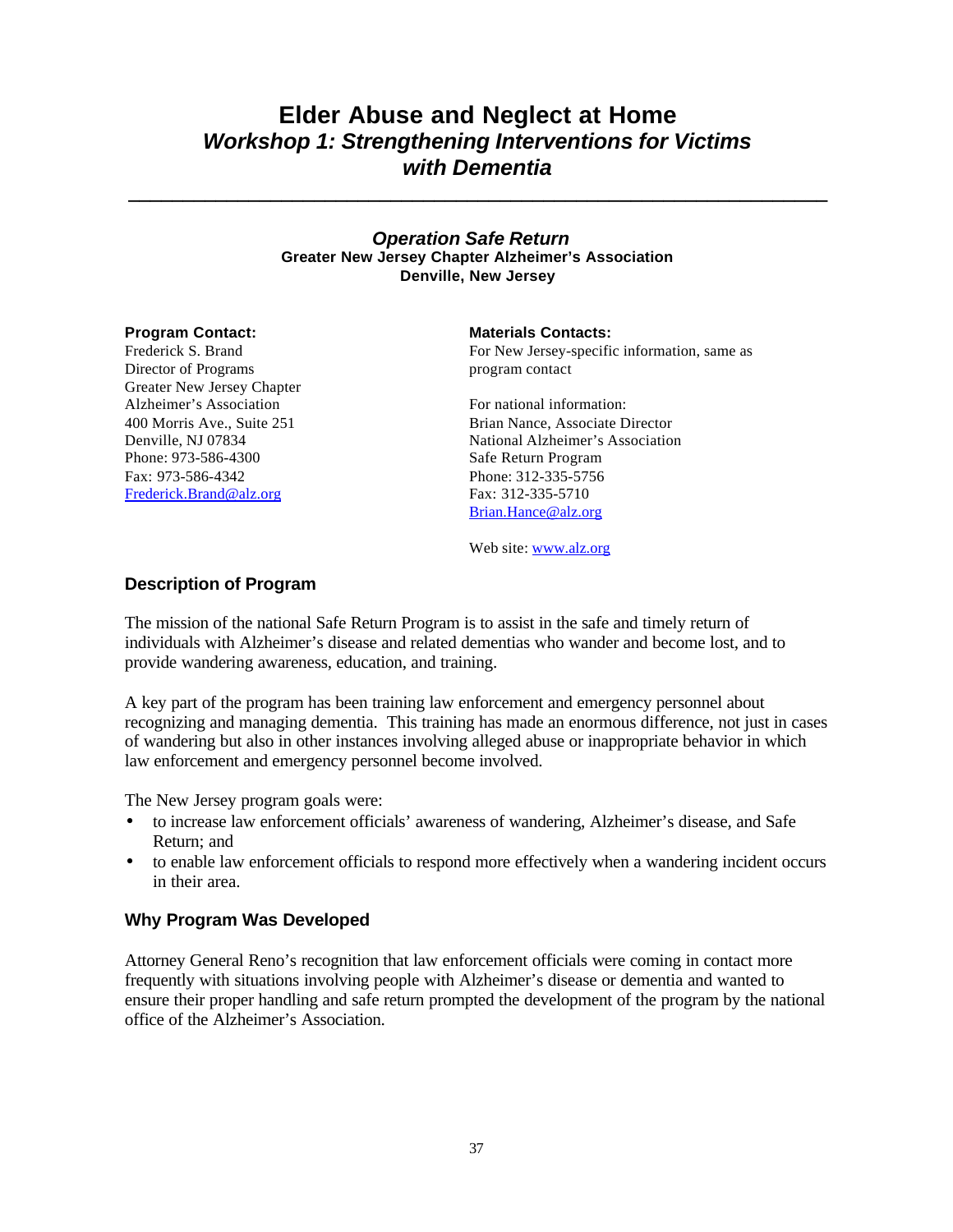# **How Program Was Developed**

The program began in January 1997 with a series of meetings with the national Alzheimer's Association, the local New Jersey Chapters, and the Department of Law and Public Safety Division of Criminal Justice. The Division of Criminal Justice reached out to the Alzheimer's Association with the idea of adopting the Safe Return Program in New Jersey. The New Jersey chapter attended a program where another state chapter of the Alzheimer's Association talked about similar efforts in their state.

The program received formal support from Department of Law and Public Safety Division of Criminal Justice. Those state agencies and the New Jersey chapters of the Alzheimer's Association contributed equally to establish a \$6,000 budget to begin the program in New Jersey.

# **Accomplishments and Lessons Learned**

Key accomplishments include:

- 30,000 New Jersey police officers received wallet cards that contain common guidelines for interacting with persons with Alzheimer's;
- every municipal, county, and state police department received the *Roll Call* law enforcement training video, a 12-minute video made specifically for law enforcement officers that provides common scenarios and handling for them when dealing with those stricken with Alzheimer's;
- police academies throughout New Jersey received the *Roll Call* training video; and
- 7,000 police officers were trained in the first year of the project.

Other important accomplishments of the Safe Return program are:

- making Safe Return available to multicultural populations;
- making available financial scholarships for Safe Return registration; and
- beginning important discussions among law enforcement about older persons' issues.

The program faced important obstacles, including:

- the process of establishing training programs at police academies took longer than expected;
- ongoing efforts were needed to keep the training a priority among law enforcement officials and in local Alzheimer's Association chapters, and
- personnel changes and lack of follow-up made it a challenge to keep momentum going.

Lessons learned included the importance of:

- understanding the structure of each organization involved;
- being realistic and flexible about what can be accomplished in a public/private collaboration and about timelines;
- incorporating into your plans possible changes in personnel and priorities;
- ensure continuity of project, even after the initial rollout;
- debriefing participants about how to move forward 2-3 years post-inception; and
- incorporating the curriculum into law enforcement training academies.

*The following materials can be checked out from the Alzheimer's Association Green-Field Library by calling 312-335-5767: a January 1997 letter from the New Jersey attorney general; a Safe Return Roll Call training video for law enforcement; wallet-sized cards for law enforcement that address effective techniques for communicating with people from Alzheimer's disease or dementia; the Safe Return Alzheimer's curriculum used by police academies in New Jersey.*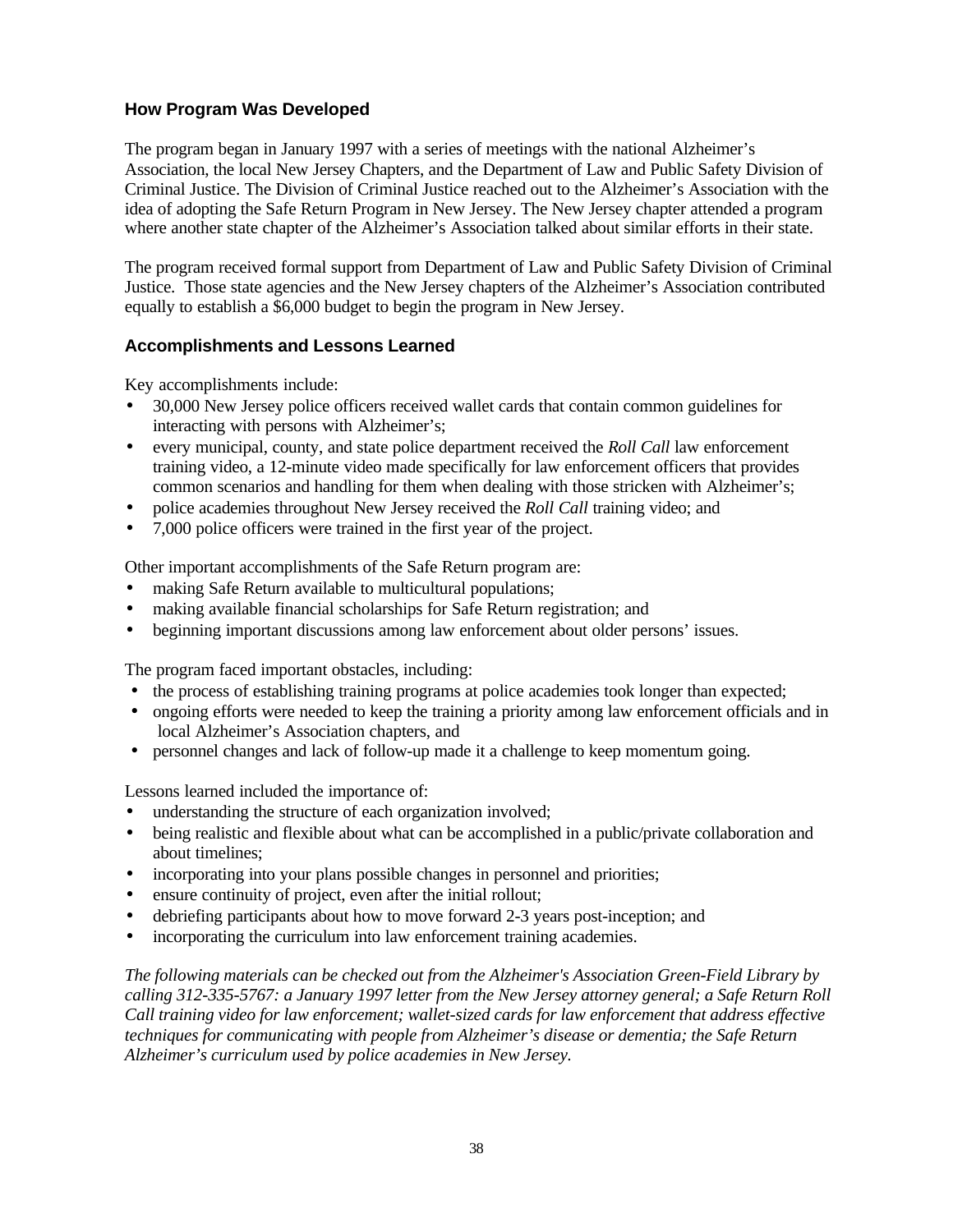# **Elder Abuse and Neglect at Home** *Workshop 1: Strengthening Interventions for Victims with Dementia*

### *A Model Intervention for Elder Abuse and Dementia* **The Benjamin Rose Institute Cleveland Heights, Ohio**

**\_\_\_\_\_\_\_\_\_\_\_\_\_\_\_\_\_\_\_\_\_\_\_\_\_\_\_\_\_\_\_\_\_\_\_\_\_\_\_\_\_\_\_\_\_\_\_\_\_\_\_\_\_\_**

Georgia J. Anetzberger, Ph.D. Associate Director for Community Services The Benjamin Rose Institute 2373 Euclid Heights Blvd. Cleveland Heights, OH 44106 Phone: 216-791-8000 Fax: 216-791-8030 georgia@benrose.org

### **Program Contact: Materials Contact:**

Barbara Palmisano, MA, RN Office of Geriatric Medicine/Gerontology Northeastern Ohio University College of Medicine PO Box 95 Rootstown, OH 44272 Phone: 330-325-6359 brp@neoucom.edu

Development/Marketing The Benjamin Rose Institute 2373 Euclid Heights, Blvd. Cleveland Heights, OH 44106,

### **Description of Program**

This program brought together the leading agencies of the elder abuse and dementia service networks in the greater Cleveland area to build a community-response system that increased case identification, improved care planning and intervention, and promoted prevention of abuse, neglect and/or exploitation of persons with dementia.

# **Why Program Was Developed**

Research over the past 15 years has shown that dementia and abuse often occur together. Despite this evidence, service providers tend to focus primarily on either abuse or dementia and receive very limited training regarding interface of the two problems. There is also a lack of trust and knowledge about how other agencies deal with the sensitive issues of elder abuse and dementia. Staff and volunteers in the dementia network, even those who are legally mandated to report suspected elder abuse, are hesitant to report suspected abuse to Adult Protective Services (APS) for fear of eroding the hard-won rapport with their clients and families.

# **How Program Was Developed**

The program was developed with the involvement of personnel at several levels from the Benjamin Rose Institute, Cleveland Chapter Alzheimer's Association, the Cuyahoga County Department of Senior and Adult Services/APS, Northeastern Ohio Universities College of Medicine, and the Western Reserve Consortium for the Prevention and Treatment of Elder Abuse (now called the Consortium Against Elder Abuse).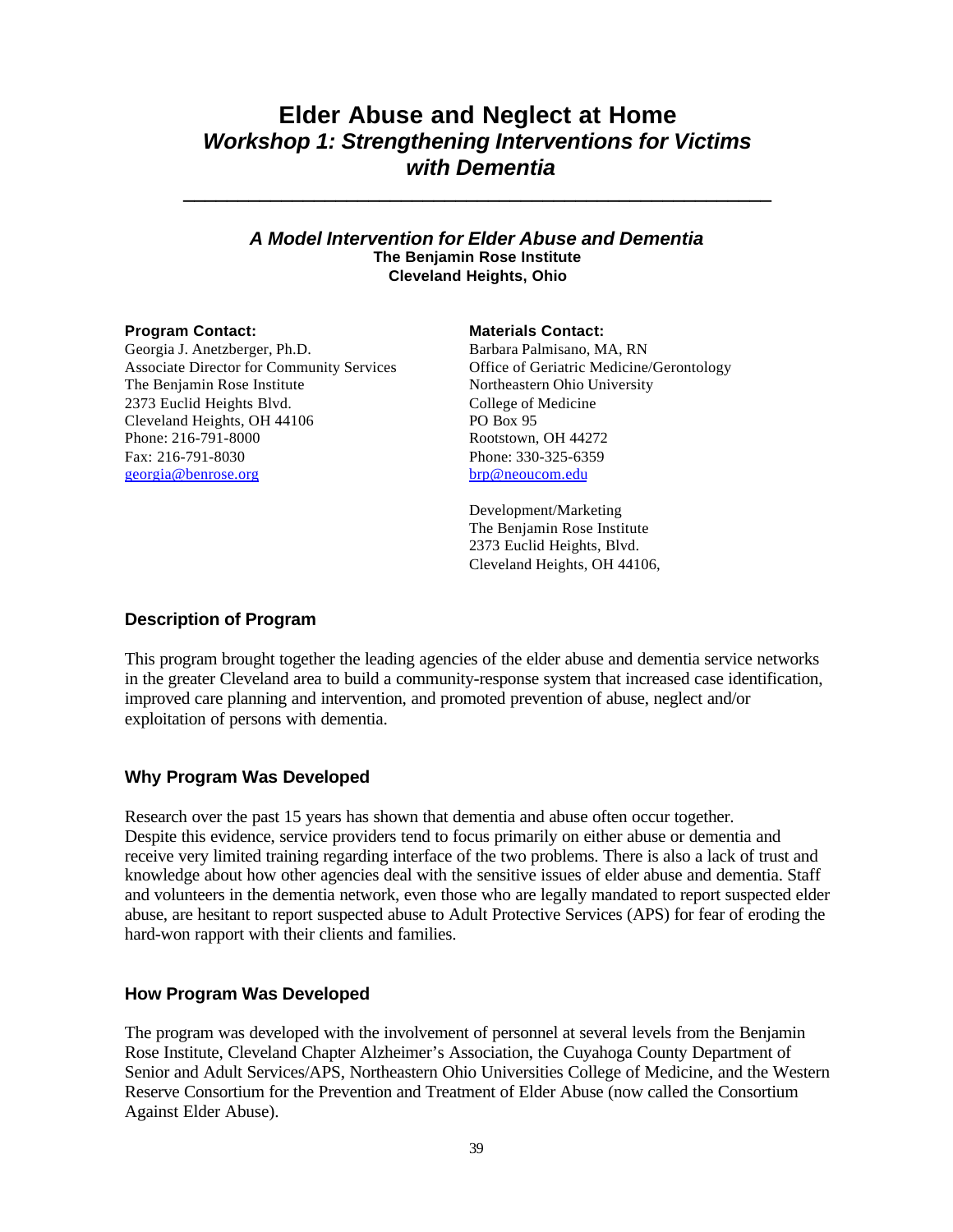The project Advisory and Work Groups both faced challenging issues during the program's development. Initial meetings were spent dispelling misconceptions about partner agency roles and discussing agency responsibilities and limitations. Members clarified legal, financial, and staffing constraints of their respective agencies. Issues of client confidentiality and violation of trust in terms of cooperative case management were examined. Clear lines of responsibility and authority were established to avoid confusion and duplication of effort when multiple agencies were involved in a case.

A variety of local foundations and the local area agency on aging funded the two-year project. Total funding equaled \$142,656. Two additional grants have funded product dissemination.

# **Accomplishments and Lessons Learned**

Accomplishments included:

- an educational curriculum on issues of elder abuse, a parallel curriculum on dementia, and an integrative curriculum on effective intervention in situations of elder abuse and dementia;
- cross-training for Alzheimer's Association and APS staff and volunteers based on the educational curricula;
- a screening tool for use by Alzheimer's Association staff and volunteers to identify abusive and potentially abusive situations, and tools useful in identifying cognitive impairment for APS staff;
- a handbook for caregivers to self-assess the risk of elder abuse and to identify community resources for assistance;
- protocols for referral and intervention among the three service-providing partners;
- increased and improved communications and referrals between the three service-providing agencies;
- dissemination of the curriculum across the national Alzheimer's Association network and various other agencies;
- training based on the curriculum for law enforcement personnel from 13 local police departments; and
- an extension of the project in order to develop a grid as a clinical guide for decision-making about involuntary protective intervention and guardianship.

Lessons learned suggest that the following elements are necessary for effective collaboration:

- a perceived value in interagency collaboration manifested in the release of staff time and commitment of agency leadership;
- a capacity to build and sustain trust, evident in the ability to risk and set aside past suspicions and misconceptions;
- a willingness to identify and solve problems, which requires honest and open communication.

These elements made it possible for the project members to face and overcome the challenges to successful collaboration that were discussed previously.

*A three-module manual containing a comprehensive curriculum for cross-training service providers in elder abuse and dementia is available for \$125 from Barbara Palmisano. A handbook for caregivers, including a self-assessment guide that identifies risk of mistreatment for caregivers of persons with dementia, is available from The Benjamin Rose Institute. An article describing the Model Intervention project was published in the Gerontologist and is available from Georgia Anetzberger.*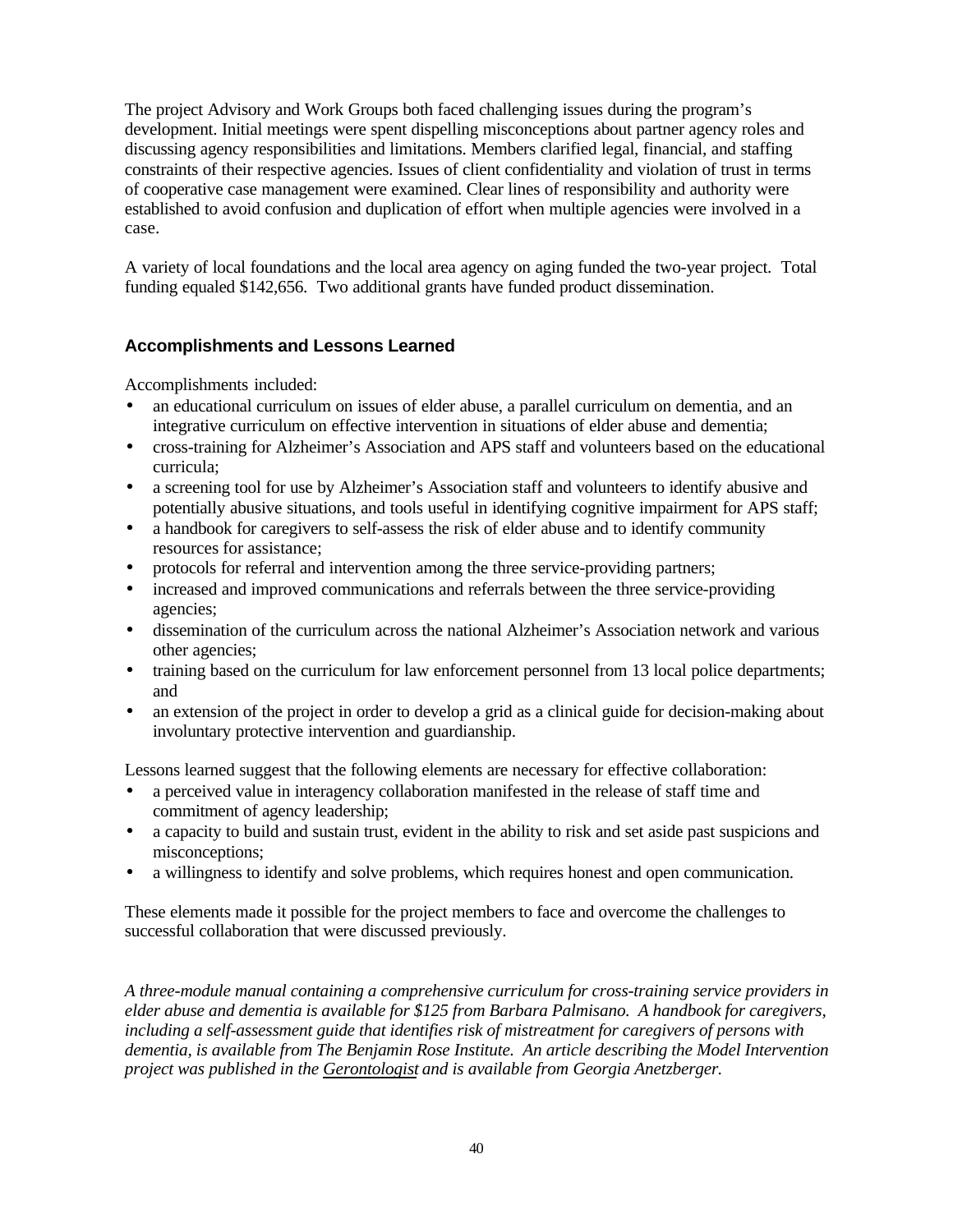# **Elder Abuse and Neglect at Home** *Workshop 1: Strengthening Interventions for Victims with Dementia*

**\_\_\_\_\_\_\_\_\_\_\_\_\_\_\_\_\_\_\_\_\_\_\_\_\_\_\_\_\_\_\_\_\_\_\_\_\_\_\_\_\_\_\_\_\_\_\_\_\_\_\_\_\_\_\_\_\_\_\_\_\_**

### *Safe Outreach for Seniors (S.O.S.)* **Geriatric Evaluation and Management Service (GEMS) Lakewood, New Jersey**

### **Program Contacts: Materials Contact:**

Same as first program contact

Anne Mastro R.N., SANE Practice Manager Geriatric Evaluation and Management Service (GEMS) Kimball Medical Center 1200 Route 9, Suite 5 Lakewood, NJ 08701 Phone: 732-367-4422 Fax: 732-370-2077

Web site: www.sbhcs.com

Anne Macaluso, R.N., GNPC Director, GEMS Kimball Medical Center 1200 Route 9, Suite 5 Lakewood, NJ 08701 Phone: 732-367-4422 Fax: 732-370-2077

Sam Crawford Vice President of Geriatric/Senior Services Community, Kimball and Monmouth Medical **Centers** 99 Route 37 W Toms River, NJ 08755 Phone: 732-240-8204 Fax: 732-240-8206

# **Description of Program**

The Safe Outreach for Seniors (SOS) program provides law enforcement officers with comprehensive training about the signs and symptoms of Alzheimer's disease and other types of dementia so that they will be able to identify older adults at risk who are living alone and/or driving. The training also informs law enforcement officers about referral sources for follow-up of older adults identified within the community who may be at risk for exploitation, emotional, and physical abuse as well as safety problems. The SOS programs serves as one of those referral sources, as well.

# **Why Program Was Developed**

The SOS program was implemented in 1997, after a female patient, who was scheduled for a dementia evaluation, was killed in an automobile accident while she was driving. After talking with the family,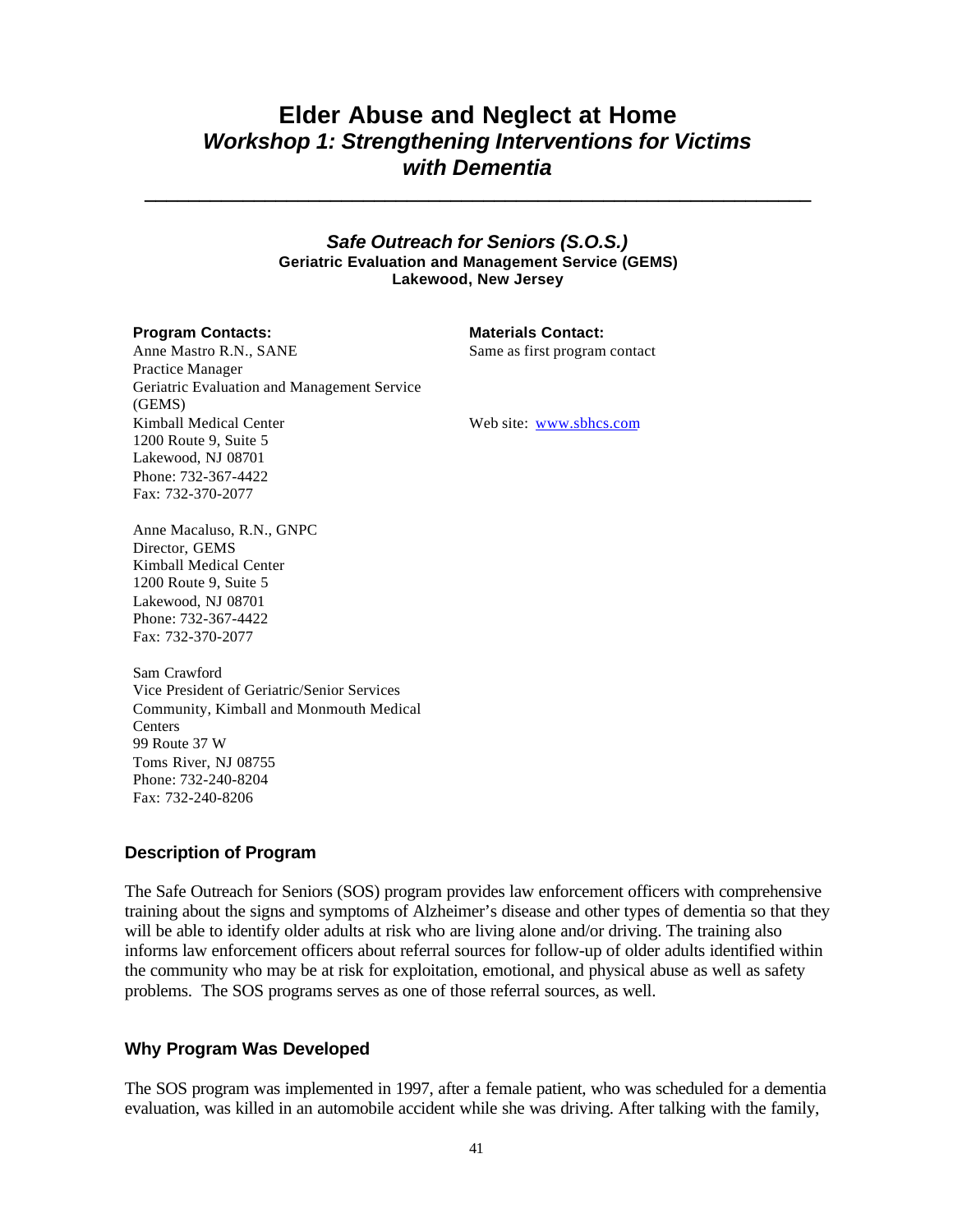it was revealed that the police had received multiple calls from the home for possible breaking and entering and that those calls had indicated paranoia, hallucinations, and delusional behavior. Many agencies in the county had been in contact with the patient, but no one had questioned her ability to drive. Further investigation indicated that officers were unaware of the agencies to which they could refer at-risk individuals. It became obvious that education in identifying dementia and a referral system was needed.

## **How Program Was Developed**

The SOS program was established in 1997 by the Geriatric Evaluation and Management Service (GEMS) at Kimball Medical Center, an affiliate of the Saint Barnabas Health Care System. GEMS contacted local police departments, which often had called on GEMS when situations arose with geriatric patients and help was needed. Law enforcement officers were very receptive to the training that GEMS offered, and the training eventually became part of the police academy curriculum.

Currently, Kimball Medical Center, four Ocean County police departments, and the Ocean County Police Academy are all involved with SOS.

## **Accomplishments and Lessons Learned**

To date, SOS has trained successfully more than 400 police officers. In the last year and a half, more than 200 seniors at risk have been identified and referred to the SOS program from four police departments. Reasons for referral include: hallucinations and or paranoia, confusion, wandering, motor vehicle infractions, domestic violence and frequent 911 calls. The average age of the client referred to the SOS program was 81. Of these seniors 59 percent lived alone, 32 percent with a spouse or friend, 6 percent with families, 2 percent in an assisted living facility and 1 percent with a live-in caregiver. Outcomes from these referrals show that 14 percent were hospitalized, 19 percent had family intervention, 36 percent were referred to Adult Protective Services, 14 percent for geriatric evaluation, 10 percent for psychiatric screening and 7 percent refused assistance.

With the growth of the senior population in Ocean County – 112,000 seniors age 65 and over living in 80 retirement communities – the number of referrals is growing. The obstacle encountered is the need for additional staffing, which is essential for the growth of the program.

The most important lesson learned is that communication is the key to a collaborative relationship with community and law enforcement agencies. A good relationship with the county office of aging services is vital as well.

*Materials are made available at the time of training at the Ocean County Police Academy. A training video and manual may be available in the future, but the cost has not yet been determined.*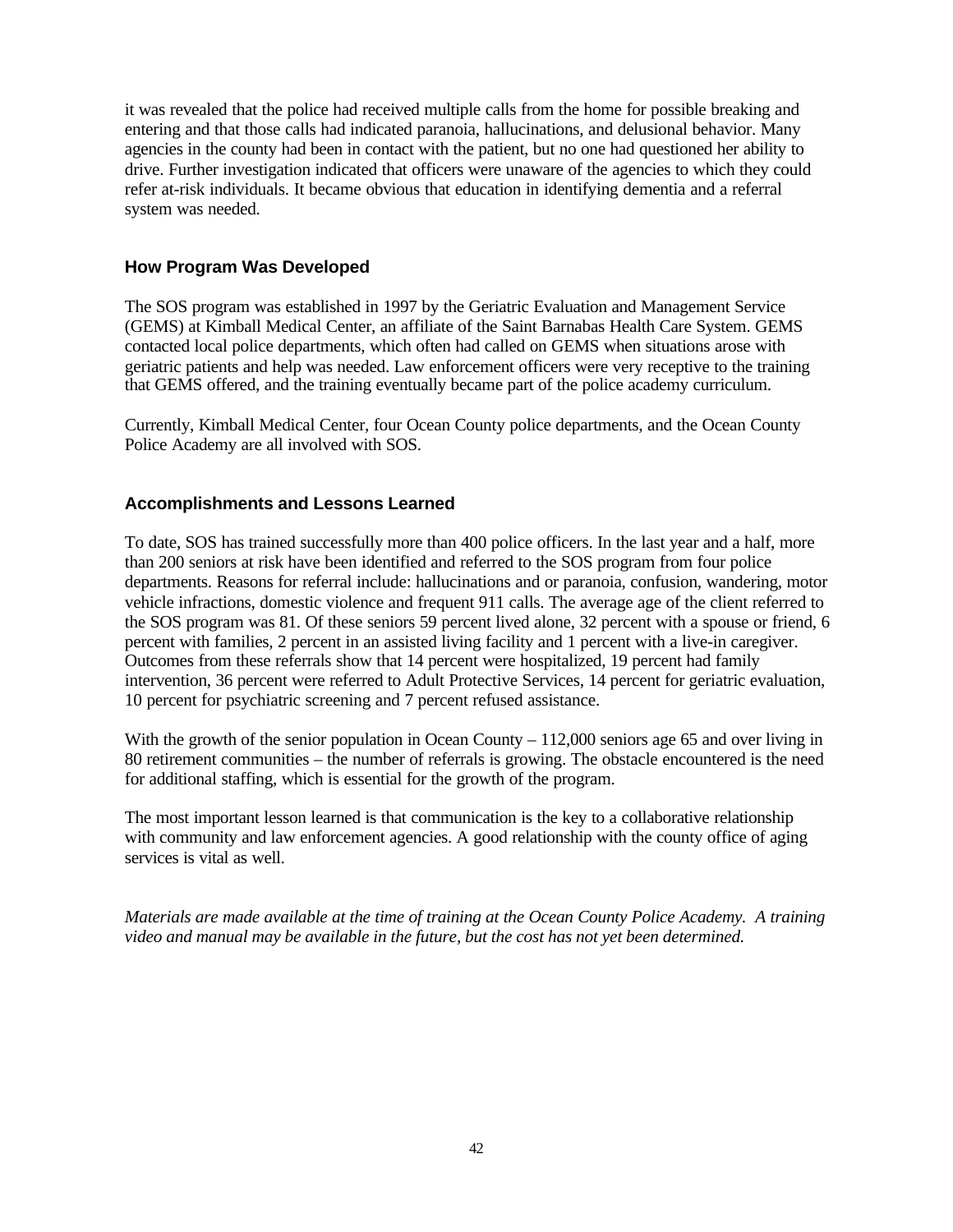# **Elder Abuse and Neglect at Home** *Workshop 2: Working Across Systems to Improve Services for Victims of Domestic Violence and Sexual Assault*

*\_\_\_\_\_\_\_\_\_\_\_\_\_\_\_\_\_\_\_\_\_\_\_\_\_\_\_\_\_\_\_\_\_\_\_\_\_\_\_\_\_\_\_\_\_\_\_\_\_\_\_\_\_\_\_\_\_\_\_\_\_\_\_\_*

### *Older Battered Women's Project* **Wisconsin Coalition Against Domestic Violence (WCADV) Madison, Wisconsin**

Bonnie Brandl, Project Coordinator National Clearinghouse on Abuse in Later Life Wisconsin Coalition Against Domestic Violence 307 South Paterson, Suite 1 Madison, WI 53703 Phone: 608-255-0539 Fax: 608-255-3560 bonnib@inexpress.net

### **Program Contact: Materials Contact: Materials Contact:**

Wisconsin Coalition Against Domestic Violence 307 South Paterson, Suite 3 Madison, WI 53703 Phone: 608-255-0539 Fax: 608-255-3560

## **Description of Program**

The mission of the Wisconsin Coalition Against Domestic Violence (WCADV) Older Battered Women's Project is to end abuse in later life. Our goal is to ensure that older victims of family violence are offered safety, support and services, and that abusers are held accountable. To achieve our goals, we provide technical assistance, written materials, and training to professionals from a variety of fields in order to encourage a local collaborative response to the needs of older victims.

### **Why Program Was Developed**

The project was created to because domestic violence organizations traditionally have focused on working with women ages 18 to 45. It was necessary to determine whether older women had different needs for safety, support and services than younger women. It also was clear that professionals in the fields of elder abuse and aging were not working with domestic violence and sexual assault advocates on the local level. WCADV wanted to create and provide a vehicle to begin collaboration.

### **How Program Was Developed**

The issue of domestic abuse in later life was identified by staff at the Department of Health and Family Services in 1988. Jane Raymond, from the Bureau on Aging, approached the state domestic violence unit and governor's council on domestic abuse to discussed working collaboratively, but she was rebuffed. She was told that neither group worked with or wanted to work with older women. It took many years of discussion and negotiation before domestic violence organization in Wisconsin recognized the importance of addressing the needs of women across the life span.

WCADV began working with the Department of Health and Family Services informally in 1988. Funding came in 1990 from the Milwaukee Foundation for interviews of older abused women in that city and for development of recommendations about services. In 1992, AARP contracted with WCADV staff to complete a national survey of existing services for older abused women and a manual. In 1994-96, WCADV received one of six national demonstration grants on older victims of domestic violence from the Administration on Aging. In June of 1999, the Violence Against Women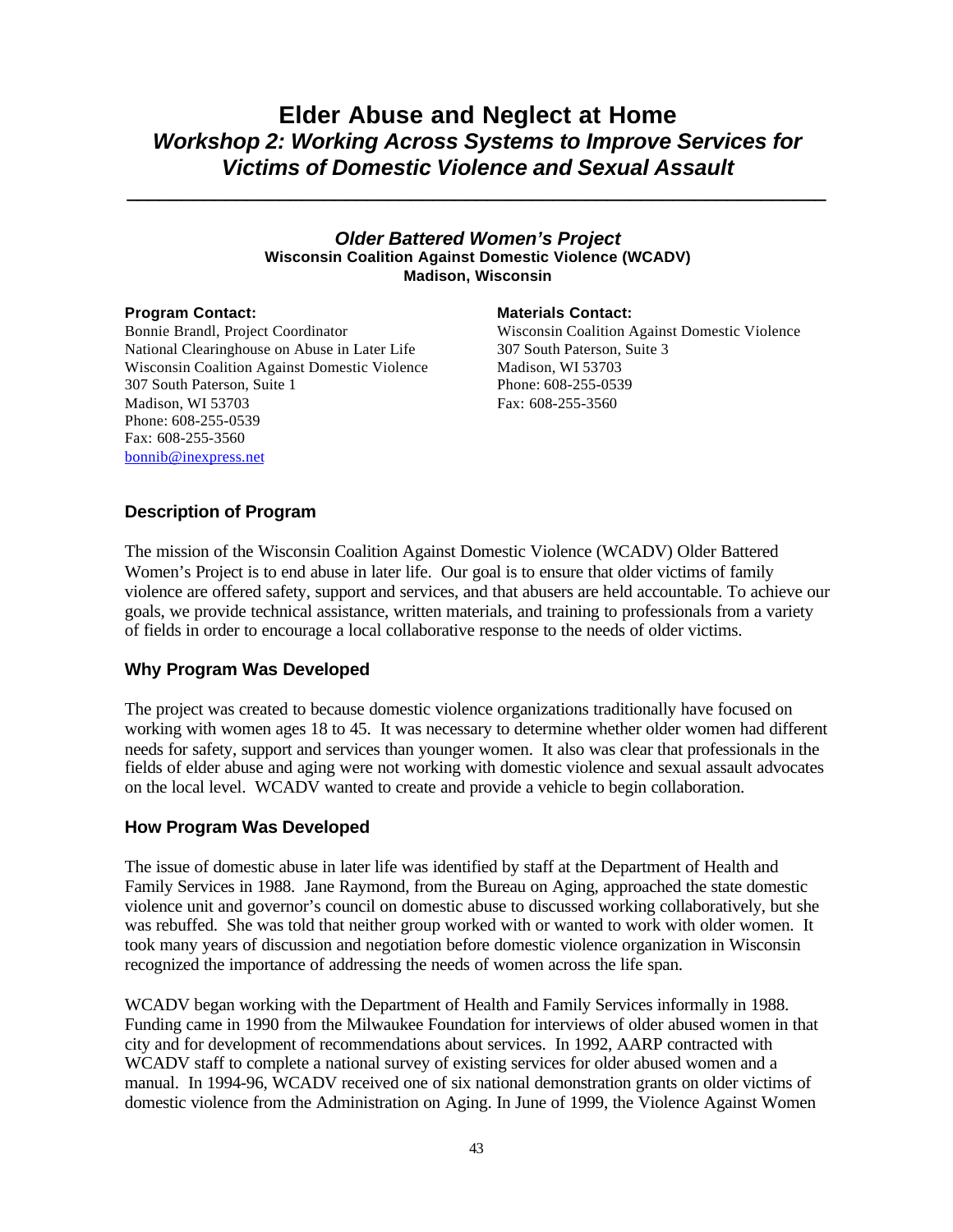Office gave WCADV a national technical assistance grant to open the National Clearinghouse on Abuse in Later Life.

Project staff have worked closely with the Department of Health and Family Services, the Elder Law Center of the Coalition of Wisconsin Aging Groups, the state attorney general's office, Wisconsin Coalition Against Sexual Assault, Wisconsin Council on Developmental Disabilities and local domestic abuse programs. As the project has gained national recognition, staff has worked with numerous national, state, and local domestic violence and elder abuse organizations.

# **Accomplishments of and Lessons Learned from Program**

Key accomplishments of the project since 1988 include:

- Organizing a statewide advisory committee including several older battered women as well as representatives from social services, aging, elder abuse, domestic violence, justice, health care, faith-based communities and batterers treatment.
- Developing and implementing a day-long cross-training program for professionals from domestic violence, sexual assault, aging, elder abuse and victim/witness organizations.
- Writing and disseminating a legal remedies booklet to help justice and law enforcement identify the range of criminal and civil responses possible in many cases of elder abuse. The remedies booklet has been used to train judges, prosecutors, victim/witness coordinators, legal services organizations, and other justice professionals on abuse in later life.
- Writing and disseminating a booklet for health care providers. The booklet was endorsed by the State Medical Society and distributed by the Department of Health and Family Services to more than 10,000 health care providers in Wisconsin. This booklet also provided the basis for a training module and project staff have trained numerous health care professionals throughout the state.
- Creating and disseminating a safety plan that incorporates concerns for victims of any age.
- Writing and disseminating a manual titled "Developing Services for Older Battered Women."
- WCADV staff and speakers bureau members have trained thousands of professionals throughout the country and written numerous articles that have been published in national journals and newsletters.

As a result of the project, leaders in the domestic violence and elder abuse fields have become more inclusive of older victims of domestic violence in their protocols, training and materials. Obstacles remain, however, including:

- finding an ongoing stable funding source for the project and local battered women's support groups;
- helping professionals understand the power and control dynamics present in many family violence situations and the importance of focusing on safety for victims and holding abusers accountable;
- finding the time and resources to create new materials and training on abuse in later life for others (e.g., faith-based communities, mental health and substance abuse professionals); and
- ensuring visibility for older victims in the domestic violence movement.

Lessons learned include the importance of working collaboratively with professionals from domestic violence, sexual assault, elder abuse, aging, social services, justice, health care, and other disciplines; and of including the voices of victims in all product development.

*Available materials include booklets on working with justice professionals and health care providers; a manual on developing services for older abused women (written for domestic abuse programs); for victims, several safety planning tools, including one focusing on financial safety planning; numerous articles about domestic abuse in later life. Contact WCADV for cost information.*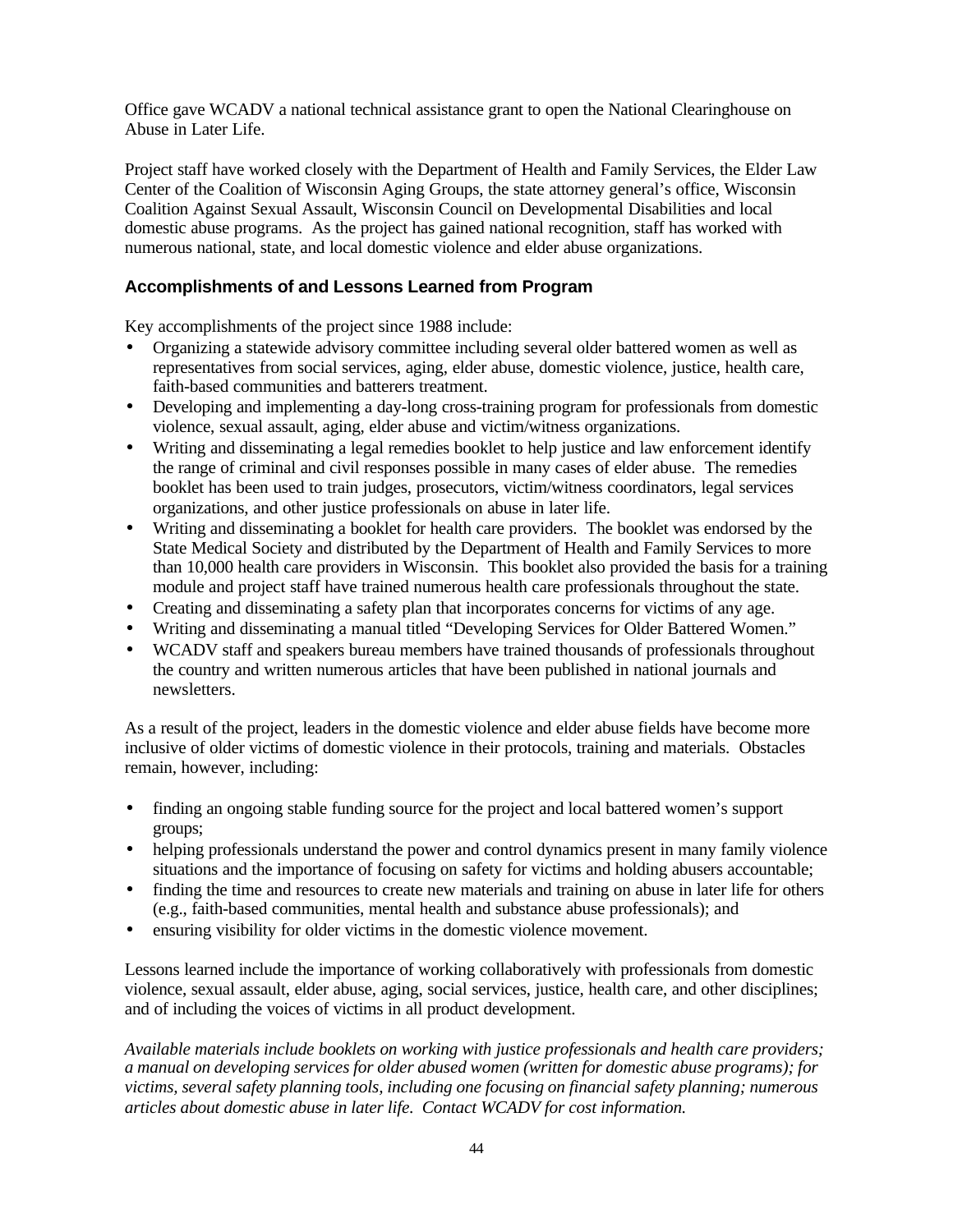# **Elder Abuse and Neglect at Home** *Workshop 2: Working Across Systems to Improve Services for Victims of Domestic Violence and Sexual Assault*

**\_\_\_\_\_\_\_\_\_\_\_\_\_\_\_\_\_\_\_\_\_\_\_\_\_\_\_\_\_\_\_\_\_\_\_\_\_\_\_\_\_\_\_\_\_\_\_\_\_\_\_\_\_\_\_\_\_\_\_\_\_\_\_\_\_\_\_\_\_\_\_\_\_\_\_\_\_\_\_\_\_\_**

*MEAPA's Domestic Violence Initiatives* **Area Agency on Aging Phoenix, Arizona**

**Program Contact: Materials Contact: Materials Contact:** Same as program contact

Mary Lynn Kasunic, M.S., R.D., CPM Executive Director Area Agency on Aging, Region One 1366 E. Thomas Rd., Ste. 108 Phoenix, AZ 85014 Phone: 602-262-2255 Fax: 602-230-9132 kasunic@aaaphx.org

Web site: www.aaaphx.org

## **Description of Program**

The program, "Domestic Violence Does Not Respect Age," was created to address a hidden population of domestic violence victims – the older battered women. The program addresses public awareness, professional education, and victim assistance.

### **Why Program Was Developed**

The late-life domestic violence initiative was established in 1995 by Area Agency on Aging (AAA), Region One, and Maricopa Elder Abuse Prevention Alliance (MEAPA), with more than 100 members, because neither the general domestic violence community nor the aging community were addressing older victims of domestic violence.

# **How Program Was Developed**

In 1995 MEAPA conducted a survey that revealed that fewer than 20 older women per year were utilizing domestic violence shelters in the county. Subsequently, educational materials, including a play, *The Dance* (later rewritten and produced as a video), were developed, training was provided to all domestic violence shelter staff in the county, and four older battered women support groups were established.

Some of the victims in the support groups needed emergency housing. The county's domestic violence shelters are almost always full and turn away many victims. Older victims often do not feel comfortable at traditional shelters. Therefore, the Maricopa Elder Emergency Housing Program was established.

In addition to the AAA and MEAPA, there are currently 15 on-call volunteer advocates, 17 hospitals, and 30 assisted-living centers and skilled nursing facilities involved with the program.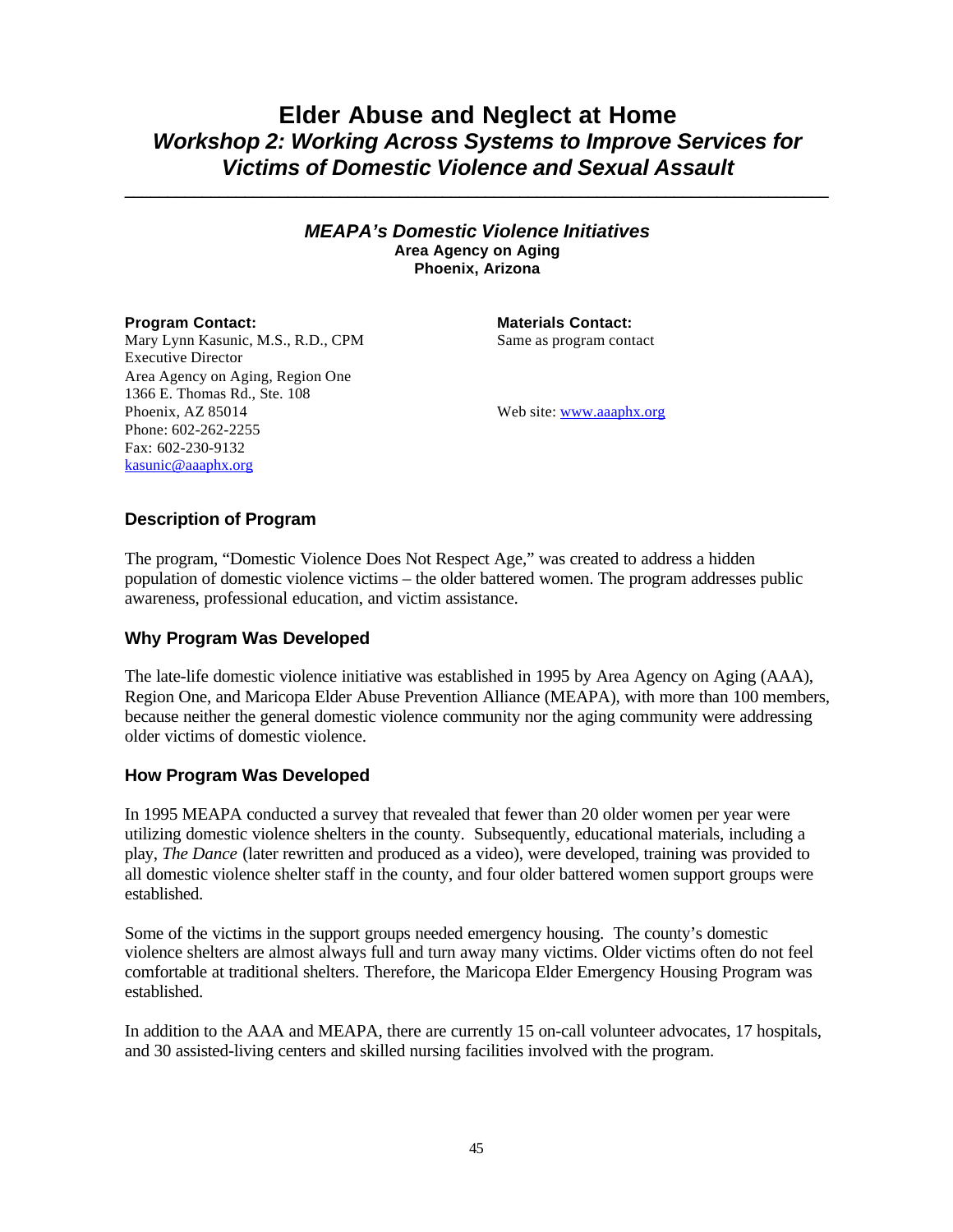# **Accomplishments and Lessons Learned**

The program's many accomplishments include:

- In-service training to staff of domestic violence shelters. Topics include the aging process; communication skills with older adults; elder abuse incidence and causation; dynamics of late-life domestic violence; and community resources for older adults.
- Educational materials with the theme "Domestic Violence Does Not Respect Age" were created and are widely distributed among older adults. This also included *The Dance*, a video that depicts the life of an older battered woman.
- Older battered women support groups, four of which were created throughout Maricopa County.
- Free temporary emergency housing was created in Maricopa County for victims of both elder abuse and late-life domestic violence, utilizing volunteer on-call advocates, hospital emergency room personnel, and donated space by assisted living homes and skilled nursing facilities. Victims may stay for up to two weeks in a facility. The AAA's domestic violence specialist works with the victim to identify options and community resources and provides support to begin the healing process.

Small grants have been received to develop the program and produce the video. Most of the on-going support is provided by volunteers and a small VOCA grant (\$24,500 per year) from the Arizona Department of Public Safety. The AAA also provides on-going financial support from its internal budget and is continually seeking more funding for late-life domestic violence programs.

The biggest obstacle for the program is lack of funding for staff to do more outreach to older victims. The number of older victims served is only about 200 annually, as compared with general domestic violence programs, which serve thousands annually. As a result, it is very difficult to convince domestic violence funders that older victims are a priority. In addition, after two weeks of emergency housing, 50 percent of victims end up going back to the abuser because there is no transitional housing for older victims. The Area Agency on Aging and MEAPA are working to develop transitional housing.

The most difficult issue for the emergency-housing program is determining what level of client frailty to accept. Initially, only persons who were completely independent were accepted, but in the last year, with the addition of skilled nursing facilities as sites, the program now accepts victims with impairments in ADLs (activities of daily living).

The key lessons learned are:

- Having a staff person dedicated to the program is essential.
- As the domestic violence initiative became known in the community, individuals less than 60 begged to utilize the services because they felt more comfortable with the older population rather than the very young domestic violence victim. As a result, the program eligibility was dropped to 50 years of age.
- Collaboration is the key to success.

*The following materials are available: "The Dance," a 28-minute video depicting the life of an older battered woman and her struggle to break free, \$100; Older Battered Women Support Groups: Facilitators Guide, \$20; Maricopa Elder Emergency Housing Program Manual, \$15; Mesa LEAPS (Leads in Elder Abuse Prevention Strategies): A Comprehensive Community Strategy to Combat Elder Abuse, \$14.*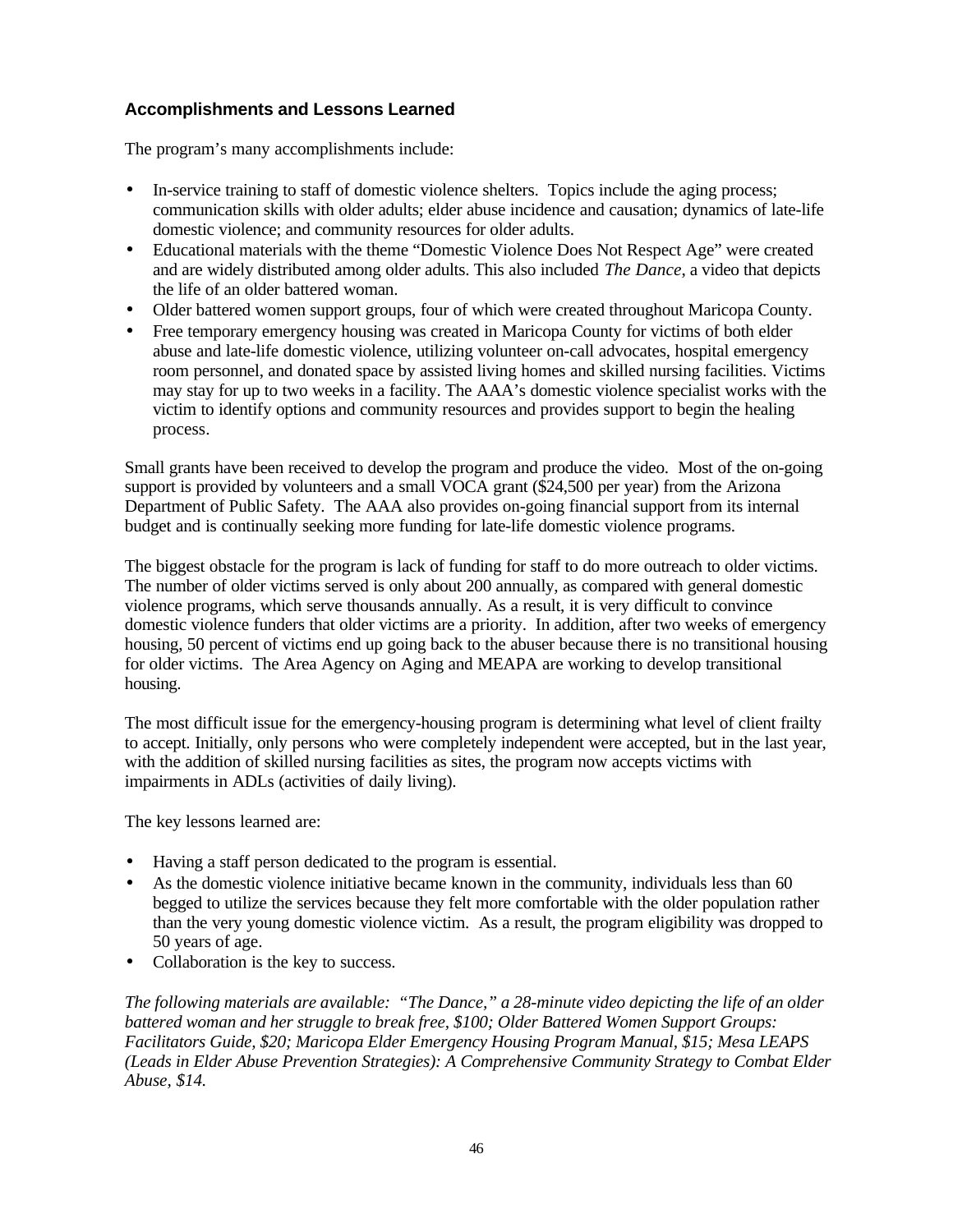# **Elder Abuse and Neglect at Home** *Workshop 2: Working Across Systems to Improve Services for Victims of Domestic Violence and Sexual Assault*

### *Wisconsin Coalition Against Sexual Assault "Widening the Circle" Project* **Wisconsin Coalition Against Sexual Assault Madison, Wisconsin**

*\_\_\_\_\_\_\_\_\_\_\_\_\_\_\_\_\_\_\_\_\_\_\_\_\_\_\_\_\_\_\_\_\_\_\_\_\_\_*\_\_\_\_\_\_\_\_\_\_\_\_\_\_\_\_\_\_\_\_*\_\_\_\_\_\_\_\_\_\_\_\_\_\_\_\_\_\_\_\_\_\_\_*

Amy E. Judy Systems Advocacy Program Coordinator Wisconsin Coalition Against Sexual Assault, Inc. 600 Williamson St., Ste. N-2 Madison, WI 53703 Phone: 608-257-1516 Fax: 608-257-2150 Systems@wcasa.org

### **Program Contact: Materials Contact:**

Wisconsin Coalition Against Sexual Assault Inc. 600 Williamson Street, Suite N-2 Madison, WI 53703 Phone: 608-257-2150 wcasa@wcasa.org

Web site: www.wscasa.org

# **Description of Program**

The Wisconsin Coalition Against Sexual Assault (WCASA) "Widening the Circle" Project was established to:

- initiate and/or enhance collaboration among human services, victim services, and criminal justice systems regarding sexual assault and abuse against people with disabilities and the elderly; and
- assist in identifying the needs of these systems and develop appropriate materials and training opportunities in order to enhance current responses to sexual assault and abuse occurring in institutional and community-based settings.

# **Why Program Was Developed**

WCASA recognized three problems that needed to be addressed:

- lack of awareness and/or recognition of the prevalence of sexual assault and abuse against the elderly and persons with disabilities;
- lack of appropriate response by systems and individuals who provide direct support to older persons or persons with disabilities who disclose that they have been sexually assaulted or abused; and
- the systems' inability to hold perpetrators accountable for sexual assault and abuse against the elderly and persons with disabilities and to provide support services to those victims.

# **How Program Was Developed**

After years of remaining absent from initiatives to enhance services to abuse victims who are older or who have disabilities, WCASA recognized the importance of serving those populations largely due to the "indefatigable determination" of Wisconsin's Advocacy & Protection Systems Developer (who administers the state APS program). Project-focused efforts began in 1997 with funding from the Centers for Disease Control Rape Prevention Education Grants. The formal project was commenced in July 2000 with \$54,804 in funding from the Violence Against Women Act STOP Formula Grants administered by the Wisconsin Office of Justice Assistance.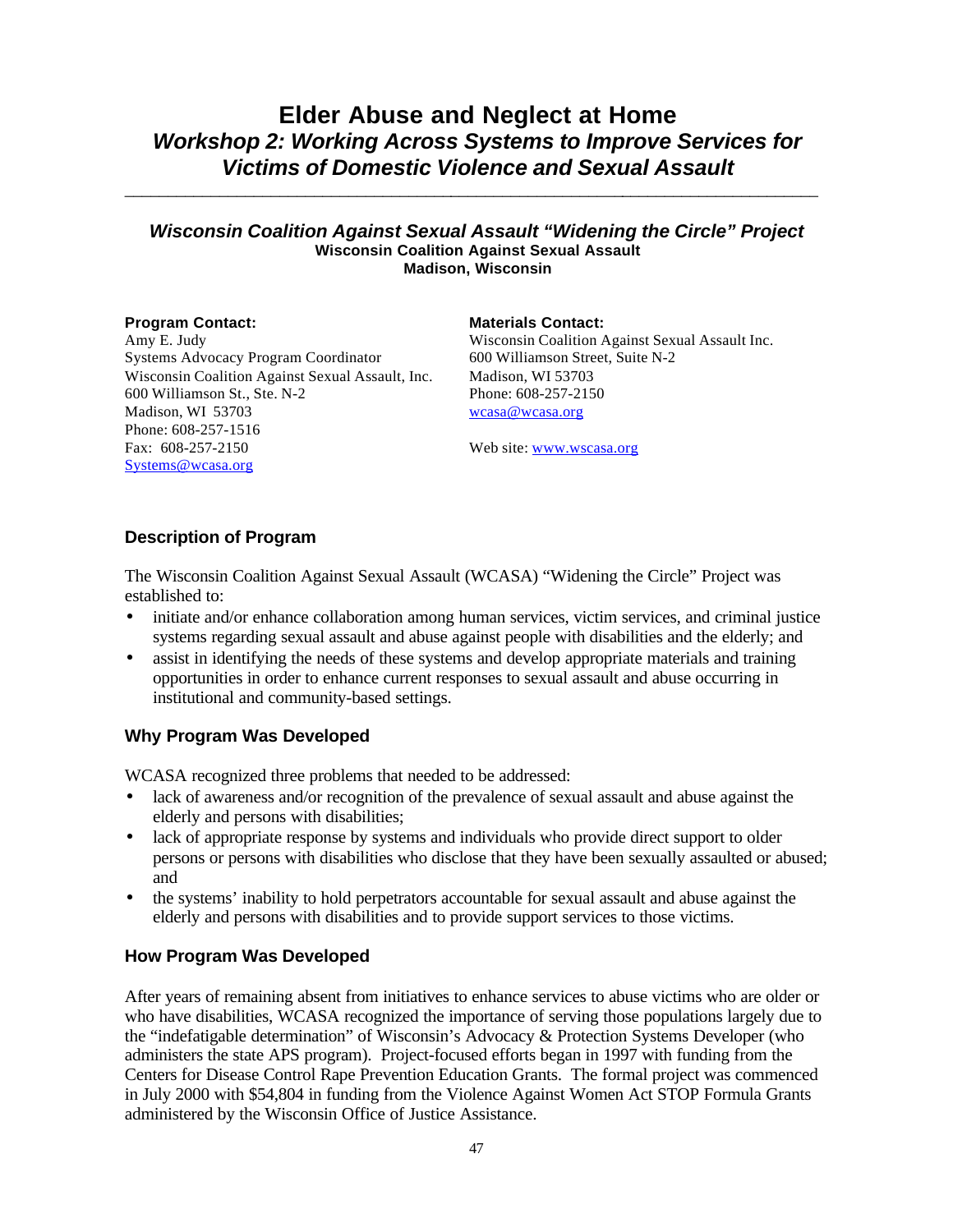This effort began as a project with one staff person adding responsibilities to other supervisory and program operations duties. As a result of the growth of interest in this area and increased technical assistance requests, the project was developed into an organizational program and staff members were added to work permanently on these efforts.

# **Accomplishments and Lessons Learned**

WCASA has provided initial training to Wisconsin's sexual assault service provider programs and other state sexual assault coalitions regarding prevention and intervention services to the elderly and people with disabilities. WCASA has produced a guide/manual and accompanying video resource titled *Widening the Circle: Sexual Assault/Abuse and People with Disabilities and the Elderly* (available for \$45.)

WCASA and the Wisconsin Coalition Against Domestic Violence jointly convened an ad hoc work group focusing on elder abuse in facility settings. The work group, composed of numerous other pertinent organizations and service providers, is defining the problems faced by older victims of abuse and/or sexual assault and making recommendations for improvement in intervention. In addition, WCASA is meeting and working with several statewide agencies and organizations to initiate additional efforts for public awareness and service enhancement.

Two obstacles have surfaced:

- general lack of awareness among systems and the public of sexual assault and abuse against the elderly and people with disabilities; and
- lack of resources available to governmental agencies, service systems, and domestic violence and sexual assault organizations to respond to such abuse.

Efforts are underway in Wisconsin, spearheaded by many stakeholders, to overcome these barriers.

The most important lessons from this effort have been the value of systems collaboration and what is necessary to foster collaboration. Those who seek collaboration must realize that many individuals within other systems know a tremendous amount about their own systems. In order to initiate real change, partnerships must be formed that respect that knowledge and the culture within each system: its role, resources, and limits. Working in collaboration with Adult Protective Services (APS), criminal justice, and other systems provides the foundation from which real change in this area can occur – lasting change cannot be achieved alone.

*A guide/manual and accompanying video resource, "Widening the Circle: Sexual Assault/Abuse and People with Disabilities and the Elderly," was authored by several experts in the disability/elderly and/or sexual assault arenas, including Holly Ramsey-Klawsnik, Ph.D. It is close-captioned and available for \$45, including shipping and handling. In the fall of 2000, WCASA will produce a booklet about sexual assault and/or abuse and older adults in English, Spanish and large print versions. Additional information is available on the web site.*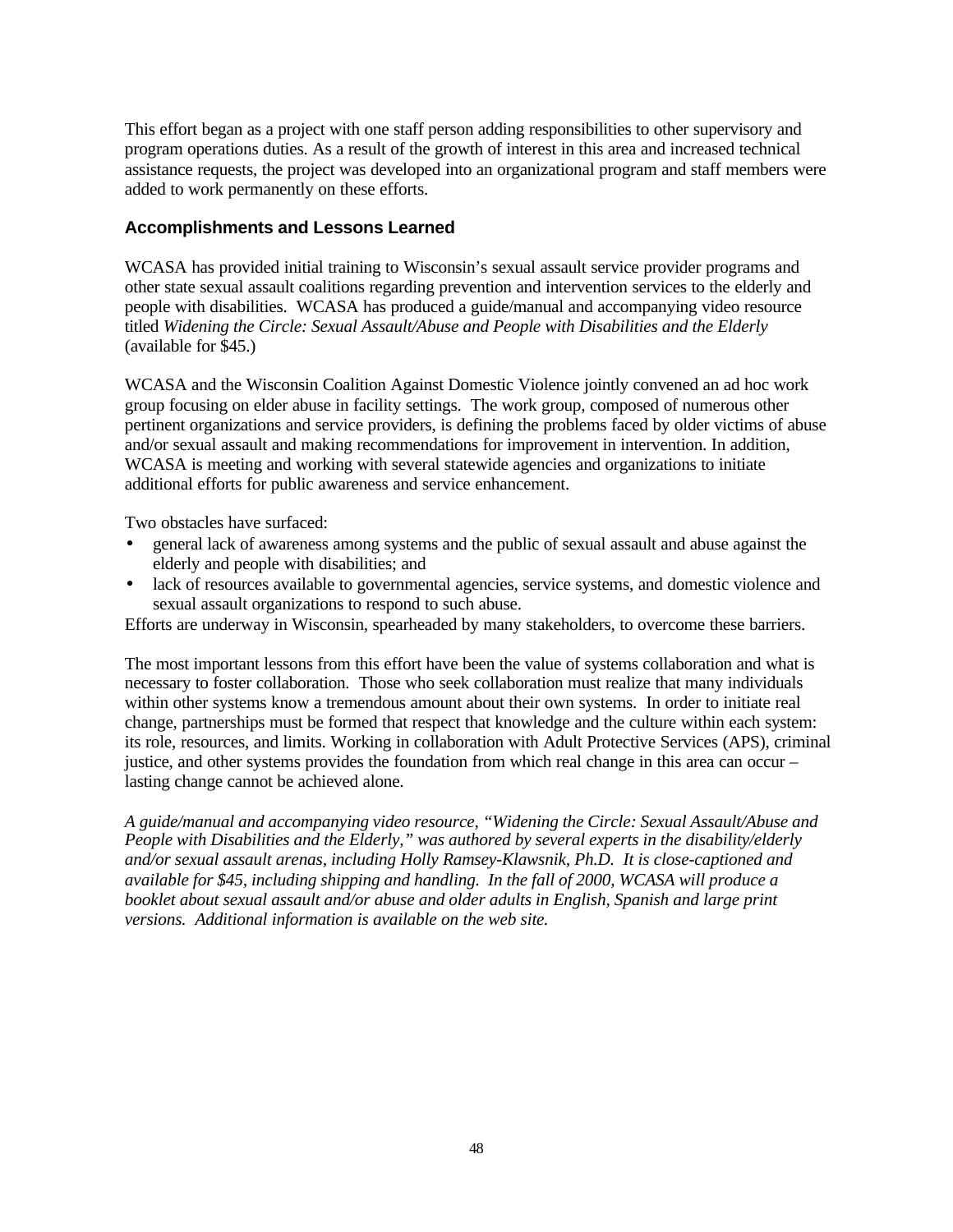# **Elder Abuse and Neglect at Home** *Workshop 3: Engaging Law Enforcement, Prosecution, and the Judiciary*

**\_\_\_\_\_\_\_\_\_\_\_\_\_\_\_\_\_\_\_\_\_\_\_\_\_\_\_\_\_\_\_\_\_\_\_\_\_\_\_\_\_\_\_\_\_\_\_\_\_\_\_\_\_\_\_\_\_\_\_\_\_**

### *Adult Protective Services and Law Enforcement Teamwork Approach* **Division of Aging and Adult Services Salt Lake City, Utah**

**Program Contact: Materials Contact:** Same as program contact

C. Ronald Stromberg Assistant Director Division of Aging and Adult Services 120 North 200 West Salt Lake City, UT 84103 Phone: 801-538-4591 Fax: 801-538-4395 rstrombe@hs.state.ut.us

# **Description of Program**

In 1996, the State Department of Human Services hired a full-time law enforcement officer to work with its Adult Protective Services and law enforcement agencies throughout the state on elder abuse and exploitation cases. The program was established through a contract between Human Services and the State Department of Public Safety.

The goals of the program are:

- to consult with Adult Protective Services (APS) investigators regarding cases of financial exploitation of persons who have disabilities or are elderly and to screen those cases to assess whether law enforcement involvement is appropriate;
- to provide training and consultation to local law enforcement agencies on abuse, neglect and exploitation of persons who have disabilities or are elderly;
- to attempt to have at least one highly trained officer in each jurisdiction who can work with APS and handle adult and elder abuse cases;
- to serve as a consultant to APS and local law enforcement officers on individual case investigations;
- to work with county and district attorneys in an attempt to have cases prosecuted and establish good case law.

# **Why Program Was Developed**

In the mid-1990s, Utah law enforcement agencies were not always aggressive in pursuing elder abuse cases, often due to lack of training and resources. Previous attempts to train law enforcement officers about violations of elder abuse statutes, using social workers, had not been successful. Therefore, APS was seeking some way to create a cooperative working relationship with law enforcement to help stop elder exploitation.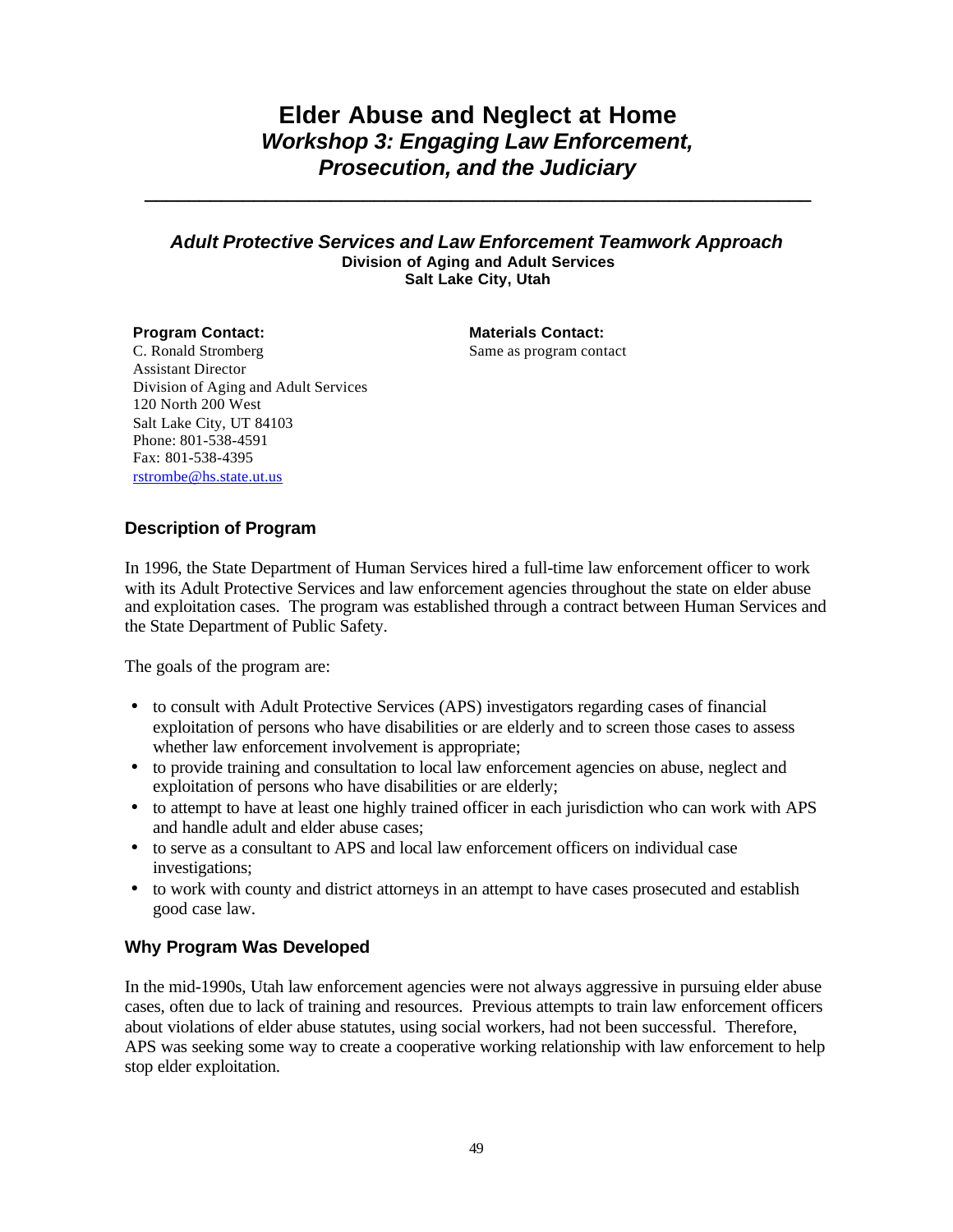# **How Program Was Developed**

A joint meeting between APS and the State Criminal Investigation unit on a specific case of exploitation led to a discussion of the problems APS faced generally when trying to get law enforcement to take a case. A brainstorming session generated the idea that APS needed a law enforcement officer who could talk "cop talk" and work directly with law enforcement agencies. Administrators in Human Services and Public Safety welcomed the idea of a contractual arrangement. It was a politically appropriate way to demonstrate cooperation between two large departments of state government and to serve a vulnerable population. APS used funding it already had for an existing vacant APS worker position; in essence, APS gave up a worker position to hire the law enforcement officer.

Currently involved with the program are the Department of Human Services, Department of Public Safety and local law enforcement agencies. Local prosecutors and the state attorney general's office also have become involved in individual cases.

# **Accomplishments and Lessons Learned**

Program accomplishments include:

- several hundred law enforcement officers trained by APS and the APS Law Enforcement Officer;
- several officers in local jurisdictions identified as resources for APS;
- a number of cases investigated jointly and charges filed.

Partially as a result of the program and the stronger focus on elder abuse issues, a new Elder Abuse Criminal Code statute was passed by the state legislature in 1996.

Most of the program time is spent in training personnel and investigating individual cases; one program goal is to provide training to every law enforcement agency in the state. The biggest obstacle is getting some local law enforcement agencies to recognize the seriousness of working with older victims. As a general rule, county attorneys continue to resist prosecution of elder abuse cases, even when law enforcement has developed an excellent case, and many prosecutors have been unwilling to participate in the extensive training that is now available. Prosecutors see relatively few cases of elder abuse and exploitation. The issue is not a major focus for them, and they often are unfamiliar with the procedures and paperwork requirements for handling these cases.

A key lesson from this program is that properly trained law enforcement officers are more effective and productive in dealing with elder abuse and exploitation than Adult Protective Services working alone.

*Materials available at no charge.*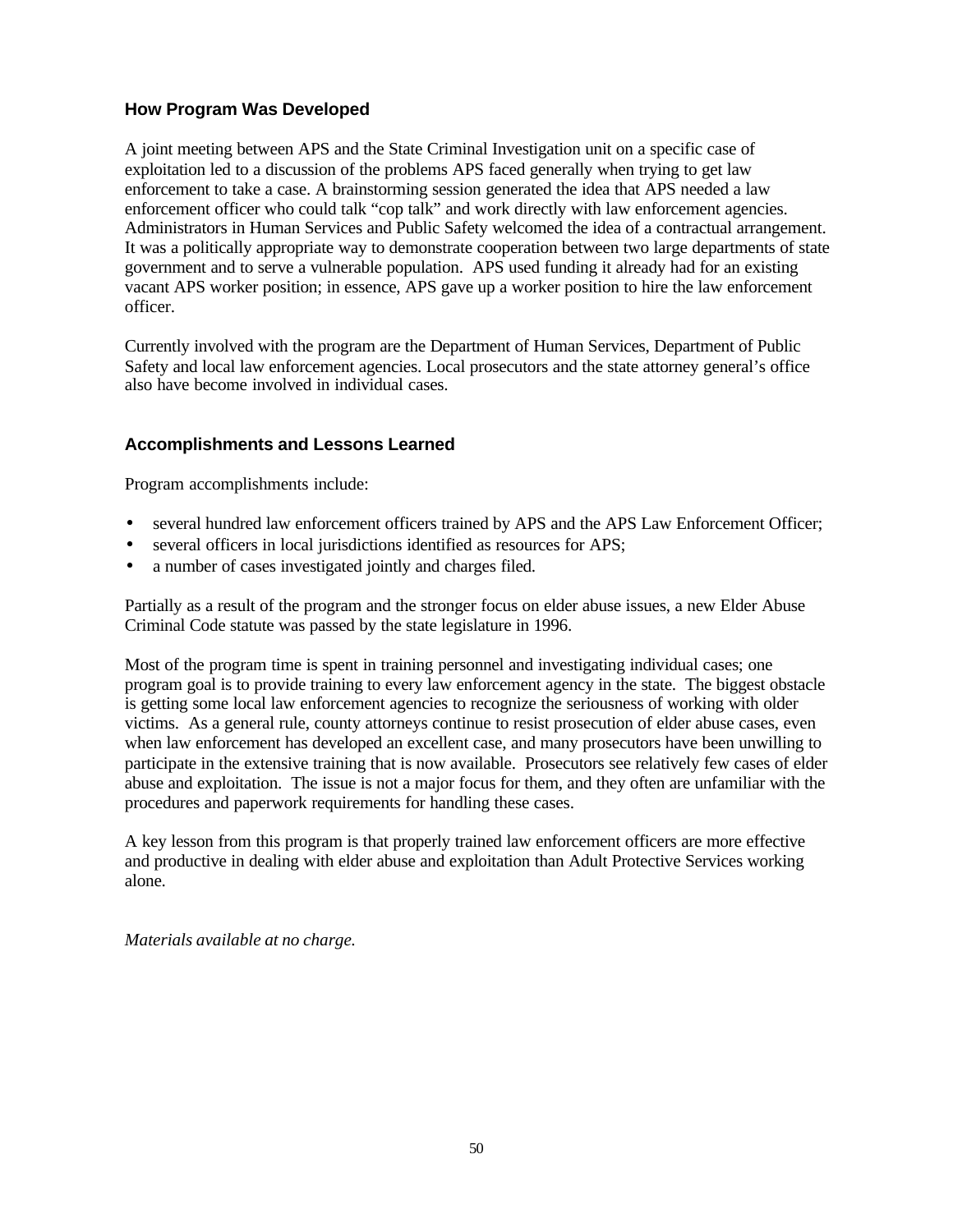# **Elder Abuse and Neglect at Home** *Workshop 3: Engaging Law Enforcement, Prosecution, and the Judiciary*

**\_\_\_\_\_\_\_\_\_\_\_\_\_\_\_\_\_\_\_\_\_\_\_\_\_\_\_\_\_\_\_\_\_\_\_\_\_\_\_\_\_\_\_\_\_\_\_\_\_\_\_\_\_\_\_\_\_\_\_\_\_**

### *Educating Law Enforcement and Prosecutors about Elder Abuse* **Commission on Peace Officer Standards and Training (POST) Sacramento, California**

Candace J. Heisler San Francisco Assistant District Attorney (ret.) Consultant and Trainer P.O. Box 31028 San Francisco, CA 94131-0028 Phone: 415-661-4410 Fax: 415-665-3962 cjheisler@aol.com

### **Program Contact: Materials Contacts:**

Jan Bullard or Ray Bray Commission on Peace Officer Standards and Training 1601 Alhambra Blvd. Sacramento, CA 95814 Phone: 916-227-4887 (Jan Bullard) jbullard@post.ca.gov Phone: 916-227-4892 (Ray Bray) rbray@post.ca.gov Fax: 916-227-4011 (both)

# **Description of Program**

The Commission on Peace Officer Standards and Training (POST) develops training for California law enforcement agencies using a variety of formats. POST has developed elder abuse training, the goals of which are:

- to increase law enforcement awareness of the forms and indicators of elder abuse, the relationship to other forms of abuse such as family violence, skills for interviewing older adults, reporting laws and responsibilities, criminal statues, evidence collection and case building, methods to protect older adults, community resources, and how to work with adult protective services (APS); and
- to demonstrate the value of working collaboratively with other disciplines.

# **Why Program Was Developed**

The Commission on POST was developed to certify minimum standards for law enforcement competency and to establish statewide guidelines in handling a variety of law enforcement situations and categories of crime, such as domestic violence. Over time, it became clear that law enforcement officers needed education about domestic violence (including elder domestic violence) and elder abuse and thus those courses were developed.

# **How Program Was Developed**

The Domestic Violence Subject Matter Expert Committee, including representatives from the law enforcement, prosecution, and advocacy arenas, grew out of a legislative mandate and was organized in 1992 to develop guidelines for response to domestic violence. Committee members developed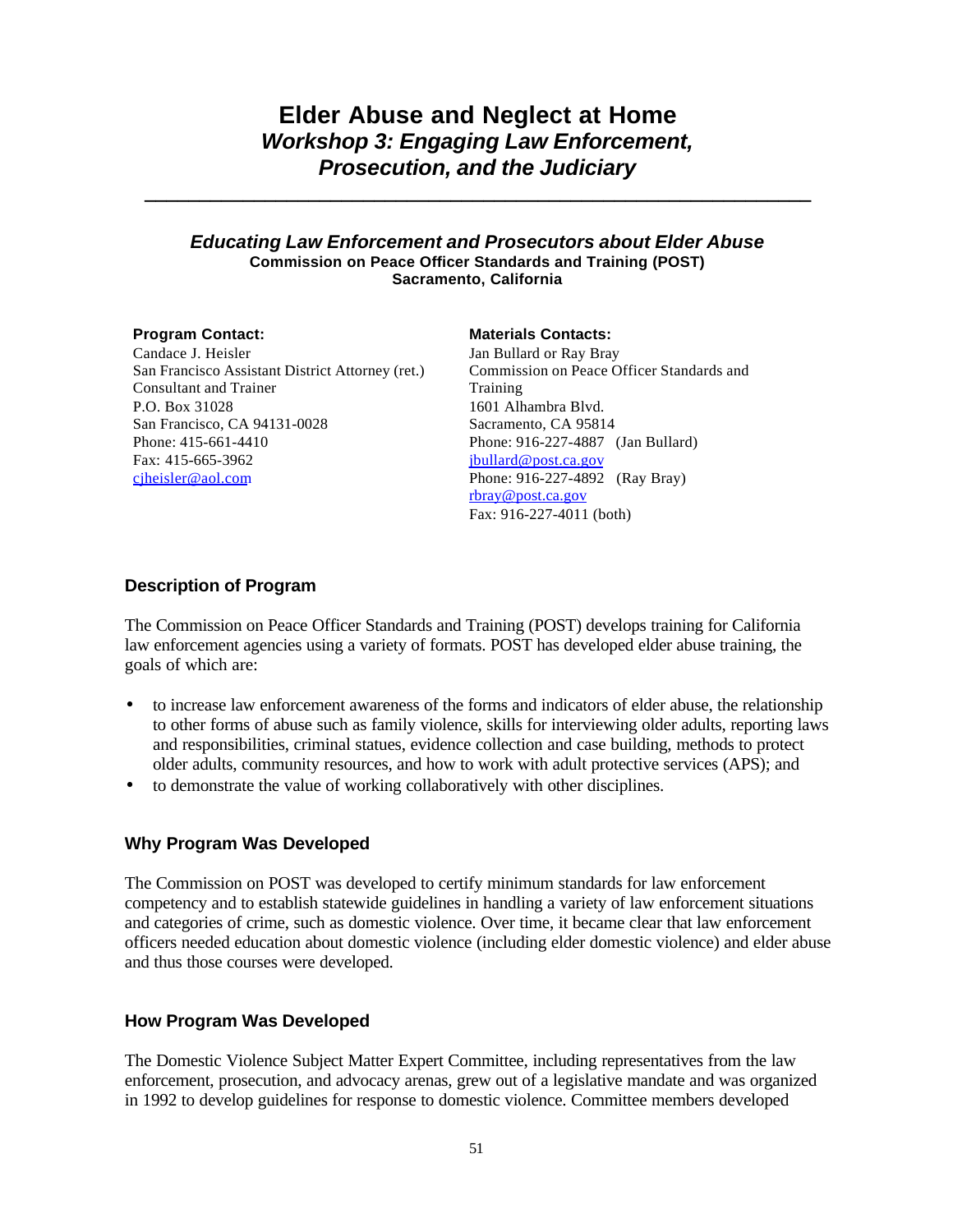curricula for various domestic violence courses. Those experts, who represented law enforcement, prosecution, victim witness programs, and advocacy, later helped develop the elder abuse training curricula. They also helped to identify experts from other areas including aging services, APS, medicine, legal services for the elderly, conservatorship organizations and Medi-Cal/Medicaid fraud.

Most of the domestic violence and elder abuse curricula have been developed since 1997. Funding has come from the regular POST budget from the California legislature and from California's Violence Against Women Act STOP formula grant monies.

# **Accomplishments and Lessons Learned**

The commission has developed several telecourses, classroom courses, and a CD-ROM program that address elder abuse in various ways. These include:

- courses on elder abuse (1997); domestic violence and culture (1998); and court orders (2000);
- a 40-hour classroom course for domestic violence investigators that addresses elder abuse in a specific segment on elder domestic violence and contains other segments on dynamics, investigation, mandates, lethality assessment, safety planning, and court orders;
- an eight-hour course for first responders in domestic violence that briefly reviews elder abuse criminal laws;
- an eight-hour sexual assault course for first responders that includes a lengthy article on elder sexual assault; and
- a 24-hour domestic violence course for field training officers that reviews elder abuse criminal statutes.

The curricula address many policy-related issues, including the different needs of urban and rural victims, abusers, and law enforcement agencies and the complexities posed by the many cultures, languages, and underserved populations (e.g., elderly, same sex relationships) in California.

The domestic violence curricula committee faced obstacles when it commenced. These included a history of distrust and public finger pointing between many of the participants. Some law enforcement representatives lacked experience handling domestic violence cases and did not see the issue as significant. With time these problems disappeared, particularly as persons unwilling to change their attitudes and persons inexperienced with handling domestic violence were replaced. The remaining experts began to work together and with experience the obstacles were overcome.

The key lessons learned are that collaboration is necessary to develop and implement effective training; careful screening of committee members is necessary to assure they can work together and are not hostile to the project; involvement of agency leadership is critical in order to assure that elder abuse and related topics are an agency priority; and it is necessary to secure a funding stream that will continue past grant periods.

*Copies of telecourses are available from the Commission on POST. Call 916 227-4889. Telecourses often are available through local law enforcement agencies in the US that regularly download POST courses. The approximate charge for videos is \$100.*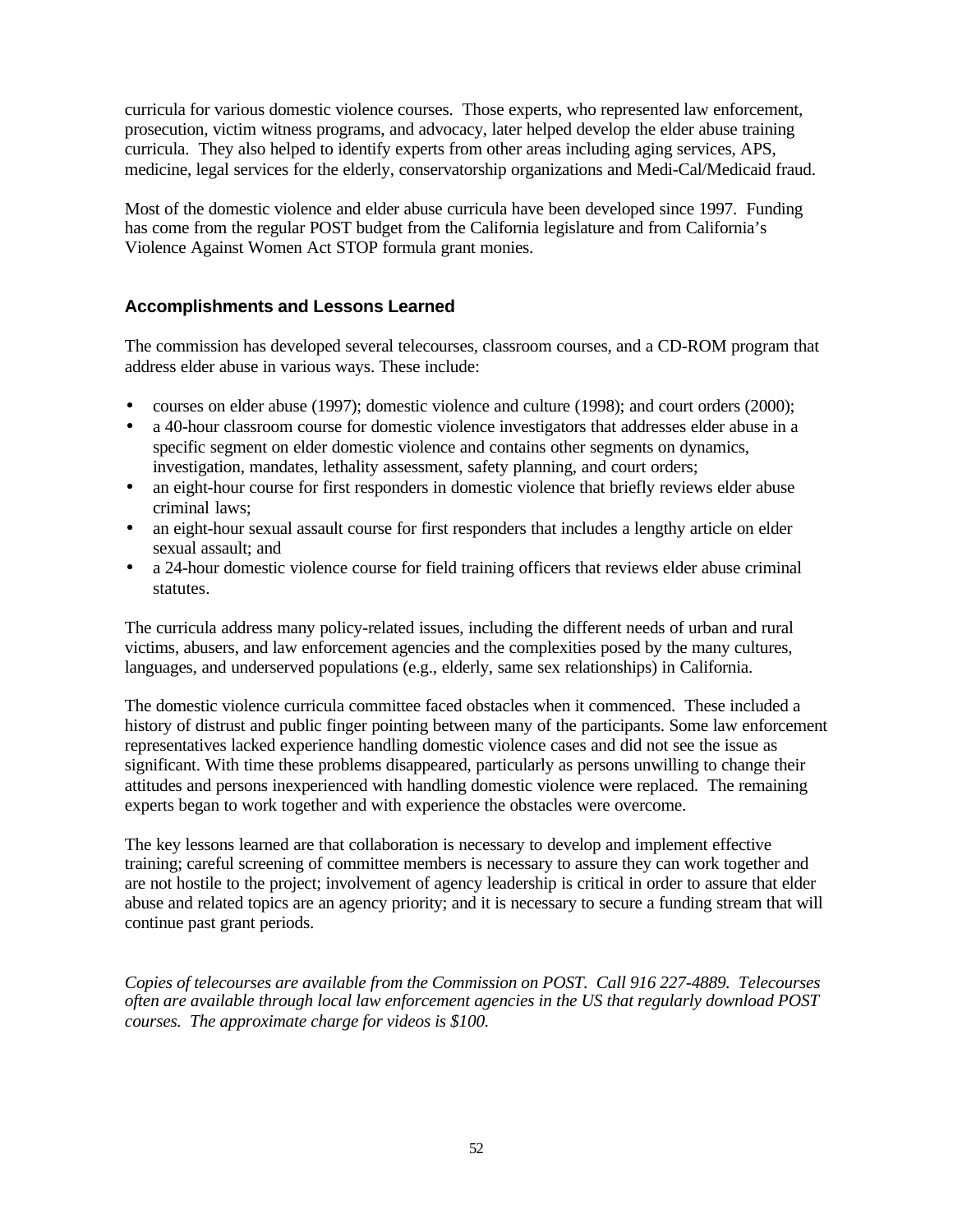# **Elder Abuse and Neglect at Home** *Workshop 3: Engaging Law Enforcement, Prosecution, and the Judiciary*

**\_\_\_\_\_\_\_\_\_\_\_\_\_\_\_\_\_\_\_\_\_\_\_\_\_\_\_\_\_\_\_\_\_\_\_\_\_\_\_\_\_\_\_\_\_\_\_\_\_\_\_\_\_\_\_\_\_\_\_\_\_\_\_\_**

### *Elder Abuse Curricula for Judges, Court Staff and Victim Advocates* **American Bar Association Commission on Legal Problems of the Elderly Washington, DC**

| <b>Program Contact:</b>                     | <b>Materials Contacts:</b>                  |
|---------------------------------------------|---------------------------------------------|
| Lori A. Stiegel                             | Same as program contact                     |
| <b>Associate Staff Director</b>             |                                             |
| American Bar Association (ABA)              | Web Sites:                                  |
| Commission on Legal Problems of the Elderly |                                             |
| 740 $15^{\text{th}}$ Street, NW             | Commission on Legal Problems of the Elderly |
| Washington, DC 20005                        | www.abanet.org/elderly                      |
| Phone: 202-662-8692                         |                                             |
| Fax: 202-662-8698                           | National Center on Elder Abuse:             |
| lstiegel@staff.abanet.org                   | www.elderabusecenter.org                    |

### **Description of Program**

The ABA Commission on Legal Problems of the Elderly (ABA Commission) has developed model national curricula on elder abuse for judges, court staff, and victim services providers. The curricula are intended for use by state judicial educators, victim services providers, and others in planning and implementing educational programs for their constituencies on the unique nature of and considerations related to cases involving elder abuse.

The goals of the ABA Commission's two curricula projects are:

- to heighten the sensitivity and knowledge of participants about the growing problems of elder abuse and about the laws and programs related to elder abuse; and
- to expand the awareness among judges who hear family violence cases or serve on family violence coordinating councils and among victim services providers that many instances of elder abuse are part of the continuum of family violence.

# **Why Program Was Developed**

The judicial and court staff curricula project was developed because of the recognition that the number of elder abuse cases in the courts is growing. The project implemented the first recommendation of the ABA Commission's State Justice Institute-funded project, "Recommended Guidelines for the State Courts in Handling Elder Abuse Cases," which called for training judges and court staff about elder abuse.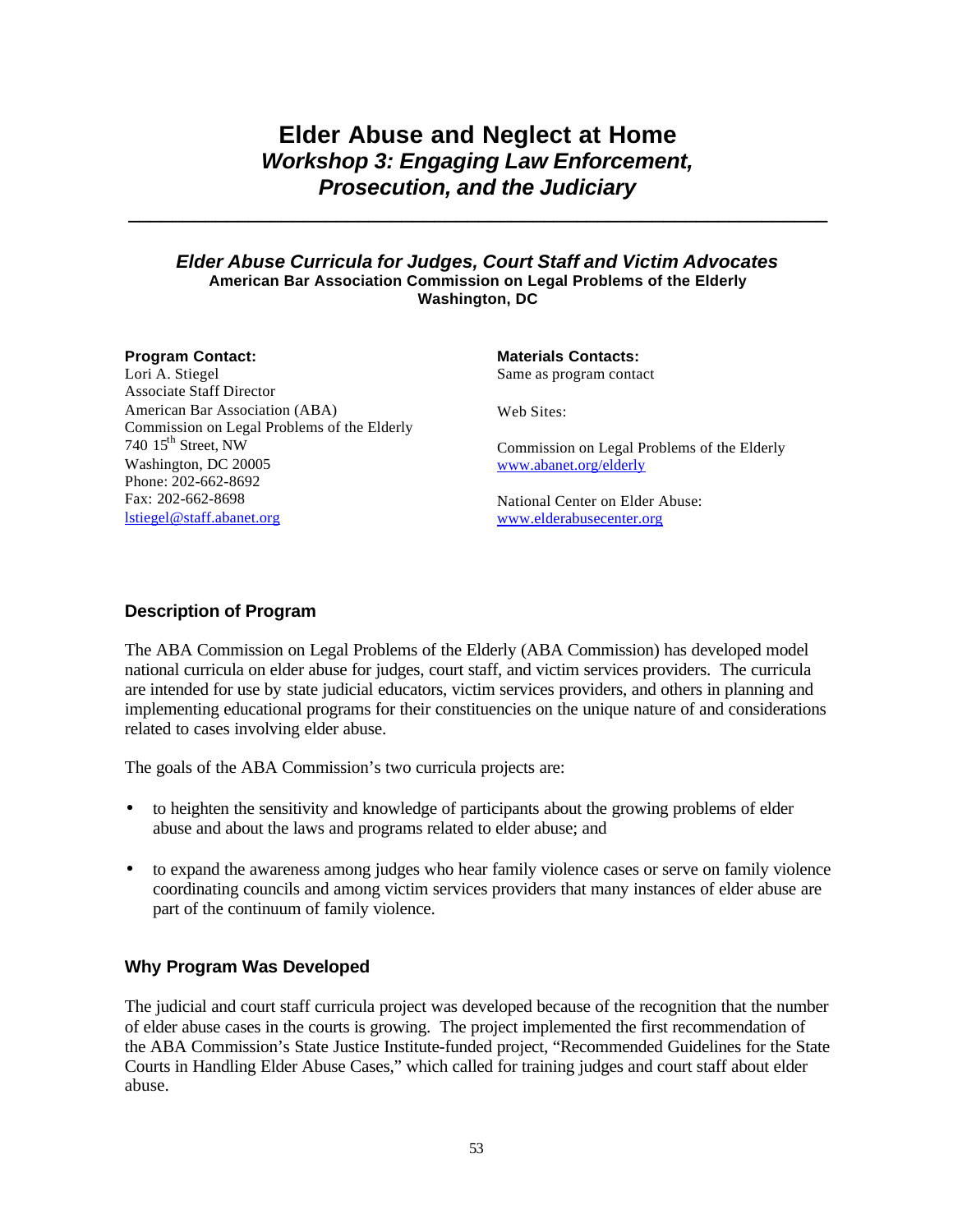The curriculum for victim services providers was developed for similar reasons. The changing approach to handling elder abuse cases and the growing number of cases in the criminal justice system mean that victim services providers will increasingly be called upon to assist victims of elder abuse. Additionally, a DOJ focus group on elder victimization had recommended that such a curriculum be developed.

# **How Program Was Developed**

The State Justice Institute funded the judicial and court staff curricula project in 1996. The ABA Commission conducted it in conjunction with the National Association of Women Judges. Each of the three curricula for judges and court staff was pilot tested once during the course of the grant project that funded the curricula development.

The DOJ Office for Victims of Crime funded the victim services provider curriculum in 1998. This curriculum has been pilot tested five times: twice at the National Organization for Victim Assistance annual meeting and at victim services conferences in Missouri, Washington and Pennsylvania. This curriculum will be available in 2001.

# **Accomplishments and Lessons Learned**

Judges in Tennessee and Illinois and court staff in Tennessee were educated about elder abuse during the pilot phase of the curricula project. Since that time, the judicial curricula have been used at the annual meeting of the National Association of Women Judges and at judicial conferences in Washington, Florida (twice), Georgia, Ohio and Wisconsin.

Widespread implementation of the judicial and court staff curricula has faced obstacles. It seems likely that many judges and court staff, and the professionals responsible for developing education programs on their behalf, are still not seeing many cases of elder abuse and thus are not willing to expend the effort to learn about that issue.

In the states where the judicial and court staff curricula were pilot tested or subsequently implemented, it took concerted efforts by one or more concerned judges, judicial educators and advocates for elder abuse victims to make that happen.

The key lesson learned is that there are three critical factors for successful implementation of these model curricula:

- the support -- and preferably the active leadership -- of a concerned and well-respected member of the target audience;
- a multidisciplinary team of planners who represent and understand the target audience and who can and will adapt the curricula to the needs of the target audience; and
- a multidisciplinary team of trainers, led by one or more peers of the target audience, who understand the work done by and the specific laws, programs and issues affecting the target audience, and who can and will target their presentations to the needs of that audience.

*Elder Abuse in the State Courts – Three Curricula for Judges and Court Staff is available from the ABA Commission at no cost to organizations that plan to use it for the purpose for which it was intended. The curriculum for victim services providers will be available from the DOJ Office for Victims of Crime in 2001.*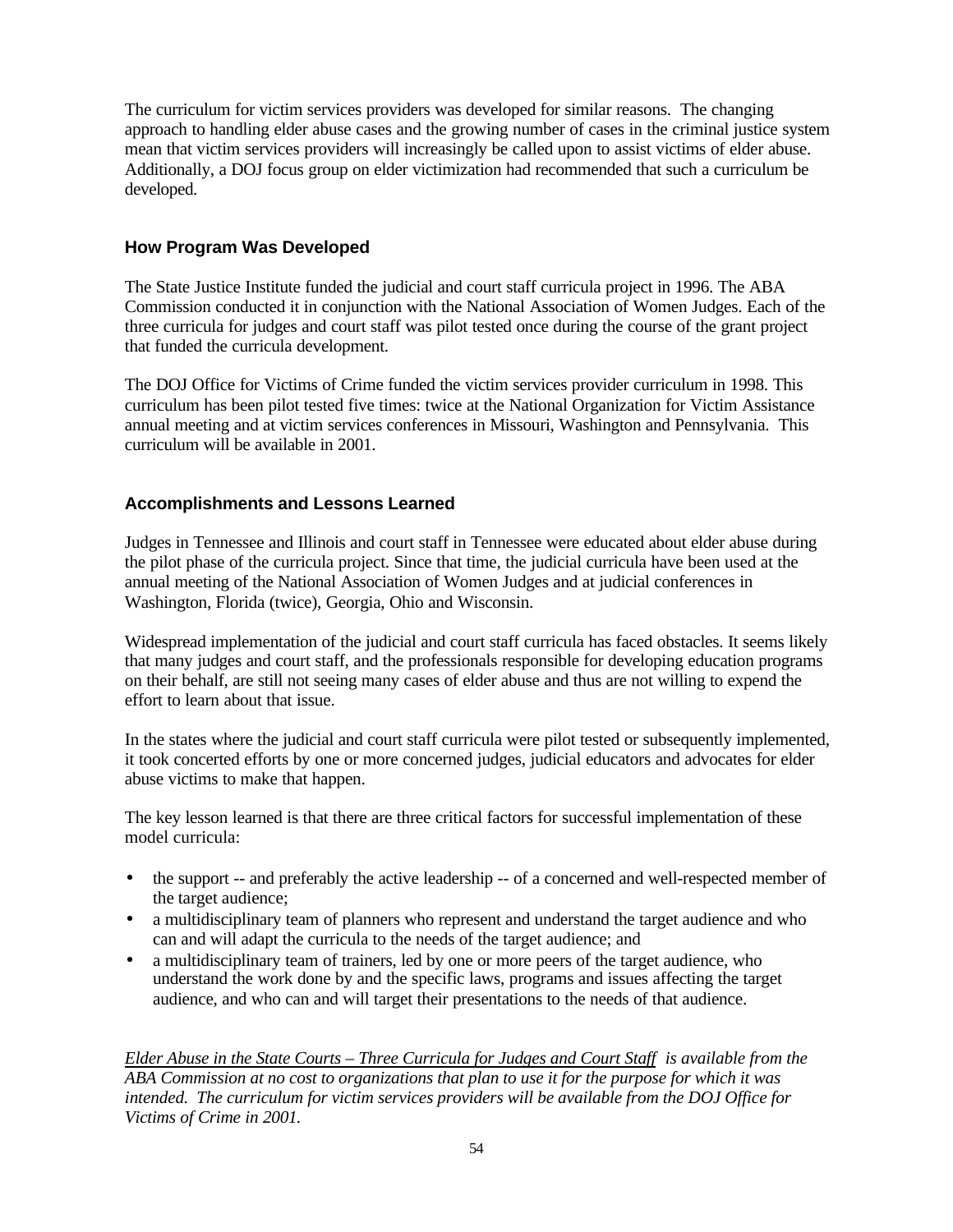# **Elder Abuse and Neglect at Home** *Workshop 3: Engaging Law Enforcement, Prosecution, and the Judiciary*

*\_\_\_\_\_\_\_\_\_\_\_\_\_\_\_\_\_\_\_\_\_\_\_\_\_\_\_\_\_\_\_\_\_\_\_\_\_\_\_\_\_\_\_\_\_\_*\_\_\_\_\_\_\_\_\_\_\_\_\_\_\_\_\_\_\_\_\_\_*\_\_\_\_\_\_\_\_\_\_\_\_\_\_*

### *Encouraging Tribal Law Enforcement* **Pascua Yaqui Police Department Tucson, Arizona**

### **Program Contact: Materials Contact:**

Same as first program contact

Charles Mendonca Police Officer Pasqua Yaqui Police Department 7474 S. Camino De Oeste Tucson, AZ 85746 Phone: 520-879-5500 Fax: 520-879-5510

Dan Liston Chief of Police Pasqua Yaqui Police Department 7474 S. Camino De Oeste Tucson, AZ 85746 Phone: 520-879-5500 Fax: 520-879-5510

### **Description of Program**

The goal of this program is to provide a focal point for elderly residents of the tribe to help them resolve family problems and prevent elder abuse.

### **Why Program Was Developed**

While the tribal council adopted an elder abuse code in the 1980s, no one was appointed to enforce it and there was no focal point in the community for elder abuse prevention or enforcement.

### **How Program Was Developed**

Police Chief Dan Liston established the program in June 1999 by appointing Officer Charles Mendonca as the investigating officer on elder abuse and giving him responsibility for responding to elder complaints. The program operates solely within the police department; no outside funding has been obtained. All cases involving victims 55 years old or older are referred to Officer Mendonca's office for review, as are all elder complaints generally. Officer Mendonca functions partly as a "social worker" or "public relations officer for the elderly." He works with other organizations to find solutions, including the Housing Authority, Social Services, Behavioral Health, Adult Protective Services (APS), and shelter programs for the elderly.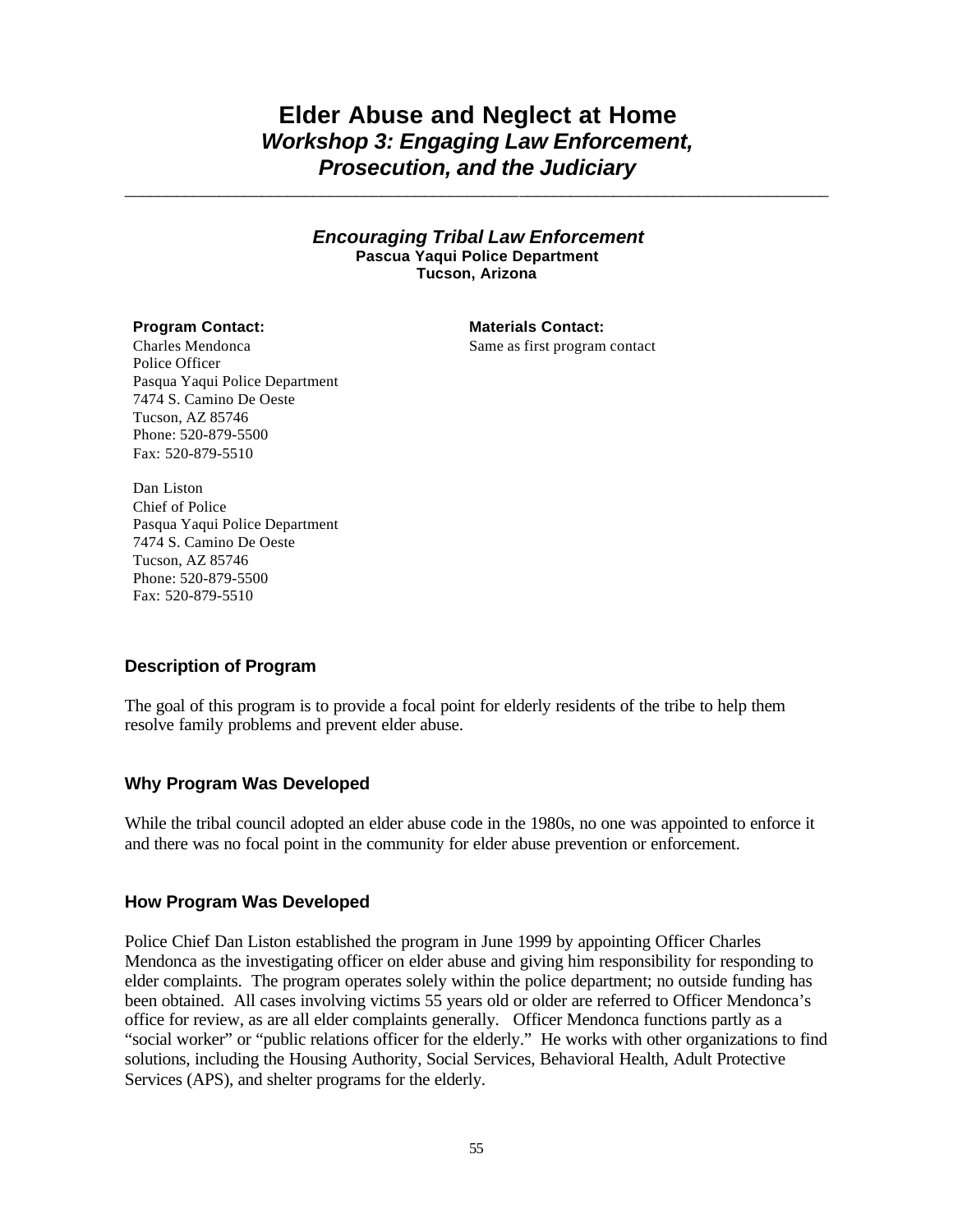## **Accomplishments and Lessons Learned**

This program has established a safe environment for seniors to communicate honestly with law enforcement about their situations. The program also has had success in mediating family disputes. In addition, elders now know whom they can call when they are unable to obtain services or otherwise resolve issues on their own.

There have been a number of obstacles in establishing this program. These include denial, the feeling of many of the tribe's elders that they are being neglected by the tribal government, and the withholding of confidential information from law enforcement by social workers and counselors due to a lack of understanding about immunity from prosecution. Through education and implementation of the program, however, more elders are coming forward to seek the help they need.

A key lesson learned is that it is important to place the right person in the right job. The police officer investigating cases and interviewing victims has to be part social worker and think "outside the box" of traditional law enforcement.

*Materials available.*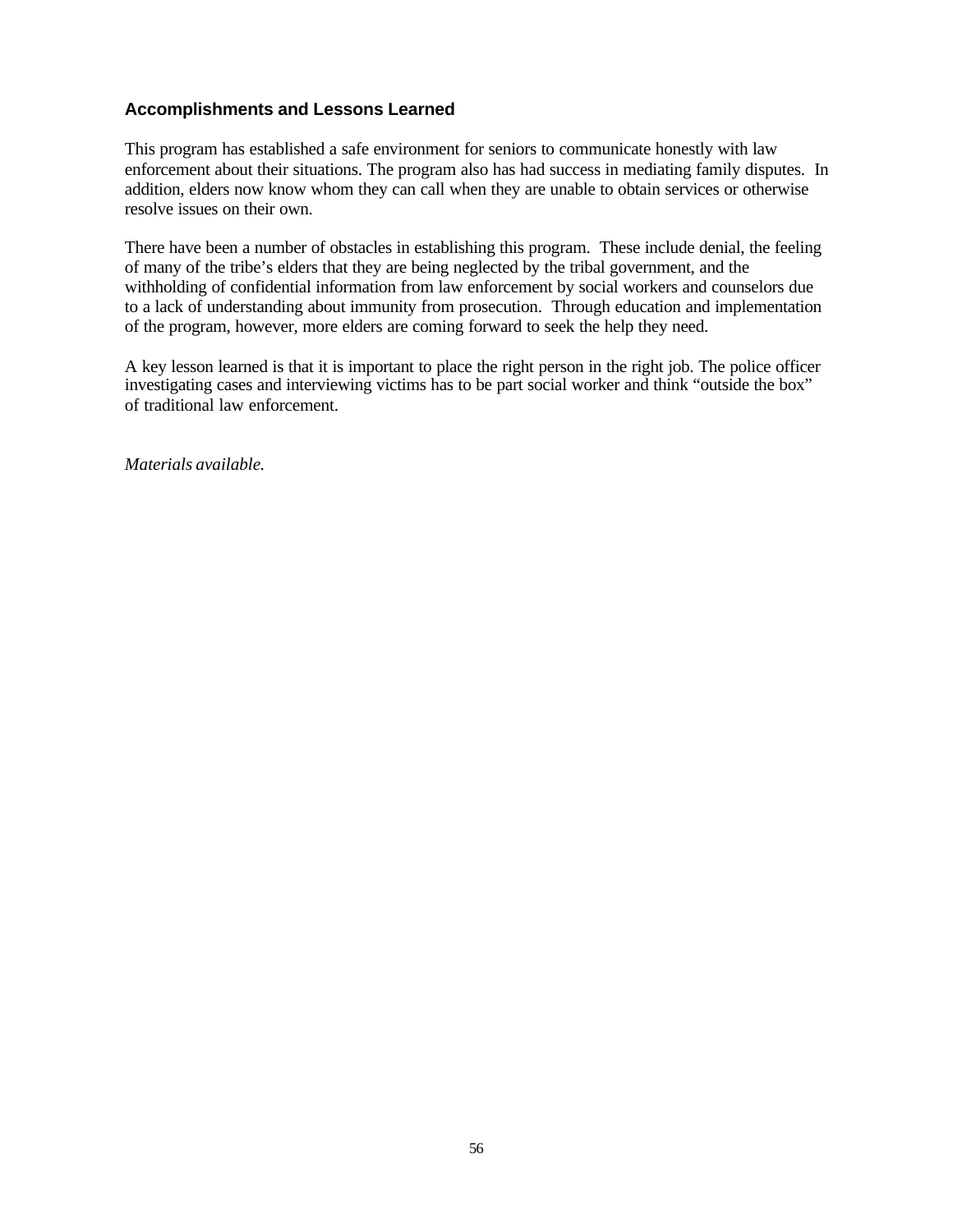# **Elder Abuse and Neglect at Home** *Workshop 4: Augmenting the Role of Medical Professionals*

**\_\_\_\_\_\_\_\_\_\_\_\_\_\_\_\_\_\_\_\_\_\_\_\_\_\_\_\_\_\_\_\_\_\_\_\_\_\_\_\_\_\_\_\_\_\_\_\_\_\_\_\_\_\_\_\_\_\_\_\_\_\_\_\_**

### *California Vulnerable Adult Specialist Team (VAST)* **University of California at Irvine Medical Center Orange, California**

### **Program Contact: Materials Contact:**

Laura Mosqueda, M.D. Director of Geriatrics and Associate Clinical Professor of Family Medicine UCI Medical Center Pavilion III, ZC1150 101 The City Drive Orange, CA 92868-3298 Phone: 714-456-5530 Fax: 714-456-7933 mosqueda@uci.edu

Same as second program contact.

Tessa Janian, M.A. Program Coordinator VAST UCI Geriatric Department 101 The City – Pavillion III Orange, CA 92868 Phone: 714-456-5735 tianian@uci.edu

# **Description of Program**

The purpose of the Vulnerable Adult Specialist team (VAST) is to design, implement, and evaluate the usefulness of an interdisciplinary medical team in the assessment, diagnosis, investigation, and prosecution of elder abuse cases.

The goals for this program are:

- to create a team of experts consisting of a geriatrician, nurse practitioner, pharmacist, psychologist, social worker, and gerontologist;
- to examine the medical and psychological injuries of elder abuse victims;
- to document injuries for subsequent legal action;
- to assess the cognitive ability of the victims and/or the alleged perpetrators;
- to stimulate discussion among a group of experts representing a diverse group of disciplines (criminology, law, ethics, social services, law enforcement, geriatrics) in order to establish the optimal role of the medical component;
- to develop criteria for addressing which victims would benefit most from the health team's evaluation and treatment;
- to send a geriatrician and/or nurse practitioner to community-based meetings on elder abuse;
- to provide urgent (within 48 hours) availability of individual team members for consultation with Adult Protective Services (APS) staff;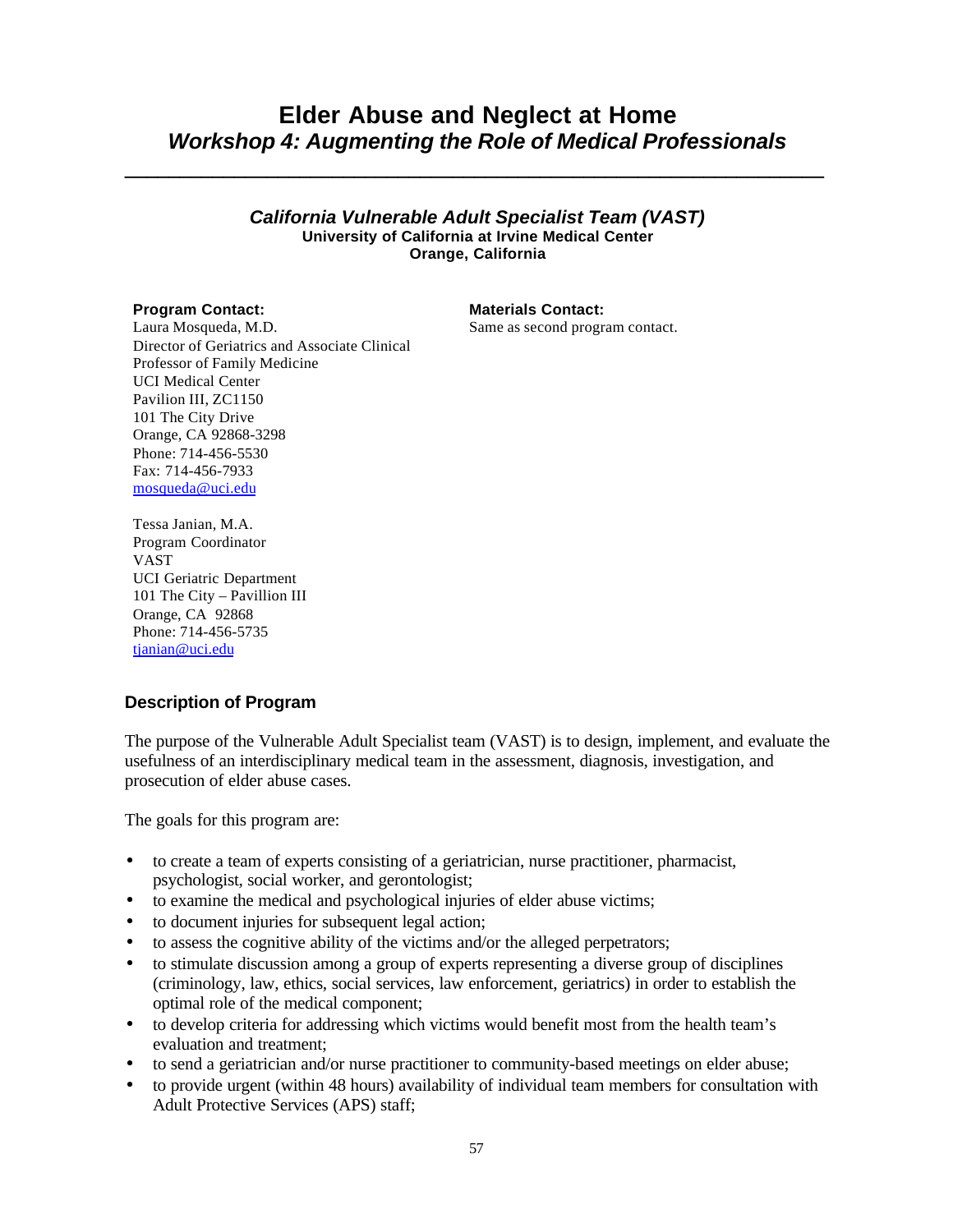- to provide agencies and lawmakers sufficient and compelling information to enact legislation based upon the outcomes of the project;
- to develop a standardized tool for documenting elder abuse;
- to educate health care providers, attorneys, law enforcement, and seniors;
- to create a practical and replicable approach to elder abuse in which social, medical, and legal services coordinate efforts in order to successfully recognize, report, examine/document, and prosecute elder abuse and neglect.

# **Why Program Was Developed**

The program was developed to address the recurring complaint among people who work in the field of elder abuse that there is a lack of knowledgeable, trained medical clinicians to assist them. Additionally, the program is seeking to address other problems related to medical examination/documentation of elder abuse cases such as the lack of standardized tools for screening for elder abuse or documenting the signs and symptoms of elder abuse. By working with child abuse experts who have faced similar problems, the program is developing tools that will improve the quality of elder abuse examination and documentation, as well as the quality of evidence available to the criminal justice system.

# **How Program Was Developed**

The program was developed by the Program in Geriatrics, University of California Irvine, College of Medicine. It was funded in April 2000 through a three-year grant totaling \$881,775 from the Archstone Foundation.

Organizations currently involved with the program include adult protective services, the county mental health unit for elders, the local long-term care ombudsman, an advocacy group for community services, the local domestic violence shelter, the Public Guardian, the Orange County District Attorney, Family Violence Subcommittee on Elder Abuse, and the Orange County Financial Abuse Specialist Team. The program anticipates that as it grows other organizations will become involved.

# **Accomplishments and Lessons Learned**

The team has responded to 37 inquiries by APS and consulted about or conducted home visits on 19 documented cases in the first six months. Two cases have resulted in prosecution; there has been one conviction and the other case is in progress.

The program has experienced challenges in determining which APS cases would benefit most from the team's expertise. VAST has received referrals that need medical intervention but do not necessarily involve abuse; however, the consultant role does not permit the team to take on primary-care patients. To deal with this challenge, the team meets regularly with referring parties in order to encourage cross-training and learn more about unmet needs.

Two key lessons have been learned. First, it would have been beneficial if the program had conducted training for APS workers on using the medical consultants before it began accepting referrals. Second, there is a need for integration of a medical team into the current system.

*Materials are available free of charge.*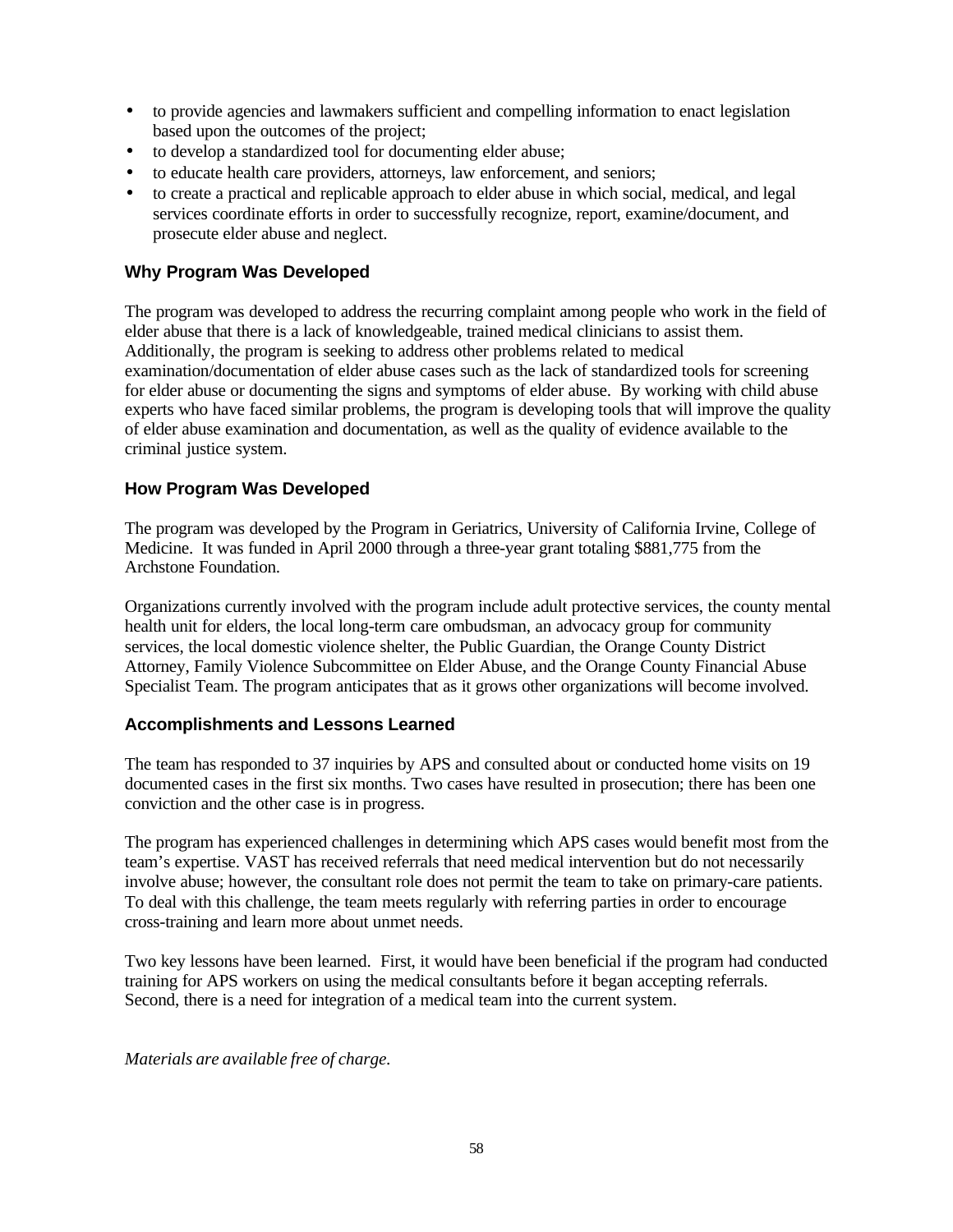# **Elder Abuse and Neglect at Home** *Workshop 4: Augmenting the Role of Medical Professionals*

*\_\_\_\_\_\_\_\_\_\_\_\_\_\_\_\_\_\_\_\_\_\_\_\_\_\_\_\_\_\_\_\_\_\_\_\_\_\_\_\_\_\_\_\_\_\_\_\_\_\_\_\_\_\_\_\_\_\_\_\_\_\_\_\_*

### *Texas Elder Abuse & Mistreatment (TEAM) Institute* **Baylor College of Medicine Houston, Texas**

### **Program Contacts: Materials Contact: Materials Contact:**

Same as first program contact

Carmel Bitondo Dyer, M.D. Associate Professor of Medicine Baylor College of Medicine Director of the Geriatrics Program Harris County Hospital District 3601 N. MacGregor Way Houston, TX 77004 Phone: 713-525-4872 Fax: 713-525-4896 cdyer@bcm.tmc.edu

Nicolo Festa, M.S.W. Texas Department of Protective and Regulatory Services Adult Protective Services Division P.O. Box 149030 Austin, TX 78714-9030 Phone: 512-438-3212 Fax: 512-438-4881 FESTANA@auste654a.aust.tdprs.state.tx.us

# **Description of Program**

The Texas Elder Abuse and Mistreatment (TEAM) Institute is a collaboration between the Baylor College of Medicine Geriatrics Program at the Harris County Hospital District and the Texas Department of Protective and Regulatory Service. The goal of the program is to improve the lives of abused and neglected elders through clinical care, education, and research.

### **Why Program Was Developed**

The TEAM Institute was developed to use an interdisciplinary geriatric medicine team as an adjunct to existing Adult Protective Services (APS) intervention in order to improve outcomes in the care of abused or neglected elders.

### **How Program Was Developed**

The TEAM Institute was developed in December 1997 by the Baylor College of Medicine Geriatrics Program at the Harris County Hospital District and the Texas Department of Protective and Regulatory Services –Adult Protective Service Division.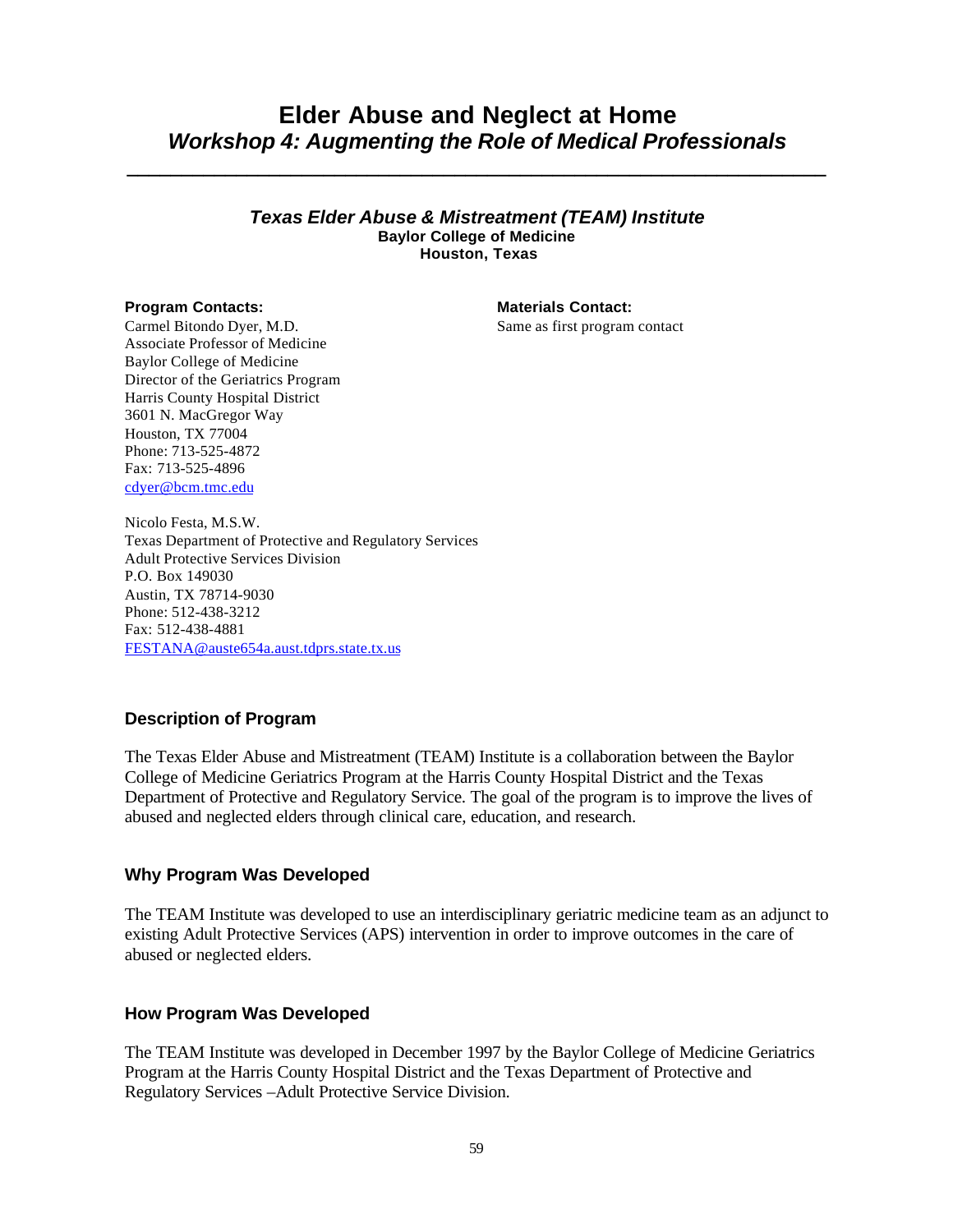Additional organizations that have become involved with the TEAM Institute include: the Houston Area Women's Center; the Departments of Internal Medicine and Family Practice, Baylor College of Medicine; the VIVA Clinic at Ben Taub General Hospital; and the Harris County Attorney's Office.

The TEAM Institute has found that it addresses the following policy issues:

- care of minority elders:
- care of the uninsured and underinsured;
- advancement of research agendas in the area of elder mistreatment;
- the care of mistreated elders delivered by public agencies;
- educational imperatives for medical, nursing, and social work students;
- the education of APS specialists in the area of common medical conditions seen in elders;
- guardianship in elders who lack capacity to make decisions for themselves; and
- the root medical causes of elder abuse and neglect.

# **Accomplishments and Lessons Learned**

To date, the TEAM Institute has accomplished the following:

- provided direct care to more than 300 abused or neglected senior citizens;
- established an interdisciplinary team that includes physicians, nurse practitioners, social workers, and APS specialists;
- had more than 400 medical students accompany APS specialists on in-home investigations;
- trained more than 300 students of different disciplines in the TEAM Institute approach;
- made more than 30 presentations in eight states, educating APS specialists, physicians, nurses, and social workers about the TEAM approach;
- published five papers on various aspects of TEAM Institute's research and clinical approach;
- conducted a number of research studies and have five ongoing studies; and
- begun the process of expanding the program to multiple regions in the state of Texas.

The obstacles faced by the program relate to the differences in approach to patient/client care by the various disciplines. Traditionally, medical teams develop a list of differential diagnoses and then narrow down the possibilities using objective measures. Social workers and APS specialists have been trained to gather as much information as possible to broaden the possibilities and to use subjective data. Another obstacle, one faced by each discipline, is the assessment of capacity of the clients.

The obstacles are being overcome by holding regular meetings and a joint training course on assessment of capacity. In addition, the program is establishing guidelines for the referrals sent to the medical team.

The key lesson learned is that it is critical for members of APS specialist teams and geriatric medicine teams to meet regularly, to get to know each other, and develop trust with each other.

*Materials are available at no charge.*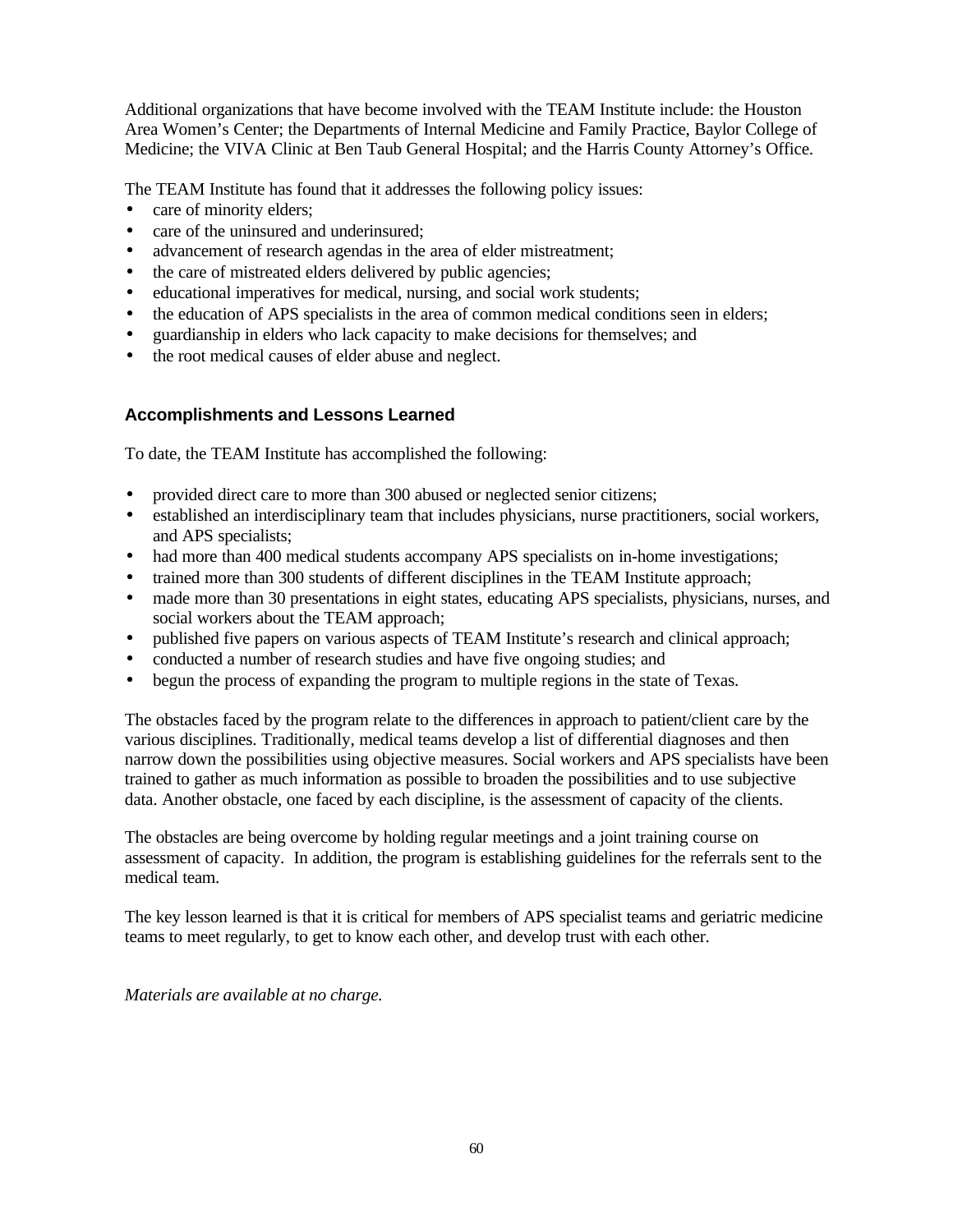# **Elder Abuse and Neglect at Home** *Workshop 4: Augmenting the Role of Medical Professionals*

**\_\_\_\_\_\_\_\_\_\_\_\_\_\_\_\_\_\_\_\_\_\_\_\_\_\_\_\_\_\_\_\_\_\_\_\_\_\_\_\_\_\_\_\_\_\_\_\_\_\_\_\_\_\_\_\_\_\_\_\_\_**

### *South Carolina Vulnerable Adult Medical Protocol* **South Carolina Department of Public Safety Columbia, South Carolina**

Randolph W. Thomas Law Enforcement Instructor South Carolina Department of Public Safety 5400 Broad River Rd. Columbia, SC 29212 Phone: 803-896-7756 Thomas RandolphW@scdps.state.sc.us

### **Program Contact: Materials Contact:**

Mavis Riley Adult Protection Coordinating Council P.O. Box 8206 Columbia, SC 29202 Phone: 803-898-2719 RILEY@dhhs.state.sc.us

# **Description of Program**

The South Carolina Vulnerable Adult Medical Protocol was designed to provide a standardized means for collecting evidence to support improved criminal prosecution in cases of elder abuse. The goals of the protocol are:

- to provide documentation of medical evidence for the prosecution of perpetrators;
- to enhance awareness of the problem of vulnerable adult abuse and neglect among physicians and other medical providers;
- to serve as an assessment tool to assist physicians.

# **Why Program Was Developed**

The South Carolina Adult Protection Coordinating Council, a statewide body, saw a need to develop a medical protocol for vulnerable adults in order to enhance the collection of evidence that will support improved criminal prosecution in cases of elder abuse.

### **How Program Was Developed**

The South Carolina Adult Protection Coordinating Council and the South Carolina Medical Association developed the protocol in 1995 through a multidisciplinary process that insured input from the criminal justice system, medical community, social services and victim advocates. The subcommittee charged with drafting the document looked at the protocols used in the child abuse community as a departure point for development of the vulnerable adult protocol.

There was a great deal of discussion in the medical community about the length and difficulty of the protocol. These issues were resolved through a pilot program that tested the form and made the necessary changes that ultimately resulted in consensus.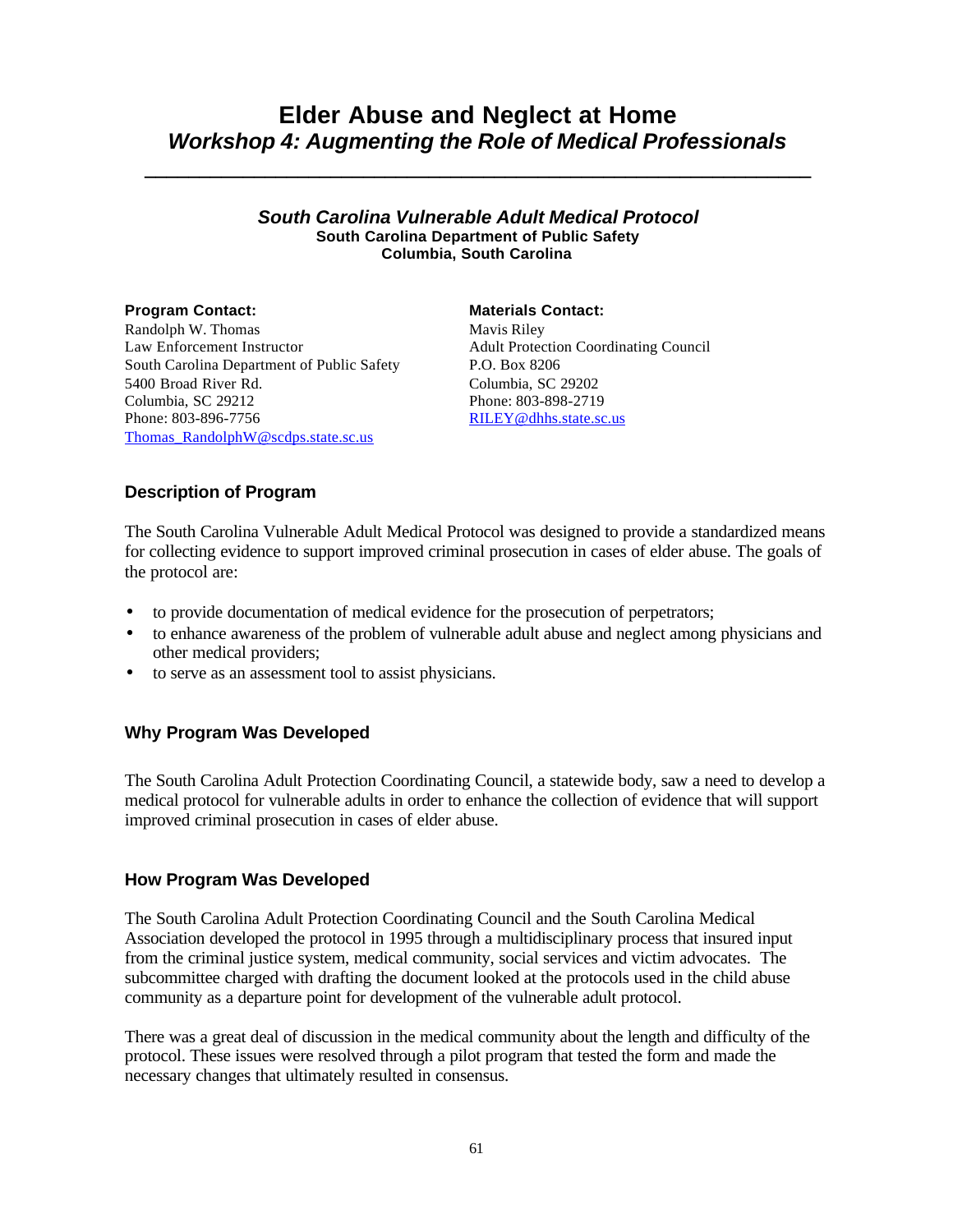The form currently is supported through the South Carolina Law Enforcement Division, which manages the process for both vulnerable adult and child medical protocols.

The South Carolina Law Enforcement Division and the South Carolina Division of Victim's Assistance bear the costs of this program (printing, distribution and administration of the protocol).

## **Accomplishments and Lessons Learned**

A training program about the curricula has been developed and presented through South Carolina Educational Television.

The major obstacle faced by the program has been one of usage. The protocol has been distributed to all hospitals and other locations where vulnerable adults may go for medical treatment. However, the majority of abuse and neglect cases have not come from hospitals. They have been "in-home" or facility cases – e.g., nursing homes, residential-care facilities – and these incidents generally do not result in the victim coming in contact with medical personnel who are aware of or have been trained in the use of this procedure. While the protocol is an excellent tool for forensic screening, it doesn't reach the majority of victims at the present time. In order to reach the entire medical community, extensive training would have to occur; resources for this do not currently exist.

The key lesson learned is the importance of "getting the word out" and educating those medical professionals who need to use the protocol.

*Materials are available at no charge.*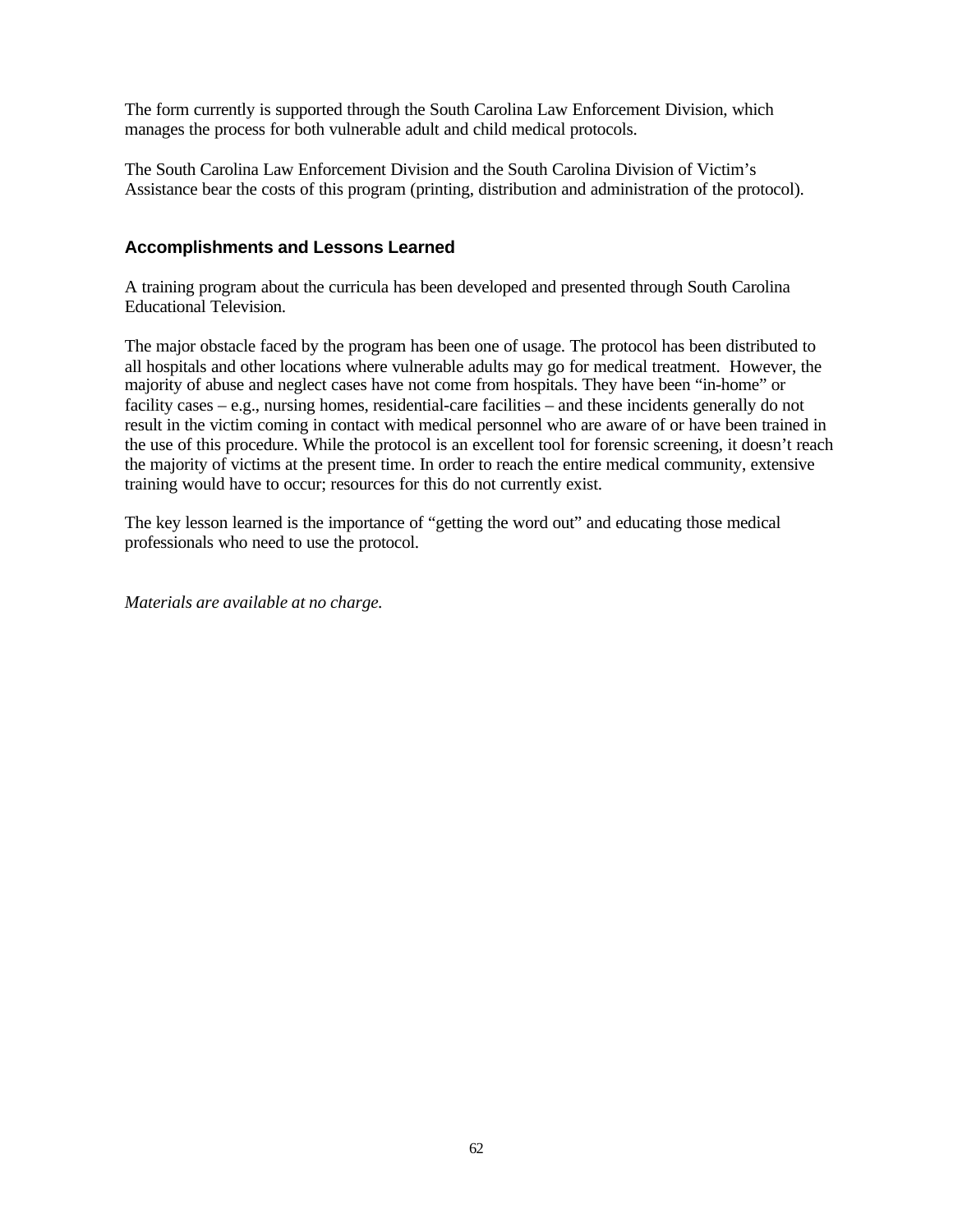# **Elder Abuse and Neglect at Home** *Workshop 5: Enhancing Victim Services*

**\_\_\_\_\_\_\_\_\_\_\_\_\_\_\_\_\_\_\_\_\_\_\_\_\_\_\_\_\_\_\_\_\_\_\_\_\_\_\_\_\_\_\_\_\_\_\_\_\_\_\_\_\_\_\_\_\_\_\_\_\_\_\_\_**

### *California's Victim-Witness and Prosecution Initiatives for Elder Abuse Victims* **Governor's Office of Criminal Justice Planning (OCJP) Sacramento, California**

**Program Contact: Materials Contact:** Judy O'Neal Chief, Victim Witness Branch Governor's Office of Criminal Justice Planning 1130 K St., Ste. 300 Sacramento, CA 95814 Phone: 916-323-7727 Fax: 916-324-9167 Judy.ONeal@ocjp.ca.gov

Same as program contact

Web Site: www.ocjp.ca.gov

# **Description of Programs**

The office has three programs focusing on elder abuse.

- The Elder Abuse Advocacy and Outreach Program is the largest. Its goal is to provide a coordinated multidisciplinary team response to the needs of elder and dependent adults who have become victims or have the potential of becoming victims of abuse, either financial or physical.
- The Elder Abuse Special Emphasis and Special Victims Program also focuses on providing direct victim services, but moves a step further into serving underserved populations. Successful applicants select an ethnic minority population of elder citizens and spend at least 50 percent of their time working within the target community itself.
- The Elder Abuse Vertical Prosecution Program is a new arm of the overall effort of OCJP to provide consistent holistic approaches to solving problems in the criminal justice system and victim services. The goal of the program is to enhance or create special units in prosecutor's offices in California that handle felony crimes against the elderly or dependent adults through investigations and vertical prosecution of cases.

### **Why Programs Were Developed**

California has a burgeoning elder population, and this group of vulnerable citizens deserves recognition and services aimed at their protection and safety.

### **How Programs Were Developed**

The Elder Abuse Advocacy and Outreach Program began in April 1999; it was established by OCJP at the request of the Governor and State Legislature. It is providing \$1.7 million in VOCA funds to 24 counties.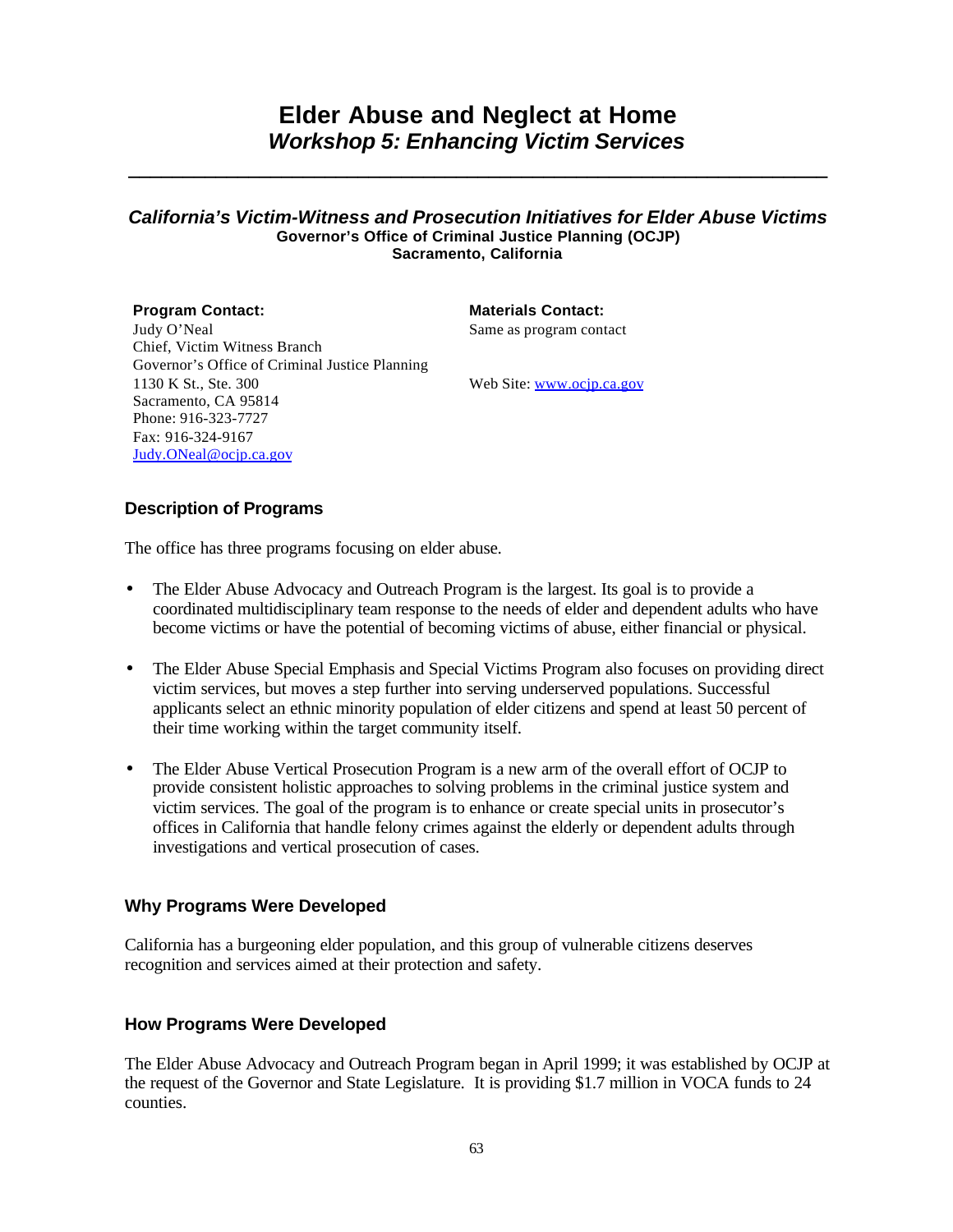The Elder Abuse Special Emphasis and Special Victims Program began operation in July 1997 and was developed by the OCJP due to internal recognition of the need to focus on this growing population. It is providing \$630,000 in VOCA funds to 6 counties.

The Elder Abuse Vertical Prosecution Program began in April 2000 and was established by legislative act at the request of OCJP in order to provide a multi-disciplinary approach to the problem. Funding is provided to 17 counties with \$2.217 million in federal Byrne monies and state general funds.

All these programs are continuing to grow as the communities begin to show results and media response shows the effectiveness of their efforts. More agencies become involved as more media attention is focused on the issue. Outreach efforts include billboard displays in prominent freeway commute areas; displays on rapid transit systems; bus kiosks; radio and television public service addresses and posters in emergency rooms of hospitals.

# **Accomplishments and Lessons Learned**

Accomplishments include:

- recognition that care facilities need constant monitoring by regulatory agencies to ensure compliance with safety requirements;
- improved community awareness that has resulted in overwhelming caseloads of abuse for prosecutors and law enforcement;
- consideration of new legislation that will allow banks to make disclosures about suspected financial abuse to law enforcement without fear of violating confidentiality laws; and
- expansion of advocacy by creating new positions has allowed more outreach and direct victim services particularly on a 24-hour call back basis.

The biggest obstacles have been the lack of training when task forces are established and the need for more personnel at the state funding agency to provide one-on-one technical assistance to each project. To overcome this, the office is starting grant programs with a mandatory meeting of the management of each agency to provide them with the policy and state and federal reporting requirements.

The following are the key lessons learned.

- Any new program created, whether a victim service or a criminal justice program, must address the need to educate the program respondents about the tasks ahead.
- Alliances with other state and federal programs to put in place all the services seen as critical to achieving program goals can help to overcome inadequate.
- Gathering all relevant agencies together and looking at the problem is challenging, but results in more success.

*Requests for Proposals for Prosecution and or Advocacy programs are available through the Governor's Office of Criminal Justice Planning Victim Witness Branch at 916-324-9128. Individual model projects within these two areas also may be requested by contacting a Program Specialist at that number.*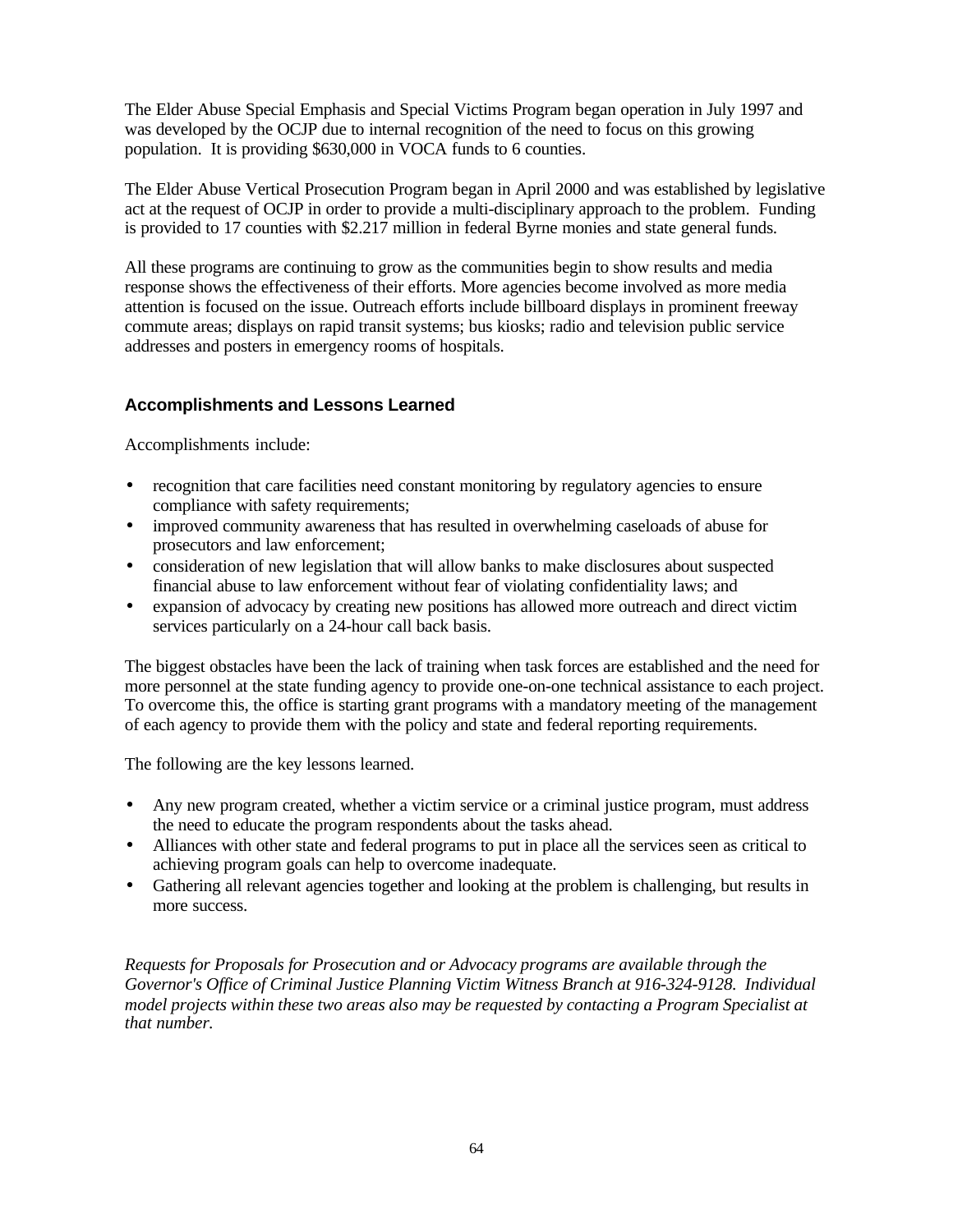# **Elder Abuse and Neglect at Home** *Workshop 5: Enhancing Victim Services*

**\_\_\_\_\_\_\_\_\_\_\_\_\_\_\_\_\_\_\_\_\_\_\_\_\_\_\_\_\_\_\_\_\_\_\_\_\_\_\_\_\_\_\_\_\_\_\_\_\_\_\_\_\_\_\_\_\_\_\_\_\_**

### *Child and Family Advocacy Center/Triad Program of the Blackfeet* **Blackfeet Tribe Browning, Montana**

# **Program Contact: Materials Contact:**

Same as program contact

Shanny Augare, Director Blackfeet Child & Family Advocacy Center P.O. Box 870 517 E. Boundary St. Browning, MT 59417 Phone: 406-338-5180 Fax: 406-338-5660 club@3rivers.net

# **Description of Program**

The purpose of the Blackfeet Child & Family Advocacy Center, located on the Blackfeet Indian Reservation, is crime prevention and victim services. Its mission is to "to promote the health and well-being of children and families." The main goals of the program are:

- to establish a Victims Office which provides crime prevention education and victim services;
- to provide training to all service providers about types of crime and their effects;
- to identify the needs of elder victims of crime; and
- to develop and implement policies and procedures, laws, protection codes, and criminal and civil ordinances.

As indicated by the third goal, the Center has focused a portion of its efforts on specifically addressing the needs of elderly crime victims.

# **Why Program Was Developed**

A survey of Personal Care Attendant workers conducted by the Center identified a significant need for training, protocols, and services related to crimes against the elderly. Therefore the Center has targeted this issue as part of its overall mission.

# **How Program Was Developed**

The Child & Family Advocacy Center developed the program in 1998. A Victims of Crime Act (VOCA) grant of \$25,000 provided support for establishing the Victims Office and completing a community needs assessment.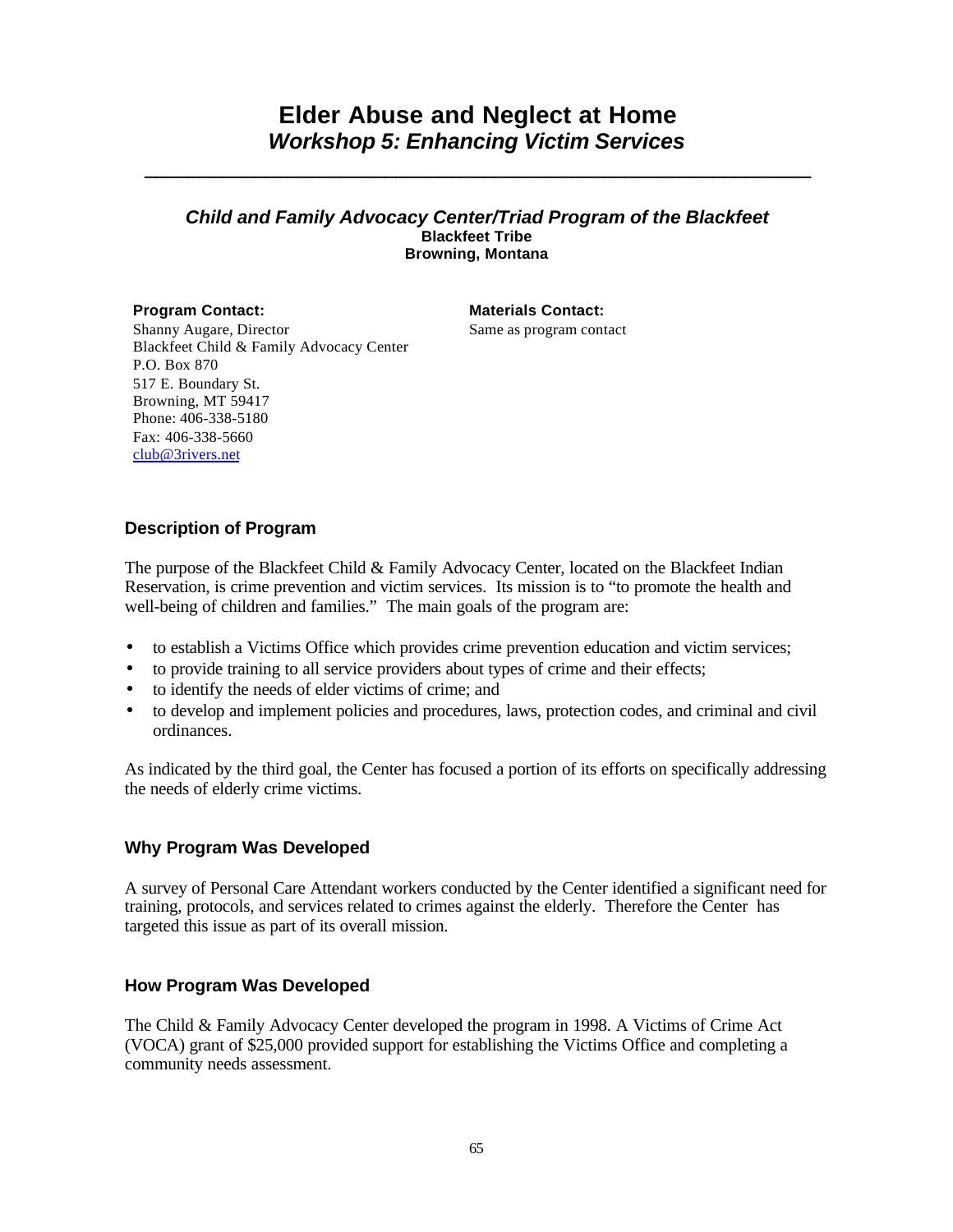Agencies currently involved with the program include the Blackfeet Eagle Shield Program, the Heart Butte Senior Citizen Program, the Reservation nursing home, law enforcement, and community health agencies.

# **Accomplishments and Lessons Learned**

The Center's accomplishments include:

- completion of a community needs assessment;
- completion of a survey of personal care attendants;
- establishment of a planning and advisory council;
- establishment of a domestic violence protocol and other policies and procedures;
- establishment of a Domestic Abuse Victims Program, which has served more than 100 abused women and their children (including four elders) this year.

An Office for Victims of Crime evaluation in July 2000 found that the project had "achieved all objectives with limited funding," had "good staff/management skills," had established a "good computer data base," and that the "program has the capability to be used as a model program for other tribes."

The major obstacle is lack of funding to meet all the current needs, such as a permanent, specially trained investigator; training for law enforcement, the Tribal court, probation, and other criminal justice professionals; development of new laws; a domestic violence shelter; crime prevention education; emergency services; and a resource library.

Key lessons learned include:

- the value of having a qualified accountant when establishing a non-profit program to keep adequate financial records, complete tax reports and federal financial reports, do the payroll, and manage the drawdown of funding;
- the need to train all staff instead of a selected few; and
- the importance of adding indirect costs to grants to cover overhead expenses such as audits and building maintenance.

*Materials available.*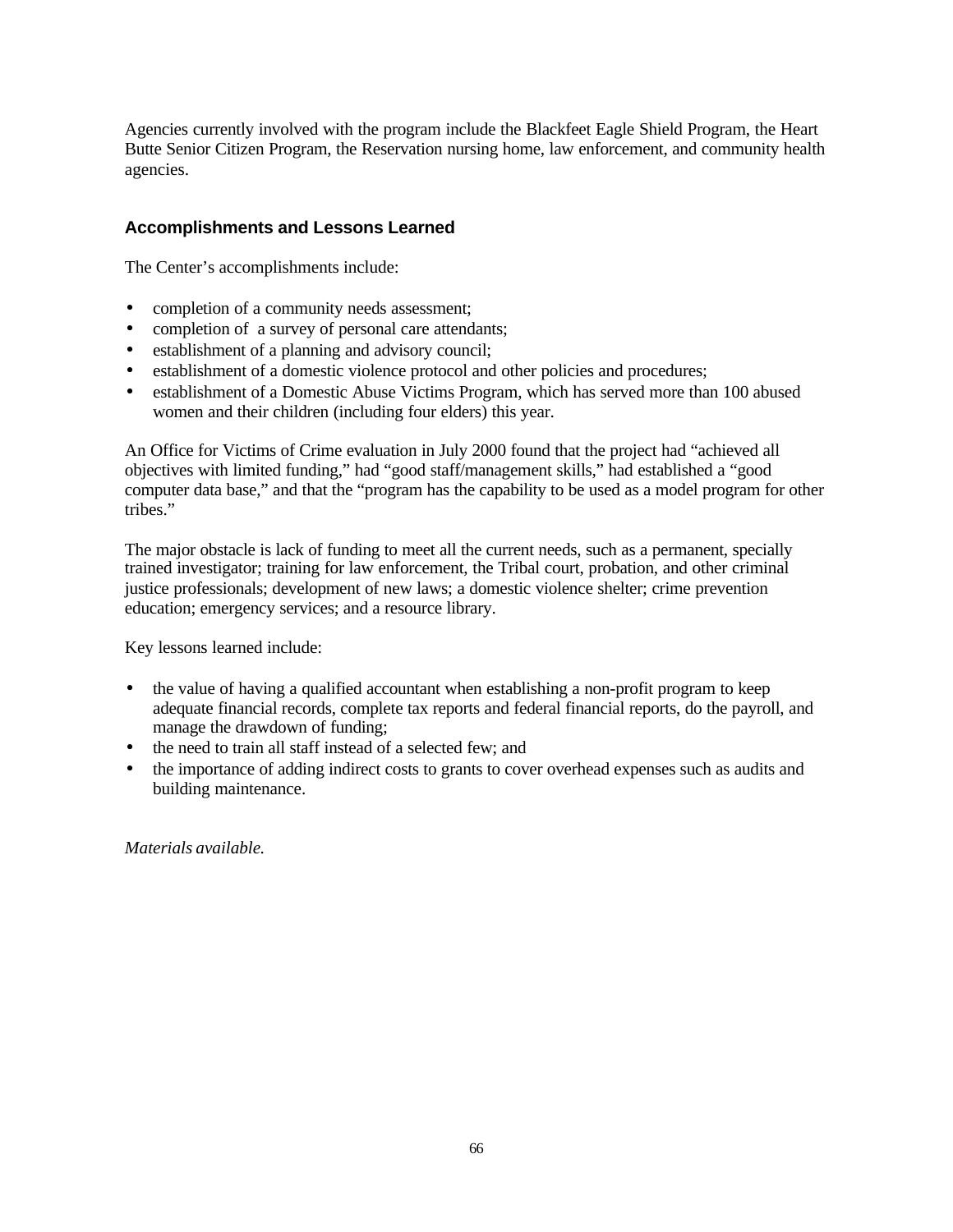# **Elder Abuse and Neglect at Home** *Workshop 5: Enhancing Victim Services*

**\_\_\_\_\_\_\_\_\_\_\_\_\_\_\_\_\_\_\_\_\_\_\_\_\_\_\_\_\_\_\_\_\_\_\_\_\_\_\_\_\_\_\_\_\_\_\_\_\_\_\_\_\_\_\_\_\_\_\_\_\_**

### *Victim-Witness Efforts of the U.S. Attorney for the Western District of Texas* **U.S. Attorney's Office for the Western District of Texas Austin, Texas**

**Program Contact: Materials Contact:** Kathi West Victim-Witness Coordinator U.S. Attorney's Office for the Western District of Texas 816 Congress Avenue, Suite 1000 Austin, TX 78701 Phone: 512-916-5858 or 1-800-286-8771 Fax: 512-916-5854 or 512-370-1281

## **Description of Program**

The role of the federal Victim-Witness Coordinator is defined by statute in the Victims' Rights and Restitution Act of 1990 and the *Attorney General Guidelines for Victim and Witness Assistance* (1991). Variations exist between districts and between victim assistance programs within the districts. These variations are dependent upon the available resources in the district, level of the victim-witness coordinator's expertise, and the direction set by each U.S. Attorney's Office (USAO). After indictment, the USAO Victim-Witness Coordinators serve as the contact person for all crime victims, including elderly crime victims, going through the federal criminal justice system.

# **Why Program Was Developed**

The purpose of the Victim-Witness Programs in the United States Attorneys Offices is to ensure that federal crime victims are afforded their rights.

### **How Program Was Developed**

In order to provide comprehensive services, the federal victim-witness programs must rely on others in the service delivery system to provide necessary information and resources. Victim service delivery depends on information in possession of the Assistant U.S. Attorney, as well as federal law enforcement agencies, the courts, probation, corrections, and the local community service programs. The federal coordinators must keep up-to-date on all the various agencies within their districts that offer assistance to victims and maintain a good working relationship with these agencies. This collaboration is imperative in the event of a large multi-victim federal crime involving thousands of crime victims.

The Victim-Witness Coordinator can take the lead in educating the agents and prosecutors on a case involving elderly victimization and can advocate for a more victim-oriented approach.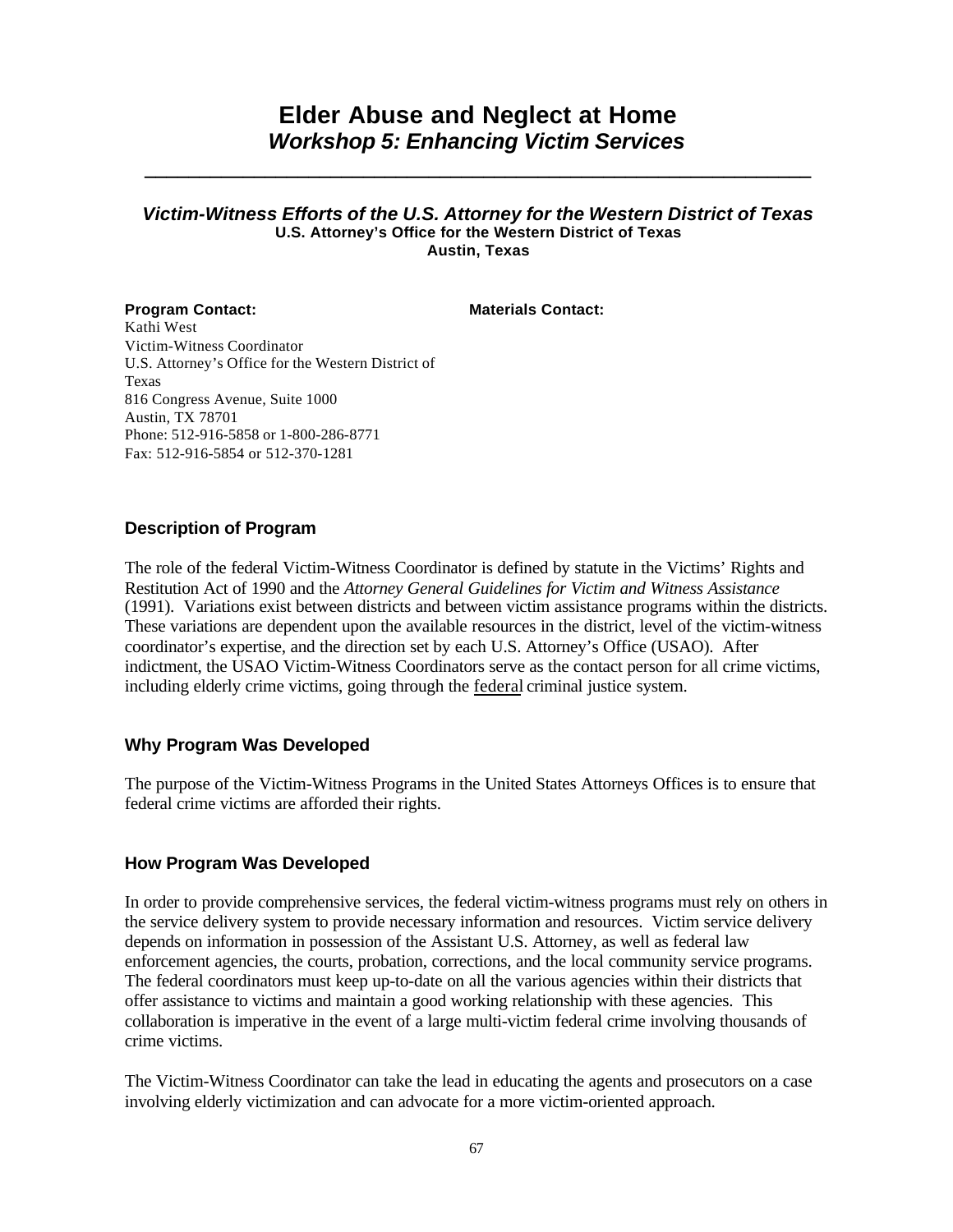# **Accomplishments and Lessons Learned**

The USAO for the Western District of Texas has established a "flexible" protocol for working large multi-victim fraud cases involving hundreds or thousands of older victims. The USAO set up a tollfree victim and witness line to encourage older victims to call when they have questions. This number is included on all correspondence from the U.S. Attorney's Office. The USAO doesn't use form letters and staff members avoid using legalese in written correspondence to older victims. The USAO prosecutors also often conduct a group court preparation session in the courtroom before the trial begins, letting each victim/witness take the stand to get comfortable with the room, microphone and prosecution team. An additional benefit of this procedure is that it allows the prosecution to determine what special needs each victim may have (hearing loss, vision problems, mobility and cognitive issues, medical problems, etc.).

Lessons learned include the importance of:

- NOT forcing older victims to use a complex voice mail system in order to leave a message
- NOT using form letters
- NOT forcing older victims to travel by air early in the morning or late in the evening
- providing a toll-free number for victims to call
- explaining thoroughly how the restitution process works
- making your program responsive to the victims' needs on a case-by-case basis
- being creative and providing older victims with prevention and resource information to prevent further victimization.

*Many federal districts have a website that lists the phone numbers and addresses of each U.S. Attorney's Office field office in each federal district. To locate the U.S. Attorney's Office in your area you can go to www.usdoj.gov and then click on Alpha list of U.S. Attorney'*s *components. Each federal district has a federal Victim-Witness Coordinator.*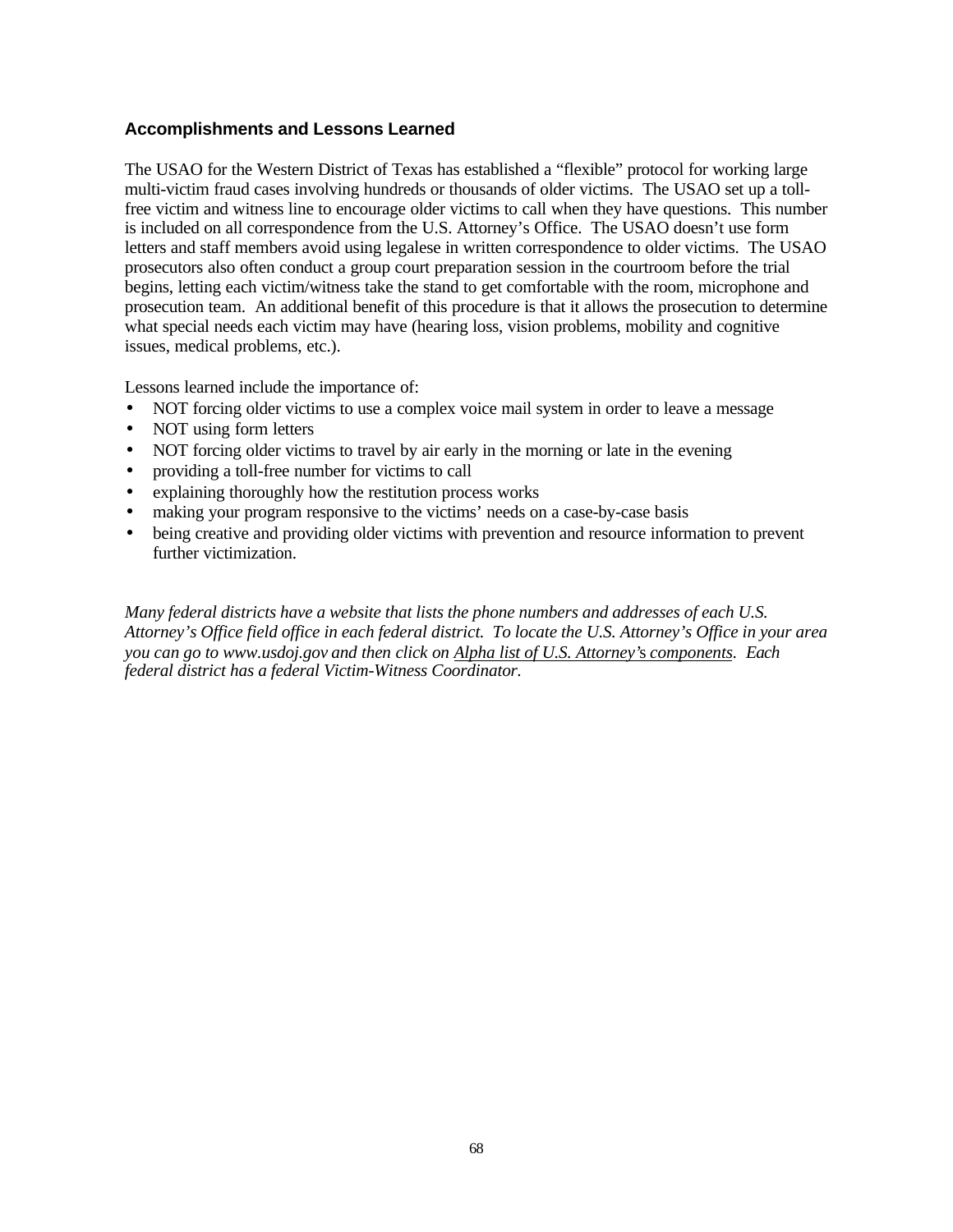# **Institutional Abuse and Neglect** *Workshop 1: Creative Initiatives to Educate Professionals and the Public*

**\_\_\_\_\_\_\_\_\_\_\_\_\_\_\_\_\_\_\_\_\_\_\_\_\_\_\_\_\_\_\_\_\_\_\_\_\_\_\_\_\_\_\_\_\_\_\_\_\_\_\_\_\_\_\_\_\_\_\_\_\_\_\_\_**

### *CARIE's Abuse Prevention Training Program* **Center for Advocacy for the Rights and Interests of the Elderly Philadelphia, Pennsylvania**

 Diane A. Menio Executive Director Center for Advocacy for the Rights and Interests of the Elderly (CARIE) 1315 Walnut St., Ste. 1000 Philadelphia, Pa. 19107 Phone: 215-545-5728, ext. 244 Fax: 215-545-5372 menio@carie.org

**Program Contact: Materials Contacts:** Beth Hudson Keller Director of Training and Education keller@carie.org

> Bonnie Tabas Training Coordinator tabas@carie.org

Both at CARIE with the same address, general phone number, and fax as for program contact

Web site: www.carie.org

## **Description of Program**

The Center for Advocacy for the Rights and Interests of the Elderly (CARIE) created "Competence With Compassion: A Training Guide" to educate certified nursing assistants (CNAs) in nursing homes about abuse of residents. The three goals of the curriculum are:

- to increase staff awareness of abuse, neglect, and potential abuse in any setting where people are dependent upon others for assistance;
- to equip staff with appropriate conflict intervention strategies so abuse can be avoided;
- to reduce incidences of abuse, thus improving the quality of life for both the person who requires care and the caregiver.

### **Why Program Was Developed**

Recent studies by Dr. Karl Pillemer, the Senate Committee on Aging, and the General Accounting Office established in research the same resident abuse and staff training problems that CARIE had anecdotally identified through its Long-term Care Ombudsman program and Elder Abuse Task Force.

### **How Program Was Developed**

CARIE received funding from the Retirement Research Foundation in Chicago for its abuse prevention training programs in 1989. Additional funding later was made available through other foundations and the Pennsylvania Department on Aging. The Pennsylvania Department of Education funded a related project in 1999. Currently, the Pennsylvania Commission on Crime and Delinquency is funding statewide training using federal Byrne Grant funds.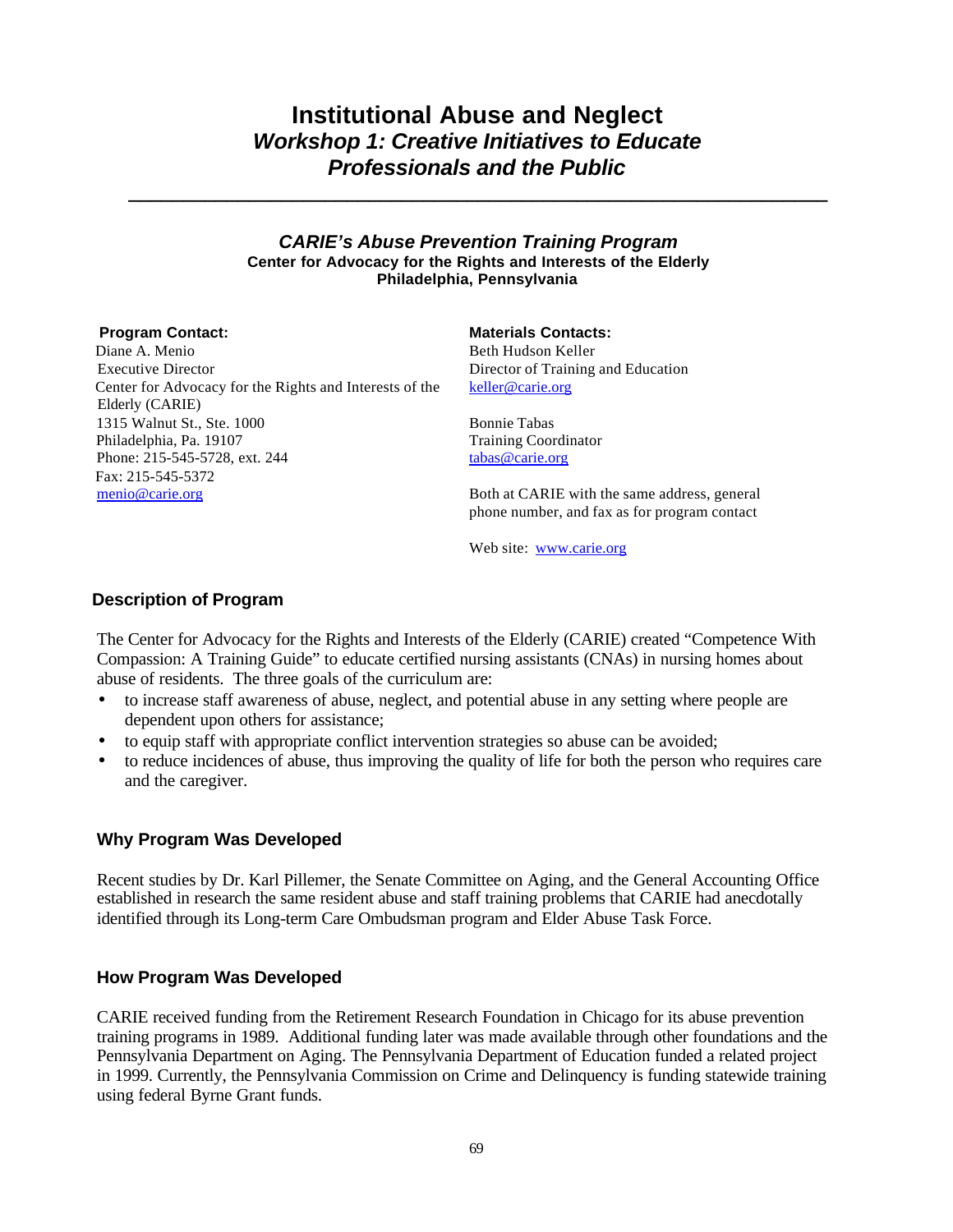# **Accomplishments of and Lessons Learned from Program**

Thousands of direct long-term care staff and hundreds of trainers have been educated. The program has been replicated throughout the United States and abroad.

Evaluations have been conducted to assess participants' satisfaction with the training program; their level of stress; conflict and resident aggression experienced by staff; staff reports of their own abusive behavior; and supervisors' ratings of participants performance on items related to the training. The response to the training has been overwhelmingly positive with 95 percent reporting they felt comfortable discussing the training topics. Ninety-five percent also stated they could relate the material covered to their own experience on the floor, and 98 percent reported they would recommend the training program to other nursing assistants.

Interestingly, one outcome of the training appears to be a decrease in aggression toward staff by residents, with 70 percent of staff reporting having been pushed, grabbed, shoved, or pinched two or more times in the last month at the pre-test, and only 45 percent reporting the same at the post-test.

Additionally, supervisors of participants were asked to rate the nursing assistants' performance in several areas during pre-test and post-test with handling conflict: 16 percent were reported to do this well at the pre-test and 26 percent were cited for good conflict resolution skills at the post-test.

The major obstacle has been maintaining funding. It has been overcome basically through the establishment of a fee-for-service program and the distribution of the training curriculum.

The key lesson learned is that the training program is most effective when trainees are actively engaged. The training makes use of exercises that maximize participation, including role-playing and group problem-solving.

*Materials are available for a fee.*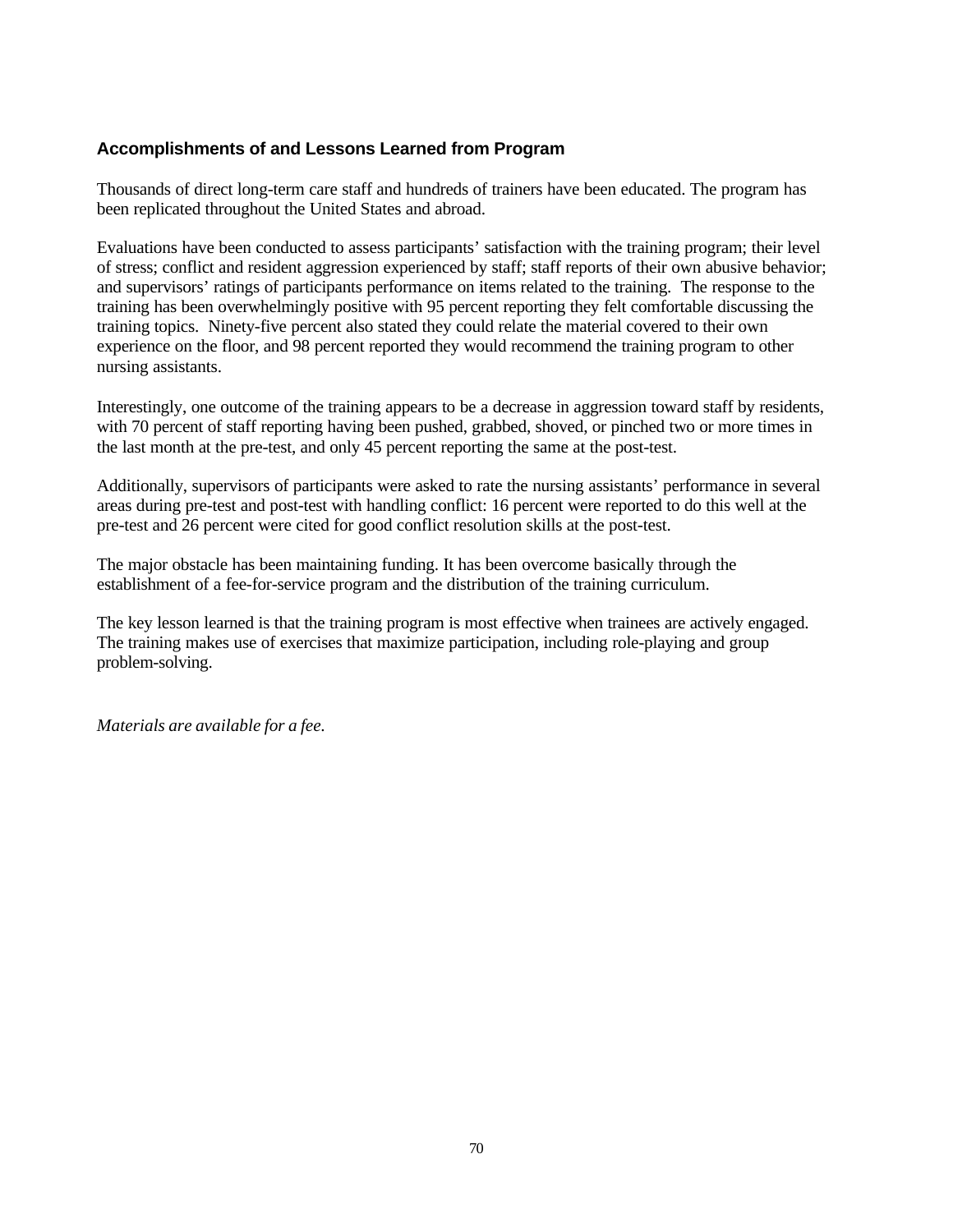# **Institutional Abuse and Neglect** *Workshop 1: Creative Initiatives to Educate Professionals and the Public*

\_\_\_\_\_\_\_\_\_\_\_\_\_\_\_\_\_\_\_\_\_\_\_\_\_\_\_\_\_\_\_\_\_\_\_\_\_\_\_\_\_\_\_\_\_\_\_\_\_\_\_\_\_\_\_\_\_\_\_\_\_\_\_\_\_\_

*Washington State Medicaid Fraud Control Unit* **Office of the Attorney General Tacoma, Washington**

### **Program Contacts: Materials Contact:**

David W. Waterbury Senior Counsel/Director Medicaid Fraud Control Unit Office of the Attorney General 1019 Pacific Ave. Tacoma, WA 98402 Phone: 253-593-2154 Fax: 253-593-5135 Davidw1@atg.wa.gov

Jennifer A. Boharski Assistant Attorney General Office of the Attorney General 1019 Pacific Ave. Tacoma, WA 98402

### **Description of Program**

The Washington State Medicaid Fraud Control Unit has established an education initiative and "contact network" in order to improve the state's response to elder abuse. The objectives of the project are:

- to aid law enforcement in understanding and responding to allegations of elder abuse;
- to make sure referrals go to the appropriate agency; and
- to initiate dialogue on issues.

### **Why Program Was Developed**

The program was created to improve the response of law enforcement agencies to elder abuse. The Medicaid Fraud Control Unit (MFCU) cannot handle all cases and therefore it needs law enforcement partners in the communities where crimes occur.

### **How Program Was Developed**

The Washington State Attorney General called together a work group in July 1999 to review the state's response to elder abuse. The work group was made up of senior-level representatives from the MFCU, law enforcement statewide, the Washington State Prosecutors Association, and social service agencies.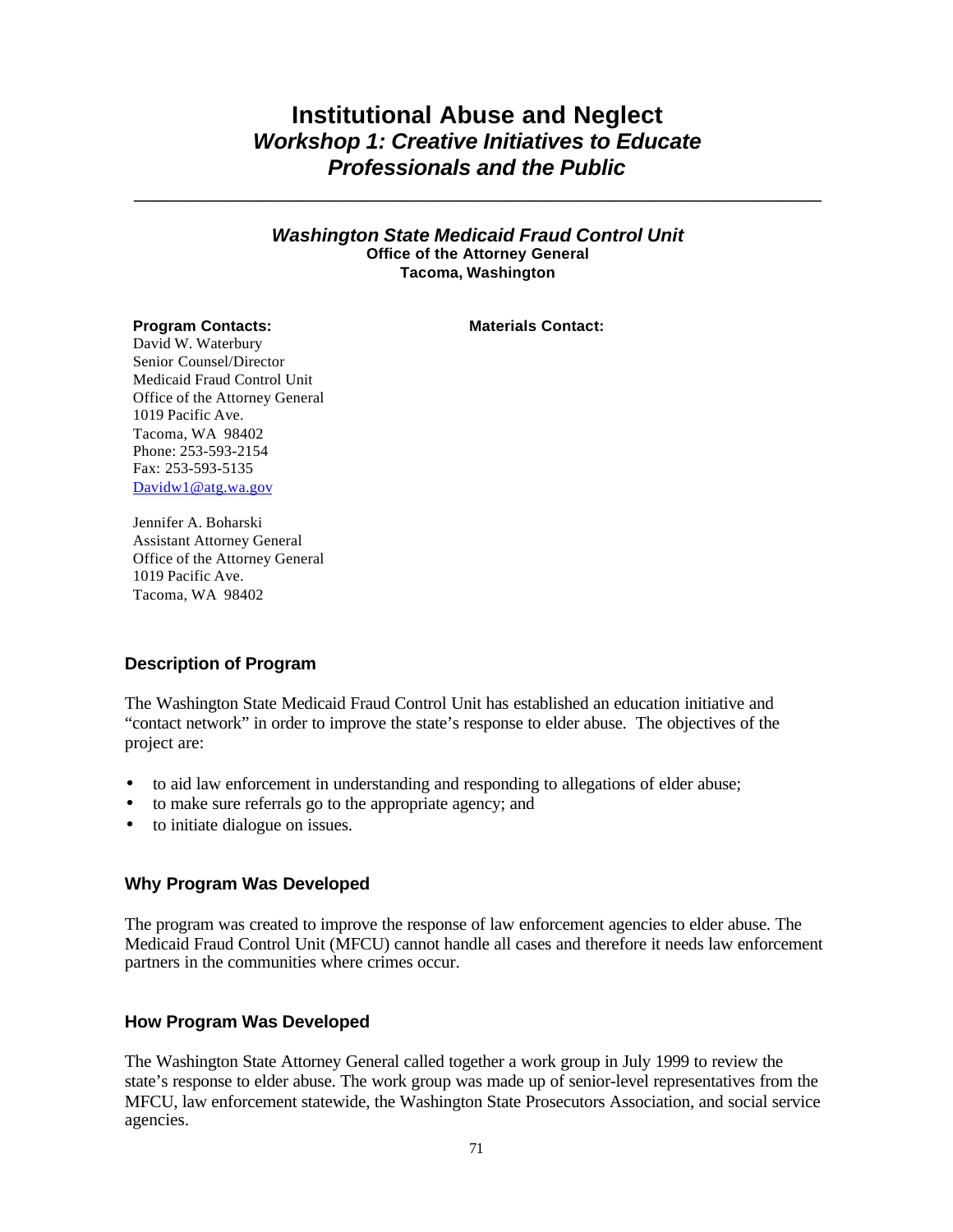Currently involved are the Washington State Attorney General, MFCU, Department of Social and Health Services, Washington State Prosecutor's Association, and approximately 250 law enforcement agencies. In September 2000 each of the 39 county prosecutors designated a contact person in each office to help coordinate local law enforcement.

## **Accomplishments and Lessons Learned**

The most important accomplishment was establishment of the fundamental recognition that elder abuse is the responsibility of each agency and should not be handed around from agency to agency. All agency representatives present at the first work group meeting through their response to elder abuse was appropriate until they realized that the existing system was not coordinated. Another accomplishment is the establishment of a contact network so that, for the first time, referrals are being received by the appropriate law enforcement organizations. Additionally, the Basic Law Enforcement Academy has begun providing training on elder abuse.

Obstacles included the scope of effort involved in building the contact network, which required soliciting cooperation from approximately 250 distinct law enforcement agencies. Notebooks were then prepared for each network member; these will be regularly updated and supplemented. The dedication of resources, follow-up with concerned agencies, and the high priority placed on project by the Attorney General allowed the obstacles to be overcome.

Key lessons learned include the importance of seeking partnerships, of continually reevaluating circumstances, and of addressing problems systemically and not just solving one problem at a time. The MFCU "should have begun this project years ago" and "been more insistent that agencies take responsibility."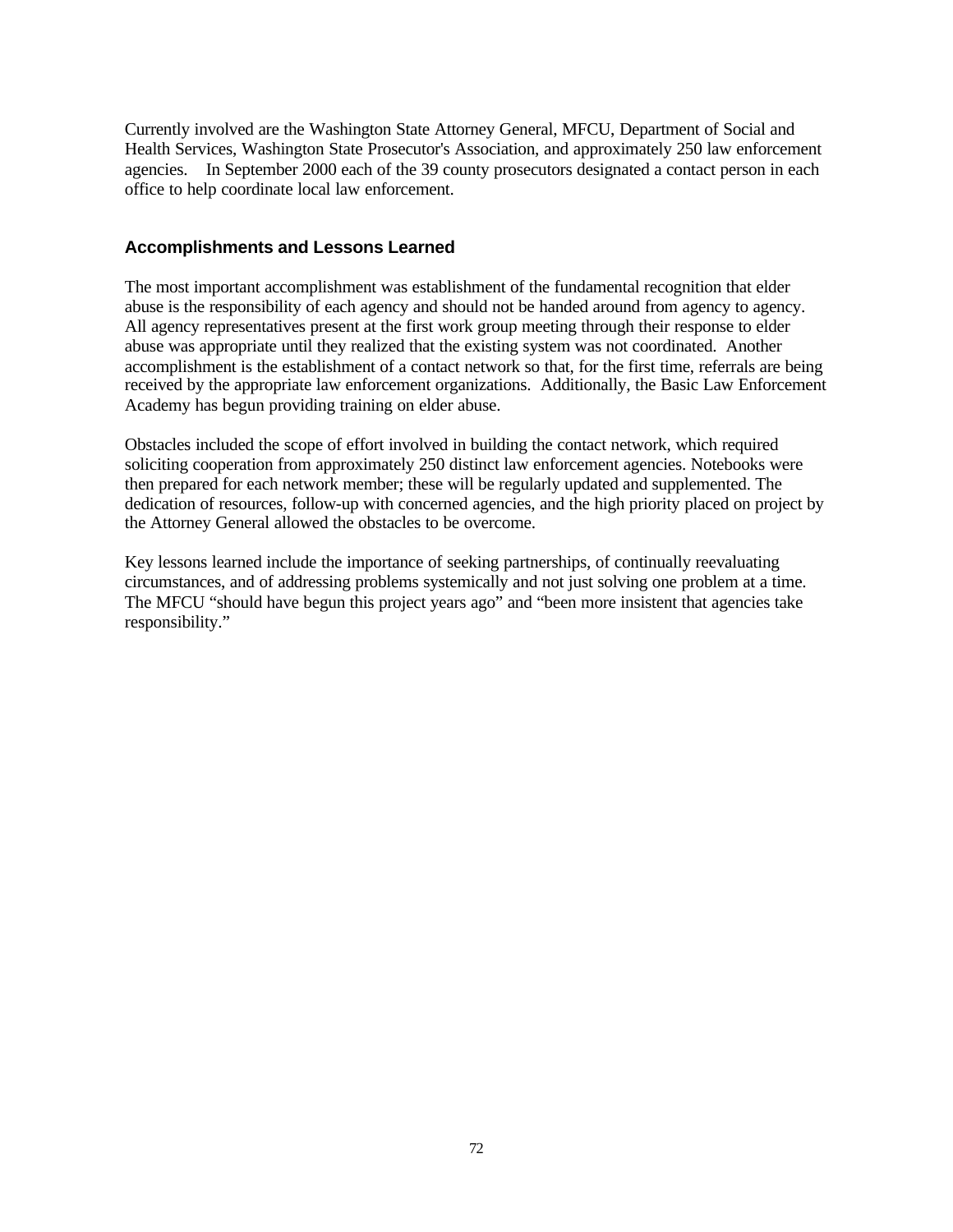## **Institutional Abuse and Neglect** *Workshop 1: Creative Initiatives to Educate Professionals and the Public*

**\_\_\_\_\_\_\_\_\_\_\_\_\_\_\_\_\_\_\_\_\_\_\_\_\_\_\_\_\_\_\_\_\_\_\_\_\_\_\_\_\_\_\_\_\_\_\_\_\_\_\_\_\_\_\_\_\_\_\_\_\_\_\_\_**

## *Risk Assessment Tool Demonstration Project* **Minnesota Dept. of Human Services Aging and Adult Services Division St. Paul, Minnesota**

Barbara Doherty Adult Protection Consultant Minnesota Department of Human Services Aging and Adult Services Division 444 Lafayette Rd. St. Paul, MN 55155-3842 Phone: 651-296-5563 Fax: 651-297-3500 barb.doherty@state.mn.us

### **Program Contact: Materials Contact:**

National Center on Elder Abuse C/O National Association of State Units on Aging 1225 Eye Street NW Suite 725 Washington, DC 20005 Phone: 202-898-2586 Fax: 202-898-2583

Web site: www.elderabusecenter.org

## **Description of Program**

The Minnesota Department of Human Services, Board on Aging, was selected by the National Center on Elder Abuse (NCEA) as a demonstration site to develop a nursing home abuse risk profile tool. The goal of the project is to design and demonstrate a tool that will assist in targeting prevention and early intervention efforts on the facilities where residents are at the greatest risk for incidents of abuse, neglect, and financial exploitation. The project began in May 2000, with a grant of \$18,325 from the NCEA.

Working in conjunction with NCEA staff at the National Association of State Units on Aging, the Board on Aging is developing and will pilot test the risk assessment tool. The pilot test will involve utilization of the risk assessment tool by the targeted audience: nursing home staff, county and state adult protection staff, advocates, ombudsmen, staff of prosecutors' offices, and nursing home regulators.

## **Why Program Was Developed**

This project was established to develop a tool that can be used by adult protection staff, ombudsmen, advocates, regulators, and others in order to assess whether the environment of a nursing home is such that incidents of abuse, neglect, and financial exploitation of residents may be likely to occur. The Minnesota Board on Aging and the National Center on Elder Abuse are conducting the project with funding from the Administration on Aging and the Health Care Financing Administration.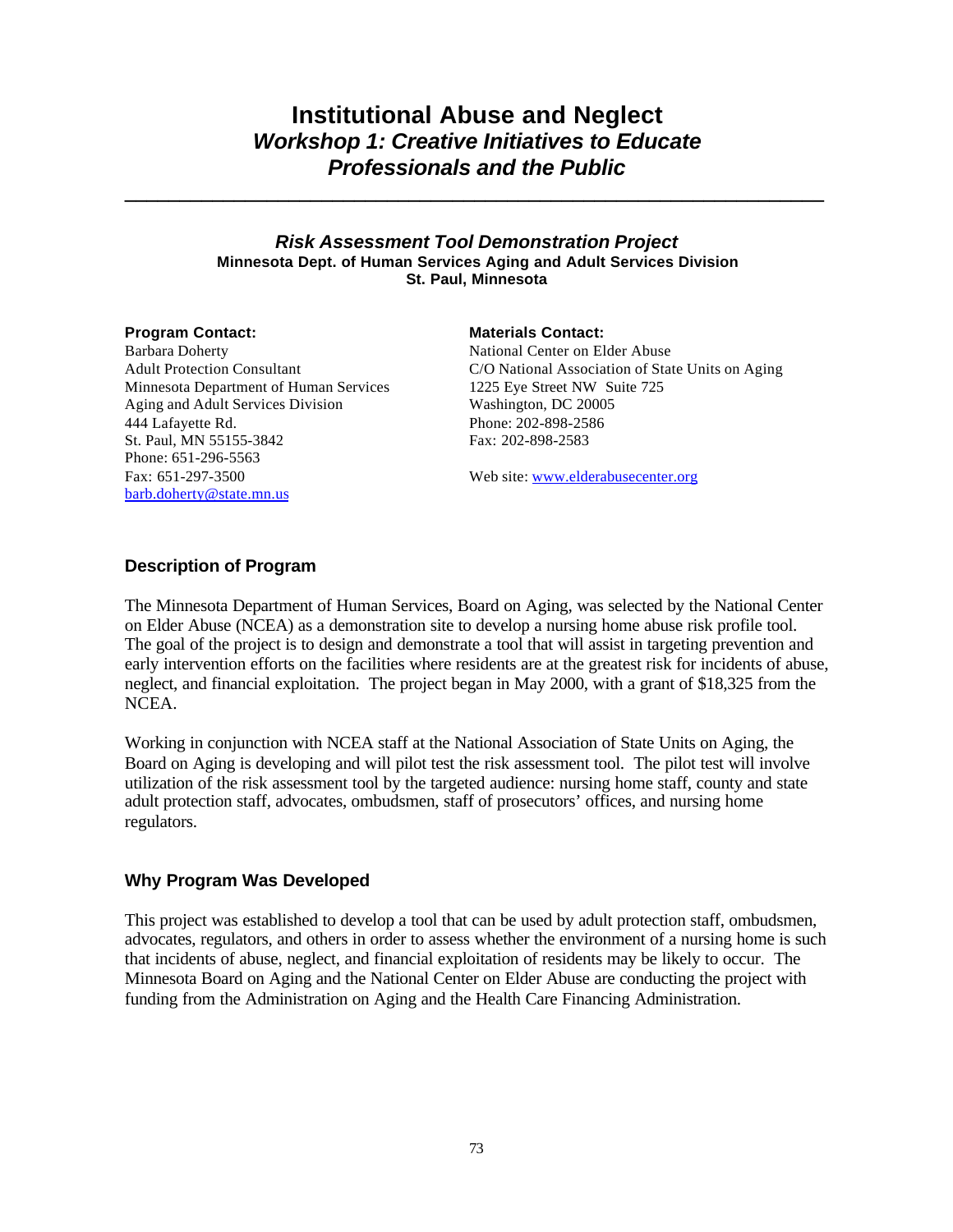## **How Program Was Developed**

The National Center on Elder Abuse (NCEA) developed the project and then invited all states to submit proposals to serve as the demonstration site. Minnesota was selected. A nursing home task force already established by the Minnesota Attorney General supported the Minnesota Department of Human Services/Board on Aging bid for the project.

## **Accomplishments and Lessons Learned**

The Board on Aging convened a state advisory committee, which has met four times. All of the recommended stakeholders have participated in the state advisory committee since its formation; these include the for-profit and nonprofit nursing home associations, the Minnesota Department of Health nursing home regulators, the Minnesota attorney general's staff, advocates and ombudsmen, and county adult protection staff. Project staff held a focus group for key informants and surveyed a broad category of interested parties in order to provide background on the project and solicit input in developing the tool. Among those surveyed were residents, family members, advocates, ombudsmen, county adult protection workers, and nursing home administrators and staff.

The work on this project has led the state advisory committee to recommend that the use of the risk profile be expanded beyond nursing home residents to include vulnerable persons residing in the community or in assisted-living facilities.

A significant obstacle was concern among nursing home industry participants about the intended use of the tool and whether it would be detrimental to their programs to provide additional documentation of risk faced by residents. However, nursing home industry staff has continued to participate actively in the survey, the focus group, and on the state advisory committee, and are willing to stay involved on a good-faith basis that the risk profile will benefit their residents.

Two key lessons have been learned:

- It would have been beneficial for project staff initially to spend more time discussing the project with nursing home participants in order to give them more background on it.
- It is very important to have a mix of urban, suburban, and rural participants in all phases of such a project.

*Materials will be disseminated by the National Center on Elder Abuse following the conclusion of the project.*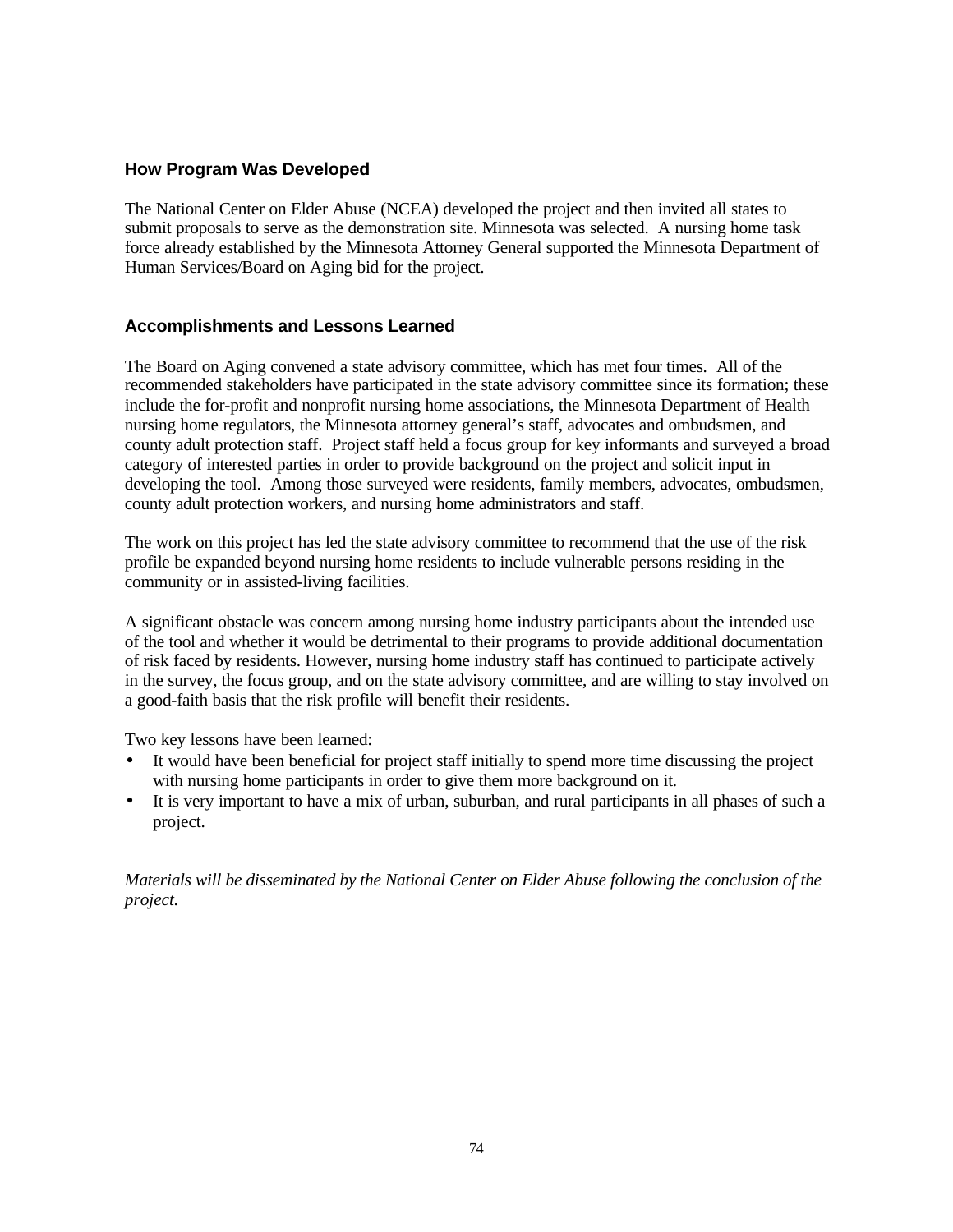## **Institutional Abuse and Neglect** *Workshop 1: Creative Initiatives to Educate Professionals and the Public*

**\_\_\_\_\_\_\_\_\_\_\_\_\_\_\_\_\_\_\_\_\_\_\_\_\_\_\_\_\_\_\_\_\_\_\_\_\_\_\_\_\_\_\_\_\_\_\_\_\_\_\_\_\_\_\_\_\_\_\_\_\_**

## *HCFA's Division of Quality Improvement and Training* **Health Care Financing Administration Baltimore, Maryland**

**Program Contact: Materials Contact: Materials Contact:** 

Pamela Vocke Director, Division of Quality Improvement and Training Center for Medicaid and State Operations Health Care Financing Administration 7500 Security Blvd. S3-13-15 Baltimore, Maryland 21244 Phone: 410-786-3486 Fax: 410-786-1008 pvocke@hcfa.gov

## **Description of Program**

The Health Care Financing Administration (HCFA) is responsible for overseeing the Medicare and Medicaid programs. The Survey and Certification program ensures that institutions providing health care services to Medicare and Medicaid beneficiaries meet Federal health, safety and quality standards. This program provides initial inspections of providers who request participation in the Medicare and Medicaid programs, annual recertification inspections of nursing homes and intermediate care facilities for the mentally retarded, and periodic recertification inspections of other health care providers. In addition, HCFA requires investigation of complaint allegations received concerning certified providers. The Division of Quality Improvement and Training is responsible for developing and providing training for the survey and certification professionals.

## **Why Program Was Developed**

The survey and certification program focus has moved from inspecting for the providers' capacities to provide care to the quality of care provided to the individual beneficiary. For example, in the nursing home setting, the Omnibus Budget Reconciliation Act of 1987 (OBRA87) strengthened the protections for residents of nursing homes and emphasized quality of life, quality of care and resident rights. More recently, in the hospital setting, there are new requirements concerning patient rights that include restrictions on the use of restraints. Ongoing training of the survey and certification professionals is necessary because:

- different regulatory requirements exist for different care settings (e.g., inpatient or residential care vs. outpatient care);
- different types of rules apply across settings (e.g., newer regulatory requirements are beneficiary centered and outcome oriented while older requirements focus on the capacity of the provider); and
- standards of professional practice across care settings continue to evolve.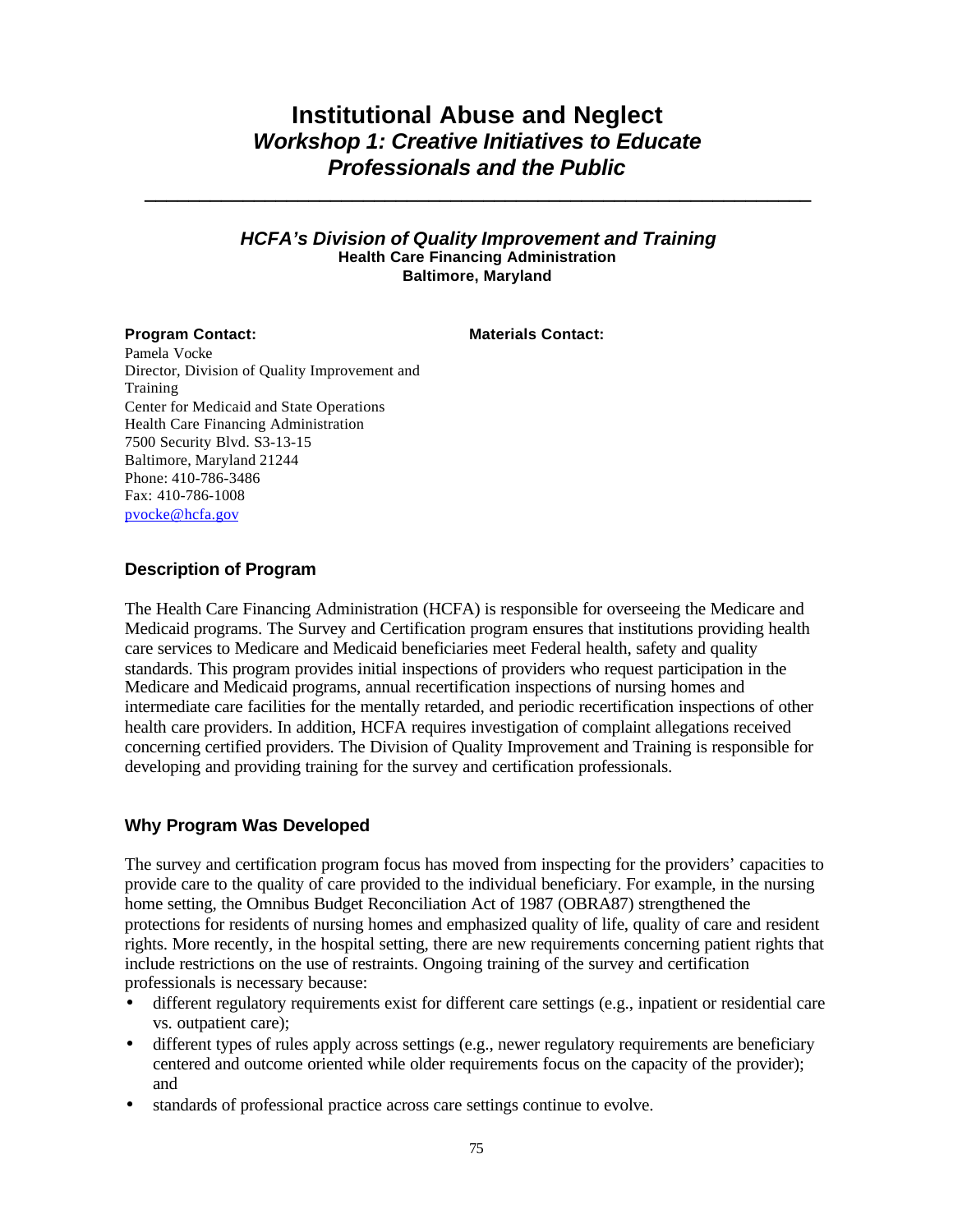## **How Program Was Developed**

HCFA is mandated to provide training for survey and certification professionals. The training program is funded as part of the HCFA budget within the annual Department of Health and Human Services appropriation.

## **Accomplishments and Lessons Learned**

Efforts to balance the mandate for training a specific audience with the desire to provide this information to a broader audience lead Division staff to do the following:

- Search for common ground across requirements for various providers/care settings. Aim for consistency in messages whenever possible. Examples include adopting common definitions of "abuse" and "neglect" which apply across all care settings; developing common guidelines for all Medicare and Medicaid settings and all types of inspections and investigations in determining whether patient health or safety are in a crisis (or "immediate jeopardy") situation; and identifying key components of systems to prevent abuse across care settings.
- Use creative and expansive approaches to training when possible. Training developed by professional instructional designers who follow a "systems approach to training" results in streamlined, efficient courseware addressing a variety of learning styles, focusing on critical tasks and knowledge, and including front end buy-in on the message. It is important to use themes throughout training, e.g., for abuse and neglect training being developed, we will teach the inspector how to review the facility throughout the survey process, even when there has been no specific complaint or no obvious evidence of abuse and neglect exists. Another approach is to consider content development that goes beyond the primary audience, e.g., in addition to the inspectors, what does the provider/facility, family, caregiver or advocate need to know, and can this information be included in the training?
- Distribute training content in more expansive ways, including classroom training, development of replicable curricula and train-the-trainer materials, and distance learning media such as satellite broadcasts, webcasts, self-instructional CDs or manuals. It is also useful to disseminate materials directly to providers and post policies, procedures and training materials on the agency web site or make them available for purchase through the National Technical Information Service (NTIS).

A critical lesson learned is the need to get the views and needs from the end user of the information early in the planning process. Whenever possible, take advantage of common ground and common needs to make precious resources stretch as far as possible and reach the largest possible audience. Whenever possible, partner with other agencies, businesses, organizations, educational institutions, etc. to achieve common goals.

*Information is available on HCFA's website, www.hcfa.gov. To access information on quality of care, click "quality-of-care" in the third paragraph of text on the home page, then click "Medicare and Medicaid Survey and Certification". For information on nursing homes and continuing care providers, click on "nursing home and continuing care providers" in the third paragraph of text on the home page.*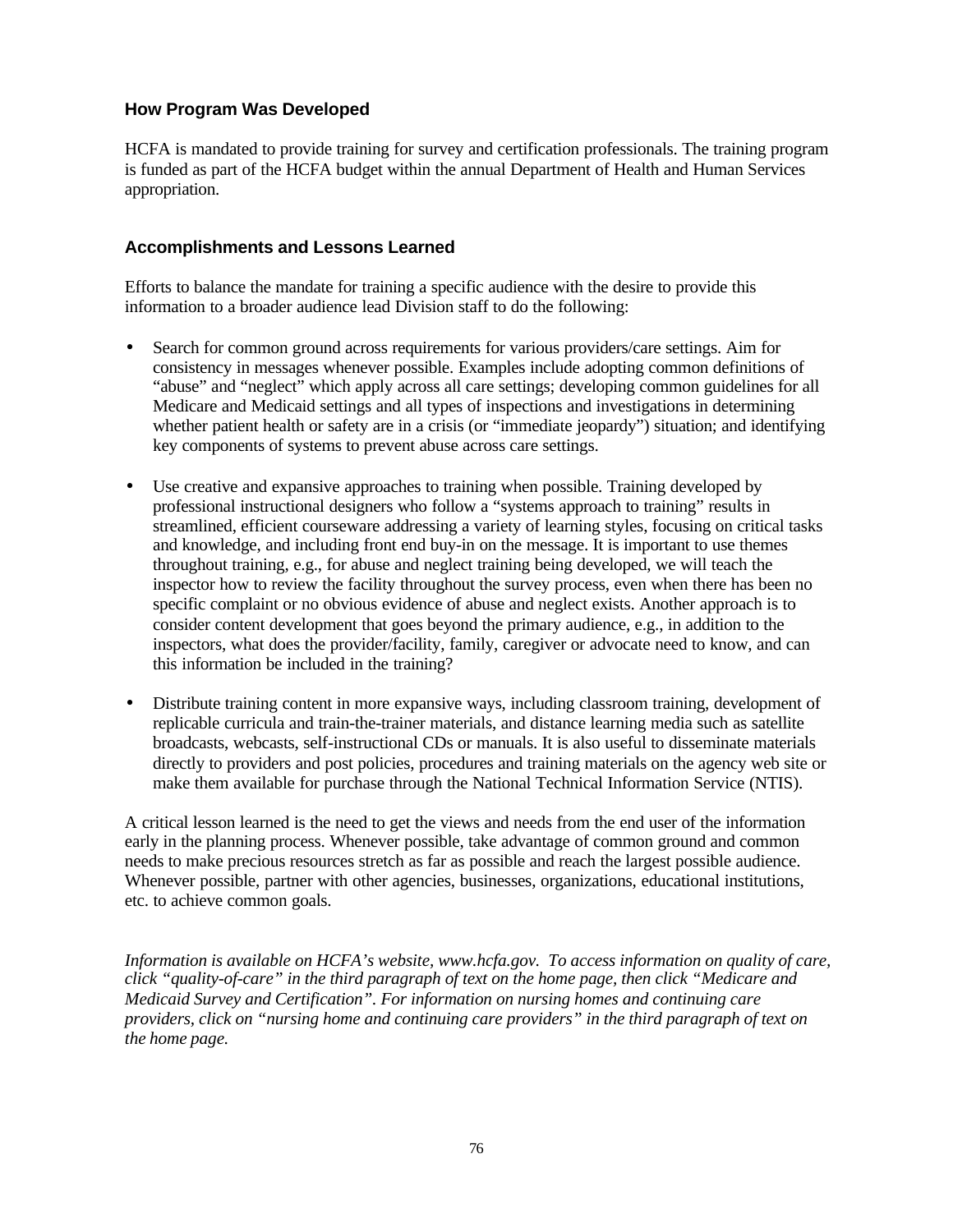## **Institutional Abuse and Neglect** *Workshop 2: Joining Resources to Combat Institutional Abuse and Neglect*

**\_\_\_\_\_\_\_\_\_\_\_\_\_\_\_\_\_\_\_\_\_\_\_\_\_\_\_\_\_\_\_\_\_\_\_\_\_\_\_\_\_\_\_\_\_\_\_\_\_\_\_\_\_\_\_\_\_\_\_\_\_**

## *Department of Justice State Working Groups* **U.S. Department of Justice, Nursing Home Initiative Washington, DC**

Marie Therese Connolly Nursing Home Initiative Coordinator U.S. Department of Justice 601 D St. NW, Room 9428 Washington, DC 20530 Phone: 202-514-6831 Fax: 202-616-3085 marie.connolly@usdoj.gov

### **Program Contact: Materials Contact: Materials Contact:**

Carol Cribbs Justice Management Division U.S. Department of Justice 1331 Pennsylvania Avenue, NW National Place Building, Suite 1209N Washington, DC 20530 Phone: 202-307-2834 Fax: 202-305-7370 carol.s.cribbs@usdoj.gov

## **Description of Program**

The Department of Justice (DOJ) Nursing Home Initiative strives to enhance and focus coordination and communication relating to the prevention of nursing home abuse and neglect. It does this through, among other things, the provision of training and technical assistance to federal, state, and local prosecutors, law enforcement agencies, and other organizations serving victims of nursing home abuse and neglect. It also provides training and technical assistance to 25 state working groups that developed as a result of the Initiative.

## **Why Program Was Developed**

The Nursing Home Initiative was established to promote and enhance multi-disciplinary and interagency communication and coordination on nursing home-related issues of all types.

## **How Program Was Developed**

The United States Department of Justice established the Initiative, working with other federal, state and local entities. The 25 state working groups formed as a result of the Initiative's four regional Nursing Home Abuse and Neglect Prevention conferences that were held in the latter half of 1999 and early in 2000. In June 2000, the Initiative hosted a meeting of state working group members to provide a forum for them to share their successes and challenges and to discuss new opportunities.

Depending on the state, participants in the state working groups include federal, state and local law enforcement (including criminal and civil prosecutors, investigators, auditors, and police), federal and state regulators, surveyors, licensing entities, state and local long term care ombudsman programs,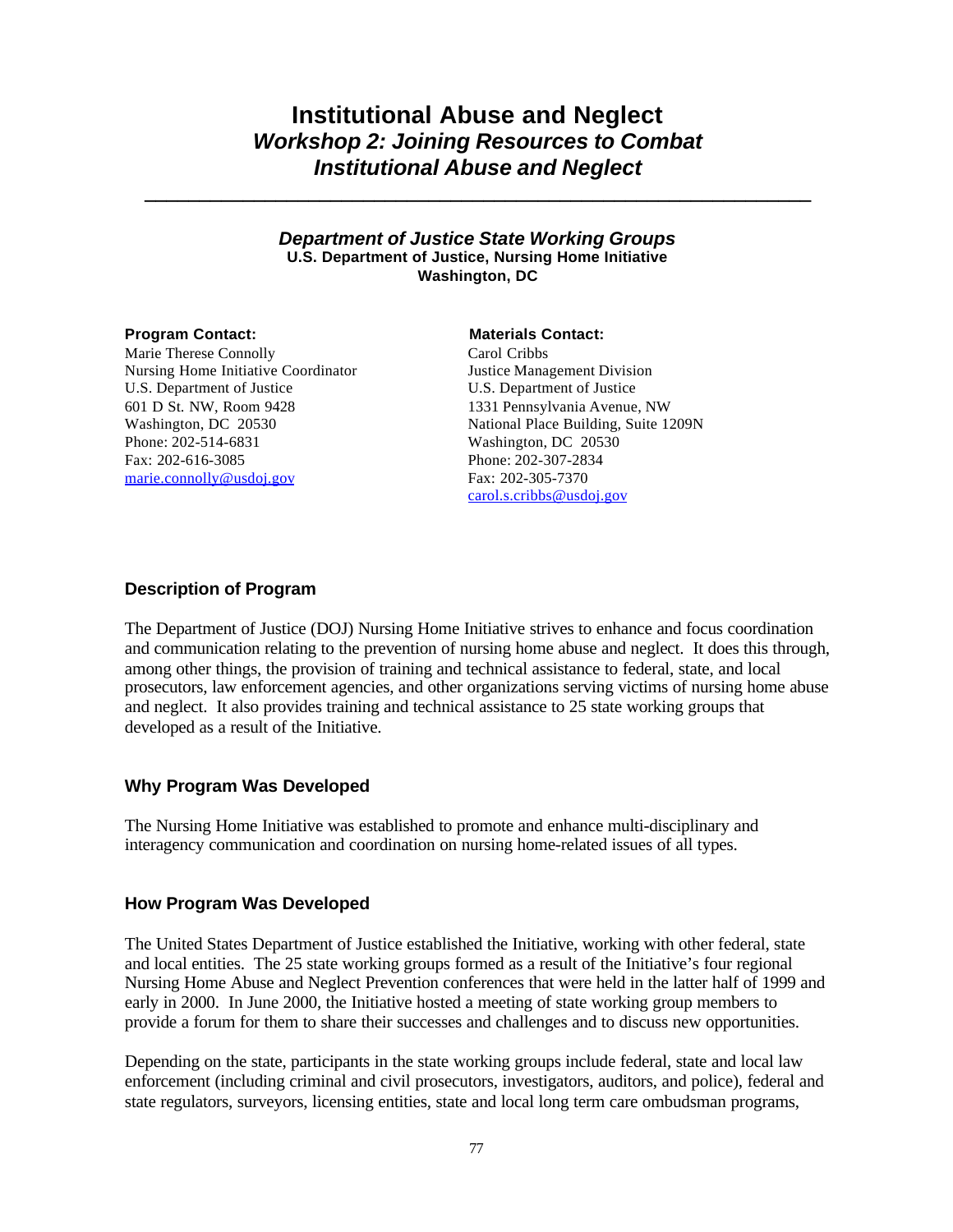adult protective services agencies, medical examiners, fire fighters and emergency medical services personnel, professional licensing entities, emergency room staff, and others. Some state working groups are reaching out to nursing home industry representatives, private advocates and nongovernment entities.

## **Accomplishments and Lessons Learned**

The existence of the state working groups is an important accomplishment. Some of those groups are taking steps to enhance inter-agency referrals, enforcement, and compliance; members are also seeking to improve training opportunities and relevant legislation.

DOJ is considering ways by which it can strengthen its support of the state working groups. These groups face numerous obstacles, including:

- extremely busy members, for whom state working group involvement is just one more task that is not likely to be part of their job description
- lack of training, referral protocols, funding, and infrastructure
- lack of the ability to easily communicate with state working group members in other states to compare and learn from the others' successes and challenges.

Two important lessons have been learned by Initiative staff and state working group members. First, it is critical to provide a forum for the many relevant entities to gather, discuss, and address these issues on a regular basis. Second, it is important to carefully evaluate the needs of relevant professionals when starting federal, state, or local collaborations to address nursing home abuse and neglect. For example, some state working groups have found that those working on the front lines have not been trained to recognize examples of abuse and neglect and thus those cases are not being referred to law enforcement. As a result, those state working groups have determined that it is necessary to first focus on training for the relevant parties and establishing effective referral protocols.

*DOJ Nursing Home Initiative staff are presently preparing materials that will be available at no cost. Contact Carol Cribbs (contact information provided above) in Spring 2001 to request a copy.*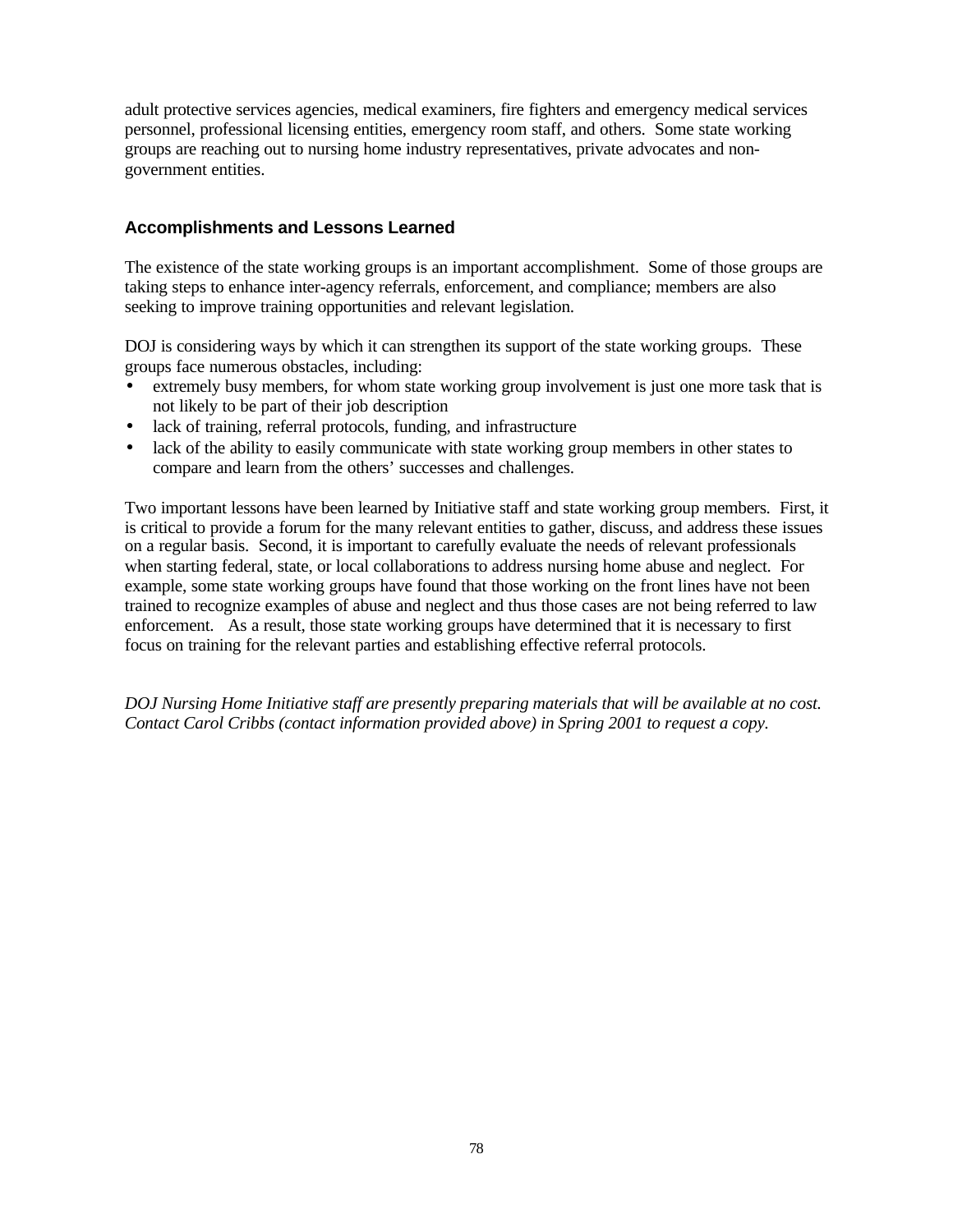## **Institutional Abuse and Neglect** *Workshop 2: Joining Resources to Combat Institutional Abuse and Neglect*

*\_\_\_\_\_\_\_\_\_\_\_\_\_\_\_\_\_\_\_\_\_\_\_\_\_\_\_\_\_\_\_\_\_\_\_\_\_\_\_\_\_\_\_\_\_\_\_\_\_\_\_\_\_\_\_\_\_\_\_\_\_\_\_\_*

### *Florida's Operation Spot Check* **Florida Office of the Attorney General Tampa, Florida**

Nick Cox Bureau Chief, Economic Crime Office of the Attorney General 2002 N. Lois Ave., Suite 520 Tampa, FL 33607 Phone: 813-871-7255 Fax: 813-871-7262

**Program Contact: Materials Contact:** Same as first program contact

Nancy E. Barshter Special Counsel Office of the Attorney General 444 Brickell Ave., Suite 950 Miami, FL 33131 Phone: 305-377-5441 Fax: 305-377-5655

## **Description of Program**

Operation Spotcheck is a collaborative project designed to conduct random, unannounced inspections of long-term care facilities (nursing homes and assisted-living facilities). It involves the Office of the Attorney General along with several other governmental enforcement agencies and industry watchdogs. The ultimate goal is to have the industry respond by consistently providing a safe and healthy environment for those in long-term care.

## **Why Program Was Developed**

Reports of abuse and neglect within long-term care facilities have been on the rise, especially in facilities that cater to Medicaid/Medicare and other government-subsidized patients. This rise also correlated with the drastic increases in the senior population and the number of long-term care facilities and beds. The annual schedule for facility inspections meant that facility management personnel were aware of when the inspections were to take place and would be prepared for the inspection; this meant that it was impossible for surveyors to get a true measure of the quality of care provided in and cleanliness of that facility. Often, abuses would be reported during periods when the facility was not facing re-licensing or undergoing an active investigation.

## **How Program Was Developed**

The program was initiated approximately four to five years ago by the Florida Office of the Attorney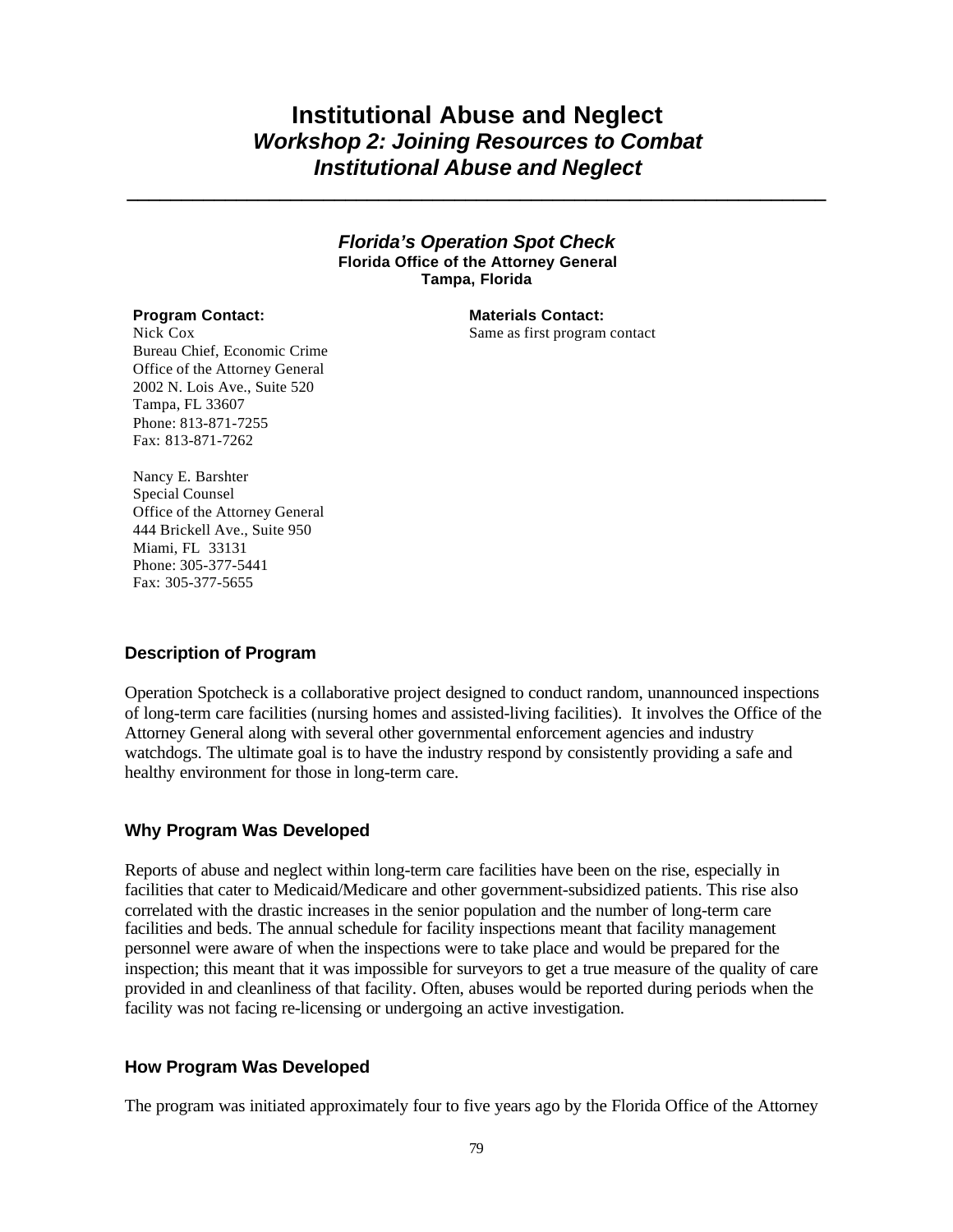General, local prosecutors, the Florida Agency for Health Care Administration, the Long-term Care Ombudsman program, the Department of Children and Families, local code enforcement officers, and local and state fire marshals. All of these agencies are still involved with the program. Representatives of each agency are included on the Operation Spotcheck inspection team, or else they are on standby in the event that a surprise inspection indicates the need for a criminal investigation. Each of the regulatory and enforcement agencies involved were contacted and invited to take part in the program. Local authorities also were notified of the intention to begin conducting Operation Spotcheck within their jurisdiction when conducting a spot check. After that, teams were formed and the program began. All agencies that were invited to take part in the program agreed to do so; this is not a difficult program to "sell" to other agencies (or the public). No funding has been provided or sought for the program; participants view these unannounced inspections as part of their jobs.

## **Accomplishments and Lessons Learned**

The program has singled out numerous facilities with minor to severe deficiencies. As a result of some of these findings, many facilities have been given warnings, cited, and fined, and in some instances facilities have been closed. In most other cases, facilities have promptly and appropriately corrected the deficiencies, thus improving the quality of life of the persons residing within them.

The major obstacle has been the opposition of nursing home and assisted living industries to Operation Spotcheck. Most of those stating objections claim that the industry is already overregulated by government and that this is just further evidence of excessive regulation and industry scrutiny. Some of these objections have been made to certain members of the state legislature by members of the industry, and these legislators have at times asked for clarification on how the inspections are conducted. When this happens, project members respond by fully explaining the program, answering questions, or dispelling any rumors or misinformation that the legislators may have heard. Claims of over-regulation have not played well in the media; the obvious response is that if the facility is providing quality care and is well maintained, then management and staff have nothing to fear from Operation Spotcheck. No formal procedures or legislative action have been taken to curb this project. It has been a very popular program publicly and within the aging network.

The following important lessons have been learned:

- Taking the time to quickly answer facility questions about the program and speaking about it at meetings of the long term care facility associations is very valuable. After the program is explained, opposition from the industry or the facility decreases somewhat.
- Praising those facilities that get good marks from the inspection team is very important.
- Managing the program in one state agency is very useful. This enables the program to have one protocol and to ensure that the same method of operation is used statewide. The entire program can be at risk if varying methods are used in different parts of the state and in different facilities.

*Minimal materials are available from Nick Cox at no cost.*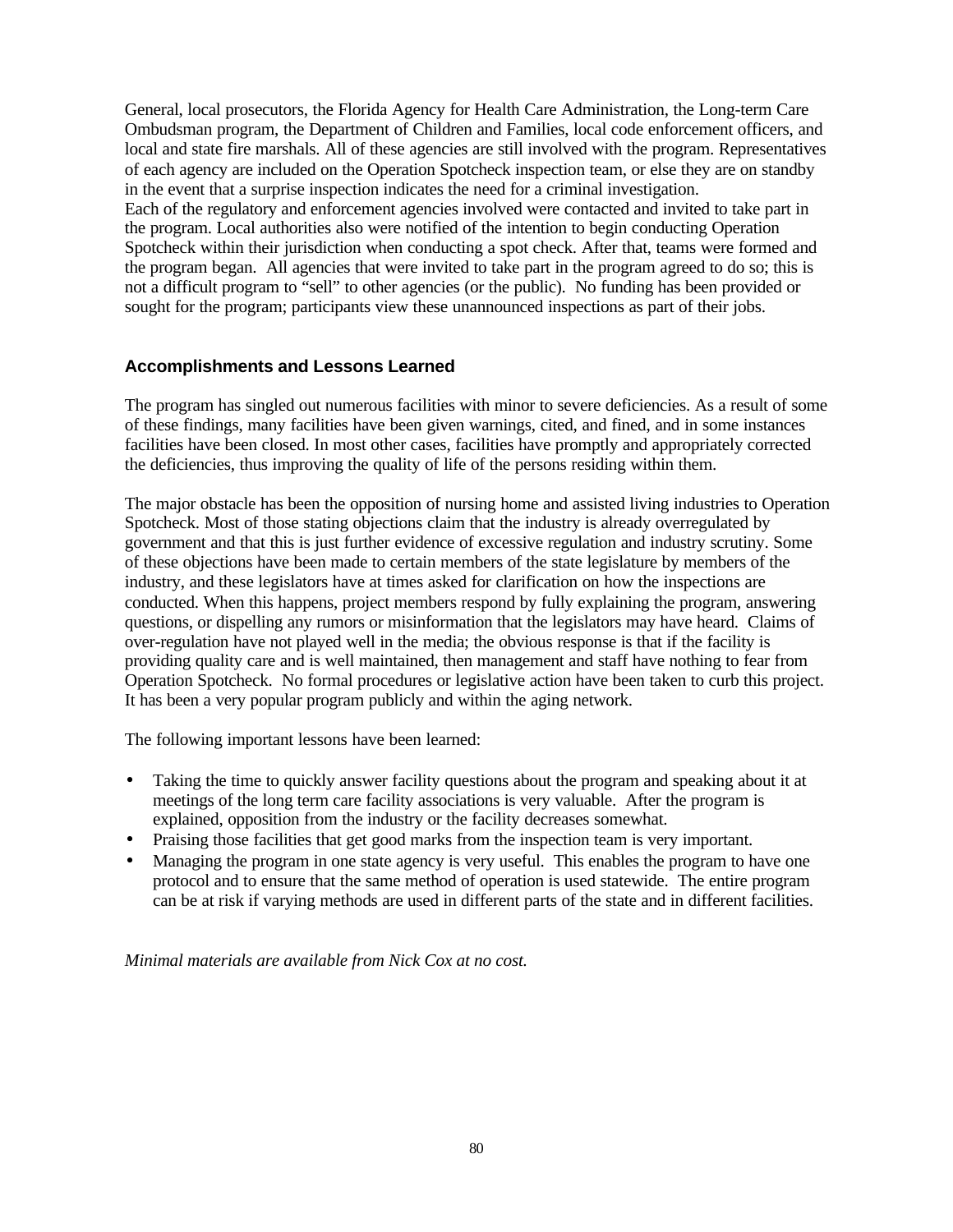## **Institutional Abuse and Neglect** *Workshop 2: Joining Resources to Combat Institutional Abuse and Neglect*

*\_\_\_\_\_\_\_\_\_\_\_\_\_\_\_\_\_\_\_\_\_\_\_\_\_\_\_\_\_\_\_\_\_\_\_\_\_\_\_\_\_\_\_\_\_\_\_\_\_\_\_\_\_\_\_\_\_\_\_\_\_*

### *Nevada Elder Abuse Prevention Council (NEAPC)* **Office of the Attorney General Carson City, Nevada**

Frankie Sue Del Papa Nevada Attorney General 100 North Carson Street Carson City, NV 89701-4717 Phone: 775-684-1100 Fax: 775-684-1108 fdelpapa@govmail.state.nv.us

**Program Contact: Materials Contact:** 

Nevada Attorney General's Office 100 North Carson Street Carson City, NV 89701-4717 Phone: 775-684-1100

Web site: http://ag.state.nv.us

## **Description of Program**

The primary goal in creating the Nevada Elder Abuse Prevention Council (NEAPC) was to develop a coordinated and comprehensive approach to the growing problems of abuse, neglect and financial exploitation of the elderly in Nevada. The NEAPC has focused on the following: legislative changes; coordinating and improving the response (protective services, investigation, and prosecution ) to elder abuse reports; educating mandatory reporters, seniors, and the general public to encourage proper reporting of elder abuse; and assessing resources and developing them, especially those relating to guardianship issues.

## **Why Program Was Developed**

Nevada's Attorney General Frankie Sue Del Papa formed a partnership with the Division for Aging Services to assemble more than 60 advocates dedicated to protecting Nevada's fast-growing senior population from abuse, neglect, and financial exploitation.

## **How Program Was Developed**

Attorney General Del Papa and staff from the Division for Aging Services held meetings in northern and southern Nevada, bringing together in round table discussions representatives from more than 20 public and private agencies that shared an interest in preventing elder abuse. In the fall of 1996, they formed the Nevada Elder Abuse Prevention Council (NEAPC).

Organizations involved in the NEAPC are the Attorney General's Office and its Medicaid Fraud Control Unit, Division for Aging Services, Division for Health Care Financing and Policy (Nevada's Medicaid and Welfare agency), AARP, Clark County Senior Services, Clark County District Attorney Office, Clark County Public Guardian Office, Bureau of Licensure and Certification, Peace Officer Standards and Training, Washoe District Attorney Office, Washoe County Senior Services, Washoe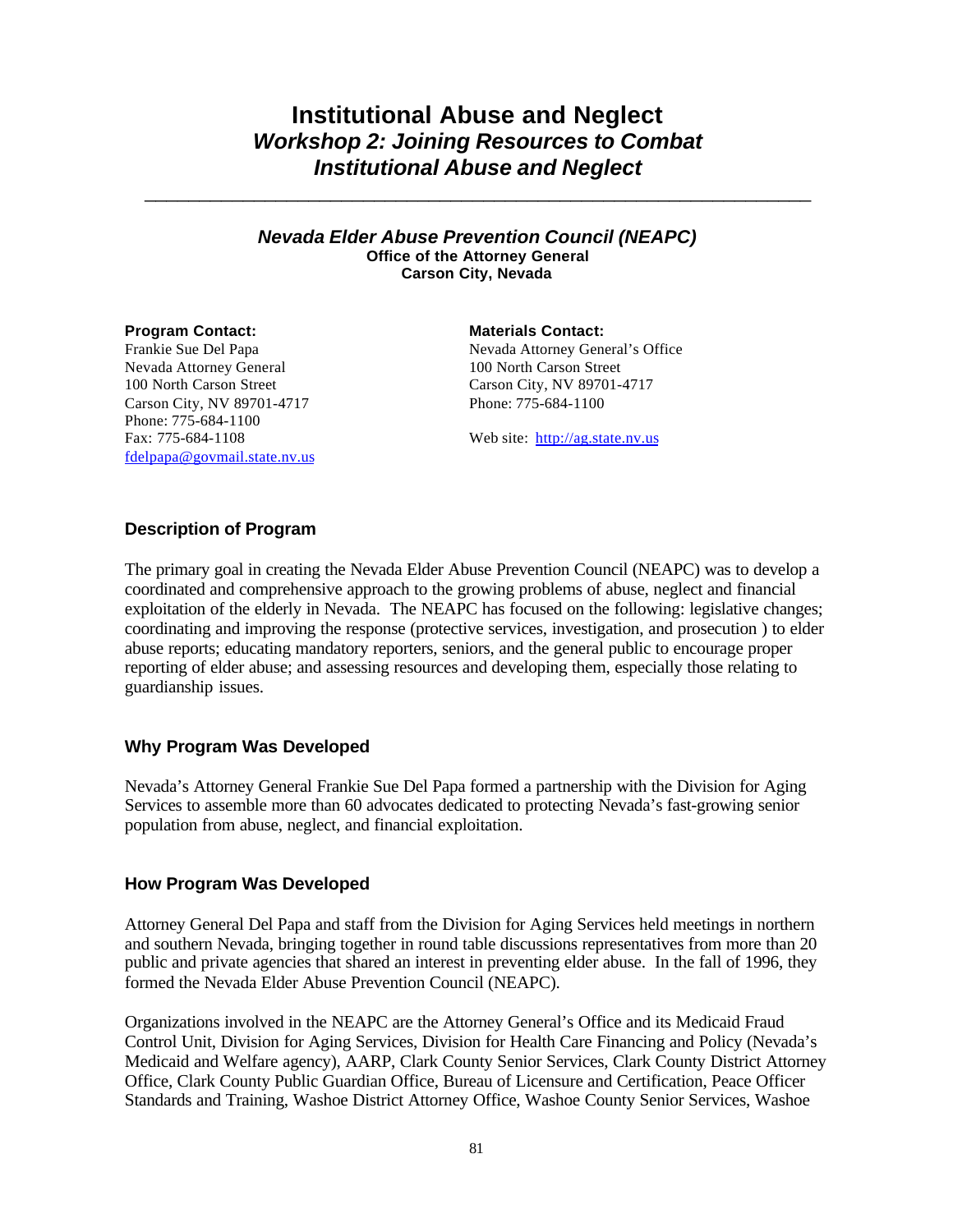County Public Guardian Office, U.S. Attorney's Office, the office of Sen. Harry Reid (D-NV), the Department of Veteran's Affairs, representatives from local law enforcement agencies, and individual advocates.

Funding for specific projects have come from different sources. Most of the funding has come from the Division for Aging Services. However, a law enforcement training video project was funded by the legislature in the amount of \$60,000. The Bureau of Licensure and Certification used sanction money received from nursing facilities to fund publication of the Guide for Mandatory Reporters of Elder Abuse and materials used in a certified nursing assistants training project with the State Board of Nursing.

## **Accomplishments and Lessons Learned**

The following publications were created as a result of the project: "Elder Abuse: An Action Plan to Better Protect Nevada's Elderly," "Guide for Mandated Reporters of Elder Abuse," "Elder Abuse Neglect and Exploitation Protocols," and three brochures: "Elder Abuse Is a Crime," "A Practical Guide to Long-Term Care, and Preventing Financial Exploitation of the Elderly."

NEAPC sponsored three videos which featured well-known celebrities: "Rx for Abuse," geared toward health care professionals and their obligation to report elder abuse; "Help Is on the Way"; and "It Takes a Little More Time," which are geared to law enforcement. A training manual and other materials were included in the training kit provided to law enforcement agencies statewide. The video trilogy and training materials were produced through a partnership with Nevada's Division for Aging Services, Peace Officer Standards and Training Bureau and the Nevada Attorney General's Office.

In partnership with the Nevada State Board of Nursing, the Medicaid Fraud Control Unit conducted a statewide training program for certified nursing assistants, which included information about their mandatory obligation to report elder abuse. NEAPC also spearheaded legislation that increased the penalties for elder abuse, codified "criminal isolation of the elderly," and established special civil remedies for victims of elder abuse.

Obstacles faced by NEAPC include obtaining funding for projects, persuading law enforcement to require elder abuse training. The population distribution in Nevada, a state in which two counties contain the major population centers and the remaining counties are very rural and have very limited resources, also poses challenges. NEAPC still would like to obtain funding for a 24-hour elder abuse reporting hotline that was authorized by the legislature but not funded.

Lessons learned include that it is critical to:

- identify the problems and needs of one's state and solicit solutions from the people who will be able to implement them; And
- spend enough time building the program's foundation network so that no agency, individual, or resource is overlooked.

*A video starring Shirley Jones and Marty Ingalls entitled "Rx for Abuse," directed toward health care professionals and their obligation to report elder abuse, is subject to limited availability from the Nevada Division for Aging Services, 340 North 11th Street, Ste. 203, Las Vegas, Nevada 89101, phone 702-486-3545. Several publications are available, and a video trilogy and training materials may be borrowed for review, from the Nevada Attorney General's Office.*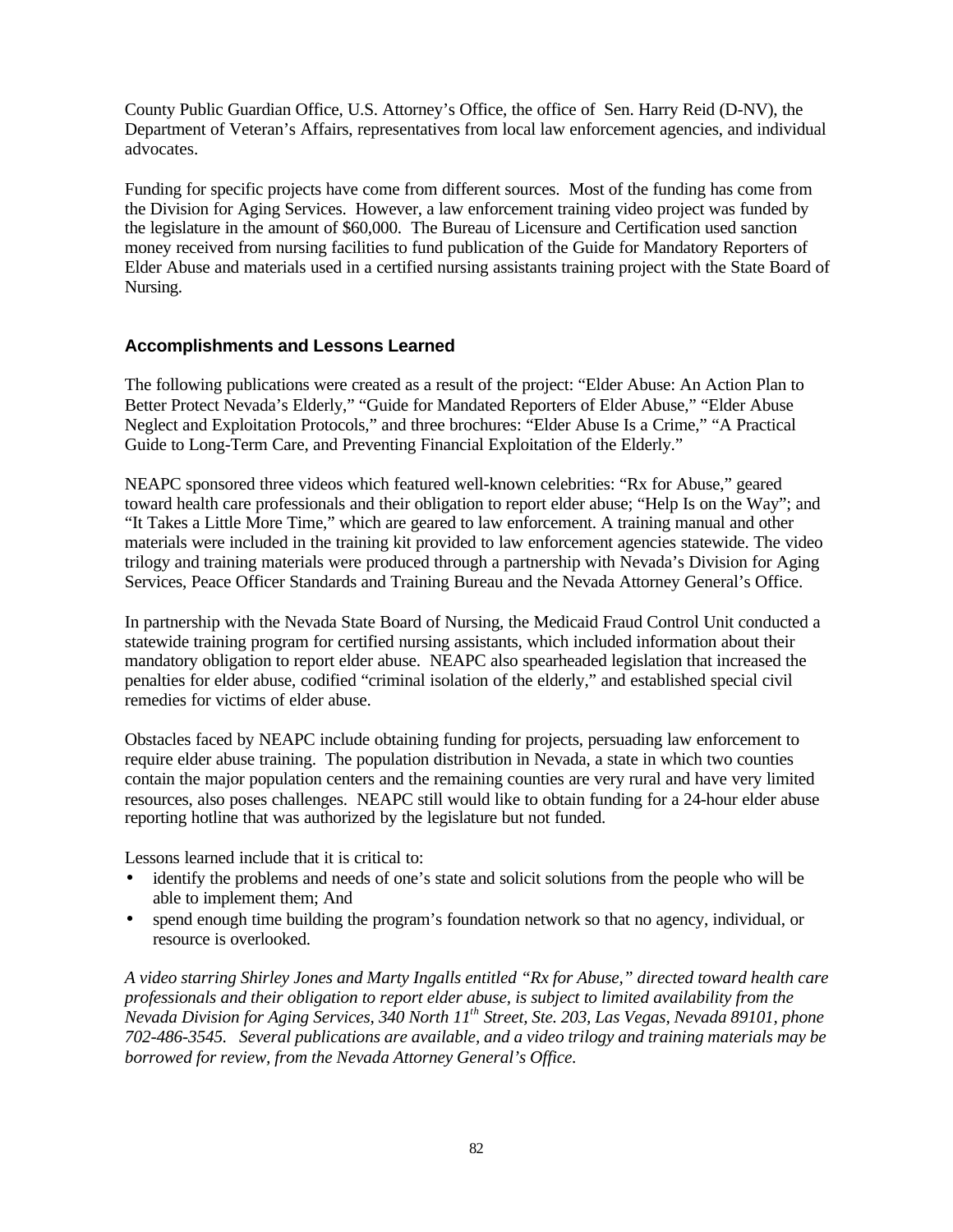## **Institutional Abuse and Neglect** *Workshop 2: Joining Resources to Combat Institutional Abuse and Neglect*

**\_\_\_\_\_\_\_\_\_\_\_\_\_\_\_\_\_\_\_\_\_\_\_\_\_\_\_\_\_\_\_\_\_\_\_\_\_\_\_\_\_\_\_\_\_\_\_\_\_\_\_\_\_\_\_\_\_\_\_\_\_**

## *Elder Rights Advocacy and Law Enforcement* **Georgia Division of Aging Services Atlanta, Georgia**

**Program Contact: Materials Contact:** 

Becky A. Kurtz State Long-term Care Ombudsman Georgia Division of Aging Services 2 Peachtree Street NW, 36<sup>th</sup> floor Atlanta, GA 30303 Phone: 888-454-LTCO(5826) Fax: 404-463-8384 bakurtz@dhr.state.ga.us

## **Description of Program**

Organizations in Georgia developed an initiative to improve legislation related to elder abuse in 2000. This collaborative effort grew out of legislative efforts begun in 1999.

## **Why Program Was Developed**

The initiative was developed to improve Georgia ?s response to elder abuse through improved coordination between the social service and law enforcement/prosecution agencies, and by coordinating and strengthening Georgia? s statutes.

## **How Program Was Developed**

Initiated and led by CO-AGE (Coalition of Advocates for Georgia's Elderly), the effort also involved the Georgia Council on Aging; the Senior Citizens Advocacy Project (a project of the Georgia Gerontology Society); the Georgia Division of Aging Services through its Legal Services Developer and State Long-term Care Ombudsman Program; Adult Protective Services; the Office of Regulatory Services (responsible for regulating health care facilities) of the Georgia Department of Human Resources; prosecutors, solicitors, and the Georgia Prosecutors' Council; and the Georgia Bureau of Investigation/State Health Fraud Control Unit.

The next step of the project involved implementation of the new law by prosecutors, solicitors, law enforcement, adult protective services, and aging advocates throughout Georgia. The Elder Rights 2000 Conference, held in May 2000, brought many representatives of these organizations together to promote local coordination among the various players.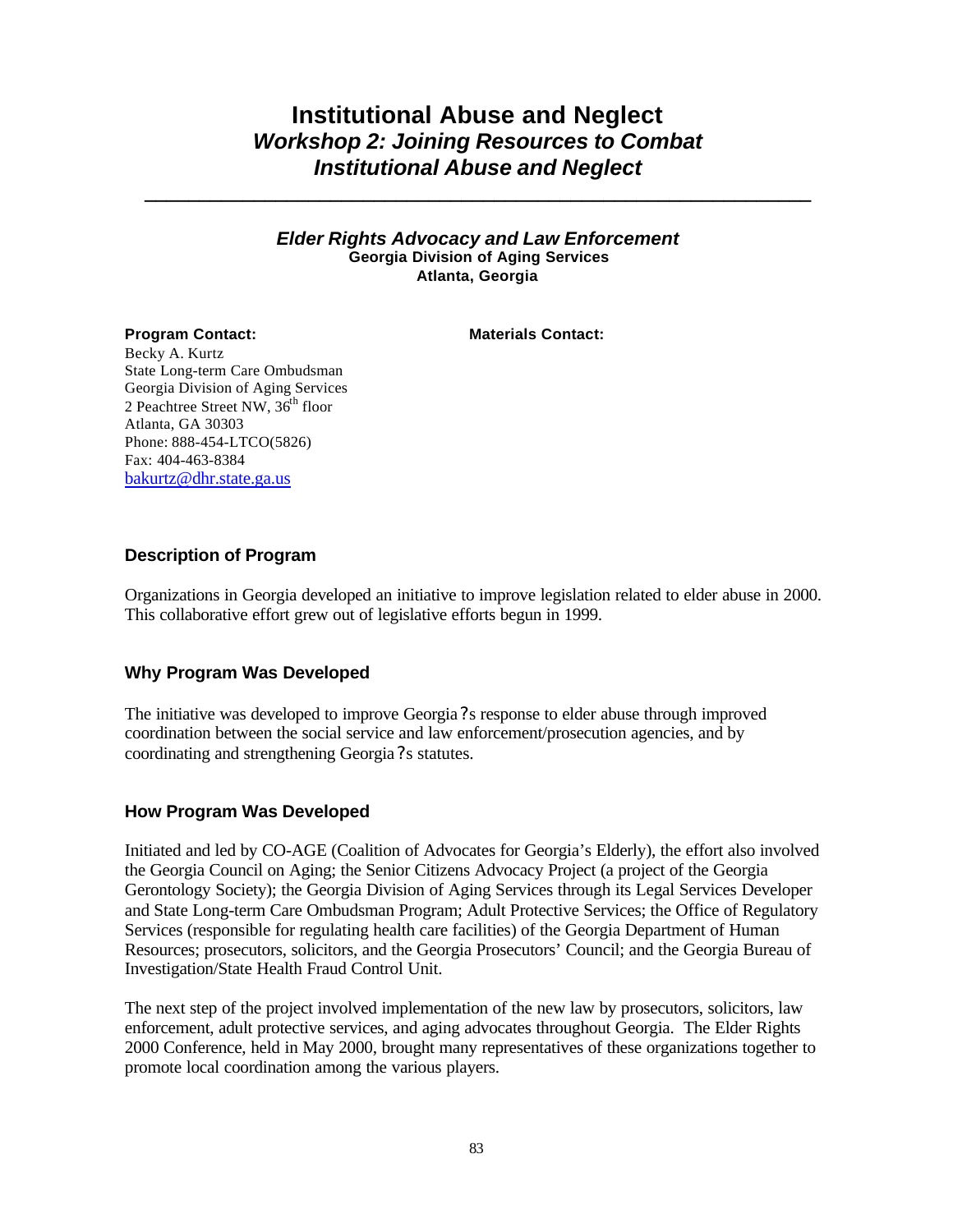## **Accomplishments and Lessons Learned**

The initiative succeeded in updating and strengthening of several laws impacting elder abuse. However, the final bill lacked a number of the original provisions (e.g., sexual battery, allowance for victim testimony on two-way closed circuit television, hearsay exceptions) that were defeated by the defense bar and/or by the nursing home industry.

The amendments have led to increased involvement by law enforcement officers and prosecutors in Elder Rights educational events and in community multidisciplinary teams, as well as increased interest by police and prosecutors in pursuing elder abuse cases.

The initiative faced some obstacles including: (1) different goals in the social services and law enforcement communities that made it impossible to use uniform language in both civil and criminal statutes; (2) a resistance by prosecutors to developing an entirely new code section focused on elder abuse (analogous to Georgia's Family Violence Act), and (3) political opposition to major sections of the original bill by the defense bar and the nursing home industry. To deal with the second obstacle, the initiative developed a different approach that strengthened the existing criminal law and APS statutes. Hindsight indicated that different political strategies might have lessened the objections of the defense bar to the bill's provisions.

The most important lesson learned is that it is critical to build relationships among prosecutors, law enforcement agencies, advocates, and social services agencies in order to develop legislation that has a chance of passing, get the support to implement the laws once they are enacted, and encourage law enforcement to focus more on elder abuse issues.

*Legislation (SB 407 for 2000; ? Georgia Protection of Elder Persons and Disabled Adults Act of 2000?) in original form and in form that passed can be found at: www.georgianet.org/services/leg/*

*Fact sheets regarding the legislation and information regarding CO-AGE (Coalition of Advocates for Georgia?s Elderly) is available from the Georgia Council on Aging, 2 Peachtree Street, 35th Floor, Atlanta, GA 30303; phone 404/657-5344;* www.gcoa.org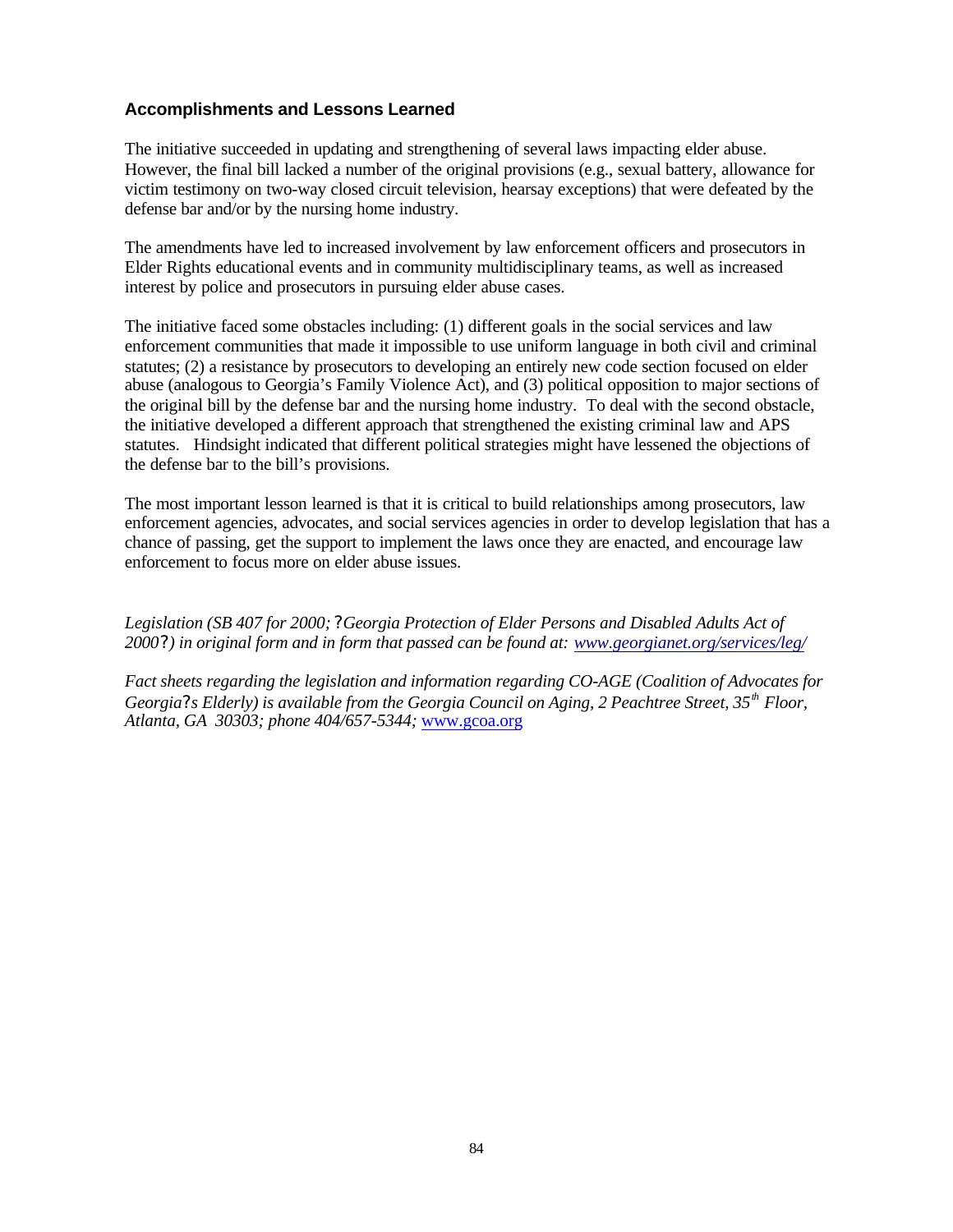## **Institutional Abuse and Neglect** *Workshop 3: Enhancing the Survey and Regulatory Process*

**\_\_\_\_\_\_\_\_\_\_\_\_\_\_\_\_\_\_\_\_\_\_\_\_\_\_\_\_\_\_\_\_\_\_\_\_\_\_\_\_\_\_\_\_\_\_\_\_\_\_\_\_\_\_\_\_\_\_\_\_\_**

## *New Jersey Department of Health and Senior Services* **Trenton, New Jersey**

**Program Contact: Materials Contact:** Catherine G. Morris Assistant Commissioner New Jersey Department of Health and Senior **Services** P.O. Box 367 Trenton, NJ 08625-0367 Phone: 609-633-8977 Fax: 609-633-8980

Association of Health Facility Survey Agencies 105 Sondley Parkway Asheville, NC 28805 ahfsa@aol.com

Web site: www.members.aol.com/ahfsa

## **Description of Program**

The New Jersey Department of Health and Senior Services is the licensure, survey and regulatory agency for all health care services and providers that are licensed by the State or certified by HCFA for Medicare and/or Medicaid participation. The Department is somewhat unique in that all regulatory activities for facility-based services for older persons, such as long term care, assisted living, residential health care, alternate family care and adult day health care, are located in the Senior Services Division of the Department. All the community-based services for older persons, the Public Guardian, the State Long Term Care Ombudsman Program, Medicaid home and community based waiver programs, and the Medicaid long term care reimbursement program are housed in the Senior Services Division as well.

## **Why Program Was Developed**

This organizational structure has been in effect since July 1, 1996. The New Jersey EASE (Easy Access, Single Entry) Program was established at the same time as the state level reorganization of Senior Services to provide a single telephone number and single point (usually the County Office on Aging) of access to aging services providers in each of New Jersey's twenty-one counties.

## **How Program Was Developed**

Adult Protective Services (APS) at the state level is part of the Department's Senior Services Division. When APS has authority for abuse and neglect investigations, the licensure and inspection program and APS share information as needed about Alternate Family Care providers. The Office of the State Ombudsman "is housed in but not of" the Department of Health and Senior Services. The Ombudsman in New Jersey has statutory responsibility for abuse, neglect and exploitation involving persons age 60 and above residing in institutions including nursing homes, assisted living, and residential health care facilities. The survey agency has federal survey responsibility for the abuse prevention protocols in the survey process; the investigation of all consumer complaints; and investigation of abuse, neglect, and exploitation for those persons under age 60. The two programs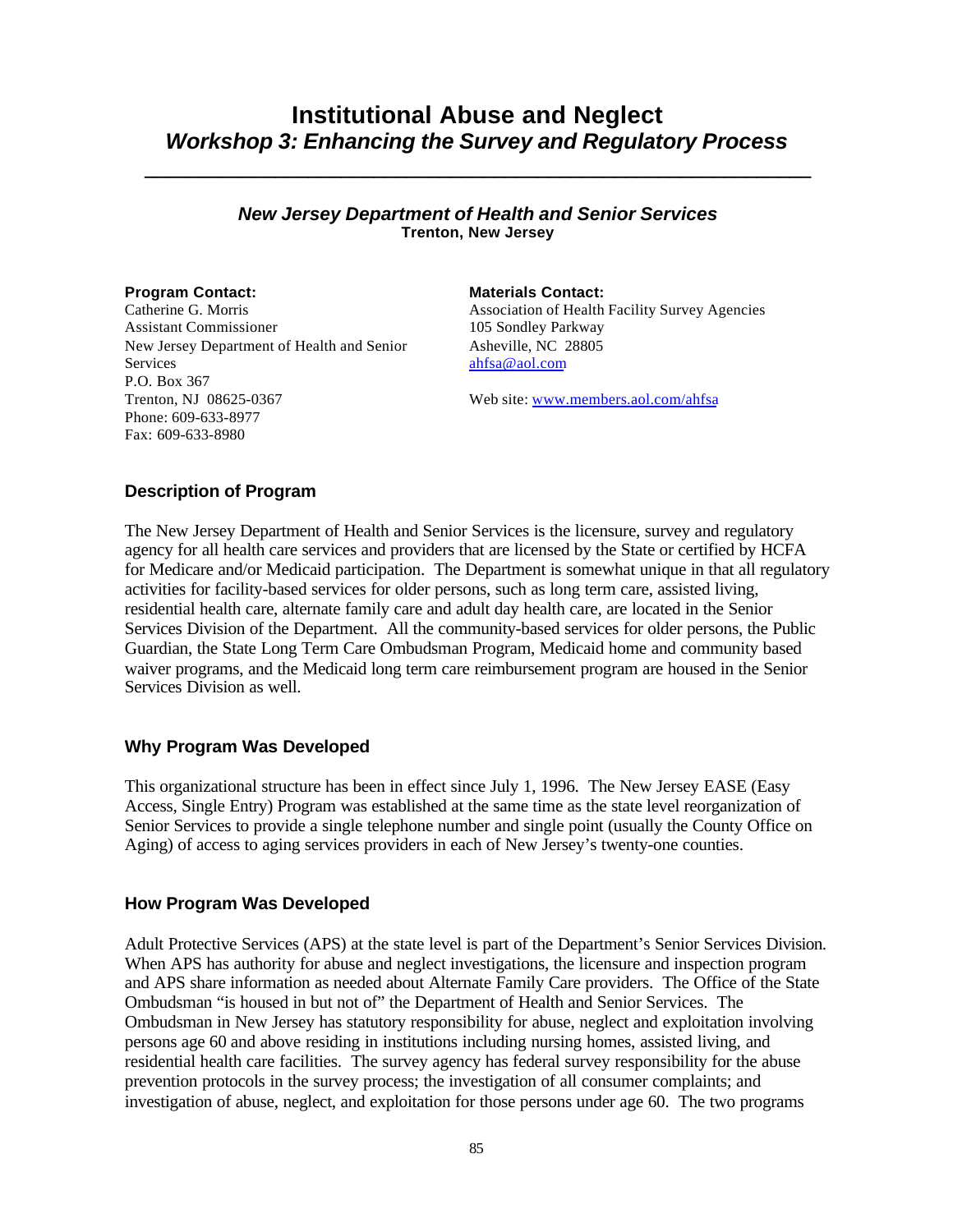meet quarterly to share information and discuss providers and issues of mutual concern. They communicate regularly on specific cases and conduct joint investigations in some instances.

The organizational relationship between the survey agency and relevant law enforcement agencies varies depending on the circumstances. Suspected crimes are reported to the appropriate law enforcement agency. Local law enforcement has been called on to assure surveyor access to properties or to verify the safety or residents when the surveyors receive an emergency call. Medicaid Fraud Control Unit (MFCU) investigative staff have accompanied surveyors in the field to monitor a specific case and to gain a better understanding of the survey process. Additionally, MFCU staff have used survey file information in case investigations. The Medicaid Fraud Section staff members of the Attorney General's Office and the Medicaid reimbursement programs meet regularly to review cases.

## **Accomplishments and Lessons Learned**

The lessons learned are that it is critical to open communications and to develop lines of communication between agencies and to educate each other as to the roles, responsibilities and limitations of each agency's mission and authority.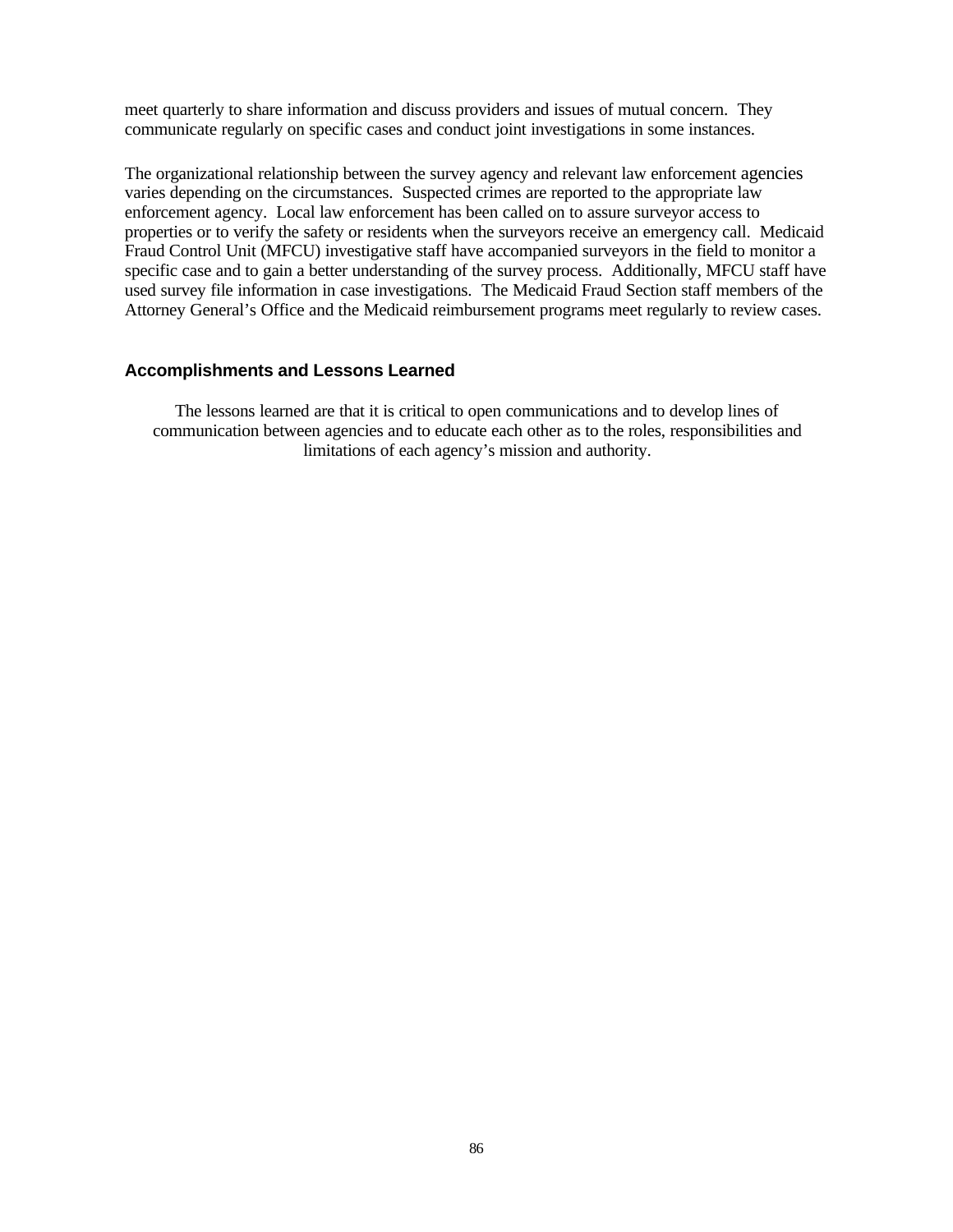## **Institutional Abuse and Neglect** *Workshop 3: Enhancing the Survey and Regulatory Process*

\_\_\_\_\_\_\_\_\_\_\_\_\_\_\_\_\_\_\_\_\_\_\_\_\_\_\_\_\_\_\_\_\_\_\_\_\_\_\_\_\_\_\_\_\_\_\_\_\_\_\_\_\_\_\_\_\_\_\_\_\_\_\_\_

*Collaboration to Improve the Regulatory Process* **Washington State Department of Social and Health Services Lacey, Washington**

**Program Contact: Materials Contact:** 

Same as program contact

Joyce Pashley Stockwell Assistant Director Residential Care Services Aging and Adult Services Administration Washington State Department of Social and Health Services P.O. Box 45600 Olympia, WA 98504-5600 Phone: 360-725-2404 Fax: 360-438-7903 STOCKJP@DSHS.WA.GOV

Web site: WWW.AASA.DSHS.WA.GOV

## **Description of Program**

Licensure, survey, regulatory, and enforcement are organized and structured in Residential Care Services (RCS), which is a division of Aging and Adult Services Administration (AASA) within the Department of Social and Health Services (DSHS). DSHS is the state Medicaid agency and as such, enforcement for Medicaid certified nursing facilities is delegated to RCS. RCS is responsible for survey licensing and enforcement activities in nursing homes, boarding homes, and adult family homes.

Adult Protective Services (APS) is organized in Home and Community Services, another division within AASA. In long-term care residential settings, APS investigates abuse if the alleged perpetrator is a family member or visitor. RCS investigates if the alleged perpetrator is a staff member or another resident.

The long-term care ombudsman program (LTCOP) is an independent program and not part of DSHS.

## **Why Program Was Developed**

Collaboration was established in order to strengthen and enhance the regulatory effort.

## **How Program Was Developed**

RCS and APS are working together at the local level to develop law enforcement contacts. The Medicaid Fraud Unit has compiled a resource book of specific contacts within each law enforcement jurisdiction.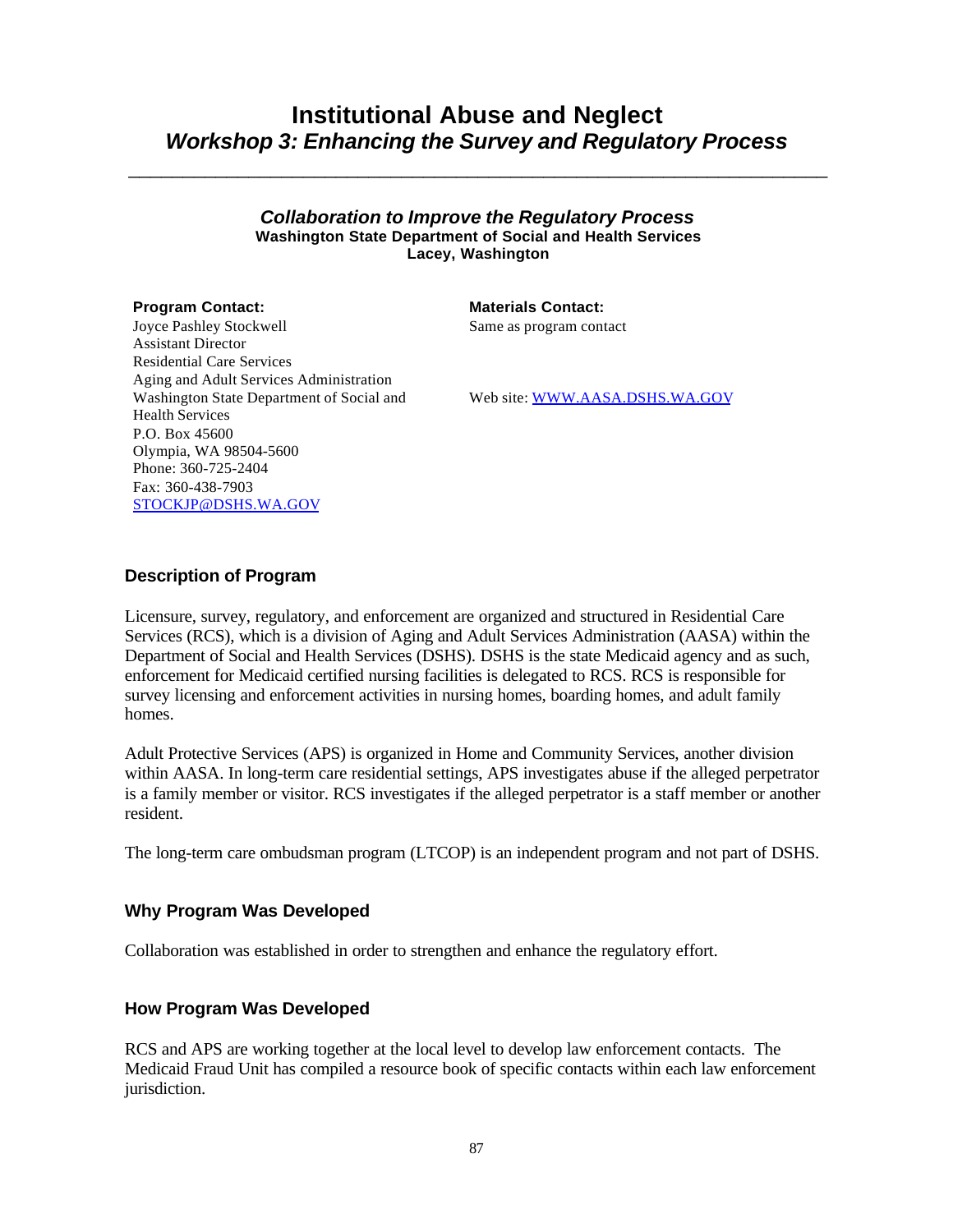RCS collaborates with APS and law enforcement on specific cases. The LTCOP investigates issues and calls in complaints related to abuse and neglect to the RCS centralized complaint intake unit. RCS holds forums with the ombudsman, provider representatives, advocacy groups, and residents.

The Medicaid Fraud Unit took the lead in developing contacts with local law enforcement. APS is in a division within the same administration, and so APS and RCS work together at all levels of the respective divisions. RCS meets periodically with the LTCOP at all levels to address issues and develop clarity regarding the roles of the respective organizations. Meetings occur regularly to prevent miscommunication and promote clarity.

Collaboration comes from working together and getting to know each other prior to crisis situations. If major issues develop, the groups talk through situations and determine what needs to be done differently in the future.

Relationships among the groups are both formal and informal. There are memoranda of understandings between DSHS/RCS and Medicaid Fraud and also between DSHS/RCS and the LTCOP. The relationship between RCS and APS is informal. The fraud memorandum is very broad and gives a framework. The ombudsman agreement is specific in certain areas and the rest is covered by regulations. It appears that the relationships work as they have been established.

RCS also has a memorandum of understanding with the Department of Health related to nursing assistants and licensed staff (LPNs, RNs). RCS also works closely with other advocacy groups.

## **Accomplishments and Lessons Learned**

Each of our partners has different authority and will be in facilities at different intervals. Collaboration has enabled more organizations/individuals to take responsibility in a more effective manner for the vulnerable adults in these settings. As a result, the regulatory process has been strengthened and facility residents are better protected from abuse and neglect.

Some policy issues have arisen regarding the clarity of roles for each group, protocol for joint investigations, and the development of legislation that would strengthen protection of vulnerable adults. These issues have been addressed in a collaborative fashion.

The key lesson learned is that open communication is the key to establishing collaborative working relationships. It is important to understand the underlying operating principles/values so that the strengths of each group can be utilized for the best possible outcomes.

*Materials are available by calling 800-422-3263.*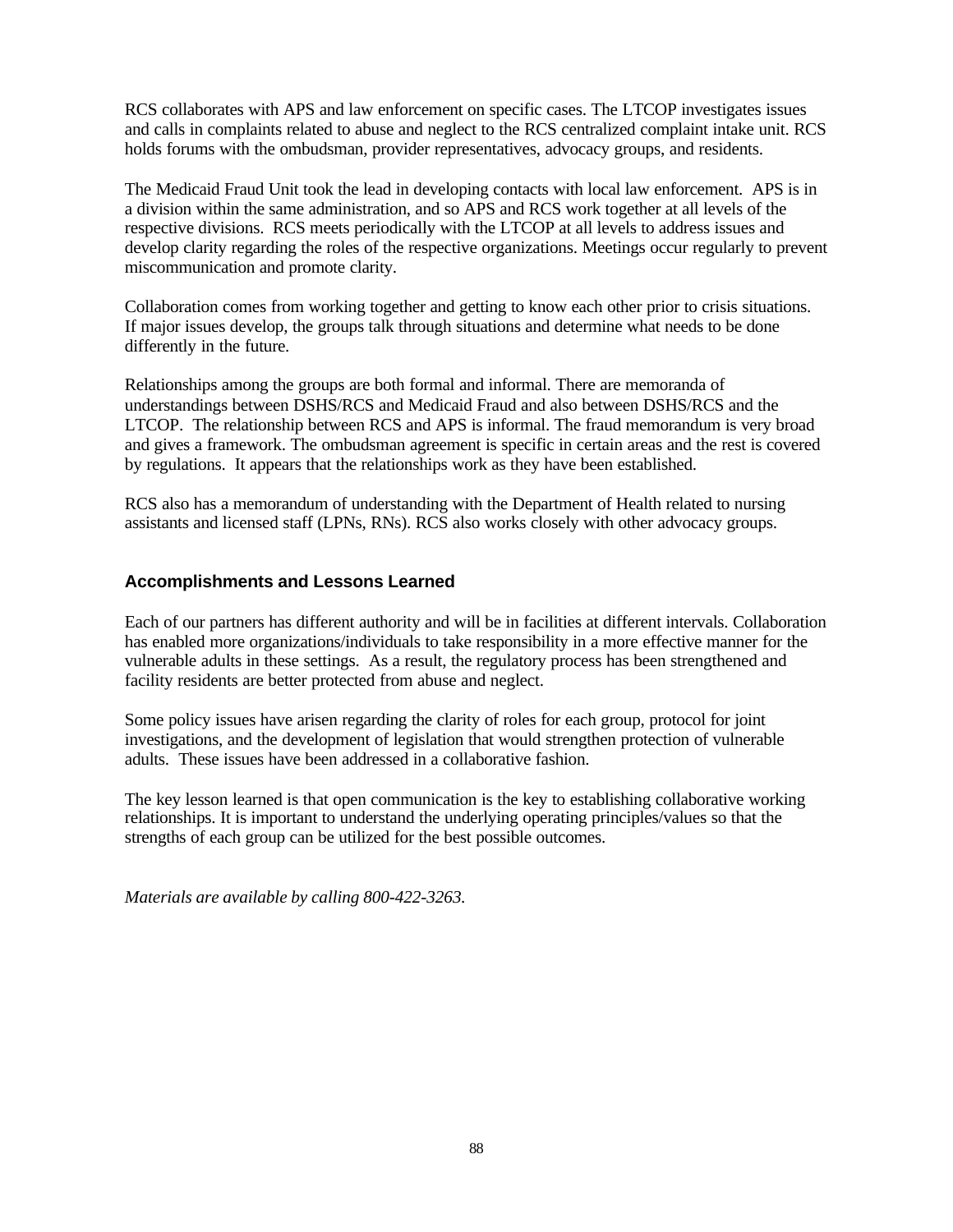## **Institutional Abuse and Neglect** *Workshop 4: Holding Institutions Accountable through Prosecution*

\_\_\_\_\_\_\_\_\_\_\_\_\_\_\_\_\_\_\_\_\_\_\_\_\_\_\_\_\_\_\_\_\_\_\_\_\_\_\_\_\_\_\_\_\_\_\_\_\_\_\_\_\_\_\_\_\_\_\_\_\_\_\_\_\_\_\_

## *Vermont Medicaid Fraud Control Unit Initiatives* **Office of the Attorney General Waterbury, Vermont**

Linda A. Purdy Director Vermont Medicaid Fraud Control Unit 43 Randall Street Waterbury, VT 05671-1401

Phone: 802-241-4440 Fax: 802-241-4447 lpurdy@atg.state.vt.us.

### **Program Contact: Materials Contact:**

Barbara Zelner Counsel National Association of Medicaid Fraud Control **Units** 750 First Street, NE, Suite 1100 Washington, DC 20002 Phone: 202-326-6020 Fax: 202-408-7014

## **Description of Program**

The Vermont Medicaid Fraud Control Units (MFCU) is a part of the Office of the Attorney General. Federal law mandates MFCUs and all but a few states, which have received waivers from the federal government, have them. One of the primary responsibilities of a Medicaid Fraud Control Unit (MFCU) is to review and prosecute complaints of patient abuse and neglect in health care facilities that receive Medicaid funds. Traditional state criminal statutes are used by the MFCUs to prosecute individuals working in facilities who commit physical, sexual, and financial exploitation or abuse.

## **Why Program Was Developed**

MFCUs were established to prosecute patient abuse and mistreatment in residential health facilities that receive Medicaid funds, as well as fraud committed by Medicaid providers. The MFCU must be part of the Attorney General's office or be housed in another state department that "possess(es) statewide authority to prosecute individuals for criminal violations." The MFCUs are increasingly placing emphasis on prosecuting resident abuse and neglect. In addition to prosecuting staff members and management who abuse or neglect residents or allow such abuse or neglect to happen, many MFCUs are involved in collaborative efforts about elder abuse with other state agencies.

## **How Program Was Developed**

To create collaboration, the Vermont MFCU first identified the specific agencies, organizations, and professionals who needed to be involved. The group had an initial meeting with those agencies and individuals identified to discuss the need for coordination and collaboration. At this first meeting the group identified the issues and established a smaller working group to come up with a plan and protocol to handle cases of abuse, neglect, and exploitation in institutional settings.

The MFCUs rely heavily on coordination and collaboration with adult protective service agencies, the state departments of health, area agencies on aging, departments of mental health and mental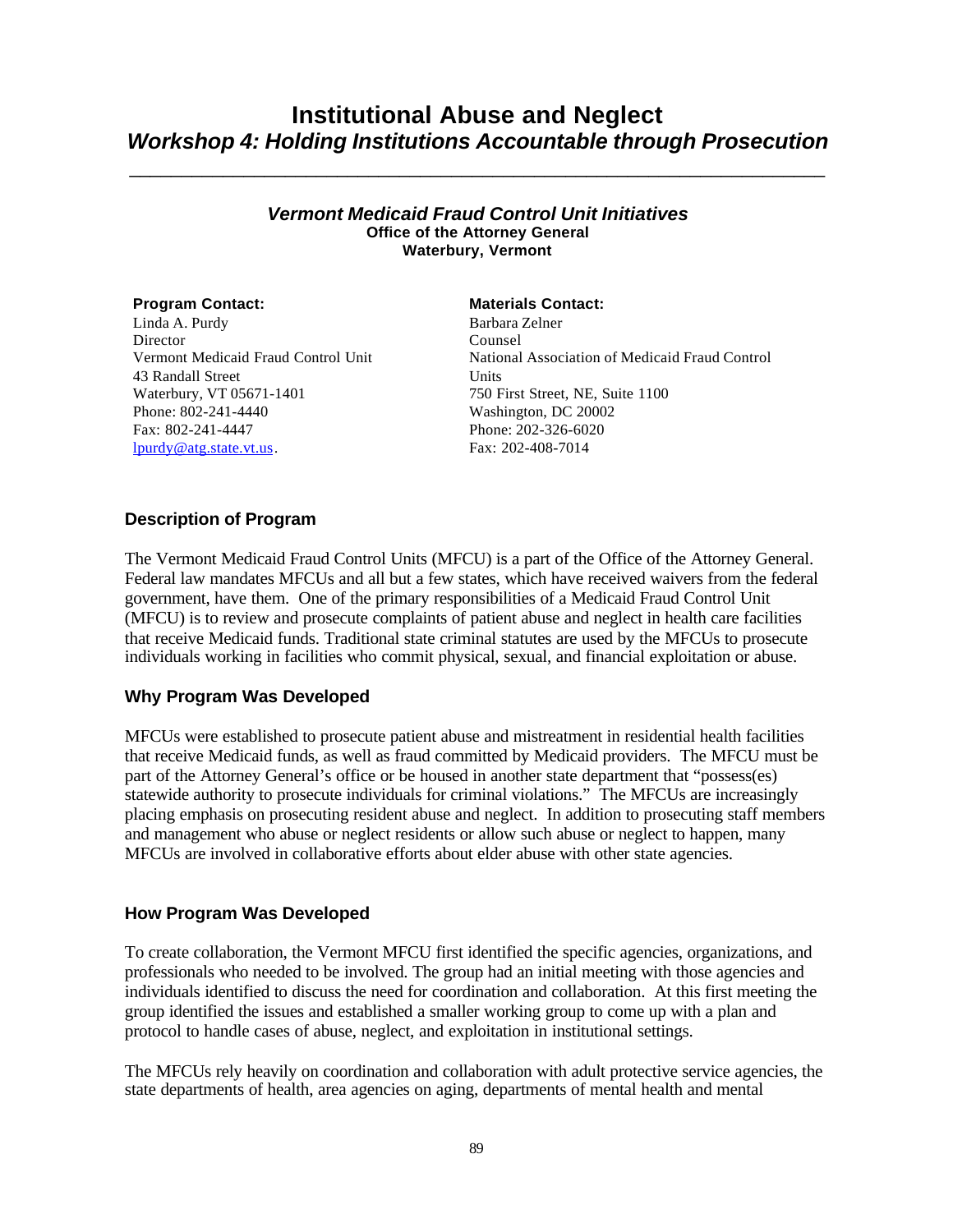retardation, facility employees, the state long-term care ombudsman programs, and nurse surveyors. In addition, advocacy groups such as the National Citizen's Coalition for Nursing Home Reform and AARP are important partners in the efforts of the MFCUs to investigate and prosecute complaints of patient neglect and abuse in long-term care facilities.

There are a number of actions that MFCUs may take in addition to prosecutions under state law for resident abuse and neglect. For example, many MFCUs now are pursuing quality-of-care related cases arising in long-term care facilities; these cases may include charging the persons deemed responsible for the neglect, such as the nursing home administrator, the director of nursing, or the medical director of the facility. In addition, if the acts or omissions by corporate employees can be imputed to the corporation, the MFCU may charge the corporation with various versions of a criminal-neglect statute. The MFCUs may also use state civil actions and penalties to hold institutions accountable for abuse, neglect, exploitation, or health care fraud. For example, the MFCU may institute a state civil false claim action for serious quality-of-care violations or file a civil monetary-recoupment case against an institution depending upon what the specific state statutes allow.

In some states, such as Florida and California, the MFCUs are involved with programs that make unannounced inspections of long-term care facilities.

## **Accomplishments and Lessons Learned**

The many successes of MFCUs in prosecuting resident abuse and neglect are chronicled in the monthly Medicaid Fraud Report produced by the National Association of Medicaid Fraud Control Units (information on how to obtain the Report is provided elsewhere).

A substantial obstacle is that many of the other agencies with which MFCUs must deal are not well versed in how a criminal investigation is conducted. This has caused problems when the agency begins an investigation before law enforcement gets involved. This obstacle can be overcome, however, through education, regular meetings, and teamwork. Dual training projects work well to bring the different agencies together with the common goal of protecting the health and welfare of vulnerable citizens.

Key lessons learned are: identify appropriate players and form task forces; educate agencies, facilities, and the public on their duties to report resident abuse; and review the applicable laws and pass or amend legislation to strengthen patient abuse and neglect laws.

*The publication "Patient Abuse and Neglect: The Hidden Crime," May 1997 is available at no charge. The National Association of Attorneys General Medicaid Fraud Report is published 10 times a year and subscriptions are available from \$150. Direct inquiries to Barbara Zelner.*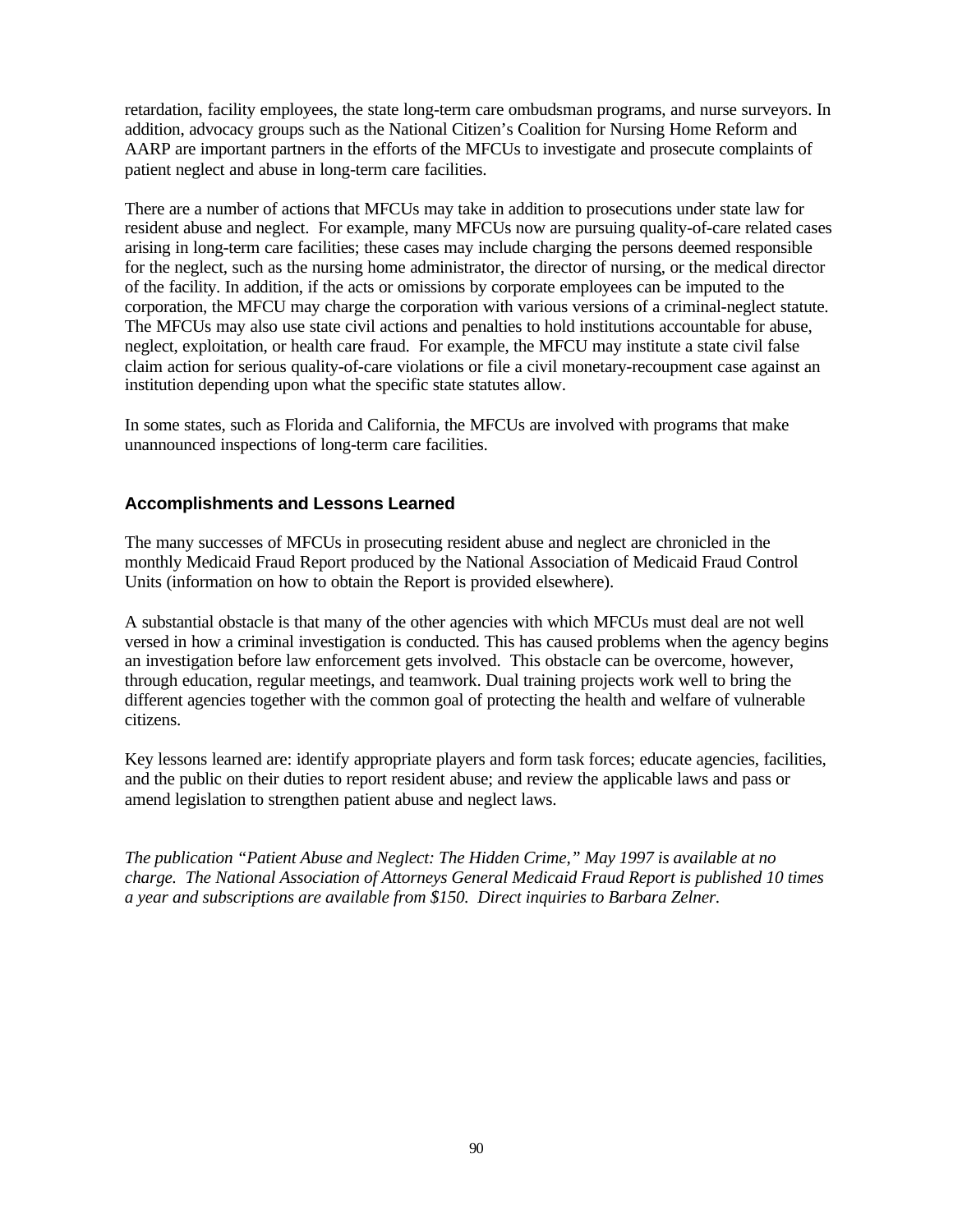## **Institutional Abuse and Neglect** *Workshop 4: Holding Institutions Accountable through Prosecution*

**\_\_\_\_\_\_\_\_\_\_\_\_\_\_\_\_\_\_\_\_\_\_\_\_\_\_\_\_\_\_\_\_\_\_\_\_\_\_\_\_\_\_\_\_\_\_\_\_\_\_\_\_\_\_\_\_\_\_\_\_\_**

## *HHS Office of the Inspector General's Role in Nursing Home Matters* **Department of Health & Human Services, Office of Counsel to the Inspector General Washington, DC**

Andrew S. Penn

**Program Contact: Materials Contact:** 

Same as program contact

Senior Counsel Office of Counsel to the Inspector General U.S. Department of Health & Human Services 330 Independence Ave. SW, Rm. 5527 Washington, DC 20201 Phone: 202-205-9505 Fax: 202-205-0604 apenn@os.dhhs.gov

Web site: www.dhhs.gov/progorg/oig

## **Description of Program**

Most of the Office of the Inspector General (OIG) investigations dealing with the quality of care in nursing homes are the result of False Claims Act cases initiated either by the government or by relators in qui tam suits. (Qui tam – "who sues on behalf of the king as well as for himself"– is a provision of the Federal Civil False Claims Act that allows a private citizen to file a suit in the name of the U.S. Government charging fraud by government contractors and other entities who receive or use government funds, and share in any money recovered.) Collaboration with health care professionals is very important in the OIG's investigation efforts.

## **Reason Program Was Developed**

When deciding whether to bring enforcement actions, the OIG relies heavily on health care professionals to provide expert opinions on the quality of care rendered at facilities. The OIG also relies on nurses and other health care professionals to monitor consent decrees and corporate integrity agreements (CIAs) that mandate provision of quality care.

## **How Program Was Developed**

Not applicable.

## **Accomplishments and Lessons Learned**

OIG agents have worked on several Civil False Claims Act cases that have achieved significant results for both the residents and the government. Consent decrees or CIAs have been signed, imposing substantial quality-of-care obligations upon the facilities and requiring the appointment of independent monitors and/or temporary managers in several cases.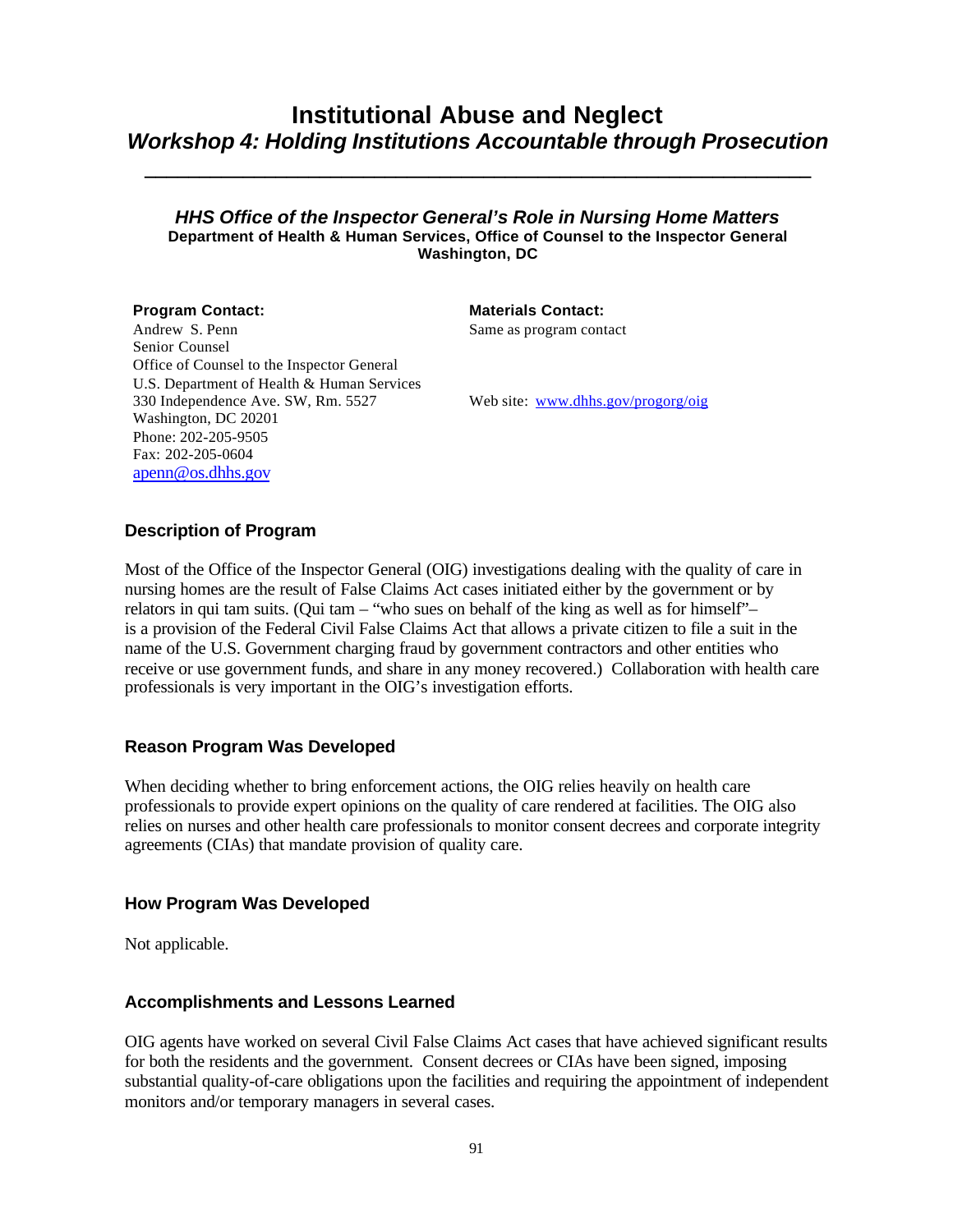In addition to the False Claims Act cases, the OIG was involved in settlement of a criminal action against Guardian, a nursing home chain in Northern California with 16 facilities housing approximately 600 residents. The Santa Clara County District Attorney indicted the entire corporation under the state's elder abuse and neglect statute based largely on incidents that occurred at two of Guardian's facilities.

The incidents, due to staff shortages, included abominable sanitation problems, failure to change bedpans and diapers, and failure to provide proper care for bed sores, to name a few. At the time of the indictment, the district attorney was unaware that if the corporation as a whole was convicted, all the facilities in the chain would be mandatorily excluded from participation in federal health care programs pursuant to the Inspector General's authority under Section 1128(a) of the Social Security Act.

To avoid the potential transfer trauma to residents from such wholesale closures, the OIG worked with the DA and the defendants to negotiate a plea and exclusion agreement with the two worst facilities. Guardian was allowed to reincorporate the two facilities into their own separate corporate entity known as Guardian North Bay, which pled no contest to the charges. Because of similar concerns of staff shortages at several of the remaining Guardian facilities, the OIG also entered into a CIA that requires Guardian to develop an effective internal quality assurance system and to pay for the cost of an outside monitor selected by the OIG, who will make sure that the CIA is implemented.

*Materials are available on the program web site.*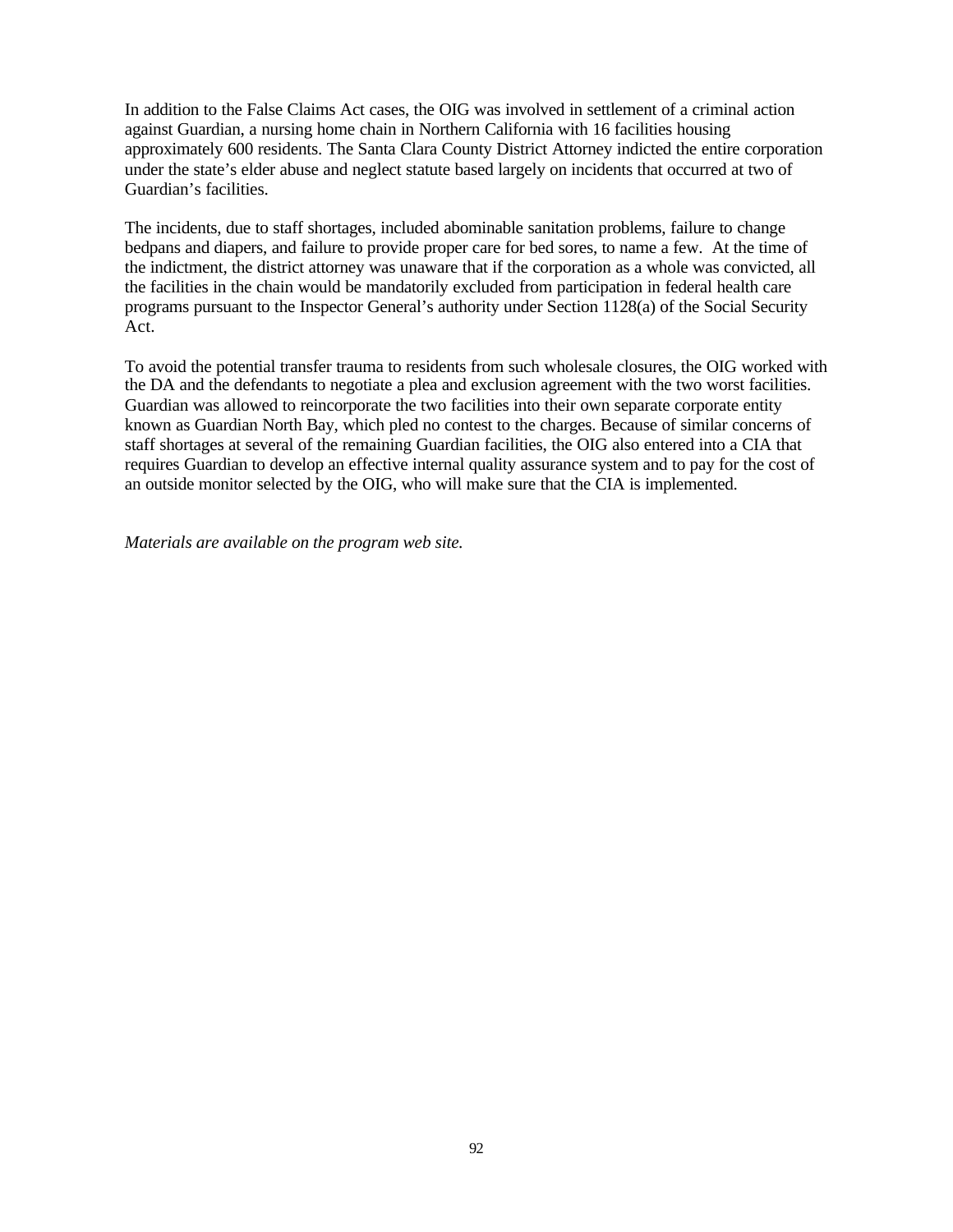# **Appendix 4**

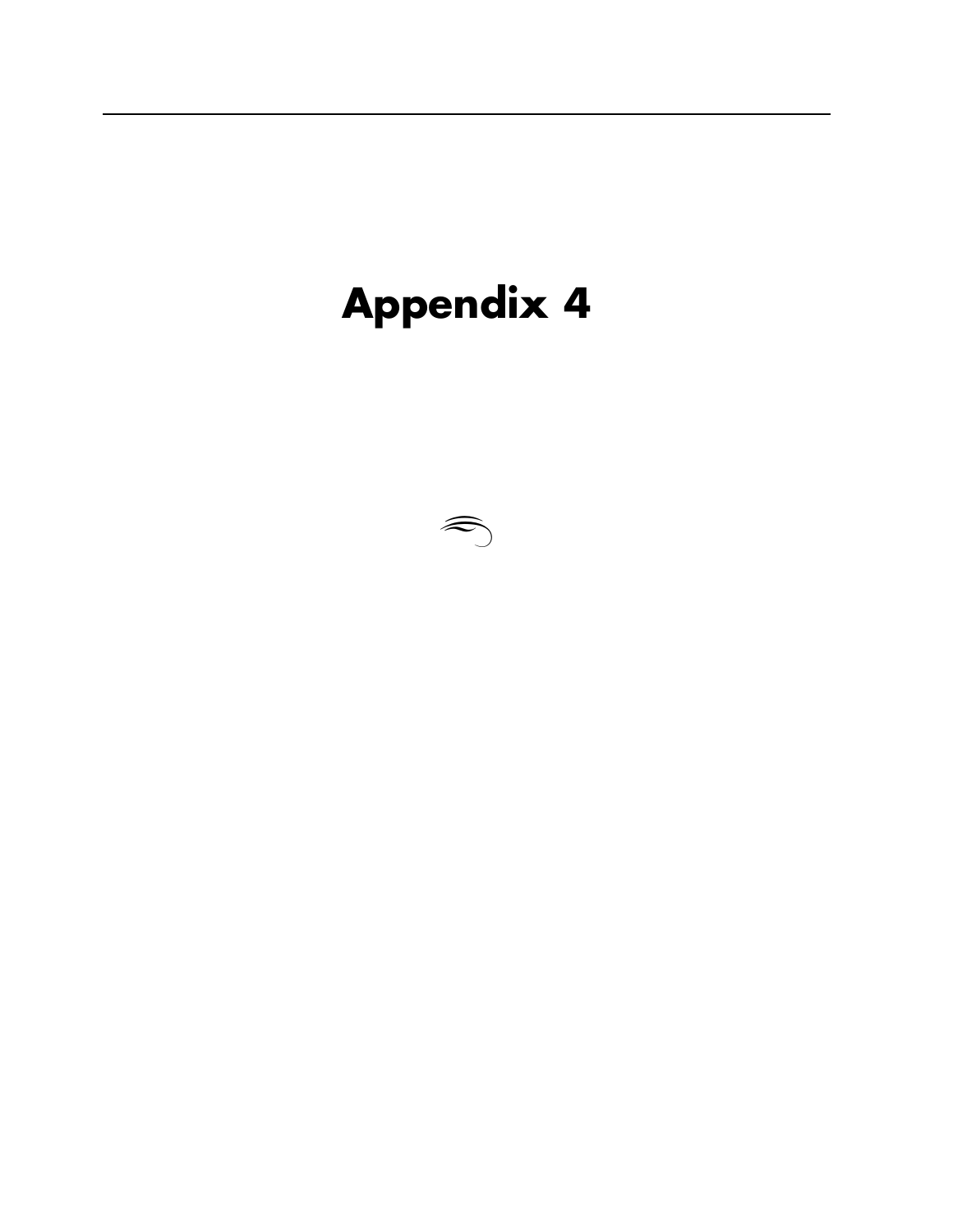## **State and Tribal Team Strategies**

Over the course of the day-and-a-half symposium, there was time set aside on the agenda for the state and tribal teams to meet a number of times. The meetings provided the teams with an opportunity to develop collaborative strategies for responding to elder victimization in their jurisdictions. As a part of this exercise, each team was asked to complete a questionnaire designed to assist in the development of an action plan. Reproduced below are the completed questionnaires that were submitted to the conference organizers. A point of contact has been identified for each team and contact information for each of them can be found in the participant list, Appendix 2. The point of contact listed is the member identified by the team to serve as the reporter if their team was selected to present to the Attorney General. Because the individual was only identified for this purpose, he or she may refer you to another member of their team or someone else in the state or tribe for more information.

The questionnaire asked the teams to identify: (1) ongoing collaborative efforts related to elder victimization; (2) any ideas or strategies for collaboration they might try to implement in their jurisdictions based on what they had learned at the symposium; (3) their biggest challenge in implementing these strategies; and (4) their biggest asset in implementing these strategies. In answering each question, the teams were asked to note whether any of the above items specifically related to: (a) financial exploitation and consumer fraud; (b) elder abuse and neglect at home; or (c) institutional abuse and neglect. In the reproduced questionnaires, the letters (a), (b), and (c) in lower case and in parentheses are used only in reference to those specific topics. (In some instances the topics are spelled out and in others they are not.)

Also, because many of the team questionnaires included acronyms, the following glossary of some of the more common acronyms is provided:

| AAA         | Area Agency on Aging                 |
|-------------|--------------------------------------|
| AG          | <b>Attorney General</b>              |
| APS         | <b>Adult Protective Services</b>     |
| CLE         | Continuing Legal Education           |
| DA          | <b>District Attorney</b>             |
| <b>MFCU</b> | Medicaid Fraud Control Unit          |
| MOU         | Memorandum of Understanding          |
| <b>OAA</b>  | Older Americans Act                  |
| <b>POST</b> | Peace Officer Standards and Training |
| <b>SUA</b>  | State Unit on Aging                  |
| <b>VAWA</b> | Violence Against Women               |
| <b>VOCA</b> | Victims of Crime Act                 |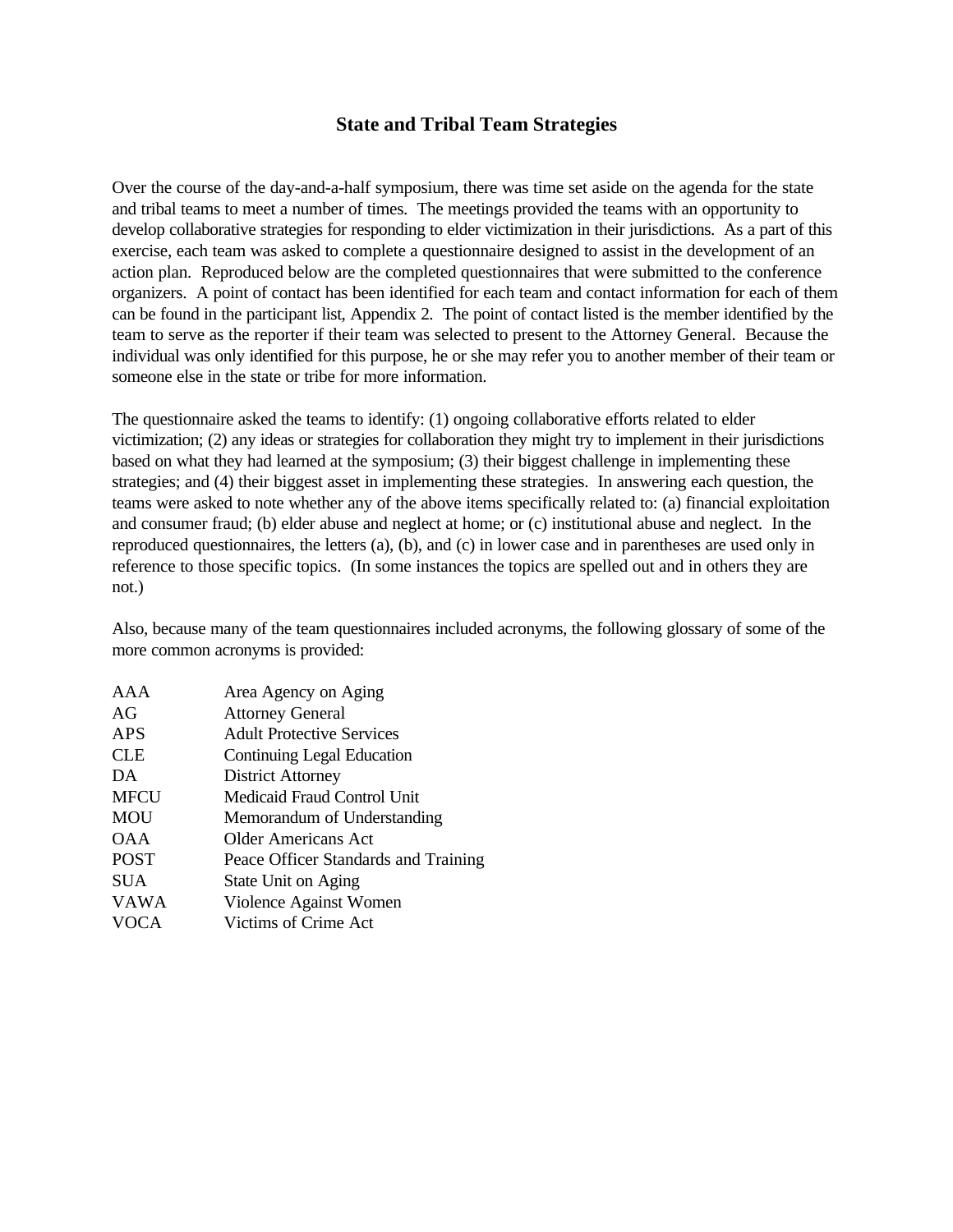## **Alabama**

## Point of Contact: Doris Ball

*Briefly describe any ongoing collaborative efforts in your state or tribe between public safety and social services professionals related to: (a) financial exploitation and consumer fraud, (b) abuse and neglect at home, and (c) institutional abuse and neglect.*

- (a) (1) Joint training efforts with universities to train law enforcement and adult protective services workers on financial exploitation.
	- (2) Increased prosecutions.
- (c) (1) Memos of understanding between AG Medicaid Fraud Control Unit and Department of Public Health (DPH) on abuse/neglect referrals.
	- (2) Also memo of understanding between DPH and APS on assisted-living facilities.
	- (3) Increased coordination with Nursing Home Association. Videotaping of residents proposed.
	- (4) Governor's initiative on controlling abuse/neglect/exploitation in assisted-living industry: (1) revision of regulations; (2) APS workers assessing unlicensed facilities for abuse/neglect/exploitation; (3) Medicaid funding for care; (4) consideration of certificate of need.

*Briefly describe the ideas or strategies you have developed in the state and tribal team meetings about what you want to do to enhance such collaboration after this symposium. If your idea or strategy only relates (a), (b), or (c) (see above), please so indicate.*

- (1) Reactive Elder Abuse Task Force to increase interagency coordination and education.
- (2) Include APS training in law enforcement and emergency management curriculums.

*Briefly describe the biggest challenge (e.g., lack of funding, turf, population, geography) your state or tribal team will face in implementing these ideas or strategies after this symposium. If your idea or strategy only relates to (a), (b), or (c) (see above), please so indicate.*

- (1) Need mandated funding for adequate staffing of APS program.
- (2) Define roles of each entity.

*Briefly describe the biggest asset (e.g., strong leadership, willingness to collaborate) your state or tribal team has to implement these ideas or strategies after this symposium. If your idea or strategy only relates to (a), (b), or (c) (see above), please so indicate.*

- (1) Commitment of leadership (Governor, Attorney General) to prevent and remedy abuse/neglect/exploitation of adults.
- (2) Commitment of line staff to make lives better.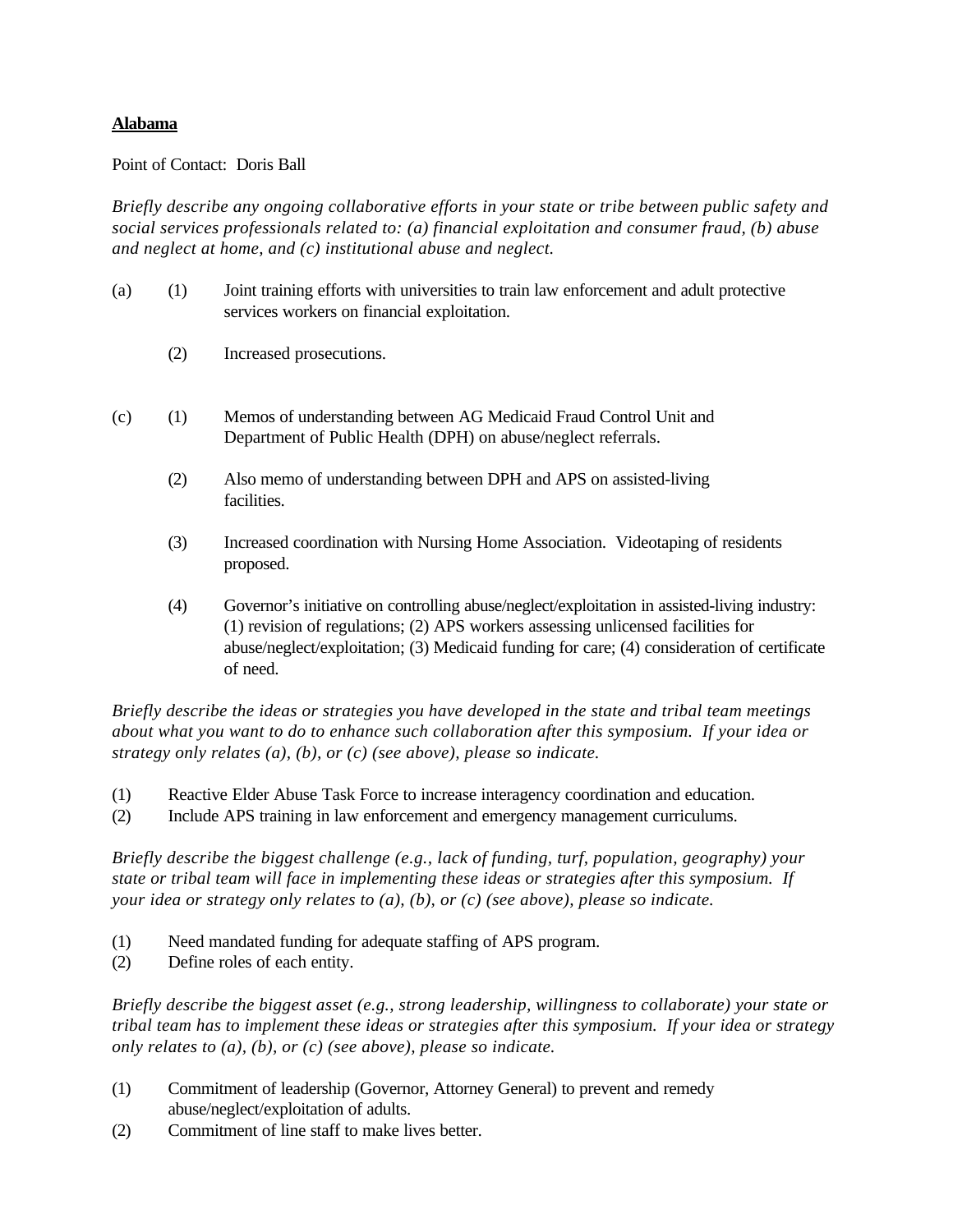## **Alaska**

Point of Contact: Dwight Becker

*Briefly describe any ongoing collaborative efforts in your state or tribe between public safety and social services professionals related to: (a) financial exploitation and consumer fraud, (b) abuse and neglect at home, and (c) institutional abuse and neglect.*

Adult Protective Services will be developing a new brochure, presentation plan using visual aids for educating and developing partnerships with law enforcement, district attorneys, and other social service agencies throughout Alaska, particularly in rural areas. We will develop written agreements specifying collaborative roles and steps to preventing and stopping abuse, exploitation and neglect.

*Briefly describe the ideas or strategies you have developed in the state and tribal team meetings about what you want to do to enhance such collaboration after this symposium. If your idea or strategy only relates (a), (b), or (c) (see above), please so indicate.*

- (1) Seek more funding.
- (2) Develop detailed plan.

*Briefly describe the biggest challenge (e.g., lack of funding, turf, population, geography) your state or tribal team will face in implementing these ideas or strategies after this symposium. If your idea or strategy only relates to (a), (b), or (c) (see above), please so indicate.*

- (1) Lack of resources. We only have six adult protective services workers statewide.
- (2) Need funding for grants for training, designation agreements.
- (3) Geographically large. Travel is expensive.

*Briefly describe the biggest asset (e.g., strong leadership, willingness to collaborate) your state or tribal team has to implement these ideas or strategies after this symposium. If your idea or strategy only relates to (a), (b), or (c) (see above), please so indicate.*

- (1) Alaska prides itself on its excellent networking among agencies.
- (2) Alaska has a small population which facilitates communication.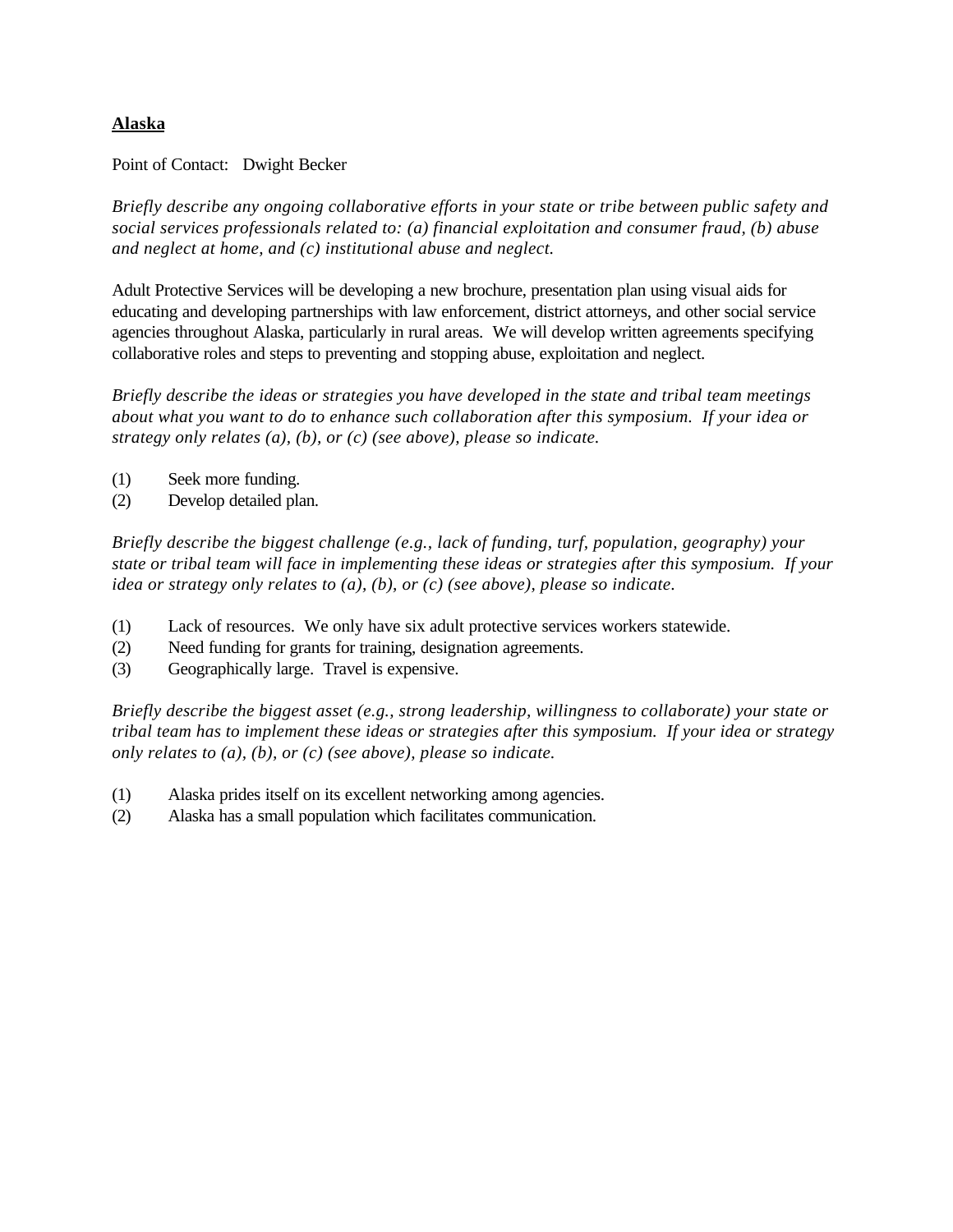## **Arizona**

## Point of Contact: Terri Skladany

*Briefly describe any ongoing collaborative efforts in your state or tribe between public safety and social services professionals related to: (a) financial exploitation and consumer fraud, (b) abuse and neglect at home, and (c) institutional abuse and neglect.*

## **AG**

- Law Enforcement Elder Abuse Task Force
- Elder Issues Task Force
- Senior Advisory Council
- Statewide Elder Abuse Task Force

## **Federal**

• Elder Fraud Prevention Team

## **County**

- Maricopa County Attorney's Protocol Task Force
- Maricopa Elder Abuse Prevention Alliance
- Pima, Yavapai, Pinal/Gelu, Mohava, Yuma, Cochise Counties Task Force

## **Triad**

• Yuma, Pinal, Yavapi, Coconino Counties

*Briefly describe the ideas or strategies you have developed in the state and tribal team meetings about what you want to do to enhance such collaboration after this symposium. If your idea or strategy only relates (a), (b), or (c) (see above), please so indicate.*

- Bring all existing coalitions together to discuss best practices and common goals
- Share information to avoid duplication
	- (1) use e-mail/website with minutes of coalitions
	- (2) chat room
	- (3) list-serve
- Encourage all counties to have task forces

*Briefly describe the biggest challenge (e.g., lack of funding, turf, population, geography) your state or tribal team will face in implementing these ideas or strategies after this symposium. If your idea or strategy only relates to (a), (b), or (c) (see above), please so indicate.*

- Lack of funding
- Vast rural areas
- Lack of prosecution
- Limited law enforcement staff in rural community
- Officer and prosecutor training also judges/JP's; also social services providers needs to be at academy level
- Rigidity among systems
- Case not followed through from direction to prosecution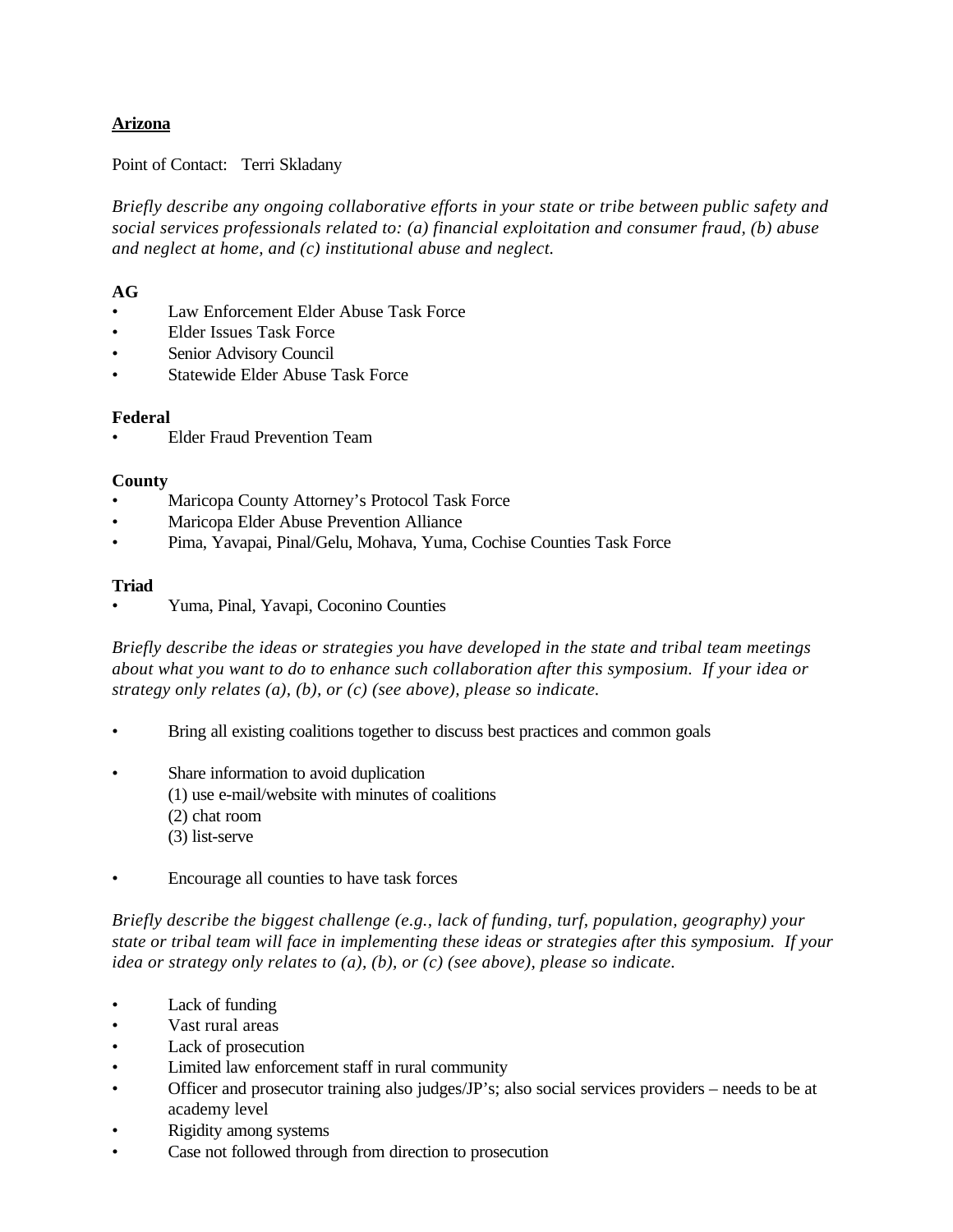• "Problem" of confidentiality – inhibits collaboration

*Briefly describe the biggest asset (e.g., strong leadership, willingness to collaborate) your state or tribal team has to implement these ideas or strategies after this symposium. If your idea or strategy only relates to (a), (b), or (c) (see above), please so indicate.*

- This group multidisciplinary nature/diverse backgrounds
- Excellent collaboration among agencies
- Our Attorney General is committed to fighting elder abuse
- Passion for innovation
- Willingness to share resources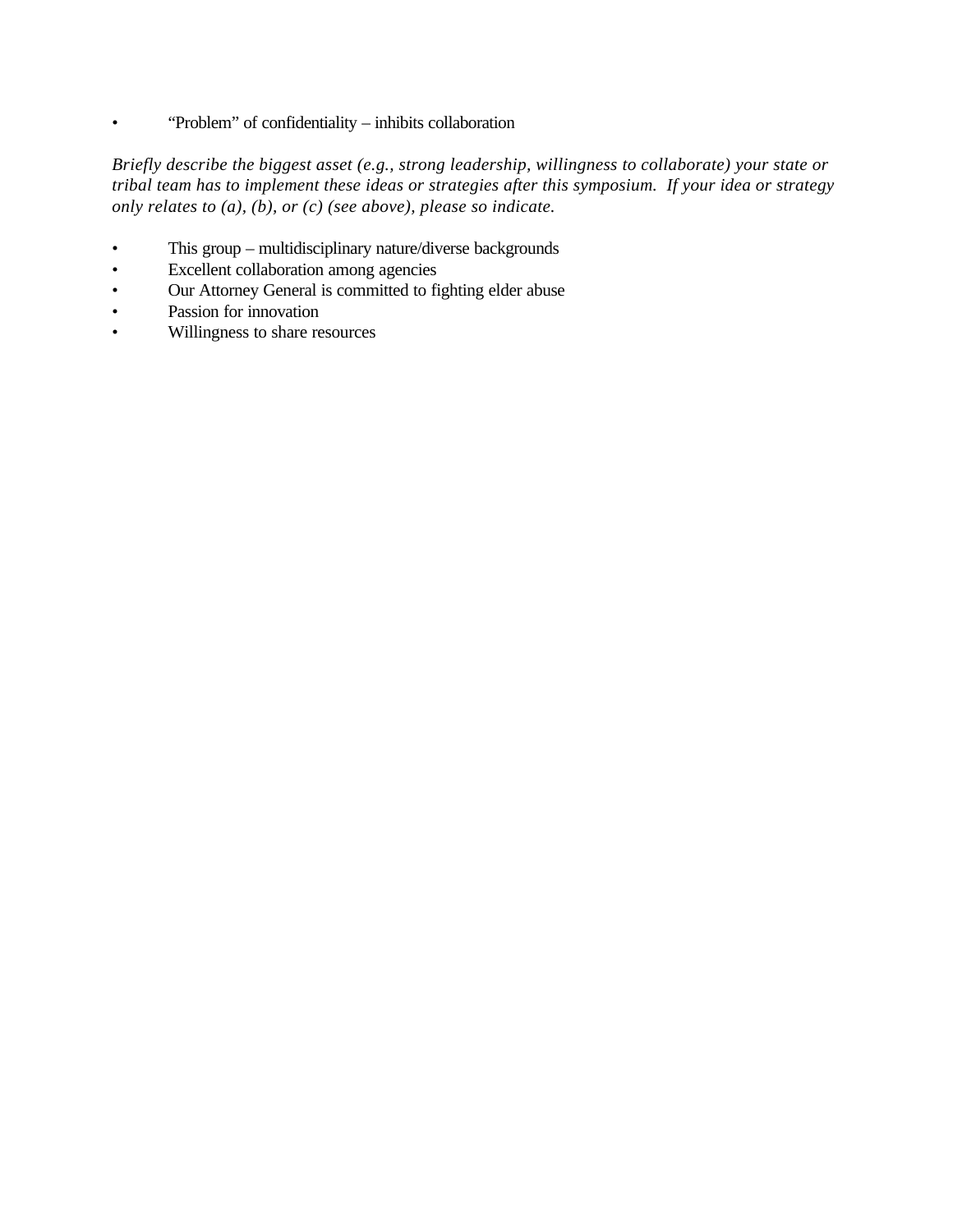## **Arkansas**

Point of Contact: Catherine Lyon

*Briefly describe any ongoing collaborative efforts in your state or tribe between public safety and social services professionals related to: (a) financial exploitation and consumer fraud, (b) abuse and neglect at home, and (c) institutional abuse and neglect.*

Regrettably, I am unaware of any collaborative efforts other than a recent endeavor of the AG's office to collaborate with the Office of Long Term Care (OLTC).

*Briefly describe the ideas or strategies you have developed in the state and tribal team meetings about what you want to do to enhance such collaboration after this symposium. If your idea or strategy only relates to (a), (b), or (c) (see above), please so indicate.*

The AG's office and APS have discussed possible areas of collaboration as it could relate to fraud among community-based service providers. (a) & (b)

*Briefly describe the biggest challenge (e.g., lack of funding, turf, population, geography) your state or tribal team will face in implementing these ideas or strategies after this symposium. If your idea or strategy only relates to (a), (b), or (c) (see above), please so indicate.*

- The first challenge is to promote an ongoing interest/concern. Child abuse takes center stage with Arkansas' legislature and to that end they receive the majority of service dollars so funding follows as a close second.
- Turfism as it relates/facilitates a lack of responsibilities is significant. (b)
- Low provider reimbursements for institutional care further stress and already fragile system that too easily over looks the cost savings of quality care. (c)

*Briefly describe the biggest asset (e.g., strong leadership, willingness to collaborate) your state or tribal team has to implement these ideas or strategies after this symposium. If your idea or strategy only relates to (a), (b), or (c) (see above), please so indicate.*

- The commitment of very small APS unit to make each life a little better for our having been invited into it. (Using the term "invited" quite loosely). (b)
- The strong leadership exhibited by AG Reno that brings into focus a need to address this issue the potential or the "political correctness" of getting involved and being a player in the solution(s) to the variety of long range/long term problems we will ourselves face as we age. (a), (b),  $\&$  (c)
- Compliments of this gathering, APS and AG's office have met and agreed to collaborate on cases that couple our two areas of authority and responsibility. (a)  $\&$  (b)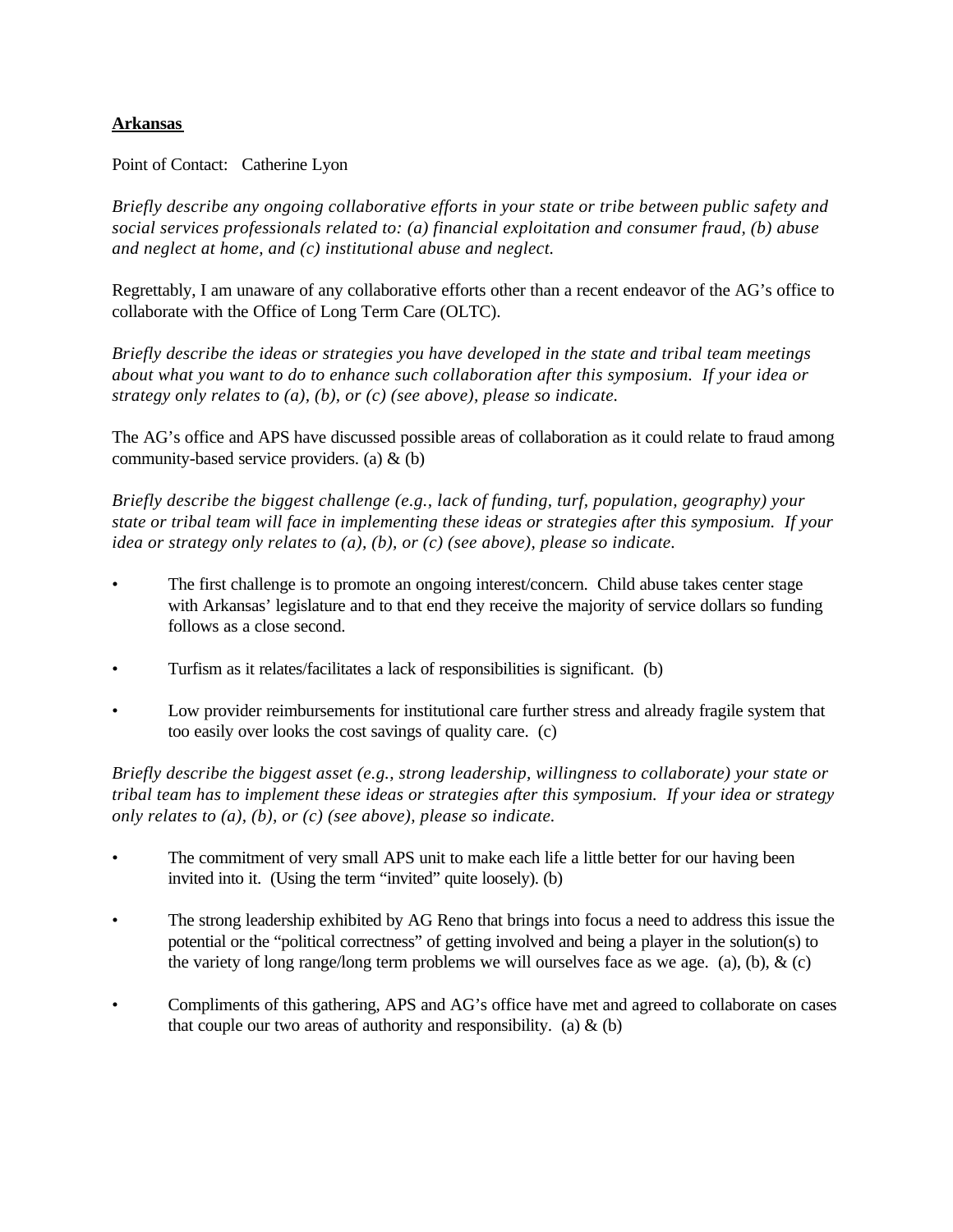## **Blackfeet Tribe**

## Point of Contact: Myra Magee-Red Fox

*Briefly describe any ongoing collaborative efforts in your state or tribe between public safety and social services professionals related to: (a) financial exploitation and consumer fraud, (b) abuse and neglect at home, and (c) institutional abuse and neglect.*

State of Montana contracts with the tribe to fund child protective services, but does not provide or fund for adult protective services on the reservation. Our tribe has a volunteer group that meet 2 times a month to review cases that are referred by family, individuals, or other concerned persons. Because we are a volunteer group, there is not the financial support to provide adequate investigation, law enforcement training, maintaining statistics, legal support, and community outreach and prevention. The volunteer group consist of BIA Social Services, Blackfeet Housing, Indian Health Services, Senior Citizen Center, and Personal Care Provider. There is no collaboration between the state of Montana and the Blackfeet Elderly Protection Team. We are a very creative team and try to utilize all team members, expertise. We deal with all the above issues.

*Briefly describe the ideas or strategies you have developed in the state and tribal team meetings about what you want to do to enhance such collaboration after this symposium. If your idea or strategy only relates to (a), (b), or (c) (see above), please so indicate.*

## [Not answered.]

*Briefly describe the biggest challenge (e.g., lack of funding, turf, population, geography) your state or tribal team will face in implementing these ideas or strategies after this symposium. If your idea or strategy only relates to (a), (b), or (c) (see above), please so indicate.*

- (1) Lack of funding to train law enforcement
- (2) High turnover in law enforcement
- (3) Outdated equipment for law enforcement officers (vehicles, video equipment, etc.)
- (4) Elder Abuse Codes are out dated, need to include issues on aids and hepatitis
- (5) Lack of adequate pool of law officers
- (6) Need an investigator
- (7) Need to educate Tribal Court System
- (8) Need to educate the community

*Briefly describe the biggest asset (e.g., strong leadership, willingness to collaborate) your state or tribal team has to implement these ideas or strategies after this symposium. If your idea or strategy only relates to (a), (b), or (c) (see above), please so indicate.*

Our elderly protection team is very motivated and has been getting by for the past 5 years on very little support. We would be a better team and a stronger advocate with some financial support for the above listed areas. Because we represent different agencies within the tribal system, we have been effective in many cases.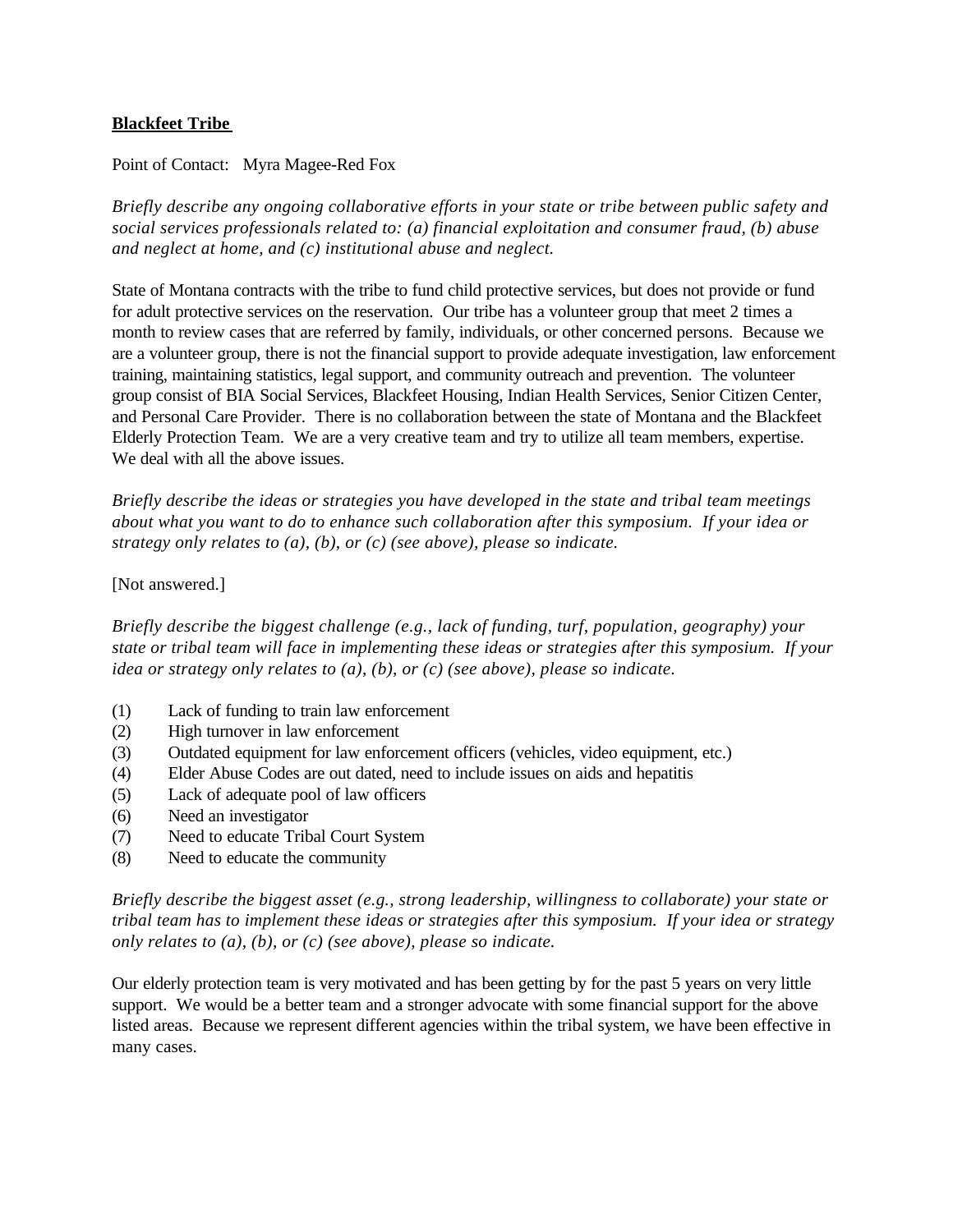## **California**

Point of Contact: Laura Mosqueda

*Briefly describe any ongoing collaborative efforts in your state or tribe between public safety and social services professionals related to: (a) financial exploitation and consumer fraud, (b) abuse and neglect at home, and (c) institutional abuse and neglect.*

- (1) Financial exploitation *Financial abuse specialist teams (FAST)* in particular, Santa Clara County "Rapid Response Team" which pairs APS workers, public guardian workers, and DAs to act quickly to stop fraudulent practices (home sales); 8 Counties have FAST.
- (2) Abuse at home *U.C. Irvine Medical Response Team* uses geriatrician, pharmacist, psychologist, social worker, nurse practitioner to examine the medical and psychological injuries of elder abuse victims.
- (3) Institutional Abuse *Operation Guardian* AG's inter-disciplinary team. Sends in a team of medicaid fraud investigator, fire code inspectors, doctor, ombudsman, etc., to do spot checks on nursing homes.
- (4) Multidisciplinary teams in most counties.
- (5) California nursing home working group.

*Briefly describe the ideas or strategies you have developed in the state and tribal team meetings about what you want to do to enhance such collaboration after this symposium. If your idea or strategy only relates to (a), (b), or (c) (see above), please so indicate.*

Ideas for future collaboration:

- (1) Statewide task force of those interested in elder abuse California APS, law enforcement, ombudsman, legal assistance, MediCal fraud, etc. – more coordination and communication amongst the agencies to develop statewide strategies
- (2) More involvement of local law enforcement, e.g., one officer (more or less) in every agency is an elder abuse expert
- (3) Use AG's Office, California Department of Aging and APS (i.e., tripartite commission) to serve as catalyst to disseminate information and share information, to coordinate the proposed task force

Task force coalition should include (for example): EMT/paramedics; emergency room representatives; AARP; California Medical Association; California Advocates for Nursing Home Reform; California Nursing Association; Office of Criminal Justice Planning; Legal Aid Societies; federal regulatory agencies; law enforcement; district attorneys; County Welfare Directors' Association; persons with disabilities

- (4) Develop a document that outlines the issues and the agencies involved in dealing with the issues
- (5) Educate judges about the complex issues of elder abuse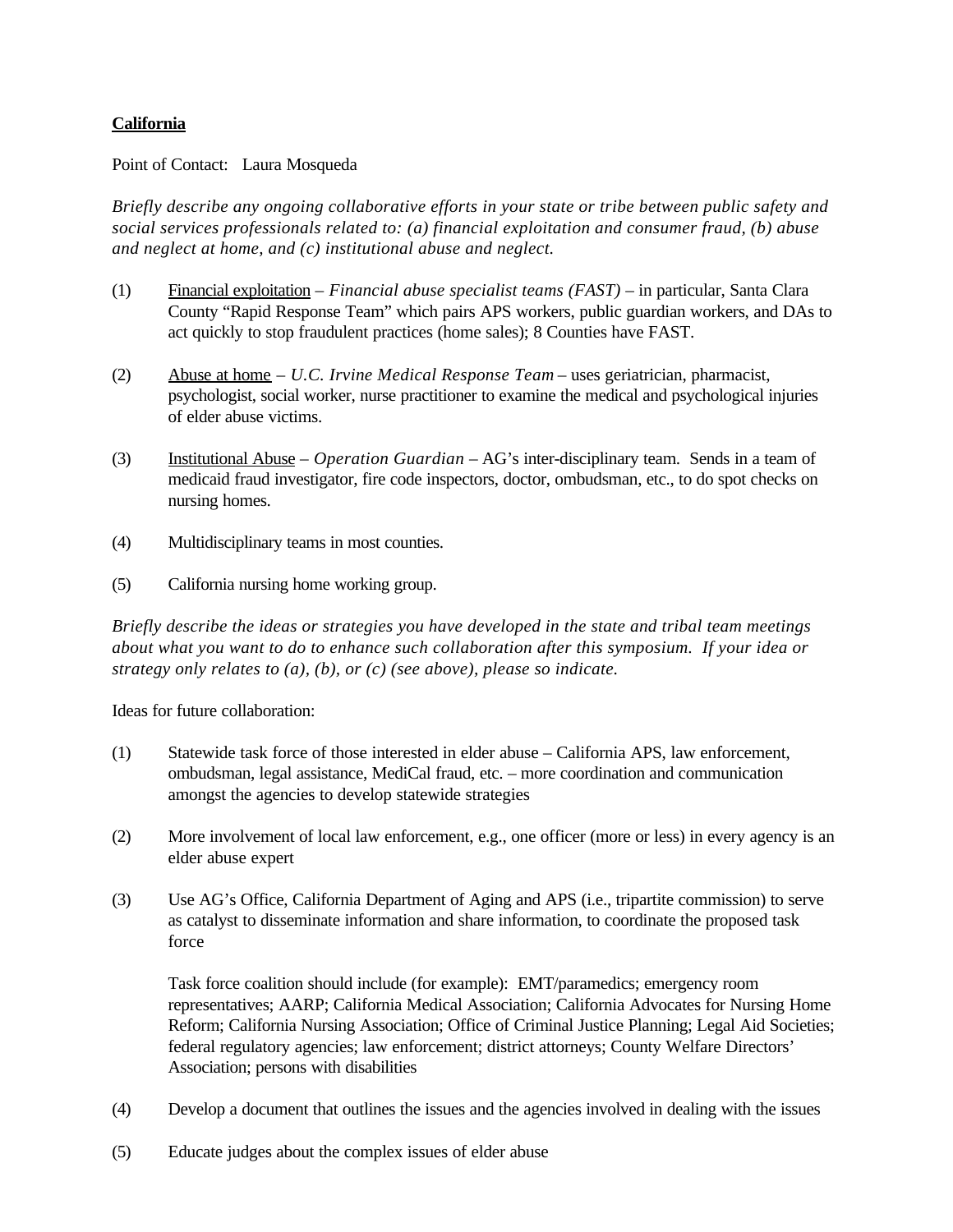- (6) Surrogate decision-making
- (7) Persons with disabilities

*Briefly describe the biggest challenge (e.g., lack of funding, turf, population, geography) your state or tribal team will face in implementing these ideas or strategies after this symposium. If your idea or strategy only relates to (a), (b), or (c) (see above), please so indicate.*

- (1) Geography
- (2) Funding for task force
- (3) Huge group can be unwieldy
	- How do we decide who ought to be on a task force?
	- How do we organize a big group so that useful outcomes are achieved and maintained?
- (4) Cultural diversity
- (5) Significant differences among the counties' agencies some counties have strong DA offices, others have strong probate courts, others have strong APS, etc.
- (6) Only 17 of 58 counties in California have prosecutors dedicated to elder abuse

*Briefly describe the biggest asset (e.g., strong leadership, willingness to collaborate) your state or tribal team has to implement these ideas or strategies after this symposium. If your idea or strategy only relates to (a), (b), or (c) (see above), please so indicate.*

- (1) People in diverse areas, e.g., DA, law enforcement, APS, ombudsman, healthcare providers, are committed to their field
- (2) There are model programs in many counties, e.g.:
	- FAST
	- Specialized DA units
	- Operation Guardian
	- Medical response teams
- (3) Availability of academic institutions
	- Alzheimer's evaluation centers
	- Academic Geriatric Resource Centers on 6 of the UC campuses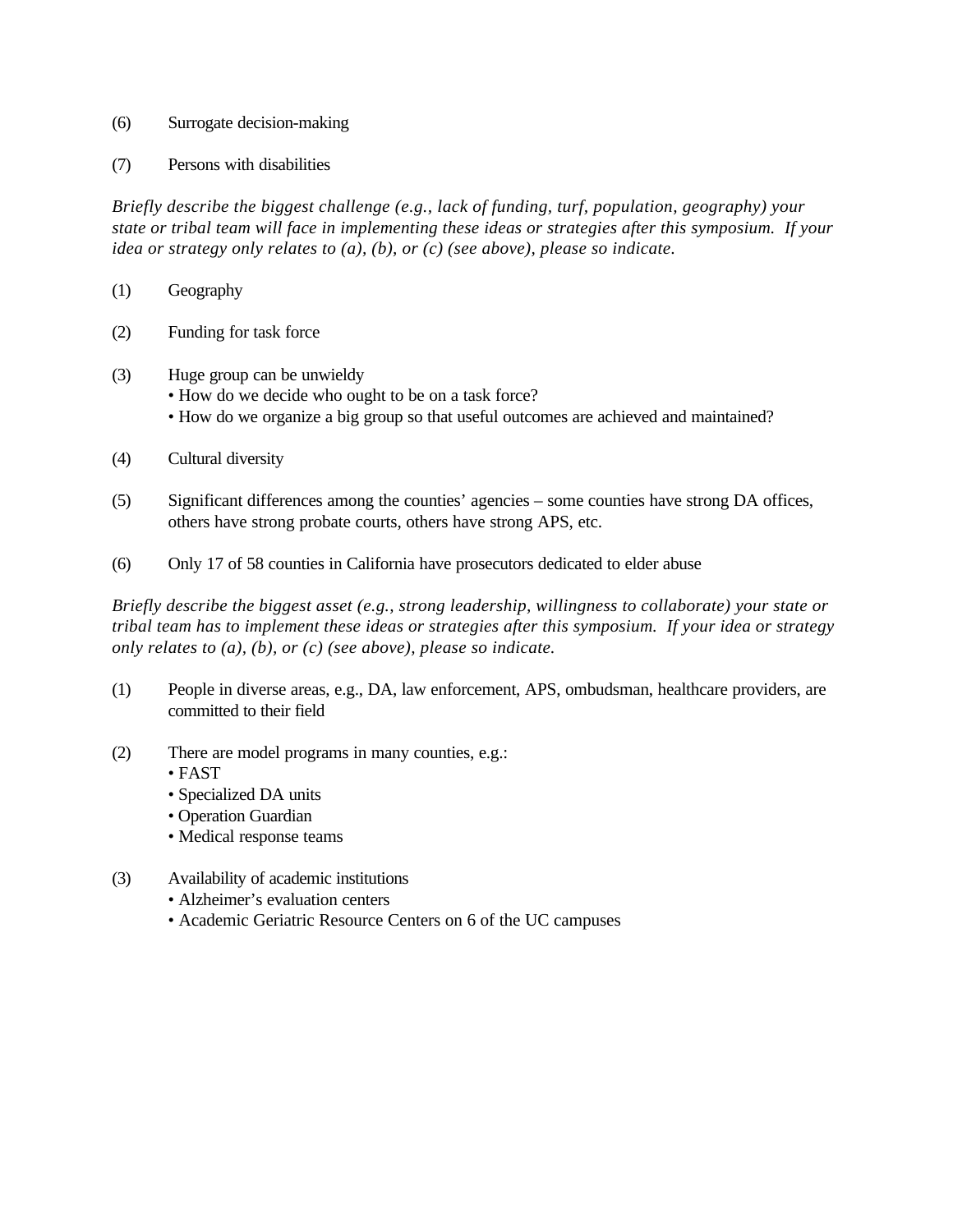## **Colorado**

## Point of Contact: Jan Michael Zavislan

*Briefly describe any ongoing collaborative efforts in your state or tribe between public safety and social services professionals related to: (a) financial exploitation and consumer fraud, (b) abuse and neglect at home, and (c) institutional abuse and neglect.*

- (1) Colorado coalition for Elder Rights and Adult Protection began in 1993, multi-disciplinary group includes law enforcement, social services, cooperative extension, financial institutions, district attorneys, area agencies on aging and OTWS. "Project Colorado" is an out growth of this coalition, developing curriculum and a video program to train financial institutions to detect financial exploitation, abuse or neglect. Also "Dr. Be Wary" educational program to teach seniors about investment fraud also came out of coalition.
- (2) County Triads in 20+ counties combining law enforcement and seniors.
- (3) Thirty-two adult protection community task forces providing training and case-support under state mandatory reporting laws.
- (4) "November Sweeps" statewide direct mail sweep involving law enforcement, cooperative exchange and others.
- (5) S.A.F.E. ("Seniors Against Fraud & Exploitation) was a precursor to Triad combining state/local and federal agencies, and senior organizations.

*Briefly describe the ideas or strategies you have developed in the state and tribal team meetings about what you want to do to enhance such collaboration after this symposium. If your idea or strategy only relates to (a), (b), or (c) (see above), please so indicate.*

- (1) Last September (1999), Colorado held a day-long seminar on issues of fraud and abuse. One outcome was the desire to create a statewide clearinghouse to connect virtually every law enforcement office, prosecutor, adult protection service, mental health service, senior center, caregiver, financial institution, and others. Purpose is to begin to collect information on fraud and abuse of elderly throughout Colorado, to provide valuable information to seniors, and to train all of our partners in detection and prevention of fraud and exploitation. This clearinghouse, to be known as "senior watch," is nearing its implementation at this writing.
- (2) Create a multi-county or statewide Triad to eliminate the problem of ineffective triads in smallpopulation counties.
- (3) Modify P.O.S.T. curriculum to include mandatory training of prospective police officers on elder issues.
- (4) Develop curriculum for county prosecutors and judges training programs on elder fraud and abuse issues.
- (5) Combine resources for legislative solutions, including expanding victims services, mandatory reporting, licensing and bonding of homecare providers, and others.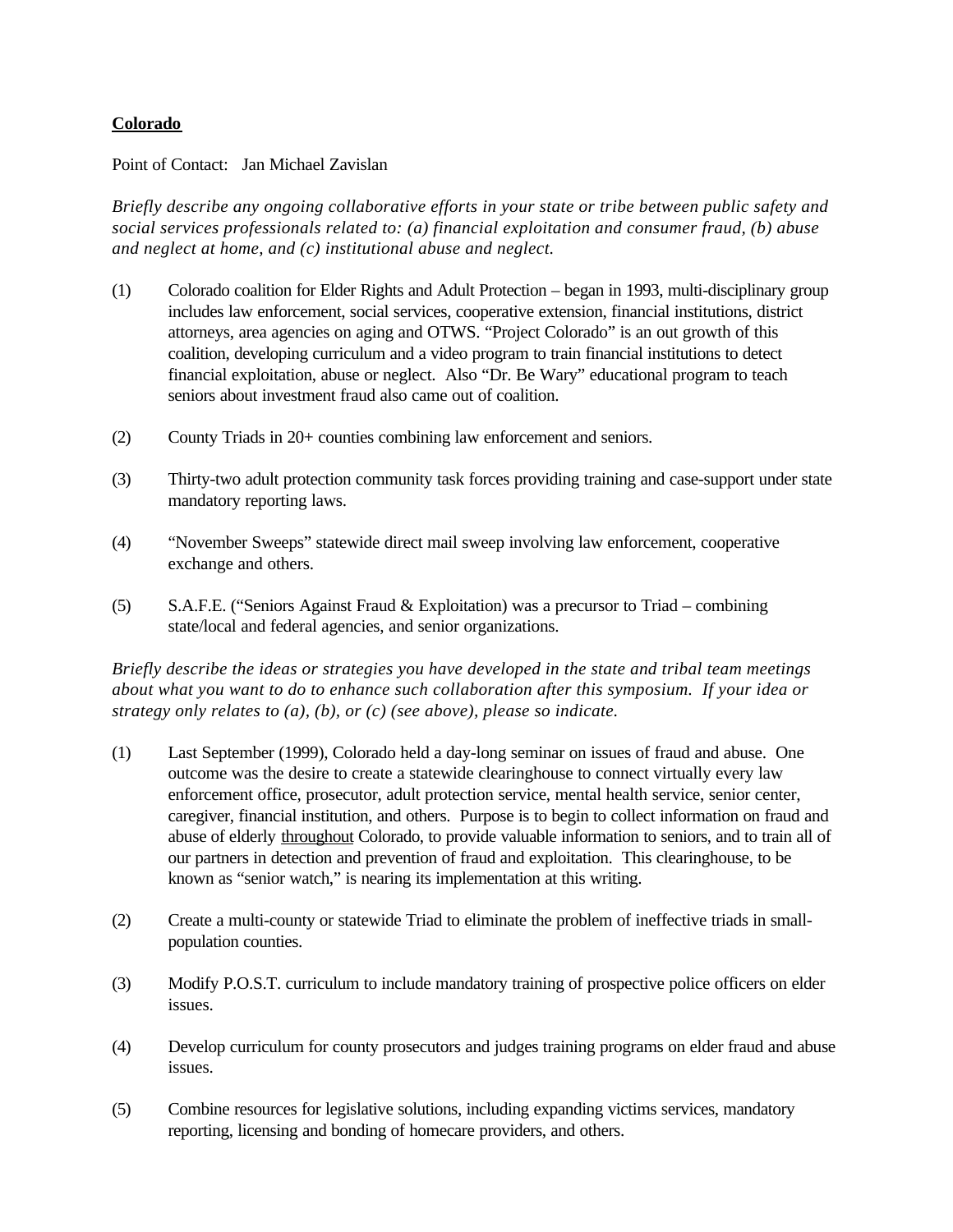*Briefly describe the biggest challenge (e.g., lack of funding, turf, population, geography) your state or tribal team will face in implementing these ideas or strategies after this symposium. If your idea or strategy only relates to (a), (b), or (c) (see above), please so indicate.*

In no particular order:

- (1) Funding despite huge state surpluses
- (2) Legislature doesn't want to spend huge state surplus (also some constitutional limitations on spending)
- (3) Geography large, mostly rural state with 63 counties, 300+ separate law enforcement agencies, 22 prosecutors, 16 AAA's, and so on.....
- (4) Ethnicity very diverse population with large Spanish-speaking and Indian populations. Growing Asian community adds another larger of diversity

*Briefly describe the biggest asset (e.g., strong leadership, willingness to collaborate) your state or tribal team has to implement these ideas or strategies after this symposium. If your idea or strategy only relates to (a), (b), or (c) (see above), please so indicate.*

Very strong sense of family, community and partnership has broken down barriers between state and local agencies. Turf wars have never been an impediment.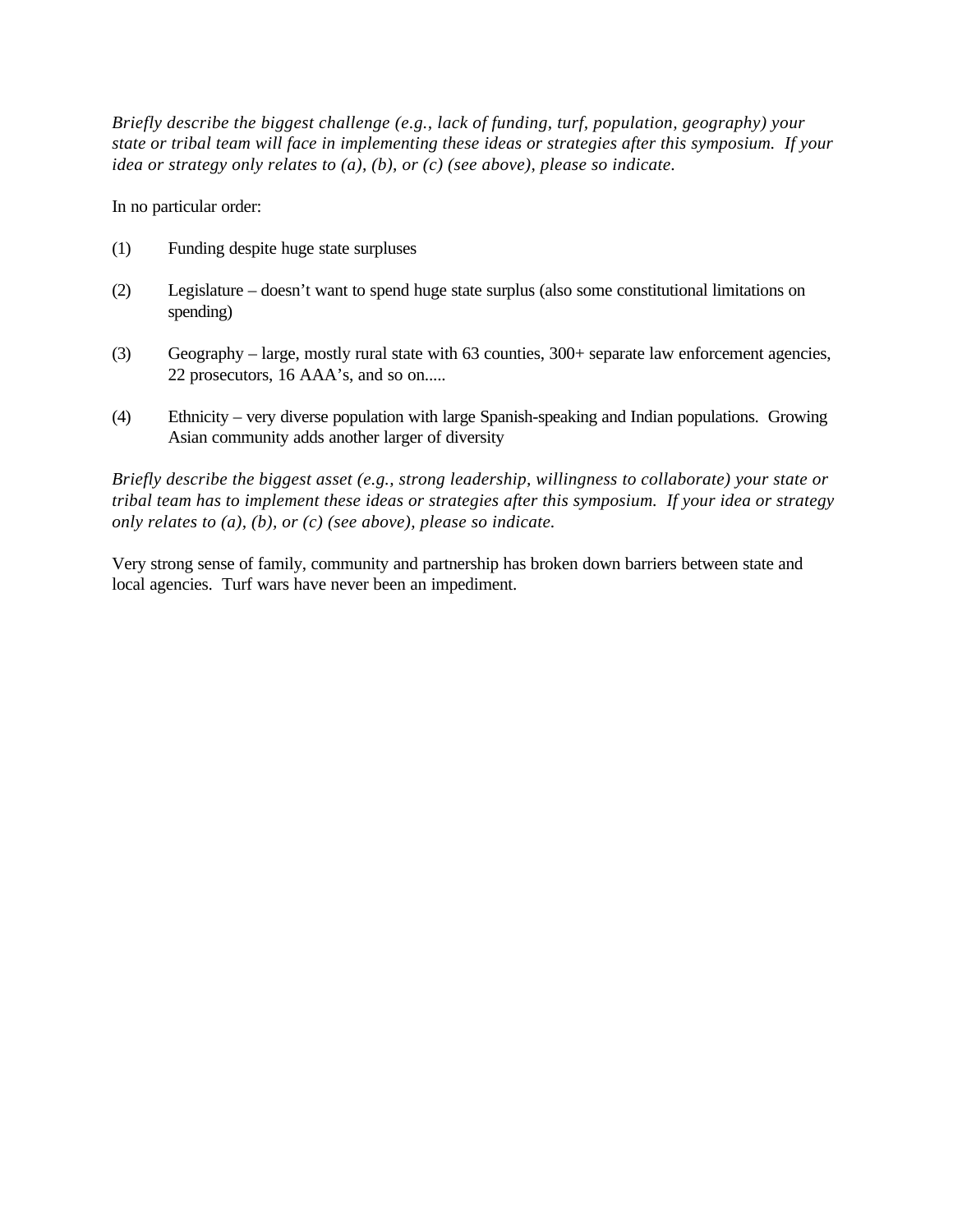## **Connecticut**

Point of Contact: Christine Lewis

*Briefly describe any ongoing collaborative efforts in your state or tribe between public safety and social services professionals related to: (a) financial exploitation and consumer fraud, (b) abuse and neglect at home, and (c) institutional abuse and neglect.*

The Elder Financial Abuse Project is a cooperative effort among Protective Services for the Elderly (PSE). The Area Agencies on Aging, AARP, State Police and financial institutions to curtail and prevent financial exploitation of the elderly. The AG's Office, which provides advice and representation to PSE, and the Chief States Attorney's Office, which investigates criminal complaints of abuse and exploitation of the elderly, were asked to support the project and attend meetings in an advisory capacity. Also, creation of the Consumer University, a collaborative program between the AG's Office, law enforcement, financial institutions, AARP, victims services, Department of Social Services, hospitals, and Area Agency on Aging. The program also addresses Latino communities. Finally, the Office of the Chief State's Attorney as of October 20, 2000 has created an Elder Abuse Unit which will prosecute financial and physical abuse of Connecticut's substantial senior population.

*Briefly describe the ideas or strategies you have developed in the state and tribal team meetings about what you want to do to enhance such collaboration after this symposium. If your idea or strategy only relates to (a), (b), or (c) (see above), please so indicate.*

- The AG's Office will soon issue a formal opinion addressing the issue of the extent of information financial institutions can release to PSE the issue came to the AG's attention as a result of the project.
- The AG's Office and Department of Social Services will be proposing legislation to bolster PSE's is investigative authority and enable financial institutions to cooperate with state authorities investigating complaints of abuse, exploitation, neglect, and abandonment of elderly persons.

*Briefly describe the biggest challenge (e.g., lack of funding, turf, population, geography) your state or tribal team will face in implementing these ideas or strategies after this symposium. If your idea or strategy only relates to (a), (b), or (c) (see above), please so indicate.*

The biggest challenges will be lack of funding and cooperation of resources.

*Briefly describe the biggest asset (e.g., strong leadership, willingness to collaborate) your state or tribal team has to implement these ideas or strategies after this symposium. If your idea or strategy only relates to (a), (b), or (c) (see above), please so indicate.* 

The biggest asset is a willingness to collaborate. Representatives who attended this symposium have agreed to meet regularly to share resources and information and to identify topical issues reported by consumers and agency personnel.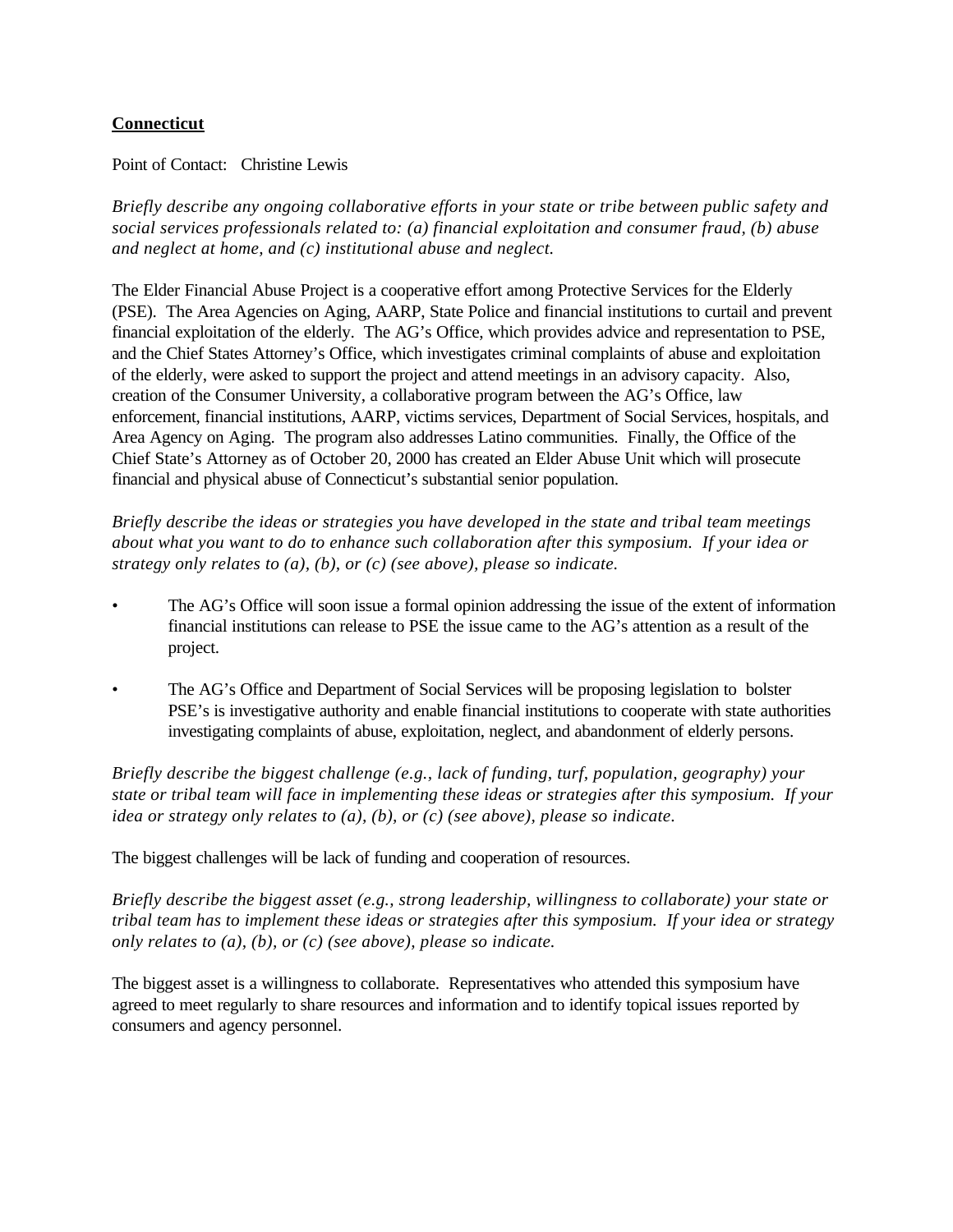## **Delaware**

Point of Contact: Vickie Artis

*Briefly describe any ongoing collaborative efforts in your state or tribe between public safety and social services professionals related to: (a) financial exploitation and consumer fraud, (b) abuse and neglect at home, (b) institutional abuse and neglect.*

The Attorney General of Delaware recently convened the Senior Crime Victim Task Force which includes representatives from all segments of the aging community. The Task Force meets monthly. It has been broken down into subcommittees which are working on all three of issues mentioned. Target areas include prevention, resources, legislation, training and a law enforcement protocol.

*Briefly describe the ideas or strategies you have developed in the state and tribal team meetings about what you want to do to enhance such collaboration after this symposium. If your idea or strategy only relates to (a), (b), or (c) (see above), please so indicate.*

One theme has definitely emerged – you can never do enough. We have gathered some ideas for presentations which we will develop for a conference that concludes the work of the Task Force. Of particular interest is the area of service sensitivity, which is applicable to all three issues.

*Briefly describe the biggest challenge (e.g., lack of funding, turf, population, geography) your state or local team will face in implementing these ideas or strategies after this symposium. If your idea or strategy only relates to (a), (b), or (c) (see above), please so indicate.*

This answer applies to (a) Financial Exploitation, and Elder Abuse and Neglect. The biggest challenge is in changing the mind set of the various disciplines that they cannot operate in a vacuum. The work of the Task Force will go a long way in addressing that challenge. Multidisciplinary teams, coalitions, and task forces are critical in finding remedies to this universal challenge.

*Briefly describe the biggest asset (e.g., strong leadership, willingness to collaborate) your state or tribal team has to implement these ideas or strategies after this symposium. If your idea or strategy only relates to (a), (b), or (c) (see above), please so indicate.*

Our biggest assets include:

- (1) Being a small state, it is relatively easy to get all of the key players to the table.
- (2) The commitment and passion of our AG on this issue has driven what we have accomplished thus far and what we will accomplish in the future.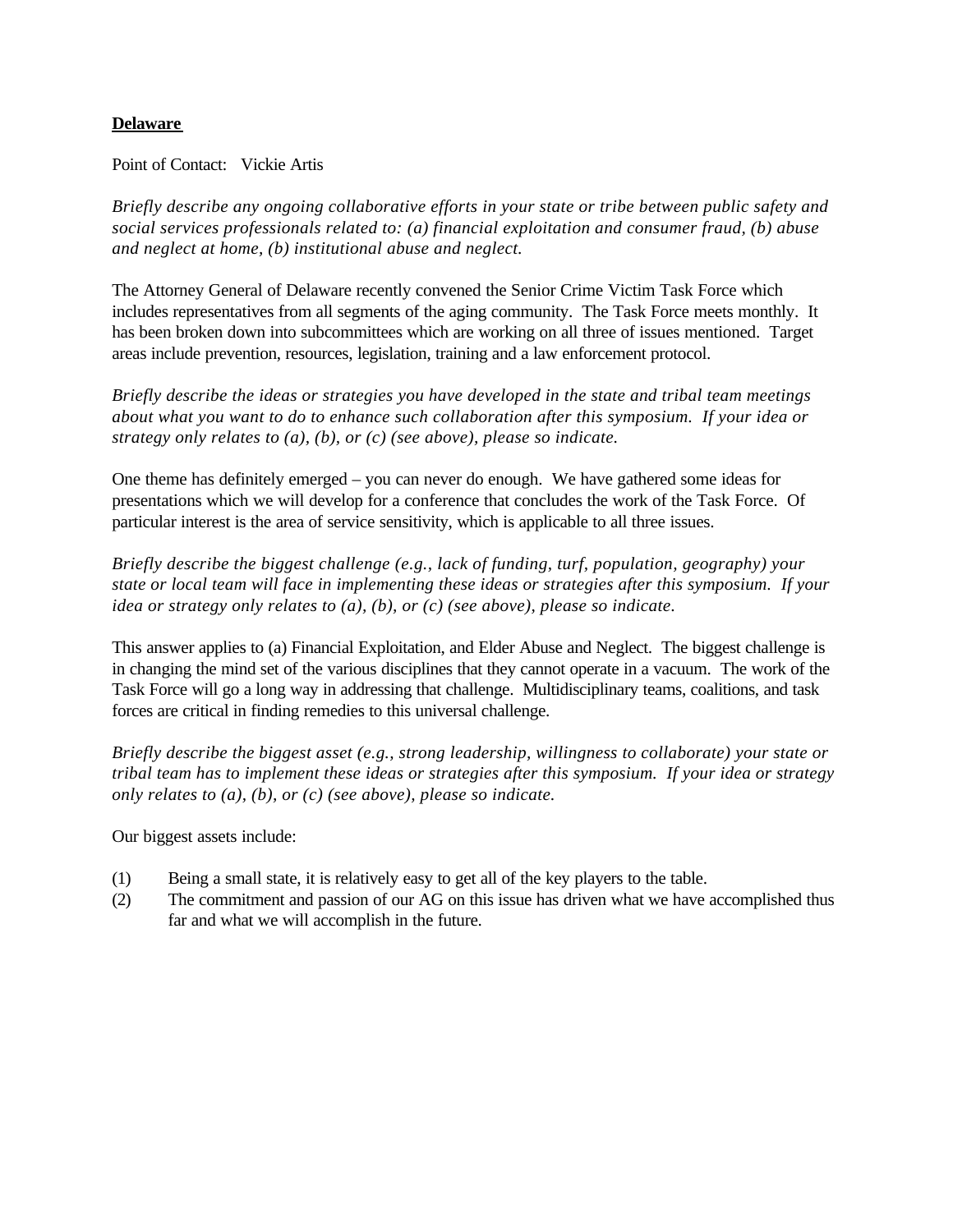## **District of Columbia**

## Point of Contact: Thelma Chichester Brown

*Briefly describe any ongoing collaborative efforts in your state or tribe between public safety and social services professionals related to: (a) financial exploitation and consumer fraud,(b) abuse and neglect at home, and (c) institutional abuse and neglect.*

D.C. Office on Aging chairs the D.C. Adult Abuse Prevention Committee which is comprised of organizations involved in all aspects of adult abuse prevention and intervention in D.C. The committee develops a work plan each year that focus on different aspects of adult abuse.

- (a) This year a financial abuse consultation team (FACT) was established to provide expertise to members working on financial exploitation cases. The committee supports as ongoing Real Property Tax Program which keeps older people from losing their homes, which they are often in danger of losing because of financial exploitation.
- (b) The past three years the committee has sponsored conferences on aspects of family violence. There has been several other initiatives regarding the training of police officers and bankers and senior service network personnel.

*Briefly describe the ideas or strategies you have developed in the state and tribal team meetings about what you want to do to enhance such collaboration after this symposium. If your idea or strategy only relates to (a), (b), or (c) (see above), please so indicate.*

Revisit bankers initiative. Work through the representatives of the bankers security association and the D.C. office of banking now active members of FACT to:

- Update use of banking institutions
- Identify reporting barriers of concern to bankers
- Determine need for legislative changes
- Sponsor training for bankers/notaries

*Briefly describe the biggest challenge (e.g., lack of funding, turf, population, geography) your state or tribal team will face in implementing these ideas or strategies after this symposium. If your idea or strategy only relates to (a), (b), or (c) (see above), please so indicate.*

Funding is minimal (\$23,000) and supports the volunteer efforts of the committee members but is not sufficient to support even one staff person to tackle these initiatives in depth on an ongoing basis.

*Briefly describe the biggest asset (e.g., strong leadership, willingness to collaborate) your state or tribal team has to implement these ideas or strategies after this symposium. If your idea or strategy only relates to (a), (b), or (c) (see above), please so indicate.*

Willingness to collaborate. Strong committee members are willing to give their time to work on initiatives work well together; relate well personally.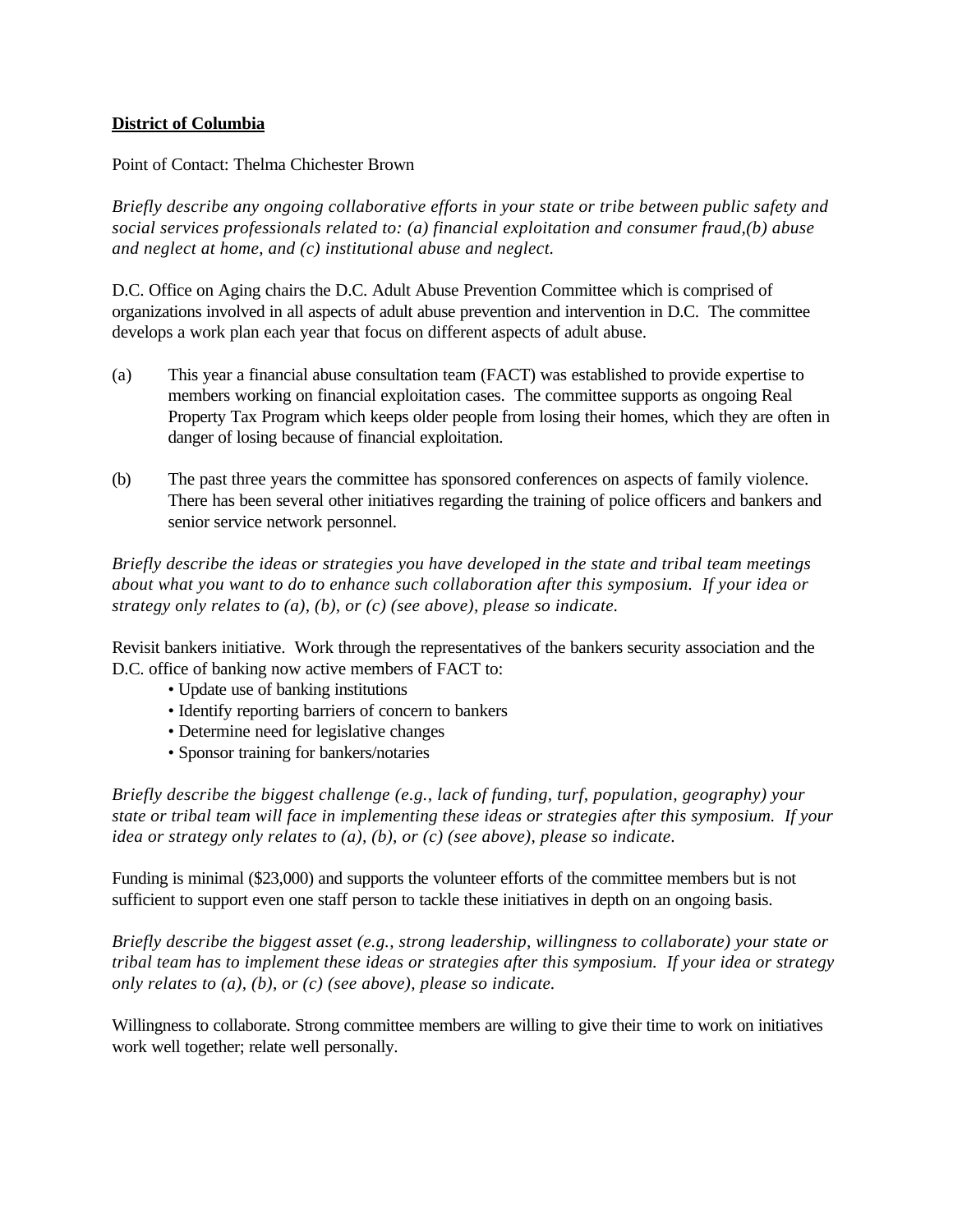## **Florida**

Point of Contact: Nicholas Cox

*Briefly describe any ongoing collaborative efforts in your state or tribe between public safety and social services professionals related to: (a) financial exploitation and consumer fraud, (b) abuse and neglect at home, and (c) institutional abuse and neglect.*

- (a) (1) Banking training in Department of Elder Affairs
	- (2) Home improvement stings
	- (3) Led fraud training in crimes against the elderly
	- (4) Combination of Office of the Attorney General (OAG), law enforcement officers, Social Services Agency, Better Business Bureau, efforts in detecting and educating victims and potential victims of crime
	- (5) Elder Justice Centers in Tampa and Broward circuit courts that educate, provide victim assistance, and track guardianship
	- (6) Work on alienation of affection law
- (b) (1) Elder Justice Centers
	- (2) Use of Meals on Wheels, etc., as possible reporters
	- (3) Education to seniors to watch for themselves, friends and neighbors
	- (4) Use of college resources
- (c) (1) Operation Spot Check with assisted-living facilities and nursing homes
	- (2) Better Certified Nursing Assistant registries

*Briefly describe the ideas or strategies you have developed in the state and tribal team meetings about what to do to enhance such collaboration after this symposium. If your idea or strategy only relates to (a), (b), or (c) (see above), please so indicate.*

- (1) We have organized an OAG, Florida Department of Law Enforcement and Stetson Law School training/interest seminar
- (2) Also hope to pursue the same with the Florida Prosecuting Attorneys Association
- (3) We want to further promote bank training
- (4) Expanded use of Meals on Wheels and other groups that may frequent seniors' homes
- (5) Promote medical treatment vans (out of senior centers)
- (6) Use senior centers for education, etc. in concert with law students as educators/instructors
- (7) Senior assessment centers for law enforcement officers

*Briefly describe the biggest challenge (e.g., lack of funding, turf, population, geography) your state or tribal team will face in implementing these ideas or strategies after this symposium. If your idea or strategy only relates to (a), (b), or (c) (see above), please so indicate.*

- (1) Funding is always an issue (as usual), but as far as the Office of the Attorney General goes, we have made extensive use of grant monies and fines recovered from consumer fraud cases.
- (2) The senior population in Florida is exploding while resources in agencies that protect or serve elders remains stagnant.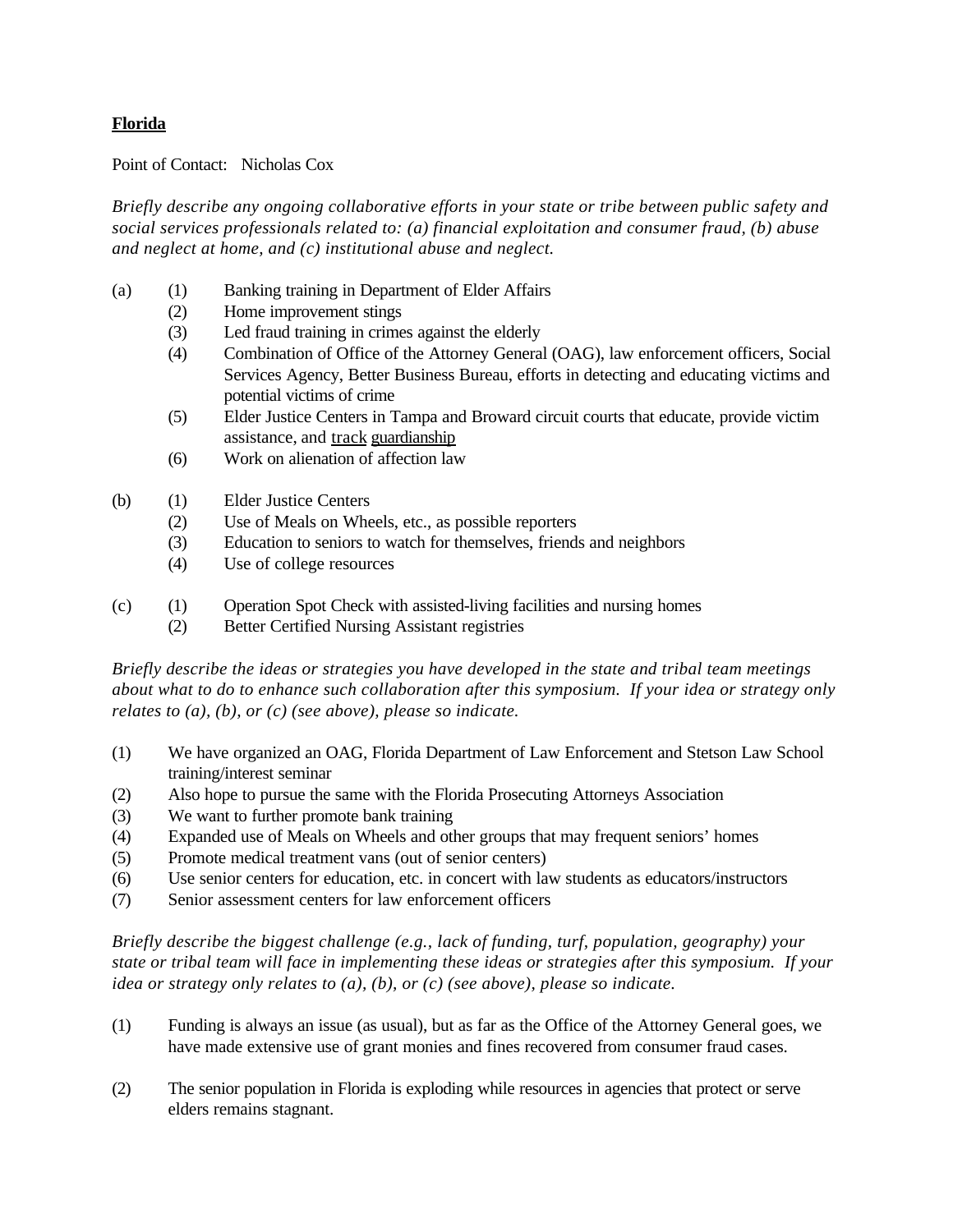- (3) Geographically, the state is huge. Thus the need to have these issues addressed by statewide officials such as the Florida Department of Law Enforcement and the Attorney General with assistance from Elder Affairs and Children and Families.
- (4) One big obstacle has been a certain level of apathy by prosecutors, law enforcement, and others. Much as with child issues, we need specialists in such agencies for elder issues, but apathy plus funding prove to be an obstacle.

- (1) Leadership from numerous key individuals i.e., legislators, law enforcement office heads, Attorney General, etc. who do not hesitate to use their "bully pulpit."
- (2) Federal and state authorities want to collaborate.
- (3) Using university and law school resources has been vital to these issues.
- (4) The impact that private attorneys have also had in bringing problems to public light.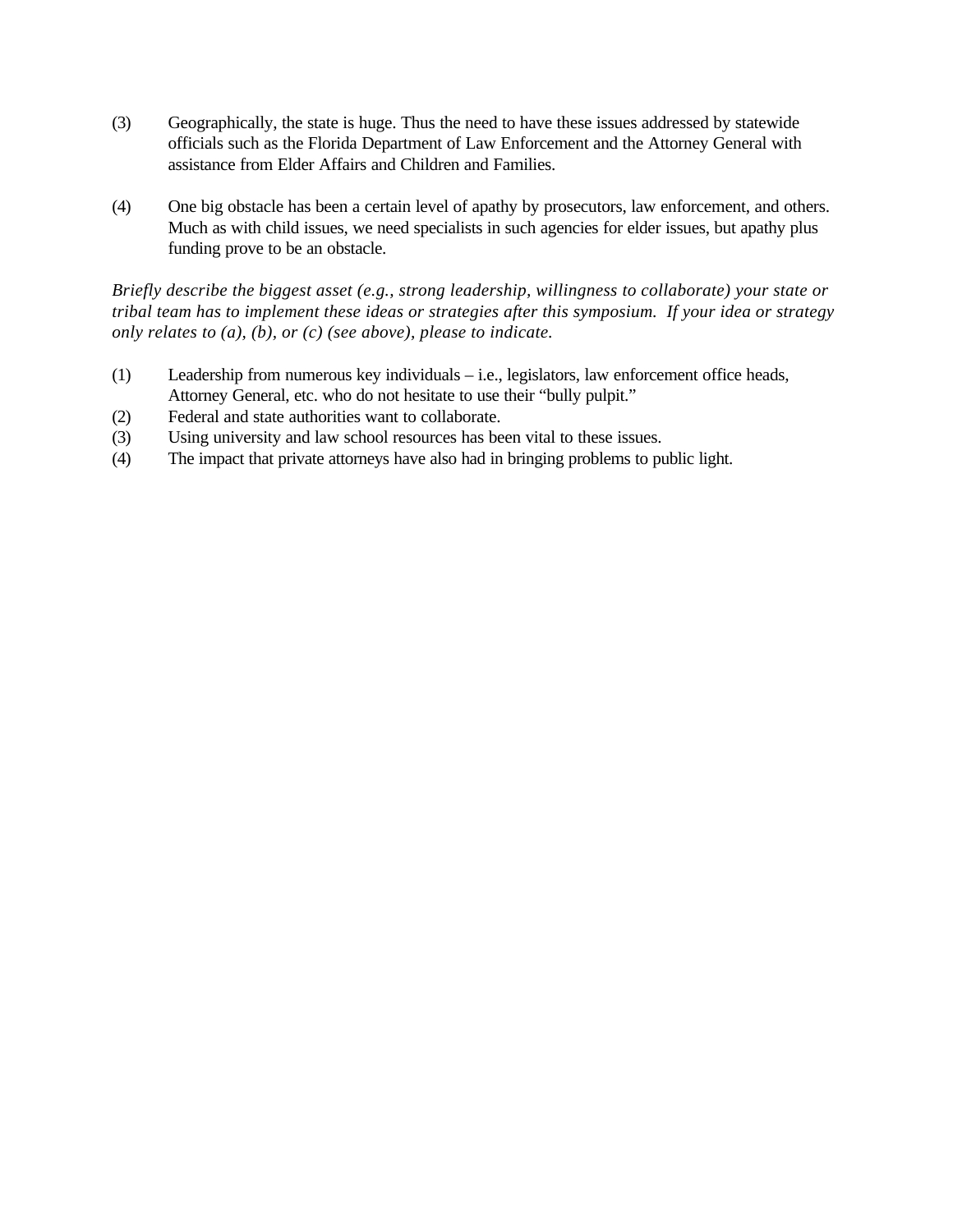## **Georgia**

Point of Contact: Donald Henderson

*Briefly describe any ongoing collaborative efforts in your state or tribe between public safety and social services professionals related to: (a) financial exploitation and consumer fraud, (b) abuse and neglect at home, and (c) institutional abuse and neglect.*

- (1) (a) Consumer Fraud Task Force  $-6$  years in existence functions as a statewide neighborhood watch. Did reverse "Boiler Room" in 2/00 – identified 125,000 victims.
- (2) (a) & (c) Office of Fraud and Abuse Investigate/prosecute Medicare fraud and abuse received "Best Health Care Fraud Unit" from HHS in 1999.
- (3) (a), (b),  $\&$  (c) Coordination of Elder Advocates resulting in successful passage of legislation in identity fraud, elder abuse/exploitation, telemarketing fraud; funeral home industry standards, emergency relocation fund/ombudsman; 2001 issue is predatory lending; working through Coalition of Advocates for Georgia's Elderly (CO-AGE) as advocates.
- (4) (a), (b), & (c) Statewide training including Consumer University; Elder Rights Conference; Commission on Family Violence annual Domestic Violence Conference; Elder Law Amendment Training; Criminal Justice Coordinating Council Victims Conference (Governor's Office).
- (5) Good media coverage of victim stories.

*Briefly describe the ideas or strategies you have developed in the state and tribal team meetings about what you want to do to enhance such collaboration after this symposium. If your idea or strategy only relates to (a), (b), or (c) (see above), please so indicate.*

- (1) Coordinate with law enforcement to provide P.O.S.T. training in elder abuse/neglect to police officers. Utilize grant funding to encourage use of programs. Also, use the leadership of the Georgia Association of Chiefs of Police and the Georgia Sheriff's Association to effectuate law enforcement education in the elder law area.
- (2) Organize a meeting and planning session(s) in order for symposium participants to debrief on the issues and ideas and to form an action committee to implement these ideas.
- (3) Host a meeting to encourage and promote collaboration between local law enforcement and adult protective services officers.

*Briefly describe the biggest challenge (e.g., lack of funding, turf, population, geography) your state or tribal team will face in implementing these ideas or strategies after this symposium. If your idea or strategy only relates to (a), (b), or (c) (see above), please so indicate.*

- (1) Lack of funding.
- (2) Developing strategies to reach rural and diverse communities with services and to promote education in such areas.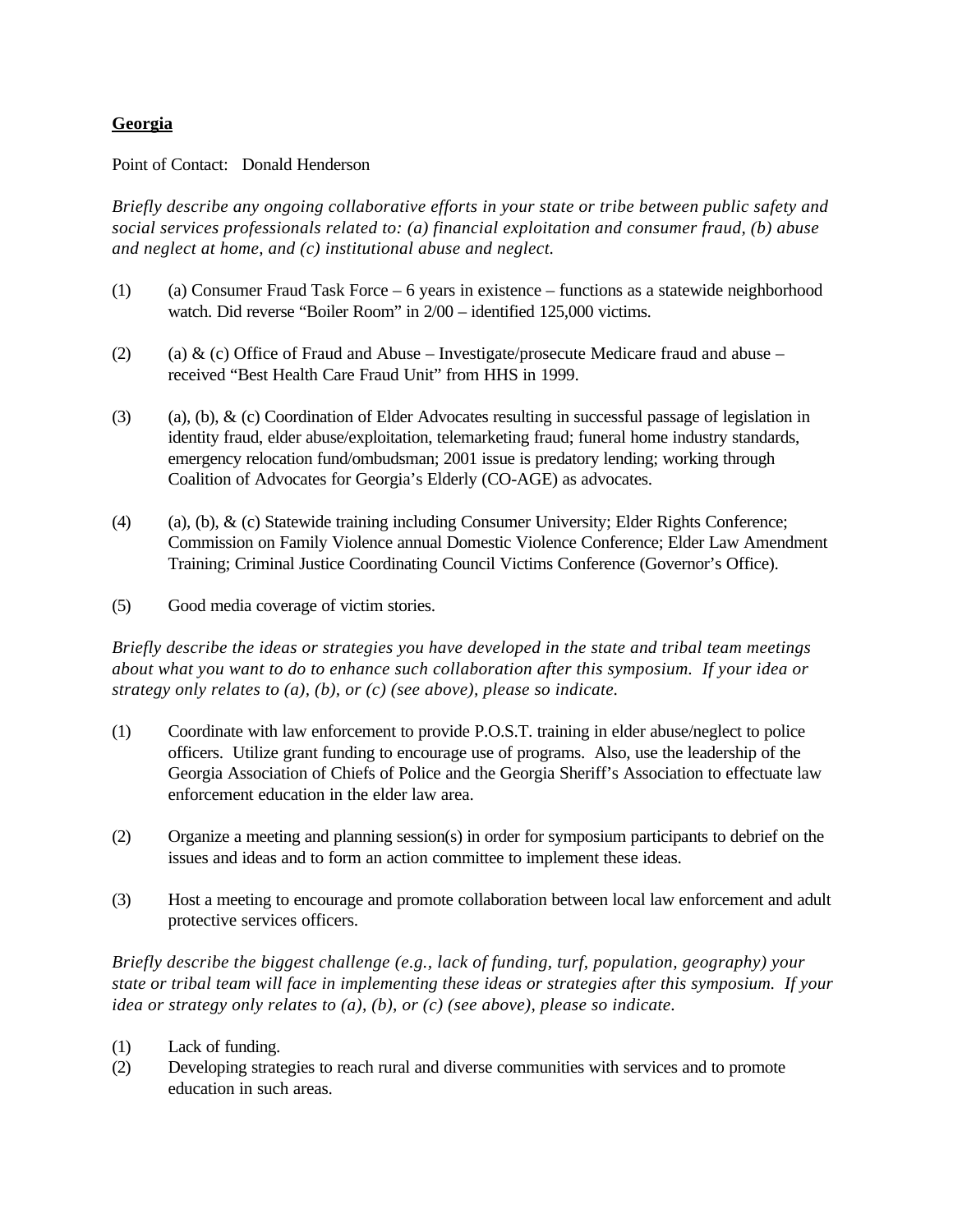*Briefly describe the biggest asset (e.g., strong leadership, willingness to collaborate) your state or tribal team has to implement these ideas or strategies after this symposium. If your idea or strategy only relates to (a), (b), or (c) (see above), please so indicate.* 

All of the applicable agencies are highly supportive of efforts towards the reduction of victimization of elders. Also, the state's elected officials, including the Governor, Lt. Governor, the Attorney General and the Secretary of State are highly supportive of these efforts in the elder abuse area. This collaboration has also flowed over to members of private industry resulting in public/private partnerships in the area of exploitation of the elderly.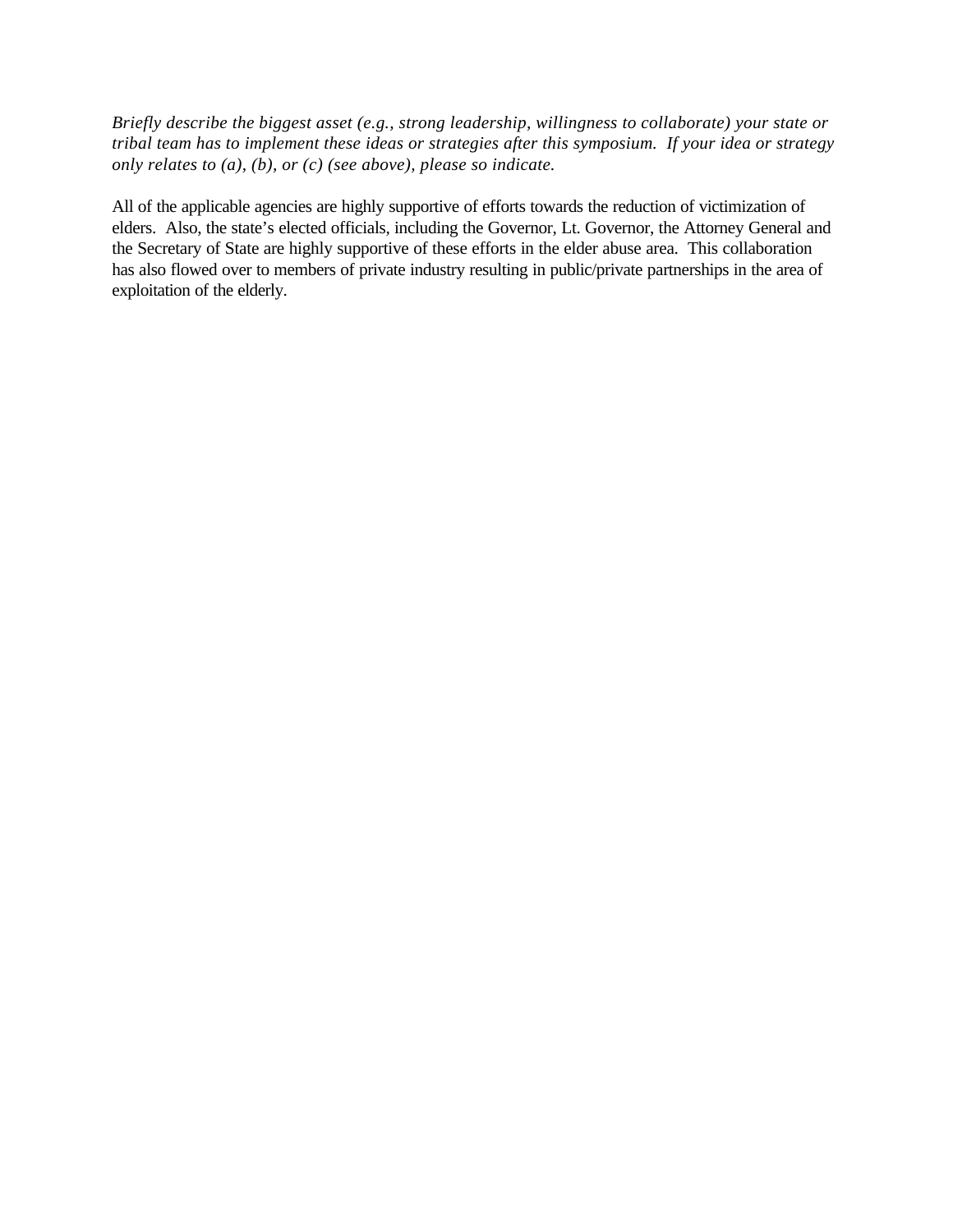# **Hawaii**

Point of Contact: James Pietsch

*Briefly describe any ongoing collaborative efforts in your state or tribe between public safety and social services professionals related to: (a) financial exploitation and consumer fraud, (b) abuse and neglect at home, and (c) institutional abuse and neglect.*

The Governor of Hawaii established a Committee on Elder Abuse in 1999. Last month the committee voted to make significant changes to the Adult Protective Services statute, the penal code and to establish an Elder Abuse Coordination System. The Governor's Elder Abuse Committee consisted of representatives from law enforcement, disabled/health care, social services, Attorney General, prosecutor, Aging, AARP, Legal Services, University of Hawaii. A legislative packet is being produced.

*Briefly describe the ideas or strategies you have developed in the state and tribal team meetings about what you want to do to enhance such collaboration after this symposium. If your idea or strategy only relates to (a), (b), or (c) (see above), please so indicate.*

- Look at innovative funding sources.
- Look at different Agency support other than existing structures.
- Look at resources to develop public awareness, e.g. news media capitalize on "name" recognition" of Governor's committee – while it lasts.
- Mobilize information campaign using local and national studies/resources to bolster support.

*Briefly describe the biggest challenge (e.g., lack of funding, turf, population, geography) your state or tribal team will face in implementing these ideas or strategies after this symposium. If your idea or strategy only relates to (a), (b), or (c) (see above), please so indicate.*

- Lack of funding Priority: Older persons are not a priority.
- Turf.
- Opposition by policy makers and administrators to change especially Adult Protective Services Administrators – even though line-investigators want changes. The Administrators are most fearful of "opening the flood-gates" of abuse reports.

- Willingness of other agencies to collaborate and work around bureaucratic obstacles.
- Willingness of multi-disciplinary team to approach legislators and other key decision makers to influence a change in policy.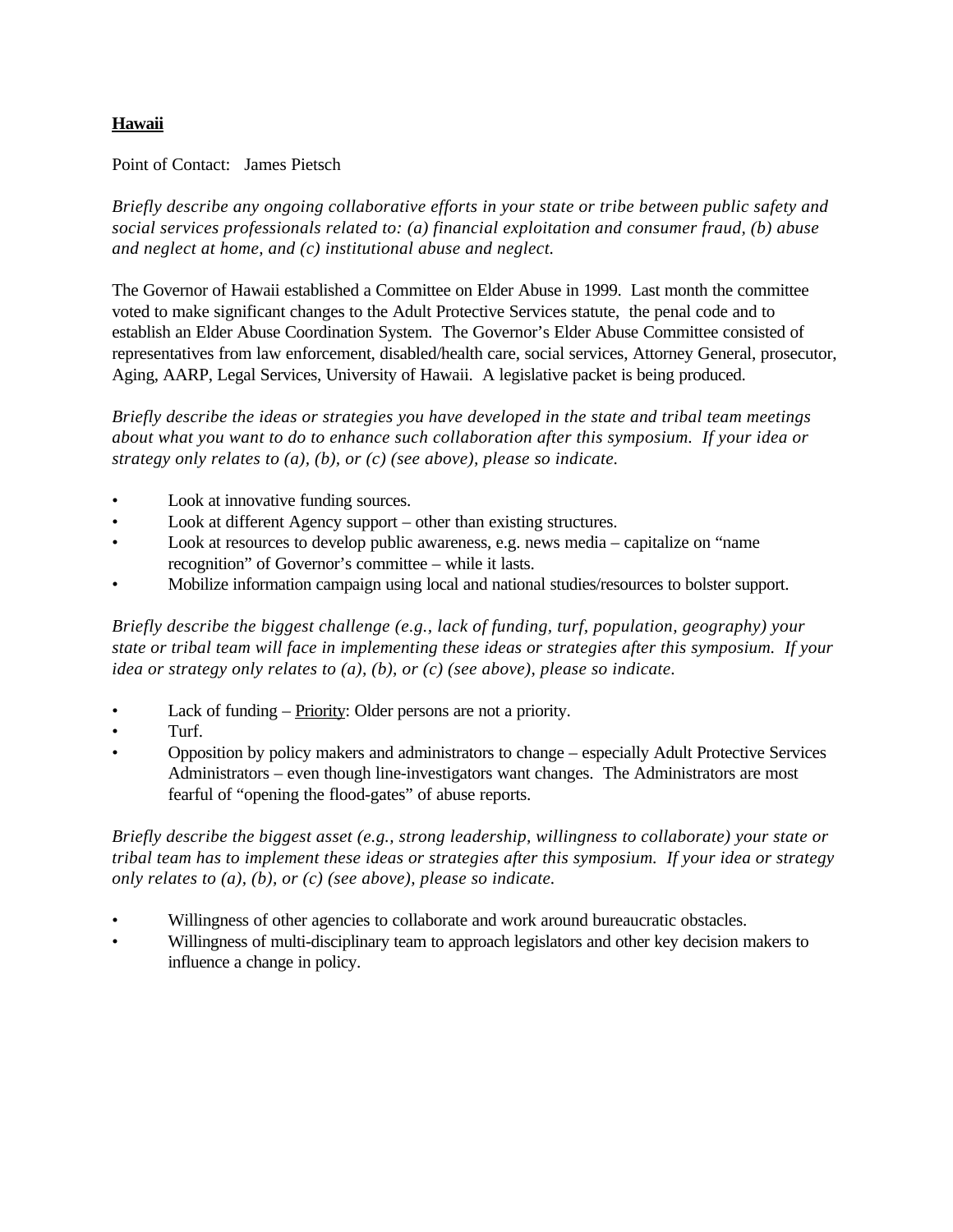## **Idaho**

Point of Contact: Omar Valverde

*Briefly describe any ongoing collaborative efforts in your state or tribe between public safety and social services professionals related to: (a) financial exploitation and consumer fraud, (b) abuse and neglect at home, and (c) institutional abuse and neglect.*

- (a) Idaho Bank Reporting Project/Financial Review Committee/Protocols Agreements
- (b) Protocols agreement field training (medical professionals law enforcement)
- (c) Protocols agreement Department of Health and Welfare Ombudsman and APS field training

*Briefly describe the ideas or strategies you have developed in the state and tribal team meetings about what you want to do to enhance such collaboration after this symposium. If your idea or strategy only relates to (a), (b), or (c) (see above), please so indicate.*

State Conferences [Facility Standards – Ombudsman and APS – AG's Offices]

- (1) Financial exploitation/law enforcement investigations
- (2) Gray homicide
- (3) Guardianship
- (4) Developmentally disabled mentally ill populations interviewing techniques

*Briefly describe the biggest challenge (e.g., lack of funding, turf, population, geography) your state or tribal team will face in implementing these ideas or strategies after this symposium. If your idea or strategy only relates to (a), (b), or (c) (see above), please so indicate.*

- (1) Funding staffing population education
- (2) Deferment of responsibility at the local level
- (3) Violence [conflict of interest] more service representation

*Briefly describe the biggest asset (e.g., strong leadership, willingness to collaborate) your state or tribal team has to implement these ideas or strategies after this symposium. If your idea or strategy only relates to (a), (b), or (c) (see above), please so indicate.*

Strong commitment of Idaho Commission on Aging and willingness of all participants to collaborate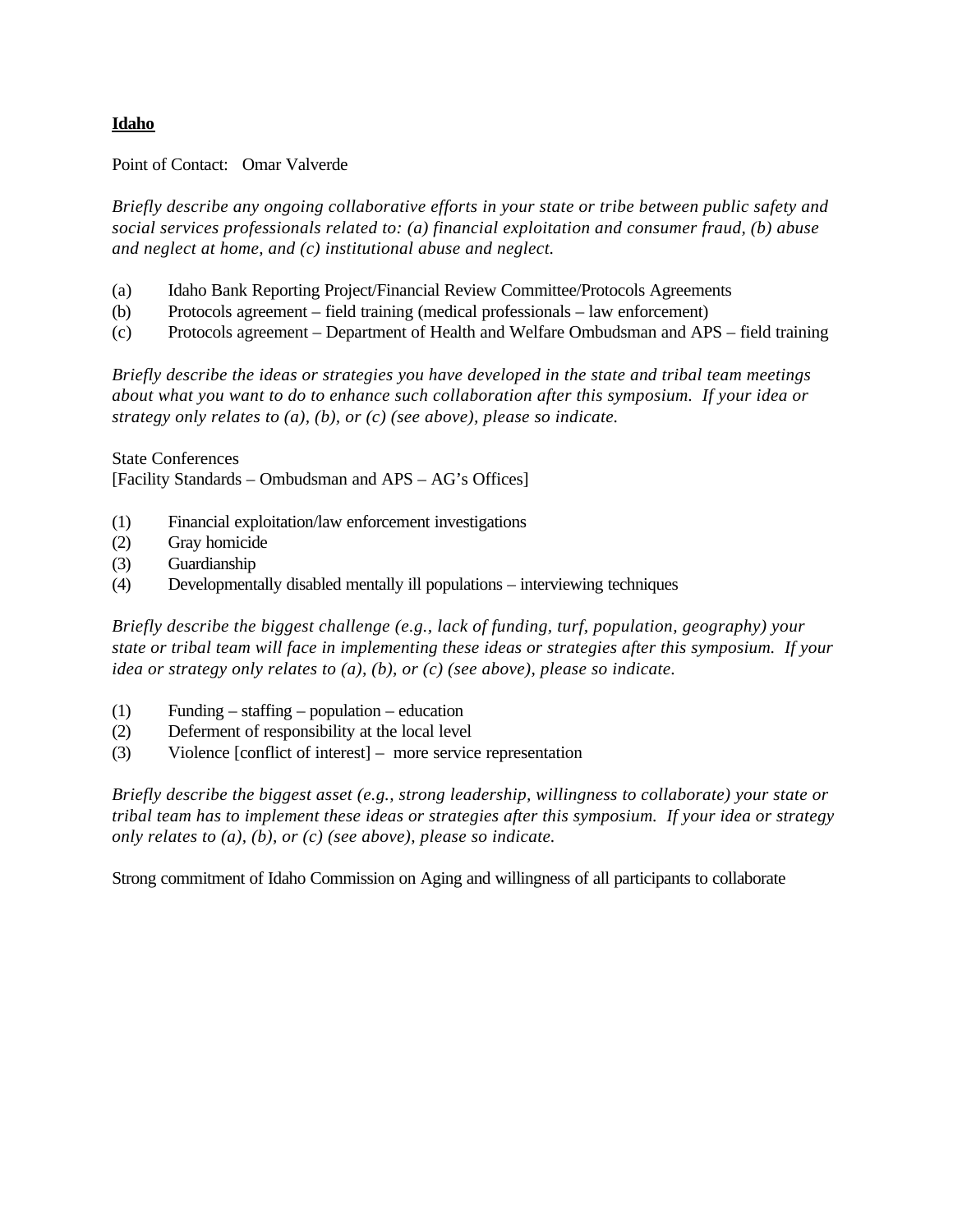## **Illinois**

Point of Contact: Kathleen Quinn

*Briefly describe any ongoing collaborative efforts in your state or tribe between public safety and social services professionals related to: (a) financial exploitation and consumer fraud, (b) abuse and neglect at home, and (c) institutional abuse and neglect.*

- (a) (1) IL State Triad B\*SAFE (Bank Reporting)
	- (2) Elderly Service Officer(ESO) Training (40 hr)
	- (3) Attorney General Senior summit (Fraud)
	- (4) Flag (Bank Reporting)
	- (5) Governors Elder Abuse Task Force, State Police Financial Crimes Task Force
- (b) (1) IL State Triad
	- (2) Elderly Service, Family Violence
	- (3) Coordinating Councils
	- (4) VOCA Committee
	- (5) Domestic Violence
	- (6) Advisory Council
	- (7) IL Violence Prevention Authority
	- (8) Grandparents raising Grandchildren
- (c) (1) IL State Triad/ESO Training
	- (2) Pioneer Movement Regional Committees
	- (3) Depts of Public Health/Aging Workgroup
	- (4) Dept. Public Health Certified Nursing Assistants Recruitment/Retention Committee
	- (5) MFCU/Public Health Coordination
	- (6) Meetings with Families/Surveyors/Ombudsmen Pilot

*Briefly describe the ideas or strategies you have developed in the state and tribal team meetings about what you want to do to enhance such collaboration after this symposium. If your idea or strategy only relates to (a), (b), or (c) (see above), please so indicate.*

- (1) More public and professional education and training on the issue.
- (2) Develop resources for efforts to sustain and institutionalize them (Triad/B\*SAFE/ESO/Pioneers/State Police/Ombudsman Program)
- (3) Legislative Initiatives
- (4) Develop standards for facility Alzheimer's units
- (5) Improve recruitment and retention of Certified Nursing Assistants in facilities (also home care workers)

*Briefly describe the biggest challenge (e.g., lack of funding, turf, population, geography) your state or tribal team will face in implementing these ideas or strategies after this symposium. If your idea or strategy only relates to (a), (b), or (c) (see above), please so indicate.*

- (1) Lack of funding and staff resources to support efforts.
- (2) Olmstead implementation/historical bias toward facilities (IL has one of U.S. highest institutionalization rates)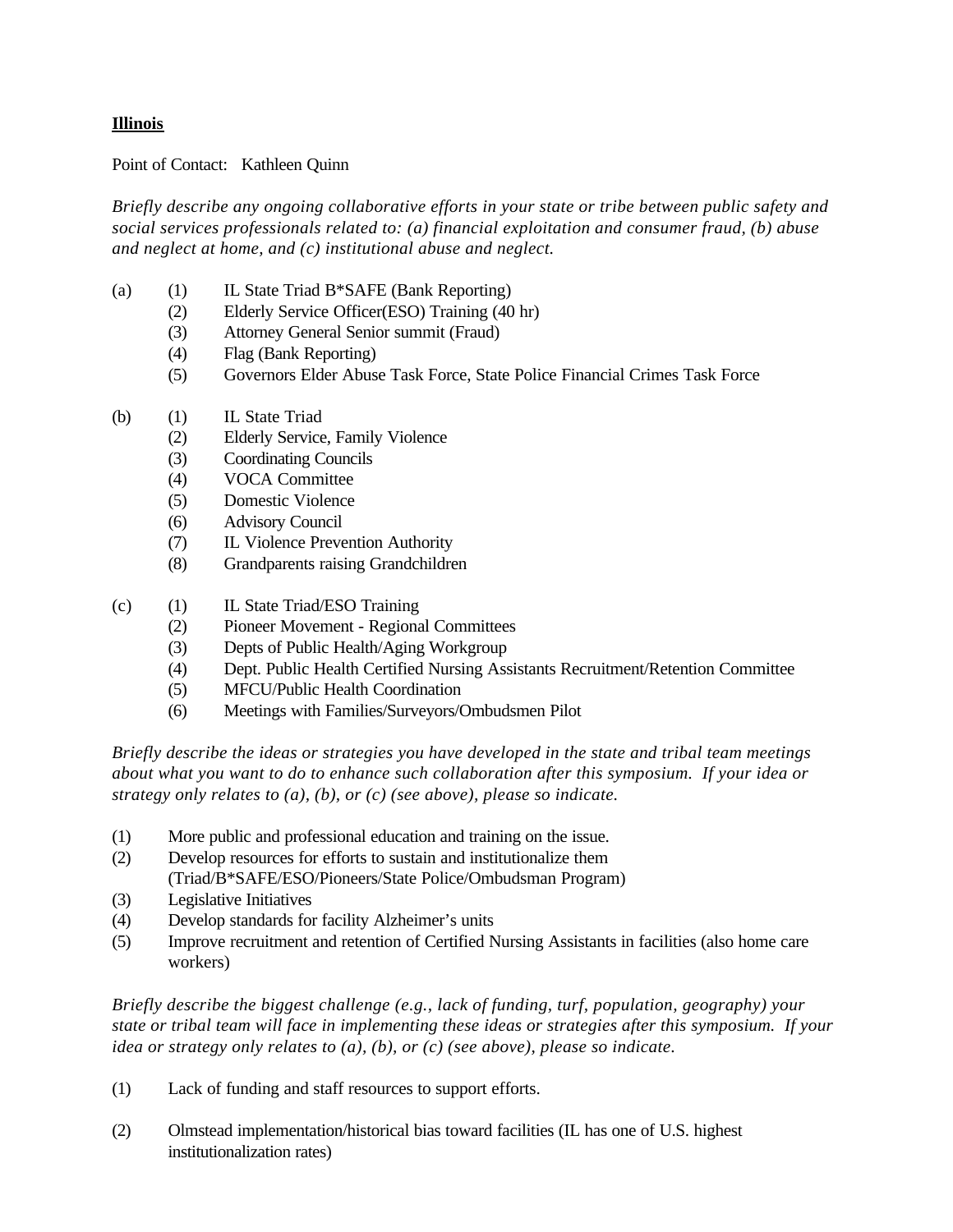- (3) Reluctance of some funding sources to address elder abuse (e.g. historically almost no VOCA funds have gone to elder programs)
- (4) Lack of involvement by prosecutors except in 2 largest counties. Central IL workgroup to follow up on DOJ nursing home abuse conference had to be canceled due to lack of prosecutor interest.

- (1) History of collaborative efforts and strong interest to continue; good working relationships among most players; strong leadership.
- (2) Enough resources and priority on collaboration to foster wide range of collaborative programs.
- (3) Strong legislation addressing issue.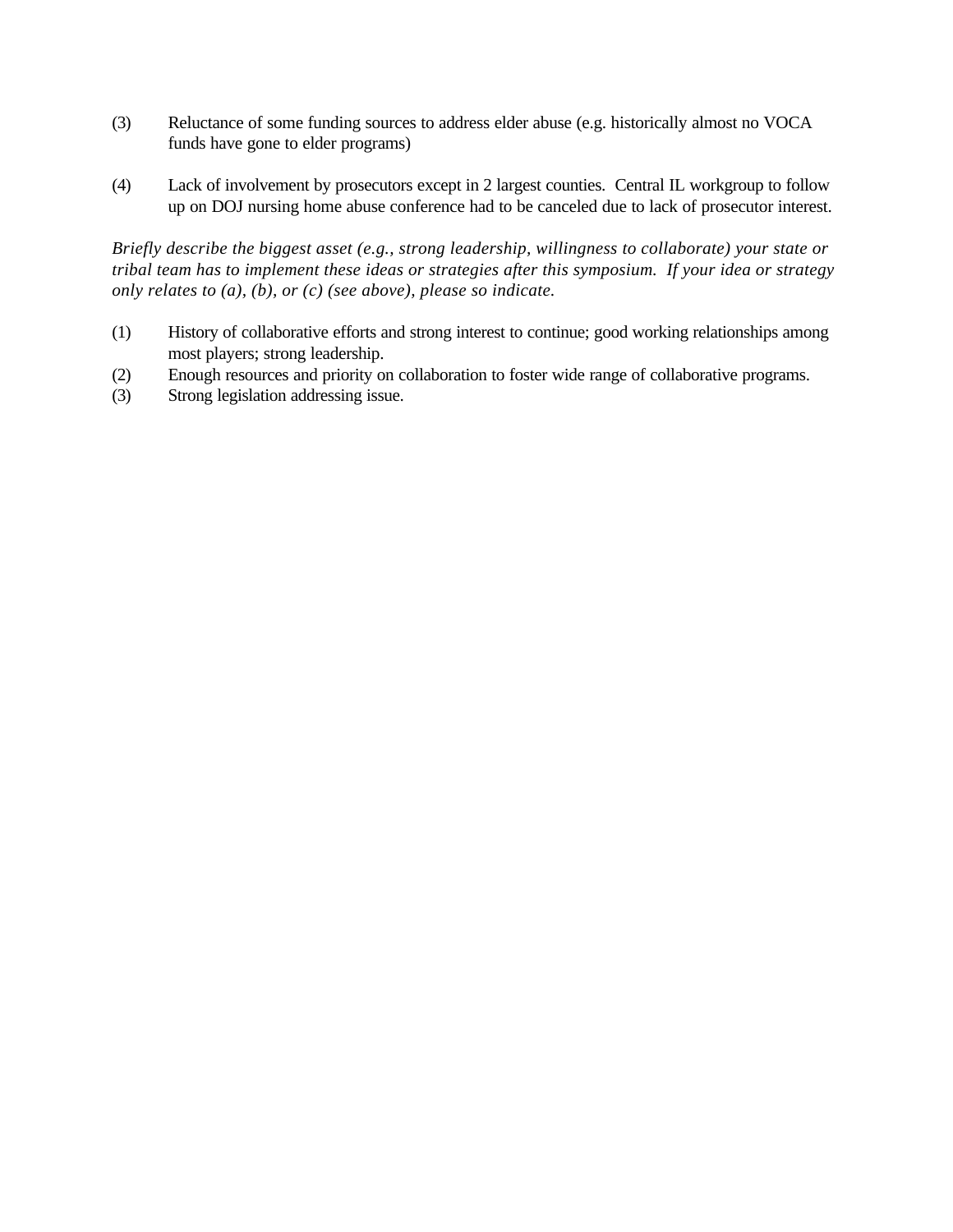## **Indiana**

### Point of Contact: Scott Newman

*Briefly describe any ongoing collaborative efforts in your state or tribe between public safety and social services professionals related to: (a) financial exploitation and consumer fraud, (b) abuse and neglect at home, and (c) institutional abuse and neglect.*

- In Indiana one unique feature is that APS units are located in 18 "hub county" prosecutors' offices. This situates them well for collaboration with law enforcement and grand jury investigative units.
- During "after hours," the Indiana State Police has agreed to answer all APS "hotline" calls, and to determine whether an immediate response is necessary.

*Briefly describe the ideas or strategies you have developed in the state and tribal team meetings about what you want to do to enhance such collaboration after this symposium. If your idea or strategy only relates to (a), (b), or (c) (see above), please so indicate.*

- As a prosecutor, I have come to recognize that the limited resources available to APS unit must be leveraged through collaboration with other agencies serving the elderly, e.g., State Police white collar crime unit, Attorney General Consumer Protection and Home Improvement Fraud Sections, Central Indiana Council on Aging, etc.
- All parties felt that there has been a shortage of adequate, interdisciplinary training both to raise awareness and develop competence regarding elder abuse issues.
- There is a need to develop, for use by all agencies, good printed material designed to educate the elderly to prevent common forms of investigation, and we all need to seek out forums for it distribution.

*Briefly describe the biggest challenge (e.g., lack of funding, turf, population, geography) your state or tribal team will face in implementing these ideas or strategies after this symposium. If your idea or strategy only relates to (a), (b), or (c) (see above), please so indicate.*

- Putting aside the pressure of every day, e.g., among police trainers, to make room for this topic on their agendas.
- Igniting among our colleagues at home the same level of awareness and enthusiasm in evidence here.
- Some "political" obstacles with changes in leadership and administrations.

*Briefly describe the biggest asset (e.g., strong leadership, willingness to collaborate) your state or tribal team has to implement these ideas or strategies after this symposium. If your idea or strategy only relates to (a), (b), or (c) (see above), please so indicate.*

• Hoosiers are not by nature contentious – we tend to be trusting and collaborative, wanting to "get along" and seek common goals.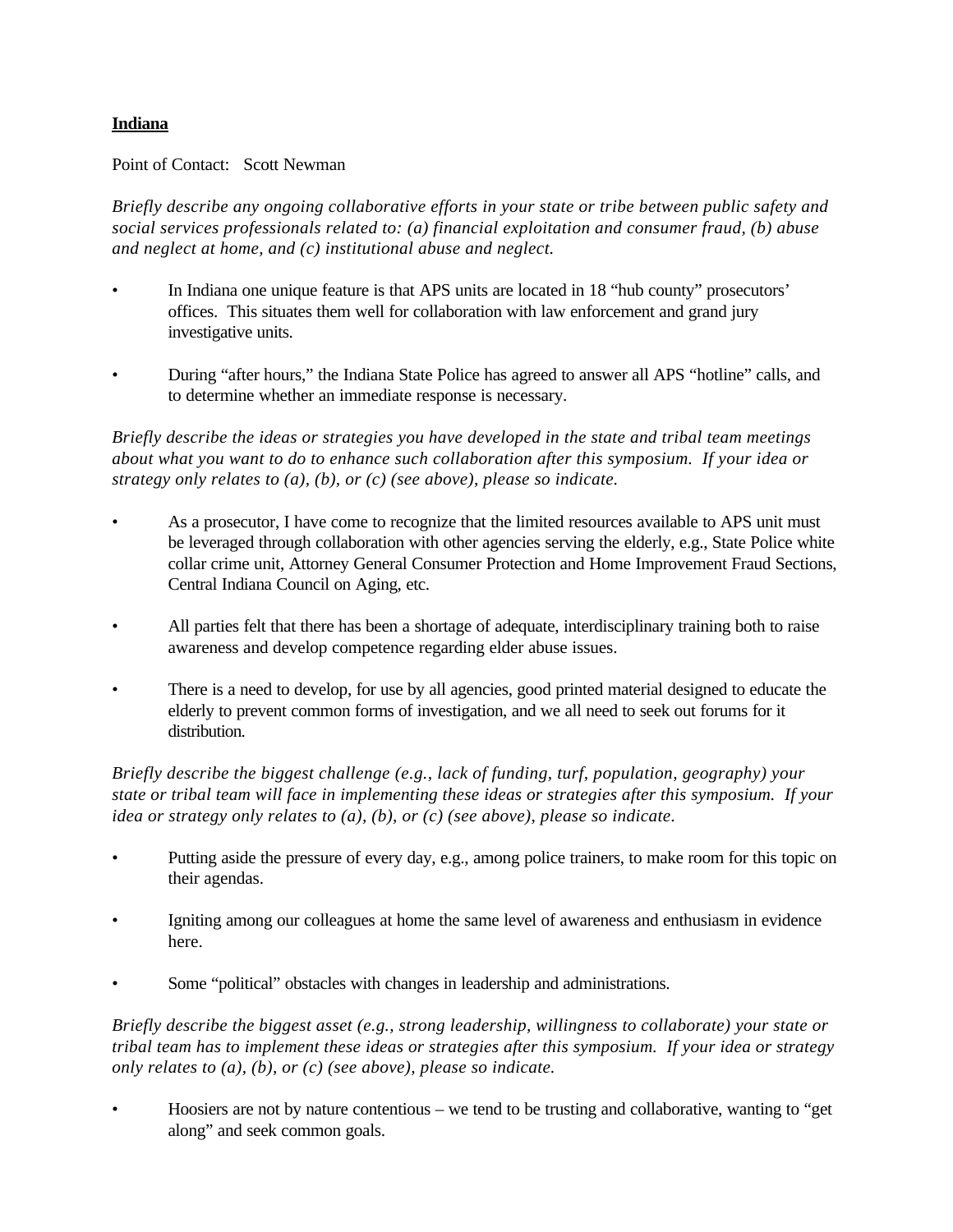- **•** Good public safety leadership with long-standing communities and relationships of trust.
- Strong commitment by state government to raise this as a priority issue, and to commit more resources.
- Strong leadership in central Indiana in the area of health care potential for new partnerships.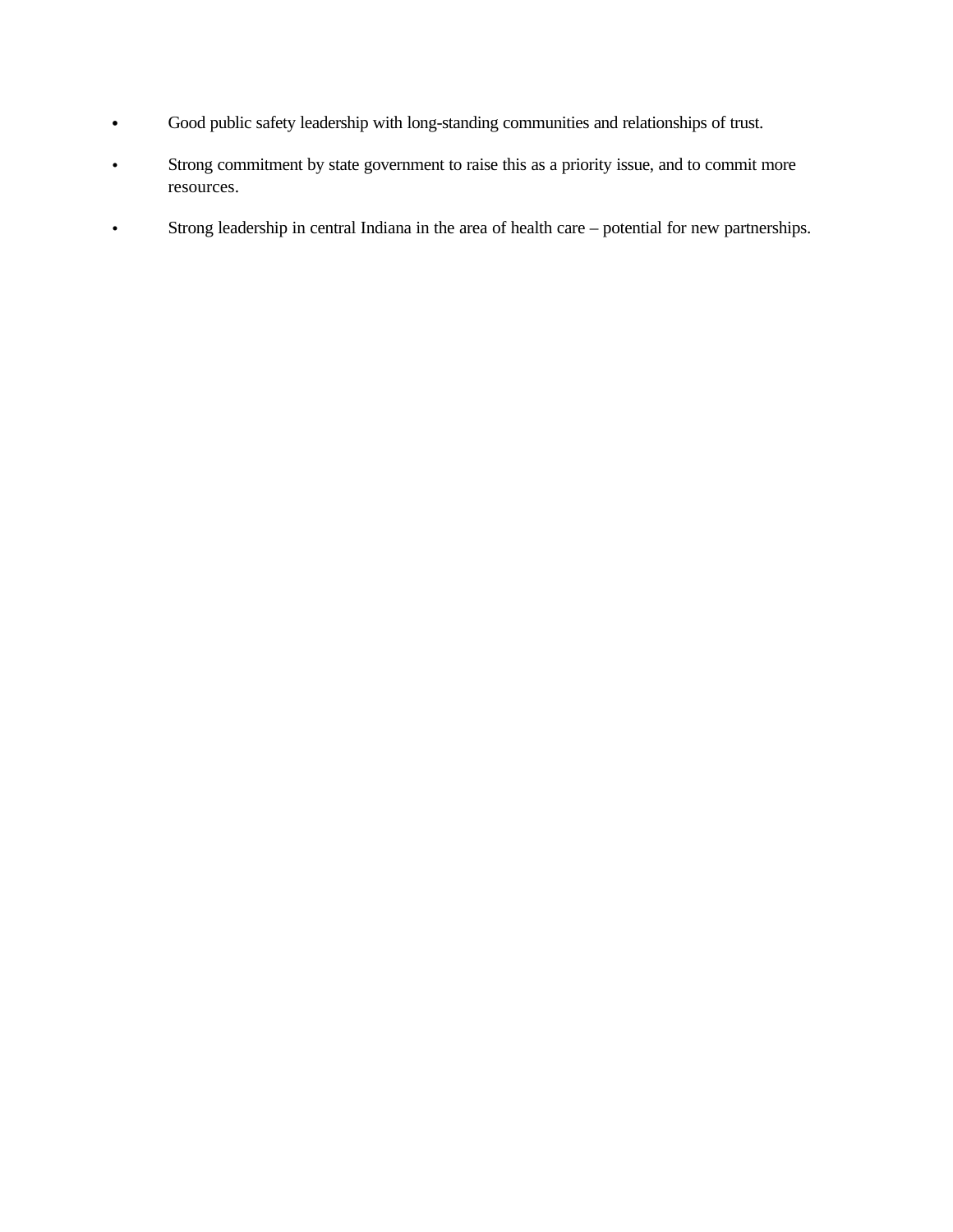### **Iowa**

#### Point of Contact: Sandi Koll

*Briefly describe any ongoing collaborative efforts in your state or tribe between public safety and social services professionals related to: (a) financial exploitation and consumer fraud, (b) abuse and neglect at home, and (c) institutional abuse and neglect.*

### Efforts include:

- Elderly services officers (2) within Division of Criminal Investigation
- Triad Training Manual
- Informally AG, APS and SUA AAA working together
- Agencies working together on adult abuse issues (Public Safety, Human Services, Inspections and Appeals and SUAs)

*Briefly describe the ideas or strategies you have developed in the state and tribal team meetings about what you want to do to enhance such collaboration after this symposium. If your idea or strategy only relates to (a), (b), or (c) (see above), please so indicate.*

- Bring law enforcement and Inspections and Appeals together to a meeting to share and develop a plan of action – search for funding
- Find out what requirements are for law enforcement for continuing education

*Briefly describe the biggest challenge (e.g., lack of funding, turf, population, geography) your state or tribal team will face in implementing these ideas or strategies after this symposium. If your idea or strategy only relates to (a), (b), or (c) (see above), please so indicate.*

- **Funding**
- Putting issues into practice
- Providing outreach with limited funding and human resources
- Changing peoples' attitudes about the existence of abuse
- Competing with other significant issues and resources
- Suspect abuse and not sure how to proceed

- Willingness and a history of collaboration
- Strong relationships among state agencies
- Strong commitment to Iowa's elderly as a large part of the state's demographics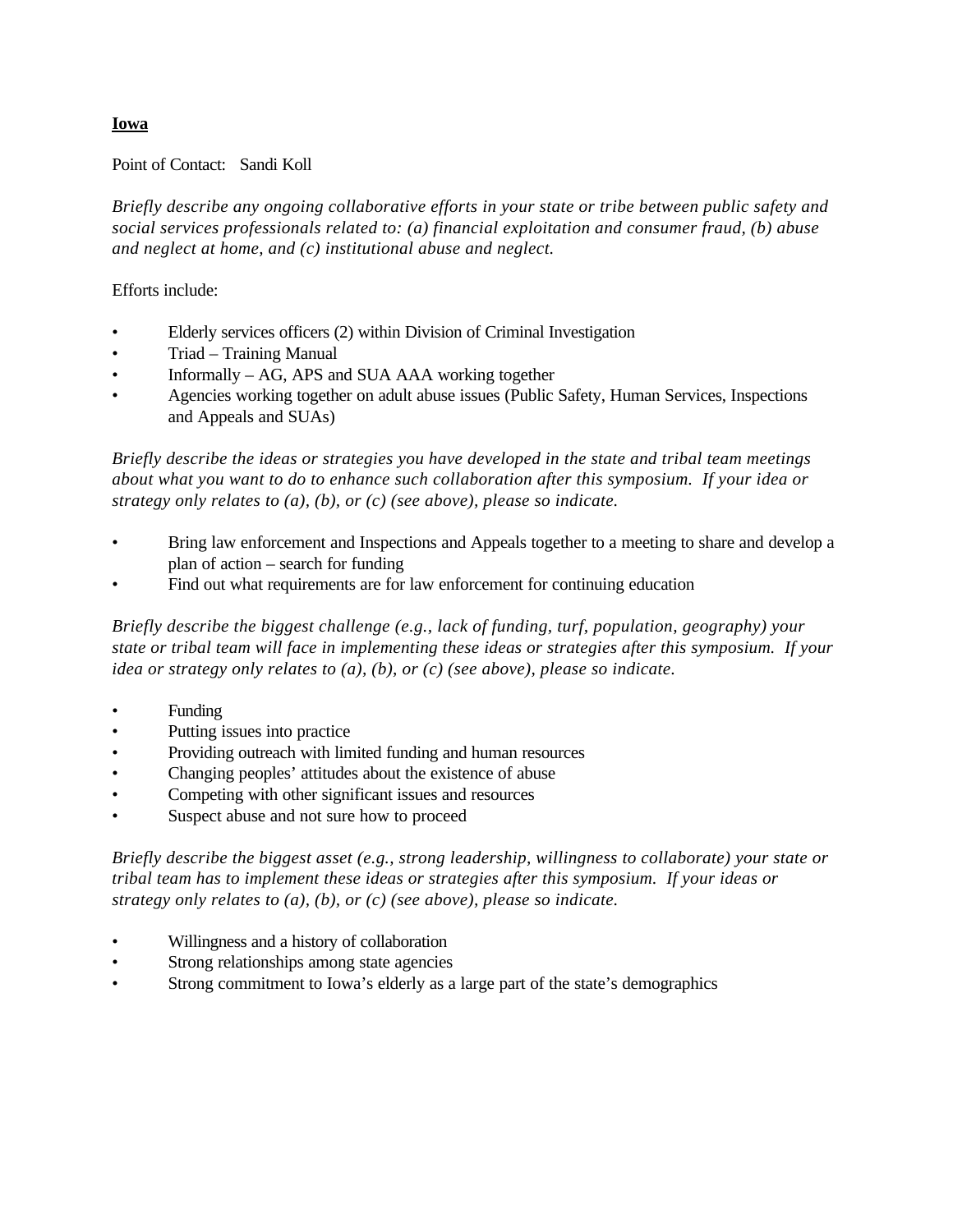## **Kansas**

### Point of Contact: Ruth Ritthaler

*Briefly describe any ongoing collaborative efforts in your state or tribe between public safety and social services professionals related to: (a) financial exploitation and consumer fraud, (b) abuse and neglect at home, and (c) institutional abuse and neglect.*

- (a) Ongoing cooperation Attorney General/DA offices on consumer fraud
- (b) Enhanced penalties for violations of Consumer Protection Act when victims elderly
- (b), (c) (1) An interagency agreement on abuse involving Secretaries of Aging, Health and Environment, Social and Rehabilitation Services, Ombudsman regarding abuse
	- (2) Local elder abuse councils involving numerous agencies
	- (3) Safe House for elders in Wichita

*Briefly describe the ideas or strategies you have developed in the state and tribal meetings about what you want to do to enhance such collaboration after this symposium. If your idea or strategy only relates to (a), (b), or (c) (see above), please so indicate.*

- (1) Identify available funding sources for research, education
- (2) Inter agency/disciplinary task force (statewide)
- (3) Identify problem laws/statutes/procedures; target list of them that must be changed!

*Briefly describe the biggest challenge (e.g., lack of funding, turf, population, geography) your state or tribal team will face in implementing these ideas or strategies after this symposium. If your idea or strategy only relates to (a), (b), or (c) (see above), please so indicate.*

- (1) Lack of funding/resources
- (2) Geography
- (3) Lack of consistency in administrative/criminal procedures and terminology

*Briefly describe the biggest asset (e.g., strong leadership, willingness to collaborate) your state or tribal team has to implement these ideas or strategies after this symposium. If your idea or strategy only relates to (a), (b), or (c) (see above), please so indicate.*

Recognition of barriers of past and willingness to cooperate to develop partnerships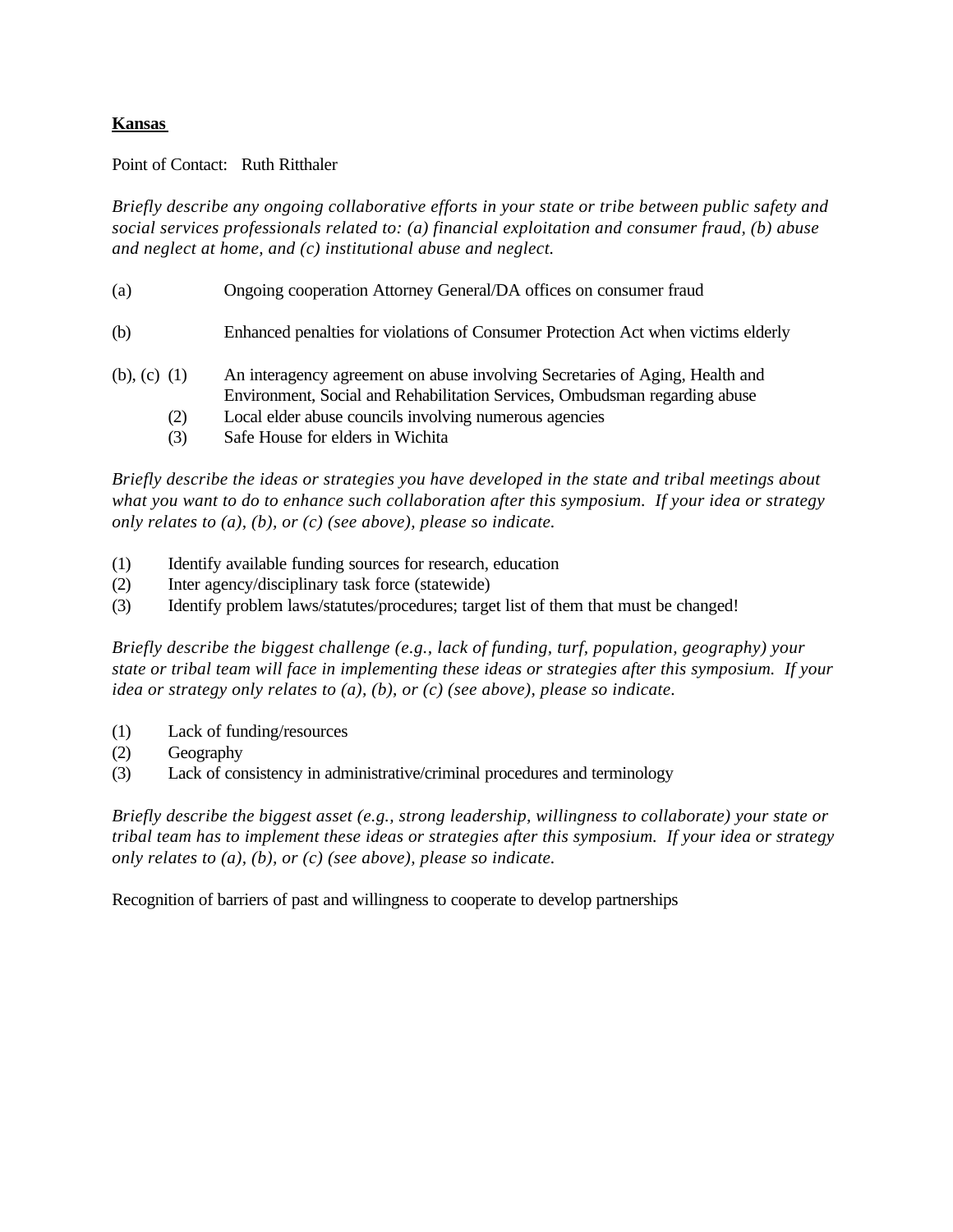# **Kentucky**

### Point of Contact: B.J. Jacobs

*Briefly describe any ongoing collaborative efforts in your state or tribe between public safety and social services professionals related to: (a) financial exploitation and consumer fraud, (b) abuse and neglect at home, and (c) institutional abuse and neglect.*

- (a) Financial Exploitation and Consumer Fraud
	- Senior Crime College (consumer education on financial fraud and personal protection 100 sites across the state – AG's Office, Senior Center, Office of Aging, APS, AARP, Triad, Area Agency on Aging/Area Development District
	- Triad
	- Prosecutor's Advisory Counsel (AG's Office) coordinates training on crime against seniors for state and local prosecutors
	- Telemarketing task force (AG's Office, US Attorney's Office, FBI, Secret Service) collaboration on investigation and prosecution of telemarketing
	- Bankers vs. Crimes (AG's Office, APS, Office of Aging) training tellers on fraud scams against seniors and reporting to APS
	- Scam Jam (AG's Office, AARP, Better Business Bureau) consumer education/entertainment
- (b) Elder Abuse and Neglect at Home

Statewide Elder Abuse committee – 35-40 public and private agencies represented with the focus on prevention, intervention, coordination, public awareness, elder rights and public policy; developing model protocol on elder maltreatment, multidisciplinary teams, Fatality Review Teams, website on elder abuse, training material and speakers bureau, elder shelter public forums on elder rights

(c) Institutional Abuse and Neglect

APS and AG's Medicaid Fraud and Abuse Central (MF and AC) Division MOU between the two agencies for APS to report to MF and AC Division all reports of abuse neglect and/or exploitation that are likely to be substantiated or are substantiated for prosecution or investigation and prosecution by the AG's Office

*Briefly describe the ideas or strategies you have developed in the state and tribal team meetings about what you want to do to enhance such collaboration after this symposium. If your idea or strategy only relates to (a), (b), or (c) (see above), please so indicate.*

• Train/educate prosecutors, service providers and judiciary on elder issues to improve successful prosecution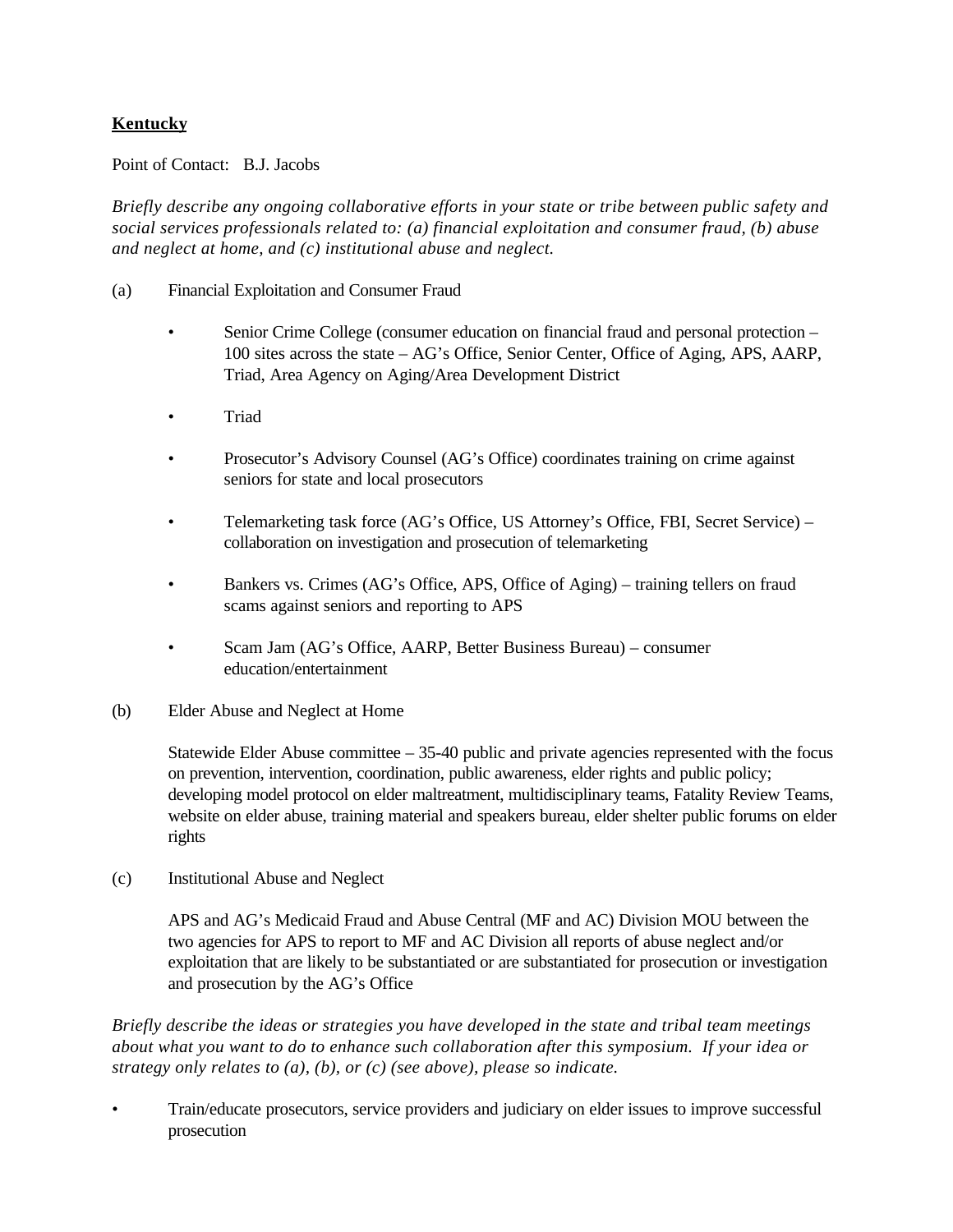- Measurable outcome to determine if the victim positively benefitted from intervention
- Review law (adult protection) to remove barriers or make amendments to prosecution and service provision

*Briefly describe the biggest challenge (e.g., lack of funding, turf, population, geography) your state or tribal team will face in implementing these ideas or strategies after this symposium. If your idea or strategy only relates to (a), (b), or (c) (see above), please so indicate.*

- Turfism
- Lack of funding
- Lack of staff
- Issues with confidentiality statute
- Lack of resources
- Overall plan for coordination of senior [efforts]
- Information about each agency and agency roles is not communicated effectively
- Lack of cooperative at local, regional and state level among agencies

- A true interest in the issue of elder maltreatment, victim protection and perpetrator treatment among agencies
- Willingness among agencies to set aside the turf issues, etc. to work toward the development or enhancement of services regarding elder maltreatment issues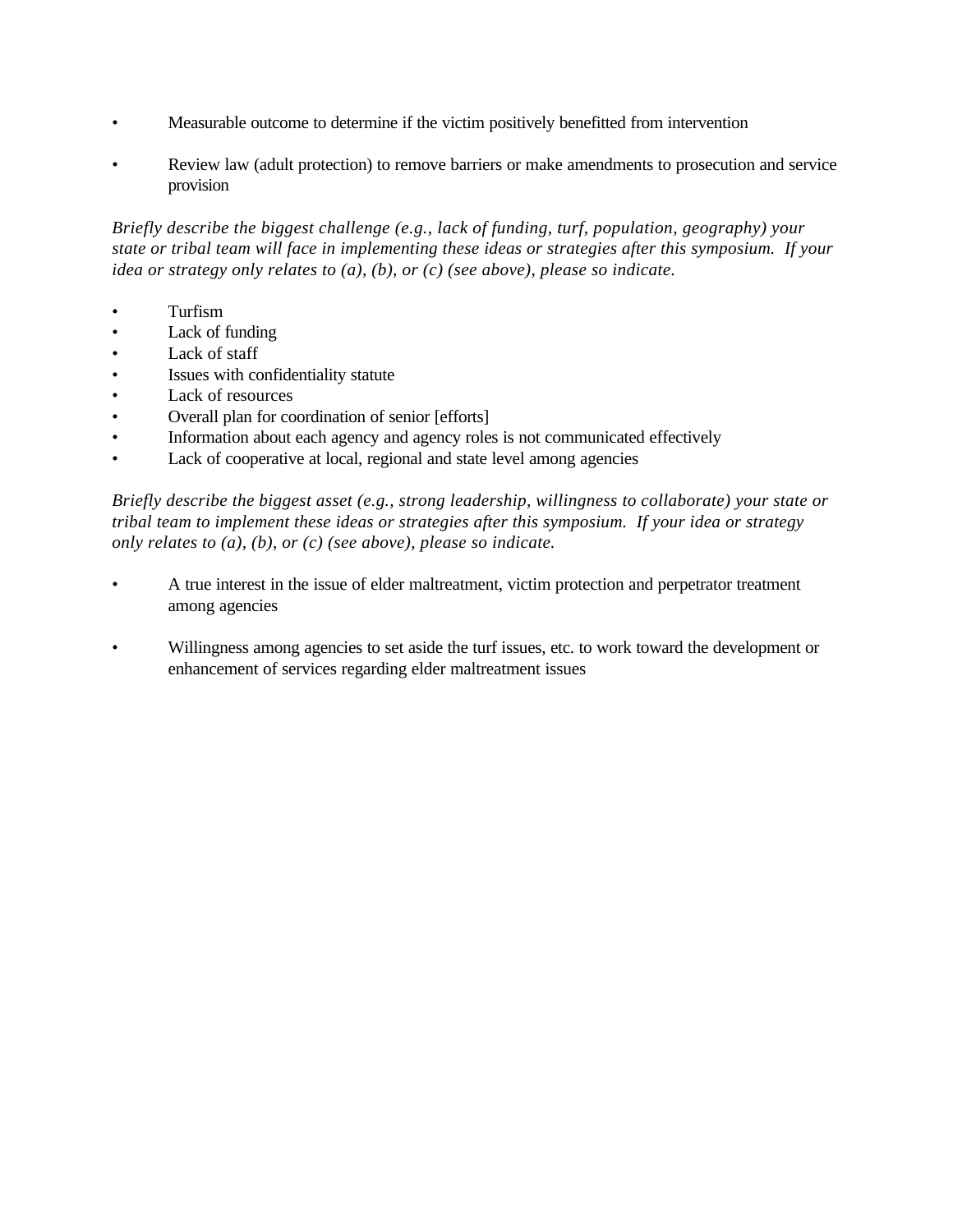### **Louisiana**

Point of Contact: Audrey Thibodeaux

*Briefly describe any ongoing collaborative efforts in your state or tribe between public safety and social services professionals related to: (a) financial exploitation and consumer fraud, (b) abuse and neglect at home, and (c) institutional abuse and neglect.*

- (1) 1994 legislation formed the statewide Comm. for Coordination of Law Enforcement Services to Elderly (CCLESE) represented by Council on Aging, AARP, Governor's Office of Elderly Affairs, AG-Medicaid Fraud, Sheriff's, Chiefs, State Police and DAs. Issues (b) and (c).
- (2) U.S. Attorney Middle District Nursing Home Task Force U.S. Attorney, Department of Health and Human Services, Gov. of Elderly Affairs and Aged Law Enforcement Response Team (ALERT). Issue (c).
- (3) 1999 legislation formed ALERT Program, 45 hr. P.O.S.T. certification provided to candidates meeting selection criteria. Goal to have 1 ALERT officer per parish. Issues (a), (b), and (c).

*Briefly describe the ideas or strategies you have developed in the state and tribal team meetings about what you want to do to enhance such collaboration after this symposium. If your ideas or strategy only relates to (a), (b), or (c) (see above), please so indicate.*

- (1) Incorporate additional consumer fraud training into the ALERT Program to educate law enforcement officers. Currently, this is often seen as just a "civil" matter rather than a criminal offense against both persons and property. Issue (a).
- (2) CCLESE will add financial exploitation and consumer fraud representative from AG's office to address issue (a).
- (3) Future ALERT initiative in Phase II includes training for district attorneys. The goal is to have one ALERT trained ADA in each judicial district . Issues (a), (b), and (c).

*Briefly describe the biggest challenge (e.g., lack of funding, turf, population, geography) your state or tribal team will face in implementing these ideas or strategies after this symposium. If your idea or strategy only relates to (a), (b), or (c) (see above), please so indicate.*

Turf issues could present a challenge in ALERT training for ADA's. Funding for this component of the training will also present a challenge. Issues (a), (b), and (c).

*Briefly describe the biggest asset (e.g., strong leadership, willingness to collaborate) your state or tribal team has to implement these ideas or strategies after this symposium. If your idea or strategy only relates to (a), (b), or (c) (see above), please so indicate.*

Louisiana currently has in place a number of programs relating to issues (a), (b), and (c). Contacts made and information obtained by symposium attendees has given us much to consider, evaluate and implement to further improve services related to issues (a), (b), and (c).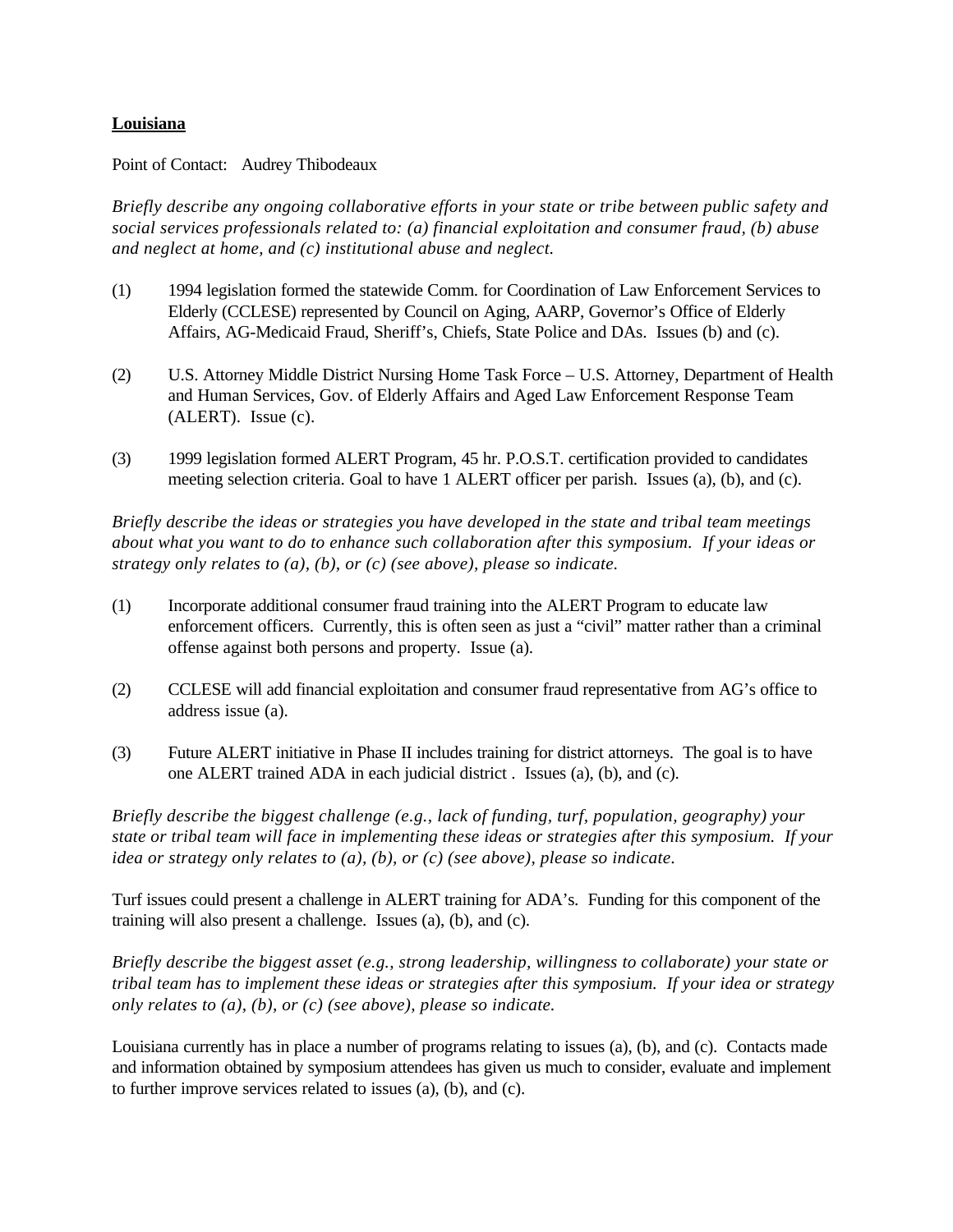### **Maine**

Point of Contact: Ricker Hamilton

*Briefly describe any ongoing collaborative efforts in your state or tribe between public safety and social services professionals related to: (a) financial exploitation and consumer fraud, (b) abuse and neglect at home, and (c) institutional abuse and neglect.*

- (1) Triads 11 areas involved in partnership and state steering committee hosted by Attorney General
- (2) Maine Reporting Project for Financial Institutions
- (3) Elder Crime Contact Officers Program designates and officer in each local and state law enforcement department for elder issues
- (4) Collaboration between APS, Maine Community Policing, Department of Attorney General and AARP to develop training for law enforcement

*Briefly describe the ideas or strategies you have developed in the state and tribal team meetings about what you want to do to enhance such collaboration after this symposium. If your idea or strategy only relates to (a), (b), or (c) (see above), please so indicate.*

- (1) Coordinate, strengthen and improve existing state partnerships ex: expanding necessary training for a number of disciplines (including health field, financial community, postal worker and faith community, EMTs)
- (2) Charge the criminal laws to strengthen provisions regarding abuse, neglect and exploitation
- (3) Listening sessions, "listening to elders"
- (4) Develop multidisciplinary team for southern (most populated) part of state, comprised of APS, prosecutor, AARP, AAA, domestic violence [advocate], law enforcement, AG, medical professional (PA)
- (5) Train elder abuse victims to talk to older victims about abuse neglect exploitation increase self reporting

*Briefly describe the biggest challenge (e.g., lack of funding, turf, population, geography) your state or tribal team will face in implementing these ideas or strategies after this symposium. If your idea or strategy only relates to (a), (b), or (c) (see above), please so indicate.*

- (1) Lack of prosecution of abuse, neglect and exploitation (cases substantiated by APS and referred for prosecution)
- (2) Lack of funding training, resources to meet needs of older victims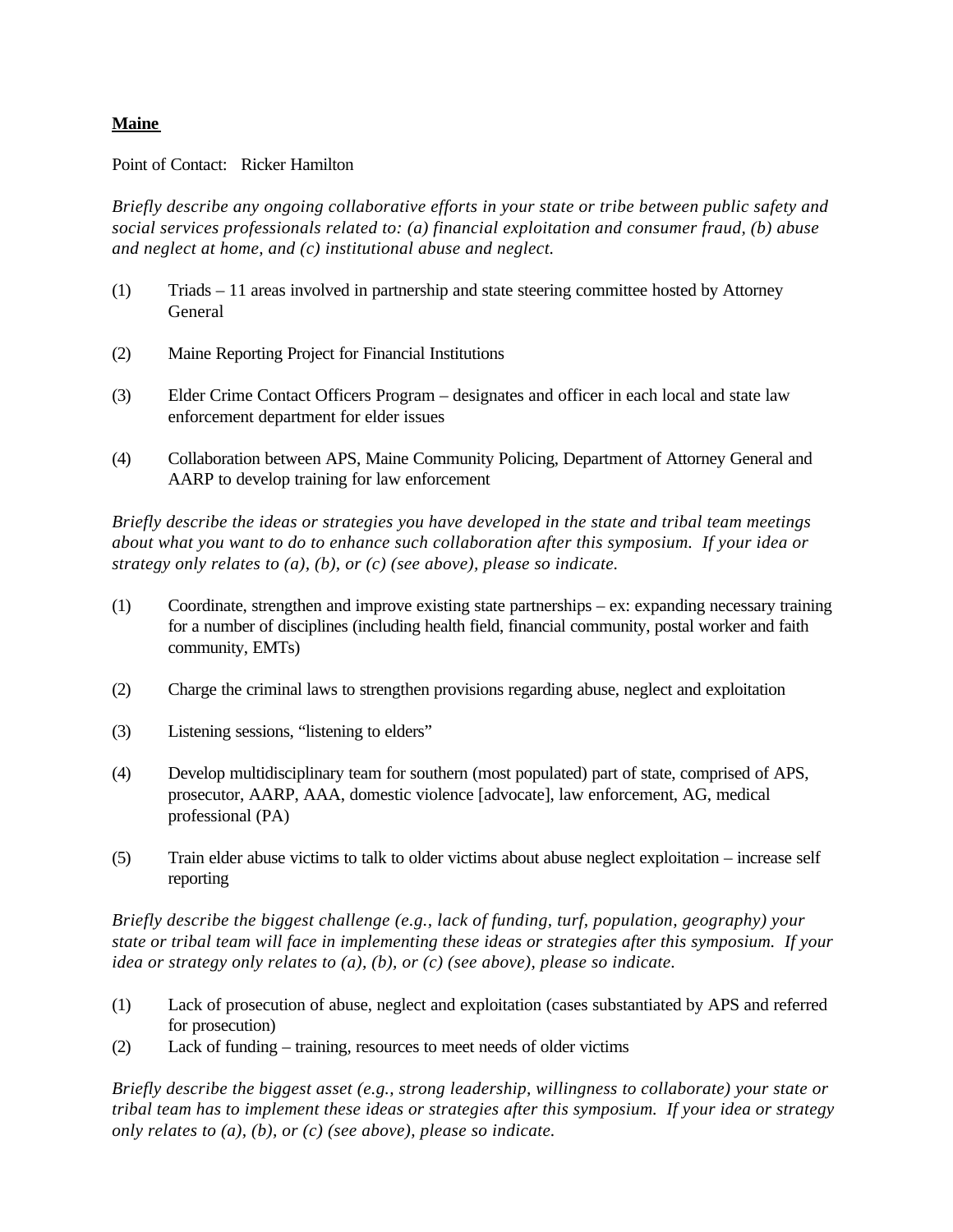People, professionals – large geographic area but small population with strong pool of dedicated professionals who serve that population who would respond to fresh approaches regarding collaboration.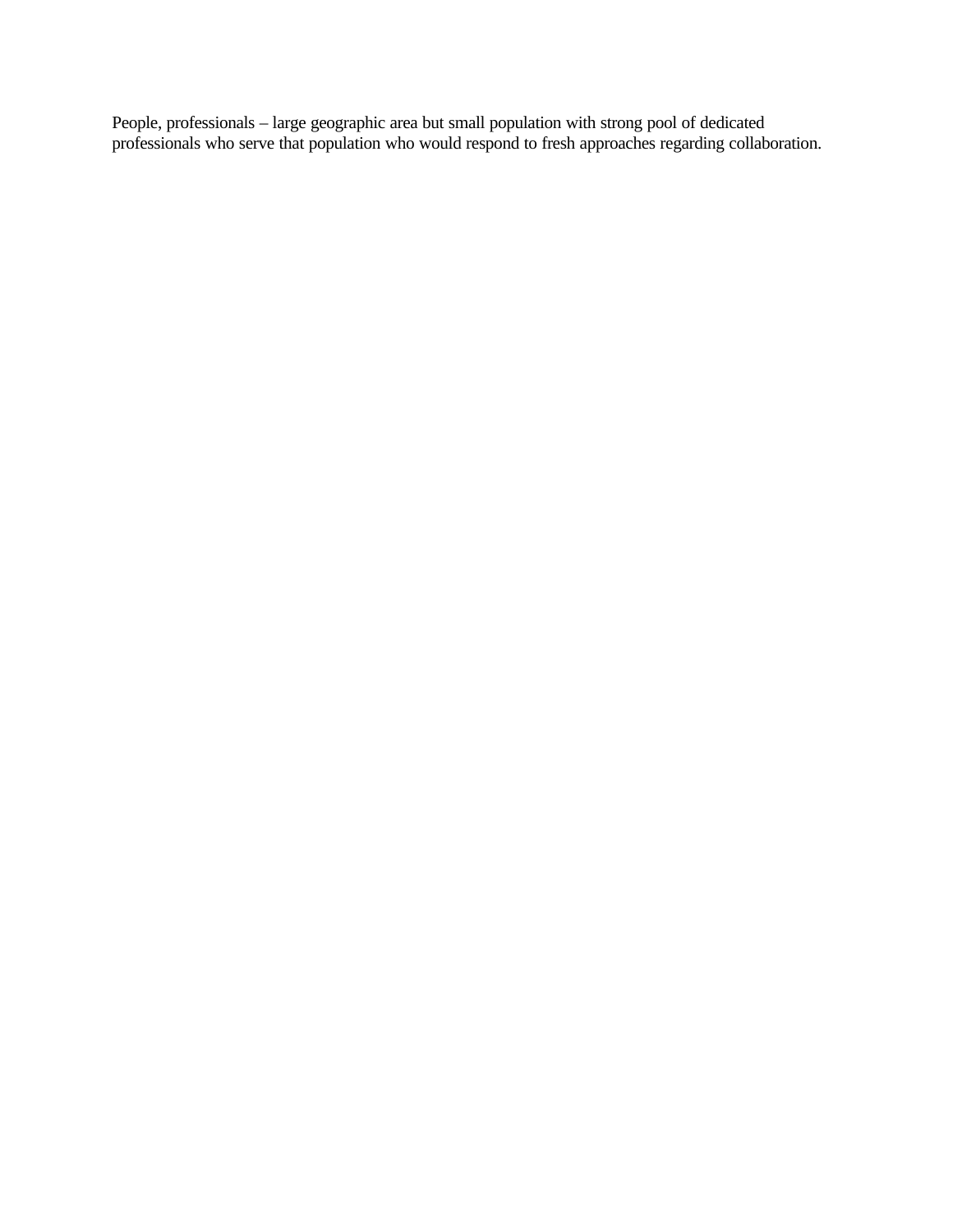## **Maryland**

Point of Contact: Jeffrey Myers

*Briefly describe any ongoing collaborative efforts in your state or tribe between public safety and social services professionals related to: (a) financial exploitation and consumer fraud, (b) abuse and neglect at home, and (c) institutional abuse and neglect.*

| (a)           | Project SAFE (Bank reporting project; Senior Sting (mail rip offs)     |
|---------------|------------------------------------------------------------------------|
| (c)           | Statewide prosecutor devoted solely to institutional abuse and neglect |
| (a), (b), (c) | Special docket devoted to prosecuting illegal homes; interagency and   |
|               | interdisciplinary groups                                               |

*Briefly describe the ideas or strategies you have developed in the state and tribal team meetings about what you want to do to enhance such collaboration after this symposium. If your idea or strategy only relates to (a), (b), or (c) (see above), please so indicate.*

(a), (b), (c):

(1) Increase prosecutions by educating:

A: APS workers on what is important for prosecutors;

B: Local law enforcement on why elder abuse cases are true crimes;

C: States' Attorneys on the importance of elder abuse prosecution and ways to deal with some of the unique difficulties presented by these cases.

(2) Re-engineering the APS referral process to law enforcement.

*Briefly describe the biggest challenge (e.g., lack of funding, turf, population, geography) your state or tribal team will face in implementing these ideas or strategies after this symposium. If your idea or strategy only relates to (a), (b), or (c) (see above), please so indicate.*

- (1) People needed to implement are already 118% over-committed.
- (2) Different constraints and priorities of various agencies involved.
- (3) Providing statistics to prove problem justifies more funding.
- (4) Providing statistics to show work will have a measurable impact.

*Briefly describe the biggest asset (e.g., strong leadership, willingness to collaborate) your state or tribal team has to implement these ideas or strategies after this symposium. If your idea or strategy only relates to (a), (b), or (c) (see above), please so indicate.*

The Attorney General and Secretaries of Health and Mental Hygiene, Aging, and Human Resources all see elder/vulnerable adult abuse issues as high priority matters.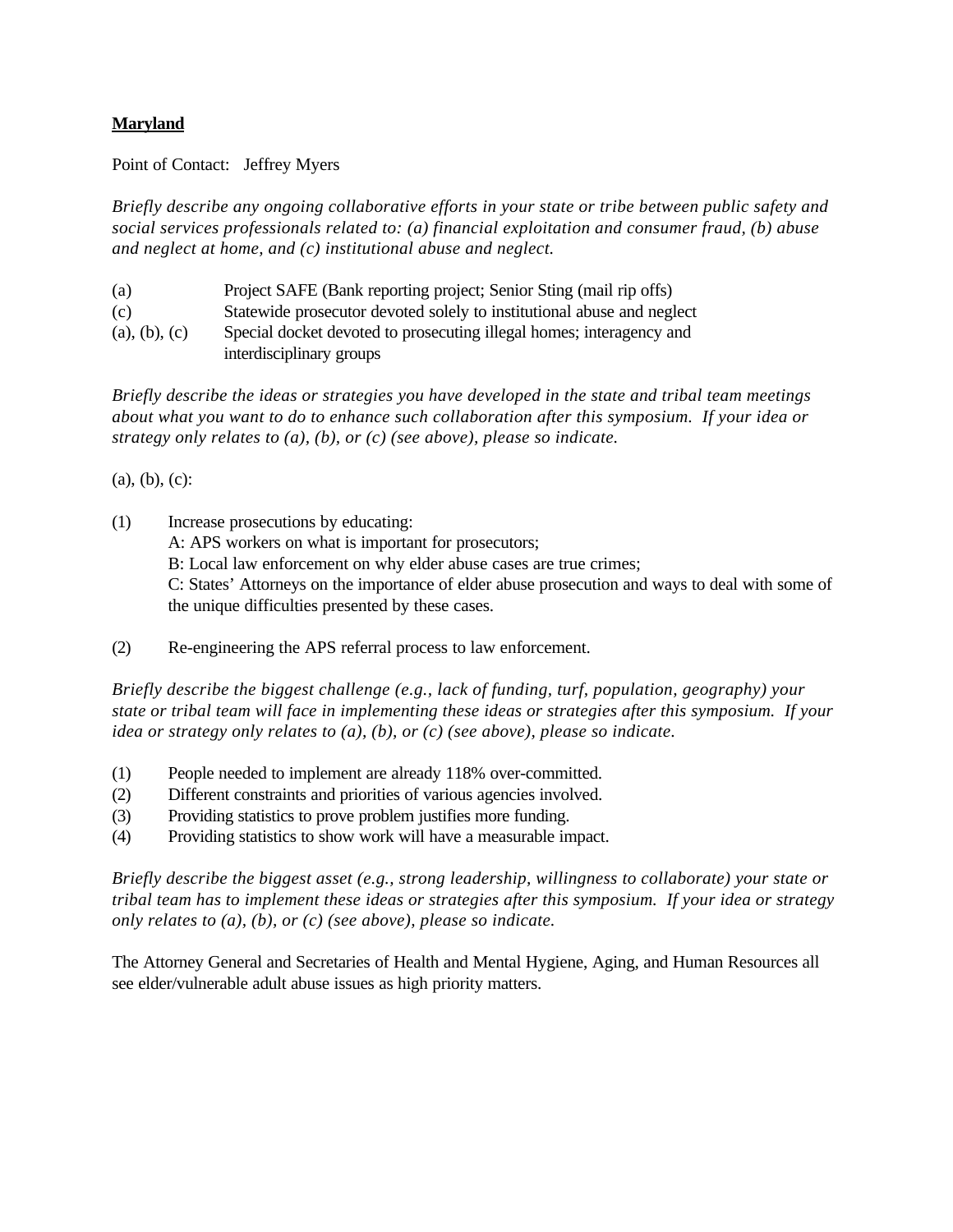### **Massachusetts**

Point of Contact: Gregory Giuliano

*Briefly describe any ongoing collaborative efforts in your state or tribe between public safety and social services professionals related to: (a) financial exploitation and consumer fraud, (b) abuse and neglect at home, and (c) institutional abuse and neglect.*

- (1) Bank Reporting Project: Massachusetts was the first state to train bank personnel on how to detect and report financial exploitation of the elderly. This project is led by Executive Office of Elder Affairs and involves the Attorney General's office, the Massachusetts Bankers Association, among others. It is being replicated in many states.
- (2) The Attorney General, the Executive Office of Elder Affairs and local DAs are developing legislation to make it easier to prosecute cases of financial exploitation of elders through joint bank account abuse.
- (3) The Attorney General's Elder Protection Advisory Committee: This group consists of state and local providers and consumers in order to promote collaboration among protective service professionals, law enforcement and others in responding to elder abuse cases.
- (4) Suffolk County Roundtable: This group consists of the local DA, elder service agencies and state agency representatives for the purpose of collaboration on specific elder cases before the DA's office.
- (5) State law requires elder protective service agencies to report serious incidents of elder abuse to the local DA prosecution or other appropriate remedies.
- (6) Mass Medical Society Initiative: The Executive Office of Elder affairs and the Mass Medical Society have developed a manual to train physicians on how to detect and report elder abuse and on their role on the assessment and treatment of these cases.
- (7) Community Education: All protective services agencies are required to conduct a minimum of 15 community education events a year in order to promote reporting and collaboration in responding to elder abuse cases.
- (8) Hotlines: Both the Executive Office and Elder Affairs and the AG's office have hotlines which refer elder abuse cases to the appropriate protective services agencies and answer questions for concerned consumers.

*Briefly describe the ideas or strategies you have developed in the state and tribal team meetings about what you want to do to enhance such collaboration after this symposium. If your idea or strategy only relates to (a), (b), or (c) (see above), please so indicate.*

- (1) To promote more consistency in the relationships between protective service agencies and local DAs, we propose to develop a training curriculum for protective services staff and local DA offices which will address:
	- the types of cases to report to the DA;
	- the types of cases that will be prosecuted; and
	- how other remedies can be used instead of prosecution in certain situations (i.e., restitution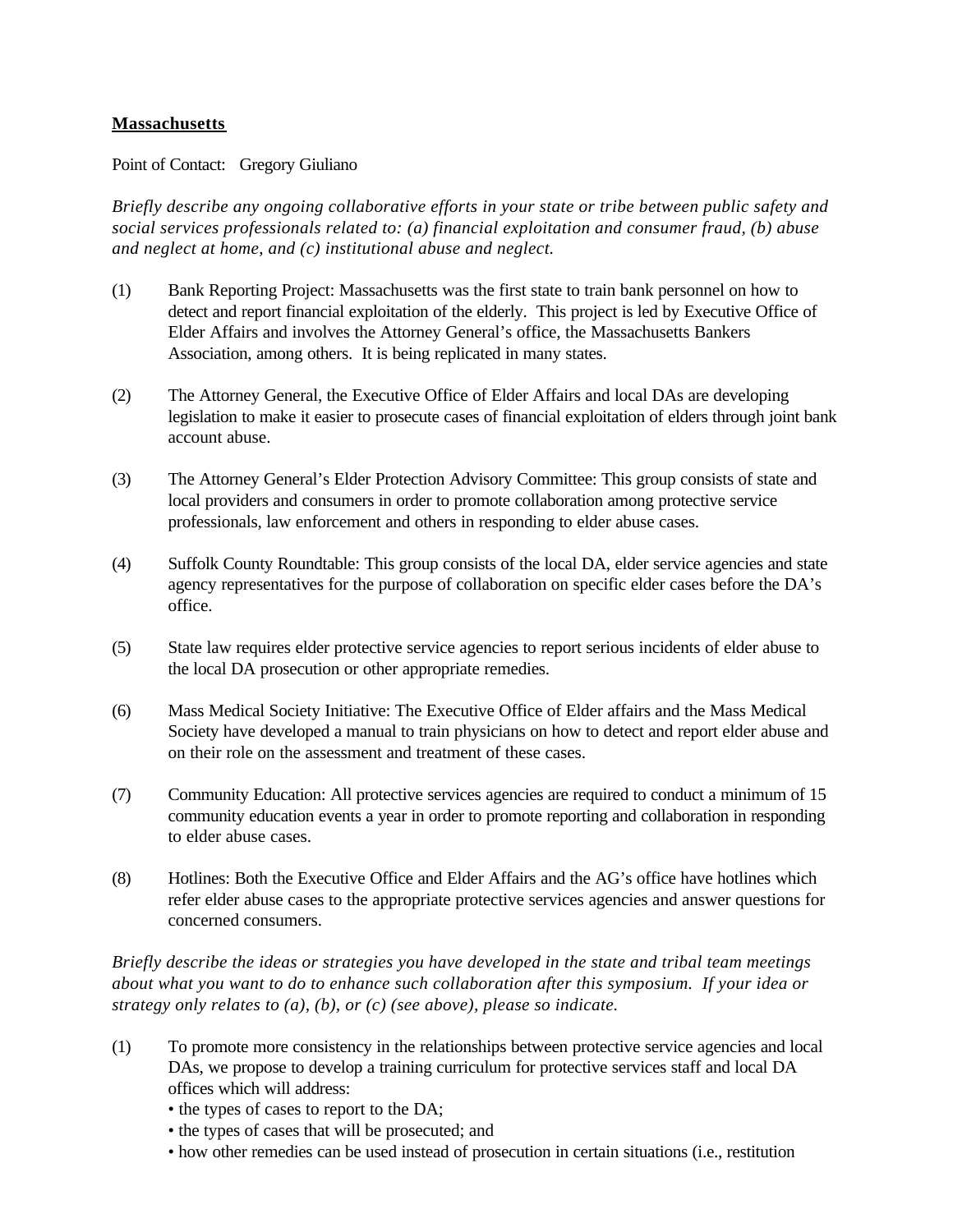agreements, treatment for drug-addicted or alcoholic perpetrators).

- (2) Develop a training curriculum for law enforcement personnel on how to conduct elder interviews.
- (3) Develop training for judges on elder involving protective services.
- (4) Intensify our efforts to educate elders on how to prevent themselves from being financially exploited or otherwise abused.

*Briefly describe the biggest challenge (e.g., lack of funding, turf, population, geography) your state or tribal team will face in implementing these ideas or strategies after this symposium. If your idea or strategy only relates to (a), (b), or (c) (see above), please so indicate.*

The lack of funding and turf issues are the biggest barriers we will face in implementation of our proposed initiatives.

*Briefly describe the biggest asset (e.g., strong leadership, willingness to collaborate) your state or tribal team has to implement these ideas or strategies after this symposium. If your idea or strategy only relates to (a), (b), or (c) (see above), please so indicate.*

The biggest asset is that state agencies have strong leadership and willingness to work together. Massachusetts is a very activist state. Also, we have many universities in Massachusetts that are very involved in elder issues and would support our proposals.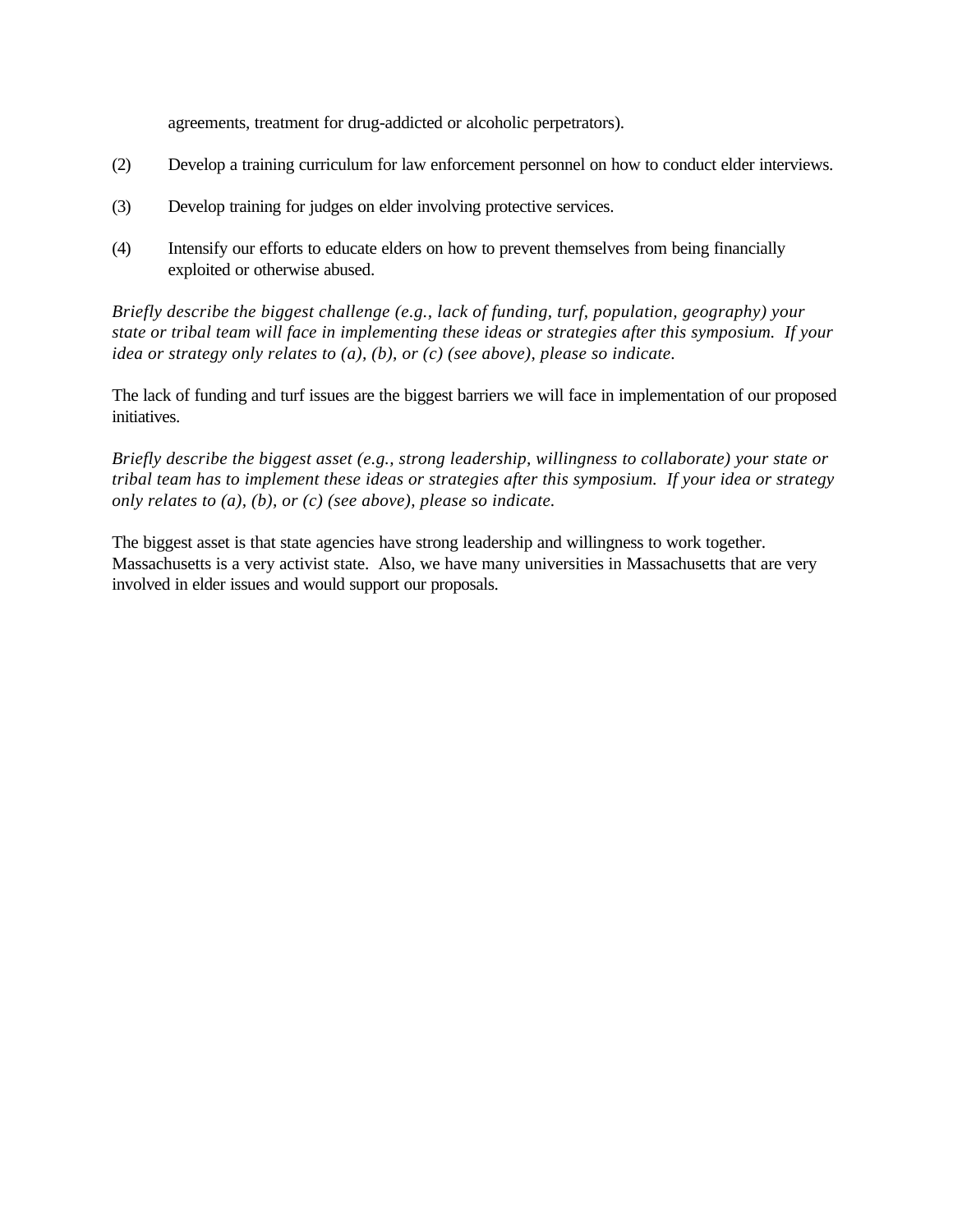#### **Michigan**

#### Point of Contact: Lynn Alexander/Carol Isaacs

*Briefly describe any ongoing collaborative efforts in your state or tribe between public safety and social services professionals related to: (a) financial exploitation and consumer fraud, (b) abuse and neglect at home, and (c) institutional abuse and neglect.*

(a) Michigan's Family Independence Agency (FIA) and the Office of Services to the Aging (OSA) are integral partners in efforts to protect vulnerable adults from financial exploitation. In 1996, the two agencies formed the Senior Exploitation Quick Response Team (SEQRT) as a response to the growing community concern of protecting the elderly from financial theft from service providers, salespeople, family members or other new "friends." The team is made up of different agencies or organizations at the state level that have regulatory authority over the banking industry, funeral homes, real estate, etc. Other team members are representatives from the Office of Attorney General, the Michigan State Police, the Michigan Prosecuting Attorneys Association, the private bar, and the financial community. The SEQRT team makes training available to human service agencies, law enforcement agencies, prosecutors and the general public on recognizing the signs of exploitation through "Schemes, Scams and Swindles" regional conferences.

With the enactment of a new law that provides penalties for financial exploitation by those who have a trusting relationship with a vulnerable adult, OSA and FIA used the SEQRT model and targeted training seminars at banks, credit unions and other financial institutions throughout the state to educate and inform business on how to recognize when financial exploitation of an elderly individual may be taking place. Training was also provided to members of the Prosecuting Attorneys Association, and since it was so well received, plans are being made to offer this training to judges. FIA has also developed a "Risk Assessment" device as one other strategy to prevent or arrest financial abuse among senior citizens. This tool will soon be piloted by Home Help Agencies as part of an applicant's screening process for Independent Living Arrangements to detect incidences or patterns of financial exploitation. FIA will then measure the success of this instrument for statewide use.

(b) Adult Protection in Michigan is mandated by Public Act 519 of 1982, which requires certain professionals and other employees in the fields of health care, mental health, social work, law enforcement, education and other human services to report suspected cases of adult abuse, neglect or exploitation to the Family Independence Agency. Each FIA local office has an adult protective services staff that receives and investigates complaints of alleged abuse, neglect, or exploitation of a vulnerable adult. FIA works in cooperation with local law enforcement agencies by providing training in correct response to situations involving adults who are at risk so that a proper referral can be done to an adult protected service worker for investigation. FIA statistics show that in FY 1999, there have been 9,414 adult protective service referrals, and a caseload of approximately 3,131 people who were served.

FIA and law enforcement agencies are also integral partners in local outreach efforts, in particular the establishment of "Community Protection Teams" – a joint effort with aging network agencies and seniors to educate the public as to the warning signs of exploitation or abuse. One form of a Community Protection Team is the Michigan Triad, a cooperative crime prevention program of the Michigan Sheriffs' Association, Michigan Association of Chiefs of Police, and the AARP. It is also important to note that some women's shelters are now becoming active in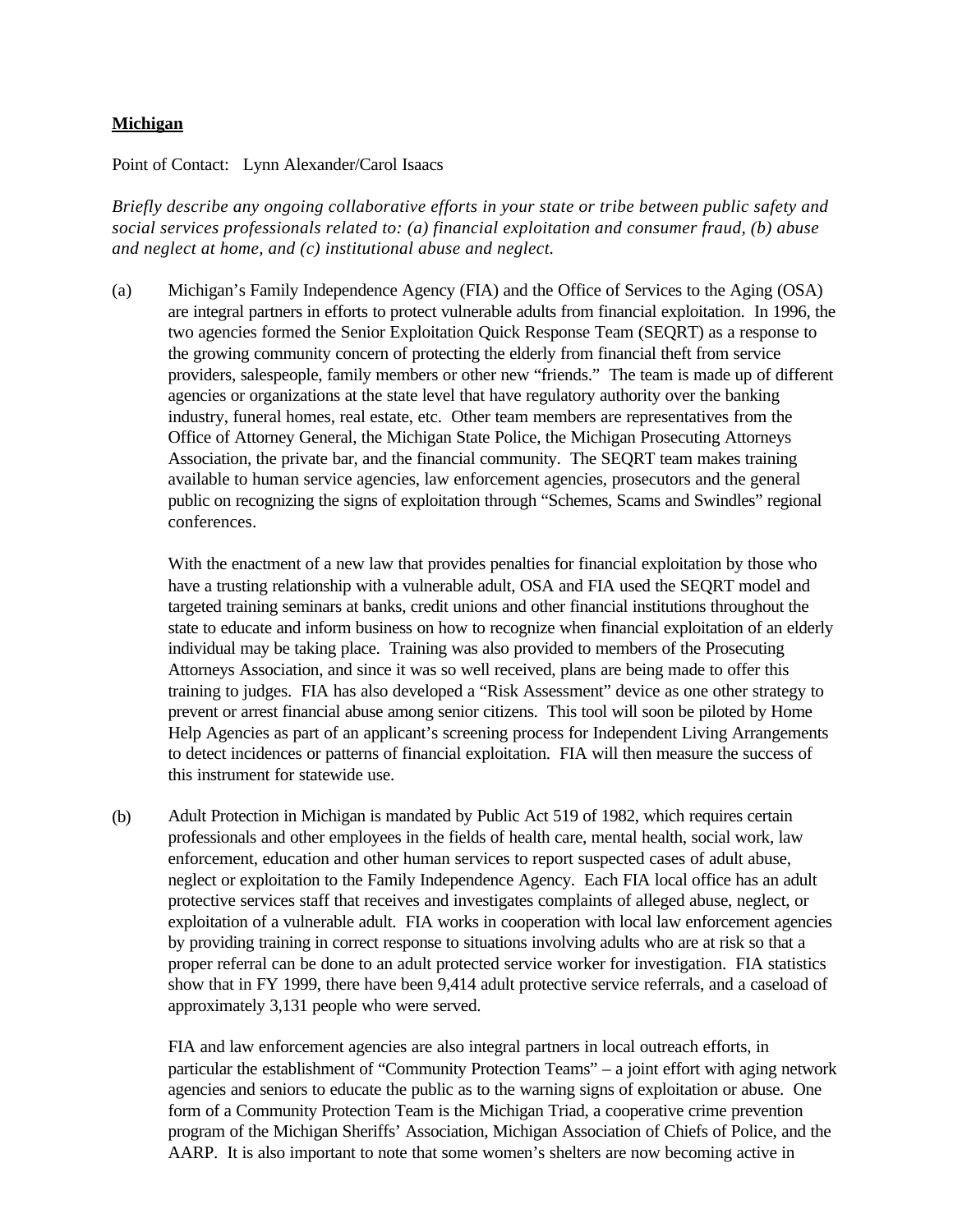providing services to elderly victims of domestic violence and substance abuse.

The Michigan Supreme Court has taken additional steps to improve the protection of adults who have guardians and conservators assigned to them. The Court's new emphasis attempts to protect adults victimized by unscrupulous guardians, and assist communities looking to strengthen their guardianship programs. The Court will identify problems in the guardianship system, advise local probate courts on service improvements which include volunteer services, and investigate complaints of neglect or abuse. Other functions include training all probate judges on the needs of the elderly, developing more information to help people better understand the guardianship system and its alternatives, providing available community resources and revising court rules to improve the guardianship process.

(c) In addition to the aggressive campaigns sponsored by the Office of Services to the Aging and local area agencies on aging, over the past three years several thousand seniors, advocates and law enforcement officials have attended conferences that have been held in 11 different locations around the state. The "Long Term Care Information and Education Campaign" provides professionals, seniors, and their families with information about how to recognize and prevent elder abuse and exploitation.

*Briefly describe the ideas or strategies you have developed in the state and tribal meetings about what you want to do to enhance such collaboration after this symposium. If your idea or strategy only relates to (a), (b), or (c) (see above), please so indicate.*

- (a) The Michigan Attorney General's Office, Consumer Protection Fraud Division, has done, and will be doing, more work with telemarketing fraud.
- (b) Additional trainings are planned for 2001 that will target elderly victims of domestic violence and sexual assault. This training will be a partnership with the Prosecuting Attorneys Association of Michigan and the Office of Services to the Aging.
- (c) Michigan continues to look at alternatives to long term care settings. All stakeholders are included in a statewide steering committee. They bring issues forward to the Human Services Council and draw stakeholders together for education of seniors and their families. We will follow nursing home protocol and do a better job of publicizing the work that is going on now at the state and local level.

## *Briefly describe the biggest challenge (e.g., lack of funding, turf, population, geography) your state or tribal team will face in implementing these ideas or strategies after this symposium. If your idea or strategy only relates to (a), (b), or (c) (see above), please so indicate.*

Michigan has worked through many turf issues. Lack of funding, and consequently small staffs, is always a problem. Also, Michigan is a large state with a diverse population. Michigan has 13 federally recognized tribes and the second largest Arab population outside of the Middle East. Michigan also experiences seasonal increases in the migrant population. It can be difficult to develop programs and polices that are responsive to such diversity.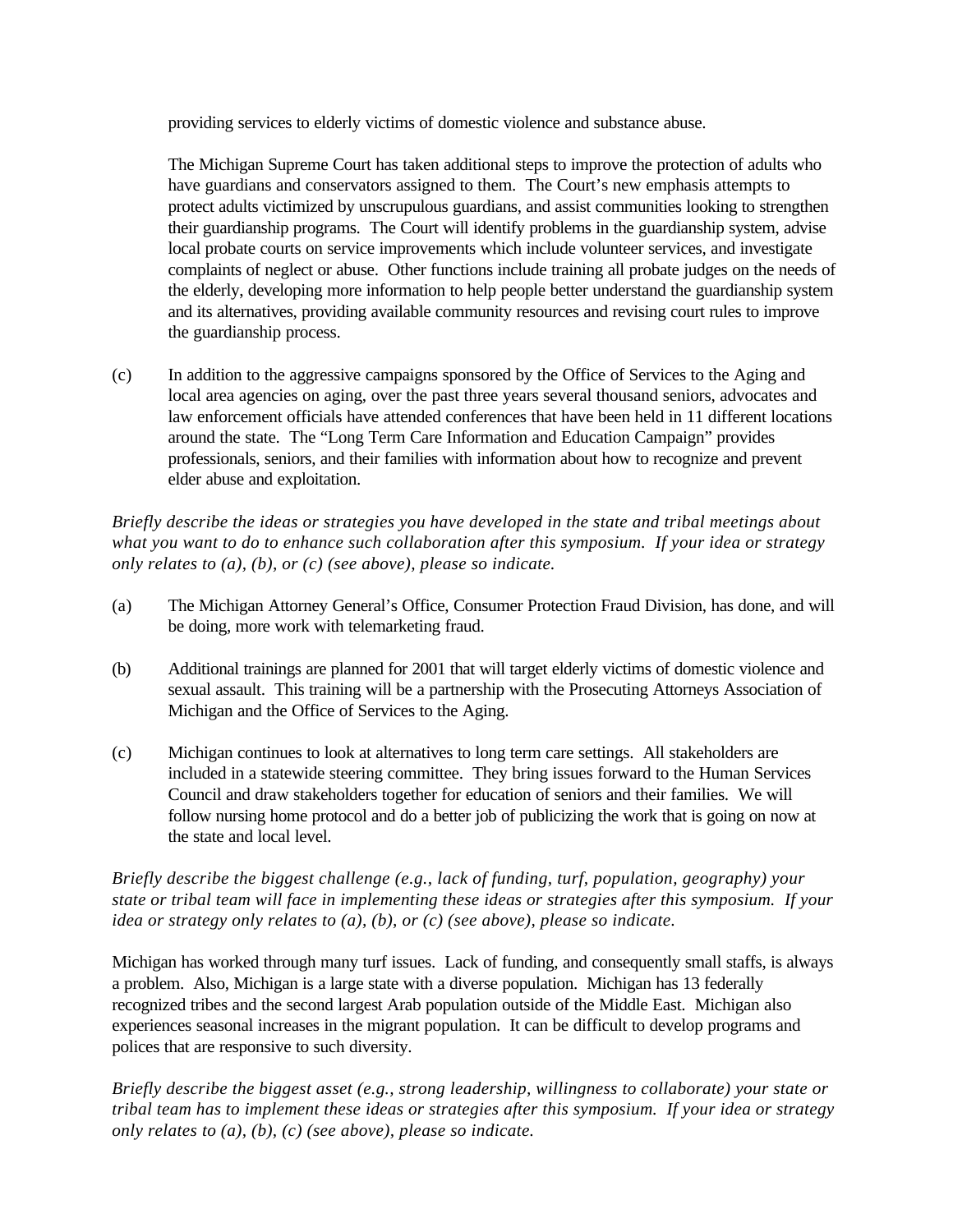There needs to be a willingness to partner, the courage to be innovative, and the wisdom to draw in stakeholders as a collaborative team effort. Dedicated professionals in the state have already established a strong history of collaboration. In the past few years the number of collaborative trainings between state and local agencies has increased dramatically, particularly in the area of financial exploitation. Also, particular attention is now being given to direct client services, and training is available for professionals responding to domestic violence or sexual assault. We know that physical violence to the elderly happens most frequently in the home. Because of this emphasis on training, more prosecutors and law enforcement are dedicating staff to these issues.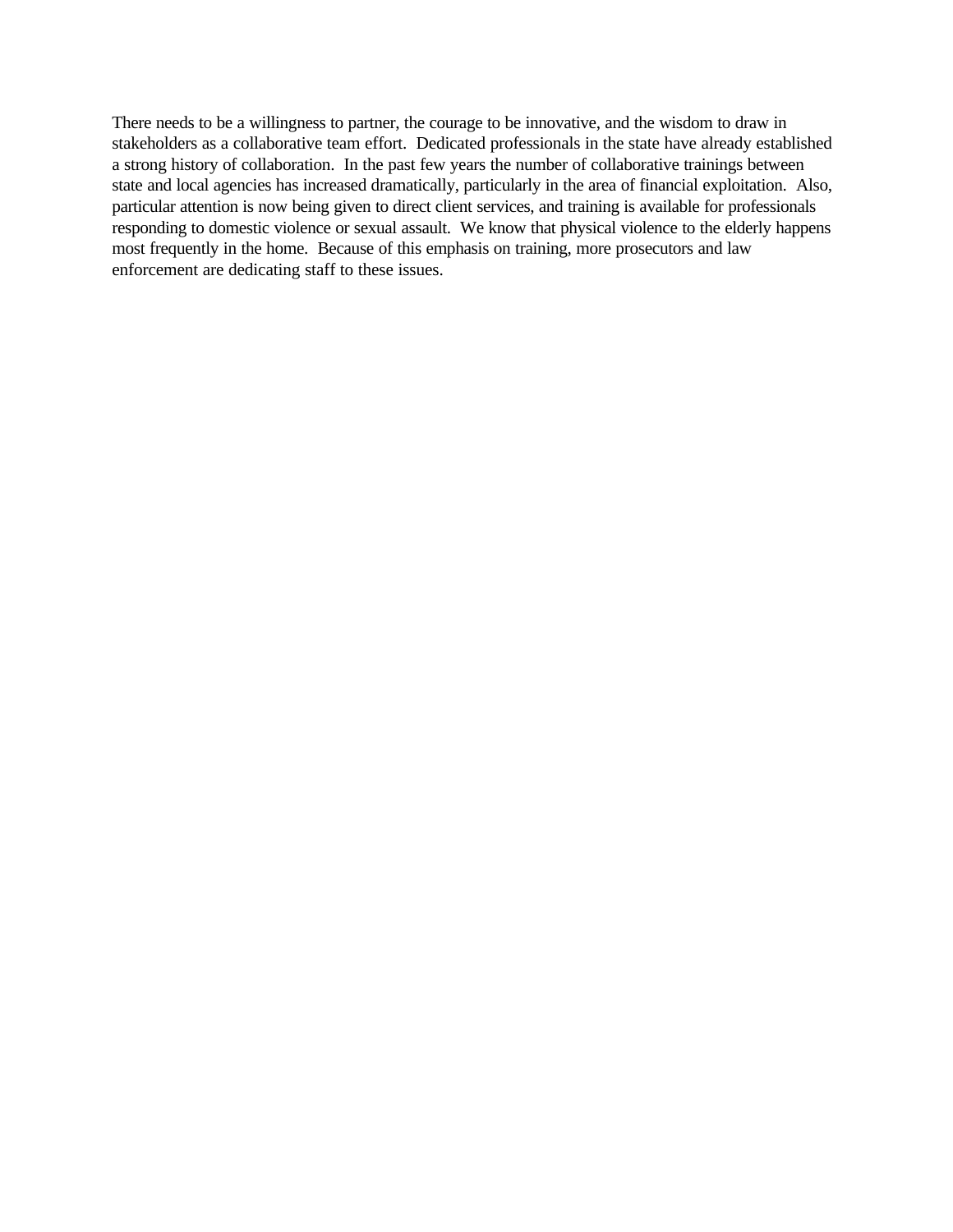## **Minnesota**

Point of Contact: Barbara Doherty

*Briefly describe any ongoing collaborative efforts in your state or tribe between public safety and social services professionals related to: (a) financial exploitation and consumer fraud, (b) abuse and neglect at home, and (c) institutional abuse and neglect.*

- (1) Nursing Home Working Group (Department of Human Services (DHS), Department of Health, law enforcement, Ombudsman, County Adult Protection, U.S. Attorney): Group meets every 2 months to promote legislative and collaborative focus regarding (a) assisted living and (b) training and education
- (2) Adult Protection Teams: local (at the county level) law enforcement and APS services
- (3) Law Enforcement training team AG, Department of Public Safety, County Attorney staff, state and county APS
- (4) Pilot project for risk assessment tool
- (5) Annual training for lead investigative services Department of Health, DHS licensing investigators, county APS, law enforcement, state and local attorneys

*Briefly describe the ideas or strategies you have developed in the state and tribal team meetings about what you want to do to enhance such collaboration after this symposium. If your idea or strategy only relates to (a), (b), or (c) (see above), please so indicate.*

For  $(a)$ ,  $(b)$ , and  $(c)$ :

- (1) Training the judiciary their convention
- (2) Training the DHS appeals referees

*Briefly describe the biggest challenge (e.g., lack of funding, turf, population, geography) your state or tribal team will face in implementing these ideas or strategies after this symposium. If your idea or strategy only relates to (a), (b), or (c) (see above), please so indicate.*

- (1) Turf biggest obstacle in getting prosecutions
- (2) Lack of knowledge: how to do training for judiciary or referees who don't typically accept training outside of their own profession

community understanding – jury won't have background in adult protection as either civil or criminal

(3) Lack of media messages: not consistent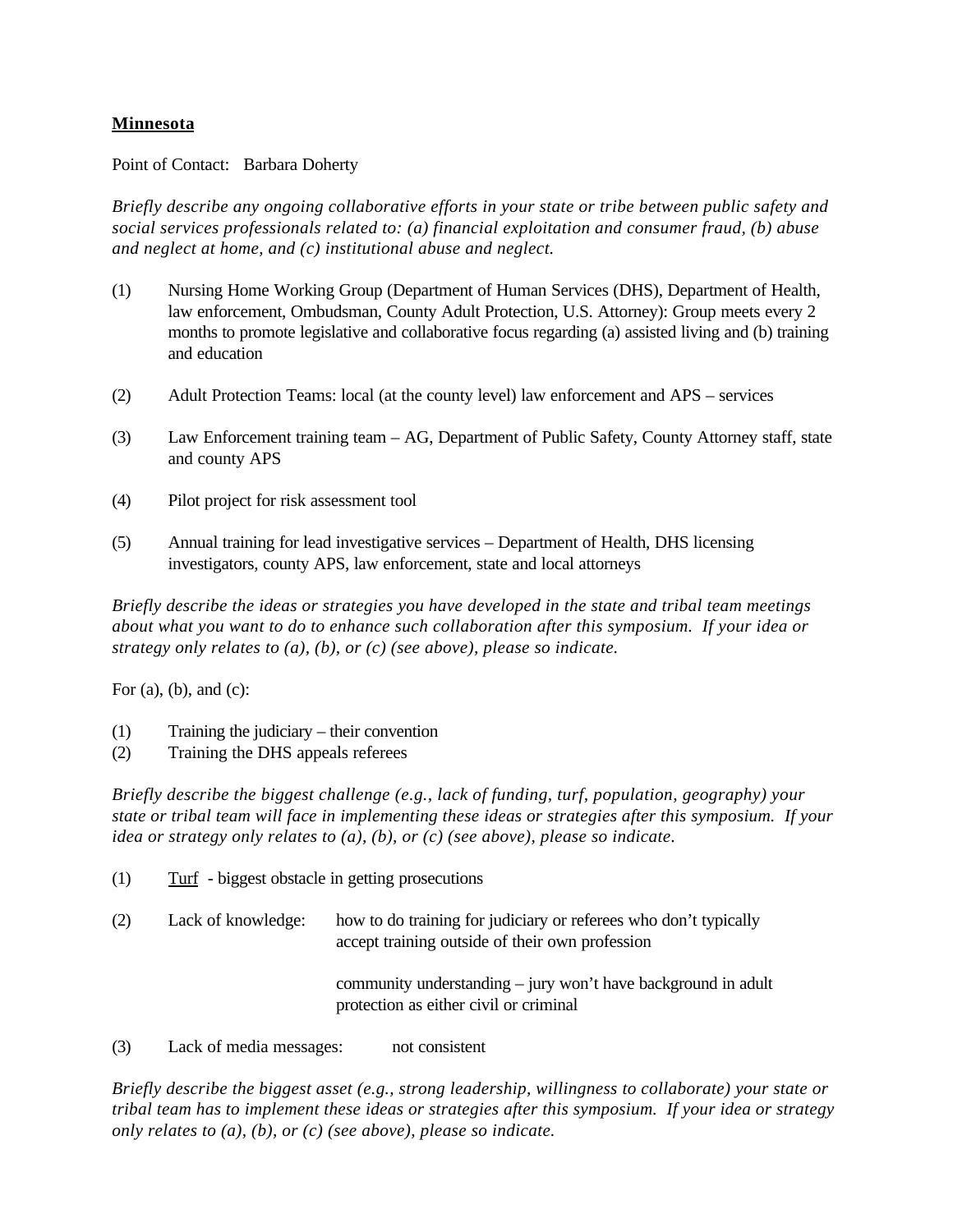Collaboration  $-3$  groups already exist in state so build on this base  $-$  bring in more county staff  $$ especially county attorneys and city attorneys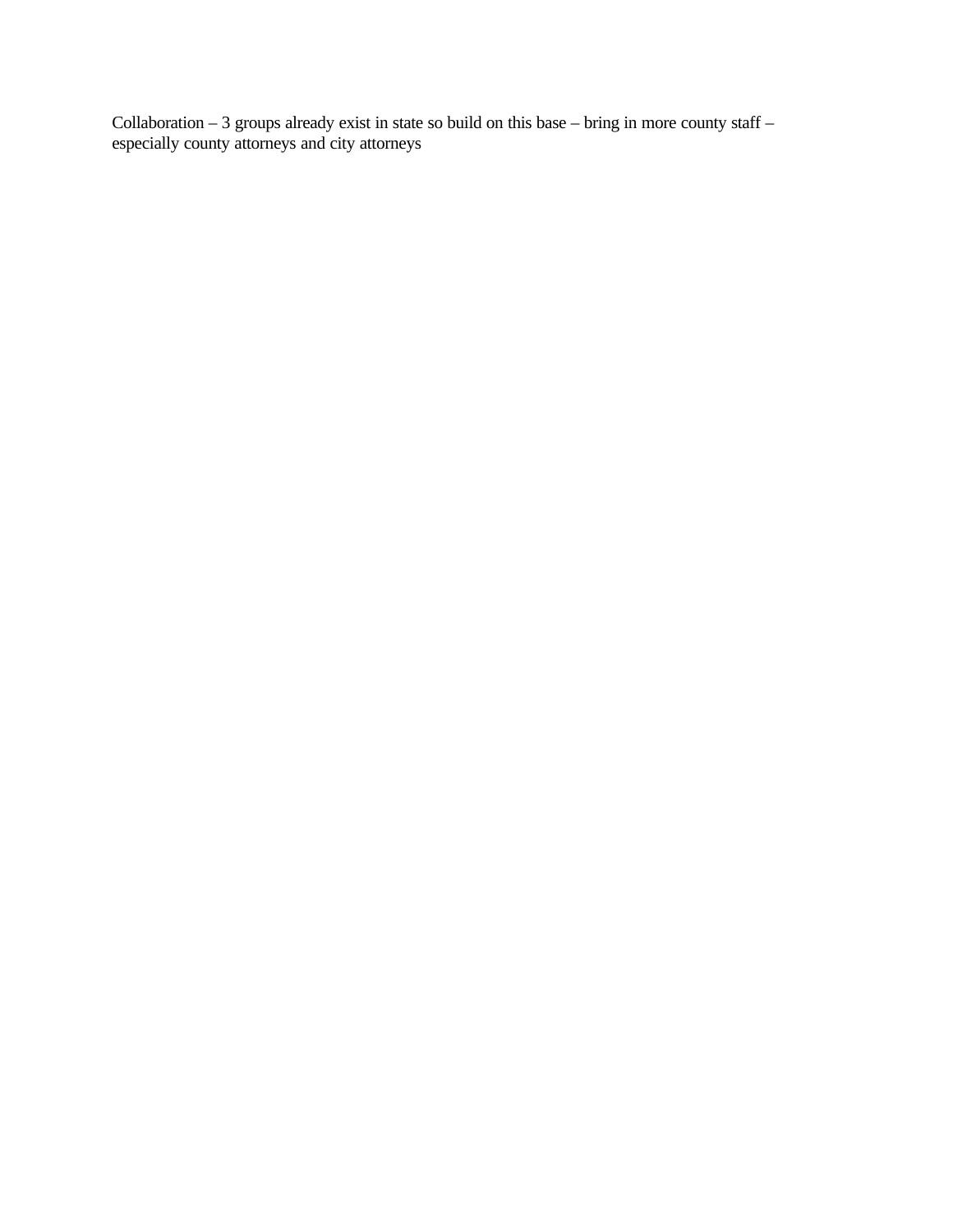### **Mississippi**

Point of Contact: Donna Hodges

*Briefly describe any ongoing collaborative efforts in your state or tribe between public safety and social services professionals related to: (a) financial exploitation and consumer fraud, (b) abuse and neglect at home, and (c) institutional abuse and neglect.*

There has been a very loose collaborative effort, developed primarily through training programs financed through the Mississippi Leadership Council on Aging. The Mississippi Law Enforcement Officers Training Academy develops and presents the training, with assistance from the Attorney General's Office, Department of Human Services, Victims Rights Coordinators, Domestic Violence Unit Representatives, AARP. Attendance is by local Triad members, local law enforcement officers, ombudsman, and some social workers. All three topics are covered in the training.

*Briefly describe the ideas or strategies you have developed in the state and tribal team meetings about what you want to do to enhance such collaboration after this symposium. If your idea or strategy only relates to (a), (b), or (c) (see above), please so indicate.*

Team members suggest developing a resource manual, describing services available from different agencies. In addition, members suggest developing a task force to meet periodically and identify problems and possible solutions, as well as locating and using funds available.

*Briefly describe the biggest challenge (e.g., lack of funding, turf, population, geography) your state or tribal team will face in implementing these ideas or strategies after this symposium. If your idea or strategy only relates to (a), (b), or (c) (see above), please so indicate.*

The biggest challenge is lack of funding to address abuse and neglect at home. The Attorney General's office is very active and proactive in dealing with consumers issues and institutional issues; however, lack of funding specifically designated for elder issues in the home results in the inability to address those problems.

*Briefly describe the biggest asset (e.g., strong leadership, willingness to collaborate) your state tribal team has to implement these ideas or strategies after this symposium. If your idea or strategy only relates to (a), (b), or (c) (see above), please so indicate.*

The biggest asset is the willingness to collaborate. Participants at this conference have demonstrated their willingness to learn and share information, and expressed their desire to work more closely and to focus on these issues. In addition, leadership is strong in Mississippi on the part of state agency heads and in the local communities, many of whom are dedicated to individual interests.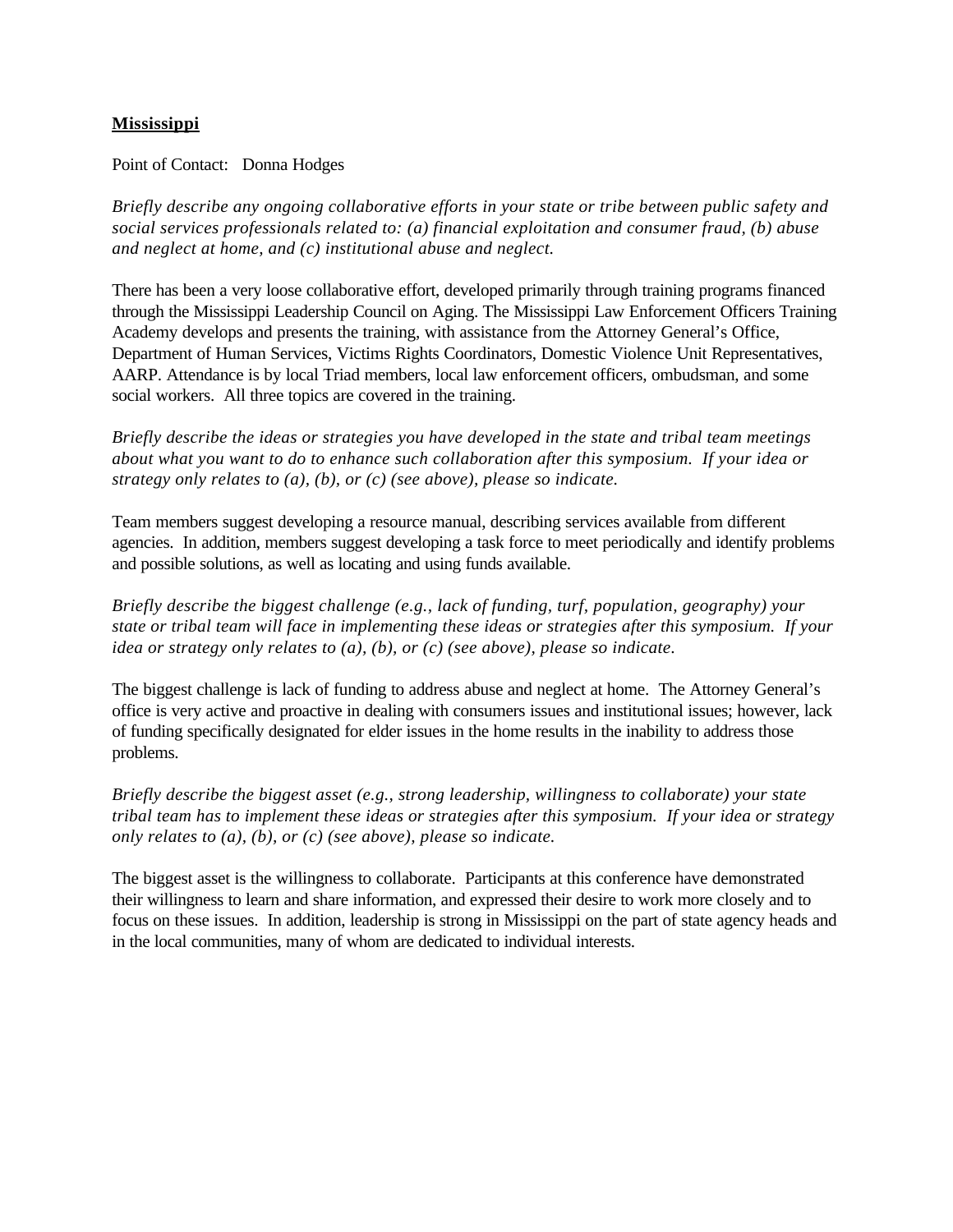## **Missouri**

Point of Contact: Mary Schaeffer/Brenda Campbell

*Briefly describe any ongoing collaborative efforts in your state or tribe between public safety and social services professionals related to: (a) financial exploitation and consumer fraud, (b) abuse and neglect at home, and (c) institutional abuse and neglect.*

### Collaborative Efforts

- State-sponsored annual APS Conference includes invitation to law enforcement (with POST/CLE Credit), Area Agencies, Department of Mental Health (DMH)Attorneys, etc. (No conference fee)
- New financial exploitation passed last session; working with Missouri Bar Association to develop training for banking professionals and APS workers together and community advocates and elder law symposium of St. Louis
- Annual APS conference has a "thread" of local supports interstate, interdisciplinary team panel presentation about what's available in Missouri – prosecutors, law enforcement, Missouri Highway Patrol, etc., DMH
- Present at police departments, annual conferences for public administrators (Missouri Guardians), prosecutors, hospital association, etc., when invited/aware
- Missouri AG's office very active in telemarketing/consumer fraud and sponsors annual investigator's training for non-law enforcement investigators
- State Long Term Care Ombudsman Office in St. Louis has VOCA grant also doing some advocacy work in hotline calls
- Women Elderly and Battered (domestic violence association) collaboration regarding elderly victims – some funding for a study on seniors accessing domestic violence shelters/facilities
- NOTE: In Missouri APS workers are state-employed social service workers who investigate, do pre-long term care screening, and case management of home- and community-based services

*Briefly describe the ideas or strategies you have developed in the state and tribal team meetings about what you want to do to enhance such collaboration after this symposium. If your idea or strategy only relates to (a), (b), or (c) (see above), please so indicate.*

- (a) Deal with financial exploitation (new legislation) through public education and training. Establish relationship with banker's industry and train banking professionals and AG's Office.
- (b) Review the report from legislative public hearings on elder abuse (conducted last session) and establish a state level focus group to develop strategies/action plans for Missouri.
- (c) Explore the feasibility of a statewide workshop to educate/deal with new law focus: prosecutors, police, sheriff, highway patrol, APS, AG, AAA, nursing facilities, home care services providers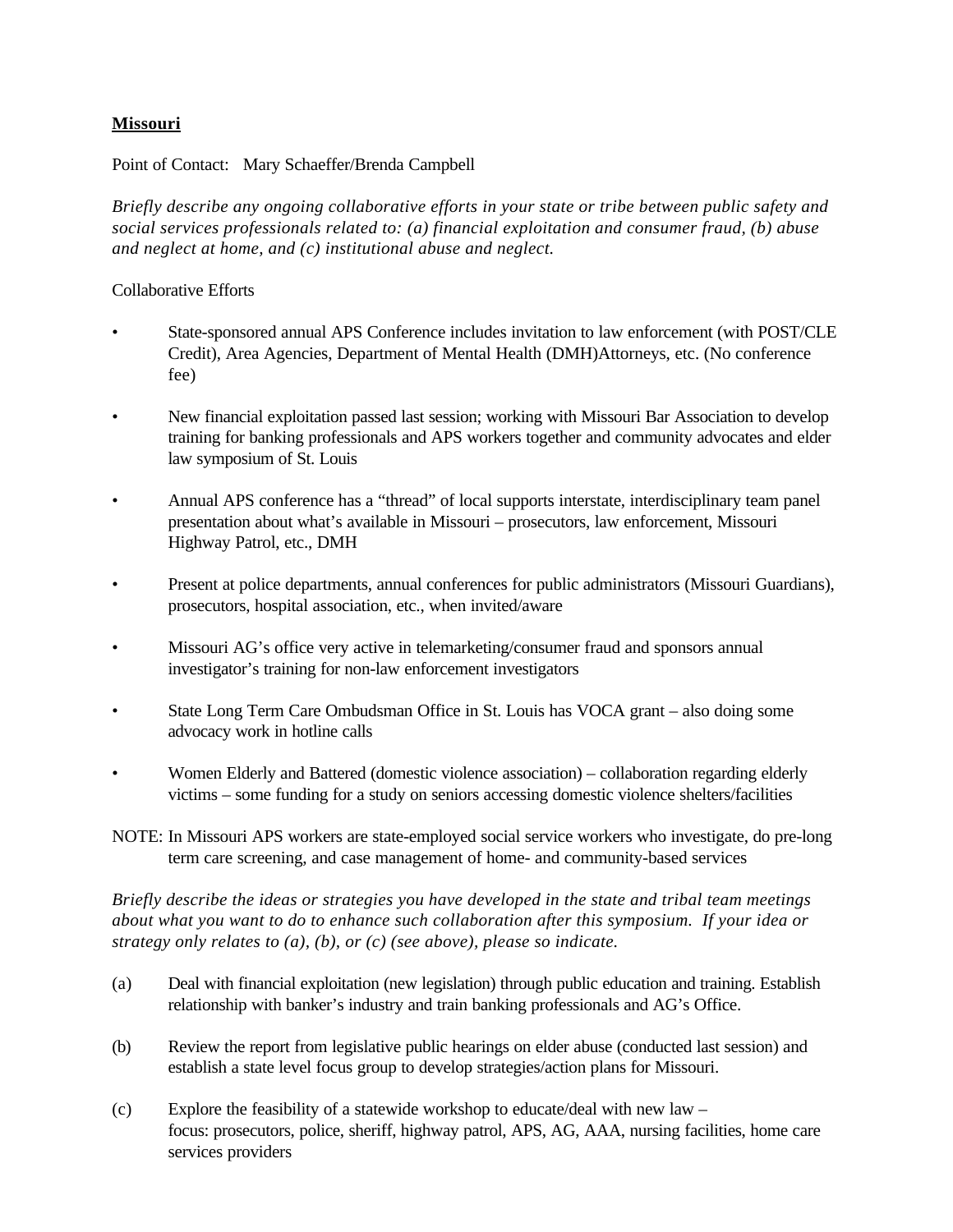*Briefly describe the biggest challenge (e.g., lack of funding, turf, population, geography) your state or tribal team will face in implementing these ideas or strategies after this symposium. If your idea or strategy only relates to (a), (b), or (c) (see above), please so indicate.*

Resources – staff and money –

- Labor shortage
- Low pay scales
- Legislation that caps state budget/spending
- Growing Medicaid budget (and other entitlements) has funding priority

*Briefly describe the biggest asset (e.g., strong leadership, willingness to collaborate) your state tribal team has to implement these ideas or strategies after this symposium. If your idea or strategy only relates to (a), (b), or (c) (see above), please so indicate.*

- New legislation
- Legislative attention
- Large population of older adults
- Strong leadership in Governor's Advisory Council, Silver Hair Legislature, Minority Commission, and (Olmstead) Advocacy Commission and Task Force on Disabled Adults

(NOTE: No AG [or other public safety] representation; Area Agency on Aging and Division of Aging only.)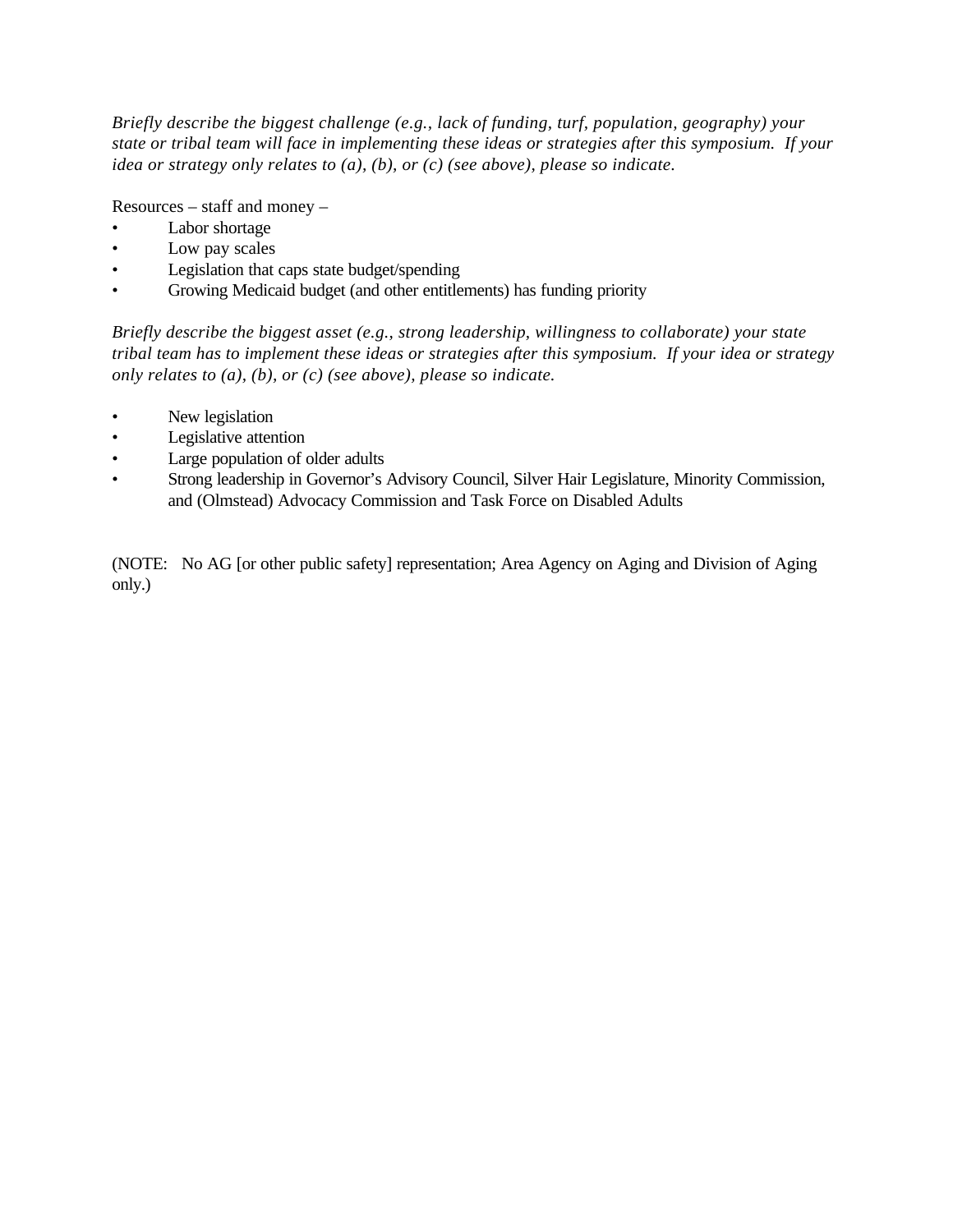## **Montana**

#### Point of Contact: Rick Bartos

*Briefly describe any ongoing collaborative efforts in your state or tribe between public safety and social services professionals related to: (a) financial exploitation and consumer fraud, (b) abuse and neglect at home, and (c) institutional abuse and neglect.*

Montana has 7 Indian reservations. Each reservation is governed by a tribal government. Each tribe views sovereignty as an important component for their existence. There is no statewide collaborative team because of the difficulty in seeking consensus. Collaboration typically occurs on a case-by-case basis and with local APS, state personnel and interested tribal officials.

*Briefly describe the ideas or strategies you have developed in the state and tribal team meetings about what you want to do to enhance such collaboration after this symposium. If your idea or strategy only relates to (a), (b), or (c) (see above), please so indicate.*

- (1) Invite tribal APS and social service personnel to state training.
- (2) Request assistance of state Indian coordinator to assist.
- (3) Continue to serve all persons in Indian reservations if a referral is made to the state APS or other entity.
- (4) Approach Montana/Wyoming Tribal Chief Council requesting consensus on basic abuse/neglect/exploitation issues.

*Briefly describe the biggest challenge (e.g., lack of funding, turf, population, geography) your state or tribal team will face in implementing these ideas or strategies after this symposium. If your idea or strategy only relates to (a), (b), or (c) (see above), please so indicate.*

- (1) Montana is the fourth largest geographic state population +900,000 people with 30 APS workers. 2.5 FTE cover 17 counties, a geographic size equal to the size of Delaware and Rhode Island. On average one APS worker travels 15,000 miles per year.
- (2) Tribal sovereignty and state jurisdiction on criminal matters, including prosecution and investigation.
- (3) Fear on part of certain tribes to protect enrolled members.

- (1) Willingness of State, AG, Auditor, US Attorney's Office and APS to collaborate
- (2) Opportunities to invite personnel from tribes to attend state/federal training meetings.
- (3) Cooperation is best among people directly involved (APS, Indian Health Service, local sheriff, etc.) than it is on a state level.
- (4) All people on a reservation are also residents of the state of Montana.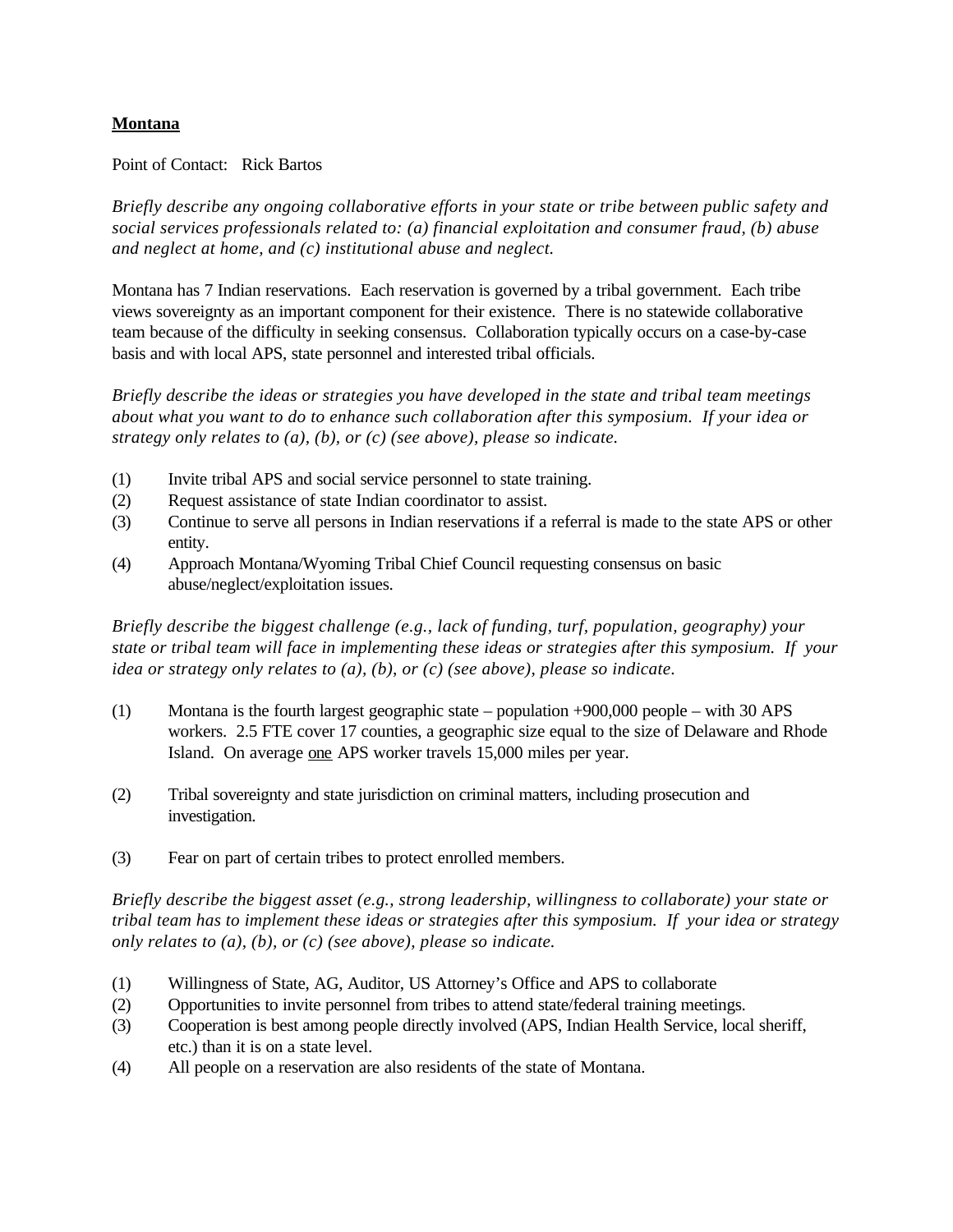## **Nevada**

Point of Contact: Bonnie Brand

*Briefly describe any ongoing collaborative efforts in your state or tribe between public safety and social services professionals related to: (a) financial exploitation and consumer fraud, (b) abuse and neglect at home, and (c) institutional abuse and neglect.*

- Civilian leader of Abuse/Neglect Detail of Law Enforcement Los Vegas Metro Community Emergency Response Team (CERT) (Southern Nevada) Senior Evidence Review Team (SEQRT) (Northern Nevada) Consumer fraud – not really handled on local levels – only state Bank reporting project – exploitation brochure
- (TADS Temporary Adult Displacement; SAFE Special Advocate for Elders; SALT Seniors and Law Enforcement Together
- Ongoing task force

Our state elder abuse council/action plan addresses all three issues  $-$  (a), (b), and (c)

*Briefly describe the ideas or strategies you have developed in the state and tribal team meetings about what you want to do to enhance such collaboration after this symposium. If your idea or strategy only relates to (a), (b), or (c) (see above), please so indicate.*

- As a team, approach DAs, Sheriffs and Chiefs Associations
- Sandie Durgin law enforcement metro meet with Sheriffs, Chiefs
- Apply for grant funding (VOCA)
- Work to improve law enforcement reporting locally suggest red stamp on reports contact Sheriffs and Chiefs Associations
- Present to Nevada League of Cities, Counties

*Briefly describe the biggest challenge (e.g., lack of funding, turf, population, geography) your state or tribal team will face in implementing these ideas or strategies after this symposium. If your idea or strategy only relates to (a), (b), or (c) (see above), please so indicate.*

- Lack of funding
- Prosecutor reluctance
- Rural areas especially impacted by lack of resources
- Medicaid Fraud Unit cannot work on elder issues outside Medicaid-funded facilities

- Strong leadership
- Willing to collaborate/communicate
- Small state-encourages collaboration first name basis we know the players throughout our state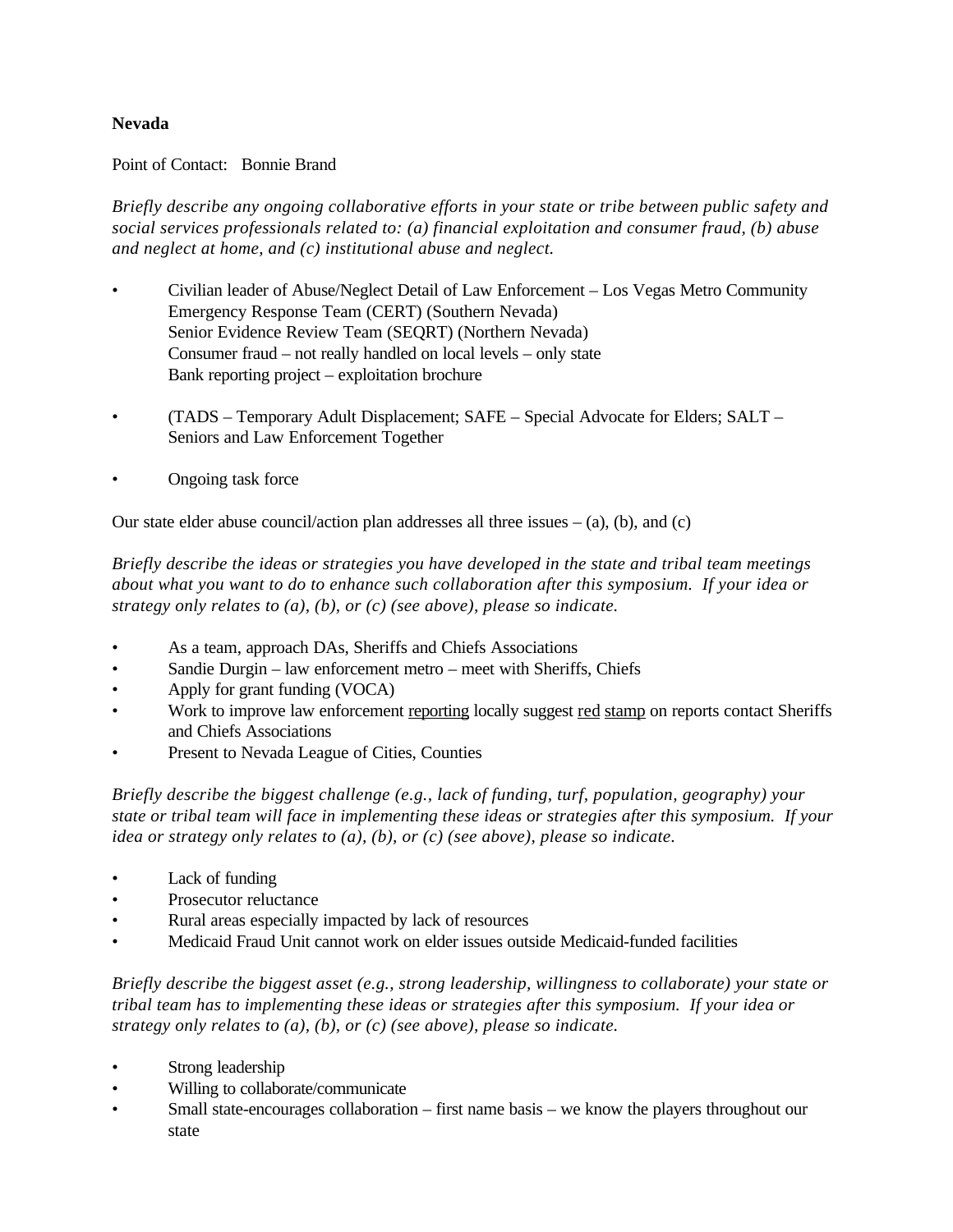### **New Hampshire**

Point of Contact: Ann Butenhof

*Briefly describe any ongoing collaborative efforts in your state or tribe between public safety and social services professionals related to: (a) financial exploitation and consumer fraud, (b) abuse and neglect at home, and (c) institutional abuse and neglect.*

We have a number of collaborative efforts:

- (1) Financial exploitation and consumer fraud
	- Reverse boiler room with AG, AARP, FBI, postal, local and Canadian law enforcement
	- Department of Health and Human Services (DHHS), private attorneys, courts re: durable power of attorney laws (strengthening)
	- Community education on consumer fraud: AG, local law enforcement and community leaders
	- Legislation re: mandatory bank reporting DHHS and banking association
- (2) Abuse and Neglect
	- AG, AARP, DHHS and postal: strengthen adult protective laws and work on protocols for professionals dealing with abused elders
	- Police, sheriff and elderly community: Triad

*Briefly describe the ideas or strategies you have developed in the state and tribal team meetings about what you want to do to enhance such collaboration after this symposium. If your idea or strategy only relates to (a), (b), or (c) (see above), please so indicate.*

We recognize the need for leadership from the top, and plan to convince the Governor to get involved (currently, the state does not have an elder commission). We plan to have an Elder Abuse Symposium, modeled somewhat after this symposium, with the goal of bringing all key players to the table. This is necessary because although we have many collaborative efforts, we are approaching these issues in a fragmented way. For planning the symposium, we plan to involve elder consumers and aging organizations – cosponsors could include: DHHS, AG, Governor, AARP, and Senior Citizens Law Project. Goals of symposium are to create a statewide consortium relating to all elder abuse issues, with sub-task forces, and to create a coordinated education plan.

*Briefly describe the biggest challenge (e.g., lack of funding, turf, population, geography) your state or tribal team will face in implementing these ideas or strategies after this symposium. If your idea or strategy only relates to (a), (b), or (c) (see above), please so indicate.*

Our elder advocate network is fragmented and funding for elder abuse is limited. There is currently no funding for new initiatives in our state. Also, New Hampshire has some very rural sections of the state, so any statewide initiative can be a challenge.

*Briefly describe the biggest asset (e.g., strong leadership, willingness to collaborate) your state or tribal team has to implement these ideas or strategies after this symposium. If your idea or strategy only relates to (a), (b), or (c) (see above), please so indicate.*

We are a small state, with many committed people. We have strong volunteer organizations.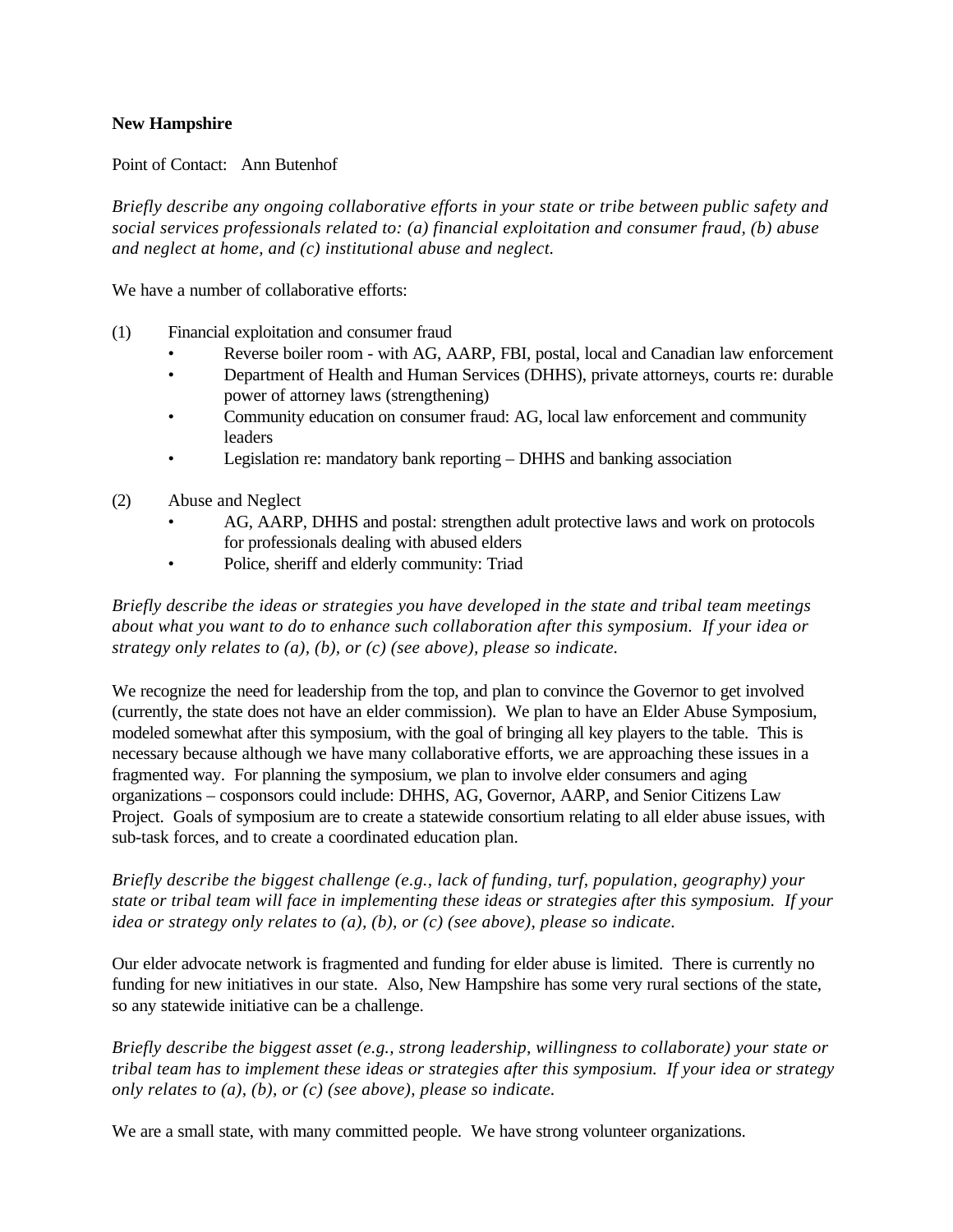# **New Jersey**

Point of Contact: Dorothy Bargholz

*Briefly describe any ongoing collaborative efforts in your state or tribe between public safety and social services professionals related to: (a) financial exploitation and consumer fraud, (b) abuse and neglect at home, and (c) institutional abuse and neglect.*

- Attorney General's Office working with state/county Divisions on Aging. (a)
- Attorney General's Office working cooperatively with the NJ Department of Health and Senior Services on its Medicaid fraud and abuse efforts. (c)

*Briefly describe the ideas or strategies you have developed in the state and tribal team meetings about what you want to do to enhance such collaboration after this symposium. If your idea or strategy only relates to (a), (b), or (c) (see above), please so indicate.*

We propose to develop and sponsor a conference of interested parties state-wide to develop working teams as the county level – formatted after this conference. Sponsors would be: Attorney General, Department of Health and Senior Services, AARP. Invitees would include: County Prosecutors, County New Jersey EASE (Division on Aging) representative, State Police, emergency response, Red Cross, banking community, and professional health care associations.

*Briefly describe the biggest challenge (e.g., lack of funding, turf, population, geography) your state or tribal team will face in implementing these ideas or strategies after this symposium. If your idea or strategy only relates to (a), (b), or (c) (see above), please so indicate.*

Assembly of a team of key decision-makers from the above cooperating organizations to develop the foundation for county-level working teams.

- Leadership of the Administration, Attorney General, and Commissioner of Health and Senior Services and the already established cooperative efforts.
- Establishment of the first county-level response/enforcement teams.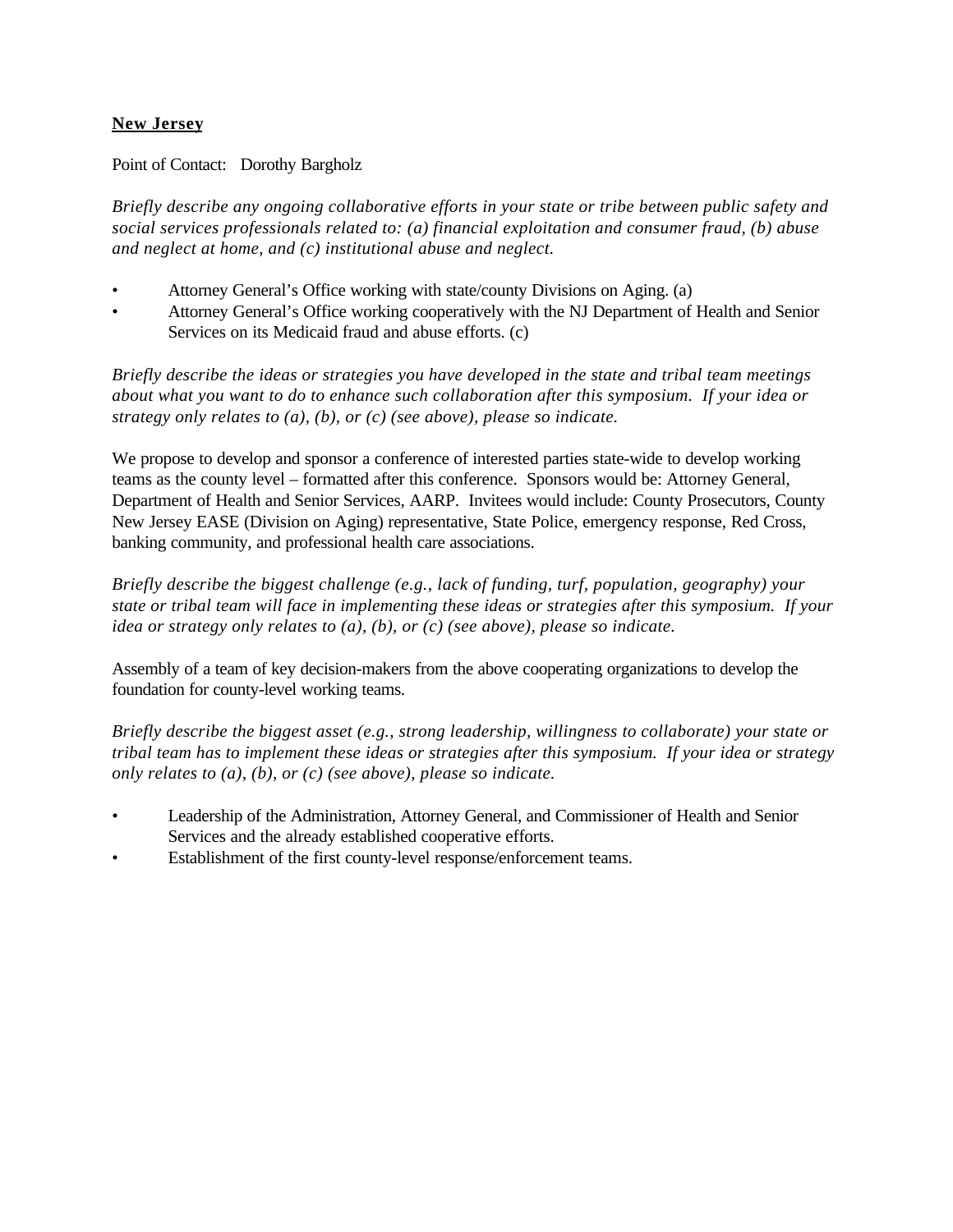## **New Mexico and Pueblo of Zuni**

Point of Contact: Ellen Lietzer/Michelle Lujan-Grisham/Margaret Dosedo

*Briefly describe any ongoing collaborative efforts in your state or tribe between safety and social services professionals related to: (a) financial exploitation and consumer fraud, (b) abuse and neglect at home, and (c) institutional abuse and neglect.*

- (1) Joint protocol among investigative agencies such as Licensing and Certification, Ombudsman and Medicaid Fraud to share case information, collaborate on investigations and strengthen substantiation to prevent one agency from not substantiating when another does, leading to weak evidentiary components hurting overall prosecution efforts. This is a state-level and statewide effort.
- (2) Legislation authorizing "undercover" care evaluations by New Mexico State Agency on Aging. We believe this is only such statute in the country.

*Briefly describe the ideas or strategies you have developed in the state and tribal team meetings about what you want to do to enhance such collaboration after this symposium. If your idea or strategy only relates to (a), (b), or (c) (see above), please so indicate.*

- (1) Duplicate the state-level protocol at the local level.
- (2) Host and participate in Judiciary Conference to enhance awareness and involvement in elder abuse cases, including financial exploitation.
- (3) Identify funding sources to implement (1) and (2) through fines, penalties and victim restitution.
- (4) To enforce adult abuse codes (including tribal codes); funding required to properly staff programs with investigators, case managers and prosecutors. Will organize cohesive group to collectively advocate for state legislative funds.

*Briefly describe the biggest challenge (e.g., lack of funding, turf, population, geography) your state or tribal team will face in implementing these ideas or strategies after this symposium. If your idea or strategy only relates to (a), (b), or (c) (see above), please so indicate.*

- (1) Stigma related to difficult case development and legal arena as well as general fear of industry perpetrators
- (2) Inequity between child abuse and elder abuse funding and policies.
- (3) Funding
- (4) Knowledge of elder abuse cases
- $(5)$  Turf
- (6) Statutory limitations
- (7) Lack of training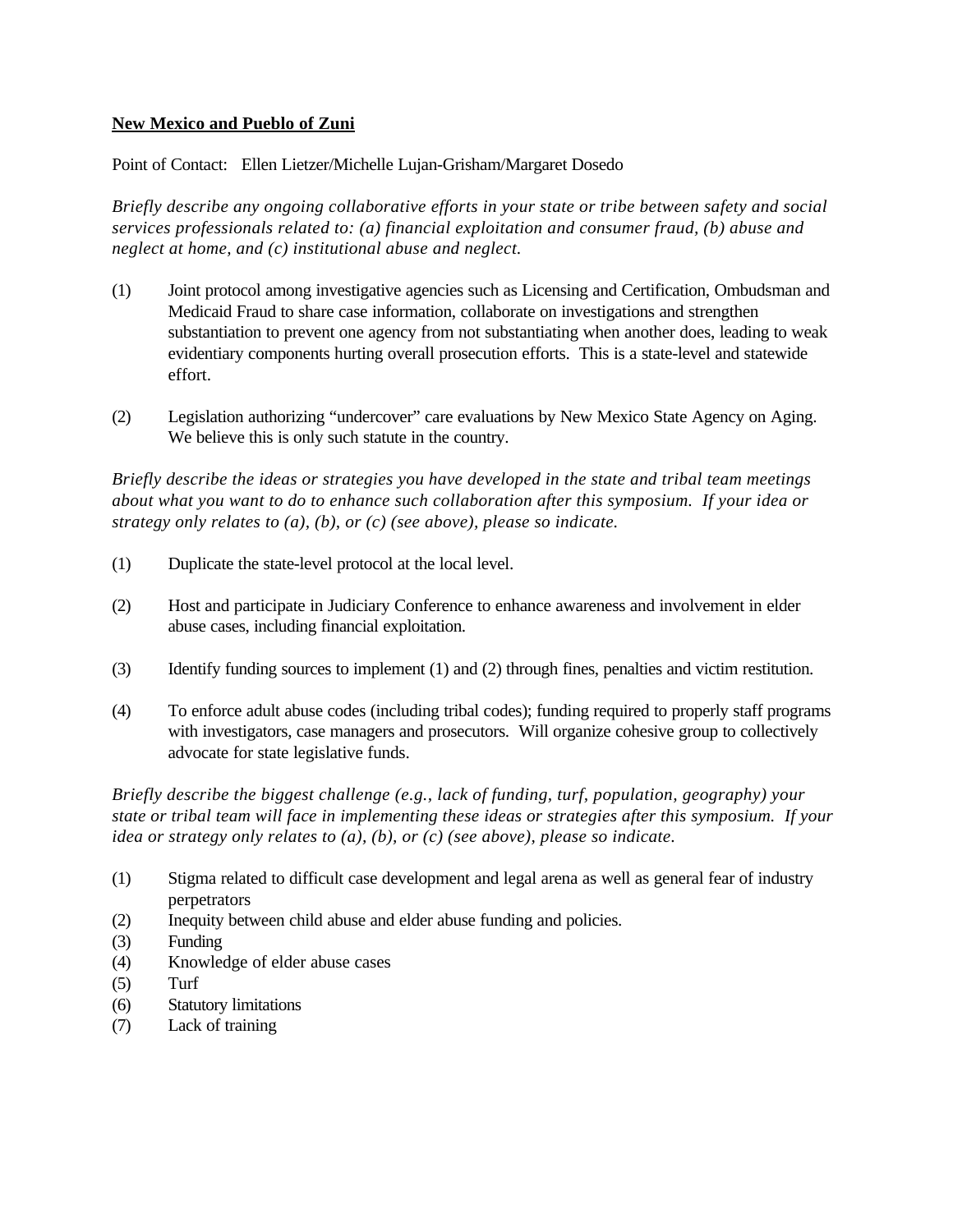- (1) Enthusiastic leadership
- (2) Ability to implement "Zero Tolerance" policy
- (3) Ability to collaborate with diverse public and private entities including the 22 NM Indian tribes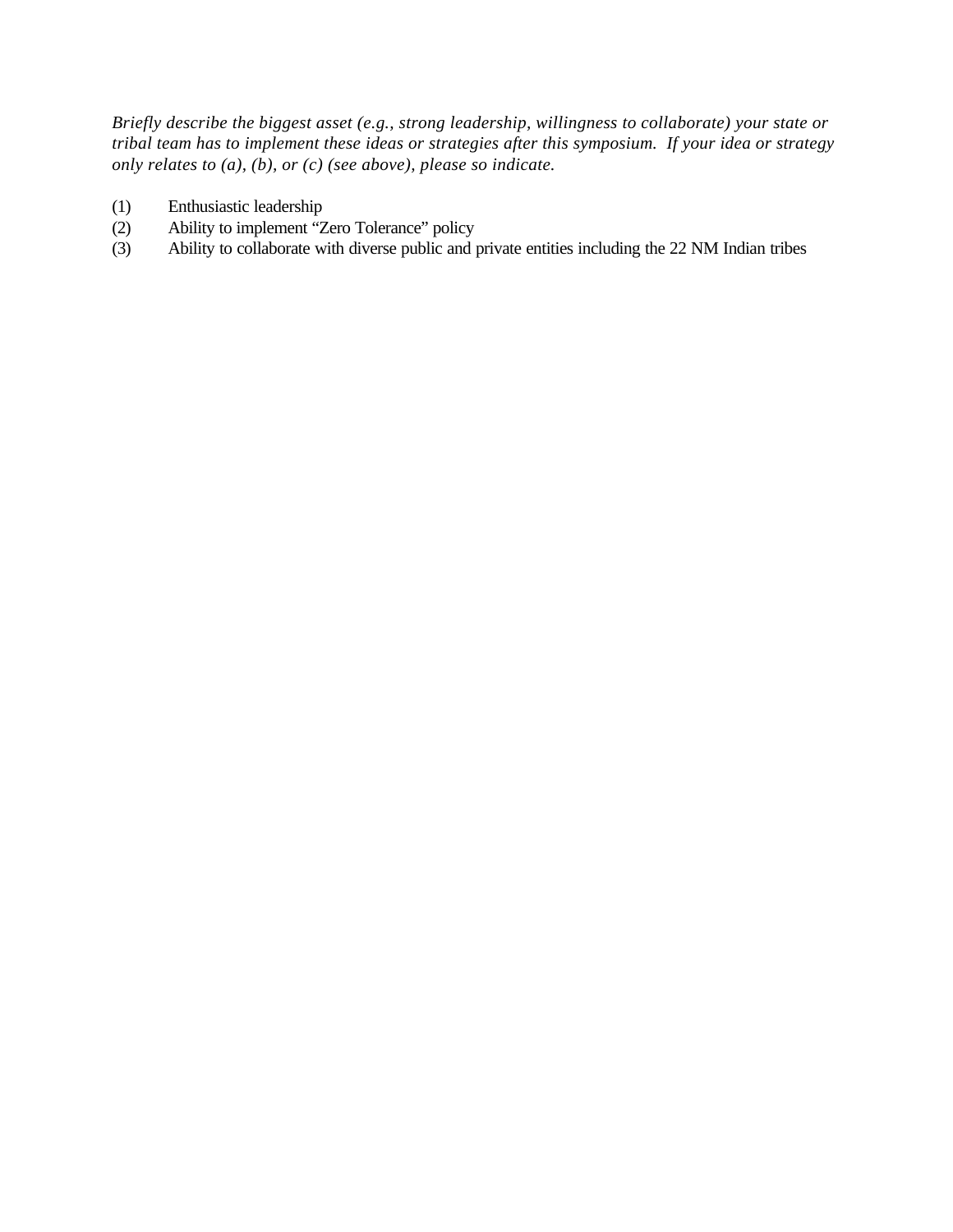## **New York**

Point of Contact: William Graham

*Briefly describe any ongoing collaborative efforts in your state or tribe between public safety and social services professionals related to: (a) financial exploitation and consumer fraud, (b) abuse and neglect at home, and (c) institutional abuse and neglect.*

- (1) Multidisciplinary Annual APS/Aging Adult Abuse Conference
- (2) Statewide Triad also Committee for Coordination of Police Services for Elderly (16 member committee by legislation)
- (3) Operation Restore Trust
- (4) MFCU outreach to nursing homes, senior groups
- (5) Statewide Telemarketing Task Force
- (6) Reverse boiler room with AARP
- (7) Onondaga County Prosecutors Initiative focusing on elder abuse
- (8) Training with banks and video
- (9) Telephone reassurance computer automated
- (10) Dementia trainings for APS, Alzheimer's Association, medical personnel and law enforcement

*Briefly describe the ideas or strategies you have developed in the state and tribe team meetings about what you want to do to enhance such collaboration after this symposium. If your idea or strategy only relates to (a), (b), or (c) (see above), please so indicate.*

- (1) Ongoing team meetings of participants at this conference
- (2) Bring together geographic-based groups with issue-based group, local law enforcement, DAs, etc.
- (3) Intergenerational programs using teenagers to work with the elderly
- (4) Material development and distribution

*Briefly describe the biggest challenge (e.g., lack of funding, turf, population, geography) your state or tribal team will face in implementing these ideas or strategies after this symposium. If your idea or strategy only relates to (a), (b), or (c) (see above), please so indicate.*

- (1) Funding
- (2) Identifying the problems across a diverse geographic, ethnic and political state
- (3) A large rural population, isolation

- (1) Wide range of academic centers
- (2) The diversity within the state
- (3) Communication and technology infrastructure
- (4) Tradition of an activist government and leadership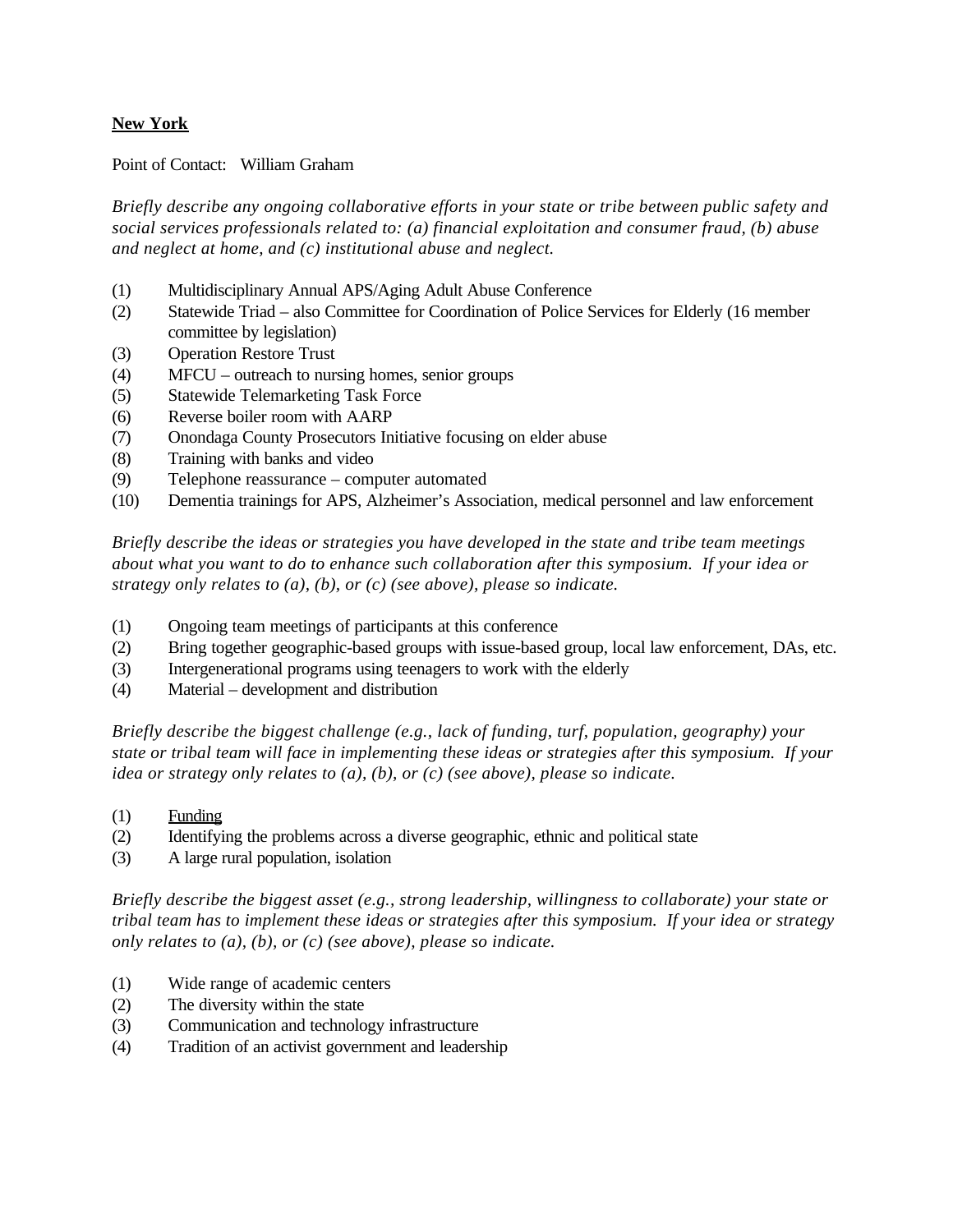### **North Carolina**

Point of Contact: Debbie Brantley

*Briefly describe any ongoing collaborative efforts in your state or tribe between public safety and social services professionals related to: (1) financial exploitation and consumer fraud, (b) abuse and neglect at home, and (c) institutional abuse and neglect.*

- (a) David Kirkman, Co-Chair of Senior Consumer Fraud Task Force, distributes "fraud alerts" to members of Task Force regularly which provide information on emerging scams, etc., targeting seniors. Members further distribute the alert to their counterparts. Information is posted in senior centers and other local agencies/organizations where seniors frequent.
- (b), (c) The Division of Aging (state unit on aging) houses the Long Term Care Ombudsman Program. In North Carolina, the Ombudsman Program includes 25 Regional Ombudsman Programs located in area agencies on aging. These ombudsmen have utilized the elder abuse funding provided under the OAA to initiate First Responder Program which is a collaborative effort between social services, law enforcement, EMS and other medical professionals. The program educates these individuals on how to identify elder abuse as well as how to report it for further investigation.

Also, workshops held locally to educate general public, seniors and human service professionals on elder abuse; materials distributed at health fairs, doctors offices, etc. on elder abuse.

*Briefly describe the ideas or strategies you have developed in the state and tribal team meetings about what you want to do to enhance such collaboration after this symposium. If your idea or strategy only relates to (a), (b), or (c) (see above), please so indicate.*

- (1) An area, that we plan to strengthen this year is to work more closely with the North Carolina Bankers Association to enhance efforts of bankers to identify and report possible financial exploitation of seniors.
- (2) Another area we will be working on includes utilizing the elder abuse funding states (SUAs) receive to conduct more public awareness efforts which will focus on educating seniors about types of scams and other deceptive practices are in existence in an effect to reduce the number who became victims.

*Briefly describe the biggest challenge (e.g., lack of funding, turf, population, geography) your state or tribal will face in implementing these ideas or strategies after this symposium. If your idea or strategy only relates to (a), (b), or (c) (see above), please so indicate.*

- (1) The biggest challenges include lack of funding; many agencies on aging have small staffs and don't have sufficient time to focus on consumer fraud – although some are doing a lot to combat consumer fraud and are very effective.
- (2) The biggest challenge in regard to consumer fraud continues to be how to help seniors avoid becoming targets of scams and further deceptive practices.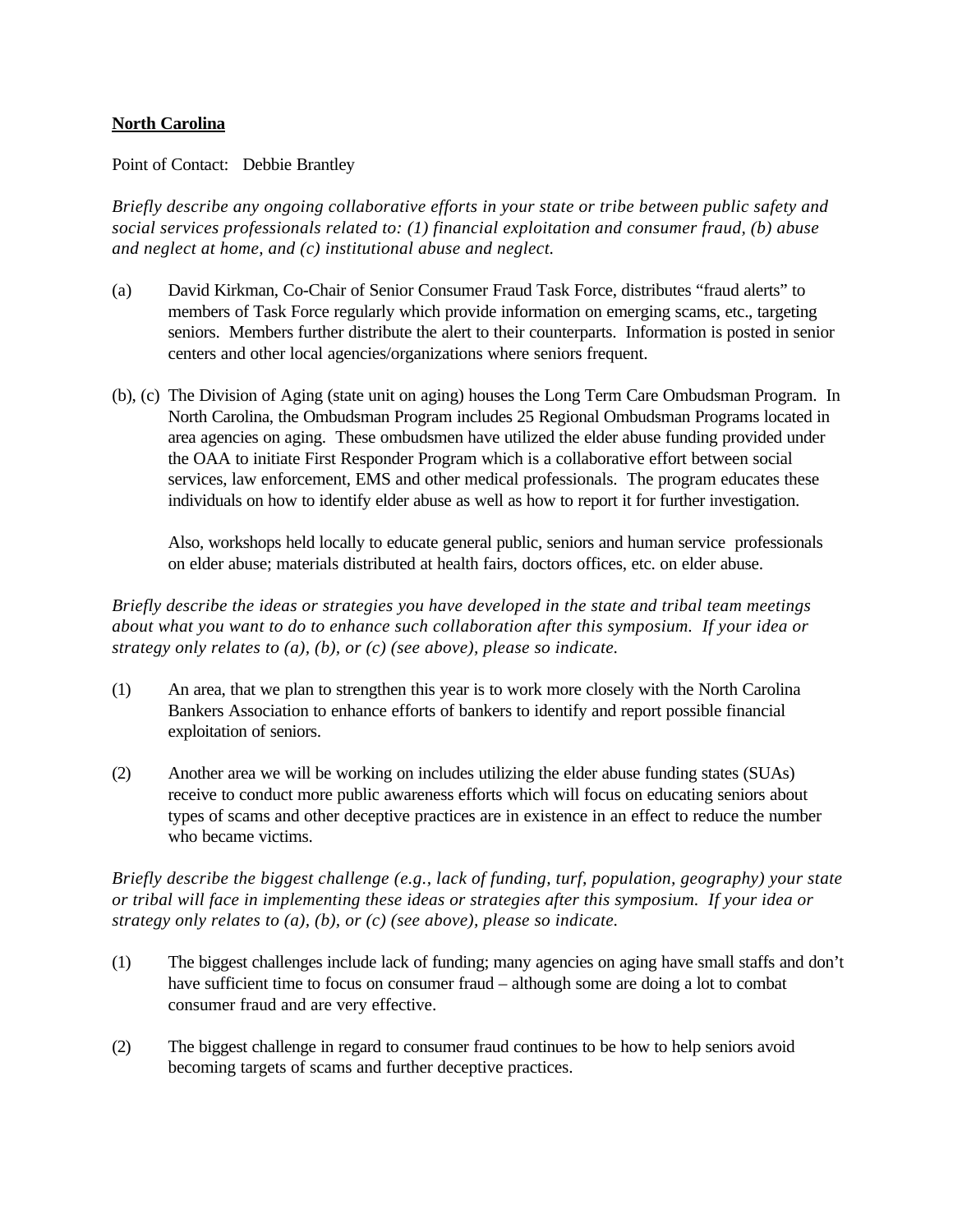*Briefly describe the biggest asset (e.g., strong leadership, willingness to collaborate) your state or tribal team to implement these ideas or strategies after this symposium. If your idea or strategy only relates to (a), (b), or (c) (see above), please so indicate.*

The biggest asset at this time includes Senior Consumer Fraud Task Force which was established in 1998. This task force includes many of the agencies and organization that interact with seniors who may be victims of scams and deceptive practices – State Bureau of Investigation, law enforcement, aging advocates/agencies, AARP, Attorney General's Office, Postal Service, Secretary of State's Office which deals with fraud involving securities, promissory notes and investments, Better Business Bureau.

NOTE: We have focused most of our efforts on elder abuse prevention in North Carolina since 1992. As a result, we are expanding our focus to include financial exploitation.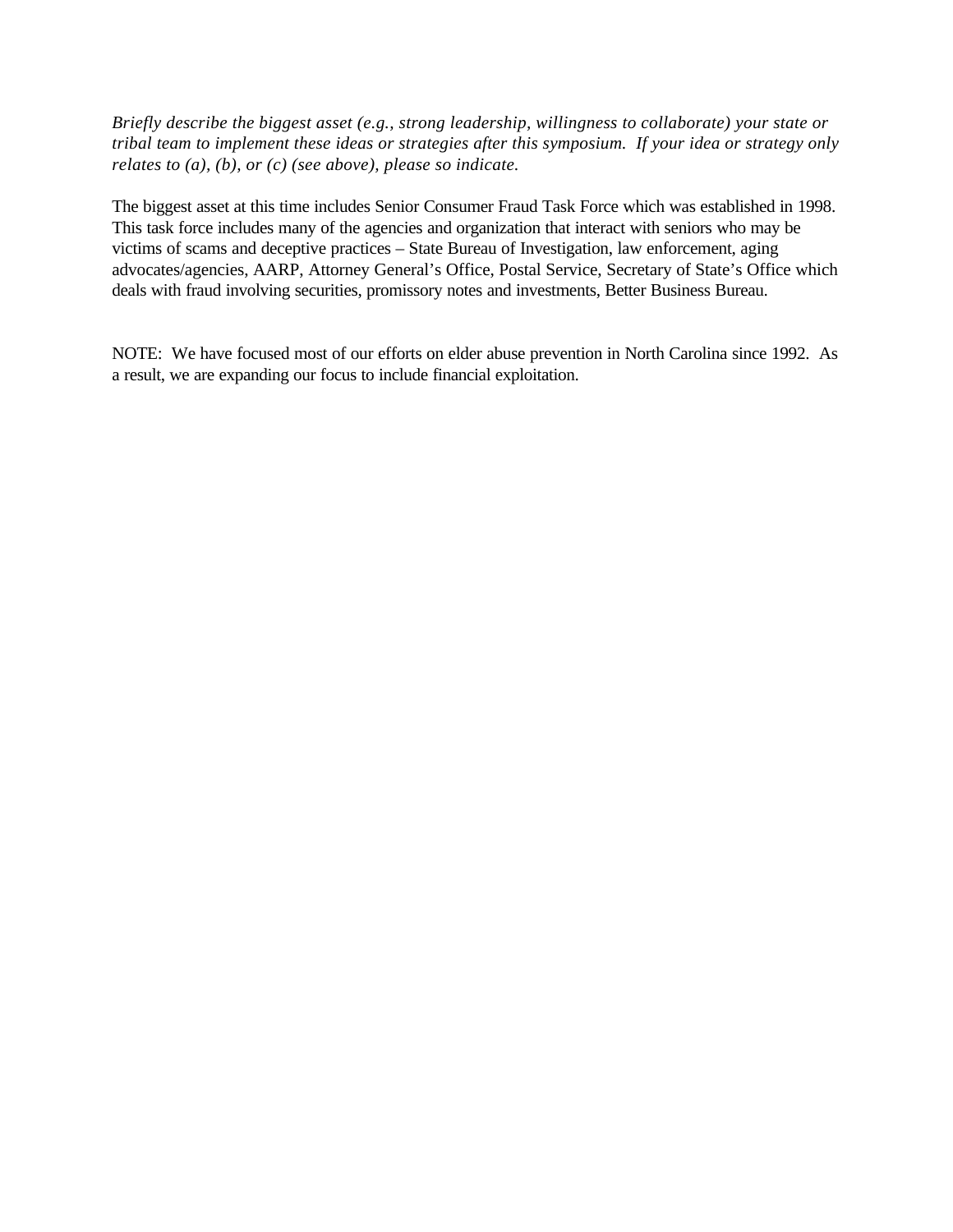## **North Dakota**

Point of Contact: Lynne Jacobson

*Briefly describe any ongoing collaborative efforts in your state or tribe between public safety and social services professionals related to: (a) financial exploitation and consumer fraud, (b) abuse and neglect at home, and (c) institutional abuse and neglect.*

- North Dakota is in the process of organizing vulnerable adult services at the state and regional level.
- Consumer protection currently collaborates with social workers and law enforcement.

*Briefly describe the ideas or strategies you have developed in the state and tribal team meetings about what you want to do to enhance such collaboration after this symposium. If your idea or strategy only relates to (a), (b), or (c) (see above), please so indicate.*

More coordination between consumer fraud/protection and social services/aging services

*Briefly describe the biggest challenge (e.g., lack of funding, turf, population, geography) your state or tribal team will face in implementing these ideas or strategies after this symposium. If your idea or strategy only relates to (a), (b), or (c) (see above), please so indicate.*

Funding

*Briefly describe the biggest asset (e.g., strong leadership, willingness to collaborate) your state or tribal team has to implement these ideas or strategies after this symposium. If your idea or strategy only relates to (a), (b), or (c) (see above), please so indicate.*

Willingness of local/community organizations to contribute/participate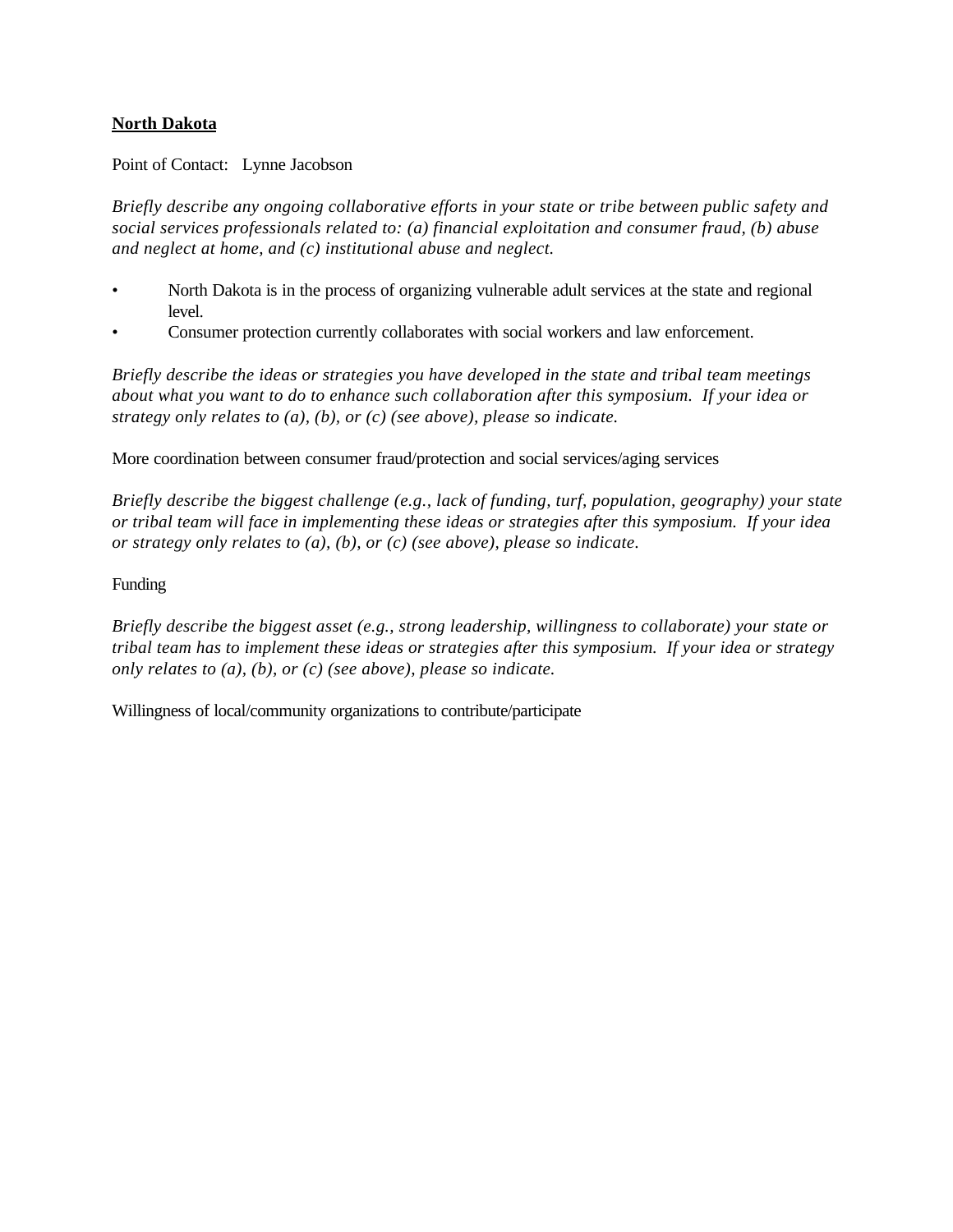## **Northern Cheyenne Tribe**

Point of Contact: Jackie Tang/Joanne Wolfblack

*Briefly describe any ongoing collaborative efforts in your state or tribe between public safety and social services professionals related to: (a) financial exploitation and consumer fraud, (b) abuse and neglect at home, (c) institutional abuse and neglect.*

- (1) The Northern Cheyenne Tribe has one ordinance in the Tribal Law and Order code which deals with elderly exploitation. This ordinance has never been enforced. There are no existing laws to protect the elderly.
- (2) Abuse and neglect at home any abuse or neglect at home is usually reported to Child Protective Services (CPS), since there is no APS. CPS sometimes reports to the Public Health Nurses (PHN). CPS and PHN sometimes conduct investigations together. Family members are referred to other agencies to assist them in their care of the elderly.
- (3) Institutional Abuse/Neglect complaints are usually referred to the supervisor of the caretaker.
- (4) Tribal Prosecution and Social Services "sometimes" handled financial exploitation. Social Services "sometimes" become the payee to monitor the elderly's (and sometimes the disabled) income. Such as social security payments, SSI, Lease payments, etc.

*Briefly describe the ideas or strategies you have developed in the state and tribal team meetings about what you want to do to enhance such collaboration after this symposium. If your idea or strategy only relates to (a), (b), or (c) (see above), please so indicate.*

Strategy – to begin looking for funding for an Adult Protection Services position. Begin a local team of professionals to discuss and implement a referral system and how to handle the referrals. Referrals will include financial exploitation, abuse and neglect at home, medical neglect, institutional abuse and neglect. As a team they will decide how each referral should be handled and what services need to be provided. Team will also help create tribal laws to handle "Elderly Abuse" and to define it. Team will also develop a tracking and monitoring system. Collaboration with other agencies will be a challenge since the elderly are one of the most important resource to the tribe.

*Briefly describe the biggest challenge (e.g., lack of funding, turf, population, geography) your state or tribal team will face in implementing these ideas or strategies after this symposium. If your idea or strategy only relates to (a), (b), or (c) (see above), please so indicate.*

- (1) Funding is limited to Indian tribes.
- (2) Educating the public will be challenging due to the public's reluctance to try something new.
- (3) Working with the Tribal Council in implementing a law on mandatory reporting of elderly abuse.

*Briefly describe the biggest asset (e.g., strong leadership, willingness to collaborate) your state or tribal team has to implement these ideas or strategies after this symposium. If your idea or strategy only relates to (a), (b), or (c) (see above), please so indicate.*

Tribal team is willing to collaborate, with state and other agencies.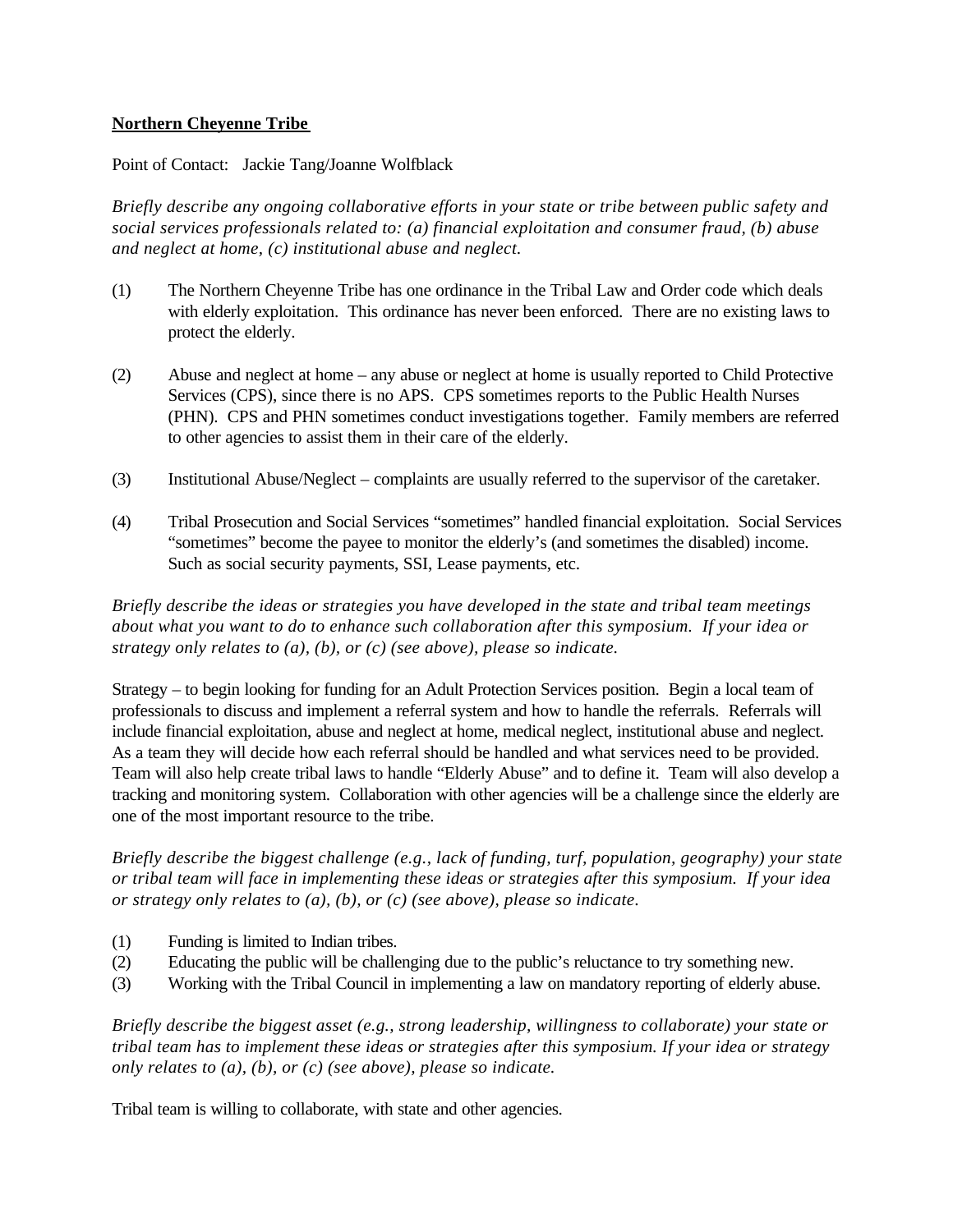#### **Ohio**

#### Point of Contact: Jackie DeGenova

*Briefly describe any ongoing collaborative efforts in your state or tribe between public safety and social services professionals related to: (a) financial exploitation and consumer fraud, (b) abuse and neglect at home, and (c) institutional abuse and neglect.*

- (a) Ohio Attorney General Montgomery commenced a "Senior Protection Initiative" in March 2000 designed to gather and exchange information between organizations dedicated to protecting Ohio's vulnerable populations. Emphasis is on education, consumer fraud and resource identification.
- (b), (c) Collaboration exists between APS and the Ohio Department of Aging but a stronger network is needed to enforce existing laws and create mechanisms to assist, paralleled to those currently in place for child abuse issues.

*Briefly describe the ideas or strategies you have developed in the state and tribal team meetings about what you want to do to enhance such collaboration after this symposium. If your idea or strategy only relates to (a), (b), or (c) (see above), please so indicate.*

While Ohio is fortunate today to have 7 representatives (including 2 presenters) at this symposium, we recognize the need for increased collaboration and education between our agencies to better meet the needs of our seniors and vulnerable populations. Several of these 7 representatives have over 20 years experience involved with services for the elderly and law enforcement. We have seen various programs initiated through several administrations, many with excellent recommendations. The need for follow-up, however, continues to exist. Our representatives today have agreed to use Ohio Attorney General Montgomery's initiative as a springboard to make our recommendation for a state-wide collaborative effort to combat elder exploitation and abuse. The keys are: education of public and law enforcement; accountability in enforcing existing laws; and protocol development for collaboration between state agencies.

*Briefly describe the biggest challenge (e.g., lack of funding, turf, population, geography) your state or tribal team will face in implementing these ideas or strategies after this symposium. If your idea or strategy only relates to (a), (b), or (c) (see above), please so indicate.*

- Ohio's biggest challenges lie in the fact that it is a "home rule" state, with 88 very independent counties and a diverse rural and urban population.
- In addition, Ohio's regulatory schemes are fragmented into authority, without natural collaboration.
- Finally, follow-through on cooperation and education will be an obstacle to be overcome.

*Briefly describe the biggest asset (e.g., strong leadership, willingness to collaborate) your state or tribal team has to implement these ideas or strategies after this symposium. If your idea or strategy only relates to (a), (b), or (c) (see above), please so indicate.*

• Ohio's obstacles can also be seen as its assets: i.e., we have a state of 12 million, with seniors in rural and urban areas, conservatives and liberals, and an excellent cross-section of the nation. Ohio has thus historically been a proactive state, being one of the first to develop protection intervention services.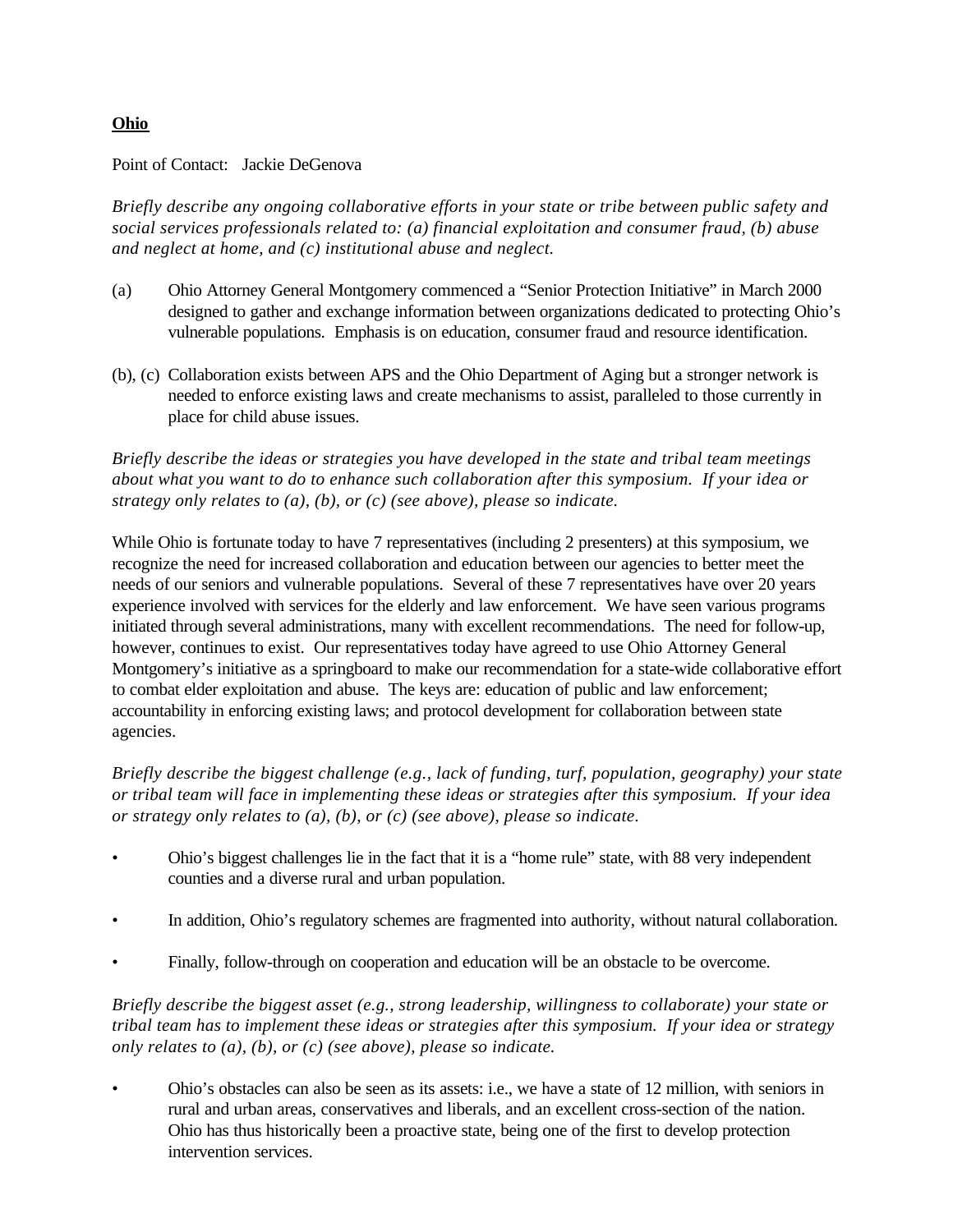- Another asset is the Attorney General's willingness to be in the forefront in combating elder fraud, and engaging all aspects of adult services.
- Finally, the preauthorization of the Older American's Act is a useful asset.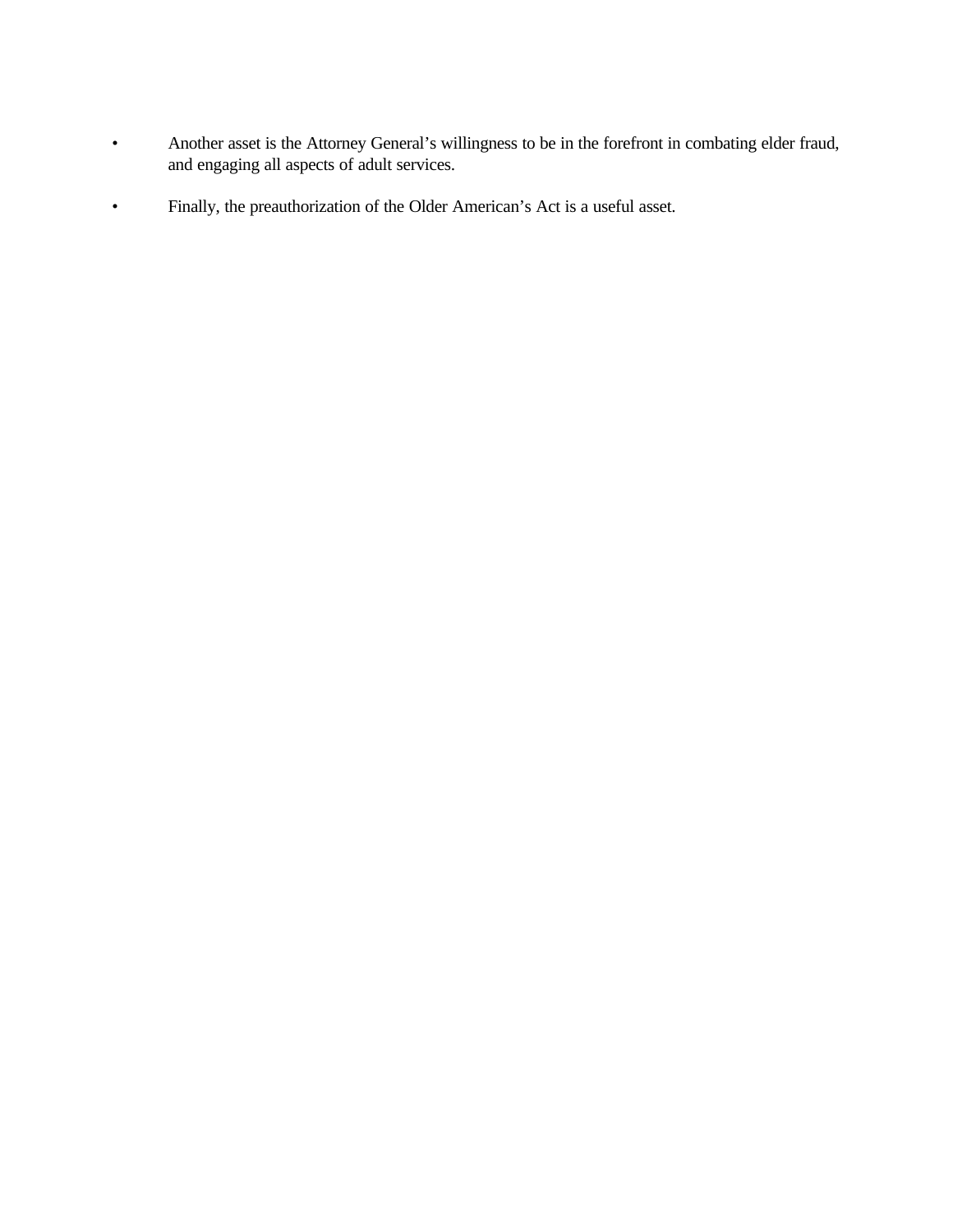#### **Oklahoma**

Point of Contact: Barbara Kidder

*Briefly describe any ongoing collaborative efforts in your state or tribe between public safety and social services professionals related to: (a) financial exploitation and consumer fraud, (b) abuse and neglect at home, and (c) institutional abuse and neglect.*

(a) OK-SAF (Seniors Against Fraud) – collaboration among 40 organizations and state agencies including the SUA and AG's Office with funding from AARP and Southwestern Bell Oklahoma – Seniors Against Fraud provides seniors with information on telemarketing fraud, fiscal scams and housing repair; has held 2 statewide telethons on public television with responses from over 2,000 people; individual presentations to over 60,000 people by trained advocates using material provided by AARP, Southwestern Bell, state Attorney General, and Triad.

*Briefly describe the ideas or strategies you have developed in the state and tribal team meetings about what you want to do to enhance such collaboration after this symposium. If your idea or strategy only relates to (a), (b), or (c) (see above), please so indicate.*

- State APS needs to contact Department of Public Safety, Chiefs of Police Association and others regarding training and collaboration -- how we can better work together to accomplish our jobs to protect vulnerable adults, with particular emphasis on the frail, minority elderly.
- Work to expand OK-SAF website to create more awareness of the problems facing vulnerable elders.

(NOTE: This questionnaire is being addressed only by the two aging representatives to the symposium.)

*Briefly describe the biggest challenge (e.g., lack of funding, turf, population, geography) your state or tribal team will face in implementing these ideas or strategies after this symposium. If your idea or strategy only relates to (a), (b), or (c) (see above), please so indicate.*

- Apparently, lack of interest by most of the state legislature and many law enforcement officials presents a barrier.
- Turf issues create fragmentation of services.

- The AG's Medicaid Fraud Control Unit in Oklahoma is excellent. We'd like to see its duties expanded to include all medical fraud.
- Oklahoma also has a strong, statutorily created State Council on Aging, which was instrumental in getting advocacy groups included in recent legislation reauthorizing the state long-term care task force. (c)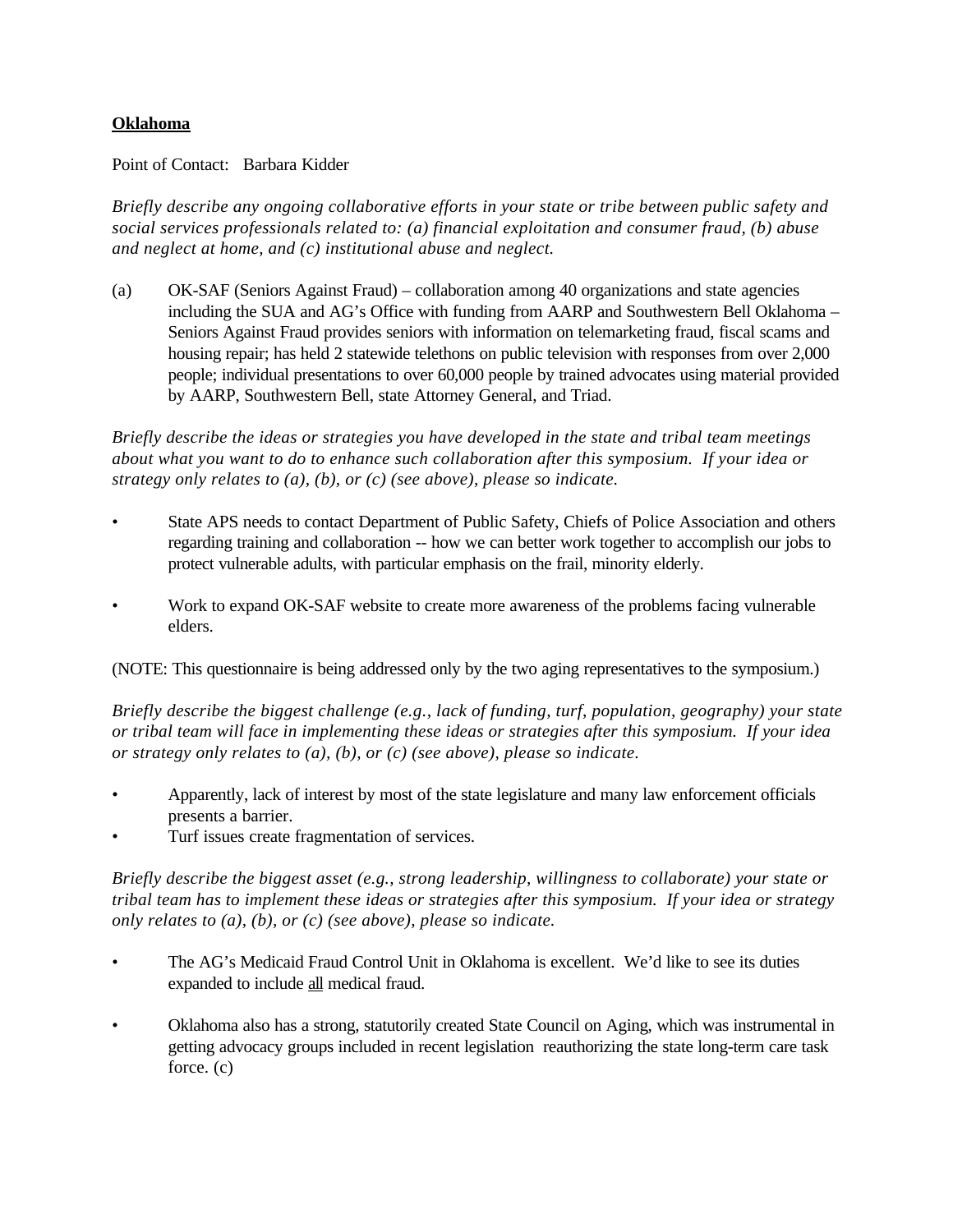## **Oregon**

Point of Contact: Stephen Schneider

*Briefly describe any ongoing collaborative efforts in your state or tribe between public safety and social services professionals related to: (a) financial exploitation and consumer fraud, (b) abuse and neglect at home, and (c) institutional abuse and neglect.*

- (1) Created a statewide, interagency task force, under the Oregon Attorney General to look at elder abuse, problem-solve, create legislation and training protocols.
- (2) Setup elder abuse multi-disciplinary teams in 85% of our counties. They do: (1) staff codes, problem-solve; (2) begin cross-training activities between law enforcement and adult protective services; (3) public education activities for seniors in the community.
- (3) Oregon's bank project to deal with financial exploitation. Funding by Office for Victims of Crime and coordinated with the banking, law enforcement and senior services community. Also R2T2 Project.
- (4) Statewide training since 1195. Prosecutors college in 2000.
- (5) Oregon VOCA funded 6 programs for elders.

*Briefly describe the ideas or strategies you have developed in the state and tribal team meetings about what you want to do to enhance such collaboration after this symposium. If your idea or strategy only relates (a), (b), or (c) (see above), please so indicate.*

- (1) Interested in state Department of Justice to create elder crimes/vulnerable adults unit for investigation and/or prosecution. County DAs need help in both areas.
- (2) Outreach to Oregon tribes including training to protective service, law enforcement and prosecutors. Assist tribes in elder abuse portions of their tribal codes.
- (3) Expand our retired financial experts program (these people volunteer with elder abuse multidisciplinary team and help in the investigation of financial exploitation).
- (4) Train law enforcement/prosecutors so they are better able to handle cases with vulnerable adults, including the disabled, mentally retarded and developmentally disabled/mentally ill.

*Briefly describe the biggest challenge (e.g., lack of funding, turf, population, geography) your state or tribal team will face in implementing these ideas or strategies after this symposium. If your idea or strategy only relates to (a), (b), or (c) (see above), please so indicate.*

Lack of funding!

- Staff elder abuse multidisciplinary teams
- Assist Department of Justice and DAs with investigation and prosecution
- Training materials cost money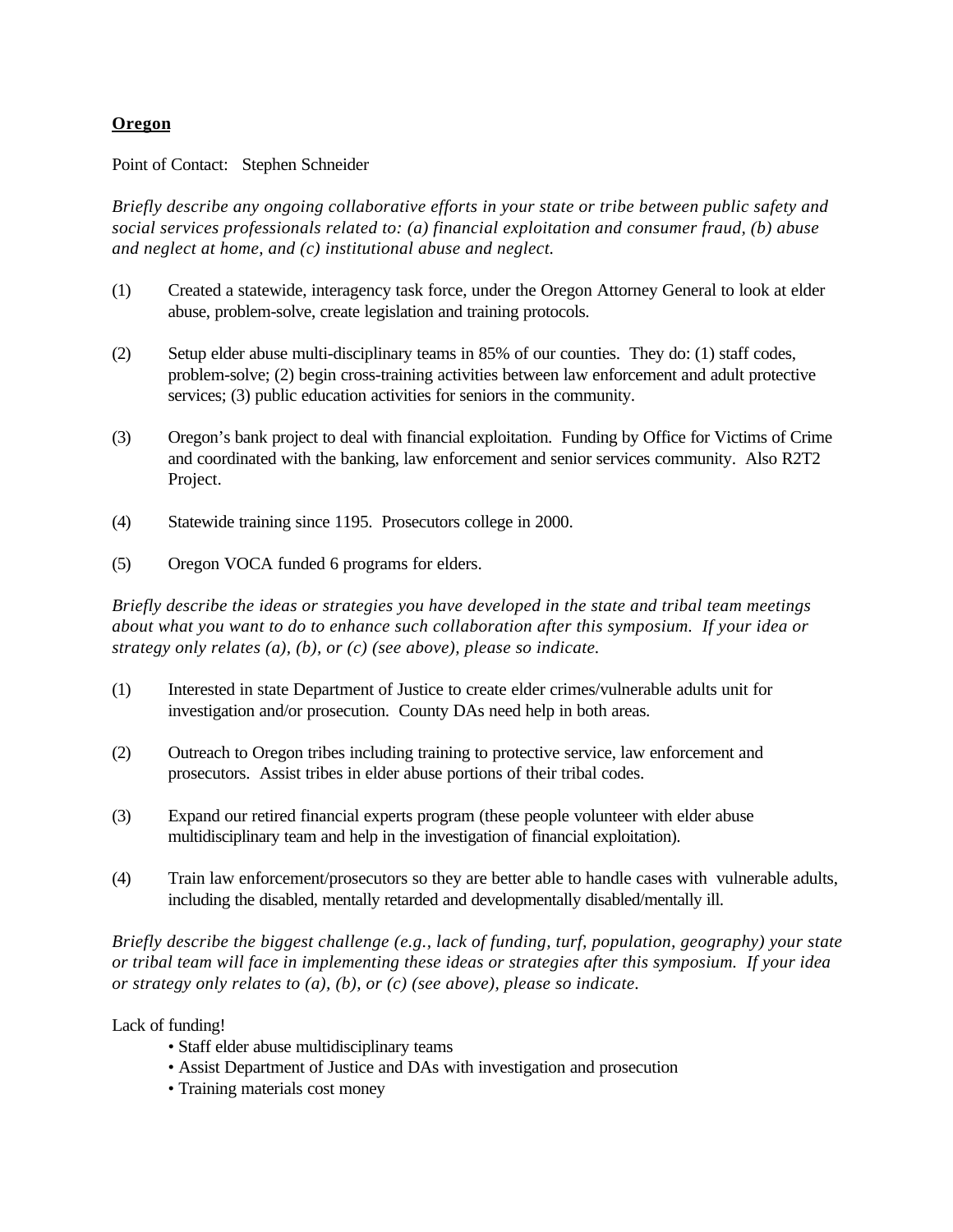- (1) Excellent leadership from AG Ted Kulongoski and his successor Hardy Myers
- (2) Funding of specialized APS for mentally ill and developmentally disabled populating
- (3) Better leadership and willingness to work on the issue from:
	- prosecutors we are now doing a yearly prosecutors college;
	- law enforcement we teach cadets at the police and state police academy
- (4) Good coordination at state and county level on policymaking, legislation, creative funding strategies including statewide conferences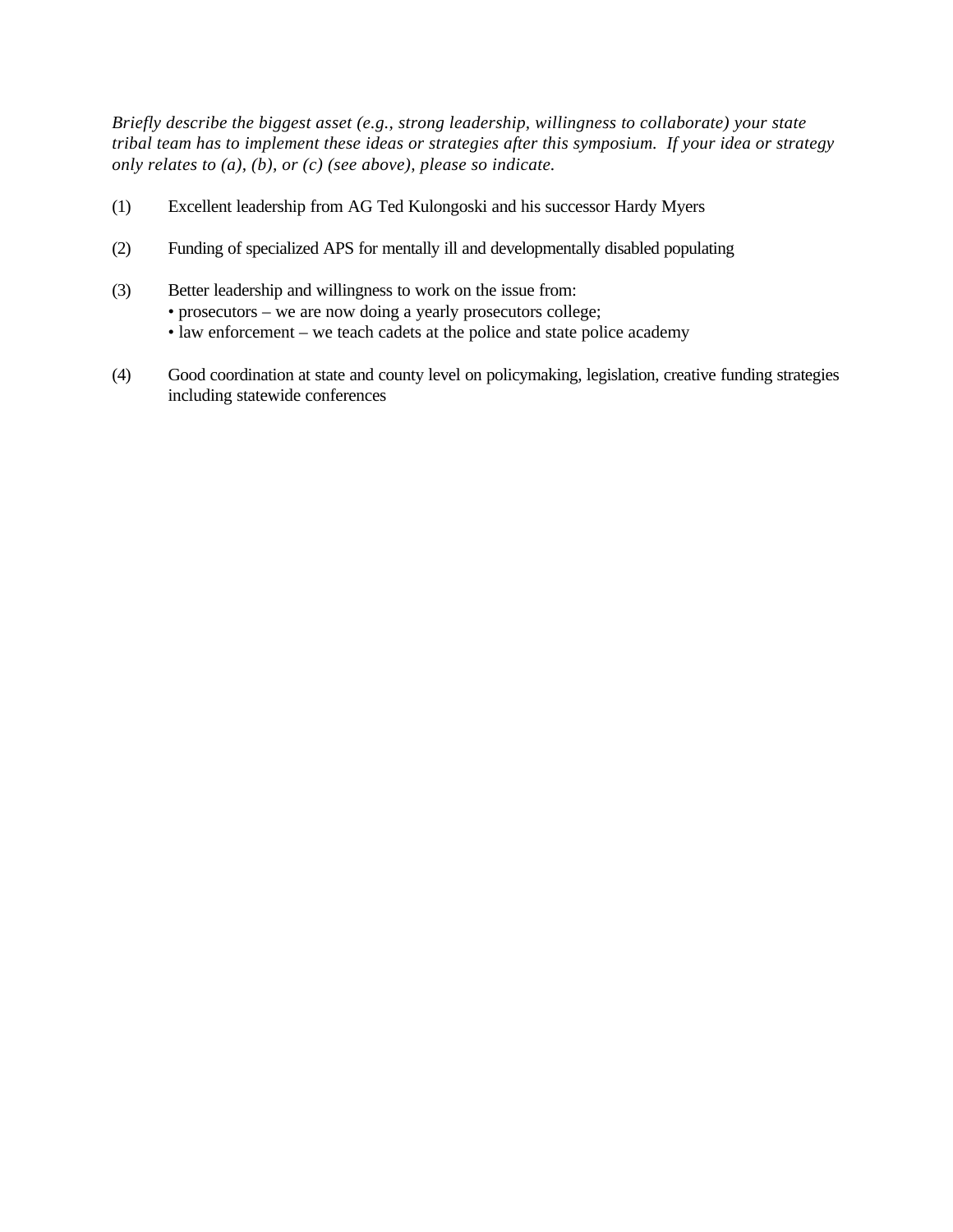## **Pennsylvania**

Point of Contact: Alexis Barbieri

*Briefly describe any ongoing collaborative efforts in your state or tribe between public safety and social services professionals related to: (a) financial exploitation and consumer fraud, (b) abuse and neglect at home, and (c) institutional abuse and neglect.*

- (a) AG Mike Fisher's Task Force for the Protection of Older Pennsylvanians.
- (b) (1) Act 128 training giver to law enforcement and long term care givers to identify and report senior abuse and neglect. AG gives training through grant from Pennsylvania Commission on Council and Delinquency (PCCD).
	- (2) PCCD grant Department of Aging to instruct on cultural diversity.
- (c) Act  $128 above$ .

*Briefly describe the ideas or strategies you have developed in the state and tribal team meetings about what you want to do to enhance such collaboration after this symposium. If your idea or strategy only relates to (a), (b), or (c) (see above), please so indicate.*

- (1) Mandated training for law enforcement in dealing with seniors issues with sensitivity. Applies to (a), (b), and (c).
- (2) Collaboration between law enforcement, Adult Protective Services and other social services agencies, and financial community to train tellers and bank employees to identify financial abuse and/or exploitation.

*Briefly describe the biggest challenge (e.g., lack of funding, turf, population, geography) your state or tribal team will face in implementing these ideas or strategies after this symposium. If your idea or strategy only relates to (a), (b), or (c) (see above), please so indicate.*

- (1) Funding is a big issue. (a), (b), and (c)
- (2) Geography of Pennsylvania is a problem. Pennsylvania is a large state with largest rural and populations in U.S. Also, second largest senior population in U.S. Lack of job opportunities force young folks to leave so seniors have no caregivers and greater isolation. Relates to (a), (b), and (c).

- (1) Strong leadership and support from AG.
- (2) Strong senior network including area agencies on aging, victim services, AARP, PCCD.
- (3) Oldest coalitions for domestic violence and sexual abuse in U.S. Clearinghouse for both in Pennsylvania.
- (4) PCCD provides local match-free training because assumes cost for Byrne Program funding.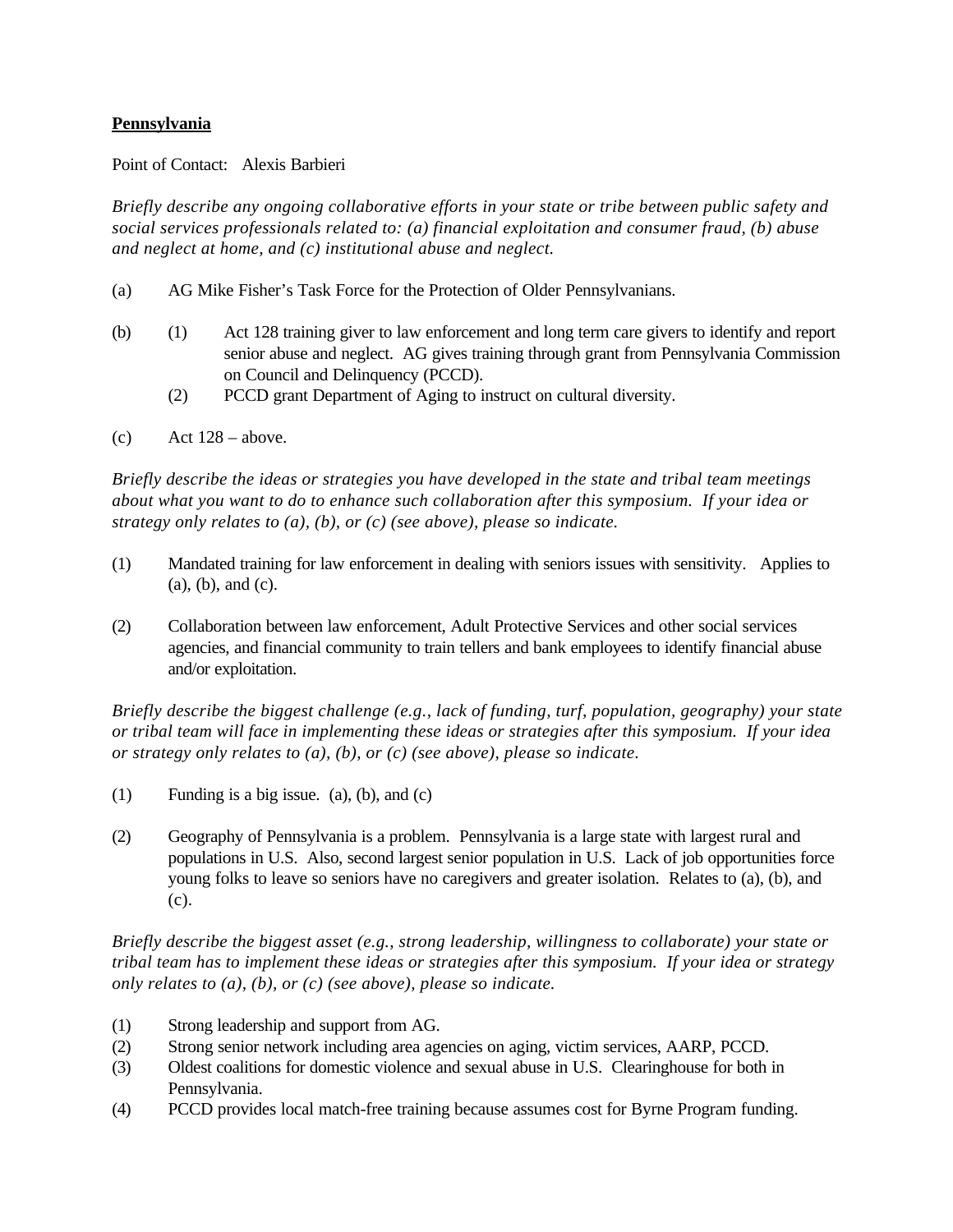#### **Rhode Island**

Point of Contact: Vivian Spence

*Briefly describe any ongoing collaborative efforts in your state or tribe between public safety and social services professionals related to: (a) financial exploitation and consumer fraud, (b) abuse and neglect at home, and (c) institutional abuse and neglect.*

- (1) Working with Department of Attorney General and Department of Elderly Affairs on consumer outreach program to the elderly.
- (2) Department of Attorney General and Department of Elderly Affairs works with issues concerning financial exploitation. Responding to inquiries on financial exploitation cases.
- (3) State Plan on Aging, which meets monthly on neglect and guardianship issues.
- (4) Department of Elderly Affairs and Department of Attorney General work with senior centers, meal sites and local police.

*Briefly describe the ideas or strategies you have developed in the state and tribal team meetings about what you want to do to enhance such collaboration after this symposium. If your idea or strategy only relates to (a), (b), or (c) (see above), please so indicate.*

Establish a statewide curriculum committee to establish training for law enforcement in all 3 areas.

*Briefly describe the biggest challenge (e.g., lack of funding, turf, population, geography) your state or tribal team will face in implementing these ideas or strategies after this symposium. If your idea or strategy only relates to (a), (b), or (c) (see above), please so indicate.*

Breaking agency barriers and making the challenge of working together.

*Briefly describe the biggest asset (e.g., strong leadership, willingness to collaborate) your state or tribal team has to implement these ideas or strategies after this symposium. If your idea or strategy only relates to (a), (b), or (c) (see above), please so indicate.*

Learning from the experts a better way to network with other states who have programs already in effect to address these problems.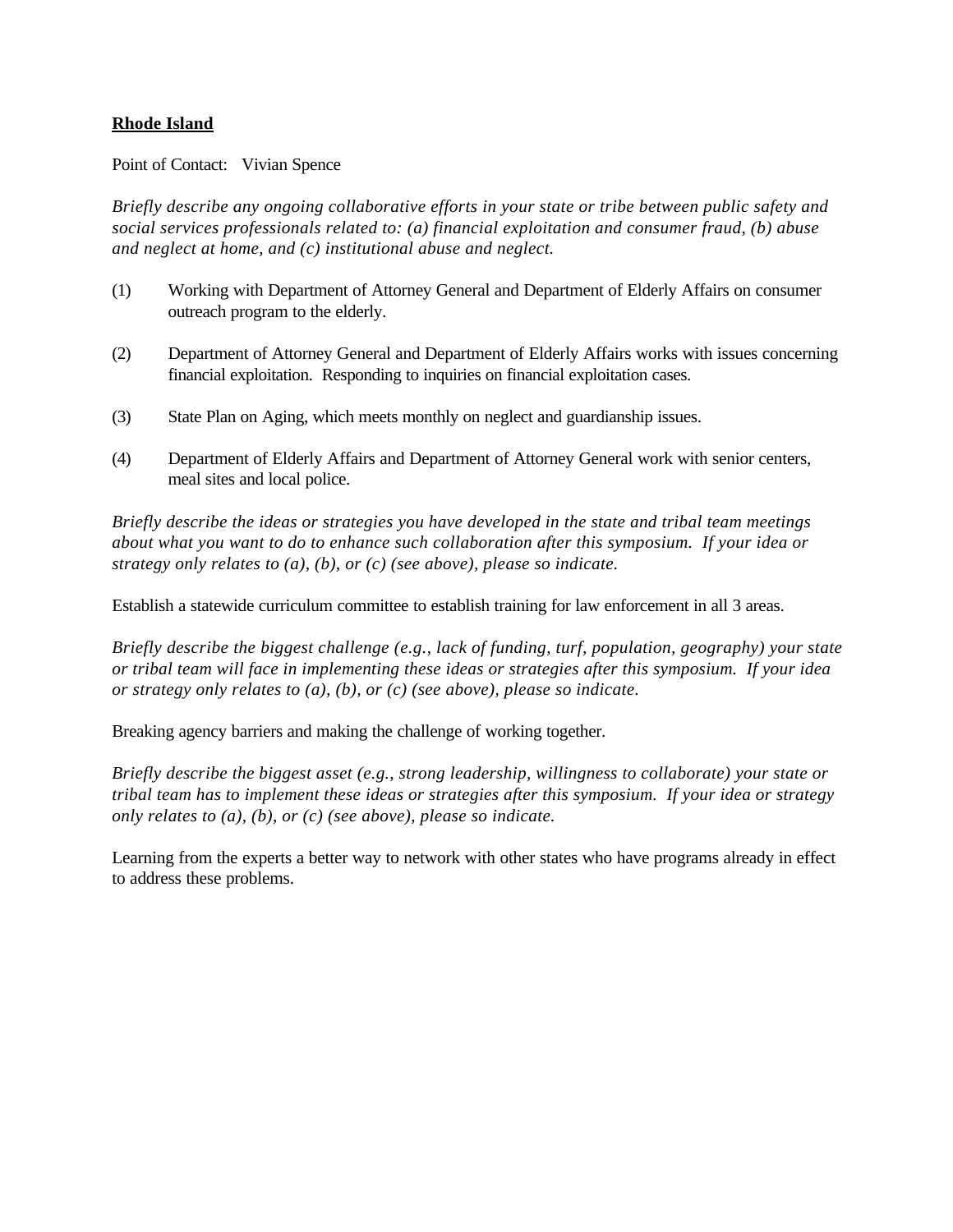#### **South Carolina**

Point of Contact: Catherine Christophillis

*Briefly describe any ongoing collaborative efforts in your state or tribe between public safety and social services professionals related to: (a) financial exploitation and consumer fraud, (b) abuse and neglect at home, (c) institutional abuse and neglect.*

South Carolina has a legislatively mandated Adult Protection Coordinating Council. This group has conducted multidisciplinary training, developed a training manual and facilitated the development of memorandums of agreement to improve system response. At the present time we have a state level financial exploitation team and a committee is looking at improving system response to facility investigations. The state has also developed a medical protocol for abuse and neglect cases. All these efforts have contributed to an ongoing climate of collaboration in South Carolina.

*Briefly describe the ideas or strategies you have developed in the state and tribal team meetings about what you want to do to enhance such collaboration after this symposium. If your idea or strategy only relates to (a), (b), or (c) (see above), please so indicate.*

- Legislative changes: improve bank reporting, strengthen power of attorney to encourage accountability, allow law enforcement to "lock down assets" and recover victim's assets, fatality review teams
- Adult Protection Coordinating Council needs victim representation
- Contact medical community to develop a multidisciplinary team for medical issues
- Improved training for all "players" to include the mandatory domestic violence required by statute (must include judiciary)
- Establish emergency shelters

*Briefly describe the biggest challenge (e.g., lack of funding, turf, population, geography) your state or tribal team will face in implementing these ideas or strategies after this symposium. If your idea or strategy only relates to (a), (b), or (c) (see above) please so indicate.*

- Resources (time, people, funding)
- Reaching judges and prosecutors
- Lack of public awareness
- Taking the program/information to the elderly
- Make it part of "community policing"

- Strong leadership (Adult Protection Coordinating Council)
- Excellent statute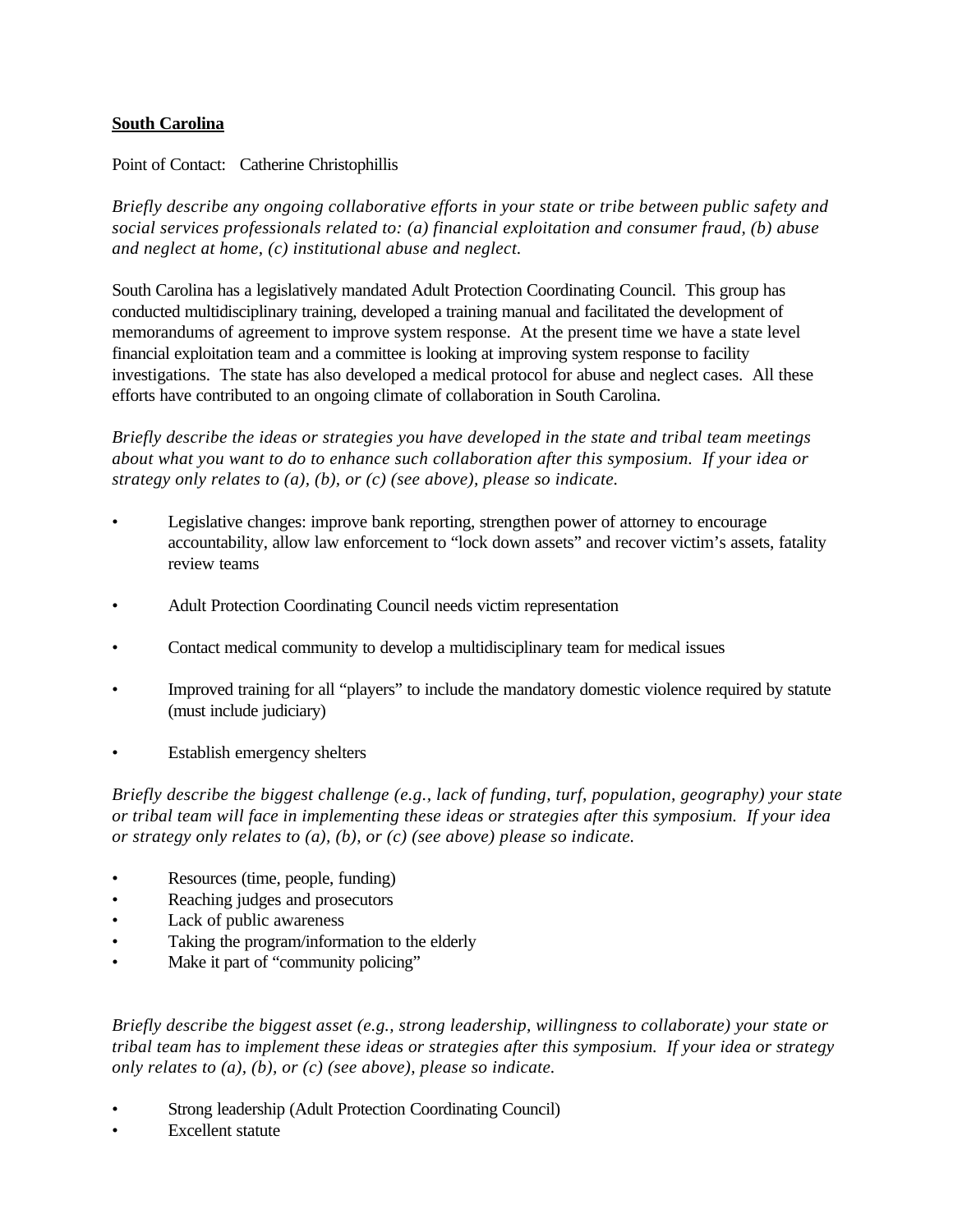- Small state, everybody knows other individuals in the system
- Special Prosecutor at the SC Attorney General's Office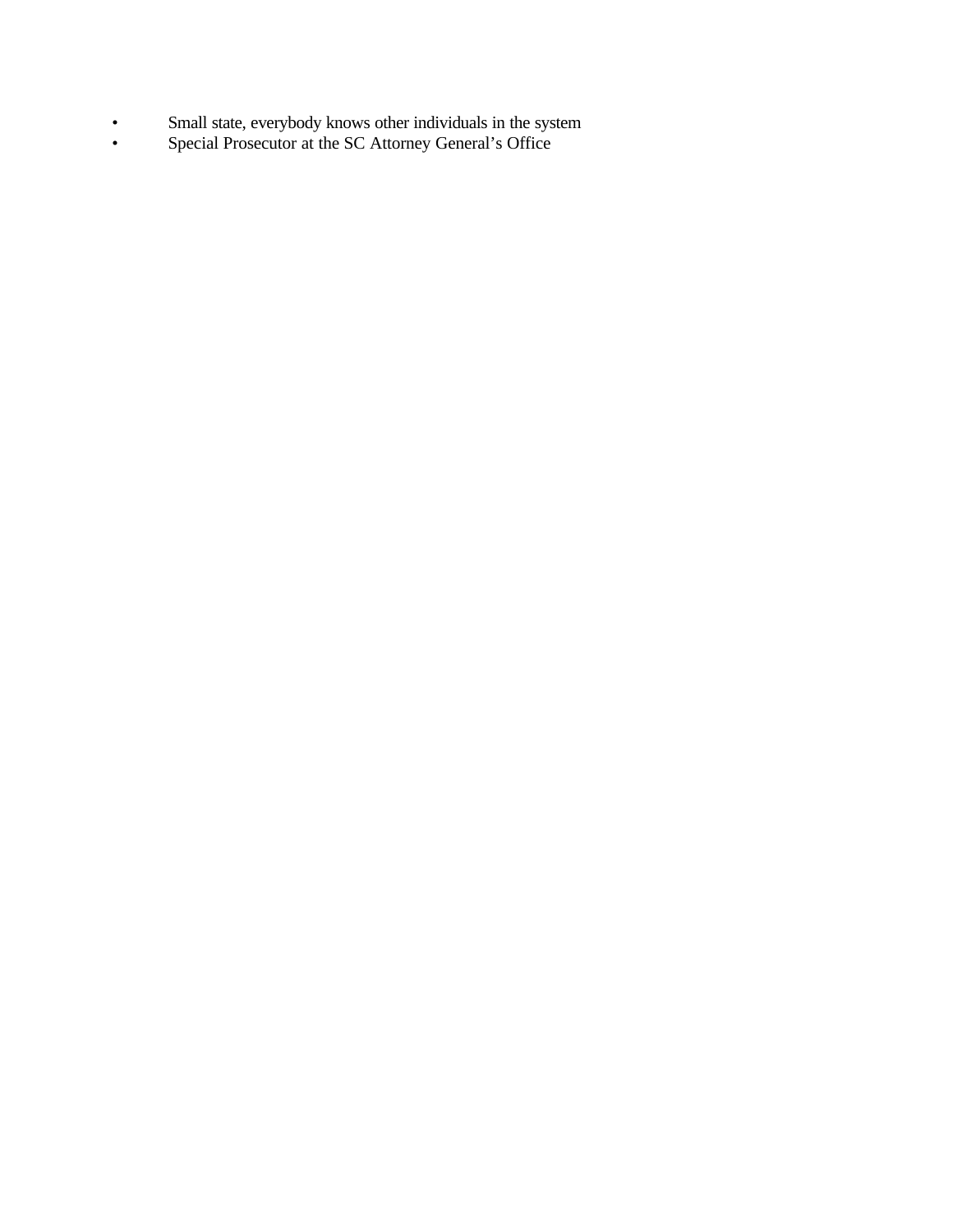## **Tennessee**

Point of Contact: Marilyn Whalen

*Briefly describe any ongoing collaborative efforts in your state or tribe between public safety and social services professionals related to: (a) financial exploitation and consumer fraud, (b) abuse and neglect at home, and (c) institutional abuse and neglect.*

- (1) Statewide workgroup on facility abuse (includes Tennessee Bureau of Investigation, Aging, Protective Services, Health (regulators), mental health facility investigators, IRS, U.S. Attorneys). (c)
- (2) Annual Elder Abuse Institute with focus on Adult Protective Services and targeted other service providers and law enforcement (co-sponsored by Tennessee State University and Adult Protective Services) participants who are invited depend on topics presented (8+ years). (a), (b), (c)
- (3) By using VOCA, Title VII , and assorted grant funding rural West Tennessee area agency on aging sponsors an elder abuse forum annually which includes APS, law enforcement, other social workers and aging service providers (3 years). (a), (b), (c)
- (4) East Tennessee Coalition on Elder Abuse multidisciplinary coalition which has provided training to the network, sponsored changes in state education and now working on banking project. (a), (b), (c)
- (5) APS and State Health Department has developed memos of understanding to enhance coordination between the licensing/certification staff and APS in investigating licensed and unlicenced facilities. Also – MOU with Department of Mental Health on investigations in state mentally retarded/developmentally disabled facilities. (c)
- (6) Statewide Task Force on Adult Protective Services (mid 1990's). (a), (b), (c)

*Briefly describe the ideas or strategies you have developed in the state and tribal team meetings about what to do to enhance such collaboration after this symposium. If your idea or strategy only relates to (a), (b), (c) (see above), please so indicate.*

TN team will meet to explore the following:

- (1) Funding for (VOCA/VAWA?): Development of two additional regional Elder/Vulnerable Adult Coalitions;
- (2) Development of specialized investigative staff in at least one DA's office to be dedicated to elder abuse/crimes against frail elderly; and
- (3) Development of specialized investigative staff in at least one DA's office to be dedicated to elder sexual abuse/assault against frail elderly.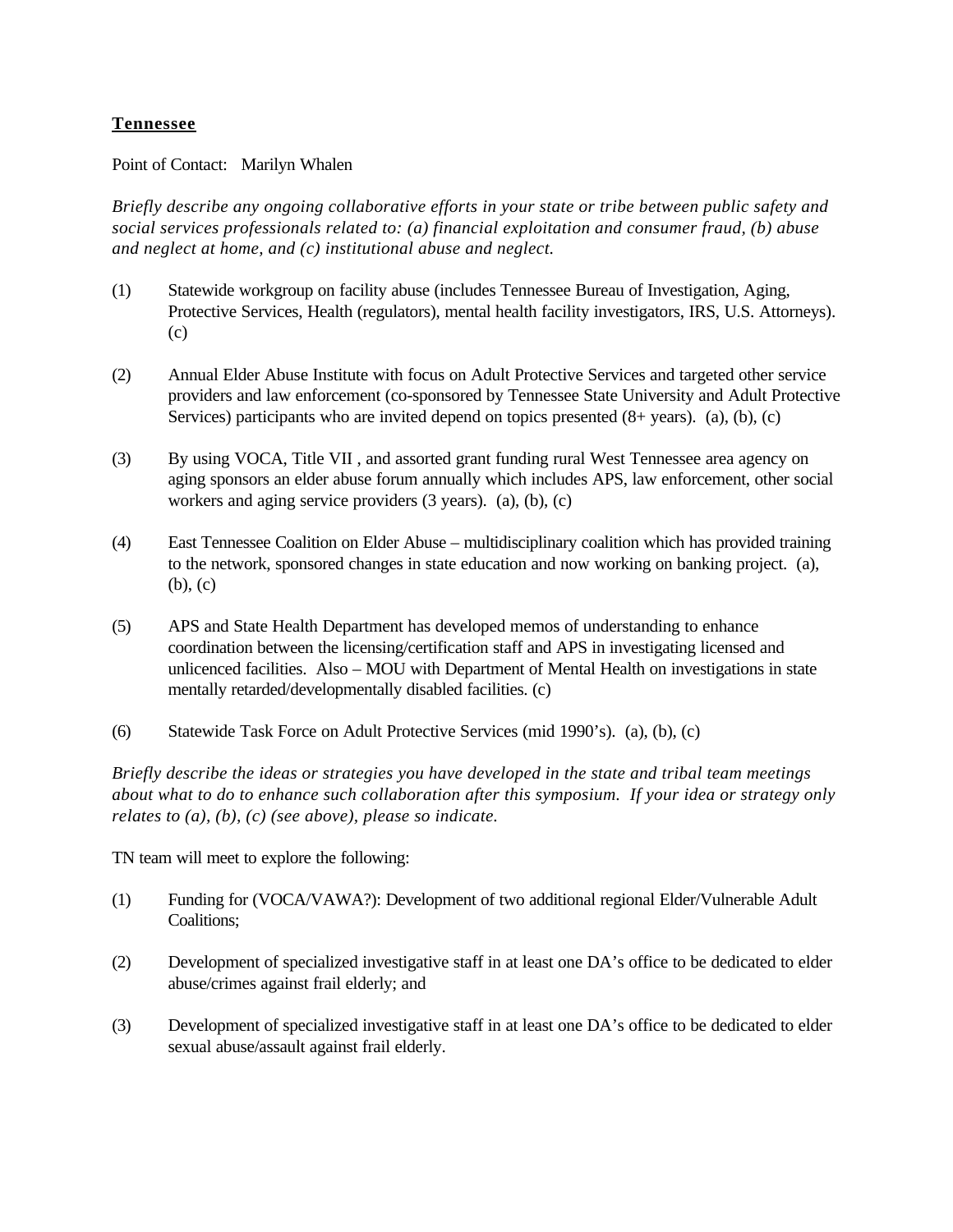*Briefly describe the biggest challenge (e.g., lack of funding, turf, population, geography) your state or tribal team will face in implementing these ideas or strategies after this symposium. If your idea or strategy only relates to (a), (b), or (c) (see above), please so indicate.*

- (1) Funding
- (2) Willingness to target available funds to this population
- (3) Variation in geography/culture

*Briefly describe the biggest asset (e.g., strong leadership, willingness to collaborate) your state or tribal team has to implement these ideas or strategies after this symposium. If your idea or strategy only relates to (a), (b), or (c) (see above), please so indicate.*

Team's willingness to continue the discussion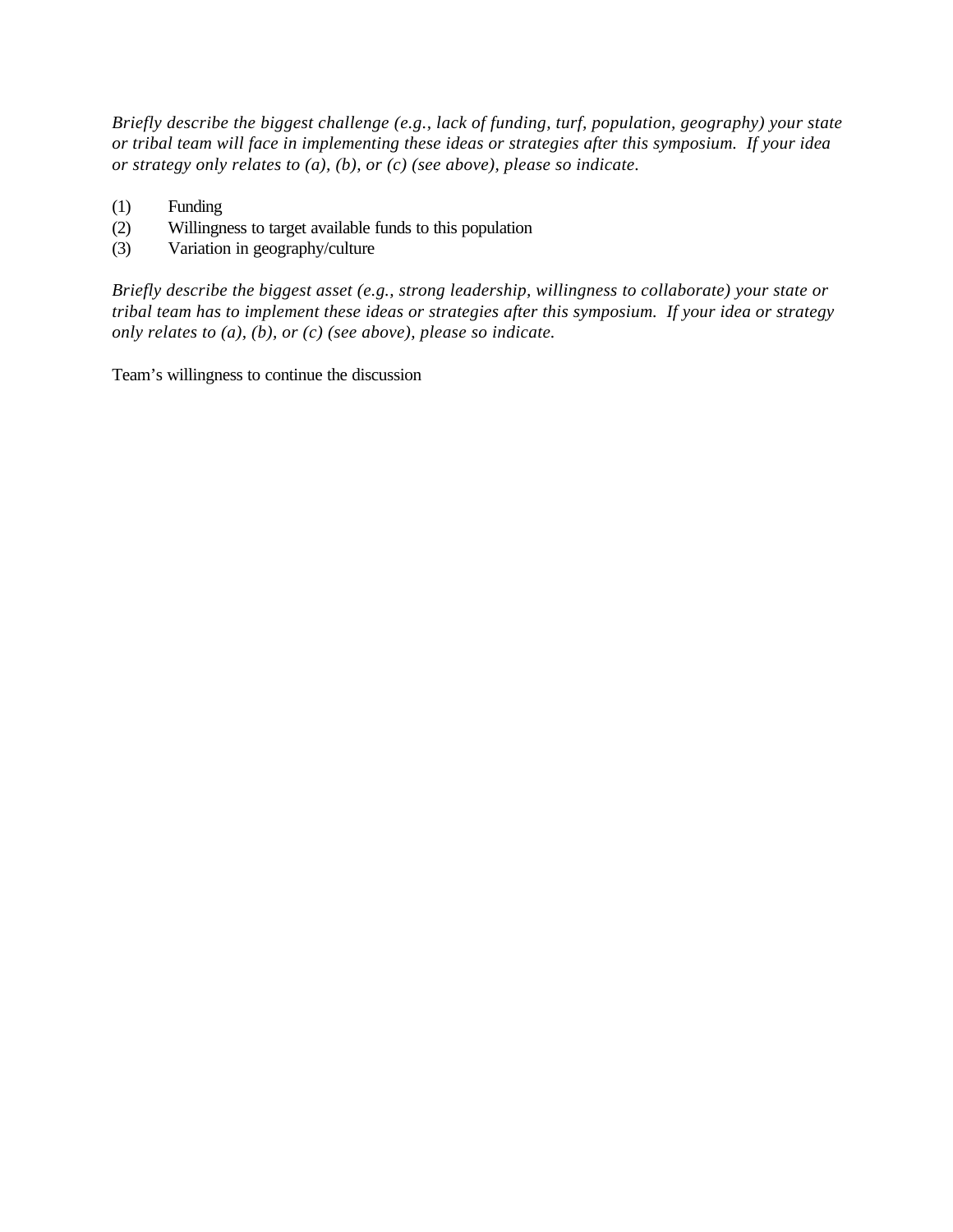#### **Texas**

Point of Contact: Carmel Bitondo Dyer

*Briefly describe any ongoing collaborative efforts in your state or tribe between public safety and social services professionals related to: (a) financial exploitation and consumer fraud, (b) abuse and neglect at home, and (c) institutional abuse and neglect.*

- (1) Triad (a), (b), (c)
- (2) CRCGS Community Resource Coordinator Groups all HHS groups helping Alzheimer's victims  $(b)$ ,  $(c)$
- (3) APS collaboration with the Department of Human Services (DHS), Mental Health/Mental Retardation (MHMR), Advocacy working with institutional abuse, personal care homes, MHMR setting  $(b)$ ,  $(c)$
- (4) TEAM Institute medical geriatric team collaboration with APS, now beginning to involve law enforcement (b), (c)
- (5) Banking Project APS, AG's Office, Texas Department of Banking and other financial entities modeling California, Utah, Oregon, Massachusetts (a)
- (6) FACT Financial Abuse Cessation Team (a)
- (7) SAF-T Seniors Against Fraud in Texas (a), (c)

*Briefly describe the ideas or strategies you have developed in the state and tribal team meetings about what to do to enhance such collaboration after this symposium. If your idea or strategy only relates to (a), (b), or (c) (see above), please so indicate.*

- (1) Develop a pool of experts as a resource for law enforcement: APS, medical, victim-witness, AG, DHS, AARP $(a)$ ,  $(b)$ ,  $(c)$
- (2) Texas Summit to pull together interested parties, sponsored by Triad and TEAM Institute begin with a planning meeting  $(a)$ ,  $(b)$ ,  $(c)$
- (3) Possibly expensing TEAM institute with other entities (b), (c)
- (4) Utilize telemedicine/teleconferencing (a), (b), (c)
- (5) Need to fund research on senior victimization and services currently available (a), (b), (c)

*Briefly describe the biggest challenge (e.g., lack of funding, turf, population, geography) your state or tribal team will face in implementing these ideas or strategies after this symposium. If your idea or strategy only relates to (a), (b), or (c) (see above), please so indicate.*

(1) Geography – the size of our state presents challenges because it is difficult to provide comprehensive coordinated training and service models to such a large and diverse state. The cost of covering such a large state is also a challenge. (a), (b), (c)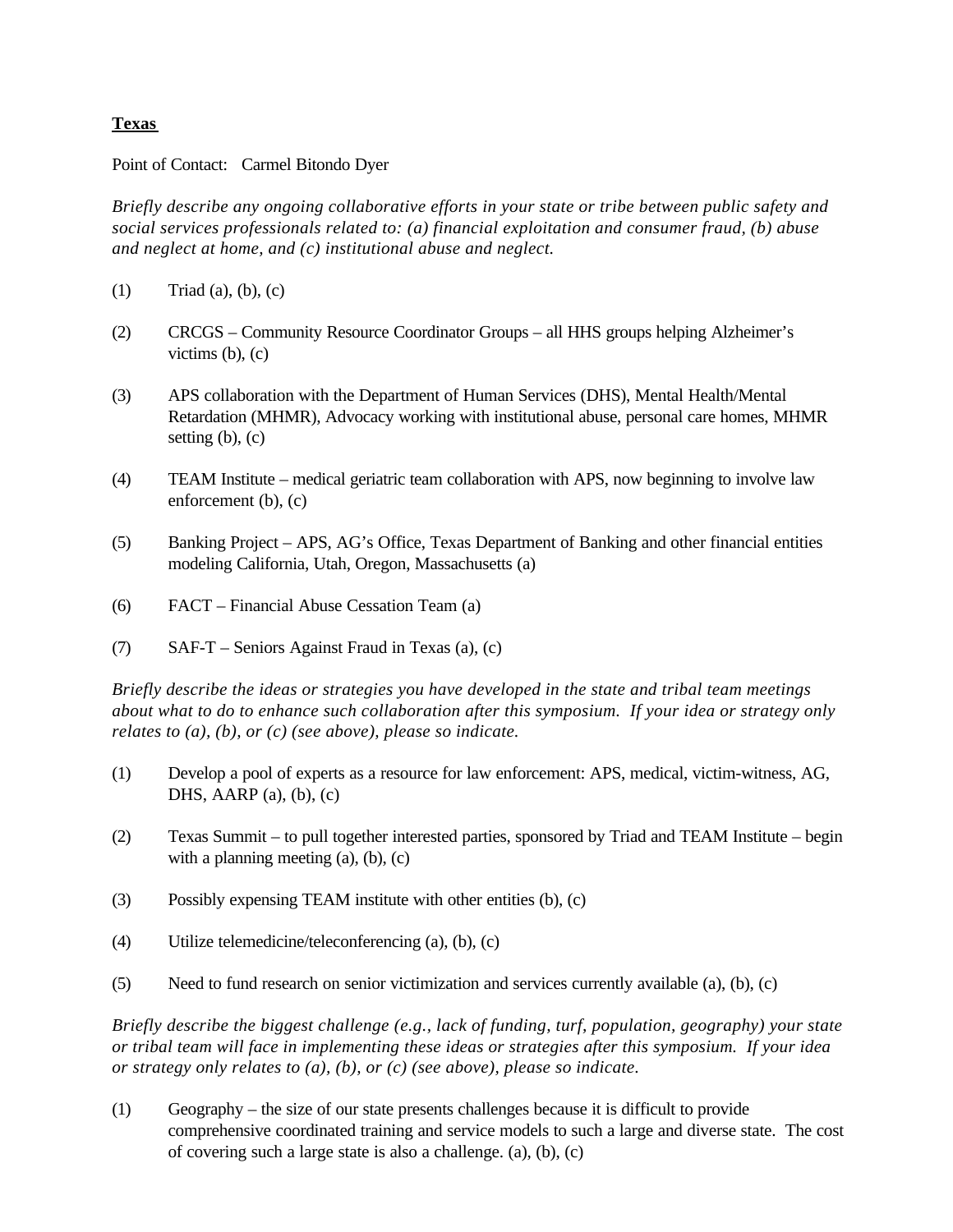- (2) Funding the lack of funding at the local and national level (a), (b), (c)
- (3) Population Texas has the  $3<sup>rd</sup>$  largest population of elders in the U.S. (a), (b), (c)
- (4) Federal legislation focus needed on elder abuse to make it a national issue (a)
- (5) Public awareness at all levels, but even with increased awareness, there needs to be increased staff and interventions to deal with resulting increase in cases (a), (b), (c)
- (6) Lack of research (a), (b), (c)

- (1) Commitment of the involved organizations AG, victim-witness programs, US Attorney, TEAM Institute, DHS, Baylor College of Medicine, APS
- (2) Strong state APS centrally-organized under the Texas Department of Protective and Regulatory Services, centralized training
- (3) Central database an important repository of population-based data
- (4) Good working relationships among agencies in the state: DHS, AG's Office, Department of Aging, Protective and Regulatory Services, Governor's Office, US Attorney, Victim Assistance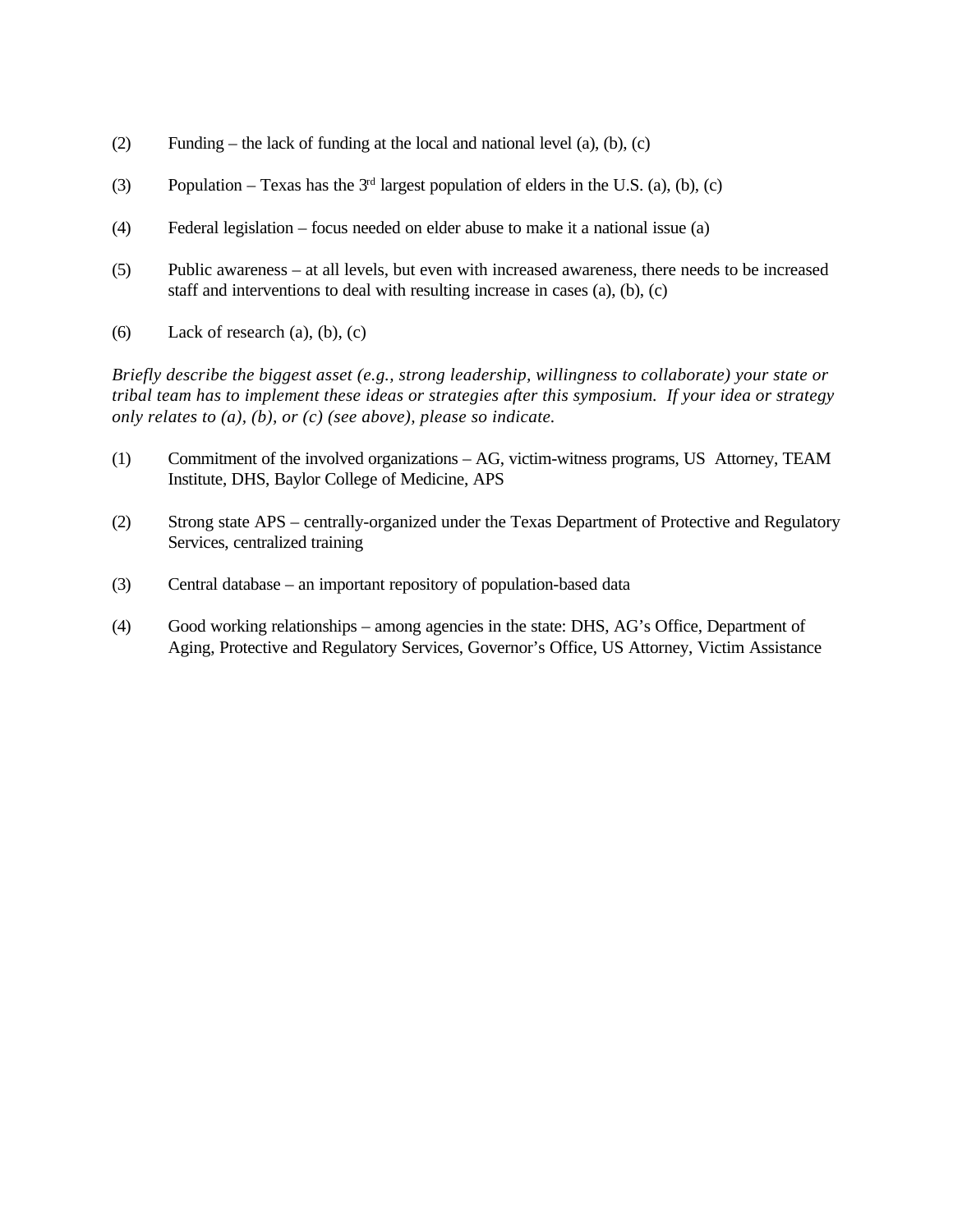## **Vermont**

Point of Contact: Linda Purdy

*Briefly describe any ongoing collaborative efforts in your state or tribe between public safety and social services professionals related to: (a) financial exploitation and consumer fraud, (b) abuse and neglect at home, and (c) institutional abuse and neglect.*

(c) The Attorney General's Medicaid Fraud Control Unit works collaboratively with Licensing and Protection and the Office of Professional Regulation, and Adult Protective Services in processing referrals of abuse, neglect and exploitation. We have developed protocols and tracking forms to follow the referrals and cases: The AG's Office also has a full time prosecutor assigned to educating consumers and law enforcement about telemarketing fraud.

*Briefly describe the ideas or strategies you have developed in the state and tribal team meetings about what to do to enhance such collaboration after this symposium. If your idea or strategy only relates to (a), (b), or (c) (see above), please so indicate.*

(a) (c) We are going to implement "Operation Elder Reach." We will identify all of the public, state, federal agencies, institutions, non-profit groups, advocacy groups that need to be educated on elder abuse issues and what resources are available to assist victims of elder abuse. To identify all of these individuals and agencies we will establish a working group to identify education, training and outreach needs.

*Briefly describe the biggest challenge (e.g., lack of funding, turf, population, geography) your state or tribal team will face in implementing these ideas or strategies after this symposium. If your idea or strategy only relates to (a), (b), or (c) (see above), please so indicate.*

(a) (c) Vermont is a rural state. Funding is an obstacle, as well as turf issues. Population and geography are also issues, as all of the individuals who need to come to the table are overworked, underresourced and cover rural, large areas

*Briefly describe the biggest asset (e.g., strong leadership, willingness to collaborate) your state or tribal team has to implement these ideas or strategies after this symposium. If your idea or strategy only relates to (a), (b), or (c) (see above), please so indicate.*

The biggest asset we have is strong leadership in the Attorney General's office and incredibly gifted, dedicated people who want to protect and enhance the lives of elder Vermonters. There is a willingness to collaborate and by defining a project – "Operation Elder Reach," we hope to accomplish these goals.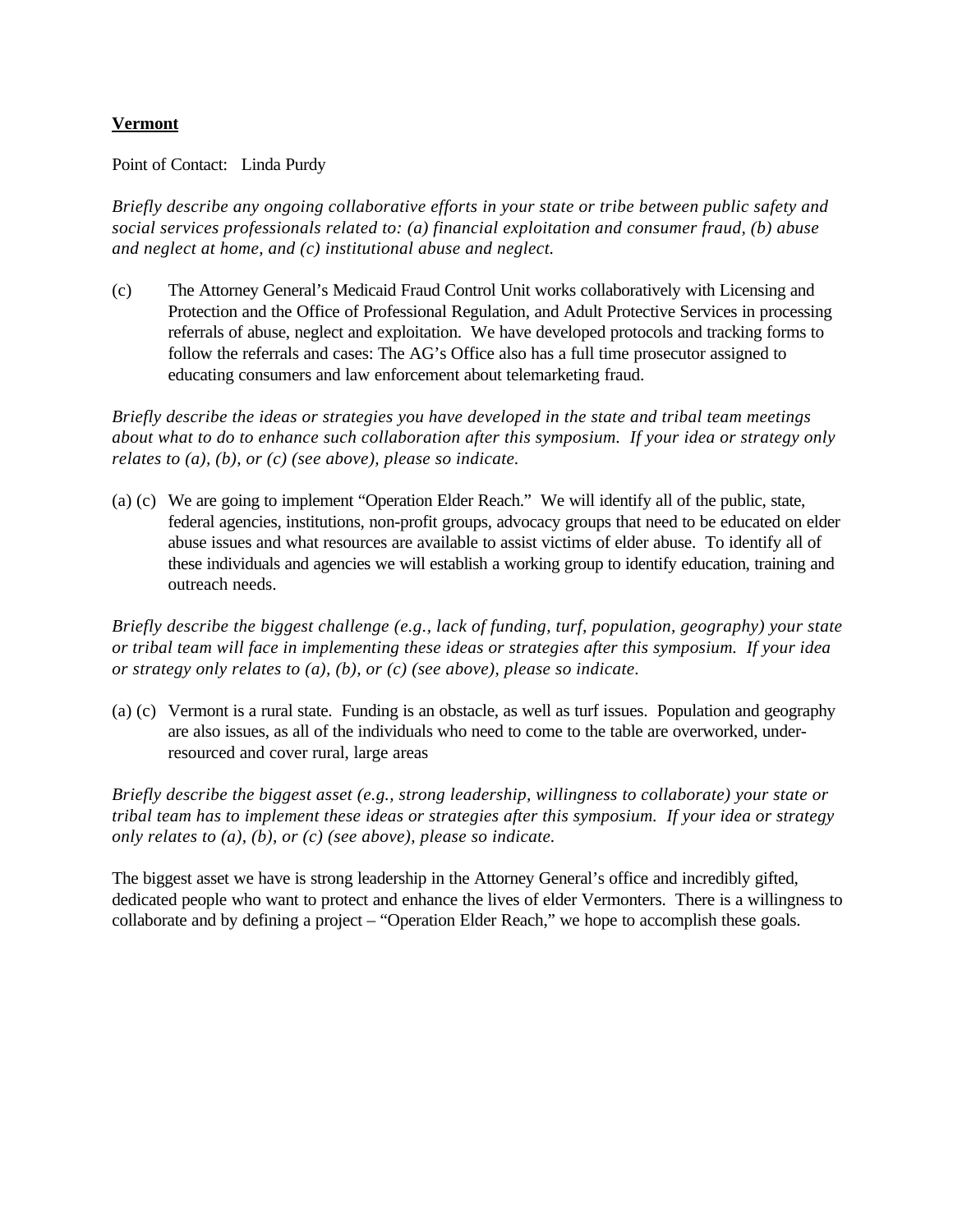## **Virginia**

Point of Contact: Joy Duke

*Briefly describe any ongoing collaborative efforts in your state or tribe between public safety and social services professionals related to: (a) financial exploitation and consumer fraud, (b) abuse and neglect at home, and (c) institutional abuse and neglect.*

In Virginia our strengths lie in the beginning collaborative efforts that are ongoing in our state. To list a few:

- (1) Operation Restore Trust Medicare/Medicaid Patrol "Who Pays/You Pay" slogan (26 public and private agencies)
- (2) Operation Sentinel by the U.S. Attorney (public, private agencies regarding nursing home abuse)
- (3) Law enforcement training for APS/elder abuse (Department of Social Services, Department of Criminal Justice, Virginia Coalition for the Prevention of Elder Abuse)
- (4) Opening in fall 2000 of the Virginia Elder Rights Center
- (5) Annual Elder Abuse Prevention Conference sponsored by law enforcement and multiple human resource agencies
- (6) Alzheimer's/Dementia Training for law enforcement
- (7) Statewide Coalition for the Prevention of Elder Abuse

*Briefly describe the ideas or strategies you have developed in the state and tribal team meetings about what you want to do to enhance such collaboration after this symposium. If your idea or strategy only relates to (a), (b), or (c) (see above), please so indicate.*

- (1) Collaborative efforts will begin to examine ways of working with banks to facilitate voluntary referrals to APS when financial abuse is suspected
- (2) Collaborative development of strategies for providing information on elder abuse detection to medical professionals
- (3) Work with Interfaith Coalition and other interested groups to train clergy and religions professionals on detection and reporting of suspected elder abuse
- (4) Public awareness campaign in May

*Briefly describe the biggest challenge (e.g., lack of funding, turf, population, geography) your state or tribal team will face in implementing these ideas or strategies after this symposium. If your idea or strategy only relates to (a), (b), or (c), please so indicate.*

Resources (money, staff), prioritizing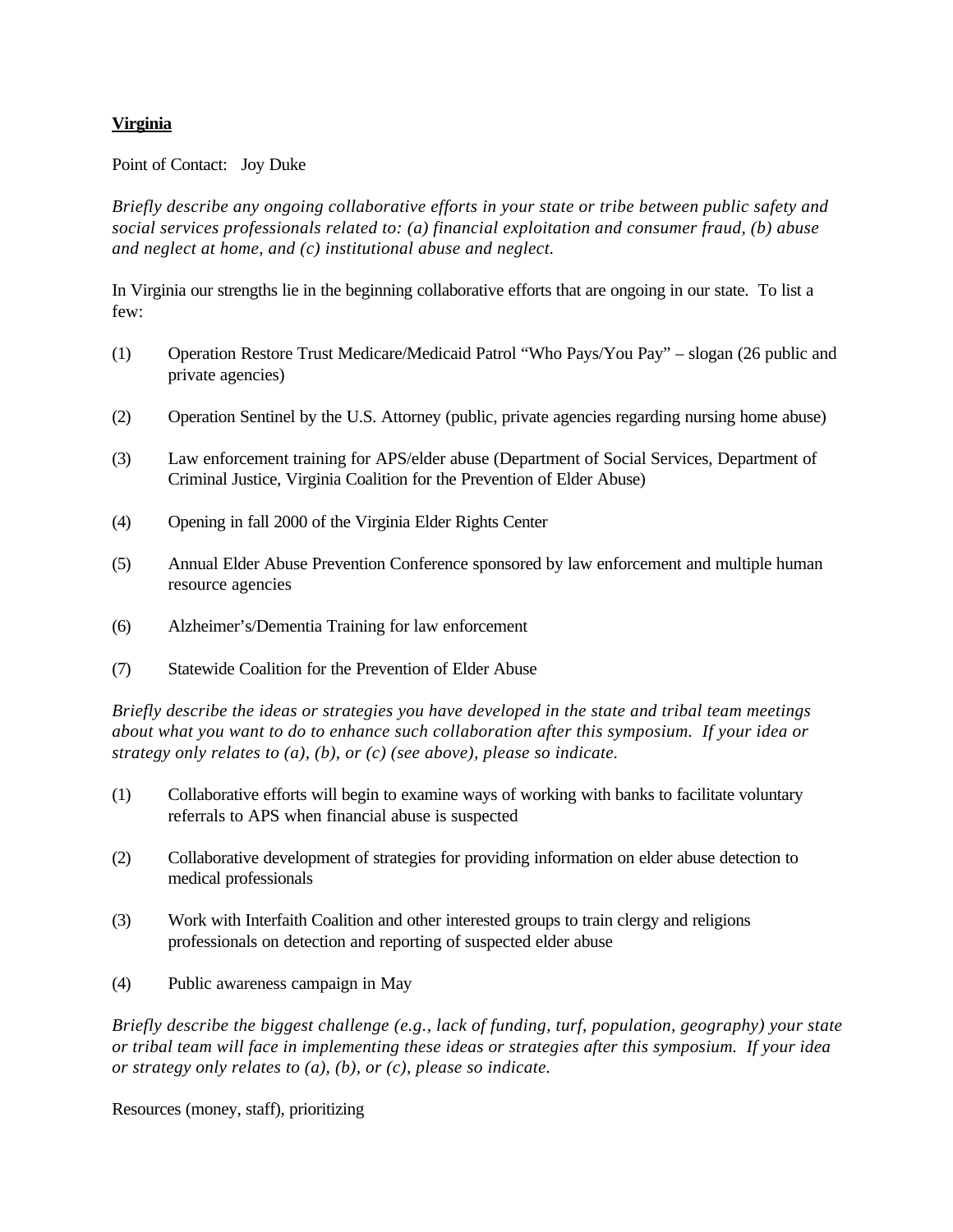- (1) Commitment to the task
- (2) Qualified, knowledgeable people
- (3) Willingness to collaborate, to find commonalities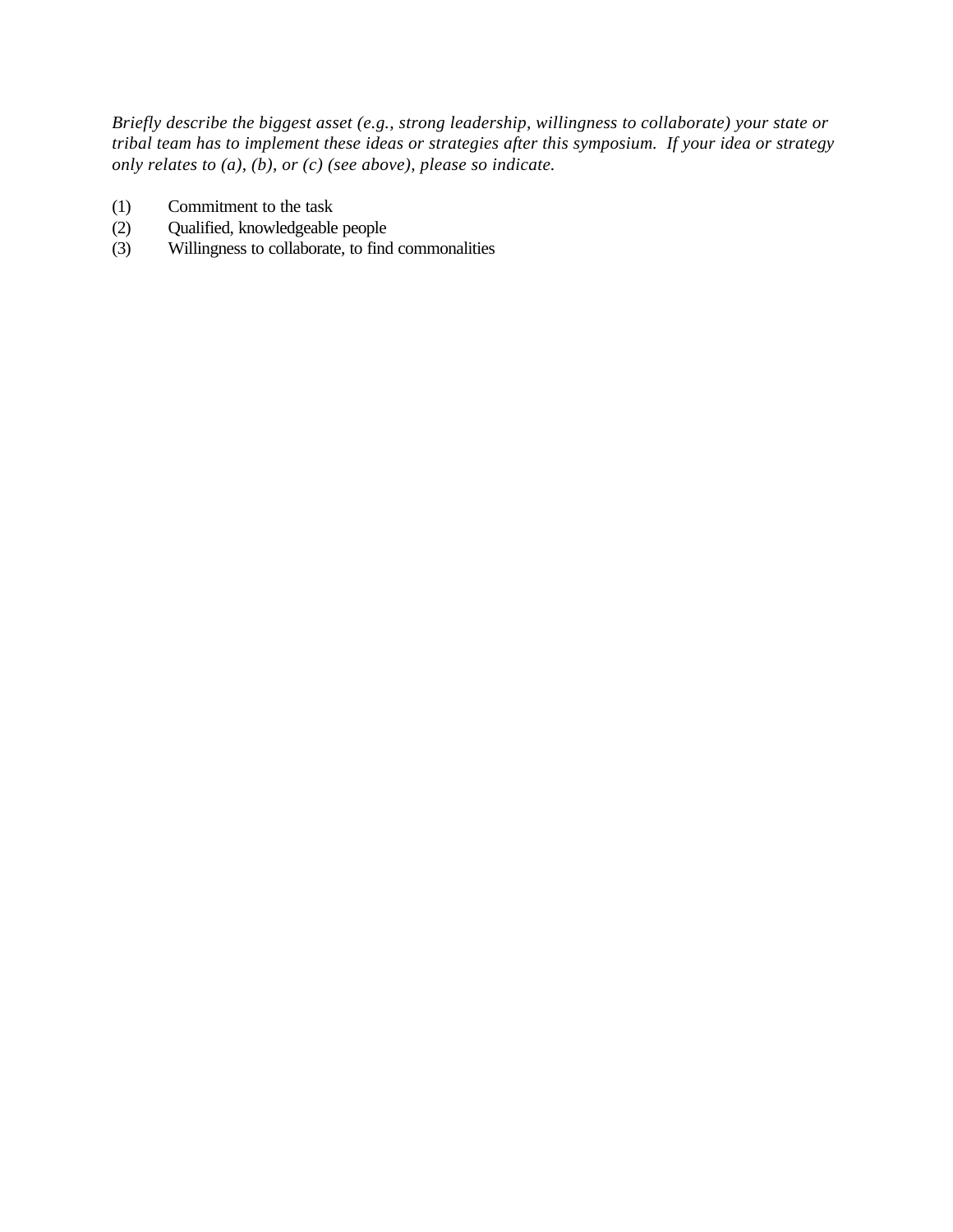## **West Virginia**

#### Point of Contact: Allen Pyles

*Briefly describe any ongoing collaborative efforts in your state or tribe between public safety and social services professionals related to: (a) financial exploitation and consumer fraud, (b) abuse and neglect at home, and (c) institutional abuse and neglect.*

- West Virginia has an active Triad and has had several "Reverse Boiler Rooms" involving AARP, police, seniors and service providers
- West Virginia has an interagency committee of APS, facility surveyors, ombudsman, advocates, mental health, Medicaid Fraud discuss quarterly facility problems.

*Briefly describe the ideas or strategies you have developed in the state and tribal team meetings about what you want to do to enhance such collaboration after this symposium. If your idea or strategy only relates to (a), (b), or (c) (see above), please so indicate.*

Interagency meeting recognizes potential problems and solutions, recommends corrections, promotes communication, and at times assists in setting up local multidisciplinary teams from respective agencies

*Briefly describe the biggest challenge (e.g., lack of funding, turf, population, geography) your state or tribal team will face in implementing these ideas or strategies after this symposium. If your idea or strategy only relates to (a), (b), or (c) (see above), please so indicate.*

- Lack of staff to carry programs in a timely manner do to various size of the agencies.
- Problem is to get police agencies and PA's to recognize they have a role in APS. Discussions have occurred with various education committees and they are considering addition of APS issues to annual training.

*Briefly describe the biggest asset (e.g., strong leadership, willingness to collaborate) your state or tribal team has to implement these ideas or strategies after this symposium. If your idea or strategy only relates to (a), (b), or (c) (see above), please so indicate.*

All team members have same responsibility but to carry them out within agency framework.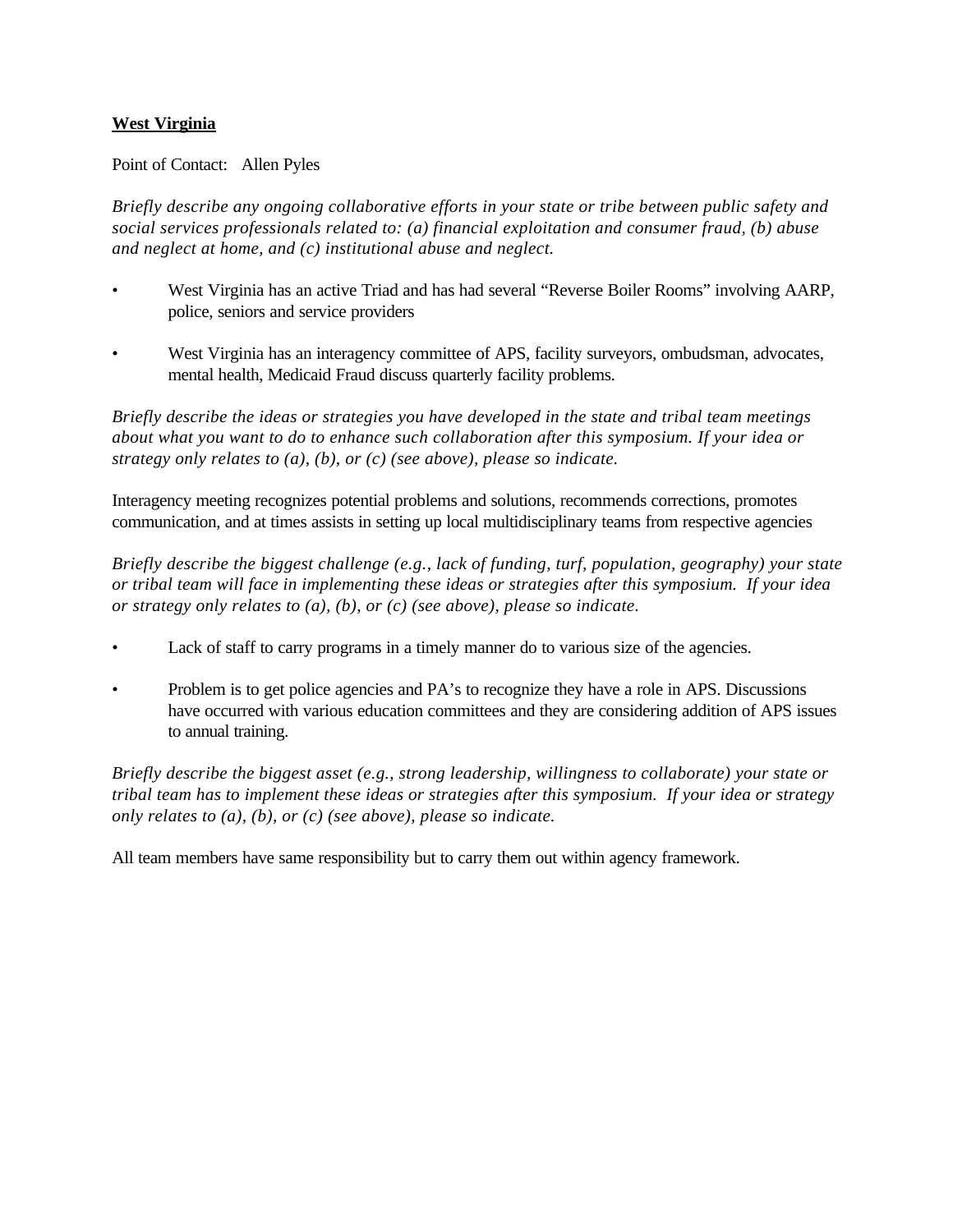## **Wyoming**

Point of Contact: Nancy Vehr

*Briefly describe any ongoing collaborative efforts in your state or tribe between public safety and social services professionals related to: (a) financial exploitation and consumer fraud, (b) abuse and neglect at home, and (c) institutional abuse and neglect.*

- At Risk Adult Group starting will hold meeting in November to finalize "where to go"
- Senior Patrol Program Health Care Financing Administration's "Restore Trust" Program to help identify medicare fraud (aging and nonprofit organizations and health care industry and legal); grant received 3 weeks ago
- MFCU referrals to AG Consumer Protection
- Department of Family Services partners with law enforcement in state -joint investigations/share information -early involvement to identify criminal matters
- VOCA funding for community projects to do education to elder community on abuse, fraud with intention of pilot program to take what they learn and apply to other programs
- Elder and Disabled Adult Working Group which includes state agencies of Health, Department of Family Services, AG, Ombudsman, Aging, Developmentally Disabled

*Briefly describe the ideas or strategies you have developed in the state and tribal team meetings about what you want to do to enhance such collaboration after this symposium. If your idea or strategy only relates to (a), (b), or (c) (see above), please so indicate.*

- Expansion of shareholders
- White paper presentation to other groups to share what we've learned and bring in other stakeholders
- Get on each other agendas so can attend each others trainings and workshops
- Explore funding sources for programs
- Take large committees and spin off specific focus groups; ex: financial exploitation

*Briefly describe the biggest challenge (e.g., lack of funding, turf, population, geography) your state or tribal team will face in implementing these ideas or strategies after this symposium. If your idea or strategy only relates to (a), (b), or (c) (see above), please so indicate.*

All the above, especially geography, funding, turf, population and lack of manpower

*Briefly describe the biggest asset (e.g., strong leadership, willingness to collaborate) your state or tribal team has to implement these ideas or strategies after this symposium. If your idea or strategy only relates to (a), (b), or (c) (see above), please so indicate.*

Heightened awareness and desire and willingness to change the system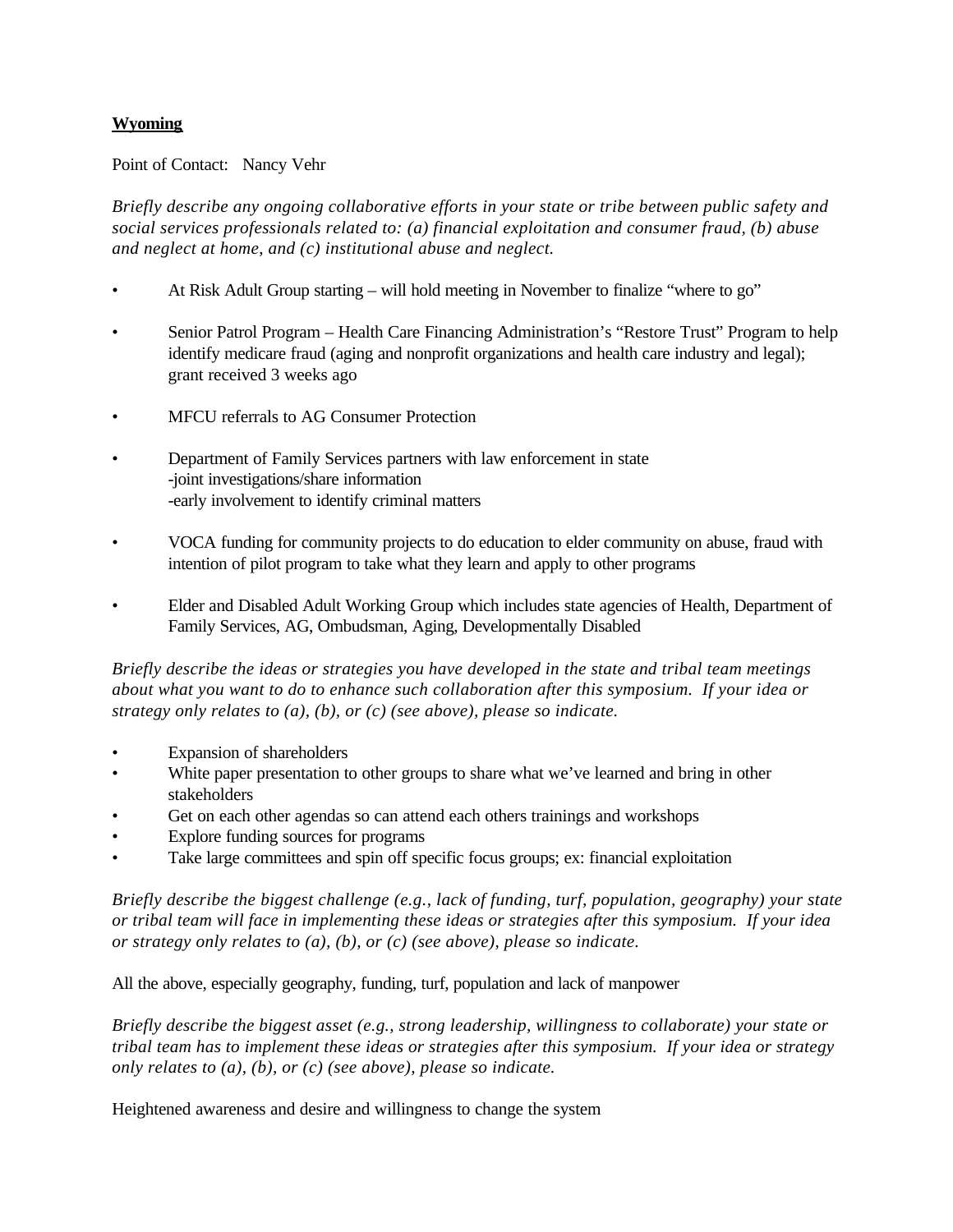## **Yakama Nation**

#### Point of Contact: Anna Ward

*Briefly describe any ongoing collaborative efforts in your state or tribe between public safety and social services professionals related to: (a) financial exploitation and consumer fraud, (b) abuse and neglect at home, (c) institutional abuse and neglect.*

- Police are willing to work with elders on reporting abuse, thefts, mismanagement of assets by family or caretakers, as victims of crime. Also, willing to educate elders on safety in their homes and vehicles.
- Indian Health Services (IHS) willing to document and ask if domestic violence occurs in home.
- Yakama Nation has a domestic violence family program and domestic violence team.
- Tribal courts can provide hearings for protection orders, guardianships, restraining orders and other legal issues over which the courts have jurisdiction.
- The willingness of Yakama Nation programs, APS, AARP, People for People, and other agencies in ongoing discussions to work towards the education, development of ways to protect elders.

*Briefly describe the ideas or strategies you have developed in the state and tribal team meetings about what you want to do to enhance such collaboration after this symposium. If your idea or strategy only relates to (a), (b), or (c) (see above), please so indicate.*

- The redevelopment of a comprehensive Elder Abuse Code with criminal and civil penalties
- Establishment of mandatory reporting of elder abuse by medical providers, caretakers, institutions
- Educating Elders to protect themselves from abuse and on recognition of abuse
- Establish a review board on elder abuse
- Continued education of service providers (i.e. courts, prosecutor, police, advocates, social services)
- Utilize courts, newspapers, Area Agency on Aging, IHS to provide an educational forum to educate with articles, newsletters and brochures on where to get help and how to get help, what their rights are and recognition of when they need help
- To develop an Elder Outreach Program
- Have an opportunity for an Native American Elder Abuse Conference

*Briefly describe the biggest challenge (e.g., lack of funding, turf, population, geography) your state or tribal team will face in implementing these ideas or strategies after this symposium. If your idea or strategy only relates to (a), (b), or (c) (see above), please so indicate.* 

• Jurisdiction of the Yakama Nation related to protection of elders from various abuses by non-Indians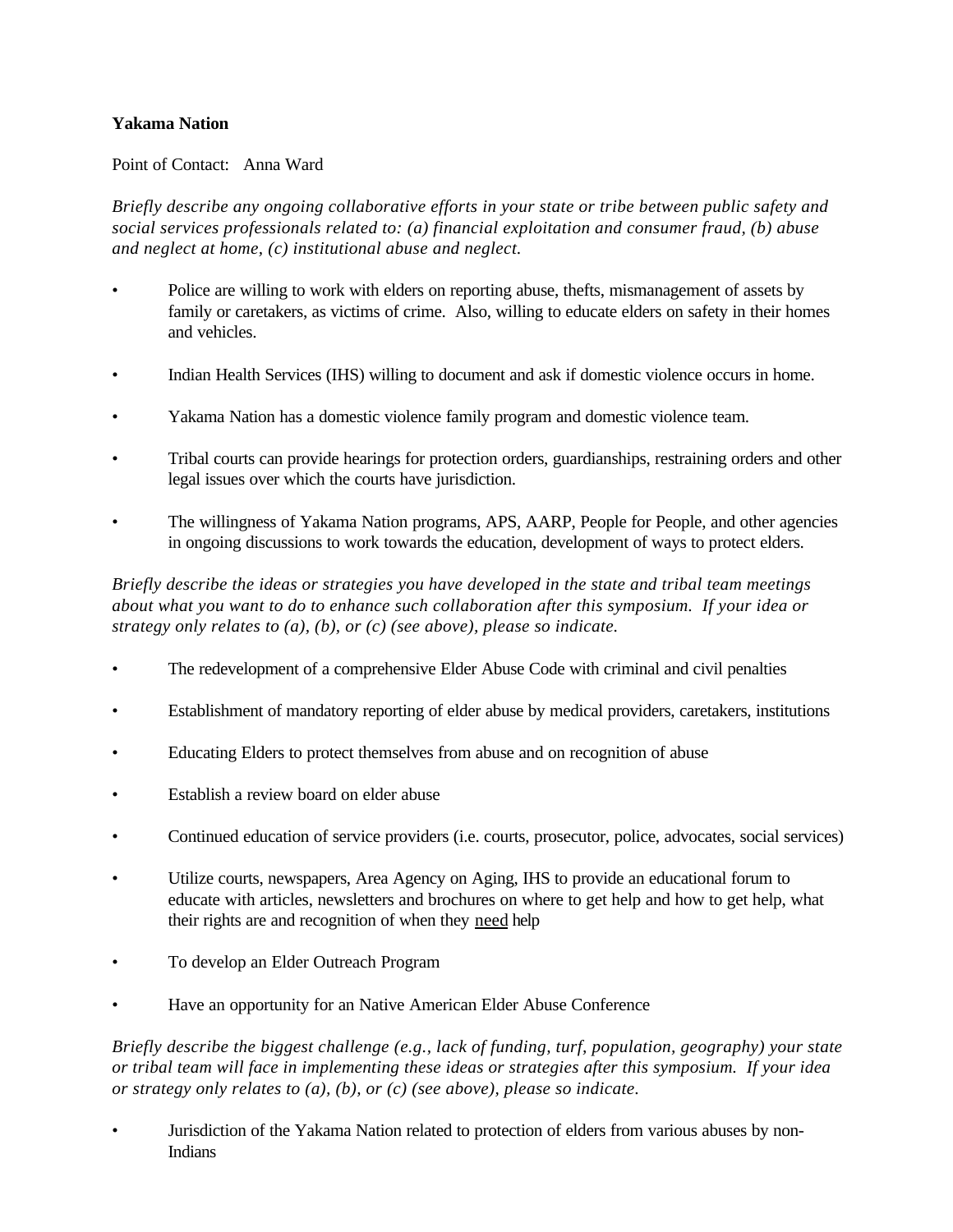- Lack of access to telephones by elders in remote areas, due to impoverished circumstances
- Lack of willingness to report abuse by victims (fear)
- Lack of money and human resources allocated to programs.
- The need for a complete, comprehensive code to be passed by Tribal Council and to be presented to the General Council.
- The need to educate Elders of their rights, the need to have a will, trust, power of attorney, living will to protect trust and deeded lands and financial assets and designate an executor/administrator/guardian in the event of incapacity to see to their wishes.

- Strong Elder's group to advise of their concerns and to advocate for rights
- Police Department willing to work and be involved with the revision and enforcement of Elder Abuse Code
- Tribal Council support in the revision of Elder Abuse Code and willingness to work on the codification of a diverse code to protect the Yakama Elders and their families
- Tribal courts are willing to exercise jurisdiction on behalf of the elderly for the protection of their rights, dignity, and protection of their interests
- Area Agency on Aging Program that is established and provides services to elders in the community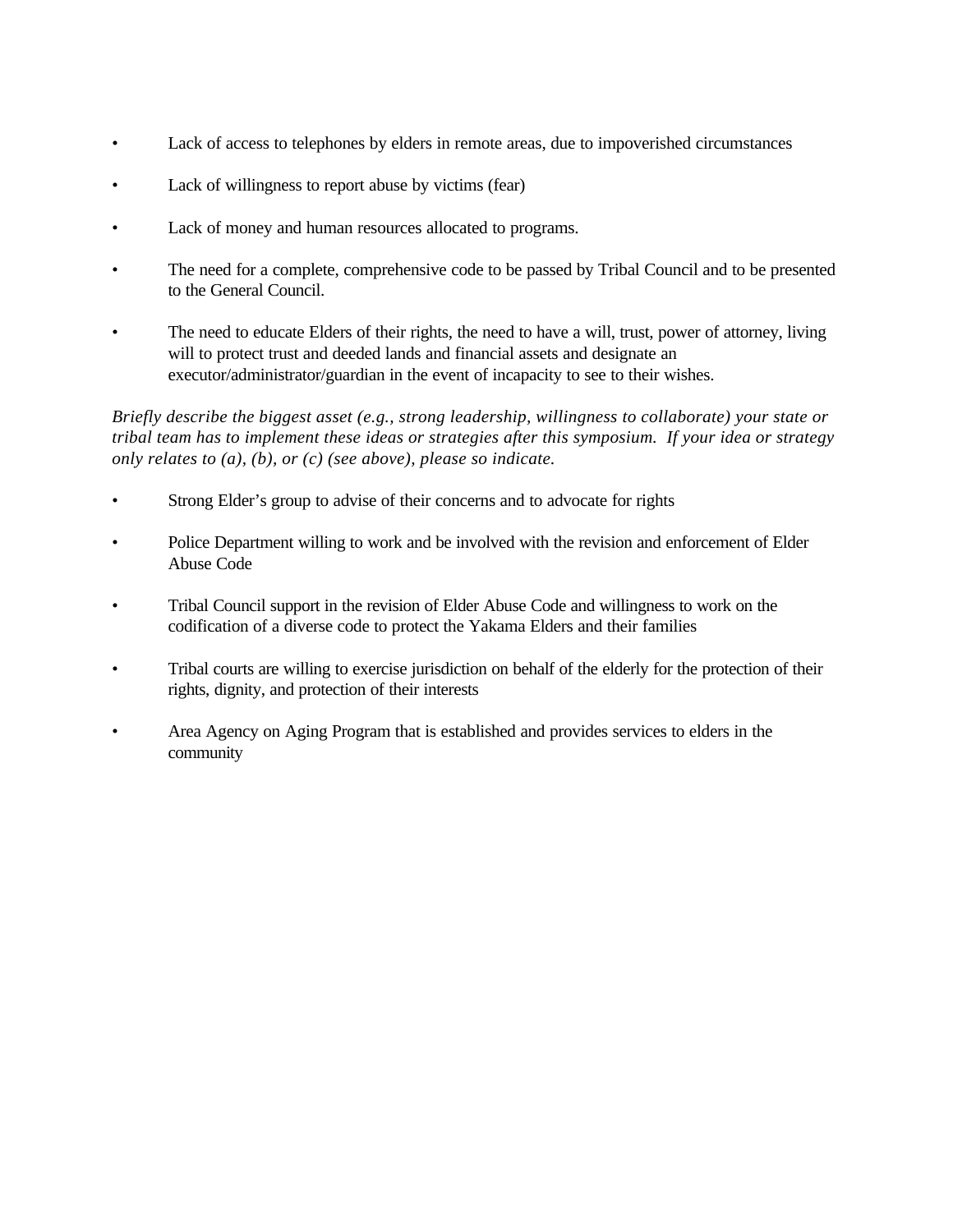# **Appendix 5**